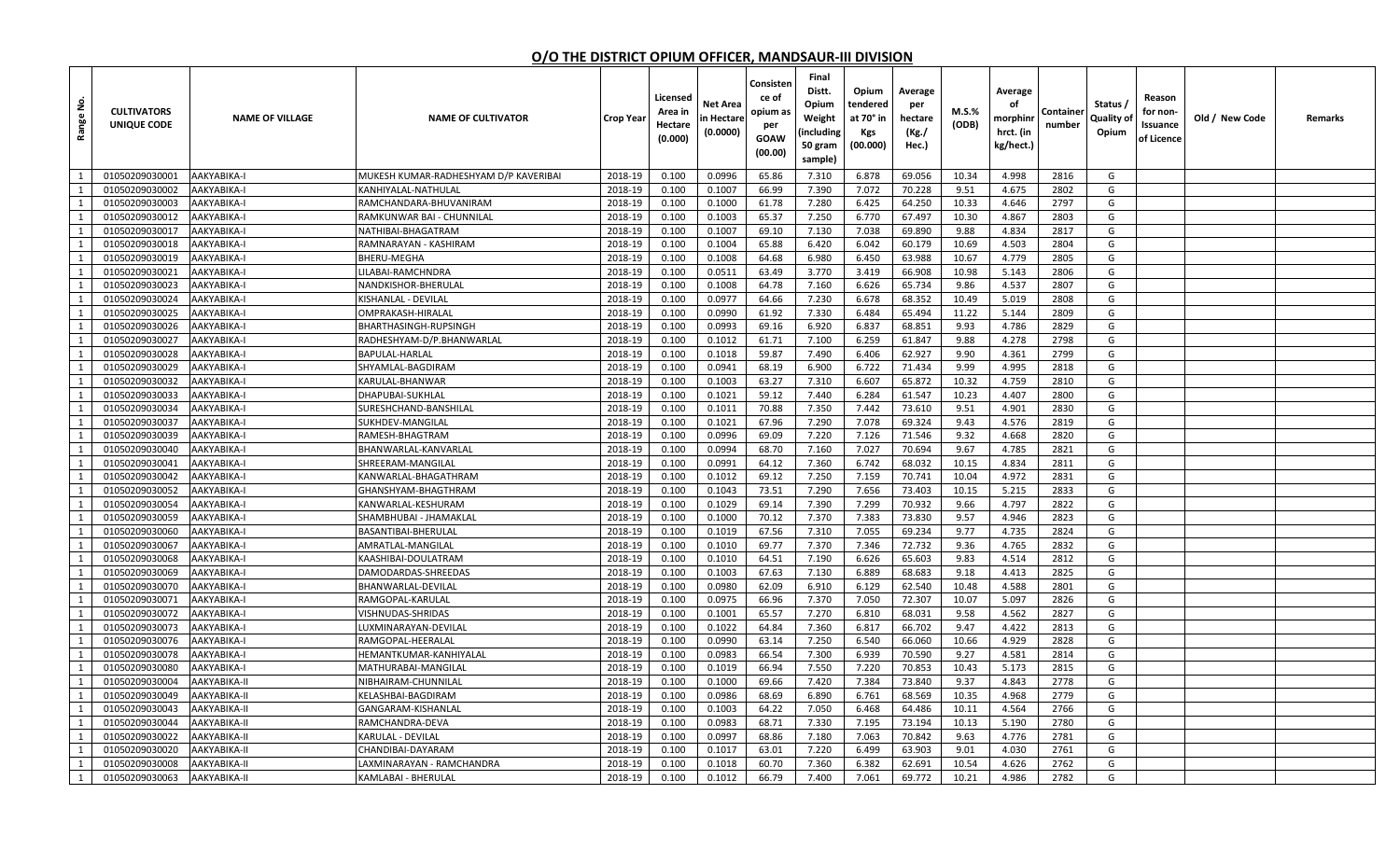| غ<br>Range     | <b>CULTIVATORS</b><br>UNIQUE CODE | <b>NAME OF VILLAGE</b> | <b>NAME OF CULTIVATOR</b>                                 | <b>Crop Year</b> | Licensed<br>Area in<br>Hectare<br>(0.000) | <b>Net Area</b><br>n Hectare<br>(0.0000) | Consisten<br>ce of<br>opium as<br>per<br><b>GOAW</b><br>(00.00) | Final<br>Distt.<br>Opium<br>Weight<br>(including<br>50 gram<br>sample) | Opium<br>tendered<br>at 70° in<br>Kgs<br>(00.000) | Average<br>per<br>hectare<br>(Kg./<br>Hec.) | M.S.%<br>(ODB) | Average<br>оf<br>morphinr<br>hrct. (in<br>kg/hect.) | Container<br>number | Status /<br>Quality of<br>Opium | Reason<br>for non-<br>Issuance<br>of Licence | Old / New Code | Remarks                |
|----------------|-----------------------------------|------------------------|-----------------------------------------------------------|------------------|-------------------------------------------|------------------------------------------|-----------------------------------------------------------------|------------------------------------------------------------------------|---------------------------------------------------|---------------------------------------------|----------------|-----------------------------------------------------|---------------------|---------------------------------|----------------------------------------------|----------------|------------------------|
| $\overline{1}$ | 01050209030086                    | AAKYABIKA-II           | DOLATRAM-KESHURAM                                         | 2018-19          | 0.100                                     | 0.1011                                   | 65.61                                                           | 7.230                                                                  | 6.777                                             | 67.032                                      | 10.20          | 4.786                                               | 2783                | G                               |                                              |                |                        |
| $\overline{1}$ | 01050209030087                    | AAKYABIKA-II           | NANDLAL-BHANWARLAL                                        | 2018-19          | 0.100                                     | 0.1020                                   | 64.58                                                           | 7.360                                                                  | 6.790                                             | 66.568                                      | 10.45          | 4.870                                               | 2767                | G                               |                                              |                |                        |
| <sup>1</sup>   | 01050209030066                    | AAKYABIKA-II           | SAALUBAI-BANSHILAL                                        | 2018-19          | 0.100                                     | 0.0974                                   | 66.19                                                           | 7.290                                                                  | 6.893                                             | 70.770                                      | 9.90           | 4.905                                               | 2784                | G                               |                                              |                |                        |
| $\overline{1}$ | 01050209030005                    | AAKYABIKA-II           | UMMEDKUWAR-RAGHUNATH                                      | 2018-19          | 0.100                                     | 0.0994                                   | 65.28                                                           | 7.100                                                                  | 6.621                                             | 66.609                                      | 10.94          | 5.101                                               | 2768                | G                               |                                              |                |                        |
| $\overline{1}$ | 01050209030011                    | AAKYABIKA-II           | NANIBAI-SHREELAL D/o DEVA                                 | 2018-19          | 0.100                                     | 0.1013                                   | 62.67                                                           | 7.470                                                                  | 6.688                                             | 66.021                                      | 10.67          | 4.931                                               | 2763                | G                               |                                              |                |                        |
| 1              | 01050209030035                    | AAKYABIKA-II           | RATANSINGH-RAGHUNATHSINGH                                 | 2018-19          | 0.100                                     | 0.0988                                   | 64.96                                                           | 7.360                                                                  | 6.830                                             | 69.129                                      | 10.42          | 5.042                                               | 2769                | G                               |                                              |                |                        |
| 1              | 01050209030047                    | AAKYABIKA-II           | NAGUDAS-HIRADAS                                           | 2018-19          | 0.100                                     | 0.0999                                   | 64.57                                                           | 7.180                                                                  | 6.623                                             | 66.296                                      | 10.07          | 4.673                                               | 2770                | G                               |                                              |                |                        |
| 1              | 01050209030058                    | AAKYABIKA-II           | RUKMANBAI-AMBALAI                                         | 2018-19          | 0.100                                     | 0.1031                                   | 63.29                                                           | 7.310                                                                  | 6.609                                             | 64.102                                      | 10.25          | 4.600                                               | 2764                | G                               |                                              |                |                        |
|                | 01050209030062                    | AAKYABIKA-II           | SHIVLAL-MANGILAL                                          | 2018-19          | 0.100                                     | 0.0998                                   | 62.53                                                           | 7.110                                                                  | 6.351                                             | 63.637                                      | 10.16          | 4.526                                               | 2785                | G                               |                                              |                |                        |
| 1              | 01050209030075                    | AAKYABIKA-II           | BALAKDAS-SHREEDAS                                         | 2018-19          | 0.100                                     | 0.1017                                   | 66.26                                                           | 7.190                                                                  | 6.806                                             | 66.922                                      | 11.02          | 5.162                                               | 2794                | G                               |                                              |                |                        |
| 1              | 01050209030045                    | AAKYABIKA-II           | JADULAL - VARDA                                           | 2018-19          | 0.100                                     | 0.0997                                   | 67.65                                                           | 6.840                                                                  | 6.610                                             | 66.298                                      | 10.42          | 4.836                                               | 2786                | G                               |                                              |                |                        |
|                | 01050209030010                    | AAKYABIKA-II           | DAYARAM - NARAYAN                                         | 2018-19          | 0.100                                     | 0.1012                                   | 57.90                                                           | 7.360                                                                  | 6.088                                             | 60.158                                      | 10.02          | 4.219                                               | 2765                | G                               |                                              |                |                        |
| $\overline{1}$ | 01050209030036                    | AAKYABIKA-II           | <b>BHAGIRATH - CHUNILAL</b>                               | 2018-19          | 0.100                                     | 0.0999                                   | 63.51                                                           | 7.310                                                                  | 6.632                                             | 66.386                                      | 10.30          | 4.787                                               | 2787                | G                               |                                              |                |                        |
| 1              | 01050209030031                    | AAKYABIKA-II           | KHEMRAJ - MANGILAL                                        | 2018-19          | 0.100                                     | 0.1002                                   | 65.48                                                           | 7.110                                                                  | 6.651                                             | 66.377                                      | 10.61          | 4.930                                               | 2788                | G                               |                                              |                |                        |
| $\overline{1}$ | 01050209030046                    | AAKYABIKA-II           | KAMAL SINGH - ONKARSINGH                                  | 2018-19          | 0.100                                     | 0.0950                                   | 68.27                                                           | 6.930                                                                  | 6.759                                             | 71.147                                      | 10.72          | 5.339                                               | 2793                | G                               |                                              |                |                        |
|                | 01050209030061                    | AAKYABIKA-II           | IDARBAI - BHANWARLAL                                      | 2018-19          | 0.100                                     | 0.0984                                   | 64.50                                                           | 7.350                                                                  | 6.773                                             | 68.831                                      | 10.85          | 5.227                                               | 2771                | G                               |                                              |                |                        |
| -1             | 01050209030081                    | AAKYABIKA-II           | KAILASH KUNAWAR W/O BHARAT SINGH D/O BALU<br><b>SINGH</b> | 2018-19          | 0.100                                     | 0.1010                                   | 71.37                                                           | 7.300                                                                  | 7.443                                             | 73.693                                      | 10.94          | 5.643                                               | 2796                | G                               |                                              |                |                        |
| $\overline{1}$ | 01050209030006                    | AAKYABIKA-II           | ARJUNSINGH - LALSINGH                                     | 2018-19          | 0.100                                     | 0.1031                                   | 65.00                                                           | 7.570                                                                  | 7.029                                             | 68.176                                      | 10.23          | 4.882                                               | 2789                | G                               |                                              |                |                        |
| -1             | 01050209030009                    | AAKYABIKA-II           | LAXMINARAYAN - KARULAL                                    | 2018-19          | 0.100                                     | 0.1018                                   | 62.58                                                           | 7.230                                                                  | 6.464                                             | 63.497                                      | 10.42          | 4.631                                               | 2772                | G                               |                                              |                |                        |
| 1              | 01050209030088                    | AAKYABIKA-II           | KANWARLAL-KANA                                            | 2018-19          | 0.100                                     | 0.0951                                   | 62.59                                                           | 6.630                                                                  | 5.928                                             | 62.334                                      | 10.18          | 4.442                                               | 2773                | G                               |                                              |                |                        |
| $\overline{1}$ | 01050209030015                    | AAKYABIKA-II           | HARIDAS - RAMDAYALDAS D.P. BHANWAR BAI                    | 2018-19          | 0.100                                     | 0.1003                                   | 62.70                                                           | 6.920                                                                  | 6.198                                             | 61.794                                      | 10.59          | 4.581                                               | 2774                | G                               |                                              |                |                        |
|                | 01050209030064                    | AAKYABIKA-II           | SAMDIBAI-MODIRAM                                          | 2018-19          | 0.100                                     | 0.1024                                   | 66.36                                                           | 7.200                                                                  | 6.826                                             | 66.660                                      | 10.70          | 4.993                                               | 2790                | G                               |                                              |                |                        |
| $\overline{1}$ | 01050209030007                    | AAKYABIKA-II           | MOHANDAS-TULSIDAS                                         | 2018-19          | 0.100                                     | 0.0981                                   | 64.38                                                           | 7.160                                                                  | 6.585                                             | 67.125                                      | 10.72          | 5.037                                               | 2791                | G                               |                                              |                |                        |
| 1              | 01050209030065                    | AAKYABIKA-II           | <b>GEETABAI-SHRIDAS</b>                                   | 2018-19          | 0.100                                     | 0.0998                                   | 63.64                                                           | 6.990                                                                  | 6.355                                             | 63.677                                      | 10.76          | 4.796                                               | 2775                | G                               |                                              |                | <b>NAME CORRACTION</b> |
| $\overline{1}$ | 01050209030085                    | AAKYABIKA-II           | RADHESHYAM-BHERULAL                                       | 2018-19          | 0.100                                     | 0.0920                                   | 64.84                                                           | 6.790                                                                  | 6.289                                             | 68.358                                      | 10.43          | 4.991                                               | 2776                | G                               |                                              |                |                        |
| $\overline{1}$ | 01050209030030                    | AAKYABIKA-II           | SUNDADAS-TULSIDAS                                         | 2018-19          | 0.100                                     | 0.0972                                   | 67.43                                                           | 6.910                                                                  | 6.656                                             | 68.477                                      | 10.84          | 5.196                                               | 2795                | G                               |                                              |                |                        |
| 1              | 01050209030038                    | AAKYABIKA-II           | RAMDAYAL-KISHANLAI                                        | 2018-19          | 0.100                                     | 0.0945                                   | 63.83                                                           | 6.660                                                                  | 6.073                                             | 64.264                                      | 10.78          | 4.849                                               | 2777                | G                               |                                              | 01050209005039 |                        |
| $\overline{1}$ | 01050209030057                    | AAKYABIKA-II           | MANGILAL-DOLATRAM                                         | 2018-19          | 0.100                                     | 0.1000                                   | 65.49                                                           | 7.080                                                                  | 6.624                                             | 66.240                                      | 12.09          | 5.606                                               | 2792                | G                               |                                              |                |                        |
|                | 01050209031003                    | <b>AARDI</b>           | DHAPUBAI- PREM SINGH                                      | 2018-19          | 0.100                                     | 0.1004                                   | 58.83                                                           | 7.450                                                                  | 6.261                                             | 62.360                                      | 10.08          | 4.400                                               | 2017                | G                               |                                              |                |                        |
| 1              | 01050209031004                    | <b>AARDI</b>           | HARISINGH - RAMSINGH                                      | 2018-19          | 0.100                                     | 0.1016                                   | 62.71                                                           | 7.330                                                                  | 6.567                                             | 64.635                                      | 9.95           | 4.502                                               | 2028                | G                               |                                              |                |                        |
| $\overline{1}$ | 01050209031006                    | AARDI                  | JUJHARSINGH-PREMSINGH                                     | 2018-19          | 0.100                                     | 0.1000                                   | 63.53                                                           | 7.540                                                                  | 6.843                                             | 68.430                                      | 10.51          | 5.034                                               | 2029                | G                               |                                              |                |                        |
| $\overline{1}$ | 01050209031007                    | <b>AARDI</b>           | MANOHARSINGH-UDAYSINGH                                    | 2018-19          | 0.100                                     | 0.0972                                   | 56.96                                                           | 7.250                                                                  | 5.899                                             | 60.689                                      | 10.02          | 4.257                                               | 2016                | G                               |                                              |                |                        |
| 1              | 01050209031010                    | <b>AARDI</b>           | SHYAMUBAI - JAGDISHCHANDER                                | 2018-19          | 0.100                                     | 0.0963                                   | 54.54                                                           | 7.330                                                                  | 5.711                                             | 59.304                                      | 10.51          | 4.363                                               | 2009                | G                               |                                              |                |                        |
| 1              | 01050209031011                    | <b>AARDI</b>           | <b>BAPULAL-KARULAL</b>                                    | 2018-19          | 0.100                                     | 0.0975                                   | 63.26                                                           | 7.260                                                                  | 6.561                                             | 67.292                                      | 10.37          | 4.885                                               | 2018                | G                               |                                              |                |                        |
| 1              | 01050209031013                    | <b>AARDI</b>           | INDARSINGH-RAMSINGH                                       | 2018-19          | 0.100                                     | 0.0975                                   | 63.21                                                           | 7.180                                                                  | 6.484                                             | 66.502                                      | 9.98           | 4.646                                               | 2019                | G                               |                                              |                |                        |
| $\overline{1}$ | 01050209031015                    | AARDI                  | UMRAVSINGH-KISHORSINGH                                    | 2018-19          | 0.100                                     | 0.0994                                   | 68.43                                                           | 7.210                                                                  | 7.048                                             | 70.905                                      | 9.85           | 4.889                                               | 2030                | G                               |                                              |                |                        |
| 1              | 01050209031017                    | <b>AARDI</b>           | SHAYAMSINGH-DEVISINGH                                     | 2018-19          | 0.100                                     | 0.0962                                   | 57.57                                                           | 7.170                                                                  | 5.897                                             | 61.299                                      | 10.86          | 4.660                                               | 2015                | G                               |                                              |                |                        |
| $\mathbf{1}$   | 01050209031020                    | AARDI                  | PYARIBAI-GOBARSINGH                                       | 2018-19          | 0.100                                     | 0.0999                                   | 64.83                                                           | 7.420                                                                  | 6.872                                             | 68.788                                      | 10.29          | 4.955                                               | 2031                | G                               |                                              |                |                        |
| $\overline{1}$ | 01050209031022                    | <b>AARDI</b>           | KUSHALBAI-SATYANARAYAN                                    | 2018-19          | 0.100                                     | 0.0984                                   | 68.39                                                           | 7.460                                                                  | 7.288                                             | 74.065                                      | 9.69           | 5.024                                               | 2032                | G                               |                                              |                |                        |
| $\overline{1}$ | 01050209031026                    | <b>AARDI</b>           | SURENDRASINGH-ISHWARSINGH                                 | 2018-19          | 0.100                                     | 0.0972                                   | 59.02                                                           | 7.440                                                                  | 6.273                                             | 64.537                                      | 10.05          | 4.540                                               | 2014                | G                               |                                              |                |                        |
| 1              | 01050209031031                    | <b>AARDI</b>           | BHANWARBAI - MANGUSINGH                                   | 2018-19          | 0.100                                     | 0.0917                                   | 64.37                                                           | 7.140                                                                  | 6.566                                             | 71.603                                      | 9.54           | 4.781                                               | 2033                | G                               |                                              |                |                        |
| $\overline{1}$ | 01050209031033                    | AARDI                  | BHAGATSINGH-JUJHARSINGH P. GEETABAI                       | 2018-19          | 0.100                                     | 0.0991                                   | 62.05                                                           | 7.510                                                                  | 6.657                                             | 67.174                                      | 11.27          | 5.299                                               | 2020                | G                               |                                              |                |                        |
| $\overline{1}$ | 01050209031037                    | <b>AARDI</b>           | NAVALSINGH-GOBARSINGH                                     | 2018-19          | 0.100                                     | 0.0913                                   | 65.11                                                           | 7.100                                                                  | 6.604                                             | 72.332                                      | 10.03          | 5.079                                               | 2034                | G                               |                                              |                |                        |
| $\overline{1}$ | 01050209031027                    | <b>AARDI</b>           | MUNNABAI-ISHWARSINGH                                      | 2018-19          | 0.100                                     | 0.0977                                   | 57.11                                                           | 7.350                                                                  | 5.997                                             | 61.381                                      | 10.61          | 4.558                                               | 2013                | G                               |                                              |                |                        |
| $\overline{1}$ | 01050209031014                    | <b>AARDI</b>           | KAMLSINGH-BHANWARSINGH                                    | 2018-19          | 0.100                                     | 0.1011                                   | 63.22                                                           | 7.530                                                                  | 6.801                                             | 67.270                                      | 10.00          | 4.709                                               | 2035                | G                               |                                              |                |                        |
| 1              | 01050209031001                    | <b>AARDI</b>           | SAMPATBAI - MANGUSINGH                                    | 2018-19          | 0.100                                     | 0.0974                                   | 60.87                                                           | 7.350                                                                  | 6.391                                             | 65.616                                      | 10.27          | 4.717                                               | 2012                | G                               |                                              |                |                        |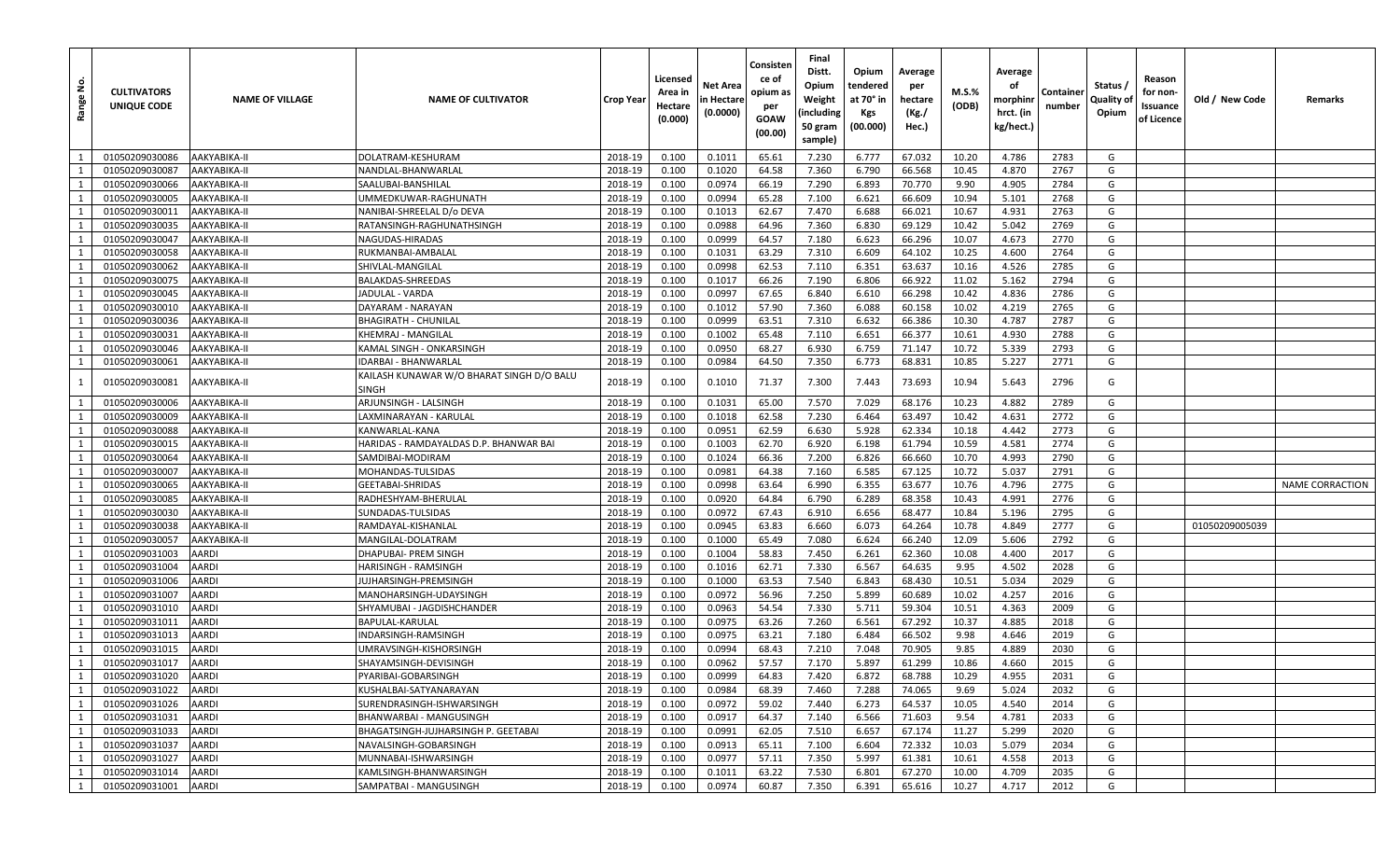| <u>و</u><br>Range | <b>CULTIVATORS</b><br>UNIQUE CODE | <b>NAME OF VILLAGE</b> | <b>NAME OF CULTIVATOR</b>                  | <b>Crop Year</b> | Licensed<br>Area in<br>Hectare<br>(0.000) | Net Area<br>n Hectare<br>(0.0000) | Consisten<br>ce of<br>opium as<br>per<br>GOAW<br>(00.00) | Final<br>Distt.<br>Opium<br>Weight<br>(including<br>50 gram<br>sample) | Opium<br>tendered<br>at 70° in<br>Kgs<br>(00.000) | Average<br>per<br>hectare<br>(Kg./<br>Hec.) | M.S.%<br>(ODB) | Average<br>οf<br>morphinr<br>hrct. (in<br>kg/hect.) | Container<br>number | Status /<br>Quality of<br>Opium | Reason<br>for non-<br>Issuance<br>of Licence | Old / New Code | Remarks |
|-------------------|-----------------------------------|------------------------|--------------------------------------------|------------------|-------------------------------------------|-----------------------------------|----------------------------------------------------------|------------------------------------------------------------------------|---------------------------------------------------|---------------------------------------------|----------------|-----------------------------------------------------|---------------------|---------------------------------|----------------------------------------------|----------------|---------|
| $\overline{1}$    | 01050209031028                    | AARDI                  | ARJUNSINGH-MANGUSINGH                      | 2018-19          | 0.100                                     | 0.0993                            | 65.21                                                    | 7.460                                                                  | 6.950                                             | 69.989                                      | 9.71           | 4.757                                               | 2036                | G                               |                                              |                |         |
| 1                 | 01050209031040                    | AARDI                  | RUKMANIBAI- BAPUSINGH                      | 2018-19          | 0.100                                     | 0.0978                            | 66.70                                                    | 7.570                                                                  | 7.213                                             | 73.752                                      | 9.73           | 5.023                                               | 2041                | G                               |                                              |                |         |
| 1                 | 01050209031019                    | AARDI                  | GOVINDSINGH-PARVATSINGH                    | 2018-19          | 0.100                                     | 0.0981                            | 63.17                                                    | 7.310                                                                  | 6.597                                             | 67.247                                      | 9.97           | 4.693                                               | 2037                | G                               |                                              |                |         |
| 1                 | 01050209031039                    | AARDI                  | SONABAI-BHANWARSINGH                       | 2018-19          | 0.100                                     | 0.0998                            | 61.68                                                    | 7.170                                                                  | 6.318                                             | 63.306                                      | 9.39           | 4.161                                               | 2021                | G                               |                                              |                |         |
| 1                 | 01050209031005                    | AARDI                  | RAGHUNATHSINGH-BHERUSINGH                  | 2018-19          | 0.100                                     | 0.0970                            | 57.36                                                    | 7.520                                                                  | 6.162                                             | 63.525                                      | 10.30          | 4.580                                               | 2010                | G                               |                                              |                |         |
| 1                 | 01050209031024                    | AARDI                  | DASHRATH-RATAN                             | 2018-19          | 0.100                                     | 0.1016                            | 58.73                                                    | 7.410                                                                  | 6.217                                             | 61.190                                      | 10.83          | 4.639                                               | 2022                | G                               |                                              |                |         |
| 1                 | 01050209031029                    | AARDI                  | BAGADIRAM-KISHANLAL                        | 2018-19          | 0.100                                     | 0.1011                            | 57.33                                                    | 7.230                                                                  | 5.921                                             | 58.565                                      | 11.32          | 4.641                                               | 2011                | G                               |                                              |                |         |
| 1                 | 01050209031030                    | AARDI                  | MOTYABAI-JAYSINGH                          | 2018-19          | 0.100                                     | 0.0977                            | 63.17                                                    | 7.300                                                                  | 6.588                                             | 67.430                                      | 10.42          | 4.918                                               | 2038                | G                               |                                              |                |         |
| $\mathbf{1}$      | 01050209031025                    | AARDI                  | AMARSINGH-MANGUSINGH                       | 2018-19          | 0.100                                     | 0.1008                            | 66.42                                                    | 7.610                                                                  | 7.221                                             | 71.636                                      | 9.41           | 4.719                                               | 2042                | G                               |                                              |                |         |
| 1                 | 01050209031034                    | AARDI                  | KANCHANBAI-NAHARSINGH                      | 2018-19          | 0.100                                     | 0.1035                            | 61.33                                                    | 7.310                                                                  | 6.405                                             | 61.884                                      | 10.34          | 4.479                                               | 2039                | G                               |                                              |                |         |
| 1                 | 01050209031035                    | AARDI                  | DEVISINGH-BHUWANISINGH                     | 2018-19          | 0.100                                     | 0.0987                            | 55.99                                                    | 7.220                                                                  | 5.775                                             | 58.510                                      | 10.27          | 4.206                                               | 2023                | G                               |                                              |                |         |
| $\mathbf{1}$      | 01050209031036                    | AARDI                  | SAJJANSINGH - BHUWANISINGH                 | 2018-19          | 0.100                                     | 0.0981                            | 59.32                                                    | 7.050                                                                  | 5.974                                             | 60.897                                      | 10.05          | 4.284                                               | 2024                | G                               |                                              |                |         |
| 1                 | 01050209031041                    | AARDI                  | BHARATSINGH - RAYSINGH                     | 2018-19          | 0.100                                     | 0.0978                            | 68.11                                                    | 7.170                                                                  | 6.976                                             | 71.329                                      | 9.97           | 4.978                                               | 2043                | G                               |                                              |                |         |
| 1                 | 01050209031016                    | AARDI                  | SALAGRAM-BHUWAN                            | 2018-19          | 0.100                                     | 0.0998                            | 60.74                                                    | 7.350                                                                  | 6.378                                             | 63.907                                      | 9.58           | 4.285                                               | 2025                | G                               |                                              |                |         |
| 1                 | 01050209031023                    | AARDI                  | SHAMBHULAL-RATAN                           | 2018-19          | 0.100                                     | 0.0995                            | 61.41                                                    | 7.370                                                                  | 6.466                                             | 64.984                                      | 11.14          | 5.067                                               | 2026                | G                               |                                              |                |         |
| 1                 | 01050209031018                    | AARDI                  | RAJENDRASINGH-MADANSINGH POTRA PARWATSINGH | 2018-19          | 0.100                                     | 0.0967                            | 63.47                                                    | 7.080                                                                  | 6.420                                             | 66.390                                      | 10.71          | 4.977                                               | 2040                | G                               |                                              |                |         |
| 1                 | 01050209031032                    | AARDI                  | KESHARSINGH- BHANWARSINGH                  | 2018-19          | 0.100                                     | 0.0980                            | 62.14                                                    | 7.210                                                                  | 6.400                                             | 65.306                                      | 10.64          | 4.864                                               | 2027                | G                               |                                              |                |         |
| 1                 | 01050209026003                    | AKYAMEDI               | BHAGUBAI-MATHURALAL                        | 2018-19          | 0.100                                     | 0.0999                            | 60.90                                                    | 7.260                                                                  | 6.316                                             | 63.223                                      | 10.48          | 4.638                                               | 2352                | G                               |                                              |                |         |
| 1                 | 01050209026006                    | AKYAMEDI               | RADHESHYAM-RAMLAL                          | 2018-19          | 0.100                                     | 0.0957                            | 66.83                                                    | 7.390                                                                  | 7.055                                             | 73.719                                      | 8.80           | 4.541                                               | 2360                |                                 | 02                                           |                |         |
| 1                 | 01050209026009                    | AKYAMEDI               | <b>VIRAM-RUPA</b>                          | 2018-19          | 0.100                                     | 0.1008                            | 66.56                                                    | 7.340                                                                  | 6.979                                             | 69.236                                      | 9.59           | 4.648                                               | 2355                | G                               |                                              |                |         |
| 1                 | 01050209026014                    | AKYAMEDI               | GOPAL-SHREELALPATIDAR                      | 2018-19          | 0.100                                     | 0.0990                            | 63.33                                                    | 7.350                                                                  | 6.650                                             | 67.171                                      | 9.52           | 4.476                                               | 2353                | G                               |                                              |                |         |
| $\mathbf{1}$      | 01050209026015                    | AKYAMEDI               | MOHANLAL-MANGNIRAM                         | 2018-19          | 0.100                                     | 0.0000                            |                                                          |                                                                        |                                                   |                                             |                |                                                     |                     | F                               |                                              |                |         |
| 1                 | 01050209026016                    | AKYAMEDI               | KANIRAM-NANDAGAYARI                        | 2018-19          | 0.100                                     | 0.0935                            | 64.17                                                    | 6.690                                                                  | 6.133                                             | 65.593                                      | 9.32           | 4.279                                               | 2356                | G                               |                                              |                |         |
| 1                 | 01050209026022                    | AKYAMEDI               | AMAR CHAND-PYAR CHAND                      | 2018-19          | 0.100                                     | 0.0973                            | 65.03                                                    | 7.330                                                                  | 6.810                                             | 69.989                                      | 9.96           | 4.879                                               | 2357                | G                               |                                              |                |         |
| 1                 | 01050209026018                    | AKYAMEDI               | KELASH-RAMLAL                              | 2018-19          | 0.100                                     | 0.0935                            | 64.85                                                    | 7.530                                                                  | 6.976                                             | 74.609                                      | 9.21           | 4.810                                               | 2358                | G                               |                                              |                |         |
| 1                 | 01050209026020                    | AKYAMEDI               | NAGESHWAR-SUKHLAL                          | 2018-19          | 0.100                                     | 0.0976                            | 66.17                                                    | 7.390                                                                  | 6.986                                             | 71.577                                      | 9.58           | 4.800                                               | 2359                | G                               |                                              |                |         |
| 1                 | 01050209026008                    | AKYAMEDI               | KAMLABAI-BADRILAL                          | 2018-19          | 0.100                                     | 0.0972                            | 62.86                                                    | 7.150                                                                  | 6.421                                             | 66.059                                      | 9.77           | 4.518                                               | 2354                | G                               |                                              |                |         |
| 1                 | 01050209026001                    | AKYAMEDI               | BHAGATRAM-NARAYAN                          | 2018-19          | 0.100                                     | 0.0000                            |                                                          |                                                                        |                                                   |                                             |                |                                                     |                     | $\mathsf{N}$                    |                                              |                |         |
| 1                 | 01050209007003                    | ARNIA JATIYA           | DEVILAL-RATANLAL                           | 2018-19          | 0.100                                     | 0.0913                            | 69.71                                                    | 7.820                                                                  | 7.788                                             | 85.301                                      | 10.49          | 6.263                                               | 1709                | G                               |                                              |                |         |
| 1                 | 01050209007006                    | ARNIA JATIYA           | BASANTILAL-GANGARAM                        | 2018-19          | 0.100                                     | 0.1000                            | 66.34                                                    | 7.260                                                                  | 6.880                                             | 68.800                                      | 10.78          | 5.192                                               | 1710                | G                               |                                              |                |         |
| 1                 | 01050209007013                    | ARNIA JATIYA           | SHIVNARAYAN-RATAN                          | 2018-19          | 0.100                                     | 0.1009                            | 68.77                                                    | 7.570                                                                  | 7.437                                             | 73.706                                      | 10.41          | 5.371                                               | 1711                | G                               |                                              |                |         |
| 1                 | 01050209007056                    | ARNIA JATIYA           | KUSHALBAI- BANSHILAL                       | 2018-19          | 0.100                                     | 0.0997                            | 65.60                                                    | 7.490                                                                  | 7.019                                             | 70.401                                      | 10.61          | 5.229                                               | 1712                | G                               |                                              |                |         |
| 1                 | 01050209007020                    | <b>ARNIA JATIYA</b>    | PURALAL- SHIVRAM @ SAWA                    | 2018-19          | 0.100                                     | 0.0993                            | 61.88                                                    | 7.360                                                                  | 6.506                                             | 65.518                                      | 11.25          | 5.160                                               | 1703                | G                               |                                              |                |         |
| 1                 | 01050209007012                    | ARNIA JATIYA           | GOPAL-DHANNA                               | 2018-19          | 0.100                                     | 0.0968                            | 61.11                                                    | 7.210                                                                  | 6.294                                             | 65.020                                      | 10.41          | 4.738                                               | 1704                | G                               |                                              |                |         |
| 1                 | 01050209007014                    | ARNIA JATIYA           | BANSHILAL-AMRITRAM                         | 2018-19          | 0.100                                     | 0.0999                            | 59.93                                                    | 7.530                                                                  | 6.447                                             | 64.534                                      | 10.55          | 4.766                                               | 1700                | G                               |                                              |                |         |
| 1                 | 01050209007019                    | ARNIA JATIYA           | DEVLIBAI-GANGARAM                          | 2018-19          | 0.100                                     | 0.0977                            | 63.16                                                    | 7.320                                                                  | 6.605                                             | 67.604                                      | 10.73          | 5.078                                               | 1706                | G                               |                                              |                |         |
| 1                 | 01050209007038                    | <b>ARNIA JATIYA</b>    | ISHWARLAL-MEGHA                            | 2018-19          | 0.100                                     | 0.0979                            | 56.50                                                    | 7.020                                                                  | 5.666                                             | 57.875                                      | 10.19          | 4.128                                               | 1701                | G                               |                                              |                |         |
| 1                 | 01050209007015                    | <b>ARNIA JATIYA</b>    | PRAKASH-MOHAN                              | 2018-19          | 0.100                                     | 0.0968                            | 67.29                                                    | 7.210                                                                  | 6.931                                             | 71.601                                      | 11.16          | 5.593                                               | 1707                | G                               |                                              |                |         |
| 1                 | 01050209007054                    | ARNIA JATIYA           | KUSHALIBAI-DAYARAM S/W RAMCHANDRA          | 2018-19          | 0.100                                     | 0.0976                            | 64.50                                                    | 7.300                                                                  | 6.726                                             | 68.913                                      | 10.73          | 5.176                                               | 1708                | G                               |                                              |                |         |
| 1                 | 01050209007057                    | ARNIA JATIYA           | SHANKARLAL - NANURAM                       | 2018-19          | 0.100                                     | 0.0983                            | 67.53                                                    | 7.520                                                                  | 7.255                                             | 73.804                                      | 10.34          | 5.342                                               | 1713                | G                               |                                              |                |         |
| 1                 | 01050209007030                    | ARNIA JATIYA           | BHERULAL-NANDA                             | 2018-19          | 0.100                                     | 0.0920                            | 56.90                                                    | 6.710                                                                  | 5.454                                             | 59.282                                      | 11.27          | 4.677                                               | 1702                | G                               |                                              |                |         |
| 1                 | 01050209007040                    | <b>ARNIA JATIYA</b>    | RADHESHYAM UFR KANWARLAL-KALULAL           | 2018-19          | 0.100                                     | 0.0957                            | 63.40                                                    | 7.530                                                                  | 6.820                                             | 71.264                                      | 10.85          | 5.413                                               | 1705                | G                               |                                              |                |         |
| 1                 | 01050209007005                    | <b>ARNIA JATIYA</b>    | PAPPULAL-RAMCHANDRA                        | 2018-19          | 0.100                                     | 0.0950                            | 68.77                                                    | 7.170                                                                  | 7.044                                             | 74.147                                      | 10.38          | 5.388                                               | 1716                | G                               |                                              | 01050209001036 |         |
| 1                 | 01050209007027                    | ARNIA JATIYA           | BHARATLAL-DEVILAL                          | 2018-19          | 0.100                                     | 0.0827                            | 65.99                                                    | 6.320                                                                  | 5.958                                             | 72.043                                      | 10.67          | 5.381                                               | 1714                | G                               |                                              |                |         |
| 1                 | 01050209007055                    | <b>ARNIA JATIYA</b>    | BANSHILAL-MANGILAL                         | 2018-19          | 0.100                                     | 0.0972                            | 67.78                                                    | 7.260                                                                  | 7.030                                             | 72.325                                      | 10.50          | 5.316                                               | 1715                | G                               |                                              |                |         |
| 1                 | 01050209012001                    | <b>BANSKHEDI</b>       | SITABAI-RUPA W/O RAYSINGH                  | 2018-19          | 0.100                                     | 0.0993                            | 65.58                                                    | 7.180                                                                  | 6.727                                             | 67.744                                      | 10.16          | 4.818                                               | 2094                | G                               |                                              |                |         |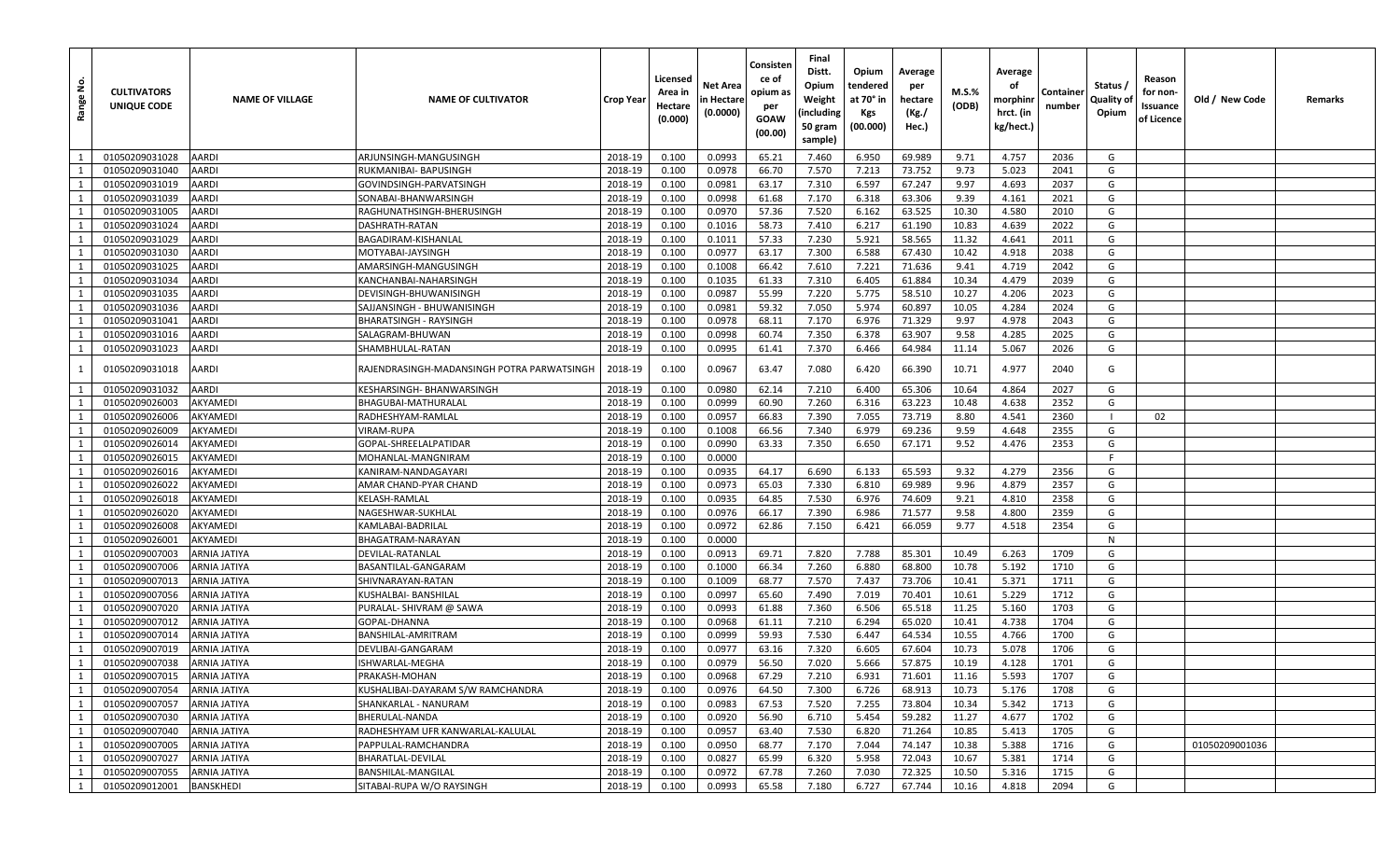| å<br>Range   | <b>CULTIVATORS</b><br>UNIQUE CODE | <b>NAME OF VILLAGE</b> | <b>NAME OF CULTIVATOR</b>            | Crop Year | Licensed<br>Area in<br>Hectare<br>(0.000) | Net Area<br>n Hectare<br>(0.0000) | Consisten<br>ce of<br>opium as<br>per<br>GOAW<br>(00.00) | Final<br>Distt.<br>Opium<br>Weight<br>(including<br>50 gram<br>sample) | Opium<br>tendered<br>at 70° in<br>Kgs<br>(00.000) | Average<br>per<br>hectare<br>(Kg./<br>Hec.) | M.S.%<br>(ODB) | Average<br>οf<br>morphinr<br>hrct. (in<br>kg/hect.) | Containe<br>number | Status /<br>Quality of<br>Opium | Reason<br>for non-<br>Issuance<br>of Licence | Old / New Code | Remarks         |
|--------------|-----------------------------------|------------------------|--------------------------------------|-----------|-------------------------------------------|-----------------------------------|----------------------------------------------------------|------------------------------------------------------------------------|---------------------------------------------------|---------------------------------------------|----------------|-----------------------------------------------------|--------------------|---------------------------------|----------------------------------------------|----------------|-----------------|
| 1            | 01050209012003                    | <b>BANSKHEDI</b>       | ONKARLAL-UDADANGI                    | 2018-19   | 0.100                                     | 0.0985                            | 68.09                                                    | 7.100                                                                  | 6.906                                             | 70.111                                      | 8.52           | 4.182                                               | 2112               |                                 | 02                                           |                |                 |
| 1            | 01050209012004                    | BANSKHEDI              | BHERULAL-NANURAM                     | 2018-19   | 0.100                                     | 0.0966                            | 75.70                                                    | 7.050                                                                  | 7.624                                             | 78.923                                      | 8.72           | 4.818                                               | 2128               |                                 | 02                                           |                |                 |
| 1            | 01050209012005                    | <b>BANSKHEDI</b>       | KANWARLAL-HIRA                       | 2018-19   | 0.100                                     | 0.1017                            | 73.14                                                    | 7.150                                                                  | 7.471                                             | 73.461                                      | 8.60           | 4.422                                               | 2129               |                                 | 02                                           |                |                 |
| 1            | 01050209012006                    | <b>BANSKHEDI</b>       | MANGILAL-DHURA                       | 2018-19   | 0.100                                     | 0.1002                            | 68.17                                                    | 7.270                                                                  | 7.080                                             | 70.658                                      | 9.87           | 4.882                                               | 2095               | G                               |                                              |                |                 |
| 1            | 01050209012009                    | <b>BANSKHEDI</b>       | KISHANDAS-RUPDAS                     | 2018-19   | 0.100                                     | 0.0993                            | 68.37                                                    | 7.060                                                                  | 6.896                                             | 69.446                                      | 8.63           | 4.195                                               | 2113               |                                 | 02                                           |                |                 |
| 1            | 01050209012010                    | <b>BANSKHEDI</b>       | <b>JAANIBAI-SITARAM</b>              | 2018-19   | 0.100                                     | 0.0997                            | 67.32                                                    | 7.310                                                                  | 7.030                                             | 70.511                                      | 9.54           | 4.709                                               | 2096               | G                               |                                              |                |                 |
| 1            | 01050209012014                    | <b>BANSKHEDI</b>       | DHAPUBAI D/O RAMIBAI-BAGDIRAM        | 2018-19   | 0.100                                     | 0.0961                            | 66.56                                                    | 6.940                                                                  | 6.599                                             | 68.668                                      | 10.82          | 5.201                                               | 2097               | G                               |                                              |                |                 |
| 1            | 01050209012017                    | <b>BANSKHEDI</b>       | BAGDIRAMDAS-SUKHRAM                  | 2018-19   | 0.100                                     | 0.0990                            | 73.22                                                    | 7.210                                                                  | 7.542                                             | 76.181                                      | 9.01           | 4.805                                               | 2114               | G                               |                                              |                |                 |
| 1            | 01050209012019                    | <b>BANSKHEDI</b>       | DHAPUBAI-NAHARJI                     | 2018-19   | 0.100                                     | 0.1013                            | 75.60                                                    | 7.100                                                                  | 7.668                                             | 75.695                                      | 8.47           | 4.488                                               | 2130               |                                 | 02                                           |                |                 |
| 1            | 01050209012024                    | BANSKHEDI              | RAMESHCHANDRA-MANGILAL               | 2018-19   | 0.100                                     | 0.0995                            | 66.62                                                    | 7.280                                                                  | 6.928                                             | 69.628                                      | 9.86           | 4.806                                               | 2098               | G                               |                                              |                |                 |
| 1            | 01050209012025                    | <b>BANSKHEDI</b>       | VASUDEV-MOHANLAL                     | 2018-19   | 0.100                                     | 0.1005                            | 63.21                                                    | 7.370                                                                  | 6.655                                             | 66.218                                      | 10.33          | 4.788                                               | 2081               | G                               |                                              |                |                 |
| $\mathbf{1}$ | 01050209012026                    | <b>BANSKHEDI</b>       | BHERULAL-KANIRAM                     | 2018-19   | 0.100                                     | 0.0988                            | 75.42                                                    | 7.290                                                                  | 7.854                                             | 79.493                                      | 10.22          | 5.687                                               | 2131               | G                               |                                              |                |                 |
| 1            | 01050209012027                    | <b>BANSKHEDI</b>       | RAMSINGH@ RAYSINGH-KARULAL           | 2018-19   | 0.100                                     | 0.1010                            | 72.35                                                    | 7.150                                                                  | 7.390                                             | 73.168                                      | 8.57           | 4.389                                               | 2139               |                                 | 02                                           |                |                 |
| 1            | 01050209012028                    | <b>BANSKHEDI</b>       | RAMESHWAR-KAARULAL                   | 2018-19   | 0.100                                     | 0.0990                            | 79.27                                                    | 7.090                                                                  | 8.029                                             | 81.101                                      | 8.45           | 4.797                                               | 2143               | - 1                             | 02                                           |                |                 |
| 1            | 01050209012029                    | <b>BANSKHEDI</b>       | MANOHARLAL-BHAGWAN                   | 2018-19   | 0.100                                     | 0.1015                            | 66.50                                                    | 7.180                                                                  | 6.821                                             | 67.201                                      | 9.83           | 4.624                                               | 2099               | G                               |                                              |                |                 |
| 1            | 01050209012030                    | <b>BANSKHEDI</b>       | HUKAMLAL-MANGILAL                    | 2018-19   | 0.100                                     | 0.0989                            | 71.81                                                    | 7.030                                                                  | 7.212                                             | 72.922                                      | 9.43           | 4.813                                               | 2115               | G                               |                                              |                |                 |
| 1            | 01050209012031                    | <b>BANSKHEDI</b>       | PARMESHWAR-BHERULAL                  | 2018-19   | 0.100                                     | 0.0986                            | 78.58                                                    | 7.190                                                                  | 8.071                                             | 81.855                                      | 9.12           | 5.226                                               | 2140               | G                               |                                              |                |                 |
| 1            | 01050209012033                    | <b>BANSKHEDI</b>       | VARDICHANDRA-RAMLAL                  | 2018-19   | 0.100                                     | 0.0990                            | 62.73                                                    | 7.220                                                                  | 6.470                                             | 65.353                                      | 8.61           | 3.939                                               | 2141               |                                 | 02                                           |                |                 |
| 1            | 01050209012035                    | <b>BANSKHEDI</b>       | UMMEDSINGH-BHANWARLAL                | 2018-19   | 0.100                                     | 0.1006                            | 76.20                                                    | 7.010                                                                  | 7.631                                             | 75.854                                      | 8.53           | 4.529                                               | 2132               |                                 | 02                                           |                |                 |
| 1            | 01050209012040                    | <b>BANSKHEDI</b>       | BAALUDAS-PURANDAS                    | 2018-19   | 0.100                                     | 0.0990                            | 64.74                                                    | 7.060                                                                  | 6.529                                             | 65.949                                      | 9.21           | 4.252                                               | 2100               | G                               |                                              |                |                 |
| 1            | 01050209012041                    | <b>BANSKHEDI</b>       | BHUWANIRAM-KANA                      | 2018-19   | 0.100                                     | 0.1022                            | 65.42                                                    | 7.340                                                                  | 6.860                                             | 67.123                                      | 9.86           | 4.633                                               | 2101               | G                               |                                              |                |                 |
| 1            | 01050209012042                    | <b>BANSKHEDI</b>       | RAMLAL-MODA                          | 2018-19   | 0.100                                     | 0.0986                            | 65.80                                                    | 7.320                                                                  | 6.881                                             | 69.787                                      | 9.86           | 4.817                                               | 2102               | G                               |                                              |                |                 |
| 1            | 01050209012043                    | <b>BANSKHEDI</b>       | MOHANLAL-LAXMAN                      | 2018-19   | 0.100                                     | 0.0993                            | 75.54                                                    | 7.290                                                                  | 7.867                                             | 79.224                                      | 9.92           | 5.501                                               | 2133               | G                               |                                              |                |                 |
| 1            | 01050209012044                    | BANSKHEDI              | IAGDISH-PYARA                        | 2018-19   | 0.100                                     | 0.1005                            | 69.45                                                    | 7.500                                                                  | 7.441                                             | 74.039                                      | 8.55           | 4.431                                               | 2116               |                                 | 02                                           |                |                 |
| 1            | 01050209012047                    | <b>BANSKHEDI</b>       | HARISHCHANDRA-KISHANLAL              | 2018-19   | 0.100                                     | 0.0983                            | 67.86                                                    | 7.230                                                                  | 7.009                                             | 71.302                                      | 9.24           | 4.612                                               | 2103               | G                               |                                              |                |                 |
| 1            | 01050209012048                    | <b>BANSKHEDI</b>       | KANHAIYALAL-MOHANLAI                 | 2018-19   | 0.100                                     | 0.0977                            | 63.44                                                    | 7.250                                                                  | 6.571                                             | 67.256                                      | 10.53          | 4.957                                               | 2082               | G                               |                                              |                |                 |
| 1            | 01050209012056                    | <b>BANSKHEDI</b>       | GEETABAI-SHANKARDAS                  | 2018-19   | 0.100                                     | 0.0995                            | 72.46                                                    | 7.020                                                                  | 7.267                                             | 73.035                                      | 9.11           | 4.657                                               | 2134               | G                               |                                              |                |                 |
| 1            | 01050209012060                    | <b>BANSKHEDI</b>       | DROPATIBAI-D/O VARDIBAI W/O MADHU    | 2018-19   | 0.100                                     | 0.0979                            | 68.46                                                    | 7.440                                                                  | 7.276                                             | 74.320                                      | 9.00           | 4.682                                               | 2117               | G                               |                                              |                |                 |
| 1            | 01050209012062                    | <b>BANSKHEDI</b>       | RANSINGH URF KARANSINGH- SARDARSINGH | 2018-19   | 0.100                                     | 0.0980                            | 63.68                                                    | 7.360                                                                  | 6.695                                             | 68.316                                      | 9.42           | 4.505                                               | 2118               | G                               |                                              |                |                 |
| 1            | 01050209012064                    | BANSKHEDI              | BANSHILAL-BHERULAL                   | 2018-19   | 0.100                                     | 0.1000                            | 72.05                                                    | 7.200                                                                  | 7.411                                             | 74.110                                      | 9.62           | 4.990                                               | 2135               | G                               |                                              |                |                 |
| 1            | 01050209012068                    | <b>BANSKHEDI</b>       | RAMLAL-SHANKARLAL                    | 2018-19   | 0.100                                     | 0.0980                            | 69.67                                                    | 7.100                                                                  | 7.067                                             | 72.112                                      | 9.09           | 4.588                                               | 2119               | G                               |                                              |                |                 |
| 1            | 01050209012070                    | <b>BANSKHEDI</b>       | BHARATSINGH-BAHADURSINGH             | 2018-19   | 0.100                                     | 0.0974                            | 69.54                                                    | 7.040                                                                  | 6.994                                             | 71.806                                      | 9.13           | 4.589                                               | 2120               | G                               |                                              |                |                 |
| 1            | 01050209012077                    | <b>BANSKHEDI</b>       | HIRABAI-KANHAIYALAL                  | 2018-19   | 0.100                                     | 0.1011                            | 65.57                                                    | 7.080                                                                  | 6.632                                             | 65.598                                      | 10.63          | 4.881                                               | 2104               | G                               |                                              |                |                 |
| 1            | 01050209012084                    | <b>BANSKHEDI</b>       | RAMCHANDRADAS-SHANKARDAS             | 2018-19   | 0.100                                     | 0.0992                            | 71.49                                                    | 7.180                                                                  | 7.333                                             | 73.921                                      | 8.67           | 4.486                                               | 2136               |                                 | 02                                           |                |                 |
| $\mathbf{1}$ | 01050209012046                    | <b>BANSKHEDI</b>       | KAILASH BAI-SHAMBHULAL               | 2018-19   | 0.100                                     | 0.0995                            | 62.76                                                    | 7.120                                                                  | 6.384                                             | 64.160                                      | 10.29          | 4.621                                               | 2083               | G                               |                                              |                |                 |
| 1            | 01050209012078                    | <b>BANSKHEDI</b>       | PRABHUDAS-TULSIDAS                   | 2018-19   | 0.100                                     | 0.0945                            | 66.49                                                    | 7.000                                                                  | 6.649                                             | 70.359                                      | 9.81           | 4.832                                               | 2105               | G                               |                                              |                |                 |
| 1            | 01050209012067                    | <b>BANSKHEDI</b>       | LEELABAI-BAGADIRAM                   | 2018-19   | 0.100                                     | 0.1014                            | 61.75                                                    | 7.360                                                                  | 6.493                                             | 64.033                                      | 9.31           | 4.173                                               | 2084               | G                               |                                              |                |                 |
| $\mathbf{1}$ | 01050209012051                    | <b>BANSKHEDI</b>       | LALSINGH-RAMESHWAR @ PRATAPBAI       | 2018-19   | 0.100                                     | 0.0992                            | 78.91                                                    | 7.010                                                                  | 7.902                                             | 79.657                                      | 9.04           | 5.041                                               | 2142               | G                               |                                              |                |                 |
| 1            | 01050209012081                    | <b>BANSKHEDI</b>       | KACHARU-VAJJA                        | 2018-19   | 0.100                                     | 0.0973                            | 63.63                                                    | 7.240                                                                  | 6.581                                             | 67.636                                      | 9.68           | 4.583                                               | 2085               | G                               |                                              |                | NAME CORRACTION |
| 1            | 01050209012065                    | <b>BANSKHEDI</b>       | BAPUDAS-SEVADAS                      | 2018-19   | 0.100                                     | 0.1008                            | 60.73                                                    | 7.240                                                                  | 6.281                                             | 62.311                                      | 9.02           | 3.934                                               | 2086               | G                               | 04                                           |                |                 |
| 1            | 01050209012023                    | <b>BANSKHEDI</b>       | RADHESHYAM-BHERULAL                  | 2018-19   | 0.100                                     | 0.0998                            | 69.69                                                    | 6.970                                                                  | 6.939                                             | 69.529                                      | 10.40          | 5.062                                               | 2121               | G                               |                                              |                |                 |
| 1            | 01050209012034                    | <b>BANSKHEDI</b>       | MOHANLAL-UDA                         | 2018-19   | 0.100                                     | 0.0978                            | 62.30                                                    | 7.570                                                                  | 6.737                                             | 68.885                                      | 9.68           | 4.668                                               | 2087               | G                               |                                              |                |                 |
| 1            | 01050209012039                    | <b>BANSKHEDI</b>       | GOVINDSINGH-RUPSINGH                 | 2018-19   | 0.100                                     | 0.0992                            | 67.67                                                    | 6.860                                                                  | 6.632                                             | 66.854                                      | 9.92           | 4.642                                               | 2111               | G                               |                                              |                |                 |
| 1            | 01050209012059                    | <b>BANSKHEDI</b>       | BHERULAL-MANGU                       | 2018-19   | 0.100                                     | 0.0985                            | 60.77                                                    | 7.230                                                                  | 6.277                                             | 63.725                                      | 10.42          | 4.648                                               | 2088               | G                               |                                              |                |                 |
| 1            | 01050209012075                    | <b>BANSKHEDI</b>       | RAJIBAI-MANGU                        | 2018-19   | 0.100                                     | 0.1021                            | 56.40                                                    | 7.170                                                                  | 5.777                                             | 56.581                                      | 10.85          | 4.297                                               | 2080               | G                               |                                              |                |                 |
| 1            | 01050209012022                    | <b>BANSKHEDI</b>       | JAGDISH - BHAGWAN                    | 2018-19   | 0.100                                     | 0.1000                            | 68.55                                                    | 7.160                                                                  | 7.012                                             | 70.120                                      | 9.88           | 4.849                                               | 2106               | G                               |                                              |                |                 |
| 1            | 01050209012016                    | BANSKHEDI              | <b>HARIRAM - KARULAL</b>             | 2018-19   | 0.100                                     | 0.0958                            | 61.72                                                    | 7.270                                                                  | 6.410                                             | 66.910                                      | 9.59           | 4.492                                               | 2089               | G                               |                                              |                |                 |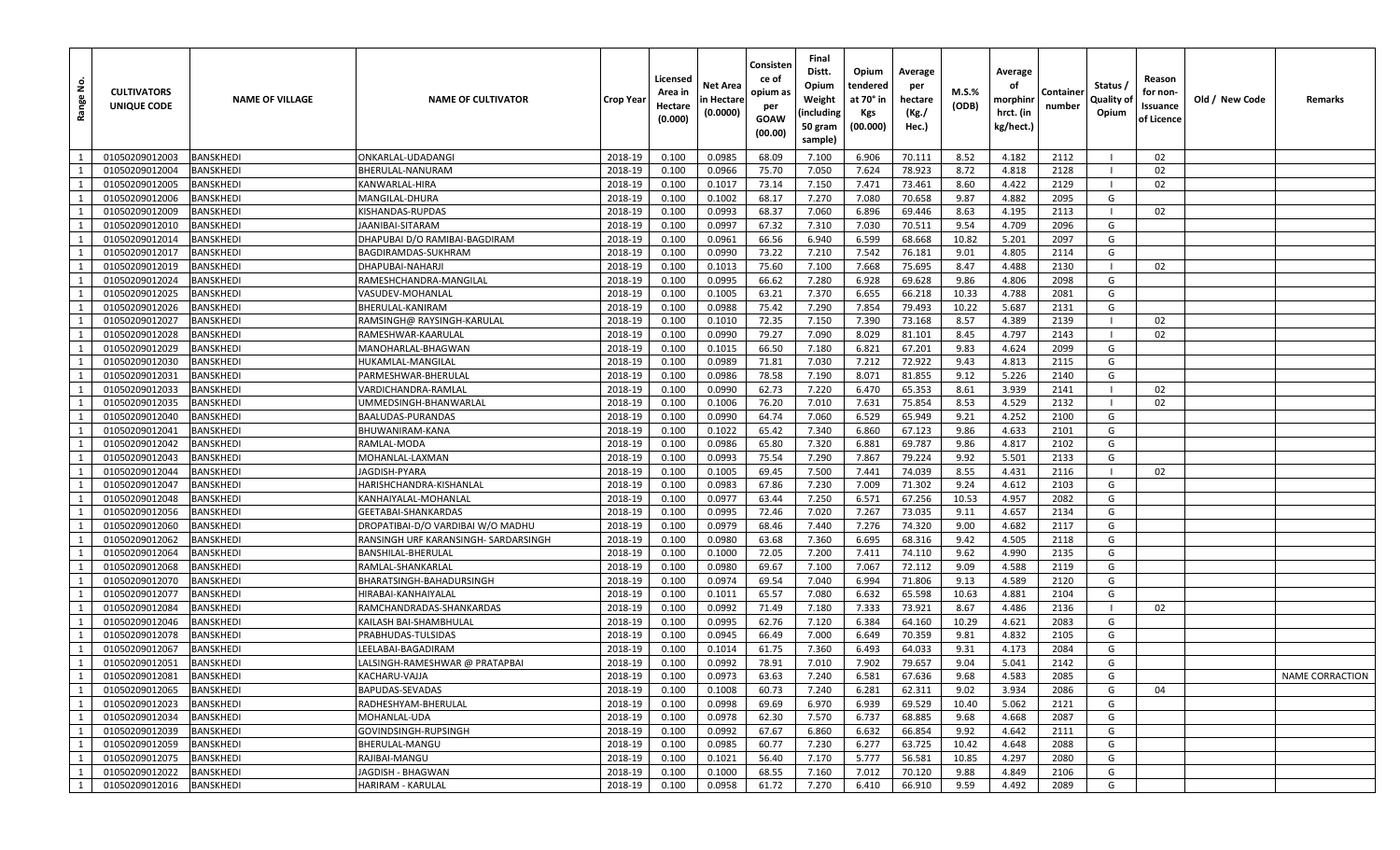| <u>و</u><br>Range | <b>CULTIVATORS</b><br>UNIQUE CODE | <b>NAME OF VILLAGE</b>  | <b>NAME OF CULTIVATOR</b>        | Crop Year | Licensed<br>Area in<br>Hectare<br>(0.000) | Net Area<br>n Hectare<br>(0.0000) | Consisten<br>ce of<br>opium as<br>per<br>GOAW<br>(00.00) | Final<br>Distt.<br>Opium<br>Weight<br>(including<br>50 gram<br>sample) | Opium<br>tendered<br>at 70° in<br>Kgs<br>(00.000) | Average<br>per<br>hectare<br>(Kg./<br>Hec.) | M.S.%<br>(ODB) | Average<br>οf<br>morphinr<br>hrct. (in<br>kg/hect.) | Container<br>number | Status /<br>Quality of<br>Opium | Reason<br>for non-<br>Issuance<br>of Licence | Old / New Code | Remarks |
|-------------------|-----------------------------------|-------------------------|----------------------------------|-----------|-------------------------------------------|-----------------------------------|----------------------------------------------------------|------------------------------------------------------------------------|---------------------------------------------------|---------------------------------------------|----------------|-----------------------------------------------------|---------------------|---------------------------------|----------------------------------------------|----------------|---------|
| 1                 | 01050209012073                    | <b>BANSKHEDI</b>        | KANCHANBAI - KALUSINGH           | 2018-19   | 0.100                                     | 0.0993                            | 65.89                                                    | 7.240                                                                  | 6.815                                             | 68.630                                      | 10.18          | 4.891                                               | 2107                | G                               |                                              |                |         |
| 1                 | 01050209012015                    | BANSKHEDI               | GOPALDAS-MOHANDAS                | 2018-19   | 0.100                                     | 0.0992                            | 60.78                                                    | 6.990                                                                  | 6.069                                             | 61.179                                      | 10.86          | 4.651                                               | 2090                | G                               |                                              |                |         |
| 1                 | 01050209012045                    | <b>BANSKHEDI</b>        | HIRALAL - DHANNA                 | 2018-19   | 0.100                                     | 0.0950                            | 60.92                                                    | 7.100                                                                  | 6.179                                             | 65.042                                      | 10.37          | 4.721                                               | 2091                | G                               |                                              |                |         |
| 1                 | 01050209012038                    | <b>BANSKHEDI</b>        | AMARSINGH - GUMANSINGH           | 2018-19   | 0.100                                     | 0.0900                            | 75.53                                                    | 6.680                                                                  | 7.208                                             | 80.088                                      | 9.64           | 5.404                                               | 2137                | G                               |                                              |                |         |
| 1                 | 01050209012013                    | <b>BANSKHEDI</b>        | NARMDABAI - BAGADIRAN            | 2018-19   | 0.100                                     | 0.1006                            | 72.88                                                    | 7.020                                                                  | 7.309                                             | 72.654                                      | 9.01           | 4.582                                               | 2122                | G                               |                                              |                |         |
| 1                 | 01050209012054                    | <b>BANSKHEDI</b>        | UDESINGH - RAMSINGH              | 2018-19   | 0.100                                     | 0.0985                            | 67.71                                                    | 7.180                                                                  | 6.945                                             | 70.507                                      | 9.27           | 4.575                                               | 2108                | G                               |                                              |                |         |
| 1                 | 01050209012021                    | BANSKHEDI               | RADHESHYAMDAS - LAXMANDAS        | 2018-19   | 0.100                                     | 0.0990                            | 68.20                                                    | 7.310                                                                  | 7.122                                             | 71.939                                      | 8.36           | 4.210                                               | 2123                |                                 | 02                                           |                |         |
| 1                 | 01050209012018                    | <b>BANSKHEDI</b>        | JAGDISH - SHANKARLAL M/O KARIBAI | 2018-19   | 0.100                                     | 0.0990                            | 63.39                                                    | 7.190                                                                  | 6.511                                             | 65.767                                      | 10.10          | 4.650                                               | 2092                | G                               |                                              |                |         |
| 1                 | 01050209012055                    | <b>BANSKHEDI</b>        | SHAMBHU-LAXMAN                   | 2018-19   | 0.100                                     | 0.1002                            | 69.15                                                    | 7.590                                                                  | 7.498                                             | 74.830                                      | 8.53           | 4.468                                               | 2124                |                                 | 02                                           |                |         |
| 1                 | 01050209012063                    | <b>BANSKHEDI</b>        | HARDARIBAI - KALURAM             | 2018-19   | 0.100                                     | 0.1000                            | 71.81                                                    | 7.170                                                                  | 7.355                                             | 73.550                                      | 9.50           | 4.891                                               | 2125                | G                               |                                              |                |         |
| 1                 | 01050209012087                    | <b>BANSKHEDI</b>        | KARULAL-GOPAL BAGARI             | 2018-19   | 0.100                                     | 0.1009                            | 69.88                                                    | 7.110                                                                  | 7.098                                             | 70.346                                      | 9.17           | 4.515                                               | 2138                | G                               |                                              |                |         |
| $\mathbf{1}$      | 01050209012012                    | <b>BANSKHEDI</b>        | KACHRULAL-KESHURAM               | 2018-19   | 0.100                                     | 0.0931                            | 69.06                                                    | 6.790                                                                  | 6.699                                             | 71.954                                      | 9.54           | 4.805                                               | 2126                | G                               |                                              |                |         |
| 1                 | 01050209012069                    | BANSKHEDI               | KANWARDAS-SEVADAS                | 2018-19   | 0.100                                     | 0.0995                            | 68.33                                                    | 7.080                                                                  | 6.911                                             | 69.457                                      | 9.47           | 4.604                                               | 2109                | G                               |                                              |                |         |
| 1                 | 01050209012020                    | <b>BANSKHEDI</b>        | <b>JAGDISH-KISHANLAL</b>         | 2018-19   | 0.100                                     | 0.0931                            | 68.78                                                    | 6.610                                                                  | 6.495                                             | 69.763                                      | 10.26          | 5.010                                               | 2093                | G                               |                                              |                |         |
| 1                 | 01050209012052                    | <b>BANSKHEDI</b>        | NATHULAL-MODA                    | 2018-19   | 0.100                                     | 0.0987                            | 71.91                                                    | 7.140                                                                  | 7.335                                             | 74.316                                      | 10.01          | 5.207                                               | 2127                | G                               |                                              |                |         |
| 1                 | 01050209012088                    | <b>BANSKHEDI</b>        | JAGDISH-BAGADIRAM                | 2018-19   | 0.100                                     | 0.0965                            | 67.67                                                    | 7.060                                                                  | 6.825                                             | 70.725                                      | 10.12          | 5.010                                               | 2110                | G                               |                                              |                |         |
| 1                 | 01050209021064                    | <b>BARKHEDA DANGI-I</b> | GANESHRAM-RATANLAI               | 2018-19   | 0.100                                     | 0.1011                            | 65.08                                                    | 7.160                                                                  | 6.657                                             | 65.845                                      | 10.96          | 5.051                                               | 772                 | G                               |                                              |                |         |
| 1                 | 01050209021002                    | <b>BARKHEDA DANGI-I</b> | KHEMRAJ-DALLA                    | 2018-19   | 0.100                                     | 0.1027                            | 64.54                                                    | 7.570                                                                  | 6.980                                             | 67.964                                      | 10.92          | 5.195                                               | 773                 | G                               |                                              |                |         |
| $\mathbf{1}$      | 01050209021006                    | <b>BARKHEDA DANGI-I</b> | BASANTIBAI D/O KISHAN            | 2018-19   | 0.100                                     | 0.0000                            |                                                          |                                                                        |                                                   |                                             |                |                                                     |                     | F                               |                                              |                |         |
| 1                 | 01050209021008                    | <b>BARKHEDA DANGI-I</b> | INDARBAI-BHERU                   | 2018-19   | 0.100                                     | 0.1001                            | 68.19                                                    | 7.060                                                                  | 6.877                                             | 68.701                                      | 9.43           | 4.535                                               | 783                 | G                               |                                              |                |         |
| 1                 | 01050209021012                    | <b>BARKHEDA DANGI-I</b> | VARDIBAI - RAMLAL                | 2018-19   | 0.100                                     | 0.1018                            | 73.46                                                    | 7.290                                                                  | 7.650                                             | 75.147                                      | 9.54           | 5.019                                               | 795                 | G                               |                                              |                |         |
| 1                 | 01050209021014                    | <b>BARKHEDA DANGI-I</b> | <b>BHULIBAI - VERDA</b>          | 2018-19   | 0.100                                     | 0.0000                            |                                                          |                                                                        |                                                   |                                             |                |                                                     |                     | F                               |                                              |                |         |
| 1                 | 01050209021016                    | <b>BARKHEDA DANGI-I</b> | GEETABAI-PURA                    | 2018-19   | 0.100                                     | 0.1003                            | 67.78                                                    | 7.060                                                                  | 6.836                                             | 68.155                                      | 9.99           | 4.766                                               | 774                 | G                               |                                              |                |         |
| 1                 | 01050209021018                    | <b>BARKHEDA DANGI-I</b> | NARSINGH-RAMA                    | 2018-19   | 0.100                                     | 0.1018                            | 67.36                                                    | 7.050                                                                  | 6.784                                             | 66.640                                      | 10.15          | 4.735                                               | 784                 | G                               |                                              |                |         |
| 1                 | 01050209021019                    | <b>BARKHEDA DANGI-I</b> | KISHAN-BHUWAN                    | 2018-19   | 0.100                                     | 0.1002                            | 72.14                                                    | 6.950                                                                  | 7.162                                             | 71.477                                      | 9.27           | 4.638                                               | 785                 | G                               |                                              |                |         |
| 1                 | 01050209021022                    | <b>BARKHEDA DANGI-I</b> | KASTURIBAI-KHEMRAJ               | 2018-19   | 0.100                                     | 0.1001                            | 67.28                                                    | 7.290                                                                  | 7.007                                             | 70.000                                      | 11.10          | 5.439                                               | 786                 | G                               |                                              |                |         |
| 1                 | 01050209021023                    | <b>BARKHEDA DANGI-I</b> | RAMESH - BAGADIRAM               | 2018-19   | 0.100                                     | 0.1021                            | 63.30                                                    | 7.380                                                                  | 6.674                                             | 65.367                                      | 10.08          | 4.612                                               | 764                 | G                               |                                              |                |         |
| 1                 | 01050209021024                    | <b>BARKHEDA DANGI-I</b> | BALCHAND-MOTILAL@ KASHIBAI       | 2018-19   | 0.100                                     | 0.0977                            | 65.86                                                    | 7.160                                                                  | 6.737                                             | 68.955                                      | 9.73           | 4.696                                               | 775                 | G                               |                                              |                |         |
| 1                 | 01050209021033                    | <b>BARKHEDA DANGI-I</b> | BHERULAL-KISHAN                  | 2018-19   | 0.100                                     | 0.0000                            |                                                          |                                                                        |                                                   |                                             |                |                                                     |                     | F                               |                                              |                |         |
| 1                 | 01050209021034                    | <b>BARKHEDA DANGI-I</b> | KAILASH-UDA                      | 2018-19   | 0.100                                     | 0.0992                            | 65.60                                                    | 7.300                                                                  | 6.841                                             | 68.961                                      | 9.83           | 4.745                                               | 776                 | G                               |                                              |                |         |
| 1                 | 01050209021038                    | <b>BARKHEDA DANGI-I</b> | MOHANBAI-ONKAR                   | 2018-19   | 0.100                                     | 0.0974                            | 68.53                                                    | 7.110                                                                  | 6.961                                             | 71.468                                      | 9.72           | 4.862                                               | 787                 | G                               |                                              |                |         |
| 1                 | 01050209021039                    | <b>BARKHEDA DANGI-I</b> | MADHOLAL-ONKAR                   | 2018-19   | 0.100                                     | 0.0989                            | 65.63                                                    | 7.380                                                                  | 6.919                                             | 69.959                                      | 9.81           | 4.804                                               | 788                 | G                               |                                              |                |         |
| 1                 | 01050209021040                    | <b>BARKHEDA DANGI-</b>  | HARLAL-BHANWAR                   | 2018-19   | 0.100                                     | 0.0973                            | 61.47                                                    | 7.030                                                                  | 6.173                                             | 63.442                                      | 9.83           | 4.366                                               | 765                 | G                               |                                              |                |         |
| 1                 | 01050209021041                    | <b>BARKHEDA DANGI-I</b> | NAHARJI-KHEMRAJ                  | 2018-19   | 0.100                                     | 0.0342                            | 63.88                                                    | 2.870                                                                  | 2.619                                             | 76.578                                      | 9.91           | 5.312                                               | 789                 | G                               |                                              |                |         |
| $\mathbf{1}$      | 01050209021044                    | <b>BARKHEDA DANGI-I</b> | BHONIBAI - KASHIRAM              | 2018-19   | 0.100                                     | 0.0000                            |                                                          |                                                                        |                                                   |                                             |                |                                                     |                     | -F                              |                                              |                |         |
| 1                 | 01050209021045                    | <b>BARKHEDA DANGI-I</b> | HEERALAL-HEMTA                   | 2018-19   | 0.100                                     | 0.0983                            | 71.57                                                    | 7.410                                                                  | 7.576                                             | 77.070                                      | 9.64           | 5.201                                               | 796                 | G                               |                                              |                |         |
| 1                 | 01050209021046                    | <b>BARKHEDA DANGI-I</b> | SITABAI-RAMLAL                   | 2018-19   | 0.100                                     | 0.0990                            | 62.45                                                    | 7.060                                                                  | 6.299                                             | 63.626                                      | 9.78           | 4.356                                               | 777                 | G                               |                                              |                |         |
| $\mathbf{1}$      | 01050209021049                    | <b>BARKHEDA DANGI-I</b> | BALUSINGH-RAMKUWAR               | 2018-19   | 0.100                                     | 0.0000                            |                                                          |                                                                        |                                                   |                                             |                |                                                     |                     | F                               |                                              |                |         |
| 1                 | 01050209021050                    | <b>BARKHEDA DANGI-I</b> | HIRALAL-KHEMRAJ                  | 2018-19   | 0.100                                     | 0.1026                            | 60.68                                                    | 7.000                                                                  | 6.068                                             | 59.142                                      | 10.78          | 4.463                                               | 766                 | G                               |                                              |                |         |
| $\mathbf{1}$      | 01050209021063                    | <b>BARKHEDA DANGI-I</b> | JUJHARSINGH - HARLAL             | 2018-19   | 0.100                                     | 0.1000                            | 66.67                                                    | 7.210                                                                  | 6.867                                             | 68.670                                      | 9.84           | 4.730                                               | 790                 | G                               |                                              |                |         |
| 1                 | 01050209021065                    | <b>BARKHEDA DANGI-I</b> | GANESH-GULAB                     | 2018-19   | 0.100                                     | 0.0980                            | 67.10                                                    | 7.300                                                                  | 6.998                                             | 71.408                                      | 9.02           | 4.508                                               | 778                 | G                               |                                              |                |         |
| $\mathbf{1}$      | 01050209021073                    | <b>BARKHEDA DANGI-I</b> | RAMESH-AMRA                      | 2018-19   | 0.100                                     | 0.0000                            |                                                          |                                                                        |                                                   |                                             |                |                                                     |                     | F.                              |                                              |                |         |
| 1                 | 01050209021087                    | <b>BARKHEDA DANGI-I</b> | PRABHULAL-ONKARLAL               | 2018-19   | 0.100                                     | 0.0981                            | 64.80                                                    | 7.010                                                                  | 6.489                                             | 66.146                                      | 10.20          | 4.723                                               | 779                 | G                               |                                              |                |         |
| 1                 | 01050209021078                    | <b>BARKHEDA DANGI-I</b> | <b>BALARAM - NAGU</b>            | 2018-19   | 0.100                                     | 0.0982                            | 61.48                                                    | 7.320                                                                  | 6.429                                             | 65.468                                      | 11.06          | 5.069                                               | 767                 | G                               |                                              |                |         |
| 1                 | 01050209021079                    | <b>BARKHEDA DANGI-I</b> | JUJHAR-MOTILAL                   | 2018-19   | 0.100                                     | 0.0000                            |                                                          |                                                                        |                                                   |                                             |                |                                                     |                     | F                               |                                              |                |         |
| <sup>1</sup>      | 01050209021081                    | <b>BARKHEDA DANGI-I</b> | JAGDISH-NAHARJI                  | 2018-19   | 0.100                                     | 0.0000                            |                                                          |                                                                        |                                                   |                                             |                |                                                     |                     | F.                              |                                              |                |         |
| 1                 | 01050209021086                    | <b>BARKHEDA DANGI-I</b> | BHANWARLAL-NATHULAL              | 2018-19   | 0.100                                     | 0.0992                            | 60.39                                                    | 7.130                                                                  | 6.151                                             | 62.006                                      | 10.78          | 4.679                                               | 768                 | G                               |                                              |                |         |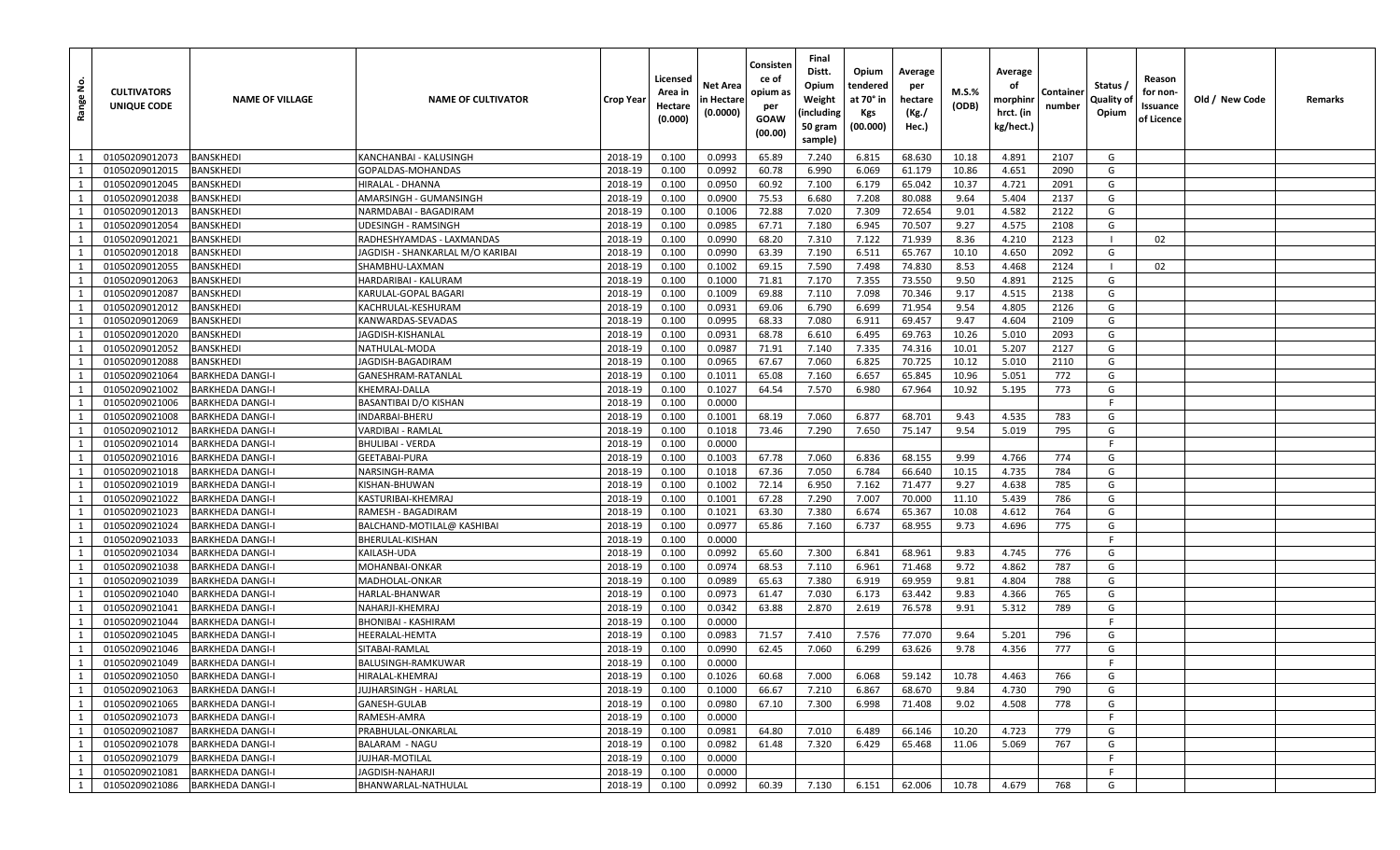| <u>غ</u><br>Range | <b>CULTIVATORS</b><br>UNIQUE CODE | <b>NAME OF VILLAGE</b>   | <b>NAME OF CULTIVATOR</b>          | Crop Year | Licensed<br>Area in<br>Hectare<br>(0.000) | Net Area<br>n Hectare<br>(0.0000) | Consisten<br>ce of<br>opium as<br>per<br><b>GOAW</b><br>(00.00) | Final<br>Distt.<br>Opium<br>Weight<br>(including<br>50 gram<br>sample) | Opium<br>tendered<br>at 70° in<br><b>Kgs</b><br>(00.000) | Average<br>per<br>hectare<br>(Kg./<br>Hec.) | <b>M.S.%</b><br>(ODB) | Average<br>оf<br>morphinr<br>hrct. (in<br>kg/hect.) | Containe<br>number | Status /<br>Quality of<br>Opium | Reason<br>for non-<br>Issuance<br>of Licence | Old / New Code | Remarks |
|-------------------|-----------------------------------|--------------------------|------------------------------------|-----------|-------------------------------------------|-----------------------------------|-----------------------------------------------------------------|------------------------------------------------------------------------|----------------------------------------------------------|---------------------------------------------|-----------------------|-----------------------------------------------------|--------------------|---------------------------------|----------------------------------------------|----------------|---------|
| 1                 | 01050209021088                    | <b>BARKHEDA DANGI-I</b>  | <b>BHAGATRAM-MOTILAL</b>           | 2018-19   | 0.100                                     | 0.1024                            | 64.79                                                           | 7.470                                                                  | 6.914                                                    | 67.519                                      | 10.76                 | 5.086                                               | 791                | G                               |                                              |                |         |
| 1                 | 01050209021090                    | <b>BARKHEDA DANGI-I</b>  | HEERALAL-RAMLAL                    | 2018-19   | 0.100                                     | 0.0983                            | 70.13                                                           | 7.530                                                                  | 7.544                                                    | 76.744                                      | 9.38                  | 5.039                                               | 769                | G                               |                                              |                |         |
| 1                 | 01050209021091                    | <b>BARKHEDA DANGI-I</b>  | BHERU-NANDA                        | 2018-19   | 0.100                                     | 0.0000                            |                                                                 |                                                                        |                                                          |                                             |                       |                                                     |                    | F.                              |                                              |                |         |
| 1                 | 01050209021093                    | <b>BARKHEDA DANGI-I</b>  | NARSINGH-BHANWAR                   | 2018-19   | 0.100                                     | 0.0961                            | 68.65                                                           | 6.740                                                                  | 6.610                                                    | 68.782                                      | 8.74                  | 4.208                                               | 797                | - 1                             | 02                                           |                |         |
| 1                 | 01050209021095                    | <b>BARKHEDA DANGI-I</b>  | KARUSINGH - KHEMRAJ                | 2018-19   | 0.100                                     | 0.0995                            | 67.96                                                           | 7.260                                                                  | 7.048                                                    | 70.834                                      | 10.64                 | 5.276                                               | 780                | G                               |                                              |                |         |
| 1                 | 01050209021106                    | <b>BARKHEDA DANGI-I</b>  | HEERALAL-PURALAL                   | 2018-19   | 0.100                                     | 0.1014                            | 66.44                                                           | 7.170                                                                  | 6.805                                                    | 67.110                                      | 9.65                  | 4.534                                               | 792                | G                               |                                              |                |         |
| 1                 | 01050209021110                    | <b>BARKHEDA DANGI-I</b>  | GEETABAI-BHANWARLAL                | 2018-19   | 0.100                                     | 0.0000                            |                                                                 |                                                                        |                                                          |                                             |                       |                                                     |                    | F.                              |                                              |                |         |
| 1                 | 01050209021111                    | <b>BARKHEDA DANGI-I</b>  | SOHANBAI - BHAGWANLAL              | 2018-19   | 0.100                                     | 0.0000                            |                                                                 |                                                                        |                                                          |                                             |                       |                                                     |                    | F.                              |                                              |                |         |
| 1                 | 01050209021112                    | <b>BARKHEDA DANGI-I</b>  | LALSINGH-JETRAM                    | 2018-19   | 0.100                                     | 0.0000                            |                                                                 |                                                                        |                                                          |                                             |                       |                                                     |                    | -F                              |                                              |                |         |
| 1                 | 01050209021114                    | <b>BARKHEDA DANGI-I</b>  | KAILASH-PURALAL                    | 2018-19   | 0.100                                     | 0.1003                            | 70.34                                                           | 7.170                                                                  | 7.205                                                    | 71.834                                      | 9.21                  | 4.631                                               | 793                | G                               |                                              |                |         |
| 1                 | 01050209021119                    | <b>BARKHEDA DANGI-I</b>  | AMARIBAI-NARAYAN                   | 2018-19   | 0.100                                     | 0.0994                            | 65.58                                                           | 7.070                                                                  | 6.624                                                    | 66.639                                      | 10.63                 | 4.958                                               | 770                | G                               |                                              |                |         |
| $\mathbf{1}$      | 01050209021069                    | <b>BARKHEDA DANGI-I</b>  | NIRBHAYSINGH-RAMCHANDRA            | 2018-19   | 0.100                                     | 0.0000                            |                                                                 |                                                                        |                                                          |                                             |                       |                                                     |                    | F.                              |                                              |                |         |
| 1                 | 01050209021133                    | <b>BARKHEDA DANGI-I</b>  | BADRILAL-RAMKUNWAR                 | 2018-19   | 0.100                                     | 0.0000                            |                                                                 |                                                                        |                                                          |                                             |                       |                                                     |                    | -F                              |                                              |                |         |
| 1                 | 01050209021135                    | <b>BARKHEDA DANGI-I</b>  | NIRBHAYSINGH-MANGILAL              | 2018-19   | 0.100                                     | 0.1027                            | 71.32                                                           | 7.220                                                                  | 7.356                                                    | 71.626                                      | 9.77                  | 4.899                                               | 771                | G                               |                                              |                |         |
| 1                 | 01050209021147                    | <b>BARKHEDA DANGI-I</b>  | LAXMIBAI - SHREEKARSHAN            | 2018-19   | 0.100                                     | 0.0995                            | 66.36                                                           | 7.130                                                                  | 6.759                                                    | 67.929                                      | 9.89                  | 4.703                                               | 794                | G                               |                                              |                |         |
| 1                 | 01050209021150                    | <b>BARKHEDA DANGI-I</b>  | RAYSINGH-RAMCHANDRA                | 2018-19   | 0.100                                     | 0.0000                            |                                                                 |                                                                        |                                                          |                                             |                       |                                                     |                    | F.                              |                                              |                |         |
| 1                 | 01050209021151                    | <b>BARKHEDA DANGI-I</b>  | RAJARAM - RUGHNATH                 | 2018-19   | 0.100                                     | 0.0934                            | 66.12                                                           | 6.910                                                                  | 6.527                                                    | 69.882                                      | 9.94                  | 4.862                                               | 781                | G                               |                                              |                |         |
| 1                 | 01050209021047                    | <b>BARKHEDA DANGI-I</b>  | PARWATIBAI-NANDA                   | 2018-19   | 0.100                                     | 0.0000                            |                                                                 |                                                                        |                                                          |                                             |                       |                                                     |                    | F.                              |                                              |                |         |
| $\mathbf{1}$      | 01050209021115                    | <b>BARKHEDA DANGI-I</b>  | BADRILAL-RAMLAL                    | 2018-19   | 0.100                                     | 0.0000                            |                                                                 |                                                                        |                                                          |                                             |                       |                                                     |                    | F.                              |                                              |                |         |
| 1                 | 01050209021154                    | <b>BARKHEDA DANGI-I</b>  | GOBARLAL - KALU                    | 2018-19   | 0.100                                     | 0.0992                            | 60.66                                                           | 7.320                                                                  | 6.343                                                    | 63.941                                      | 7.25                  | 3.245                                               | 782                |                                 | 02                                           |                |         |
| 1                 | 01050209021094                    | <b>BARKHEDA DANGI-II</b> | PRABHULAL-RAMLAL                   | 2018-19   | 0.100                                     | 0.0973                            | 68.95                                                           | 7.060                                                                  | 6.954                                                    | 71.469                                      | 9.47                  | 4.738                                               | 820                | G                               |                                              |                |         |
| 1                 | 01050209021134                    | <b>BARKHEDA DANGI-II</b> | JUJHARSINGH - BHERULAL             | 2018-19   | 0.100                                     | 0.0000                            |                                                                 |                                                                        |                                                          |                                             |                       |                                                     |                    | F.                              |                                              |                |         |
| 1                 | 01050209021137                    | <b>BARKHEDA DANGI-II</b> | BANSHILAL-MOTILAL                  | 2018-19   | 0.100                                     | 0.0000                            |                                                                 |                                                                        |                                                          |                                             |                       |                                                     |                    | F.                              |                                              |                |         |
| 1                 | 01050209021157                    | <b>BARKHEDA DANGI-II</b> | SHANTIBAI - RAMGOPAL               | 2018-19   | 0.100                                     | 0.0991                            | 68.31                                                           | 7.200                                                                  | 7.026                                                    | 70.898                                      | 10.54                 | 5.231                                               | 821                | G                               |                                              |                |         |
| 1                 | 01050209021007                    | <b>BARKHEDA DANGI-II</b> | GOPAL-MADHULAL                     | 2018-19   | 0.100                                     | 0.0983                            | 63.96                                                           | 7.020                                                                  | 6.414                                                    | 65.249                                      | 9.90                  | 4.522                                               | 803                | G                               |                                              |                |         |
| 1                 | 01050209021057                    | <b>BARKHEDA DANGI-II</b> | MANGILAL-KHEMRAJ                   | 2018-19   | 0.100                                     | 0.0994                            | 64.71                                                           | 6.990                                                                  | 6.462                                                    | 65.010                                      | 10.35                 | 4.710                                               | 804                | G                               |                                              |                |         |
| 1                 | 01050209021159                    | <b>BARKHEDA DANGI-II</b> | LALSINGH-NARSINGH                  | 2018-19   | 0.100                                     | 0.1012                            | 69.28                                                           | 7.020                                                                  | 6.948                                                    | 68.656                                      | 9.95                  | 4.782                                               | 822                | G                               |                                              |                |         |
| 1                 | 01050209021075                    | <b>BARKHEDA DANGI-II</b> | KUSHALBAI - RAYSINGH               | $2018-19$ | 0.100                                     | 0.1012                            | 64.72                                                           | 7.360                                                                  | 6.805                                                    | 67.243                                      | 9.77                  | 4.599                                               | 805                | G                               |                                              |                |         |
| 1                 | 01050209021061                    | <b>BARKHEDA DANGI-II</b> | JUJHARLAL-BHERULAL                 | 2018-19   | 0.100                                     | 0.1008                            | 69.63                                                           | 6.980                                                                  | 6.943                                                    | 68.878                                      | 9.98                  | 4.812                                               | 831                | G                               |                                              |                |         |
| 1                 | 01050209021160                    | <b>BARKHEDA DANGI-II</b> | KOSHALIYABAI-NAGENDRA PRASAD       | 2018-19   | 0.100                                     | 0.0953                            | 63.12                                                           | 6.590                                                                  | 5.942                                                    | 62.350                                      | 10.36                 | 4.522                                               | 806                | G                               |                                              |                |         |
| 1                 | 01050209021055                    | <b>BARKHEDA DANGI-II</b> | NATHU-DHANNA                       | 2018-19   | 0.100                                     | 0.0954                            | 64.14                                                           | 6.760                                                                  | 6.194                                                    | 64.926                                      | 10.32                 | 4.690                                               | 807                | G                               |                                              |                |         |
| 1                 | 01050209021085                    | <b>BARKHEDA DANGI-II</b> | RAJESHKUMAR URF HARIPRASAD-KALURAM | 2018-19   | 0.100                                     | 0.0000                            |                                                                 |                                                                        |                                                          |                                             |                       |                                                     |                    | F.                              |                                              |                |         |
| 1                 | 01050209021098                    | <b>BARKHEDA DANGI-II</b> | DEVISINGH-MADHO                    | 2018-19   | 0.100                                     | 0.1012                            | 67.28                                                           | 7.230                                                                  | 6.949                                                    | 68.666                                      | 9.96                  | 4.787                                               | 808                | G                               |                                              |                |         |
| 1                 | 01050209021026                    | <b>BARKHEDA DANGI-II</b> | MOHANLAL-KISHANLAL                 | 2018-19   | 0.100                                     | 0.0000                            |                                                                 |                                                                        |                                                          |                                             |                       |                                                     |                    | F.                              |                                              |                |         |
| <sup>1</sup>      | 01050209021031                    | <b>BARKHEDA DANGI-II</b> | JETRAM-ONKAR                       | 2018-19   | 0.100                                     | 0.0985                            | 62.31                                                           | 6.880                                                                  | 6.124                                                    | 62.172                                      | 9.85                  | 4.287                                               | 800                | G                               |                                              |                |         |
| 1                 | 01050209021136                    | <b>BARKHEDA DANGI-II</b> | MANOHARSINGH-BHAWARLAL             | 2018-19   | 0.100                                     | 0.1023                            | 63.04                                                           | 6.510                                                                  | 5.863                                                    | 57.311                                      | 10.87                 | 4.361                                               | 809                | G                               |                                              |                |         |
| 1                 | 01050209021143                    | <b>BARKHEDA DANGI-II</b> | PREMKUNWAR-LALSINGH                | 2018-19   | 0.100                                     | 0.0000                            |                                                                 |                                                                        |                                                          |                                             |                       |                                                     |                    | -F                              |                                              |                |         |
| $\mathbf{1}$      | 01050209021028                    | <b>BARKHEDA DANGI-II</b> | RUGHNATH - SEVA                    | 2018-19   | 0.100                                     | 0.0880                            | 64.72                                                           | 6.330                                                                  | 5.853                                                    | 66.511                                      | 11.03                 | 5.135                                               | 810                | G                               |                                              |                |         |
| 1                 | 01050209021035                    | <b>BARKHEDA DANGI-II</b> | BHERULAL-AMRA                      | 2018-19   | 0.100                                     | 0.0000                            |                                                                 |                                                                        |                                                          |                                             |                       |                                                     |                    | -F                              |                                              |                |         |
| $\mathbf{1}$      | 01050209021043                    | <b>BARKHEDA DANGI-II</b> | GEETABAI-VISHRAM                   | 2018-19   | 0.100                                     | 0.0000                            |                                                                 |                                                                        |                                                          |                                             |                       |                                                     |                    | F.                              |                                              |                |         |
| 1                 | 01050209021048                    | <b>BARKHEDA DANGI-II</b> | KASHIBAI-ONKARLAL                  | 2018-19   | 0.100                                     | 0.0000                            |                                                                 |                                                                        |                                                          |                                             |                       |                                                     |                    | F.                              |                                              |                |         |
| <sup>1</sup>      | 01050209021060                    | <b>BARKHEDA DANGI-II</b> | GOBARLAL-RUPA                      | 2018-19   | 0.100                                     | 0.0985                            | 60.92                                                           | 7.070                                                                  | 6.153                                                    | 62.467                                      | 11.23                 | 4.910                                               | 801                | G                               |                                              |                |         |
| 1                 | 01050209021074                    | <b>BARKHEDA DANGI-II</b> | RAYSINGH-PRATHVIRAJ                | 2018-19   | 0.100                                     | 0.0947                            | 65.54                                                           | 7.090                                                                  | 6.638                                                    | 70.095                                      | 10.97                 | 5.383                                               | 811                | G                               |                                              |                |         |
| $\mathbf{1}$      | 01050209021082                    | <b>BARKHEDA DANGI-II</b> | RAMSINGH-BHERULAL                  | 2018-19   | 0.100                                     | 0.0000                            |                                                                 |                                                                        |                                                          |                                             |                       |                                                     |                    | F.                              |                                              |                |         |
| 1                 | 01050209021084                    | <b>BARKHEDA DANGI-II</b> | GOBARLAL-VARDA                     | 2018-19   | 0.100                                     | 0.0000                            |                                                                 |                                                                        |                                                          |                                             |                       |                                                     |                    | F                               |                                              |                |         |
| <sup>1</sup>      | 01050209021123                    | <b>BARKHEDA DANGI-II</b> | JANIBAI-BAPULAL                    | 2018-19   | 0.100                                     | 0.1010                            | 56.24                                                           | 3.480                                                                  | 2.796                                                    | 27.683                                      | 11.11                 | 2.153                                               | 798                | G                               | 04                                           |                |         |
| 1                 | 01050209021142                    | <b>BARKHEDA DANGI-II</b> | GOPAL-RAMDAS                       | 2018-19   | 0.100                                     | 0.0966                            | 58.18                                                           | 6.990                                                                  | 5.810                                                    | 60.144                                      | 10.23                 | 4.307                                               | 799                | G                               |                                              |                |         |
|                   |                                   |                          |                                    |           |                                           |                                   |                                                                 |                                                                        |                                                          |                                             |                       |                                                     |                    |                                 |                                              |                |         |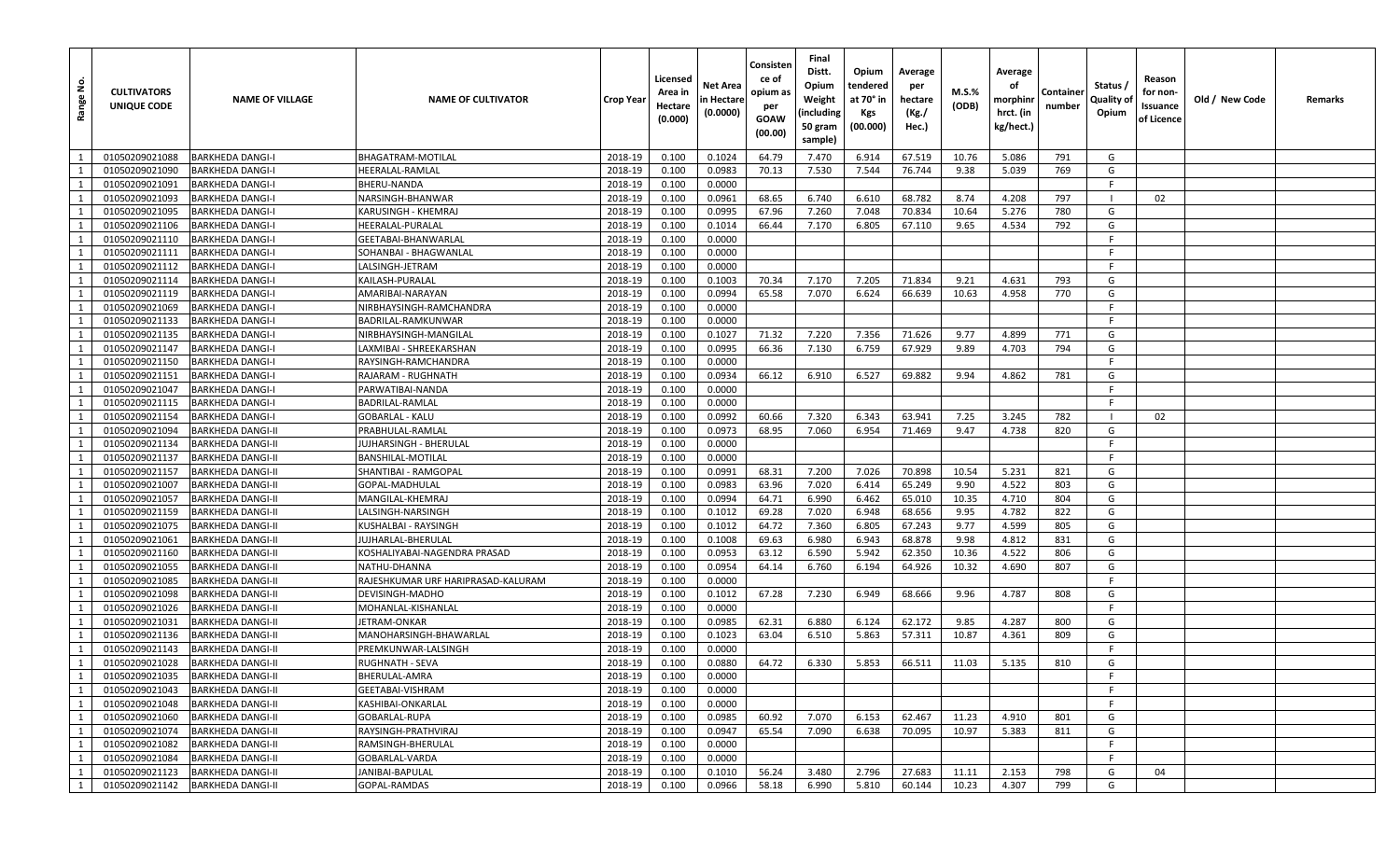| <u>و</u><br>Range | <b>CULTIVATORS</b><br>UNIQUE CODE | <b>NAME OF VILLAGE</b>   | <b>NAME OF CULTIVATOR</b>    | Crop Year | Licensed<br>Area in<br>Hectare<br>(0.000) | Net Area<br>n Hectare<br>(0.0000) | Consisten<br>ce of<br>opium as<br>per<br><b>GOAW</b><br>(00.00) | Final<br>Distt.<br>Opium<br>Weight<br>(including<br>50 gram<br>sample) | Opium<br>tendered<br>at 70° in<br><b>Kgs</b><br>(00.000) | Average<br>per<br>hectare<br>(Kg./<br>Hec.) | <b>M.S.%</b><br>(ODB) | Average<br>оf<br>morphinr<br>hrct. (in<br>kg/hect.) | Containe<br>number | Status /<br>Quality of<br>Opium | Reason<br>for non-<br>Issuance<br>of Licence | Old / New Code | Remarks |
|-------------------|-----------------------------------|--------------------------|------------------------------|-----------|-------------------------------------------|-----------------------------------|-----------------------------------------------------------------|------------------------------------------------------------------------|----------------------------------------------------------|---------------------------------------------|-----------------------|-----------------------------------------------------|--------------------|---------------------------------|----------------------------------------------|----------------|---------|
| 1                 | 01050209021155                    | <b>BARKHEDA DANGI-II</b> | KAMLABAI-BHERULAL            | 2018-19   | 0.100                                     | 0.1027                            | 70.77                                                           | 7.400                                                                  | 7.481                                                    | 72.843                                      | 10.20                 | 5.201                                               | 832                | G                               |                                              |                |         |
| 1                 | 01050209021089                    | <b>BARKHEDA DANGI-II</b> | HITTARLAL-CHUNNILAL          | 2018-19   | 0.100                                     | 0.0965                            | 64.85                                                           | 7.000                                                                  | 6.485                                                    | 67.202                                      | 10.78                 | 5.071                                               | 823                | G                               |                                              |                |         |
| 1                 | 01050209021156                    | <b>BARKHEDA DANGI-II</b> | BABULAL-KANWARLAL            | 2018-19   | 0.100                                     | 0.1009                            | 62.58                                                           | 7.290                                                                  | 6.517                                                    | 64.588                                      | 10.37                 | 4.689                                               | 812                | G                               |                                              |                |         |
| 1                 | 01050209021062                    | <b>BARKHEDA DANGI-II</b> | HEERALAL - NANDA             | 2018-19   | 0.100                                     | 0.0996                            | 65.41                                                           | 7.160                                                                  | 6.691                                                    | 67.178                                      | 10.11                 | 4.754                                               | 824                | G                               |                                              |                |         |
| 1                 | 01050209021037                    | <b>BARKHEDA DANGI-II</b> | DEEPSINGH - DHANSINGH        | 2018-19   | 0.100                                     | 0.1028                            | 65.77                                                           | 7.130                                                                  | 6.699                                                    | 65.165                                      | 9.76                  | 4.452                                               | 813                | G                               |                                              |                |         |
| 1                 | 01050209021025                    | <b>BARKHEDA DANGI-II</b> | <b>BHERULAL - BADRILAL</b>   | 2018-19   | 0.100                                     | 0.0966                            | 61.83                                                           | 7.100                                                                  | 6.271                                                    | 64.917                                      | 10.71                 | 4.867                                               | 814                | G                               |                                              |                |         |
| 1                 | 01050209021010                    | <b>BARKHEDA DANGI-II</b> | KARUSINGH - RATANLAL         | 2018-19   | 0.100                                     | 0.0978                            | 68.60                                                           | 7.240                                                                  | 7.095                                                    | 72.546                                      | 10.36                 | 5.261                                               | 825                | G                               |                                              |                |         |
| 1                 | 01050209021004                    | <b>BARKHEDA DANGI-II</b> | MOHANBAI-MANGILAL            | 2018-19   | 0.100                                     | 0.1007                            | 66.74                                                           | 7.190                                                                  | 6.855                                                    | 68.073                                      | 9.75                  | 4.646                                               | 815                | G                               |                                              |                |         |
| 1                 | 01050209021068                    | <b>BARKHEDA DANGI-II</b> | ISHAK - SATTARKHAN           | 2018-19   | 0.100                                     | 0.1005                            | 61.09                                                           | 7.180                                                                  | 6.266                                                    | 62.348                                      | 9.92                  | 4.330                                               | 816                | G                               |                                              |                |         |
| 1                 | 01050209021129                    | <b>BARKHEDA DANGI-II</b> | BALU-MANGILAL                | 2018-19   | 0.100                                     | 0.1000                            | 67.04                                                           | 6.760                                                                  | 6.474                                                    | 64.740                                      | 10.28                 | 4.659                                               | 826                | G                               |                                              |                |         |
| 1                 | 01050209021036                    | <b>BARKHEDA DANGI-II</b> | NANIBAI - RUGHNATH           | 2018-19   | 0.100                                     | 0.0968                            | 67.18                                                           | 7.300                                                                  | 7.006                                                    | 72.376                                      | 11.52                 | 5.836                                               | 827                | G                               |                                              |                |         |
| $\mathbf{1}$      | 01050209021003                    | <b>BARKHEDA DANGI-II</b> | NAGULAL - PRABHULAL - RAMLAL | 2018-19   | 0.100                                     | 0.0913                            | 69.74                                                           | 6.570                                                                  | 6.546                                                    | 71.697                                      | 10.32                 | 5.179                                               | 833                | G                               |                                              |                |         |
| 1                 | 01050209021066                    | <b>BARKHEDA DANGI-II</b> | KAILASH BAI - RAMCHANDRA     | 2018-19   | 0.100                                     | 0.1020                            | 63.44                                                           | 7.400                                                                  | 6.707                                                    | 65.754                                      | 9.88                  | 4.547                                               | 817                | G                               |                                              |                |         |
| 1                 | 01050209021128                    | <b>BARKHEDA DANGI-II</b> | SHIVNARAYAN-MANGILAL         | 2018-19   | 0.100                                     | 0.0992                            | 60.93                                                           | 7.030                                                                  | 6.119                                                    | 61.683                                      | 10.72                 | 4.629                                               | 818                | G                               |                                              |                |         |
| 1                 | 01050209021125                    | <b>BARKHEDA DANGI-II</b> | RATANLAL-KISHAN              | 2018-19   | 0.100                                     | 0.0000                            |                                                                 |                                                                        |                                                          |                                             |                       |                                                     |                    | -F                              |                                              |                |         |
| 1                 | 01050209021117                    | <b>BARKHEDA DANGI-II</b> | KACHRULAL-NATHU              | 2018-19   | 0.100                                     | 0.0925                            | 62.81                                                           | 6.850                                                                  | 6.146                                                    | 66.443                                      | 10.52                 | 4.893                                               | 819                | G                               |                                              |                |         |
| 1                 | 01050209021017                    | <b>BARKHEDA DANGI-II</b> | DHANSINGH-NATHUSINGH         | 2018-19   | 0.100                                     | 0.0966                            | 68.22                                                           | 6.750                                                                  | 6.578                                                    | 68.095                                      | 9.89                  | 4.714                                               | 828                | G                               |                                              |                |         |
| 1                 | 01050209021067                    | <b>BARKHEDA DANGI-II</b> | JUJHARSINGH-ONKARSINGH       | 2018-19   | 0.100                                     | 0.0000                            |                                                                 |                                                                        |                                                          |                                             |                       |                                                     |                    | F.                              |                                              |                |         |
| $\mathbf{1}$      | 01050209021071                    | <b>BARKHEDA DANGI-II</b> | JAGDISHCHANDRA-GANGARAM      | 2018-19   | 0.100                                     | 0.0997                            | 67.72                                                           | 7.130                                                                  | 6.898                                                    | 69.187                                      | 11.86                 | 5.744                                               | 829                | G                               |                                              |                |         |
| 1                 | 01050209021052                    | <b>BARKHEDA DANGI-II</b> | BALARAM-ONKAR                | 2018-19   | 0.100                                     | 0.0000                            |                                                                 |                                                                        |                                                          |                                             |                       |                                                     |                    | F.                              |                                              |                |         |
| 1                 | 01050209021148                    | <b>BARKHEDA DANGI-II</b> | GANPATSINGH-BHERUSINGH       | 2018-19   | 0.100                                     | 0.1008                            | 61.18                                                           | 7.140                                                                  | 6.240                                                    | 61.904                                      | 10.13                 | 4.390                                               | 802                | G                               |                                              |                |         |
| 1                 | 01050209021092                    | <b>BARKHEDA DANGI-II</b> | <b>GUDDIBAI-BADRILAL</b>     | 2018-19   | 0.100                                     | 0.0000                            |                                                                 |                                                                        |                                                          |                                             |                       |                                                     |                    | F                               |                                              |                |         |
| 1                 | 01050209021015                    | <b>BARKHEDA DANGI-II</b> | BHULIBAI-NARAYAN S/W ONKAR   | 2018-19   | 0.100                                     | 0.0935                            | 68.02                                                           | 6.490                                                                  | 6.306                                                    | 67.443                                      | 10.70                 | 5.052                                               | 830                | G                               |                                              |                |         |
| 1                 | 01050209019003                    | <b>BORKHEDI CHARAN-I</b> | KUSHALBAI-DEVILAL            | 2018-19   | 0.100                                     | 0.0000                            |                                                                 |                                                                        |                                                          |                                             |                       |                                                     |                    | -F                              |                                              |                |         |
| 1                 | 01050209019004                    | <b>BORKHEDI CHARAN-I</b> | RAMESHCHANDRA-DEVA           | 2018-19   | 0.100                                     | 0.0000                            |                                                                 |                                                                        |                                                          |                                             |                       |                                                     |                    | F.                              |                                              |                |         |
| 1                 | 01050209019005                    | <b>BORKHEDI CHARAN-I</b> | GANGABAI - BHAGWAN           | 2018-19   | 0.100                                     | 0.0000                            |                                                                 |                                                                        |                                                          |                                             |                       |                                                     |                    | F.                              |                                              |                |         |
| 1                 | 01050209019009                    | <b>BORKHEDI CHARAN-I</b> | BAGDIRAM - NAWAL             | 2018-19   | 0.100                                     | 0.0000                            |                                                                 |                                                                        |                                                          |                                             |                       |                                                     |                    | -F                              |                                              |                |         |
| 1                 | 01050209019011                    | <b>BORKHEDI CHARAN-I</b> | SHANKARLAL-SAVA              | 2018-19   | 0.100                                     | 0.0000                            |                                                                 |                                                                        |                                                          |                                             |                       |                                                     |                    | F.                              |                                              |                |         |
| 1                 | 01050209019015                    | <b>BORKHEDI CHARAN-I</b> | PYARA-NANURAM                | 2018-19   | 0.100                                     | 0.0000                            |                                                                 |                                                                        |                                                          |                                             |                       |                                                     |                    | -F                              |                                              |                |         |
| 1                 | 01050209019016                    | <b>BORKHEDI CHARAN-I</b> | SANTOSHDAS-KALUDAS           | 2018-19   | 0.100                                     | 0.0000                            |                                                                 |                                                                        |                                                          |                                             |                       |                                                     |                    | -F                              |                                              |                |         |
| 1                 | 01050209019017                    | <b>BORKHEDI CHARAN-I</b> | RADHESHYAM - KARUDAS         | 2018-19   | 0.100                                     | 0.0000                            |                                                                 |                                                                        |                                                          |                                             |                       |                                                     |                    | -F                              |                                              |                |         |
| 1                 | 01050209019018                    | <b>BORKHEDI CHARAN-I</b> | SATYANARAYAN-KISHANJI        | 2018-19   | 0.100                                     | 0.0000                            |                                                                 |                                                                        |                                                          |                                             |                       |                                                     |                    | -F.                             |                                              |                |         |
| 1                 | 01050209019021                    | <b>BORKHEDI CHARAN-I</b> | KAMALDAS-KALUDAS             | 2018-19   | 0.100                                     | 0.0000                            |                                                                 |                                                                        |                                                          |                                             |                       |                                                     |                    | F.                              |                                              |                |         |
| 1                 | 01050209019027                    | <b>BORKHEDI CHARAN-I</b> | ONKARLAL-AMRA                | 2018-19   | 0.100                                     | 0.0603                            | 70.17                                                           | 4.310                                                                  | 4.320                                                    | 71.641                                      | 10.53                 | 5.281                                               | 1328               | G                               |                                              |                |         |
| <sup>1</sup>      | 01050209019028                    | <b>BORKHEDI CHARAN-I</b> | MOHANSINGH-RAMLAL            | 2018-19   | 0.100                                     | 0.0000                            |                                                                 |                                                                        |                                                          |                                             |                       |                                                     |                    | F.                              |                                              |                |         |
| 1                 | 01050209019029                    | <b>BORKHEDI CHARAN-I</b> | UDAYRAM-SAVA                 | 2018-19   | 0.100                                     | 0.0000                            |                                                                 |                                                                        |                                                          |                                             |                       |                                                     |                    | -F                              |                                              |                |         |
| 1                 | 01050209019030                    | <b>BORKHEDI CHARAN-I</b> | BHERULAL-PYARCHAND           | 2018-19   | 0.100                                     | 0.0000                            |                                                                 |                                                                        |                                                          |                                             |                       |                                                     |                    | -F                              |                                              |                |         |
| $\mathbf{1}$      | 01050209019031                    | <b>BORKHEDI CHARAN-I</b> | KARULAL-RAMLAL               | 2018-19   | 0.100                                     | 0.0000                            |                                                                 |                                                                        |                                                          |                                             |                       |                                                     |                    | -F.                             |                                              |                |         |
| 1                 | 01050209019032                    | <b>BORKHEDI CHARAN-I</b> | MADANDS-SANTOSHDAS           | 2018-19   | 0.100                                     | 0.0000                            |                                                                 |                                                                        |                                                          |                                             |                       |                                                     |                    | -F                              |                                              |                |         |
| $\overline{1}$    | 01050209019033                    | <b>BORKHEDI CHARAN-I</b> | POKHARLAL-SAVA               | 2018-19   | 0.100                                     | 0.0000                            |                                                                 |                                                                        |                                                          |                                             |                       |                                                     |                    | F.                              |                                              |                |         |
| 1                 | 01050209019034                    | <b>BORKHEDI CHARAN-I</b> | MADANLAL-UDAYRAM             | 2018-19   | 0.100                                     | 0.0000                            |                                                                 |                                                                        |                                                          |                                             |                       |                                                     |                    | F.                              |                                              |                |         |
| <sup>1</sup>      | 01050209019036                    | <b>BORKHEDI CHARAN-I</b> | KARULAL-NAVAL                | 2018-19   | 0.100                                     | 0.0000                            |                                                                 |                                                                        |                                                          |                                             |                       |                                                     |                    | F.                              |                                              |                |         |
| 1                 | 01050209019037                    | <b>BORKHEDI CHARAN-I</b> | GANPAT-BAGGA                 | 2018-19   | 0.100                                     | 0.0000                            |                                                                 |                                                                        |                                                          |                                             |                       |                                                     |                    | -F                              |                                              |                |         |
| $\overline{1}$    | 01050209019040                    | <b>BORKHEDI CHARAN-I</b> | PRAKASH-PYARCHAND            | 2018-19   | 0.100                                     | 0.0000                            |                                                                 |                                                                        |                                                          |                                             |                       |                                                     |                    | -F                              |                                              |                |         |
| 1                 | 01050209019042                    | <b>BORKHEDI CHARAN-I</b> | KANWARLAL-AMRA               | 2018-19   | 0.100                                     | 0.0000                            |                                                                 |                                                                        |                                                          |                                             |                       |                                                     |                    | F                               |                                              |                |         |
| <sup>1</sup>      | 01050209019045                    | <b>BORKHEDI CHARAN-I</b> | KISHOREDAS-RADHESHYAM        | 2018-19   | 0.100                                     | 0.0000                            |                                                                 |                                                                        |                                                          |                                             |                       |                                                     |                    | F.                              |                                              |                |         |
| 1                 | 01050209019048                    | <b>BORKHEDI CHARAN-I</b> | RADHIBAI - RAJARAM           | 2018-19   | 0.100                                     | 0.0000                            |                                                                 |                                                                        |                                                          |                                             |                       |                                                     |                    | F                               |                                              |                |         |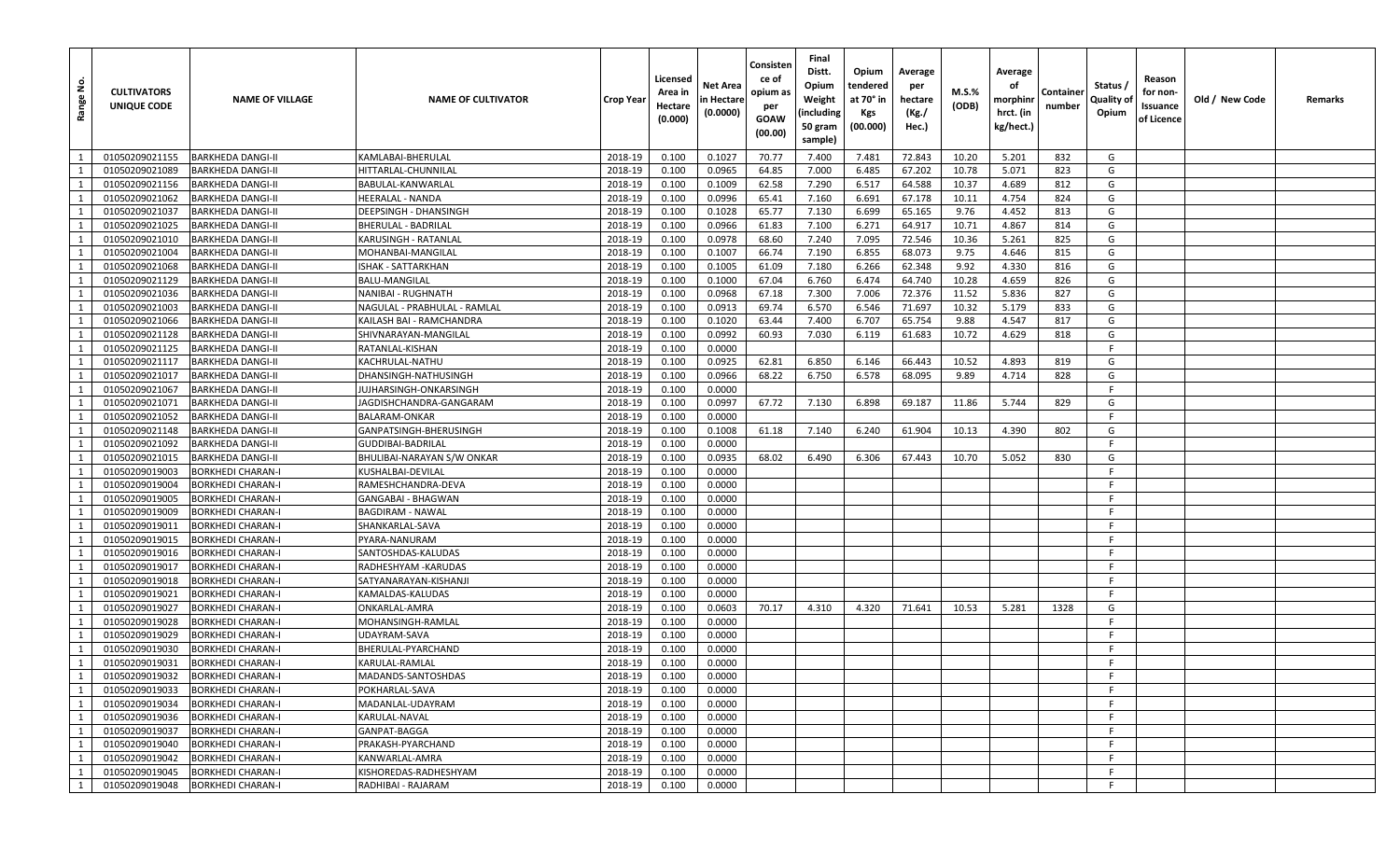| Range No.    | <b>CULTIVATORS</b><br>UNIQUE CODE | <b>NAME OF VILLAGE</b>    | <b>NAME OF CULTIVATOR</b>                    | Crop Year | Licensed<br>Area in<br>Hectare<br>(0.000) | Net Area<br>n Hectare<br>(0.0000) | Consisten<br>ce of<br>opium as<br>per<br><b>GOAW</b><br>(00.00) | Final<br>Distt.<br>Opium<br>Weight<br>(including<br>50 gram<br>sample) | Opium<br>tendered<br>at 70° in<br><b>Kgs</b><br>(00.000) | Average<br>per<br>hectare<br>(Kg./<br>Hec.) | <b>M.S.%</b><br>(ODB) | Average<br>οf<br>morphinr<br>hrct. (in<br>kg/hect.) | Container<br>number | Status /<br>Quality of<br>Opium | Reason<br>for non-<br>Issuance<br>of Licence | Old / New Code | Remarks |
|--------------|-----------------------------------|---------------------------|----------------------------------------------|-----------|-------------------------------------------|-----------------------------------|-----------------------------------------------------------------|------------------------------------------------------------------------|----------------------------------------------------------|---------------------------------------------|-----------------------|-----------------------------------------------------|---------------------|---------------------------------|----------------------------------------------|----------------|---------|
| 1            | 01050209019055                    | <b>BORKHEDI CHARAN-I</b>  | HARISINGH-DEVIDAN                            | 2018-19   | 0.100                                     | 0.0992                            | 61.14                                                           | 6.920                                                                  | 6.044                                                    | 60.927                                      | 10.68                 | 4.555                                               | 1324                | G                               |                                              |                |         |
| 1            | 01050209019059                    | <b>BORKHEDI CHARAN-I</b>  | NARAYAN-KALU                                 | 2018-19   | 0.100                                     | 0.0999                            | 63.34                                                           | 7.260                                                                  | 6.569                                                    | 65.755                                      | 10.80                 | 4.971                                               | 1325                | G                               |                                              |                |         |
| 1            | 01050209019060                    | <b>BORKHEDI CHARAN-I</b>  | NARAYAN-BHUWAN                               | 2018-19   | 0.100                                     | 0.0000                            |                                                                 |                                                                        |                                                          |                                             |                       |                                                     |                     | F                               |                                              |                |         |
| 1            | 01050209019083                    | <b>BORKHEDI CHARAN-I</b>  | LAXMAN-BHAGWAN                               | 2018-19   | 0.100                                     | 0.0000                            |                                                                 |                                                                        |                                                          |                                             |                       |                                                     |                     | F.                              |                                              |                |         |
| 1            | 01050209019067                    | <b>BORKHEDI CHARAN-I</b>  | MULCHAND-RAMLAL                              | 2018-19   | 0.100                                     | 0.0000                            |                                                                 |                                                                        |                                                          |                                             |                       |                                                     |                     | F.                              |                                              |                |         |
| 1            | 01050209019068                    | <b>BORKHEDI CHARAN-I</b>  | PARBHULAL-KARULAL                            | 2018-19   | 0.100                                     | 0.0986                            | 68.21                                                           | 6.920                                                                  | 6.743                                                    | 68.387                                      | 10.31                 | 4.936                                               | 1326                | G                               |                                              |                |         |
| 1            | 01050209019070                    | <b>BORKHEDI CHARAN-I</b>  | BANSHILAL-BHAGVAN                            | 2018-19   | 0.100                                     | 0.0000                            |                                                                 |                                                                        |                                                          |                                             |                       |                                                     |                     | F.                              |                                              |                |         |
| 1            | 01050209019071                    | <b>BORKHEDI CHARAN-I</b>  | KANWARLAL-MOTILAL                            | 2018-19   | 0.100                                     | 0.0000                            |                                                                 |                                                                        |                                                          |                                             |                       |                                                     |                     | F.                              |                                              |                |         |
| 1            | 01050209019077                    | <b>BORKHEDI CHARAN-I</b>  | RAYSINGH-BHAGWANSINGH                        | 2018-19   | 0.100                                     | 0.0000                            |                                                                 |                                                                        |                                                          |                                             |                       |                                                     |                     | -F.                             |                                              |                |         |
| 1            | 01050209019007                    | <b>BORKHEDI CHARAN-I</b>  | BHONIRAM-PYARA                               | 2018-19   | 0.100                                     | 0.0000                            |                                                                 |                                                                        |                                                          |                                             |                       |                                                     |                     | - F                             |                                              |                |         |
| 1            | 01050209019043                    | <b>BORKHEDI CHARAN-I</b>  | BHERULAL-BHANWARLAL                          | 2018-19   | 0.100                                     | 0.0000                            |                                                                 |                                                                        |                                                          |                                             |                       |                                                     |                     | F.                              |                                              |                |         |
| 1            | 01050209019090                    | <b>BORKHEDI CHARAN-I</b>  | BAPULAL-NANDA                                | 2018-19   | 0.100                                     | 0.1008                            | 66.57                                                           | 7.140                                                                  | 6.790                                                    | 67.361                                      | 11.21                 | 5.286                                               | 1327                | G                               |                                              |                |         |
| -1           | 01050209019072                    | <b>BORKHEDI CHARAN-II</b> | CHENRAM-RAMESHCHAND                          | 2018-19   | 0.100                                     | 0.0000                            |                                                                 |                                                                        |                                                          |                                             |                       |                                                     |                     | F.                              |                                              |                |         |
| 1            | 01050209019091                    | <b>BORKHEDI CHARAN-II</b> | <b>TULSIRAM-MOHANLAL</b>                     | 2018-19   | 0.100                                     | 0.1016                            | 67.95                                                           | 7.440                                                                  | 7.222                                                    | 71.082                                      | 11.05                 | 5.498                                               | 1342                | G                               |                                              |                |         |
| 1            | 01050209019049                    | <b>BORKHEDI CHARAN-II</b> | HIRALAL - RAMCHANDRA                         | 2018-19   | 0.100                                     | 0.0000                            |                                                                 |                                                                        |                                                          |                                             |                       |                                                     |                     | F.                              |                                              |                |         |
| 1            | 01050209019092                    | <b>BORKHEDI CHARAN-II</b> | DASHRATH URF MAKRAM - VARDICHAND - JHAMKUBAI | 2018-19   | 0.100                                     | 0.0000                            |                                                                 |                                                                        |                                                          |                                             |                       |                                                     |                     | -F                              |                                              |                |         |
| 1            | 01050209019069                    | <b>BORKHEDI CHARAN-II</b> | KANHIYALAL-BHIMSINGH                         | 2018-19   | 0.100                                     | 0.0000                            |                                                                 |                                                                        |                                                          |                                             |                       |                                                     |                     | -F.                             |                                              |                |         |
| 1            | 01050209019008                    | <b>BORKHEDI CHARAN-II</b> | MANGILAL-VISHRAM                             | 2018-19   | 0.100                                     | 0.0000                            |                                                                 |                                                                        |                                                          |                                             |                       |                                                     |                     | F.                              |                                              |                |         |
| 1            | 01050209019046                    | <b>BORKHEDI CHARAN-II</b> | MOHANLAL-NANURAM CHOTA                       | 2018-19   | 0.100                                     | 0.0000                            |                                                                 |                                                                        |                                                          |                                             |                       |                                                     |                     | -F                              |                                              |                |         |
| 1            | 01050209019061                    | <b>BORKHEDI CHARAN-II</b> | MANGYA-GANGARAM                              | 2018-19   | 0.100                                     | 0.1035                            | 60.70                                                           | 7.140                                                                  | 6.191                                                    | 59.816                                      | 11.38                 | 4.765                                               | 1339                | G                               |                                              |                |         |
| 1            | 01050209019074                    | <b>BORKHEDI CHARAN-II</b> | DHANNIBAI-RAMESHCHANDRA                      | 2018-19   | 0.100                                     | 0.0000                            |                                                                 |                                                                        |                                                          |                                             |                       |                                                     |                     | F.                              |                                              |                |         |
| 1            | 01050209019078                    | <b>BORKHEDI CHARAN-II</b> | <b>BAGADIRAM-DEVA</b>                        | 2018-19   | 0.100                                     | 0.0000                            |                                                                 |                                                                        |                                                          |                                             |                       |                                                     |                     | F.                              |                                              |                |         |
| <sup>1</sup> | 01050209019047                    | <b>BORKHEDI CHARAN-II</b> | BHAGATRAM-KANWARLAL                          | 2018-19   | 0.100                                     | 0.0000                            |                                                                 |                                                                        |                                                          |                                             |                       |                                                     |                     | F.                              |                                              |                |         |
| 1            | 01050209019026                    | <b>BORKHEDI CHARAN-II</b> | KISHANLAL-NANDA                              | 2018-19   | 0.100                                     | 0.0000                            |                                                                 |                                                                        |                                                          |                                             |                       |                                                     |                     | F.                              |                                              |                |         |
| 1            | 01050209019050                    | <b>BORKHEDI CHARAN-II</b> | PREMBAI-SHANKARLAL / MOTYABAI                | 2018-19   | 0.100                                     | 0.0990                            | 62.97                                                           | 7.140                                                                  | 6.423                                                    | 64.878                                      | 10.93                 | 4.964                                               | 1340                | G                               |                                              |                |         |
| 1            | 01050209019051                    | <b>BORKHEDI CHARAN-II</b> | DHAPUBAI-MANGILAL                            | 2018-19   | 0.100                                     | 0.0000                            |                                                                 |                                                                        |                                                          |                                             |                       |                                                     |                     | F.                              |                                              |                |         |
| 1            | 01050209019057                    | <b>BORKHEDI CHARAN-II</b> | SHANIBAI-SHARDABAI BAGADIRAM                 | 2018-19   | 0.100                                     | 0.0000                            |                                                                 |                                                                        |                                                          |                                             |                       |                                                     |                     | -F                              |                                              |                |         |
| 1            | 01050209019020                    | <b>BORKHEDI CHARAN-II</b> | DHAPUBAI - GANESHRAM                         | 2018-19   | 0.100                                     | 0.0000                            |                                                                 |                                                                        |                                                          |                                             |                       |                                                     |                     | F.                              |                                              |                |         |
| 1            | 01050209019044                    | <b>BORKHEDI CHARAN-II</b> | DEVILA BHANWARLAL                            | 2018-19   | 0.100                                     | 0.0993                            | 66.65                                                           | 7.090                                                                  | 6.751                                                    | 67.985                                      | 9.57                  | 4.554                                               | 1343                | G                               |                                              |                |         |
| 1            | 01050209019053                    | <b>BORKHEDI CHARAN-II</b> | RAMA BHERA                                   | 2018-19   | 0.100                                     | 0.0999                            | 61.84                                                           | 6.980                                                                  | 6.166                                                    | 61.721                                      | 10.61                 | 4.584                                               | 1341                | G                               |                                              |                |         |
| 1            | 01050209019019                    | <b>BORKHEDI CHARAN-II</b> | RAMIBAI UDAYRAM                              | 2018-19   | 0.100                                     | 0.0000                            |                                                                 |                                                                        |                                                          |                                             |                       |                                                     |                     | F.                              |                                              |                |         |
| 1            | 01050209019010                    | <b>BORKHEDI CHARAN-II</b> | JANIBAI HEERALAL                             | 2018-19   | 0.100                                     | 0.0491                            | 66.07                                                           | 3.930                                                                  | 3.709                                                    | 75.539                                      | 10.47                 | 5.537                                               | 1346                | G                               |                                              |                |         |
| 1            | 01050209019089                    | <b>BORKHEDI CHARAN-II</b> | SHANKARLAL-MANGNIRAM                         | 2018-19   | 0.100                                     | 0.0000                            |                                                                 |                                                                        |                                                          |                                             |                       |                                                     |                     | F.                              |                                              |                |         |
| 1            | 01050209019025                    | <b>BORKHEDI CHARAN-II</b> | RAMLAL HEERALAL                              | 2018-19   | 0.100                                     | 0.0000                            |                                                                 |                                                                        |                                                          |                                             |                       |                                                     |                     | -F                              |                                              |                |         |
| 1            | 01050209019058                    | <b>BORKHEDI CHARAN-II</b> | BHAGIRATH-UDAYRAM POTRA GANGABAI             | 2018-19   | 0.100                                     | 0.0000                            |                                                                 |                                                                        |                                                          |                                             |                       |                                                     |                     | F.                              |                                              |                |         |
| 1            | 01050209019006                    | <b>BORKHEDI CHARAN-II</b> | RAMA-NANDA                                   | 2018-19   | 0.100                                     | 0.0000                            |                                                                 |                                                                        |                                                          |                                             |                       |                                                     |                     | -F.                             |                                              |                |         |
| $\mathbf{1}$ | 01050209019087                    | <b>BORKHEDI CHARAN-II</b> | MOHANLAL-NANURAM BADA                        | 2018-19   | 0.100                                     | 0.0000                            |                                                                 |                                                                        |                                                          |                                             |                       |                                                     |                     | -F                              |                                              |                |         |
| 1            | 01050209019080                    | <b>BORKHEDI CHARAN-II</b> | PAWANBAI-KARNIDAN                            | 2018-19   | 0.100                                     | 0.1019                            | 64.72                                                           | 6.980                                                                  | 6.454                                                    | 63.336                                      | 10.11                 | 4.482                                               | 1344                | G                               |                                              |                |         |
| 1            | 01050209019065                    | <b>BORKHEDI CHARAN-II</b> | PRABHULAL-SAVA                               | 2018-19   | 0.100                                     | 0.0000                            |                                                                 |                                                                        |                                                          |                                             |                       |                                                     |                     | F.                              |                                              |                |         |
| 1            | 01050209019002                    | <b>BORKHEDI CHARAN-II</b> | SHANKARLAL-NANDA                             | 2018-19   | 0.100                                     | 0.0000                            |                                                                 |                                                                        |                                                          |                                             |                       |                                                     |                     | F.                              |                                              |                |         |
| <sup>1</sup> | 01050209019038                    | <b>BORKHEDI CHARAN-II</b> | GANPAT-KALU                                  | 2018-19   | 0.100                                     | 0.0000                            |                                                                 |                                                                        |                                                          |                                             |                       |                                                     |                     | F                               |                                              |                |         |
| 1            | 01050209019022                    | <b>BORKHEDI CHARAN-II</b> | MUKESH-KISHANLAL POTRA NANDA                 | 2018-19   | 0.100                                     | 0.0000                            |                                                                 |                                                                        |                                                          |                                             |                       |                                                     |                     | F.                              |                                              |                |         |
| 1            | 01050209019064                    | <b>BORKHEDI CHARAN-II</b> | RAMESHCHANDRA-GOPAL                          | 2018-19   | 0.100                                     | 0.0000                            |                                                                 |                                                                        |                                                          |                                             |                       |                                                     |                     | F                               |                                              |                |         |
| 1            | 01050209019035                    | <b>BORKHEDI CHARAN-II</b> | KARULAL-KISHAN                               | 2018-19   | 0.100                                     | 0.0000                            |                                                                 |                                                                        |                                                          |                                             |                       |                                                     |                     | F.                              |                                              |                |         |
| $\mathbf{1}$ | 01050209019039                    | <b>BORKHEDI CHARAN-II</b> | SAMPATBAI-BHANWAR                            | 2018-19   | 0.100                                     | 0.0802                            | 65.70                                                           | 5.700                                                                  | 5.350                                                    | 66.708                                      | 11.40                 | 5.323                                               | 1345                | G                               |                                              |                |         |
| 1            | 01050209019041                    | <b>BORKHEDI CHARAN-II</b> | BALAKBAI-KACHRUDAS                           | 2018-19   | 0.100                                     | 0.0000                            |                                                                 |                                                                        |                                                          |                                             |                       |                                                     |                     | F.                              |                                              |                |         |
|              |                                   |                           |                                              |           |                                           |                                   |                                                                 |                                                                        |                                                          |                                             |                       |                                                     |                     |                                 |                                              |                |         |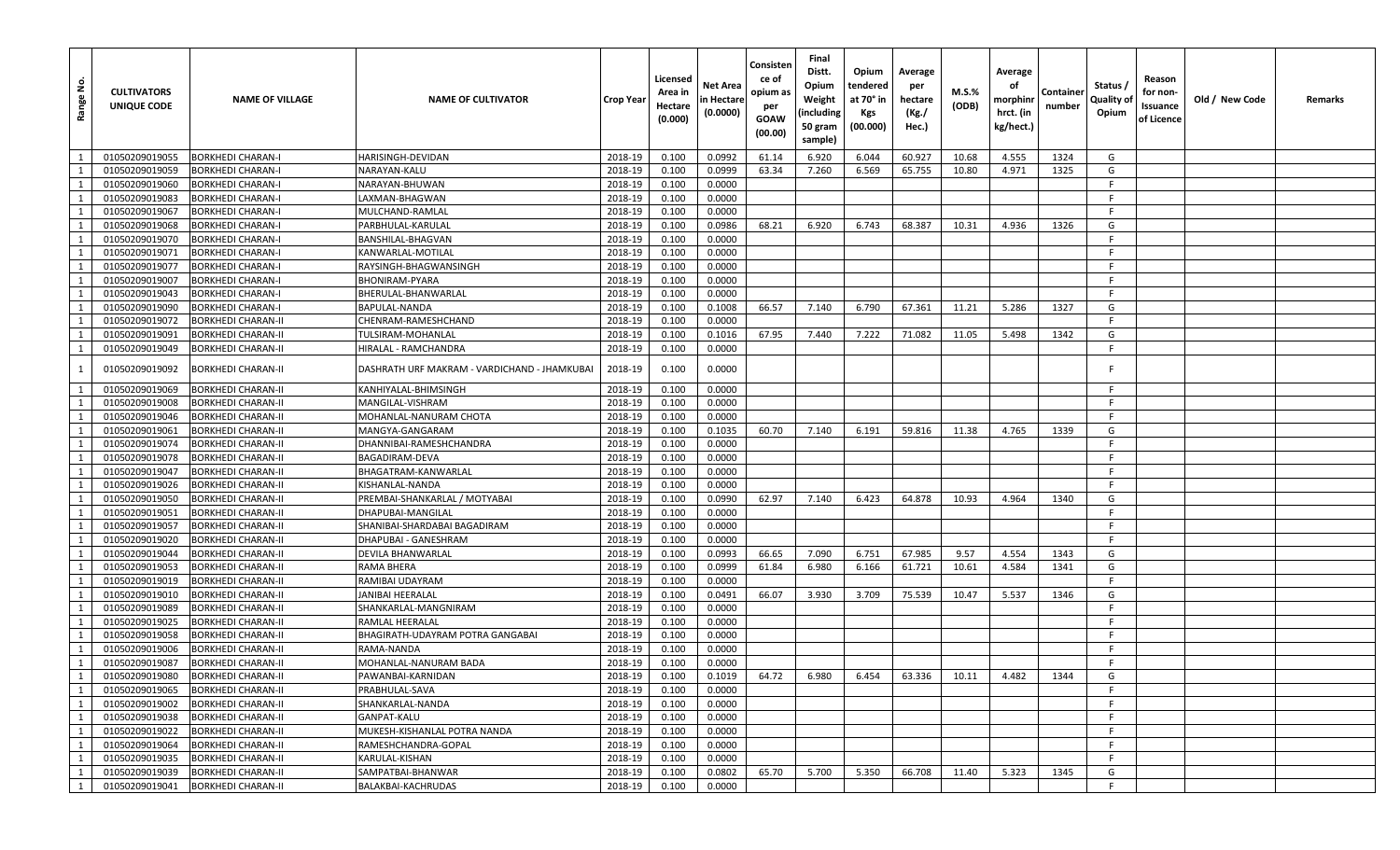| <u>و</u><br>Range | <b>CULTIVATORS</b><br>UNIQUE CODE | <b>NAME OF VILLAGE</b>    | <b>NAME OF CULTIVATOR</b>           | <b>Crop Year</b> | Licensed<br>Area in<br>Hectare<br>(0.000) | Net Area<br>n Hectare<br>(0.0000) | Consister<br>ce of<br>opium as<br>per<br><b>GOAW</b><br>(00.00) | Final<br>Distt.<br>Opium<br>Weight<br>including<br>50 gram<br>sample) | Opium<br>tendered<br>at 70° in<br>Kgs<br>(00.000) | Average<br>per<br>hectare<br>(Kg./<br>Hec.) | $M.S.\%$<br>(ODB) | Average<br>оf<br>morphinr<br>hrct. (in<br>kg/hect.) | Containeı<br>number | Status /<br>Quality oʻ<br>Opium | Reason<br>for non-<br>Issuance<br>of Licence | Old / New Code | Remarks |
|-------------------|-----------------------------------|---------------------------|-------------------------------------|------------------|-------------------------------------------|-----------------------------------|-----------------------------------------------------------------|-----------------------------------------------------------------------|---------------------------------------------------|---------------------------------------------|-------------------|-----------------------------------------------------|---------------------|---------------------------------|----------------------------------------------|----------------|---------|
| $\overline{1}$    | 01050209019093                    | <b>BORKHEDI CHARAN-II</b> | MANOHARBAI-RAGHUDAS URF RAGHUVIRDAS | 2018-19          | 0.100                                     | 0.0000                            |                                                                 |                                                                       |                                                   |                                             |                   |                                                     |                     | F.                              |                                              | 01020104069065 |         |
| 1                 | 01050209001004                    | CHAYAN                    | SHAMBHULAL-RAMLAL                   | 2018-19          | 0.100                                     | 0.0975                            | 62.03                                                           | 7.460                                                                 | 6.611                                             | 67.805                                      | 10.33             | 4.903                                               | 3256                | G                               |                                              |                |         |
| 1                 | 01050209001029                    | CHAYAN                    | PARWATIBAI-RAMCHANDRA               | 2018-19          | 0.100                                     | 0.0968                            | 61.10                                                           | 7.440                                                                 | 6.494                                             | 67.086                                      | 10.43             | 4.898                                               | 3257                | G                               |                                              |                |         |
| 1                 | 01050209001037                    | <b>CHAYAN</b>             | SITABAI-SITARAM                     | 2018-19          | 0.100                                     | 0.0989                            | 69.36                                                           | 7.280                                                                 | 7.213                                             | 72.932                                      | 10.37             | 5.294                                               | 3260                | G                               |                                              |                |         |
| 1                 | 01050209001026                    | CHAYAN                    | PANIBAI-PURALAI                     | 2018-19          | 0.100                                     | 0.0990                            | 60.27                                                           | 7.360                                                                 | 6.337                                             | 64.010                                      | 10.09             | 4.521                                               | 3254                | G                               |                                              |                |         |
| 1                 | 01050209001006                    | CHAYAN                    | BAPULAL-GANGARAM POTRA NANDUBAI     | 2018-19          | 0.100                                     | 0.0977                            | 59.90                                                           | 7.640                                                                 | 6.538                                             | 66.919                                      | 11.27             | 5.279                                               | 3249                | G                               |                                              |                |         |
| 1                 | 01050209001011                    | CHAYAN                    | DEVKISHAN-UDAYRAM                   | 2018-19          | 0.100                                     | 0.0913                            | 61.11                                                           | 6.680                                                                 | 5.832                                             | 63.877                                      | 11.24             | 5.026                                               | 3251                | G                               |                                              |                |         |
| 1                 | 01050209001022                    | <b>CHAYAN</b>             | JAMNABAI-VARDA                      | 2018-19          | 0.100                                     | 0.0988                            | 66.81                                                           | 7.970                                                                 | 7.607                                             | 76.993                                      | 10.52             | 5.670                                               | 3261                | G                               |                                              |                |         |
| $\mathbf{1}$      | 01050209001003                    | CHAYAN                    | SHANTIBAI-KANHEYALAL                | 2018-19          | 0.100                                     | 0.0972                            | 69.54                                                           | 7.530                                                                 | 7.481                                             | 76.965                                      | 10.71             | 5.770                                               | 3259                | G                               |                                              |                |         |
| 1                 | 01050209001035                    | CHAYAN                    | RAMLAL-ONKARLAL                     | 2018-19          | 0.100                                     | 0.0957                            | 58.80                                                           | 7.520                                                                 | 6.317                                             | 66.008                                      | 11.09             | 5.124                                               | 3252                | G                               |                                              |                |         |
| 1                 | 01050209001002                    | <b>CHAYAN</b>             | KALABAI-BABULAL S/W SITABAI         | 2018-19          | 0.100                                     | 0.0975                            | 60.28                                                           | 7.480                                                                 | 6.441                                             | 66.061                                      | 10.85             | 5.018                                               | 3255                | G                               |                                              |                |         |
| 1                 | 01050209001012                    | <b>CHAYAN</b>             | DEVILAL-SHANKARLAL                  | 2018-19          | 0.100                                     | 0.0928                            | 59.71                                                           | 7.390                                                                 | 6.304                                             | 67.931                                      | 10.87             | 5.169                                               | 3253                | G                               |                                              |                |         |
| 1                 | 01050209001013                    | CHAYAN                    | SURESHCHAND-KANHEYALAL              | 2018-19          | 0.100                                     | 0.0960                            | 61.63                                                           | 6.920                                                                 | 6.093                                             | 63.468                                      | 10.01             | 4.447                                               | 3258                | G                               |                                              |                |         |
| 1                 | 01050209001015                    | CHAYAN                    | JAMNASHANKAR-MANGILAL               | 2018-19          | 0.100                                     | 0.0965                            | 60.44                                                           | 7.300                                                                 | 6.303                                             | 65.316                                      | 10.18             | 4.654                                               | 3250                | G                               |                                              |                |         |
| 1                 | 01050209011003                    | <b>DHORI</b>              | KOMAL-KESHURAM                      | 2018-19          | 0.100                                     | 0.0950                            | 57.97                                                           | 7.160                                                                 | 5.930                                             | 62.421                                      | 11.26             | 4.920                                               | 3330                | G                               |                                              |                |         |
| 1                 | 01050209011007                    | DHORI                     | PRABHULAL-KESHURAM                  | 2018-19          | 0.100                                     | 0.0970                            | 66.05                                                           | 7.020                                                                 | 6.624                                             | 68.288                                      | 10.45             | 4.995                                               | 3331                | G                               |                                              |                |         |
| 1                 | 01050209006001                    | <b>DOBDA</b>              | SHYAMLAL-NANDLAL                    | 2018-19          | 0.100                                     | 0.1003                            | 63.48                                                           | 7.510                                                                 | 6.810                                             | 67.896                                      | 10.71             | 5.091                                               | 2570                | G                               |                                              |                |         |
| 1                 | 01050209006006                    | <b>DOBDA</b>              | TAKUBAI-KAALU                       | 2018-19          | 0.100                                     | 0.0977                            | 63.28                                                           | 7.430                                                                 | 6.717                                             | 68.751                                      | 9.78              | 4.707                                               | 2571                | G                               |                                              |                |         |
| 1                 | 01050209006011                    | DOBDA                     | SHANTILAL-PRABHULAL                 | 2018-19          | 0.100                                     | 0.1004                            | 74.60                                                           | 7.600                                                                 | 8.099                                             | 80.667                                      | 9.36              | 5.286                                               | 2611                | G                               |                                              |                |         |
| 1                 | 01050209006016                    | <b>DOBDA</b>              | NANDLAL-SHANKARLAL                  | 2018-19          | 0.100                                     | 0.0984                            | 63.17                                                           | 7.450                                                                 | 6.723                                             | 68.323                                      | 10.43             | 4.988                                               | 2572                | G                               |                                              |                |         |
| 1                 | 01050209006018                    | DOBDA                     | TULSIBAI-KANHAIYALAL                | 2018-19          | 0.100                                     | 0.0984                            | 69.66                                                           | 7.160                                                                 | 7.125                                             | 72.408                                      | 9.78              | 4.957                                               | 2605                | G                               |                                              |                |         |
| 1                 | 01050209006023                    | <b>DOBDA</b>              | BHAGATRAM-RAMRATAN                  | 2018-19          | 0.100                                     | 0.0959                            | 67.78                                                           | 7.430                                                                 | 7.194                                             | 75.015                                      | 11.23             | 5.897                                               | 2583                | G                               |                                              |                |         |
| $\mathbf{1}$      | 01050209006025                    | DOBDA                     | GOPAL-CHAINRAM                      | 2018-19          | 0.100                                     | 0.1000                            | 66.68                                                           | 7.430                                                                 | 7.078                                             | 70.780                                      | 9.49              | 4.702                                               | 2584                | G                               |                                              |                |         |
| 1                 | 01050209006027                    | DOBDA                     | SUHAGBAI-MOTILAL                    | 2018-19          | 0.100                                     | 0.0968                            | 66.46                                                           | 7.230                                                                 | 6.864                                             | 70.909                                      | 10.35             | 5.138                                               | 2585                | G                               |                                              |                |         |
| 1                 | 01050209006029                    | <b>DOBDA</b>              | RATANLAL-RAMLAL                     | 2018-19          | 0.100                                     | 0.1016                            | 65.90                                                           | 7.210                                                                 | 6.788                                             | 66.811                                      | 10.35             | 4.840                                               | 2586                | G                               |                                              |                |         |
| 1                 | 01050209006030                    | <b>DOBDA</b>              | MULCHAND-NIRBHAYRAM                 | 2018-19          | 0.100                                     | 0.0994                            | 67.70                                                           | 7.260                                                                 | 7.021                                             | 70.633                                      | 10.55             | 5.217                                               | 2587                | G                               |                                              |                |         |
| 1                 | 01050209006037                    | DOBDA                     | RAMKANKYABAI-KAMLESH                | 2018-19          | 0.100                                     | 0.0998                            | 70.87                                                           | 7.180                                                                 | 7.269                                             | 72.835                                      | 9.60              | 4.895                                               | 2573                | G                               |                                              |                |         |
| 1                 | 01050209006038                    | <b>DOBDA</b>              | KACHARMAL-CHAINRAM                  | 2018-19          | 0.100                                     | 0.0965                            | 73.45                                                           | 7.180                                                                 | 7.534                                             | 78.072                                      | 9.91              | 5.416                                               | 2606                | G                               |                                              |                |         |
| 1                 | 01050209006045                    | <b>DOBDA</b>              | KANCHANBAI-KANWARLAL                | 2018-19          | 0.100                                     | 0.0992                            | 65.54                                                           | 7.400                                                                 | 6.929                                             | 69.848                                      | 10.28             | 5.026                                               | 2588                | G                               |                                              |                |         |
| 1                 | 01050209006057                    | DOBDA                     | LEELABAI-BHERULAL                   | 2018-19          | 0.100                                     | 0.0979                            | 67.40                                                           | 7.370                                                                 | 7.096                                             | 72.482                                      | 9.81              | 4.978                                               | 2589                | G                               |                                              |                |         |
| 1                 | 01050209006060                    | <b>DOBDA</b>              | KANWARLAL-BHERULAL                  | 2018-19          | 0.100                                     | 0.0990                            | 67.31                                                           | 7.560                                                                 | 7.269                                             | 73.424                                      | 10.25             | 5.269                                               | 2590                | G                               |                                              |                |         |
| 1                 | 01050209006061                    | DOBDA                     | MANGILAL-PRABHULAL                  | 2018-19          | 0.100                                     | 0.1008                            | 75.35                                                           | 7.640                                                                 | 8.224                                             | 81.587                                      | 9.26              | 5.288                                               | 2612                | G                               |                                              |                |         |
| 1                 | 01050209006064                    | <b>DOBDA</b>              | JAMANALAL-RAMLAI                    | 2018-19          | 0.100                                     | 0.0970                            | 65.30                                                           | 7.120                                                                 | 6.642                                             | 68.474                                      | 11.82             | 5.666                                               | 2574                | G                               |                                              |                |         |
| 1                 | 01050209006075                    | <b>DOBDA</b>              | MANGI LAL-PYARCHANDRA               | 2018-19          | 0.100                                     | 0.0991                            | 67.94                                                           | 7.450                                                                 | 7.231                                             | 72.966                                      | 10.89             | 5.562                                               | 2591                | G                               |                                              |                |         |
| 1                 | 01050209006082                    | DOBDA                     | <b>BHAGIRATH-GOPI</b>               | 2018-19          | 0.100                                     | 0.0980                            | 60.29                                                           | 7.210                                                                 | 6.210                                             | 63.367                                      | 9.44              | 4.187                                               | 2559                | G                               |                                              |                |         |
| 1                 | 01050209006002                    | DOBDA                     | KAMLABAI-NANURAM                    | 2018-19          | 0.100                                     | 0.0992                            | 63.32                                                           | 7.150                                                                 | 6.468                                             | 65.201                                      | 10.31             | 4.705                                               | 2575                | G                               |                                              |                |         |
| $\mathbf{1}$      | 01050209006069                    | <b>DOBDA</b>              | KANHAIYALAL-RAMNARAYAN              | 2018-19          | 0.100                                     | 0.0950                            | 65.25                                                           | 7.380                                                                 | 6.879                                             | 72.410                                      | 10.31             | 5.226                                               | 2592                | G                               |                                              |                |         |
| 1                 | 01050209006101                    | DOBDA                     | <b>MANGI LAL-ONKAR</b>              | 2018-19          | 0.100                                     | 0.0983                            | 68.46                                                           | 7.450                                                                 | 7.286                                             | 74.120                                      | 11.01             | 5.713                                               | 2593                | G                               |                                              |                |         |
| 1                 | 01050209006086                    | <b>DOBDA</b>              | DURGABAI-RAMCHANDRA                 | 2018-19          | 0.100                                     | 0.0946                            | 72.42                                                           | 6.610                                                                 | 6.839                                             | 72.293                                      | 9.38              | 4.746                                               | 2613                | G                               |                                              |                |         |
| 1                 | 01050209006007                    | <b>DOBDA</b>              | MANGILAL-BHUWANISHANKAR             | 2018-19          | 0.100                                     | 0.0924                            | 74.28                                                           | 7.010                                                                 | 7.439                                             | 80.508                                      | 9.05              | 5.100                                               | 2607                | G                               |                                              |                |         |
| 1                 | 01050209006043                    | <b>DOBDA</b>              | VIDHYASHANKAR-PARMANAND             | 2018-19          | 0.100                                     | 0.0978                            | 62.74                                                           | 7.630                                                                 | 6.839                                             | 69.928                                      | 10.60             | 5.188                                               | 2564                | G                               |                                              |                |         |
| 1                 | 01050209006051                    | <b>DOBDA</b>              | JAWAHARLAL-KASHIRAM NAI             | 2018-19          | 0.100                                     | 0.1008                            | 68.05                                                           | 7.490                                                                 | 7.281                                             | 72.232                                      | 9.39              | 4.748                                               | 2594                | G                               |                                              |                |         |
| 1                 | 01050209006009                    | <b>DOBDA</b>              | BHERULAL-LAXMINARAYAN               | 2018-19          | 0.100                                     | 0.0946                            | 67.07                                                           | 6.890                                                                 | 6.602                                             | 69.788                                      | 10.81             | 5.281                                               | 2595                | G                               |                                              |                |         |
| 1                 | 01050209006013                    | <b>DOBDA</b>              | KANWARLAL-BHANWARLAL                | 2018-19          | 0.100                                     | 0.1017                            | 62.66                                                           | 7.690                                                                 | 6.884                                             | 67.689                                      | 10.37             | 4.913                                               | 2565                | G                               |                                              |                |         |
| 1                 | 01050209006033                    | <b>DOBDA</b>              | RAMIBAI-SUNDARLAL                   | 2018-19          | 0.100                                     | 0.1017                            | 67.17                                                           | 7.350                                                                 | 7.053                                             | 69.351                                      | 10.23             | 4.966                                               | 2596                | G                               |                                              |                |         |
| 1                 | 01050209006003                    | <b>DOBDA</b>              | TULSI BAI - CHAMPALAL               | 2018-19          | 0.100                                     | 0.0975                            | 58.70                                                           | 7.380                                                                 | 6.189                                             | 63.476                                      | 10.94             | 4.861                                               | 2560                | G                               |                                              |                |         |
| 1                 | 01050209006005                    | <b>DOBDA</b>              | AMRATRAM-KISHANLAL                  | 2018-19          | 0.100                                     | 0.0975                            | 64.16                                                           | 6.910                                                                 | 6.334                                             | 64.964                                      | 10.66             | 4.847                                               | 2576                | G                               |                                              |                |         |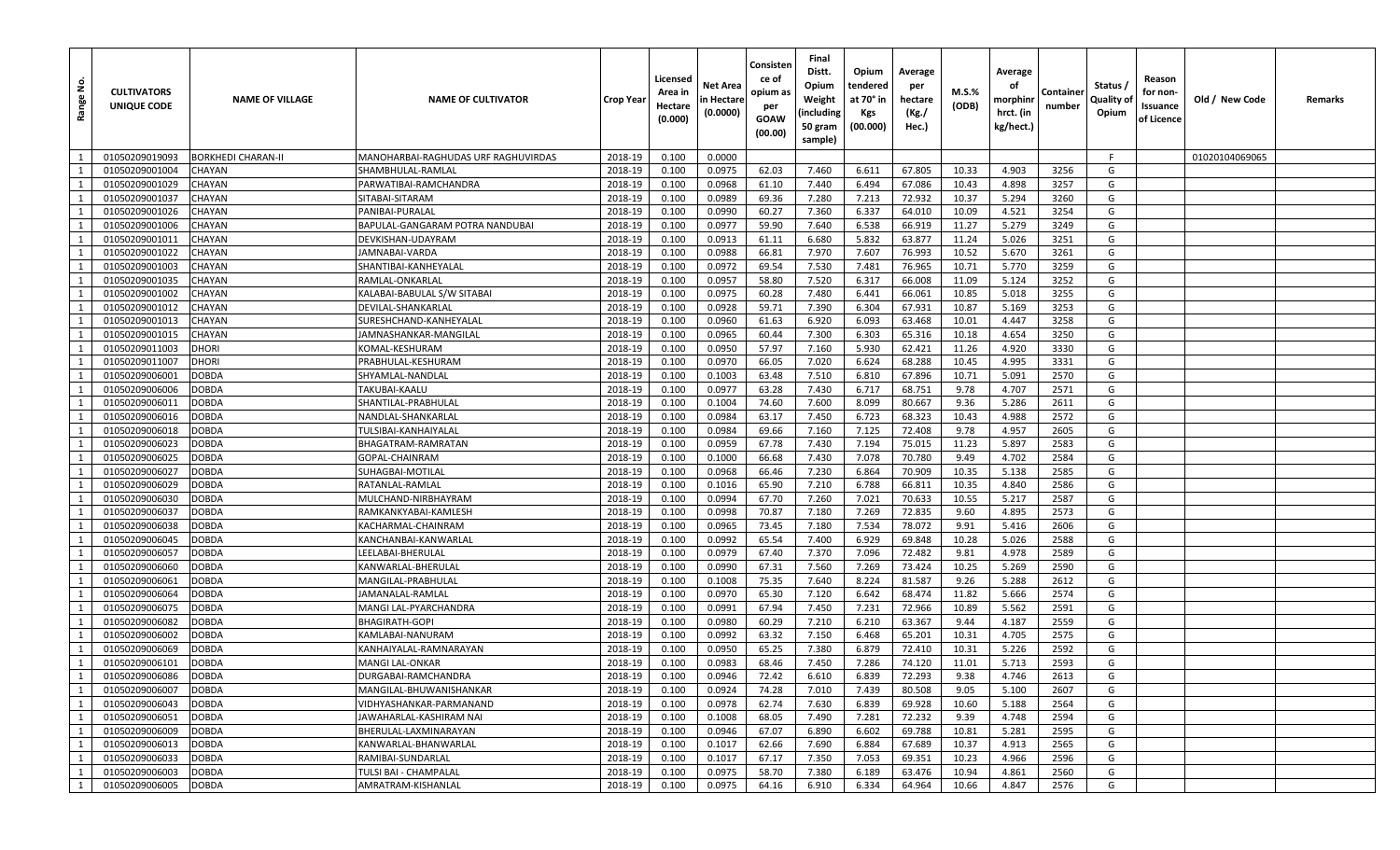| غ.<br>Range    | <b>CULTIVATORS</b><br>UNIQUE CODE | <b>NAME OF VILLAGE</b> | <b>NAME OF CULTIVATOR</b>       | <b>Crop Year</b> | Licensed<br>Area in<br>Hectare<br>(0.000) | Net Area<br>n Hectare<br>(0.0000) | Consisten<br>ce of<br>opium as<br>per<br>GOAW<br>(00.00) | Final<br>Distt.<br>Opium<br>Weight<br>(including<br>50 gram<br>sample) | Opium<br>tendered<br>at 70° in<br>Kgs<br>(00.000) | Average<br>per<br>hectare<br>(Kg./<br>Hec.) | M.S.%<br>(ODB) | Average<br>οf<br>morphinr<br>hrct. (in<br>kg/hect.) | Container<br>number | Status /<br>Quality of<br>Opium | Reason<br>for non-<br>Issuance<br>of Licence | Old / New Code | Remarks |
|----------------|-----------------------------------|------------------------|---------------------------------|------------------|-------------------------------------------|-----------------------------------|----------------------------------------------------------|------------------------------------------------------------------------|---------------------------------------------------|---------------------------------------------|----------------|-----------------------------------------------------|---------------------|---------------------------------|----------------------------------------------|----------------|---------|
| $\overline{1}$ | 01050209006015                    | DOBDA                  | NAGESHWAR-GANESH                | 2018-19          | 0.100                                     | 0.0972                            | 74.36                                                    | 7.260                                                                  | 7.712                                             | 79.341                                      | 11.43          | 6.348                                               | 2608                | G                               |                                              |                |         |
| 1              | 01050209006017                    | DOBDA                  | BAPULAL-BHERULAL                | 2018-19          | 0.100                                     | 0.1009                            | 61.08                                                    | 7.440                                                                  | 6.492                                             | 64.340                                      | 11.33          | 5.103                                               | 2566                | G                               |                                              |                |         |
| 1              | 01050209006019                    | DOBDA                  | RUKAMANBAI - KARULAL            | 2018-19          | 0.100                                     | 0.0920                            | 59.68                                                    | 6.920                                                                  | 5.900                                             | 64.130                                      | 10.47          | 4.700                                               | 2567                | G                               |                                              |                |         |
| 1              | 01050209006024                    | DOBDA                  | SAGARBAI-LAXMINARAYAN           | 2018-19          | 0.100                                     | 0.0984                            | 65.37                                                    | 7.480                                                                  | 6.985                                             | 70.985                                      | 10.43          | 5.183                                               | 2577                | G                               |                                              |                |         |
| 1              | 01050209006031                    | DOBDA                  | NATHULAL-BHERU LAL D/P MOTILAL  | 2018-19          | 0.100                                     | 0.0970                            | 58.90                                                    | 7.260                                                                  | 6.109                                             | 62.979                                      | 10.73          | 4.730                                               | 2561                | G                               |                                              |                |         |
| 1              | 01050209006032                    | DOBDA                  | BHUWANIRAM-SAVRAM               | 2018-19          | 0.100                                     | 0.0961                            | 65.89                                                    | 7.220                                                                  | 6.796                                             | 70.718                                      | 10.34          | 5.119                                               | 2597                | G                               |                                              |                |         |
| 1              | 01050209006036                    | DOBDA                  | BHAGATRAM-CHAINRAM              | 2018-19          | 0.100                                     | 0.1020                            | 73.70                                                    | 7.660                                                                  | 8.065                                             | 79.068                                      | 9.32           | 5.158                                               | 2614                | G                               |                                              |                |         |
| 1              | 01050209006039                    | DOBDA                  | KOSHALYABAI-BHAGATRAM           | 2018-19          | 0.100                                     | 0.0981                            | 74.21                                                    | 7.360                                                                  | 7.803                                             | 79.541                                      | 9.32           | 5.189                                               | 2615                | G                               |                                              |                |         |
| $\mathbf{1}$   | 01050209006047                    | DOBDA                  | KUSHALBAI-SHANKARLAI            | 2018-19          | 0.100                                     | 0.0983                            | 70.98                                                    | 7.590                                                                  | 7.696                                             | 78.290                                      | 9.17           | 5.026                                               | 2609                | G                               |                                              |                |         |
| 1              | 01050209006049                    | DOBDA                  | RAMPRAHLAD-BAGDIRAM             | 2018-19          | 0.100                                     | 0.0987                            | 65.13                                                    | 7.220                                                                  | 6.718                                             | 68.064                                      | 9.64           | 4.593                                               | 2598                | G                               |                                              |                |         |
| 1              | 01050209006063                    | DOBDA                  | PUSHPABAI-SHANTILAI             | 2018-19          | 0.100                                     | 0.0949                            | 63.31                                                    | 7.140                                                                  | 6.458                                             | 68.050                                      | 10.17          | 4.844                                               | 2599                | G                               |                                              |                |         |
| 1              | 01050209006065                    | DOBDA                  | PRAKASHCHANDRA-RAMCHANDRA       | 2018-19          | 0.100                                     | 0.0984                            | 62.94                                                    | 7.490                                                                  | 6.735                                             | 68.445                                      | 11.17          | 5.351                                               | 2578                | G                               |                                              |                |         |
| 1              | 01050209006067                    | DOBDA                  | RAMDAYAL-SHANKARLAL SHARMA      | 2018-19          | 0.100                                     | 0.1008                            | 65.38                                                    | 7.410                                                                  | 6.921                                             | 68.660                                      | 9.73           | 4.676                                               | 2600                | G                               |                                              |                |         |
| 1              | 01050209006072                    | DOBDA                  | MADAN LAL-JAGANNATH             | 2018-19          | 0.100                                     | 0.0952                            | 67.56                                                    | 7.390                                                                  | 7.132                                             | 74.915                                      | 9.40           | 4.930                                               | 2601                | G                               |                                              |                |         |
| 1              | 01050209006077                    | DOBDA                  | SHARDABAI-PRABHULAL             | 2018-19          | 0.100                                     | 0.0967                            | 62.98                                                    | 7.130                                                                  | 6.415                                             | 66.339                                      | 10.38          | 4.820                                               | 2579                | G                               |                                              |                |         |
| 1              | 01050209006078                    | DOBDA                  | MANGI LAL-GOPI                  | 2018-19          | 0.100                                     | 0.0990                            | 65.25                                                    | 7.260                                                                  | 6.767                                             | 68.353                                      | 9.53           | 4.560                                               | 2602                | G                               |                                              |                |         |
| 1              | 01050209006068                    | DOBDA                  | BAPU LAL-AMRAT RAM              | 2018-19          | 0.100                                     | 0.1000                            | 62.11                                                    | 7.450                                                                  | 6.610                                             | 66.100                                      | 11.04          | 5.108                                               | 2568                | G                               |                                              |                |         |
| 1              | 01050209006050                    | <b>DOBDA</b>           | BHERULAL - MANGILAL             | 2018-19          | 0.100                                     | 0.0966                            | 73.37                                                    | 7.340                                                                  | 7.693                                             | 79.637                                      | 9.38           | 5.229                                               | 2610                | G                               |                                              |                |         |
| 1              | 01050209006079                    | DOBDA                  | AMRULAL-GOPI                    | 2018-19          | 0.100                                     | 0.1001                            | 64.69                                                    | 7.280                                                                  | 6.728                                             | 67.212                                      | 10.08          | 4.742                                               | 2569                | G                               |                                              |                |         |
| 1              | 01050209006012                    | DOBDA                  | SHYAMLAL-BAGDIRAM               | 2018-19          | 0.100                                     | 0.0986                            | 64.04                                                    | 7.260                                                                  | 6.642                                             | 67.363                                      | 10.93          | 5.154                                               | 2580                | G                               |                                              |                |         |
| 1              | 01050209006010                    | DOBDA                  | DHAPUBAI-PYARCHAND              | 2018-19          | 0.100                                     | 0.0971                            | 68.58                                                    | 7.360                                                                  | 7.211                                             | 74.263                                      | 9.62           | 5.001                                               | 2603                | G                               |                                              |                |         |
| 1              | 01050209006004                    | DOBDA                  | KACHRIBAI-SAJJANLAL             | 2018-19          | 0.100                                     | 0.0969                            | 66.61                                                    | 7.320                                                                  | 6.966                                             | 71.888                                      | 10.18          | 5.122                                               | 2604                | G                               |                                              |                |         |
| $\mathbf{1}$   | 01050209006059                    | DOBDA                  | GOVINDRAM-BHERULAL SHARMA       | 2018-19          | 0.100                                     | 0.0945                            | 63.28                                                    | 7.170                                                                  | 6.482                                             | 68.592                                      | 9.97           | 4.787                                               | 2581                | G                               |                                              |                |         |
| 1              | 01050209006046                    | DOBDA                  | KARULAL-MOTILAL                 | 2018-19          | 0.100                                     | 0.0945                            | 58.27                                                    | 7.760                                                                  | 6.460                                             | 68.359                                      | 10.73          | 5.134                                               | 2562                | G                               |                                              |                |         |
| 1              | 01050209006100                    | DOBDA                  | GHANSHYAM-KARULAI               | 2018-19          | 0.100                                     | 0.1005                            | 59.83                                                    | 7.410                                                                  | 6.333                                             | 63.014                                      | 11.50          | 5.073                                               | 2563                | G                               |                                              |                |         |
| 1              | 01050209006074                    | DOBDA                  | KAILASHCHANDRA-SAJJAN LAL       | 2018-19          | 0.100                                     | 0.0820                            | 65.62                                                    | 6.040                                                                  | 5.662                                             | 69.048                                      | 10.85          | 5.244                                               | 2582                | G                               |                                              |                |         |
| 1              | 01050209024001                    | <b>GARNAI-I</b>        | UJHAR-BHUWAAN                   | 2018-19          | 0.100                                     | 0.0995                            | 66.15                                                    | 7.880                                                                  | 7.447                                             | 74.844                                      | 10.58          | 5.543                                               | 1185                | G                               |                                              |                |         |
| 1              | 01050209024005                    | <b>GARNAI-I</b>        | VARDIBAI-BHAGWAN                | 2018-19          | 0.100                                     | 0.0976                            | 63.56                                                    | 7.160                                                                  | 6.501                                             | 66.608                                      | 10.34          | 4.821                                               | 1173                | G                               |                                              |                |         |
| 1              | 01050209024007                    | <b>GARNAI-I</b>        | NARSINGH-SHIVLAL                | 2018-19          | 0.100                                     | 0.0981                            | 63.39                                                    | 7.310                                                                  | 6.620                                             | 67.482                                      | 11.66          | 5.508                                               | 1174                | G                               |                                              |                |         |
| 1              | 01050209024009                    | <b>GARNAI-I</b>        | BHERULAL-NANURAM                | 2018-19          | 0.100                                     | 0.1001                            | 67.38                                                    | 7.200                                                                  | 6.931                                             | 69.240                                      | 10.83          | 5.249                                               | 1186                | G                               |                                              |                |         |
| 1              | 01050209024011                    | <b>GARNAI-I</b>        | MANGILAL-BHERA                  | 2018-19          | 0.100                                     | 0.1006                            | 59.81                                                    | 7.270                                                                  | 6.212                                             | 61.749                                      | 10.92          | 4.720                                               | 1159                | G                               |                                              |                |         |
| 1              | 01050209024012                    | <b>GARNAI-I</b>        | JAGDISHCHANDRA-D/P RUPA         | 2018-19          | 0.100                                     | 0.0978                            | 65.43                                                    | 7.400                                                                  | 6.917                                             | 70.725                                      | 10.59          | 5.243                                               | 1175                | G                               |                                              |                |         |
| 1              | 01050209024013                    | <b>GARNAI-I</b>        | GOBARLAL-JETRAM                 | 2018-19          | 0.100                                     | 0.0988                            | 67.98                                                    | 7.240                                                                  | 7.031                                             | 71.163                                      | 11.03          | 5.495                                               | 1187                | G                               |                                              |                |         |
| 1              | 01050209024014                    | <b>GARNAI-I</b>        | JANIBAI-LAXMAN                  | 2018-19          | 0.100                                     | 0.0977                            | 61.22                                                    | 7.230                                                                  | 6.323                                             | 64.718                                      | 10.29          | 4.662                                               | 1162                | G                               |                                              |                |         |
| 1              | 01050209024021                    | <b>GARNAI-I</b>        | RAMLAL-PYARAJI                  | 2018-19          | 0.100                                     | 0.0992                            | 60.83                                                    | 7.150                                                                  | 6.213                                             | 62.631                                      | 10.13          | 4.441                                               | 1163                | G                               |                                              |                |         |
| 1              | 01050209024030                    | <b>GARNAI-I</b>        | DHURIBAI-BHANWARLAL             | 2018-19          | 0.100                                     | 0.0910                            | 62.32                                                    | 7.530                                                                  | 6.704                                             | 73.670                                      | 11.55          | 5.956                                               | 1164                | G                               |                                              |                |         |
| 1              | 01050209024031                    | <b>GARNAI-I</b>        | KANWARLAL-BHUWAN                | 2018-19          | 0.100                                     | 0.0978                            | 65.59                                                    | 7.540                                                                  | 7.065                                             | 72.239                                      | 11.16          | 5.643                                               | 1176                | G                               |                                              |                |         |
| 1              | 01050209024034                    | <b>GARNAI-I</b>        | RUGHNATH-BHERA                  | 2018-19          | 0.100                                     | 0.0984                            | 62.37                                                    | 7.090                                                                  | 6.317                                             | 64.197                                      | 11.29          | 5.074                                               | 1177                | G                               |                                              |                |         |
| 1              | 01050209024040                    | <b>GARNAI-I</b>        | GOPAL-HIRA                      | 2018-19          | 0.100                                     | 0.0997                            | 61.93                                                    | 7.220                                                                  | 6.388                                             | 64.072                                      | 11.01          | 4.938                                               | 1165                | G                               |                                              |                |         |
| 1              | 01050209024042                    | <b>GARNAI-I</b>        | RADHESHYAM-RAMSUKH              | 2018-19          | 0.100                                     | 0.0990                            | 65.64                                                    | 7.340                                                                  | 6.883                                             | 69.525                                      | 11.23          | 5.465                                               | 1188                | G                               |                                              |                |         |
| $\mathbf{1}$   | 01050209024046                    | <b>GARNAI-I</b>        | PRABHULAL-VARDA                 | 2018-19          | 0.100                                     | 0.0981                            | 63.89                                                    | 7.070                                                                  | 6.453                                             | 65.779                                      | 11.41          | 5.254                                               | 1178                | G                               |                                              |                |         |
| 1              | 01050209024060                    | <b>GARNAI-I</b>        | BAPULAL-BAGDIRAM                | 2018-19          | 0.100                                     | 0.0991                            | 62.65                                                    | 7.240                                                                  | 6.480                                             | 65.388                                      | 11.16          | 5.108                                               | 1179                | G                               |                                              |                |         |
| 1              | 01050209024061                    | <b>GARNAI-I</b>        | SITARAM-NATHULAL                | 2018-19          | 0.100                                     | 0.1018                            | 60.45                                                    | 7.260                                                                  | 6.270                                             | 61.591                                      | 11.60          | 5.001                                               | 1166                | G                               |                                              |                |         |
| 1              | 01050209024077                    | <b>GARNAI-I</b>        | BHERULAL-KACHRU                 | 2018-19          | 0.100                                     | 0.0999                            | 67.71                                                    | 7.610                                                                  | 7.361                                             | 73.683                                      | 10.34          | 5.333                                               | 1189                | G                               |                                              |                |         |
| 1              | 01050209024002                    | <b>GARNAI-I</b>        | BALURAM-NAHAR JI D/P BHANWARLAL | 2018-19          | 0.100                                     | 0.0981                            | 69.43                                                    | 7.290                                                                  | 7.231                                             | 73.710                                      | 10.17          | 5.247                                               | 1190                | G                               |                                              |                |         |
| 1              | 01050209024080                    | <b>GARNAI-I</b>        | SAMPATBAI-BHAGIRATH             | 2018-19          | 0.100                                     | 0.1008                            | 67.36                                                    | 7.010                                                                  | 6.746                                             | 66.924                                      | 10.27          | 4.811                                               | 1191                | G<br>F                          |                                              |                |         |
| 1              | 01050209024089                    | <b>GARNAI-I</b>        | RAISINGH-BAGDIRAM               | 2018-19          | 0.100                                     | 0.0000                            |                                                          |                                                                        |                                                   |                                             |                |                                                     |                     |                                 |                                              |                |         |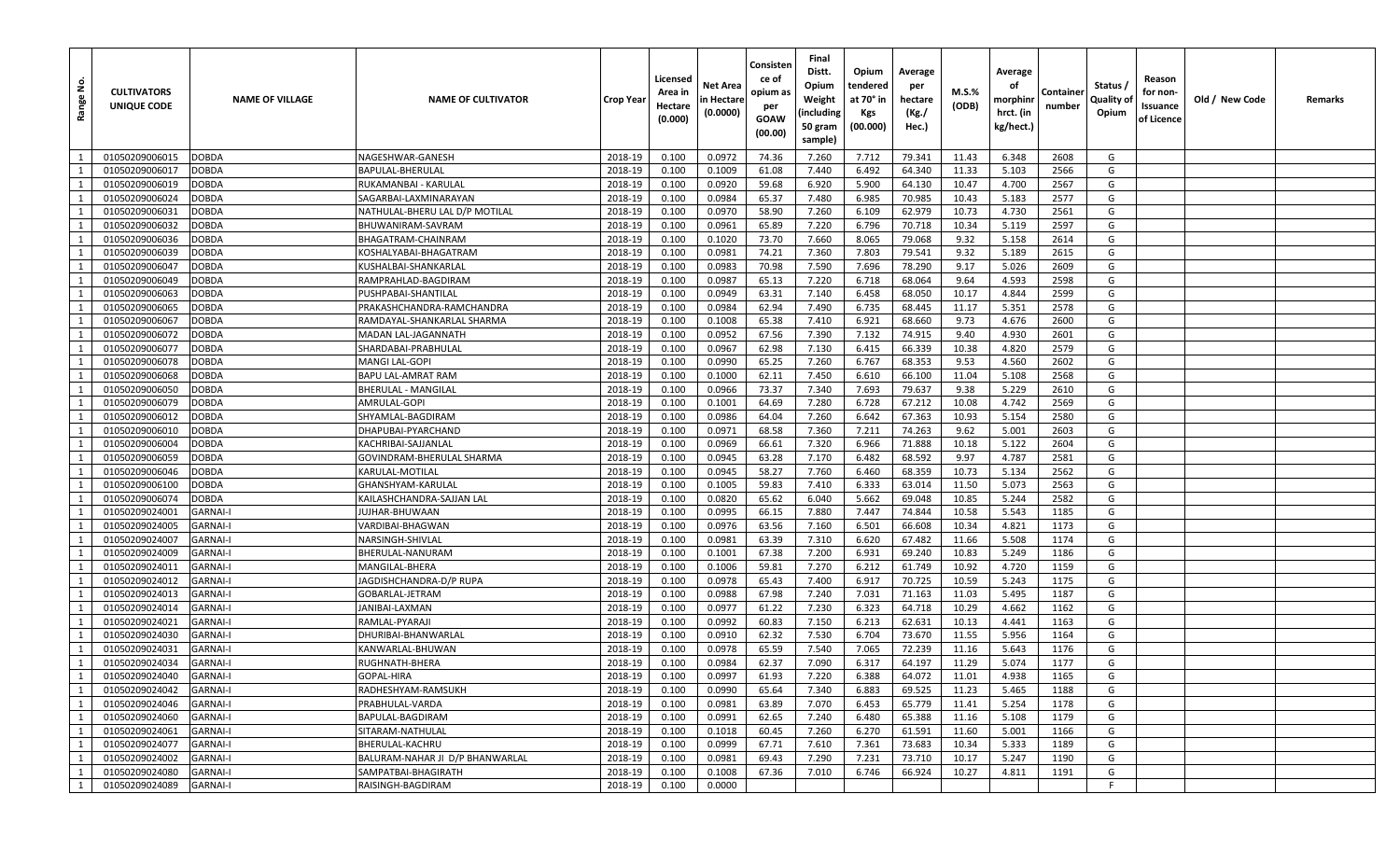| <u>و</u><br>Range | <b>CULTIVATORS</b><br>UNIQUE CODE | <b>NAME OF VILLAGE</b> | <b>NAME OF CULTIVATOR</b>      | Crop Year | Licensed<br>Area in<br>Hectare<br>(0.000) | Net Area<br>n Hectare<br>(0.0000) | Consisten<br>ce of<br>opium as<br>per<br>GOAW<br>(00.00) | Final<br>Distt.<br>Opium<br>Weight<br>(including<br>50 gram<br>sample) | Opium<br>tendered<br>at 70° in<br>Kgs<br>(00.000) | Average<br>per<br>hectare<br>(Kg./<br>Hec.) | M.S.%<br>(ODB) | Average<br>оf<br>morphinr<br>hrct. (in<br>kg/hect.) | Containe<br>number | Status,<br>Quality of<br>Opium | Reason<br>for non-<br>Issuance<br>of Licence | Old / New Code | Remarks            |
|-------------------|-----------------------------------|------------------------|--------------------------------|-----------|-------------------------------------------|-----------------------------------|----------------------------------------------------------|------------------------------------------------------------------------|---------------------------------------------------|---------------------------------------------|----------------|-----------------------------------------------------|--------------------|--------------------------------|----------------------------------------------|----------------|--------------------|
| 1                 | 01050209024103                    | <b>GARNAI-I</b>        | RAMESHCHANDRA-VARDICHANDRA     | 2018-19   | 0.100                                     | 0.0969                            | 66.98                                                    | 7.180                                                                  | 6.870                                             | 70.897                                      | 10.56          | 5.241                                               | 1192               | G                              |                                              |                |                    |
| 1                 | 01050209024025                    | <b>GARNAI-I</b>        | MANGILAL-MEGHA                 | 2018-19   | 0.100                                     | 0.0966                            | 66.08                                                    | 6.940                                                                  | 6.551                                             | 67.815                                      | 11.55          | 5.483                                               | 1180               | G                              |                                              |                |                    |
| 1                 | 01050209024026                    | <b>GARNAI-I</b>        | SITARAM-DHURA                  | 2018-19   | 0.100                                     | 0.1000                            | 62.04                                                    | 7.510                                                                  | 6.656                                             | 66.560                                      | 11.11          | 5.176                                               | 1167               | G                              |                                              |                |                    |
| 1                 | 01050209024062                    | <b>GARNAI-I</b>        | VARDICHAND-BHUWAAN             | 2018-19   | 0.100                                     | 0.0000                            |                                                          |                                                                        |                                                   |                                             |                |                                                     |                    | F                              |                                              |                |                    |
| 1                 | 01050209024003                    | <b>GARNAI-I</b>        | MANGILAL - KANIRAM             | 2018-19   | 0.100                                     | 0.0972                            | 63.35                                                    | 7.660                                                                  | 6.932                                             | 71.316                                      | 10.69          | 5.337                                               | 1181               | G                              |                                              |                |                    |
| 1                 | 01050209024081                    | <b>GARNAI-I</b>        | SHANTIBAI - PUARALAI           | 2018-19   | 0.100                                     | 0.0000                            |                                                          |                                                                        |                                                   |                                             |                |                                                     |                    | F                              |                                              |                |                    |
| 1                 | 01050209024017                    | <b>GARNAI-I</b>        | GANGABAI-MANGU                 | 2018-19   | 0.100                                     | 0.0936                            | 64.30                                                    | 7.010                                                                  | 6.439                                             | 68.792                                      | 10.48          | 5.047                                               | 1168               | G                              |                                              |                |                    |
| 1                 | 01050209024022                    | <b>GARNAI-I</b>        | KANWARIBAI-KISHAN              | 2018-19   | 0.100                                     | 0.0970                            | 59.11                                                    | 7.190                                                                  | 6.071                                             | 62.587                                      | 10.61          | 4.649                                               | 1160               | G                              |                                              |                |                    |
| 1                 | 01050209024063                    | <b>GARNAI-I</b>        | MANGILAL-RUPA                  | 2018-19   | 0.100                                     | 0.0961                            | 62.74                                                    | 7.300                                                                  | 6.543                                             | 68.085                                      | 10.74          | 5.119                                               | 1169               | G                              |                                              |                |                    |
| 1                 | 01050209024082                    | <b>GARNAI-I</b>        | PRABHULAL-AMRA                 | 2018-19   | 0.100                                     | 0.0983                            | 63.00                                                    | 7.240                                                                  | 6.516                                             | 66.286                                      | 10.51          | 4.877                                               | 1182               | G                              |                                              |                |                    |
| 1                 | 01050209024096                    | <b>GARNAI-I</b>        | INDRASINGH-NATHULAI            | 2018-19   | 0.100                                     | 0.0961                            | 59.75                                                    | 7.610                                                                  | 6.496                                             | 67.596                                      | 10.68          | 5.053                                               | 1161               | G                              |                                              |                |                    |
| $\mathbf{1}$      | 01050209024006                    | <b>GARNAI-I</b>        | TULSIRAM-BHANWARLAL            | 2018-19   | 0.100                                     | 0.0989                            | 65.44                                                    | 7.030                                                                  | 6.572                                             | 66.450                                      | 11.26          | 5.238                                               | 1183               | G                              |                                              |                |                    |
| 1                 | 01050209024008                    | <b>GARNAI-I</b>        | NANDA-KALU                     | 2018-19   | 0.100                                     | 0.1008                            | 61.16                                                    | 7.630                                                                  | 6.666                                             | 66.130                                      | 10.86          | 5.028                                               | 1170               | G                              |                                              |                | <b>NAME CHANGE</b> |
| 1                 | 01050209024018                    | <b>GARNAI-I</b>        | MANSINGH-RAMCHANDRA            | 2018-19   | 0.100                                     | 0.0989                            | 62.54                                                    | 6.690                                                                  | 5.977                                             | 60.434                                      | 11.21          | 4.742                                               | 1171               | G                              |                                              |                |                    |
| 1                 | 01050209024020                    | <b>GARNAI-I</b>        | RADHESHYAM-KANWAR LAL          | 2018-19   | 0.100                                     | 0.0960                            | 65.57                                                    | 7.230                                                                  | 6.772                                             | 70.541                                      | 11.53          | 5.694                                               | 1184               | G                              |                                              |                |                    |
| 1                 | 01050209024023                    | <b>GARNAI-I</b>        | .AXMAN-PYARA                   | 2018-19   | 0.100                                     | 0.0949                            | 60.50                                                    | 6.950                                                                  | 6.007                                             | 63.298                                      | 10.96          | 4.856                                               | 1172               | G                              |                                              |                |                    |
| 1                 | 01050209024032                    | <b>GARNAI-II</b>       | DALLA-HIRA                     | 2018-19   | 0.100                                     | 0.0966                            | 63.75                                                    | 7.220                                                                  | 6.575                                             | 68.064                                      | 10.90          | 5.194                                               | 1204               | G                              |                                              |                |                    |
| 1                 | 01050209024048                    | <b>GARNAI-II</b>       | PRABHULAL-BHANWARLAL           | 2018-19   | 0.100                                     | 0.0949                            | 65.07                                                    | 7.160                                                                  | 6.656                                             | 70.136                                      | 11.56          | 5.675                                               | 1205               | G                              |                                              |                |                    |
| $\mathbf{1}$      | 01050209024052                    | <b>GARNAI-II</b>       | KISHANLAL-RAMLAL               | 2018-19   | 0.100                                     | 0.0991                            | 59.58                                                    | 7.000                                                                  | 5.958                                             | 60.121                                      | 10.12          | 4.259                                               | 1195               | G                              |                                              |                |                    |
| 1                 | 01050209024056                    | <b>GARNAI-II</b>       | RAMUBAI-RAMESHWAR              | 2018-19   | 0.100                                     | 0.1005                            | 64.68                                                    | 7.580                                                                  | 7.004                                             | 69.691                                      | 11.97          | 5.839                                               | 1225               | G                              |                                              |                |                    |
| 1                 | 01050209024059                    | <b>GARNAI-II</b>       | AMARSINGH-BHUWAAN              | 2018-19   | 0.100                                     | 0.1000                            | 62.70                                                    | 7.290                                                                  | 6.530                                             | 65.300                                      | 12.31          | 5.627                                               | 1206               | G                              |                                              |                |                    |
| 1                 | 01050209024099                    | <b>GARNAI-II</b>       | RAMLAL-BHAGIRATH               | 2018-19   | 0.100                                     | 0.0995                            | 65.17                                                    | 7.370                                                                  | 6.861                                             | 68.954                                      | 12.06          | 5.822                                               | 1218               | G                              |                                              |                |                    |
| 1                 | 01050209024054                    | <b>GARNAI-II</b>       | MADANLAL - KASHIRAM            | 2018-19   | 0.100                                     | 0.0952                            | 59.90                                                    | 7.330                                                                  | 6.272                                             | 65.882                                      | 10.12          | 4.667                                               | 1198               | G                              |                                              |                |                    |
| 1                 | 01050209024067                    | <b>GARNAI-II</b>       | FUNDA SINGH - BHARAT SINGH     | 2018-19   | 0.100                                     | 0.0000                            |                                                          |                                                                        |                                                   |                                             |                |                                                     |                    | F                              |                                              |                |                    |
| 1                 | 01050209024029                    | <b>GARNAI-II</b>       | DEVILAL-NAND                   | 2018-19   | 0.100                                     | 0.0990                            | 58.17                                                    | 7.180                                                                  | 5.967                                             | 60.272                                      | 11.19          | 4.721                                               | 1193               | G                              |                                              |                | <b>NAME CHANGE</b> |
| 1                 | 01050209024004                    | <b>GARNAI-II</b>       | VARDICHAND - KACHRU            | 2018-19   | 0.100                                     | 0.0997                            | 62.84                                                    | 7.100                                                                  | 6.374                                             | 63.931                                      | 10.81          | 4.838                                               | 1199               | G                              |                                              |                |                    |
| 1                 | 01050209024110                    | <b>GARNAI-II</b>       | SHANTILAL - TULSIRAM           | 2018-19   | 0.100                                     | 0.0974                            | 64.16                                                    | 6.840                                                                  | 6.269                                             | 64.363                                      | 11.67          | 5.258                                               | 1219               | G                              |                                              |                |                    |
| 1                 | 01050209024047                    | <b>GARNAI-II</b>       | NATHULAL - KACHRU              | 2018-19   | 0.100                                     | 0.0622                            | 65.92                                                    | 4.360                                                                  | 4.106                                             | 66.012                                      | 11.70          | 5.406                                               | 1220               | G                              |                                              |                |                    |
| 1                 | 01050209024107                    | <b>GARNAI-II</b>       | RAVINDRAKUMAR-SURESHCHANDRA    | 2018-19   | 0.100                                     | 0.0788                            | 64.69                                                    | 5.600                                                                  | 5.175                                             | 65.672                                      | 11.70          | 5.379                                               | 1226               | G                              |                                              |                | <b>NAME CHANGE</b> |
| 1                 | 01050209024024                    | <b>GARNAI-II</b>       | SHANTIBAI - PYARA              | 2018-19   | 0.100                                     | 0.0998                            | 66.07                                                    | 7.560                                                                  | 7.136                                             | 71.503                                      | 11.03          | 5.520                                               | 1221               | G                              |                                              |                |                    |
| 1                 | 01050209024097                    | <b>GARNAI-II</b>       | HITTARLAL GOVRDHAN             | 2018-19   | 0.100                                     | 0.0951                            | 61.81                                                    | 6.690                                                                  | 5.907                                             | 62.113                                      | 10.92          | 4.748                                               | 1200               | G                              |                                              |                |                    |
| 1                 | 01050209024016                    | <b>GARNAI-II</b>       | MUKESH-UDAYRAM POTRA GOVARDHAN | 2018-19   | 0.100                                     | 0.0969                            | 58.19                                                    | 7.760                                                                  | 6.451                                             | 66.573                                      | 10.69          | 4.982                                               | 1194               | G                              |                                              |                |                    |
| 1                 | 01050209024076                    | <b>GARNAI-II</b>       | RATANLAL-MANGILAL              | 2018-19   | 0.100                                     | 0.0905                            | 64.27                                                    | 6.670                                                                  | 6.124                                             | 67.668                                      | 11.55          | 5.471                                               | 1207               | G                              |                                              |                |                    |
| 1                 | 01050209024045                    | <b>GARNAI-II</b>       | RAISINGH-NAHARSINGH            | 2018-19   | 0.100                                     | 0.0885                            | 71.03                                                    | 6.700                                                                  | 6.799                                             | 76.824                                      | 11.53          | 6.200                                               | 1227               | G                              |                                              |                |                    |
| <sup>1</sup>      | 01050209024038                    | <b>GARNAI-II</b>       | PAWANKUMAR-SHAMBHUPRASAD       | 2018-19   | 0.100                                     | 0.0989                            | 61.83                                                    | 7.170                                                                  | 6.333                                             | 64.034                                      | 11.08          | 4.967                                               | 1201               | G                              |                                              |                |                    |
| 1                 | 01050209024102                    | <b>GARNAI-II</b>       | KISHANLAL-BHUWAN               | 2018-19   | 0.100                                     | 0.0998                            | 58.74                                                    | 7.500                                                                  | 6.294                                             | 63.066                                      | 10.62          | 4.688                                               | 1196               | G                              |                                              |                |                    |
| 1                 | 01050209024073                    | <b>GARNAI-II</b>       | PRAKASHCHANDRA-RAMNARAYAN      | 2018-19   | 0.100                                     | 0.1029                            | 64.42                                                    | 7.160                                                                  | 6.589                                             | 64.033                                      | 11.74          | 5.262                                               | 1208               | G                              |                                              |                |                    |
| $\mathbf{1}$      | 01050209024050                    | <b>GARNAI-II</b>       | BHARATLAL-GULAB                | 2018-19   | 0.100                                     | 0.0000                            |                                                          |                                                                        |                                                   |                                             |                |                                                     |                    | Е                              |                                              |                |                    |
| <sup>1</sup>      | 01050209024084                    | <b>GARNAI-II</b>       | RAMESHCHANDRA-SHANKARLAL       | 2018-19   | 0.100                                     | 0.0916                            | 60.72                                                    | 6.660                                                                  | 5.777                                             | 63.067                                      | 11.17          | 4.931                                               | 1202               | G                              |                                              |                |                    |
| 1                 | 01050209024055                    | <b>GARNAI-II</b>       | HARIRAM-NANURAM                | 2018-19   | 0.100                                     | 0.0995                            | 62.01                                                    | 6.930                                                                  | 6.139                                             | 61.698                                      | 11.79          | 5.092                                               | 1209               | G                              |                                              |                |                    |
| 1                 | 01050209024098                    | <b>GARNAI-II</b>       | RAMLAL-UDALAL                  | 2018-19   | 0.100                                     | 0.1016                            | 64.84                                                    | 7.640                                                                  | 7.077                                             | 69.655                                      | 11.95          | 5.827                                               | 1222               | G                              |                                              |                |                    |
| 1                 | 01050209024041                    | <b>GARNAI-II</b>       | MOHANLAL-JETRAM                | 2018-19   | 0.100                                     | 0.0927                            | 61.94                                                    | 6.720                                                                  | 5.946                                             | 64.142                                      | 10.74          | 4.822                                               | 1197               | G                              |                                              | 01050209028084 |                    |
| 1                 | 01050209024106                    | <b>GARNAI-II</b>       | LALSINGH-ONKARSINGH            | 2018-19   | 0.100                                     | 0.0715                            | 62.98                                                    | 4.990                                                                  | 4.490                                             | 62.797                                      | 12.13          | 5.332                                               | 1210               | G                              |                                              |                |                    |
| 1                 | 01050209024010                    | <b>GARNAI-II</b>       | BHANWARLAL-BAGDIRAM            | 2018-19   | 0.100                                     | 0.0970                            | 63.82                                                    | 7.220                                                                  | 6.583                                             | 67.865                                      | 10.69          | 5.078                                               | 1213               | G                              |                                              |                |                    |
| 1                 | 01050209024033                    | <b>GARNAI-II</b>       | KANWARLAL-RUPA                 | 2018-19   | 0.100                                     | 0.0876                            | 62.82                                                    | 6.440                                                                  | 5.779                                             | 65.970                                      | 10.46          | 4.831                                               | 1214               | G                              |                                              |                |                    |
| 1                 | 01050209024057                    | <b>GARNAI-II</b>       | KAILASHCHANDRA-JETRAM          | 2018-19   | 0.100                                     | 0.0988                            | 61.24                                                    | 7.280                                                                  | 6.369                                             | 64.463                                      | 12.15          | 5.483                                               | 1203               | G                              |                                              |                |                    |
| 1                 | 01050209024101                    | <b>GARNAI-II</b>       | RAMLAL-LAXMAN                  | 2018-19   | 0.100                                     | 0.0934                            | 64.61                                                    | 6.880                                                                  | 6.350                                             | 67.987                                      | 10.71          | 5.097                                               | 1211               | G                              |                                              |                |                    |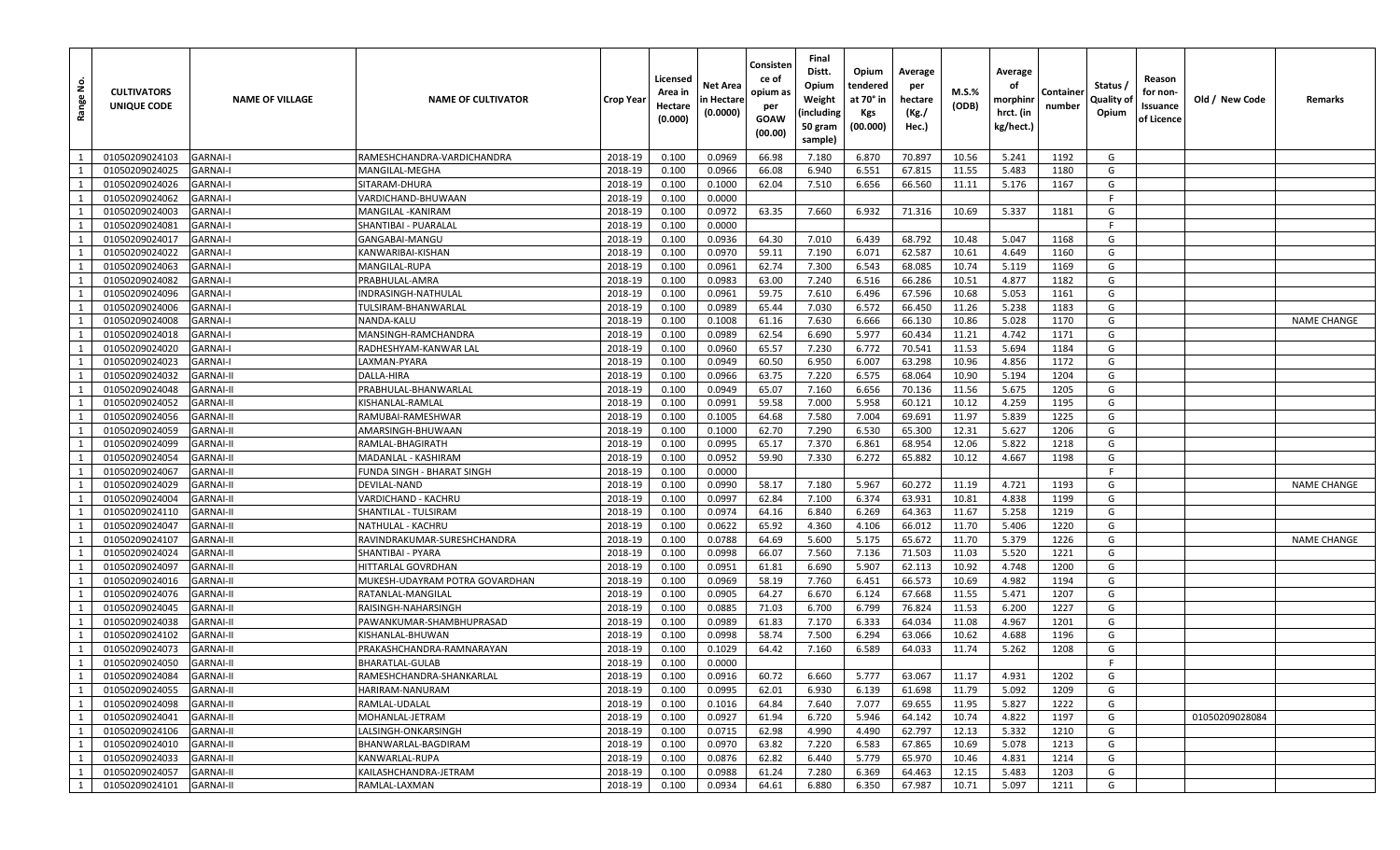| <u>غ</u><br>Range | <b>CULTIVATORS</b><br>UNIQUE CODE | <b>NAME OF VILLAGE</b> | <b>NAME OF CULTIVATOR</b>    | Crop Year | Licensed<br>Area in<br>Hectare<br>(0.000) | Net Area<br>n Hectare<br>(0.0000) | Consisten<br>ce of<br>opium as<br>per<br><b>GOAW</b><br>(00.00) | Final<br>Distt.<br>Opium<br>Weight<br>(including<br>50 gram<br>sample) | Opium<br>tendered<br>at 70° in<br><b>Kgs</b><br>(00.000) | Average<br>per<br>hectare<br>(Kg./<br>Hec.) | M.S.%<br>(ODB) | Average<br>оf<br>morphinr<br>hrct. (in<br>kg/hect.) | Containe<br>number | Status /<br>Quality of<br>Opium | Reason<br>for non-<br>Issuance<br>of Licence | Old / New Code | Remarks |
|-------------------|-----------------------------------|------------------------|------------------------------|-----------|-------------------------------------------|-----------------------------------|-----------------------------------------------------------------|------------------------------------------------------------------------|----------------------------------------------------------|---------------------------------------------|----------------|-----------------------------------------------------|--------------------|---------------------------------|----------------------------------------------|----------------|---------|
| 1                 | 01050209024092                    | <b>GARNAI-II</b>       | BHULIBAI-KAILASHCHANDRA      | 2018-19   | 0.100                                     | 0.0857                            | 63.68                                                           | 5.960                                                                  | 5.422                                                    | 63.267                                      | 12.03          | 5.328                                               | 1212               | G                               |                                              |                |         |
| 1                 | 01050209024108                    | <b>GARNAI-II</b>       | BISMILLA-ALLAUDHIN KHA       | 2018-19   | 0.100                                     | 0.1009                            | 66.65                                                           | 7.550                                                                  | 7.189                                                    | 71.248                                      | 10.86          | 5.416                                               | 1223               | G                               |                                              |                |         |
| 1                 | 01050209024065                    | <b>GARNAI-II</b>       | RUGHNATH-KANIRAM             | 2018-19   | 0.100                                     | 0.0949                            | 65.82                                                           | 6.840                                                                  | 6.432                                                    | 67.776                                      | 10.97          | 5.204                                               | 1224               | G                               |                                              |                |         |
| 1                 | 01050209024087                    | <b>GARNAI-II</b>       | MOTILAL-NATHULAL             | 2018-19   | 0.100                                     | 0.0903                            | 64.41                                                           | 6.530                                                                  | 6.009                                                    | 66.544                                      | 11.33          | 5.277                                               | 1215               | G                               |                                              |                |         |
| 1                 | 01050209024075                    | <b>GARNAI-II</b>       | RAMLAL-DHURA                 | 2018-19   | 0.100                                     | 0.0950                            | 62.12                                                           | 6.510                                                                  | 5.777                                                    | 60.810                                      | 11.69          | 4.976                                               | 1216               | G                               |                                              |                |         |
| 1                 | 01050209024109                    | <b>GARNAI-II</b>       | IBRAHIMKHA-FARUKHKHA         | 2018-19   | 0.100                                     | 0.1009                            | 64.27                                                           | 7.510                                                                  | 6.895                                                    | 68.334                                      | 11.26          | 5.386                                               | 1217               | G                               |                                              |                |         |
| 1                 | 01050209023003                    | <b>HATHI BOLIYA-I</b>  | UDA-AMRA                     | 2018-19   | 0.100                                     | 0.0000                            |                                                                 |                                                                        |                                                          |                                             |                |                                                     |                    | F.                              |                                              |                |         |
| 1                 | 01050209023004                    | <b>HATHI BOLIYA-I</b>  | LALSINGH-LAXMANSINGH         | 2018-19   | 0.100                                     | 0.1000                            | 72.60                                                           | 7.080                                                                  | 7.343                                                    | 73.430                                      | 9.48           | 4.873                                               | 37                 | G                               |                                              |                |         |
| 1                 | 01050209023005                    | <b>HATHI BOLIYA-I</b>  | MANGILAL-BHUWAN              | 2018-19   | 0.100                                     | 0.0000                            |                                                                 |                                                                        |                                                          |                                             |                |                                                     |                    | -F                              |                                              |                |         |
| 1                 | 01050209023006                    | <b>HATHI BOLIYA-I</b>  | NARAYANIBAI-BALU             | 2018-19   | 0.100                                     | 0.0000                            |                                                                 |                                                                        |                                                          |                                             |                |                                                     |                    | F.                              |                                              |                |         |
| 1                 | 01050209023007                    | <b>HATHI BOLIYA-I</b>  | INDARSINGH-BHERADANGI        | 2018-19   | 0.100                                     | 0.0509                            | 74.15                                                           | 3.700                                                                  | 3.919                                                    | 76.994                                      | 9.62           | 5.185                                               | 38                 | G                               |                                              |                |         |
| $\mathbf{1}$      | 01050209023011                    | <b>HATHI BOLIYA-I</b>  | JAMKUBAI-NATHULAL            | 2018-19   | 0.100                                     | 0.0000                            |                                                                 |                                                                        |                                                          |                                             |                |                                                     |                    | F.                              |                                              |                |         |
| 1                 | 01050209023013                    | <b>HATHI BOLIYA-I</b>  | GANGARAM-MANGILALD/P.LAXMAN  | 2018-19   | 0.100                                     | 0.0000                            |                                                                 |                                                                        |                                                          |                                             |                |                                                     |                    | -F                              |                                              |                |         |
| 1                 | 01050209023015                    | <b>HATHI BOLIYA-I</b>  | <b>JUJHAR-MOTILAL</b>        | 2018-19   | 0.100                                     | 0.0000                            |                                                                 |                                                                        |                                                          |                                             |                |                                                     |                    | F.                              |                                              |                |         |
| 1                 | 01050209023018                    | <b>HATHI BOLIYA-I</b>  | NARSINGH-MOTILAL             | 2018-19   | 0.100                                     | 0.0000                            |                                                                 |                                                                        |                                                          |                                             |                |                                                     |                    | -F                              |                                              |                |         |
| 1                 | 01050209023021                    | <b>HATHI BOLIYA-I</b>  | MOHANLAL-PYARA               | 2018-19   | 0.100                                     | 0.0000                            |                                                                 |                                                                        |                                                          |                                             |                |                                                     |                    | -F                              |                                              |                |         |
| 1                 | 01050209023023                    | <b>HATHI BOLIYA-I</b>  | DARIYAV BAI-SAVA             | 2018-19   | 0.100                                     | 0.0000                            |                                                                 |                                                                        |                                                          |                                             |                |                                                     |                    | -F                              |                                              |                |         |
| 1                 | 01050209023024                    | <b>HATHI BOLIYA-I</b>  | KALU LAL-MANGILAL            | 2018-19   | 0.100                                     | 0.0000                            |                                                                 |                                                                        |                                                          |                                             |                |                                                     |                    | -F                              |                                              |                |         |
| 1                 | 01050209023025                    | <b>HATHI BOLIYA-I</b>  | GEETABAI-DHANNA              | 2018-19   | 0.100                                     | 0.0000                            |                                                                 |                                                                        |                                                          |                                             |                |                                                     |                    | -F                              |                                              |                |         |
| 1                 | 01050209023028                    | <b>HATHI BOLIYA-I</b>  | HEERA LAL-BALURAM            | 2018-19   | 0.100                                     | 0.0000                            |                                                                 |                                                                        |                                                          |                                             |                |                                                     |                    | -F                              |                                              |                |         |
| <sup>1</sup>      | 01050209023030                    | <b>HATHI BOLIYA-I</b>  | RAM LAL-CHUNNI LAL           | 2018-19   | 0.100                                     | 0.0000                            |                                                                 |                                                                        |                                                          |                                             |                |                                                     |                    | F                               |                                              |                |         |
| 1                 | 01050209023032                    | <b>HATHI BOLIYA-I</b>  | MANGILAL-RUPA                | 2018-19   | 0.100                                     | 0.0000                            |                                                                 |                                                                        |                                                          |                                             |                |                                                     |                    | -F                              |                                              |                |         |
| 1                 | 01050209023033                    | <b>HATHI BOLIYA-I</b>  | NARSINGH-MANGILAL            | 2018-19   | 0.100                                     | 0.0000                            |                                                                 |                                                                        |                                                          |                                             |                |                                                     |                    | -F                              |                                              |                |         |
| <sup>1</sup>      | 01050209023036                    | <b>HATHI BOLIYA-I</b>  | MANNALAL-NANURAM             | 2018-19   | 0.100                                     | 0.0000                            |                                                                 |                                                                        |                                                          |                                             |                |                                                     |                    | -F                              |                                              |                |         |
| 1                 | 01050209023037                    | <b>HATHI BOLIYA-I</b>  | BAPULAL-LAXMAN               | 2018-19   | 0.100                                     | 0.0000                            |                                                                 |                                                                        |                                                          |                                             |                |                                                     |                    | -F                              |                                              |                |         |
| 1                 | 01050209023042                    | <b>HATHI BOLIYA-I</b>  | SHRILAL-DEVILAL              | 2018-19   | 0.100                                     | 0.0000                            |                                                                 |                                                                        |                                                          |                                             |                |                                                     |                    | F.                              |                                              |                |         |
| 1                 | 01050209023044                    | <b>HATHI BOLIYA-I</b>  | BAGDI RAM-CHUNNI LAL         | 2018-19   | 0.100                                     | 0.0000                            |                                                                 |                                                                        |                                                          |                                             |                |                                                     |                    | -F                              |                                              |                |         |
| 1                 | 01050209023049                    | <b>HATHI BOLIYA-I</b>  | RADHESHAYAM-MANGILAL SOLANKI | 2018-19   | 0.100                                     | 0.0000                            |                                                                 |                                                                        |                                                          |                                             |                |                                                     |                    | F.                              |                                              |                |         |
| 1                 | 01050209023050                    | <b>HATHI BOLIYA-I</b>  | SITARAM-RUGHNATH             | 2018-19   | 0.100                                     | 0.0000                            |                                                                 |                                                                        |                                                          |                                             |                |                                                     |                    | -F                              |                                              |                |         |
| 1                 | 01050209023051                    | <b>HATHI BOLIYA-I</b>  | NATHULAL-BHAGWAN             | 2018-19   | 0.100                                     | 0.0000                            |                                                                 |                                                                        |                                                          |                                             |                |                                                     |                    | -F                              |                                              |                |         |
| 1                 | 01050209023053                    | <b>HATHI BOLIYA-I</b>  | NARSINGH-BHERULAL            | 2018-19   | 0.100                                     | 0.1019                            | 72.48                                                           | 7.060                                                                  | 7.310                                                    | 71.736                                      | 10.07          | 5.057                                               | 39                 | G                               |                                              |                |         |
| 1                 | 01050209023060                    | <b>HATHI BOLIYA-I</b>  | KARU LAL-BALURAM             | 2018-19   | 0.100                                     | 0.0000                            |                                                                 |                                                                        |                                                          |                                             |                |                                                     |                    | F.                              |                                              |                |         |
| 1                 | 01050209023061                    | <b>HATHI BOLIYA-I</b>  | DEVI LAL-BHAGWAN LAI         | 2018-19   | 0.100                                     | 0.0000                            |                                                                 |                                                                        |                                                          |                                             |                |                                                     |                    | F.                              |                                              |                |         |
| 1                 | 01050209023062                    | <b>HATHI BOLIYA-I</b>  | JUJHARLAL-MANGILAL           | 2018-19   | 0.100                                     | 0.0000                            |                                                                 |                                                                        |                                                          |                                             |                |                                                     |                    | -F                              |                                              |                |         |
| <sup>1</sup>      | 01050209023063                    | <b>HATHI BOLIYA-I</b>  | DEVILAL-MOHANLAL             | 2018-19   | 0.100                                     | 0.0000                            |                                                                 |                                                                        |                                                          |                                             |                |                                                     |                    | F.                              |                                              |                |         |
| 1                 | 01050209023065                    | <b>HATHI BOLIYA-I</b>  | KISHANLAL-BHAGWAN            | 2018-19   | 0.100                                     | 0.0000                            |                                                                 |                                                                        |                                                          |                                             |                |                                                     |                    | -F                              |                                              |                |         |
| 1                 | 01050209023066                    | <b>HATHI BOLIYA-I</b>  | BHARATSINGH-MOHANLAL         | 2018-19   | 0.100                                     | 0.0000                            |                                                                 |                                                                        |                                                          |                                             |                |                                                     |                    | -F.                             |                                              |                |         |
| $\mathbf{1}$      | 01050209023068                    | <b>HATHI BOLIYA-I</b>  | RATANLAL-BHERAJI             | 2018-19   | 0.100                                     | 0.0000                            |                                                                 |                                                                        |                                                          |                                             |                |                                                     |                    | -F.                             |                                              |                |         |
| 1                 | 01050209023041                    | <b>HATHI BOLIYA-I</b>  | RADHESHYAM-MANGILAL RATHOR   | 2018-19   | 0.100                                     | 0.0000                            |                                                                 |                                                                        |                                                          |                                             |                |                                                     |                    | F.                              |                                              |                |         |
| 1                 | 01050209023077                    | <b>HATHI BOLIYA-I</b>  | GOPAL-BHANWARLAL             | 2018-19   | 0.100                                     | 0.0508                            | 66.41                                                           | 3.780                                                                  | 3.586                                                    | 70.590                                      | 9.79           | 4.838                                               | 36                 | G                               |                                              |                |         |
| 1                 | 01050209023069                    | <b>HATHI BOLIYA-II</b> | RAMESHWAR-BALURAM            | 2018-19   | 0.100                                     | 0.0000                            |                                                                 |                                                                        |                                                          |                                             |                |                                                     |                    | F.                              |                                              |                |         |
| 1                 | 01050209023072                    | <b>HATHI BOLIYA-II</b> | HUDIBAI-AMRA                 | 2018-19   | 0.100                                     | 0.0000                            |                                                                 |                                                                        |                                                          |                                             |                |                                                     |                    | F.                              |                                              |                |         |
| 1                 | 01050209023079                    | <b>HATHI BOLIYA-II</b> | MOHAN-BHAGWAN                | 2018-19   | 0.100                                     | 0.0000                            |                                                                 |                                                                        |                                                          |                                             |                |                                                     |                    | -F                              |                                              |                |         |
| $\overline{1}$    | 01050209023054                    | <b>HATHI BOLIYA-II</b> | NARSINGH-NATHULAL            | 2018-19   | 0.100                                     | 0.0000                            |                                                                 |                                                                        |                                                          |                                             |                |                                                     |                    | F.                              |                                              |                |         |
| 1                 | 01050209023034                    | <b>HATHI BOLIYA-II</b> | BHANWARLAL-NATHU MORI        | 2018-19   | 0.100                                     | 0.0000                            |                                                                 |                                                                        |                                                          |                                             |                |                                                     |                    | F                               |                                              |                |         |
| 1                 | 01050209023043                    | <b>HATHI BOLIYA-II</b> | RAM LAL-MANGI LAL            | 2018-19   | 0.100                                     | 0.0000                            |                                                                 |                                                                        |                                                          |                                             |                |                                                     |                    | F.                              |                                              |                |         |
| 1                 | 01050209023055                    | <b>HATHI BOLIYA-II</b> | GIRDHARI-MANGILAL            | 2018-19   | 0.100                                     | 0.0000                            |                                                                 |                                                                        |                                                          |                                             |                |                                                     |                    | F                               |                                              |                |         |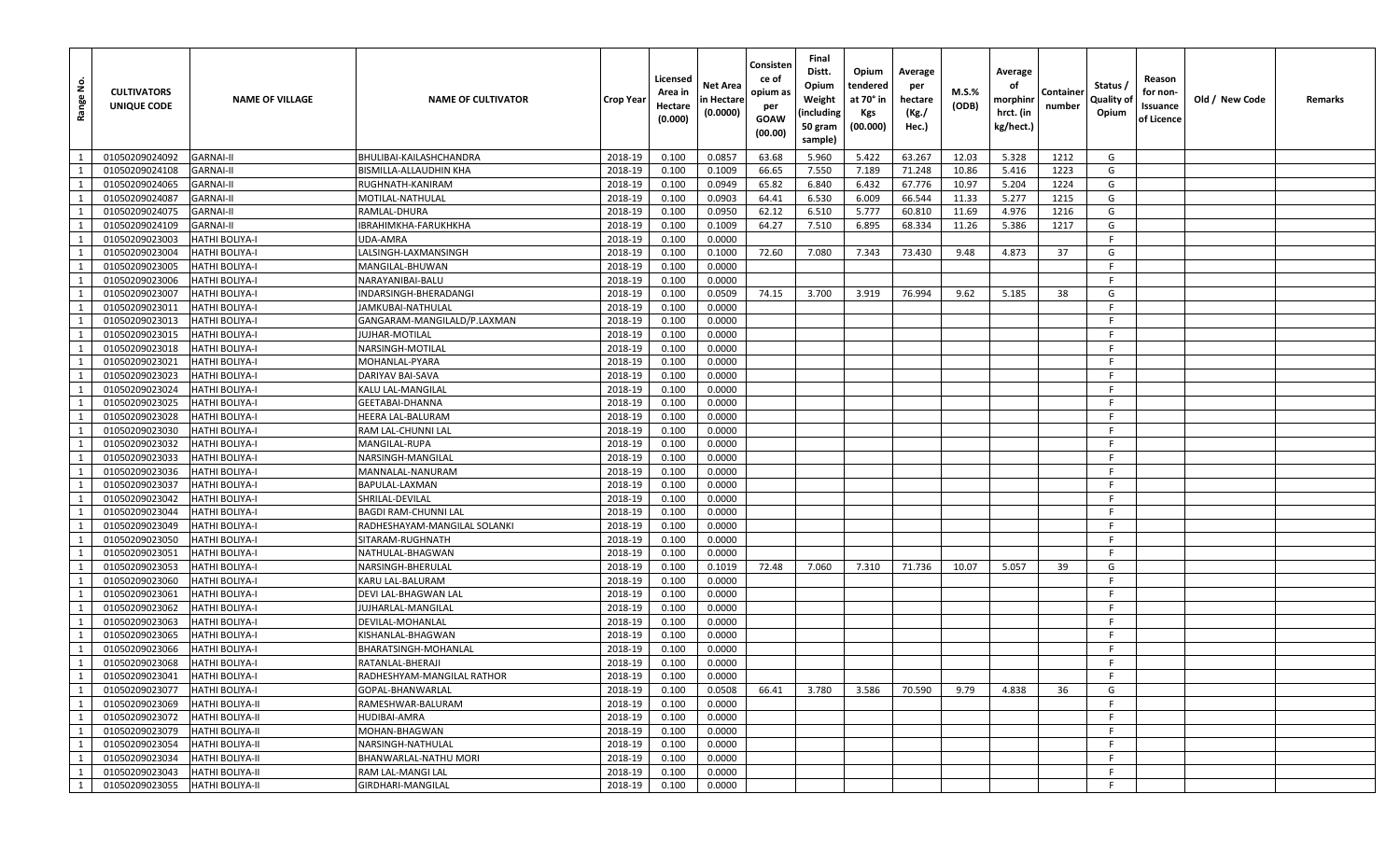| å<br>Range     | <b>CULTIVATORS</b><br>UNIQUE CODE | <b>NAME OF VILLAGE</b> | <b>NAME OF CULTIVATOR</b>           | <b>Crop Year</b> | Licensed<br>Area in<br>Hectare<br>(0.000) | Net Area<br>in Hectare<br>(0.0000) | Consisten<br>ce of<br>opium as<br>per<br>GOAW<br>(00.00) | Final<br>Distt.<br>Opium<br>Weight<br>(including<br>50 gram<br>sample) | Opium<br>tendered<br>at 70° in<br>Kgs<br>(00.000) | Average<br>per<br>hectare<br>(Kg./<br>Hec.) | M.S.%<br>(ODB) | Average<br>оf<br>morphinr<br>hrct. (in<br>kg/hect.) | Container<br>number | Status /<br>Quality of<br>Opium | Reason<br>for non-<br>Issuance<br>of Licence | Old / New Code | Remarks |
|----------------|-----------------------------------|------------------------|-------------------------------------|------------------|-------------------------------------------|------------------------------------|----------------------------------------------------------|------------------------------------------------------------------------|---------------------------------------------------|---------------------------------------------|----------------|-----------------------------------------------------|---------------------|---------------------------------|----------------------------------------------|----------------|---------|
| $\overline{1}$ | 01050209023087                    | <b>HATHI BOLIYA-II</b> | MADANLAL-BAPULAL                    | 2018-19          | 0.100                                     | 0.0000                             |                                                          |                                                                        |                                                   |                                             |                |                                                     |                     | F                               |                                              |                |         |
| 1              | 01050209023019                    | <b>HATHI BOLIYA-II</b> | UJHAR-UDA DANGI                     | 2018-19          | 0.100                                     | 0.0000                             |                                                          |                                                                        |                                                   |                                             |                |                                                     |                     |                                 |                                              |                |         |
| 1              | 01050209023045                    | <b>HATHI BOLIYA-II</b> | CHUNNI LAL-BAGDI RAM                | 2018-19          | 0.100                                     | 0.0000                             |                                                          |                                                                        |                                                   |                                             |                |                                                     |                     | F                               |                                              |                |         |
| 1              | 01050209023081                    | <b>HATHI BOLIYA-II</b> | HEMSINGH-HIRALAL                    | 2018-19          | 0.100                                     | 0.0000                             |                                                          |                                                                        |                                                   |                                             |                |                                                     |                     | F                               |                                              |                |         |
|                | 01050209023002                    | <b>HATHI BOLIYA-II</b> | PYARA-PRATHA                        | 2018-19          | 0.100                                     | 0.0308                             | 68.47                                                    | 2.200                                                                  | 2.152                                             | 69.870                                      | 9.98           | 4.881                                               | 35                  | G                               |                                              |                |         |
| -1             | 01050209023083                    | <b>HATHI BOLIYA-II</b> | HIRALAL-BHAGWAN                     | 2018-19          | 0.100                                     | 0.0000                             |                                                          |                                                                        |                                                   |                                             |                |                                                     |                     | F                               |                                              |                |         |
| 1              | 01050209023071                    | <b>HATHI BOLIYA-II</b> | MANGIBAI-RAMCHANDRA                 | 2018-19          | 0.100                                     | 0.0000                             |                                                          |                                                                        |                                                   |                                             |                |                                                     |                     | F                               |                                              |                |         |
| 1              | 01050209023029                    | <b>HATHI BOLIYA-II</b> | BAGDIRAM-KHIMA BAVRI                | 2018-19          | 0.100                                     | 0.0000                             |                                                          |                                                                        |                                                   |                                             |                |                                                     |                     | F                               |                                              |                |         |
|                | 01050209023001                    | <b>HATHI BOLIYA-II</b> | MANGILAL-BHAGWAN                    | 2018-19          | 0.100                                     | 0.0000                             |                                                          |                                                                        |                                                   |                                             |                |                                                     |                     |                                 |                                              |                |         |
| -1             | 01050209023008                    | <b>HATHI BOLIYA-II</b> | CHENRAM @ CHENA-KISHNA              | 2018-19          | 0.100                                     | 0.0995                             | 63.75                                                    | 7.240                                                                  | 6.594                                             | 66.271                                      | 8.31           | 3.855                                               | 31                  |                                 | 02                                           |                |         |
| <sup>1</sup>   | 01050209023009                    | <b>HATHI BOLIYA-II</b> | KASTURIBAI-PYARA                    | 2018-19          | 0.100                                     | 0.0000                             |                                                          |                                                                        |                                                   |                                             |                |                                                     |                     | F.                              |                                              |                |         |
|                | 01050209023022                    | <b>HATHI BOLIYA-II</b> | RUGHNAATH-PARTHA                    | 2018-19          | 0.100                                     | 0.0000                             |                                                          |                                                                        |                                                   |                                             |                |                                                     |                     |                                 |                                              |                |         |
| 1              | 01050209023039                    | <b>HATHI BOLIYA-II</b> | BHAGWAN-ONKAR                       | 2018-19          | 0.100                                     | 0.0000                             |                                                          |                                                                        |                                                   |                                             |                |                                                     |                     |                                 |                                              |                |         |
| 1              | 01050209023073                    | <b>HATHI BOLIYA-II</b> | MAGNIBAI-BHANWARLAL                 | 2018-19          | 0.100                                     | 0.0000                             |                                                          |                                                                        |                                                   |                                             |                |                                                     |                     | F                               |                                              |                |         |
| $\overline{1}$ | 01050209023031                    | <b>HATHI BOLIYA-II</b> | RAMESHWAR-MANGILAL                  | 2018-19          | 0.100                                     | 0.1024                             | 65.20                                                    | 7.300                                                                  | 6.799                                             | 66.396                                      | 9.16           | 4.258                                               | 32                  | G                               |                                              |                |         |
|                | 01050209023064                    | <b>HATHI BOLIYA-II</b> | VARDICHAND - PYARJI                 | 2018-19          | 0.100                                     | 0.0000                             |                                                          |                                                                        |                                                   |                                             |                |                                                     |                     |                                 |                                              |                |         |
| 1              | 01050209023075                    | <b>HATHI BOLIYA-II</b> | DASHRATH - HARIRAM POTRA BHANWARLAL | 2018-19          | 0.100                                     | 0.0983                             | 74.96                                                    | 7.120                                                                  | 7.625                                             | 77.568                                      | 9.42           | 5.115                                               | 34                  | G                               |                                              |                |         |
| $\overline{1}$ | 01050209023078                    | <b>HATHI BOLIYA-II</b> | MUKESH KUMAR-RAMLAL POTRA KANKUBAI  | 2018-19          | 0.100                                     | 0.0000                             |                                                          |                                                                        |                                                   |                                             |                |                                                     |                     | F                               |                                              |                |         |
|                | 01050209023082                    | <b>HATHI BOLIYA-II</b> | KANWARLAL-BHANWARLAL                | 2018-19          | 0.100                                     | 0.1000                             | 72.39                                                    | 7.120                                                                  | 7.363                                             | 73.630                                      | 9.20           | 4.742                                               | 33                  | G                               |                                              |                |         |
| 1              | 01050209023012                    | <b>HATHI BOLIYA-II</b> | <b>BHAGWAN-BHERA</b>                | 2018-19          | 0.100                                     | 0.0000                             |                                                          |                                                                        |                                                   |                                             |                |                                                     |                     |                                 |                                              |                |         |
| 1              | 01050209023057                    | <b>HATHI BOLIYA-II</b> | NARSINGH-BHAGWAN                    | 2018-19          | 0.100                                     | 0.0000                             |                                                          |                                                                        |                                                   |                                             |                |                                                     |                     | F.                              |                                              |                |         |
| 1              | 01050209023038                    | <b>HATHI BOLIYA-II</b> | TULSIRAM-BHERULAL                   | 2018-19          | 0.100                                     | 0.0000                             |                                                          |                                                                        |                                                   |                                             |                |                                                     |                     | F.                              |                                              |                |         |
|                | 01050209023067                    | <b>HATHI BOLIYA-II</b> | RAYSINGH-NANURAM                    | 2018-19          | 0.100                                     | 0.0000                             |                                                          |                                                                        |                                                   |                                             |                |                                                     |                     |                                 |                                              |                |         |
| 1              | 01050209023056                    | <b>HATHI BOLIYA-II</b> | RAMSINGH-RATANLAL                   | 2018-19          | 0.100                                     | 0.0000                             |                                                          |                                                                        |                                                   |                                             |                |                                                     |                     | F                               |                                              |                |         |
| 1              | 01050209023058                    | <b>HATHI BOLIYA-II</b> | PRABHULAL-BAGDIRAM                  | 2018-19          | 0.100                                     | 0.0000                             |                                                          |                                                                        |                                                   |                                             |                |                                                     |                     | F.                              |                                              |                |         |
| $\overline{1}$ | 01050209003007                    | <b>HINGORIA BADA-I</b> | AMRIBAI-KARULAL                     | 2018-19          | 0.100                                     | 0.0992                             | 64.68                                                    | 7.350                                                                  | 6.791                                             | 68.457                                      | 10.08          | 4.831                                               | 3159                | G                               |                                              |                |         |
| 1              | 01050209003019                    | <b>HINGORIA BADA-I</b> | <b>BAGDIRAM-GOKUL</b>               | 2018-19          | 0.100                                     | 0.1005                             | 63.43                                                    | 7.280                                                                  | 6.597                                             | 65.641                                      | 10.69          | 4.912                                               | 3160                | G                               |                                              |                |         |
| <sup>1</sup>   | 01050209003021                    | <b>HINGORIA BADA-I</b> | NANDKISHORE-PARMANAND               | 2018-19          | 0.100                                     | 0.1001                             | 67.03                                                    | 7.340                                                                  | 7.029                                             | 70.219                                      | 9.50           | 4.669                                               | 3161                | G                               |                                              |                |         |
| $\overline{1}$ | 01050209003027                    | <b>HINGORIA BADA-I</b> | GANGABAI - SHANKARLAL               | 2018-19          | 0.100                                     | 0.0979                             | 64.89                                                    | 7.190                                                                  | 6.665                                             | 68.079                                      | 10.86          | 5.176                                               | 3170                | G                               |                                              |                |         |
|                | 01050209003029                    | <b>HINGORIA BADA-I</b> | GOVINDRAM-BAGDIRAM                  | 2018-19          | 0.100                                     | 0.0994                             | 65.12                                                    | 7.220                                                                  | 6.717                                             | 67.575                                      | 10.14          | 4.796                                               | 3162                | G                               |                                              |                |         |
| 1              | 01050209003030                    | <b>HINGORIA BADA-I</b> | VARDILAL-BADRILAL                   | 2018-19          | 0.100                                     | 0.0977                             | 61.13                                                    | 7.260                                                                  | 6.340                                             | 64.892                                      | 10.27          | 4.665                                               | 3133                | G                               |                                              |                |         |
| <sup>1</sup>   | 01050209003032                    | <b>HINGORIA BADA-I</b> | BHANWARLAL-NANDA                    | 2018-19          | 0.100                                     | 0.0972                             | 58.22                                                    | 7.040                                                                  | 5.855                                             | 60.236                                      | 10.39          | 4.381                                               | 3134                | G                               |                                              |                |         |
| 1              | 01050209003035                    | <b>HINGORIA BADA-I</b> | SHAMBHULAL-HARIRAM                  | 2018-19          | 0.100                                     | 0.0997                             | 65.04                                                    | 7.280                                                                  | 6.764                                             | 67.843                                      | 10.62          | 5.044                                               | 3142                | G                               |                                              |                |         |
| $\mathbf{1}$   | 01050209003044                    | HINGORIA BADA-I        | DEVILAL-BAGDIRAM                    | 2018-19          | 0.100                                     | 0.0993                             | 66.22                                                    | 7.340                                                                  | 6.944                                             | 69.929                                      | 10.62          | 5.198                                               | 3143                | G                               |                                              |                |         |
| <sup>1</sup>   | 01050209003052                    | <b>HINGORIA BADA-I</b> | BALASHANKAR-BAGDIRAM                | 2018-19          | 0.100                                     | 0.0996                             | 65.78                                                    | 7.350                                                                  | 6.907                                             | 69.347                                      | 10.69          | 5.189                                               | 3144                | G                               |                                              |                |         |
| 1              | 01050209003060                    | HINGORIA BADA-I        | SUKHLAL-KANWARLAL                   | 2018-19          | 0.100                                     | 0.0962                             | 66.93                                                    | 7.030                                                                  | 6.722                                             | 69.875                                      | 10.26          | 5.018                                               | 3145                | G                               |                                              |                |         |
|                | 01050209003061                    | <b>HINGORIA BADA-I</b> | RAMCHANDA-NANURAM                   | 2018-19          | 0.100                                     | 0.0987                             | 64.26                                                    | 7.330                                                                  | 6.729                                             | 68.176                                      | 10.18          | 4.858                                               | 3136                | G                               |                                              |                |         |
| $\mathbf{1}$   | 01050209003063                    | <b>HINGORIA BADA-I</b> | SITARAM-BADRILAL                    | 2018-19          | 0.100                                     | 0.0967                             | 63.17                                                    | 6.980                                                                  | 6.299                                             | 65.139                                      | 10.75          | 4.902                                               | 3146                | G                               |                                              |                |         |
| $\mathbf{1}$   | 01050209003064                    | <b>HINGORIA BADA-I</b> | GEETABAI-KACHRULAL                  | 2018-19          | 0.100                                     | 0.0985                             | 61.68                                                    | 7.230                                                                  | 6.371                                             | 64.680                                      | 11.11          | 5.030                                               | 3137                | G                               |                                              |                |         |
| 1              | 01050209003068                    | <b>HINGORIA BADA-I</b> | RAMESH - MATHURALAL                 | 2018-19          | 0.100                                     | 0.0982                             | 61.46                                                    | 7.160                                                                  | 6.286                                             | 64.012                                      | 9.93           | 4.450                                               | 3138                | G                               |                                              |                |         |
| $\overline{1}$ | 01050209003072                    | <b>HINGORIA BADA-I</b> | RODILAL-JAGNAATH                    | 2018-19          | 0.100                                     | 0.0971                             | 69.36                                                    | 7.100                                                                  | 7.035                                             | 72.451                                      | 10.29          | 5.219                                               | 3163                | G                               |                                              |                |         |
| 1              | 01050209003078                    | <b>HINGORIA BADA-I</b> | TORIRAM-DEVILAL                     | 2018-19          | 0.100                                     | 0.1005                             | 64.78                                                    | 7.030                                                                  | 6.506                                             | 64.736                                      | 9.91           | 4.491                                               | 3147                | G                               |                                              |                |         |
| $\mathbf{1}$   | 01050209003081                    | <b>HINGORIA BADA-I</b> | NIRBHEYRAM-NANDA                    | 2018-19          | 0.100                                     | 0.0943                             | 63.43                                                    | 6.910                                                                  | 6.261                                             | 66.394                                      | 9.88           | 4.592                                               | 3139                | G                               |                                              |                |         |
| $\overline{1}$ | 01050209003090                    | <b>HINGORIA BADA-I</b> | SHAMRTHMAL-UDAYRAM                  | 2018-19          | 0.100                                     | 0.1042                             | 64.56                                                    | 7.170                                                                  | 6.613                                             | 63.464                                      | 10.13          | 4.500                                               | 3148                | G                               |                                              |                |         |
| $\overline{1}$ | 01050209003091                    | <b>HINGORIA BADA-I</b> | RAJESH-DEVILAL                      | 2018-19          | 0.100                                     | 0.0980                             | 67.42                                                    | 7.240                                                                  | 6.973                                             | 71.153                                      | 10.53          | 5.245                                               | 3149                | G                               |                                              |                |         |
| 1              | 01050209003092                    | <b>HINGORIA BADA-I</b> | NANDLAL-KISHANLAL                   | 2018-19          | 0.100                                     | 0.1002                             | 64.27                                                    | 7.260                                                                  | 6.666                                             | 66.526                                      | 11.08          | 5.160                                               | 3150                | G                               |                                              |                |         |
| $1 \vert$      | 01050209003099                    | <b>HINGORIA BADA-I</b> | BHAGTHRAM-CHATARBHUJ                | 2018-19          | 0.100                                     | 0.1005                             | 60.19                                                    | 7.190                                                                  | 6.182                                             | 61.512                                      | 10.60          | 4.564                                               | 3140                | G                               |                                              |                |         |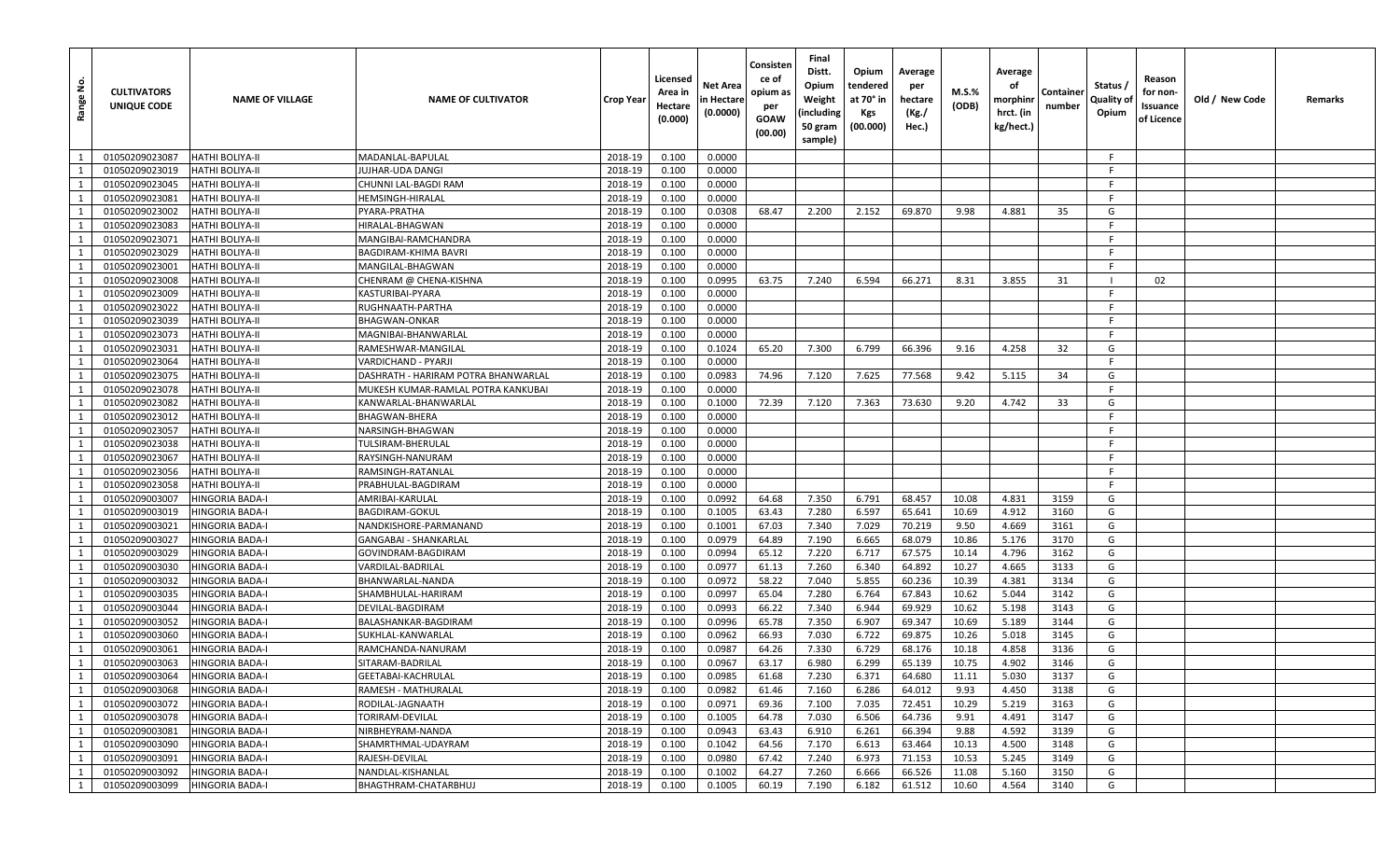| Range No.    | <b>CULTIVATORS</b><br>UNIQUE CODE | <b>NAME OF VILLAGE</b>  | <b>NAME OF CULTIVATOR</b> | <b>Crop Year</b> | Licensed<br>Area in<br>Hectare<br>(0.000) | Net Area<br>n Hectare<br>(0.0000) | Consisten<br>ce of<br>opium as<br>per<br>GOAW<br>(00.00) | Final<br>Distt.<br>Opium<br>Weight<br>(including<br>50 gram<br>sample) | Opium<br>tendered<br>at 70° in<br>Kgs<br>(00.000) | Average<br>per<br>hectare<br>(Kg./<br>Hec.) | M.S.%<br>(ODB) | Average<br>оf<br>morphinr<br>hrct. (in<br>kg/hect.) | Container<br>number | Status /<br>Quality of<br>Opium | Reason<br>for non-<br>ssuance<br>of Licence | Old / New Code | Remarks                |
|--------------|-----------------------------------|-------------------------|---------------------------|------------------|-------------------------------------------|-----------------------------------|----------------------------------------------------------|------------------------------------------------------------------------|---------------------------------------------------|---------------------------------------------|----------------|-----------------------------------------------------|---------------------|---------------------------------|---------------------------------------------|----------------|------------------------|
| 1            | 01050209003101                    | <b>HINGORIA BADA-I</b>  | GOPAL@RAMPRASAD/BADRILAL  | 2018-19          | 0.100                                     | 0.0882                            | 59.04                                                    | 6.570                                                                  | 5.541                                             | 62.823                                      | 10.86          | 4.776                                               | 3135                | G                               |                                             |                |                        |
| 1            | 01050209003102                    | HINGORIA BADA-I         | IAGDISH-GOPILAL           | 2018-19          | 0.100                                     | 0.0960                            | 68.47                                                    | 7.140                                                                  | 6.984                                             | 72.750                                      | 9.93           | 5.057                                               | 3151                | G                               |                                             |                |                        |
| 1            | 01050209003104                    | HINGORIA BADA-I         | SUKHLAL-NANDLAI           | 2018-19          | 0.100                                     | 0.0963                            | 63.98                                                    | 7.040                                                                  | 6.435                                             | 66.822                                      | 9.88           | 4.621                                               | 3152                | G                               |                                             |                |                        |
| 1            | 01050209003106                    | HINGORIA BADA-I         | RAMESHVAR-GULAB DHAKAD    | 2018-19          | 0.100                                     | 0.1010                            | 69.90                                                    | 7.460                                                                  | 7.449                                             | 73.752                                      | 9.44           | 4.874                                               | 3171                | G                               |                                             |                |                        |
| 1            | 01050209003113                    | <b>HINGORIA BADA-I</b>  | RADHESHYAM-NIBHAYRAM      | 2018-19          | 0.100                                     | 0.0999                            | 67.95                                                    | 6.940                                                                  | 6.737                                             | 67.437                                      | 10.14          | 4.787                                               | 3172                | G                               |                                             |                |                        |
| 1            | 01050209003114                    | <b>HINGORIA BADA-I</b>  | PARBHULAL-MANGILAL        | 2018-19          | 0.100                                     | 0.1018                            | 72.13                                                    | 7.450                                                                  | 7.677                                             | 75.412                                      | 10.20          | 5.384                                               | 3173                | G                               |                                             |                |                        |
| $\mathbf{1}$ | 01050209003118                    | HINGORIA BADA-I         | AMARLAL-BHANWARLAL        | 2018-19          | 0.100                                     | 0.0983                            | 62.67                                                    | 7.140                                                                  | 6.392                                             | 65.025                                      | 9.80           | 4.461                                               | 3153                | G                               |                                             |                |                        |
| 1            | 01050209003119                    | <b>HINGORIA BADA-I</b>  | RADHESHYAM-BADRILAL       | 2018-19          | 0.100                                     | 0.1007                            | 61.35                                                    | 7.360                                                                  | 6.451                                             | 64.061                                      | 10.64          | 4.771                                               | 3154                | G                               |                                             |                |                        |
| 1            | 01050209003122                    | HINGORIA BADA-I         | RAMPRTAP-KISHANLAL        | 2018-19          | 0.100                                     | 0.1020                            | 62.95                                                    | 7.370                                                                  | 6.628                                             | 64.980                                      | 10.60          | 4.821                                               | 3164                | G                               |                                             |                |                        |
| 1            | 01050209003124                    | HINGORIA BADA-I         | RAMSUKHA-NANURAM          | 2018-19          | 0.100                                     | 0.1011                            | 68.96                                                    | 7.290                                                                  | 7.182                                             | 71.038                                      | 9.59           | 4.769                                               | 3165                | G                               |                                             |                |                        |
| 1            | 01050209003125                    | <b>HINGORIA BADA-I</b>  | KARULAL-SHIVLAL           | 2018-19          | 0.100                                     | 0.0986                            | 62.31                                                    | 7.110                                                                  | 6.329                                             | 64.188                                      | 10.74          | 4.826                                               | 3166                | G                               |                                             |                |                        |
| 1            | 01050209003126                    | <b>HINGORIA BADA-I</b>  | MAYABAI-RADHESHYAM        | 2018-19          | 0.100                                     | 0.0993                            | 60.87                                                    | 7.180                                                                  | 6.244                                             | 62.880                                      | 10.38          | 4.569                                               | 3155                | G                               |                                             |                |                        |
| 1            | 01050209003098                    | HINGORIA BADA-I         | SURESH-KARULAL            | 2018-19          | 0.100                                     | 0.0917                            | 66.33                                                    | 6.510                                                                  | 6.169                                             | 67.273                                      | 10.85          | 5.109                                               | 3167                | G                               |                                             |                |                        |
| 1            | 01050209003157                    | HINGORIA BADA-I         | KAVERIBAI-MANGILAL        | 2018-19          | 0.100                                     | 0.0984                            | 59.11                                                    | 7.080                                                                  | 5.979                                             | 60.762                                      | 9.90           | 4.211                                               | 3141                | G                               |                                             |                |                        |
| 1            | 01050209003005                    | <b>HINGORIA BADA-I</b>  | RAMSUKHA-D/P.RAMNARAYAN   | 2018-19          | 0.100                                     | 0.0979                            | 60.87                                                    | 6.990                                                                  | 6.078                                             | 62.083                                      | 11.04          | 4.798                                               | 3168                | G                               |                                             |                |                        |
| 1            | 01050209003089                    | HINGORIA BADA-I         | KISHANLAL-HARIRAM         | 2018-19          | 0.100                                     | 0.0993                            | 63.77                                                    | 7.230                                                                  | 6.587                                             | 66.334                                      | 10.73          | 4.982                                               | 3156                | G                               |                                             |                |                        |
| 1            | 01050209003047                    | <b>HINGORIA BADA-I</b>  | BHANWARLAL - UDAYRAM      | 2018-19          | 0.100                                     | 0.0997                            | 62.81                                                    | 7.410                                                                  | 6.649                                             | 66.690                                      | 9.89           | 4.617                                               | 3169                | G                               |                                             |                |                        |
| 1            | 01050209003009                    | HINGORIA BADA-I         | KANHIYALAL-PREMCHAND      | 2018-19          | 0.100                                     | 0.0935                            | 63.66                                                    | 6.950                                                                  | 6.321                                             | 67.604                                      | 10.16          | 4.808                                               | 3157                | G                               |                                             |                |                        |
| 1            | 01050209003123                    | <b>HINGORIA BADA-I</b>  | BHANWARLAL-NANURAM        | 2018-19          | 0.100                                     | 0.0928                            | 63.74                                                    | 6.590                                                                  | 6.001                                             | 64.665                                      | 10.53          | 4.766                                               | 3158                | G                               |                                             |                |                        |
| 1            | 01050209003105                    | HINGORIA BADA-II        | RADHESHYAM-VARDILAL       | 2018-19          | 0.100                                     | 0.0970                            | 62.79                                                    | 7.190                                                                  | 6.449                                             | 66.484                                      | 10.37          | 4.826                                               | 3191                | G                               |                                             |                |                        |
| 1            | 01050209003043                    | HINGORIA BADA-II        | ONKARLAL-RAMLAL           | 2018-19          | 0.100                                     | 0.1020                            | 59.88                                                    | 7.160                                                                  | 6.125                                             | 60.049                                      | 10.69          | 4.493                                               | 3180                | G                               |                                             |                |                        |
| 1            | 01050209003024                    | <b>HINGORIA BADA-II</b> | BADRILAL-SHRILAL          | 2018-19          | 0.100                                     | 0.0999                            | 65.08                                                    | 7.180                                                                  | 6.675                                             | 66.816                                      | 10.45          | 4.888                                               | 3202                | G                               |                                             |                |                        |
| 1            | 01050209003036                    | HINGORIA BADA-II        | AMARLAL-BAPULAL           | 2018-19          | 0.100                                     | 0.0949                            | 61.75                                                    | 7.080                                                                  | 6.246                                             | 65.816                                      | 11.00          | 5.068                                               | 3192                | G                               |                                             |                |                        |
| 1            | 01050209003058                    | HINGORIA BADA-II        | DEVILAL-NATHULAL          | 2018-19          | 0.100                                     | 0.0948                            | 65.16                                                    | 7.230                                                                  | 6.730                                             | 70.991                                      | 10.82          | 5.377                                               | 3193                | G                               |                                             |                |                        |
| 1            | 01050209003110                    | <b>HINGORIA BADA-II</b> | GOPAL-BADRILAL            | 2018-19          | 0.100                                     | 0.1008                            | 55.30                                                    | 7.450                                                                  | 5.886                                             | 58.392                                      | 9.93           | 4.059                                               | 3174                | G                               |                                             |                |                        |
| 1            | 01050209003115                    | <b>HINGORIA BADA-II</b> | MANGILAL-KISHANLAL        | 2018-19          | 0.100                                     | 0.0982                            | 63.96                                                    | 7.170                                                                  | 6.551                                             | 66.710                                      | 10.74          | 5.016                                               | 3181                | G                               |                                             |                |                        |
| $\mathbf{1}$ | 01050209003006                    | HINGORIA BADA-II        | SHAMBHULAL-DEVILAL        | 2018-19          | 0.100                                     | 0.0917                            | 61.33                                                    | 6.880                                                                  | 6.028                                             | 65.736                                      | 10.34          | 4.758                                               | 3182                | G                               |                                             |                | <b>NAME CORRACTION</b> |
| 1            | 01050209003023                    | HINGORIA BADA-II        | RODILAL-SHANKARLAL        | 2018-19          | 0.100                                     | 0.0971                            | 63.53                                                    | 7.100                                                                  | 6.444                                             | 66.364                                      | 9.77           | 4.539                                               | 3194                | G                               |                                             |                | <b>NAME CORRACTION</b> |
| 1            | 01050209003031                    | HINGORIA BADA-II        | PRABHULAL - KALURAM       | 2018-19          | 0.100                                     | 0.1021                            | 63.43                                                    | 3.080                                                                  | 2.791                                             | 27.335                                      | 10.77          | 2.061                                               | 3183                | G                               | 04                                          |                |                        |
| 1            | 01050209003041                    | <b>HINGORIA BADA-II</b> | KANWARLAL-JASRAJ          | 2018-19          | 0.100                                     | 0.1004                            | 66.60                                                    | 7.050                                                                  | 6.708                                             | 66.812                                      | 11.08          | 5.182                                               | 3203                | G                               |                                             |                |                        |
| 1            | 01050209003049                    | HINGORIA BADA-II        | PARMANAND - SHIVLAL       | 2018-19          | 0.100                                     | 0.0756                            | 66.81                                                    | 5.530                                                                  | 5.278                                             | 69.814                                      | 10.18          | 4.975                                               | 3204                | G                               |                                             |                |                        |
| $\mathbf{1}$ | 01050209003051                    | <b>HINGORIA BADA-II</b> | DEVILAL-RAMKISHAN         | 2018-19          | 0.100                                     | 0.1013                            | 60.15                                                    | 7.170                                                                  | 6.161                                             | 60.819                                      | 10.16          | 4.326                                               | 3175                | G                               |                                             |                |                        |
| 1            | 01050209003116                    | <b>HINGORIA BADA-II</b> | GOPAL-RAJMAL              | 2018-19          | 0.100                                     | 0.1024                            | 55.23                                                    | 7.470                                                                  | 5.894                                             | 57.558                                      | 11.55          | 4.653                                               | 3176                | G                               |                                             |                |                        |
| $\mathbf{1}$ | 01050209003120                    | HINGORIA BADA-II        | RADHESHYAM-ONKARLAL       | 2018-19          | 0.100                                     | 0.0901                            | 61.81                                                    | 6.460                                                                  | 5.704                                             | 63.307                                      | 10.35          | 4.587                                               | 3184                | G                               |                                             |                |                        |
| 1            | 01050209003003                    | HINGORIA BADA-II        | UDAYLAL - BAPULAL         | 2018-19          | 0.100                                     | 0.1043                            | 66.42                                                    | 7.160                                                                  | 6.794                                             | 65.139                                      | 9.89           | 4.509                                               | 3195                | G                               |                                             |                |                        |
| 1            | 01050209003083                    | HINGORIA BADA-II        | KOSHALYABAI-KANA          | 2018-19          | 0.100                                     | 0.0994                            | 60.65                                                    | 7.110                                                                  | 6.160                                             | 61.971                                      | 10.42          | 4.520                                               | 3185                | G                               |                                             |                |                        |
| 1            | 01050209003084                    | HINGORIA BADA-II        | RAMCHANDRA - NARAYAN      | 2018-19          | 0.100                                     | 0.0940                            | 61.85                                                    | 6.870                                                                  | 6.070                                             | 64.574                                      | 9.99           | 4.516                                               | 3186                | G                               |                                             |                |                        |
| $\mathbf{1}$ | 01050209003109                    | <b>HINGORIA BADA-II</b> | OMPRAKASH - DEVIDAS       | 2018-19          | 0.100                                     | 0.0983                            | 65.75                                                    | 6.800                                                                  | 6.387                                             | 64.974                                      | 10.05          | 4.571                                               | 3196                | G                               |                                             |                |                        |
| 1            | 01050209003012                    | <b>HINGORIA BADA-II</b> | UDAYLAL - SHRILAL         | 2018-19          | 0.100                                     | 0.1008                            | 61.53                                                    | 7.130                                                                  | 6.267                                             | 62.172                                      | 9.90           | 4.309                                               | 3187                | G                               |                                             |                |                        |
| 1            | 01050209003062                    | <b>HINGORIA BADA-II</b> | SATYANARAYAN - KANHEYALAL | 2018-19          | 0.100                                     | 0.0000                            |                                                          |                                                                        |                                                   |                                             |                |                                                     |                     | F.                              |                                             |                |                        |
| 1            | 01050209003039                    | <b>HINGORIA BADA-II</b> | <b>BHERULAL-KANA</b>      | 2018-19          | 0.100                                     | 0.1003                            | 61.19                                                    | 7.460                                                                  | 6.521                                             | 65.014                                      | 10.82          | 4.924                                               | 3177                | G                               |                                             |                |                        |
| 1            | 01050209003133                    | <b>HINGORIA BADA-II</b> | SHAMBHULAL-RAMLAL         | 2018-19          | 0.100                                     | 0.0993                            | 61.50                                                    | 7.170                                                                  | 6.299                                             | 63.434                                      | 10.63          | 4.720                                               | 3188                | G                               |                                             |                |                        |
| 1            | 01050209003074                    | <b>HINGORIA BADA-II</b> | SHYAMLAL-DOLATRAM         | 2018-19          | 0.100                                     | 0.0997                            | 62.09                                                    | 7.210                                                                  | 6.395                                             | 64.142                                      | 10.16          | 4.562                                               | 3189                | G                               |                                             |                |                        |
| 1            | 01050209003018                    | <b>HINGORIA BADA-II</b> | MOHANBAI-BAGDIRAM         | 2018-19          | 0.100                                     | 0.0989                            | 61.45                                                    | 2.750                                                                  | 2.414                                             | 24.408                                      | 10.04          | 1.716                                               | 3197                | G                               | 04                                          |                |                        |
| 1            | 01050209003002                    | <b>HINGORIA BADA-II</b> | DOLATRAM-NATHU            | 2018-19          | 0.100                                     | 0.0987                            | 61.25                                                    | 7.200                                                                  | 6.300                                             | 63.829                                      | 10.55          | 4.714                                               | 3198                | G                               |                                             |                |                        |
| $\mathbf{1}$ | 01050209003159                    | <b>HINGORIA BADA-II</b> | MANGIBAI - TULSIRALM      | 2018-19          | 0.100                                     | 0.0945                            | 64.08                                                    | 7.140                                                                  | 6.536                                             | 69.164                                      | 11.19          | 5.418                                               | 3205                | G                               |                                             |                |                        |
| 1            | 01050209003015                    | <b>HINGORIA BADA-II</b> | DEVILAL-CHATURBHUJ        | 2018-19          | 0.100                                     | 0.0990                            | 60.55                                                    | 7.090                                                                  | 6.133                                             | 61.949                                      | 9.94           | 4.310                                               | 3199                | G                               |                                             |                |                        |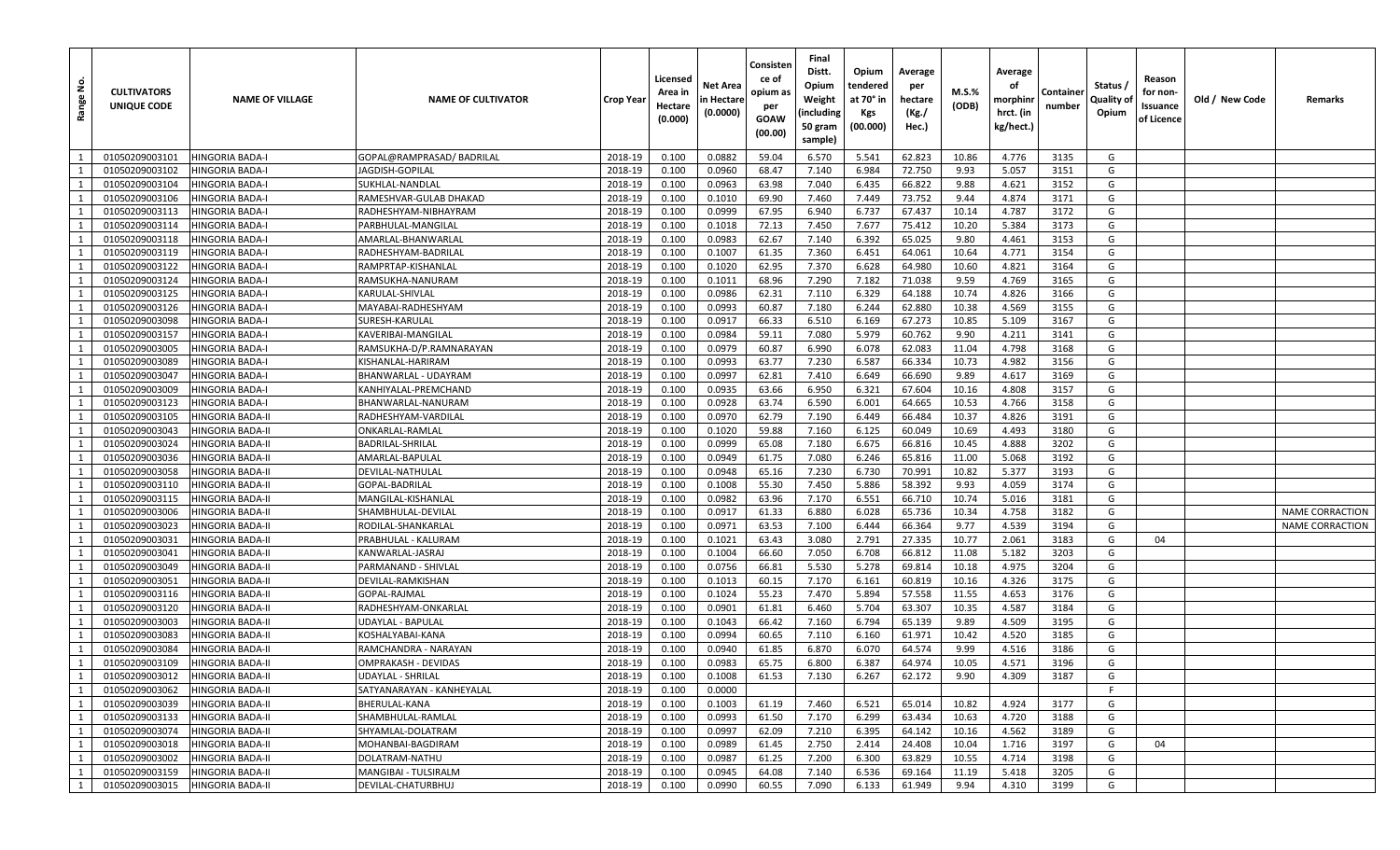| Range No.    | <b>CULTIVATORS</b><br>UNIQUE CODE | <b>NAME OF VILLAGE</b>  | <b>NAME OF CULTIVATOR</b>      | <b>Crop Year</b> | Licensed<br>Area in<br>Hectare<br>(0.000) | Net Area<br>n Hectare<br>(0.0000) | Consisten<br>ce of<br>opium as<br>per<br>GOAW<br>(00.00) | Final<br>Distt.<br>Opium<br>Weight<br>(including<br>50 gram<br>sample) | Opium<br>tendered<br>at 70° in<br>Kgs<br>(00.000) | Average<br>per<br>hectare<br>(Kg./<br>Hec.) | $M.S.\%$<br>(ODB) | Average<br>оf<br>morphinr<br>hrct. (in<br>kg/hect.) | Container<br>number | Status /<br>Quality of<br>Opium | Reason<br>for non-<br>ssuance<br>of Licence | Old / New Code | Remarks            |
|--------------|-----------------------------------|-------------------------|--------------------------------|------------------|-------------------------------------------|-----------------------------------|----------------------------------------------------------|------------------------------------------------------------------------|---------------------------------------------------|---------------------------------------------|-------------------|-----------------------------------------------------|---------------------|---------------------------------|---------------------------------------------|----------------|--------------------|
| 1            | 01050209003022                    | <b>HINGORIA BADA-II</b> | BABULAL-DEVILAL                | 2018-19          | 0.100                                     | 0.0952                            | 67.52                                                    | 7.080                                                                  | 6.829                                             | 71.733                                      | 9.79              | 4.916                                               | 3210                | G                               |                                             |                |                    |
| 1            | 01050209003079                    | <b>HINGORIA BADA-II</b> | RAMCHANDRA-PREMCHANDRA         | 2018-19          | 0.100                                     | 0.0972                            | 63.07                                                    | 7.260                                                                  | 6.541                                             | 67.294                                      | 10.81             | 5.092                                               | 3200                | G                               |                                             |                |                    |
| 1            | 01050209003135                    | <b>HINGORIA BADA-II</b> | SHANKARLAL-AASHARAM            | 2018-19          | 0.100                                     | 0.0945                            | 65.54                                                    | 7.030                                                                  | 6.582                                             | 69.650                                      | 9.70              | 4.729                                               | 3206                | G                               |                                             |                |                    |
| 1            | 01050209003034                    | <b>HINGORIA BADA-II</b> | TULSIRAM-KISHANLAL             | 2018-19          | 0.100                                     | 0.0965                            | 55.73                                                    | 7.140                                                                  | 5.684                                             | 58.901                                      | 10.77             | 4.441                                               | 3178                | G                               |                                             |                |                    |
| 1            | 01050209003055                    | <b>HINGORIA BADA-II</b> | RAMLAL-NATHU                   | 2018-19          | 0.100                                     | 0.0956                            | 68.44                                                    | 7.210                                                                  | 7.049                                             | 73.734                                      | 9.72              | 5.017                                               | 3207                | G                               |                                             |                |                    |
| 1            | 01050209003033                    | <b>HINGORIA BADA-II</b> | MADANLAL-RAMRATAN              | 2018-19          | 0.100                                     | 0.0948                            | 67.09                                                    | 6.740                                                                  | 6.460                                             | 68.143                                      | 9.79              | 4.670                                               | 3208                | G                               |                                             |                |                    |
| $\mathbf{1}$ | 01050209003086                    | HINGORIA BADA-II        | IAGDISH-GANGARAM               | 2018-19          | 0.100                                     | 0.0940                            | 58.15                                                    | 7.150                                                                  | 5.940                                             | 63.191                                      | 10.85             | 4.799                                               | 3179                | G                               |                                             |                |                    |
| 1            | 01050209003045                    | <b>HINGORIA BADA-II</b> | BALIBAI-BADRILAL               | 2018-19          | 0.100                                     | 0.1008                            | 66.54                                                    | 7.360                                                                  | 6.996                                             | 69.404                                      | 9.51              | 4.620                                               | 3209                | G                               |                                             |                |                    |
| 1            | 01050209003054                    | HINGORIA BADA-II        | SATYANARAYAN-PRABHULAL         | 2018-19          | 0.100                                     | 0.0966                            | 66.04                                                    | 7.200                                                                  | 6.793                                             | 70.320                                      | 10.12             | 4.981                                               | 3211                | G                               |                                             |                |                    |
| 1            | 01050209003073                    | HINGORIA BADA-II        | BALMUKUND-NATHU                | 2018-19          | 0.100                                     | 0.0988                            | 58.92                                                    | 7.310                                                                  | 6.153                                             | 62.277                                      | 10.76             | 4.691                                               | 3190                | G                               |                                             |                |                    |
| 1            | 01050209003077                    | <b>HINGORIA BADA-II</b> | NASIRKHAN-KARIMKHAN            | 2018-19          | 0.100                                     | 0.0925                            | 63.82                                                    | 6.520                                                                  | 5.944                                             | 64.259                                      | 10.08             | 4.534                                               | 3201                | G                               |                                             |                |                    |
| 1            | 01050209003103                    | <b>HINGORIA BADA-II</b> | SUKHLAL-BHERULAL               | 2018-19          | 0.100                                     | 0.0000                            |                                                          |                                                                        |                                                   |                                             |                   |                                                     |                     | -F                              |                                             |                |                    |
| 1            | 01050209009004                    | KALIAKHEDI-KHURD        | RODA-RATANLAL                  | 2018-19          | 0.100                                     | 0.0000                            |                                                          |                                                                        |                                                   |                                             |                   |                                                     |                     |                                 |                                             |                |                    |
| 1            | 01050209009009                    | KALIAKHEDI-KHURD        | MOHANLAL-KANWARLAL             | 2018-19          | 0.100                                     | 0.0000                            |                                                          |                                                                        |                                                   |                                             |                   |                                                     |                     | -F                              |                                             |                |                    |
| 1            | 01050209016004                    | <b>MAGRANA-I</b>        | PRABHULAL-GENDIBAI             | 2018-19          | 0.100                                     | 0.0998                            | 67.42                                                    | 8.230                                                                  | 7.927                                             | 79.428                                      | 10.12             | 5.627                                               | 1425                | G                               |                                             |                |                    |
| 1            | 01050209016005                    | MAGRANA-I               | ANOKHILAL-HAJARILAL            | 2018-19          | 0.100                                     | 0.0992                            | 64.68                                                    | 7.450                                                                  | 6.884                                             | 69.395                                      | 9.45              | 4.590                                               | 1417                | G                               |                                             |                |                    |
| 1            | 01050209016008                    | <b>MAGRANA-I</b>        | VAKTAVARSINGH-UDAYSINGH        | 2018-19          | 0.100                                     | 0.0962                            | 65.10                                                    | 7.040                                                                  | 6.547                                             | 68.056                                      | 9.51              | 4.531                                               | 1426                | G                               |                                             |                |                    |
| 1            | 01050209016009                    | <b>MAGRANA-I</b>        | RATANLAL- BAGDIRAM             | 2018-19          | 0.100                                     | 0.0974                            | 66.67                                                    | 8.090                                                                  | 7.705                                             | 79.106                                      | 11.01             | 6.097                                               | 1427                | G                               |                                             |                |                    |
| 1            | 01050209016010                    | MAGRANA-I               | MOHANBAI - PRABHULAL           | 2018-19          | 0.100                                     | 0.1007                            | 63.96                                                    | 7.250                                                                  | 6.624                                             | 65.779                                      | 10.37             | 4.775                                               | 1438                | G                               |                                             |                |                    |
| 1            | 01050209016011                    | <b>MAGRANA-I</b>        | MANGU URF MANGILAL - RAMKISHAN | 2018-19          | 0.100                                     | 0.1016                            | 65.45                                                    | 7.390                                                                  | 6.910                                             | 68.011                                      | 10.94             | 5.208                                               | 1439                | G                               |                                             |                |                    |
| 1            | 01050209016013                    | <b>MAGRANA-I</b>        | KALABAI-SHIVNARAYAN            | 2018-19          | 0.100                                     | 0.0956                            | 67.06                                                    | 7.220                                                                  | 6.917                                             | 72.353                                      | 10.74             | 5.439                                               | 1440                | G                               |                                             |                | <b>NAME CHANGE</b> |
| 1            | 01050209016014                    | <b>MAGRANA-I</b>        | BHULIBAI-KAILASHCHAND          | 2018-19          | 0.100                                     | 0.0986                            | 65.81                                                    | 8.000                                                                  | 7.521                                             | 76.277                                      | 10.62             | 5.671                                               | 1428                | G                               |                                             |                |                    |
| 1            | 01050209016020                    | <b>MAGRANA-I</b>        | REVASHAKAR - BHAGWAN           | 2018-19          | 0.100                                     | 0.1012                            | 66.38                                                    | 7.440                                                                  | 7.055                                             | 69.713                                      | 10.08             | 4.919                                               | 1429                | G                               |                                             |                |                    |
| 1            | 01050209016022                    | <b>MAGRANA-I</b>        | KHEMRAJ - NARAYAN              | 2018-19          | 0.100                                     | 0.0949                            | 66.41                                                    | 7.280                                                                  | 6.907                                             | 72.781                                      | 9.61              | 4.896                                               | 1430                | G                               |                                             |                |                    |
| 1            | 01050209016030                    | MAGRANA-I               | RADHESHYAM - KANHAIYALAL       | 2018-19          | 0.100                                     | 0.1002                            | 67.38                                                    | 7.810                                                                  | 7.518                                             | 75.029                                      | 10.45             | 5.488                                               | 1441                | G                               |                                             |                |                    |
| 1            | 01050209016031                    | <b>MAGRANA-I</b>        | RAMLAL-AMRA                    | 2018-19          | 0.100                                     | 0.0988                            | 65.82                                                    | 7.390                                                                  | 6.949                                             | 70.334                                      | 11.50             | 5.662                                               | 1452                | G                               |                                             |                |                    |
| 1            | 01050209016032                    | <b>MAGRANA-I</b>        | KANHIYALAL-BHANWARLAL          | 2018-19          | 0.100                                     | 0.1000                            | 67.52                                                    | 7.590                                                                  | 7.321                                             | 73.210                                      | 10.13             | 5.191                                               | 1431                | G                               |                                             |                |                    |
| 1            | 01050209016035                    | <b>MAGRANA-I</b>        | CHENABAI-MANGILAL              | 2018-19          | 0.100                                     | 0.1000                            | 66.61                                                    | 7.670                                                                  | 7.299                                             | 72.990                                      | 11.54             | 5.896                                               | 1442                | G                               |                                             |                |                    |
| 1            | 01050209016037                    | <b>MAGRANA-I</b>        | RADHAKISHAN-DOLATRAM           | 2018-19          | 0.100                                     | 0.1005                            | 65.45                                                    | 7.430                                                                  | 6.947                                             | 69.124                                      | 9.82              | 4.752                                               | 1432                | G                               |                                             |                |                    |
| 1            | 01050209016038                    | MAGRANA-I               | GOVINDRAM-KHEMRAJ              | 2018-19          | 0.100                                     | 0.1003                            | 66.24                                                    | 7.530                                                                  | 7.126                                             | 71.046                                      | 10.37             | 5.157                                               | 1418                | G                               |                                             |                |                    |
| 1            | 01050209016040                    | <b>MAGRANA-I</b>        | KOSHALIYABAI-RAMDAYAL          | 2018-19          | 0.100                                     | 0.0999                            | 66.28                                                    | 7.370                                                                  | 6.978                                             | 69.849                                      | 10.61             | 5.188                                               | 1433                | G                               |                                             |                |                    |
| $\mathbf{1}$ | 01050209016041                    | <b>MAGRANA-I</b>        | BHAGATRAM-MULCHAND             | 2018-19          | 0.100                                     | 0.1000                            | 68.88                                                    | 7.380                                                                  | 7.262                                             | 72.620                                      | 9.28              | 4.717                                               | 1434                | G                               |                                             |                |                    |
| 1            | 01050209016042                    | <b>MAGRANA-I</b>        | RADHIBAI-ONKARLAL              | 2018-19          | 0.100                                     | 0.1001                            | 68.93                                                    | 7.520                                                                  | 7.405                                             | 73.976                                      | 10.90             | 5.644                                               | 1443                | G                               |                                             |                |                    |
| 1            | 01050209016044                    | <b>MAGRANA-I</b>        | DHAPUBAI-BHANWARLAL            | 2018-19          | 0.100                                     | 0.0000                            |                                                          |                                                                        |                                                   |                                             |                   |                                                     |                     | F                               |                                             |                |                    |
| 1            | 01050209016045                    | MAGRANA-I               | KANHIYALAL-HARLAL              | 2018-19          | 0.100                                     | 0.0997                            | 65.13                                                    | 7.400                                                                  | 6.885                                             | 69.057                                      | 9.14              | 4.418                                               | 1419                | G                               |                                             |                |                    |
| 1            | 01050209016048                    | <b>MAGRANA-I</b>        | BANSILAL-NIRBHAYRAM            | 2018-19          | 0.100                                     | 0.1010                            | 66.98                                                    | 7.570                                                                  | 7.243                                             | 71.712                                      | 9.60              | 4.819                                               | 1435                | G                               |                                             |                |                    |
| 1            | 01050209016049                    | <b>MAGRANA-I</b>        | KALUDAS-NARAYANDAS             | 2018-19          | 0.100                                     | 0.1001                            | 64.43                                                    | 7.200                                                                  | 6.627                                             | 66.203                                      | 9.65              | 4.472                                               | 1420                | G                               |                                             |                |                    |
| $\mathbf{1}$ | 01050209016050                    | <b>MAGRANA-I</b>        | <b>GOPAL- MANGILAL</b>         | 2018-19          | 0.100                                     | 0.1005                            | 66.94                                                    | 7.430                                                                  | 7.105                                             | 70.696                                      | 9.64              | 4.771                                               | 1421                | G                               |                                             |                |                    |
| 1            | 01050209016051                    | <b>MAGRANA-I</b>        | DHANUBAI- JAMNALAL             | 2018-19          | 0.100                                     | 0.1000                            | 66.47                                                    | 7.330                                                                  | 6.960                                             | 69.600                                      | 10.91             | 5.316                                               | 1444                | G                               |                                             |                |                    |
| 1            | 01050209016052                    | MAGRANA-I               | GANESHRAM-KANHIYALAL           | 2018-19          | 0.100                                     | 0.1025                            | 67.81                                                    | 7.720                                                                  | 7.478                                             | 72.956                                      | 9.84              | 5.026                                               | 1445                | G                               |                                             |                |                    |
| 1            | 01050209016055                    | MAGRANA-I               | VAGATRAM - TARJARAM            | 2018-19          | 0.100                                     | 0.0990                            | 66.69                                                    | 7.610                                                                  | 7.250                                             | 73.232                                      | 9.60              | 4.921                                               | 1422                | G                               |                                             |                |                    |
| $\mathbf{1}$ | 01050209016056                    | <b>MAGRANA-I</b>        | ONKARLAL-BAPULAL               | 2018-19          | 0.100                                     | 0.0989                            | 63.08                                                    | 7.390                                                                  | 6.659                                             | 67.330                                      | 10.62             | 5.006                                               | 1416                | G                               |                                             |                |                    |
| 1            | 01050209016060                    | MAGRANA-I               | NANIBAI - BANSHILAL            | 2018-19          | 0.100                                     | 0.1032                            | 66.03                                                    | 7.550                                                                  | 7.122                                             | 69.011                                      | 11.36             | 5.488                                               | 1446                | G                               |                                             |                |                    |
| $\mathbf{1}$ | 01050209016061                    | MAGRANA-I               | <b>GEETABAI - RADHAKISHAN</b>  | 2018-19          | 0.100                                     | 0.0990                            | 68.17                                                    | 7.220                                                                  | 7.031                                             | 71.020                                      | 9.07              | 4.509                                               | 1436                | G                               |                                             |                |                    |
| 1            | 01050209016062                    | <b>MAGRANA-I</b>        | MOHANLAL-MULCHAND              | 2018-19          | 0.100                                     | 0.1005                            | 67.35                                                    | 7.470                                                                  | 7.187                                             | 71.512                                      | 10.17             | 5.091                                               | 1447                | G                               |                                             |                |                    |
| $\mathbf{1}$ | 01050209016065                    | <b>MAGRANA-I</b>        | VARDICHAND-D\P RATANLAL        | 2018-19          | 0.100                                     | 0.0992                            | 66.67                                                    | 7.550                                                                  | 7.191                                             | 72.489                                      | 10.27             | 5.211                                               | 1448                | G                               |                                             |                |                    |
| 1            | 01050209016066                    | <b>MAGRANA-I</b>        | MANGIIBAI-MANGNIRAM            | 2018-19          | 0.100                                     | 0.0999                            | 69.55                                                    | 7.620                                                                  | 7.571                                             | 75.785                                      | 10.48             | 5.560                                               | 1449                | G                               |                                             |                |                    |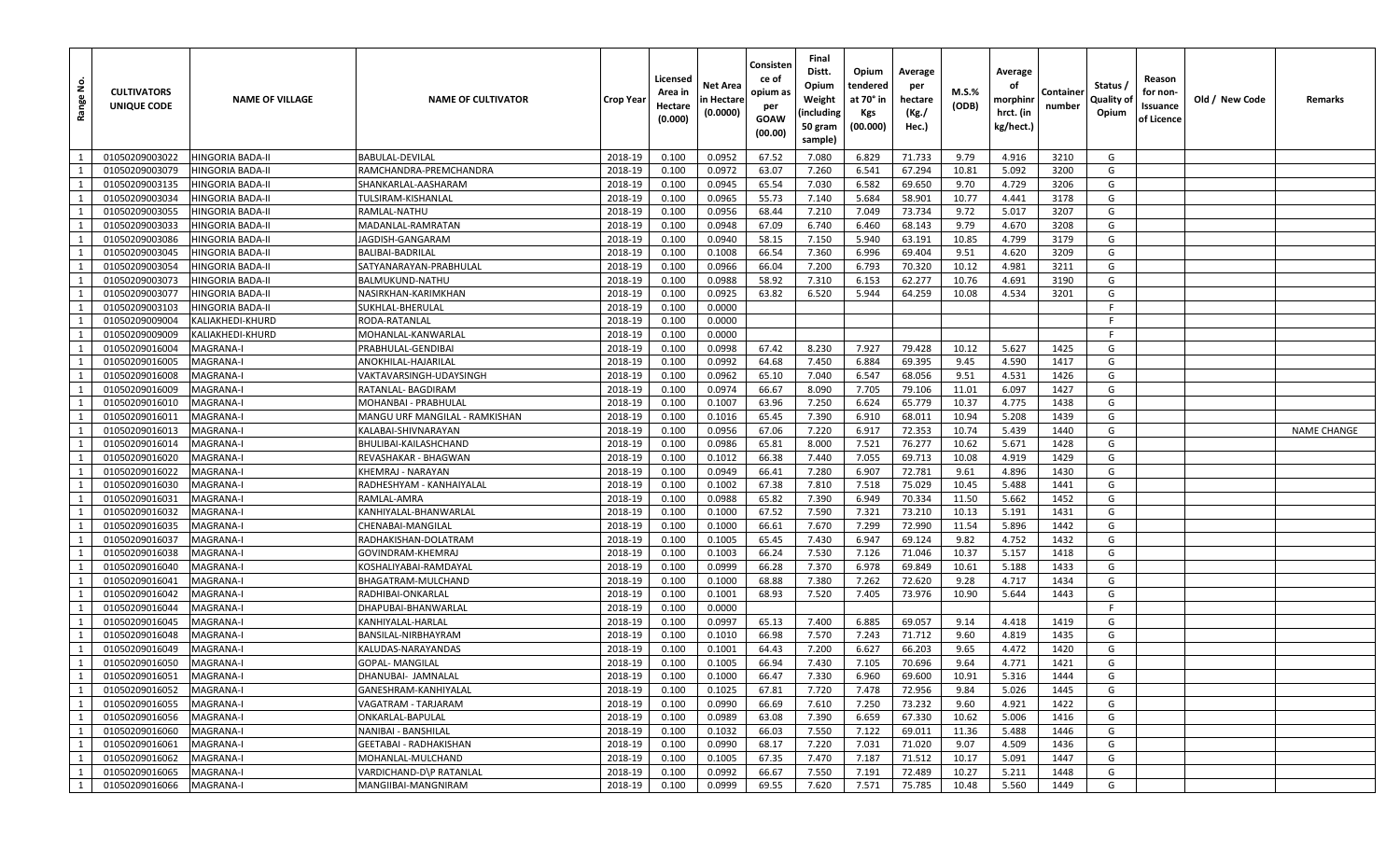| <u>فع</u><br>Range | <b>CULTIVATORS</b><br>UNIQUE CODE | <b>NAME OF VILLAGE</b> | <b>NAME OF CULTIVATOR</b>                | Crop Year | Licensed<br>Area in<br>Hectare<br>(0.000) | Net Area<br>n Hectare<br>(0.0000) | Consisten<br>ce of<br>opium as<br>per<br>GOAW<br>(00.00) | Final<br>Distt.<br>Opium<br>Weight<br>(including<br>50 gram<br>sample) | Opium<br>tendered<br>at 70° in<br>Kgs<br>(00.000) | Average<br>per<br>hectare<br>(Kg./<br>Hec.) | M.S.%<br>(ODB) | Average<br>οf<br>morphinr<br>hrct. (in<br>kg/hect.) | Containe<br>number | Status /<br>Quality of<br>Opium | Reason<br>for non-<br>Issuance<br>of Licence | Old / New Code | Remarks            |
|--------------------|-----------------------------------|------------------------|------------------------------------------|-----------|-------------------------------------------|-----------------------------------|----------------------------------------------------------|------------------------------------------------------------------------|---------------------------------------------------|---------------------------------------------|----------------|-----------------------------------------------------|--------------------|---------------------------------|----------------------------------------------|----------------|--------------------|
| 1                  | 01050209016067                    | <b>MAGRANA-I</b>       | BHERULAL-KISHANLAL                       | 2018-19   | 0.100                                     | 0.0996                            | 66.57                                                    | 7.500                                                                  | 7.133                                             | 71.616                                      | 9.03           | 4.527                                               | 1423               | G                               |                                              |                |                    |
| 1                  | 01050209016069                    | MAGRANA-I              | IAMNALAL-DEVARAM                         | 2018-19   | 0.100                                     | 0.0976                            | 65.71                                                    | 7.250                                                                  | 6.806                                             | 69.733                                      | 9.83           | 4.798                                               | 1424               | G                               |                                              |                |                    |
| 1                  | 01050209016074                    | MAGRANA-I              | SURAJMAL-BHANWARLAL                      | 2018-19   | 0.100                                     | 0.0000                            |                                                          |                                                                        |                                                   |                                             |                |                                                     |                    | F.                              |                                              |                |                    |
| 1                  | 01050209016075                    | <b>MAGRANA-I</b>       | SOHANLAL-GANPATLAI                       | 2018-19   | 0.100                                     | 0.1006                            | 66.92                                                    | 7.310                                                                  | 6.988                                             | 69.463                                      | 9.62           | 4.678                                               | 1450               | G                               |                                              |                |                    |
| 1                  | 01050209016076                    | MAGRANA-I              | DINESHCHANDRA-AMRATRAM                   | 2018-19   | 0.100                                     | 0.0990                            | 66.69                                                    | 7.100                                                                  | 6.764                                             | 68.323                                      | 9.93           | 4.749                                               | 1451               | G                               |                                              |                |                    |
| 1                  | 01050209016085                    | <b>MAGRANA-I</b>       | KARULAL-RATANLAL                         | 2018-19   | 0.100                                     | 0.0986                            | 66.65                                                    | 7.700                                                                  | 7.332                                             | 74.361                                      | 10.95          | 5.699                                               | 1437               | G                               |                                              |                |                    |
| 1                  | 01050209016063                    | <b>MAGRANA-II</b>      | RAMBHAJAN - BHAWARLAL                    | 2018-19   | 0.100                                     | 0.1015                            | 67.18                                                    | 7.490                                                                  | 7.188                                             | 70.817                                      | 9.68           | 4.799                                               | 1473               | G                               |                                              |                |                    |
| 1                  | 01050209016077                    | <b>MAGRANA-II</b>      | SUNDARLAL-RAMPRATAP                      | 2018-19   | 0.100                                     | 0.0996                            | 61.26                                                    | 7.500                                                                  | 6.564                                             | 65.903                                      | 9.08           | 4.189                                               | 1453               | G                               |                                              |                |                    |
| 1                  | 01050209016078                    | <b>MAGRANA-II</b>      | CHAGANLAL-KISHANLAL                      | 2018-19   | 0.100                                     | 0.0969                            | 69.25                                                    | 7.120                                                                  | 7.044                                             | 72.693                                      | 11.97          | 6.091                                               | 1488               | G                               |                                              |                |                    |
| 1                  | 01050209016086                    | <b>MAGRANA-II</b>      | KANWARLAL-RAMPRATAP                      | 2018-19   | 0.100                                     | 0.1026                            | 67.51                                                    | 7.670                                                                  | 7.397                                             | 72.095                                      | 10.81          | 5.456                                               | 1487               | G                               |                                              |                |                    |
| 1                  | 01050209016087                    | <b>MAGRANA-II</b>      | BABULAL-PRABHULAL                        | 2018-19   | 0.100                                     | 0.1007                            | 63.56                                                    | 7.260                                                                  | 6.592                                             | 65.461                                      | 9.77           | 4.477                                               | 1474               | G                               |                                              |                |                    |
| 1                  | 01050209016088                    | <b>MAGRANA-II</b>      | BHONIBAI-SHAMBHULAL                      | 2018-19   | 0.100                                     | 0.0000                            |                                                          |                                                                        |                                                   |                                             |                |                                                     |                    | Е                               |                                              |                |                    |
| 1                  | 01050209016090                    | <b>MAGRANA-II</b>      | SAMPATBAI - RAMNARAYAN                   | 2018-19   | 0.100                                     | 0.1008                            | 66.30                                                    | 7.580                                                                  | 7.179                                             | 71.220                                      | 10.11          | 5.040                                               | 1475               | G                               |                                              |                |                    |
| 1                  | 01050209016091                    | <b>MAGRANA-II</b>      | SURESHCHAND-BHANWARLAL                   | 2018-19   | 0.100                                     | 0.0000                            |                                                          |                                                                        |                                                   |                                             |                |                                                     |                    | F.                              |                                              |                |                    |
| 1                  | 01050209016094                    | <b>MAGRANA-II</b>      | KANHIYALAL-PANNALAL                      | 2018-19   | 0.100                                     | 0.1018                            | 66.43                                                    | 7.500                                                                  | 7.118                                             | 69.921                                      | 10.90          | 5.335                                               | 1484               | G                               |                                              |                |                    |
| 1                  | 01050209016099                    | <b>MAGRANA-II</b>      | HEERALAL-BAGDIRAM                        | 2018-19   | 0.100                                     | 0.0990                            | 67.92                                                    | 7.820                                                                  | 7.588                                             | 76.646                                      | 9.23           | 4.952                                               | 1476               | G                               |                                              |                |                    |
| 1                  | 01050209016101                    | <b>MAGRANA-II</b>      | BHANWARLAL-KANHIYALAI                    | 2018-19   | 0.100                                     | 0.0999                            | 69.02                                                    | 7.580                                                                  | 7.474                                             | 74.814                                      | 10.13          | 5.305                                               | 1485               | G                               |                                              |                |                    |
| 1                  | 01050209016103                    | <b>MAGRANA-II</b>      | PUSHPABAI-GOVARDHANLAL                   | 2018-19   | 0.100                                     | 0.0998                            | 65.45                                                    | 7.560                                                                  | 7.069                                             | 70.831                                      | 9.26           | 4.591                                               | 1458               | G                               |                                              |                | <b>NAME CHANGE</b> |
| $\mathbf{1}$       | 01050209016107                    | MAGRANA-II             | CHANDRAKALA-DEVILAL                      | 2018-19   | 0.100                                     | 0.0980                            | 65.94                                                    | 7.360                                                                  | 6.933                                             | 70.744                                      | 10.45          | 5.175                                               | 1486               | G                               |                                              |                |                    |
| 1                  | 01050209016111                    | <b>MAGRANA-II</b>      | BHAGATRAM-HARLAL                         | 2018-19   | 0.100                                     | 0.1000                            | 66.82                                                    | 7.260                                                                  | 6.930                                             | 69.300                                      | 9.85           | 4.778                                               | 1477               | G                               |                                              |                |                    |
| 1                  | 01050209016113                    | <b>MAGRANA-II</b>      | KARIBAI-RAJARAM                          | 2018-19   | 0.100                                     | 0.1004                            | 60.06                                                    | 7.220                                                                  | 6.195                                             | 61.703                                      | 8.72           | 3.766                                               | 1459               | - 1                             | 02                                           |                |                    |
| 1                  | 01050209016122                    | <b>MAGRANA-II</b>      | VARDI BAI - KHEMRAJ                      | 2018-19   | 0.100                                     | 0.0988                            | 67.16                                                    | 7.270                                                                  | 6.975                                             | 70.597                                      | 9.22           | 4.556                                               | 1460               | G                               |                                              |                |                    |
| 1                  | 01050209016125                    | <b>MAGRANA-II</b>      | MATHURALAL-MANGILAL                      | 2018-19   | 0.100                                     | 0.1020                            | 66.39                                                    | 7.250                                                                  | 6.876                                             | 67.411                                      | 9.40           | 4.436                                               | 1461               | G                               |                                              |                |                    |
| 1                  | 01050209016126                    | <b>MAGRANA-II</b>      | KANHIYALAL-TARJARAM                      | 2018-19   | 0.100                                     | 0.0992                            | 68.87                                                    | 7.670                                                                  | 7.546                                             | 76.068                                      | 9.60           | 5.112                                               | 1462               | G                               |                                              |                |                    |
| 1                  | 01050209016127                    | <b>MAGRANA-II</b>      | NANDUBAI-MANGILAL CHOTI                  | 2018-19   | 0.100                                     | 0.1014                            | 67.73                                                    | 7.960                                                                  | 7.702                                             | 75.956                                      | 10.48          | 5.572                                               | 1463               | G                               |                                              |                |                    |
| 1                  | 01050209016128                    | <b>MAGRANA-II</b>      | BAPULAL-DEVRAM                           | 2018-19   | 0.100                                     | 0.0908                            | 68.43                                                    | 6.470                                                                  | 6.325                                             | 69.658                                      | 9.88           | 4.818                                               | 1464               | G                               |                                              |                |                    |
| 1                  | 01050209016130                    | <b>MAGRANA-II</b>      | KARULAL-MANGILAL                         | 2018-19   | 0.100                                     | 0.1010                            | 67.31                                                    | 7.350                                                                  | 7.068                                             | 69.980                                      | 9.63           | 4.717                                               | 1465               | G                               |                                              |                |                    |
| 1                  | 01050209016131                    | <b>MAGRANA-II</b>      | DHANRAJ-BAPULAL                          | 2018-19   | 0.100                                     | 0.1000                            | 67.67                                                    | 7.360                                                                  | 7.115                                             | 71.150                                      | 9.87           | 4.916                                               | 1466               | G                               |                                              |                |                    |
| 1                  | 01050209016132                    | <b>MAGRANA-II</b>      | SAROJBALA-MANGILAL                       | 2018-19   | 0.100                                     | 0.1007                            | 66.85                                                    | 7.220                                                                  | 6.895                                             | 68.470                                      | 11.01          | 5.277                                               | 1478               | G                               |                                              |                |                    |
| 1                  | 01050209016134                    | MAGRANA-II             | KANWARLAL-NANURAM                        | 2018-19   | 0.100                                     | 0.0980                            | 66.55                                                    | 7.360                                                                  | 6.997                                             | 71.397                                      | 10.52          | 5.258                                               | 1467               | G                               |                                              |                |                    |
| 1                  | 01050209016135                    | <b>MAGRANA-II</b>      | DHAPUBAI-DEVILAL                         | 2018-19   | 0.100                                     | 0.1004                            | 65.87                                                    | 7.540                                                                  | 7.095                                             | 70.667                                      | 10.11          | 5.001                                               | 1454               | G                               |                                              |                |                    |
| 1                  | 01050209016138                    | <b>MAGRANA-II</b>      | GOVARDHAN-DOULATRAM                      | 2018-19   | 0.100                                     | 0.0990                            | 65.06                                                    | 6.950                                                                  | 6.460                                             | 65.252                                      | 9.81           | 4.481                                               | 1455               | G                               |                                              |                |                    |
| 1                  | 01050209016142                    | <b>MAGRANA-II</b>      | LAXMINARAYAN-KALURAM                     | 2018-19   | 0.100                                     | 0.1002                            | 64.83                                                    | 6.800                                                                  | 6.298                                             | 62.854                                      | 9.42           | 4.144                                               | 1456               | G                               |                                              |                |                    |
| 1                  | 01050209016021                    | <b>MAGRANA-II</b>      | BHUWANIRAM - BAGDIRAM                    | 2018-19   | 0.100                                     | 0.0944                            | 66.59                                                    | 6.490                                                                  | 6.174                                             | 65.402                                      | 9.64           | 4.413                                               | 1468               | G                               |                                              |                |                    |
| $\mathbf{1}$       | 01050209016012                    | <b>MAGRANA-II</b>      | BABULAL-GOPAL                            | 2018-19   | 0.100                                     | 0.0990                            | 69.57                                                    | 7.380                                                                  | 7.335                                             | 74.090                                      | 10.15          | 5.264                                               | 1479               | G                               |                                              |                |                    |
| 1                  | 01050209016027                    | <b>MAGRANA-II</b>      | MODIRAM-UMENDRAM                         | 2018-19   | 0.100                                     | 0.0990                            | 66.25                                                    | 7.460                                                                  | 7.060                                             | 71.313                                      | 9.45           | 4.718                                               | 1469               | G                               |                                              |                |                    |
| 1                  | 01050209016146                    | <b>MAGRANA-II</b>      | KUSHALBAI-RAMESHWAR                      | 2018-19   | 0.100                                     | 0.0000                            |                                                          |                                                                        |                                                   |                                             |                |                                                     |                    |                                 |                                              |                |                    |
| $\mathbf{1}$       | 01050209016064                    | <b>MAGRANA-II</b>      | <b>GOVARDHAN - BHAGIRATH</b>             | 2018-19   | 0.100                                     | 0.1040                            | 67.86                                                    | 7.310                                                                  | 7.087                                             | 68.144                                      | 10.26          | 4.894                                               | 1480               | G                               |                                              |                |                    |
| 1                  | 01050209016133                    | <b>MAGRANA-II</b>      | BHANWARLAL-BHAGIRATH                     | 2018-19   | 0.100                                     | 0.1038                            | 68.66                                                    | 7.390                                                                  | 7.249                                             | 69.836                                      | 9.99           | 4.883                                               | 1481               | G                               |                                              |                |                    |
| $\mathbf{1}$       | 01050209016150<br>01050209016152  | MAGRANA-II             | SHOBHARAM-PANNALAL                       | 2018-19   | 0.100                                     | 0.0975                            | 65.00                                                    | 7.460                                                                  | 6.927                                             | 71.046                                      | 9.46           | 4.705                                               | 1457               | G                               |                                              |                |                    |
| 1                  |                                   | <b>MAGRANA-II</b>      | RAMPREHLAD-KANWARLAL                     | 2018-19   | 0.100                                     | 0.0990                            | 69.09                                                    | 6.830                                                                  | 6.741                                             | 68.090                                      | 9.54           | 4.547                                               | 1470               | G                               |                                              |                |                    |
| $\mathbf{1}$       | 01050209016153                    | MAGRANA-II             | BHANWARLAL-RAMPRATAP                     | 2018-19   | 0.100                                     | 0.1003                            | 67.38                                                    | 7.340                                                                  | 7.065                                             | 70.438                                      | 10.30          | 5.079                                               | 1482               | G                               |                                              |                |                    |
| 1                  | 01050209016155                    | MAGRANA-II             | RAMESHCHANDRA-RAMPRATAP                  | 2018-19   | 0.100                                     | 0.1024                            | 70.56                                                    | 7.550                                                                  | 7.610                                             | 74.316                                      | 10.30          | 5.358                                               | 1483               | G                               |                                              |                |                    |
| 1<br>1             | 01050209016119                    | <b>MAGRANA-II</b>      | PRAKASH - BHERULAL<br>AMRATLAL-KISHANLAL | 2018-19   | 0.100                                     | 0.0990                            | 65.79                                                    | 7.320                                                                  | 6.880                                             | 69.494                                      | 10.11          | 4.918                                               | 1471               | G<br>G                          |                                              |                |                    |
|                    | 01050209016156                    | MAGRANA-II             |                                          | 2018-19   | 0.100                                     | 0.1000                            | 64.64                                                    | 7.330                                                                  | 6.769                                             | 67.690                                      | 9.61           | 4.553                                               | 1472               |                                 |                                              |                |                    |
| $\mathbf{1}$       | 01050209016034                    | <b>MAGRANA-III</b>     | YASHWANT-BALMUKAND                       | 2018-19   | 0.100                                     | 0.0971                            | 64.26                                                    | 7.780                                                                  | 7.142                                             | 73.553                                      | 9.38           | 4.830                                               | 1534               | G                               |                                              |                |                    |
| 1                  | 01050209016136                    | MAGRANA-III            | KASTURIBAI - DEVILAL                     | 2018-19   | 0.100                                     | 0.1009                            | 59.24                                                    | 7.220                                                                  | 6.110                                             | 60.555                                      | 10.23          | 4.336                                               | 1501               | G                               |                                              |                |                    |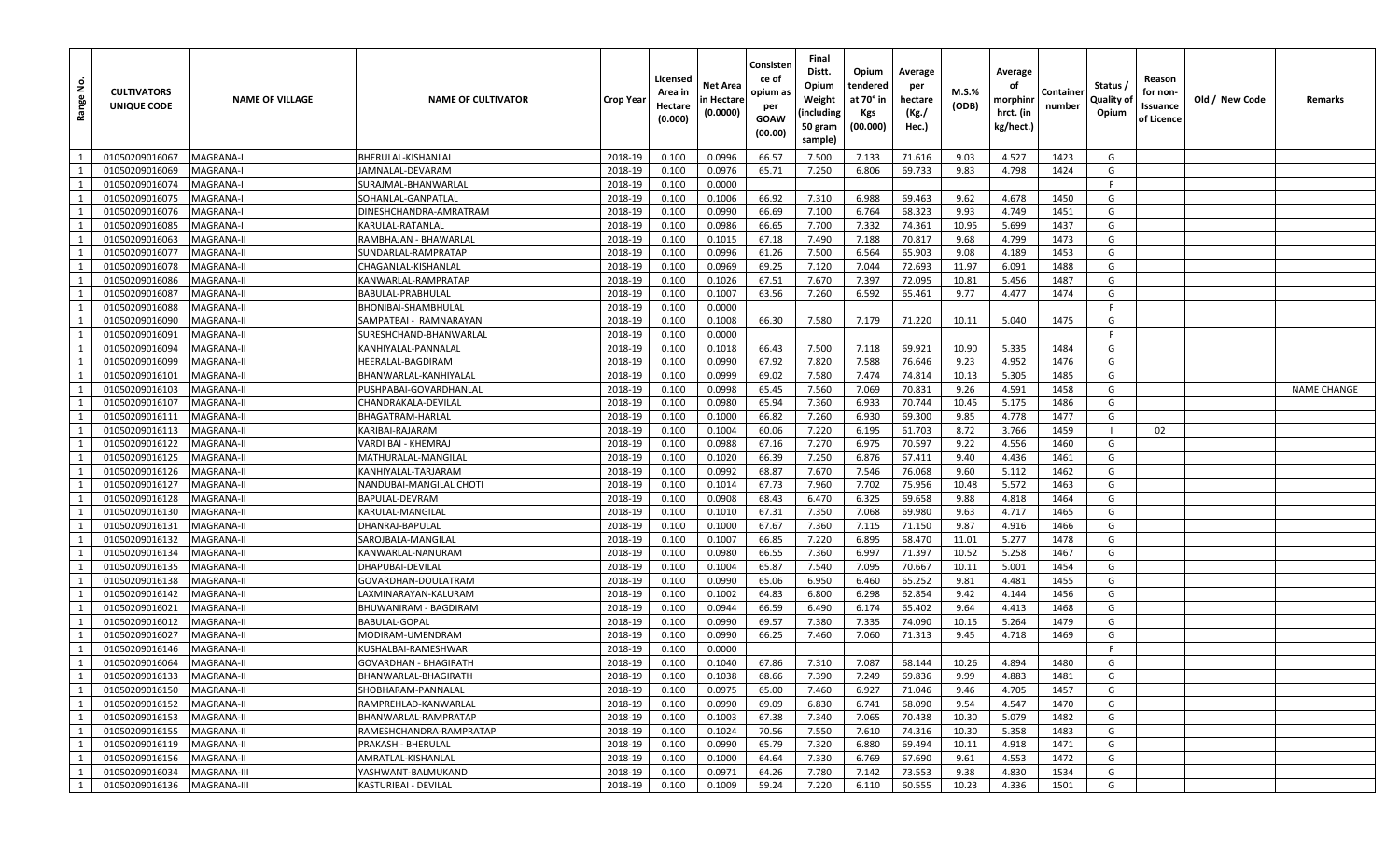| غ<br>Range     | <b>CULTIVATORS</b><br>UNIQUE CODE | <b>NAME OF VILLAGE</b>     | <b>NAME OF CULTIVATOR</b>                    | <b>Crop Year</b>   | Licensed<br>Area in<br>Hectare<br>(0.000) | Net Area<br>in Hectare<br>(0.0000) | Consisten<br>ce of<br>opium as<br>per<br>GOAW<br>(00.00) | Final<br>Distt.<br>Opium<br>Weight<br>(including<br>50 gram<br>sample) | Opium<br>tendered<br>at 70° in<br>Kgs<br>(00.000) | Average<br>per<br>hectare<br>(Kg./<br>Hec.) | M.S.%<br>(ODB) | Average<br>οf<br>morphinr<br>hrct. (in<br>kg/hect.) | Container<br>number | Status /<br>Quality of<br>Opium | Reason<br>for non-<br>Issuance<br>of Licence | Old / New Code | Remarks |
|----------------|-----------------------------------|----------------------------|----------------------------------------------|--------------------|-------------------------------------------|------------------------------------|----------------------------------------------------------|------------------------------------------------------------------------|---------------------------------------------------|---------------------------------------------|----------------|-----------------------------------------------------|---------------------|---------------------------------|----------------------------------------------|----------------|---------|
| $\overline{1}$ | 01050209016159                    | MAGRANA-III                | RAMCHANDRA-DEVIRAM                           | 2018-19            | 0.100                                     | 0.1001                             | 66.19                                                    | 7.090                                                                  | 6.704                                             | 66.973                                      | 9.64           | 4.519                                               | 1529                | G                               |                                              |                |         |
| 1              | 01050209016093                    | MAGRANA-III                | DEVILAL-GIRDHARI                             | 2018-19            | 0.100                                     | 0.1016                             | 60.38                                                    | 7.100                                                                  | 6.124                                             | 60.275                                      | 10.00          | 4.219                                               | 1505                | G                               |                                              |                |         |
| 1              | 01050209016106                    | MAGRANA-III                | DEVILAL-BAGDIRAM                             | 2018-19            | 0.100                                     | 0.0997                             | 64.37                                                    | 7.710                                                                  | 7.090                                             | 71.113                                      | 10.00          | 4.978                                               | 1517                | G                               |                                              |                |         |
| 1              | 01050209016112                    | MAGRANA-III                | DEVILAL-RAMLAL                               | 2018-19            | 0.100                                     | 0.0998                             | 64.06                                                    | 7.230                                                                  | 6.616                                             | 66.292                                      | 10.24          | 4.752                                               | 1518                | G                               |                                              |                |         |
| 1              | 01050209016117                    | MAGRANA-III                | VARDIBAI-DHURILAL                            | 2018-19            | 0.100                                     | 0.1011                             | 58.65                                                    | 7.350                                                                  | 6.158                                             | 60.909                                      | 10.66          | 4.545                                               | 1502                | G                               |                                              |                |         |
| 1              | 01050209016139                    | MAGRANA-III                | KASTURIBAI-RAMCHANDRA                        | 2018-19            | 0.100                                     | 0.0979                             | 63.52                                                    | 7.130                                                                  | 6.470                                             | 66.087                                      | 9.86           | 4.561                                               | 1519                | G                               |                                              |                |         |
| 1              | 01050209016046                    | MAGRANA-III                | NARSINGHDAS-BADRIADAS                        | 2018-19            | 0.100                                     | 0.1006                             | 58.96                                                    | 7.180                                                                  | 6.048                                             | 60.119                                      | 10.62          | 4.469                                               | 1506                | G                               |                                              |                |         |
| 1              | 01050209016108                    | MAGRANA-III                | DINESHCHANDRA-HEERALAL                       | 2018-19            | 0.100                                     | 0.0951                             | 62.56                                                    | 7.130                                                                  | 6.372                                             | 67.003                                      | 10.25          | 4.808                                               | 1520                | G                               |                                              |                |         |
| $\mathbf{1}$   | 01050209016110                    | MAGRANA-III                | BHUWANIRAM - DEVBAKHS                        | 2018-19            | 0.100                                     | 0.0999                             | 64.41                                                    | 7.190                                                                  | 6.616                                             | 66.226                                      | 10.28          | 4.766                                               | 1521                | G                               |                                              |                |         |
| 1              | 01050209016123                    | MAGRANA-III                | ONKARLAL-RAMLAL                              | 2018-19            | 0.100                                     | 0.0966                             | 64.20                                                    | 6.890                                                                  | 6.319                                             | 65.414                                      | 9.39           | 4.300                                               | 1522                | G                               |                                              |                |         |
| 1              | 01050209016129                    | <b>MAGRANA-III</b>         | HIMMATSINGH-VAKTAWARSINGH                    | 2018-19            | 0.100                                     | 0.0990                             | 63.39                                                    | 7.360                                                                  | 6.665                                             | 67.323                                      | 10.03          | 4.727                                               | 1523                | G                               |                                              |                |         |
| 1              | 01050209016109                    | MAGRANA-III                | JMRAVSINGH - BHANWARSINGH                    | 2018-19            | 0.100                                     | 0.1000                             | 69.08                                                    | 7.120                                                                  | 7.026                                             | 70.260                                      | 9.15           | 4.500                                               | 1535                | G                               |                                              |                |         |
| 1              | 01050209016121                    | MAGRANA-III                | BADRILAL - BHUWANIRAM                        | 2018-19            | 0.100                                     | 0.0956                             | 61.49                                                    | 7.010                                                                  | 6.158                                             | 64.414                                      | 10.39          | 4.685                                               | 1516                | G                               |                                              |                |         |
| 1              | 01050209016053                    | MAGRANA-III                | NATHULAL - DOLATRAM                          | 2018-19            | 0.100                                     | 0.0937                             | 67.81                                                    | 7.080                                                                  | 6.858                                             | 73.191                                      | 9.20           | 4.714                                               | 1530                | G                               |                                              |                |         |
| 1              | 01050209016100                    | <b>MAGRANA-III</b>         | JAGDISH - GANPAT                             | 2018-19            | 0.100                                     | 0.0995                             | 66.38                                                    | 7.470                                                                  | 7.084                                             | 71.195                                      | 9.46           | 4.714                                               | 1531                | G                               |                                              |                |         |
| 1              | 01050209016083                    | MAGRANA-III                | RADHESHYAM-NIRBHAYRAM                        | 2018-19            | 0.100                                     | 0.1017                             | 66.24                                                    | 8.060                                                                  | 7.627                                             | 74.995                                      | 9.75           | 5.118                                               | 1524                | G                               |                                              |                |         |
| 1              | 01050209016033                    | MAGRANA-III                | MANGILAL - HEERA                             | 2018-19            | 0.100                                     | 0.0960                             | 62.23                                                    | 6.440                                                                  | 5.725                                             | 59.635                                      | 10.73          | 4.479                                               | 1525                | G                               |                                              |                |         |
| 1              | 01050209016043                    | MAGRANA-III                | BHARATRAM - TARJARAM                         | 2018-19            | 0.100                                     | 0.0640                             | 60.05                                                    | 5.100                                                                  | 4.375                                             | 68.359                                      | 9.88           | 4.728                                               | 1503                | G                               |                                              |                |         |
| 1              | 01050209016079                    | MAGRANA-III                | NIRBHEYRAM - MAGANIRAM                       | 2018-19            | 0.100                                     | 0.0000                             |                                                          |                                                                        |                                                   |                                             |                |                                                     |                     | F                               |                                              |                |         |
| 1              | 01050209016057                    | MAGRANA-III                | NAGGARAM - CHUNILAI                          | 2018-19            | 0.100                                     | 0.1045                             | 63.63                                                    | 7.590                                                                  | 6.899                                             | 66.019                                      | 9.60           | 4.437                                               | 1507                | G                               |                                              |                |         |
| 1              | 01050209016160                    | MAGRANA-III                | CHANDRAKANT-BHUWANISHANKAR                   | 2018-19            | 0.100                                     | 0.0965                             | 61.29                                                    | 7.290                                                                  | 6.383                                             | 66.145                                      | 10.07          | 4.663                                               | 1504                | G                               |                                              |                |         |
| 1              | 01050209016015                    | <b>MAGRANA-III</b>         | SHOBHARAM-BHUWANIRAM                         | 2018-19            | 0.100                                     | 0.0000                             |                                                          |                                                                        |                                                   |                                             |                |                                                     |                     | F                               |                                              |                |         |
| $\mathbf{1}$   | 01050209016137                    | MAGRANA-III                | RAMPRASAD-MANGILAL                           | 2018-19            | 0.100                                     | 0.0889                             | 62.58                                                    | 6.600                                                                  | 5.900                                             | 66.366                                      | 9.83           | 4.567                                               | 1512                | G                               |                                              |                |         |
| 1              | 01050209016098                    | MAGRANA-III                | KAMLABAI-RAMDAYAL                            | 2018-19            | 0.100                                     | 0.0995                             | 63.47                                                    | 7.470                                                                  | 6.773                                             | 68.070                                      | 10.51          | 5.008                                               | 1500                | G                               |                                              |                |         |
| 1              | 01050209016068                    | MAGRANA-III                | MATHURABAI-RAMPRATAP                         | 2018-19            | 0.100                                     | 0.0989                             | 63.77                                                    | 7.410                                                                  | 6.751                                             | 68.260                                      | 10.88          | 5.198                                               | 1528                | G                               |                                              |                |         |
| 1              | 01050209016115                    | MAGRANA-III                | BHANWARLAL-NANDRAM                           | 2018-19            | 0.100                                     | 0.1015                             | 66.54                                                    | 7.340                                                                  | 6.977                                             | 68.738                                      | 10.26          | 4.937                                               | 1526                | G                               |                                              |                |         |
| 1              | 01050209016019                    | MAGRANA-III                | VINOD KUMAR - MANGILAL POTRA RAMKISHAN       | 2018-19            | 0.100                                     | 0.1008                             | 64.15                                                    | 7.350                                                                  | 6.736                                             | 66.825                                      | 10.55          | 4.935                                               | 1508                | G                               |                                              |                |         |
| 1              | 01050209016023                    | MAGRANA-III                | RAKESH-RADHESHYAM-POTRA NARMADABAI           | 2018-19            | 0.100                                     | 0.1017                             | 63.63                                                    | 8.070                                                                  | 7.336                                             | 72.133                                      | 10.44          | 5.271                                               | 1509                | G                               |                                              |                |         |
| 1              | 01050209016073                    | MAGRANA-III                | BHERULAL-NATHULAL                            | 2018-19            | 0.100                                     | 0.0000                             |                                                          |                                                                        |                                                   |                                             |                |                                                     |                     | -F                              |                                              |                |         |
| 1              | 01050209016102                    | MAGRANA-III                | AMRATRAM-SHANKARLAL                          | 2018-19            | 0.100                                     | 0.0989                             | 68.83                                                    | 7.470                                                                  | 7.345                                             | 74.266                                      | 9.62           | 5.001                                               | 1532                | G                               |                                              |                |         |
| 1              | 01050209016054                    | MAGRANA-III                | PANNALAL-CHAMAN                              | 2018-19            | 0.100                                     | 0.1019                             | 70.85                                                    | 7.490                                                                  | 7.581                                             | 74.396                                      | 10.11          | 5.265                                               | 1533                | G                               |                                              |                |         |
| 1<br>1         | 01050209016047                    | MAGRANA-III<br>MAGRANA-III | RMNIWASH-TULSIRAM<br>CHENRAM-MAGANIRAM       | 2018-19            | 0.100                                     | 0.1007<br>0.0745                   | 62.85                                                    | 7.720<br>5.840                                                         | 6.931<br>5.036                                    | 68.828<br>67.597                            | 10.04<br>10.06 | 4.838<br>4.760                                      | 1510<br>1511        | G<br>G                          |                                              |                |         |
| 1              | 01050209016028<br>01050209016026  |                            |                                              | 2018-19<br>2018-19 | 0.100                                     | 0.0999                             | 60.36                                                    |                                                                        | 6.640                                             | 66.466                                      | 10.55          |                                                     |                     | G                               |                                              |                |         |
| 1              | 01050209016039                    | MAGRANA-III<br>MAGRANA-III | RAMNIWASH-KANHEYALAL<br>SAMPATBAI-KANHEYALAL | 2018-19            | 0.100<br>0.100                            | 0.1008                             | 64.74<br>68.21                                           | 7.180<br>7.360                                                         | 7.172                                             | 71.150                                      | 9.97           | 4.909<br>4.965                                      | 1513<br>1527        | G                               |                                              |                |         |
| 1              | 01050209016071                    | MAGRANA-III                | GOVARDHANLAL-SHIVLAL                         | 2018-19            | 0.100                                     | 0.0940                             | 62.03                                                    | 6.810                                                                  | 6.035                                             | 64.202                                      | 10.54          | 4.737                                               | 1514                | G                               |                                              |                |         |
| 1              | 01050209016120                    | MAGRANA-III                | AMRATRAM-NANDRAM                             | 2018-19            | 0.100                                     | 0.0468                             | 63.40                                                    | 3.510                                                                  | 3.179                                             | 67.927                                      | 9.95           | 4.731                                               | 1515                | G                               |                                              |                |         |
| 1              | 01050209008003                    | PARLI                      | KARULAL-DHANNA                               | 2018-19            | 0.100                                     | 0.0990                             | 71.41                                                    | 7.410                                                                  | 7.559                                             | 76.353                                      | 9.58           | 5.120                                               | 3472                | G                               |                                              |                |         |
| 1              | 01050209004002                    | PIPALKHEDI                 | NATHU-BHUWAN                                 | 2018-19            | 0.100                                     | 0.0000                             |                                                          |                                                                        |                                                   |                                             |                |                                                     |                     | F.                              |                                              |                |         |
| 1              | 01050209004003                    | PIPALKHEDI                 | NARAYAN-BHANWARLAL                           | 2018-19            | 0.100                                     | 0.0000                             |                                                          |                                                                        |                                                   |                                             |                |                                                     |                     | F.                              |                                              |                |         |
| $\mathbf{1}$   | 01050209004009                    | PIPALKHEDI                 | SURAJBAI-RANGLAL                             | 2018-19            | 0.100                                     | 0.0998                             | 65.97                                                    | 7.060                                                                  | 6.654                                             | 66.673                                      | 10.73          | 5.007                                               | 2534                | G                               |                                              |                |         |
| 1              | 01050209004013                    | PIPALKHEDI                 | RAMESH-KISHANLAL                             | 2018-19            | 0.100                                     | 0.1004                             | 67.09                                                    | 6.450                                                                  | 6.182                                             | 61.573                                      | 9.78           | 4.215                                               | 2537                | G                               |                                              |                |         |
| 1              | 01050209004016                    | PIPALKHEDI                 | AMARSINGH-VIRAM                              | 2018-19            | 0.100                                     | 0.0000                             |                                                          |                                                                        |                                                   |                                             |                |                                                     |                     | F                               |                                              |                |         |
| 1              | 01050209004019                    | PIPALKHEDI                 | NARSINGH-KANWARLAL                           | 2018-19            | 0.100                                     | 0.0000                             |                                                          |                                                                        |                                                   |                                             |                |                                                     |                     | F                               |                                              |                |         |
| 1              | 01050209004025                    | PIPALKHEDI                 | ONKAR-KANIRAM                                | 2018-19            | 0.100                                     | 0.0000                             |                                                          |                                                                        |                                                   |                                             |                |                                                     |                     | -F                              |                                              |                |         |
| 1              | 01050209004027                    | PIPALKHEDI                 | SHRILAL-SITARAM                              | 2018-19            | 0.100                                     | 0.1000                             | 65.93                                                    | 6.560                                                                  | 6.179                                             | 61.790                                      | 11.01          | 4.762                                               | 2536                | G                               |                                              |                |         |
| 1              | 01050209004041                    | PIPALKHEDI                 | KANHIYALAL-NATHU                             | 2018-19            | 0.100                                     | 0.0000                             |                                                          |                                                                        |                                                   |                                             |                |                                                     |                     | F                               |                                              |                |         |
|                |                                   |                            |                                              |                    |                                           |                                    |                                                          |                                                                        |                                                   |                                             |                |                                                     |                     |                                 |                                              |                |         |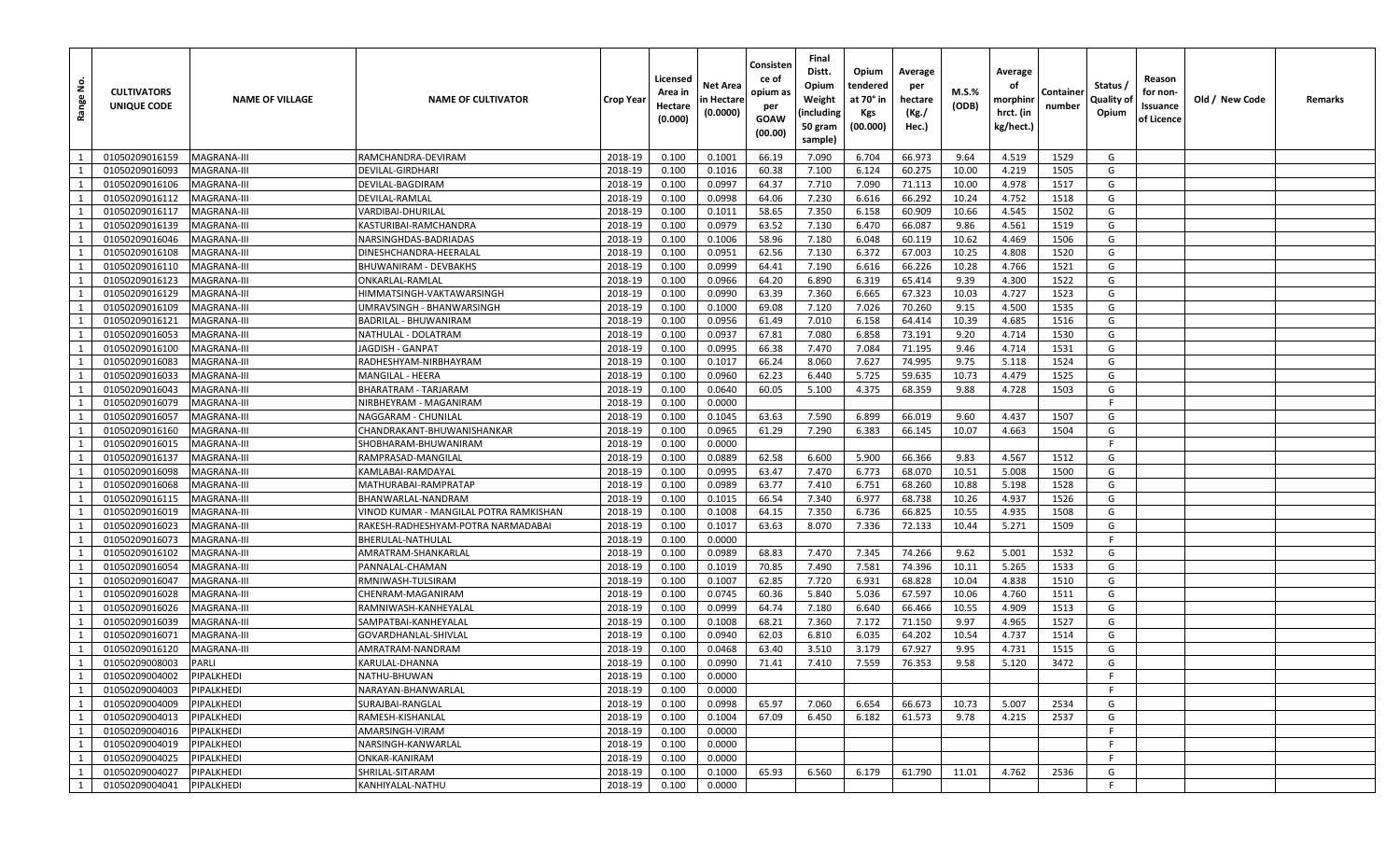| Range No.      | <b>CULTIVATORS</b><br>UNIQUE CODE | <b>NAME OF VILLAGE</b> | <b>NAME OF CULTIVATOR</b>                | Crop Year | Licensed<br>Area in<br>Hectare<br>(0.000) | Net Area<br>n Hectare<br>(0.0000) | Consisten<br>ce of<br>opium as<br>per<br><b>GOAW</b><br>(00.00) | Final<br>Distt.<br>Opium<br>Weight<br>(including<br>50 gram<br>sample) | Opium<br>tendered<br>at 70° in<br><b>Kgs</b><br>(00.000) | Average<br>per<br>hectare<br>(Kg./<br>Hec.) | M.S.%<br>(ODB) | Average<br>οf<br>morphinr<br>hrct. (in<br>kg/hect.) | Container<br>number | Status /<br>Quality of<br>Opium | Reason<br>for non-<br>Issuance<br>of Licence | Old / New Code | Remarks |
|----------------|-----------------------------------|------------------------|------------------------------------------|-----------|-------------------------------------------|-----------------------------------|-----------------------------------------------------------------|------------------------------------------------------------------------|----------------------------------------------------------|---------------------------------------------|----------------|-----------------------------------------------------|---------------------|---------------------------------|----------------------------------------------|----------------|---------|
| $\overline{1}$ | 01050209004030                    | PIPALKHEDI             | KISHANLAL-PYARA                          | 2018-19   | 0.100                                     | 0.0000                            |                                                                 |                                                                        |                                                          |                                             |                |                                                     |                     | F                               |                                              |                |         |
| 1              | 01050209004017                    | PIPALKHEDI             | UJHAR-BAGDU                              | 2018-19   | 0.100                                     | 0.0000                            |                                                                 |                                                                        |                                                          |                                             |                |                                                     |                     | -F                              |                                              |                |         |
| 1              | 01050209004032                    | PIPALKHEDI             | KANKUBAI-MANGILAL                        | 2018-19   | 0.100                                     | 0.0000                            |                                                                 |                                                                        |                                                          |                                             |                |                                                     |                     | F.                              |                                              |                |         |
| 1              | 01050209004036                    | PIPALKHEDI             | KACHRIBAI-DEVILAL                        | 2018-19   | 0.100                                     | 0.1000                            | 64.08                                                           | 6.490                                                                  | 5.941                                                    | 59.410                                      | 10.13          | 4.213                                               | 2533                | G                               |                                              |                |         |
| 1              | 01050209004010                    | PIPALKHEDI             | DILIP-VIRAM/ BHANWARLAL@RAMKANYA         | 2018-19   | 0.100                                     | 0.0000                            |                                                                 |                                                                        |                                                          |                                             |                |                                                     |                     | F.                              |                                              |                |         |
| 1              | 01050209004018                    | PIPALKHEDI             | SATYANARAYAN-JAISINGH                    | 2018-19   | 0.100                                     | 0.0000                            |                                                                 |                                                                        |                                                          |                                             |                |                                                     |                     | -F                              |                                              |                |         |
| 1              | 01050209004023                    | PIPALKHEDI             | DEVISINGH-BHAGWANSINGH                   | 2018-19   | 0.100                                     | 0.0000                            |                                                                 |                                                                        |                                                          |                                             |                |                                                     |                     | F.                              |                                              |                |         |
| 1              | 01050209004008                    | PIPALKHEDI             | CHAMMPALAL-SITARAM                       | 2018-19   | 0.100                                     | 0.0000                            |                                                                 |                                                                        |                                                          |                                             |                |                                                     |                     | -F.                             |                                              |                |         |
| $\mathbf{1}$   | 01050209004042                    | PIPALKHEDI             | IUJHAR-KANWARLAL                         | 2018-19   | 0.100                                     | 0.0000                            |                                                                 |                                                                        |                                                          |                                             |                |                                                     |                     | E                               |                                              |                |         |
| 1              | 01050209004001                    | PIPALKHEDI             | NANDA- PYARA                             | 2018-19   | 0.100                                     | 0.1016                            | 61.46                                                           | 6.570                                                                  | 5.768                                                    | 56.771                                      | 8.79           | 3.493                                               | 2535                |                                 | 02                                           |                |         |
| 1              | 01050209004004                    | PIPALKHEDI             | KANWARLAL - DOLA                         | 2018-19   | 0.100                                     | 0.0000                            |                                                                 |                                                                        |                                                          |                                             |                |                                                     |                     | -F                              |                                              |                |         |
| $\overline{1}$ | 01050209004014                    | PIPALKHEDI             | NAGUSINGH BHANWAN SINGH                  | 2018-19   | 0.100                                     | 0.0000                            |                                                                 |                                                                        |                                                          |                                             |                |                                                     |                     | -F.                             |                                              |                |         |
| 1              | 01050209004043                    | PIPALKHEDI             | MANGILAL-DEVILAL                         | 2018-19   | 0.100                                     | 0.0000                            |                                                                 |                                                                        |                                                          |                                             |                |                                                     |                     | -F                              |                                              |                |         |
| 1              | 01050209004006                    | PIPALKHEDI             | PYARIBAI-SITARAM                         | 2018-19   | 0.100                                     | 0.0000                            |                                                                 |                                                                        |                                                          |                                             |                |                                                     |                     | F.                              |                                              |                |         |
| 1              | 01050209004031                    | PIPALKHEDI             | RAMLAL-HIRA                              | 2018-19   | 0.100                                     | 0.0000                            |                                                                 |                                                                        |                                                          |                                             |                |                                                     |                     | -F                              |                                              |                |         |
| 1              | 01050209004040                    | PIPALKHEDI             | MANGILAL-RATANLAL                        | 2018-19   | 0.100                                     | 0.0000                            |                                                                 |                                                                        |                                                          |                                             |                |                                                     |                     | -F                              |                                              |                |         |
| 1              | 01050209027003                    | RATAN PIPLYA-I         | GOVARDHAN-BHERA                          | 2018-19   | 0.100                                     | 0.0000                            |                                                                 |                                                                        |                                                          |                                             |                |                                                     |                     | -F                              |                                              |                |         |
| 1              | 01050209027006                    | RATAN PIPLYA-I         | KARULAL - NANDRAM                        | 2018-19   | 0.100                                     | 0.0000                            |                                                                 |                                                                        |                                                          |                                             |                |                                                     |                     | F.                              |                                              |                |         |
| 1              | 01050209027007                    | <b>RATAN PIPLYA-I</b>  | KISHANLAL-HANSRAJ                        | 2018-19   | 0.100                                     | 0.0000                            |                                                                 |                                                                        |                                                          |                                             |                |                                                     |                     | -F                              |                                              |                |         |
| 1              | 01050209027009                    | RATAN PIPLYA-I         | DHAPUBAI - VARDICHAND                    | 2018-19   | 0.100                                     | 0.0000                            |                                                                 |                                                                        |                                                          |                                             |                |                                                     |                     | -F                              |                                              |                |         |
| 1              | 01050209027010                    | RATAN PIPLYA-I         | NANDRAM MANGILAL                         | 2018-19   | 0.100                                     | 0.0000                            |                                                                 |                                                                        |                                                          |                                             |                |                                                     |                     | F.                              |                                              |                |         |
| 1              | 01050209027021                    | <b>RATAN PIPLYA-I</b>  | GOPAL-PRABHULAL                          | 2018-19   | 0.100                                     | 0.0000                            |                                                                 |                                                                        |                                                          |                                             |                |                                                     |                     | -F                              |                                              |                |         |
| $\mathbf{1}$   | 01050209027023                    | RATAN PIPLYA-I         | DEVILAL-NARAYAN                          | 2018-19   | 0.100                                     | 0.0000                            |                                                                 |                                                                        |                                                          |                                             |                |                                                     |                     | F.                              |                                              |                |         |
| 1              | 01050209027032                    | RATAN PIPLYA-I         | MANGILAL - BHERULAL                      | 2018-19   | 0.100                                     | 0.0000                            |                                                                 |                                                                        |                                                          |                                             |                |                                                     |                     | -F                              |                                              |                |         |
| 1              | 01050209027035                    | RATAN PIPLYA-I         | BHERUSINGH-BHUWANISINGH                  | 2018-19   | 0.100                                     | 0.0000                            |                                                                 |                                                                        |                                                          |                                             |                |                                                     |                     | F.                              |                                              |                |         |
| 1              | 01050209027041                    | RATAN PIPLYA-I         | RAMCHANDRA - NANURAM D/P KALURAM         | 2018-19   | 0.100                                     | 0.0000                            |                                                                 |                                                                        |                                                          |                                             |                |                                                     |                     | F.                              |                                              |                |         |
| 1              | 01050209027043                    | RATAN PIPLYA-I         | SHANTIBAI-MANGILAL                       | 2018-19   | 0.100                                     | 0.1024                            | 59.91                                                           | 7.460                                                                  | 6.385                                                    | 62.353                                      | 9.93           | 4.334                                               | 845                 | G                               |                                              |                |         |
| 1              | 01050209027046                    | RATAN PIPLYA-I         | ISHWARLAL - RAMESHWAR                    | 2018-19   | 0.100                                     | 0.1037                            | 65.30                                                           | 7.660                                                                  | 7.146                                                    | 68.910                                      | 9.39           | 4.529                                               | 846                 | G                               |                                              |                |         |
| 1              | 01050209027051                    | <b>RATAN PIPLYA-I</b>  | SHAMBHUSINGH URF SHYAMSINGH - MOTI SINGH | 2018-19   | 0.100                                     | 0.0000                            |                                                                 |                                                                        |                                                          |                                             |                |                                                     |                     | -F.                             |                                              |                |         |
| $\mathbf{1}$   | 01050209027056                    | RATAN PIPLYA-I         | IUJHARSINGH-ONKARSINGH                   | 2018-19   | 0.100                                     | 0.0000                            |                                                                 |                                                                        |                                                          |                                             |                |                                                     |                     | -F                              |                                              |                |         |
| 1              | 01050209027059                    | RATAN PIPLYA-I         | HEMANTSINGH-MOHANSINGH                   | 2018-19   | 0.100                                     | 0.0000                            |                                                                 |                                                                        |                                                          |                                             |                |                                                     |                     | -F                              |                                              |                |         |
| 1              | 01050209027063                    | RATAN PIPLYA-I         | BANSILAL-DHANJI                          | 2018-19   | 0.100                                     | 0.0000                            |                                                                 |                                                                        |                                                          |                                             |                |                                                     |                     | -F.                             |                                              |                |         |
| 1              | 01050209027067                    | <b>RATAN PIPLYA-I</b>  | PEPKUNWAR -SURENDRASINGH                 | 2018-19   | 0.100                                     | 0.0000                            |                                                                 |                                                                        |                                                          |                                             |                |                                                     |                     | F.                              |                                              |                |         |
| 1              | 01050209027068                    | RATAN PIPLYA-I         | GANESHRAM-BHAGIRATH                      | 2018-19   | 0.100                                     | 0.0000                            |                                                                 |                                                                        |                                                          |                                             |                |                                                     |                     | F.                              |                                              |                |         |
| 1              | 01050209027070                    | RATAN PIPLYA-I         | BHUWANISINGH-AMARSINGH                   | 2018-19   | 0.100                                     | 0.0000                            |                                                                 |                                                                        |                                                          |                                             |                |                                                     |                     | F.                              |                                              |                |         |
| 1              | 01050209027071                    | RATAN PIPLYA-I         | JAMNALAL-BHAGIRATH                       | 2018-19   | 0.100                                     | 0.0000                            |                                                                 |                                                                        |                                                          |                                             |                |                                                     |                     | -F                              |                                              |                |         |
| $\mathbf{1}$   | 01050209027072                    | RATAN PIPLYA-I         | VIMALKUNWAR-MADANSINGH                   | 2018-19   | 0.100                                     | 0.0000                            |                                                                 |                                                                        |                                                          |                                             |                |                                                     |                     | E                               |                                              |                |         |
| 1              | 01050209027074                    | <b>RATAN PIPLYA-I</b>  | RAMDAYAL-NARAYAN                         | 2018-19   | 0.100                                     | 0.0000                            |                                                                 |                                                                        |                                                          |                                             |                |                                                     |                     | -F.                             |                                              |                |         |
| 1              | 01050209027078                    | <b>RATAN PIPLYA-I</b>  | LUXMANSINGH-JUJHARSINGH                  | 2018-19   | 0.100                                     | 0.0000                            |                                                                 |                                                                        |                                                          |                                             |                |                                                     |                     | F.                              |                                              |                |         |
| 1              | 01050209027079                    | <b>RATAN PIPLYA-I</b>  | BHULIBAI D/O PARTHA W/O AMBALAL          | 2018-19   | 0.100                                     | 0.0000                            |                                                                 |                                                                        |                                                          |                                             |                |                                                     |                     | F.                              |                                              |                |         |
| $\mathbf{1}$   | 01050209027081                    | <b>RATAN PIPLYA-I</b>  | PARASRAM-NANURAM                         | 2018-19   | 0.100                                     | 0.0000                            |                                                                 |                                                                        |                                                          |                                             |                |                                                     |                     | F.                              |                                              |                |         |
| 1              | 01050209027082                    | <b>RATAN PIPLYA-I</b>  | MANGILAL-BHANWARLAL                      | 2018-19   | 0.100                                     | 0.0000                            |                                                                 |                                                                        |                                                          |                                             |                |                                                     |                     | F.                              |                                              |                |         |
| 1              | 01050209027083                    | <b>RATAN PIPLYA-I</b>  | KALUDAS-NARAYANDAS                       | 2018-19   | 0.100                                     | 0.0000                            |                                                                 |                                                                        |                                                          |                                             |                |                                                     |                     | -F                              |                                              |                |         |
| 1              | 01050209027084                    | <b>RATAN PIPLYA-I</b>  | KANCHANBAI-CHAGANLAL                     | 2018-19   | 0.100                                     | 0.0000                            |                                                                 |                                                                        |                                                          |                                             |                |                                                     |                     | -F                              |                                              |                |         |
| 1              | 01050209027086                    | <b>RATAN PIPLYA-I</b>  | KARIBAI - JAGANNATH                      | 2018-19   | 0.100                                     | 0.0000                            |                                                                 |                                                                        |                                                          |                                             |                |                                                     |                     | F.                              |                                              |                |         |
| 1              | 01050209027099                    | <b>RATAN PIPLYA-I</b>  | KANHIYALAL-VARDHA                        | 2018-19   | 0.100                                     | 0.0000                            |                                                                 |                                                                        |                                                          |                                             |                |                                                     |                     | F.                              |                                              |                |         |
| 1              | 01050209027103                    | <b>RATAN PIPLYA-I</b>  | SURAJBAI-PRABHULAL                       | 2018-19   | 0.100                                     | 0.0000                            |                                                                 |                                                                        |                                                          |                                             |                |                                                     |                     | F                               |                                              |                |         |
|                |                                   |                        |                                          |           |                                           |                                   |                                                                 |                                                                        |                                                          |                                             |                |                                                     |                     |                                 |                                              |                |         |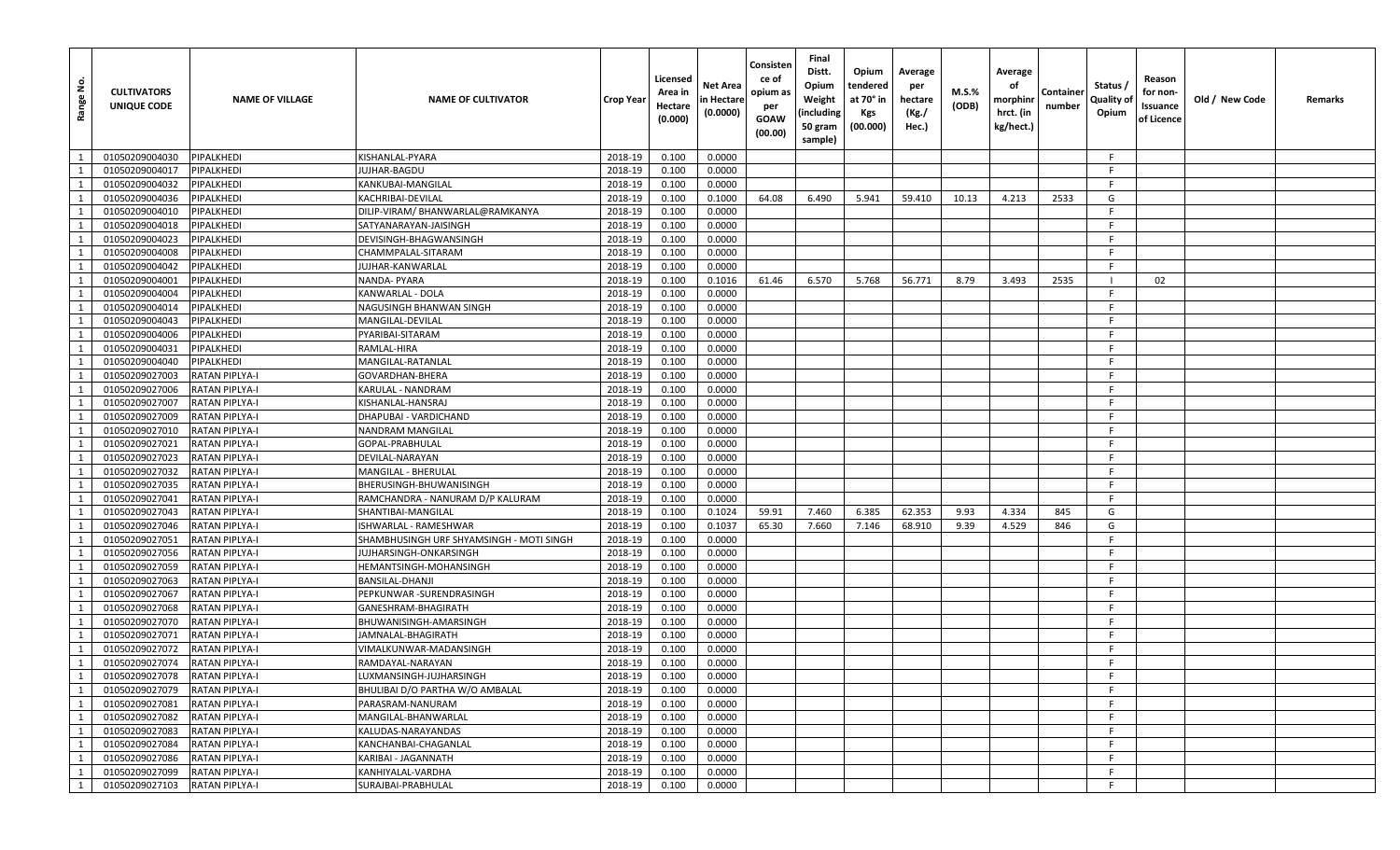| å<br>Range     | <b>CULTIVATORS</b><br>UNIQUE CODE | <b>NAME OF VILLAGE</b> | <b>NAME OF CULTIVATOR</b>                 | <b>Crop Year</b> | Licensed<br>Area in<br>Hectare<br>(0.000) | Net Area<br>in Hectare<br>(0.0000) | Consisten<br>ce of<br>opium as<br>per<br>GOAW<br>(00.00) | Final<br>Distt.<br>Opium<br>Weight<br>(including<br>50 gram<br>sample) | Opium<br>tendered<br>at 70° in<br>Kgs<br>(00.000) | Average<br>per<br>hectare<br>(Kg./<br>Hec.) | M.S.%<br>(ODB) | Average<br>оf<br>morphinr<br>hrct. (in<br>kg/hect.) | Container<br>number | Status /<br>Quality of<br>Opium | Reason<br>for non-<br>Issuance<br>of Licence | Old / New Code | Remarks |
|----------------|-----------------------------------|------------------------|-------------------------------------------|------------------|-------------------------------------------|------------------------------------|----------------------------------------------------------|------------------------------------------------------------------------|---------------------------------------------------|---------------------------------------------|----------------|-----------------------------------------------------|---------------------|---------------------------------|----------------------------------------------|----------------|---------|
| $\overline{1}$ | 01050209027104                    | <b>RATAN PIPLYA-I</b>  | SHANKARLAL-GANGARAM                       | 2018-19          | 0.100                                     | 0.0000                             |                                                          |                                                                        |                                                   |                                             |                |                                                     |                     | F                               |                                              |                |         |
| $\mathbf{1}$   | 01050209027112                    | <b>RATAN PIPLYA-I</b>  | KISHANLAL-NANDA                           | 2018-19          | 0.100                                     | 0.0000                             |                                                          |                                                                        |                                                   |                                             |                |                                                     |                     |                                 |                                              |                |         |
| 1              | 01050209027116                    | <b>RATAN PIPLYA-I</b>  | JAMNABAI-RATANLAL                         | 2018-19          | 0.100                                     | 0.0000                             |                                                          |                                                                        |                                                   |                                             |                |                                                     |                     | F                               |                                              |                |         |
| $\overline{1}$ | 01050209027096                    | <b>RATAN PIPLYA-I</b>  | MOHANBAI-SITARAM                          | 2018-19          | 0.100                                     | 0.0000                             |                                                          |                                                                        |                                                   |                                             |                |                                                     |                     | -F                              |                                              |                |         |
| 1              | 01050209027002                    | <b>RATAN PIPLYA-II</b> | LEELABAI-TULSIRAM                         | 2018-19          | 0.100                                     | 0.0000                             |                                                          |                                                                        |                                                   |                                             |                |                                                     |                     |                                 |                                              |                |         |
| -1             | 01050209027061                    | <b>RATAN PIPLYA-II</b> | LUXMINARAYAN-KARUJI                       | 2018-19          | 0.100                                     | 0.1022                             | 67.97                                                    | 7.100                                                                  | 6.894                                             | 67.455                                      | 9.56           | 4.514                                               | 1323                | G                               |                                              |                |         |
| 1              | 01050209027066                    | <b>RATAN PIPLYA-II</b> | AMBALAL-KIAHANLAL                         | 2018-19          | 0.100                                     | 0.0000                             |                                                          |                                                                        |                                                   |                                             |                |                                                     |                     | F                               |                                              |                |         |
| 1              | 01050209027033                    | <b>RATAN PIPLYA-II</b> | SITABAI - NATHULAL                        | 2018-19          | 0.100                                     | 0.0000                             |                                                          |                                                                        |                                                   |                                             |                |                                                     |                     | F                               |                                              |                |         |
|                | 01050209027117                    | <b>RATAN PIPLYA-II</b> | FAKIRCHANDRA- BHONISHANKAR D.P. VARDI BAI | 2018-19          | 0.100                                     | 0.0000                             |                                                          |                                                                        |                                                   |                                             |                |                                                     |                     |                                 |                                              |                |         |
| -1             | 01050209027127                    | <b>RATAN PIPLYA-II</b> | KISHANSINGH-BAHADURSINGH                  | 2018-19          | 0.100                                     | 0.0000                             |                                                          |                                                                        |                                                   |                                             |                |                                                     |                     | F                               |                                              |                |         |
| 1              | 01050209027128                    | <b>RATAN PIPLYA-II</b> | DEVISINGH-MOHANSINGH                      | 2018-19          | 0.100                                     | 0.0000                             |                                                          |                                                                        |                                                   |                                             |                |                                                     |                     | F.                              |                                              |                |         |
|                | 01050209027050                    | <b>RATAN PIPLYA-II</b> | NAHRSINGH-MOTISINGH                       | 2018-19          | 0.100                                     | 0.0000                             |                                                          |                                                                        |                                                   |                                             |                |                                                     |                     |                                 |                                              |                |         |
| 1              | 01050209027024                    | <b>RATAN PIPLYA-II</b> | RAMNARAYAN - GULABCHANDRA                 | 2018-19          | 0.100                                     | 0.0000                             |                                                          |                                                                        |                                                   |                                             |                |                                                     |                     |                                 |                                              |                |         |
| 1              | 01050209027053                    | <b>RATAN PIPLYA-II</b> | MANGIBAI - JAGDISH                        | 2018-19          | 0.100                                     | 0.0000                             |                                                          |                                                                        |                                                   |                                             |                |                                                     |                     | F                               |                                              |                |         |
| $\overline{1}$ | 01050209027130                    | <b>RATAN PIPLYA-II</b> | ABDUL RAJIK - HUSSAIN AHMAD               | 2018-19          | 0.100                                     | 0.0000                             |                                                          |                                                                        |                                                   |                                             |                |                                                     |                     | F                               |                                              |                |         |
|                | 01050209027131                    | <b>RATAN PIPLYA-II</b> | PRABHUBAI - DOLA                          | 2018-19          | 0.100                                     | 0.0000                             |                                                          |                                                                        |                                                   |                                             |                |                                                     |                     |                                 |                                              |                |         |
| 1              | 01050209027097                    | <b>RATAN PIPLYA-II</b> | RATAN-NANDA                               | 2018-19          | 0.100                                     | 0.0000                             |                                                          |                                                                        |                                                   |                                             |                |                                                     |                     | F                               |                                              |                |         |
| 1              | 01050209027011                    | <b>RATAN PIPLYA-II</b> | SAJJNBAI-MANGILAL                         | 2018-19          | 0.100                                     | 0.0000                             |                                                          |                                                                        |                                                   |                                             |                |                                                     |                     | F                               |                                              |                |         |
|                | 01050209027108                    | <b>RATAN PIPLYA-II</b> | RAMLAL-HARIRAM                            | 2018-19          | 0.100                                     | 0.0000                             |                                                          |                                                                        |                                                   |                                             |                |                                                     |                     |                                 |                                              |                |         |
| 1              | 01050209027012                    | <b>RATAN PIPLYA-II</b> | BHAGATRAM-UNKAR                           | 2018-19          | 0.100                                     | 0.0000                             |                                                          |                                                                        |                                                   |                                             |                |                                                     |                     | F                               |                                              |                |         |
| 1              | 01050209027016                    | <b>RATAN PIPLYA-II</b> | SALAGRAM-BABRU                            | 2018-19          | 0.100                                     | 0.0000                             |                                                          |                                                                        |                                                   |                                             |                |                                                     |                     | F.                              |                                              |                |         |
| $\overline{1}$ | 01050209027019                    | <b>RATAN PIPLYA-II</b> | RAMDAYALMADHU                             | 2018-19          | 0.100                                     | 0.0000                             |                                                          |                                                                        |                                                   |                                             |                |                                                     |                     | F.                              |                                              |                |         |
|                | 01050209027075                    | <b>RATAN PIPLYA-II</b> | GENDKUNWAR-DHOOLSINGH                     | 2018-19          | 0.100                                     | 0.0000                             |                                                          |                                                                        |                                                   |                                             |                |                                                     |                     |                                 |                                              |                |         |
| 1              | 01050209027102                    | <b>RATAN PIPLYA-II</b> | KARULAL-SHANKARLAL                        | 2018-19          | 0.100                                     | 0.0000                             |                                                          |                                                                        |                                                   |                                             |                |                                                     |                     | F                               |                                              |                |         |
| 1              | 01050209027008                    | <b>RATAN PIPLYA-II</b> | FAKIRCHAND - PRABHULAL                    | 2018-19          | 0.100                                     | 0.0000                             |                                                          |                                                                        |                                                   |                                             |                |                                                     |                     | F                               |                                              |                |         |
| $\overline{1}$ | 01050209027042                    | <b>RATAN PIPLYA-II</b> | SHREERAM-RAMCHAND                         | 2018-19          | 0.100                                     | 0.0000                             |                                                          |                                                                        |                                                   |                                             |                |                                                     |                     | F                               |                                              |                |         |
| 1              | 01050209027089                    | <b>RATAN PIPLYA-II</b> | NANDRAM-KASHIRAM                          | 2018-19          | 0.100                                     | 0.0000                             |                                                          |                                                                        |                                                   |                                             |                |                                                     |                     |                                 |                                              |                |         |
| <sup>1</sup>   | 01050209027004                    | <b>RATAN PIPLYA-II</b> | MANOHARBAI - PURALAL                      | 2018-19          | 0.100                                     | 0.0000                             |                                                          |                                                                        |                                                   |                                             |                |                                                     |                     | F.                              |                                              |                |         |
| $\overline{1}$ | 01050209027013                    | <b>RATAN PIPLYA-II</b> | KANHIYALAL-GANGARAM                       | 2018-19          | 0.100                                     | 0.0000                             |                                                          |                                                                        |                                                   |                                             |                |                                                     |                     | F                               |                                              |                |         |
|                | 01050209027018                    | <b>RATAN PIPLYA-II</b> | BHUANISHANKAR-MANGILAL                    | 2018-19          | 0.100                                     | 0.0000                             |                                                          |                                                                        |                                                   |                                             |                |                                                     |                     |                                 |                                              |                |         |
| 1              | 01050209027031                    | <b>RATAN PIPLYA-II</b> | BAGDIRAM-ONKAR                            | 2018-19          | 0.100                                     | 0.0000                             |                                                          |                                                                        |                                                   |                                             |                |                                                     |                     | F                               |                                              |                |         |
| <sup>1</sup>   | 01050209027062                    | <b>RATAN PIPLYA-II</b> | BAPULAL-PRABHULAL                         | 2018-19          | 0.100                                     | 0.0000                             |                                                          |                                                                        |                                                   |                                             |                |                                                     |                     | -F                              |                                              |                |         |
| $\overline{1}$ | 01050209027132                    | <b>RATAN PIPLYA-II</b> | RUKAMANBAI - RAMESHWAR P.V. DHAPUBAI      | 2018-19          | 0.100                                     | 0.0000                             |                                                          |                                                                        |                                                   |                                             |                |                                                     |                     | F                               |                                              |                |         |
| 1              | 01050209027093                    | <b>RATAN PIPLYA-II</b> | DHURIBAI-MANGILAL                         | 2018-19          | 0.100                                     | 0.0995                             | 55.85                                                    | 2.190                                                                  | 1.747                                             | 17.557                                      | 11.46          | 1.409                                               | 1322                | G                               | 04                                           |                |         |
| 1              | 01050209027020                    | <b>RATAN PIPLYA-II</b> | RAMIBAI-BHANWARDAS                        | 2018-19          | 0.100                                     | 0.0000                             |                                                          |                                                                        |                                                   |                                             |                |                                                     |                     | F.                              |                                              |                |         |
| 1              | 01050209027025                    | <b>RATAN PIPLYA-II</b> | RAMNARAYAN-TORIRAM                        | 2018-19          | 0.100                                     | 0.0000                             |                                                          |                                                                        |                                                   |                                             |                |                                                     |                     | F.                              |                                              |                |         |
| 1              | 01050209027001                    | <b>RATAN PIPLYA-II</b> | DEVILAL-JAGANNATH                         | 2018-19          | 0.100                                     | 0.0000                             |                                                          |                                                                        |                                                   |                                             |                |                                                     |                     |                                 |                                              |                |         |
| $\overline{1}$ | 01050209027076                    | <b>RATAN PIPLYA-II</b> | MADANSINGH-MOHANSINGH                     | 2018-19          | 0.100                                     | 0.0000                             |                                                          |                                                                        |                                                   |                                             |                |                                                     |                     |                                 |                                              |                |         |
| $\mathbf{1}$   | 01050209005005                    | <b>RUPARAIL</b>        | <b>BAGDU-BHUWAN</b>                       | 2018-19          | 0.100                                     | 0.0988                             | 66.13                                                    | 7.430                                                                  | 7.019                                             | 71.042                                      | 9.65           | 4.799                                               | 12                  | G                               |                                              |                |         |
| 1              | 01050209005007                    | <b>RUPARAIL</b>        | RAISINGH-KARULAL                          | 2018-19          | 0.100                                     | 0.0986                             | 76.90                                                    | 7.230                                                                  | 7.943                                             | 80.557                                      | 9.47           | 5.340                                               | 26                  | G                               |                                              |                |         |
| $\overline{1}$ | 01050209005008                    | <b>RUPARAIL</b>        | RODELAL - BHANWARLAL                      | 2018-19          | 0.100                                     | 0.0997                             | 73.25                                                    | 7.160                                                                  | 7.492                                             | 75.145                                      | 9.54           | 5.018                                               | 18                  | G                               |                                              |                |         |
| 1              | 01050209005009                    | <b>RUPARAIL</b>        | RATAN-AMRA                                | 2018-19          | 0.100                                     | 0.1004                             | 64.35                                                    | 7.360                                                                  | 6.766                                             | 67.390                                      | 9.23           | 4.354                                               | 6                   | G                               |                                              |                |         |
| $\overline{1}$ | 01050209005010                    | <b>RUPARAIL</b>        | BHAGWAN-AMRA                              | 2018-19          | 0.100                                     | 0.0992                             | 68.17                                                    | 7.420                                                                  | 7.226                                             | 72.842                                      | 9.98           | 5.089                                               | 13                  | G                               |                                              |                |         |
| $\overline{1}$ | 01050209005013                    | <b>RUPARAIL</b>        | SHAMBHULAL-CHUNNILAL                      | 2018-19          | 0.100                                     | 0.0984                             | 70.52                                                    | 7.170                                                                  | 7.223                                             | 73.404                                      | 9.22           | 4.738                                               | 19                  | G                               |                                              |                |         |
| $\overline{1}$ | 01050209005015                    | <b>RUPARAIL</b>        | NANDLAL-RATANLAL                          | 2018-19          | 0.100                                     | 0.0988                             | 71.36                                                    | 7.330                                                                  | 7.472                                             | 75.627                                      | 9.57           | 5.067                                               | 20                  | G                               |                                              |                |         |
| 1              | 01050209005021                    | <b>RUPARAIL</b>        | NYALIBAI - NANDRAM                        | 2018-19          | 0.100                                     | 0.0986                             | 67.31                                                    | 7.310                                                                  | 7.029                                             | 71.288                                      | 9.67           | 4.826                                               | 14                  | G                               |                                              |                |         |
|                | 1 01050209005024                  | RUPARAIL               | RUNGLAL-KISHANLAL                         | 2018-19          | 0.100                                     | 0.0990                             | 58.90                                                    | 7.310                                                                  | 6.151                                             | 62.131                                      | 9.46           | 4.114                                               | 1                   | G                               |                                              |                |         |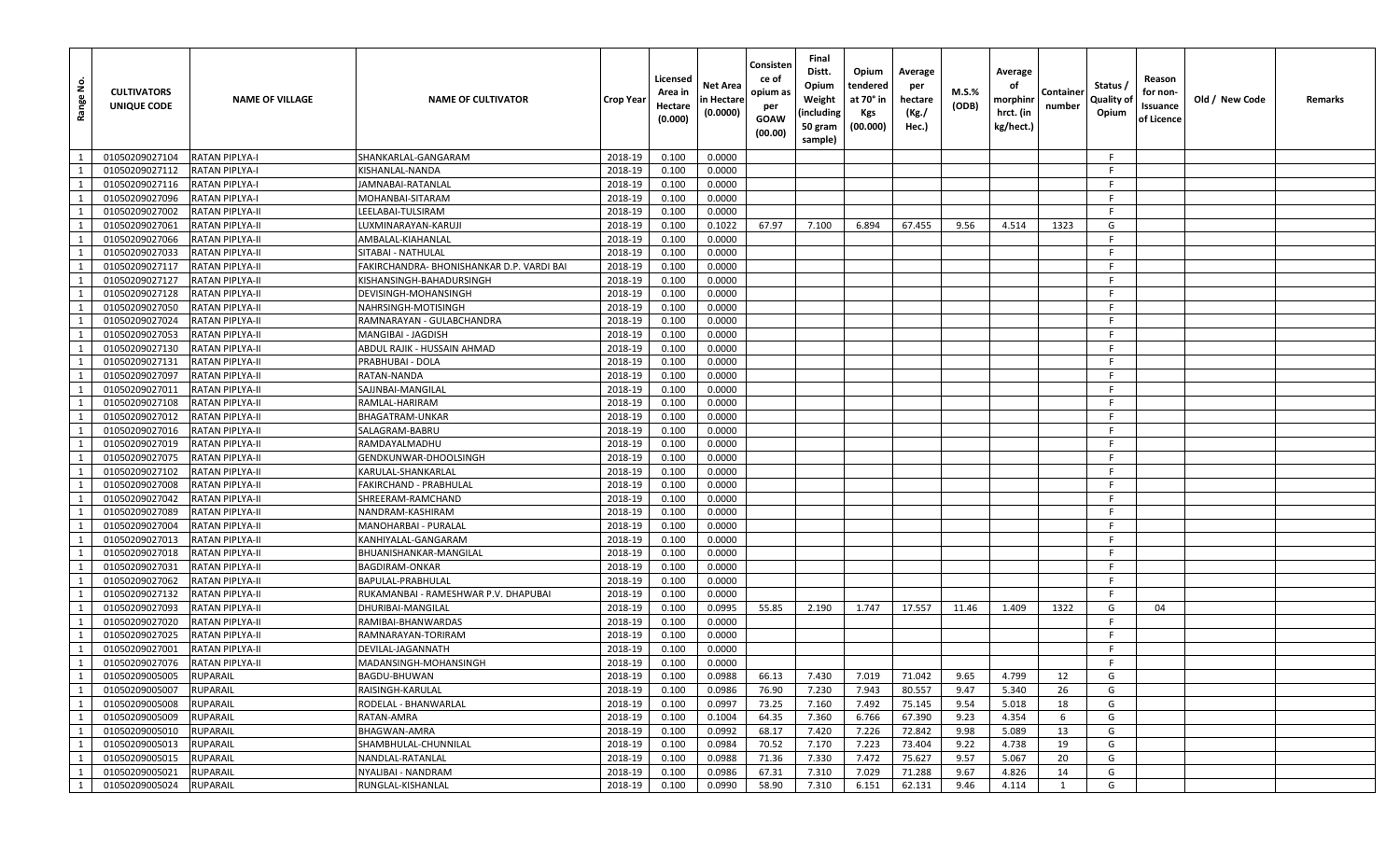| <u>غ</u><br>Range | <b>CULTIVATORS</b><br>UNIQUE CODE | <b>NAME OF VILLAGE</b> | <b>NAME OF CULTIVATOR</b>                    | Crop Year          | Licensed<br>Area in<br>Hectare<br>(0.000) | Net Area<br>n Hectare<br>(0.0000) | Consisten<br>ce of<br>opium as<br>per<br>GOAW<br>(00.00) | Final<br>Distt.<br>Opium<br>Weight<br>(including<br>50 gram<br>sample) | Opium<br>tendered<br>at 70° in<br>Kgs<br>(00.000) | Average<br>per<br>hectare<br>(Kg./<br>Hec.) | M.S.%<br>(ODB) | Average<br>оf<br>morphinı<br>hrct. (in<br>kg/hect.) | Containe<br>number      | Status /<br>Quality of<br>Opium | Reason<br>for non-<br>Issuance<br>of Licence | Old / New Code | Remarks                |
|-------------------|-----------------------------------|------------------------|----------------------------------------------|--------------------|-------------------------------------------|-----------------------------------|----------------------------------------------------------|------------------------------------------------------------------------|---------------------------------------------------|---------------------------------------------|----------------|-----------------------------------------------------|-------------------------|---------------------------------|----------------------------------------------|----------------|------------------------|
| 1                 | 01050209005025                    | RUPARAIL               | ANTARSINGH - NANURAM                         | 2018-19            | 0.100                                     | 0.1000                            | 73.62                                                    | 7.310                                                                  | 7.688                                             | 76.880                                      | 9.18           | 4.940                                               | 27                      | G                               |                                              |                |                        |
| 1                 | 01050209005026                    | RUPARAIL               | KALABAI - BHAGIRATH                          | 2018-19            | 0.100                                     | 0.0990                            | 71.43                                                    | 6.900                                                                  | 7.041                                             | 71.121                                      | 9.17           | 4.565                                               | 21                      | G                               |                                              |                |                        |
| 1                 | 01050209005028                    | <b>RUPARAIL</b>        | BHARAT-NATHULAL                              | 2018-19            | 0.100                                     | 0.1003                            | 68.82                                                    | 6.920                                                                  | 6.803                                             | 67.826                                      | 9.21           | 4.373                                               | 15                      | G                               |                                              |                |                        |
| 1                 | 01050209005031                    | RUPARAIL               | KALUSINGH-RAMLAL                             | 2018-19            | 0.100                                     | 0.0971                            | 70.01                                                    | 7.040                                                                  | 7.041                                             | 72.512                                      | 9.64           | 4.893                                               | 16                      | G                               |                                              |                |                        |
| 1                 | 01050209005001                    | <b>RUPARAIL</b>        | BHUWANISINGH - UDAYSINGH                     | 2018-19            | 0.100                                     | 0.0988                            | 63.63                                                    | 7.380                                                                  | 6.708                                             | 67.894                                      | 9.57           | 4.549                                               | $\overline{7}$          | G                               |                                              |                |                        |
| 1                 | 01050209005002                    | RUPARAIL               | KANWARLAL-BHANWARLAL                         | 2018-19            | 0.100                                     | 0.0990                            | 73.14                                                    | 7.170                                                                  | 7.492                                             | 75.676                                      | 9.71           | 5.143                                               | 22                      | G                               |                                              |                |                        |
| 1                 | 01050209005003                    | RUPARAIL               | RAMA-HIRA                                    | 2018-19            | 0.100                                     | 0.0954                            | 69.58                                                    | 6.850                                                                  | 6.809                                             | 71.373                                      | 9.23           | 4.611                                               | 23                      | G                               |                                              |                |                        |
| 1                 | 01050209005014                    | RUPARAIL               | NAHARSINGH-BHANWARSINGH                      | 2018-19            | 0.100                                     | 0.0946                            | 57.23                                                    | 6.650                                                                  | 5.437                                             | 57.473                                      | 9.94           | 3.999                                               | $\overline{2}$          | G                               | 04                                           |                |                        |
| 1                 | 01050209005037                    | RUPARAIL               | NARSINGH-KANWARLAL @ SUNDARBAI               | 2018-19            | 0.100                                     | 0.0990                            | 72.74                                                    | 7.250                                                                  | 7.534                                             | 76.101                                      | 9.93           | 5.290                                               | 24                      | G                               |                                              |                |                        |
| 1                 | 01050209005016                    | RUPARAIL               | PRABHULAL-RAMLAL                             | 2018-19            | 0.100                                     | 0.1003                            | 62.37                                                    | 7.130                                                                  | 6.353                                             | 63.339                                      | 10.13          | 4.491                                               | 8                       | G                               |                                              |                |                        |
| 1                 | 01050209005019                    | RUPARAIL               | PRAVATSINGH-JUJHARSINGH                      | 2018-19            | 0.100                                     | 0.0998                            | 62.87                                                    | 7.100                                                                  | 6.377                                             | 63.897                                      | 10.16          | 4.544                                               | 9                       | G                               |                                              |                |                        |
| $\mathbf{1}$      | 01050209005023                    | <b>RUPARAIL</b>        | MOHANKUNWAR-MADANSINGH                       | 2018-19            | 0.100                                     | 0.0990                            | 63.42                                                    | 7.360                                                                  | 6.668                                             | 67.353                                      | 9.29           | 4.380                                               | 10                      | G                               |                                              |                |                        |
| 1                 | 01050209005041                    | RUPARAIL               | UGAMBAI-RAMA URF RAMLAL                      | 2018-19            | 0.100                                     | 0.1000                            | 68.47                                                    | 7.130                                                                  | 6.974                                             | 69.740                                      | 9.67           | 4.721                                               | 17                      | G                               |                                              |                |                        |
| 1                 | 01050209005022                    | RUPARAIL               | LALURAM - RAMLAL                             | 2018-19            | 0.100                                     | 0.0992                            | 75.81                                                    | 7.090                                                                  | 7.678                                             | 77.399                                      | 9.11           | 4.936                                               | 28                      | G                               |                                              |                |                        |
| 1                 | 01050209005029                    | RUPARAIL               | NAHARSINGH-DUNGARSINGH                       | 2018-19            | 0.100                                     | 0.0997                            | 60.71                                                    | 7.200                                                                  | 6.244                                             | 62.627                                      | 10.39          | 4.555                                               | $\overline{\mathbf{3}}$ | G                               |                                              |                |                        |
| 1                 | 01050209005012                    | RUPARAIL               | .AXMANSINGH-SARDARSINGH                      | 2018-19            | 0.100                                     | 0.0955                            | 58.73                                                    | 6.730                                                                  | 5.646                                             | 59.120                                      | 10.44          | 4.321                                               | $\overline{4}$          | G                               |                                              |                |                        |
| 1                 | 01050209005033                    | RUPARAIL               | KRISHANPALSINGH-DUNGARSINGH                  | 2018-19            | 0.100                                     | 0.0994                            | 58.77                                                    | 7.260                                                                  | 6.095                                             | 61.317                                      | 10.62          | 4.559                                               | 5                       | G                               |                                              |                |                        |
| 1                 | 01050209005034                    | <b>RUPARAIL</b>        | BHOPALSINGH-DUNGARSINGH                      | 2018-19            | 0.100                                     | 0.0972                            | 64.81                                                    | 7.170                                                                  | 6.638                                             | 68.292                                      | 10.49          | 5.015                                               | 11                      | G                               |                                              |                |                        |
| 1                 | 01050209005018                    | <b>RUPARAIL</b>        | <b>BAPUAL--KARULAL</b>                       | 2018-19            | 0.100                                     | 0.0989                            | 64.60                                                    | 7.470                                                                  | 6.894                                             | 69.706                                      | 8.51           | 4.152                                               | 25                      |                                 | 02                                           |                |                        |
| 1                 | 01050209013017                    | SANJIT                 | ABRAR AHMAD-ISHAK AHMAD                      | 2018-19            | 0.100                                     | 0.0979                            | 66.81                                                    | 7.070                                                                  | 6.748                                             | 68.927                                      | 10.40          | 5.018                                               | 3071                    | G                               |                                              |                | <b>NAME CORRACTION</b> |
| <sup>1</sup>      | 01050209013030                    | SANJIT                 | MAJIDKHA-MO.FARID                            | 2018-19            | 0.100                                     | 0.1000                            | 68.30                                                    | 7.120                                                                  | 6.947                                             | 69.470                                      | 10.91          | 5.305                                               | 3077                    | G                               |                                              |                |                        |
| 1                 | 01050209013015                    | SANJIT                 | MANGILAL-CHATARBHUJ                          | 2018-19            | 0.100                                     | 0.0000                            |                                                          |                                                                        |                                                   |                                             |                |                                                     |                         | F                               |                                              |                |                        |
| 1                 | 01050209013018                    | SANJIT                 | SHOKATKHA-MUSHTAKKHA                         | 2018-19            | 0.100                                     | 0.0964                            | 63.17                                                    | 7.200                                                                  | 6.497                                             | 67.396                                      | 10.37          | 4.893                                               | 3072                    | G                               |                                              |                |                        |
| <sup>1</sup>      | 01050209013089                    | SANJIT                 | SHARAD KUMAR-MISHRILAL JEN                   | 2018-19            | 0.100                                     | 0.0000                            |                                                          |                                                                        |                                                   |                                             |                |                                                     |                         | E                               |                                              |                |                        |
| 1                 | 01050209013010                    | SANJIT                 | SOHANBAI-MANGILAL                            | 2018-19            | 0.100                                     | 0.1012                            | 61.62                                                    | 7.150                                                                  | 6.294                                             | 62.193                                      | 11.21          | 4.880                                               | 3068                    | G                               |                                              |                |                        |
| 1                 | 01050209013006                    | SANJIT                 | SHYAMABAI-BHERULAL                           | 2018-19            | 0.100                                     | 0.1028                            | 60.97                                                    | 7.400                                                                  | 6.445                                             | 62.694                                      | 10.46          | 4.591                                               | 3069                    | G                               |                                              |                |                        |
| <sup>1</sup>      | 01050209013016                    | SANJIT                 | SHANKARLAL-KISHANLAL                         | 2018-19            | 0.100                                     | 0.1002                            | 62.82                                                    | 7.510                                                                  | 6.740                                             | 67.265                                      | 9.87           | 4.647                                               | 3070                    | G                               |                                              |                |                        |
| 1                 | 01050209013019                    | SANJIT                 | MUSTAKKHA-NAJIRKHA                           | 2018-19            | 0.100                                     | 0.0999                            | 65.64                                                    | 6.990                                                                  | 6.555                                             | 65.615                                      | 11.15          | 5.121                                               | 3073                    | G                               |                                              |                |                        |
| 1                 | 01050209013031                    | SANJIT                 | NAGULAL-ONKAR                                | 2018-19            | 0.100                                     | 0.0977                            | 66.43                                                    | 7.250                                                                  | 6.880                                             | 70.419                                      | 10.72          | 5.284                                               | 3074                    | G                               |                                              |                |                        |
| 1                 | 01050209013061                    | SANJIT                 | RASIDKHA-FARIDKHA                            | 2018-19            | 0.100                                     | 0.0000                            |                                                          |                                                                        |                                                   |                                             |                |                                                     |                         | F                               |                                              |                |                        |
| <sup>1</sup>      | 01050209013060                    | SANJIT                 | RADHABAI-POONAMCHAND D/O RAMIBAI             | 2018-19            | 0.100                                     | 0.0980                            | 60.81                                                    | 7.290                                                                  | 6.333                                             | 64.622                                      | 10.54          | 4.768                                               | 3067                    | G<br>-F                         |                                              |                |                        |
| 1                 | 01050209013008                    | SANJIT                 | VIRAMLAL-BHAGWAN                             | 2018-19            | 0.100                                     | 0.0000                            |                                                          |                                                                        |                                                   |                                             |                |                                                     |                         |                                 |                                              |                |                        |
| 1                 | 01050209013043                    | SANJIT                 | BHUWANISHANKAR-MOHANLAL                      | 2018-19            | 0.100                                     | 0.0971                            | 65.62                                                    | 7.190                                                                  | 6.740                                             | 69.412                                      | 10.47          | 5.087                                               | 3075                    | G                               |                                              |                |                        |
| 1<br><sup>1</sup> | 01050209013036<br>01050209013037  | SANJIT<br>SANJIT       | MOHAMMAD KHAN-HABIB KHAN                     | 2018-19            | 0.100                                     | 0.1016<br>0.1046                  | 58.18                                                    | 7.470<br>7.560                                                         | 6.209<br>6.483                                    | 61.112                                      | 10.98<br>10.19 | 4.697<br>4.421                                      | 3065<br>3066            | G<br>G                          |                                              |                |                        |
| 1                 | 01050209013029                    | SANJIT                 | PAPPUKHAN-CHUNNIKHA<br>KANHEYALAL-FAKIRCHAND | 2018-19<br>2018-19 | 0.100<br>0.100                            | 0.1010                            | 60.03                                                    | 7.250                                                                  | 7.194                                             | 61.978<br>71.227                            | 9.76           | 4.866                                               | 3076                    | G                               |                                              |                |                        |
| 1                 | 01050209013002                    | SANJIT                 | DHAPUBAI-BADRILAL                            | 2018-19            | 0.100                                     | 0.0438                            | 69.46<br>63.30                                           | 3.130                                                                  | 2.830                                             | 64.611                                      | 10.36          | 4.686                                               | 3078                    | G                               |                                              |                |                        |
| $\mathbf{1}$      | 01050209028013                    | SARWANIA               | PEMA-BHANA                                   | 2018-19            | 0.100                                     | 0.0990                            | 70.37                                                    | 7.330                                                                  | 7.369                                             | 74.434                                      | 9.92           | 5.169                                               | 2385                    | G                               |                                              |                |                        |
| 1                 | 01050209028027                    | SARWANIA               | MEMAKUNWAR-PAPPUSINGH                        | 2018-19            | 0.100                                     | 0.0964                            | 70.76                                                    | 7.420                                                                  | 7.501                                             | 77.811                                      | 9.65           | 5.256                                               | 2393                    | G                               |                                              |                |                        |
| $\overline{1}$    | 01050209028036                    | SARWANIA               | ISHWARLAL-BAGDIRAM                           | 2018-19            | 0.100                                     | 0.1028                            | 68.24                                                    | 7.400                                                                  | 7.214                                             | 70.175                                      | 9.55           | 4.691                                               | 2386                    | G                               |                                              |                |                        |
| 1                 | 01050209028009                    | SARWANIA               | HANUMANSINGH-LAXMANSINGH                     | 2018-19            | 0.100                                     | 0.0950                            | 65.87                                                    | 7.230                                                                  | 6.803                                             | 71.610                                      | 10.67          | 5.349                                               | 2387                    | G                               |                                              |                |                        |
| 1                 | 01050209028092                    | SARWANIA               | KANWARLAL-SAVA                               | 2018-19            | 0.100                                     | 0.0957                            | 66.86                                                    | 6.900                                                                  | 6.590                                             | 68.861                                      | 9.44           | 4.551                                               | 2380                    | G                               |                                              |                |                        |
| 1                 | 01050209028011                    | SARWANIA               | SITABAI-KANIRAM                              | 2018-19            | 0.100                                     | 0.0923                            | 61.39                                                    | 6.700                                                                  | 5.876                                             | 63.661                                      | 10.88          | 4.848                                               | 2369                    | G                               |                                              |                |                        |
| 1                 | 01050209028060                    | SARWANIA               | MUNNABAI-SUNDARBAI                           | 2018-19            | 0.100                                     | 0.0944                            | 67.47                                                    | 6.750                                                                  | 6.506                                             | 68.919                                      | 9.50           | 4.583                                               | 2388                    | G                               |                                              |                |                        |
| 1                 | 01050209028007                    | SARWANIA               | RAMSINGH-GOPALSINGH                          | 2018-19            | 0.100                                     | 0.0979                            | 64.27                                                    | 7.440                                                                  | 6.831                                             | 69.775                                      | 9.68           | 4.728                                               | 2370                    | G                               |                                              |                |                        |
| <sup>1</sup>      | 01050209028021                    | SARWANIA               | BHANA SOJI                                   | 2018-19            | 0.100                                     | 0.0000                            |                                                          |                                                                        |                                                   |                                             |                |                                                     |                         | F.                              |                                              |                |                        |
| 1                 | 01050209028002                    | SARWANIA               | RAMNARAYAN-RADHAKISHAN                       | 2018-19            | 0.100                                     | 0.0990                            | 60.74                                                    | 7.320                                                                  | 6.352                                             | 64.161                                      | 10.11          | 4.540                                               | 2371                    | G                               |                                              |                |                        |
|                   |                                   |                        |                                              |                    |                                           |                                   |                                                          |                                                                        |                                                   |                                             |                |                                                     |                         |                                 |                                              |                |                        |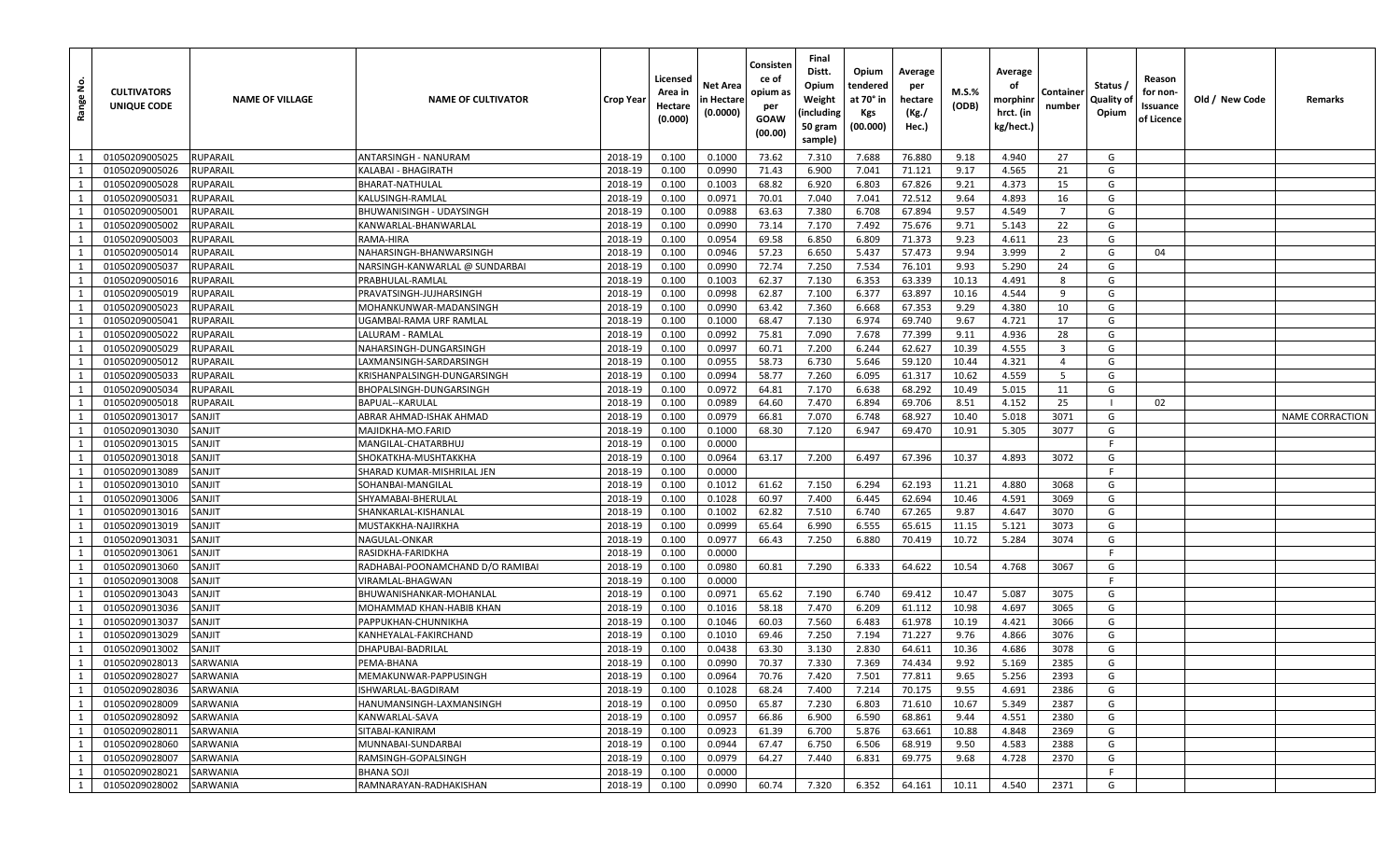| <u>و</u><br>Range | <b>CULTIVATORS</b><br>UNIQUE CODE | <b>NAME OF VILLAGE</b>       | <b>NAME OF CULTIVATOR</b>         | <b>Crop Year</b>   | Licensed<br>Area in<br>Hectare<br>(0.000) | Net Area<br>in Hectare<br>(0.0000) | Consisten<br>ce of<br>opium as<br>per<br>GOAW<br>(00.00) | Final<br>Distt.<br>Opium<br>Weight<br>(including<br>50 gram<br>sample) | Opium<br>tendered<br>at 70° in<br>Kgs<br>(00.000) | Average<br>per<br>hectare<br>(Kg./<br>Hec.) | M.S.%<br>(ODB) | Average<br>οf<br>morphinr<br>hrct. (in<br>kg/hect.) | Container<br>number | Status /<br>Quality of<br>Opium | Reason<br>for non-<br>Issuance<br>of Licence | Old / New Code | Remarks            |
|-------------------|-----------------------------------|------------------------------|-----------------------------------|--------------------|-------------------------------------------|------------------------------------|----------------------------------------------------------|------------------------------------------------------------------------|---------------------------------------------------|---------------------------------------------|----------------|-----------------------------------------------------|---------------------|---------------------------------|----------------------------------------------|----------------|--------------------|
| $\overline{1}$    | 01050209028010                    | SARWANIA                     | DHAPUBAI-SHERU @ GORU             | 2018-19            | 0.100                                     | 0.1005                             | 63.60                                                    | 7.220                                                                  | 6.560                                             | 65.273                                      | 10.28          | 4.697                                               | 2372                | G                               |                                              |                |                    |
| 1                 | 01050209028018                    | SARWANIA                     | BHUWANISHANKAR-BHERULAL           | 2018-19            | 0.100                                     | 0.0979                             | 62.86                                                    | 7.080                                                                  | 6.358                                             | 64.943                                      | 9.64           | 4.382                                               | 2381                | G                               |                                              |                |                    |
| 1                 | 01050209028033                    | SARWANIA                     | GHANSHYAM - KANHAIYALAL           | 2018-19            | 0.100                                     | 0.0952                             | 69.19                                                    | 7.470                                                                  | 7.384                                             | 77.563                                      | 9.35           | 5.076                                               | 2389                | G                               |                                              |                |                    |
| 1                 | 01050209028035                    | SARWANIA                     | MANKUNWAR-NAHARSINGH              | 2018-19            | 0.100                                     | 0.0997                             | 69.35                                                    | 7.950                                                                  | 7.876                                             | 78.996                                      | 9.55           | 5.281                                               | 2390                | G                               |                                              |                |                    |
| 1                 | 01050209028069                    | SARWANIA                     | KANKUBAI-NARAYAN                  | 2018-19            | 0.100                                     | 0.0966                             | 58.44                                                    | 7.020                                                                  | 5.861                                             | 60.672                                      | 9.80           | 4.162                                               | 2364                | G                               |                                              |                |                    |
| 1                 | 01050209028004                    | SARWANIA                     | KACHARIBAI-NARAYAN                | 2018-19            | 0.100                                     | 0.0932                             | 61.91                                                    | 7.320                                                                  | 6.474                                             | 69.463                                      | 9.61           | 4.673                                               | 2373                | G                               |                                              |                |                    |
| 1                 | 01050209028070                    | SARWANIA                     | GOBARLAL-BAGDU                    | 2018-19            | 0.100                                     | 0.0996                             | 57.57                                                    | 7.350                                                                  | 6.045                                             | 60.692                                      | 10.53          | 4.474                                               | 2363                | G                               |                                              |                |                    |
| 1                 | 01050209028012                    | SARWANIA                     | RODMAL-KESHURAM                   | 2018-19            | 0.100                                     | 0.1004                             | 71.85                                                    | 7.480                                                                  | 7.678                                             | 76.474                                      | 9.46           | 5.064                                               | 2391                | G                               |                                              |                |                    |
| $\mathbf{1}$      | 01050209028017                    | SARWANIA                     | OMPRAKASH-BADRILAI                | 2018-19            | 0.100                                     | 0.1012                             | 62.13                                                    | 7.670                                                                  | 6.808                                             | 67.272                                      | 10.49          | 4.940                                               | 2374                | G                               |                                              |                |                    |
| 1                 | 01050209028019                    | SARWANIA                     | BAPUSINGH-BHANWARSINGH            | 2018-19            | 0.100                                     | 0.1000                             | 57.52                                                    | 7.510                                                                  | 6.171                                             | 61.710                                      | 10.03          | 4.333                                               | 2365                | G                               |                                              |                |                    |
| 1                 | 01050209028024                    | SARWANIA                     | SURAJMAL-BHAVSINGH                | 2018-19            | 0.100                                     | 0.0986                             | 72.98                                                    | 7.130                                                                  | 7.434                                             | 75.395                                      | 9.89           | 5.219                                               | 2394                | G                               |                                              |                |                    |
| $\mathbf{1}$      | 01050209028032                    | SARWANIA                     | BHAGWATSINGH-MOHANSINGH           | 2018-19            | 0.100                                     | 0.1037                             | 69.81                                                    | 7.960                                                                  | 7.938                                             | 76.547                                      | 9.77           | 5.235                                               | 2395                | G                               |                                              |                |                    |
| 1                 | 01050209028042                    | SARWANIA                     | RAMLAL-BADRILAL                   | 2018-19            | 0.100                                     | 0.0973                             | 72.63                                                    | 7.960                                                                  | 8.259                                             | 84.881                                      | 9.57           | 5.686                                               | 2396                | G                               |                                              |                |                    |
| 1                 | 01050209028058                    | SARWANIA                     | KAALU-DHANNAJI                    | 2018-19            | 0.100                                     | 0.0987                             | 64.67                                                    | 7.140                                                                  | 6.596                                             | 66.828                                      | 9.83           | 4.599                                               | 2375                | G                               |                                              |                |                    |
| 1                 | 01050209028064                    | SARWANIA                     | KAALUSINGH-LALSINGH               | 2018-19            | 0.100                                     | 0.1016                             | 60.16                                                    | 7.680                                                                  | 6.600                                             | 64.960                                      | 10.26          | 4.666                                               | 2376                | G                               |                                              |                |                    |
| 1                 | 01050209028065                    | SARWANIA                     | DHURALAL-BHULIBAI                 | 2018-19            | 0.100                                     | 0.1015                             | 69.91                                                    | 7.340                                                                  | 7.331                                             | 72.226                                      | 9.11           | 4.606                                               | 2392                | G                               |                                              |                |                    |
| 1                 | 01050209028075                    | SARWANIA                     | BIHARI-RATAN                      | 2018-19            | 0.100                                     | 0.1001                             | 59.72                                                    | 7.330                                                                  | 6.254                                             | 62.477                                      | 11.22          | 4.907                                               | 2366                | G                               |                                              |                |                    |
| 1                 | 01050209028093                    | SARWANIA                     | KUSHALSINGH-GANPATSINGH           | 2018-19            | 0.100                                     | 0.1001                             | 62.07                                                    | 7.950                                                                  | 7.049                                             | 70.419                                      | 9.67           | 4.767                                               | 2377                | G                               |                                              |                |                    |
| 1                 | 01050209028046                    | SARWANIA                     | NANIBAI D/O ONKAR W/O MANGILAL    | 2018-19            | 0.100                                     | 0.1037                             | 58.28                                                    | 7.480                                                                  | 6.228                                             | 60.057                                      | 10.55          | 4.435                                               | 2361                | G                               |                                              |                |                    |
| 1                 | 01050209028057                    | SARWANIA                     | SOHANKUNWAR - BHANWARSINGH        | 2018-19            | 0.100                                     | 0.0996                             | 50.38                                                    | 7.260                                                                  | 5.225                                             | 52.459                                      | 10.22          | 3.753                                               | 2362                | G                               | 04                                           |                |                    |
| 1                 | 01050209028001                    | SARWANIA                     | GANESHRAM - BHERULAL              | 2018-19            | 0.100                                     | 0.0969                             | 59.03                                                    | 7.110                                                                  | 5.996                                             | 61.878                                      | 10.38          | 4.496                                               | 2367                | G                               |                                              |                |                    |
| 1                 | 01050209028014                    | SARWANIA                     | BHIMA-HAJARI                      | 2018-19            | 0.100                                     | 0.0957                             | 66.71                                                    | 6.990                                                                  | 6.661                                             | 69.602                                      | 10.64          | 5.184                                               | 2382                | G                               |                                              |                |                    |
| $\mathbf{1}$      | 01050209028025                    | SARWANIA                     | RATANIBAI-GATTULAL                | 2018-19            | 0.100                                     | 0.0622                             | 64.76                                                    | 4.660                                                                  | 4.311                                             | 69.308                                      | 9.26           | 4.493                                               | 2383                | G                               |                                              |                |                    |
| 1                 | 01050209028028                    | SARWANIA                     | RUKAMNIBAI-BHANWARLAL             | 2018-19            | 0.100                                     | 0.1016                             | 60.17                                                    | 7.200                                                                  | 6.189                                             | 60.915                                      | 10.57          | 4.507                                               | 2368                | G                               |                                              |                |                    |
| 1                 | 01050209028023                    | SARWANIA                     | RAJENDRA-MANGILAL                 | 2018-19            | 0.100                                     | 0.1013                             | 60.51                                                    | 7.340                                                                  | 6.345                                             | 62.635                                      | 10.61          | 4.652                                               | 2378                | G                               |                                              |                |                    |
| 1                 | 01050209028040                    | SARWANIA                     | KANWRIBAI-MANGILAI                | 2018-19            | 0.100                                     | 0.0979                             | 64.64                                                    | 7.210                                                                  | 6.658                                             | 68.008                                      | 9.62           | 4.580                                               | 2379                | G                               |                                              |                |                    |
| 1                 | 01050209028038                    | SARWANIA                     | RANJITSINGH-MAHERSINGH            | 2018-19            | 0.100                                     | 0.0923                             | 67.26                                                    | 7.020                                                                  | 6.745                                             | 73.076                                      | 10.53          | 5.387                                               | 2384                | G                               |                                              |                |                    |
| 1                 | 01050209028008                    | SARWANIA                     | SHYAMLAL--MANGILAL                | 2018-19            | 0.100                                     | 0.0000                             |                                                          |                                                                        |                                                   |                                             |                |                                                     |                     | F                               |                                              |                |                    |
| 1                 | 01050209025010                    | <b>SESDI</b>                 | RAMLAL-BAGDIRAM                   | 2018-19            | 0.100                                     | 0.0919                             | 71.81                                                    | 6.230                                                                  | 6.391                                             | 69.542                                      | 9.48           | 4.615                                               | 2351                | G                               |                                              |                |                    |
| 1                 | 01050209025013                    | <b>SESDI</b>                 | NARSINGH-KANIRAM                  | 2018-19            | 0.100                                     | 0.0978                             | 64.52                                                    | 7.210                                                                  | 6.646                                             | 67.955                                      | 9.39           | 4.466                                               | 2348                | G<br>-F                         |                                              |                |                    |
| 1                 | 01050209025014                    | <b>SESDI</b>                 | UJHAR-UDA                         | 2018-19            | 0.100                                     | 0.0000                             |                                                          |                                                                        |                                                   |                                             |                |                                                     |                     |                                 |                                              |                |                    |
| 1                 | 01050209025017<br>01050209025026  | <b>SESDI</b>                 | BHERUSINGH-GOPALSINGH             | 2018-19            | 0.100                                     | 0.0990                             | 70.65                                                    | 7.500                                                                  | 7.570                                             | 76.464                                      | 9.06           | 4.849                                               | 2350                | G<br>F                          |                                              |                |                    |
| 1<br>1            |                                   | <b>SESDI</b>                 | HEMRAJ-JUJHARSINGH                | 2018-19            | 0.100                                     | 0.0000                             |                                                          |                                                                        |                                                   |                                             |                |                                                     |                     | F                               |                                              |                |                    |
| 1                 | 01050209025004                    | <b>SESDI</b><br><b>SESDI</b> | CHANDA-RUGNAATH                   | 2018-19            | 0.100                                     | 0.0000<br>0.0000                   |                                                          |                                                                        |                                                   |                                             |                |                                                     |                     | -F                              |                                              |                |                    |
| 1                 | 01050209025001<br>01050209025007  | <b>SESDI</b>                 | SUKHIBAI - RAMLAL<br>RAMLAL-DHURA | 2018-19<br>2018-19 | 0.100<br>0.100                            | 0.0000                             |                                                          |                                                                        |                                                   |                                             |                |                                                     |                     | F.                              |                                              |                |                    |
| 1                 | 01050209025003                    | SESDI                        | CHATARKUWAR - SHAMBHUSINGH        | 2018-19            | 0.100                                     | 0.0986                             | 64.14                                                    | 7.580                                                                  | 6.945                                             | 70.436                                      | 9.04           | 4.457                                               | 2349                | G                               |                                              |                |                    |
| 1                 | 01050209025002                    | <b>SESDI</b>                 | CHENSINGH - AMAR SINGH            | 2018-19            | 0.100                                     | 0.0990                             | 63.10                                                    | 7.290                                                                  | 6.571                                             | 66.373                                      | 9.83           | 4.567                                               | 2343                | G                               |                                              |                |                    |
| 1                 | 01050209025027                    | <b>SESDI</b>                 | RADHABAI-MOHANLAL                 | 2018-19            | 0.100                                     | 0.0940                             | 61.93                                                    | 6.860                                                                  | 6.069                                             | 64.563                                      | 9.91           | 4.479                                               | 2344                | G                               |                                              |                |                    |
| 1                 | 01050209025021                    | <b>SESDI</b>                 | VARDIBAI-DHANNA                   | 2018-19            | 0.100                                     | 0.0979                             | 60.30                                                    | 7.530                                                                  | 6.487                                             | 66.261                                      | 9.64           | 4.471                                               | 2342                | G                               |                                              |                | <b>NAME CHANGE</b> |
| 1                 | 01050209025005                    | <b>SESDI</b>                 | GHASI-BIHARI                      | 2018-19            | 0.100                                     | 0.0921                             | 64.97                                                    | 7.180                                                                  | 6.664                                             | 72.356                                      | 8.51           | 4.310                                               | 2345                |                                 | 02                                           |                |                    |
| 1                 | 01050209025019                    | <b>SESDI</b>                 | DHURA-MANGU BANJARA               | 2018-19            | 0.100                                     | 0.1000                             | 60.22                                                    | 7.520                                                                  | 6.469                                             | 64.690                                      | 10.18          | 4.610                                               | 2346                | G                               |                                              |                |                    |
| 1                 | 01050209025016                    | <b>SESDI</b>                 | JARELAL-PYARA                     | 2018-19            | 0.100                                     | 0.0997                             | 61.53                                                    | 7.310                                                                  | 6.425                                             | 64.443                                      | 9.36           | 4.223                                               | 2347                | G                               |                                              |                |                    |
| 1                 | 01050209002001                    | SUDWAS                       | MANOHARSINGH - SHAMBHUSINGH       | 2018-19            | 0.100                                     | 0.0000                             |                                                          |                                                                        |                                                   |                                             |                |                                                     |                     | F                               |                                              |                |                    |
| 1                 | 01050209002007                    | SUDWAS                       | MOHAN-KISHAN DANGI                | 2018-19            | 0.100                                     | 0.0000                             |                                                          |                                                                        |                                                   |                                             |                |                                                     |                     | F                               |                                              |                |                    |
| 1                 | 01050209002010                    | SUDWAS                       | HIRALAL S/O BHERA URF UDERAM      | 2018-19            | 0.100                                     | 0.0000                             |                                                          |                                                                        |                                                   |                                             |                |                                                     |                     | F.                              |                                              |                |                    |
| 1                 | 01050209002008                    | SUDWAS                       | <b>UDA-GULAB</b>                  | 2018-19            | 0.100                                     | 0.0000                             |                                                          |                                                                        |                                                   |                                             |                |                                                     |                     | F                               |                                              |                |                    |
|                   |                                   |                              |                                   |                    |                                           |                                    |                                                          |                                                                        |                                                   |                                             |                |                                                     |                     |                                 |                                              |                |                    |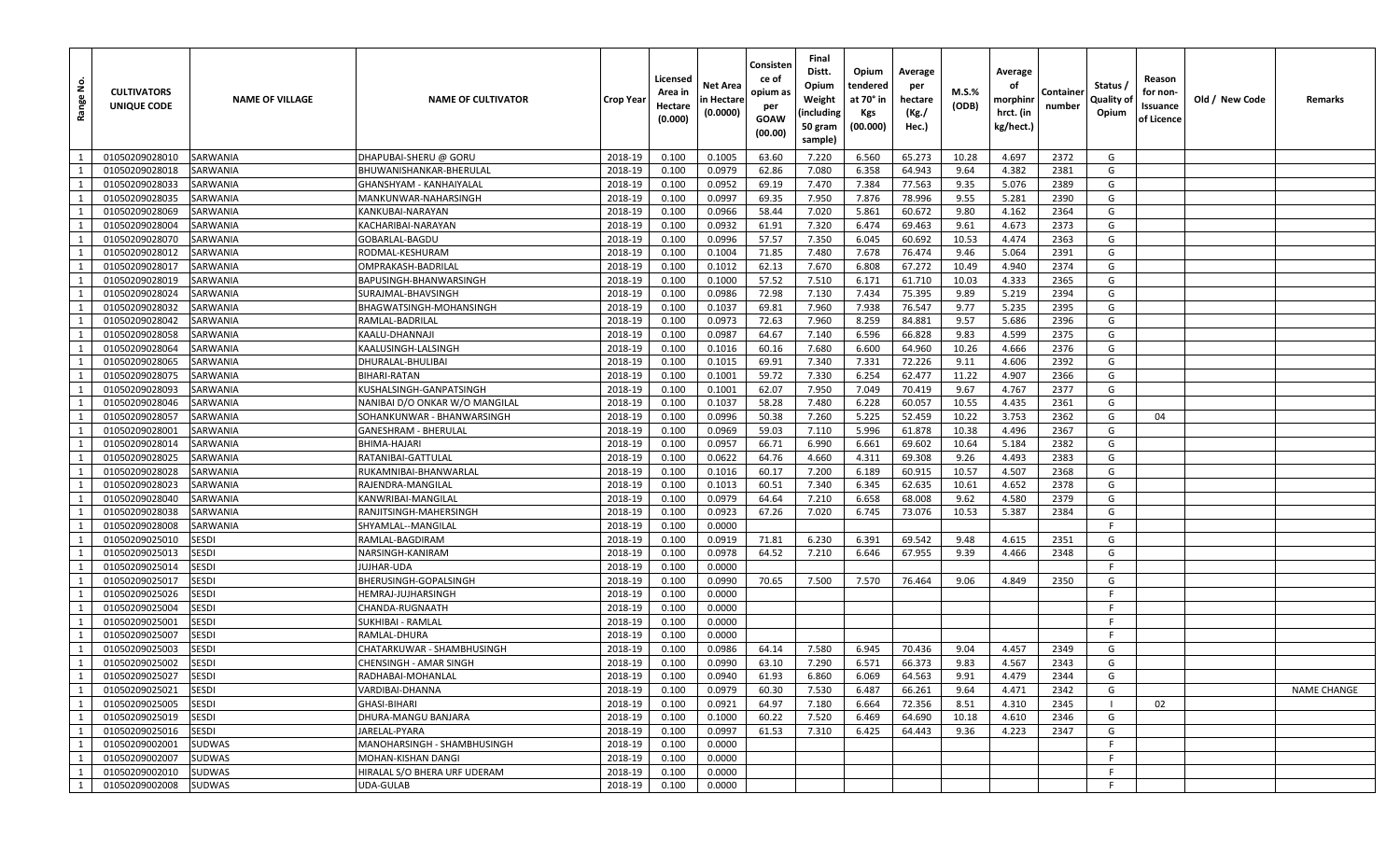| <u>ي</u><br>Range | <b>CULTIVATORS</b><br>UNIQUE CODE | <b>NAME OF VILLAGE</b> | <b>NAME OF CULTIVATOR</b>   | Crop Year | Licensed<br>Area in<br>Hectare<br>(0.000) | Net Area<br>n Hectare<br>(0.0000) | Consisten<br>ce of<br>opium as<br>per<br><b>GOAW</b><br>(00.00) | Final<br>Distt.<br>Opium<br>Weight<br>(including<br>50 gram<br>sample) | Opium<br>tendered<br>at 70° in<br><b>Kgs</b><br>(00.000) | Average<br>per<br>hectare<br>(Kg./<br>Hec.) | <b>M.S.%</b><br>(ODB) | Average<br>оf<br>morphinr<br>hrct. (in<br>kg/hect.) | Containe<br>number | Status /<br>Quality of<br>Opium | Reason<br>for non-<br>Issuance<br>of Licence | Old / New Code | Remarks |
|-------------------|-----------------------------------|------------------------|-----------------------------|-----------|-------------------------------------------|-----------------------------------|-----------------------------------------------------------------|------------------------------------------------------------------------|----------------------------------------------------------|---------------------------------------------|-----------------------|-----------------------------------------------------|--------------------|---------------------------------|----------------------------------------------|----------------|---------|
| 1                 | 01050209002012                    | <b>SUDWAS</b>          | JAYSINGH - BHERA URF JETRAM | 2018-19   | 0.100                                     | 0.0000                            |                                                                 |                                                                        |                                                          |                                             |                       |                                                     |                    | - F                             |                                              |                |         |
| 1                 | 01050209002014                    | SUDWAS                 | JADAV BAI - LAXMAN          | 2018-19   | 0.100                                     | 0.0000                            |                                                                 |                                                                        |                                                          |                                             |                       |                                                     |                    | F.                              |                                              |                |         |
| 1                 | 01050209002019                    | <b>SUDWAS</b>          | RATNIBAI-RAMCHANDRA         | 2018-19   | 0.100                                     | 0.0000                            |                                                                 |                                                                        |                                                          |                                             |                       |                                                     |                    | F.                              |                                              |                |         |
| 1                 | 01050209002020                    | <b>SUDWAS</b>          | RUKMANIBAI-NANDA            | 2018-19   | 0.100                                     | 0.0000                            |                                                                 |                                                                        |                                                          |                                             |                       |                                                     |                    | F.                              |                                              |                |         |
| 1                 | 01050209002021                    | <b>SUDWAS</b>          | BHANWARIBAI-NANURAM         | 2018-19   | 0.100                                     | 0.0000                            |                                                                 |                                                                        |                                                          |                                             |                       |                                                     |                    | -F                              |                                              |                |         |
| 1                 | 01050209002022                    | <b>SUDWAS</b>          | SAREKUNWAR-BAPULAL          | 2018-19   | 0.100                                     | 0.0000                            |                                                                 |                                                                        |                                                          |                                             |                       |                                                     |                    | F.                              |                                              |                |         |
| 1                 | 01050209002024                    | <b>SUDWAS</b>          | HANGAMIBAI-KACHRU           | 2018-19   | 0.100                                     | 0.0000                            |                                                                 |                                                                        |                                                          |                                             |                       |                                                     |                    | F.                              |                                              |                |         |
| 1                 | 01050209002025                    | <b>SUDWAS</b>          | UDAYRAM-KACHRU              | 2018-19   | 0.100                                     | 0.0000                            |                                                                 |                                                                        |                                                          |                                             |                       |                                                     |                    | F.                              |                                              |                |         |
| 1                 | 01050209002026                    | <b>SUDWAS</b>          | MANGILAL-PANNA              | 2018-19   | 0.100                                     | 0.0000                            |                                                                 |                                                                        |                                                          |                                             |                       |                                                     |                    | -F                              |                                              |                |         |
| 1                 | 01050209002036                    | <b>SUDWAS</b>          | SHYAMSINGH-UDAYSINGH        | 2018-19   | 0.100                                     | 0.0000                            |                                                                 |                                                                        |                                                          |                                             |                       |                                                     |                    | F.                              |                                              |                |         |
| 1                 | 01050209002038                    | <b>SUDWAS</b>          | KAILASHCHAND-MANGILAL       | 2018-19   | 0.100                                     | 0.0000                            |                                                                 |                                                                        |                                                          |                                             |                       |                                                     |                    | F.                              |                                              |                |         |
| $\mathbf{1}$      | 01050209002039                    | <b>SUDWAS</b>          | BHAGATRAM-BHERULAL          | 2018-19   | 0.100                                     | 0.0000                            |                                                                 |                                                                        |                                                          |                                             |                       |                                                     |                    | F.                              |                                              |                |         |
| 1                 | 01050209002044                    | SUDWAS                 | RATANLAL-MANGILAL           | 2018-19   | 0.100                                     | 0.0986                            | 63.64                                                           | 6.790                                                                  | 6.173                                                    | 62.606                                      | 10.03                 | 4.396                                               | 160                | G                               |                                              |                |         |
| 1                 | 01050209002045                    | <b>SUDWAS</b>          | RAMCHANDRA-UDAYRAM          | 2018-19   | 0.100                                     | 0.0000                            |                                                                 |                                                                        |                                                          |                                             |                       |                                                     |                    | F.                              |                                              |                |         |
| 1                 | 01050209002047                    | <b>SUDWAS</b>          | SHAMBHULAL-KHEMRAJ          | 2018-19   | 0.100                                     | 0.0996                            | 66.34                                                           | 7.070                                                                  | 6.700                                                    | 67.269                                      | 10.87                 | 5.119                                               | 163                | G                               |                                              |                |         |
| 1                 | 01050209002049                    | <b>SUDWAS</b>          | RAMLAL - JETRAM             | 2018-19   | 0.100                                     | 0.0000                            |                                                                 |                                                                        |                                                          |                                             |                       |                                                     |                    | F.                              |                                              |                |         |
| 1                 | 01050209002053                    | <b>SUDWAS</b>          | VIRKRAMSINGH-MODSINGH       | 2018-19   | 0.100                                     | 0.0000                            |                                                                 |                                                                        |                                                          |                                             |                       |                                                     |                    | - F                             |                                              |                |         |
| 1                 | 01050209002054                    | <b>SUDWAS</b>          | RAJARAM-PANNALAL            | 2018-19   | 0.100                                     | 0.0000                            |                                                                 |                                                                        |                                                          |                                             |                       |                                                     |                    | F.                              |                                              |                |         |
| $\mathbf{1}$      | 01050209002028                    | <b>SUDWAS</b>          | GOVINDKUNWAR - BHANWARSINGH | 2018-19   | 0.100                                     | 0.0000                            |                                                                 |                                                                        |                                                          |                                             |                       |                                                     |                    | F.                              |                                              |                |         |
| 1                 | 01050209002042                    | <b>SUDWAS</b>          | VIRAMLAL-BHERULAL           | 2018-19   | 0.100                                     | 0.0000                            |                                                                 |                                                                        |                                                          |                                             |                       |                                                     |                    | F.                              |                                              |                |         |
| $\mathbf{1}$      | 01050209002043                    | <b>SUDWAS</b>          | RESHAMBAI-KANWAR            | 2018-19   | 0.100                                     | 0.0988                            | 61.36                                                           | 7.090                                                                  | 6.215                                                    | 62.904                                      | 9.97                  | 4.390                                               | 162                | G                               |                                              |                |         |
| 1                 | 01050209002016                    | <b>SUDWAS</b>          | KAMALSINGH-BAGSINGH         | 2018-19   | 0.100                                     | 0.0000                            |                                                                 |                                                                        |                                                          |                                             |                       |                                                     |                    | F.                              |                                              |                |         |
| 1                 | 01050209002048                    | <b>SUDWAS</b>          | RANGLAL-JETRAM              | 2018-19   | 0.100                                     | 0.0000                            |                                                                 |                                                                        |                                                          |                                             |                       |                                                     |                    | F.                              |                                              |                |         |
| $\mathbf{1}$      | 01050209002017                    | <b>SUDWAS</b>          | RAYSINGH-KACHRU             | 2018-19   | 0.100                                     | 0.0000                            |                                                                 |                                                                        |                                                          |                                             |                       |                                                     |                    | F.                              |                                              |                |         |
| 1                 | 01050209002027                    | <b>SUDWAS</b>          | ONKARSINGH-BHERUSINGH       | 2018-19   | 0.100                                     | 0.0000                            |                                                                 |                                                                        |                                                          |                                             |                       |                                                     |                    | F.                              |                                              |                |         |
| 1                 | 01050209002031                    | <b>SUDWAS</b>          | BAGADIBAI-NAGULAL           | 2018-19   | 0.100                                     | 0.0000                            |                                                                 |                                                                        |                                                          |                                             |                       |                                                     |                    | F.                              |                                              |                |         |
| 1                 | 01050209002050                    | SUDWAS                 | AMARSINGH-UDAYRAM           | 2018-19   | 0.100                                     | 0.0000                            |                                                                 |                                                                        |                                                          |                                             |                       |                                                     |                    | - F                             |                                              |                |         |
| 1                 | 01050209002033                    | <b>SUDWAS</b>          | BAHADURSINGH-RAMSINGH       | 2018-19   | 0.100                                     | 0.0000                            |                                                                 |                                                                        |                                                          |                                             |                       |                                                     |                    | F                               |                                              |                |         |
| 1                 | 01050209002011                    | <b>SUDWAS</b>          | BHERULAL - BHANWARLAL       | 2018-19   | 0.100                                     | 0.0925                            | 62.50                                                           | 6.120                                                                  | 5.464                                                    | 59.070                                      | 10.34                 | 4.276                                               | 164                | G                               |                                              |                |         |
| 1                 | 01050209002029                    | <b>SUDWAS</b>          | KARULAL-KISHANLAL           | 2018-19   | 0.100                                     | 0.0992                            | 63.59                                                           | 6.580                                                                  | 5.977                                                    | 60.252                                      | 9.51                  | 4.011                                               | 161                | G                               |                                              |                |         |
| 1                 | 01050209002062                    | <b>SUDWAS</b>          | BAPULAL-AMARUDANGI          | 2018-19   | 0.100                                     | 0.0000                            |                                                                 |                                                                        |                                                          |                                             |                       |                                                     |                    | F.                              |                                              |                |         |
| 1                 | 01050209002013                    | <b>SUDWAS</b>          | BHANWAR - BHUWAN            | 2018-19   | 0.100                                     | 0.0000                            |                                                                 |                                                                        |                                                          |                                             |                       |                                                     |                    | -F.                             |                                              |                |         |
| 1                 | 01050209002040                    | <b>SUDWAS</b>          | RAMESHCHANDRA - AMARA       | 2018-19   | 0.100                                     | 0.0000                            |                                                                 |                                                                        |                                                          |                                             |                       |                                                     |                    | F.                              |                                              |                |         |
| 1                 | 01050209002066                    | SUDWAS                 | RAMESHCHAND-BHERULAL        | 2018-19   | 0.100                                     | 0.0000                            |                                                                 |                                                                        |                                                          |                                             |                       |                                                     |                    | F.                              |                                              |                |         |
| $\mathbf{1}$      | 01050209002052                    | <b>SUDWAS</b>          | RADHABAI -NARSINGH          | 2018-19   | 0.100                                     | 0.0000                            |                                                                 |                                                                        |                                                          |                                             |                       |                                                     |                    | F                               |                                              |                |         |
| 1                 | 01050209002034                    | <b>SUDWAS</b>          | KARANSINGH - BHAGWAN SINGH  | 2018-19   | 0.100                                     | 0.0000                            |                                                                 |                                                                        |                                                          |                                             |                       |                                                     |                    | F.                              |                                              |                |         |
| 1                 | 01050209002018                    | <b>SUDWAS</b>          | BHANWARBAI - KESHURAM       | 2018-19   | 0.100                                     | 0.0992                            | 67.85                                                           | 7.010                                                                  | 6.795                                                    | 68.497                                      | 9.26                  | 4.440                                               | 165                | G                               |                                              |                |         |
| $\mathbf{1}$      | 01050209002003                    | <b>SUDWAS</b>          | KARANSINGH - NIRBHEYSINGH   | 2018-19   | 0.100                                     | 0.0000                            |                                                                 |                                                                        |                                                          |                                             |                       |                                                     |                    | F.                              |                                              |                |         |
| 1                 | 01050209002037                    | SUDWAS                 | MANGUSINGH - RAMSINGH       | 2018-19   | 0.100                                     | 0.0000                            |                                                                 |                                                                        |                                                          |                                             |                       |                                                     |                    | -F                              |                                              |                |         |
| 1                 | 01050209002004                    | SUDWAS                 | NATHU-BHANWARLAL            | 2018-19   | 0.100                                     | 0.0000                            |                                                                 |                                                                        |                                                          |                                             |                       |                                                     |                    | F.                              |                                              |                |         |
| $\mathbf{1}$      | 01050209018002                    | <b>SUTHAR BOLIYA</b>   | RAMBILAS - BHUWANISHANKAR   | 2018-19   | 0.100                                     | 0.0000                            |                                                                 |                                                                        |                                                          |                                             |                       |                                                     |                    | F.                              |                                              |                |         |
| 1                 | 01050209018005                    | <b>SUTHAR BOLIYA</b>   | NANURAM-NANDA               | 2018-19   | 0.100                                     | 0.0000                            |                                                                 |                                                                        |                                                          |                                             |                       |                                                     |                    | F.                              |                                              |                |         |
| 1                 | 01050209018012                    | <b>SUTHAR BOLIYA</b>   | KOSHLLYA BAI- BHUVANI LAL   | 2018-19   | 0.100                                     | 0.0000                            |                                                                 |                                                                        |                                                          |                                             |                       |                                                     |                    | -F                              |                                              |                |         |
| 1                 | 01050209018013                    | <b>SUTHAR BOLIYA</b>   | RAMCHANDRA-KISHANLAL        | 2018-19   | 0.100                                     | 0.0000                            |                                                                 |                                                                        |                                                          |                                             |                       |                                                     |                    | -F                              |                                              |                |         |
| 1                 | 01050209018016                    | <b>SUTHAR BOLIYA</b>   | AMARLAL-RUGHNATH            | 2018-19   | 0.100                                     | 0.0000                            |                                                                 |                                                                        |                                                          |                                             |                       |                                                     |                    | F                               |                                              |                |         |
| 1                 | 01050209018026                    | <b>SUTHAR BOLIYA</b>   | MANNALAL-BHAGWAN            | 2018-19   | 0.100                                     | 0.0000                            |                                                                 |                                                                        |                                                          |                                             |                       |                                                     |                    | F.                              |                                              |                |         |
| 1                 | 01050209018030                    | <b>SUTHAR BOLIYA</b>   | LAVKUSH - BHUWANIRAM        | 2018-19   | 0.100                                     | 0.0000                            |                                                                 |                                                                        |                                                          |                                             |                       |                                                     |                    | F                               |                                              |                |         |
|                   |                                   |                        |                             |           |                                           |                                   |                                                                 |                                                                        |                                                          |                                             |                       |                                                     |                    |                                 |                                              |                |         |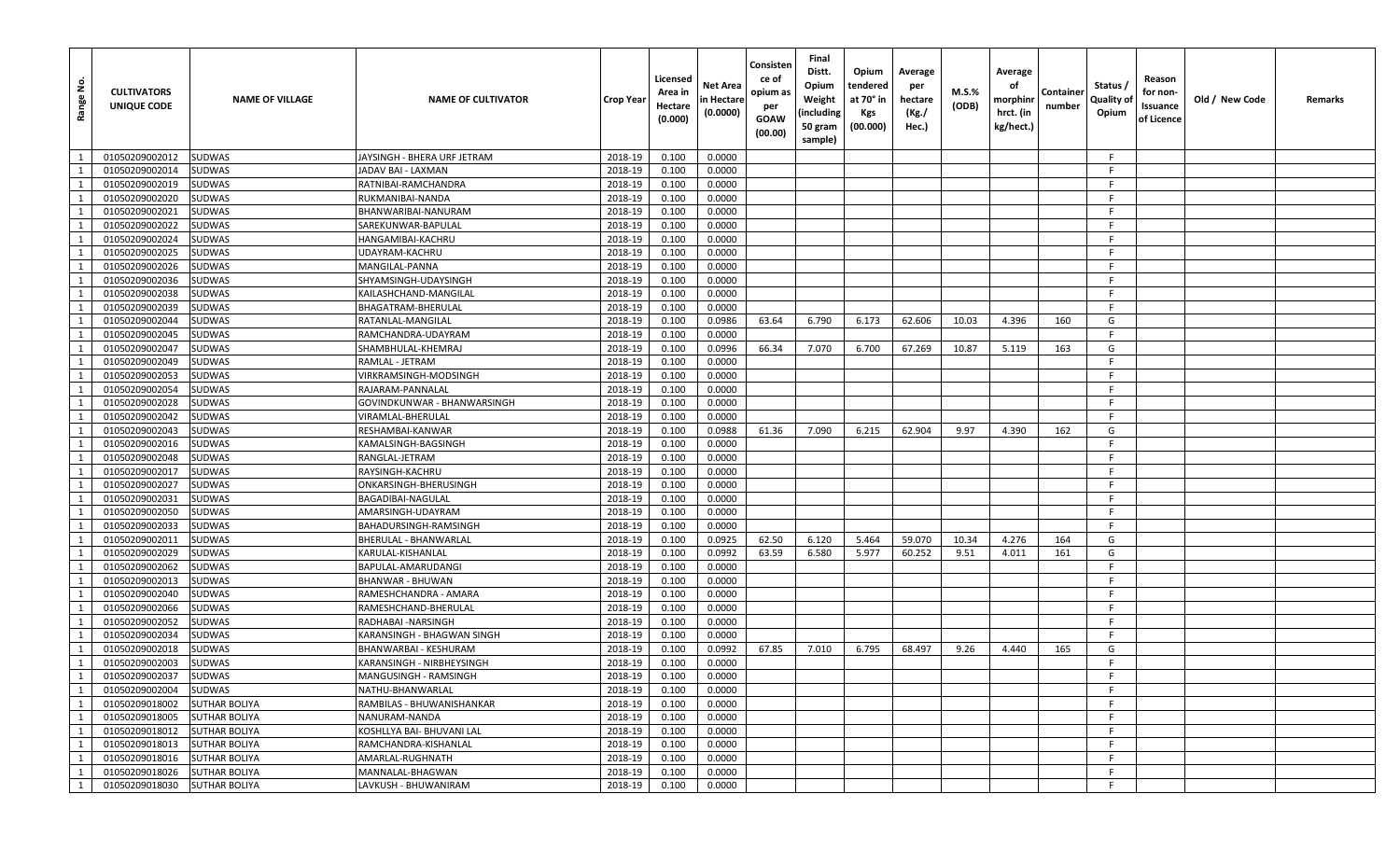| (00.00)<br>sample)                                                                                                                                                       |                        |
|--------------------------------------------------------------------------------------------------------------------------------------------------------------------------|------------------------|
| $\overline{1}$<br>01050209018027<br>2018-19<br>0.100<br>0.0000<br><b>SUTHAR BOLIYA</b><br>MULCHAND-KANWARLAL<br>F.                                                       |                        |
| 2018-19<br>1<br>01050209018031<br>SUTHAR BOLIYA<br>0.100<br>0.0000<br>-F<br>SHANKARLAL - KARULAL                                                                         |                        |
| 2018-19<br>0.100<br>0.0000<br>F.<br>1<br>01050209018014<br>SUTHAR BOLIYA<br><b>MANGILAL - HIRALAL</b>                                                                    |                        |
| 2018-19<br>1<br>01050209018032<br><b>SUTHAR BOLIYA</b><br>GOVARDHANLAL-BHANWARLAL POTRA SAVA<br>0.100<br>0.0000<br>F.                                                    |                        |
| $\mathbf{1}$<br>2018-19<br>0.100<br>0.0000<br>01050209018003<br>SUTHAR BOLIYA<br>RAMKANYA-RAMCHANDRA D/O SAKHIBAI<br>-F                                                  |                        |
| 2018-19<br>01050209018001<br>SUTHAR BOLIYA<br>RASALKUNWAR-CHENSINGH<br>0.100<br>0.0000<br>F.<br>1                                                                        |                        |
| 1<br>2018-19<br>0.100<br>0.0000<br>F.<br>01050209017002<br>TIDWAS<br>BAPULAL-AMRA                                                                                        |                        |
| 2018-19<br>1<br>01050209017005<br><b>TIDWAS</b><br>MANGILAL-MOHANLAL<br>0.100<br>0.0000<br>-F                                                                            |                        |
| $\mathbf{1}$<br>2018-19<br>0.100<br>01050209017012<br>TIDWAS<br>BHAGWAN-KALU<br>0.0000<br>-F                                                                             |                        |
| 2018-19<br>0.0000<br>F.<br>01050209017024<br>TIDWAS<br>0.100<br>1<br>VAJJIBAI - RATANLAL DANGI                                                                           | <b>NAME CORRACTION</b> |
| 2018-19<br>1<br>01050209017031<br><b>TIDWAS</b><br>NAHARSINGH - RAMLAL<br>0.100<br>0.0984<br>69.99<br>7.050<br>7.049<br>71.636<br>9.49<br>4.759<br>1937<br>G             |                        |
| $\mathbf{1}$<br>2018-19<br>0.0999<br>7.250<br>7.250<br>72.572<br>9.24<br>01050209017033<br>TIDWAS<br>MOHANLAL-NANDLAL<br>0.100<br>70.00<br>4.694<br>1938<br>G            |                        |
| 2018-19<br>F.<br>1<br>01050209017061<br>TIDWAS<br>0.100<br>0.0000<br>RADHESHYAM-SITARAM                                                                                  |                        |
| 2018-19<br>0.0959<br>67.18<br>6.960<br>69.655<br>1932<br>G<br>01050209017063<br>TIDWAS<br>RANGLAL - BHANWARLAL<br>0.100<br>6.680<br>10.51<br>5.124<br>1                  |                        |
| 2018-19<br>0.0000<br>1<br>01050209017064<br><b>TIDWAS</b><br>BAPULAL-JUJHAR<br>0.100<br>-F                                                                               |                        |
| 1<br><b>TIDWAS</b><br>2018-19<br>0.100<br>0.0000<br>-F<br>01050209017060<br>SHANTIBAI-JUJHAR                                                                             |                        |
| 2018-19<br>0.0990<br>1<br>01050209017023<br><b>TIDWAS</b><br>RAMCHANDRA-BHERULAL<br>0.100<br>61.04<br>7.110<br>6.200<br>62.626<br>10.17<br>4.458<br>1943<br>G            |                        |
| 1<br>2018-19<br>G<br>01050209017069<br><b>TIDWAS</b><br>0.100<br>0.1000<br>68.19<br>7.490<br>7.296<br>72.960<br>9.53<br>4.867<br>1939<br>JANIBAI-NANDA                   |                        |
| 1<br><b>TIDWAS</b><br>2018-19<br>0.100<br>0.0000<br>F.<br>01050209017015<br>PRABHULAL-BHANWARLAL                                                                         |                        |
| 2018-19<br>0.0000<br>1<br>01050209017093<br><b>TIDWAS</b><br>0.100<br>-F<br>BHANWARBAI - BAGADIRAM                                                                       |                        |
| <b>TIDWAS</b><br>2018-19<br>6.775<br>G<br>1<br>01050209017006<br>0.100<br>0.1000<br>64.00<br>7.410<br>67.750<br>9.39<br>4.453<br>1933<br>GOKUL-NANURAM                   |                        |
| 2018-19<br>0.100<br>0.0970<br>1<br>01050209017043<br><b>TIDWAS</b><br>RAMSINGH-BHERULAL<br>62.60<br>7.460<br>6.671<br>68.773<br>9.82<br>4.728<br>1934<br>G               |                        |
| $\mathbf{1}$<br>2018-19<br>0.100<br>0.0000<br>F.<br>01050209017009<br>TIDWAS<br>SITABAI-BHANWAR                                                                          |                        |
| 2018-19<br>0.0000<br>1<br>01050209017020<br>TIDWAS<br>0.100<br>-F<br>DEVILAL-RATANLAL                                                                                    |                        |
| 2018-19<br>4.358<br>G<br>1<br>01050209017089<br>TIDWAS<br>BHAGATRAM-SHANKARLAL<br>0.100<br>0.0682<br>62.26<br>4.900<br>63.900<br>10.31<br>4.612<br>1935                  |                        |
| 1<br><b>TIDWAS</b><br>2018-19<br>0.100<br>0.0945<br>61.93<br>7.070<br>6.255<br>4.856<br>1926<br>G<br>01050209017075<br>JUJHAR-MANGU<br>66.190<br>10.48                   |                        |
| 2018-19<br>F.<br>1<br>01050209017077<br>TIDWAS<br>0.100<br>0.0000<br>MANGU-AMRA                                                                                          |                        |
| <b>TIDWAS</b><br>2018-19<br>0.100<br>0.0756<br>62.58<br>5.570<br>4.980<br>65.873<br>9.70<br>4.472<br>1927<br>G<br>1<br>01050209017018<br>MANSINGH-KANIRAM                |                        |
| 2018-19<br>1<br>01050209017013<br>TIDWAS<br>0.100<br>0.0000<br>-F.<br>BHONIBAI-NATHU                                                                                     |                        |
| 1<br>2018-19<br>0.0000<br>-F<br>01050209017004<br>TIDWAS<br>0.100<br>RAMUBAI-SHANKARLAL                                                                                  |                        |
| 2018-19<br>0.0899<br>63.54<br>6.270<br>1940<br>1<br>01050209017014<br>TIDWAS<br>SAMANDIBAI-BAGDIRAM<br>0.100<br>5.691<br>63.303<br>9.71<br>4.303<br>G                    |                        |
| 1<br>2018-19<br>F.<br>01050209017016<br>TIDWAS<br>0.100<br>0.0000<br>RUKMANBAI-SHIVLAL                                                                                   |                        |
| <b>TIDWAS</b><br>2018-19<br>0.100<br>0.0000<br>F.<br>1<br>01050209017026<br>KUSHALBAI - NARSINGH                                                                         |                        |
| 1<br>2018-19<br>0.100<br>60.53<br>6.880<br>01050209017028<br>TIDWAS<br>VAJJIBAI-PARTHA<br>0.1000<br>5.949<br>59.490<br>9.19<br>3.827<br>1928<br>G<br>04                  |                        |
| <b>TIDWAS</b><br>2018-19<br>0.0000<br>F.<br>1<br>01050209017034<br>0.100<br>MOTILAL-MOHANLAL                                                                             |                        |
| 1<br>01050209017039<br>TIDWAS<br>NANDLAL-BAGDIRAM<br>2018-19<br>0.100<br>0.0999<br>62.69<br>7.280<br>6.520<br>65.265<br>10.43<br>4.765<br>1936<br>G                      |                        |
| $\mathbf{1}$<br>2018-19<br>0.0000<br>01050209017051<br>TIDWAS<br>TULSIBAI - RAMNARYAN<br>0.100<br>E                                                                      |                        |
| 01050209017052<br><b>TIDWAS</b><br>2018-19<br>0.100<br>0.0994<br>7.340<br>BAGDIRAM-KISHAN<br>71.71<br>7.519<br>75.643<br>10.64<br>5.634<br>1942<br>G<br>1                |                        |
| 1<br>01050209017059<br><b>TIDWAS</b><br>JUJHAR-BHANWARLAL<br>2018-19<br>0.1012<br>59.41<br>7.090<br>59.456<br>9.68<br>4.029<br>1929<br>G<br>0.100<br>6.017               |                        |
| 1<br>01050209017094<br>SHIVLAL-MOHANLAL<br>2018-19<br>0.100<br>0.0965<br>57.74<br>7.000<br>5.774<br>59.834<br>9.92<br>4.155<br>1925<br>G<br><b>TIDWAS</b>                |                        |
| $\mathbf{1}$<br>F<br>01050209017081<br><b>TIDWAS</b><br>JARELAL - LAXMAN<br>2018-19<br>0.100<br>0.0000                                                                   |                        |
| 1<br>01050209017001<br><b>TIDWAS</b><br>MOHANLAL-BABARU<br>2018-19<br>0.100<br>0.0000<br>F.                                                                              |                        |
| 1<br>01050209017029<br>SONIBAI-BAGDU<br>2018-19<br>0.100<br>0.0000<br>F.<br><b>TIDWAS</b>                                                                                |                        |
| 1<br>01050209017065<br><b>TIDWAS</b><br>PARWATIBAI-KACHRU<br>2018-19<br>0.100<br>0.0000<br>-F                                                                            |                        |
| 1<br>2018-19<br>0.100<br>0.0000<br>F.<br>01050209017037<br><b>TIDWAS</b><br>AMARSINGH-LAXMAN                                                                             |                        |
| 1<br>01050209017027<br>2018-19<br>65.37<br>4.791<br>66.727<br>9.94<br>4.643<br>G<br><b>TIDWAS</b><br>GHISIBAI-PRABHULAL S/W BHERULAL<br>0.100<br>0.0718<br>5.130<br>1941 |                        |
| 01050209017056<br><b>TIDWAS</b><br>DHURIBAI-JETRAM<br>2018-19<br>0.100<br>0.0986<br>62.73<br>7.350<br>6.587<br>66.805<br>10.55<br>4.933<br>1930<br>G<br>1                |                        |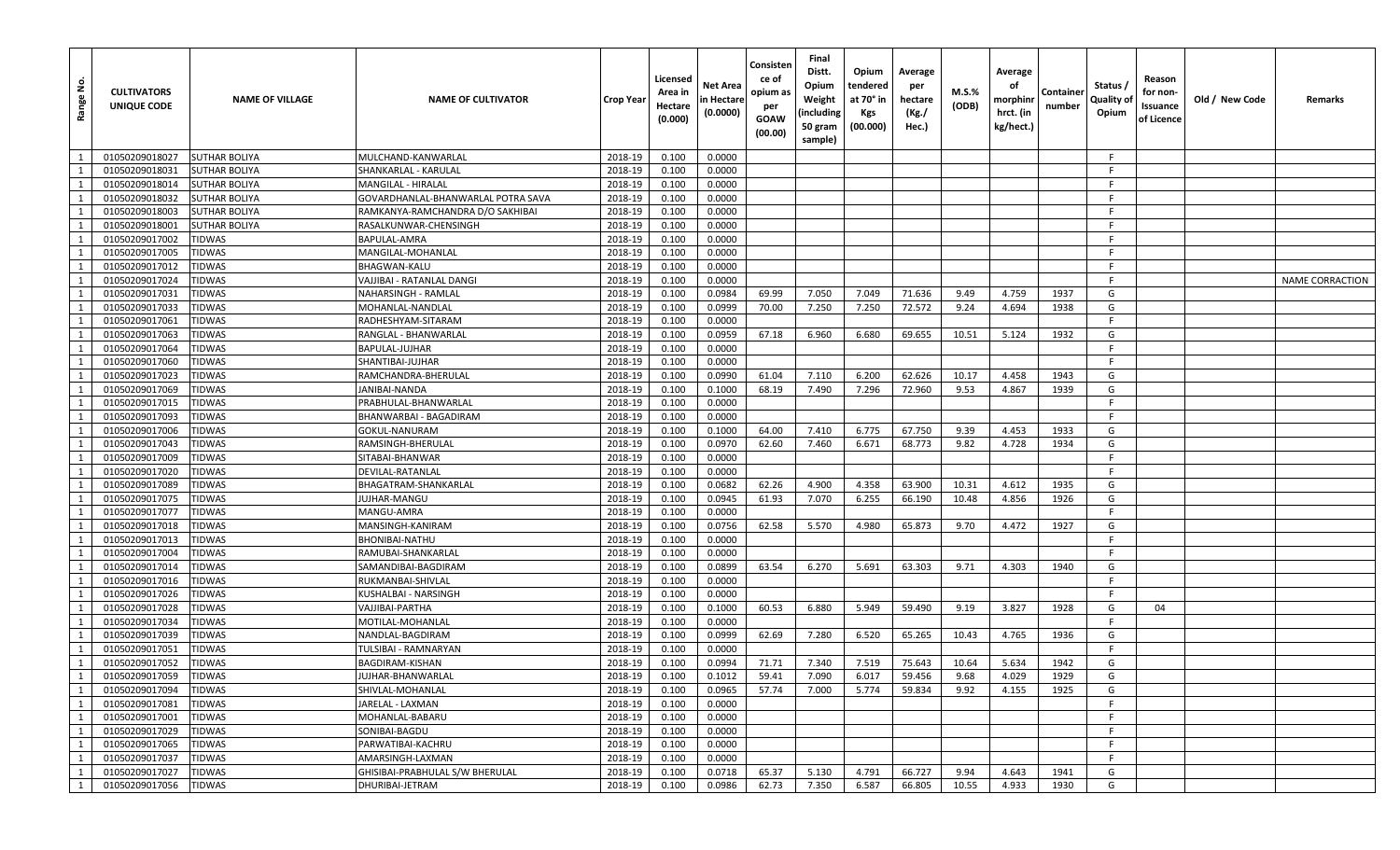| å<br>Range                       | <b>CULTIVATORS</b><br>UNIQUE CODE | <b>NAME OF VILLAGE</b>  | <b>NAME OF CULTIVATOR</b>                      | Crop Year | Licensed<br>Area in<br>Hectare<br>(0.000) | Net Area<br>n Hectare<br>(0.0000) | Consisten<br>ce of<br>opium as<br>per<br>GOAW<br>(00.00) | Final<br>Distt.<br>Opium<br>Weight<br>(including<br>50 gram<br>sample) | Opium<br>tendered<br>at 70° in<br><b>Kgs</b><br>(00.000) | Average<br>per<br>hectare<br>(Kg./<br>Hec.) | M.S.%<br>(ODB) | Average<br>оf<br>morphinr<br>hrct. (in<br>kg/hect.) | Container<br>number | Status /<br>Quality of<br>Opium | Reason<br>for non-<br>Issuance<br>of Licence | Old / New Code | Remarks            |
|----------------------------------|-----------------------------------|-------------------------|------------------------------------------------|-----------|-------------------------------------------|-----------------------------------|----------------------------------------------------------|------------------------------------------------------------------------|----------------------------------------------------------|---------------------------------------------|----------------|-----------------------------------------------------|---------------------|---------------------------------|----------------------------------------------|----------------|--------------------|
| $\mathbf{1}$                     | 01050209017068                    | <b>TIDWAS</b>           | VAJJIBAI-RATANLAL                              | 2018-19   | 0.100                                     | 0.0938                            | 59.64                                                    | 6.860                                                                  | 5.845                                                    | 62.313                                      | 9.73           | 4.244                                               | 1931                | G                               |                                              |                |                    |
| $\mathbf{1}$                     | 01050209017032                    | <b>TIDWAS</b>           | <b>JUJHAR-RAMLAL</b>                           | 2018-19   | 0.100                                     | 0.0000                            |                                                          |                                                                        |                                                          |                                             |                |                                                     |                     | E                               |                                              |                |                    |
| 1                                | 01050209017048                    | <b>TIDWAS</b>           | KARIBAI-BAGDIRAM                               | 2018-19   | 0.100                                     | 0.0000                            |                                                          |                                                                        |                                                          |                                             |                |                                                     |                     | -F                              |                                              |                |                    |
| 2                                | 01050210031016                    | AAKYA                   | PREMSINGH-DHULSINGH                            | 2018-19   | 0.100                                     | 0.0000                            |                                                          |                                                                        |                                                          |                                             |                |                                                     |                     | -F                              |                                              |                |                    |
| $\overline{2}$                   | 01050210031008                    | AAKYA                   | RAMDAS - BALAKDAS URF BALMUKUNDDAS             | 2018-19   | 0.100                                     | 0.1012                            | 66.00                                                    | 7.150                                                                  | 6.741                                                    | 66.610                                      | 9.95           | 4.640                                               | 1491                | G                               |                                              |                |                    |
| $\overline{2}$                   | 01050210031014                    | AAKYA                   | PREMKUWAR-PRATAPSINGH                          | 2018-19   | 0.100                                     | 0.1006                            | 63.80                                                    | 7.180                                                                  | 6.544                                                    | 65.049                                      | 9.59           | 4.367                                               | 1490                | G                               |                                              |                |                    |
| $\overline{2}$                   | 01050210031015                    | AAKYA                   | KOSHALYABAI - HIRALAL                          | 2018-19   | 0.100                                     | 0.0513                            | 66.97                                                    | 3.480                                                                  | 3.329                                                    | 64.892                                      | 9.99           | 4.538                                               | 1492                | G                               |                                              |                |                    |
| $\overline{2}$                   | 01050210031024                    | AAKYA                   | BHAGYVANTIBAI-MOHANLAL                         | 2018-19   | 0.100                                     | 0.0514                            | 64.78                                                    | 3.490                                                                  | 3.230                                                    | 62.840                                      | 9.43           | 4.148                                               | 1493                | G                               |                                              |                |                    |
| $\overline{2}$                   | 01050210031033                    | AAKYA                   | DILIPSINGH-DOLATSINGH                          | 2018-19   | 0.100                                     | 0.1040                            | 68.87                                                    | 6.990                                                                  | 6.877                                                    | 66.125                                      | 9.37           | 4.337                                               | 1494                | G                               |                                              |                |                    |
| $\overline{2}$                   | 01050210031005                    | AAKYA                   | DATARSINGH-SHAMBHUSINGH                        | 2018-19   | 0.100                                     | 0.1007                            | 63.28                                                    | 7.260                                                                  | 6.563                                                    | 65.173                                      | 10.48          | 4.781                                               | 1499                | G                               |                                              |                |                    |
| 2                                | 01050210031010                    | AAKYA                   | BHERULAL - JAGNNATH                            | 2018-19   | 0.100                                     | 0.0996                            | 67.98                                                    | 6.370                                                                  | 6.186                                                    | 62.108                                      | 9.87           | 4.291                                               | 1495                | G                               |                                              |                |                    |
| $\overline{2}$                   | 01050210031001                    | AAKYA                   | SOHANSINGH-BHAGWANSINGH                        | 2018-19   | 0.100                                     | 0.1005                            | 67.37                                                    | 6.660                                                                  | 6.410                                                    | 63.781                                      | 10.92          | 4.875                                               | 1496                | G                               |                                              |                |                    |
| $\overline{2}$                   | 01050210031034                    | AAKYA                   | MADHULAL-RUGHNATH                              | 2018-19   | 0.100                                     | 0.1021                            | 65.88                                                    | 6.790                                                                  | 6.390                                                    | 62.585                                      | 10.63          | 4.657                                               | 1497                | G                               |                                              |                |                    |
| $\overline{2}$                   | 01050210031020                    | AAKYA                   | RUPABAI-SUKKHA                                 | 2018-19   | 0.100                                     | 0.1018                            | 66.05                                                    | 6.720                                                                  | 6.341                                                    | 62.288                                      | 9.27           | 4.042                                               | 1498                | G                               |                                              |                |                    |
| $\overline{2}$                   | 01050210031013                    | AAKYA                   | MANGILAL-RAMCHANDRA                            | 2018-19   | 0.100                                     | 0.0000                            |                                                          |                                                                        |                                                          |                                             |                |                                                     |                     | -F                              |                                              |                |                    |
| $\overline{2}$                   | 01050210031035                    | AAKYA                   | KALABAI-CHAGANLAI                              | 2018-19   | 0.100                                     | 0.0000                            |                                                          |                                                                        |                                                          |                                             |                |                                                     |                     |                                 |                                              |                |                    |
| $\overline{2}$                   | 01050210031029                    | AAKYA                   | BHERULAL-NANDRAM                               | 2018-19   | 0.100                                     | 0.0000                            |                                                          |                                                                        |                                                          |                                             |                |                                                     |                     | -F                              |                                              |                |                    |
| $\overline{2}$                   |                                   | AAKYA                   | PRAVINSINGH D.P. DOULATSINGH                   | 2018-19   |                                           | 0.0000                            |                                                          |                                                                        |                                                          |                                             |                |                                                     |                     | -F                              |                                              |                |                    |
|                                  | 01050210031025                    | AAKYA                   |                                                |           | 0.100                                     |                                   |                                                          |                                                                        |                                                          |                                             |                |                                                     |                     |                                 | 04                                           |                |                    |
| $\overline{2}$<br>$\overline{2}$ | 01050210031011<br>01050210120028  |                         | BADRILAL-RAMESHWAR                             | 2018-19   | 0.100                                     | 0.1011                            | 60.31                                                    | 6.460                                                                  | 5.566                                                    | 55.054                                      | 9.00           | 3.468                                               | 1489                | G                               |                                              |                |                    |
|                                  | 01050210120024                    | <b>BADAVADI</b>         | KACHRU - GANGARAM                              | 2018-19   | 0.100                                     | 0.0936                            | 61.53                                                    | 6.450                                                                  | 5.670                                                    | 60.576                                      | 10.37          | 4.397                                               | 3379                | G                               |                                              |                |                    |
| $\overline{2}$                   |                                   | <b>BADAVADI</b>         | KACHARU - NANURAM                              | 2018-19   | 0.100                                     | 0.0952                            | 58.80                                                    | 6.320                                                                  | 5.309                                                    | 55.766                                      | 11.00          | 4.294                                               | 3378                | G                               |                                              | 01050210122136 |                    |
| $\overline{2}$                   | 01050210120026                    | <b>BADAVADI</b>         | NATHU-ONKAR                                    | 2018-19   | 0.100                                     | 0.0000                            |                                                          |                                                                        |                                                          |                                             |                |                                                     |                     | F.                              |                                              |                |                    |
| $\overline{2}$                   | 01050210120004                    | <b>BADAVADI</b>         | BHUWAN-KHIMMA                                  | 2018-19   | 0.100                                     | 0.0937                            | 55.62                                                    | 2.950                                                                  | 2.344                                                    | 25.016                                      | 11.92          | 2.087                                               | 3377                | G                               | 04                                           |                |                    |
| $\overline{2}$                   | 01050210120030                    | <b>BADAVADI</b>         | BHERULAL-BHAGIRATH                             | 2018-19   | 0.100                                     | 0.0755                            | 60.23                                                    | 2.570                                                                  | 2.211                                                    | 29.284                                      | 11.09          | 2.274                                               | 3380                | G                               | 04                                           | 01030207088135 |                    |
| $\overline{2}$                   | 01050210060049                    | <b>BADODH</b>           | JUJHAR - DEVA                                  | 2018-19   | 0.100                                     | 0.0983                            | 65.26                                                    | 7.340                                                                  | 6.843                                                    | 69.613                                      | 10.47          | 5.102                                               | 1690                | G                               |                                              |                |                    |
| $\overline{2}$                   | 01050210060057                    | <b>BADODH</b>           | NANDUBAI-NANDA                                 | 2018-19   | 0.100                                     | 0.0000                            |                                                          |                                                                        |                                                          |                                             |                |                                                     |                     | F                               |                                              |                |                    |
| $\overline{2}$                   | 01050210060009                    | <b>BADODH</b>           | IUJHARLAL-UDA                                  | 2018-19   | 0.100                                     | 0.1013                            | 68.38                                                    | 7.200                                                                  | 7.033                                                    | 69.427                                      | 10.16          | 4.938                                               | 1695                | G                               |                                              |                |                    |
| $\overline{2}$                   | 01050210060013                    | <b>BADODH</b>           | MADANLAL-BHERULAL                              | 2018-19   | 0.100                                     | 0.0932                            | 62.56                                                    | 6.590                                                                  | 5.890                                                    | 63.197                                      | 9.48           | 4.193                                               | 1686                | G                               |                                              |                |                    |
| $\overline{2}$                   | 01050210060016                    | <b>BADODH</b>           | SALAGARAM - NANURAM                            | 2018-19   | 0.100                                     | 0.0813                            | 57.62                                                    | 5.660                                                                  | 4.659                                                    | 57.306                                      | 10.55          | 4.232                                               | 1684                | G                               |                                              |                | <b>NAME CHANGE</b> |
| $\overline{2}$                   | 01050210060051                    | <b>BADODH</b>           | RAMESHWAR - PANNALAL                           | 2018-19   | 0.100                                     | 0.0975                            | 60.69                                                    | 6.980                                                                  | 6.052                                                    | 62.071                                      | 10.94          | 4.753                                               | 1687                | G                               |                                              |                |                    |
| $\overline{2}$                   | 01050210060023                    | <b>BADODH</b>           | NANGULAL - KESHURAM                            | 2018-19   | 0.100                                     | 0.0968                            | 63.39                                                    | 6.640                                                                  | 6.013                                                    | 62.117                                      | 10.88          | 4.731                                               | 1691                | G                               |                                              |                |                    |
| $\overline{2}$                   | 01050210060024                    | <b>BADODH</b>           | BHERULAL - BHUWAN                              | 2018-19   | 0.100                                     | 0.0849                            | 57.21                                                    | 6.380                                                                  | 5.214                                                    | 61.413                                      | 9.42           | 4.050                                               | 1685                | G                               |                                              |                |                    |
| $\overline{2}$                   | 01050210060038                    | <b>BADODH</b>           | BIILASIBAI - PURALAL                           | 2018-19   | 0.100                                     | 0.0978                            | 60.28                                                    | 7.010                                                                  | 6.037                                                    | 61.728                                      | 10.53          | 4.550                                               | 1692                | G                               |                                              |                |                    |
| $\overline{2}$                   | 01050210060011                    | <b>BADODH</b>           | SITABAI - PANNA                                | 2018-19   | 0.100                                     | 0.0989                            | 60.63                                                    | 7.030                                                                  | 6.089                                                    | 61.567                                      | 10.39          | 4.478                                               | 1688                | G                               |                                              |                |                    |
| $\overline{2}$                   | 01050210060030                    | <b>BADODH</b>           | RAMCHANDRA - BHANWARLAL GAYARI                 | 2018-19   | 0.100                                     | 0.0899                            | 59.63                                                    | 6.000                                                                  | 5.111                                                    | 56.852                                      | 10.43          | 4.151                                               | 1689                | G                               |                                              |                |                    |
| $\overline{2}$                   | 01050210060004                    | <b>BADODH</b>           | PANNA - GAMER TELI                             | 2018-19   | 0.100                                     | 0.0983                            | 63.56                                                    | 7.240                                                                  | 6.574                                                    | 66.876                                      | 10.08          | 4.719                                               | 1693                | G                               |                                              |                |                    |
| 2                                | 01050210060046                    | <b>BADODH</b>           | CHAMMPABAI-KALU                                | 2018-19   | 0.100                                     | 0.0983                            | 67.69                                                    | 7.300                                                                  | 7.059                                                    | 71.810                                      | 10.53          | 5.293                                               | 1696                | G                               |                                              |                |                    |
| $\overline{2}$                   | 01050210060044                    | <b>BADODH</b>           | RAMNARAYAN-MANGILAL                            | 2018-19   | 0.100                                     | 0.0936                            | 59.49                                                    | 6.430                                                                  | 5.465                                                    | 58.386                                      | 10.84          | 4.430                                               | 1694                | G                               |                                              |                |                    |
| $\overline{2}$                   | 01050210060014                    | <b>BADODH</b>           | SHAMBHULAL-HIRALAL                             | 2018-19   | 0.100                                     | 0.0000                            |                                                          |                                                                        |                                                          |                                             |                |                                                     |                     | -F                              |                                              |                |                    |
| $\overline{2}$                   | 01050210060019                    | <b>BADODH</b>           | PREMKUNWAR-GOVARDHANSUINGH S/W<br>SAMANDKUNWAR | 2018-19   | 0.100                                     | 0.0000                            |                                                          |                                                                        |                                                          |                                             |                |                                                     |                     |                                 |                                              |                |                    |
| $\overline{2}$                   | 01050210010019                    | <b>BARDIYA BARKHEDA</b> | DEVILAL-KACHARU                                | 2018-19   | 0.100                                     | 0.0996                            | 63.26                                                    | 7.160                                                                  | 6.471                                                    | 64.969                                      | 10.70          | 4.866                                               | 488                 | G                               |                                              |                |                    |
| $\overline{2}$                   | 01050210010020                    | <b>BARDIYA BARKHEDA</b> | DEUBAI-HIRA                                    | 2018-19   | 0.100                                     | 0.0958                            | 66.20                                                    | 7.000                                                                  | 6.620                                                    | 69.102                                      | 10.68          | 5.166                                               | 490                 | G                               |                                              |                |                    |
| $\overline{2}$                   | 01050210010005                    | <b>BARDIYA BARKHEDA</b> | BHERUSINGH-AMAR SINGH D.P. LALSINGH            | 2018-19   | 0.100                                     | 0.0979                            | 67.66                                                    | 7.530                                                                  | 7.278                                                    | 74.341                                      | 9.58           | 4.986                                               | 492                 | G                               |                                              |                |                    |
| $\overline{2}$                   | 01050210010018                    | <b>BARDIYA BARKHEDA</b> | SAYABKUNWAR-JUJHARSINGH                        | 2018-19   | 0.100                                     | 0.1008                            | 63.12                                                    | 6.960                                                                  | 6.276                                                    | 62.261                                      | 10.27          | 4.476                                               | 491                 | G                               |                                              |                |                    |
| $\overline{2}$                   | 01050210010002                    | <b>BARDIYA BARKHEDA</b> | MOH. AKRAMKHA-MOH. AKBAR                       | 2018-19   | 0.100                                     | 0.0966                            | 61.89                                                    | 6.900                                                                  | 6.101                                                    | 63.157                                      | 10.02          | 4.430                                               | 489                 | G                               |                                              |                |                    |
| $\overline{2}$                   | 01050210122105                    | <b>BHAGOR</b>           | NAGULAL - VARDA                                | 2018-19   | 0.100                                     | 0.0976                            | 68.45                                                    | 7.170                                                                  | 7.011                                                    | 71.834                                      | 10.17          | 5.114                                               | 1594                | G                               |                                              |                |                    |
|                                  |                                   |                         |                                                |           |                                           |                                   |                                                          |                                                                        |                                                          |                                             |                |                                                     |                     |                                 |                                              |                |                    |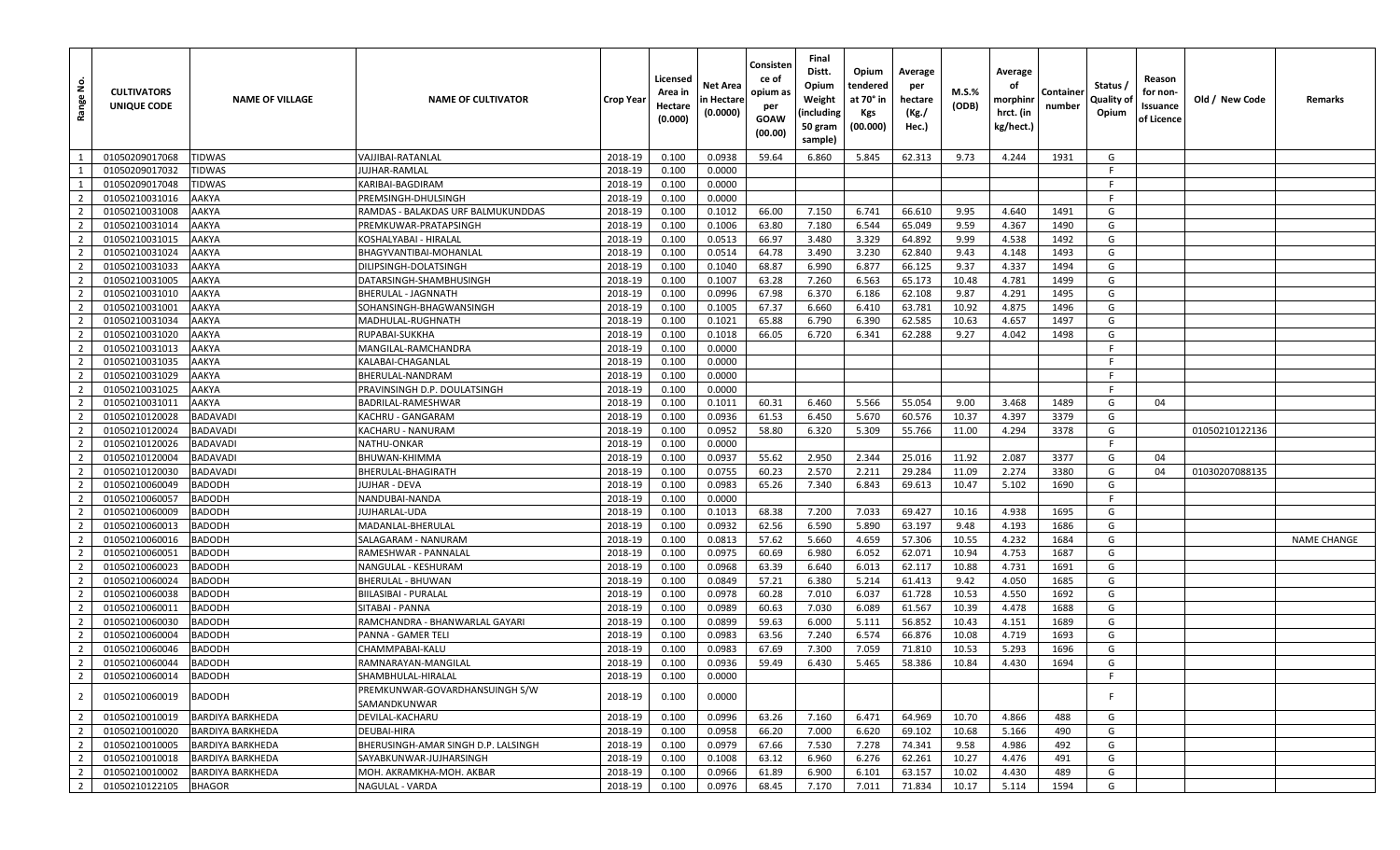| غ.<br>Range    | <b>CULTIVATORS</b><br>UNIQUE CODE | <b>NAME OF VILLAGE</b> | <b>NAME OF CULTIVATOR</b>    | <b>Crop Year</b> | Licensed<br>Area in<br>Hectare<br>(0.000) | Net Area<br>n Hectare<br>(0.0000) | Consisten<br>ce of<br>opium as<br>per<br>GOAW<br>(00.00) | Final<br>Distt.<br>Opium<br>Weight<br>(including<br>50 gram<br>sample) | Opium<br>tendered<br>at 70° in<br>Kgs<br>(00.000) | Average<br>per<br>hectare<br>(Kg./<br>Hec.) | M.S.%<br>(ODB) | Average<br>οf<br>morphinr<br>hrct. (in<br>kg/hect.) | Containe<br>number | Status /<br>Quality of<br>Opium | Reason<br>for non-<br>Issuance<br>of Licence | Old / New Code | Remarks |
|----------------|-----------------------------------|------------------------|------------------------------|------------------|-------------------------------------------|-----------------------------------|----------------------------------------------------------|------------------------------------------------------------------------|---------------------------------------------------|---------------------------------------------|----------------|-----------------------------------------------------|--------------------|---------------------------------|----------------------------------------------|----------------|---------|
| $\overline{2}$ | 01050210122131                    | <b>BHAGOR</b>          | MANGILAL-RAMCHANDRA          | 2018-19          | 0.100                                     | 0.1015                            | 65.73                                                    | 7.140                                                                  | 6.704                                             | 66.049                                      | 10.36          | 4.790                                               | 1589               | G                               |                                              |                |         |
| $\overline{2}$ | 01050210122003                    | BHAGOR                 | KARULAL - NAGU               | 2018-19          | 0.100                                     | 0.0972                            | 68.03                                                    | 7.080                                                                  | 6.881                                             | 70.792                                      | 10.30          | 5.104                                               | 1590               | G                               |                                              |                |         |
| $\overline{2}$ | 01050210122038                    | <b>BHAGOR</b>          | SHOBHARAM-BAGDIRAM           | 2018-19          | 0.100                                     | 0.0964                            | 57.56                                                    | 7.270                                                                  | 5.978                                             | 62.012                                      | 10.06          | 4.367                                               | 1576               | G                               |                                              |                |         |
| $\overline{2}$ | 01050210122040                    | <b>BHAGOR</b>          | GEETABAI - ONKAR             | 2018-19          | 0.100                                     | 0.1000                            | 55.54                                                    | 7.330                                                                  | 5.816                                             | 58.160                                      | 10.88          | 4.429                                               | 1577               | G                               |                                              |                |         |
| $\overline{2}$ | 01050210122048                    | <b>BHAGOR</b>          | RODIBAI-HARIRAM              | 2018-19          | 0.100                                     | 0.0979                            | 60.07                                                    | 7.150                                                                  | 6.136                                             | 62.676                                      | 10.77          | 4.725                                               | 1580               | G                               |                                              |                |         |
| $\overline{2}$ | 01050210122090                    | <b>BHAGOR</b>          | RAMPURI - GOVINDPURI         | 2018-19          | 0.100                                     | 0.0956                            | 64.98                                                    | 6.960                                                                  | 6.461                                             | 67.583                                      | 9.90           | 4.683                                               | 1585               | G                               |                                              |                |         |
| $\overline{2}$ | 01050210122028                    | <b>BHAGOR</b>          | KARULAL-HEERA                | 2018-19          | 0.100                                     | 0.0999                            | 58.88                                                    | 7.470                                                                  | 6.283                                             | 62.892                                      | 10.46          | 4.605                                               | 1581               | G                               |                                              |                |         |
| $\overline{2}$ | 01050210122062                    | <b>BHAGOR</b>          | CHUNNIBAI- RAMCHANDRA        | 2018-19          | 0.100                                     | 0.1000                            | 60.62                                                    | 7.090                                                                  | 6.140                                             | 61.400                                      | 10.90          | 4.685                                               | 1582               | G                               |                                              |                |         |
| $\overline{2}$ | 01050210122004                    | <b>BHAGOR</b>          | <b>MOHAN - BHAGU</b>         | 2018-19          | 0.100                                     | 0.1004                            | 67.50                                                    | 7.000                                                                  | 6.750                                             | 67.231                                      | 10.40          | 4.894                                               | 1591               | G                               |                                              |                |         |
| $\overline{2}$ | 01050210122125                    | <b>BHAGOR</b>          | DHURA - RADHU                | 2018-19          | 0.100                                     | 0.0902                            | 57.14                                                    | 6.630                                                                  | 5.412                                             | 60.000                                      | 11.59          | 4.868                                               | 1574               | G                               |                                              |                |         |
| $\overline{2}$ | 01050210122091                    | <b>BHAGOR</b>          | GANPATLAL-SUKHLAL            | 2018-19          | 0.100                                     | 0.1011                            | 62.61                                                    | 7.030                                                                  | 6.288                                             | 62.195                                      | 10.40          | 4.528                                               | 1586               | G                               |                                              |                |         |
| $\overline{2}$ | 01050210122138                    | <b>BHAGOR</b>          | <b>BADRILAL MANGILAL</b>     | 2018-19          | 0.100                                     | 0.0979                            | 62.81                                                    | 6.920                                                                  | 6.209                                             | 63.421                                      | 10.11          | 4.489                                               | 1587               | G                               |                                              | 01050210121026 |         |
| $\overline{2}$ | 01050210122008                    | <b>BHAGOR</b>          | BHANWARSINGH-BAGDIRAM        | 2018-19          | 0.100                                     | 0.0940                            | 58.14                                                    | 7.140                                                                  | 5.930                                             | 63.085                                      | 11.11          | 4.906                                               | 1579               | G                               |                                              |                |         |
| $\overline{2}$ | 01050210122110                    | <b>BHAGOR</b>          | RAMKUNWAR-KANWARLAL          | 2018-19          | 0.100                                     | 0.0964                            | 61.46                                                    | 7.130                                                                  | 6.260                                             | 64.937                                      | 10.72          | 4.873                                               | 1583               | G                               |                                              |                |         |
| $\overline{2}$ | 01050210122056                    | <b>BHAGOR</b>          | SUNDARBAI-DEVA S/W SAMANDBAI | 2018-19          | 0.100                                     | 0.0933                            | 60.42                                                    | 6.800                                                                  | 5.869                                             | 62.904                                      | 11.09          | 4.884                                               | 1584               | G                               |                                              |                |         |
| $\overline{2}$ | 01050210122124                    | <b>BHAGOR</b>          | KACHRULAL-BAGDU              | 2018-19          | 0.100                                     | 0.0999                            | 68.53                                                    | 7.050                                                                  | 6.902                                             | 69.089                                      | 10.24          | 4.952                                               | 1592               | G                               |                                              |                |         |
| $\overline{2}$ | 01050210122114                    | <b>BHAGOR</b>          | RESHAMBAI-BHUWAN             | 2018-19          | 0.100                                     | 0.0999                            | 67.10                                                    | 7.150                                                                  | 6.854                                             | 68.608                                      | 10.36          | 4.975                                               | 1593               | G                               |                                              |                |         |
| $\overline{2}$ | 01050210122070                    | <b>BHAGOR</b>          | SHIVNARAYAN-PANNA            | 2018-19          | 0.100                                     | 0.0960                            | 54.27                                                    | 7.150                                                                  | 5.543                                             | 57.739                                      | 10.87          | 4.394                                               | 1575               | G                               |                                              |                |         |
| $\overline{2}$ | 01050210122077                    | <b>BHAGOR</b>          | GEETABAI-GANESH              | 2018-19          | 0.100                                     | 0.0980                            | 58.96                                                    | 7.050                                                                  | 5.938                                             | 60.591                                      | 10.02          | 4.250                                               | 1578               | G                               |                                              |                |         |
| $\overline{2}$ | 01050210122054                    | <b>BHAGOR</b>          | BHULIBAI-GANESH              | 2018-19          | 0.100                                     | 0.1009                            | 62.66                                                    | 7.250                                                                  | 6.490                                             | 64.321                                      | 11.33          | 5.101                                               | 1588               | G                               |                                              |                |         |
| $\overline{2}$ | 01050210009014                    | <b>BHUKHI BUJURG</b>   | NARAYANGIR-MAGANGIR          | 2018-19          | 0.100                                     | 0.0000                            |                                                          |                                                                        |                                                   |                                             |                |                                                     |                    | F.                              |                                              |                |         |
| $\overline{2}$ | 01050210009012                    | <b>BHUKHI BUJURG</b>   | GOPALGIR-SHANKAR GIR         | 2018-19          | 0.100                                     | 0.1040                            | 67.97                                                    | 7.510                                                                  | 7.292                                             | 70.115                                      | 9.00           | 4.417                                               | 3121               | G                               |                                              |                |         |
| $\overline{2}$ | 01050210009015                    | <b>BHUKHI BUJURG</b>   | BABUDAS-MANGUDAS             | 2018-19          | 0.100                                     | 0.1002                            | 64.34                                                    | 7.290                                                                  | 6.701                                             | 66.876                                      | 10.15          | 4.751                                               | 3122               | G                               |                                              |                |         |
| $\overline{2}$ | 01050210009017                    | <b>BHUKHI BUJURG</b>   | VIKRAM SINGH-PARVAT SINGH    | 2018-19          | 0.100                                     | 0.0000                            |                                                          |                                                                        |                                                   |                                             |                |                                                     |                    | -F                              |                                              |                |         |
| $\overline{2}$ | 01050210009018                    | <b>BHUKHI BUJURG</b>   | UDAYRAM-ONKAR DAS            | 2018-19          | 0.100                                     | 0.0000                            |                                                          |                                                                        |                                                   |                                             |                |                                                     |                    | F.                              |                                              |                |         |
| $\overline{2}$ | 01050210009020                    | <b>BHUKHI BUJURG</b>   | GOVIND GIR - KAILASH GIF     | 2018-19          | 0.100                                     | 0.1000                            | 63.45                                                    | 6.960                                                                  | 6.309                                             | 63.090                                      | 10.26          | 4.531                                               | 3116               | G                               |                                              |                |         |
| $\overline{2}$ | 01050210009022                    | <b>BHUKHI BUJURG</b>   | MANGILAL - SHANKARLAL        | 2018-19          | 0.100                                     | 0.0000                            |                                                          |                                                                        |                                                   |                                             |                |                                                     |                    | F                               |                                              |                |         |
| $\overline{2}$ | 01050210009043                    | <b>BHUKHI BUJURG</b>   | BADRILAL-RAMLAL              | 2018-19          | 0.100                                     | 0.0988                            | 67.37                                                    | 7.010                                                                  | 6.747                                             | 68.289                                      | 9.51           | 4.546                                               | 3123               | G                               |                                              |                |         |
| $\overline{2}$ | 01050210009044                    | <b>BHUKHI BUJURG</b>   | BHERUGIR-RAMGIR              | 2018-19          | 0.100                                     | 0.1039                            | 62.03                                                    | 7.090                                                                  | 6.283                                             | 60.471                                      | 10.62          | 4.495                                               | 3117               | G                               |                                              |                |         |
| $\overline{2}$ | 01050210009055                    | <b>BHUKHI BUJURG</b>   | PARASRAM-KACHRU              | 2018-19          | 0.100                                     | 0.0972                            | 66.58                                                    | 7.030                                                                  | 6.687                                             | 68.796                                      | 10.06          | 4.844                                               | 3127               | G                               |                                              |                |         |
| $\overline{2}$ | 01050210009002                    | <b>BHUKHI BUJURG</b>   | LEEL BAI -GOVINDRAM          | 2018-19          | 0.100                                     | 0.0494                            | 62.06                                                    | 3.450                                                                  | 3.059                                             | 61.923                                      | 10.18          | 4.412                                               | 3124               | G                               |                                              |                |         |
| $\overline{2}$ | 01050210009019                    | <b>BHUKHI BUJURG</b>   | KAALUSINGH-ONKARSINGH        | 2018-19          | 0.100                                     | 0.0991                            | 60.28                                                    | 6.900                                                                  | 5.942                                             | 59.959                                      | 9.51           | 3.991                                               | 3118               | G                               | 04                                           |                |         |
| $\overline{2}$ | 01050210009037                    | <b>BHUKHI BUJURG</b>   | KAVERIBAI-JUJHAR             | 2018-19          | 0.100                                     | 0.0986                            | 70.12                                                    | 6.560                                                                  | 6.571                                             | 66.643                                      | 9.50           | 4.432                                               | 3128               | G                               |                                              |                |         |
| $\overline{2}$ | 01050210009050                    | <b>BHUKHI BUJURG</b>   | GOTAMPURI-SHANKARPURI        | 2018-19          | 0.100                                     | 0.0524                            | 67.15                                                    | 3.640                                                                  | 3.492                                             | 66.641                                      | 9.61           | 4.483                                               | 3129               | G                               |                                              |                |         |
| $\overline{2}$ | 01050210009009                    | <b>BHUKHI BUJURG</b>   | ANUSUIYABAI - BHERUDAS       | 2018-19          | 0.100                                     | 0.0988                            | 62.15                                                    | 7.210                                                                  | 6.401                                             | 64.787                                      | 10.43          | 4.730                                               | 3119               | G                               |                                              |                |         |
| $\overline{2}$ | 01050210009016                    | <b>BHUKHI BUJURG</b>   | RUGHNATH-GULAB               | 2018-19          | 0.100                                     | 0.0000                            |                                                          |                                                                        |                                                   |                                             |                |                                                     |                    | F.                              |                                              |                |         |
| $\overline{2}$ | 01050210009003                    | <b>BHUKHI BUJURG</b>   | KARU GIR- KACHARU GIR        | 2018-19          | 0.100                                     | 0.0986                            | 63.82                                                    | 7.220                                                                  | 6.583                                             | 66.764                                      | 9.68           | 4.524                                               | 3125               | G                               |                                              |                |         |
| $\overline{2}$ | 01050210009010                    | <b>BHUKHI BUJURG</b>   | MANGUGIR-NATHUGIR            | 2018-19          | 0.100                                     | 0.0947                            | 64.27                                                    | 6.700                                                                  | 6.152                                             | 64.963                                      | 9.68           | 4.402                                               | 3120               | G                               |                                              |                |         |
| $\overline{2}$ | 01050210009032                    | <b>BHUKHI BUJURG</b>   | MANGILAL-AMRITRAM            | 2018-19          | 0.100                                     | 0.0000                            |                                                          |                                                                        |                                                   |                                             |                |                                                     |                    | -F                              |                                              |                |         |
| $\overline{2}$ | 01050210009026                    | <b>BHUKHI BUJURG</b>   | BHULIBAI - NARAYAN           | 2018-19          | 0.100                                     | 0.0956                            | 55.13                                                    | 6.450                                                                  | 5.080                                             | 53.138                                      | 11.08          | 4.121                                               | 3113               | G                               |                                              |                |         |
| $\overline{2}$ | 01050210009056                    | <b>BHUKHI BUJURG</b>   | PYARSINGH-BAHADURSINGH       | 2018-19          | 0.100                                     | 0.0980                            | 60.36                                                    | 7.020                                                                  | 6.053                                             | 61.765                                      | 11.27          | 4.873                                               | 3114               | G                               |                                              |                |         |
| $\overline{2}$ | 01050210009027                    | <b>BHUKHI BUJURG</b>   | <b>KACHRU GIR-ROOP GIR</b>   | 2018-19          | 0.100                                     | 0.0995                            | 65.48                                                    | 7.020                                                                  | 6.567                                             | 66.000                                      | 10.43          | 4.818                                               | 3126               | G                               |                                              |                |         |
| $\overline{2}$ | 01050210009046                    | <b>BHUKHI BUJURG</b>   | RAMPRASAD-BHUVANIJI          | 2018-19          | 0.100                                     | 0.0000                            |                                                          |                                                                        |                                                   |                                             |                |                                                     |                    | F.                              |                                              |                |         |
| $\overline{2}$ | 01050210009051                    | <b>BHUKHI BUJURG</b>   | KARU-JUJHAR                  | 2018-19          | 0.100                                     | 0.0986                            | 69.48                                                    | 6.600                                                                  | 6.551                                             | 66.440                                      | 9.99           | 4.646                                               | 3131               | G                               |                                              |                |         |
| $\overline{2}$ | 01050210009053                    | <b>BHUKHI BUJURG</b>   | UDAYRAM - JUJHAR             | 2018-19          | 0.100                                     | 0.1007                            | 69.60                                                    | 7.310                                                                  | 7.268                                             | 72.174                                      | 9.47           | 4.785                                               | 3130               | G                               |                                              |                |         |
| $\overline{2}$ | 01050210009047                    | <b>BHUKHI BUJURG</b>   | RAMLAL - JUJHAR              | 2018-19          | 0.100                                     | 0.0982                            | 69.13                                                    | 7.010                                                                  | 6.923                                             | 70.498                                      | 9.29           | 4.584                                               | 3132               | G                               |                                              |                |         |
| $\overline{2}$ | 01050210009008                    | <b>BHUKHI BUJURG</b>   | PRAKASHRAO-RAMPRASAD         | 2018-19          | 0.100                                     | 0.1017                            | 62.86                                                    | 6.810                                                                  | 6.115                                             | 60.127                                      | 10.55          | 4.441                                               | 3115               | G                               |                                              |                |         |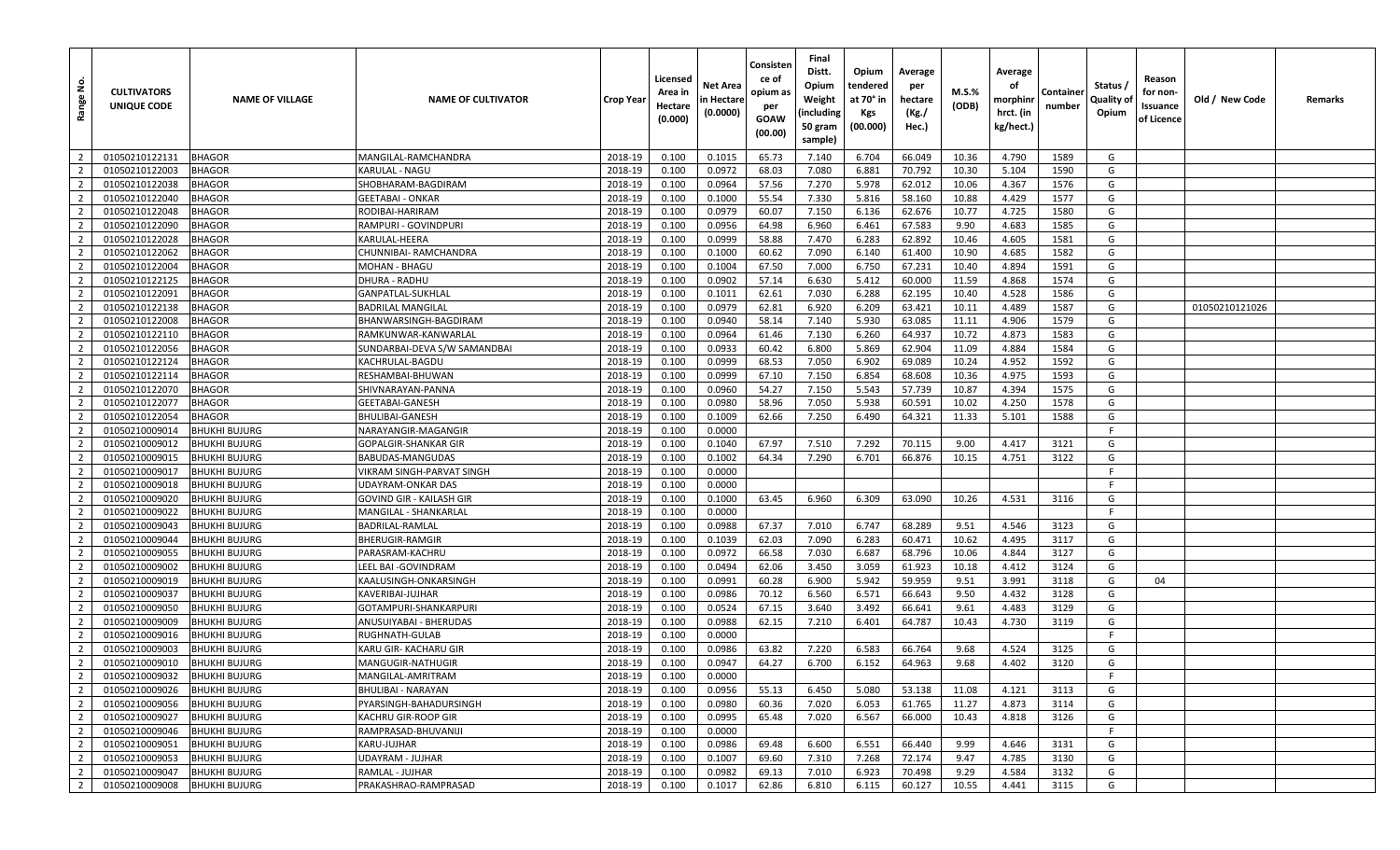| Range No.      | <b>CULTIVATORS</b><br>UNIQUE CODE | <b>NAME OF VILLAGE</b> | <b>NAME OF CULTIVATOR</b>        | Crop Year | Licensed<br>Area in<br>Hectare<br>(0.000) | Net Area<br>n Hectare<br>(0.0000) | Consisten<br>ce of<br>opium as<br>per<br><b>GOAW</b><br>(00.00) | Final<br>Distt.<br>Opium<br>Weight<br>(including<br>50 gram<br>sample) | Opium<br>tendered<br>at 70° in<br><b>Kgs</b><br>(00.000) | Average<br>per<br>hectare<br>(Kg./<br>Hec.) | M.S.%<br>(ODB) | Average<br>оf<br>morphinr<br>hrct. (in<br>kg/hect.) | Container<br>number | Status /<br>Quality of<br>Opium | Reason<br>for non-<br>Issuance<br>of Licence | Old / New Code | Remarks            |
|----------------|-----------------------------------|------------------------|----------------------------------|-----------|-------------------------------------------|-----------------------------------|-----------------------------------------------------------------|------------------------------------------------------------------------|----------------------------------------------------------|---------------------------------------------|----------------|-----------------------------------------------------|---------------------|---------------------------------|----------------------------------------------|----------------|--------------------|
| $\overline{2}$ | 01050210009045                    | <b>BHUKHI BUJURG</b>   | LEELABAI-BHANWARDAS              | 2018-19   | 0.100                                     | 0.0000                            |                                                                 |                                                                        |                                                          |                                             |                |                                                     |                     | -F                              |                                              |                |                    |
| $\overline{2}$ | 01050210009029                    | <b>BHUKHI BUJURG</b>   | SHAMBHUGIR-NATHUGIR              | 2018-19   | 0.100                                     | 0.0000                            |                                                                 |                                                                        |                                                          |                                             |                |                                                     |                     | -F                              |                                              |                |                    |
| $\overline{2}$ | 01050210009011                    | <b>BHUKHI BUJURG</b>   | SHYAMABAI-KANWARLAL              | 2018-19   | 0.100                                     | 0.0000                            |                                                                 |                                                                        |                                                          |                                             |                |                                                     |                     | -F                              |                                              |                |                    |
| 2              | 01050210109006                    | <b>CHAKTIYA</b>        | MAGAN - GANGARAM                 | 2018-19   | 0.100                                     | 0.0960                            | 63.02                                                           | 7.380                                                                  | 6.644                                                    | 69.208                                      | 11.54          | 5.591                                               | 1291                | G                               |                                              |                |                    |
| $\overline{2}$ | 01050210133001                    | <b>DABDI</b>           | HINDUSINGH- GORDHANSINGH         | 2018-19   | 0.100                                     | 0.0973                            | 63.03                                                           | 7.270                                                                  | 6.546                                                    | 67.276                                      | 9.15           | 4.309                                               | 2939                | G                               |                                              |                |                    |
| $\overline{2}$ | 01050210133005                    | <b>DABDI</b>           | JCHAWKUNWAR-RUGHNATHSINGH        | 2018-19   | 0.100                                     | 0.0000                            |                                                                 |                                                                        |                                                          |                                             |                |                                                     |                     | F.                              |                                              |                |                    |
| $\overline{2}$ | 01050210126001                    | <b>DALAWADA</b>        | RAMKANYABAI-BHANWARLAL           | 2018-19   | 0.100                                     | 0.1014                            | 57.83                                                           | 0.500                                                                  | 0.413                                                    | 4.072                                       | 14.08          | 0.402                                               | 297                 | G                               | 04                                           |                |                    |
| $\overline{2}$ | 01050210126002                    | <b>DALAWADA</b>        | PREMKUNWAR - GANESHRAM           | 2018-19   | 0.100                                     | 0.0000                            |                                                                 |                                                                        |                                                          |                                             |                |                                                     |                     | -F                              |                                              |                |                    |
| $\overline{2}$ | 01050210126014                    | <b>DALAWADA</b>        | IUGALKISHOR - BAGDIRAM           | 2018-19   | 0.100                                     | 0.0000                            |                                                                 |                                                                        |                                                          |                                             |                |                                                     |                     | F                               |                                              |                |                    |
| $\overline{2}$ | 01050210126018                    | <b>DALAWADA</b>        | GIRJABAI S/O VARDA W/O KHEMRAJ   | 2018-19   | 0.100                                     | 0.0983                            | 67.73                                                           | 6.840                                                                  | 6.618                                                    | 67.324                                      | 9.54           | 4.496                                               | 300                 | G                               |                                              |                |                    |
| 2              | 01050210126019                    | <b>DALAWADA</b>        | MITTHUBAI-PURALAL                | 2018-19   | 0.100                                     | 0.0000                            |                                                                 |                                                                        |                                                          |                                             |                |                                                     |                     | -F                              |                                              |                |                    |
| $\overline{2}$ | 01050210126020                    | <b>DALAWADA</b>        | KARULAL - PRATHAVIRAJ            | 2018-19   | 0.100                                     | 0.0000                            |                                                                 |                                                                        |                                                          |                                             |                |                                                     |                     | -F                              |                                              |                |                    |
| $\overline{2}$ | 01050210126024                    | <b>DALAWADA</b>        | KAWARLAL - PRITHAVIRAJ           | 2018-19   | 0.100                                     | 0.0000                            |                                                                 |                                                                        |                                                          |                                             |                |                                                     |                     | -F                              |                                              |                |                    |
| $\overline{2}$ | 01050210126029                    | <b>DALAWADA</b>        | NANDLAL - JAGDISH                | 2018-19   | 0.100                                     | 0.0000                            |                                                                 |                                                                        |                                                          |                                             |                |                                                     |                     | -F                              |                                              |                |                    |
| $\overline{2}$ | 01050210126030                    | <b>DALAWADA</b>        | VARDESINGH - UDAYSINGH           | 2018-19   | 0.100                                     | 0.0000                            |                                                                 |                                                                        |                                                          |                                             |                |                                                     |                     | -F                              |                                              |                |                    |
| $\overline{2}$ | 01050210126038                    | <b>DALAWADA</b>        | RAMNARAYAN - NANDA               | 2018-19   | 0.100                                     | 0.0000                            |                                                                 |                                                                        |                                                          |                                             |                |                                                     |                     |                                 |                                              |                |                    |
| $\overline{2}$ | 01050210126042                    | <b>DALAWADA</b>        | SUHAGBAI- KALU                   | 2018-19   | 0.100                                     | 0.0000                            |                                                                 |                                                                        |                                                          |                                             |                |                                                     |                     | -F                              |                                              |                |                    |
| $\overline{2}$ | 01050210126047                    | <b>DALAWADA</b>        | VIMALKUWAR - RUGHNATH            | 2018-19   | 0.100                                     | 0.0000                            |                                                                 |                                                                        |                                                          |                                             |                |                                                     |                     | -F                              |                                              |                | <b>NAME CHANGE</b> |
| $\overline{2}$ | 01050210126055                    | <b>DALAWADA</b>        | KAMLABAI - BHANWARLAL            | 2018-19   | 0.100                                     | 0.0990                            | 46.14                                                           | 0.440                                                                  | 0.290                                                    | 2.929                                       | 13.07          | 0.268                                               | 299                 | G                               | 04                                           |                |                    |
| $\overline{2}$ | 01050210126085                    | <b>DALAWADA</b>        | SAJJANKUNWAR - MADHOSINGH        | 2018-19   | 0.100                                     | 0.0000                            |                                                                 |                                                                        |                                                          |                                             |                |                                                     |                     |                                 |                                              |                |                    |
| $\overline{2}$ | 01050210126087                    | <b>DALAWADA</b>        | RATNIBAI-LAXMAN                  | 2018-19   | 0.100                                     | 0.0000                            |                                                                 |                                                                        |                                                          |                                             |                |                                                     |                     | -F                              |                                              |                |                    |
| $\overline{2}$ | 01050210126004                    | <b>DALAWADA</b>        | LAXMINARAYAN-RAMESHWAR           | 2018-19   | 0.100                                     | 0.0000                            |                                                                 |                                                                        |                                                          |                                             |                |                                                     |                     | -F                              |                                              |                |                    |
| $\overline{2}$ | 01050210126034                    | <b>DALAWADA</b>        | BADRILAL - RAMCHANDRA            | 2018-19   | 0.100                                     | 0.0000                            |                                                                 |                                                                        |                                                          |                                             |                |                                                     |                     | F                               |                                              |                |                    |
| $\overline{2}$ | 01050210126005                    | <b>DALAWADA</b>        | SONIBAI - KALU                   | 2018-19   | 0.100                                     | 0.0000                            |                                                                 |                                                                        |                                                          |                                             |                |                                                     |                     | - F                             |                                              |                |                    |
| $\overline{2}$ | 01050210126016                    | <b>DALAWADA</b>        | JUJHARLAL - KANIRAM              | 2018-19   | 0.100                                     | 0.0000                            |                                                                 |                                                                        |                                                          |                                             |                |                                                     |                     | -F                              |                                              |                |                    |
| $\overline{2}$ | 01050210126028                    | <b>DALAWADA</b>        | GULABBAI- NANDA                  | 2018-19   | 0.100                                     | 0.0000                            |                                                                 |                                                                        |                                                          |                                             |                |                                                     |                     | -F                              |                                              |                |                    |
| $\overline{2}$ | 01050210126021                    | <b>DALAWADA</b>        | GOPALGIR - GANESH GIR            | 2018-19   | 0.100                                     | 0.0000                            |                                                                 |                                                                        |                                                          |                                             |                |                                                     |                     | - F                             |                                              |                |                    |
| $\overline{2}$ | 01050210126039                    | <b>DALAWADA</b>        | ANANTKUWAR - JORAWARSINGH        | 2018-19   | 0.100                                     | 0.0000                            |                                                                 |                                                                        |                                                          |                                             |                |                                                     |                     | -F                              |                                              |                |                    |
| $\overline{2}$ | 01050210126053                    | <b>DALAWADA</b>        | MANGILAL - KALU                  | 2018-19   | 0.100                                     | 0.0000                            |                                                                 |                                                                        |                                                          |                                             |                |                                                     |                     | -F                              |                                              |                |                    |
| $\overline{2}$ | 01050210126070                    | <b>DALAWADA</b>        | RODIBAI-KALU                     | 2018-19   | 0.100                                     | 0.0000                            |                                                                 |                                                                        |                                                          |                                             |                |                                                     |                     | -F                              |                                              |                |                    |
| $\overline{2}$ | 01050210126076                    | <b>DALAWADA</b>        | KAMLESH-RAMCHANDRA               | 2018-19   | 0.100                                     | 0.0000                            |                                                                 |                                                                        |                                                          |                                             |                |                                                     |                     | -F                              |                                              |                |                    |
| $\overline{2}$ | 01050210126023                    | <b>DALAWADA</b>        | NATHU - KALU                     | 2018-19   | 0.100                                     | 0.0000                            |                                                                 |                                                                        |                                                          |                                             |                |                                                     |                     | -F                              |                                              |                |                    |
| $\overline{2}$ | 01050210126032                    | <b>DALAWADA</b>        | <b>BHUWAN - KACHRU</b>           | 2018-19   | 0.100                                     | 0.0000                            |                                                                 |                                                                        |                                                          |                                             |                |                                                     |                     | -F                              |                                              |                |                    |
| $\overline{2}$ | 01050210126017                    | <b>DALAWADA</b>        | MOTILAL-RAMA                     | 2018-19   | 0.100                                     | 0.0000                            |                                                                 |                                                                        |                                                          |                                             |                |                                                     |                     | F.                              |                                              |                |                    |
| 2              | 01050210126044                    | <b>DALAWADA</b>        | BHULI - CHATARBHUJ               | 2018-19   | 0.100                                     | 0.0000                            |                                                                 |                                                                        |                                                          |                                             |                |                                                     |                     | -F                              |                                              |                |                    |
| $\overline{2}$ | 01050210126083                    | <b>DALAWADA</b>        | SHOBHARAM - PURALAL              | 2018-19   | 0.100                                     | 0.0000                            |                                                                 |                                                                        |                                                          |                                             |                |                                                     |                     | -F                              |                                              |                |                    |
| $\overline{2}$ | 01050210126007                    | <b>DALAWADA</b>        | RAMESHWAR-SHIVRAM                | 2018-19   | 0.100                                     | 0.0000                            |                                                                 |                                                                        |                                                          |                                             |                |                                                     |                     | F                               |                                              |                |                    |
| $\overline{2}$ | 01050210126027                    | <b>DALAWADA</b>        | <b>JAGDISH GIR - SHAMBHU GIR</b> | 2018-19   | 0.100                                     | 0.0000                            |                                                                 |                                                                        |                                                          |                                             |                |                                                     |                     | F.                              |                                              |                |                    |
| $\overline{2}$ | 01050210126045                    | DALAWADA               | BHAWARLAL - MANGU                | 2018-19   | 0.100                                     | 0.0000                            |                                                                 |                                                                        |                                                          |                                             |                |                                                     |                     | -F                              |                                              |                |                    |
| $\overline{2}$ | 01050210126080                    | <b>DALAWADA</b>        | KAMLABAI - KISHAN                | 2018-19   | 0.100                                     | 0.0000                            |                                                                 |                                                                        |                                                          |                                             |                |                                                     |                     | F.                              |                                              |                |                    |
| $\overline{2}$ | 01050210126006                    | <b>DALAWADA</b>        | LAXMINARAYAN-HARCHAND            | 2018-19   | 0.100                                     | 0.0000                            |                                                                 |                                                                        |                                                          |                                             |                |                                                     |                     |                                 |                                              |                |                    |
| $\overline{2}$ | 01050210126086                    | <b>DALAWADA</b>        | ASHARAM-BHAGIRATH                | 2018-19   | 0.100                                     | 0.1001                            | 56.69                                                           | 0.410                                                                  | 0.332                                                    | 3.316                                       | 13.35          | 0.310                                               | 298                 | G                               | 04                                           |                |                    |
| $\overline{2}$ | 01050210126040                    | <b>DALAWADA</b>        | RADHABAI-UDAYRAM                 | 2018-19   | 0.100                                     | 0.0000                            |                                                                 |                                                                        |                                                          |                                             |                |                                                     |                     | -F                              |                                              |                |                    |
| $\overline{2}$ | 01050210126009                    | <b>DALAWADA</b>        | HARCHAND-KACHRU JI               | 2018-19   | 0.100                                     | 0.0000                            |                                                                 |                                                                        |                                                          |                                             |                |                                                     |                     | <b>F</b>                        |                                              |                | NAME CORRACTION    |
| $\overline{2}$ | 01050210126015                    | <b>DALAWADA</b>        | SAMPATBAI-KISHANLAL              | 2018-19   | 0.100                                     | 0.0000                            |                                                                 |                                                                        |                                                          |                                             |                |                                                     |                     | F.                              |                                              |                |                    |
| $\overline{2}$ | 01050210126011                    | <b>DALAWADA</b>        | KESHARBAI-MANGILAL               | 2018-19   | 0.100                                     | 0.0000                            |                                                                 |                                                                        |                                                          |                                             |                |                                                     |                     | F.                              |                                              |                |                    |
| $\overline{2}$ | 01050210126060                    | <b>DALAWADA</b>        | KANHEYALAL-DOLA                  | 2018-19   | 0.100                                     | 0.0000                            |                                                                 |                                                                        |                                                          |                                             |                |                                                     |                     | F                               |                                              |                |                    |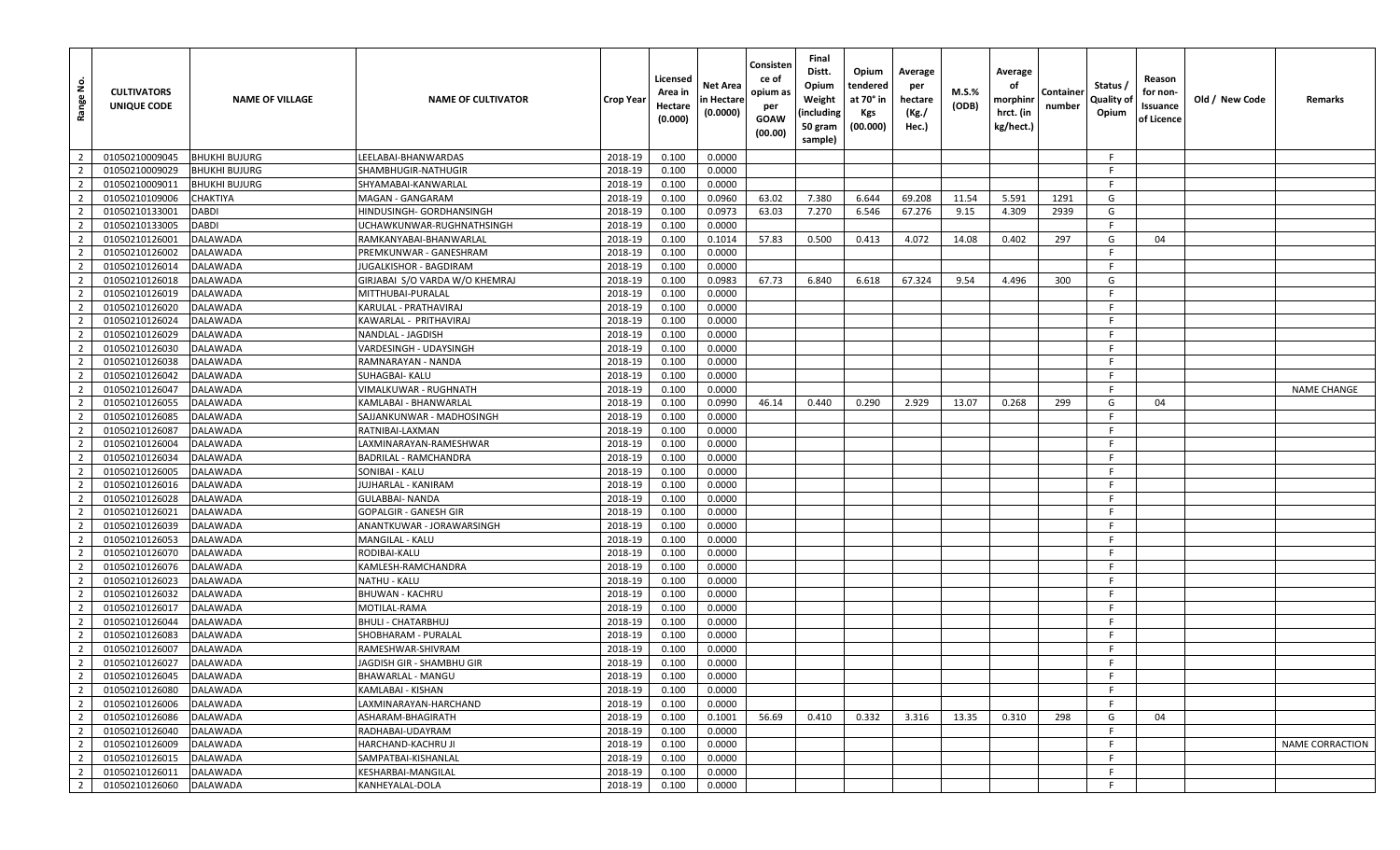| <u>ي</u><br>Range | <b>CULTIVATORS</b><br>UNIQUE CODE | <b>NAME OF VILLAGE</b> | <b>NAME OF CULTIVATOR</b>    | Crop Year | Licensed<br>Area in<br>Hectare<br>(0.000) | Net Area<br>n Hectare<br>(0.0000) | Consisten<br>ce of<br>opium as<br>per<br><b>GOAW</b><br>(00.00) | Final<br>Distt.<br>Opium<br>Weight<br>(including<br>50 gram<br>sample) | Opium<br>tendered<br>at 70° in<br>Kgs<br>(00.000) | Average<br>per<br>hectare<br>(Kg./<br>Hec.) | M.S.%<br>(ODB) | Average<br>оf<br>morphinr<br>hrct. (in<br>kg/hect.) | Containe<br>number | Status /<br>Quality of<br>Opium | Reason<br>for non-<br>Issuance<br>of Licence | Old / New Code | Remarks                |
|-------------------|-----------------------------------|------------------------|------------------------------|-----------|-------------------------------------------|-----------------------------------|-----------------------------------------------------------------|------------------------------------------------------------------------|---------------------------------------------------|---------------------------------------------|----------------|-----------------------------------------------------|--------------------|---------------------------------|----------------------------------------------|----------------|------------------------|
| $\overline{2}$    | 01050210126068                    | <b>DALAWADA</b>        | RAMCHANDRA-BHERULAL          | 2018-19   | 0.100                                     | 0.0000                            |                                                                 |                                                                        |                                                   |                                             |                |                                                     |                    | F                               |                                              |                |                        |
| $\overline{2}$    | 01050210126033                    | <b>DALAWADA</b>        | BHANWARLAL-NANDRAM           | 2018-19   | 0.100                                     | 0.0000                            |                                                                 |                                                                        |                                                   |                                             |                |                                                     |                    | -F                              |                                              |                |                        |
| $\overline{2}$    | 01050210126049                    | <b>DALAWADA</b>        | NATHIBAI-GANGARAM            | 2018-19   | 0.100                                     | 0.0000                            |                                                                 |                                                                        |                                                   |                                             |                |                                                     |                    | F.                              |                                              |                |                        |
| $\overline{2}$    | 01050210126063                    | <b>DALAWADA</b>        | MUNNALAL-BABRU               | 2018-19   | 0.100                                     | 0.0000                            |                                                                 |                                                                        |                                                   |                                             |                |                                                     |                    | -F                              |                                              |                |                        |
| $\overline{2}$    | 01050210020015                    | <b>DAMMAKHEDI</b>      | BHARATSINGH-RAYSINGH         | 2018-19   | 0.100                                     | 0.1015                            | 71.63                                                           | 6.780                                                                  | 6.938                                             | 68.354                                      | 9.48           | 4.536                                               | 3408               | G                               |                                              |                |                        |
| $\overline{2}$    | 01050210020007                    | DAMMAKHEDI             | BHARATRAM-TEKA               | 2018-19   | 0.100                                     | 0.1016                            | 56.42                                                           | 6.390                                                                  | 5.150                                             | 50.688                                      | 11.06          | 3.925                                               | 3407               | G                               | 04                                           | 01050210118033 |                        |
| $\overline{2}$    | 01050210113032                    | <b>DEEPAKHEDA</b>      | NAGULAL - PURA               | 2018-19   | 0.100                                     | 0.0000                            |                                                                 |                                                                        |                                                   |                                             |                |                                                     |                    | F.                              |                                              |                |                        |
| $\overline{2}$    | 01050210113003                    | <b>DEEPAKHEDA</b>      | KACHARULAL-DEVA              | 2018-19   | 0.100                                     | 0.0000                            |                                                                 |                                                                        |                                                   |                                             |                |                                                     |                    | -F                              |                                              |                |                        |
| $\overline{2}$    | 01050210113007                    | <b>DEEPAKHEDA</b>      | RAMCHANDRA - UDA             | 2018-19   | 0.100                                     | 0.0000                            |                                                                 |                                                                        |                                                   |                                             |                |                                                     |                    | -F                              |                                              |                |                        |
| $\overline{2}$    | 01050210113020                    | <b>DEEPAKHEDA</b>      | TULSIRAM - UDA               | 2018-19   | 0.100                                     | 0.0000                            |                                                                 |                                                                        |                                                   |                                             |                |                                                     |                    | F.                              |                                              |                |                        |
| $\overline{2}$    | 01050210113022                    | <b>DEEPAKHEDA</b>      | KANHAIYALAL - PURA JI        | 2018-19   | 0.100                                     | 0.0000                            |                                                                 |                                                                        |                                                   |                                             |                |                                                     |                    | -F                              |                                              |                |                        |
| $\overline{2}$    | 01050210113028                    | DEEPAKHEDA             | JAGMALSINGH - MEHTABSINGH    | 2018-19   | 0.100                                     | 0.0000                            |                                                                 |                                                                        |                                                   |                                             |                |                                                     |                    | -F.                             |                                              |                |                        |
| $\overline{2}$    | 01050210113029                    | <b>DEEPAKHEDA</b>      | NANURAM - PURA JI            | 2018-19   | 0.100                                     | 0.0000                            |                                                                 |                                                                        |                                                   |                                             |                |                                                     |                    | -F                              |                                              |                |                        |
| $\overline{2}$    | 01050210113048                    | <b>DEEPAKHEDA</b>      | BALURAM - PURA               | 2018-19   | 0.100                                     | 0.0000                            |                                                                 |                                                                        |                                                   |                                             |                |                                                     |                    | F.                              |                                              |                |                        |
| $\overline{2}$    | 01050210113078                    | <b>DEEPAKHEDA</b>      | KAMALBAI - DHANNA            | 2018-19   | 0.100                                     | 0.0000                            |                                                                 |                                                                        |                                                   |                                             |                |                                                     |                    | -F                              |                                              |                |                        |
| $\overline{2}$    | 01050210113096                    | <b>DEEPAKHEDA</b>      | BAGADIRAM-BHERU              | 2018-19   | 0.100                                     | 0.0000                            |                                                                 |                                                                        |                                                   |                                             |                |                                                     |                    | -F                              |                                              |                |                        |
| $\overline{2}$    | 01050210113102                    | <b>DEEPAKHEDA</b>      | VIRAM - BHERULAL             | 2018-19   | 0.100                                     | 0.0000                            |                                                                 |                                                                        |                                                   |                                             |                |                                                     |                    | -F                              |                                              |                |                        |
| $\overline{2}$    | 01050210113073                    | <b>DEEPAKHEDA</b>      | NANDLAL - RAMA               | 2018-19   | 0.100                                     | 0.0000                            |                                                                 |                                                                        |                                                   |                                             |                |                                                     |                    | -F                              |                                              |                |                        |
| $\overline{2}$    | 01050210113099                    | <b>DEEPAKHEDA</b>      | SANTOSHBAI- GORDHANLAL       | 2018-19   | 0.100                                     | 0.0000                            |                                                                 |                                                                        |                                                   |                                             |                |                                                     |                    | -F                              |                                              |                |                        |
| $\overline{2}$    | 01050210113047                    | <b>DEEPAKHEDA</b>      | SHOBHARAM - RAMA             | 2018-19   | 0.100                                     | 0.0000                            |                                                                 |                                                                        |                                                   |                                             |                |                                                     |                    | -F                              |                                              |                |                        |
| $\overline{2}$    | 01050210113006                    | <b>DEEPAKHEDA</b>      | DHULSINGH-KESHARSINGH        | 2018-19   | 0.100                                     | 0.0000                            |                                                                 |                                                                        |                                                   |                                             |                |                                                     |                    | F                               |                                              |                |                        |
| $\overline{2}$    | 01050210113101                    | <b>DEEPAKHEDA</b>      | JAGDISH-MANGILAL             | 2018-19   | 0.100                                     | 0.0000                            |                                                                 |                                                                        |                                                   |                                             |                |                                                     |                    | -F                              |                                              |                |                        |
| $\overline{2}$    | 01050210113015                    | <b>DEEPAKHEDA</b>      | RAMCHANDRA-NARAYAN           | 2018-19   | 0.100                                     | 0.0000                            |                                                                 |                                                                        |                                                   |                                             |                |                                                     |                    | -F.                             |                                              |                |                        |
| $\overline{2}$    | 01050210113066                    | <b>DEEPAKHEDA</b>      | DASHRATHSINGH-MEHTABSINGH    | 2018-19   | 0.100                                     | 0.0000                            |                                                                 |                                                                        |                                                   |                                             |                |                                                     |                    | -F                              |                                              |                |                        |
| $\overline{2}$    | 01050210113085                    | <b>DEEPAKHEDA</b>      | SHANKARSINGH-RODSINGH        | 2018-19   | 0.100                                     | 0.0000                            |                                                                 |                                                                        |                                                   |                                             |                |                                                     |                    | -F                              |                                              |                |                        |
| $\overline{2}$    | 01050210112006                    | <b>DHATURIYA</b>       | GOVERDHAN-KALURAM            | 2018-19   | 0.100                                     | 0.0000                            |                                                                 |                                                                        |                                                   |                                             |                |                                                     |                    | F.                              |                                              |                |                        |
| $\overline{2}$    | 01050210112003                    | <b>DHATURIYA</b>       | RAMESHWAR - RATTIRAM         | 2018-19   | 0.100                                     | 0.0000                            |                                                                 |                                                                        |                                                   |                                             |                |                                                     |                    | -F                              |                                              |                |                        |
| $\overline{2}$    | 01050210112004                    | <b>DHATURIYA</b>       | <b>BHAGUBAI - DHURA</b>      | 2018-19   | 0.100                                     | 0.0000                            |                                                                 |                                                                        |                                                   |                                             |                |                                                     |                    | F.                              |                                              |                |                        |
| $\overline{2}$    | 01050210112014                    | DHATURIYA              | JUJHAR - JAGANNATH           | 2018-19   | 0.100                                     | 0.0000                            |                                                                 |                                                                        |                                                   |                                             |                |                                                     |                    | -F                              |                                              |                |                        |
| $\overline{2}$    | 01050210112018                    | DHATURIYA              | RADHIBAI - RADHESHYAM        | 2018-19   | 0.100                                     | 0.0992                            | 66.07                                                           | 7.720                                                                  | 7.287                                             | 73.457                                      | 10.05          | 5.167                                               | 456                | G                               |                                              |                |                        |
| $\overline{2}$    | 01050210112023                    | <b>DHATURIYA</b>       | BHANWARLAL-BHERULAL          | 2018-19   | 0.100                                     | 0.0000                            |                                                                 |                                                                        |                                                   |                                             |                |                                                     |                    | -F                              |                                              |                |                        |
| $\overline{2}$    | 01050210112010                    | <b>DHATURIYA</b>       | MANOHARLAL-BHAGWAN           | 2018-19   | 0.100                                     | 0.0000                            |                                                                 |                                                                        |                                                   |                                             |                |                                                     |                    | -F.                             |                                              |                |                        |
| $\overline{2}$    | 01050210112021                    | DHATURIYA              | KARUSINGH- CHATARSINGH       | 2018-19   | 0.100                                     | 0.0000                            |                                                                 |                                                                        |                                                   |                                             |                |                                                     |                    | F.                              |                                              |                |                        |
| $\overline{2}$    | 01050210112026                    | <b>DHATURIYA</b>       | JASHODABAI-SHYAMSUNDAR       | 2018-19   | 0.100                                     | 0.0000                            |                                                                 |                                                                        |                                                   |                                             |                |                                                     |                    | F.                              |                                              |                |                        |
| $\overline{2}$    | 01050210112030                    | <b>DHATURIYA</b>       | SWARUPBAI-GIRDHARI           | 2018-19   | 0.100                                     | 0.0000                            |                                                                 |                                                                        |                                                   |                                             |                |                                                     |                    | F.                              |                                              |                |                        |
| $\overline{2}$    | 01050210112005                    | <b>DHATURIYA</b>       | BHAWSINGH-KALUSINGH          | 2018-19   | 0.100                                     | 0.0000                            |                                                                 |                                                                        |                                                   |                                             |                |                                                     |                    | -F                              |                                              |                |                        |
| $\overline{2}$    | 01050210019023                    | <b>DUDHIA</b>          | KACHARU - NANURAM            | 2018-19   | 0.100                                     | 0.0000                            |                                                                 |                                                                        |                                                   |                                             |                |                                                     |                    | -F                              |                                              |                |                        |
| $\overline{2}$    | 01050210019003                    | <b>DUDHIA</b>          | KARUDAS-NARSINGHDAS          | 2018-19   | 0.100                                     | 0.0000                            |                                                                 |                                                                        |                                                   |                                             |                |                                                     |                    | -F.                             |                                              |                | <b>NAME CORRACTION</b> |
| $\overline{2}$    | 01050210019024                    | <b>DUDHIA</b>          | MANGILAL-BHERULAL            | 2018-19   | 0.100                                     | 0.0000                            |                                                                 |                                                                        |                                                   |                                             |                |                                                     |                    | -F                              |                                              |                |                        |
| $\overline{2}$    | 01050210019009                    | <b>DUDHIA</b>          | KACHRU-RAMA                  | 2018-19   | 0.100                                     | 0.0000                            |                                                                 |                                                                        |                                                   |                                             |                |                                                     |                    | F.                              |                                              |                |                        |
| $\overline{2}$    | 01050210019011                    | <b>DUDHIA</b>          | GORDHANSINGH-KALUSINGH       | 2018-19   | 0.100                                     | 0.0960                            | 63.43                                                           | 6.940                                                                  | 6.289                                             | 65.510                                      | 9.25           | 4.242                                               | 468                | G                               |                                              |                |                        |
| $\overline{2}$    | 01050210019007                    | <b>DUDHIA</b>          | RAMA-BHERA                   | 2018-19   | 0.100                                     | 0.0000                            |                                                                 |                                                                        |                                                   |                                             |                |                                                     |                    | F.                              |                                              |                | <b>NAME CHANGE</b>     |
| $\overline{2}$    | 01050210019004                    | <b>DUDHIA</b>          | KUSHALBAI-RATANLAL W/O BHERU | 2018-19   | 0.100                                     | 0.0000                            |                                                                 |                                                                        |                                                   |                                             |                |                                                     |                    | F                               |                                              |                |                        |
| $\overline{2}$    | 01050210019018                    | <b>DUDHIA</b>          | MANGILAL-KALU                | 2018-19   | 0.100                                     | 0.0000                            |                                                                 |                                                                        |                                                   |                                             |                |                                                     |                    | F.                              |                                              |                |                        |
| $\overline{2}$    | 01050210019002                    | <b>DUDHIA</b>          | VARDICHAND-VAJERAM           | 2018-19   | 0.100                                     | 0.0000                            |                                                                 |                                                                        |                                                   |                                             |                |                                                     |                    | F.                              |                                              |                |                        |
| $\overline{2}$    | 01050210089002                    | <b>GOKULPURA</b>       | MOTI-BAGDIRAM                | 2018-19   | 0.100                                     | 0.0923                            | 60.29                                                           | 6.820                                                                  | 5.874                                             | 63.640                                      | 9.79           | 4.361                                               | 3506               | G                               |                                              |                |                        |
| $\overline{2}$    | 01050210116003                    | <b>GUDBHELI</b>        | LEELABAI - RAMSINGH          | 2018-19   | 0.100                                     | 0.0000                            |                                                                 |                                                                        |                                                   |                                             |                |                                                     |                    | F                               |                                              |                |                        |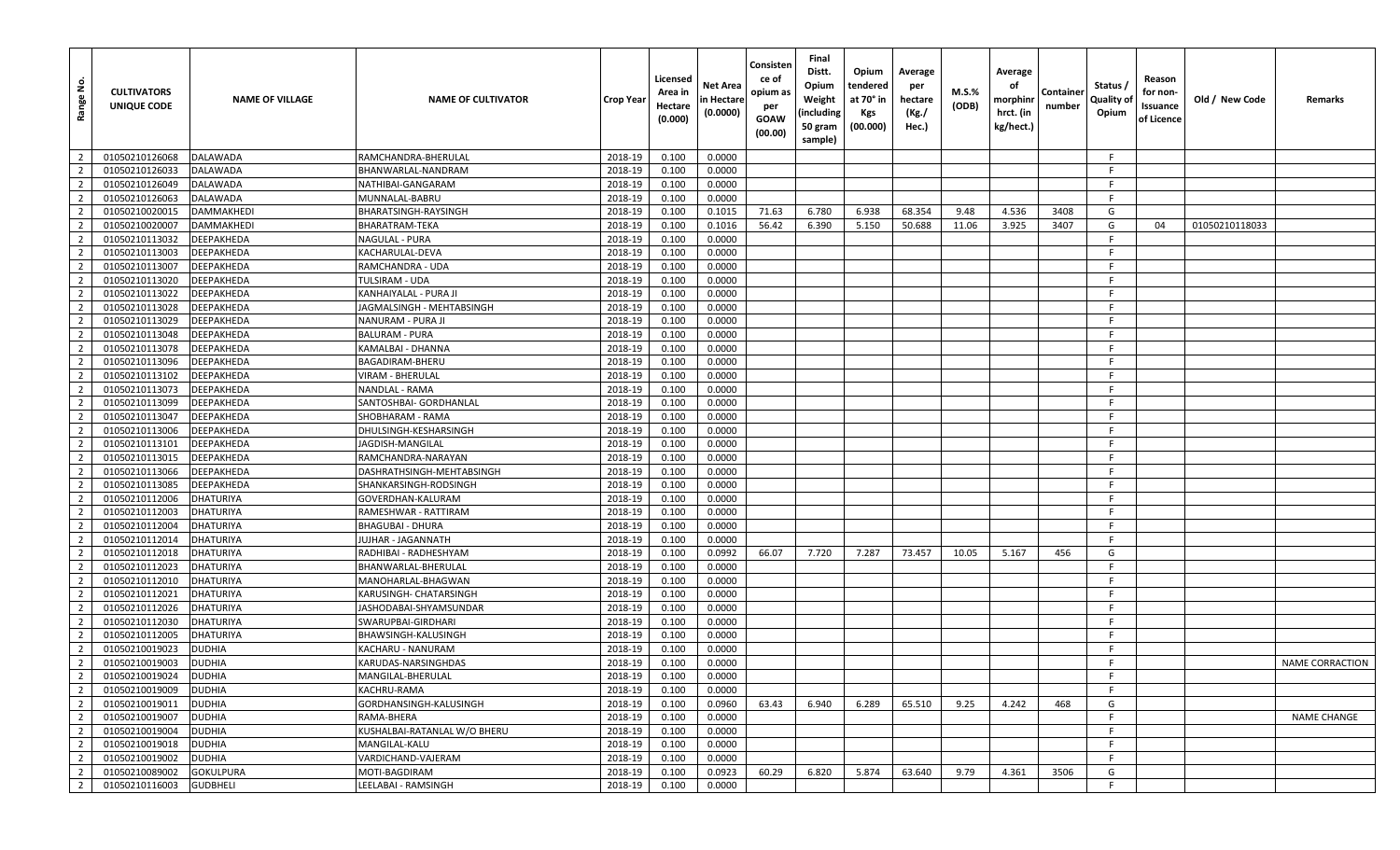| <u>غ</u><br>Range | <b>CULTIVATORS</b><br>UNIQUE CODE | <b>NAME OF VILLAGE</b> | <b>NAME OF CULTIVATOR</b>   | Crop Year | Licensed<br>Area in<br>Hectare<br>(0.000) | Net Area<br>n Hectare<br>(0.0000) | Consisten<br>ce of<br>opium as<br>per<br><b>GOAW</b><br>(00.00) | Final<br>Distt.<br>Opium<br>Weight<br>(including<br>50 gram<br>sample) | Opium<br>tendered<br>at 70° in<br>Kgs<br>(00.000) | Average<br>per<br>hectare<br>(Kg./<br>Hec.) | M.S.%<br>(ODB) | Average<br>оf<br>morphinr<br>hrct. (in<br>kg/hect.) | Containe<br>number | Status /<br>Quality of<br>Opium | Reason<br>for non-<br>Issuance<br>of Licence | Old / New Code | Remarks         |
|-------------------|-----------------------------------|------------------------|-----------------------------|-----------|-------------------------------------------|-----------------------------------|-----------------------------------------------------------------|------------------------------------------------------------------------|---------------------------------------------------|---------------------------------------------|----------------|-----------------------------------------------------|--------------------|---------------------------------|----------------------------------------------|----------------|-----------------|
| $\overline{2}$    | 01050210116012                    | <b>GUDBHELI</b>        | VARDESINGH-RAYSINGH         | 2018-19   | 0.100                                     | 0.0000                            |                                                                 |                                                                        |                                                   |                                             |                |                                                     |                    | E                               |                                              |                |                 |
| $\overline{2}$    | 01050210116019                    | <b>GUDBHELI</b>        | SARJUBAI- KALU              | 2018-19   | 0.100                                     | 0.0000                            |                                                                 |                                                                        |                                                   |                                             |                |                                                     |                    | F                               |                                              |                |                 |
| $\overline{2}$    | 01050210116013                    | <b>GUDBHELI</b>        | VAKHTAVARSINGH - ONKARSINGH | 2018-19   | 0.100                                     | 0.0000                            |                                                                 |                                                                        |                                                   |                                             |                |                                                     |                    | -F                              |                                              |                |                 |
| $\overline{2}$    | 01050210116005                    | <b>GUDBHELI</b>        | JAMNABAI - PURSINGH         | 2018-19   | 0.100                                     | 0.0000                            |                                                                 |                                                                        |                                                   |                                             |                |                                                     |                    | -F                              |                                              |                |                 |
| $\overline{2}$    | 01050210116011                    | <b>GUDBHELI</b>        | VARDIBAI-DEVISINGH          | 2018-19   | 0.100                                     | 0.0000                            |                                                                 |                                                                        |                                                   |                                             |                |                                                     |                    |                                 |                                              |                |                 |
| $\overline{2}$    | 01050210116001                    | <b>GUDBHELI</b>        | ANDARBAI-RATANSINGH         | 2018-19   | 0.100                                     | 0.0000                            |                                                                 |                                                                        |                                                   |                                             |                |                                                     |                    | F                               |                                              |                |                 |
| $\overline{2}$    | 01050210116002                    | <b>GUDBHELI</b>        | BHANWARSINGH-KISHANSINGH    | 2018-19   | 0.100                                     | 0.0000                            |                                                                 |                                                                        |                                                   |                                             |                |                                                     |                    | -F                              |                                              |                |                 |
| $\overline{2}$    | 01050210015017                    | <b>HANDI</b>           | GANGARAM-SAVAJI             | 2018-19   | 0.100                                     | 0.0981                            | 70.20                                                           | 7.110                                                                  | 7.130                                             | 72.680                                      | 10.38          | 5.281                                               | 860                | G                               |                                              |                |                 |
| $\overline{2}$    | 01050210015002                    | <b>HANDI</b>           | NANDKISHOR - KANHEYALAL     | 2018-19   | 0.100                                     | 0.1005                            | 71.52                                                           | 7.180                                                                  | 7.336                                             | 72.995                                      | 10.07          | 5.145                                               | 861                | G                               |                                              |                |                 |
| $\overline{2}$    | 01050210015003                    | <b>HANDI</b>           | BALARAM - MODIRAM           | 2018-19   | 0.100                                     | 0.1000                            | 57.51                                                           | 7.500                                                                  | 6.162                                             | 61.620                                      | 10.68          | 4.607                                               | 847                | G                               |                                              |                |                 |
| $\overline{2}$    | 01050210015008                    | <b>HANDI</b>           | SHOBHARAM-MANNALAL          | 2018-19   | 0.100                                     | 0.1021                            | 58.28                                                           | 7.320                                                                  | 6.094                                             | 59.686                                      | 11.24          | 4.696                                               | 848                | G                               |                                              |                |                 |
| $\overline{2}$    | 01050210015014                    | <b>HANDI</b>           | SATYANARAYAN NATHU          | 2018-19   | 0.100                                     | 0.0999                            | 56.93                                                           | 7.410                                                                  | 6.026                                             | 60.320                                      | 10.38          | 4.383                                               | 849                | G                               |                                              |                |                 |
| $\overline{2}$    | 01050210015015                    | <b>HANDI</b>           | MAHESHDAN-HARDANSINGH       | 2018-19   | 0.100                                     | 0.1000                            | 66.07                                                           | 7.470                                                                  | 7.051                                             | 70.510                                      | 10.76          | 5.311                                               | 855                | G                               |                                              |                |                 |
| $\overline{2}$    | 01050210015020                    | <b>HANDI</b>           | BHAGWAT SINGH-PRABHU DAN    | 2018-19   | 0.100                                     | 0.1036                            | 65.78                                                           | 7.560                                                                  | 7.104                                             | 68.571                                      | 10.52          | 5.050                                               | 856                | G                               |                                              |                |                 |
| $\overline{2}$    | 01050210015021                    | <b>HANDI</b>           | VAJE RAM-ONKAR LAL          | 2018-19   | 0.100                                     | 0.1009                            | 66.50                                                           | 7.130                                                                  | 6.774                                             | 67.135                                      | 10.36          | 4.868                                               | 857                | G                               |                                              |                |                 |
| $\overline{2}$    | 01050210015007                    | <b>HANDI</b>           | GOVINDRAM - PANNALAL        | 2018-19   | 0.100                                     | 0.0919                            | 70.62                                                           | 6.650                                                                  | 6.709                                             | 73.003                                      | 9.70           | 4.957                                               | 862                | G                               |                                              |                |                 |
| $\overline{2}$    | 01050210015001                    | <b>HANDI</b>           | ASHARAM-HARLAL              | 2018-19   | 0.100                                     | 0.1000                            | 61.53                                                           | 7.280                                                                  | 6.399                                             | 63.990                                      | 11.17          | 5.003                                               | 851                | G                               |                                              |                |                 |
| $\overline{2}$    | 01050210015023                    | <b>HANDI</b>           | RAMESH - UDAYLAL            | 2018-19   | 0.100                                     | 0.0979                            | 57.50                                                           | 7.520                                                                  | 6.177                                             | 63.094                                      | 10.00          | 4.417                                               | 850                | G                               |                                              |                |                 |
| $\overline{2}$    | 01050210015024                    | <b>HANDI</b>           | CHATAR SINGH-PRABHU DAN     | 2018-19   | 0.100                                     | 0.1000                            | 67.13                                                           | 7.020                                                                  | 6.732                                             | 67.320                                      | 10.16          | 4.788                                               | 858                | G                               |                                              |                |                 |
| $\overline{2}$    | 01050210015027                    | <b>HANDI</b>           | RAMLAL-JAMNALAL             | 2018-19   | 0.100                                     | 0.1002                            | 67.97                                                           | 6.690                                                                  | 6.496                                             | 64.830                                      | 11.00          | 4.992                                               | 859                | G                               |                                              |                |                 |
| $\overline{2}$    | 01050210015006                    | <b>HANDI</b>           | NAGU-RAMA                   | 2018-19   | 0.100                                     | 0.0950                            | 64.27                                                           | 7.420                                                                  | 6.813                                             | 71.715                                      | 10.32          | 5.180                                               | 852                | G                               |                                              |                |                 |
| $\overline{2}$    | 01050210015025                    | <b>HANDI</b>           | MOTILAL-BABRU               | 2018-19   | 0.100                                     | 0.0983                            | 63.28                                                           | 7.070                                                                  | 6.391                                             | 65.015                                      | 10.45          | 4.756                                               | 853                | G                               |                                              |                |                 |
| $\overline{2}$    | 01050210015019                    | <b>HANDI</b>           | GATTUBAI-HEERALAL           | 2018-19   | 0.100                                     | 0.0987                            | 64.10                                                           | 7.210                                                                  | 6.602                                             | 66.889                                      | 10.53          | 4.931                                               | 854                | G                               |                                              |                |                 |
| $\overline{2}$    | 01050210012007                    | <b>ISHAKPUR</b>        | MULCHAND-KASHIRAM           | 2018-19   | 0.100                                     | 0.0000                            |                                                                 |                                                                        |                                                   |                                             |                |                                                     |                    | E                               |                                              |                |                 |
| $\overline{2}$    | 01050210012010                    | <b>ISHAKPUR</b>        | RAM PRASAD-BALURAM          | 2018-19   | 0.100                                     | 0.0000                            |                                                                 |                                                                        |                                                   |                                             |                |                                                     |                    | F                               |                                              |                | NAME CORRACTION |
| $\overline{2}$    | 01050210012011                    | <b>ISHAKPUR</b>        | <b>BHAGWAN-MOTI</b>         | 2018-19   | 0.100                                     | 0.0000                            |                                                                 |                                                                        |                                                   |                                             |                |                                                     |                    | F                               |                                              |                |                 |
| $\overline{2}$    | 01050210012001                    | <b>ISHAKPUR</b>        | GITABAI-KACHRU              | 2018-19   | 0.100                                     | 0.0000                            |                                                                 |                                                                        |                                                   |                                             |                |                                                     |                    | F                               |                                              |                |                 |
| $\overline{2}$    | 01050210012052                    | <b>ISHAKPUR</b>        | HARISHANKAR-MOTILAL         | 2018-19   | 0.100                                     | 0.0000                            |                                                                 |                                                                        |                                                   |                                             |                |                                                     |                    | -F                              |                                              |                |                 |
| $\overline{2}$    | 01050210012041                    | <b>ISHAKPUR</b>        | SAWITRIBAI-BALASHANKR       | 2018-19   | 0.100                                     | 0.0000                            |                                                                 |                                                                        |                                                   |                                             |                |                                                     |                    | -F                              |                                              |                |                 |
| $\overline{2}$    | 01050210012004                    | <b>ISHAKPUR</b>        | <b>BHAGUBAI-ONKAR</b>       | 2018-19   | 0.100                                     | 0.0000                            |                                                                 |                                                                        |                                                   |                                             |                |                                                     |                    | F                               |                                              |                |                 |
| $\overline{2}$    | 01050210012005                    | <b>ISHAKPUR</b>        | KALU-PARTHA                 | 2018-19   | 0.100                                     | 0.0000                            |                                                                 |                                                                        |                                                   |                                             |                |                                                     |                    | F                               |                                              |                |                 |
| $\overline{2}$    | 01050210012045                    | <b>ISHAKPUR</b>        | GANGARAM-RAMSHANKAR         | 2018-19   | 0.100                                     | 0.0000                            |                                                                 |                                                                        |                                                   |                                             |                |                                                     |                    | -F                              |                                              |                |                 |
| $\overline{2}$    | 01050210012018                    | <b>ISHAKPUR</b>        | <b>BADRILAL-NATHUJI</b>     | 2018-19   | 0.100                                     | 0.0000                            |                                                                 |                                                                        |                                                   |                                             |                |                                                     |                    | E                               |                                              |                |                 |
| $\overline{2}$    | 01050210012030                    | <b>ISHAKPUR</b>        | <b>GANESH RAM-DHURA</b>     | 2018-19   | 0.100                                     | 0.0000                            |                                                                 |                                                                        |                                                   |                                             |                |                                                     |                    | F                               |                                              |                |                 |
| $\overline{2}$    | 01050210012037                    | <b>ISHAKPUR</b>        | GANGARAM-NATHURAM           | 2018-19   | 0.100                                     | 0.0000                            |                                                                 |                                                                        |                                                   |                                             |                |                                                     |                    | -F                              |                                              |                |                 |
| $\overline{2}$    | 01050210012060                    | <b>ISHAKPUR</b>        | KAMLABAI-RAMCHANDRA         | 2018-19   | 0.100                                     | 0.0000                            |                                                                 |                                                                        |                                                   |                                             |                |                                                     |                    | -F                              |                                              |                |                 |
| $\overline{2}$    | 01050210012003                    | <b>ISHAKPUR</b>        | MOHANBAI-MOHANLAL           | 2018-19   | 0.100                                     | 0.0000                            |                                                                 |                                                                        |                                                   |                                             |                |                                                     |                    |                                 |                                              |                |                 |
| $\overline{2}$    | 01050210012014                    | <b>ISHAKPUR</b>        | KAMLABAI-MOHANLAL           | 2018-19   | 0.100                                     | 0.0000                            |                                                                 |                                                                        |                                                   |                                             |                |                                                     |                    | Е                               |                                              |                |                 |
| $\overline{2}$    | 01050210012057                    | <b>ISHAKPUR</b>        | MANGILAL-SHANKARLAL         | 2018-19   | 0.100                                     | 0.0000                            |                                                                 |                                                                        |                                                   |                                             |                |                                                     |                    | -F                              |                                              |                |                 |
| $\overline{2}$    | 01050210012054                    | <b>ISHAKPUR</b>        | BALARAM-NANDA               | 2018-19   | 0.100                                     | 0.0000                            |                                                                 |                                                                        |                                                   |                                             |                |                                                     |                    | F.                              |                                              |                |                 |
| $\overline{2}$    | 01050210012042                    | <b>ISHAKPUR</b>        | RATAN-VISHRAM               | 2018-19   | 0.100                                     | 0.0000                            |                                                                 |                                                                        |                                                   |                                             |                |                                                     |                    |                                 |                                              |                |                 |
| $\overline{2}$    | 01050210012040                    | <b>ISHAKPUR</b>        | BABRU-RAMA                  | 2018-19   | 0.100                                     | 0.0000                            |                                                                 |                                                                        |                                                   |                                             |                |                                                     |                    | F.                              |                                              |                |                 |
| $\overline{2}$    | 01050210012002                    | <b>ISHAKPUR</b>        | NANDRAM-MANGILAL            | 2018-19   | 0.100                                     | 0.0000                            |                                                                 |                                                                        |                                                   |                                             |                |                                                     |                    | -F                              |                                              |                |                 |
| $\overline{2}$    | 01050210091019                    | <b>JHANGRIYA</b>       | PANNALAL-NANDA              | 2018-19   | 0.100                                     | 0.1003                            | 63.84                                                           | 7.030                                                                  | 6.411                                             | 63.918                                      | 10.84          | 4.850                                               | 658                | G                               |                                              |                |                 |
| $\overline{2}$    | 01050210091012                    | <b>JHANGRIYA</b>       | MANGIBAI - BHERA            | 2018-19   | 0.100                                     | 0.1021                            | 62.30                                                           | 7.700                                                                  | 6.853                                             | 67.120                                      | 11.33          | 5.323                                               | 659                | G                               |                                              |                |                 |
| $\overline{2}$    | 01050210091009                    | <b>JHANGRIYA</b>       | NATWARSINGH-RUGHNATHSINGH   | 2018-19   | 0.100                                     | 0.0974                            | 63.56                                                           | 7.040                                                                  | 6.392                                             | 65.626                                      | 10.84          | 4.980                                               | 660                | G                               |                                              |                |                 |
| $\overline{2}$    | 01050210091041                    | <b>JHANGRIYA</b>       | AMARSINGH-RUPSINGH          | 2018-19   | 0.100                                     | 0.0952                            | 60.02                                                           | 7.410                                                                  | 6.354                                             | 66.743                                      | 11.53          | 5.386                                               | 655                | G                               |                                              |                |                 |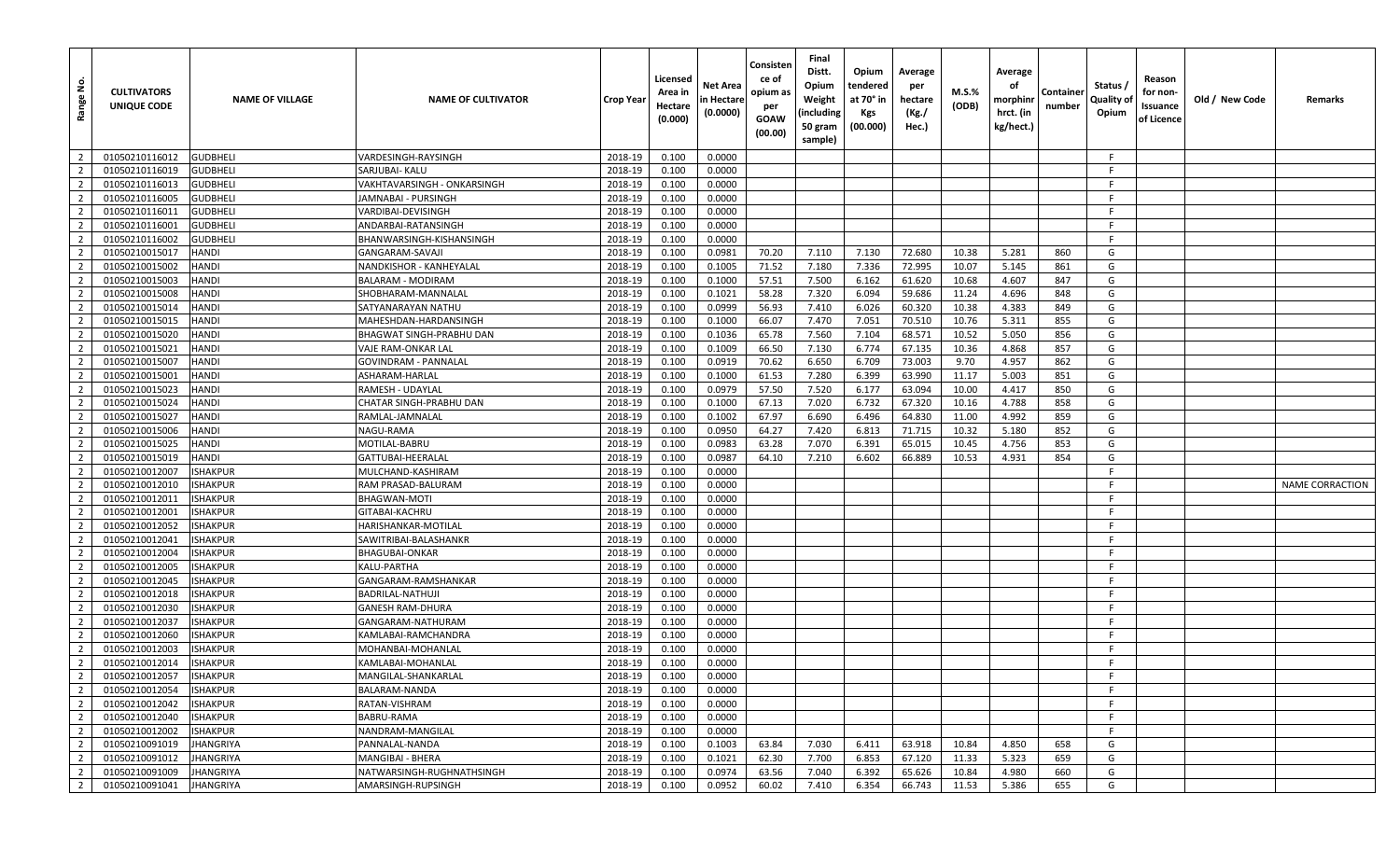| å<br>Range     | <b>CULTIVATORS</b><br>UNIQUE CODE | <b>NAME OF VILLAGE</b> | <b>NAME OF CULTIVATOR</b>   | Crop Year | Licensed<br>Area in<br>Hectare<br>(0.000) | Net Area<br>n Hectare<br>(0.0000) | Consisten<br>ce of<br>opium as<br>per<br><b>GOAW</b><br>(00.00) | Final<br>Distt.<br>Opium<br>Weight<br>(including<br>50 gram<br>sample) | Opium<br>tendered<br>at 70° in<br>Kgs<br>(00.000) | Average<br>per<br>hectare<br>(Kg./<br>Hec.) | $M.S.\%$<br>(ODB) | Average<br>οf<br>morphinn<br>hrct. (in<br>kg/hect.) | Container<br>number | Status /<br>Quality of<br>Opium | Reason<br>for non-<br>Issuance<br>of Licence | Old / New Code | Remarks |
|----------------|-----------------------------------|------------------------|-----------------------------|-----------|-------------------------------------------|-----------------------------------|-----------------------------------------------------------------|------------------------------------------------------------------------|---------------------------------------------------|---------------------------------------------|-------------------|-----------------------------------------------------|---------------------|---------------------------------|----------------------------------------------|----------------|---------|
| $\overline{2}$ | 01050210091032                    | <b>JHANGRIYA</b>       | PREMSINGH-RAMSINGH          | 2018-19   | 0.100                                     | 0.0935                            | 59.22                                                           | 6.760                                                                  | 5.719                                             | 61.165                                      | 11.31             | 4.842                                               | 651                 | G                               |                                              |                |         |
| $\overline{2}$ | 01050210091059                    | JHANGRIYA              | SARDARBAI-RATAN             | 2018-19   | 0.100                                     | 0.0912                            | 62.08                                                           | 6.460                                                                  | 5.729                                             | 62.817                                      | 11.61             | 5.105                                               | 661                 | G                               |                                              |                |         |
| $\overline{2}$ | 01050210091024                    | <b>JHANGRIYA</b>       | VARDICHANDRA-NANDA          | 2018-19   | 0.100                                     | 0.0964                            | 62.67                                                           | 6.790                                                                  | 6.079                                             | 63.060                                      | 10.28             | 4.538                                               | 662                 | G                               |                                              |                |         |
| 2              | 01050210091028                    | <b>JHANGRIYA</b>       | SAHAYATBAI-HEMRAJ           | 2018-19   | 0.100                                     | 0.1000                            | 57.93                                                           | 7.410                                                                  | 6.132                                             | 61.320                                      | 10.63             | 4.563                                               | 652                 | G                               |                                              |                |         |
| $\overline{2}$ | 01050210091063                    | <b>JHANGRIYA</b>       | RADHIBAI-BALU               | 2018-19   | 0.100                                     | 0.0923                            | 62.39                                                           | 7.280                                                                  | 6.489                                             | 70.303                                      | 11.33             | 5.575                                               | 663                 | G                               |                                              |                |         |
| $\overline{2}$ | 01050210091049                    | <b>JHANGRIYA</b>       | BADARSINGH-RATAN            | 2018-19   | 0.100                                     | 0.0925                            | 59.26                                                           | 6.800                                                                  | 5.757                                             | 62.237                                      | 10.53             | 4.587                                               | 656                 | G                               |                                              |                |         |
| $\overline{2}$ | 01050210091013                    | <b>JHANGRIYA</b>       | RUKAMANIBAI-KANHEYALAL      | 2018-19   | 0.100                                     | 0.0891                            | 62.47                                                           | 6.470                                                                  | 5.774                                             | 64.803                                      | 10.08             | 4.573                                               | 664                 | G                               |                                              |                |         |
| $\overline{2}$ | 01050210091006                    | <b>JHANGRIYA</b>       | MOHANBAI-RATAN              | 2018-19   | 0.100                                     | 0.0975                            | 61.10                                                           | 6.820                                                                  | 5.953                                             | 61.056                                      | 11.44             | 4.889                                               | 665                 | G                               |                                              |                |         |
| $\overline{2}$ | 01050210091068                    | <b>JHANGRIYA</b>       | KACHRULAL - GANGARAM        | 2018-19   | 0.100                                     | 0.0949                            | 63.36                                                           | 6.850                                                                  | 6.200                                             | 65.331                                      | 10.39             | 4.752                                               | 666                 | G                               |                                              |                |         |
| $\overline{2}$ | 01050210091060                    | <b>JHANGRIYA</b>       | MADHO-GULAB                 | 2018-19   | 0.100                                     | 0.0969                            | 59.08                                                           | 6.930                                                                  | 5.849                                             | 60.361                                      | 12.03             | 5.083                                               | 653                 | G                               |                                              |                |         |
| $\overline{2}$ | 01050210091036                    | <b>JHANGRIYA</b>       | UDAYSINGH-KACHRU            | 2018-19   | 0.100                                     | 0.0915                            | 58.23                                                           | 2.120                                                                  | 1.764                                             | 19.278                                      | 12.24             | 1.651                                               | 654                 | G                               | 04                                           |                |         |
| $\overline{2}$ | 01050210091030                    | <b>JHANGRIYA</b>       | BHANWARKUNWAR-UMARAVSINGH   | 2018-19   | 0.100                                     | 0.0912                            | 60.70                                                           | 6.710                                                                  | 5.819                                             | 63.804                                      | 12.08             | 5.395                                               | 657                 | G                               |                                              | 01050210132031 |         |
| $\overline{2}$ | 01050210022002                    | <b>KAMMAKHEDI</b>      | KASTURIBAI-MANGILAL         | 2018-19   | 0.100                                     | 0.0954                            | 64.94                                                           | 6.730                                                                  | 6.244                                             | 65.450                                      | 10.66             | 4.884                                               | 3508                | G                               |                                              |                |         |
| $\overline{2}$ | 01050210022003                    | <b>KAMMAKHEDI</b>      | RODU-KISHAN                 | 2018-19   | 0.100                                     | 0.0960                            | 59.10                                                           | 6.630                                                                  | 5.598                                             | 58.312                                      | 10.73             | 4.380                                               | 3507                | G                               |                                              |                |         |
| $\overline{2}$ | 01050210022036                    | <b>KAMMAKHEDI</b>      | RAMJANKHA-KHAJUKHA          | 2018-19   | 0.100                                     | 0.0972                            | 66.40                                                           | 7.230                                                                  | 6.858                                             | 70.555                                      | 10.23             | 5.053                                               | 3509                | G                               |                                              |                |         |
| $\overline{2}$ | 01050210022010                    | <b>KAMMAKHEDI</b>      | MEHROONBEE-AJABNOORALI      | 2018-19   | 0.100                                     | 0.0950                            | 63.43                                                           | 7.210                                                                  | 6.533                                             | 68.768                                      | 10.03             | 4.828                                               | 3510                | G                               |                                              |                |         |
| $\overline{2}$ | 01050210022006                    | <b>KAMMAKHEDI</b>      | HULLASIBAI-SALAGRAM         | 2018-19   | 0.100                                     | 0.0000                            |                                                                 |                                                                        |                                                   |                                             |                   |                                                     |                     | F.                              |                                              |                |         |
| $\overline{2}$ | 01050210090005                    | <b>KARANKHEDI</b>      | GOKUL SINGH - BALU          | 2018-19   | 0.100                                     | 0.0888                            | 63.35                                                           | 6.380                                                                  | 5.774                                             | 65.022                                      | 10.96             | 4.988                                               | 3004                | G                               |                                              |                |         |
| $\overline{2}$ | 01050210090001                    | <b>KARANKHEDI</b>      | RAMSINGH - JUJHARSINGH      | 2018-19   | 0.100                                     | 0.0963                            | 63.05                                                           | 7.310                                                                  | 6.584                                             | 68.369                                      | 11.83             | 5.662                                               | 3005                | G                               |                                              |                |         |
| $\overline{2}$ | 01050210090002                    | <b>KARANKHEDI</b>      | FATTEKUNWAR-BHERUSINGH      | 2018-19   | 0.100                                     | 0.1000                            | 62.57                                                           | 7.450                                                                  | 6.659                                             | 66.590                                      | 10.76             | 5.016                                               | 3006                | G                               |                                              |                |         |
| $\overline{2}$ | 01050210086044                    | KHAJURINAAG            | <b>BHIMA - KALU</b>         | 2018-19   | 0.100                                     | 0.1005                            | 54.04                                                           | 7.610                                                                  | 5.875                                             | 58.457                                      | 10.16             | 4.157                                               | 3502                | G                               |                                              |                |         |
| $\overline{2}$ | 01050210026006                    | KHANDERIA KACHARKHEDA  | <b>ONKARLAL - KUKA</b>      | 2018-19   | 0.100                                     | 0.0980                            | 73.67                                                           | 7.080                                                                  | 7.451                                             | 76.030                                      | 10.26             | 5.461                                               | 508                 | G                               |                                              |                |         |
| $\overline{2}$ | 01050210026002                    | KHANDERIA KACHARKHEDA  | SHIVLAL-BHERULAL            | 2018-19   | 0.100                                     | 0.0965                            | 72.86                                                           | 6.840                                                                  | 7.119                                             | 73.772                                      | 10.55             | 5.448                                               | 503                 | G                               |                                              |                |         |
| $\overline{2}$ | 01050210026003                    | KHANDERIA KACHARKHEDA  | BHULIBAI-KACHARU            | 2018-19   | 0.100                                     | 0.1017                            | 68.49                                                           | 7.000                                                                  | 6.849                                             | 67.345                                      | 9.64              | 4.544                                               | 504                 | G                               |                                              |                |         |
| $\overline{2}$ | 01050210026017                    | KHANDERIA KACHARKHEDA  | PANNALAL - SITARAM          | 2018-19   | 0.100                                     | 0.0989                            | 63.49                                                           | 7.180                                                                  | 6.512                                             | 65.844                                      | 9.01              | 4.153                                               | 494                 | G                               |                                              |                |         |
| $\overline{2}$ | 01050210026019                    | KHANDERIA KACHARKHEDA  | HARISHANKAR-UDA             | 2018-19   | 0.100                                     | 0.0984                            | 71.43                                                           | 7.070                                                                  | 7.214                                             | 73.313                                      | 9.38              | 4.814                                               | 500                 | G                               |                                              |                |         |
| $\overline{2}$ | 01050210026029                    | KHANDERIA KACHARKHEDA  | IAGDISH-KACHRULAL           | 2018-19   | 0.100                                     | 0.1023                            | 66.24                                                           | 7.060                                                                  | 6.681                                             | 65.307                                      | 9.65              | 4.411                                               | 495                 | G                               |                                              |                |         |
| $\overline{2}$ | 01050210026030                    | KHANDERIA KACHARKHEDA  | BHERULAL-GULAB              | 2018-19   | 0.100                                     | 0.0956                            | 70.72                                                           | 6.610                                                                  | 6.678                                             | 69.853                                      | 10.44             | 5.105                                               | 505                 | G                               |                                              |                |         |
| $\overline{2}$ | 01050210026032                    | KHANDERIA KACHARKHEDA  | KACHRU - NATHU KHEJADI WALA | 2018-19   | 0.100                                     | 0.1003                            | 68.93                                                           | 7.350                                                                  | 7.238                                             | 72.163                                      | 9.76              | 4.930                                               | 496                 | G                               |                                              |                |         |
| $\overline{2}$ | 01050210026037                    | KHANDERIA KACHARKHEDA  | BHERULAL-NANURAM            | 2018-19   | 0.100                                     | 0.0000                            |                                                                 |                                                                        |                                                   |                                             |                   |                                                     |                     | - F                             |                                              |                |         |
| $\overline{2}$ | 01050210026004                    | KHANDERIA KACHARKHEDA  | AMBARAM- BHANWARLAI         | 2018-19   | 0.100                                     | 0.0983                            | 69.94                                                           | 7.010                                                                  | 7.004                                             | 71.251                                      | 9.75              | 4.863                                               | 506                 | G                               |                                              |                |         |
| $\overline{2}$ | 01050210026015                    | KHANDERIA KACHARKHEDA  | RAMKANYABAI-MANGILAI        | 2018-19   | 0.100                                     | 0.0000                            |                                                                 |                                                                        |                                                   |                                             |                   |                                                     |                     | -F                              |                                              |                |         |
| $\overline{2}$ | 01050210026005                    | KHANDERIA KACHARKHEDA  | RUGHNATH - BHANWARLAL       | 2018-19   | 0.100                                     | 0.0955                            | 65.50                                                           | 6.970                                                                  | 6.522                                             | 68.293                                      | 9.37              | 4.479                                               | 497                 | G                               |                                              |                |         |
| $\overline{2}$ | 01050210026013                    | KHANDERIA KACHARKHEDA  | PARASRAM-MOTYABAI           | 2018-19   | 0.100                                     | 0.1029                            | 67.60                                                           | 6.970                                                                  | 6.731                                             | 65.413                                      | 9.32              | 4.268                                               | 501                 | G                               |                                              |                |         |
| $\overline{2}$ | 01050210026024                    | KHANDERIA KACHARKHEDA  | BHERULAL-RAMA               | 2018-19   | 0.100                                     | 0.0665                            | 56.64                                                           | 5.130                                                                  | 4.151                                             | 62.421                                      | 9.90              | 4.326                                               | 493                 | G                               |                                              |                |         |
| $\overline{2}$ | 01050210026001                    | KHANDERIA KACHARKHEDA  | RAMESHWAR-MANGILAL          | 2018-19   | 0.100                                     | 0.0977                            | 67.87                                                           | 6.970                                                                  | 6.758                                             | 69.170                                      | 10.17             | 4.924                                               | 498                 | G                               |                                              |                |         |
| 2              | 01050210026038                    | KHANDERIA KACHARKHEDA  | PRABHULAL-KESHURAM          | 2018-19   | 0.100                                     | 0.0997                            | 65.47                                                           | 6.940                                                                  | 6.491                                             | 65.105                                      | 10.43             | 4.753                                               | 502                 | G                               |                                              |                |         |
| $\overline{2}$ | 01050210026016                    | KHANDERIA KACHARKHEDA  | DEVILAL-PARASHRAM           | 2018-19   | 0.100                                     | 0.0977                            | 71.55                                                           | 6.890                                                                  | 7.043                                             | 72.088                                      | 10.72             | 5.409                                               | 507                 | G                               |                                              |                |         |
| $\overline{2}$ | 01050210026028                    | KHANDERIA KACHARKHEDA  | MANGILAL-MEHTAB             | 2018-19   | 0.100                                     | 0.1023                            | 65.71                                                           | 7.080                                                                  | 6.646                                             | 64.965                                      | 10.47             | 4.761                                               | 499                 | G                               |                                              |                |         |
| $\overline{2}$ | 01050210037024                    | KHANUKHEDA             | KUSHALBAI - PRABHUSINGH     | 2018-19   | 0.100                                     | 0.0000                            |                                                                 |                                                                        |                                                   |                                             |                   |                                                     |                     | F                               |                                              |                |         |
| $\overline{2}$ | 01050210037029                    | KHANUKHEDA             | MANSINGH - JUWANSINGH       | 2018-19   | 0.100                                     | 0.0000                            |                                                                 |                                                                        |                                                   |                                             |                   |                                                     |                     |                                 |                                              |                |         |
| $\overline{2}$ | 01050210037011                    | KHANUKHEDA             | BHULIBAI-KISHORSINGH        | 2018-19   | 0.100                                     | 0.0405                            | 67.73                                                           | 2.920                                                                  | 2.825                                             | 69.753                                      | 9.26              | 4.522                                               | 3346                | G                               |                                              |                |         |
| $\overline{2}$ | 01050210037018                    | KHANUKHEDA             | MOTYABAI-LAXMANSINGH        | 2018-19   | 0.100                                     | 0.0999                            | 62.56                                                           | 7.010                                                                  | 6.265                                             | 62.712                                      | 10.73             | 4.710                                               | 3342                | G                               |                                              |                |         |
| $\overline{2}$ | 01050210037028                    | KHANUKHEDA             | KACHARUSINGH - LAXMANSINGH  | 2018-19   | 0.100                                     | 0.0999                            | 63.39                                                           | 6.870                                                                  | 6.221                                             | 62.272                                      | 10.59             | 4.616                                               | 3343                | G                               |                                              |                |         |
| $\overline{2}$ | 01050210037037                    | KHANUKHEDA             | NIRBHAYSINGH-MODSINGH       | 2018-19   | 0.100                                     | 0.0000                            |                                                                 |                                                                        |                                                   |                                             |                   |                                                     |                     | F.                              |                                              |                |         |
| $\overline{2}$ | 01050210037030                    | KHANUKHEDA             | SURAJBAI-JAWANSINGH         | 2018-19   | 0.100                                     | 0.0488                            | 57.66                                                           | 3.630                                                                  | 2.990                                             | 61.270                                      | 11.20             | 4.804                                               | 3344                | G                               |                                              |                |         |
| $\overline{2}$ | 01050210037046                    | KHANUKHEDA             | SARDARSINGH-BHANWARSINGH    | 2018-19   | 0.100                                     | 0.0000                            |                                                                 |                                                                        |                                                   |                                             |                   |                                                     |                     | F                               |                                              |                |         |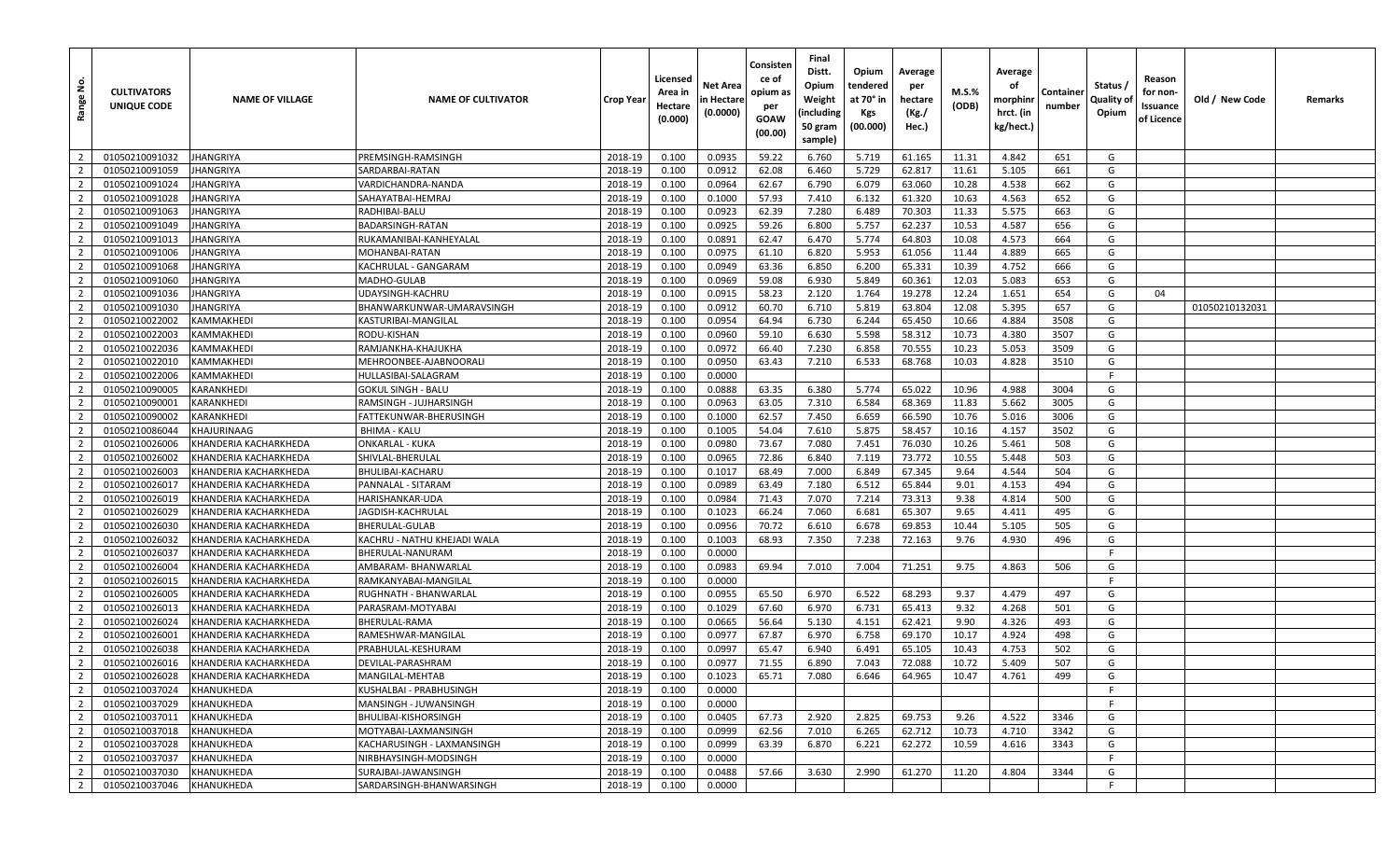| <u>غ</u><br>Range | <b>CULTIVATORS</b><br>UNIQUE CODE | <b>NAME OF VILLAGE</b> | <b>NAME OF CULTIVATOR</b>           | Crop Year | Licensed<br>Area in<br>Hectare<br>(0.000) | Net Area<br>n Hectare<br>(0.0000) | Consisten<br>ce of<br>opium as<br>per<br><b>GOAW</b><br>(00.00) | Final<br>Distt.<br>Opium<br>Weight<br>(including<br>50 gram<br>sample) | Opium<br>tendered<br>at 70° in<br><b>Kgs</b><br>(00.000) | Average<br>per<br>hectare<br>(Kg./<br>Hec.) | $M.S.\%$<br>(ODB) | Average<br>οf<br>morphinr<br>hrct. (in<br>kg/hect.) | Containe<br>number | Status /<br>Quality of<br>Opium | Reason<br>for non-<br>Issuance<br>of Licence | Old / New Code | Remarks |
|-------------------|-----------------------------------|------------------------|-------------------------------------|-----------|-------------------------------------------|-----------------------------------|-----------------------------------------------------------------|------------------------------------------------------------------------|----------------------------------------------------------|---------------------------------------------|-------------------|-----------------------------------------------------|--------------------|---------------------------------|----------------------------------------------|----------------|---------|
| $\overline{2}$    | 01050210037015                    | KHANUKHEDA             | PREMSINGH-MADHOSINGH                | 2018-19   | 0.100                                     | 0.0000                            |                                                                 |                                                                        |                                                          |                                             |                   |                                                     |                    | - F                             |                                              |                |         |
| $\overline{2}$    | 01050210037036                    | KHANUKHEDA             | BABULAL-LACHIRAM                    | 2018-19   | 0.100                                     | 0.0000                            |                                                                 |                                                                        |                                                          |                                             |                   |                                                     |                    | -F                              |                                              |                |         |
| $\overline{2}$    | 01050210037017                    | <b>KHANUKHEDA</b>      | NATHUSINGH-KALUSINGH                | 2018-19   | 0.100                                     | 0.0979                            | 67.31                                                           | 6.920                                                                  | 6.654                                                    | 67.967                                      | 9.70              | 4.615                                               | 3345               | G                               |                                              |                |         |
| $\overline{2}$    | 01050210037031                    | KHANUKHEDA             | KARANSINGH-KALUSINGH                | 2018-19   | 0.100                                     | 0.0000                            |                                                                 |                                                                        |                                                          |                                             |                   |                                                     |                    | -F                              |                                              |                |         |
| $\overline{2}$    | 01050210018034                    | <b>KHEDA</b>           | SALAGRAM-MODIRAM                    | 2018-19   | 0.100                                     | 0.1028                            | 62.39                                                           | 7.380                                                                  | 6.578                                                    | 63.988                                      | 9.71              | 4.349                                               | 1617               | G                               |                                              |                |         |
| $\overline{2}$    | 01050210018009                    | <b>KHEDA</b>           | MANGILAL - RAMPRATAP                | 2018-19   | 0.100                                     | 0.0000                            |                                                                 |                                                                        |                                                          |                                             |                   |                                                     |                    | F.                              |                                              |                |         |
| $\overline{2}$    | 01050210018019                    | <b>KHEDA</b>           | BHERULAL - PRATHVIRAJ               | 2018-19   | 0.100                                     | 0.0998                            | 61.52                                                           | 7.620                                                                  | 6.697                                                    | 67.104                                      | 9.90              | 4.650                                               | 1618               | G                               |                                              |                |         |
| $\overline{2}$    | 01050210018027                    | <b>KHEDA</b>           | BHANVARLAL-RAMPRATAP                | 2018-19   | 0.100                                     | 0.0308                            | 59.57                                                           | 2.220                                                                  | 1.889                                                    | 61.331                                      | 11.00             | 4.723                                               | 1619               | G                               |                                              |                |         |
| $\overline{2}$    | 01050210018032                    | <b>KHEDA</b>           | PURALAL-HIRALAL                     | 2018-19   | 0.100                                     | 0.1000                            | 65.62                                                           | 7.380                                                                  | 6.918                                                    | 69.180                                      | 9.31              | 4.509                                               | 1626               | G                               |                                              |                |         |
| $\overline{2}$    | 01050210018041                    | <b>KHEDA</b>           | BHANVARLAL-CHATRBHU.                | 2018-19   | 0.100                                     | 0.0990                            | 62.47                                                           | 7.360                                                                  | 6.568                                                    | 66.343                                      | 10.50             | 4.876                                               | 1620               | G                               |                                              |                |         |
| $\overline{2}$    | 01050210018016                    | <b>KHEDA</b>           | INDRABAI-RAMKUNVAR                  | 2018-19   | 0.100                                     | 0.1014                            | 63.10                                                           | 7.240                                                                  | 6.526                                                    | 64.358                                      | 9.79              | 4.411                                               | 1621               | G                               |                                              |                |         |
| $\overline{2}$    | 01050210018078                    | <b>KHEDA</b>           | HUDDIBAI - BHERULAL                 | 2018-19   | 0.100                                     | 0.1012                            | 63.47                                                           | 7.480                                                                  | 6.782                                                    | 67.015                                      | 10.12             | 4.748                                               | 1627               | G                               |                                              |                |         |
| $\overline{2}$    | 01050210018042                    | <b>KHEDA</b>           | DASHRATH-SITARAM                    | 2018-19   | 0.100                                     | 0.1004                            | 64.99                                                           | 7.450                                                                  | 6.917                                                    | 68.894                                      | 9.42              | 4.543                                               | 1628               | G                               |                                              |                |         |
| $\overline{2}$    | 01050210018061                    | <b>KHEDA</b>           | AJIJKHA-SEHJADKHA                   | 2018-19   | 0.100                                     | 0.0974                            | 57.22                                                           | 7.310                                                                  | 5.975                                                    | 61.344                                      | 9.47              | 4.067                                               | 1610               | G                               |                                              |                |         |
| $\overline{2}$    | 01050210018012                    | <b>KHEDA</b>           | TULSIRAM - MODIRAM                  | 2018-19   | 0.100                                     | 0.0999                            | 63.21                                                           | 7.130                                                                  | 6.438                                                    | 64.444                                      | 9.87              | 4.453                                               | 1622               | G                               |                                              |                |         |
| $\overline{2}$    | 01050210018079                    | <b>KHEDA</b>           | RATANLAL - MODIRAM                  | 2018-19   | 0.100                                     | 0.1026                            | 58.77                                                           | 7.620                                                                  | 6.398                                                    | 62.358                                      | 10.04             | 4.382                                               | 1604               | G                               |                                              |                |         |
| $\overline{2}$    | 01050210018086                    | <b>KHEDA</b>           | LAXMIBAI-MAHADEV                    | 2018-19   | 0.100                                     | 0.1008                            | 60.91                                                           | 7.440                                                                  | 6.474                                                    | 64.226                                      | 9.52              | 4.280                                               | 1611               | G                               |                                              |                |         |
| $\overline{2}$    | 01050210018002                    | <b>KHEDA</b>           | KOSHALYABAI-SATYANARAYAN            | 2018-19   | 0.100                                     | 0.1019                            | 61.62                                                           | 7.210                                                                  | 6.347                                                    | 62.286                                      | 9.98              | 4.351                                               | 1612               | G                               |                                              |                |         |
| $\overline{2}$    | 01050210018026                    | <b>KHEDA</b>           | SHOBHARAM-VENIRAM                   | 2018-19   | 0.100                                     | 0.1020                            | 60.48                                                           | 7.440                                                                  | 6.428                                                    | 63.019                                      | 10.05             | 4.434                                               | 1605               | G                               |                                              |                |         |
| $\overline{2}$    | 01050210018069                    | <b>KHEDA</b>           | NATHUDAS-BALMUKANDAS                | 2018-19   | 0.100                                     | 0.1026                            | 64.97                                                           | 7.270                                                                  | 6.748                                                    | 65.769                                      | 9.24              | 4.254                                               | 1623               | G                               |                                              |                |         |
| $\overline{2}$    | 01050210018072                    | <b>KHEDA</b>           | SHANTIBAI-MOHANLAL                  | 2018-19   | 0.100                                     | 0.0992                            | 64.51                                                           | 7.110                                                                  | 6.552                                                    | 66.048                                      | 9.35              | 4.323                                               | 1613               | G                               |                                              |                |         |
| $\overline{2}$    | 01050210018083                    | <b>KHEDA</b>           | GANESHARAM - KALURAMJI              | 2018-19   | 0.100                                     | 0.1014                            | 61.46                                                           | 7.260                                                                  | 6.374                                                    | 62.859                                      | 10.40             | 4.576                                               | 1606               | G                               |                                              |                |         |
| $\overline{2}$    | 01050210018067                    | <b>KHEDA</b>           | SUNDARBAI - RAMCHANDRA              | 2018-19   | 0.100                                     | 0.1012                            | 59.20                                                           | 7.090                                                                  | 5.996                                                    | 59.249                                      | 10.20             | 4.230                                               | 1607               | G                               |                                              |                |         |
| $\overline{2}$    | 01050210018004                    | <b>KHEDA</b>           | SHYAMLAL-TEJRAM                     | 2018-19   | 0.100                                     | 0.1003                            | 59.10                                                           | 7.280                                                                  | 6.146                                                    | 61.276                                      | 9.58              | 4.109                                               | 1614               | G                               |                                              |                |         |
| $\overline{2}$    | 01050210018017                    | <b>KHEDA</b>           | RAMESHVAR-CHUNNILAL                 | 2018-19   | 0.100                                     | 0.1022                            | 63.46                                                           | 7.580                                                                  | 6.872                                                    | 67.240                                      | 9.63              | 4.533                                               | 1629               | G                               |                                              |                |         |
| $\overline{2}$    | 01050210018036                    | <b>KHEDA</b>           | BHNVARLAL-DEVAJI                    | 2018-19   | 0.100                                     | 0.1005                            | 64.25                                                           | 7.410                                                                  | 6.801                                                    | 67.671                                      | 10.21             | 4.837                                               | 1624               | G                               |                                              |                |         |
| $\overline{2}$    | 01050210018058                    | <b>KHEDA</b>           | SUNDARBAI-RAJARAM                   | 2018-19   | 0.100                                     | 0.0981                            | 59.77                                                           | 7.340                                                                  | 6.267                                                    | 63.883                                      | 9.25              | 4.137                                               | 1608               | G                               |                                              |                |         |
| $\overline{2}$    | 01050210018087                    | <b>KHEDA</b>           | BHANWARLAL - JADURAM                | 2018-19   | 0.100                                     | 0.1015                            | 62.63                                                           | 7.210                                                                  | 6.451                                                    | 63.556                                      | 10.03             | 4.462                                               | 1609               | G                               |                                              |                |         |
| $\overline{2}$    | 01050210018060                    | <b>KHEDA</b>           | RAMIBAI-RAMKISHAN                   | 2018-19   | 0.100                                     | 0.1008                            | 63.10                                                           | 7.240                                                                  | 6.526                                                    | 64.742                                      | 9.00              | 4.079                                               | 1615               | G                               |                                              |                |         |
| $\overline{2}$    | 01050210018035                    | <b>KHEDA</b>           | PRABHABAI-RADHESHYAM D/O BHANWARLAL | 2018-19   | 0.100                                     | 0.0994                            | 63.86                                                           | 7.230                                                                  | 6.596                                                    | 66.358                                      | 10.05             | 4.668                                               | 1625               | G                               |                                              |                |         |
| $\overline{2}$    | 01050210018024                    | <b>KHEDA</b>           | KANHEYALAL-HARIKISHAN               | 2018-19   | 0.100                                     | 0.1000                            | 62.42                                                           | 7.400                                                                  | 6.599                                                    | 65.990                                      | 10.19             | 4.707                                               | 1616               | G                               |                                              |                |         |
| $\overline{2}$    | 01050210018050                    | <b>KHEDA</b>           | SHANTILAL-HIRALAL                   | 2018-19   | 0.100                                     | 0.0000                            |                                                                 |                                                                        |                                                          |                                             |                   |                                                     |                    | F.                              |                                              |                |         |
| $\overline{2}$    | 01050210018076                    | <b>KHEDA</b>           | GHANSHYAM-SHRIRAM                   | 2018-19   | 0.100                                     | 0.0848                            | 67.22                                                           | 5.850                                                                  | 5.618                                                    | 66.250                                      | 10.87             | 5.041                                               | 1630               | G                               |                                              |                |         |
| $\overline{2}$    | 01050210025002                    | <b>KHOTI</b>           | BHUVANBAI-BAPULAL                   | 2018-19   | 0.100                                     | 0.0959                            | 66.30                                                           | 7.180                                                                  | 6.800                                                    | 70.907                                      | 9.46              | 4.696                                               | 3521               | G                               |                                              |                |         |
| $\overline{2}$    | 01050210025006                    | KHOTI                  | RESHAMBAI-DHANRAJ                   | 2018-19   | 0.100                                     | 0.0941                            | 60.07                                                           | 7.100                                                                  | 6.093                                                    | 64.750                                      | 11.19             | 5.072                                               | 3517               | G                               |                                              |                |         |
| $\overline{2}$    | 01050210025003                    | <b>KHOTI</b>           | HIRALAL-UDA                         | 2018-19   | 0.100                                     | 0.0952                            | 67.66                                                           | 6.710                                                                  | 6.486                                                    | 68.130                                      | 10.95             | 5.222                                               | 3522               | G                               |                                              |                |         |
| $\overline{2}$    | 01050210025010                    | <b>KHOTI</b>           | GATTUBAI-NATHULAL                   | 2018-19   | 0.100                                     | 0.0926                            | 59.60                                                           | 6.410                                                                  | 5.458                                                    | 58.941                                      | 10.97             | 4.526                                               | 3518               | G                               |                                              |                |         |
| $\overline{2}$    | 01050210025009                    | <b>KHOTI</b>           | SOHANBAI-DHURILAL                   | 2018-19   | 0.100                                     | 0.0902                            | 61.42                                                           | 6.060                                                                  | 5.317                                                    | 58.946                                      | 10.76             | 4.440                                               | 3519               | G                               |                                              |                |         |
| $\overline{2}$    | 01050210025013                    | <b>KHOTI</b>           | RAMESHWAR-AMRATRAM                  | 2018-19   | 0.100                                     | 0.0948                            | 61.75                                                           | 7.170                                                                  | 6.325                                                    | 66.719                                      | 10.82             | 5.053                                               | 3520               | G                               |                                              |                |         |
| $\overline{2}$    | 01050210118011                    | KOCHRIYAKHEDI          | AMARSINGH - DEVISINGH               | 2018-19   | 0.100                                     | 0.0909                            | 60.93                                                           | 6.350                                                                  | 5.527                                                    | 60.803                                      | 10.24             | 4.359                                               | 1331               | G                               |                                              |                |         |
| $\overline{2}$    | 01050210118017                    | KOCHRIYAKHEDI          | VISHNUKUNWAR- KARULAL               | 2018-19   | 0.100                                     | 0.0000                            |                                                                 |                                                                        |                                                          |                                             |                   |                                                     |                    | F.                              |                                              |                |         |
| $\overline{2}$    | 01050210118005                    | KOCHRIYAKHEDI          | KALURAM-BABARU                      | 2018-19   | 0.100                                     | 0.0961                            | 66.28                                                           | 6.780                                                                  | 6.420                                                    | 66.805                                      | 10.79             | 5.046                                               | 1337               | G                               |                                              |                |         |
| $\overline{2}$    | 01050210118003                    | <b>KOCHRIYAKHEDI</b>   | RAMSINGH-JUJHARSINGH                | 2018-19   | 0.100                                     | 0.0000                            |                                                                 |                                                                        |                                                          |                                             |                   |                                                     |                    | -F                              |                                              |                |         |
| $\overline{2}$    | 01050210118018                    | KOCHRIYAKHEDI          | MANGUBAI-NATHU                      | 2018-19   | 0.100                                     | 0.0000                            |                                                                 |                                                                        |                                                          |                                             |                   |                                                     |                    | -F                              |                                              |                |         |
| $\overline{2}$    | 01050210118006                    | KOCHRIYAKHEDI          | BALURAM-KANWARLAL                   | 2018-19   | 0.100                                     | 0.0972                            | 64.81                                                           | 6.340                                                                  | 5.870                                                    | 60.390                                      | 9.52              | 4.024                                               | 1335               | G                               |                                              |                |         |
| $\overline{2}$    | 01050210118001                    | <b>KOCHRIYAKHEDI</b>   | CHANDRAPRAKASH-BHERULAL             | 2018-19   | 0.100                                     | 0.1022                            | 66.26                                                           | 7.370                                                                  | 6.976                                                    | 68.258                                      | 11.05             | 5.280                                               | 1338               | G                               |                                              |                |         |
| $\overline{2}$    | 01050210118010                    | KOCHRIYAKHEDI          | HIMMATSINGH-MANGALSINGH             | 2018-19   | 0.100                                     | 0.0961                            | 60.47                                                           | 6.210                                                                  | 5.365                                                    | 55.827                                      | 10.47             | 4.091                                               | 1332               | G                               |                                              |                |         |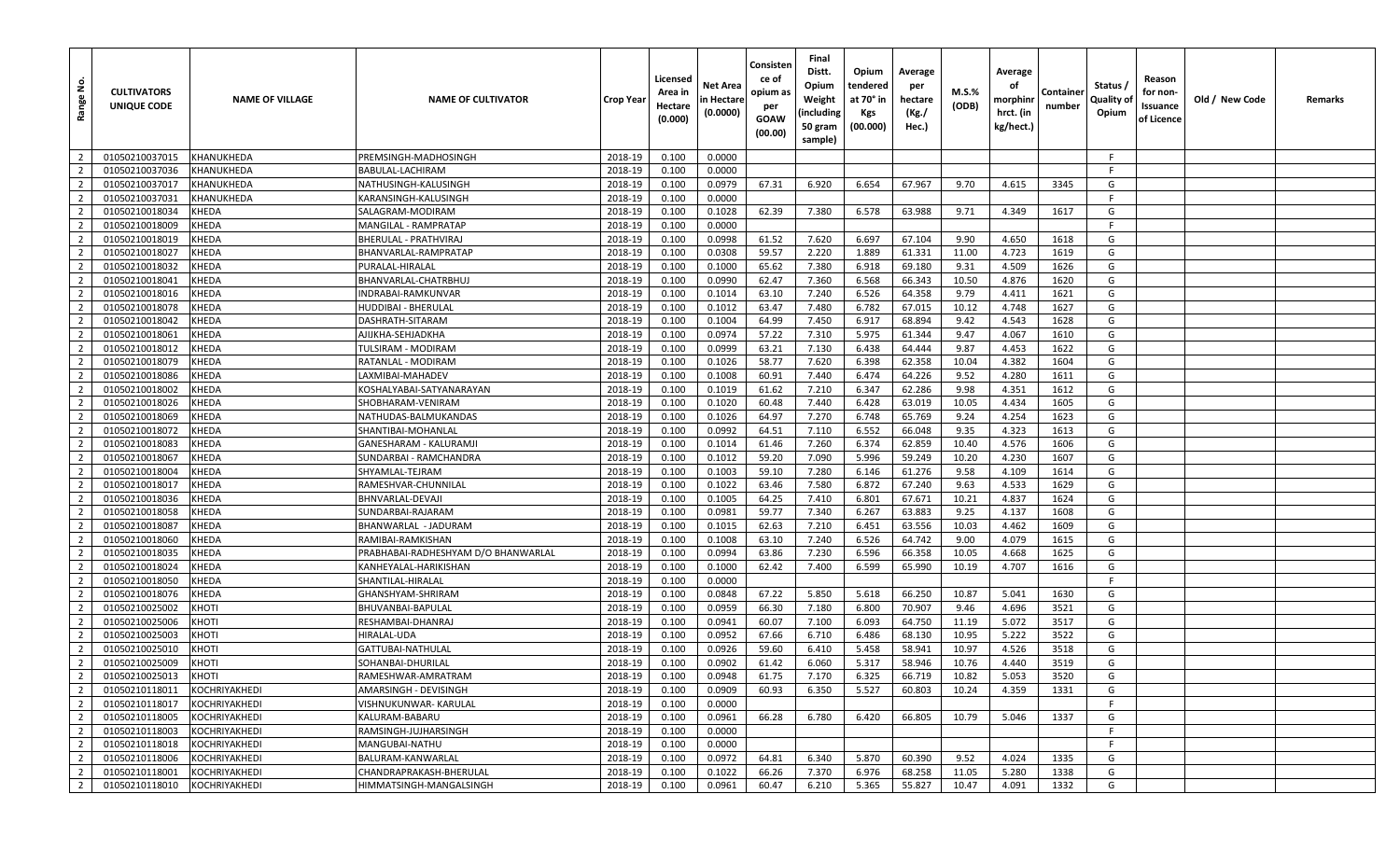| <u>غ</u><br>Range | <b>CULTIVATORS</b><br>UNIQUE CODE | <b>NAME OF VILLAGE</b> | <b>NAME OF CULTIVATOR</b>      | Crop Year | Licensed<br>Area in<br>Hectare<br>(0.000) | Net Area<br>n Hectare<br>(0.0000) | Consisten<br>ce of<br>opium as<br>per<br><b>GOAW</b><br>(00.00) | Final<br>Distt.<br>Opium<br>Weight<br>(including<br>50 gram<br>sample) | Opium<br>tendered<br>at 70° in<br><b>Kgs</b><br>(00.000) | Average<br>per<br>hectare<br>(Kg./<br>Hec.) | <b>M.S.%</b><br>(ODB) | Average<br>οf<br>morphinr<br>hrct. (in<br>kg/hect.) | Containe<br>number | Status /<br>Quality of<br>Opium | Reason<br>for non-<br>Issuance<br>of Licence | Old / New Code | Remarks                |
|-------------------|-----------------------------------|------------------------|--------------------------------|-----------|-------------------------------------------|-----------------------------------|-----------------------------------------------------------------|------------------------------------------------------------------------|----------------------------------------------------------|---------------------------------------------|-----------------------|-----------------------------------------------------|--------------------|---------------------------------|----------------------------------------------|----------------|------------------------|
| $\overline{2}$    | 01050210118007                    | <b>KOCHRIYAKHEDI</b>   | KOMALSINGH-BAHADURSINGH        | 2018-19   | 0.100                                     | 0.0960                            | 63.37                                                           | 6.260                                                                  | 5.667                                                    | 59.031                                      | 10.42                 | 4.306                                               | 1336               | G                               |                                              |                |                        |
| $\overline{2}$    | 01050210118027                    | <b>KOCHRIYAKHEDI</b>   | PRABHULAL-SHIVLAL              | 2018-19   | 0.100                                     | 0.0905                            | 60.98                                                           | 5.860                                                                  | 5.105                                                    | 56.408                                      | 10.53                 | 4.158                                               | 1333               | G                               |                                              |                |                        |
| $\overline{2}$    | 01050210118022                    | KOCHRIYAKHEDI          | GIRDHARI-BHERA                 | 2018-19   | 0.100                                     | 0.1014                            | 59.28                                                           | 4.370                                                                  | 3.701                                                    | 36.499                                      | 10.61                 | 2.711                                               | 1334               | G                               | 04                                           |                |                        |
| $\overline{2}$    | 01050210087027                    | <b>KUNDLA</b>          | BHAGWANSINGH-DHULSINGH         | 2018-19   | 0.100                                     | 0.1000                            | 55.54                                                           | 7.790                                                                  | 6.181                                                    | 61.810                                      | 11.09                 | 4.798                                               | 3308               | G                               |                                              |                |                        |
| $\overline{2}$    | 01050210087029                    | <b>KUNDLA</b>          | MUKESH-NAGULAL                 | 2018-19   | 0.100                                     | 0.0000                            |                                                                 |                                                                        |                                                          |                                             |                       |                                                     |                    | F.                              |                                              |                |                        |
| $\overline{2}$    | 01050210087016                    | <b>KUNDLA</b>          | BALUSINGH-KARUSINGH            | 2018-19   | 0.100                                     | 0.0975                            | 62.27                                                           | 7.280                                                                  | 6.476                                                    | 66.420                                      | 9.68                  | 4.501                                               | 3309               | G                               |                                              |                | <b>NAME CORRACTION</b> |
| $\overline{2}$    | 01050210008005                    | <b>KUNTAKHEDI</b>      | RUKMANIBAI-KANIRAM             | 2018-19   | 0.100                                     | 0.0801                            | 64.08                                                           | 5.530                                                                  | 5.062                                                    | 63.196                                      | 11.20                 | 4.955                                               | 2268               | G                               |                                              |                |                        |
| $\overline{2}$    | 01050210008015                    | <b>KUNTAKHEDI</b>      | RAMESHWAR-MANGILAL(KUNTAKHEDI) | 2018-19   | 0.100                                     | 0.0957                            | 64.27                                                           | 6.850                                                                  | 6.289                                                    | 65.715                                      | 10.30                 | 4.738                                               | 2269               | G                               |                                              |                |                        |
| $\overline{2}$    | 01050210008002                    | <b>KUNTAKHEDI</b>      | RATAN-HEMRAJ                   | 2018-19   | 0.100                                     | 0.0940                            | 63.27                                                           | 6.800                                                                  | 6.146                                                    | 65.382                                      | 11.03                 | 5.048                                               | 2270               | G                               |                                              |                |                        |
| $\overline{2}$    | 01050210008006                    | <b>KUNTAKHEDI</b>      | PARWATSINGH-RUGHNATHSINGH      | 2018-19   | 0.100                                     | 0.0849                            | 55.59                                                           | 5.820                                                                  | 4.622                                                    | 54.440                                      | 10.29                 | 3.921                                               | 2267               | G                               | 04                                           |                |                        |
| $\overline{2}$    | 01050210008001                    | <b>KUNTAKHEDI</b>      | HIRALAL-LALA                   | 2018-19   | 0.100                                     | 0.0962                            | 59.69                                                           | 6.980                                                                  | 5.952                                                    | 61.871                                      | 10.91                 | 4.725                                               | 2271               | G                               |                                              |                |                        |
| $\overline{2}$    | 01050210013084                    | <b>LADUNA</b>          | GITABAI-RAMLAL                 | 2018-19   | 0.100                                     | 0.0000                            |                                                                 |                                                                        |                                                          |                                             |                       |                                                     |                    | -F                              |                                              |                |                        |
| $\overline{2}$    | 01050210013081                    | LADUNA                 | MADHUBALA - AMBALAL            | 2018-19   | 0.100                                     | 0.0000                            |                                                                 |                                                                        |                                                          |                                             |                       |                                                     |                    | -F                              |                                              |                |                        |
| $\overline{2}$    | 01050210013008                    | <b>LADUNA</b>          | MANGILAL-DEVIPRASAD            | 2018-19   | 0.100                                     | 0.0000                            |                                                                 |                                                                        |                                                          |                                             |                       |                                                     |                    | F.                              |                                              |                |                        |
| $\overline{2}$    | 01050210013038                    | <b>LADUNA</b>          | BHUWAN-KESHURAM                | 2018-19   | 0.100                                     | 0.0000                            |                                                                 |                                                                        |                                                          |                                             |                       |                                                     |                    | -F                              |                                              |                |                        |
| $\overline{2}$    | 01050210013016                    | LADUNA                 | BABULAL-RATANLAL               | 2018-19   | 0.100                                     | 0.0000                            |                                                                 |                                                                        |                                                          |                                             |                       |                                                     |                    | -F                              |                                              |                |                        |
| $\overline{2}$    | 01050210013074                    | LADUNA                 | GOVINDSINGH-NATHUSINGH         | 2018-19   | 0.100                                     | 0.0000                            |                                                                 |                                                                        |                                                          |                                             |                       |                                                     |                    | -F                              |                                              |                |                        |
| $\overline{2}$    | 01050210013046                    | <b>LADUNA</b>          | GATTU-NANDA                    | 2018-19   | 0.100                                     | 0.0974                            | 63.58                                                           | 6.490                                                                  | 5.895                                                    | 60.523                                      | 8.49                  | 3.597                                               | 2651               | - 1                             | 02                                           |                |                        |
| $\overline{2}$    | 01050210013017                    | LADUNA                 | TULSIRAM - HARIRAM             | 2018-19   | 0.100                                     | 0.0935                            | 60.07                                                           | 6.910                                                                  | 5.930                                                    | 63.422                                      | 9.39                  | 4.169                                               | 2649               | G                               |                                              |                |                        |
| $\overline{2}$    | 01050210013006                    | LADUNA                 | RAMCHANDRA-SITARAM             | 2018-19   | 0.100                                     | 0.0000                            |                                                                 |                                                                        |                                                          |                                             |                       |                                                     |                    | -F                              |                                              |                |                        |
| $\overline{2}$    | 01050210013011                    | <b>LADUNA</b>          | GYARSIBAI-RAMNARAYAN           | 2018-19   | 0.100                                     | 0.0000                            |                                                                 |                                                                        |                                                          |                                             |                       |                                                     |                    | F                               |                                              |                |                        |
| $\overline{2}$    | 01050210013012                    | <b>LADUNA</b>          | MURLIDHAR-ZHABBALAI            | 2018-19   | 0.100                                     | 0.0971                            | 63.64                                                           | 7.250                                                                  | 6.591                                                    | 67.878                                      | 9.44                  | 4.486                                               | 2652               | G                               |                                              |                |                        |
| $\overline{2}$    | 01050210013018                    | LADUNA                 | KASHIRAM-BAGADIRAM             | 2018-19   | 0.100                                     | 0.0975                            | 61.23                                                           | 7.150                                                                  | 6.254                                                    | 64.143                                      | 9.77                  | 4.387                                               | 2650               | G                               |                                              |                |                        |
| $\overline{2}$    | 01050210013040                    | LADUNA                 | SHIVRAM-BHUWAN                 | 2018-19   | 0.100                                     | 0.0973                            | 64.11                                                           | 7.170                                                                  | 6.567                                                    | 67.492                                      | 9.02                  | 4.261                                               | 2653               | G                               |                                              |                |                        |
| $\overline{2}$    | 01050210013045                    | <b>LADUNA</b>          | GANESHSINGH-BHIMSINGH          | 2018-19   | 0.100                                     | 0.0000                            |                                                                 |                                                                        |                                                          |                                             |                       |                                                     |                    | F.                              |                                              |                |                        |
| $\overline{2}$    | 01050210013032                    | LADUNA                 | YUSUFSHAH-SHAHIDALI            | 2018-19   | 0.100                                     | 0.0000                            |                                                                 |                                                                        |                                                          |                                             |                       |                                                     |                    | F.                              |                                              |                |                        |
| $\overline{2}$    | 01050210013042                    | LADUNA                 | NATHU-BHERA                    | 2018-19   | 0.100                                     | 0.0993                            | 65.84                                                           | 7.210                                                                  | 6.782                                                    | 68.298                                      | 9.42                  | 4.503                                               | 2654               | G                               |                                              |                |                        |
| $\overline{2}$    | 01050210013033                    | LADUNA                 | MAHIPALSINGH-BHERUSINGH        | 2018-19   | 0.100                                     | 0.0000                            |                                                                 |                                                                        |                                                          |                                             |                       |                                                     |                    | F.                              |                                              |                |                        |
| $\overline{2}$    | 01050210013078                    | <b>LADUNA</b>          | KACHRULAL-ONKARLAL             | 2018-19   | 0.100                                     | 0.0000                            |                                                                 |                                                                        |                                                          |                                             |                       |                                                     |                    | -F.                             |                                              |                |                        |
| $\overline{2}$    | 01050210013051                    | LADUNA                 | RAMCHANDRA-BHUWANISHANKAR      | 2018-19   | 0.100                                     | 0.0000                            |                                                                 |                                                                        |                                                          |                                             |                       |                                                     |                    | -F                              |                                              |                |                        |
| $\overline{2}$    | 01050210011011                    | LAVRI                  | NARAYANDAS - NANDRAMDAS        | 2018-19   | 0.100                                     | 0.0000                            |                                                                 |                                                                        |                                                          |                                             |                       |                                                     |                    | -F                              |                                              |                |                        |
| $\overline{2}$    | 01050210011037                    | LAVRI                  | BHANWARLAL-LACCHIRAM           | 2018-19   | 0.100                                     | 0.0000                            |                                                                 |                                                                        |                                                          |                                             |                       |                                                     |                    | -F.                             |                                              |                |                        |
| $\overline{2}$    | 01050210011038                    | LAVRI                  | GANESH-PAHAD                   | 2018-19   | 0.100                                     | 0.0000                            |                                                                 |                                                                        |                                                          |                                             |                       |                                                     |                    | -F                              |                                              |                |                        |
| $\overline{2}$    | 01050210011023                    | LAVRI                  | YASHODABAI-GOVARDHANLAL        | 2018-19   | 0.100                                     | 0.0000                            |                                                                 |                                                                        |                                                          |                                             |                       |                                                     |                    | -F                              |                                              |                |                        |
| $\overline{2}$    | 01050210011009                    | LAVRI                  | BALUSINGH-NAGUSINGH            | 2018-19   | 0.100                                     | 0.0000                            |                                                                 |                                                                        |                                                          |                                             |                       |                                                     |                    | F.                              |                                              |                |                        |
| $\overline{2}$    | 01050210011034                    | LAVRI                  | GOVARDHANLAL-CHANDMAL          | 2018-19   | 0.100                                     | 0.0961                            | 58.53                                                           | 6.830                                                                  | 5.711                                                    | 59.427                                      | 10.46                 | 4.351                                               | 2201               | G                               |                                              |                |                        |
| $\overline{2}$    | 01050210011017                    | LAVRI                  | BALURAM-NATHULAL               | 2018-19   | 0.100                                     | 0.0000                            |                                                                 |                                                                        |                                                          |                                             |                       |                                                     |                    | E                               |                                              |                |                        |
| $\overline{2}$    | 01050210121015                    | <b>MANPURA</b>         | KALURAM - DALURAM              | 2018-19   | 0.100                                     | 0.0978                            | 61.28                                                           | 6.480                                                                  | 5.673                                                    | 58.006                                      | 11.85                 | 4.811                                               | 1252               | G                               |                                              |                |                        |
| $\overline{2}$    | 01050210121001                    | <b>MANPURA</b>         | SOHANBAI - KANWARLAL           | 2018-19   | 0.100                                     | 0.1000                            | 60.10                                                           | 6.900                                                                  | 5.924                                                    | 59.240                                      | 11.63                 | 4.823                                               | 1242               | G                               |                                              |                |                        |
| $\overline{2}$    | 01050210121009                    | <b>MANPURA</b>         | SANTOSHBAI - KACHARULAL        | 2018-19   | 0.100                                     | 0.0977                            | 64.65                                                           | 6.710                                                                  | 6.197                                                    | 63.428                                      | 12.19                 | 5.413                                               | 1250               | G                               |                                              |                |                        |
| $\overline{2}$    | 01050210121006                    | <b>MANPURA</b>         | SHANTILAL- RATANLAL            | 2018-19   | 0.100                                     | 0.0968                            | 67.91                                                           | 6.950                                                                  | 6.742                                                    | 69.648                                      | 11.99                 | 5.846                                               | 1251               | G                               |                                              |                |                        |
| $\overline{2}$    | 01050210121047                    | <b>MANPURA</b>         | BHANWARLAL-NANURAM             | 2018-19   | 0.100                                     | 0.0980                            | 69.12                                                           | 6.440                                                                  | 6.359                                                    | 64.887                                      | 11.66                 | 5.296                                               | 1253               | G                               |                                              |                |                        |
| $\overline{2}$    | 01050210121019                    | <b>MANPURA</b>         | <b>DURGABAI - HIRALAL</b>      | 2018-19   | 0.100                                     | 0.0989                            | 59.54                                                           | 6.850                                                                  | 5.826                                                    | 58.907                                      | 10.41                 | 4.293                                               | 1246               | G                               |                                              |                |                        |
| $\overline{2}$    | 01050210121012                    | <b>MANPURA</b>         | <b>VIJAYSHANKAR - NANURAM</b>  | 2018-19   | 0.100                                     | 0.0999                            | 60.26                                                           | 7.380                                                                  | 6.353                                                    | 63.593                                      | 11.32                 | 5.039                                               | 1247               | G                               |                                              |                |                        |
| $\overline{2}$    | 01050210121018                    | <b>MANPURA</b>         | SHYAMABAI - NATHULAL           | 2018-19   | 0.100                                     | 0.0951                            | 59.29                                                           | 6.900                                                                  | 5.844                                                    | 61.451                                      | 10.95                 | 4.710                                               | 1243               | G                               |                                              |                |                        |
| $\overline{2}$    | 01050210121048                    | <b>MANPURA</b>         | NANURAM - BHERA                | 2018-19   | 0.100                                     | 0.0000                            |                                                                 |                                                                        |                                                          |                                             |                       |                                                     |                    | F.                              |                                              |                |                        |
| $\overline{2}$    | 01050210121022                    | <b>MANPURA</b>         | KANCHANBAI-KISHAN              | 2018-19   | 0.100                                     | 0.0965                            | 59.72                                                           | 6.720                                                                  | 5.733                                                    | 59.409                                      | 11.81                 | 4.911                                               | 1244               | G                               |                                              |                |                        |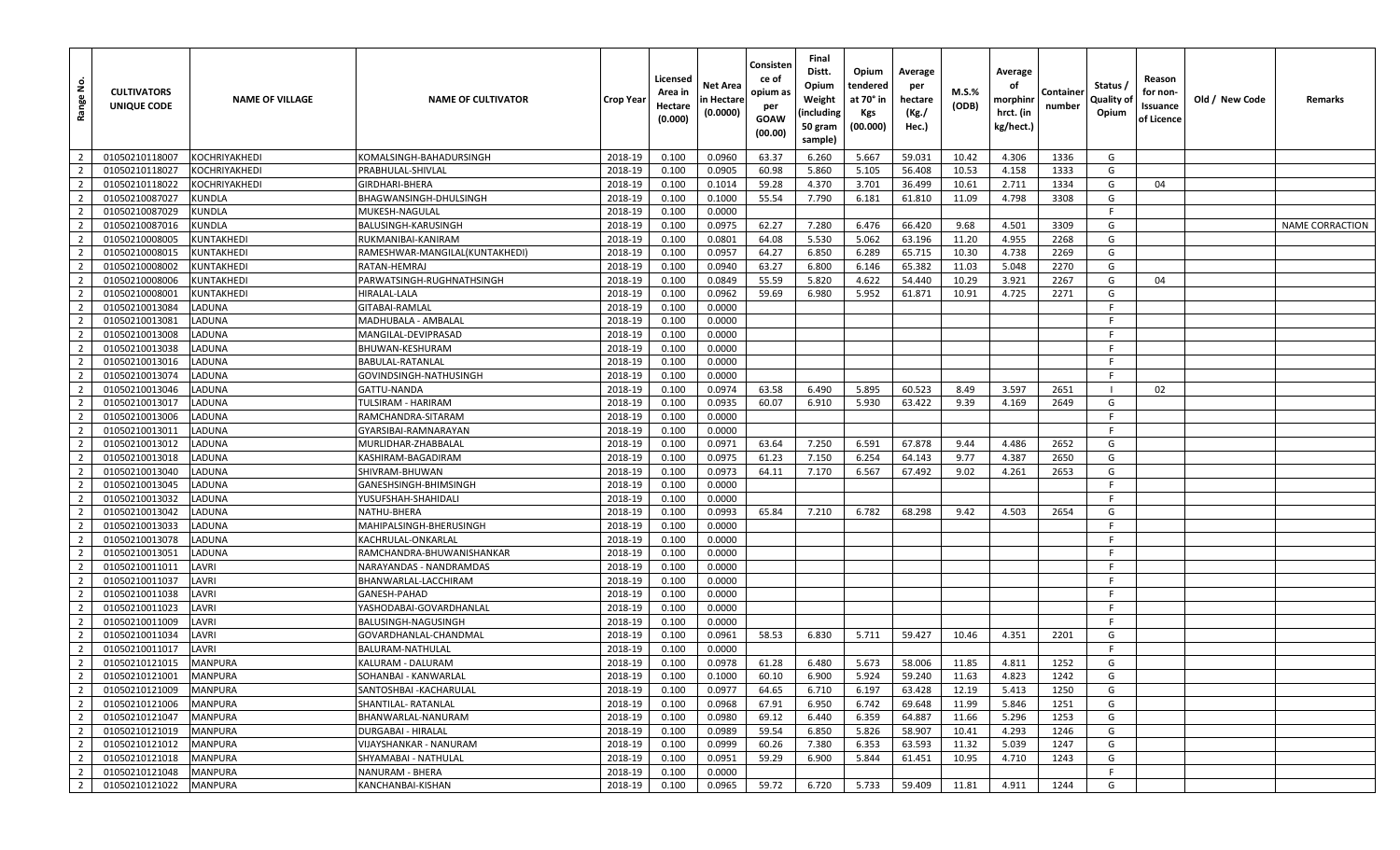| Range No.      | <b>CULTIVATORS</b><br>UNIQUE CODE | <b>NAME OF VILLAGE</b> | <b>NAME OF CULTIVATOR</b>                  | <b>Crop Year</b> | Licensed<br>Area in<br>Hectare<br>(0.000) | Net Area<br>in Hectare<br>(0.0000) | Consisten<br>ce of<br>opium as<br>per<br>GOAW<br>(00.00) | Final<br>Distt.<br>Opium<br>Weight<br>(including<br>50 gram<br>sample) | Opium<br>tendered<br>at 70° in<br>Kgs<br>(00.000) | Average<br>per<br>hectare<br>(Kg./<br>Hec.) | M.S.%<br>(ODB) | Average<br>οf<br>morphinr<br>hrct. (in<br>kg/hect.) | Container<br>number | Status /<br>Quality of<br>Opium | Reason<br>for non-<br>Issuance<br>of Licence | Old / New Code | Remarks |
|----------------|-----------------------------------|------------------------|--------------------------------------------|------------------|-------------------------------------------|------------------------------------|----------------------------------------------------------|------------------------------------------------------------------------|---------------------------------------------------|---------------------------------------------|----------------|-----------------------------------------------------|---------------------|---------------------------------|----------------------------------------------|----------------|---------|
| $\overline{2}$ | 01050210121005                    | <b>MANPURA</b>         | NANIBAI-KACHRU                             | 2018-19          | 0.100                                     | 0.0998                             | 58.06                                                    | 7.120                                                                  | 5.906                                             | 59.178                                      | 12.11          | 5.016                                               | 1245                | G                               |                                              |                |         |
| $\overline{2}$ | 01050210121016                    | <b>MANPURA</b>         | KARULAL-MOHANLAL                           | 2018-19          | 0.100                                     | 0.0989                             | 61.16                                                    | 7.130                                                                  | 6.230                                             | 62.992                                      | 11.10          | 4.894                                               | 1248                | G                               |                                              |                |         |
| $\overline{2}$ | 01050210121017                    | <b>MANPURA</b>         | RAMESHWAR-MOHANLAL                         | 2018-19          | 0.100                                     | 0.0960                             | 61.37                                                    | 7.000                                                                  | 6.137                                             | 63.927                                      | 11.16          | 4.994                                               | 1249                | G                               |                                              |                |         |
| $\overline{2}$ | 01050210108007                    | MERIYAKHEDI            | LAXMANSINGH - BHAGATSINGH URF BHAGWANSINGH | 2018-19          | 0.100                                     | 0.0000                             |                                                          |                                                                        |                                                   |                                             |                |                                                     |                     |                                 |                                              |                |         |
| $\overline{2}$ | 01050210108001                    | MERIYAKHEDI            | KARUSINGH-BHUWANSINGH                      | 2018-19          | 0.100                                     | 0.0000                             |                                                          |                                                                        |                                                   |                                             |                |                                                     |                     | -F                              |                                              |                |         |
| $\overline{2}$ | 01050210027007                    | MORKHEDA               | PRABHU-KISHAN GUJAR                        | 2018-19          | 0.100                                     | 0.0961                             | 60.22                                                    | 6.920                                                                  | 5.953                                             | 61.945                                      | 10.91          | 4.731                                               | 3237                | G                               |                                              |                |         |
| $\overline{2}$ | 01050210002013                    | MUNDLA                 | GITABAI-BASANTILAL                         | 2018-19          | 0.100                                     | 0.0982                             | 54.00                                                    | 1.430                                                                  | 1.103                                             | 11.232                                      | 11.83          | 0.930                                               | 1230                | G                               | 04                                           |                |         |
| $\overline{2}$ | 01050210002017                    | MUNDLA                 | VILAM KUNWAR-GORDHANSINGH                  | 2018-19          | 0.100                                     | 0.0000                             |                                                          |                                                                        |                                                   |                                             |                |                                                     |                     | -F                              |                                              |                |         |
| $\overline{2}$ | 01050210002016                    | MUNDLA                 | KISHAN-GHAMER                              | 2018-19          | 0.100                                     | 0.0000                             |                                                          |                                                                        |                                                   |                                             |                |                                                     |                     | -F                              |                                              |                |         |
| $\overline{2}$ | 01050210002024                    | MUNDLA                 | SUKHIBAI-BHAGGA                            | 2018-19          | 0.100                                     | 0.0000                             |                                                          |                                                                        |                                                   |                                             |                |                                                     |                     | -F                              |                                              |                |         |
| $\overline{2}$ | 01050210002005                    | MUNDLA                 | JANKIVALLABH-BHERULAL                      | 2018-19          | 0.100                                     | 0.0000                             |                                                          |                                                                        |                                                   |                                             |                |                                                     |                     | F                               |                                              |                |         |
| $\overline{2}$ | 01050210002006                    | <b>AUNDLA</b>          | HANSKUNWAR-RAMSINGH                        | 2018-19          | 0.100                                     | 0.0000                             |                                                          |                                                                        |                                                   |                                             |                |                                                     |                     | -F                              |                                              |                |         |
| $\overline{2}$ | 01050210002008                    | MUNDLA                 | SITABAI - GANGARAM                         | 2018-19          | 0.100                                     | 0.1014                             | 60.56                                                    | 7.030                                                                  | 6.082                                             | 59.980                                      | 10.91          | 4.581                                               | 1231                | G                               |                                              |                |         |
| $\overline{2}$ | 01050210002027                    | <b>MUNDLA</b>          | RUKMADBAI-SHANKARLAL                       | 2018-19          | 0.100                                     | 0.0000                             |                                                          |                                                                        |                                                   |                                             |                |                                                     |                     | -F                              |                                              |                |         |
| $\overline{2}$ | 01050210002038                    | MUNDLA                 | MANGILAL-NANDRAM                           | 2018-19          | 0.100                                     | 0.0931                             | 60.29                                                    | 6.490                                                                  | 5.590                                             | 60.042                                      | 11.05          | 4.644                                               | 1232                | G                               |                                              |                |         |
| $\overline{2}$ | 01050210002010                    | MUNDLA                 | BHERULAL-RATANLAL                          | 2018-19          | 0.100                                     | 0.0000                             |                                                          |                                                                        |                                                   |                                             |                |                                                     |                     | F.                              |                                              |                |         |
| $\overline{2}$ | 01050210002019                    | <b>MUNDLA</b>          | NARAYANLAL-HARIRAM                         | 2018-19          | 0.100                                     | 0.0000                             |                                                          |                                                                        |                                                   |                                             |                |                                                     |                     | -F                              |                                              |                |         |
| $\overline{2}$ | 01050210002004                    | MUNDLA                 | GANGABAI-UDAYLAL                           | 2018-19          | 0.100                                     | 0.0000                             |                                                          |                                                                        |                                                   |                                             |                |                                                     |                     | $\mathsf{N}$                    |                                              |                |         |
| $\overline{2}$ | 01050210002020                    | MUNDLA                 | SAMANDBAI-NANURAM                          | 2018-19          | 0.100                                     | 0.0000                             |                                                          |                                                                        |                                                   |                                             |                |                                                     |                     | -F                              |                                              |                |         |
| $\overline{2}$ | 01050210002032                    | MUNDLA                 | BHERULAL-MOHANLAL                          | 2018-19          | 0.100                                     | 0.0000                             |                                                          |                                                                        |                                                   |                                             |                |                                                     |                     | -F                              |                                              |                |         |
| $\overline{2}$ | 01050210002039                    | MUNDLA                 | BALUDAS-RAMCHANDRADAS                      | 2018-19          | 0.100                                     | 0.0000                             |                                                          |                                                                        |                                                   |                                             |                |                                                     |                     | - F                             |                                              |                |         |
| $\overline{2}$ | 01050210002033                    | MUNDLA                 | BHOPALSINGH-KARANSINGH                     | 2018-19          | 0.100                                     | 0.0000                             |                                                          |                                                                        |                                                   |                                             |                |                                                     |                     | F                               |                                              |                |         |
| $\overline{2}$ | 01050210014013                    | MUWALA                 | SHVARLAL-DEVCHNDRA                         | 2018-19          | 0.100                                     | 0.0000                             |                                                          |                                                                        |                                                   |                                             |                |                                                     |                     | -F                              |                                              |                |         |
| $\overline{2}$ | 01050210014019                    | <b>MUWALA</b>          | KALABAI - RAJARAM                          | 2018-19          | 0.100                                     | 0.0000                             |                                                          |                                                                        |                                                   |                                             |                |                                                     |                     | F                               |                                              |                |         |
| $\overline{2}$ | 01050210014015                    | MUWALA                 | GOKUL-KESHURAM                             | 2018-19          | 0.100                                     | 0.0000                             |                                                          |                                                                        |                                                   |                                             |                |                                                     |                     | F                               |                                              |                |         |
| $\overline{2}$ | 01050210014034                    | MUWALA                 | MOHANBAI-GOVERDHAN                         | 2018-19          | 0.100                                     | 0.0000                             |                                                          |                                                                        |                                                   |                                             |                |                                                     |                     | -F                              |                                              |                |         |
| $\overline{2}$ | 01050210014002                    | <b>MUWALA</b>          | KAMLASHNKAR-NANDA                          | 2018-19          | 0.100                                     | 0.0000                             |                                                          |                                                                        |                                                   |                                             |                |                                                     |                     | -F                              |                                              |                |         |
| $\overline{2}$ | 01050210014001                    | <b>MUWALA</b>          | DOLIBAI-SHANKARLAL                         | 2018-19          | 0.100                                     | 0.0000                             |                                                          |                                                                        |                                                   |                                             |                |                                                     |                     | -F                              |                                              |                |         |
| $\overline{2}$ | 01050210014016                    | MUWALA                 | BASANTIBAI-BHUWANILAL                      | 2018-19          | 0.100                                     | 0.0000                             |                                                          |                                                                        |                                                   |                                             |                |                                                     |                     | F                               |                                              |                |         |
| $\overline{2}$ | 01050210014023                    | <b>MUWALA</b>          | SHIVNARAYAN-BHERULAL                       | 2018-19          | 0.100                                     | 0.0000                             |                                                          |                                                                        |                                                   |                                             |                |                                                     |                     | F                               |                                              |                |         |
| $\overline{2}$ | 01050210014021                    | <b>MUWALA</b>          | NANDUBIA - SHOBHARAM                       | 2018-19          | 0.100                                     | 0.0000                             |                                                          |                                                                        |                                                   |                                             |                |                                                     |                     | E                               |                                              |                |         |
| $\overline{2}$ | 01050210014039                    | <b>MUWALA</b>          | GATTUBAI-ONKARLAL                          | 2018-19          | 0.100                                     | 0.0000                             |                                                          |                                                                        |                                                   |                                             |                |                                                     |                     | -F                              |                                              |                |         |
| $\overline{2}$ | 01050210014025                    | <b>MUWALA</b>          | NATHULAL-JAGANNATH                         | 2018-19          | 0.100                                     | 0.0000                             |                                                          |                                                                        |                                                   |                                             |                |                                                     |                     | -F                              |                                              |                |         |
| $\overline{2}$ | 01050210014003                    | MUWALA                 | MANGLESHWAR-BHAGIRATH                      | 2018-19          | 0.100                                     | 0.0000                             |                                                          |                                                                        |                                                   |                                             |                |                                                     |                     | -F                              |                                              |                |         |
| $\overline{2}$ | 01050210014033                    | <b>MUWALA</b>          | GEETABA-LAXMINARAYAN                       | 2018-19          | 0.100                                     | 0.0000                             |                                                          |                                                                        |                                                   |                                             |                |                                                     |                     | -F                              |                                              |                |         |
| $\overline{2}$ | 01050210094029                    | NAKEDIYA               | DHULSINGH-GANGASINGH                       | 2018-19          | 0.100                                     | 0.0000                             |                                                          |                                                                        |                                                   |                                             |                |                                                     |                     | E                               |                                              |                |         |
| $\overline{2}$ | 01050210094005                    | NAKEDIYA               | BHUWANI SINGH-LAL SINGH                    | 2018-19          | 0.100                                     | 0.0935                             | 61.21                                                    | 7.490                                                                  | 6.549                                             | 70.042                                      | 9.75           | 4.781                                               | 451                 | G                               |                                              |                |         |
| 2 <sup>1</sup> | 01050210094016                    | NAKEDIYA               | RAGHUNATH SINGH-PYAR SINGH                 | 2018-19          | 0.100                                     | 0.0000                             |                                                          |                                                                        |                                                   |                                             |                |                                                     |                     | F.                              |                                              |                |         |
| $\overline{2}$ | 01050210094019                    | NAKEDIYA               | KANCHANBAI- VAJERAM                        | 2018-19          | 0.100                                     | 0.1000                             | 62.67                                                    | 7.940                                                                  | 7.109                                             | 71.090                                      | 10.20          | 5.076                                               | 448                 | G                               |                                              |                |         |
| $\overline{2}$ | 01050210094022                    | NAKEDIYA               | RAM CHAND-BHERA NAI                        | 2018-19          | 0.100                                     | 0.0000                             |                                                          |                                                                        |                                                   |                                             |                |                                                     |                     | F                               |                                              |                |         |
| $\overline{2}$ | 01050210094023                    | <b>NAKEDIYA</b>        | MANGUSINGH - JUJHAR SINGH                  | 2018-19          | 0.100                                     | 0.0952                             | 72.86                                                    | 7.010                                                                  | 7.296                                             | 76.638                                      | 9.00           | 4.829                                               | 454                 | G                               |                                              |                |         |
| $\overline{2}$ | 01050210094088                    | NAKEDIYA               | RAMSINGH-MOHANLAL                          | 2018-19          | 0.100                                     | 0.1000                             | 60.57                                                    | 7.470                                                                  | 6.464                                             | 64.640                                      | 10.10          | 4.570                                               | 444                 | G                               |                                              |                |         |
| $\overline{2}$ | 01050210094058                    | NAKEDIYA               | MAGAN-KACHRU                               | 2018-19          | 0.100                                     | 0.1028                             | 48.82                                                    | 7.600                                                                  | 5.300                                             | 51.556                                      | 10.47          | 3.779                                               | 441                 | G                               | 04                                           |                |         |
| $\overline{2}$ | 01050210094063                    | NAKEDIYA               | DHAPU BAI-JADU                             | 2018-19          | 0.100                                     | 0.0999                             | 58.67                                                    | 7.510                                                                  | 6.294                                             | 63.003                                      | 10.28          | 4.534                                               | 445                 | G                               |                                              |                |         |
| $\overline{2}$ | 01050210094010                    | NAKEDIYA               | SHANTIBAI - DASHRATH                       | 2018-19          | 0.100                                     | 0.1008                             | 53.49                                                    | 6.960                                                                  | 5.318                                             | 52.757                                      | 10.28          | 3.797                                               | 442                 | G                               | 04                                           |                |         |
| $\overline{2}$ | 01050210094073                    | NAKEDIYA               | RAM SINGH-NATHU SINGH                      | 2018-19          | 0.100                                     | 0.0955                             | 56.98                                                    | 7.420                                                                  | 6.040                                             | 63.246                                      | 10.60          | 4.693                                               | 446                 | G                               |                                              |                |         |
|                |                                   |                        |                                            |                  |                                           |                                    |                                                          |                                                                        |                                                   |                                             |                |                                                     |                     |                                 |                                              |                |         |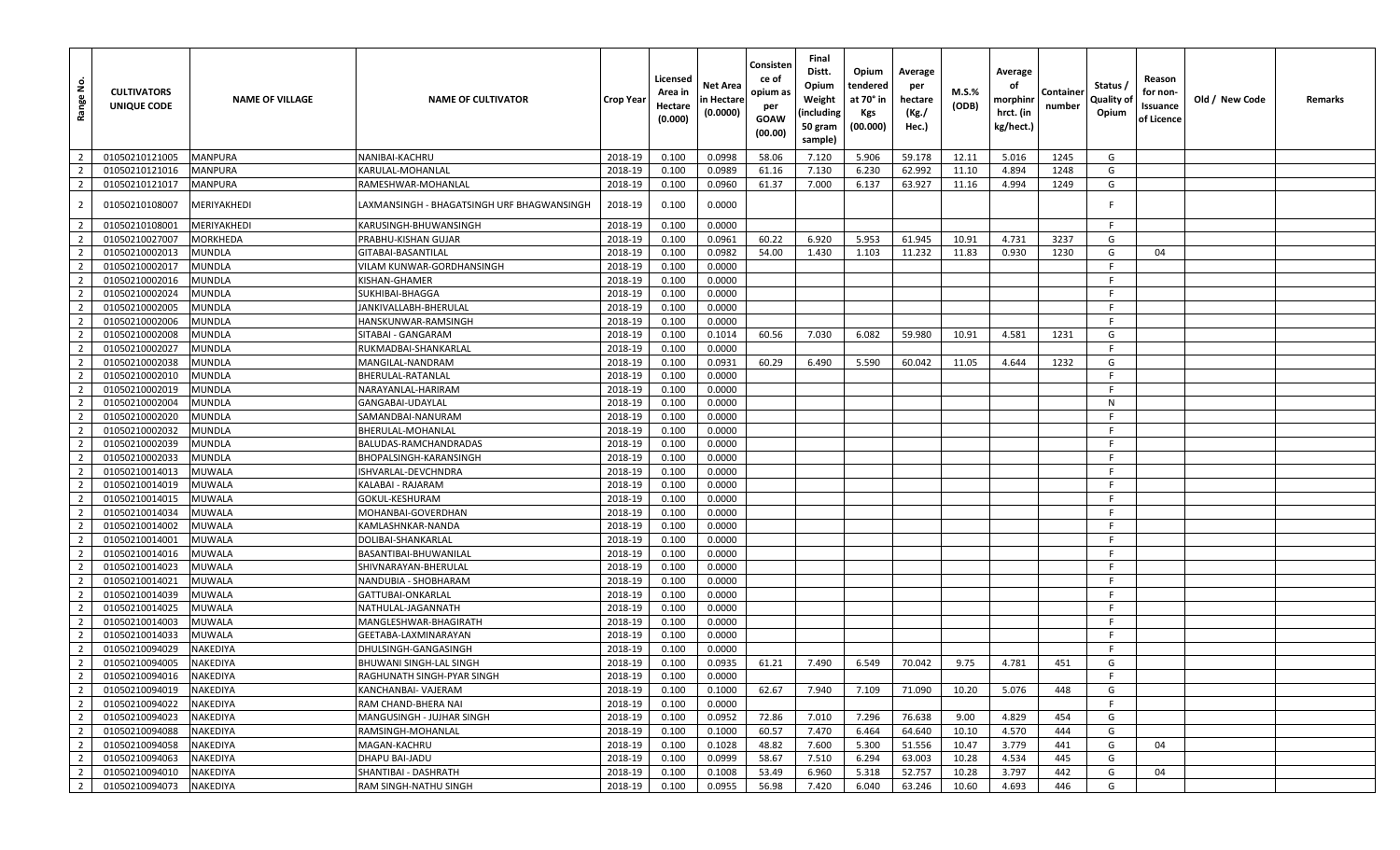| <u>غ</u><br>Range       | <b>CULTIVATORS</b><br>UNIQUE CODE | <b>NAME OF VILLAGE</b> | <b>NAME OF CULTIVATOR</b>   | Crop Year | Licensed<br>Area in<br>Hectare<br>(0.000) | Net Area<br>n Hectare<br>(0.0000) | Consisten<br>ce of<br>opium as<br>per<br><b>GOAW</b><br>(00.00) | Final<br>Distt.<br>Opium<br>Weight<br>(including<br>50 gram<br>sample) | Opium<br>tendered<br>at 70° in<br><b>Kgs</b><br>(00.000) | Average<br>per<br>hectare<br>(Kg./<br>Hec.) | $M.S.\%$<br>(ODB) | Average<br>оf<br>morphinr<br>hrct. (in<br>kg/hect.) | Containe<br>number | Status /<br>Quality of<br>Opium | Reason<br>for non-<br>Issuance<br>of Licence | Old / New Code | Remarks |
|-------------------------|-----------------------------------|------------------------|-----------------------------|-----------|-------------------------------------------|-----------------------------------|-----------------------------------------------------------------|------------------------------------------------------------------------|----------------------------------------------------------|---------------------------------------------|-------------------|-----------------------------------------------------|--------------------|---------------------------------|----------------------------------------------|----------------|---------|
| $\overline{2}$          | 01050210094065                    | <b>NAKEDIYA</b>        | RAMCHANDRA-KANIRAM          | 2018-19   | 0.100                                     | 0.0974                            | 68.52                                                           | 7.530                                                                  | 7.371                                                    | 75.677                                      | 10.13             | 5.366                                               | 455                | G                               |                                              |                |         |
| $\overline{2}$          | 01050210094026                    | NAKEDIYA               | HIRALAL-BHERULAL            | 2018-19   | 0.100                                     | 0.0980                            | 66.53                                                           | 7.390                                                                  | 7.024                                                    | 71.673                                      | 10.70             | 5.368                                               | 452                | G                               |                                              |                |         |
| $\overline{2}$          | 01050210094050                    | <b>NAKEDIYA</b>        | MADANSINGH-PRAPATSINGH      | 2018-19   | 0.100                                     | 0.0982                            | 61.20                                                           | 7.380                                                                  | 6.452                                                    | 65.702                                      | 10.47             | 4.816                                               | 449                | G                               |                                              |                |         |
| $\overline{2}$          | 01050210094030                    | <b>NAKEDIYA</b>        | PRATAP-KACHRU               | 2018-19   | 0.100                                     | 0.1007                            | 54.91                                                           | 7.470                                                                  | 5.860                                                    | 58.192                                      | 11.20             | 4.562                                               | 443                | G                               |                                              |                |         |
| $\overline{2}$          | 01050210094001                    | NAKEDIYA               | MANOHARSINGH-PYARSINGH      | 2018-19   | 0.100                                     | 0.0980                            | 63.82                                                           | 7.210                                                                  | 6.573                                                    | 67.071                                      | 9.86              | 4.630                                               | 450                | G                               |                                              |                |         |
| $\overline{2}$          | 01050210094018                    | NAKEDIYA               | KIKAKUNWAR-DEVISINGH        | 2018-19   | 0.100                                     | 0.0960                            | 57.03                                                           | 7.340                                                                  | 5.980                                                    | 62.291                                      | 10.78             | 4.701                                               | 447                | G                               |                                              |                |         |
| $\overline{2}$          | 01050210094008                    | <b>NAKEDIYA</b>        | PREMSINGH-PRAHLADSINGH      | 2018-19   | 0.100                                     | 0.1011                            | 62.75                                                           | 7.450                                                                  | 6.678                                                    | 66.053                                      | 10.20             | 4.716                                               | 453                | G                               |                                              |                |         |
| $\overline{2}$          | 01050210023146                    | <b>NATARAM</b>         | BHERULAL - KANWARLAL        | 2018-19   | 0.100                                     | 0.0000                            |                                                                 |                                                                        |                                                          |                                             |                   |                                                     |                    | F.                              |                                              |                |         |
| $\overline{2}$          | 01050210023004                    | <b>NATARAM</b>         | TAMIJANBAI-ABDUL            | 2018-19   | 0.100                                     | 0.0992                            | 64.38                                                           | 7.020                                                                  | 6.456                                                    | 65.080                                      | 9.30              | 4.237                                               | 3269               | G                               |                                              |                |         |
| $\overline{2}$          | 01050210023009                    | <b>NATARAM</b>         | LAXMAN - RAMNARAYAN         | 2018-19   | 0.100                                     | 0.0000                            |                                                                 |                                                                        |                                                          |                                             |                   |                                                     |                    | F.                              |                                              |                |         |
| $\overline{2}$          | 01050210023047                    | <b>NATARAM</b>         | BHERULAL-KALU PATIDAR       | 2018-19   | 0.100                                     | 0.0980                            | 67.87                                                           | 7.130                                                                  | 6.913                                                    | 70.540                                      | 10.05             | 4.963                                               | 3277               | G                               |                                              |                |         |
| $\overline{2}$          | 01050210023052                    | <b>NATARAM</b>         | <b>BHAGUBAI - JARESINGH</b> | 2018-19   | 0.100                                     | 0.0990                            | 64.98                                                           | 7.050                                                                  | 6.544                                                    | 66.101                                      | 10.23             | 4.734                                               | 3270               | G                               |                                              |                |         |
| $\overline{2}$          | 01050210023057                    | <b>NATARAM</b>         | RADHESHYAM-JAYSINGH         | 2018-19   | 0.100                                     | 0.0000                            |                                                                 |                                                                        |                                                          |                                             |                   |                                                     |                    | F.                              |                                              |                |         |
| $\overline{2}$          | 01050210023058                    | <b>NATARAM</b>         | RAJARAM - NATHULAL          | 2018-19   | 0.100                                     | 0.1006                            | 62.06                                                           | 6.750                                                                  | 5.984                                                    | 59.483                                      | 10.05             | 4.185                                               | 3276               | G                               |                                              |                |         |
| $\overline{2}$          | 01050210023059                    | <b>NATARAM</b>         | RANGLAL-NATHULAL            | 2018-19   | 0.100                                     | 0.0000                            |                                                                 |                                                                        |                                                          |                                             |                   |                                                     |                    | -F                              |                                              |                |         |
| $\overline{2}$          | 01050210023064                    | <b>NATARAM</b>         | RANGLAL-MANGILAL            | 2018-19   | 0.100                                     | 0.1013                            | 62.95                                                           | 7.070                                                                  | 6.358                                                    | 62.764                                      | 10.26             | 4.508                                               | 3273               | G                               |                                              |                |         |
| $\overline{2}$          | 01050210023077                    | <b>NATARAM</b>         | BADRILAL-KANHAIYALAL        | 2018-19   | 0.100                                     | 0.1003                            | 60.66                                                           | 7.140                                                                  | 6.187                                                    | 61.684                                      | 11.41             | 4.927                                               | 3271               | G                               |                                              |                |         |
| $\overline{2}$          | 01050210023104                    | <b>NATARAM</b>         | VIRAM-NARSINGH              | 2018-19   | 0.100                                     | 0.1012                            | 65.70                                                           | 7.000                                                                  | 6.570                                                    | 64.920                                      | 11.07             | 5.031                                               | 3272               | G                               |                                              |                |         |
| $\overline{2}$          | 01050210023042                    | <b>NATARAM</b>         | RAMGOPAL-DOLATRAM           | 2018-19   | 0.100                                     | 0.0000                            |                                                                 |                                                                        |                                                          |                                             |                   |                                                     |                    | F.                              |                                              |                |         |
| $\overline{2}$          | 01050210023038                    | <b>NATARAM</b>         | BHERULAL-HARIRAM            | 2018-19   | 0.100                                     | 0.0961                            | 67.11                                                           | 6.940                                                                  | 6.653                                                    | 69.229                                      | 10.42             | 5.050                                               | 3274               | G                               |                                              |                |         |
| $\overline{2}$          | 01050210023029                    | <b>NATARAM</b>         | SAMPATBAI-JAGDISH           | 2018-19   | 0.100                                     | 0.0992                            | 53.20                                                           | 7.140                                                                  | 5.426                                                    | 54.697                                      | 10.62             | 4.067                                               | 3263               | G                               |                                              |                |         |
| $\overline{2}$          | 01050210023035                    | <b>NATARAM</b>         | DINESH-NANDRAM              | 2018-19   | 0.100                                     | 0.0980                            | 62.89                                                           | 7.020                                                                  | 6.307                                                    | 64.357                                      | 11.15             | 5.023                                               | 3275               | G                               |                                              |                |         |
| $\overline{2}$          | 01050210023060                    | <b>NATARAM</b>         | BHERULAL-MANGILAL           | 2018-19   | 0.100                                     | 0.0000                            |                                                                 |                                                                        |                                                          |                                             |                   |                                                     |                    | F.                              |                                              |                |         |
| $\overline{2}$          | 01050210023067                    | <b>NATARAM</b>         | HARISHCHNDRA-ONKARLAL       | 2018-19   | 0.100                                     | 0.0956                            | 58.05                                                           | 6.650                                                                  | 5.515                                                    | 57.688                                      | 11.78             | 4.757                                               | 3265               | G                               |                                              |                |         |
| $\overline{2}$          | 01050210023131                    | <b>NATARAM</b>         | AJIJ-ALABELI                | 2018-19   | 0.100                                     | 0.0000                            |                                                                 |                                                                        |                                                          |                                             |                   |                                                     |                    | F.                              |                                              |                |         |
| $\overline{2}$          | 01050210023120                    | <b>NATARAM</b>         | BANWARLAL-SHANKARLAI        | 2018-19   | 0.100                                     | 0.0000                            |                                                                 |                                                                        |                                                          |                                             |                   |                                                     |                    | N                               |                                              |                |         |
| $\overline{2}$          | 01050210023023                    | <b>NATARAM</b>         | PARASRAM-HIRALAL            | 2018-19   | 0.100                                     | 0.0000                            |                                                                 |                                                                        |                                                          |                                             |                   |                                                     |                    | - F                             |                                              |                |         |
| $\overline{2}$          | 01050210023094                    | <b>NATARAM</b>         | NANDANATH-KALUNATH          | 2018-19   | 0.100                                     | 0.1018                            | 56.57                                                           | 6.530                                                                  | 5.277                                                    | 51.836                                      | 11.83             | 4.293                                               | 3266               | G                               |                                              |                |         |
| $\overline{2}$          | 01050210023147                    | <b>NATARAM</b>         | ROSHANBAI S/O MANGILAI      | 2018-19   | 0.100                                     | 0.0900                            | 55.59                                                           | 6.290                                                                  | 4.995                                                    | 55.500                                      | 11.78             | 4.577                                               | 3264               | G                               |                                              |                |         |
| $\overline{2}$          | 01050210023007                    | <b>NATARAM</b>         | RAMLAL-NANDA                | 2018-19   | 0.100                                     | 0.0000                            |                                                                 |                                                                        |                                                          |                                             |                   |                                                     |                    | -F                              |                                              |                |         |
| $\overline{2}$          | 01050210023040                    | <b>NATARAM</b>         | BHANWARLAL-LAXMAN           | 2018-19   | 0.100                                     | 0.1000                            | 47.41                                                           | 4.370                                                                  | 2.960                                                    | 29.600                                      | 12.32             | 2.552                                               | S <sub>3</sub>     | G                               | 04                                           |                |         |
| $\overline{2}$          | 01050210023098                    | <b>NATARAM</b>         | PARTHA-DEVA                 | 2018-19   | 0.100                                     | 0.0983                            | 51.45                                                           | 6.060                                                                  | 4.454                                                    | 45.310                                      | 10.42             | 3.305                                               | 3262               | G                               | 04                                           |                |         |
| $\overline{2}$          | 01050210023046                    | <b>NATARAM</b>         | BHANWARLAL-KALU             | 2018-19   | 0.100                                     | 0.0983                            | 58.29                                                           | 7.050                                                                  | 5.871                                                    | 59.725                                      | 11.49             | 4.803                                               | 3268               | G                               |                                              |                |         |
| $\overline{2}$          | 01050210023061                    | <b>NATARAM</b>         | GANPAT-MANGILAL             | 2018-19   | 0.100                                     | 0.0000                            |                                                                 |                                                                        |                                                          |                                             |                   |                                                     |                    | E                               |                                              |                |         |
| $\overline{2}$          | 01050210023002                    | <b>NATARAM</b>         | MANGILAL-KESHYA             | 2018-19   | 0.100                                     | 0.0639                            | 58.09                                                           | 1.430                                                                  | 1.187                                                    | 18.575                                      | 12.29             | 1.598                                               | 3267               | G                               | 04                                           |                |         |
| $\overline{2}$          | 01050210023102                    | <b>NATARAM</b>         | RAMKUNWAR-RAMCHANDRA        | 2018-19   | 0.100                                     | 0.0000                            |                                                                 |                                                                        |                                                          |                                             |                   |                                                     |                    | -F                              |                                              |                |         |
| $\overline{2}$          | 01050210023086                    | <b>NATARAM</b>         | RATANLAL-RANGLAL            | 2018-19   | 0.100                                     | 0.0000                            |                                                                 |                                                                        |                                                          |                                             |                   |                                                     |                    | -F                              |                                              |                |         |
| $\overline{2}$          | 01050210023016                    | <b>NATARAM</b>         | KACHRULAL-HARLAL            | 2018-19   | 0.100                                     | 0.0000                            |                                                                 |                                                                        |                                                          |                                             |                   |                                                     |                    | -F.                             |                                              |                |         |
| $\overline{2}$          | 01050210007013                    | <b>PANPUR</b>          | RAMGOPAL-BHERULAL           | 2018-19   | 0.100                                     | 0.1028                            | 62.65                                                           | 7.190                                                                  | 6.435                                                    | 62.597                                      | 10.53             | 4.614                                               | 249                | G                               |                                              |                |         |
| $\overline{2}$          | 01050210007028                    | <b>PANPUR</b>          | ANISBAI-AHMADNOOR           | 2018-19   | 0.100                                     | 0.1000                            | 59.72                                                           | 6.890                                                                  | 5.878                                                    | 58.780                                      | 10.30             | 4.238                                               | 250                | G                               |                                              |                |         |
| $\overline{2}$          | 01050210007007                    | <b>PANPUR</b>          | JIVRAJ-BHERA                | 2018-19   | 0.100                                     | 0.0992                            | 58.95                                                           | 7.430                                                                  | 6.257                                                    | 63.074                                      | 10.87             | 4.799                                               | 251                | G                               |                                              |                |         |
| $\overline{\mathbf{2}}$ | 01050210007010                    | <b>PANPUR</b>          | PIRBAKSH-SHAFI MOHHMAD      | 2018-19   | 0.100                                     | 0.0970                            | 56.36                                                           | 7.440                                                                  | 5.990                                                    | 61.752                                      | 9.85              | 4.258                                               | 248                | G                               |                                              |                |         |
| $\overline{2}$          | 01050210007029                    | <b>PANPUR</b>          | DEVISINGH - BAHADURSINGH    | 2018-19   | 0.100                                     | 0.0953                            | 65.57                                                           | 6.880                                                                  | 6.445                                                    | 67.628                                      | 10.69             | 5.060                                               | 253                | G                               |                                              |                |         |
| $\overline{2}$          | 01050210007006                    | <b>PANPUR</b>          | <b>NANIBAI - GOPAL</b>      | 2018-19   | 0.100                                     | 0.0879                            | 67.05                                                           | 6.550                                                                  | 6.274                                                    | 71.376                                      | 10.71             | 5.351                                               | 254                | G                               |                                              |                |         |
| $\overline{2}$          | 01050210007003                    | <b>PANPUR</b>          | PRABHU-NATHU                | 2018-19   | 0.100                                     | 0.1000                            | 63.35                                                           | 7.440                                                                  | 6.733                                                    | 67.330                                      | 10.69             | 5.038                                               | 252                | G                               |                                              |                |         |
| $\overline{2}$          | 01050210016003                    | PATLASI BADI           | DHUL SINGH-JUJHAR SINGH     | 2018-19   | 0.100                                     | 0.0999                            | 62.92                                                           | 6.840                                                                  | 6.148                                                    | 61.541                                      | 10.19             | 4.390                                               | 277                | G                               |                                              |                |         |
| $\overline{2}$          | 01050210016005                    | PATLASI BADI           | GITABAI-BHAGWAN             | 2018-19   | 0.100                                     | 0.0000                            |                                                                 |                                                                        |                                                          |                                             |                   |                                                     |                    | F                               |                                              |                |         |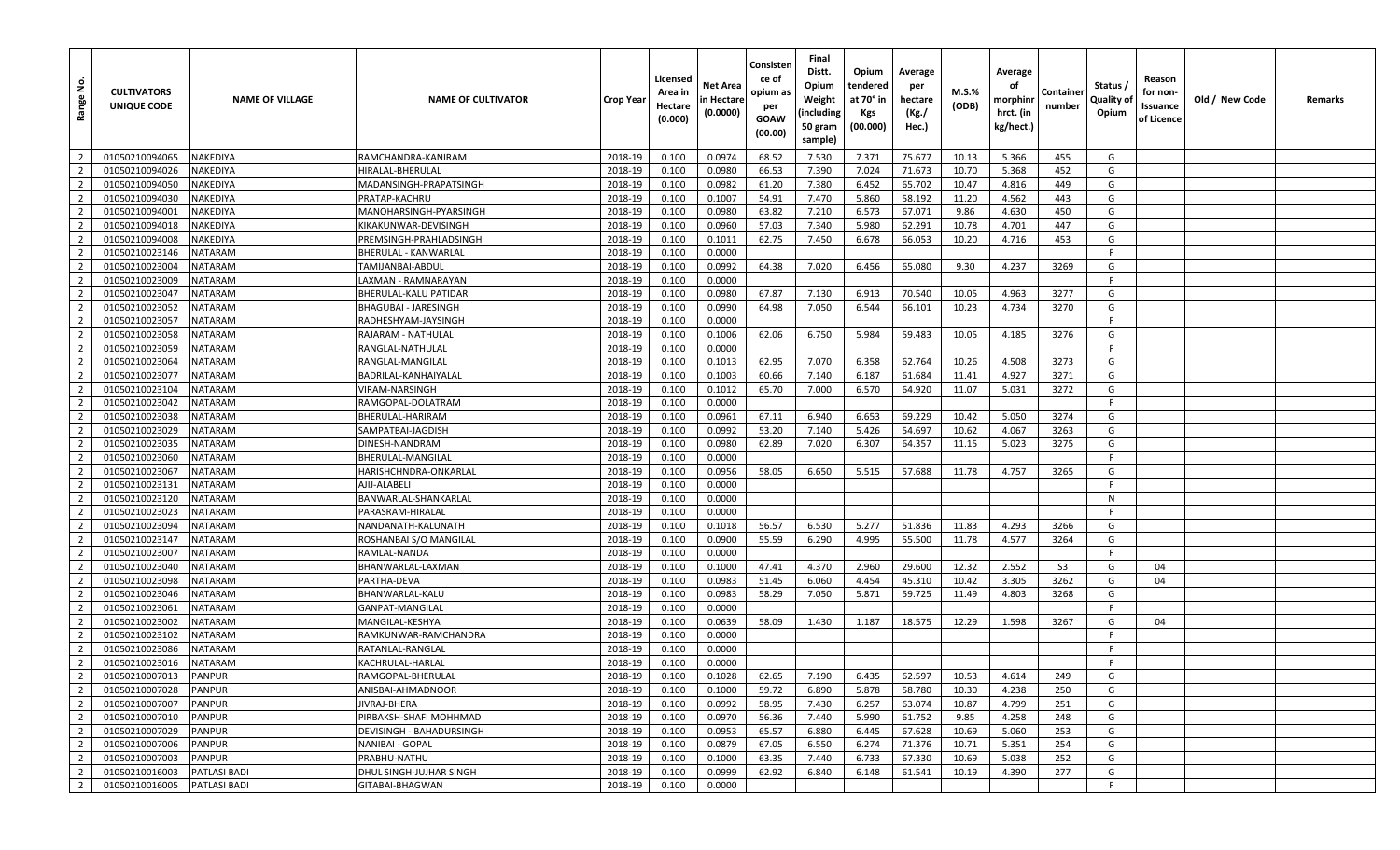| <u>ي</u><br>Range | <b>CULTIVATORS</b><br>UNIQUE CODE | <b>NAME OF VILLAGE</b> | <b>NAME OF CULTIVATOR</b>         | Crop Year | Licensed<br>Area in<br>Hectare<br>(0.000) | Net Area<br>n Hectare<br>(0.0000) | Consisten<br>ce of<br>opium as<br>per<br><b>GOAW</b><br>(00.00) | Final<br>Distt.<br>Opium<br>Weight<br>(including<br>50 gram<br>sample) | Opium<br>tendered<br>at 70° in<br>Kgs<br>(00.000) | Average<br>per<br>hectare<br>(Kg./<br>Hec.) | <b>M.S.%</b><br>(ODB) | Average<br>оf<br>morphinr<br>hrct. (in<br>kg/hect.) | Containe<br>number | Status /<br>Quality of<br>Opium | Reason<br>for non-<br>Issuance<br>of Licence | Old / New Code | Remarks |
|-------------------|-----------------------------------|------------------------|-----------------------------------|-----------|-------------------------------------------|-----------------------------------|-----------------------------------------------------------------|------------------------------------------------------------------------|---------------------------------------------------|---------------------------------------------|-----------------------|-----------------------------------------------------|--------------------|---------------------------------|----------------------------------------------|----------------|---------|
| $\overline{2}$    | 01050210016012                    | <b>PATLASI BADI</b>    | DEVBAI-BAGDIRAM                   | 2018-19   | 0.100                                     | 0.0000                            |                                                                 |                                                                        |                                                   |                                             |                       |                                                     |                    | - F                             |                                              |                |         |
| $\overline{2}$    | 01050210016014                    | <b>PATLASI BADI</b>    | NANDIBAI-JUJHAR                   | 2018-19   | 0.100                                     | 0.0000                            |                                                                 |                                                                        |                                                   |                                             |                       |                                                     |                    | -F                              |                                              |                |         |
| $\overline{2}$    | 01050210016017                    | <b>PATLASI BADI</b>    | ONKAR-RAMCHANDRA                  | 2018-19   | 0.100                                     | 0.0000                            |                                                                 |                                                                        |                                                   |                                             |                       |                                                     |                    | -F                              |                                              |                |         |
| $\overline{2}$    | 01050210016023                    | <b>PATLASI BADI</b>    | ISHVARSINGH-SHIVSINGH             | 2018-19   | 0.100                                     | 0.0000                            |                                                                 |                                                                        |                                                   |                                             |                       |                                                     |                    | -F                              |                                              |                |         |
| $\overline{2}$    | 01050210016052                    | <b>PATLASI BADI</b>    | JANKILAL - DHURA                  | 2018-19   | 0.100                                     | 0.0000                            |                                                                 |                                                                        |                                                   |                                             |                       |                                                     |                    | -F                              |                                              |                |         |
| $\overline{2}$    | 01050210016002                    | <b>PATLASI BADI</b>    | MANGILAL - BAGDIRAM BADA MENARIYA | 2018-19   | 0.100                                     | 0.0000                            |                                                                 |                                                                        |                                                   |                                             |                       |                                                     |                    | -F                              |                                              |                |         |
| $\overline{2}$    | 01050210016039                    | <b>PATLASI BADI</b>    | KACHARIBAI-MOHANLAL               | 2018-19   | 0.100                                     | 0.0000                            |                                                                 |                                                                        |                                                   |                                             |                       |                                                     |                    | F.                              |                                              |                |         |
| $\overline{2}$    | 01050210016053                    | <b>PATLASI BADI</b>    | PRAHLAD SINGH-BHANWAR SINGH       | 2018-19   | 0.100                                     | 0.0950                            | 54.55                                                           | 6.730                                                                  | 5.245                                             | 55.210                                      | 10.19                 | 3.938                                               | 275                | G                               | 04                                           |                |         |
| $\overline{2}$    | 01050210016008                    | <b>PATLASI BADI</b>    | RESHAMKUNWAR-GOKULSINGH           | 2018-19   | 0.100                                     | 0.0930                            | 60.02                                                           | 6.820                                                                  | 5.848                                             | 62.881                                      | 11.48                 | 5.053                                               | 276                | G                               |                                              |                |         |
| $\overline{2}$    | 01050210016004                    | <b>PATLASI BADI</b>    | MANGIBAI-BHUWAN                   | 2018-19   | 0.100                                     | 0.0000                            |                                                                 |                                                                        |                                                   |                                             |                       |                                                     |                    | F.                              |                                              |                |         |
| $\overline{2}$    | 01050210016030                    | <b>PATLASI BADI</b>    | MANGILAL - BAGDIRAM CHOTA GEHLOT  | 2018-19   | 0.100                                     | 0.0000                            |                                                                 |                                                                        |                                                   |                                             |                       |                                                     |                    | -F                              |                                              |                |         |
| $\overline{2}$    | 01050210016064                    | <b>PATLASI BADI</b>    | BAGDIRAM-GOVINDRAM                | 2018-19   | 0.100                                     | 0.0000                            |                                                                 |                                                                        |                                                   |                                             |                       |                                                     |                    | -F                              |                                              |                |         |
| $\overline{2}$    | 01050210016013                    | <b>PATLASI BADI</b>    | VISHNULAL - JAGANNATH             | 2018-19   | 0.100                                     | 0.0000                            |                                                                 |                                                                        |                                                   |                                             |                       |                                                     |                    | -F                              |                                              |                |         |
| $\overline{2}$    | 01050210016021                    | <b>PATLASI BADI</b>    | RATANBAI-BHERUDAS                 | 2018-19   | 0.100                                     | 0.0000                            |                                                                 |                                                                        |                                                   |                                             |                       |                                                     |                    | F.                              |                                              |                |         |
| $\overline{2}$    | 01050210079003                    | <b>PATLASI CHOTI</b>   | FHOOLCHAND - VARDA                | 2018-19   | 0.100                                     | 0.1010                            | 59.85                                                           | 7.130                                                                  | 6.096                                             | 60.356                                      | 10.09                 | 4.263                                               | 3238               | G                               |                                              |                |         |
| $\overline{2}$    | 01050210079020                    | <b>PATLASI CHOTI</b>   | KESHARSINGH - ONKARSINGH          | 2018-19   | 0.100                                     | 0.1001                            | 62.66                                                           | 6.800                                                                  | 6.087                                             | 60.809                                      | 11.09                 | 4.721                                               | 3242               | G                               |                                              |                |         |
| $\overline{2}$    | 01050210079009                    | <b>PATLASI CHOTI</b>   | NARAYAN-LAXMAN                    | 2018-19   | 0.100                                     | 0.0975                            | 61.78                                                           | 7.200                                                                  | 6.355                                             | 65.179                                      | 10.86                 | 4.955                                               | 3239               | G                               |                                              |                |         |
| $\overline{2}$    | 01050210079006                    | <b>PATLASI CHOTI</b>   | BHANWARKUNWAR-LAXMANSINGH         | 2018-19   | 0.100                                     | 0.1000                            | 62.65                                                           | 6.840                                                                  | 6.122                                             | 61.220                                      | 11.14                 | 4.774                                               | 3241               | G                               |                                              |                |         |
| $\overline{2}$    | 01050210079021                    | <b>PATLASI CHOTI</b>   | RATANSINGH-ABHAYSINGH             | 2018-19   | 0.100                                     | 0.0992                            | 63.20                                                           | 6.810                                                                  | 6.148                                             | 61.975                                      | 10.55                 | 4.577                                               | 3243               | G                               |                                              |                |         |
| $\overline{2}$    | 01050210079022                    | PATLASI CHOTI          | JAGDISHCHANDRA-VIJAYSHANKAR       | 2018-19   | 0.100                                     | 0.1000                            | 60.23                                                           | 7.230                                                                  | 6.221                                             | 62.210                                      | 11.12                 | 4.842                                               | 3240               | G                               |                                              |                |         |
| $\overline{2}$    | 01050210079016                    | <b>PATLASI CHOTI</b>   | SAMPATBAI-RAMCHANDRA              | 2018-19   | 0.100                                     | 0.0000                            |                                                                 |                                                                        |                                                   |                                             |                       |                                                     |                    | F.                              |                                              |                |         |
| $\overline{2}$    | 01050210115003                    | <b>POTLIYA</b>         | FATEHSINGH - BHIMA                | 2018-19   | 0.100                                     | 0.0000                            |                                                                 |                                                                        |                                                   |                                             |                       |                                                     |                    | -F                              |                                              |                |         |
| $\overline{2}$    | 01050210115004                    | <b>POTLIYA</b>         | KACHARUSINGH - DEVKARAN           | 2018-19   | 0.100                                     | 0.0000                            |                                                                 |                                                                        |                                                   |                                             |                       |                                                     |                    | -F                              |                                              |                |         |
| $\overline{2}$    | 01050210115016                    | <b>POTLIYA</b>         | SHIVSINGH - KALUSINGH             | 2018-19   | 0.100                                     | 0.0000                            |                                                                 |                                                                        |                                                   |                                             |                       |                                                     |                    | -F                              |                                              |                |         |
| $\overline{2}$    | 01050210115018                    | <b>POTLIYA</b>         | SHANKARSINGH-DHULESINGH           | 2018-19   | 0.100                                     | 0.0000                            |                                                                 |                                                                        |                                                   |                                             |                       |                                                     |                    | -F                              |                                              |                |         |
| $\overline{2}$    | 01050210115034                    | <b>POTLIYA</b>         | <b>BHUWANSINGH - BHERU</b>        | 2018-19   | 0.100                                     | 0.0000                            |                                                                 |                                                                        |                                                   |                                             |                       |                                                     |                    | F.                              |                                              |                |         |
| $\overline{2}$    | 01050210115001                    | <b>POTLIYA</b>         | MOHANBAI - FATEHSINGH             | 2018-19   | 0.100                                     | 0.0000                            |                                                                 |                                                                        |                                                   |                                             |                       |                                                     |                    | -F                              |                                              |                |         |
| $\overline{2}$    | 01050210115009                    | <b>POTLIYA</b>         | GANGABAI-BHANWARSINGH             | 2018-19   | 0.100                                     | 0.0000                            |                                                                 |                                                                        |                                                   |                                             |                       |                                                     |                    | F.                              |                                              |                |         |
| $\overline{2}$    | 01050210115022                    | <b>POTLIYA</b>         | RAMLAL -MOTI                      | 2018-19   | 0.100                                     | 0.0000                            |                                                                 |                                                                        |                                                   |                                             |                       |                                                     |                    | -F                              |                                              |                |         |
| $\overline{2}$    | 01050210115024                    | <b>POTLIYA</b>         | RATANBAI-RATAN                    | 2018-19   | 0.100                                     | 0.0000                            |                                                                 |                                                                        |                                                   |                                             |                       |                                                     |                    | -F                              |                                              |                |         |
| $\overline{2}$    | 01050210115027                    | <b>POTLIYA</b>         | AMARSINGH-BHAGWANSINGH            | 2018-19   | 0.100                                     | 0.0000                            |                                                                 |                                                                        |                                                   |                                             |                       |                                                     |                    | -F                              |                                              |                |         |
| $\overline{2}$    | 01050210115030                    | <b>POTLIYA</b>         | YASHODABAI-MADHOSINGH             | 2018-19   | 0.100                                     | 0.0000                            |                                                                 |                                                                        |                                                   |                                             |                       |                                                     |                    | -F.                             |                                              |                |         |
| $\overline{2}$    | 01050210115037                    | <b>POTLIYA</b>         | <b>DHURA - PANNA</b>              | 2018-19   | 0.100                                     | 0.0000                            |                                                                 |                                                                        |                                                   |                                             |                       |                                                     |                    | F.                              |                                              |                |         |
| $\overline{2}$    | 01050210115039                    | <b>POTLIYA</b>         | KACHARUSINGH-KALUSINGH            | 2018-19   | 0.100                                     | 0.0000                            |                                                                 |                                                                        |                                                   |                                             |                       |                                                     |                    | -F                              |                                              |                |         |
| $\overline{2}$    | 01050210115028                    | <b>POTLIYA</b>         | SARJUBAI-MANGUDAS                 | 2018-19   | 0.100                                     | 0.0000                            |                                                                 |                                                                        |                                                   |                                             |                       |                                                     |                    | F.                              |                                              |                |         |
| $\overline{2}$    | 01050210115006                    | <b>POTLIYA</b>         | KACHRUSINGH-UDA                   | 2018-19   | 0.100                                     | 0.0000                            |                                                                 |                                                                        |                                                   |                                             |                       |                                                     |                    | -F                              |                                              |                |         |
| $\overline{2}$    | 01050210115012                    | <b>POTLIYA</b>         | FATEHSINGH - MOTISINGH            | 2018-19   | 0.100                                     | 0.0000                            |                                                                 |                                                                        |                                                   |                                             |                       |                                                     |                    | -F.                             |                                              |                |         |
| $\overline{2}$    | 01050210115017                    | <b>POTLIYA</b>         | MANGU - BHIMA JI                  | 2018-19   | 0.100                                     | 0.0000                            |                                                                 |                                                                        |                                                   |                                             |                       |                                                     |                    | -F.                             |                                              |                |         |
| $\overline{2}$    | 01050210115021                    | POTLIYA                | MANGILAL-UDA                      | 2018-19   | 0.100                                     | 0.0000                            |                                                                 |                                                                        |                                                   |                                             |                       |                                                     |                    | -F                              |                                              |                |         |
| $\overline{2}$    | 01050210115033                    | POTLIYA                | RAMDAS - KALUDAS                  | 2018-19   | 0.100                                     | 0.0000                            |                                                                 |                                                                        |                                                   |                                             |                       |                                                     |                    | F.                              |                                              |                |         |
| $\overline{2}$    | 01050210115043                    | POTLIYA                | RUKMANIBAI - BHERU                | 2018-19   | 0.100                                     | 0.0000                            |                                                                 |                                                                        |                                                   |                                             |                       |                                                     |                    | F.                              |                                              |                |         |
| $\overline{2}$    | 01050210115054                    | <b>POTLIYA</b>         | PADMABAI - DHANNA                 | 2018-19   | 0.100                                     | 0.0000                            |                                                                 |                                                                        |                                                   |                                             |                       |                                                     |                    | F.                              |                                              |                |         |
| $\overline{2}$    | 01050210115049                    | POTLIYA                | BALU-BHERULAL                     | 2018-19   | 0.100                                     | 0.0000                            |                                                                 |                                                                        |                                                   |                                             |                       |                                                     |                    | -F                              |                                              |                |         |
| $\overline{2}$    | 01050210115031                    | POTLIYA                | <b>GOKUL - KALU</b>               | 2018-19   | 0.100                                     | 0.0000                            |                                                                 |                                                                        |                                                   |                                             |                       |                                                     |                    | -F                              |                                              |                |         |
| $\overline{2}$    | 01050210115010                    | POTLIYA                | MANSINGH - KALUSINGH              | 2018-19   | 0.100                                     | 0.0000                            |                                                                 |                                                                        |                                                   |                                             |                       |                                                     |                    | F                               |                                              |                |         |
| $\overline{2}$    | 01050210115011                    | <b>POTLIYA</b>         | LEELABAI -BHAGWAN                 | 2018-19   | 0.100                                     | 0.0000                            |                                                                 |                                                                        |                                                   |                                             |                       |                                                     |                    | F.                              |                                              |                |         |
| $\overline{2}$    | 01050210115050                    | <b>POTLIYA</b>         | MOHANBAI - KACHRUSINGH            | 2018-19   | 0.100                                     | 0.0000                            |                                                                 |                                                                        |                                                   |                                             |                       |                                                     |                    | F                               |                                              |                |         |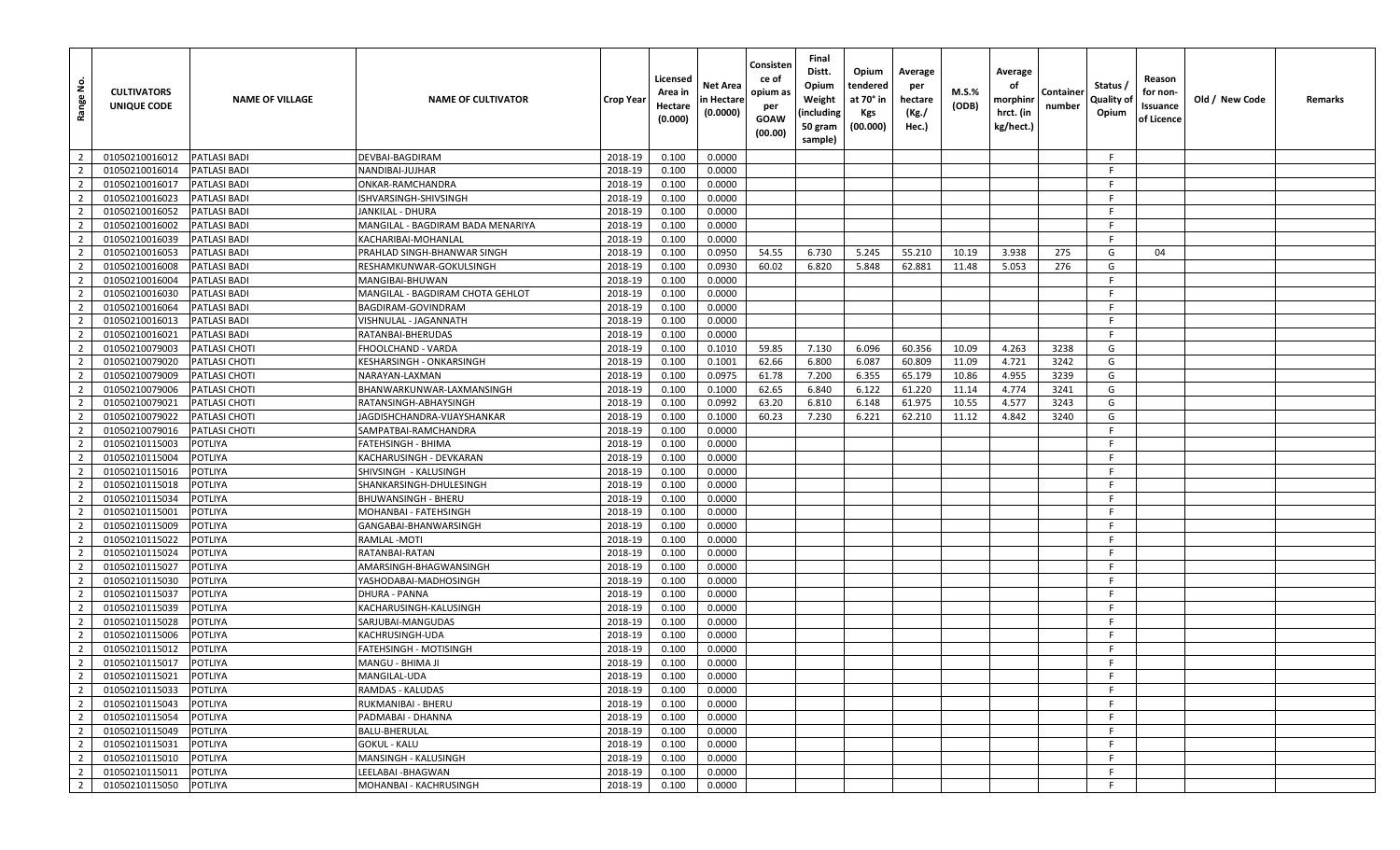| Range No.               | <b>CULTIVATORS</b><br>UNIQUE CODE | <b>NAME OF VILLAGE</b> | <b>NAME OF CULTIVATOR</b>         | Crop Year | Licensed<br>Area in<br>Hectare<br>(0.000) | Net Area<br>n Hectare<br>(0.0000) | Consisten<br>ce of<br>opium as<br>per<br><b>GOAW</b><br>(00.00) | Final<br>Distt.<br>Opium<br>Weight<br>(including<br>50 gram<br>sample) | Opium<br>tendered<br>at 70° in<br>Kgs<br>(00.000) | Average<br>per<br>hectare<br>(Kg./<br>Hec.) | M.S.%<br>(ODB) | Average<br>of<br>morphinr<br>hrct. (in<br>kg/hect.) | Containe<br>number | Status /<br>Quality of<br>Opium | Reason<br>for non-<br>Issuance<br>of Licence | Old / New Code | Remarks                |
|-------------------------|-----------------------------------|------------------------|-----------------------------------|-----------|-------------------------------------------|-----------------------------------|-----------------------------------------------------------------|------------------------------------------------------------------------|---------------------------------------------------|---------------------------------------------|----------------|-----------------------------------------------------|--------------------|---------------------------------|----------------------------------------------|----------------|------------------------|
| $\overline{2}$          | 01050210115051                    | <b>POTLIYA</b>         | MANGU-GULAB                       | 2018-19   | 0.100                                     | 0.0000                            |                                                                 |                                                                        |                                                   |                                             |                |                                                     |                    | F                               |                                              |                |                        |
| $\overline{2}$          | 01050210115007                    | <b>POTLIYA</b>         | FATTIBAI - FATEHSINGH             | 2018-19   | 0.100                                     | 0.0000                            |                                                                 |                                                                        |                                                   |                                             |                |                                                     |                    | -F                              |                                              |                |                        |
| $\overline{2}$          | 01050210005012                    | RAJAKHEDI              | PARMANAND-RAMRATAN                | 2018-19   | 0.100                                     | 0.0000                            |                                                                 |                                                                        |                                                   |                                             |                |                                                     |                    | F.                              |                                              |                |                        |
| $\overline{2}$          | 01050210005001                    | RAJAKHEDI              | LAXMIBAI-BHUNIRAM                 | 2018-19   | 0.100                                     | 0.0964                            | 56.71                                                           | 6.560                                                                  | 5.315                                             | 55.134                                      | 10.83          | 4.179                                               | 1330               | G                               |                                              |                |                        |
| $\overline{2}$          | 01050210005002                    | RAJAKHEDI              | SHANKARLAL-KISHANLAL              | 2018-19   | 0.100                                     | 0.0000                            |                                                                 |                                                                        |                                                   |                                             |                |                                                     |                    | E                               |                                              |                |                        |
| $\overline{2}$          | 01050210005005                    | RAJAKHEDI              | SHOBHARAM-KHIMMA                  | 2018-19   | 0.100                                     | 0.0000                            |                                                                 |                                                                        |                                                   |                                             |                |                                                     |                    | -F                              |                                              |                |                        |
| $\overline{2}$          | 01050210005004                    | RAJAKHEDI              | KANCHANBAI-DEVILAL                | 2018-19   | 0.100                                     | 0.0964                            | 53.96                                                           | 3.490                                                                  | 2.690                                             | 27.904                                      | 10.58          | 2.067                                               | 1329               | G                               | 04                                           |                |                        |
| $\overline{2}$          | 01050210005018                    | RAJAKHEDI              | GORISHANKAR-UDAYRAM               | 2018-19   | 0.100                                     | 0.0000                            |                                                                 |                                                                        |                                                   |                                             |                |                                                     |                    | -F.                             |                                              |                |                        |
| $\overline{2}$          | 01050210003025                    | <b>RAJNAGAR</b>        | MODIRAM-KARULAL                   | 2018-19   | 0.100                                     | 0.0000                            |                                                                 |                                                                        |                                                   |                                             |                |                                                     |                    | -F                              |                                              |                | <b>NAME CORRACTION</b> |
| $\overline{2}$          | 01050210003007                    | <b>RAJNAGAR</b>        | KAILASHBAI- MOHANLAL              | 2018-19   | 0.100                                     | 0.0000                            |                                                                 |                                                                        |                                                   |                                             |                |                                                     |                    | F.                              |                                              |                |                        |
| $\overline{2}$          | 01050210003009                    | <b>RAJNAGAR</b>        | MANGILAL-KEVALTELI                | 2018-19   | 0.100                                     | 0.0000                            |                                                                 |                                                                        |                                                   |                                             |                |                                                     |                    | -F                              |                                              |                |                        |
| $\overline{2}$          | 01050210003027                    | RAJNAGAR               | BHAGUBAI-PARASRAM                 | 2018-19   | 0.100                                     | 0.0000                            |                                                                 |                                                                        |                                                   |                                             |                |                                                     |                    | -F                              |                                              |                |                        |
| $\overline{2}$          | 01050210003033                    | <b>RAJNAGAR</b>        | KESHURAM-GULAB                    | 2018-19   | 0.100                                     | 0.0000                            |                                                                 |                                                                        |                                                   |                                             |                |                                                     |                    | -F                              |                                              |                |                        |
| $\overline{2}$          | 01050210003034                    | <b>RAJNAGAR</b>        | BHERULAL-RATANLAL                 | 2018-19   | 0.100                                     | 0.0000                            |                                                                 |                                                                        |                                                   |                                             |                |                                                     |                    | F.                              |                                              |                |                        |
| $\overline{2}$          | 01050210003054                    | <b>RAJNAGAR</b>        | NANURAM-BHERA                     | 2018-19   | 0.100                                     | 0.0000                            |                                                                 |                                                                        |                                                   |                                             |                |                                                     |                    | -F                              |                                              |                |                        |
| $\overline{2}$          | 01050210003047                    | RAJNAGAR               | PANNALAL-KHIMA                    | 2018-19   | 0.100                                     | 0.0000                            |                                                                 |                                                                        |                                                   |                                             |                |                                                     |                    | -F                              |                                              |                |                        |
| $\overline{2}$          | 01050210003030                    | <b>RAJNAGAR</b>        | PRABHULAL-DHURA                   | 2018-19   | 0.100                                     | 0.0000                            |                                                                 |                                                                        |                                                   |                                             |                |                                                     |                    | -F                              |                                              |                |                        |
| $\overline{2}$          | 01050210003060                    | <b>RAJNAGAR</b>        | <b>BHERULAL - BADRI</b>           | 2018-19   | 0.100                                     | 0.0000                            |                                                                 |                                                                        |                                                   |                                             |                |                                                     |                    | F.                              |                                              |                |                        |
| $\overline{2}$          | 01050210003022                    | <b>RAJNAGAR</b>        | RAMKUNWAR-KANHEYYALAL             | 2018-19   | 0.100                                     | 0.0000                            |                                                                 |                                                                        |                                                   |                                             |                |                                                     |                    | -F                              |                                              |                |                        |
| $\overline{2}$          | 01050210003039                    | <b>RAJNAGAR</b>        | KASTURIBAI-LAALA                  | 2018-19   | 0.100                                     | 0.0000                            |                                                                 |                                                                        |                                                   |                                             |                |                                                     |                    | -F                              |                                              |                |                        |
| $\overline{2}$          | 01050210003001                    | <b>RAJNAGAR</b>        | BHERULAL-DEVJI                    | 2018-19   | 0.100                                     | 0.0000                            |                                                                 |                                                                        |                                                   |                                             |                |                                                     |                    | F.                              |                                              |                |                        |
| $\overline{2}$          | 01050210003004                    | <b>RAJNAGAR</b>        | AMBALAL-RAMCHNDRA                 | 2018-19   | 0.100                                     | 0.0000                            |                                                                 |                                                                        |                                                   |                                             |                |                                                     |                    | -F                              |                                              |                |                        |
| $\overline{2}$          | 01050210003016                    | <b>RAJNAGAR</b>        | KACHRU-KHEMA                      | 2018-19   | 0.100                                     | 0.0000                            |                                                                 |                                                                        |                                                   |                                             |                |                                                     |                    | -F.                             |                                              |                |                        |
| $\overline{2}$          | 01050210003020                    | <b>RAJNAGAR</b>        | RAMIBAI-PREMCHANDRA               | 2018-19   | 0.100                                     | 0.0000                            |                                                                 |                                                                        |                                                   |                                             |                |                                                     |                    | -F                              |                                              |                |                        |
| $\overline{2}$          | 01050210003050                    | <b>RAJNAGAR</b>        | <b>GANGABAI - KALU</b>            | 2018-19   | 0.100                                     | 0.0000                            |                                                                 |                                                                        |                                                   |                                             |                |                                                     |                    | F.                              |                                              |                |                        |
| $\overline{2}$          | 01050210003055                    | <b>RAJNAGAR</b>        | BHAWARIBAI D/o BHUWAN W/o RANGLAL | 2018-19   | 0.100                                     | 0.0000                            |                                                                 |                                                                        |                                                   |                                             |                |                                                     |                    | F.                              |                                              |                | <b>NAME CORRACTION</b> |
| $\overline{2}$          | 01050210003042                    | RAJNAGAR               | SITABAI - MANGILAL                | 2018-19   | 0.100                                     | 0.0000                            |                                                                 |                                                                        |                                                   |                                             |                |                                                     |                    | -F                              |                                              |                |                        |
| $\overline{2}$          | 01050210003035                    | <b>RAJNAGAR</b>        | AVANTIBAI - MANGU                 | 2018-19   | 0.100                                     | 0.0000                            |                                                                 |                                                                        |                                                   |                                             |                |                                                     |                    | F.                              |                                              |                |                        |
| $\overline{2}$          | 01050210003063                    | RAJNAGAR               | BASANTIBAI-GANGARAM               | 2018-19   | 0.100                                     | 0.0000                            |                                                                 |                                                                        |                                                   |                                             |                |                                                     |                    | -F.                             |                                              |                |                        |
| $\overline{2}$          | 01050210003011                    | RAJNAGAR               | BHANWARIBAI-GANPAT                | 2018-19   | 0.100                                     | 0.0000                            |                                                                 |                                                                        |                                                   |                                             |                |                                                     |                    | -F                              |                                              |                |                        |
| $\overline{2}$          | 01050210003006                    | <b>RAJNAGAR</b>        | JADAWBAI-BHUWAN                   | 2018-19   | 0.100                                     | 0.0000                            |                                                                 |                                                                        |                                                   |                                             |                |                                                     |                    | -F                              |                                              |                |                        |
| $\overline{2}$          | 01050210003037                    | <b>RAJNAGAR</b>        | NANIBAI-BANSHILAL                 | 2018-19   | 0.100                                     | 0.0000                            |                                                                 |                                                                        |                                                   |                                             |                |                                                     |                    | -F.                             |                                              |                |                        |
| $\overline{2}$          | 01050210003003                    | RAJNAGAR               | GANESHRAM-BHERA                   | 2018-19   | 0.100                                     | 0.0000                            |                                                                 |                                                                        |                                                   |                                             |                |                                                     |                    | F.                              |                                              |                |                        |
| $\overline{2}$          | 01050210003056                    | <b>RAJNAGAR</b>        | RAMLAL - GULAB                    | 2018-19   | 0.100                                     | 0.0000                            |                                                                 |                                                                        |                                                   |                                             |                |                                                     |                    | F.                              |                                              |                |                        |
| $\overline{2}$          | 01050210029023                    | RAMGARH                | MOHANKUNWAR - RAMSINGH            | 2018-19   | 0.100                                     | 0.0000                            |                                                                 |                                                                        |                                                   |                                             |                |                                                     |                    | F.                              |                                              |                |                        |
| $\overline{2}$          | 01050210029006                    | RAMGARH                | KARULAL -LACHIRAM                 | 2018-19   | 0.100                                     | 0.0000                            |                                                                 |                                                                        |                                                   |                                             |                |                                                     |                    | -F.                             |                                              |                | NAME CORRACTION        |
| $\overline{2}$          | 01050210028002                    | <b>RAWTA</b>           | <b>GOVIND KUNWAR-SUKHDEV</b>      | 2018-19   | 0.100                                     | 0.0000                            |                                                                 |                                                                        |                                                   |                                             |                |                                                     |                    | -F                              |                                              |                |                        |
| $\overline{2}$          | 01050210028011                    | <b>RAWTA</b>           | DEVILAL - KANHEYALAL              | 2018-19   | 0.100                                     | 0.0000                            |                                                                 |                                                                        |                                                   |                                             |                |                                                     |                    | -F.                             |                                              |                |                        |
| $\overline{2}$          | 01050210028012                    | <b>RAWTA</b>           | SURAJBAI-MOTILAL                  | 2018-19   | 0.100                                     | 0.0000                            |                                                                 |                                                                        |                                                   |                                             |                |                                                     |                    | -F                              |                                              |                | NAME CORRACTION        |
| $\overline{2}$          | 01050210028018                    | <b>RAWTA</b>           | TEJKUNWAR - MOHANLAL              | 2018-19   | 0.100                                     | 0.0000                            |                                                                 |                                                                        |                                                   |                                             |                |                                                     |                    | F.                              |                                              |                |                        |
| $\overline{\mathbf{2}}$ | 01050210028035                    | <b>RAWTA</b>           | KASTURIBAI-VARDA                  | 2018-19   | 0.100                                     | 0.0000                            |                                                                 |                                                                        |                                                   |                                             |                |                                                     |                    | F.                              |                                              |                |                        |
| $\overline{2}$          | 01050210028036                    | <b>RAWTA</b>           | BADRILAL- PRABHULAL               | 2018-19   | 0.100                                     | 0.0000                            |                                                                 |                                                                        |                                                   |                                             |                |                                                     |                    | F.                              |                                              |                |                        |
| $\overline{2}$          | 01050210028040                    | <b>RAWTA</b>           | KANHEYALAL-GANPATLAL              | 2018-19   | 0.100                                     | 0.0000                            |                                                                 |                                                                        |                                                   |                                             |                |                                                     |                    | -F                              |                                              |                |                        |
| $\overline{2}$          | 01050210028048                    | <b>RAWTA</b>           | KELASHBAI - RADHESHYAM            | 2018-19   | 0.100                                     | 0.0000                            |                                                                 |                                                                        |                                                   |                                             |                |                                                     |                    | -F                              |                                              |                |                        |
| $\overline{2}$          | 01050210028025                    | <b>RAWTA</b>           | BADRILAL - NANDLAL                | 2018-19   | 0.100                                     | 0.0000                            |                                                                 |                                                                        |                                                   |                                             |                |                                                     |                    | F                               |                                              |                |                        |
| $\overline{2}$          | 01050210028009                    | <b>RAWTA</b>           | RAMESH-NANURAM@RAMIBAI            | 2018-19   | 0.100                                     | 0.0000                            |                                                                 |                                                                        |                                                   |                                             |                |                                                     |                    | F.                              |                                              |                |                        |
| $\overline{2}$          | 01050210028038                    | <b>RAWTA</b>           | KESHARBAI-MANGILAL                | 2018-19   | 0.100                                     | 0.0000                            |                                                                 |                                                                        |                                                   |                                             |                |                                                     |                    | F                               |                                              |                |                        |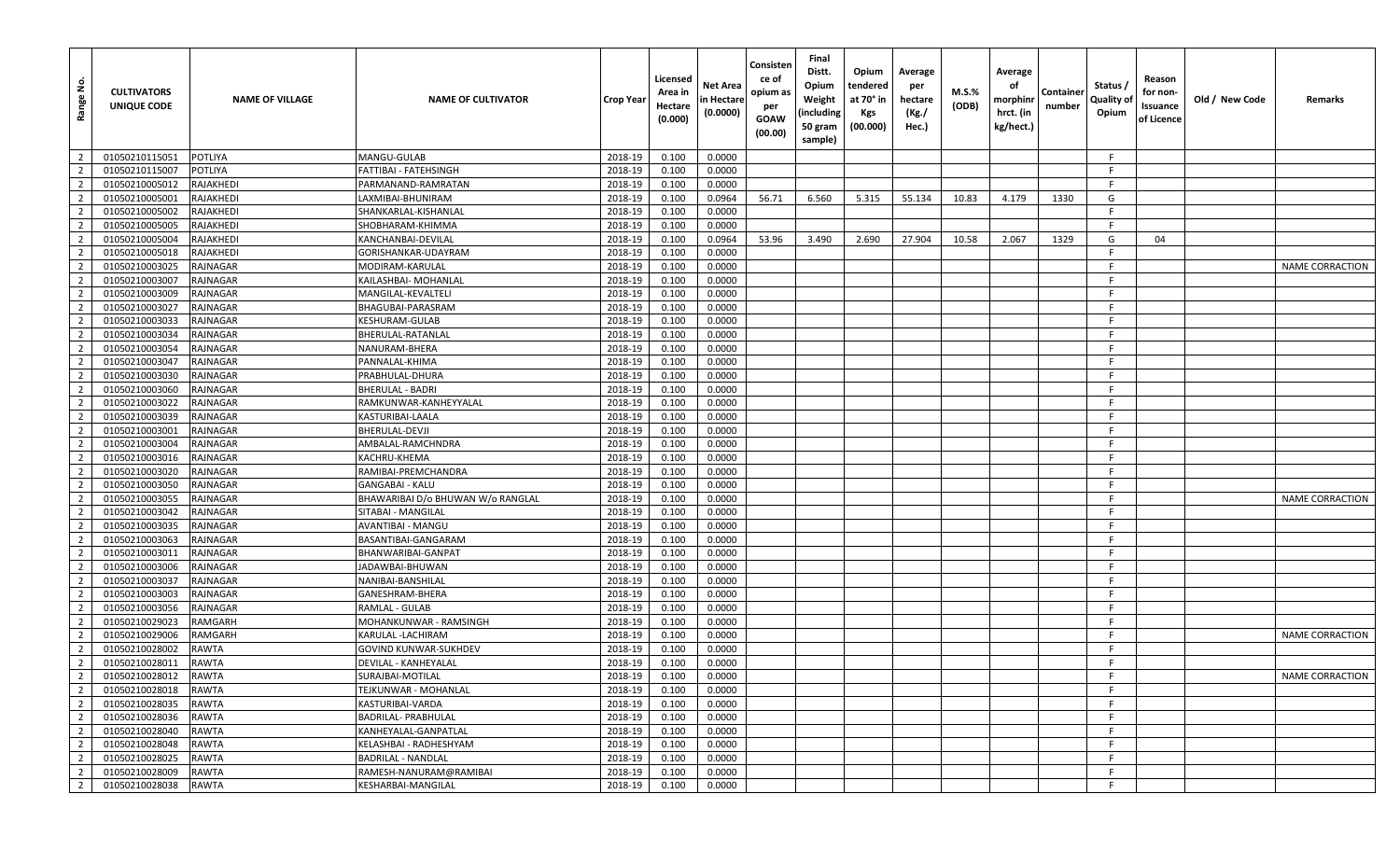| Range No.      | <b>CULTIVATORS</b><br>UNIQUE CODE | <b>NAME OF VILLAGE</b> | <b>NAME OF CULTIVATOR</b>         | <b>Crop Year</b> | Licensed<br>Area in<br>Hectare<br>(0.000) | Net Area<br>n Hectare<br>(0.0000) | Consisten<br>ce of<br>opium as<br>per<br><b>GOAW</b><br>(00.00) | Final<br>Distt.<br>Opium<br>Weight<br>(including<br>50 gram<br>sample) | Opium<br>tendered<br>at 70° in<br>Kgs<br>(00.000) | Average<br>per<br>hectare<br>(Kg./<br>Hec.) | <b>M.S.%</b><br>(ODB) | Average<br>оf<br>morphinr<br>hrct. (in<br>kg/hect.) | Container<br>number | Status /<br>Quality of<br>Opium | Reason<br>for non-<br>Issuance<br>of Licence | Old / New Code | Remarks                |
|----------------|-----------------------------------|------------------------|-----------------------------------|------------------|-------------------------------------------|-----------------------------------|-----------------------------------------------------------------|------------------------------------------------------------------------|---------------------------------------------------|---------------------------------------------|-----------------------|-----------------------------------------------------|---------------------|---------------------------------|----------------------------------------------|----------------|------------------------|
| $\overline{2}$ | 01050210028026                    | <b>RAWTA</b>           | DHAPUBAI-DHURA JI                 | 2018-19          | 0.100                                     | 0.0924                            | 56.20                                                           | 3.210                                                                  | 2.577                                             | 27.889                                      | 10.41                 | 2.032                                               | 86                  | G                               | 04                                           |                |                        |
| $\overline{2}$ | 01050210028001                    | <b>RAWTA</b>           | PARWATIBAI-GANGARAM               | 2018-19          | 0.100                                     | 0.0000                            |                                                                 |                                                                        |                                                   |                                             |                       |                                                     |                     | -F                              |                                              |                |                        |
| $\overline{2}$ | 01050210028022                    | <b>RAWTA</b>           | MENABAI-HARIRAM                   | 2018-19          | 0.100                                     | 0.0000                            |                                                                 |                                                                        |                                                   |                                             |                       |                                                     |                     | F.                              |                                              |                |                        |
| $\overline{2}$ | 01050210028039                    | <b>RAWTA</b>           | MOHANLAL-KACHRULAL                | 2018-19          | 0.100                                     | 0.0000                            |                                                                 |                                                                        |                                                   |                                             |                       |                                                     |                     | -F.                             |                                              |                | NAME CORRACTION        |
| $\overline{2}$ | 01050210028005                    | <b>RAWTA</b>           | GEETABAI-BHUWAN                   | 2018-19          | 0.100                                     | 0.0000                            |                                                                 |                                                                        |                                                   |                                             |                       |                                                     |                     | -F                              |                                              |                |                        |
| $\overline{2}$ | 01050210028006                    | <b>RAWTA</b>           | BADRILAL-BHUWAN                   | 2018-19          | 0.100                                     | 0.0000                            |                                                                 |                                                                        |                                                   |                                             |                       |                                                     |                     | -F                              |                                              |                |                        |
| $\overline{2}$ | 01050210028010                    | <b>RAWTA</b>           | SUMITRABAI URF SAMOTRI BAI-SAVRAM | 2018-19          | 0.100                                     | 0.0000                            |                                                                 |                                                                        |                                                   |                                             |                       |                                                     |                     | -F.                             |                                              |                | NAME CORRACTION        |
| $\overline{2}$ | 01050210024008                    | <b>RAWATI-I</b>        | SAJJANBAI- KACHARULAL             | 2018-19          | 0.100                                     | 0.0000                            |                                                                 |                                                                        |                                                   |                                             |                       |                                                     |                     | -F                              |                                              |                |                        |
| $\overline{2}$ | 01050210024001                    | <b>RAWATI-I</b>        | BHUWANILAL-PRABULAL               | 2018-19          | 0.100                                     | 0.0000                            |                                                                 |                                                                        |                                                   |                                             |                       |                                                     |                     | -F                              |                                              |                | NAME CORRACTION        |
| $\overline{2}$ | 01050210024002                    | <b>RAWATI-I</b>        | DHAPUBAI - PHOOLCHAND             | 2018-19          | 0.100                                     | 0.0000                            |                                                                 |                                                                        |                                                   |                                             |                       |                                                     |                     | F.                              |                                              |                |                        |
| $\overline{2}$ | 01050210024003                    | <b>RAWATI-I</b>        | KANWARLAL-VARDICHANDRA            | 2018-19          | 0.100                                     | 0.0000                            |                                                                 |                                                                        |                                                   |                                             |                       |                                                     |                     | F.                              |                                              |                |                        |
| $\overline{2}$ | 01050210024005                    | <b>RAWATI-I</b>        | RAMPRATAP-TULSIRAM                | 2018-19          | 0.100                                     | 0.0000                            |                                                                 |                                                                        |                                                   |                                             |                       |                                                     |                     | F.                              |                                              |                |                        |
| $\overline{2}$ | 01050210024007                    | <b>RAWATI-I</b>        | KISHAN-BALU                       | 2018-19          | 0.100                                     | 0.0480                            | 63.70                                                           | 3.650                                                                  | 3.322                                             | 69.208                                      | 9.39                  | 4.548                                               | 1886                | G                               |                                              |                |                        |
| $\overline{2}$ | 01050210024010                    | <b>RAWATI-I</b>        | <b>BULAKIBAI - NANALAL</b>        | 2018-19          | 0.100                                     | 0.0995                            | 69.53                                                           | 7.290                                                                  | 7.241                                             | 72.773                                      | 9.59                  | 4.885                                               | 1890                | G                               |                                              |                |                        |
| $\overline{2}$ | 01050210024011                    | <b>RAWATI-I</b>        | <b>GOVARDHAN-LALJI</b>            | 2018-19          | 0.100                                     | 0.1035                            | 66.32                                                           | 7.360                                                                  | 6.973                                             | 67.371                                      | 8.56                  | 4.037                                               | 1887                |                                 | 02                                           |                |                        |
| $\overline{2}$ | 01050210024013                    | <b>RAWATI-I</b>        | BADRILAL-NANDA                    | 2018-19          | 0.100                                     | 0.1029                            | 59.38                                                           | 7.640                                                                  | 6.481                                             | 62.983                                      | 9.95                  | 4.387                                               | 1885                | G                               |                                              |                |                        |
| $\overline{2}$ | 01050210024015                    | <b>RAWATI-I</b>        | GANESHRAM-JAGNNATH                | 2018-19          | 0.100                                     | 0.0000                            |                                                                 |                                                                        |                                                   |                                             |                       |                                                     |                     | F.                              |                                              |                |                        |
| $\overline{2}$ | 01050210024016                    | <b>RAWATI-I</b>        | RADHABAI - PHOOLCHAND             | 2018-19          | 0.100                                     | 0.0000                            |                                                                 |                                                                        |                                                   |                                             |                       |                                                     |                     | -F                              |                                              |                |                        |
| $\overline{2}$ | 01050210024022                    | <b>RAWATI-I</b>        | RAMNIVAS-BHANWARLAL               | 2018-19          | 0.100                                     | 0.0000                            |                                                                 |                                                                        |                                                   |                                             |                       |                                                     |                     | -F                              |                                              |                |                        |
| $\overline{2}$ | 01050210024025                    | <b>RAWATI-I</b>        | NANDLAL-DEVILAL D/P GANGABAI      | 2018-19          | 0.100                                     | 0.0000                            |                                                                 |                                                                        |                                                   |                                             |                       |                                                     |                     | -F                              |                                              |                |                        |
| $\overline{2}$ | 01050210024035                    | <b>RAWATI-I</b>        | RAMNARAYAN-VARDICHAND             | 2018-19          | 0.100                                     | 0.0000                            |                                                                 |                                                                        |                                                   |                                             |                       |                                                     |                     | F.                              |                                              |                |                        |
| $\overline{2}$ | 01050210024038                    | <b>RAWATI-I</b>        | RATANBAI - MANGILAL               | 2018-19          | 0.100                                     | 0.0000                            |                                                                 |                                                                        |                                                   |                                             |                       |                                                     |                     | F.                              |                                              |                |                        |
| $\overline{2}$ | 01050210024042                    | <b>RAWATI-I</b>        | JAGDISHCHANDRA-CHATARBHUJ         | 2018-19          | 0.100                                     | 0.0000                            |                                                                 |                                                                        |                                                   |                                             |                       |                                                     |                     | -F                              |                                              |                |                        |
| $\overline{2}$ | 01050210024045                    | <b>RAWATI-I</b>        | VINOD-KARULAL                     | 2018-19          | 0.100                                     | 0.1036                            | 62.92                                                           | 7.350                                                                  | 6.607                                             | 63.774                                      | 8.58                  | 3.830                                               | 1888                |                                 | 02                                           |                |                        |
| $\overline{2}$ | 01050210024049                    | <b>RAWATI-I</b>        | <b>BHAGUBAI-UDA</b>               | 2018-19          | 0.100                                     | 0.0000                            |                                                                 |                                                                        |                                                   |                                             |                       |                                                     |                     | F.                              |                                              |                |                        |
| $\overline{2}$ | 01050210024050                    | <b>RAWATI-I</b>        | LAXMINARAYAN-BHANWARLAL           | 2018-19          | 0.100                                     | 0.0000                            |                                                                 |                                                                        |                                                   |                                             |                       |                                                     |                     | -F                              |                                              |                |                        |
| $\overline{2}$ | 01050210024052                    | <b>RAWATI-I</b>        | RAMESHVAR-BHERULAL                | 2018-19          | 0.100                                     | 0.0000                            |                                                                 |                                                                        |                                                   |                                             |                       |                                                     |                     | - F                             |                                              |                |                        |
| $\overline{2}$ | 01050210024057                    | <b>RAWATI-I</b>        | RAMPRASADIBAI-KANWARLAL           | 2018-19          | 0.100                                     | 0.0000                            |                                                                 |                                                                        |                                                   |                                             |                       |                                                     |                     | F.                              |                                              |                |                        |
| $\overline{2}$ | 01050210024060                    | <b>RAWATI-I</b>        | RADHESHYAM-HIRALAI                | 2018-19          | 0.100                                     | 0.0000                            |                                                                 |                                                                        |                                                   |                                             |                       |                                                     |                     | F.                              |                                              |                |                        |
| $\overline{2}$ | 01050210024061                    | <b>RAWATI-I</b>        | MANNALAL - PHOOLCHAND             | 2018-19          | 0.100                                     | 0.1043                            | 67.90                                                           | 7.360                                                                  | 7.139                                             | 68.446                                      | 8.35                  | 4.001                                               | 1891                |                                 | 02                                           |                |                        |
| $\overline{2}$ | 01050210024063                    | <b>RAWATI-I</b>        | KARULAL - MANILAL P. BHANWARIBAI  | 2018-19          | 0.100                                     | 0.0000                            |                                                                 |                                                                        |                                                   |                                             |                       |                                                     |                     | F                               |                                              |                |                        |
| $\overline{2}$ | 01050210024066                    | <b>RAWATI-I</b>        | KANHEYALAL-ONKARLAL               | 2018-19          | 0.100                                     | 0.0000                            |                                                                 |                                                                        |                                                   |                                             |                       |                                                     |                     | -F.                             |                                              |                |                        |
| $\overline{2}$ | 01050210024070                    | <b>RAWATI-I</b>        | KARISHNAKANTA - SHANKARLAL        | 2018-19          | 0.100                                     | 0.1012                            | 58.35                                                           | 7.360                                                                  | 6.135                                             | 60.622                                      | 8.74                  | 3.709                                               | 1889                |                                 | 02                                           |                |                        |
| $\overline{2}$ | 01050210024077                    | <b>RAWATI-I</b>        | <b>BHERULAL - DEV JI</b>          | 2018-19          | 0.100                                     | 0.0000                            |                                                                 |                                                                        |                                                   |                                             |                       |                                                     |                     | -F                              |                                              |                |                        |
| $\overline{2}$ | 01050210024088                    | <b>RAWATI-I</b>        | RAJARAM - BHERULAL                | 2018-19          | 0.100                                     | 0.1006                            | 67.33                                                           | 7.020                                                                  | 6.752                                             | 67.117                                      | 8.61                  | 4.045                                               | 1892                |                                 | 02                                           |                |                        |
| $\overline{2}$ | 01050210024028                    | <b>RAWATI-I</b>        | RUKAMANIBAI - UDAYRAM             | 2018-19          | 0.100                                     | 0.0000                            |                                                                 |                                                                        |                                                   |                                             |                       |                                                     |                     | F.                              |                                              |                |                        |
| $\overline{2}$ | 01050210024029                    | <b>RAWATI-I</b>        | BAGDIRAM-DEVICHAND                | 2018-19          | 0.100                                     | 0.0420                            | 74.08                                                           | 3.100                                                                  | 3.281                                             | 78.119                                      | 9.21                  | 5.036                                               | 1896                | G                               |                                              |                |                        |
| $\overline{2}$ | 01050210024058                    | <b>RAWATI-I</b>        | SOHANBAI-MOTILAL                  | 2018-19          | 0.100                                     | 0.0000                            |                                                                 |                                                                        |                                                   |                                             |                       |                                                     |                     | F.                              |                                              |                |                        |
| $\overline{2}$ | 01050210024091                    | <b>RAWATI-I</b>        | BADRILAL-RAMLAL                   | 2018-19          | 0.100                                     | 0.0000                            |                                                                 |                                                                        |                                                   |                                             |                       |                                                     |                     | F.                              |                                              |                |                        |
| $\overline{2}$ | 01050210024014                    | <b>RAWATI-I</b>        | KARULAL-TULSIRAM                  | 2018-19          | 0.100                                     | 0.1033                            | 69.56                                                           | 7.170                                                                  | 7.125                                             | 68.973                                      | 8.41                  | 4.060                                               | 1893                |                                 | 02                                           |                | <b>NAME CORRACTION</b> |
| $\overline{2}$ | 01050210024026                    | <b>RAWATI-I</b>        | BHUVAN-DHURA                      | 2018-19          | 0.100                                     | 0.0000                            |                                                                 |                                                                        |                                                   |                                             |                       |                                                     |                     | -F                              |                                              |                |                        |
| $\overline{2}$ | 01050210024036                    | <b>RAWATI-I</b>        | PRABHULAL-GHASIRAM                | 2018-19          | 0.100                                     | 0.1021                            | 68.75                                                           | 7.280                                                                  | 7.150                                             | 70.029                                      | 9.85                  | 4.829                                               | 1894                | G                               |                                              |                |                        |
| $\overline{2}$ | 01050210024084                    | <b>RAWATI-I</b>        | BHAGUBAI - BALMUKAND              | 2018-19          | 0.100                                     | 0.0980                            | 69.97                                                           | 7.040                                                                  | 7.037                                             | 71.806                                      | 8.50                  | 4.272                                               | 1895                |                                 | 02                                           |                |                        |
| $\overline{2}$ | 01050210024092                    | <b>RAWATI-I</b>        | PURUSHOTTAM - POONAMCHAND         | 2018-19          | 0.100                                     | 0.0000                            |                                                                 |                                                                        |                                                   |                                             |                       |                                                     |                     | F.                              |                                              |                |                        |
| $\overline{2}$ | 01050210024093                    | RAWTI-II               | BHANWARLAL - JAGANNATH            | 2018-19          | 0.100                                     | 0.0000                            |                                                                 |                                                                        |                                                   |                                             |                       |                                                     |                     | F                               |                                              |                |                        |
| $\overline{2}$ | 01050210024096                    | <b>RAWTI-II</b>        | RODIBAI - MURLIDAS                | 2018-19          | 0.100                                     | 0.0000                            |                                                                 |                                                                        |                                                   |                                             |                       |                                                     |                     | F                               |                                              |                |                        |
| $\overline{2}$ | 01050210024097                    | <b>RAWTI-II</b>        | LAXMINARAYAN-TORIRAM              | 2018-19          | 0.100                                     | 0.1012                            | 66.95                                                           | 7.030                                                                  | 6.724                                             | 66.442                                      | 10.74                 | 4.995                                               | 1881                | G                               |                                              |                |                        |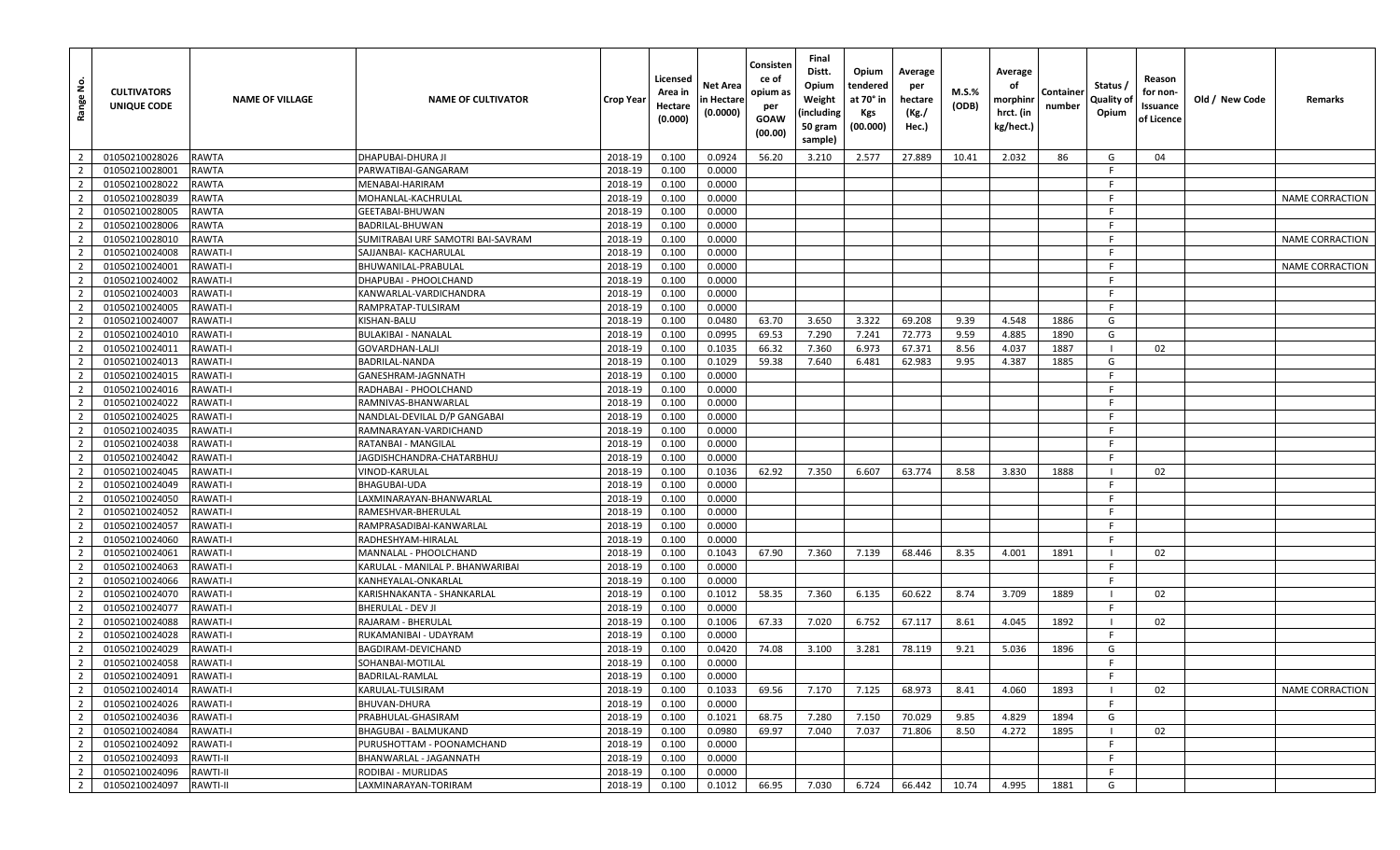| Range No.      | <b>CULTIVATORS</b><br><b>UNIQUE CODE</b> | <b>NAME OF VILLAGE</b> | <b>NAME OF CULTIVATOR</b>                 | <b>Crop Year</b> | Licensed<br>Area in<br>Hectare<br>(0.000) | Net Area<br>n Hectare<br>(0.0000) | Consisten<br>ce of<br>opium as<br>per<br><b>GOAW</b><br>(00.00) | Final<br>Distt.<br>Opium<br>Weight<br>(including<br>50 gram<br>sample) | Opium<br>tendered<br>at 70° in<br>Kgs<br>(00.000) | Average<br>per<br>hectare<br>(Kg./<br>Hec.) | M.S.%<br>(ODB) | Average<br>оf<br>morphinr<br>hrct. (in<br>kg/hect.) | Container<br>number | Status /<br>Quality of<br>Opium | Reason<br>for non-<br>Issuance<br>of Licence | Old / New Code | Remarks                |
|----------------|------------------------------------------|------------------------|-------------------------------------------|------------------|-------------------------------------------|-----------------------------------|-----------------------------------------------------------------|------------------------------------------------------------------------|---------------------------------------------------|---------------------------------------------|----------------|-----------------------------------------------------|---------------------|---------------------------------|----------------------------------------------|----------------|------------------------|
| $\overline{2}$ | 01050210024055                           | <b>RAWTI-II</b>        | RAMPRATP-LALJI                            | 2018-19          | 0.100                                     | 0.0000                            |                                                                 |                                                                        |                                                   |                                             |                |                                                     |                     | -F.                             |                                              |                |                        |
| $\overline{2}$ | 01050210024074                           | <b>RAWTI-II</b>        | LAXMINARAYAN -HIRALAL                     | 2018-19          | 0.100                                     | 0.0000                            |                                                                 |                                                                        |                                                   |                                             |                |                                                     |                     | -F                              |                                              |                |                        |
| $\overline{2}$ | 01050210024100                           | <b>RAWTI-II</b>        | PURUSHOTTAM - KESHURAM                    | 2018-19          | 0.100                                     | 0.0000                            |                                                                 |                                                                        |                                                   |                                             |                |                                                     |                     | -F.                             |                                              |                |                        |
| $\overline{2}$ | 01050210024102                           | <b>RAWTI-II</b>        | <b>BAGADIRAM - BHANWARLAL</b>             | 2018-19          | 0.100                                     | 0.0000                            |                                                                 |                                                                        |                                                   |                                             |                |                                                     |                     | -F.                             |                                              |                |                        |
| $\overline{2}$ | 01050210024104                           | <b>RAWTI-II</b>        | BHERU - GANGARAM                          | 2018-19          | 0.100                                     | 0.0000                            |                                                                 |                                                                        |                                                   |                                             |                |                                                     |                     | -F                              |                                              |                |                        |
| $\overline{2}$ | 01050210024105                           | <b>RAWTI-II</b>        | RAMKISHAN - BHAWARLAL                     | 2018-19          | 0.100                                     | 0.0000                            |                                                                 |                                                                        |                                                   |                                             |                |                                                     |                     | F.                              |                                              |                |                        |
| $\overline{2}$ | 01050210024106                           | <b>RAWTI-II</b>        | KAVERIBAI - RAMNARAYAN                    | 2018-19          | 0.100                                     | 0.1018                            | 65.33                                                           | 7.540                                                                  | 7.037                                             | 69.125                                      | 9.87           | 4.776                                               | 1879                | G                               |                                              |                |                        |
| $\overline{2}$ | 01050210024086                           | <b>RAWTI-II</b>        | DEVILAL - BHANWARLAL                      | 2018-19          | 0.100                                     | 0.0000                            |                                                                 |                                                                        |                                                   |                                             |                |                                                     |                     | F.                              |                                              |                |                        |
| $\overline{2}$ | 01050210024101                           | <b>RAWTI-II</b>        | RADHABAI-RADHAKISHAN                      | 2018-19          | 0.100                                     | 0.0000                            |                                                                 |                                                                        |                                                   |                                             |                |                                                     |                     | -F                              |                                              |                |                        |
| $\overline{2}$ | 01050210024040                           | <b>RAWTI-II</b>        | ISHVARLAL-BALU                            | 2018-19          | 0.100                                     | 0.0000                            |                                                                 |                                                                        |                                                   |                                             |                |                                                     |                     | F.                              |                                              |                |                        |
| $\overline{2}$ | 01050210024033                           | <b>RAWTI-II</b>        | RAMPRASAD - GANGARAM                      | 2018-19          | 0.100                                     | 0.0988                            | 62.90                                                           | 7.460                                                                  | 6.703                                             | 67.844                                      | 10.43          | 4.954                                               | 1880                | G                               |                                              |                |                        |
| $\overline{2}$ | 01050210024073                           | <b>RAWTI-II</b>        | GOVINDRAM - KANHAIYALAL                   | 2018-19          | 0.100                                     | 0.0000                            |                                                                 |                                                                        |                                                   |                                             |                |                                                     |                     | F.                              |                                              |                |                        |
| $\overline{2}$ | 01050210024009                           | RAWTI-II               | MANGILAL-MOTI                             | 2018-19          | 0.100                                     | 0.0000                            |                                                                 |                                                                        |                                                   |                                             |                |                                                     |                     | F                               |                                              |                |                        |
| $\overline{2}$ | 01050210024039                           | <b>RAWTI-II</b>        | BALMUKUND-BHERA                           | 2018-19          | 0.100                                     | 0.1022                            | 69.67                                                           | 7.440                                                                  | 7.405                                             | 72.455                                      | 8.15           | 4.134                                               | 1882                |                                 | 02                                           |                |                        |
| $\overline{2}$ | 01050210024048                           | <b>RAWTI-II</b>        | NARSINGH-LAXMAN                           | 2018-19          | 0.100                                     | 0.0000                            |                                                                 |                                                                        |                                                   |                                             |                |                                                     |                     | F.                              |                                              |                |                        |
| $\overline{2}$ | 01050210024027                           | <b>RAWTI-II</b>        | SARJUBAI-RAMGOPAL                         | 2018-19          | 0.100                                     | 0.0000                            |                                                                 |                                                                        |                                                   |                                             |                |                                                     |                     | -F                              |                                              |                |                        |
| $\overline{2}$ | 01050210024047                           | <b>RAWTI-II</b>        | SHANKARLAL-HARIRAM                        | 2018-19          | 0.100                                     | 0.0000                            |                                                                 |                                                                        |                                                   |                                             |                |                                                     |                     | F.                              |                                              |                |                        |
| $\overline{2}$ | 01050210024051                           | <b>RAWTI-II</b>        | GITABAI-NANDA                             | 2018-19          | 0.100                                     | 0.0000                            |                                                                 |                                                                        |                                                   |                                             |                |                                                     |                     | -F.                             |                                              |                |                        |
| $\overline{2}$ | 01050210024054                           | <b>RAWTI-II</b>        | VARDIBAI-GOKULCHAND                       | 2018-19          | 0.100                                     | 0.0000                            |                                                                 |                                                                        |                                                   |                                             |                |                                                     |                     | -F                              |                                              |                |                        |
| $\overline{2}$ | 01050210024059                           | <b>RAWTI-II</b>        | MUNNIBAI-JAGDISH                          | 2018-19          | 0.100                                     | 0.1036                            | 66.92                                                           | 6.810                                                                  | 6.510                                             | 62.837                                      | 9.67           | 4.254                                               | 1883                | G                               |                                              |                |                        |
| $\overline{2}$ | 01050210024069                           | <b>RAWTI-II</b>        | BOTHLAL - ONKARLAL                        | 2018-19          | 0.100                                     | 0.0973                            | 58.09                                                           | 6.800                                                                  | 5.643                                             | 57.995                                      | 8.44           | 3.426                                               | 1877                |                                 | 02                                           |                |                        |
| $\overline{2}$ | 01050210024090                           | <b>RAWTI-II</b>        | CHANDABAI-RATANLAL                        | 2018-19          | 0.100                                     | 0.0993                            | 63.51                                                           | 6.860                                                                  | 6.224                                             | 62.678                                      | 8.50           | 3.729                                               | 1884                |                                 | 02                                           |                |                        |
| $\overline{2}$ | 01050210024107                           | <b>RAWTI-II</b>        | KACHARULAL - RATANLAL                     | 2018-19          | 0.100                                     | 0.0000                            |                                                                 |                                                                        |                                                   |                                             |                |                                                     |                     | -F                              |                                              |                |                        |
| $\overline{2}$ | 01050210024076                           | <b>RAWTI-II</b>        | ANOKHILAL-RATANLAL                        | 2018-19          | 0.100                                     | 0.0000                            |                                                                 |                                                                        |                                                   |                                             |                |                                                     |                     | F.                              |                                              |                |                        |
| $\overline{2}$ | 01050210024031                           | <b>RAWTI-II</b>        | VAGDIRAM-BHERULAL D.P. CHATTARBHUJ        | 2018-19          | 0.100                                     | 0.1002                            | 63.16                                                           | 7.640                                                                  | 6.893                                             | 68.792                                      | 10.34          | 4.980                                               | 1878                | G                               |                                              |                |                        |
| $\overline{2}$ | 01050210024075                           | <b>RAWTI-II</b>        | BABULAL-MOHANLAL                          | 2018-19          | 0.100                                     | 0.0000                            |                                                                 |                                                                        |                                                   |                                             |                |                                                     |                     | F.                              |                                              |                |                        |
| $\overline{2}$ | 01050210024079                           | <b>RAWTI-II</b>        | GOPAL-BAGDIRAM                            | 2018-19          | 0.100                                     | 0.0000                            |                                                                 |                                                                        |                                                   |                                             |                |                                                     |                     | - F                             |                                              |                |                        |
| $\overline{2}$ | 01050210024041                           | <b>RAWTI-II</b>        | SATYANARAYAN-BALU                         | 2018-19          | 0.100                                     | 0.0000                            |                                                                 |                                                                        |                                                   |                                             |                |                                                     |                     | F.                              |                                              |                |                        |
| $\overline{2}$ | 01050210024012                           | <b>RAWTI-II</b>        | GOPAL-DEVICHANDRA                         | 2018-19          | 0.100                                     | 0.0000                            |                                                                 |                                                                        |                                                   |                                             |                |                                                     |                     | -F                              |                                              |                |                        |
| $\overline{2}$ | 01050210024021                           | <b>RAWTI-II</b>        | MOTILAL-RAMCHANDRA                        | 2018-19          | 0.100                                     | 0.0000                            |                                                                 |                                                                        |                                                   |                                             |                |                                                     |                     | -F                              |                                              |                |                        |
| $\overline{2}$ | 01050210024004                           | <b>RAWTI-II</b>        | NANDLAL-LALA                              | 2018-19          | 0.100                                     | 0.0000                            |                                                                 |                                                                        |                                                   |                                             |                |                                                     |                     | F.                              |                                              |                | <b>NAME CORRACTION</b> |
| $\overline{2}$ | 01050210024018                           | <b>RAWTI-II</b>        | RAMCHANDRA-FOOLCHANDRA                    | 2018-19          | 0.100                                     | 0.0000                            |                                                                 |                                                                        |                                                   |                                             |                |                                                     |                     | -F.                             |                                              |                |                        |
| $\overline{2}$ | 01050210024085                           | <b>RAWTI-II</b>        | KACHRULAL-RAMESHWAR                       | 2018-19          | 0.100                                     | 0.0000                            |                                                                 |                                                                        |                                                   |                                             |                |                                                     |                     | F.                              |                                              |                |                        |
| $\overline{2}$ | 01050210024095                           | <b>RAWTI-II</b>        | BHANWARLAL-MANILAL                        | 2018-19          | 0.100                                     | 0.0000                            |                                                                 |                                                                        |                                                   |                                             |                |                                                     |                     | -F                              |                                              |                |                        |
| $\overline{2}$ | 01050210105055                           | <b>SAGOR</b>           | JUJHAR - PYARA                            | 2018-19          | 0.100                                     | 0.0988                            | 68.77                                                           | 7.510                                                                  | 7.378                                             | 74.676                                      | 9.04           | 4.726                                               | 2557                | G                               |                                              |                |                        |
| $\overline{2}$ | 01050210105059                           | <b>SAGOR</b>           | BALURAM-SUKHRAM                           | 2018-19          | 0.100                                     | 0.0943                            | 63.96                                                           | 7.530                                                                  | 6.880                                             | 72.958                                      | 10.94          | 5.587                                               | 2551                | G                               |                                              |                |                        |
| $\overline{2}$ | 01050210105052                           | <b>SAGOR</b>           | MOHAN - PYARA                             | 2018-19          | 0.100                                     | 0.0000                            |                                                                 |                                                                        |                                                   |                                             |                |                                                     |                     | F.                              |                                              |                |                        |
|                | 01050210105001                           | SAGOR                  | SATYANARAYAN - SHANKARLAL D.P. BHANWARLAL | 2018-19          | 0.100                                     | 0.0992                            | 67.83                                                           | 6.950                                                                  | 6.735                                             | 67.893                                      | 9.30           | 4.420                                               | 2554                | G                               |                                              |                |                        |
| $\overline{2}$ | 01050210105060                           | SAGOR                  | AMARSINGH - LAXMANSINGH                   | 2018-19          | 0.100                                     | 0.0000                            |                                                                 |                                                                        |                                                   |                                             |                |                                                     |                     | -F                              |                                              |                |                        |
| $\overline{2}$ | 01050210105003                           | <b>SAGOR</b>           | SAMPATBAI-RAMCHANDRA                      | 2018-19          | 0.100                                     | 0.0968                            | 69.91                                                           | 7.370                                                                  | 7.361                                             | 76.043                                      | 10.89          | 5.796                                               | 2558                | G                               |                                              |                |                        |
| $\overline{2}$ | 01050210105024                           | SAGOR                  | BHAWANARLAL-ONKARLAL                      | 2018-19          | 0.100                                     | 0.0951                            | 52.60                                                           | 7.620                                                                  | 5.726                                             | 60.210                                      | 11.67          | 4.918                                               | 2544                | G                               |                                              |                |                        |
| $\overline{2}$ | 01050210105006                           | SAGOR                  | VARDICHANDRA-BHUWAN                       | 2018-19          | 0.100                                     | 0.0996                            | 62.91                                                           | 7.270                                                                  | 6.534                                             | 65.602                                      | 10.90          | 5.005                                               | 2552                | G                               |                                              |                |                        |
| $\overline{2}$ | 01050210105029                           | SAGOR                  | <b>GEETABAI - HIRALAL</b>                 | 2018-19          | 0.100                                     | 0.0964                            | 58.88                                                           | 7.070                                                                  | 5.947                                             | 61.690                                      | 10.17          | 4.392                                               | 2547                | G                               |                                              |                |                        |
| $\overline{2}$ | 01050210105002                           | SAGOR                  | RAMESHWAR - RATAN                         | 2018-19          | 0.100                                     | 0.0000                            |                                                                 |                                                                        |                                                   |                                             |                |                                                     |                     | F.                              |                                              |                |                        |
| $\overline{2}$ | 01050210105014                           | SAGOR                  | JETRAM- PYARA DANGI                       | 2018-19          | 0.100                                     | 0.0949                            | 61.97                                                           | 7.010                                                                  | 6.206                                             | 65.395                                      | 10.26          | 4.697                                               | 2550                | G                               |                                              |                |                        |
| $\overline{2}$ | 01050210105062                           | SAGOR                  | OMPRAKASH - MOHANLAL                      | 2018-19          | 0.100                                     | 0.1001                            | 55.61                                                           | 7.510                                                                  | 5.966                                             | 59.600                                      | 10.16          | 4.239                                               | 2548                | G                               |                                              |                |                        |
|                |                                          |                        |                                           |                  |                                           |                                   |                                                                 |                                                                        |                                                   |                                             |                |                                                     |                     |                                 |                                              |                |                        |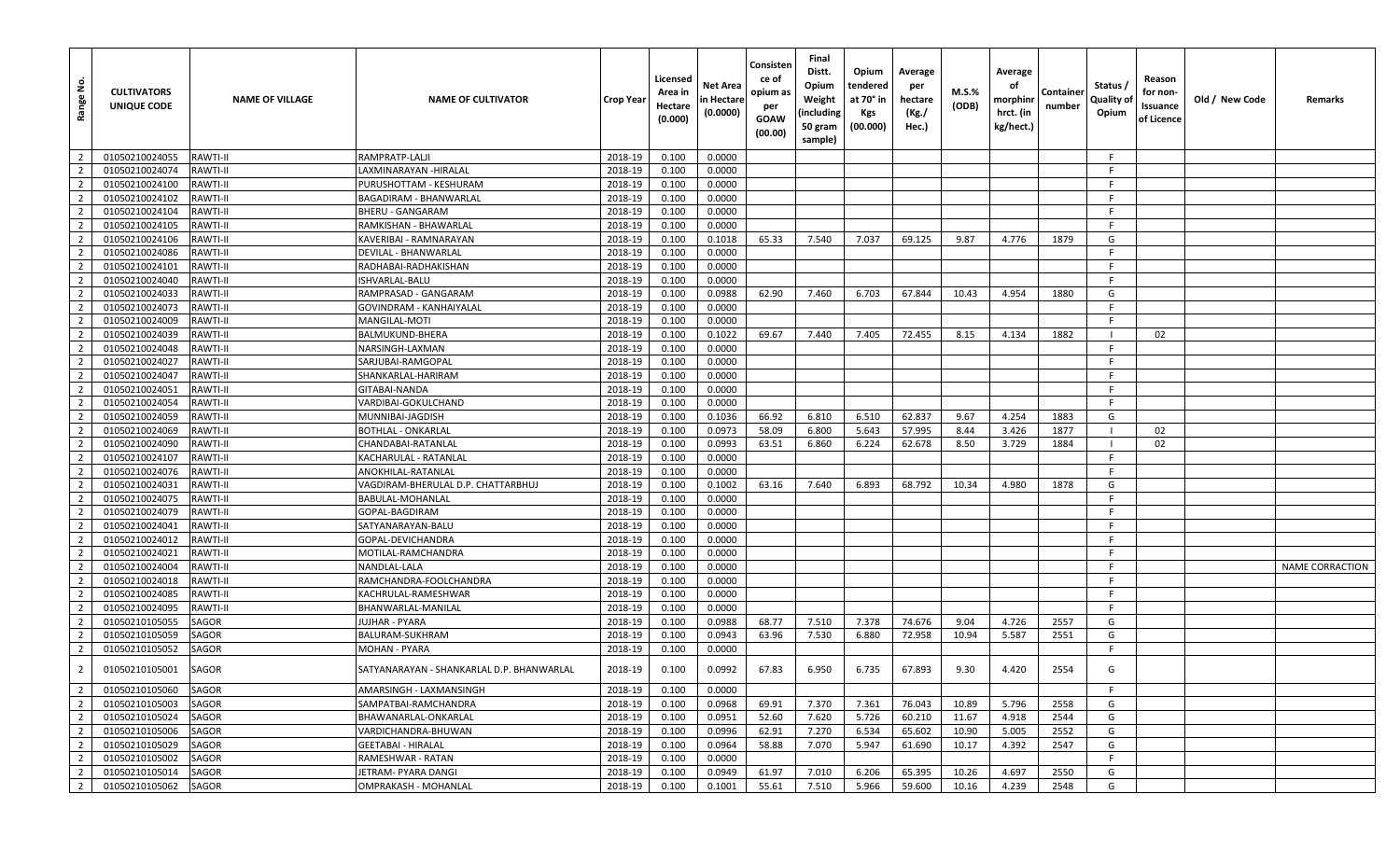| <u>غ</u><br>Range                | <b>CULTIVATORS</b><br>UNIQUE CODE | <b>NAME OF VILLAGE</b>                       | <b>NAME OF CULTIVATOR</b>               | Crop Year          | Licensed<br>Area in<br>Hectare<br>(0.000) | Net Area<br>n Hectare<br>(0.0000) | Consisten<br>ce of<br>opium as<br>per<br>GOAW<br>(00.00) | Final<br>Distt.<br>Opium<br>Weight<br>(including<br>50 gram<br>sample) | Opium<br>tendered<br>at 70° in<br>Kgs<br>(00.000) | Average<br>per<br>hectare<br>(Kg./<br>Hec.) | M.S.%<br>(ODB) | Average<br>оf<br>morphinr<br>hrct. (in<br>kg/hect.) | Containe<br>number | Status /<br>Quality of<br>Opium | Reason<br>for non-<br>Issuance<br>of Licence | Old / New Code | Remarks            |
|----------------------------------|-----------------------------------|----------------------------------------------|-----------------------------------------|--------------------|-------------------------------------------|-----------------------------------|----------------------------------------------------------|------------------------------------------------------------------------|---------------------------------------------------|---------------------------------------------|----------------|-----------------------------------------------------|--------------------|---------------------------------|----------------------------------------------|----------------|--------------------|
| $\overline{2}$                   | 01050210105044                    | <b>SAGOR</b>                                 | SAMPATBAI-MOTYABAI                      | 2018-19            | 0.100                                     | 0.1001                            | 54.54                                                    | 7.600                                                                  | 5.921                                             | 59.150                                      | 10.05          | 4.162                                               | 2545               | G                               |                                              |                |                    |
| $\overline{2}$                   | 01050210105031                    | <b>SAGOR</b>                                 | KANHEYALAL-SHIVNATH                     | 2018-19            | 0.100                                     | 0.1005                            | 60.81                                                    | 7.070                                                                  | 6.142                                             | 61.114                                      | 10.23          | 4.376                                               | 2549               | G                               |                                              |                |                    |
| $\overline{2}$                   | 01050210105048                    | <b>SAGOR</b>                                 | <b>HEMRAJ-KACHRU</b>                    | 2018-19            | 0.100                                     | 0.0985                            | 55.60                                                    | 7.670                                                                  | 6.092                                             | 61.847                                      | 10.23          | 4.429                                               | 2546               | G                               |                                              |                |                    |
| $\overline{2}$                   | 01050210105042                    | <b>SAGOR</b>                                 | RAISINGH-PYARJI                         | 2018-19            | 0.100                                     | 0.0000                            |                                                          |                                                                        |                                                   |                                             |                |                                                     |                    | F.                              |                                              |                |                    |
| $\overline{2}$                   | 01050210105050                    | <b>SAGOR</b>                                 | DHAPUBAI-RATAN                          | 2018-19            | 0.100                                     | 0.0976                            | 64.73                                                    | 7.180                                                                  | 6.639                                             | 68.022                                      | 10.24          | 4.876                                               | 2553               | G                               |                                              |                |                    |
| $\overline{2}$                   | 01050210105032                    | <b>SAGOR</b>                                 | RAMSINGH-HARIRAM                        | 2018-19            | 0.100                                     | 0.0978                            | 65.07                                                    | 6.860                                                                  | 6.377                                             | 65.204                                      | 11.13          | 5.080                                               | 2555               | G                               |                                              |                | <b>NAME CHANGE</b> |
| $\overline{2}$                   | 01050210105064                    | <b>SAGOR</b>                                 | GEETABAI-MANGUDAS                       | 2018-19            | 0.100                                     | 0.0979                            | 69.46                                                    | 7.300                                                                  | 7.244                                             | 73.993                                      | 9.53           | 4.936                                               | 2556               | G                               |                                              | 01030207135024 |                    |
| $\overline{2}$                   | 01050210032002                    | <b>SAKTALI</b>                               | KISHOR-KARULAL D.P. FOOLCHAND           | 2018-19            | 0.100                                     | 0.0608                            | 67.73                                                    | 4.290                                                                  | 4.151                                             | 68.273                                      | 9.70           | 4.636                                               | 2005               | G                               |                                              |                |                    |
| $\overline{2}$                   | 01050210032004                    | <b>SAKTALI</b>                               | KARULAL-PRATHVIRAJ                      | 2018-19            | 0.100                                     | 0.0999                            | 63.50                                                    | 6.990                                                                  | 6.341                                             | 63.473                                      | 9.04           | 4.017                                               | 2006               | G                               |                                              |                |                    |
| $\overline{2}$                   | 01050210032038                    | <b>SAKTALI</b>                               | SHANTIBAI-PRABHULAL                     | 2018-19            | 0.100                                     | 0.0000                            |                                                          |                                                                        |                                                   |                                             |                |                                                     |                    | F                               |                                              |                |                    |
| $\overline{2}$                   | 01050210032007                    | <b>SAKTALI</b>                               | KAMLABAI SHAMBHUGIR                     | 2018-19            | 0.100                                     | 0.0000                            |                                                          |                                                                        |                                                   |                                             |                |                                                     |                    | -F                              |                                              |                |                    |
| $\overline{2}$                   | 01050210032064                    | <b>SAKTALI</b>                               | AMBALAL-SHANKARLAL                      | 2018-19            | 0.100                                     | 0.0000                            |                                                          |                                                                        |                                                   |                                             |                |                                                     |                    | F                               |                                              |                |                    |
| $\overline{2}$                   | 01050210032032                    | <b>SAKTALI</b>                               | MANGILAL-RATANLAL                       | 2018-19            | 0.100                                     | 0.1034                            | 58.74                                                    | 7.430                                                                  | 6.235                                             | 60.299                                      | 9.69           | 4.090                                               | 1999               | G                               |                                              |                |                    |
| $\overline{2}$                   | 01050210032053                    | <b>SAKTALI</b>                               | LEELABAI-GOPILAL                        | 2018-19            | 0.100                                     | 0.1011                            | 65.83                                                    | 6.930                                                                  | 6.517                                             | 64.460                                      | 9.72           | 4.386                                               | 2007               | G                               |                                              |                |                    |
| $\overline{2}$                   | 01050210032051                    | <b>SAKTALI</b>                               | SHANKARPRATAPSINGH-VAKHTAVARSINGH       | 2018-19            | 0.100                                     | 0.0000                            |                                                          |                                                                        |                                                   |                                             |                |                                                     |                    | -F                              |                                              |                |                    |
| $\overline{2}$                   | 01050210032016                    | <b>SAKTALI</b>                               | <b>GEETABAI -NATHULAL</b>               | 2018-19            | 0.100                                     | 0.0685                            | 56.85                                                    | 4.870                                                                  | 3.955                                             | 57.737                                      | 10.20          | 4.123                                               | 1997               | G                               |                                              |                |                    |
| $\overline{2}$                   | 01050210032045                    | <b>SAKTALI</b>                               | MANGILAL - CHATARBHUJ                   | 2018-19            | 0.100                                     | 0.0000                            |                                                          |                                                                        |                                                   |                                             |                |                                                     |                    | -F                              |                                              |                |                    |
| $\overline{2}$                   | 01050210032070                    | <b>SAKTALI</b>                               | SURAJMAL - DEVICHAND                    | 2018-19            | 0.100                                     | 0.0486                            | 59.19                                                    | 3.700                                                                  | 3.129                                             | 64.382                                      | 10.04          | 4.524                                               | 2000               | G                               |                                              |                |                    |
| $\overline{2}$                   | 01050210032071                    | <b>SAKTALI</b>                               | SONIBAI - NANDLAL                       | 2018-19            | 0.100                                     | 0.0417                            | 64.37                                                    | 2.960                                                                  | 2.722                                             | 65.275                                      | 9.76           | 4.460                                               | 2008               | G                               |                                              |                |                    |
| $\overline{2}$                   | 01050210032014                    | <b>SAKTALI</b>                               | KANWARLAL-BALURAM@BHANWARLAL            | 2018-19            | 0.100                                     | 0.0000                            |                                                          |                                                                        |                                                   |                                             |                |                                                     |                    | F                               |                                              |                |                    |
| $\overline{2}$                   | 01050210032060                    | <b>SAKTALI</b>                               | MEERABAI-KANWARLAL                      | 2018-19            | 0.100                                     | 0.1026                            | 60.84                                                    | 7.280                                                                  | 6.327                                             | 61.666                                      | 10.39          | 4.485                                               | 2001               | G                               |                                              |                |                    |
| $\overline{2}$                   | 01050210032022                    | <b>SAKTALI</b>                               | KAMLABAI-SUKKHA                         | 2018-19            | 0.100                                     | 0.0989                            | 52.52                                                    | 7.060                                                                  | 5.297                                             | 53.559                                      | 9.63           | 3.610                                               | 1998               | G                               | 04                                           |                |                    |
| $\overline{2}$                   | 01050210032029                    | <b>SAKTALI</b>                               | SURAJBAI-VARDA                          | 2018-19            | 0.100                                     | 0.0992                            | 64.78                                                    | 7.000                                                                  | 6.478                                             | 65.302                                      | 10.10          | 4.617                                               | 2002               | G                               |                                              |                |                    |
| $\overline{2}$                   | 01050210032034                    | <b>SAKTALI</b>                               | PADMABAI-VARDICHAND                     | 2018-19            | 0.100                                     | 0.0998                            | 60.64                                                    | 7.190                                                                  | 6.229                                             | 62.414                                      | 9.88           | 4.316                                               | 2003               | G                               |                                              |                |                    |
| $\overline{2}$                   | 01050210032054                    | <b>SAKTALI</b>                               | RAMESHWAR-GIRDHARI                      | 2018-19            | 0.100                                     | 0.0000                            |                                                          |                                                                        |                                                   |                                             |                |                                                     |                    | F.                              |                                              |                |                    |
| $\overline{2}$                   | 01050210032026                    | <b>SAKTALI</b>                               | SHANKARSINGH D/P - GULAB KUNWAR         | 2018-19            | 0.100                                     | 0.1004                            | 60.64                                                    | 7.080                                                                  | 6.133                                             | 61.085                                      | 10.83          | 4.631                                               | 2004               | G                               |                                              |                |                    |
| $\overline{2}$                   | 01050210032050                    | <b>SAKTALI</b>                               | LAXMIBAI-KANWARLAL                      | 2018-19            | 0.100                                     | 0.0000                            |                                                          |                                                                        |                                                   |                                             |                |                                                     |                    | F                               |                                              |                |                    |
| $\overline{2}$                   | 01050210032025                    | <b>SAKTALI</b>                               | BHANWARSINGH-ISHWARSINGH                | 2018-19            | 0.100                                     | 0.0000                            |                                                          |                                                                        |                                                   |                                             |                |                                                     |                    | -F                              |                                              |                |                    |
| $\overline{2}$                   | 01050210032019                    | <b>SAKTALI</b>                               | DEVICHANDRA-JAGANNATH                   | 2018-19            | 0.100                                     | 0.0000                            |                                                          |                                                                        |                                                   |                                             |                |                                                     |                    | -F                              |                                              |                |                    |
| $\overline{2}$                   | 01050210032006                    | <b>SAKTALI</b>                               | BADRILAL-RAMESHWAR                      | 2018-19            | 0.100                                     | 0.0000                            |                                                          |                                                                        |                                                   |                                             |                |                                                     |                    |                                 |                                              |                |                    |
| $\overline{2}$                   | 01050210032011                    | <b>SAKTALI</b>                               | DASHRATH-NANALAL                        | 2018-19            | 0.100                                     | 0.0000                            |                                                          |                                                                        |                                                   |                                             |                |                                                     |                    | E                               |                                              |                |                    |
| $\overline{2}$                   | 01050210032047                    | <b>SAKTALI</b>                               | JANIBAI-BHERULAL                        | 2018-19            | 0.100                                     | 0.0000                            |                                                          |                                                                        |                                                   |                                             |                |                                                     |                    | -F                              |                                              |                |                    |
| $\overline{2}$                   | 01050210032037                    | <b>SAKTALI</b>                               | SUKHADEV D.P. KACHRU S/o MANGILAL       | 2018-19            | 0.100                                     | 0.0000                            |                                                          |                                                                        |                                                   |                                             |                |                                                     |                    | F                               |                                              |                |                    |
| $\overline{2}$                   | 01050210148002                    | <b>SANSARI PIPLIYA</b>                       | GOVINDSINGH-PRATAPSINGH                 | 2018-19            | 0.100                                     | 0.0000                            |                                                          |                                                                        |                                                   |                                             |                |                                                     |                    | F                               |                                              |                |                    |
| $\overline{2}$                   | 01050210148006                    | <b>SANSARI PIPLIYA</b>                       | HOKAMSINGH-DEEPSINGH                    | 2018-19            | 0.100                                     | 0.0000                            |                                                          |                                                                        |                                                   |                                             |                |                                                     |                    | -F<br>F.                        |                                              |                |                    |
| $\overline{2}$<br>$\overline{2}$ | 01050210148010<br>01050210093003  | <b>SANSARI PIPLIYA</b><br><b>SARAG SEDRA</b> | SULTANSINGH-MADANSINGH<br>MOHANBAI-JOGA | 2018-19<br>2018-19 | 0.100<br>0.100                            | 0.0000<br>0.0952                  | 63.29                                                    | 6.870                                                                  | 6.211                                             | 65.241                                      | 10.16          | 4.640                                               | 3348               | G                               |                                              |                |                    |
| $\overline{2}$                   | 01050210093010                    | <b>SARAG SEDRA</b>                           | RAMKANYABAI-KACHRULAL                   | 2018-19            | 0.100                                     | 0.1029                            | 70.33                                                    | 7.920                                                                  | 7.957                                             | 77.327                                      | 11.66          | 6.312                                               | 3350               | G                               |                                              |                |                    |
| $\overline{2}$                   | 01050210093002                    | <b>SARAG SEDRA</b>                           | GULAB-NANURAM                           | 2018-19            | 0.100                                     | 0.0945                            | 62.00                                                    | 6.950                                                                  | 6.156                                             | 65.142                                      | 10.50          | 4.788                                               | 3349               | G                               |                                              |                |                    |
| $\overline{2}$                   | 01050210093004                    | <b>SARAG SEDRA</b>                           | BHARATSINGH-JORAWARSINGH                | 2018-19            | 0.100                                     | 0.0950                            | 55.55                                                    | 6.770                                                                  | 5.372                                             | 56.547                                      | 10.84          | 4.291                                               | 3347               | G                               |                                              |                |                    |
| $\overline{2}$                   | 01050210093006                    | <b>SARAG SEDRA</b>                           | PANNALAL-RAMA                           | 2018-19            | 0.100                                     | 0.0958                            | 67.59                                                    | 6.830                                                                  | 6.595                                             | 68.841                                      | 10.64          | 5.127                                               | 3351               | G                               |                                              | 01050210094078 |                    |
| $\overline{2}$                   | 01050210084001                    | SARASPURA                                    | KANWARLAL-DHULCHANDRA URF DHURA         | 2018-19            | 0.100                                     | 0.0977                            | 65.21                                                    | 7.280                                                                  | 6.782                                             | 69.416                                      | 9.57           | 4.650                                               | 3281               | G                               |                                              |                | NAME CORRACTION    |
| $\overline{2}$                   | 01050210084003                    | SARASPURA                                    | SHANKARLAL-RAMLAL                       | 2018-19            | 0.100                                     | 0.0971                            | 59.13                                                    | 7.050                                                                  | 5.955                                             | 61.328                                      | 10.45          | 4.486                                               | 3280               | G                               |                                              |                |                    |
| $\overline{2}$                   | 01050210139002                    | SARDULGARH                                   | RAJENDRASINGH- RAMSINGH                 | 2018-19            | 0.100                                     | 0.0000                            |                                                          |                                                                        |                                                   |                                             |                |                                                     |                    |                                 |                                              |                |                    |
| $\overline{2}$                   | 01050210139003                    | SARDULGARH                                   | KHATUN BI - SARDAR KHA                  | 2018-19            | 0.100                                     | 0.0000                            |                                                          |                                                                        |                                                   |                                             |                |                                                     |                    | F                               |                                              |                |                    |
| $\overline{2}$                   | 01050210114031                    | SATAKHEDI                                    | PARTH-LALA JI                           | 2018-19            | 0.100                                     | 0.0000                            |                                                          |                                                                        |                                                   |                                             |                |                                                     |                    | F.                              |                                              |                |                    |
| $\overline{2}$                   | 01050210114003                    | SATAKHEDI                                    | <b>MANGILAL - GULAB</b>                 | 2018-19            | 0.100                                     | 0.0000                            |                                                          |                                                                        |                                                   |                                             |                |                                                     |                    | -F                              |                                              | 01050210115055 |                    |
|                                  |                                   |                                              |                                         |                    |                                           |                                   |                                                          |                                                                        |                                                   |                                             |                |                                                     |                    |                                 |                                              |                |                    |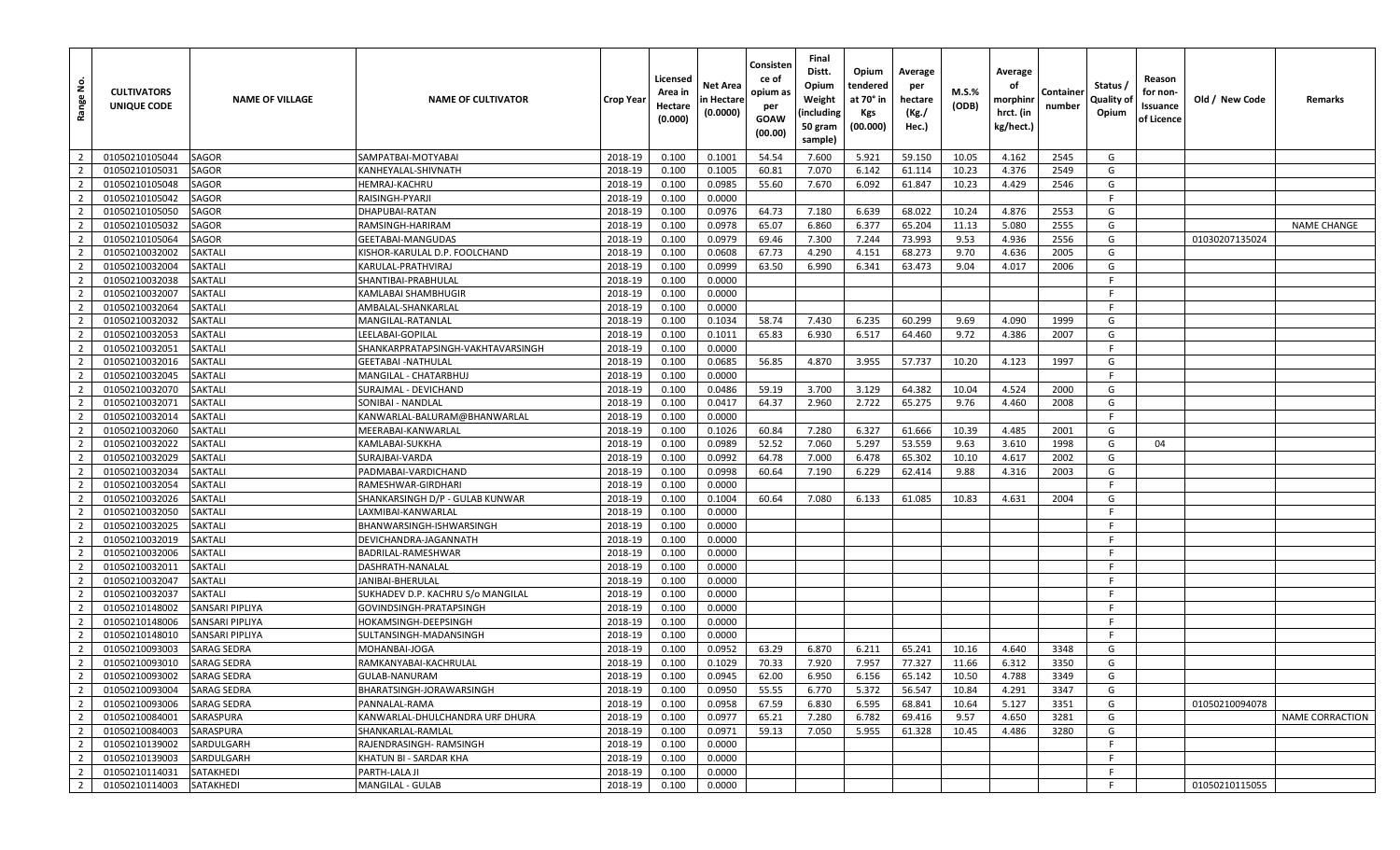| $\overline{2}$<br>2018-19<br>0.100<br>0.0000<br>01050210117021<br><b>SEDRA MATA</b><br>VARADIBAI-SHIVLAL<br>-F<br>$\overline{2}$<br>01050210117027<br><b>SEDRA MATA</b><br>2018-19<br>0.100<br>0.0000<br>-F<br>MANGILAL-SHANKARLAL<br>01050210012064<br>$\overline{2}$<br>2018-19<br>0.0000<br>01050210117037<br><b>SEDRA MATA</b><br>AMARSINGH-BHUWANISINGH<br>0.100<br>-F<br>$\overline{2}$<br>2018-19<br>01050210117011<br><b>SEDRA MATA</b><br>0.100<br>0.0000<br>-F<br>SHAMBHUSINGH-GULABSINGH<br>$\overline{2}$<br><b>SEDRA MATA</b><br>2018-19<br>0.0000<br>01050210117036<br>SITARAM - HARIRAM<br>0.100<br>E<br>01050210003059<br>$\overline{2}$<br>2018-19<br>01050210134004<br>SEMALKHEDA<br>PUSHPENDRASINGH- MANIRAJ SINGH<br>0.100<br>0.0000<br>-F<br>$\overline{2}$<br>2018-19<br>F.<br>01050210059001<br>SHAKKARKHEDI (NAH.)<br>0.100<br>0.0000<br>JAMUNAPRASAD - SHIVDAYAL<br>$\overline{2}$<br>2018-19<br>01050210059004<br>SHAKKARKHEDI (NAH.)<br>RAMPRASHAD - DEVILAL<br>0.100<br>0.0000<br>-F<br>$\overline{2}$<br>2018-19<br>01050210059009<br>SHAKKARKHEDI (NAH.<br>KACHARU - NATHU CHAMAR<br>0.100<br>0.0000<br>-F<br>$\overline{2}$<br>2018-19<br>F.<br>0.100<br>0.0000<br>01050210059010<br>SHAKKARKHEDI (NAH.)<br>CHUNNILAL - DEVA<br>$\overline{2}$<br>2018-19<br>01050210059011<br>SHAKKARKHEDI (NAH.)<br>YASHODABAI - MAHAVEERDAS<br>0.100<br>0.0957<br>71.19<br>7.000<br>7.119<br>74.388<br>10.44<br>5.436<br>2531<br>G<br>$\overline{2}$<br>2018-19<br>0.0000<br>01050210059012<br>SHAKKARKHEDI (NAH.)<br>KOSHALYABAI-JANKILAL<br>0.100<br>-F<br>$\overline{2}$<br>2018-19<br>0.100<br>0.0000<br>-F<br>01050210059013<br>SHAKKARKHEDI (NAH.)<br>HARDEVRAM - MANGILAL<br>$\overline{2}$<br>2018-19<br>0.0000<br>F.<br>01050210059016<br>SHAKKARKHEDI (NAH.)<br>0.100<br>KANWARLAL - BAGADIRAM<br>$\overline{2}$<br>2018-19<br>0.0000<br>01050210059017<br>SHAKKARKHEDI (NAH.)<br>0.100<br>-F<br>BHAGATRAM - BHUWANIRAM<br>$\overline{2}$<br>2018-19<br>0.1003<br>63.94<br>7.540<br>68.664<br>5.547<br>G<br>GANGARAM - DEVA<br>0.100<br>6.887<br>11.54<br>2514<br>01050210059018<br>SHAKKARKHEDI (NAH.)<br>$\overline{2}$<br>2018-19<br>0.0000<br>F<br>01050210059021<br>JUJHAR - RAMPRATAP<br>0.100<br>SHAKKARKHEDI (NAH.)<br>$\overline{2}$<br>2018-19<br>0.0000<br>F.<br>01050210059023<br>SHAKKARKHEDI (NAH.)<br>0.100<br>JAGDISH - GANGARAM<br>$\overline{2}$<br>2018-19<br>0.1036<br>64.93<br>01050210059024<br>SHAKKARKHEDI (NAH.<br>SHANTIBAI W/O KUSHAL M/O GANGABAI<br>0.100<br>7.400<br>6.864<br>66.254<br>10.60<br>4.916<br>2515<br>G<br>$\overline{2}$<br>2018-19<br>0.0995<br>63.87<br>6.970<br>6.360<br>63.919<br>2516<br>01050210059030<br>0.100<br>11.29<br>5.051<br>G<br>SHAKKARKHEDI (NAH.)<br>BHAGATRAM - BHANWARLAL<br>$\overline{2}$<br>2018-19<br>0.0991<br>62.42<br>6.242<br>62.986<br>12.11<br>5.339<br>2509<br>G<br>01050210059033<br>0.100<br>7.000<br>SHAKKARKHEDI (NAH.)<br><b>BHULIBAI - BAPULAL</b><br>$\overline{2}$<br>2018-19<br>0.0000<br>F<br>01050210059036<br>SHAKKARKHEDI (NAH.)<br>GOVARDHANLAL-KALURAM<br>0.100<br>$\overline{2}$<br>2018-19<br>0.0000<br>F.<br>01050210059037<br>0.100<br>SHAKKARKHEDI (NAH.)<br>JHAMKUBAI - KANHAIYALAL<br>$\overline{2}$<br>2018-19<br>65.81<br>0.100<br>0.1007<br>7.500<br>7.051<br>70.019<br>10.03<br>4.916<br>2525<br>G<br>01050210059038<br>SHAKKARKHEDI (NAH.)<br>SURAJBAI - BAPULAL<br>$\overline{2}$<br>2018-19<br>G<br>SHAKKARKHEDI (NAH.)<br>KARULAL - GANGARAM<br>0.100<br>0.0508<br>64.90<br>4.020<br>3.727<br>73.366<br>10.55<br>2517<br>01050210059041<br>5.418<br>$\overline{2}$<br>2018-19<br>0.100<br>0.1000<br>56.43<br>6.820<br>5.498<br>54.980<br>11.11<br>4.276<br>2506<br>G<br>01050210059042<br>SHAKKARKHEDI (NAH.<br>PRABHULAL - RAMCHANDRA<br>$\overline{2}$<br>3.226<br>5.221<br>2526<br>G<br>2018-19<br>0.100<br>0.0506<br>64.70<br>3.490<br>63.754<br>11.70<br>01050210059044<br>SHAKKARKHEDI (NAH.)<br>PRABHULAL - MOHANLAI<br>$\overline{2}$<br>2018-19<br>0.0000<br>F.<br>01050210059051<br>SHAKKARKHEDI (NAH.)<br>KANCHANBAI - GANESHRAM<br>0.100<br>$\overline{2}$<br>2018-19<br>6.900<br>01050210059052<br>SHAKKARKHEDI (NAH.)<br>0.100<br>0.0947<br>63.77<br>6.286<br>66.378<br>11.42<br>5.306<br>2518<br>G<br>PRAHLAD - RAMNARAYAN M/O VAJJIBAI<br>$\overline{2}$<br>0.0000<br>F.<br>SHAKKARKHEDI (NAH.)<br>2018-19<br>0.100<br>01050210059056<br>SALAGRAM - KANHAIYALAL<br>$\overline{2}$<br>2018-19<br>0.1026<br>7.290<br>6.774<br>66.023<br>01050210059059<br>KARULAL - RAMNARAYAN<br>0.100<br>65.05<br>10.96<br>5.066<br>2519<br>G<br>SHAKKARKHEDI (NAH.)<br>$\overline{2}$<br>2018-19<br>68.79<br>7.460<br>2527<br>G<br>01050210059067<br>0.100<br>0.0999<br>7.331<br>73.383<br>9.51<br>4.885<br>SHAKKARKHEDI (NAH.)<br>SAMPATBAI - BHANWARLAL<br>F<br>$\overline{2}$<br>2018-19<br>0.0000<br>01050210059068<br>SHAKKARKHEDI (NAH.)<br>RAMESH - MANGILAL BAGARI<br>0.100<br>$\overline{2}$<br>2018-19<br>0.0961<br>73.735<br>G<br>01050210059070<br>SHAKKARKHEDI (NAH.)<br>DHANRAJ - SALIGRAM<br>0.100<br>69.67<br>7.120<br>7.086<br>9.99<br>5.157<br>2532<br>$\overline{2}$<br>2018-19<br>0.0973<br>64.72<br>6.590<br>6.093<br>62.620<br>2520<br>G<br>01050210059072<br>0.100<br>11.06<br>4.848<br>SHAKKARKHEDI (NAH.)<br>RAMCHANDRA - VKHATRAM<br>F.<br>$\overline{2}$<br>01050210059076<br>SHAKKARKHEDI (NAH.)<br>RAMGOPAL - GANGARAM<br>2018-19<br>0.100<br>0.0000<br>$\overline{2}$<br>2018-19<br>65.545<br>4.895<br>01050210059077<br>0.100<br>0.1008<br>62.16<br>7.440<br>6.607<br>10.67<br>2510<br>G<br>SHAKKARKHEDI (NAH.<br>RADHESHYAM - BHAWARLAL<br>$\overline{2}$<br>SHAKKARKHEDI (NAH.)<br>2018-19<br>0.0000<br>01050210059080<br>BHERULAL - RADHAKISHAN<br>0.100<br>-F.<br>$\overline{2}$<br>01050210059087<br>SHAKKARKHEDI (NAH.)<br>RAMJAS - BAPULAL<br>2018-19<br>0.0992<br>7.120<br>65.131<br>10.22<br>4.659<br>2521<br>G<br>0.100<br>63.52<br>6.461<br>$\overline{2}$<br>2018-19<br>62.73<br>6.524<br>65.044<br>2522<br>01050210059088<br>SHAKKARKHEDI (NAH.)<br>MANGIBAI - CHANDAR<br>0.100<br>0.1003<br>7.280<br>11.06<br>5.036<br>G<br>$\overline{2}$<br>2018-19<br>0.0000<br>F.<br>01050210059015<br>SHAKKARKHEDI (NAH.)<br>SURESH - RAMNARAYAN<br>0.100<br>$\overline{2}$<br>ISHWARLAL - SALAGRAM<br>2018-19<br>0.0975<br>66.48<br>7.000<br>6.648<br>68.184<br>11.06<br>5.279<br>2528<br>G<br>01050210059020<br>SHAKKARKHEDI (NAH.)<br>0.100<br>$\overline{2}$<br>2018-19<br>01050210059084<br>SHAKKARKHEDI (NAH.)<br>RAMNARAYAN - KISHANLAL<br>0.100<br>0.0404<br>59.54<br>2.870<br>2.441<br>60.420<br>11.59<br>4.902<br>2507<br>G<br>$\overline{2}$<br>01050210059028<br>SHAKKARKHEDI (NAH.)<br>KISHORDAS - BHAGWATIDAS<br>2018-19<br>7.300<br>6.390<br>5.131<br>2508<br>G<br>0.100<br>0.1013<br>61.27<br>63.079<br>11.62<br>$\overline{2}$<br>2018-19<br>F<br>01050210059032<br>SHAKKARKHEDI (NAH.)<br>GANESHRAM - BHANWARLAL<br>0.100<br>0.0000<br>$\overline{2}$<br>F.<br>01050210059014<br>SHAKKARKHEDI (NAH.)<br>RAMLAL - NATHULAL<br>2018-19<br>0.100<br>0.0000<br>$\overline{2}$<br>01050210059029<br>SHAKKARKHEDI (NAH.)<br>KALUSINGH D.P. HINDUSINGH<br>2018-19<br>0.100<br>0.0000<br>-F | <u>و</u><br>Range | <b>CULTIVATORS</b><br>UNIQUE CODE | <b>NAME OF VILLAGE</b> | <b>NAME OF CULTIVATOR</b> | Crop Year | Licensed<br>Area in<br>Hectare<br>(0.000) | Net Area<br>n Hectare<br>(0.0000) | Consisten<br>ce of<br>opium as<br>per<br><b>GOAW</b><br>(00.00) | Final<br>Distt.<br>Opium<br>Weight<br>(including<br>50 gram<br>sample) | Opium<br>tendered<br>at 70° in<br><b>Kgs</b><br>(00.000) | Average<br>per<br>hectare<br>(Kg./<br>Hec.) | <b>M.S.%</b><br>(ODB) | Average<br>оf<br>morphinr<br>hrct. (in<br>kg/hect.) | Containe<br>number | Status /<br>Quality of<br>Opium | Reason<br>for non-<br>Issuance<br>of Licence | Old / New Code | Remarks |
|------------------------------------------------------------------------------------------------------------------------------------------------------------------------------------------------------------------------------------------------------------------------------------------------------------------------------------------------------------------------------------------------------------------------------------------------------------------------------------------------------------------------------------------------------------------------------------------------------------------------------------------------------------------------------------------------------------------------------------------------------------------------------------------------------------------------------------------------------------------------------------------------------------------------------------------------------------------------------------------------------------------------------------------------------------------------------------------------------------------------------------------------------------------------------------------------------------------------------------------------------------------------------------------------------------------------------------------------------------------------------------------------------------------------------------------------------------------------------------------------------------------------------------------------------------------------------------------------------------------------------------------------------------------------------------------------------------------------------------------------------------------------------------------------------------------------------------------------------------------------------------------------------------------------------------------------------------------------------------------------------------------------------------------------------------------------------------------------------------------------------------------------------------------------------------------------------------------------------------------------------------------------------------------------------------------------------------------------------------------------------------------------------------------------------------------------------------------------------------------------------------------------------------------------------------------------------------------------------------------------------------------------------------------------------------------------------------------------------------------------------------------------------------------------------------------------------------------------------------------------------------------------------------------------------------------------------------------------------------------------------------------------------------------------------------------------------------------------------------------------------------------------------------------------------------------------------------------------------------------------------------------------------------------------------------------------------------------------------------------------------------------------------------------------------------------------------------------------------------------------------------------------------------------------------------------------------------------------------------------------------------------------------------------------------------------------------------------------------------------------------------------------------------------------------------------------------------------------------------------------------------------------------------------------------------------------------------------------------------------------------------------------------------------------------------------------------------------------------------------------------------------------------------------------------------------------------------------------------------------------------------------------------------------------------------------------------------------------------------------------------------------------------------------------------------------------------------------------------------------------------------------------------------------------------------------------------------------------------------------------------------------------------------------------------------------------------------------------------------------------------------------------------------------------------------------------------------------------------------------------------------------------------------------------------------------------------------------------------------------------------------------------------------------------------------------------------------------------------------------------------------------------------------------------------------------------------------------------------------------------------------------------------------------------------------------------------------------------------------------------------------------------------------------------------------------------------------------------------------------------------------------------------------------------------------------------------------------------------------------------------------------------------------------------------------------------------------------------------------------------------------------------------------------------------------------------------------------------------------------------------------------------------------------------------------------------------------------------------------------------------------------------------------------------------------------------------------------------------------------------------------------------------------------------------------------------------------------------------------------------------------------------------------------------------------------------------------------------------------------------------------------------------------------------------------------------------------------------------------------------------------------------------------------------------------------------------------------------------------------------------------------------------------------------------------------------------------------------------------------------------------------------------------------------------------------------------------------------------------------------------------------------------------------------------------------------------------------------------------------------------------------------------------------------------------------------------------------------------------------------------------------------------------------------------|-------------------|-----------------------------------|------------------------|---------------------------|-----------|-------------------------------------------|-----------------------------------|-----------------------------------------------------------------|------------------------------------------------------------------------|----------------------------------------------------------|---------------------------------------------|-----------------------|-----------------------------------------------------|--------------------|---------------------------------|----------------------------------------------|----------------|---------|
|                                                                                                                                                                                                                                                                                                                                                                                                                                                                                                                                                                                                                                                                                                                                                                                                                                                                                                                                                                                                                                                                                                                                                                                                                                                                                                                                                                                                                                                                                                                                                                                                                                                                                                                                                                                                                                                                                                                                                                                                                                                                                                                                                                                                                                                                                                                                                                                                                                                                                                                                                                                                                                                                                                                                                                                                                                                                                                                                                                                                                                                                                                                                                                                                                                                                                                                                                                                                                                                                                                                                                                                                                                                                                                                                                                                                                                                                                                                                                                                                                                                                                                                                                                                                                                                                                                                                                                                                                                                                                                                                                                                                                                                                                                                                                                                                                                                                                                                                                                                                                                                                                                                                                                                                                                                                                                                                                                                                                                                                                                                                                                                                                                                                                                                                                                                                                                                                                                                                                                                                                                                                                                                                                                                                                                                                                                                                                                                                                                                                                                                                                                                                                                                                                                                                                                                                                                                                                                                                                                                                                                                                                                                                                                              |                   |                                   |                        |                           |           |                                           |                                   |                                                                 |                                                                        |                                                          |                                             |                       |                                                     |                    |                                 |                                              |                |         |
|                                                                                                                                                                                                                                                                                                                                                                                                                                                                                                                                                                                                                                                                                                                                                                                                                                                                                                                                                                                                                                                                                                                                                                                                                                                                                                                                                                                                                                                                                                                                                                                                                                                                                                                                                                                                                                                                                                                                                                                                                                                                                                                                                                                                                                                                                                                                                                                                                                                                                                                                                                                                                                                                                                                                                                                                                                                                                                                                                                                                                                                                                                                                                                                                                                                                                                                                                                                                                                                                                                                                                                                                                                                                                                                                                                                                                                                                                                                                                                                                                                                                                                                                                                                                                                                                                                                                                                                                                                                                                                                                                                                                                                                                                                                                                                                                                                                                                                                                                                                                                                                                                                                                                                                                                                                                                                                                                                                                                                                                                                                                                                                                                                                                                                                                                                                                                                                                                                                                                                                                                                                                                                                                                                                                                                                                                                                                                                                                                                                                                                                                                                                                                                                                                                                                                                                                                                                                                                                                                                                                                                                                                                                                                                              |                   |                                   |                        |                           |           |                                           |                                   |                                                                 |                                                                        |                                                          |                                             |                       |                                                     |                    |                                 |                                              |                |         |
|                                                                                                                                                                                                                                                                                                                                                                                                                                                                                                                                                                                                                                                                                                                                                                                                                                                                                                                                                                                                                                                                                                                                                                                                                                                                                                                                                                                                                                                                                                                                                                                                                                                                                                                                                                                                                                                                                                                                                                                                                                                                                                                                                                                                                                                                                                                                                                                                                                                                                                                                                                                                                                                                                                                                                                                                                                                                                                                                                                                                                                                                                                                                                                                                                                                                                                                                                                                                                                                                                                                                                                                                                                                                                                                                                                                                                                                                                                                                                                                                                                                                                                                                                                                                                                                                                                                                                                                                                                                                                                                                                                                                                                                                                                                                                                                                                                                                                                                                                                                                                                                                                                                                                                                                                                                                                                                                                                                                                                                                                                                                                                                                                                                                                                                                                                                                                                                                                                                                                                                                                                                                                                                                                                                                                                                                                                                                                                                                                                                                                                                                                                                                                                                                                                                                                                                                                                                                                                                                                                                                                                                                                                                                                                              |                   |                                   |                        |                           |           |                                           |                                   |                                                                 |                                                                        |                                                          |                                             |                       |                                                     |                    |                                 |                                              |                |         |
|                                                                                                                                                                                                                                                                                                                                                                                                                                                                                                                                                                                                                                                                                                                                                                                                                                                                                                                                                                                                                                                                                                                                                                                                                                                                                                                                                                                                                                                                                                                                                                                                                                                                                                                                                                                                                                                                                                                                                                                                                                                                                                                                                                                                                                                                                                                                                                                                                                                                                                                                                                                                                                                                                                                                                                                                                                                                                                                                                                                                                                                                                                                                                                                                                                                                                                                                                                                                                                                                                                                                                                                                                                                                                                                                                                                                                                                                                                                                                                                                                                                                                                                                                                                                                                                                                                                                                                                                                                                                                                                                                                                                                                                                                                                                                                                                                                                                                                                                                                                                                                                                                                                                                                                                                                                                                                                                                                                                                                                                                                                                                                                                                                                                                                                                                                                                                                                                                                                                                                                                                                                                                                                                                                                                                                                                                                                                                                                                                                                                                                                                                                                                                                                                                                                                                                                                                                                                                                                                                                                                                                                                                                                                                                              |                   |                                   |                        |                           |           |                                           |                                   |                                                                 |                                                                        |                                                          |                                             |                       |                                                     |                    |                                 |                                              |                |         |
|                                                                                                                                                                                                                                                                                                                                                                                                                                                                                                                                                                                                                                                                                                                                                                                                                                                                                                                                                                                                                                                                                                                                                                                                                                                                                                                                                                                                                                                                                                                                                                                                                                                                                                                                                                                                                                                                                                                                                                                                                                                                                                                                                                                                                                                                                                                                                                                                                                                                                                                                                                                                                                                                                                                                                                                                                                                                                                                                                                                                                                                                                                                                                                                                                                                                                                                                                                                                                                                                                                                                                                                                                                                                                                                                                                                                                                                                                                                                                                                                                                                                                                                                                                                                                                                                                                                                                                                                                                                                                                                                                                                                                                                                                                                                                                                                                                                                                                                                                                                                                                                                                                                                                                                                                                                                                                                                                                                                                                                                                                                                                                                                                                                                                                                                                                                                                                                                                                                                                                                                                                                                                                                                                                                                                                                                                                                                                                                                                                                                                                                                                                                                                                                                                                                                                                                                                                                                                                                                                                                                                                                                                                                                                                              |                   |                                   |                        |                           |           |                                           |                                   |                                                                 |                                                                        |                                                          |                                             |                       |                                                     |                    |                                 |                                              |                |         |
|                                                                                                                                                                                                                                                                                                                                                                                                                                                                                                                                                                                                                                                                                                                                                                                                                                                                                                                                                                                                                                                                                                                                                                                                                                                                                                                                                                                                                                                                                                                                                                                                                                                                                                                                                                                                                                                                                                                                                                                                                                                                                                                                                                                                                                                                                                                                                                                                                                                                                                                                                                                                                                                                                                                                                                                                                                                                                                                                                                                                                                                                                                                                                                                                                                                                                                                                                                                                                                                                                                                                                                                                                                                                                                                                                                                                                                                                                                                                                                                                                                                                                                                                                                                                                                                                                                                                                                                                                                                                                                                                                                                                                                                                                                                                                                                                                                                                                                                                                                                                                                                                                                                                                                                                                                                                                                                                                                                                                                                                                                                                                                                                                                                                                                                                                                                                                                                                                                                                                                                                                                                                                                                                                                                                                                                                                                                                                                                                                                                                                                                                                                                                                                                                                                                                                                                                                                                                                                                                                                                                                                                                                                                                                                              |                   |                                   |                        |                           |           |                                           |                                   |                                                                 |                                                                        |                                                          |                                             |                       |                                                     |                    |                                 |                                              |                |         |
|                                                                                                                                                                                                                                                                                                                                                                                                                                                                                                                                                                                                                                                                                                                                                                                                                                                                                                                                                                                                                                                                                                                                                                                                                                                                                                                                                                                                                                                                                                                                                                                                                                                                                                                                                                                                                                                                                                                                                                                                                                                                                                                                                                                                                                                                                                                                                                                                                                                                                                                                                                                                                                                                                                                                                                                                                                                                                                                                                                                                                                                                                                                                                                                                                                                                                                                                                                                                                                                                                                                                                                                                                                                                                                                                                                                                                                                                                                                                                                                                                                                                                                                                                                                                                                                                                                                                                                                                                                                                                                                                                                                                                                                                                                                                                                                                                                                                                                                                                                                                                                                                                                                                                                                                                                                                                                                                                                                                                                                                                                                                                                                                                                                                                                                                                                                                                                                                                                                                                                                                                                                                                                                                                                                                                                                                                                                                                                                                                                                                                                                                                                                                                                                                                                                                                                                                                                                                                                                                                                                                                                                                                                                                                                              |                   |                                   |                        |                           |           |                                           |                                   |                                                                 |                                                                        |                                                          |                                             |                       |                                                     |                    |                                 |                                              |                |         |
|                                                                                                                                                                                                                                                                                                                                                                                                                                                                                                                                                                                                                                                                                                                                                                                                                                                                                                                                                                                                                                                                                                                                                                                                                                                                                                                                                                                                                                                                                                                                                                                                                                                                                                                                                                                                                                                                                                                                                                                                                                                                                                                                                                                                                                                                                                                                                                                                                                                                                                                                                                                                                                                                                                                                                                                                                                                                                                                                                                                                                                                                                                                                                                                                                                                                                                                                                                                                                                                                                                                                                                                                                                                                                                                                                                                                                                                                                                                                                                                                                                                                                                                                                                                                                                                                                                                                                                                                                                                                                                                                                                                                                                                                                                                                                                                                                                                                                                                                                                                                                                                                                                                                                                                                                                                                                                                                                                                                                                                                                                                                                                                                                                                                                                                                                                                                                                                                                                                                                                                                                                                                                                                                                                                                                                                                                                                                                                                                                                                                                                                                                                                                                                                                                                                                                                                                                                                                                                                                                                                                                                                                                                                                                                              |                   |                                   |                        |                           |           |                                           |                                   |                                                                 |                                                                        |                                                          |                                             |                       |                                                     |                    |                                 |                                              |                |         |
|                                                                                                                                                                                                                                                                                                                                                                                                                                                                                                                                                                                                                                                                                                                                                                                                                                                                                                                                                                                                                                                                                                                                                                                                                                                                                                                                                                                                                                                                                                                                                                                                                                                                                                                                                                                                                                                                                                                                                                                                                                                                                                                                                                                                                                                                                                                                                                                                                                                                                                                                                                                                                                                                                                                                                                                                                                                                                                                                                                                                                                                                                                                                                                                                                                                                                                                                                                                                                                                                                                                                                                                                                                                                                                                                                                                                                                                                                                                                                                                                                                                                                                                                                                                                                                                                                                                                                                                                                                                                                                                                                                                                                                                                                                                                                                                                                                                                                                                                                                                                                                                                                                                                                                                                                                                                                                                                                                                                                                                                                                                                                                                                                                                                                                                                                                                                                                                                                                                                                                                                                                                                                                                                                                                                                                                                                                                                                                                                                                                                                                                                                                                                                                                                                                                                                                                                                                                                                                                                                                                                                                                                                                                                                                              |                   |                                   |                        |                           |           |                                           |                                   |                                                                 |                                                                        |                                                          |                                             |                       |                                                     |                    |                                 |                                              |                |         |
|                                                                                                                                                                                                                                                                                                                                                                                                                                                                                                                                                                                                                                                                                                                                                                                                                                                                                                                                                                                                                                                                                                                                                                                                                                                                                                                                                                                                                                                                                                                                                                                                                                                                                                                                                                                                                                                                                                                                                                                                                                                                                                                                                                                                                                                                                                                                                                                                                                                                                                                                                                                                                                                                                                                                                                                                                                                                                                                                                                                                                                                                                                                                                                                                                                                                                                                                                                                                                                                                                                                                                                                                                                                                                                                                                                                                                                                                                                                                                                                                                                                                                                                                                                                                                                                                                                                                                                                                                                                                                                                                                                                                                                                                                                                                                                                                                                                                                                                                                                                                                                                                                                                                                                                                                                                                                                                                                                                                                                                                                                                                                                                                                                                                                                                                                                                                                                                                                                                                                                                                                                                                                                                                                                                                                                                                                                                                                                                                                                                                                                                                                                                                                                                                                                                                                                                                                                                                                                                                                                                                                                                                                                                                                                              |                   |                                   |                        |                           |           |                                           |                                   |                                                                 |                                                                        |                                                          |                                             |                       |                                                     |                    |                                 |                                              |                |         |
|                                                                                                                                                                                                                                                                                                                                                                                                                                                                                                                                                                                                                                                                                                                                                                                                                                                                                                                                                                                                                                                                                                                                                                                                                                                                                                                                                                                                                                                                                                                                                                                                                                                                                                                                                                                                                                                                                                                                                                                                                                                                                                                                                                                                                                                                                                                                                                                                                                                                                                                                                                                                                                                                                                                                                                                                                                                                                                                                                                                                                                                                                                                                                                                                                                                                                                                                                                                                                                                                                                                                                                                                                                                                                                                                                                                                                                                                                                                                                                                                                                                                                                                                                                                                                                                                                                                                                                                                                                                                                                                                                                                                                                                                                                                                                                                                                                                                                                                                                                                                                                                                                                                                                                                                                                                                                                                                                                                                                                                                                                                                                                                                                                                                                                                                                                                                                                                                                                                                                                                                                                                                                                                                                                                                                                                                                                                                                                                                                                                                                                                                                                                                                                                                                                                                                                                                                                                                                                                                                                                                                                                                                                                                                                              |                   |                                   |                        |                           |           |                                           |                                   |                                                                 |                                                                        |                                                          |                                             |                       |                                                     |                    |                                 |                                              |                |         |
|                                                                                                                                                                                                                                                                                                                                                                                                                                                                                                                                                                                                                                                                                                                                                                                                                                                                                                                                                                                                                                                                                                                                                                                                                                                                                                                                                                                                                                                                                                                                                                                                                                                                                                                                                                                                                                                                                                                                                                                                                                                                                                                                                                                                                                                                                                                                                                                                                                                                                                                                                                                                                                                                                                                                                                                                                                                                                                                                                                                                                                                                                                                                                                                                                                                                                                                                                                                                                                                                                                                                                                                                                                                                                                                                                                                                                                                                                                                                                                                                                                                                                                                                                                                                                                                                                                                                                                                                                                                                                                                                                                                                                                                                                                                                                                                                                                                                                                                                                                                                                                                                                                                                                                                                                                                                                                                                                                                                                                                                                                                                                                                                                                                                                                                                                                                                                                                                                                                                                                                                                                                                                                                                                                                                                                                                                                                                                                                                                                                                                                                                                                                                                                                                                                                                                                                                                                                                                                                                                                                                                                                                                                                                                                              |                   |                                   |                        |                           |           |                                           |                                   |                                                                 |                                                                        |                                                          |                                             |                       |                                                     |                    |                                 |                                              |                |         |
|                                                                                                                                                                                                                                                                                                                                                                                                                                                                                                                                                                                                                                                                                                                                                                                                                                                                                                                                                                                                                                                                                                                                                                                                                                                                                                                                                                                                                                                                                                                                                                                                                                                                                                                                                                                                                                                                                                                                                                                                                                                                                                                                                                                                                                                                                                                                                                                                                                                                                                                                                                                                                                                                                                                                                                                                                                                                                                                                                                                                                                                                                                                                                                                                                                                                                                                                                                                                                                                                                                                                                                                                                                                                                                                                                                                                                                                                                                                                                                                                                                                                                                                                                                                                                                                                                                                                                                                                                                                                                                                                                                                                                                                                                                                                                                                                                                                                                                                                                                                                                                                                                                                                                                                                                                                                                                                                                                                                                                                                                                                                                                                                                                                                                                                                                                                                                                                                                                                                                                                                                                                                                                                                                                                                                                                                                                                                                                                                                                                                                                                                                                                                                                                                                                                                                                                                                                                                                                                                                                                                                                                                                                                                                                              |                   |                                   |                        |                           |           |                                           |                                   |                                                                 |                                                                        |                                                          |                                             |                       |                                                     |                    |                                 |                                              |                |         |
|                                                                                                                                                                                                                                                                                                                                                                                                                                                                                                                                                                                                                                                                                                                                                                                                                                                                                                                                                                                                                                                                                                                                                                                                                                                                                                                                                                                                                                                                                                                                                                                                                                                                                                                                                                                                                                                                                                                                                                                                                                                                                                                                                                                                                                                                                                                                                                                                                                                                                                                                                                                                                                                                                                                                                                                                                                                                                                                                                                                                                                                                                                                                                                                                                                                                                                                                                                                                                                                                                                                                                                                                                                                                                                                                                                                                                                                                                                                                                                                                                                                                                                                                                                                                                                                                                                                                                                                                                                                                                                                                                                                                                                                                                                                                                                                                                                                                                                                                                                                                                                                                                                                                                                                                                                                                                                                                                                                                                                                                                                                                                                                                                                                                                                                                                                                                                                                                                                                                                                                                                                                                                                                                                                                                                                                                                                                                                                                                                                                                                                                                                                                                                                                                                                                                                                                                                                                                                                                                                                                                                                                                                                                                                                              |                   |                                   |                        |                           |           |                                           |                                   |                                                                 |                                                                        |                                                          |                                             |                       |                                                     |                    |                                 |                                              |                |         |
|                                                                                                                                                                                                                                                                                                                                                                                                                                                                                                                                                                                                                                                                                                                                                                                                                                                                                                                                                                                                                                                                                                                                                                                                                                                                                                                                                                                                                                                                                                                                                                                                                                                                                                                                                                                                                                                                                                                                                                                                                                                                                                                                                                                                                                                                                                                                                                                                                                                                                                                                                                                                                                                                                                                                                                                                                                                                                                                                                                                                                                                                                                                                                                                                                                                                                                                                                                                                                                                                                                                                                                                                                                                                                                                                                                                                                                                                                                                                                                                                                                                                                                                                                                                                                                                                                                                                                                                                                                                                                                                                                                                                                                                                                                                                                                                                                                                                                                                                                                                                                                                                                                                                                                                                                                                                                                                                                                                                                                                                                                                                                                                                                                                                                                                                                                                                                                                                                                                                                                                                                                                                                                                                                                                                                                                                                                                                                                                                                                                                                                                                                                                                                                                                                                                                                                                                                                                                                                                                                                                                                                                                                                                                                                              |                   |                                   |                        |                           |           |                                           |                                   |                                                                 |                                                                        |                                                          |                                             |                       |                                                     |                    |                                 |                                              |                |         |
|                                                                                                                                                                                                                                                                                                                                                                                                                                                                                                                                                                                                                                                                                                                                                                                                                                                                                                                                                                                                                                                                                                                                                                                                                                                                                                                                                                                                                                                                                                                                                                                                                                                                                                                                                                                                                                                                                                                                                                                                                                                                                                                                                                                                                                                                                                                                                                                                                                                                                                                                                                                                                                                                                                                                                                                                                                                                                                                                                                                                                                                                                                                                                                                                                                                                                                                                                                                                                                                                                                                                                                                                                                                                                                                                                                                                                                                                                                                                                                                                                                                                                                                                                                                                                                                                                                                                                                                                                                                                                                                                                                                                                                                                                                                                                                                                                                                                                                                                                                                                                                                                                                                                                                                                                                                                                                                                                                                                                                                                                                                                                                                                                                                                                                                                                                                                                                                                                                                                                                                                                                                                                                                                                                                                                                                                                                                                                                                                                                                                                                                                                                                                                                                                                                                                                                                                                                                                                                                                                                                                                                                                                                                                                                              |                   |                                   |                        |                           |           |                                           |                                   |                                                                 |                                                                        |                                                          |                                             |                       |                                                     |                    |                                 |                                              |                |         |
|                                                                                                                                                                                                                                                                                                                                                                                                                                                                                                                                                                                                                                                                                                                                                                                                                                                                                                                                                                                                                                                                                                                                                                                                                                                                                                                                                                                                                                                                                                                                                                                                                                                                                                                                                                                                                                                                                                                                                                                                                                                                                                                                                                                                                                                                                                                                                                                                                                                                                                                                                                                                                                                                                                                                                                                                                                                                                                                                                                                                                                                                                                                                                                                                                                                                                                                                                                                                                                                                                                                                                                                                                                                                                                                                                                                                                                                                                                                                                                                                                                                                                                                                                                                                                                                                                                                                                                                                                                                                                                                                                                                                                                                                                                                                                                                                                                                                                                                                                                                                                                                                                                                                                                                                                                                                                                                                                                                                                                                                                                                                                                                                                                                                                                                                                                                                                                                                                                                                                                                                                                                                                                                                                                                                                                                                                                                                                                                                                                                                                                                                                                                                                                                                                                                                                                                                                                                                                                                                                                                                                                                                                                                                                                              |                   |                                   |                        |                           |           |                                           |                                   |                                                                 |                                                                        |                                                          |                                             |                       |                                                     |                    |                                 |                                              |                |         |
|                                                                                                                                                                                                                                                                                                                                                                                                                                                                                                                                                                                                                                                                                                                                                                                                                                                                                                                                                                                                                                                                                                                                                                                                                                                                                                                                                                                                                                                                                                                                                                                                                                                                                                                                                                                                                                                                                                                                                                                                                                                                                                                                                                                                                                                                                                                                                                                                                                                                                                                                                                                                                                                                                                                                                                                                                                                                                                                                                                                                                                                                                                                                                                                                                                                                                                                                                                                                                                                                                                                                                                                                                                                                                                                                                                                                                                                                                                                                                                                                                                                                                                                                                                                                                                                                                                                                                                                                                                                                                                                                                                                                                                                                                                                                                                                                                                                                                                                                                                                                                                                                                                                                                                                                                                                                                                                                                                                                                                                                                                                                                                                                                                                                                                                                                                                                                                                                                                                                                                                                                                                                                                                                                                                                                                                                                                                                                                                                                                                                                                                                                                                                                                                                                                                                                                                                                                                                                                                                                                                                                                                                                                                                                                              |                   |                                   |                        |                           |           |                                           |                                   |                                                                 |                                                                        |                                                          |                                             |                       |                                                     |                    |                                 |                                              |                |         |
|                                                                                                                                                                                                                                                                                                                                                                                                                                                                                                                                                                                                                                                                                                                                                                                                                                                                                                                                                                                                                                                                                                                                                                                                                                                                                                                                                                                                                                                                                                                                                                                                                                                                                                                                                                                                                                                                                                                                                                                                                                                                                                                                                                                                                                                                                                                                                                                                                                                                                                                                                                                                                                                                                                                                                                                                                                                                                                                                                                                                                                                                                                                                                                                                                                                                                                                                                                                                                                                                                                                                                                                                                                                                                                                                                                                                                                                                                                                                                                                                                                                                                                                                                                                                                                                                                                                                                                                                                                                                                                                                                                                                                                                                                                                                                                                                                                                                                                                                                                                                                                                                                                                                                                                                                                                                                                                                                                                                                                                                                                                                                                                                                                                                                                                                                                                                                                                                                                                                                                                                                                                                                                                                                                                                                                                                                                                                                                                                                                                                                                                                                                                                                                                                                                                                                                                                                                                                                                                                                                                                                                                                                                                                                                              |                   |                                   |                        |                           |           |                                           |                                   |                                                                 |                                                                        |                                                          |                                             |                       |                                                     |                    |                                 |                                              |                |         |
|                                                                                                                                                                                                                                                                                                                                                                                                                                                                                                                                                                                                                                                                                                                                                                                                                                                                                                                                                                                                                                                                                                                                                                                                                                                                                                                                                                                                                                                                                                                                                                                                                                                                                                                                                                                                                                                                                                                                                                                                                                                                                                                                                                                                                                                                                                                                                                                                                                                                                                                                                                                                                                                                                                                                                                                                                                                                                                                                                                                                                                                                                                                                                                                                                                                                                                                                                                                                                                                                                                                                                                                                                                                                                                                                                                                                                                                                                                                                                                                                                                                                                                                                                                                                                                                                                                                                                                                                                                                                                                                                                                                                                                                                                                                                                                                                                                                                                                                                                                                                                                                                                                                                                                                                                                                                                                                                                                                                                                                                                                                                                                                                                                                                                                                                                                                                                                                                                                                                                                                                                                                                                                                                                                                                                                                                                                                                                                                                                                                                                                                                                                                                                                                                                                                                                                                                                                                                                                                                                                                                                                                                                                                                                                              |                   |                                   |                        |                           |           |                                           |                                   |                                                                 |                                                                        |                                                          |                                             |                       |                                                     |                    |                                 |                                              |                |         |
|                                                                                                                                                                                                                                                                                                                                                                                                                                                                                                                                                                                                                                                                                                                                                                                                                                                                                                                                                                                                                                                                                                                                                                                                                                                                                                                                                                                                                                                                                                                                                                                                                                                                                                                                                                                                                                                                                                                                                                                                                                                                                                                                                                                                                                                                                                                                                                                                                                                                                                                                                                                                                                                                                                                                                                                                                                                                                                                                                                                                                                                                                                                                                                                                                                                                                                                                                                                                                                                                                                                                                                                                                                                                                                                                                                                                                                                                                                                                                                                                                                                                                                                                                                                                                                                                                                                                                                                                                                                                                                                                                                                                                                                                                                                                                                                                                                                                                                                                                                                                                                                                                                                                                                                                                                                                                                                                                                                                                                                                                                                                                                                                                                                                                                                                                                                                                                                                                                                                                                                                                                                                                                                                                                                                                                                                                                                                                                                                                                                                                                                                                                                                                                                                                                                                                                                                                                                                                                                                                                                                                                                                                                                                                                              |                   |                                   |                        |                           |           |                                           |                                   |                                                                 |                                                                        |                                                          |                                             |                       |                                                     |                    |                                 |                                              |                |         |
|                                                                                                                                                                                                                                                                                                                                                                                                                                                                                                                                                                                                                                                                                                                                                                                                                                                                                                                                                                                                                                                                                                                                                                                                                                                                                                                                                                                                                                                                                                                                                                                                                                                                                                                                                                                                                                                                                                                                                                                                                                                                                                                                                                                                                                                                                                                                                                                                                                                                                                                                                                                                                                                                                                                                                                                                                                                                                                                                                                                                                                                                                                                                                                                                                                                                                                                                                                                                                                                                                                                                                                                                                                                                                                                                                                                                                                                                                                                                                                                                                                                                                                                                                                                                                                                                                                                                                                                                                                                                                                                                                                                                                                                                                                                                                                                                                                                                                                                                                                                                                                                                                                                                                                                                                                                                                                                                                                                                                                                                                                                                                                                                                                                                                                                                                                                                                                                                                                                                                                                                                                                                                                                                                                                                                                                                                                                                                                                                                                                                                                                                                                                                                                                                                                                                                                                                                                                                                                                                                                                                                                                                                                                                                                              |                   |                                   |                        |                           |           |                                           |                                   |                                                                 |                                                                        |                                                          |                                             |                       |                                                     |                    |                                 |                                              |                |         |
|                                                                                                                                                                                                                                                                                                                                                                                                                                                                                                                                                                                                                                                                                                                                                                                                                                                                                                                                                                                                                                                                                                                                                                                                                                                                                                                                                                                                                                                                                                                                                                                                                                                                                                                                                                                                                                                                                                                                                                                                                                                                                                                                                                                                                                                                                                                                                                                                                                                                                                                                                                                                                                                                                                                                                                                                                                                                                                                                                                                                                                                                                                                                                                                                                                                                                                                                                                                                                                                                                                                                                                                                                                                                                                                                                                                                                                                                                                                                                                                                                                                                                                                                                                                                                                                                                                                                                                                                                                                                                                                                                                                                                                                                                                                                                                                                                                                                                                                                                                                                                                                                                                                                                                                                                                                                                                                                                                                                                                                                                                                                                                                                                                                                                                                                                                                                                                                                                                                                                                                                                                                                                                                                                                                                                                                                                                                                                                                                                                                                                                                                                                                                                                                                                                                                                                                                                                                                                                                                                                                                                                                                                                                                                                              |                   |                                   |                        |                           |           |                                           |                                   |                                                                 |                                                                        |                                                          |                                             |                       |                                                     |                    |                                 |                                              |                |         |
|                                                                                                                                                                                                                                                                                                                                                                                                                                                                                                                                                                                                                                                                                                                                                                                                                                                                                                                                                                                                                                                                                                                                                                                                                                                                                                                                                                                                                                                                                                                                                                                                                                                                                                                                                                                                                                                                                                                                                                                                                                                                                                                                                                                                                                                                                                                                                                                                                                                                                                                                                                                                                                                                                                                                                                                                                                                                                                                                                                                                                                                                                                                                                                                                                                                                                                                                                                                                                                                                                                                                                                                                                                                                                                                                                                                                                                                                                                                                                                                                                                                                                                                                                                                                                                                                                                                                                                                                                                                                                                                                                                                                                                                                                                                                                                                                                                                                                                                                                                                                                                                                                                                                                                                                                                                                                                                                                                                                                                                                                                                                                                                                                                                                                                                                                                                                                                                                                                                                                                                                                                                                                                                                                                                                                                                                                                                                                                                                                                                                                                                                                                                                                                                                                                                                                                                                                                                                                                                                                                                                                                                                                                                                                                              |                   |                                   |                        |                           |           |                                           |                                   |                                                                 |                                                                        |                                                          |                                             |                       |                                                     |                    |                                 |                                              |                |         |
|                                                                                                                                                                                                                                                                                                                                                                                                                                                                                                                                                                                                                                                                                                                                                                                                                                                                                                                                                                                                                                                                                                                                                                                                                                                                                                                                                                                                                                                                                                                                                                                                                                                                                                                                                                                                                                                                                                                                                                                                                                                                                                                                                                                                                                                                                                                                                                                                                                                                                                                                                                                                                                                                                                                                                                                                                                                                                                                                                                                                                                                                                                                                                                                                                                                                                                                                                                                                                                                                                                                                                                                                                                                                                                                                                                                                                                                                                                                                                                                                                                                                                                                                                                                                                                                                                                                                                                                                                                                                                                                                                                                                                                                                                                                                                                                                                                                                                                                                                                                                                                                                                                                                                                                                                                                                                                                                                                                                                                                                                                                                                                                                                                                                                                                                                                                                                                                                                                                                                                                                                                                                                                                                                                                                                                                                                                                                                                                                                                                                                                                                                                                                                                                                                                                                                                                                                                                                                                                                                                                                                                                                                                                                                                              |                   |                                   |                        |                           |           |                                           |                                   |                                                                 |                                                                        |                                                          |                                             |                       |                                                     |                    |                                 |                                              |                |         |
|                                                                                                                                                                                                                                                                                                                                                                                                                                                                                                                                                                                                                                                                                                                                                                                                                                                                                                                                                                                                                                                                                                                                                                                                                                                                                                                                                                                                                                                                                                                                                                                                                                                                                                                                                                                                                                                                                                                                                                                                                                                                                                                                                                                                                                                                                                                                                                                                                                                                                                                                                                                                                                                                                                                                                                                                                                                                                                                                                                                                                                                                                                                                                                                                                                                                                                                                                                                                                                                                                                                                                                                                                                                                                                                                                                                                                                                                                                                                                                                                                                                                                                                                                                                                                                                                                                                                                                                                                                                                                                                                                                                                                                                                                                                                                                                                                                                                                                                                                                                                                                                                                                                                                                                                                                                                                                                                                                                                                                                                                                                                                                                                                                                                                                                                                                                                                                                                                                                                                                                                                                                                                                                                                                                                                                                                                                                                                                                                                                                                                                                                                                                                                                                                                                                                                                                                                                                                                                                                                                                                                                                                                                                                                                              |                   |                                   |                        |                           |           |                                           |                                   |                                                                 |                                                                        |                                                          |                                             |                       |                                                     |                    |                                 |                                              |                |         |
|                                                                                                                                                                                                                                                                                                                                                                                                                                                                                                                                                                                                                                                                                                                                                                                                                                                                                                                                                                                                                                                                                                                                                                                                                                                                                                                                                                                                                                                                                                                                                                                                                                                                                                                                                                                                                                                                                                                                                                                                                                                                                                                                                                                                                                                                                                                                                                                                                                                                                                                                                                                                                                                                                                                                                                                                                                                                                                                                                                                                                                                                                                                                                                                                                                                                                                                                                                                                                                                                                                                                                                                                                                                                                                                                                                                                                                                                                                                                                                                                                                                                                                                                                                                                                                                                                                                                                                                                                                                                                                                                                                                                                                                                                                                                                                                                                                                                                                                                                                                                                                                                                                                                                                                                                                                                                                                                                                                                                                                                                                                                                                                                                                                                                                                                                                                                                                                                                                                                                                                                                                                                                                                                                                                                                                                                                                                                                                                                                                                                                                                                                                                                                                                                                                                                                                                                                                                                                                                                                                                                                                                                                                                                                                              |                   |                                   |                        |                           |           |                                           |                                   |                                                                 |                                                                        |                                                          |                                             |                       |                                                     |                    |                                 |                                              |                |         |
|                                                                                                                                                                                                                                                                                                                                                                                                                                                                                                                                                                                                                                                                                                                                                                                                                                                                                                                                                                                                                                                                                                                                                                                                                                                                                                                                                                                                                                                                                                                                                                                                                                                                                                                                                                                                                                                                                                                                                                                                                                                                                                                                                                                                                                                                                                                                                                                                                                                                                                                                                                                                                                                                                                                                                                                                                                                                                                                                                                                                                                                                                                                                                                                                                                                                                                                                                                                                                                                                                                                                                                                                                                                                                                                                                                                                                                                                                                                                                                                                                                                                                                                                                                                                                                                                                                                                                                                                                                                                                                                                                                                                                                                                                                                                                                                                                                                                                                                                                                                                                                                                                                                                                                                                                                                                                                                                                                                                                                                                                                                                                                                                                                                                                                                                                                                                                                                                                                                                                                                                                                                                                                                                                                                                                                                                                                                                                                                                                                                                                                                                                                                                                                                                                                                                                                                                                                                                                                                                                                                                                                                                                                                                                                              |                   |                                   |                        |                           |           |                                           |                                   |                                                                 |                                                                        |                                                          |                                             |                       |                                                     |                    |                                 |                                              |                |         |
|                                                                                                                                                                                                                                                                                                                                                                                                                                                                                                                                                                                                                                                                                                                                                                                                                                                                                                                                                                                                                                                                                                                                                                                                                                                                                                                                                                                                                                                                                                                                                                                                                                                                                                                                                                                                                                                                                                                                                                                                                                                                                                                                                                                                                                                                                                                                                                                                                                                                                                                                                                                                                                                                                                                                                                                                                                                                                                                                                                                                                                                                                                                                                                                                                                                                                                                                                                                                                                                                                                                                                                                                                                                                                                                                                                                                                                                                                                                                                                                                                                                                                                                                                                                                                                                                                                                                                                                                                                                                                                                                                                                                                                                                                                                                                                                                                                                                                                                                                                                                                                                                                                                                                                                                                                                                                                                                                                                                                                                                                                                                                                                                                                                                                                                                                                                                                                                                                                                                                                                                                                                                                                                                                                                                                                                                                                                                                                                                                                                                                                                                                                                                                                                                                                                                                                                                                                                                                                                                                                                                                                                                                                                                                                              |                   |                                   |                        |                           |           |                                           |                                   |                                                                 |                                                                        |                                                          |                                             |                       |                                                     |                    |                                 |                                              |                |         |
|                                                                                                                                                                                                                                                                                                                                                                                                                                                                                                                                                                                                                                                                                                                                                                                                                                                                                                                                                                                                                                                                                                                                                                                                                                                                                                                                                                                                                                                                                                                                                                                                                                                                                                                                                                                                                                                                                                                                                                                                                                                                                                                                                                                                                                                                                                                                                                                                                                                                                                                                                                                                                                                                                                                                                                                                                                                                                                                                                                                                                                                                                                                                                                                                                                                                                                                                                                                                                                                                                                                                                                                                                                                                                                                                                                                                                                                                                                                                                                                                                                                                                                                                                                                                                                                                                                                                                                                                                                                                                                                                                                                                                                                                                                                                                                                                                                                                                                                                                                                                                                                                                                                                                                                                                                                                                                                                                                                                                                                                                                                                                                                                                                                                                                                                                                                                                                                                                                                                                                                                                                                                                                                                                                                                                                                                                                                                                                                                                                                                                                                                                                                                                                                                                                                                                                                                                                                                                                                                                                                                                                                                                                                                                                              |                   |                                   |                        |                           |           |                                           |                                   |                                                                 |                                                                        |                                                          |                                             |                       |                                                     |                    |                                 |                                              |                |         |
|                                                                                                                                                                                                                                                                                                                                                                                                                                                                                                                                                                                                                                                                                                                                                                                                                                                                                                                                                                                                                                                                                                                                                                                                                                                                                                                                                                                                                                                                                                                                                                                                                                                                                                                                                                                                                                                                                                                                                                                                                                                                                                                                                                                                                                                                                                                                                                                                                                                                                                                                                                                                                                                                                                                                                                                                                                                                                                                                                                                                                                                                                                                                                                                                                                                                                                                                                                                                                                                                                                                                                                                                                                                                                                                                                                                                                                                                                                                                                                                                                                                                                                                                                                                                                                                                                                                                                                                                                                                                                                                                                                                                                                                                                                                                                                                                                                                                                                                                                                                                                                                                                                                                                                                                                                                                                                                                                                                                                                                                                                                                                                                                                                                                                                                                                                                                                                                                                                                                                                                                                                                                                                                                                                                                                                                                                                                                                                                                                                                                                                                                                                                                                                                                                                                                                                                                                                                                                                                                                                                                                                                                                                                                                                              |                   |                                   |                        |                           |           |                                           |                                   |                                                                 |                                                                        |                                                          |                                             |                       |                                                     |                    |                                 |                                              |                |         |
|                                                                                                                                                                                                                                                                                                                                                                                                                                                                                                                                                                                                                                                                                                                                                                                                                                                                                                                                                                                                                                                                                                                                                                                                                                                                                                                                                                                                                                                                                                                                                                                                                                                                                                                                                                                                                                                                                                                                                                                                                                                                                                                                                                                                                                                                                                                                                                                                                                                                                                                                                                                                                                                                                                                                                                                                                                                                                                                                                                                                                                                                                                                                                                                                                                                                                                                                                                                                                                                                                                                                                                                                                                                                                                                                                                                                                                                                                                                                                                                                                                                                                                                                                                                                                                                                                                                                                                                                                                                                                                                                                                                                                                                                                                                                                                                                                                                                                                                                                                                                                                                                                                                                                                                                                                                                                                                                                                                                                                                                                                                                                                                                                                                                                                                                                                                                                                                                                                                                                                                                                                                                                                                                                                                                                                                                                                                                                                                                                                                                                                                                                                                                                                                                                                                                                                                                                                                                                                                                                                                                                                                                                                                                                                              |                   |                                   |                        |                           |           |                                           |                                   |                                                                 |                                                                        |                                                          |                                             |                       |                                                     |                    |                                 |                                              |                |         |
|                                                                                                                                                                                                                                                                                                                                                                                                                                                                                                                                                                                                                                                                                                                                                                                                                                                                                                                                                                                                                                                                                                                                                                                                                                                                                                                                                                                                                                                                                                                                                                                                                                                                                                                                                                                                                                                                                                                                                                                                                                                                                                                                                                                                                                                                                                                                                                                                                                                                                                                                                                                                                                                                                                                                                                                                                                                                                                                                                                                                                                                                                                                                                                                                                                                                                                                                                                                                                                                                                                                                                                                                                                                                                                                                                                                                                                                                                                                                                                                                                                                                                                                                                                                                                                                                                                                                                                                                                                                                                                                                                                                                                                                                                                                                                                                                                                                                                                                                                                                                                                                                                                                                                                                                                                                                                                                                                                                                                                                                                                                                                                                                                                                                                                                                                                                                                                                                                                                                                                                                                                                                                                                                                                                                                                                                                                                                                                                                                                                                                                                                                                                                                                                                                                                                                                                                                                                                                                                                                                                                                                                                                                                                                                              |                   |                                   |                        |                           |           |                                           |                                   |                                                                 |                                                                        |                                                          |                                             |                       |                                                     |                    |                                 |                                              |                |         |
|                                                                                                                                                                                                                                                                                                                                                                                                                                                                                                                                                                                                                                                                                                                                                                                                                                                                                                                                                                                                                                                                                                                                                                                                                                                                                                                                                                                                                                                                                                                                                                                                                                                                                                                                                                                                                                                                                                                                                                                                                                                                                                                                                                                                                                                                                                                                                                                                                                                                                                                                                                                                                                                                                                                                                                                                                                                                                                                                                                                                                                                                                                                                                                                                                                                                                                                                                                                                                                                                                                                                                                                                                                                                                                                                                                                                                                                                                                                                                                                                                                                                                                                                                                                                                                                                                                                                                                                                                                                                                                                                                                                                                                                                                                                                                                                                                                                                                                                                                                                                                                                                                                                                                                                                                                                                                                                                                                                                                                                                                                                                                                                                                                                                                                                                                                                                                                                                                                                                                                                                                                                                                                                                                                                                                                                                                                                                                                                                                                                                                                                                                                                                                                                                                                                                                                                                                                                                                                                                                                                                                                                                                                                                                                              |                   |                                   |                        |                           |           |                                           |                                   |                                                                 |                                                                        |                                                          |                                             |                       |                                                     |                    |                                 |                                              |                |         |
|                                                                                                                                                                                                                                                                                                                                                                                                                                                                                                                                                                                                                                                                                                                                                                                                                                                                                                                                                                                                                                                                                                                                                                                                                                                                                                                                                                                                                                                                                                                                                                                                                                                                                                                                                                                                                                                                                                                                                                                                                                                                                                                                                                                                                                                                                                                                                                                                                                                                                                                                                                                                                                                                                                                                                                                                                                                                                                                                                                                                                                                                                                                                                                                                                                                                                                                                                                                                                                                                                                                                                                                                                                                                                                                                                                                                                                                                                                                                                                                                                                                                                                                                                                                                                                                                                                                                                                                                                                                                                                                                                                                                                                                                                                                                                                                                                                                                                                                                                                                                                                                                                                                                                                                                                                                                                                                                                                                                                                                                                                                                                                                                                                                                                                                                                                                                                                                                                                                                                                                                                                                                                                                                                                                                                                                                                                                                                                                                                                                                                                                                                                                                                                                                                                                                                                                                                                                                                                                                                                                                                                                                                                                                                                              |                   |                                   |                        |                           |           |                                           |                                   |                                                                 |                                                                        |                                                          |                                             |                       |                                                     |                    |                                 |                                              |                |         |
|                                                                                                                                                                                                                                                                                                                                                                                                                                                                                                                                                                                                                                                                                                                                                                                                                                                                                                                                                                                                                                                                                                                                                                                                                                                                                                                                                                                                                                                                                                                                                                                                                                                                                                                                                                                                                                                                                                                                                                                                                                                                                                                                                                                                                                                                                                                                                                                                                                                                                                                                                                                                                                                                                                                                                                                                                                                                                                                                                                                                                                                                                                                                                                                                                                                                                                                                                                                                                                                                                                                                                                                                                                                                                                                                                                                                                                                                                                                                                                                                                                                                                                                                                                                                                                                                                                                                                                                                                                                                                                                                                                                                                                                                                                                                                                                                                                                                                                                                                                                                                                                                                                                                                                                                                                                                                                                                                                                                                                                                                                                                                                                                                                                                                                                                                                                                                                                                                                                                                                                                                                                                                                                                                                                                                                                                                                                                                                                                                                                                                                                                                                                                                                                                                                                                                                                                                                                                                                                                                                                                                                                                                                                                                                              |                   |                                   |                        |                           |           |                                           |                                   |                                                                 |                                                                        |                                                          |                                             |                       |                                                     |                    |                                 |                                              |                |         |
|                                                                                                                                                                                                                                                                                                                                                                                                                                                                                                                                                                                                                                                                                                                                                                                                                                                                                                                                                                                                                                                                                                                                                                                                                                                                                                                                                                                                                                                                                                                                                                                                                                                                                                                                                                                                                                                                                                                                                                                                                                                                                                                                                                                                                                                                                                                                                                                                                                                                                                                                                                                                                                                                                                                                                                                                                                                                                                                                                                                                                                                                                                                                                                                                                                                                                                                                                                                                                                                                                                                                                                                                                                                                                                                                                                                                                                                                                                                                                                                                                                                                                                                                                                                                                                                                                                                                                                                                                                                                                                                                                                                                                                                                                                                                                                                                                                                                                                                                                                                                                                                                                                                                                                                                                                                                                                                                                                                                                                                                                                                                                                                                                                                                                                                                                                                                                                                                                                                                                                                                                                                                                                                                                                                                                                                                                                                                                                                                                                                                                                                                                                                                                                                                                                                                                                                                                                                                                                                                                                                                                                                                                                                                                                              |                   |                                   |                        |                           |           |                                           |                                   |                                                                 |                                                                        |                                                          |                                             |                       |                                                     |                    |                                 |                                              |                |         |
|                                                                                                                                                                                                                                                                                                                                                                                                                                                                                                                                                                                                                                                                                                                                                                                                                                                                                                                                                                                                                                                                                                                                                                                                                                                                                                                                                                                                                                                                                                                                                                                                                                                                                                                                                                                                                                                                                                                                                                                                                                                                                                                                                                                                                                                                                                                                                                                                                                                                                                                                                                                                                                                                                                                                                                                                                                                                                                                                                                                                                                                                                                                                                                                                                                                                                                                                                                                                                                                                                                                                                                                                                                                                                                                                                                                                                                                                                                                                                                                                                                                                                                                                                                                                                                                                                                                                                                                                                                                                                                                                                                                                                                                                                                                                                                                                                                                                                                                                                                                                                                                                                                                                                                                                                                                                                                                                                                                                                                                                                                                                                                                                                                                                                                                                                                                                                                                                                                                                                                                                                                                                                                                                                                                                                                                                                                                                                                                                                                                                                                                                                                                                                                                                                                                                                                                                                                                                                                                                                                                                                                                                                                                                                                              |                   |                                   |                        |                           |           |                                           |                                   |                                                                 |                                                                        |                                                          |                                             |                       |                                                     |                    |                                 |                                              |                |         |
|                                                                                                                                                                                                                                                                                                                                                                                                                                                                                                                                                                                                                                                                                                                                                                                                                                                                                                                                                                                                                                                                                                                                                                                                                                                                                                                                                                                                                                                                                                                                                                                                                                                                                                                                                                                                                                                                                                                                                                                                                                                                                                                                                                                                                                                                                                                                                                                                                                                                                                                                                                                                                                                                                                                                                                                                                                                                                                                                                                                                                                                                                                                                                                                                                                                                                                                                                                                                                                                                                                                                                                                                                                                                                                                                                                                                                                                                                                                                                                                                                                                                                                                                                                                                                                                                                                                                                                                                                                                                                                                                                                                                                                                                                                                                                                                                                                                                                                                                                                                                                                                                                                                                                                                                                                                                                                                                                                                                                                                                                                                                                                                                                                                                                                                                                                                                                                                                                                                                                                                                                                                                                                                                                                                                                                                                                                                                                                                                                                                                                                                                                                                                                                                                                                                                                                                                                                                                                                                                                                                                                                                                                                                                                                              |                   |                                   |                        |                           |           |                                           |                                   |                                                                 |                                                                        |                                                          |                                             |                       |                                                     |                    |                                 |                                              |                |         |
|                                                                                                                                                                                                                                                                                                                                                                                                                                                                                                                                                                                                                                                                                                                                                                                                                                                                                                                                                                                                                                                                                                                                                                                                                                                                                                                                                                                                                                                                                                                                                                                                                                                                                                                                                                                                                                                                                                                                                                                                                                                                                                                                                                                                                                                                                                                                                                                                                                                                                                                                                                                                                                                                                                                                                                                                                                                                                                                                                                                                                                                                                                                                                                                                                                                                                                                                                                                                                                                                                                                                                                                                                                                                                                                                                                                                                                                                                                                                                                                                                                                                                                                                                                                                                                                                                                                                                                                                                                                                                                                                                                                                                                                                                                                                                                                                                                                                                                                                                                                                                                                                                                                                                                                                                                                                                                                                                                                                                                                                                                                                                                                                                                                                                                                                                                                                                                                                                                                                                                                                                                                                                                                                                                                                                                                                                                                                                                                                                                                                                                                                                                                                                                                                                                                                                                                                                                                                                                                                                                                                                                                                                                                                                                              |                   |                                   |                        |                           |           |                                           |                                   |                                                                 |                                                                        |                                                          |                                             |                       |                                                     |                    |                                 |                                              |                |         |
|                                                                                                                                                                                                                                                                                                                                                                                                                                                                                                                                                                                                                                                                                                                                                                                                                                                                                                                                                                                                                                                                                                                                                                                                                                                                                                                                                                                                                                                                                                                                                                                                                                                                                                                                                                                                                                                                                                                                                                                                                                                                                                                                                                                                                                                                                                                                                                                                                                                                                                                                                                                                                                                                                                                                                                                                                                                                                                                                                                                                                                                                                                                                                                                                                                                                                                                                                                                                                                                                                                                                                                                                                                                                                                                                                                                                                                                                                                                                                                                                                                                                                                                                                                                                                                                                                                                                                                                                                                                                                                                                                                                                                                                                                                                                                                                                                                                                                                                                                                                                                                                                                                                                                                                                                                                                                                                                                                                                                                                                                                                                                                                                                                                                                                                                                                                                                                                                                                                                                                                                                                                                                                                                                                                                                                                                                                                                                                                                                                                                                                                                                                                                                                                                                                                                                                                                                                                                                                                                                                                                                                                                                                                                                                              |                   |                                   |                        |                           |           |                                           |                                   |                                                                 |                                                                        |                                                          |                                             |                       |                                                     |                    |                                 |                                              |                |         |
|                                                                                                                                                                                                                                                                                                                                                                                                                                                                                                                                                                                                                                                                                                                                                                                                                                                                                                                                                                                                                                                                                                                                                                                                                                                                                                                                                                                                                                                                                                                                                                                                                                                                                                                                                                                                                                                                                                                                                                                                                                                                                                                                                                                                                                                                                                                                                                                                                                                                                                                                                                                                                                                                                                                                                                                                                                                                                                                                                                                                                                                                                                                                                                                                                                                                                                                                                                                                                                                                                                                                                                                                                                                                                                                                                                                                                                                                                                                                                                                                                                                                                                                                                                                                                                                                                                                                                                                                                                                                                                                                                                                                                                                                                                                                                                                                                                                                                                                                                                                                                                                                                                                                                                                                                                                                                                                                                                                                                                                                                                                                                                                                                                                                                                                                                                                                                                                                                                                                                                                                                                                                                                                                                                                                                                                                                                                                                                                                                                                                                                                                                                                                                                                                                                                                                                                                                                                                                                                                                                                                                                                                                                                                                                              |                   |                                   |                        |                           |           |                                           |                                   |                                                                 |                                                                        |                                                          |                                             |                       |                                                     |                    |                                 |                                              |                |         |
|                                                                                                                                                                                                                                                                                                                                                                                                                                                                                                                                                                                                                                                                                                                                                                                                                                                                                                                                                                                                                                                                                                                                                                                                                                                                                                                                                                                                                                                                                                                                                                                                                                                                                                                                                                                                                                                                                                                                                                                                                                                                                                                                                                                                                                                                                                                                                                                                                                                                                                                                                                                                                                                                                                                                                                                                                                                                                                                                                                                                                                                                                                                                                                                                                                                                                                                                                                                                                                                                                                                                                                                                                                                                                                                                                                                                                                                                                                                                                                                                                                                                                                                                                                                                                                                                                                                                                                                                                                                                                                                                                                                                                                                                                                                                                                                                                                                                                                                                                                                                                                                                                                                                                                                                                                                                                                                                                                                                                                                                                                                                                                                                                                                                                                                                                                                                                                                                                                                                                                                                                                                                                                                                                                                                                                                                                                                                                                                                                                                                                                                                                                                                                                                                                                                                                                                                                                                                                                                                                                                                                                                                                                                                                                              |                   |                                   |                        |                           |           |                                           |                                   |                                                                 |                                                                        |                                                          |                                             |                       |                                                     |                    |                                 |                                              |                |         |
|                                                                                                                                                                                                                                                                                                                                                                                                                                                                                                                                                                                                                                                                                                                                                                                                                                                                                                                                                                                                                                                                                                                                                                                                                                                                                                                                                                                                                                                                                                                                                                                                                                                                                                                                                                                                                                                                                                                                                                                                                                                                                                                                                                                                                                                                                                                                                                                                                                                                                                                                                                                                                                                                                                                                                                                                                                                                                                                                                                                                                                                                                                                                                                                                                                                                                                                                                                                                                                                                                                                                                                                                                                                                                                                                                                                                                                                                                                                                                                                                                                                                                                                                                                                                                                                                                                                                                                                                                                                                                                                                                                                                                                                                                                                                                                                                                                                                                                                                                                                                                                                                                                                                                                                                                                                                                                                                                                                                                                                                                                                                                                                                                                                                                                                                                                                                                                                                                                                                                                                                                                                                                                                                                                                                                                                                                                                                                                                                                                                                                                                                                                                                                                                                                                                                                                                                                                                                                                                                                                                                                                                                                                                                                                              |                   |                                   |                        |                           |           |                                           |                                   |                                                                 |                                                                        |                                                          |                                             |                       |                                                     |                    |                                 |                                              |                |         |
|                                                                                                                                                                                                                                                                                                                                                                                                                                                                                                                                                                                                                                                                                                                                                                                                                                                                                                                                                                                                                                                                                                                                                                                                                                                                                                                                                                                                                                                                                                                                                                                                                                                                                                                                                                                                                                                                                                                                                                                                                                                                                                                                                                                                                                                                                                                                                                                                                                                                                                                                                                                                                                                                                                                                                                                                                                                                                                                                                                                                                                                                                                                                                                                                                                                                                                                                                                                                                                                                                                                                                                                                                                                                                                                                                                                                                                                                                                                                                                                                                                                                                                                                                                                                                                                                                                                                                                                                                                                                                                                                                                                                                                                                                                                                                                                                                                                                                                                                                                                                                                                                                                                                                                                                                                                                                                                                                                                                                                                                                                                                                                                                                                                                                                                                                                                                                                                                                                                                                                                                                                                                                                                                                                                                                                                                                                                                                                                                                                                                                                                                                                                                                                                                                                                                                                                                                                                                                                                                                                                                                                                                                                                                                                              |                   |                                   |                        |                           |           |                                           |                                   |                                                                 |                                                                        |                                                          |                                             |                       |                                                     |                    |                                 |                                              |                |         |
|                                                                                                                                                                                                                                                                                                                                                                                                                                                                                                                                                                                                                                                                                                                                                                                                                                                                                                                                                                                                                                                                                                                                                                                                                                                                                                                                                                                                                                                                                                                                                                                                                                                                                                                                                                                                                                                                                                                                                                                                                                                                                                                                                                                                                                                                                                                                                                                                                                                                                                                                                                                                                                                                                                                                                                                                                                                                                                                                                                                                                                                                                                                                                                                                                                                                                                                                                                                                                                                                                                                                                                                                                                                                                                                                                                                                                                                                                                                                                                                                                                                                                                                                                                                                                                                                                                                                                                                                                                                                                                                                                                                                                                                                                                                                                                                                                                                                                                                                                                                                                                                                                                                                                                                                                                                                                                                                                                                                                                                                                                                                                                                                                                                                                                                                                                                                                                                                                                                                                                                                                                                                                                                                                                                                                                                                                                                                                                                                                                                                                                                                                                                                                                                                                                                                                                                                                                                                                                                                                                                                                                                                                                                                                                              |                   |                                   |                        |                           |           |                                           |                                   |                                                                 |                                                                        |                                                          |                                             |                       |                                                     |                    |                                 |                                              |                |         |
|                                                                                                                                                                                                                                                                                                                                                                                                                                                                                                                                                                                                                                                                                                                                                                                                                                                                                                                                                                                                                                                                                                                                                                                                                                                                                                                                                                                                                                                                                                                                                                                                                                                                                                                                                                                                                                                                                                                                                                                                                                                                                                                                                                                                                                                                                                                                                                                                                                                                                                                                                                                                                                                                                                                                                                                                                                                                                                                                                                                                                                                                                                                                                                                                                                                                                                                                                                                                                                                                                                                                                                                                                                                                                                                                                                                                                                                                                                                                                                                                                                                                                                                                                                                                                                                                                                                                                                                                                                                                                                                                                                                                                                                                                                                                                                                                                                                                                                                                                                                                                                                                                                                                                                                                                                                                                                                                                                                                                                                                                                                                                                                                                                                                                                                                                                                                                                                                                                                                                                                                                                                                                                                                                                                                                                                                                                                                                                                                                                                                                                                                                                                                                                                                                                                                                                                                                                                                                                                                                                                                                                                                                                                                                                              |                   |                                   |                        |                           |           |                                           |                                   |                                                                 |                                                                        |                                                          |                                             |                       |                                                     |                    |                                 |                                              |                |         |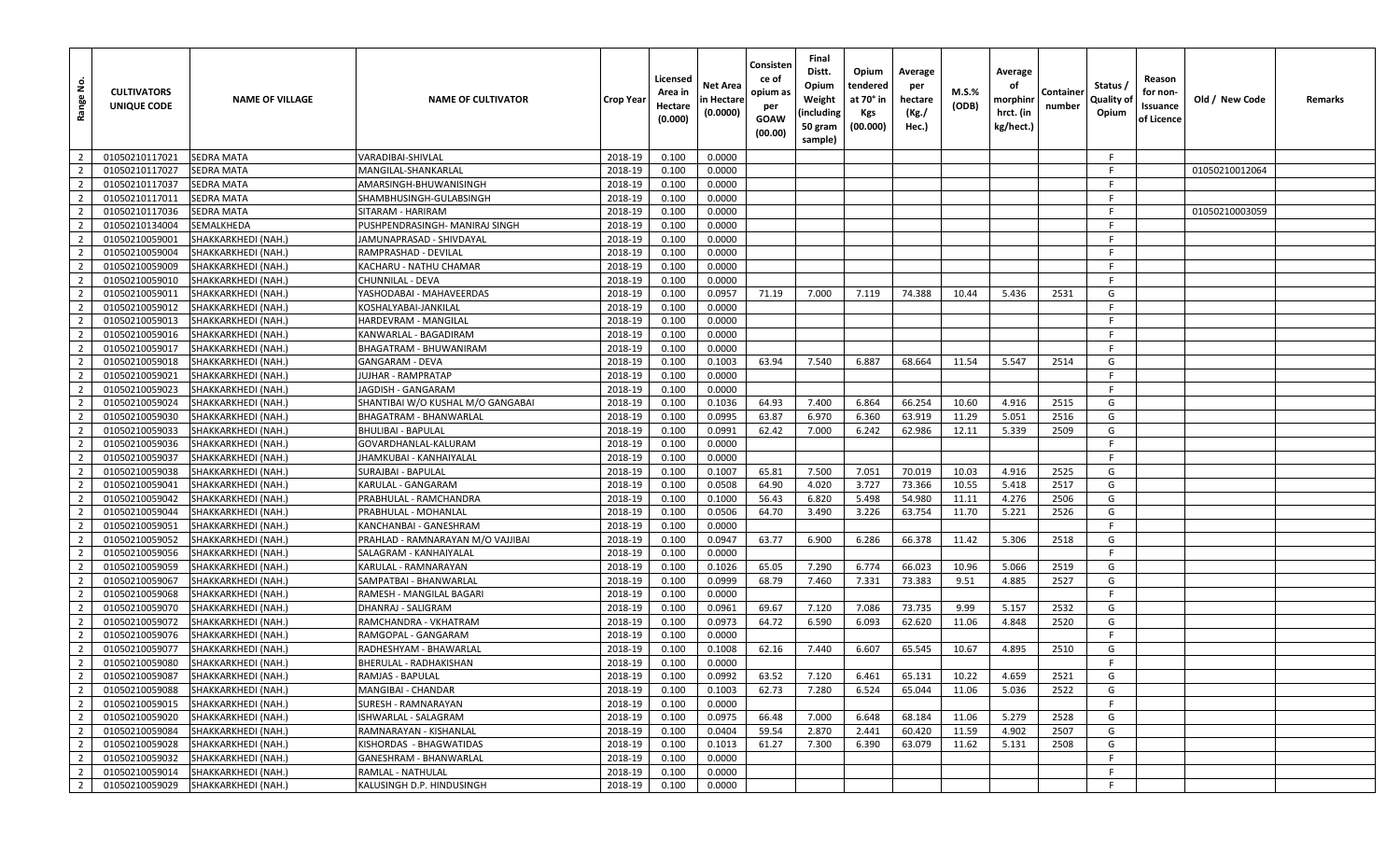| å<br>Range     | <b>CULTIVATORS</b><br>UNIQUE CODE | <b>NAME OF VILLAGE</b> | <b>NAME OF CULTIVATOR</b>        | Crop Year | Licensed<br>Area in<br>Hectare<br>(0.000) | Net Area<br>n Hectare<br>(0.0000) | Consisten<br>ce of<br>opium as<br>per<br><b>GOAW</b><br>(00.00) | Final<br>Distt.<br>Opium<br>Weight<br>(including<br>50 gram<br>sample) | Opium<br>tendered<br>at 70° in<br>Kgs<br>(00.000) | Average<br>per<br>hectare<br>(Kg./<br>Hec.) | M.S.%<br>(ODB) | Average<br>οf<br>morphinn<br>hrct. (in<br>kg/hect.) | Container<br>number | Status /<br>Quality of<br>Opium | Reason<br>for non-<br>Issuance<br>of Licence | Old / New Code | Remarks |
|----------------|-----------------------------------|------------------------|----------------------------------|-----------|-------------------------------------------|-----------------------------------|-----------------------------------------------------------------|------------------------------------------------------------------------|---------------------------------------------------|---------------------------------------------|----------------|-----------------------------------------------------|---------------------|---------------------------------|----------------------------------------------|----------------|---------|
| $\overline{2}$ | 01050210059005                    | SHAKKARKHEDI (NAH.)    | SHANTOSHBAI - RAMLAL             | 2018-19   | 0.100                                     | 0.0507                            | 61.51                                                           | 3.600                                                                  | 3.163                                             | 62.386                                      | 11.66          | 5.093                                               | 2511                | G                               |                                              |                |         |
| $\overline{2}$ | 01050210059027                    | SHAKKARKHEDI (NAH.)    | SITABAI - RATANLAL               | 2018-19   | 0.100                                     | 0.1013                            | 65.94                                                           | 7.080                                                                  | 6.669                                             | 65.834                                      | 9.46           | 4.360                                               | 2523                | G                               |                                              |                |         |
| $\overline{2}$ | 01050210059060                    | SHAKKARKHEDI (NAH.)    | LAXMINARAYAN - CHAMPALAL         | 2018-19   | 0.100                                     | 0.0999                            | 68.35                                                           | 7.140                                                                  | 6.972                                             | 69.789                                      | 10.31          | 5.037                                               | 2529                | G                               |                                              |                |         |
| $\overline{2}$ | 01050210059069                    | SHAKKARKHEDI (NAH.)    | PARWATIBAI - BADRILAL            | 2018-19   | 0.100                                     | 0.0000                            |                                                                 |                                                                        |                                                   |                                             |                |                                                     |                     | -F                              |                                              |                |         |
| $\overline{2}$ | 01050210059083                    | SHAKKARKHEDI (NAH.     | RAMLAL - HIRA                    | 2018-19   | 0.100                                     | 0.0806                            | 60.79                                                           | 6.230                                                                  | 5.410                                             | 67.121                                      | 11.02          | 5.178                                               | 2512                | G                               |                                              |                |         |
| $\overline{2}$ | 01050210059050                    | SHAKKARKHEDI (NAH.)    | KARULAL-BHANWARLAL               | 2018-19   | 0.100                                     | 0.0000                            |                                                                 |                                                                        |                                                   |                                             |                |                                                     |                     | F.                              |                                              |                |         |
| $\overline{2}$ | 01050210059054                    | SHAKKARKHEDI (NAH.)    | BHANWARLAL-DHURA BAGARI          | 2018-19   | 0.100                                     | 0.1021                            | 64.93                                                           | 7.440                                                                  | 6.901                                             | 67.590                                      | 11.07          | 5.238                                               | 2524                | G                               |                                              |                |         |
| $\overline{2}$ | 01050210059073                    | SHAKKARKHEDI (NAH.)    | LAXMINARAYAN-MOHANLAL            | 2018-19   | 0.100                                     | 0.0982                            | 65.09                                                           | 7.200                                                                  | 6.695                                             | 68.177                                      | 11.23          | 5.359                                               | 2530                | G                               |                                              |                |         |
| $\overline{2}$ | 01050210059034                    | SHAKKARKHEDI (NAH.     | ONKARLAL-NATHURAM                | 2018-19   | 0.100                                     | 0.1004                            | 62.80                                                           | 6.730                                                                  | 6.038                                             | 60.139                                      | 11.40          | 4.799                                               | 2513                | G                               |                                              |                |         |
| $\overline{2}$ | 01050210059039                    | SHAKKARKHEDI (NAH.)    | FAKIRA-KISHAN                    | 2018-19   | 0.100                                     | 0.0000                            |                                                                 |                                                                        |                                                   |                                             |                |                                                     |                     | F                               |                                              |                |         |
| 2              | 01050210059047                    | SHAKKARKHEDI (NAH.)    | KUSHALBAI-RADHESHYA S/W BHAGUBAI | 2018-19   | 0.100                                     | 0.0936                            | 53.53                                                           | 3.170                                                                  | 2.424                                             | 25.897                                      | 11.02          | 1.998                                               | 2505                | G                               | 04                                           |                |         |
| $\overline{2}$ | 01050210059075                    | SHAKKARKHEDI (NAH.)    | BALARAM - KISHANLAL              | 2018-19   | 0.100                                     | 0.0000                            |                                                                 |                                                                        |                                                   |                                             |                |                                                     |                     | -F                              |                                              |                |         |
| $\overline{2}$ | 01050210059074                    | SHAKKARKHEDI (NAH.)    | RAMDAYAL-KISHANLAL               | 2018-19   | 0.100                                     | 0.0000                            |                                                                 |                                                                        |                                                   |                                             |                |                                                     |                     | - F                             |                                              |                |         |
| $\overline{2}$ | 01050210092012                    | SHERGARH               | RAM NIWAS-NATHU                  | 2018-19   | 0.100                                     | 0.0998                            | 71.45                                                           | 7.390                                                                  | 7.543                                             | 75.581                                      | 10.31          | 5.455                                               | 594                 | G                               |                                              |                |         |
| $\overline{2}$ | 01050210092003                    | <b>SHERGARH</b>        | GEETABAI-BALU                    | 2018-19   | 0.100                                     | 0.0990                            | 64.62                                                           | 7.220                                                                  | 6.665                                             | 67.323                                      | 10.18          | 4.798                                               | 583                 | G                               |                                              |                |         |
| $\overline{2}$ | 01050210092010                    | SHERGARH               | KACHRU LAL-NARAYAN               | 2018-19   | 0.100                                     | 0.0983                            | 68.99                                                           | 7.240                                                                  | 7.136                                             | 72.594                                      | 9.89           | 5.025                                               | 590                 | G                               |                                              |                |         |
| $\overline{2}$ | 01050210092011                    | SHERGARH               | RAM LAL-HEM RAJ                  | 2018-19   | 0.100                                     | 0.0000                            |                                                                 |                                                                        |                                                   |                                             |                |                                                     |                     | F.                              |                                              |                |         |
| $\overline{2}$ | 01050210092013                    | SHERGARH               | KAARULAL-NATHULAL                | 2018-19   | 0.100                                     | 0.0947                            | 67.31                                                           | 7.420                                                                  | 7.135                                             | 75.343                                      | 10.10          | 5.327                                               | 591                 | G                               |                                              |                |         |
| $\overline{2}$ | 01050210092032                    | SHERGARH               | NATHIBAI-DHURAJI                 | 2018-19   | 0.100                                     | 0.0943                            | 59.75                                                           | 7.240                                                                  | 6.180                                             | 65.535                                      | 10.13          | 4.647                                               | 576                 | G                               |                                              |                |         |
| $\overline{2}$ | 01050210092039                    | SHERGARH               | ONKARLAL - NARAYAN               | 2018-19   | 0.100                                     | 0.0977                            | 66.25                                                           | 7.400                                                                  | 7.004                                             | 71.688                                      | 9.95           | 4.993                                               | 584                 | G                               |                                              |                |         |
| $\overline{2}$ | 01050210092049                    | <b>SHERGARH</b>        | PARMANAND - JAGANNATH            | 2018-19   | 0.100                                     | 0.0952                            | 61.30                                                           | 7.410                                                                  | 6.489                                             | 68.161                                      | 10.51          | 5.015                                               | 577                 | G                               |                                              |                |         |
| $\overline{2}$ | 01050210092054                    | SHERGARH               | VARDICHANDRA - NATHUJI           | 2018-19   | 0.100                                     | 0.0963                            | 68.13                                                           | 7.380                                                                  | 7.183                                             | 74.589                                      | 9.95           | 5.195                                               | 592                 | G                               |                                              |                |         |
| $\overline{2}$ | 01050210092055                    | SHERGARH               | ISHWARSINGH - DHULSINGH          | 2018-19   | 0.100                                     | 0.0988                            | 60.86                                                           | 7.410                                                                  | 6.442                                             | 65.202                                      | 10.60          | 4.838                                               | 578                 | G                               |                                              |                |         |
| $\overline{2}$ | 01050210092015                    | <b>SHERGARH</b>        | BHANWAR SINGH-KISHOR SINGH       | 2018-19   | 0.100                                     | 0.0943                            | 63.42                                                           | 7.120                                                                  | 6.451                                             | 68.409                                      | 9.81           | 4.697                                               | 585                 | G                               |                                              |                |         |
| $\overline{2}$ | 01050210092006                    | <b>SHERGARH</b>        | RAMA-CHUNNIYA                    | 2018-19   | 0.100                                     | 0.0989                            | 56.60                                                           | 7.040                                                                  | 5.692                                             | 57.553                                      | 10.60          | 4.271                                               | 574                 | G                               |                                              |                |         |
| $\overline{2}$ | 01050210092022                    | SHERGARH               | BHAGWANDAS -HIRADAS              | 2018-19   | 0.100                                     | 0.0945                            | 59.99                                                           | 7.110                                                                  | 6.093                                             | 64.476                                      | 9.70           | 4.378                                               | 575                 | G                               |                                              |                |         |
| $\overline{2}$ | 01050210092026                    | SHERGARH               | SARDARBAI - BALUSINGH            | 2018-19   | 0.100                                     | 0.0000                            |                                                                 |                                                                        |                                                   |                                             |                |                                                     |                     | - F                             |                                              |                |         |
| $\overline{2}$ | 01050210092059                    | <b>SHERGARH</b>        | SITABAI - VERDA                  | 2018-19   | 0.100                                     | 0.0728                            | 62.20                                                           | 5.650                                                                  | 5.020                                             | 68.956                                      | 10.26          | 4.953                                               | 579                 | G                               |                                              |                |         |
| $\overline{2}$ | 01050210092065                    | SHERGARH               | BAGDIRAM - NATHU                 | 2018-19   | 0.100                                     | 0.0964                            | 61.80                                                           | 7.110                                                                  | 6.277                                             | 65.114                                      | 10.36          | 4.722                                               | 580                 | G                               |                                              |                |         |
| $\overline{2}$ | 01050210092034                    | SHERGARH               | DEVILAL - UDA                    | 2018-19   | 0.100                                     | 0.0923                            | 54.45                                                           | 7.020                                                                  | 5.461                                             | 59.165                                      | 11.35          | 4.700                                               | 571                 | G                               |                                              |                |         |
| $\overline{2}$ | 01050210092066                    | <b>SHERGARH</b>        | SAMPATBAI - KISHAN               | 2018-19   | 0.100                                     | 0.0998                            | 61.89                                                           | 7.160                                                                  | 6.330                                             | 63.426                                      | 9.95           | 4.418                                               | 581                 | G                               |                                              |                |         |
| $\overline{2}$ | 01050210092047                    | <b>SHERGARH</b>        | JUJHAR-BHAGWAN                   | 2018-19   | 0.100                                     | 0.0977                            | 62.35                                                           | 7.070                                                                  | 6.297                                             | 64.452                                      | 9.94           | 4.485                                               | 582                 | G                               |                                              |                |         |
| $\overline{2}$ | 01050210092046                    | SHERGARH               | RAMCHANDRA-RAMA JI               | 2018-19   | 0.100                                     | 0.0958                            | 63.58                                                           | 6.870                                                                  | 6.240                                             | 65.135                                      | 10.62          | 4.842                                               | 586                 | G                               |                                              |                |         |
| $\overline{2}$ | 01050210092051                    | SHERGARH               | MUBARIK-PIRU KHA                 | 2018-19   | 0.100                                     | 0.0951                            | 53.68                                                           | 6.890                                                                  | 5.284                                             | 55.562                                      | 11.03          | 4.290                                               | 572                 | G                               |                                              |                |         |
| $\overline{2}$ | 01050210092033                    | <b>SHERGARH</b>        | RUPABAI-NARAYAN                  | 2018-19   | 0.100                                     | 0.0971                            | 57.99                                                           | 7.110                                                                  | 5.890                                             | 60.659                                      | 11.05          | 4.692                                               | 573                 | G                               |                                              |                |         |
| $\overline{2}$ | 01050210092037                    | SHERGARH               | PRABHULAL-KALU                   | 2018-19   | 0.100                                     | 0.0918                            | 64.54                                                           | 7.240                                                                  | 6.675                                             | 72.712                                      | 10.02          | 5.100                                               | 587                 | G                               |                                              |                |         |
| 2              | 01050210092044                    | <b>SHERGARH</b>        | RADHABAI-GANGARAM                | 2018-19   | 0.100                                     | 0.0960                            | 64.99                                                           | 7.410                                                                  | 6.880                                             | 71.666                                      | 10.52          | 5.277                                               | 588                 | G                               |                                              |                |         |
| $\overline{2}$ | 01050210092007                    | SHERGARH               | PREMCHANDRA-DEVA                 | 2018-19   | 0.100                                     | 0.0937                            | 63.32                                                           | 7.000                                                                  | 6.332                                             | 67.577                                      | 10.60          | 5.014                                               | 589                 | G                               |                                              |                |         |
| $\overline{2}$ | 01050210092025                    | SHERGARH               | GEETABAI-JAGANNATH               | 2018-19   | 0.100                                     | 0.0979                            | 68.56                                                           | 7.160                                                                  | 7.013                                             | 71.634                                      | 9.96           | 4.994                                               | 593                 | G                               |                                              |                |         |
| $\overline{2}$ | 01050210001001                    | <b>SHIVGARH</b>        | RADHESHYAM-BHAGVAN               | 2018-19   | 0.100                                     | 0.1022                            | 69.55                                                           | 7.290                                                                  | 7.243                                             | 70.870                                      | 10.47          | 5.194                                               | 316                 | G                               |                                              |                |         |
| $\overline{2}$ | 01050210001002                    | SHIVGARH               | KANWARLAL-BHAGWANJI              | 2018-19   | 0.100                                     | 0.0983                            | 66.07                                                           | 7.330                                                                  | 6.918                                             | 70.376                                      | 10.94          | 5.390                                               | 317                 | G                               |                                              |                |         |
| $\overline{2}$ | 01050210001005                    | SHIVGARH               | JUJHARLAL - RAMGOPAL             | 2018-19   | 0.100                                     | 0.1024                            | 68.67                                                           | 7.410                                                                  | 7.269                                             | 70.986                                      | 9.87           | 4.905                                               | 318                 | G                               |                                              |                |         |
| $\overline{2}$ | 01050210001009                    | SHIVGARH               | KARULAL - PARASRAM               | 2018-19   | 0.100                                     | 0.0981                            | 65.97                                                           | 7.110                                                                  | 6.701                                             | 68.307                                      | 10.47          | 5.006                                               | 319                 | G                               |                                              |                |         |
| $\overline{2}$ | 01050210001010                    | SHIVGARH               | MANGILAL-BHERULAL                | 2018-19   | 0.100                                     | 0.1022                            | 71.74                                                           | 7.250                                                                  | 7.430                                             | 72.700                                      | 11.07          | 5.634                                               | 325                 | G                               |                                              |                |         |
| $\overline{2}$ | 01050210001011                    | SHIVGARH               | KASHIBAI-BANSINATH               | 2018-19   | 0.100                                     | 0.1018                            | 61.20                                                           | 7.140                                                                  | 6.242                                             | 61.316                                      | 10.80          | 4.636                                               | 304                 | G                               |                                              |                |         |
| $\overline{2}$ | 01050210001012                    | SHIVGARH               | BABUNATH SOMNATH                 | 2018-19   | 0.100                                     | 0.1001                            | 65.26                                                           | 7.080                                                                  | 6.601                                             | 65.944                                      | 9.47           | 4.371                                               | 308                 | G                               |                                              |                |         |
| $\overline{2}$ | 01050210001016                    | <b>SHIVGARH</b>        | RAMKANYABAI-BHERULAL             | 2018-19   | 0.100                                     | 0.1005                            | 60.81                                                           | 7.120                                                                  | 6.185                                             | 61.542                                      | 10.71          | 4.614                                               | 302                 | G                               |                                              |                |         |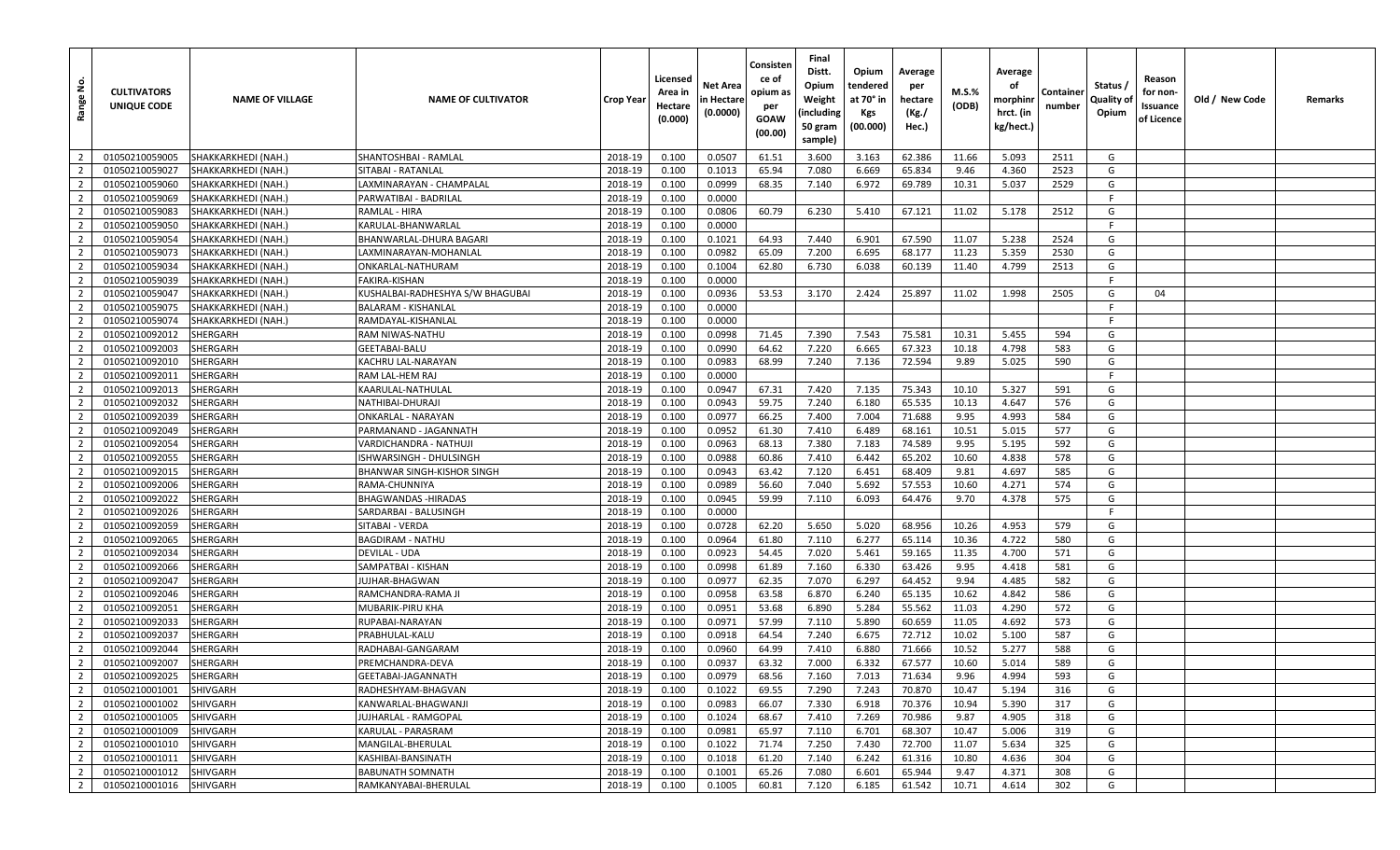| <u>ទំ</u><br>Range               | <b>CULTIVATORS</b><br>UNIQUE CODE | <b>NAME OF VILLAGE</b>         | <b>NAME OF CULTIVATOR</b>                      | <b>Crop Year</b>   | Licensed<br>Area in<br>Hectare<br>(0.000) | Net Area<br>in Hectare<br>(0.0000) | Consisten<br>ce of<br>opium as<br>per<br>GOAW<br>(00.00) | Final<br>Distt.<br>Opium<br>Weight<br>(including<br>50 gram<br>sample) | Opium<br>tendered<br>at 70° in<br>Kgs<br>(00.000) | Average<br>per<br>hectare<br>(Kg./<br>Hec.) | M.S.%<br>(ODB) | Average<br>οf<br>morphinr<br>hrct. (in<br>kg/hect.) | Container<br>number | Status /<br>Quality of<br>Opium | Reason<br>for non-<br>Issuance<br>of Licence | Old / New Code | Remarks |
|----------------------------------|-----------------------------------|--------------------------------|------------------------------------------------|--------------------|-------------------------------------------|------------------------------------|----------------------------------------------------------|------------------------------------------------------------------------|---------------------------------------------------|---------------------------------------------|----------------|-----------------------------------------------------|---------------------|---------------------------------|----------------------------------------------|----------------|---------|
| $\overline{2}$                   | 01050210001023                    | SHIVGARH                       | KACHRULAL-DEVILAL                              | 2018-19            | 0.100                                     | 0.0992                             | 69.97                                                    | 7.140                                                                  | 7.137                                             | 71.945                                      | 10.79          | 5.434                                               | 322                 | G                               |                                              |                |         |
| $\overline{2}$                   | 01050210001026                    | SHIVGARH                       | BASANTIBAI-PUNA                                | 2018-19            | 0.100                                     | 0.0981                             | 62.29                                                    | 7.260                                                                  | 6.460                                             | 65.851                                      | 11.01          | 5.075                                               | 309                 | G                               |                                              |                |         |
| $\overline{2}$                   | 01050210001029                    | SHIVGARH                       | LAXMINARAYAN D/P BHULIBAI D/O UDAYRAM          | 2018-19            | 0.100                                     | 0.1011                             | 72.62                                                    | 7.250                                                                  | 7.521                                             | 74.391                                      | 9.71           | 5.057                                               | 323                 | G                               |                                              |                |         |
| $\overline{2}$                   | 01050210001035                    | SHIVGARH                       | JAGDISH -CHUNNILAL                             | 2018-19            | 0.100                                     | 0.1008                             | 66.45                                                    | 7.270                                                                  | 6.901                                             | 68.462                                      | 9.99           | 4.788                                               | 310                 | G                               |                                              |                |         |
| $\overline{2}$                   | 01050210001036                    | SHIVGARH                       | LACHIRAM - PANNALAL                            | 2018-19            | 0.100                                     | 0.0999                             | 63.78                                                    | 7.200                                                                  | 6.560                                             | 65.665                                      | 10.44          | 4.799                                               | 305                 | G                               |                                              |                |         |
| $\overline{2}$                   | 01050210001038                    | SHIVGARH                       | DHAPUBAI - MODIRAM                             | 2018-19            | 0.100                                     | 0.0977                             | 60.80                                                    | 7.210                                                                  | 6.262                                             | 64.094                                      | 10.66          | 4.783                                               | 306                 | G                               |                                              |                |         |
| $\overline{2}$                   | 01050210001040                    | SHIVGARH                       | MANGIBAI-RATANLAL                              | 2018-19            | 0.100                                     | 0.1003                             | 66.12                                                    | 7.210                                                                  | 6.810                                             | 67.896                                      | 10.75          | 5.109                                               | 311                 | G                               |                                              |                |         |
| $\overline{2}$                   | 01050210001006                    | <b>SHIVGARH</b>                | KESHURAM-GHAMER                                | 2018-19            | 0.100                                     | 0.0992                             | 65.12                                                    | 6.940                                                                  | 6.456                                             | 65.080                                      | 9.34           | 4.255                                               | 312                 | G                               |                                              |                |         |
| $\overline{2}$                   | 01050210001018                    | <b>SHIVGARH</b>                | IAGDISH-HEERA                                  | 2018-19            | 0.100                                     | 0.0990                             | 57.52                                                    | 7.340                                                                  | 6.031                                             | 60.919                                      | 10.83          | 4.619                                               | 301                 | G                               |                                              |                |         |
| $\overline{2}$                   | 01050210001024                    | SHIVGARH                       | RAISABAI-AKBAR                                 | 2018-19            | 0.100                                     | 0.1000                             | 60.48                                                    | 7.020                                                                  | 6.065                                             | 60.650                                      | 10.55          | 4.479                                               | 303                 | G                               |                                              |                |         |
| $\overline{2}$                   | 01050210001019                    | <b>SHIVGARH</b>                | KACHRUNATH-KHIMANATH                           | 2018-19            | 0.100                                     | 0.0991                             | 67.90                                                    | 7.080                                                                  | 6.868                                             | 69.303                                      | 10.78          | 5.229                                               | 324                 | G                               |                                              |                |         |
| $\overline{2}$                   | 01050210001013                    | SHIVGARH                       | MANGILAL-RAMLAL                                | 2018-19            | 0.100                                     | 0.0984                             | 63.92                                                    | 7.040                                                                  | 6.429                                             | 65.335                                      | 10.31          | 4.715                                               | 313                 | G                               |                                              |                |         |
| $\overline{2}$                   | 01050210001015                    | SHIVGARH                       | SAJJANBAI-RAMNARAYAN                           | 2018-19            | 0.100                                     | 0.0998                             | 65.82                                                    | 7.230                                                                  | 6.798                                             | 68.116                                      | 11.08          | 5.283                                               | 320                 | G                               |                                              |                |         |
| $\overline{2}$                   | 01050210001017                    | SHIVGARH                       | BANSHILAL-DEVILAL                              | 2018-19            | 0.100                                     | 0.1013                             | 65.54                                                    | 7.360                                                                  | 6.891                                             | 68.025                                      | 10.79          | 5.138                                               | 321                 | G                               |                                              |                |         |
| $\overline{2}$                   | 01050210001037                    | <b>SHIVGARH</b>                | BASANTILAL-PRABHULAL                           | 2018-19            | 0.100                                     | 0.1000                             | 63.95                                                    | 7.150                                                                  | 6.532                                             | 65.320                                      | 9.95           | 4.550                                               | 314                 | G                               |                                              |                |         |
| $\overline{2}$                   | 01050210001007                    | SHIVGARH                       | BASANTILAL-DEV JI                              | 2018-19            | 0.100                                     | 0.1008                             | 62.10                                                    | 7.290                                                                  | 6.467                                             | 64.156                                      | 11.01          | 4.945                                               | 315                 | G                               |                                              |                |         |
| $\overline{2}$                   | 01050210001034                    | SHIVGARH                       | RAMCHANDRA - PANNAJI                           | 2018-19            | 0.100                                     | 0.1006                             | 60.05                                                    | 7.390                                                                  | 6.340                                             | 63.021                                      | 10.24          | 4.517                                               | 307                 | G                               |                                              |                |         |
| $\overline{2}$                   | 01050210017020                    | SITAMAU                        | IHAMAK LAL-KISHAN LAL                          | 2018-19            | 0.100                                     | 0.1024                             | 66.61                                                    | 7.350                                                                  | 6.994                                             | 68.300                                      | 9.25           | 4.423                                               | 3213                | G                               |                                              |                |         |
| $\overline{2}$                   | 01050210017001                    | SITAMAU                        | PAWANKUMAR-LAXMINARAYAN                        | 2018-19            | 0.100                                     | 0.1043                             | 59.52                                                    | 6.510                                                                  | 5.535                                             | 53.068                                      | 11.31          | 4.202                                               | 3212                | G                               |                                              |                |         |
| $\overline{2}$                   | 01050210017021                    | SITAMAU                        | RAJUBAI-ASHOK KUMAR S/W RAMDAYAL               | 2018-19            | 0.100                                     | 0.1040                             | 68.02                                                    | 7.810                                                                  | 7.589                                             | 72.971                                      | 9.32           | 4.761                                               | 3214                | G                               |                                              |                |         |
| $\overline{2}$                   | 01050210063008                    | SUNTHI                         | RADHAKISHAN - DOLATRAM                         | 2018-19            | 0.100                                     | 0.0000                             |                                                          |                                                                        |                                                   |                                             |                |                                                     |                     | F.                              |                                              |                |         |
| $\overline{2}$                   | 01050210063002                    | <b>SUNTHI</b>                  | <b>BHAGUBAI - BHERULAL</b>                     | 2018-19            | 0.100                                     | 0.0000                             |                                                          |                                                                        |                                                   |                                             |                |                                                     |                     | F                               |                                              |                |         |
| $\overline{2}$                   | 01050210063003                    | <b>SUNTHI</b>                  | GATTUBAI - RAMGOPAL                            | 2018-19            | 0.100                                     | 0.0984                             | 65.34                                                    | 6.700                                                                  | 6.254                                             | 63.556                                      | 10.35          | 4.605                                               | 2251                | G                               |                                              |                |         |
| $\overline{2}$                   | 01050210063007                    | SUNTHI                         | RAMPRASAD - KANHAIYALAL                        | 2018-19            | 0.100                                     | 0.0973                             | 68.36                                                    | 6.480                                                                  | 6.328                                             | 65.035                                      | 11.40          | 5.190                                               | 2261                | G                               |                                              |                |         |
| $\overline{2}$                   | 01050210063010                    | <b>SUNTHI</b>                  | RAMKANYABAI - RAMJAS                           | 2018-19            | 0.100                                     | 0.0000                             |                                                          |                                                                        |                                                   |                                             |                |                                                     |                     | F.                              |                                              |                |         |
| $\overline{2}$                   | 01050210063013                    | SUNTHI                         | RAMBILAS - MOHANLAL                            | 2018-19            | 0.100                                     | 0.0981                             | 67.18                                                    | 6.630                                                                  | 6.363                                             | 64.862                                      | 10.33          | 4.690                                               | 2262                | G                               |                                              |                |         |
| $\overline{2}$                   | 01050210063014                    | SUNTHI                         | PRABHUBAI - RAMESHWAR                          | 2018-19            | 0.100                                     | 0.1000                             | 65.42                                                    | 7.060                                                                  | 6.598                                             | 65.980                                      | 10.21          | 4.716                                               | 2229                | G                               |                                              |                |         |
| $\overline{2}$                   | 01050210063015                    | <b>SUNTHI</b>                  | BASANTILAL - GANPAT                            | 2018-19            | 0.100                                     | 0.0965                             | 59.88                                                    | 6.980                                                                  | 5.971                                             | 61.875                                      | 10.92          | 4.730                                               | 2230                | G                               |                                              |                |         |
| $\overline{2}$                   | 01050210063021                    | <b>SUNTHI</b>                  | KACHARULAL - CHAINSUKH                         | 2018-19            | 0.100                                     | 0.0992                             | 66.75                                                    | 7.300                                                                  | 6.961                                             | 70.171                                      | 10.76          | 5.285                                               | 2252                | G                               |                                              |                |         |
| $\overline{2}$                   | 01050210063022                    | SUNTHI                         | KANHAIYALAL - GOUTAMLAL                        | 2018-19            | 0.100                                     | 0.1003                             | 63.57                                                    | 7.300                                                                  | 6.629                                             | 66.091                                      | 11.18          | 5.173                                               | 2231                | G                               |                                              |                |         |
| $\overline{2}$                   | 01050210063023                    | SUNTHI                         | GANESHRAM - FULCHAND                           | 2018-19            | 0.100                                     | 0.0000                             |                                                          |                                                                        |                                                   |                                             |                |                                                     |                     | $\mathsf{F}$                    |                                              |                |         |
| $\overline{2}$                   | 01050210063025                    | <b>SUNTHI</b>                  | KANCHANBAI - AMRATRAM                          | 2018-19            | 0.100                                     | 0.0992                             | 66.32                                                    | 6.860                                                                  | 6.499                                             | 65.514                                      | 10.74          | 4.926                                               | 2253                | G                               |                                              |                |         |
| $\overline{2}$                   | 01050210063026                    | <b>SUNTHI</b>                  | SAREKUNWAR - GOUTAMLAI                         | 2018-19            | 0.100                                     | 0.0951                             | 64.89                                                    | 6.880                                                                  | 6.378                                             | 67.066                                      | 10.29          | 4.831                                               | 2232                | G                               |                                              |                |         |
| $\overline{2}$                   | 01050210063028                    | <b>SUNTHI</b>                  | KALABAI - MANGILAL D/o RAMSUKH                 | 2018-19            | 0.100                                     | 0.0974                             | 66.46                                                    | 6.550                                                                  | 6.219                                             | 63.850                                      | 12.41          | 5.546                                               | 2263                | G                               |                                              |                |         |
| $\overline{2}$                   | 01050210063029                    | SUNTHI                         | <b>SURAJBAI - BAPULAL</b>                      | 2018-19            | 0.100                                     | 0.1012                             | 64.98                                                    | 7.180                                                                  | 6.665                                             | 65.859                                      | 10.48          | 4.832                                               | 2233                | G                               |                                              |                |         |
| $\overline{2}$                   | 01050210063031                    | <b>SUNTHI</b>                  | BANSHILAL-BHAGATRAM                            | 2018-19            | 0.100                                     | 0.0485                             | 59.88                                                    | 3.570                                                                  | 3.054                                             | 62.969                                      | 11.07          | 4.879                                               | 2234                | G                               |                                              |                |         |
| $\overline{2}$                   | 01050210063033                    | SUNTHI                         | NATHULAL - NANDRAM                             | 2018-19            | 0.100                                     | 0.0990                             | 62.76                                                    | 7.050                                                                  | 6.321                                             | 63.848                                      | 10.83          | 4.840                                               | 2214                | G                               |                                              |                |         |
| $\overline{2}$                   | 01050210063038                    | SUNTHI                         | LAXMINARAYAN - DHURILAL                        | 2018-19            | 0.100                                     | 0.1000                             | 65.03                                                    | 6.930                                                                  | 6.438                                             | 64.380                                      | 10.36          | 4.669                                               | 2235                | G                               |                                              |                |         |
| 2 <sup>1</sup>                   | 01050210063049                    | <b>SUNTHI</b>                  | LAXMINARAYAN - JAGDISHRAM                      | 2018-19            | 0.100                                     | 0.0000                             |                                                          |                                                                        |                                                   |                                             |                |                                                     |                     | -F.                             |                                              |                |         |
| $\overline{2}$<br>$\overline{2}$ | 01050210063058                    | <b>SUNTHI</b>                  | <b>MANGILAL - BHERULAL</b>                     | 2018-19<br>2018-19 | 0.100                                     | 0.0978                             | 66.09<br>62.63                                           | 6.840<br>7.350                                                         | 6.458<br>6.576                                    | 66.032                                      | 9.97<br>10.35  | 4.608<br>4.653                                      | 2236<br>2215        | G<br>G                          |                                              |                |         |
| $\overline{2}$                   | 01050210063063<br>01050210063065  | <b>SUNTHI</b>                  | HIRADAS - NARSINGHDAS<br>BHUWANIRAM - AMRITRAM |                    | 0.100                                     | 0.1024<br>0.0000                   |                                                          |                                                                        |                                                   | 64.218                                      |                |                                                     |                     | F.                              |                                              |                |         |
| $\overline{2}$                   | 01050210063073                    | <b>SUNTHI</b><br><b>SUNTHI</b> | KANKUBAI - SHAMBHULAL                          | 2018-19<br>2018-19 | 0.100<br>0.100                            | 0.0998                             | 64.63                                                    | 6.690                                                                  | 6.177                                             | 61.893                                      | 10.78          | 4.670                                               | 2237                | G                               |                                              |                |         |
| $\overline{2}$                   | 01050210063077                    | <b>SUNTHI</b>                  | DEVILAL - PANNALAL                             | 2018-19            | 0.100                                     | 0.0000                             |                                                          |                                                                        |                                                   |                                             |                |                                                     |                     | F                               |                                              |                |         |
| $\overline{2}$                   | 01050210063079                    | <b>SUNTHI</b>                  | MANGILAL - DEVILAL                             | 2018-19            | 0.100                                     | 0.0000                             |                                                          |                                                                        |                                                   |                                             |                |                                                     |                     | F                               |                                              |                |         |
| $\overline{2}$                   | 01050210063084                    | <b>SUNTHI</b>                  | KESHURAM - RAMSUKH                             | 2018-19            | 0.100                                     | 0.1000                             | 70.53                                                    | 7.270                                                                  | 7.325                                             | 73.250                                      | 9.97           | 5.112                                               | 2264                | G                               |                                              |                |         |
| $\overline{2}$                   | 01050210063089                    | <b>SUNTHI</b>                  | OMPRAKASH - RATANLAL                           | 2018-19            | 0.100                                     | 0.1000                             | 65.26                                                    | 6.880                                                                  | 6.414                                             | 64.140                                      | 10.17          | 4.566                                               | 2238                | G                               |                                              |                |         |
|                                  |                                   |                                |                                                |                    |                                           |                                    |                                                          |                                                                        |                                                   |                                             |                |                                                     |                     |                                 |                                              |                |         |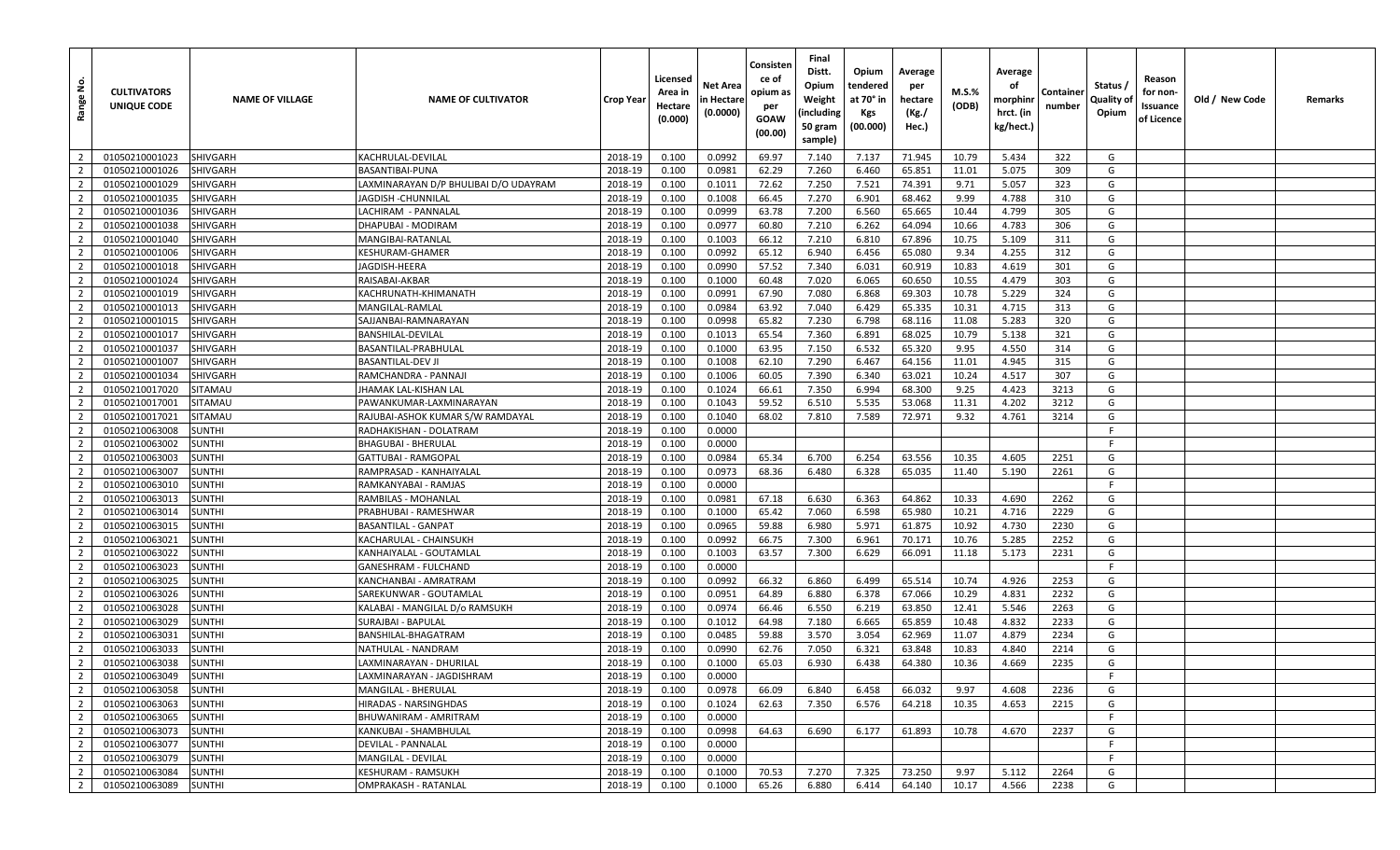| <u>غ</u><br>Range | <b>CULTIVATORS</b><br>UNIQUE CODE | <b>NAME OF VILLAGE</b> | <b>NAME OF CULTIVATOR</b>                      | Crop Year | Licensed<br>Area in<br>Hectare<br>(0.000) | Net Area<br>n Hectare<br>(0.0000) | Consisten<br>ce of<br>opium as<br>per<br><b>GOAW</b><br>(00.00) | Final<br>Distt.<br>Opium<br>Weight<br>(including<br>50 gram<br>sample) | Opium<br>tendered<br>at 70° in<br><b>Kgs</b><br>(00.000) | Average<br>per<br>hectare<br>(Kg./<br>Hec.) | <b>M.S.%</b><br>(ODB) | Average<br>оf<br>morphinr<br>hrct. (in<br>kg/hect.) | Containe<br>number | Status /<br>Quality of<br>Opium | Reason<br>for non-<br>Issuance<br>of Licence | Old / New Code | Remarks         |
|-------------------|-----------------------------------|------------------------|------------------------------------------------|-----------|-------------------------------------------|-----------------------------------|-----------------------------------------------------------------|------------------------------------------------------------------------|----------------------------------------------------------|---------------------------------------------|-----------------------|-----------------------------------------------------|--------------------|---------------------------------|----------------------------------------------|----------------|-----------------|
| $\overline{2}$    | 01050210063122                    | <b>SUNTHI</b>          | LAXMINARAYAN - DEVAJI                          | 2018-19   | 0.100                                     | 0.0983                            | 65.26                                                           | 7.370                                                                  | 6.871                                                    | 69.898                                      | 10.25                 | 5.015                                               | 2239               | G                               |                                              |                |                 |
| $\overline{2}$    | 01050210063128                    | <b>SUNTHI</b>          | AMRATRAM - JETRAM                              | 2018-19   | 0.100                                     | 0.0000                            |                                                                 |                                                                        |                                                          |                                             |                       |                                                     |                    | F.                              |                                              |                |                 |
| $\overline{2}$    | 01050210063134                    | <b>SUNTHI</b>          | <b>BAGDIRAM - BHANWARLAL CHOTA</b>             | 2018-19   | 0.100                                     | 0.0988                            | 64.47                                                           | 7.040                                                                  | 6.484                                                    | 65.627                                      | 10.63                 | 4.883                                               | 2240               | G                               |                                              |                |                 |
| $\overline{2}$    | 01050210063146                    | <b>SUNTHI</b>          | VARDIBAI - NANDLAL                             | 2018-19   | 0.100                                     | 0.0913                            | 64.35                                                           | 6.320                                                                  | 5.810                                                    | 63.636                                      | 11.27                 | 5.020                                               | 2241               | G                               |                                              |                |                 |
| $\overline{2}$    | 01050210063157                    | <b>SUNTHI</b>          | TULSIRAM - NATHULAL                            | 2018-19   | 0.100                                     | 0.0000                            |                                                                 |                                                                        |                                                          |                                             |                       |                                                     |                    | F.                              |                                              |                |                 |
| $\overline{2}$    | 01050210063127                    | <b>SUNTHI</b>          | JANIBAI - RAMESHWAR                            | 2018-19   | 0.100                                     | 0.1005                            | 62.36                                                           | 6.850                                                                  | 6.102                                                    | 60.716                                      | 10.79                 | 4.586                                               | 2216               | G                               |                                              |                |                 |
| $\overline{2}$    | 01050210063050                    | <b>SUNTHI</b>          | RAMESHWAR - BHERULAL                           | 2018-19   | 0.100                                     | 0.0957                            | 64.02                                                           | 6.700                                                                  | 6.128                                                    | 64.033                                      | 10.68                 | 4.787                                               | 2242               | G                               |                                              |                |                 |
| $\overline{2}$    | 01050210063098                    | <b>SUNTHI</b>          | BHERULAL - BHANWARLAL                          | 2018-19   | 0.100                                     | 0.1005                            | 62.65                                                           | 7.060                                                                  | 6.319                                                    | 62.875                                      | 10.31                 | 4.538                                               | 2209               | G                               |                                              |                |                 |
| $\overline{2}$    | 01050210063115                    | <b>SUNTHI</b>          | RAMESHWARDAS -TULSIDAS                         | 2018-19   | 0.100                                     | 0.1026                            | 68.98                                                           | 7.360                                                                  | 7.253                                                    | 70.692                                      | 10.23                 | 5.062                                               | 2217               | G                               |                                              |                |                 |
| $\overline{2}$    | 01050210063108                    | <b>SUNTHI</b>          | MANGIBAI - RAMLAL W/o SALIGRAM                 | 2018-19   | 0.100                                     | 0.0000                            |                                                                 |                                                                        |                                                          |                                             |                       |                                                     |                    | F.                              |                                              |                |                 |
| $\overline{2}$    | 01050210063032                    | <b>SUNTHI</b>          | BHANWARLAL - MANGILAL                          | 2018-19   | 0.100                                     | 0.0995                            | 70.01                                                           | 6.990                                                                  | 6.991                                                    | 70.261                                      | 10.96                 | 5.390                                               | 2254               | G                               |                                              |                |                 |
| $\overline{2}$    | 01050210063165                    | <b>SUNTHI</b>          | MANGNIRAM - BHERULAL                           | 2018-19   | 0.100                                     | 0.0990                            | 65.42                                                           | 6.790                                                                  | 6.346                                                    | 64.101                                      | 10.41                 | 4.671                                               | 2243               | G                               |                                              |                |                 |
| $\overline{2}$    | 01050210063169                    | <b>SUNTHI</b>          | NATHULAL - ONKARLAL                            | 2018-19   | 0.100                                     | 0.0959                            | 65.39                                                           | 6.950                                                                  | 6.492                                                    | 67.695                                      | 10.23                 | 4.848                                               | 2244               | G                               |                                              |                |                 |
| $\overline{2}$    | 01050210063006                    | <b>SUNTHI</b>          | JAGDISHCHANDRA - MUKUNDLAL                     | 2018-19   | 0.100                                     | 0.0000                            |                                                                 |                                                                        |                                                          |                                             |                       |                                                     |                    | F.                              |                                              |                |                 |
| $\overline{2}$    | 01050210063096                    | <b>SUNTHI</b>          | PRABHULAL-SALAGRAM                             | 2018-19   | 0.100                                     | 0.0000                            |                                                                 |                                                                        |                                                          |                                             |                       |                                                     |                    | F.                              |                                              |                |                 |
| $\overline{2}$    | 01050210063163                    | <b>SUNTHI</b>          | <b>JETRAM - UDA</b>                            | 2018-19   | 0.100                                     | 0.0000                            |                                                                 |                                                                        |                                                          |                                             |                       |                                                     |                    | -F                              |                                              |                |                 |
| $\overline{2}$    | 01050210063112                    | <b>SUNTHI</b>          | RAMKANYABAI - SHANKARLAL                       | 2018-19   | 0.100                                     | 0.0000                            |                                                                 |                                                                        |                                                          |                                             |                       |                                                     |                    | - F                             |                                              |                |                 |
| $\overline{2}$    | 01050210063072                    | <b>SUNTHI</b>          | LEELABAI - RAMPRATAP                           | 2018-19   | 0.100                                     | 0.1005                            | 61.46                                                           | 6.990                                                                  | 6.137                                                    | 61.064                                      | 10.75                 | 4.595                                               | 2218               | G                               |                                              |                |                 |
| $\overline{2}$    | 01050210063076                    | <b>SUNTHI</b>          | JUJHAR - NATHU                                 | 2018-19   | 0.100                                     | 0.0989                            | 62.01                                                           | 7.170                                                                  | 6.352                                                    | 64.226                                      | 10.97                 | 4.932                                               | 2210               | G                               |                                              |                |                 |
| $\overline{2}$    | 01050210063114                    | <b>SUNTHI</b>          | GEETABAI-BHERU                                 | 2018-19   | 0.100                                     | 0.1003                            | 63.30                                                           | 6.880                                                                  | 6.221                                                    | 62.023                                      | 10.76                 | 4.672                                               | 2219               | G                               |                                              |                |                 |
| $\overline{2}$    | 01050210063124                    | <b>SUNTHI</b>          | SHIVNARAYAN - NATHU                            | 2018-19   | 0.100                                     | 0.0000                            |                                                                 |                                                                        |                                                          |                                             |                       |                                                     |                    | F.                              |                                              |                |                 |
| $\overline{2}$    | 01050210063061                    | <b>SUNTHI</b>          | MANGILAL - RAMLAL                              | 2018-19   | 0.100                                     | 0.1000                            | 61.26                                                           | 7.210                                                                  | 6.310                                                    | 63.100                                      | 11.70                 | 5.168                                               | 2245               | G                               |                                              |                |                 |
| $\overline{2}$    | 01050210063062                    | <b>SUNTHI</b>          | RUKMANBAI-NANDLAL P/V/RAMCAHNDRABAI            | 2018-19   | 0.100                                     | 0.1008                            | 63.06                                                           | 6.810                                                                  | 6.135                                                    | 60.863                                      | 10.10                 | 4.303                                               | 2255               | G                               |                                              |                |                 |
| $\overline{2}$    | 01050210063001                    | <b>SUNTHI</b>          | SUKHIBAI-SHAMBHULAL                            | 2018-19   | 0.100                                     | 0.0476                            | 69.12                                                           | 3.580                                                                  | 3.535                                                    | 74.264                                      | 10.27                 | 5.339                                               | 2265               | G                               |                                              |                |                 |
| $\overline{2}$    | 01050210063016                    | <b>SUNTHI</b>          | <b>BHULIBAI - BAPULAL</b>                      | 2018-19   | 0.100                                     | 0.0000                            |                                                                 |                                                                        |                                                          |                                             |                       |                                                     |                    | F.                              |                                              |                |                 |
| $\overline{2}$    | 01050210063020                    | <b>SUNTHI</b>          | RAMIBAI - RAMLAL                               | 2018-19   | 0.100                                     | 0.1012                            | 62.09                                                           | 7.190                                                                  | 6.378                                                    | 63.023                                      | 10.63                 | 4.689                                               | 2246               | G                               |                                              |                |                 |
| $\overline{2}$    | 01050210063067                    | <b>SUNTHI</b>          | RAMLAL - SHANKARLAL                            | 2018-19   | 0.100                                     | 0.0495                            | 60.50                                                           | 3.620                                                                  | 3.129                                                    | 63.212                                      | 10.66                 | 4.716                                               | 2220               | G                               |                                              |                |                 |
| $\overline{2}$    | 01050210063075                    | <b>SUNTHI</b>          | RUKAMANBAI-BHERULAL                            | 2018-19   | 0.100                                     | 0.0965                            | 60.15                                                           | 6.830                                                                  | 5.869                                                    | 60.818                                      | 10.44                 | 4.445                                               | 2211               | G                               |                                              |                |                 |
| $\overline{2}$    | 01050210063081                    | <b>SUNTHI</b>          | SATYANARAYAN-BHAWARLAL PATIDAR                 | 2018-19   | 0.100                                     | 0.0000                            |                                                                 |                                                                        |                                                          |                                             |                       |                                                     |                    | F.                              |                                              |                | NAME CORRACTION |
| $\overline{2}$    | 01050210063094                    | <b>SUNTHI</b>          | RODIBAI-BHANWARDAS                             | 2018-19   | 0.100                                     | 0.0975                            | 66.21                                                           | 6.910                                                                  | 6.536                                                    | 67.035                                      | 9.92                  | 4.655                                               | 2256               | G                               |                                              |                |                 |
| $\overline{2}$    | 01050210063106                    | <b>SUNTHI</b>          | RAMKUNWAR - NARAYAN                            | 2018-19   | 0.100                                     | 0.0987                            | 58.54                                                           | 4.150                                                                  | 3.471                                                    | 35.167                                      | 11.60                 | 2.855                                               | 2221               | G                               | 04                                           |                |                 |
| $\overline{2}$    | 01050210063110                    | <b>SUNTHI</b>          | RAJKUMAR-DEVILAL                               | 2018-19   | 0.100                                     | 0.0000                            |                                                                 |                                                                        |                                                          |                                             |                       |                                                     |                    | F.                              |                                              |                |                 |
| $\overline{2}$    | 01050210063126                    | <b>SUNTHI</b>          | RUKMANBAI - VIDHYASAGAR                        | 2018-19   | 0.100                                     | 0.0000                            |                                                                 |                                                                        |                                                          |                                             |                       |                                                     |                    | F.                              |                                              |                |                 |
| $\overline{2}$    | 01050210063131                    | <b>SUNTHI</b>          | NATHUSINGH - RADHUSINGH                        | 2018-19   | 0.100                                     | 0.0930                            | 65.31                                                           | 6.170                                                                  | 5.757                                                    | 61.903                                      | 10.81                 | 4.684                                               | 2257               | G                               |                                              |                |                 |
| $\overline{2}$    | 01050210063175                    | <b>SUNTHI</b>          | SURAJ BAI - BHERU LAL                          | 2018-19   | 0.100                                     | 0.0650                            | 57.53                                                           | 4.350                                                                  | 3.575                                                    | 55.000                                      | 10.64                 | 4.096                                               | 2222               | G                               |                                              |                |                 |
| $\overline{2}$    | 01050210063091                    | <b>SUNTHI</b>          | RAMLAL-RATANLAL                                | 2018-19   | 0.100                                     | 0.0932                            | 63.88                                                           | 6.260                                                                  | 5.713                                                    | 61.298                                      | 10.83                 | 4.647                                               | 2258               | G                               |                                              |                |                 |
| $\overline{2}$    | 01050210063040                    | <b>SUNTHI</b>          | HARIRAM-NANDLAL                                | 2018-19   | 0.100                                     | 0.1005                            | 63.37                                                           | 6.990                                                                  | 6.328                                                    | 62.965                                      | 10.12                 | 4.460                                               | 2259               | G                               |                                              |                |                 |
| $\overline{2}$    | 01050210063113                    | <b>SUNTHI</b>          | DHURILAL-DALURAM                               | 2018-19   | 0.100                                     | 0.0000                            |                                                                 |                                                                        |                                                          |                                             |                       |                                                     |                    | F.                              |                                              |                |                 |
| $\overline{2}$    | 01050210063078                    | <b>SUNTHI</b>          |                                                | 2018-19   |                                           | 0.0994                            | 61.54                                                           | 6.420                                                                  | 5.644                                                    | 56.780                                      | 10.71                 | 4.257                                               | 2223               | G                               |                                              |                |                 |
| $\overline{2}$    | 01050210063136                    | <b>SUNTHI</b>          | LAXMINARAYAN-KESHURAM<br>SAMER GIR - BHERU GIR | 2018-19   | 0.100<br>0.100                            | 0.1012                            | 64.87                                                           | 6.790                                                                  | 6.292                                                    | 62.173                                      | 10.79                 | 4.696                                               | 2247               | G                               |                                              |                |                 |
| $\overline{2}$    | 01050210063070                    | <b>SUNTHI</b>          | JAWAHARLAL-PANNALAL                            | 2018-19   | 0.100                                     | 0.0000                            |                                                                 |                                                                        |                                                          |                                             |                       |                                                     |                    | F.                              |                                              |                |                 |
| $\overline{2}$    | 01050210063120                    |                        | JAMNABAI-RAMSUKH                               | 2018-19   | 0.100                                     | 0.0706                            | 62.36                                                           | 4.810                                                                  | 4.285                                                    | 60.694                                      | 10.42                 | 4.427                                               | 2248               | G                               |                                              |                |                 |
|                   |                                   | SUNTHI                 |                                                |           |                                           |                                   |                                                                 |                                                                        |                                                          |                                             |                       |                                                     |                    |                                 |                                              |                |                 |
| $\overline{2}$    | 01050210063019                    | <b>SUNTHI</b>          | LAXMINARAYAN S/o GIRDHARILAL D.P. NIRBHEYRAM   | 2018-19   | 0.100                                     | 0.0000                            |                                                                 |                                                                        |                                                          |                                             |                       |                                                     |                    | -F                              |                                              |                |                 |
| $\overline{2}$    | 01050210063024                    | <b>SUNTHI</b>          | BHAGATRAM-DEVILAL                              | 2018-19   | 0.100                                     | 0.0984                            | 65.85                                                           | 7.070                                                                  | 6.651                                                    | 67.591                                      | 10.77                 | 5.096                                               | 2260               | G                               |                                              |                |                 |
| $\overline{2}$    | 01050210063099                    | <b>SUNTHI</b>          | JUJHARLAL-DHURILAL D.P. DHAPUBAI               | 2018-19   | 0.100                                     | 0.0958                            | 60.50                                                           | 7.270                                                                  | 6.283                                                    | 65.584                                      | 10.86                 | 4.986                                               | 2224               | G                               |                                              |                |                 |
| $\overline{2}$    | 01050210063045                    | <b>SUNTHI</b>          | CHAMPALAL-BHERULAL                             | 2018-19   | 0.100                                     | 0.0818                            | 61.48                                                           | 5.960                                                                  | 5.235                                                    | 63.997                                      | 10.49                 | 4.699                                               | 2225               | G                               |                                              |                |                 |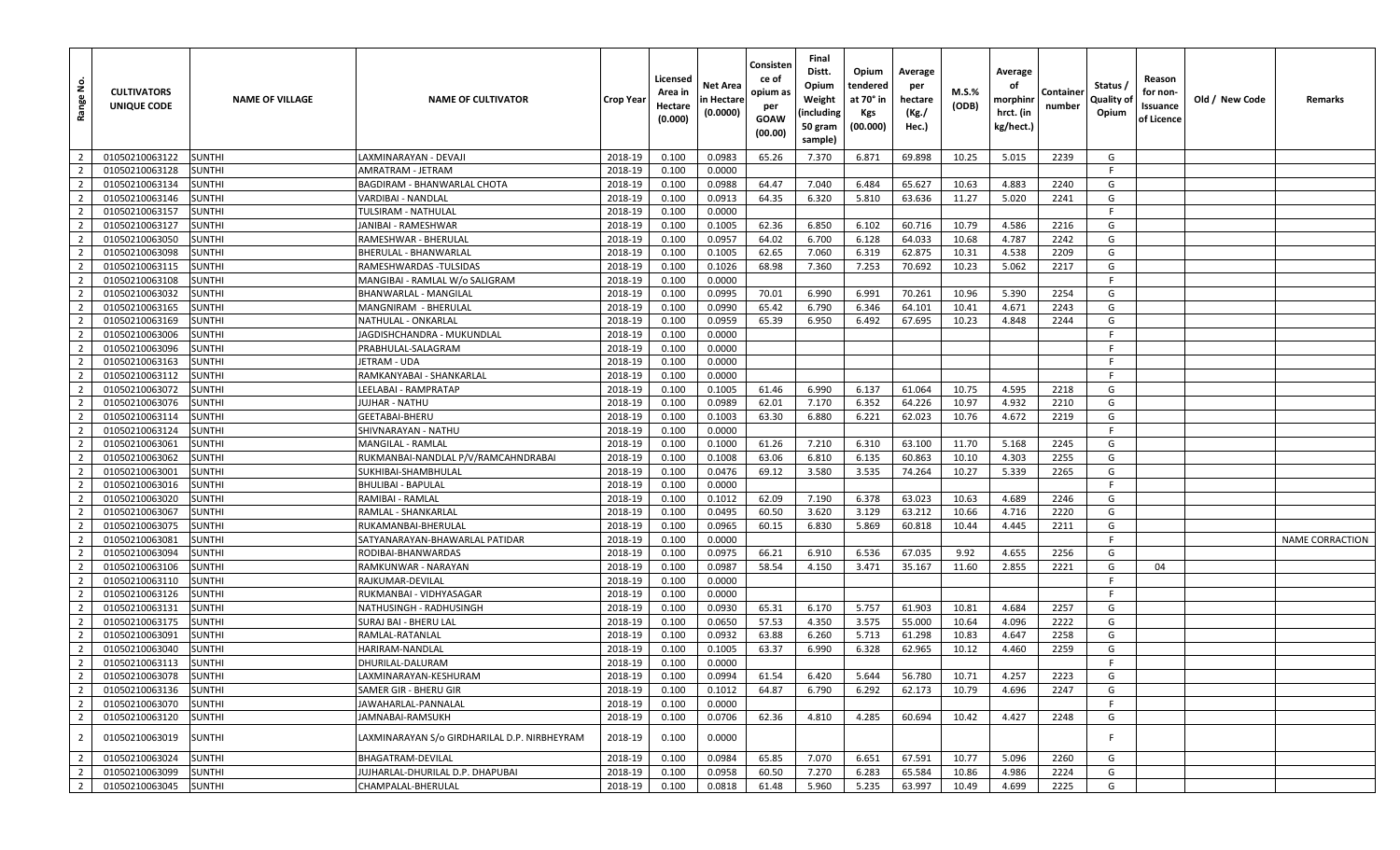| Range No.                        | <b>CULTIVATORS</b><br>UNIQUE CODE | <b>NAME OF VILLAGE</b>        | <b>NAME OF CULTIVATOR</b>                  | Crop Year          | Licensed<br>Area in<br>Hectare<br>(0.000) | <b>Net Area</b><br>n Hectare<br>(0.0000) | Consisten<br>ce of<br>opium as<br>per<br>GOAW<br>(00.00) | Final<br>Distt.<br>Opium<br>Weight<br>(including<br>50 gram<br>sample) | Opium<br>tendered<br>at 70° in<br>Kgs<br>(00.000) | Average<br>per<br>hectare<br>(Kg./<br>Hec.) | M.S.%<br>(ODB) | Average<br>оf<br>morphinr<br>hrct. (in<br>kg/hect.) | Container<br>number | Status /<br>Quality of<br>Opium | Reason<br>for non-<br>Issuance<br>of Licence | Old / New Code | Remarks |
|----------------------------------|-----------------------------------|-------------------------------|--------------------------------------------|--------------------|-------------------------------------------|------------------------------------------|----------------------------------------------------------|------------------------------------------------------------------------|---------------------------------------------------|---------------------------------------------|----------------|-----------------------------------------------------|---------------------|---------------------------------|----------------------------------------------|----------------|---------|
| $\overline{2}$                   | 01050210063145                    | <b>SUNTHI</b>                 | BHANWAR KUNWAR-RAMESHCHANDRA               | 2018-19            | 0.100                                     | 0.0990                                   | 66.60                                                    | 6.890                                                                  | 6.555                                             | 66.212                                      | 10.26          | 4.756                                               | 2266                | G                               |                                              |                |         |
| $\overline{2}$                   | 01050210063107                    | SUNTHI                        | RAMESHDAS-RAMCHADNRADAS                    | 2018-19            | 0.100                                     | 0.0994                                   | 61.97                                                    | 7.310                                                                  | 6.471                                             | 65.100                                      | 10.60          | 4.831                                               | 2226                | G                               |                                              |                |         |
| $\overline{2}$                   | 01050210063104                    | SUNTHI                        | SHANTIBAI-GOTAM                            | 2018-19            | 0.100                                     | 0.0000                                   |                                                          |                                                                        |                                                   |                                             |                |                                                     |                     | -F                              |                                              |                |         |
| $\overline{2}$                   | 01050210063129                    | <b>SUNTHI</b>                 | LAXMINARAYAN-RAMLAL                        | 2018-19            | 0.100                                     | 0.0670                                   | 64.40                                                    | 4.560                                                                  | 4.195                                             | 62.611                                      | 11.65          | 5.106                                               | 2250                | G                               |                                              |                |         |
| $\overline{2}$                   | 01050210063140                    | <b>SUNTHI</b>                 | KAMLABAI-SHANKARNATH                       | 2018-19            | 0.100                                     | 0.0000                                   |                                                          |                                                                        |                                                   |                                             |                |                                                     |                     | F                               |                                              |                |         |
| $\overline{2}$                   | 01050210063101                    | <b>SUNTHI</b>                 | SURESH-OMPRKASH D.P. DHAPUBAI              | 2018-19            | 0.100                                     | 0.0936                                   | 60.60                                                    | 6.360                                                                  | 5.506                                             | 58.824                                      | 10.76          | 4.431                                               | 2213                | G                               |                                              |                |         |
| $\overline{2}$                   | 01050210063086                    | SUNTHI                        | SITABAI-ONKARLAL                           | 2018-19            | 0.100                                     | 0.0435                                   | 55.07                                                    | 2.680                                                                  | 2.108                                             | 48.459                                      | 10.60          | 3.596                                               | 2207                | G                               | 04                                           |                |         |
| $\overline{2}$                   | 01050210063012                    | <b>SUNTHI</b>                 | GOPAL-BHUWANISHANKAR                       | 2018-19            | 0.100                                     | 0.0000                                   |                                                          |                                                                        |                                                   |                                             |                |                                                     |                     | F                               |                                              |                |         |
| $\overline{2}$                   | 01050210063125                    | <b>SUNTHI</b>                 | KALABAI-DEVILAL                            | 2018-19            | 0.100                                     | 0.1009                                   | 63.37                                                    | 7.140                                                                  | 6.464                                             | 64.063                                      | 11.06          | 4.960                                               | 2227                | G                               |                                              |                |         |
| $\overline{2}$                   | 01050210063105                    | SUNTHI                        | MANGIBAI-TULSIRAM                          | 2018-19            | 0.100                                     | 0.0988                                   | 59.11                                                    | 6.960                                                                  | 5.877                                             | 59.483                                      | 11.15          | 4.643                                               | 2212                | G                               |                                              |                |         |
| $\overline{2}$                   | 01050210063064                    | <b>SUNTHI</b>                 | RAMPRATAP-GANESHRAM                        | 2018-19            | 0.100                                     | 0.0900                                   | 60.84                                                    | 6.270                                                                  | 5.450                                             | 60.555                                      | 10.65          | 4.514                                               | 2228                | G                               |                                              |                |         |
| $\overline{2}$                   | 01050210063017                    | <b>SUNTHI</b>                 | SANTOSHBAI-HIRALAL S/W RUKAMANIBAI         | 2018-19            | 0.100                                     | 0.0859                                   | 56.90                                                    | 6.610                                                                  | 5.373                                             | 62.549                                      | 11.16          | 4.886                                               | 2208                | G                               |                                              |                |         |
| $\overline{2}$                   | 01050210063080                    | SUNTHI                        | AMBARAM-KISHANLAL                          | 2018-19            | 0.100                                     | 0.0951                                   | 62.58                                                    | 6.450                                                                  | 5.766                                             | 60.630                                      | 11.28          | 4.788                                               | 2249                | G                               |                                              |                |         |
| $\overline{2}$                   | 01050210030005                    | SURKHEDA                      | FAKIRCHAND-RAMA                            | 2018-19            | 0.100                                     | 0.1003                                   | 56.73                                                    | 7.220                                                                  | 5.851                                             | 58.334                                      | 10.21          | 4.169                                               | 1546                | G                               |                                              |                |         |
| $\overline{2}$                   | 01050210030010                    | SURKHEDA                      | JUJHAR D.P. NANDA                          | 2018-19            | 0.100                                     | 0.0842                                   | 66.24                                                    | 5.990                                                                  | 5.668                                             | 67.315                                      | 10.36          | 4.882                                               | 1548                | G                               |                                              |                |         |
| $\overline{2}$                   | 01050210030049                    | SURKHEDA                      | LAXMINARAYAN-NANDA                         | 2018-19            | 0.100                                     | 0.0996                                   | 63.14                                                    | 7.060                                                                  | 6.368                                             | 63.935                                      | 10.04          | 4.493                                               | 1547                | G                               |                                              |                |         |
| $\overline{2}$                   | 01050210021010                    | SURYAKHEDA                    | RADHEYSHYAM - PANNALAL                     | 2018-19            | 0.100                                     | 0.0951                                   | 63.85                                                    | 7.530                                                                  | 6.868                                             | 72.218                                      | 12.37          | 6.254                                               | 1239                | G                               |                                              |                |         |
| $\overline{2}$                   | 01050210021016                    | SURYAKHEDA                    | DULIBAI-NATHU                              | 2018-19            | 0.100                                     | 0.0906                                   | 58.15                                                    | 6.700                                                                  | 5.566                                             | 61.434                                      | 11.59          | 4.984                                               | 1233                | G                               |                                              |                |         |
| $\overline{2}$                   | 01050210021022                    | SURYAKHEDA                    | ONKARLAL-HANSRAJ                           | 2018-19            | 0.100                                     | 0.0976                                   | 62.16                                                    | 7.300                                                                  | 6.482                                             | 66.413                                      | 11.08          | 5.151                                               | 1235                | G                               |                                              |                |         |
| $\overline{2}$                   | 01050210021029                    | SURYAKHEDA                    | SAJJANBAI-GULABBAI                         | 2018-19            | 0.100                                     | 0.0958                                   | 60.22                                                    | 7.090                                                                  | 6.099                                             | 63.663                                      | 11.41          | 5.085                                               | 1234                | G                               |                                              |                |         |
| $\overline{2}$                   | 01050210021026                    | SURYAKHEDA                    | AWANTIBAI-MANOHARLAL                       | 2018-19            | 0.100                                     | 0.0932                                   | 60.02                                                    | 6.790                                                                  | 5.822                                             | 62.467                                      | 11.80          | 5.160                                               | 1240                | G                               |                                              |                |         |
| $\overline{2}$                   | 01050210021009                    | SURYAKHEDA                    | LAMXINARAYAN-ONKAR                         | 2018-19            | 0.100                                     | 0.0895                                   | 61.04                                                    | 6.630                                                                  | 5.781                                             | 64.592                                      | 12.17          | 5.503                                               | 1236                | G                               |                                              |                |         |
| $\overline{2}$                   | 01050210021027                    | SURYAKHEDA                    | RATANLAL-HIRALAL                           | 2018-19            | 0.100                                     | 0.0879                                   | 61.52                                                    | 6.570                                                                  | 5.774                                             | 65.688                                      | 11.48          | 5.279                                               | 1238                | G                               |                                              |                |         |
| $\overline{2}$                   | 01050210021011                    | SURYAKHEDA                    | BHERULAL-PRABHULAL                         | 2018-19            | 0.100                                     | 0.0943                                   | 65.65                                                    | 6.930                                                                  | 6.499                                             | 68.918                                      | 10.72          | 5.172                                               | 1241                | G                               |                                              |                |         |
| $\overline{2}$                   | 01050210021043                    | SURYAKHEDA                    | KARU-BABUDAS                               | 2018-19            | 0.100                                     | 0.0937                                   | 60.99                                                    | 6.570                                                                  | 5.724                                             | 61.088                                      | 11.97          | 5.119                                               | 1237                | G                               |                                              |                |         |
| $\overline{2}$                   | 01050210004003                    | <b>TAMBOLIYA</b>              | KARIBAI-BHERULAL                           | 2018-19            | 0.100                                     | 0.0000                                   |                                                          |                                                                        |                                                   |                                             |                |                                                     |                     | F                               |                                              |                |         |
| $\overline{2}$                   | 01050210004008                    | TAMBOLIYA                     | NANDA-HARIRAM                              | 2018-19            | 0.100                                     | 0.0000                                   |                                                          |                                                                        |                                                   |                                             |                |                                                     |                     | F                               |                                              |                |         |
| $\overline{2}$                   | 01050210004018                    | TAMBOLIYA                     | DEVILAL-AMARCHANDRA                        | 2018-19            | 0.100                                     | 0.0000                                   |                                                          |                                                                        |                                                   |                                             |                |                                                     |                     | F                               |                                              |                |         |
| $\overline{2}$                   | 01050210004038                    | <b>TAMBOLIYA</b>              | SHIVNARAYAN-NANDA                          | 2018-19            | 0.100                                     | 0.0000                                   |                                                          |                                                                        |                                                   |                                             |                |                                                     |                     | -F<br>E                         |                                              |                |         |
| $\overline{2}$                   | 01050210004004                    | <b>TAMBOLIYA</b>              | MOHANLAL-AMARCHANDRA                       | 2018-19            | 0.100                                     | 0.0000                                   |                                                          |                                                                        |                                                   |                                             |                |                                                     |                     |                                 |                                              |                |         |
| $\overline{2}$                   | 01050210004013                    | <b>TAMBOLIYA</b>              | DASHRATH-RAMLAL                            | 2018-19            | 0.100                                     | 0.0000                                   |                                                          |                                                                        |                                                   |                                             |                |                                                     |                     | -F<br>F                         |                                              |                |         |
| $\overline{2}$<br>$\overline{2}$ | 01050210004002<br>01050210004007  | TAMBOLIYA<br><b>TAMBOLIYA</b> | RAMCHANDRA-GOVARDHAN                       | 2018-19<br>2018-19 | 0.100<br>0.100                            | 0.0000<br>0.0000                         |                                                          |                                                                        |                                                   |                                             |                |                                                     |                     | -F                              |                                              |                |         |
| $\overline{2}$                   | 01050210004016                    |                               | KANCHANBAI-KANHEYALAL<br>SOHANBAI-RAMRATAN | 2018-19            | 0.100                                     | 0.0000                                   |                                                          |                                                                        |                                                   |                                             |                |                                                     |                     | E                               |                                              |                |         |
| $\overline{\mathbf{3}}$          | 01050209029001                    | TAMBOLIYA<br>BILLOD-I         | KALU-VISHRAM                               | 2018-19            | 0.100                                     | 0.0986                                   | 64.64                                                    | 6.680                                                                  | 6.169                                             | 62.565                                      | 10.16          | 4.449                                               | 2842                | G                               |                                              |                |         |
| $\overline{\mathbf{3}}$          | 01050209029004                    | 3ILLOD-I                      | BABULAL - DEVILAL                          | 2018-19            | 0.100                                     | 0.0985                                   | 66.33                                                    | 6.960                                                                  | 6.595                                             | 66.954                                      | 9.59           | 4.495                                               | 2852                | G                               |                                              |                |         |
| $\overline{\mathbf{3}}$          | 01050209029011                    | BILLOD-I                      | BHAWANA-RAJESH KUMAR                       | 2018-19            | 0.100                                     | 0.0999                                   | 67.87                                                    | 6.920                                                                  | 6.709                                             | 67.157                                      | 9.18           | 4.316                                               | 2853                | G                               |                                              |                |         |
| $\overline{\mathbf{3}}$          | 01050209029012                    | BILLOD-I                      | ONKARLAL-MANGUCHAND                        | 2018-19            | 0.100                                     | 0.1010                                   | 61.79                                                    | 7.000                                                                  | 6.179                                             | 61.178                                      | 9.97           | 4.270                                               | 2834                | G                               |                                              |                |         |
| 3 <sup>1</sup>                   | 01050209029016                    | BILLOD-I                      | SAMANDIBAI-JAGGANATH                       | 2018-19            | 0.100                                     | 0.0000                                   |                                                          |                                                                        |                                                   |                                             |                |                                                     |                     | F.                              |                                              |                |         |
| $\overline{\mathbf{3}}$          | 01050209029020                    | BILLOD-I                      | KESRIMAL-RUPRAM                            | 2018-19            | 0.100                                     | 0.0000                                   |                                                          |                                                                        |                                                   |                                             |                |                                                     |                     | F.                              |                                              |                |         |
| $\overline{\mathbf{3}}$          | 01050209029022                    | BILLOD-I                      | SALAGRAM-GANGARAM                          | 2018-19            | 0.100                                     | 0.0000                                   |                                                          |                                                                        |                                                   |                                             |                |                                                     |                     | F.                              |                                              |                |         |
| $\overline{\mathbf{3}}$          | 01050209029024                    | BILLOD-I                      | MOHANLAL-DEVILAL                           | 2018-19            | 0.100                                     | 0.1000                                   | 68.08                                                    | 7.090                                                                  | 6.896                                             | 68.960                                      | 9.78           | 4.721                                               | 2854                | G                               |                                              |                |         |
| $\overline{\mathbf{3}}$          | 01050209029025                    | BILLOD-I                      | GOPAL - BAGDIRAM D.P. RAMKUNWARBAI         | 2018-19            | 0.100                                     | 0.0000                                   |                                                          |                                                                        |                                                   |                                             |                |                                                     |                     | F.                              |                                              |                |         |
| $\overline{\mathbf{3}}$          | 01050209029035                    | <b>BILLOD-I</b>               | RAMGOPAL-BADRILAL                          | 2018-19            | 0.100                                     | 0.0998                                   | 66.26                                                    | 7.120                                                                  | 6.740                                             | 67.535                                      | 9.21           | 4.354                                               | 2843                | G                               |                                              |                |         |
| $\overline{\mathbf{3}}$          | 01050209029036                    | BILLOD-I                      | SATYANARAYAN - JAGANNATH                   | 2018-19            | 0.100                                     | 0.1003                                   | 67.20                                                    | 7.090                                                                  | 6.806                                             | 67.856                                      | 9.52           | 4.522                                               | 2855                | G                               |                                              |                |         |
| $\overline{\mathbf{3}}$          | 01050209029043                    | BILLOD-I                      | MOHANLAL-BHANVAR LAL                       | 2018-19            | 0.100                                     | 0.0944                                   | 67.41                                                    | 6.860                                                                  | 6.606                                             | 69.978                                      | 10.50          | 5.144                                               | 2856                | G                               |                                              |                |         |
| 3 <sup>1</sup>                   | 01050209029047                    | BILLOD-I                      | NAVIN KUMAR - SURESH KUMAR                 | 2018-19            | 0.100                                     | 0.1015                                   | 63.48                                                    | 7.330                                                                  | 6.647                                             | 65.487                                      | 9.74           | 4.465                                               | 2844                | G                               |                                              |                |         |
|                                  |                                   |                               |                                            |                    |                                           |                                          |                                                          |                                                                        |                                                   |                                             |                |                                                     |                     |                                 |                                              |                |         |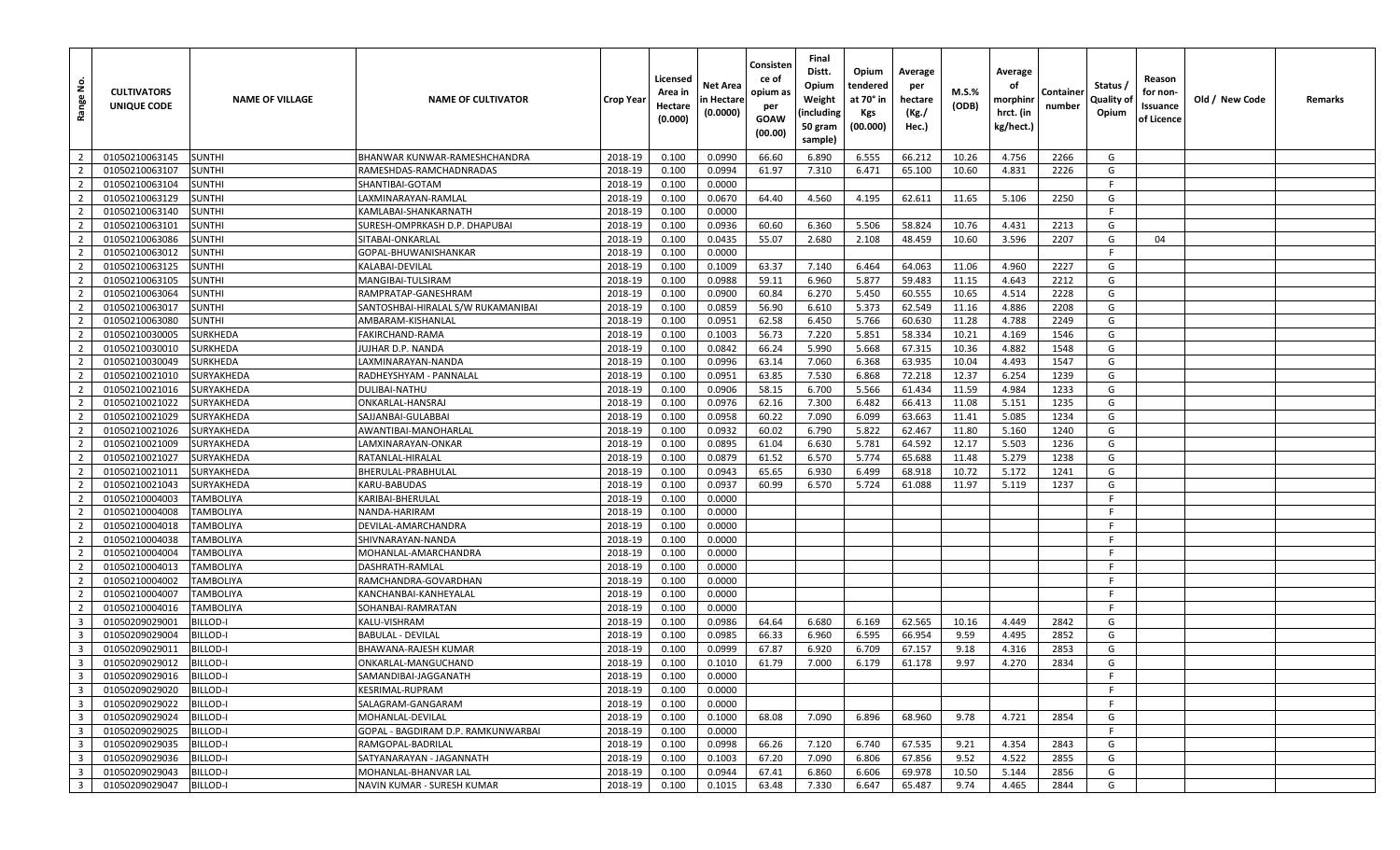| $\overline{\mathbf{3}}$<br>01050209029064<br><b>BILLOD-I</b><br>2018-19<br>0.100<br>0.0985<br>64.51<br>7.020<br>65.675<br>2845<br>NATHULAL-BADRILAL<br>6.469<br>10.18<br>4.680<br>G<br>$\overline{3}$<br>2018-19<br>F.<br>01050209029066<br>3ILLOD-I<br>0.100<br>0.0000<br>SUNDARLAL-NATHULAL<br>$\overline{\mathbf{3}}$<br><b>BILLOD-I</b><br>2018-19<br>0.0000<br>F.<br>01050209029068<br>BHUWANILAL - BHERULAL DANGI<br>0.100<br>$\overline{\mathbf{3}}$<br>2018-19<br>01050209029070<br>BILLOD-I<br>0.100<br>0.0954<br>67.62<br>6.840<br>6.607<br>69.255<br>10.07<br>4.882<br>2857<br>G<br><b>BAGDIRAM - ISHWARLAL</b><br>$\overline{\mathbf{3}}$<br><b>BILLOD-I</b><br>2018-19<br>0.100<br>0.0000<br>F.<br>01050209029072<br>BAPULAL-MURLIDHAR<br>$\overline{\mathbf{3}}$<br>2018-19<br>0.0000<br>01050209029073<br>BILLOD-I<br>SITARAM-AMARLAL<br>0.100<br>-F<br>$\overline{\mathbf{3}}$<br>2018-19<br>60.68<br>6.900<br>5.981<br>60.597<br>G<br>01050209029077<br>Billod-I<br>0.100<br>0.0987<br>10.53<br>4.467<br>2835<br>RAMKANYABAI-PANNALAL<br>$\overline{\mathbf{3}}$<br>2018-19<br>01050209029082<br>BILLOD-I<br>OMPRAKASH-KANWARLAI<br>0.100<br>0.0975<br>65.90<br>6.850<br>6.449<br>66.143<br>10.17<br>4.709<br>2846<br>G<br>$\overline{3}$<br>2018-19<br>0.100<br>F.<br>01050209029084<br>BILLOD-I<br>0.0000<br>RAJESHKUMAR-NATHULAL<br>$\overline{3}$<br>2018-19<br>7.260<br>6.612<br>65.922<br>9.43<br>2847<br>G<br>01050209029090<br>3ILLOD-I<br>0.100<br>0.1003<br>63.75<br>4.351<br>KAMLESHKUMAR-DHANRAJ<br>$\overline{\mathbf{3}}$<br>2018-19<br>0.0000<br>F.<br>01050209029092<br>BILLOD-I<br>BANSILAL-DEVILAL<br>0.100<br>$\overline{3}$<br>2018-19<br>0.1005<br>67.59<br>7.060<br>67.830<br>9.22<br>01050209029093<br>BILLOD-I<br>LAXMINARAYAN-BHERULAL<br>0.100<br>6.817<br>4.378<br>2858<br>G<br>$\overline{\mathbf{3}}$<br>6.562<br>2018-19<br>7.100<br>67.649<br>2836<br>G<br>01050209029095<br>BILLOD-I<br>0.100<br>0.0970<br>64.70<br>11.25<br>5.328<br>BALRAM-KALURAM<br>$\overline{\mathbf{3}}$<br>2018-19<br>7.350<br>6.873<br>2848<br>G<br>01050209029098<br>BILLOD-I<br>SUNDARLAL-RAMDAYAL<br>0.100<br>0.0994<br>65.46<br>69.144<br>9.81<br>4.748<br>$\overline{\mathbf{3}}$<br>2018-19<br>01050209029107<br><b>BILLOD-I</b><br>0.100<br>0.0504<br>67.23<br>3.640<br>3.496<br>69.365<br>10.47<br>5.084<br>2849<br>G<br>JAGDISH-KISHANLAI<br>$\overline{\mathbf{3}}$<br>F<br>BILLOD-I<br>2018-19<br>0.100<br>0.0000<br>01050209029112<br>HARISINGH-AMRATRAM<br>$\overline{\mathbf{3}}$<br>2018-19<br>01050209029118<br>BILLOD-I<br>SHYAMU-MANGULAL<br>0.100<br>0.1004<br>63.83<br>7.350<br>6.702<br>66.752<br>10.23<br>4.780<br>2850<br>G<br>$\overline{\mathbf{3}}$<br>2018-19<br>0.0000<br>F.<br>01050209029055<br>BILLOD-I<br>0.100<br>KAMLASHANKAR-GANGARAM<br>$\overline{3}$<br><b>BILLOD-I</b><br>2018-19<br>0.0000<br>F.<br>01050209029139<br>DULLESINGH-UMENDRASINGH<br>0.100<br>$\overline{3}$<br>2018-19<br>0.0972<br>68.20<br>6.590<br>9.57<br>01050209029143<br>BILLOD-I<br>BHERULAL-DEVILAL<br>0.100<br>6.421<br>66.059<br>4.425<br>2859<br>G<br>$\overline{\mathbf{3}}$<br><b>BILLOD-I</b><br>2018-19<br>0.0000<br>F.<br>01050209029157<br>0.100<br>MUKESHKUMAR-D/P BHULLIBAI<br>$\overline{\mathbf{3}}$<br>2018-19<br>3.530<br>01050209029166<br>BILLOD-I<br>RAMLAL-SHREELAL<br>0.100<br>0.0512<br>62.10<br>3.132<br>61.171<br>10.74<br>4.598<br>2837<br>G<br>$\overline{3}$<br>2018-19<br>0.100<br>0.0973<br>7.070<br>6.327<br>65.025<br>4.547<br>G<br>01050209029167<br>BILLOD-I<br>SAMRATH - DEVILAL<br>62.64<br>9.99<br>2838<br>$\overline{\mathbf{3}}$<br>2018-19<br>0.0000<br>F.<br>01050209029168<br>BILLOD-I<br>0.100<br>BHERULAL-BAGDIRAM<br>$\overline{\mathbf{3}}$<br>2018-19<br>G<br>01050209029171<br>BILLOD-I<br>SURAJBAI-RAMCHANDRA<br>0.100<br>0.1016<br>68.27<br>7.430<br>7.246<br>71.318<br>9.99<br>4.988<br>2860<br>$\overline{3}$<br><b>BILLOD-I</b><br>2018-19<br>0.100<br>0.0000<br>F.<br>01050209029176<br>GOUTAMLAL-KESRIMAL<br>$\overline{\mathbf{3}}$<br>BILLOD-I<br>2018-19<br>0.100<br>0.0494<br>62.99<br>3.620<br>3.257<br>65.931<br>10.14<br>4.680<br>2851<br>G<br>01050209029181<br>BHULIBAI-RAMLAL<br>$\overline{\mathbf{3}}$<br>2018-19<br>0.100<br>0.0000<br>F.<br>01050209029194<br>BILLOD-I<br>OMPRAKASH-DEVILAL<br>$\overline{\mathbf{3}}$<br>2018-19<br>01050209029196<br>BILLOD-I<br>0.100<br>0.0936<br>64.76<br>6.640<br>6.143<br>65.630<br>9.64<br>4.429<br>2839<br>G<br>BAKLMUKAN-PRABHULAL<br>$\overline{3}$<br>2018-19<br>G<br>01050209029197<br>Billod-I<br>0.100<br>0.0983<br>70.01<br>6.960<br>6.961<br>70.813<br>9.81<br>4.863<br>2862<br>BABULAL-DALUJI<br>$\overline{\mathbf{3}}$<br><b>BILLOD-I</b><br>2018-19<br>0.0000<br>F.<br>01050209029199<br>DASHRATH-MOHANLAL<br>0.100<br>$\overline{\mathbf{3}}$<br>2018-19<br>F.<br>01050209029203<br>Billod-I<br>0.100<br>0.0000<br><b>NAME CORRACTION</b><br>GANESHRAM-KEWARJI<br>$\overline{\mathbf{3}}$<br><b>BILLOD-I</b><br>2018-19<br>0.0000<br>F.<br>01050209029074<br>NEMICHAND-MANAKLAL<br>0.100<br>$\overline{3}$<br>2018-19<br>01050209029002<br>BILLOD-I<br>ONKARLAL-PREPRAKASH<br>0.100<br>0.0510<br>61.48<br>3.680<br>3.232<br>63.372<br>9.71<br>4.308<br>2841<br>G<br>$\overline{\mathbf{3}}$<br>2018-19<br>0.0000<br>F.<br>01050209029122<br>BILLOD-I<br>0.100<br>ASHOK-RUPCHAND<br>$\overline{\mathbf{3}}$<br>01050209029158<br>BILLOD-I<br>2018-19<br>0.100<br>0.0892<br>60.95<br>6.240<br>5.433<br>60.908<br>11.09<br>4.729<br>2840<br>G<br>MACHANKHA-CHAND KHA<br>$\overline{\mathbf{3}}$<br>2018-19<br>01050209029202<br>BILLOD-I<br>BHAGATRAM-PRABHULAL<br>0.100<br>0.0000<br>E<br>$\overline{\mathbf{3}}$<br>01050209029210<br>BILLOD-I<br>2018-19<br>BABULAL-RAMLAL<br>0.100<br>0.0000<br>-F.<br>3 <sup>1</sup><br>0.0000<br>01050209029136<br>BILLOD-I<br>KALURAM-VARDICHAND<br>2018-19<br>-F<br>0.100<br>$\overline{\mathbf{3}}$<br>01050209029132<br><b>BILLOD-I</b><br>2018-19<br>0.0000<br>F.<br>SITABAI-MOHANLAL<br>0.100<br>$\overline{\mathbf{3}}$<br>01050209029140<br><b>BILLOD-I</b><br>2018-19<br>0.100<br>0.0000<br>F.<br>RAMESHWAR-BHANWARLAL<br>$\overline{\mathbf{3}}$<br>01050209029195<br><b>BILLOD-I</b><br>MANKUNWAR-ASHOKKUMAR<br>2018-19<br>0.100<br>0.0000<br>F.<br>$\overline{\mathbf{3}}$<br>01050209029018<br>2018-19<br>0.100<br>0.0982<br>69.90<br>7.120<br>72.403<br>BILLOD-I<br>NANDLAL-RAMLAL<br>7.110<br>10.24<br>5.190<br>2861<br>G<br>$\overline{\mathbf{3}}$<br>01050209029058<br>BILLOD-I<br>HARLAL-BABRU<br>2018-19<br>0.100<br>0.0000<br>F.<br>$\overline{\mathbf{3}}$<br>2018-19<br>0.100<br>0.0000<br>F.<br>01050209029060<br>BILLOD-I<br>MANAKLAL-SHRILAL<br>$\overline{\mathbf{3}}$<br>F.<br>01050209029204<br>BILLOD-II<br>SHANTILAL-BHANWARLAL<br>2018-19<br>0.100<br>0.0000<br>$\overline{3}$<br>01050209029212<br><b>BILLOD-II</b><br>JAGDISH-NAHARJI<br>2018-19<br>0.0983<br>7.050<br>4.846<br>2875<br>0.100<br>65.35<br>6.582<br>66.958<br>10.34<br>G | Range No. | <b>CULTIVATORS</b><br>UNIQUE CODE | <b>NAME OF VILLAGE</b> | <b>NAME OF CULTIVATOR</b> | Crop Year | Licensed<br>Area in<br>Hectare<br>(0.000) | Net Area<br>n Hectare<br>(0.0000) | Consisten<br>ce of<br>opium as<br>per<br>GOAW<br>(00.00) | Final<br>Distt.<br>Opium<br>Weight<br>(including<br>50 gram<br>sample) | Opium<br>tendered<br>at 70° in<br>Kgs<br>(00.000) | Average<br>per<br>hectare<br>(Kg./<br>Hec.) | M.S.%<br>(ODB) | Average<br>оf<br>morphinr<br>hrct. (in<br>kg/hect.) | Containe<br>number | Status /<br>Quality of<br>Opium | Reason<br>for non-<br>Issuance<br>of Licence | Old / New Code | Remarks |
|-------------------------------------------------------------------------------------------------------------------------------------------------------------------------------------------------------------------------------------------------------------------------------------------------------------------------------------------------------------------------------------------------------------------------------------------------------------------------------------------------------------------------------------------------------------------------------------------------------------------------------------------------------------------------------------------------------------------------------------------------------------------------------------------------------------------------------------------------------------------------------------------------------------------------------------------------------------------------------------------------------------------------------------------------------------------------------------------------------------------------------------------------------------------------------------------------------------------------------------------------------------------------------------------------------------------------------------------------------------------------------------------------------------------------------------------------------------------------------------------------------------------------------------------------------------------------------------------------------------------------------------------------------------------------------------------------------------------------------------------------------------------------------------------------------------------------------------------------------------------------------------------------------------------------------------------------------------------------------------------------------------------------------------------------------------------------------------------------------------------------------------------------------------------------------------------------------------------------------------------------------------------------------------------------------------------------------------------------------------------------------------------------------------------------------------------------------------------------------------------------------------------------------------------------------------------------------------------------------------------------------------------------------------------------------------------------------------------------------------------------------------------------------------------------------------------------------------------------------------------------------------------------------------------------------------------------------------------------------------------------------------------------------------------------------------------------------------------------------------------------------------------------------------------------------------------------------------------------------------------------------------------------------------------------------------------------------------------------------------------------------------------------------------------------------------------------------------------------------------------------------------------------------------------------------------------------------------------------------------------------------------------------------------------------------------------------------------------------------------------------------------------------------------------------------------------------------------------------------------------------------------------------------------------------------------------------------------------------------------------------------------------------------------------------------------------------------------------------------------------------------------------------------------------------------------------------------------------------------------------------------------------------------------------------------------------------------------------------------------------------------------------------------------------------------------------------------------------------------------------------------------------------------------------------------------------------------------------------------------------------------------------------------------------------------------------------------------------------------------------------------------------------------------------------------------------------------------------------------------------------------------------------------------------------------------------------------------------------------------------------------------------------------------------------------------------------------------------------------------------------------------------------------------------------------------------------------------------------------------------------------------------------------------------------------------------------------------------------------------------------------------------------------------------------------------------------------------------------------------------------------------------------------------------------------------------------------------------------------------------------------------------------------------------------------------------------------------------------------------------------------------------------------------------------------------------------------------------------------------------------------------------------------------------------------------------------------------------------------------------------------------------------------------------------------------------------------------------------------------------------------------------------------------------------------------------------------------------------------------------------------------------------------------------------------------------------------------------------------------------------------------------------------------------------------------------------------------------------------------------------------------------------------------------------------------------------------------------------------------------------------------------------------------------------------------------------------------------------------------------------------------------------------------------------------------------------------------------------------------------------------------------------------------------------------------------------------------------------------|-----------|-----------------------------------|------------------------|---------------------------|-----------|-------------------------------------------|-----------------------------------|----------------------------------------------------------|------------------------------------------------------------------------|---------------------------------------------------|---------------------------------------------|----------------|-----------------------------------------------------|--------------------|---------------------------------|----------------------------------------------|----------------|---------|
|                                                                                                                                                                                                                                                                                                                                                                                                                                                                                                                                                                                                                                                                                                                                                                                                                                                                                                                                                                                                                                                                                                                                                                                                                                                                                                                                                                                                                                                                                                                                                                                                                                                                                                                                                                                                                                                                                                                                                                                                                                                                                                                                                                                                                                                                                                                                                                                                                                                                                                                                                                                                                                                                                                                                                                                                                                                                                                                                                                                                                                                                                                                                                                                                                                                                                                                                                                                                                                                                                                                                                                                                                                                                                                                                                                                                                                                                                                                                                                                                                                                                                                                                                                                                                                                                                                                                                                                                                                                                                                                                                                                                                                                                                                                                                                                                                                                                                                                                                                                                                                                                                                                                                                                                                                                                                                                                                                                                                                                                                                                                                                                                                                                                                                                                                                                                                                                                                                                                                                                                                                                                                                                                                                                                                                                                                                                                                                                                                                                                                                                                                                                                                                                                                                                                                                                                                                                                                                                                                                               |           |                                   |                        |                           |           |                                           |                                   |                                                          |                                                                        |                                                   |                                             |                |                                                     |                    |                                 |                                              |                |         |
|                                                                                                                                                                                                                                                                                                                                                                                                                                                                                                                                                                                                                                                                                                                                                                                                                                                                                                                                                                                                                                                                                                                                                                                                                                                                                                                                                                                                                                                                                                                                                                                                                                                                                                                                                                                                                                                                                                                                                                                                                                                                                                                                                                                                                                                                                                                                                                                                                                                                                                                                                                                                                                                                                                                                                                                                                                                                                                                                                                                                                                                                                                                                                                                                                                                                                                                                                                                                                                                                                                                                                                                                                                                                                                                                                                                                                                                                                                                                                                                                                                                                                                                                                                                                                                                                                                                                                                                                                                                                                                                                                                                                                                                                                                                                                                                                                                                                                                                                                                                                                                                                                                                                                                                                                                                                                                                                                                                                                                                                                                                                                                                                                                                                                                                                                                                                                                                                                                                                                                                                                                                                                                                                                                                                                                                                                                                                                                                                                                                                                                                                                                                                                                                                                                                                                                                                                                                                                                                                                                               |           |                                   |                        |                           |           |                                           |                                   |                                                          |                                                                        |                                                   |                                             |                |                                                     |                    |                                 |                                              |                |         |
|                                                                                                                                                                                                                                                                                                                                                                                                                                                                                                                                                                                                                                                                                                                                                                                                                                                                                                                                                                                                                                                                                                                                                                                                                                                                                                                                                                                                                                                                                                                                                                                                                                                                                                                                                                                                                                                                                                                                                                                                                                                                                                                                                                                                                                                                                                                                                                                                                                                                                                                                                                                                                                                                                                                                                                                                                                                                                                                                                                                                                                                                                                                                                                                                                                                                                                                                                                                                                                                                                                                                                                                                                                                                                                                                                                                                                                                                                                                                                                                                                                                                                                                                                                                                                                                                                                                                                                                                                                                                                                                                                                                                                                                                                                                                                                                                                                                                                                                                                                                                                                                                                                                                                                                                                                                                                                                                                                                                                                                                                                                                                                                                                                                                                                                                                                                                                                                                                                                                                                                                                                                                                                                                                                                                                                                                                                                                                                                                                                                                                                                                                                                                                                                                                                                                                                                                                                                                                                                                                                               |           |                                   |                        |                           |           |                                           |                                   |                                                          |                                                                        |                                                   |                                             |                |                                                     |                    |                                 |                                              |                |         |
|                                                                                                                                                                                                                                                                                                                                                                                                                                                                                                                                                                                                                                                                                                                                                                                                                                                                                                                                                                                                                                                                                                                                                                                                                                                                                                                                                                                                                                                                                                                                                                                                                                                                                                                                                                                                                                                                                                                                                                                                                                                                                                                                                                                                                                                                                                                                                                                                                                                                                                                                                                                                                                                                                                                                                                                                                                                                                                                                                                                                                                                                                                                                                                                                                                                                                                                                                                                                                                                                                                                                                                                                                                                                                                                                                                                                                                                                                                                                                                                                                                                                                                                                                                                                                                                                                                                                                                                                                                                                                                                                                                                                                                                                                                                                                                                                                                                                                                                                                                                                                                                                                                                                                                                                                                                                                                                                                                                                                                                                                                                                                                                                                                                                                                                                                                                                                                                                                                                                                                                                                                                                                                                                                                                                                                                                                                                                                                                                                                                                                                                                                                                                                                                                                                                                                                                                                                                                                                                                                                               |           |                                   |                        |                           |           |                                           |                                   |                                                          |                                                                        |                                                   |                                             |                |                                                     |                    |                                 |                                              |                |         |
|                                                                                                                                                                                                                                                                                                                                                                                                                                                                                                                                                                                                                                                                                                                                                                                                                                                                                                                                                                                                                                                                                                                                                                                                                                                                                                                                                                                                                                                                                                                                                                                                                                                                                                                                                                                                                                                                                                                                                                                                                                                                                                                                                                                                                                                                                                                                                                                                                                                                                                                                                                                                                                                                                                                                                                                                                                                                                                                                                                                                                                                                                                                                                                                                                                                                                                                                                                                                                                                                                                                                                                                                                                                                                                                                                                                                                                                                                                                                                                                                                                                                                                                                                                                                                                                                                                                                                                                                                                                                                                                                                                                                                                                                                                                                                                                                                                                                                                                                                                                                                                                                                                                                                                                                                                                                                                                                                                                                                                                                                                                                                                                                                                                                                                                                                                                                                                                                                                                                                                                                                                                                                                                                                                                                                                                                                                                                                                                                                                                                                                                                                                                                                                                                                                                                                                                                                                                                                                                                                                               |           |                                   |                        |                           |           |                                           |                                   |                                                          |                                                                        |                                                   |                                             |                |                                                     |                    |                                 |                                              |                |         |
|                                                                                                                                                                                                                                                                                                                                                                                                                                                                                                                                                                                                                                                                                                                                                                                                                                                                                                                                                                                                                                                                                                                                                                                                                                                                                                                                                                                                                                                                                                                                                                                                                                                                                                                                                                                                                                                                                                                                                                                                                                                                                                                                                                                                                                                                                                                                                                                                                                                                                                                                                                                                                                                                                                                                                                                                                                                                                                                                                                                                                                                                                                                                                                                                                                                                                                                                                                                                                                                                                                                                                                                                                                                                                                                                                                                                                                                                                                                                                                                                                                                                                                                                                                                                                                                                                                                                                                                                                                                                                                                                                                                                                                                                                                                                                                                                                                                                                                                                                                                                                                                                                                                                                                                                                                                                                                                                                                                                                                                                                                                                                                                                                                                                                                                                                                                                                                                                                                                                                                                                                                                                                                                                                                                                                                                                                                                                                                                                                                                                                                                                                                                                                                                                                                                                                                                                                                                                                                                                                                               |           |                                   |                        |                           |           |                                           |                                   |                                                          |                                                                        |                                                   |                                             |                |                                                     |                    |                                 |                                              |                |         |
|                                                                                                                                                                                                                                                                                                                                                                                                                                                                                                                                                                                                                                                                                                                                                                                                                                                                                                                                                                                                                                                                                                                                                                                                                                                                                                                                                                                                                                                                                                                                                                                                                                                                                                                                                                                                                                                                                                                                                                                                                                                                                                                                                                                                                                                                                                                                                                                                                                                                                                                                                                                                                                                                                                                                                                                                                                                                                                                                                                                                                                                                                                                                                                                                                                                                                                                                                                                                                                                                                                                                                                                                                                                                                                                                                                                                                                                                                                                                                                                                                                                                                                                                                                                                                                                                                                                                                                                                                                                                                                                                                                                                                                                                                                                                                                                                                                                                                                                                                                                                                                                                                                                                                                                                                                                                                                                                                                                                                                                                                                                                                                                                                                                                                                                                                                                                                                                                                                                                                                                                                                                                                                                                                                                                                                                                                                                                                                                                                                                                                                                                                                                                                                                                                                                                                                                                                                                                                                                                                                               |           |                                   |                        |                           |           |                                           |                                   |                                                          |                                                                        |                                                   |                                             |                |                                                     |                    |                                 |                                              |                |         |
|                                                                                                                                                                                                                                                                                                                                                                                                                                                                                                                                                                                                                                                                                                                                                                                                                                                                                                                                                                                                                                                                                                                                                                                                                                                                                                                                                                                                                                                                                                                                                                                                                                                                                                                                                                                                                                                                                                                                                                                                                                                                                                                                                                                                                                                                                                                                                                                                                                                                                                                                                                                                                                                                                                                                                                                                                                                                                                                                                                                                                                                                                                                                                                                                                                                                                                                                                                                                                                                                                                                                                                                                                                                                                                                                                                                                                                                                                                                                                                                                                                                                                                                                                                                                                                                                                                                                                                                                                                                                                                                                                                                                                                                                                                                                                                                                                                                                                                                                                                                                                                                                                                                                                                                                                                                                                                                                                                                                                                                                                                                                                                                                                                                                                                                                                                                                                                                                                                                                                                                                                                                                                                                                                                                                                                                                                                                                                                                                                                                                                                                                                                                                                                                                                                                                                                                                                                                                                                                                                                               |           |                                   |                        |                           |           |                                           |                                   |                                                          |                                                                        |                                                   |                                             |                |                                                     |                    |                                 |                                              |                |         |
|                                                                                                                                                                                                                                                                                                                                                                                                                                                                                                                                                                                                                                                                                                                                                                                                                                                                                                                                                                                                                                                                                                                                                                                                                                                                                                                                                                                                                                                                                                                                                                                                                                                                                                                                                                                                                                                                                                                                                                                                                                                                                                                                                                                                                                                                                                                                                                                                                                                                                                                                                                                                                                                                                                                                                                                                                                                                                                                                                                                                                                                                                                                                                                                                                                                                                                                                                                                                                                                                                                                                                                                                                                                                                                                                                                                                                                                                                                                                                                                                                                                                                                                                                                                                                                                                                                                                                                                                                                                                                                                                                                                                                                                                                                                                                                                                                                                                                                                                                                                                                                                                                                                                                                                                                                                                                                                                                                                                                                                                                                                                                                                                                                                                                                                                                                                                                                                                                                                                                                                                                                                                                                                                                                                                                                                                                                                                                                                                                                                                                                                                                                                                                                                                                                                                                                                                                                                                                                                                                                               |           |                                   |                        |                           |           |                                           |                                   |                                                          |                                                                        |                                                   |                                             |                |                                                     |                    |                                 |                                              |                |         |
|                                                                                                                                                                                                                                                                                                                                                                                                                                                                                                                                                                                                                                                                                                                                                                                                                                                                                                                                                                                                                                                                                                                                                                                                                                                                                                                                                                                                                                                                                                                                                                                                                                                                                                                                                                                                                                                                                                                                                                                                                                                                                                                                                                                                                                                                                                                                                                                                                                                                                                                                                                                                                                                                                                                                                                                                                                                                                                                                                                                                                                                                                                                                                                                                                                                                                                                                                                                                                                                                                                                                                                                                                                                                                                                                                                                                                                                                                                                                                                                                                                                                                                                                                                                                                                                                                                                                                                                                                                                                                                                                                                                                                                                                                                                                                                                                                                                                                                                                                                                                                                                                                                                                                                                                                                                                                                                                                                                                                                                                                                                                                                                                                                                                                                                                                                                                                                                                                                                                                                                                                                                                                                                                                                                                                                                                                                                                                                                                                                                                                                                                                                                                                                                                                                                                                                                                                                                                                                                                                                               |           |                                   |                        |                           |           |                                           |                                   |                                                          |                                                                        |                                                   |                                             |                |                                                     |                    |                                 |                                              |                |         |
|                                                                                                                                                                                                                                                                                                                                                                                                                                                                                                                                                                                                                                                                                                                                                                                                                                                                                                                                                                                                                                                                                                                                                                                                                                                                                                                                                                                                                                                                                                                                                                                                                                                                                                                                                                                                                                                                                                                                                                                                                                                                                                                                                                                                                                                                                                                                                                                                                                                                                                                                                                                                                                                                                                                                                                                                                                                                                                                                                                                                                                                                                                                                                                                                                                                                                                                                                                                                                                                                                                                                                                                                                                                                                                                                                                                                                                                                                                                                                                                                                                                                                                                                                                                                                                                                                                                                                                                                                                                                                                                                                                                                                                                                                                                                                                                                                                                                                                                                                                                                                                                                                                                                                                                                                                                                                                                                                                                                                                                                                                                                                                                                                                                                                                                                                                                                                                                                                                                                                                                                                                                                                                                                                                                                                                                                                                                                                                                                                                                                                                                                                                                                                                                                                                                                                                                                                                                                                                                                                                               |           |                                   |                        |                           |           |                                           |                                   |                                                          |                                                                        |                                                   |                                             |                |                                                     |                    |                                 |                                              |                |         |
|                                                                                                                                                                                                                                                                                                                                                                                                                                                                                                                                                                                                                                                                                                                                                                                                                                                                                                                                                                                                                                                                                                                                                                                                                                                                                                                                                                                                                                                                                                                                                                                                                                                                                                                                                                                                                                                                                                                                                                                                                                                                                                                                                                                                                                                                                                                                                                                                                                                                                                                                                                                                                                                                                                                                                                                                                                                                                                                                                                                                                                                                                                                                                                                                                                                                                                                                                                                                                                                                                                                                                                                                                                                                                                                                                                                                                                                                                                                                                                                                                                                                                                                                                                                                                                                                                                                                                                                                                                                                                                                                                                                                                                                                                                                                                                                                                                                                                                                                                                                                                                                                                                                                                                                                                                                                                                                                                                                                                                                                                                                                                                                                                                                                                                                                                                                                                                                                                                                                                                                                                                                                                                                                                                                                                                                                                                                                                                                                                                                                                                                                                                                                                                                                                                                                                                                                                                                                                                                                                                               |           |                                   |                        |                           |           |                                           |                                   |                                                          |                                                                        |                                                   |                                             |                |                                                     |                    |                                 |                                              |                |         |
|                                                                                                                                                                                                                                                                                                                                                                                                                                                                                                                                                                                                                                                                                                                                                                                                                                                                                                                                                                                                                                                                                                                                                                                                                                                                                                                                                                                                                                                                                                                                                                                                                                                                                                                                                                                                                                                                                                                                                                                                                                                                                                                                                                                                                                                                                                                                                                                                                                                                                                                                                                                                                                                                                                                                                                                                                                                                                                                                                                                                                                                                                                                                                                                                                                                                                                                                                                                                                                                                                                                                                                                                                                                                                                                                                                                                                                                                                                                                                                                                                                                                                                                                                                                                                                                                                                                                                                                                                                                                                                                                                                                                                                                                                                                                                                                                                                                                                                                                                                                                                                                                                                                                                                                                                                                                                                                                                                                                                                                                                                                                                                                                                                                                                                                                                                                                                                                                                                                                                                                                                                                                                                                                                                                                                                                                                                                                                                                                                                                                                                                                                                                                                                                                                                                                                                                                                                                                                                                                                                               |           |                                   |                        |                           |           |                                           |                                   |                                                          |                                                                        |                                                   |                                             |                |                                                     |                    |                                 |                                              |                |         |
|                                                                                                                                                                                                                                                                                                                                                                                                                                                                                                                                                                                                                                                                                                                                                                                                                                                                                                                                                                                                                                                                                                                                                                                                                                                                                                                                                                                                                                                                                                                                                                                                                                                                                                                                                                                                                                                                                                                                                                                                                                                                                                                                                                                                                                                                                                                                                                                                                                                                                                                                                                                                                                                                                                                                                                                                                                                                                                                                                                                                                                                                                                                                                                                                                                                                                                                                                                                                                                                                                                                                                                                                                                                                                                                                                                                                                                                                                                                                                                                                                                                                                                                                                                                                                                                                                                                                                                                                                                                                                                                                                                                                                                                                                                                                                                                                                                                                                                                                                                                                                                                                                                                                                                                                                                                                                                                                                                                                                                                                                                                                                                                                                                                                                                                                                                                                                                                                                                                                                                                                                                                                                                                                                                                                                                                                                                                                                                                                                                                                                                                                                                                                                                                                                                                                                                                                                                                                                                                                                                               |           |                                   |                        |                           |           |                                           |                                   |                                                          |                                                                        |                                                   |                                             |                |                                                     |                    |                                 |                                              |                |         |
|                                                                                                                                                                                                                                                                                                                                                                                                                                                                                                                                                                                                                                                                                                                                                                                                                                                                                                                                                                                                                                                                                                                                                                                                                                                                                                                                                                                                                                                                                                                                                                                                                                                                                                                                                                                                                                                                                                                                                                                                                                                                                                                                                                                                                                                                                                                                                                                                                                                                                                                                                                                                                                                                                                                                                                                                                                                                                                                                                                                                                                                                                                                                                                                                                                                                                                                                                                                                                                                                                                                                                                                                                                                                                                                                                                                                                                                                                                                                                                                                                                                                                                                                                                                                                                                                                                                                                                                                                                                                                                                                                                                                                                                                                                                                                                                                                                                                                                                                                                                                                                                                                                                                                                                                                                                                                                                                                                                                                                                                                                                                                                                                                                                                                                                                                                                                                                                                                                                                                                                                                                                                                                                                                                                                                                                                                                                                                                                                                                                                                                                                                                                                                                                                                                                                                                                                                                                                                                                                                                               |           |                                   |                        |                           |           |                                           |                                   |                                                          |                                                                        |                                                   |                                             |                |                                                     |                    |                                 |                                              |                |         |
|                                                                                                                                                                                                                                                                                                                                                                                                                                                                                                                                                                                                                                                                                                                                                                                                                                                                                                                                                                                                                                                                                                                                                                                                                                                                                                                                                                                                                                                                                                                                                                                                                                                                                                                                                                                                                                                                                                                                                                                                                                                                                                                                                                                                                                                                                                                                                                                                                                                                                                                                                                                                                                                                                                                                                                                                                                                                                                                                                                                                                                                                                                                                                                                                                                                                                                                                                                                                                                                                                                                                                                                                                                                                                                                                                                                                                                                                                                                                                                                                                                                                                                                                                                                                                                                                                                                                                                                                                                                                                                                                                                                                                                                                                                                                                                                                                                                                                                                                                                                                                                                                                                                                                                                                                                                                                                                                                                                                                                                                                                                                                                                                                                                                                                                                                                                                                                                                                                                                                                                                                                                                                                                                                                                                                                                                                                                                                                                                                                                                                                                                                                                                                                                                                                                                                                                                                                                                                                                                                                               |           |                                   |                        |                           |           |                                           |                                   |                                                          |                                                                        |                                                   |                                             |                |                                                     |                    |                                 |                                              |                |         |
|                                                                                                                                                                                                                                                                                                                                                                                                                                                                                                                                                                                                                                                                                                                                                                                                                                                                                                                                                                                                                                                                                                                                                                                                                                                                                                                                                                                                                                                                                                                                                                                                                                                                                                                                                                                                                                                                                                                                                                                                                                                                                                                                                                                                                                                                                                                                                                                                                                                                                                                                                                                                                                                                                                                                                                                                                                                                                                                                                                                                                                                                                                                                                                                                                                                                                                                                                                                                                                                                                                                                                                                                                                                                                                                                                                                                                                                                                                                                                                                                                                                                                                                                                                                                                                                                                                                                                                                                                                                                                                                                                                                                                                                                                                                                                                                                                                                                                                                                                                                                                                                                                                                                                                                                                                                                                                                                                                                                                                                                                                                                                                                                                                                                                                                                                                                                                                                                                                                                                                                                                                                                                                                                                                                                                                                                                                                                                                                                                                                                                                                                                                                                                                                                                                                                                                                                                                                                                                                                                                               |           |                                   |                        |                           |           |                                           |                                   |                                                          |                                                                        |                                                   |                                             |                |                                                     |                    |                                 |                                              |                |         |
|                                                                                                                                                                                                                                                                                                                                                                                                                                                                                                                                                                                                                                                                                                                                                                                                                                                                                                                                                                                                                                                                                                                                                                                                                                                                                                                                                                                                                                                                                                                                                                                                                                                                                                                                                                                                                                                                                                                                                                                                                                                                                                                                                                                                                                                                                                                                                                                                                                                                                                                                                                                                                                                                                                                                                                                                                                                                                                                                                                                                                                                                                                                                                                                                                                                                                                                                                                                                                                                                                                                                                                                                                                                                                                                                                                                                                                                                                                                                                                                                                                                                                                                                                                                                                                                                                                                                                                                                                                                                                                                                                                                                                                                                                                                                                                                                                                                                                                                                                                                                                                                                                                                                                                                                                                                                                                                                                                                                                                                                                                                                                                                                                                                                                                                                                                                                                                                                                                                                                                                                                                                                                                                                                                                                                                                                                                                                                                                                                                                                                                                                                                                                                                                                                                                                                                                                                                                                                                                                                                               |           |                                   |                        |                           |           |                                           |                                   |                                                          |                                                                        |                                                   |                                             |                |                                                     |                    |                                 |                                              |                |         |
|                                                                                                                                                                                                                                                                                                                                                                                                                                                                                                                                                                                                                                                                                                                                                                                                                                                                                                                                                                                                                                                                                                                                                                                                                                                                                                                                                                                                                                                                                                                                                                                                                                                                                                                                                                                                                                                                                                                                                                                                                                                                                                                                                                                                                                                                                                                                                                                                                                                                                                                                                                                                                                                                                                                                                                                                                                                                                                                                                                                                                                                                                                                                                                                                                                                                                                                                                                                                                                                                                                                                                                                                                                                                                                                                                                                                                                                                                                                                                                                                                                                                                                                                                                                                                                                                                                                                                                                                                                                                                                                                                                                                                                                                                                                                                                                                                                                                                                                                                                                                                                                                                                                                                                                                                                                                                                                                                                                                                                                                                                                                                                                                                                                                                                                                                                                                                                                                                                                                                                                                                                                                                                                                                                                                                                                                                                                                                                                                                                                                                                                                                                                                                                                                                                                                                                                                                                                                                                                                                                               |           |                                   |                        |                           |           |                                           |                                   |                                                          |                                                                        |                                                   |                                             |                |                                                     |                    |                                 |                                              |                |         |
|                                                                                                                                                                                                                                                                                                                                                                                                                                                                                                                                                                                                                                                                                                                                                                                                                                                                                                                                                                                                                                                                                                                                                                                                                                                                                                                                                                                                                                                                                                                                                                                                                                                                                                                                                                                                                                                                                                                                                                                                                                                                                                                                                                                                                                                                                                                                                                                                                                                                                                                                                                                                                                                                                                                                                                                                                                                                                                                                                                                                                                                                                                                                                                                                                                                                                                                                                                                                                                                                                                                                                                                                                                                                                                                                                                                                                                                                                                                                                                                                                                                                                                                                                                                                                                                                                                                                                                                                                                                                                                                                                                                                                                                                                                                                                                                                                                                                                                                                                                                                                                                                                                                                                                                                                                                                                                                                                                                                                                                                                                                                                                                                                                                                                                                                                                                                                                                                                                                                                                                                                                                                                                                                                                                                                                                                                                                                                                                                                                                                                                                                                                                                                                                                                                                                                                                                                                                                                                                                                                               |           |                                   |                        |                           |           |                                           |                                   |                                                          |                                                                        |                                                   |                                             |                |                                                     |                    |                                 |                                              |                |         |
|                                                                                                                                                                                                                                                                                                                                                                                                                                                                                                                                                                                                                                                                                                                                                                                                                                                                                                                                                                                                                                                                                                                                                                                                                                                                                                                                                                                                                                                                                                                                                                                                                                                                                                                                                                                                                                                                                                                                                                                                                                                                                                                                                                                                                                                                                                                                                                                                                                                                                                                                                                                                                                                                                                                                                                                                                                                                                                                                                                                                                                                                                                                                                                                                                                                                                                                                                                                                                                                                                                                                                                                                                                                                                                                                                                                                                                                                                                                                                                                                                                                                                                                                                                                                                                                                                                                                                                                                                                                                                                                                                                                                                                                                                                                                                                                                                                                                                                                                                                                                                                                                                                                                                                                                                                                                                                                                                                                                                                                                                                                                                                                                                                                                                                                                                                                                                                                                                                                                                                                                                                                                                                                                                                                                                                                                                                                                                                                                                                                                                                                                                                                                                                                                                                                                                                                                                                                                                                                                                                               |           |                                   |                        |                           |           |                                           |                                   |                                                          |                                                                        |                                                   |                                             |                |                                                     |                    |                                 |                                              |                |         |
|                                                                                                                                                                                                                                                                                                                                                                                                                                                                                                                                                                                                                                                                                                                                                                                                                                                                                                                                                                                                                                                                                                                                                                                                                                                                                                                                                                                                                                                                                                                                                                                                                                                                                                                                                                                                                                                                                                                                                                                                                                                                                                                                                                                                                                                                                                                                                                                                                                                                                                                                                                                                                                                                                                                                                                                                                                                                                                                                                                                                                                                                                                                                                                                                                                                                                                                                                                                                                                                                                                                                                                                                                                                                                                                                                                                                                                                                                                                                                                                                                                                                                                                                                                                                                                                                                                                                                                                                                                                                                                                                                                                                                                                                                                                                                                                                                                                                                                                                                                                                                                                                                                                                                                                                                                                                                                                                                                                                                                                                                                                                                                                                                                                                                                                                                                                                                                                                                                                                                                                                                                                                                                                                                                                                                                                                                                                                                                                                                                                                                                                                                                                                                                                                                                                                                                                                                                                                                                                                                                               |           |                                   |                        |                           |           |                                           |                                   |                                                          |                                                                        |                                                   |                                             |                |                                                     |                    |                                 |                                              |                |         |
|                                                                                                                                                                                                                                                                                                                                                                                                                                                                                                                                                                                                                                                                                                                                                                                                                                                                                                                                                                                                                                                                                                                                                                                                                                                                                                                                                                                                                                                                                                                                                                                                                                                                                                                                                                                                                                                                                                                                                                                                                                                                                                                                                                                                                                                                                                                                                                                                                                                                                                                                                                                                                                                                                                                                                                                                                                                                                                                                                                                                                                                                                                                                                                                                                                                                                                                                                                                                                                                                                                                                                                                                                                                                                                                                                                                                                                                                                                                                                                                                                                                                                                                                                                                                                                                                                                                                                                                                                                                                                                                                                                                                                                                                                                                                                                                                                                                                                                                                                                                                                                                                                                                                                                                                                                                                                                                                                                                                                                                                                                                                                                                                                                                                                                                                                                                                                                                                                                                                                                                                                                                                                                                                                                                                                                                                                                                                                                                                                                                                                                                                                                                                                                                                                                                                                                                                                                                                                                                                                                               |           |                                   |                        |                           |           |                                           |                                   |                                                          |                                                                        |                                                   |                                             |                |                                                     |                    |                                 |                                              |                |         |
|                                                                                                                                                                                                                                                                                                                                                                                                                                                                                                                                                                                                                                                                                                                                                                                                                                                                                                                                                                                                                                                                                                                                                                                                                                                                                                                                                                                                                                                                                                                                                                                                                                                                                                                                                                                                                                                                                                                                                                                                                                                                                                                                                                                                                                                                                                                                                                                                                                                                                                                                                                                                                                                                                                                                                                                                                                                                                                                                                                                                                                                                                                                                                                                                                                                                                                                                                                                                                                                                                                                                                                                                                                                                                                                                                                                                                                                                                                                                                                                                                                                                                                                                                                                                                                                                                                                                                                                                                                                                                                                                                                                                                                                                                                                                                                                                                                                                                                                                                                                                                                                                                                                                                                                                                                                                                                                                                                                                                                                                                                                                                                                                                                                                                                                                                                                                                                                                                                                                                                                                                                                                                                                                                                                                                                                                                                                                                                                                                                                                                                                                                                                                                                                                                                                                                                                                                                                                                                                                                                               |           |                                   |                        |                           |           |                                           |                                   |                                                          |                                                                        |                                                   |                                             |                |                                                     |                    |                                 |                                              |                |         |
|                                                                                                                                                                                                                                                                                                                                                                                                                                                                                                                                                                                                                                                                                                                                                                                                                                                                                                                                                                                                                                                                                                                                                                                                                                                                                                                                                                                                                                                                                                                                                                                                                                                                                                                                                                                                                                                                                                                                                                                                                                                                                                                                                                                                                                                                                                                                                                                                                                                                                                                                                                                                                                                                                                                                                                                                                                                                                                                                                                                                                                                                                                                                                                                                                                                                                                                                                                                                                                                                                                                                                                                                                                                                                                                                                                                                                                                                                                                                                                                                                                                                                                                                                                                                                                                                                                                                                                                                                                                                                                                                                                                                                                                                                                                                                                                                                                                                                                                                                                                                                                                                                                                                                                                                                                                                                                                                                                                                                                                                                                                                                                                                                                                                                                                                                                                                                                                                                                                                                                                                                                                                                                                                                                                                                                                                                                                                                                                                                                                                                                                                                                                                                                                                                                                                                                                                                                                                                                                                                                               |           |                                   |                        |                           |           |                                           |                                   |                                                          |                                                                        |                                                   |                                             |                |                                                     |                    |                                 |                                              |                |         |
|                                                                                                                                                                                                                                                                                                                                                                                                                                                                                                                                                                                                                                                                                                                                                                                                                                                                                                                                                                                                                                                                                                                                                                                                                                                                                                                                                                                                                                                                                                                                                                                                                                                                                                                                                                                                                                                                                                                                                                                                                                                                                                                                                                                                                                                                                                                                                                                                                                                                                                                                                                                                                                                                                                                                                                                                                                                                                                                                                                                                                                                                                                                                                                                                                                                                                                                                                                                                                                                                                                                                                                                                                                                                                                                                                                                                                                                                                                                                                                                                                                                                                                                                                                                                                                                                                                                                                                                                                                                                                                                                                                                                                                                                                                                                                                                                                                                                                                                                                                                                                                                                                                                                                                                                                                                                                                                                                                                                                                                                                                                                                                                                                                                                                                                                                                                                                                                                                                                                                                                                                                                                                                                                                                                                                                                                                                                                                                                                                                                                                                                                                                                                                                                                                                                                                                                                                                                                                                                                                                               |           |                                   |                        |                           |           |                                           |                                   |                                                          |                                                                        |                                                   |                                             |                |                                                     |                    |                                 |                                              |                |         |
|                                                                                                                                                                                                                                                                                                                                                                                                                                                                                                                                                                                                                                                                                                                                                                                                                                                                                                                                                                                                                                                                                                                                                                                                                                                                                                                                                                                                                                                                                                                                                                                                                                                                                                                                                                                                                                                                                                                                                                                                                                                                                                                                                                                                                                                                                                                                                                                                                                                                                                                                                                                                                                                                                                                                                                                                                                                                                                                                                                                                                                                                                                                                                                                                                                                                                                                                                                                                                                                                                                                                                                                                                                                                                                                                                                                                                                                                                                                                                                                                                                                                                                                                                                                                                                                                                                                                                                                                                                                                                                                                                                                                                                                                                                                                                                                                                                                                                                                                                                                                                                                                                                                                                                                                                                                                                                                                                                                                                                                                                                                                                                                                                                                                                                                                                                                                                                                                                                                                                                                                                                                                                                                                                                                                                                                                                                                                                                                                                                                                                                                                                                                                                                                                                                                                                                                                                                                                                                                                                                               |           |                                   |                        |                           |           |                                           |                                   |                                                          |                                                                        |                                                   |                                             |                |                                                     |                    |                                 |                                              |                |         |
|                                                                                                                                                                                                                                                                                                                                                                                                                                                                                                                                                                                                                                                                                                                                                                                                                                                                                                                                                                                                                                                                                                                                                                                                                                                                                                                                                                                                                                                                                                                                                                                                                                                                                                                                                                                                                                                                                                                                                                                                                                                                                                                                                                                                                                                                                                                                                                                                                                                                                                                                                                                                                                                                                                                                                                                                                                                                                                                                                                                                                                                                                                                                                                                                                                                                                                                                                                                                                                                                                                                                                                                                                                                                                                                                                                                                                                                                                                                                                                                                                                                                                                                                                                                                                                                                                                                                                                                                                                                                                                                                                                                                                                                                                                                                                                                                                                                                                                                                                                                                                                                                                                                                                                                                                                                                                                                                                                                                                                                                                                                                                                                                                                                                                                                                                                                                                                                                                                                                                                                                                                                                                                                                                                                                                                                                                                                                                                                                                                                                                                                                                                                                                                                                                                                                                                                                                                                                                                                                                                               |           |                                   |                        |                           |           |                                           |                                   |                                                          |                                                                        |                                                   |                                             |                |                                                     |                    |                                 |                                              |                |         |
|                                                                                                                                                                                                                                                                                                                                                                                                                                                                                                                                                                                                                                                                                                                                                                                                                                                                                                                                                                                                                                                                                                                                                                                                                                                                                                                                                                                                                                                                                                                                                                                                                                                                                                                                                                                                                                                                                                                                                                                                                                                                                                                                                                                                                                                                                                                                                                                                                                                                                                                                                                                                                                                                                                                                                                                                                                                                                                                                                                                                                                                                                                                                                                                                                                                                                                                                                                                                                                                                                                                                                                                                                                                                                                                                                                                                                                                                                                                                                                                                                                                                                                                                                                                                                                                                                                                                                                                                                                                                                                                                                                                                                                                                                                                                                                                                                                                                                                                                                                                                                                                                                                                                                                                                                                                                                                                                                                                                                                                                                                                                                                                                                                                                                                                                                                                                                                                                                                                                                                                                                                                                                                                                                                                                                                                                                                                                                                                                                                                                                                                                                                                                                                                                                                                                                                                                                                                                                                                                                                               |           |                                   |                        |                           |           |                                           |                                   |                                                          |                                                                        |                                                   |                                             |                |                                                     |                    |                                 |                                              |                |         |
|                                                                                                                                                                                                                                                                                                                                                                                                                                                                                                                                                                                                                                                                                                                                                                                                                                                                                                                                                                                                                                                                                                                                                                                                                                                                                                                                                                                                                                                                                                                                                                                                                                                                                                                                                                                                                                                                                                                                                                                                                                                                                                                                                                                                                                                                                                                                                                                                                                                                                                                                                                                                                                                                                                                                                                                                                                                                                                                                                                                                                                                                                                                                                                                                                                                                                                                                                                                                                                                                                                                                                                                                                                                                                                                                                                                                                                                                                                                                                                                                                                                                                                                                                                                                                                                                                                                                                                                                                                                                                                                                                                                                                                                                                                                                                                                                                                                                                                                                                                                                                                                                                                                                                                                                                                                                                                                                                                                                                                                                                                                                                                                                                                                                                                                                                                                                                                                                                                                                                                                                                                                                                                                                                                                                                                                                                                                                                                                                                                                                                                                                                                                                                                                                                                                                                                                                                                                                                                                                                                               |           |                                   |                        |                           |           |                                           |                                   |                                                          |                                                                        |                                                   |                                             |                |                                                     |                    |                                 |                                              |                |         |
|                                                                                                                                                                                                                                                                                                                                                                                                                                                                                                                                                                                                                                                                                                                                                                                                                                                                                                                                                                                                                                                                                                                                                                                                                                                                                                                                                                                                                                                                                                                                                                                                                                                                                                                                                                                                                                                                                                                                                                                                                                                                                                                                                                                                                                                                                                                                                                                                                                                                                                                                                                                                                                                                                                                                                                                                                                                                                                                                                                                                                                                                                                                                                                                                                                                                                                                                                                                                                                                                                                                                                                                                                                                                                                                                                                                                                                                                                                                                                                                                                                                                                                                                                                                                                                                                                                                                                                                                                                                                                                                                                                                                                                                                                                                                                                                                                                                                                                                                                                                                                                                                                                                                                                                                                                                                                                                                                                                                                                                                                                                                                                                                                                                                                                                                                                                                                                                                                                                                                                                                                                                                                                                                                                                                                                                                                                                                                                                                                                                                                                                                                                                                                                                                                                                                                                                                                                                                                                                                                                               |           |                                   |                        |                           |           |                                           |                                   |                                                          |                                                                        |                                                   |                                             |                |                                                     |                    |                                 |                                              |                |         |
|                                                                                                                                                                                                                                                                                                                                                                                                                                                                                                                                                                                                                                                                                                                                                                                                                                                                                                                                                                                                                                                                                                                                                                                                                                                                                                                                                                                                                                                                                                                                                                                                                                                                                                                                                                                                                                                                                                                                                                                                                                                                                                                                                                                                                                                                                                                                                                                                                                                                                                                                                                                                                                                                                                                                                                                                                                                                                                                                                                                                                                                                                                                                                                                                                                                                                                                                                                                                                                                                                                                                                                                                                                                                                                                                                                                                                                                                                                                                                                                                                                                                                                                                                                                                                                                                                                                                                                                                                                                                                                                                                                                                                                                                                                                                                                                                                                                                                                                                                                                                                                                                                                                                                                                                                                                                                                                                                                                                                                                                                                                                                                                                                                                                                                                                                                                                                                                                                                                                                                                                                                                                                                                                                                                                                                                                                                                                                                                                                                                                                                                                                                                                                                                                                                                                                                                                                                                                                                                                                                               |           |                                   |                        |                           |           |                                           |                                   |                                                          |                                                                        |                                                   |                                             |                |                                                     |                    |                                 |                                              |                |         |
|                                                                                                                                                                                                                                                                                                                                                                                                                                                                                                                                                                                                                                                                                                                                                                                                                                                                                                                                                                                                                                                                                                                                                                                                                                                                                                                                                                                                                                                                                                                                                                                                                                                                                                                                                                                                                                                                                                                                                                                                                                                                                                                                                                                                                                                                                                                                                                                                                                                                                                                                                                                                                                                                                                                                                                                                                                                                                                                                                                                                                                                                                                                                                                                                                                                                                                                                                                                                                                                                                                                                                                                                                                                                                                                                                                                                                                                                                                                                                                                                                                                                                                                                                                                                                                                                                                                                                                                                                                                                                                                                                                                                                                                                                                                                                                                                                                                                                                                                                                                                                                                                                                                                                                                                                                                                                                                                                                                                                                                                                                                                                                                                                                                                                                                                                                                                                                                                                                                                                                                                                                                                                                                                                                                                                                                                                                                                                                                                                                                                                                                                                                                                                                                                                                                                                                                                                                                                                                                                                                               |           |                                   |                        |                           |           |                                           |                                   |                                                          |                                                                        |                                                   |                                             |                |                                                     |                    |                                 |                                              |                |         |
|                                                                                                                                                                                                                                                                                                                                                                                                                                                                                                                                                                                                                                                                                                                                                                                                                                                                                                                                                                                                                                                                                                                                                                                                                                                                                                                                                                                                                                                                                                                                                                                                                                                                                                                                                                                                                                                                                                                                                                                                                                                                                                                                                                                                                                                                                                                                                                                                                                                                                                                                                                                                                                                                                                                                                                                                                                                                                                                                                                                                                                                                                                                                                                                                                                                                                                                                                                                                                                                                                                                                                                                                                                                                                                                                                                                                                                                                                                                                                                                                                                                                                                                                                                                                                                                                                                                                                                                                                                                                                                                                                                                                                                                                                                                                                                                                                                                                                                                                                                                                                                                                                                                                                                                                                                                                                                                                                                                                                                                                                                                                                                                                                                                                                                                                                                                                                                                                                                                                                                                                                                                                                                                                                                                                                                                                                                                                                                                                                                                                                                                                                                                                                                                                                                                                                                                                                                                                                                                                                                               |           |                                   |                        |                           |           |                                           |                                   |                                                          |                                                                        |                                                   |                                             |                |                                                     |                    |                                 |                                              |                |         |
|                                                                                                                                                                                                                                                                                                                                                                                                                                                                                                                                                                                                                                                                                                                                                                                                                                                                                                                                                                                                                                                                                                                                                                                                                                                                                                                                                                                                                                                                                                                                                                                                                                                                                                                                                                                                                                                                                                                                                                                                                                                                                                                                                                                                                                                                                                                                                                                                                                                                                                                                                                                                                                                                                                                                                                                                                                                                                                                                                                                                                                                                                                                                                                                                                                                                                                                                                                                                                                                                                                                                                                                                                                                                                                                                                                                                                                                                                                                                                                                                                                                                                                                                                                                                                                                                                                                                                                                                                                                                                                                                                                                                                                                                                                                                                                                                                                                                                                                                                                                                                                                                                                                                                                                                                                                                                                                                                                                                                                                                                                                                                                                                                                                                                                                                                                                                                                                                                                                                                                                                                                                                                                                                                                                                                                                                                                                                                                                                                                                                                                                                                                                                                                                                                                                                                                                                                                                                                                                                                                               |           |                                   |                        |                           |           |                                           |                                   |                                                          |                                                                        |                                                   |                                             |                |                                                     |                    |                                 |                                              |                |         |
|                                                                                                                                                                                                                                                                                                                                                                                                                                                                                                                                                                                                                                                                                                                                                                                                                                                                                                                                                                                                                                                                                                                                                                                                                                                                                                                                                                                                                                                                                                                                                                                                                                                                                                                                                                                                                                                                                                                                                                                                                                                                                                                                                                                                                                                                                                                                                                                                                                                                                                                                                                                                                                                                                                                                                                                                                                                                                                                                                                                                                                                                                                                                                                                                                                                                                                                                                                                                                                                                                                                                                                                                                                                                                                                                                                                                                                                                                                                                                                                                                                                                                                                                                                                                                                                                                                                                                                                                                                                                                                                                                                                                                                                                                                                                                                                                                                                                                                                                                                                                                                                                                                                                                                                                                                                                                                                                                                                                                                                                                                                                                                                                                                                                                                                                                                                                                                                                                                                                                                                                                                                                                                                                                                                                                                                                                                                                                                                                                                                                                                                                                                                                                                                                                                                                                                                                                                                                                                                                                                               |           |                                   |                        |                           |           |                                           |                                   |                                                          |                                                                        |                                                   |                                             |                |                                                     |                    |                                 |                                              |                |         |
|                                                                                                                                                                                                                                                                                                                                                                                                                                                                                                                                                                                                                                                                                                                                                                                                                                                                                                                                                                                                                                                                                                                                                                                                                                                                                                                                                                                                                                                                                                                                                                                                                                                                                                                                                                                                                                                                                                                                                                                                                                                                                                                                                                                                                                                                                                                                                                                                                                                                                                                                                                                                                                                                                                                                                                                                                                                                                                                                                                                                                                                                                                                                                                                                                                                                                                                                                                                                                                                                                                                                                                                                                                                                                                                                                                                                                                                                                                                                                                                                                                                                                                                                                                                                                                                                                                                                                                                                                                                                                                                                                                                                                                                                                                                                                                                                                                                                                                                                                                                                                                                                                                                                                                                                                                                                                                                                                                                                                                                                                                                                                                                                                                                                                                                                                                                                                                                                                                                                                                                                                                                                                                                                                                                                                                                                                                                                                                                                                                                                                                                                                                                                                                                                                                                                                                                                                                                                                                                                                                               |           |                                   |                        |                           |           |                                           |                                   |                                                          |                                                                        |                                                   |                                             |                |                                                     |                    |                                 |                                              |                |         |
|                                                                                                                                                                                                                                                                                                                                                                                                                                                                                                                                                                                                                                                                                                                                                                                                                                                                                                                                                                                                                                                                                                                                                                                                                                                                                                                                                                                                                                                                                                                                                                                                                                                                                                                                                                                                                                                                                                                                                                                                                                                                                                                                                                                                                                                                                                                                                                                                                                                                                                                                                                                                                                                                                                                                                                                                                                                                                                                                                                                                                                                                                                                                                                                                                                                                                                                                                                                                                                                                                                                                                                                                                                                                                                                                                                                                                                                                                                                                                                                                                                                                                                                                                                                                                                                                                                                                                                                                                                                                                                                                                                                                                                                                                                                                                                                                                                                                                                                                                                                                                                                                                                                                                                                                                                                                                                                                                                                                                                                                                                                                                                                                                                                                                                                                                                                                                                                                                                                                                                                                                                                                                                                                                                                                                                                                                                                                                                                                                                                                                                                                                                                                                                                                                                                                                                                                                                                                                                                                                                               |           |                                   |                        |                           |           |                                           |                                   |                                                          |                                                                        |                                                   |                                             |                |                                                     |                    |                                 |                                              |                |         |
|                                                                                                                                                                                                                                                                                                                                                                                                                                                                                                                                                                                                                                                                                                                                                                                                                                                                                                                                                                                                                                                                                                                                                                                                                                                                                                                                                                                                                                                                                                                                                                                                                                                                                                                                                                                                                                                                                                                                                                                                                                                                                                                                                                                                                                                                                                                                                                                                                                                                                                                                                                                                                                                                                                                                                                                                                                                                                                                                                                                                                                                                                                                                                                                                                                                                                                                                                                                                                                                                                                                                                                                                                                                                                                                                                                                                                                                                                                                                                                                                                                                                                                                                                                                                                                                                                                                                                                                                                                                                                                                                                                                                                                                                                                                                                                                                                                                                                                                                                                                                                                                                                                                                                                                                                                                                                                                                                                                                                                                                                                                                                                                                                                                                                                                                                                                                                                                                                                                                                                                                                                                                                                                                                                                                                                                                                                                                                                                                                                                                                                                                                                                                                                                                                                                                                                                                                                                                                                                                                                               |           |                                   |                        |                           |           |                                           |                                   |                                                          |                                                                        |                                                   |                                             |                |                                                     |                    |                                 |                                              |                |         |
|                                                                                                                                                                                                                                                                                                                                                                                                                                                                                                                                                                                                                                                                                                                                                                                                                                                                                                                                                                                                                                                                                                                                                                                                                                                                                                                                                                                                                                                                                                                                                                                                                                                                                                                                                                                                                                                                                                                                                                                                                                                                                                                                                                                                                                                                                                                                                                                                                                                                                                                                                                                                                                                                                                                                                                                                                                                                                                                                                                                                                                                                                                                                                                                                                                                                                                                                                                                                                                                                                                                                                                                                                                                                                                                                                                                                                                                                                                                                                                                                                                                                                                                                                                                                                                                                                                                                                                                                                                                                                                                                                                                                                                                                                                                                                                                                                                                                                                                                                                                                                                                                                                                                                                                                                                                                                                                                                                                                                                                                                                                                                                                                                                                                                                                                                                                                                                                                                                                                                                                                                                                                                                                                                                                                                                                                                                                                                                                                                                                                                                                                                                                                                                                                                                                                                                                                                                                                                                                                                                               |           |                                   |                        |                           |           |                                           |                                   |                                                          |                                                                        |                                                   |                                             |                |                                                     |                    |                                 |                                              |                |         |
|                                                                                                                                                                                                                                                                                                                                                                                                                                                                                                                                                                                                                                                                                                                                                                                                                                                                                                                                                                                                                                                                                                                                                                                                                                                                                                                                                                                                                                                                                                                                                                                                                                                                                                                                                                                                                                                                                                                                                                                                                                                                                                                                                                                                                                                                                                                                                                                                                                                                                                                                                                                                                                                                                                                                                                                                                                                                                                                                                                                                                                                                                                                                                                                                                                                                                                                                                                                                                                                                                                                                                                                                                                                                                                                                                                                                                                                                                                                                                                                                                                                                                                                                                                                                                                                                                                                                                                                                                                                                                                                                                                                                                                                                                                                                                                                                                                                                                                                                                                                                                                                                                                                                                                                                                                                                                                                                                                                                                                                                                                                                                                                                                                                                                                                                                                                                                                                                                                                                                                                                                                                                                                                                                                                                                                                                                                                                                                                                                                                                                                                                                                                                                                                                                                                                                                                                                                                                                                                                                                               |           |                                   |                        |                           |           |                                           |                                   |                                                          |                                                                        |                                                   |                                             |                |                                                     |                    |                                 |                                              |                |         |
|                                                                                                                                                                                                                                                                                                                                                                                                                                                                                                                                                                                                                                                                                                                                                                                                                                                                                                                                                                                                                                                                                                                                                                                                                                                                                                                                                                                                                                                                                                                                                                                                                                                                                                                                                                                                                                                                                                                                                                                                                                                                                                                                                                                                                                                                                                                                                                                                                                                                                                                                                                                                                                                                                                                                                                                                                                                                                                                                                                                                                                                                                                                                                                                                                                                                                                                                                                                                                                                                                                                                                                                                                                                                                                                                                                                                                                                                                                                                                                                                                                                                                                                                                                                                                                                                                                                                                                                                                                                                                                                                                                                                                                                                                                                                                                                                                                                                                                                                                                                                                                                                                                                                                                                                                                                                                                                                                                                                                                                                                                                                                                                                                                                                                                                                                                                                                                                                                                                                                                                                                                                                                                                                                                                                                                                                                                                                                                                                                                                                                                                                                                                                                                                                                                                                                                                                                                                                                                                                                                               |           |                                   |                        |                           |           |                                           |                                   |                                                          |                                                                        |                                                   |                                             |                |                                                     |                    |                                 |                                              |                |         |
|                                                                                                                                                                                                                                                                                                                                                                                                                                                                                                                                                                                                                                                                                                                                                                                                                                                                                                                                                                                                                                                                                                                                                                                                                                                                                                                                                                                                                                                                                                                                                                                                                                                                                                                                                                                                                                                                                                                                                                                                                                                                                                                                                                                                                                                                                                                                                                                                                                                                                                                                                                                                                                                                                                                                                                                                                                                                                                                                                                                                                                                                                                                                                                                                                                                                                                                                                                                                                                                                                                                                                                                                                                                                                                                                                                                                                                                                                                                                                                                                                                                                                                                                                                                                                                                                                                                                                                                                                                                                                                                                                                                                                                                                                                                                                                                                                                                                                                                                                                                                                                                                                                                                                                                                                                                                                                                                                                                                                                                                                                                                                                                                                                                                                                                                                                                                                                                                                                                                                                                                                                                                                                                                                                                                                                                                                                                                                                                                                                                                                                                                                                                                                                                                                                                                                                                                                                                                                                                                                                               |           |                                   |                        |                           |           |                                           |                                   |                                                          |                                                                        |                                                   |                                             |                |                                                     |                    |                                 |                                              |                |         |
|                                                                                                                                                                                                                                                                                                                                                                                                                                                                                                                                                                                                                                                                                                                                                                                                                                                                                                                                                                                                                                                                                                                                                                                                                                                                                                                                                                                                                                                                                                                                                                                                                                                                                                                                                                                                                                                                                                                                                                                                                                                                                                                                                                                                                                                                                                                                                                                                                                                                                                                                                                                                                                                                                                                                                                                                                                                                                                                                                                                                                                                                                                                                                                                                                                                                                                                                                                                                                                                                                                                                                                                                                                                                                                                                                                                                                                                                                                                                                                                                                                                                                                                                                                                                                                                                                                                                                                                                                                                                                                                                                                                                                                                                                                                                                                                                                                                                                                                                                                                                                                                                                                                                                                                                                                                                                                                                                                                                                                                                                                                                                                                                                                                                                                                                                                                                                                                                                                                                                                                                                                                                                                                                                                                                                                                                                                                                                                                                                                                                                                                                                                                                                                                                                                                                                                                                                                                                                                                                                                               |           |                                   |                        |                           |           |                                           |                                   |                                                          |                                                                        |                                                   |                                             |                |                                                     |                    |                                 |                                              |                |         |
|                                                                                                                                                                                                                                                                                                                                                                                                                                                                                                                                                                                                                                                                                                                                                                                                                                                                                                                                                                                                                                                                                                                                                                                                                                                                                                                                                                                                                                                                                                                                                                                                                                                                                                                                                                                                                                                                                                                                                                                                                                                                                                                                                                                                                                                                                                                                                                                                                                                                                                                                                                                                                                                                                                                                                                                                                                                                                                                                                                                                                                                                                                                                                                                                                                                                                                                                                                                                                                                                                                                                                                                                                                                                                                                                                                                                                                                                                                                                                                                                                                                                                                                                                                                                                                                                                                                                                                                                                                                                                                                                                                                                                                                                                                                                                                                                                                                                                                                                                                                                                                                                                                                                                                                                                                                                                                                                                                                                                                                                                                                                                                                                                                                                                                                                                                                                                                                                                                                                                                                                                                                                                                                                                                                                                                                                                                                                                                                                                                                                                                                                                                                                                                                                                                                                                                                                                                                                                                                                                                               |           |                                   |                        |                           |           |                                           |                                   |                                                          |                                                                        |                                                   |                                             |                |                                                     |                    |                                 |                                              |                |         |
|                                                                                                                                                                                                                                                                                                                                                                                                                                                                                                                                                                                                                                                                                                                                                                                                                                                                                                                                                                                                                                                                                                                                                                                                                                                                                                                                                                                                                                                                                                                                                                                                                                                                                                                                                                                                                                                                                                                                                                                                                                                                                                                                                                                                                                                                                                                                                                                                                                                                                                                                                                                                                                                                                                                                                                                                                                                                                                                                                                                                                                                                                                                                                                                                                                                                                                                                                                                                                                                                                                                                                                                                                                                                                                                                                                                                                                                                                                                                                                                                                                                                                                                                                                                                                                                                                                                                                                                                                                                                                                                                                                                                                                                                                                                                                                                                                                                                                                                                                                                                                                                                                                                                                                                                                                                                                                                                                                                                                                                                                                                                                                                                                                                                                                                                                                                                                                                                                                                                                                                                                                                                                                                                                                                                                                                                                                                                                                                                                                                                                                                                                                                                                                                                                                                                                                                                                                                                                                                                                                               |           |                                   |                        |                           |           |                                           |                                   |                                                          |                                                                        |                                                   |                                             |                |                                                     |                    |                                 |                                              |                |         |
|                                                                                                                                                                                                                                                                                                                                                                                                                                                                                                                                                                                                                                                                                                                                                                                                                                                                                                                                                                                                                                                                                                                                                                                                                                                                                                                                                                                                                                                                                                                                                                                                                                                                                                                                                                                                                                                                                                                                                                                                                                                                                                                                                                                                                                                                                                                                                                                                                                                                                                                                                                                                                                                                                                                                                                                                                                                                                                                                                                                                                                                                                                                                                                                                                                                                                                                                                                                                                                                                                                                                                                                                                                                                                                                                                                                                                                                                                                                                                                                                                                                                                                                                                                                                                                                                                                                                                                                                                                                                                                                                                                                                                                                                                                                                                                                                                                                                                                                                                                                                                                                                                                                                                                                                                                                                                                                                                                                                                                                                                                                                                                                                                                                                                                                                                                                                                                                                                                                                                                                                                                                                                                                                                                                                                                                                                                                                                                                                                                                                                                                                                                                                                                                                                                                                                                                                                                                                                                                                                                               |           |                                   |                        |                           |           |                                           |                                   |                                                          |                                                                        |                                                   |                                             |                |                                                     |                    |                                 |                                              |                |         |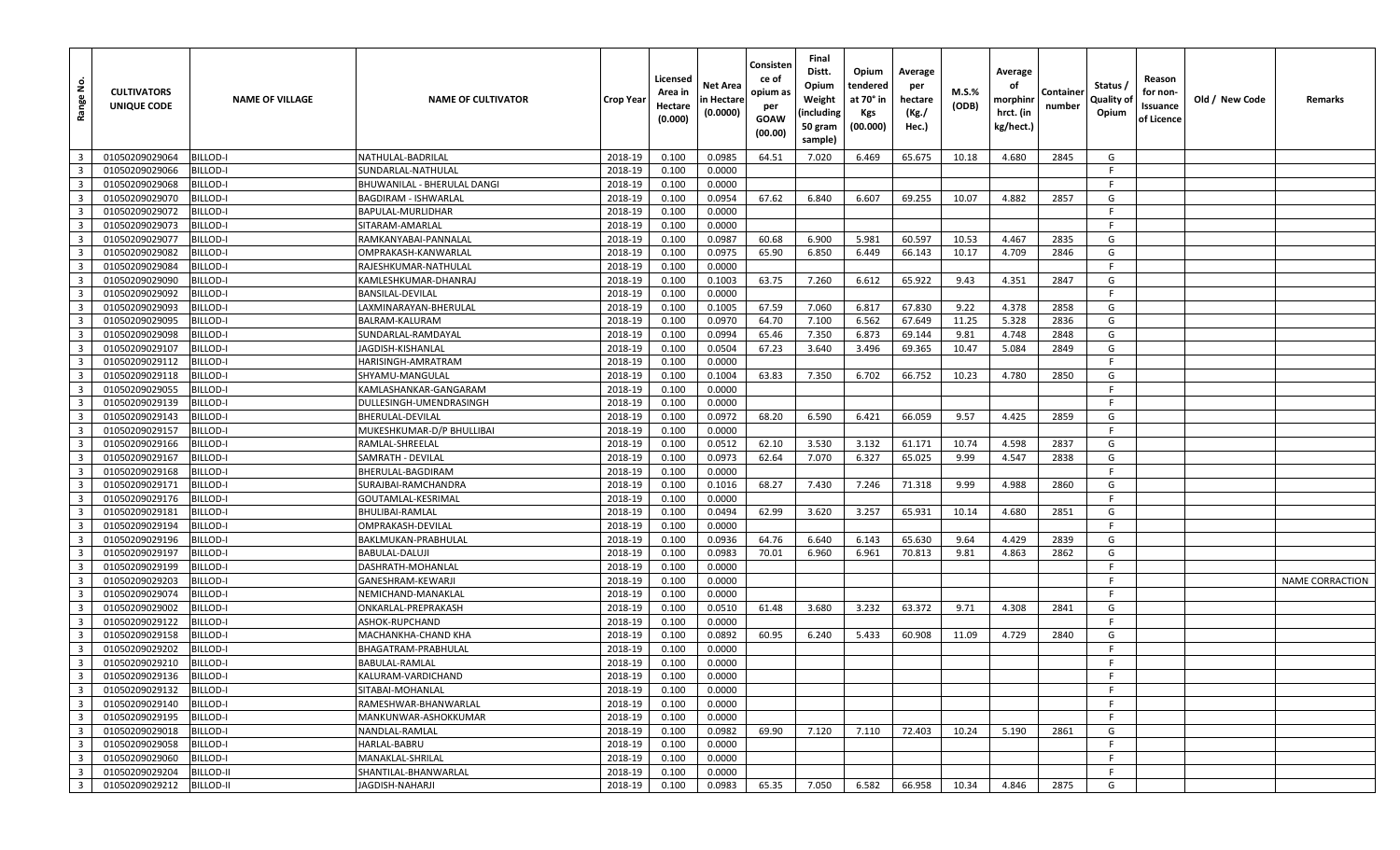| غ<br>Range                                         | <b>CULTIVATORS</b><br>UNIQUE CODE | <b>NAME OF VILLAGE</b>        | <b>NAME OF CULTIVATOR</b>                     | <b>Crop Year</b>   | Licensed<br>Area in<br>Hectare<br>(0.000) | Net Area<br>n Hectare<br>(0.0000) | Consisten<br>ce of<br>opium as<br>per<br>GOAW<br>(00.00) | Final<br>Distt.<br>Opium<br>Weight<br>(including<br>50 gram<br>sample) | Opium<br>tendered<br>at 70° in<br>Kgs<br>(00.000) | Average<br>per<br>hectare<br>(Kg./<br>Hec.) | M.S.%<br>(ODB) | Average<br>оf<br>morphini<br>hrct. (in<br>kg/hect.) | Container<br>number | Status /<br>Quality of<br>Opium | Reason<br>for non-<br>Issuance<br>of Licence | Old / New Code | Remarks |
|----------------------------------------------------|-----------------------------------|-------------------------------|-----------------------------------------------|--------------------|-------------------------------------------|-----------------------------------|----------------------------------------------------------|------------------------------------------------------------------------|---------------------------------------------------|---------------------------------------------|----------------|-----------------------------------------------------|---------------------|---------------------------------|----------------------------------------------|----------------|---------|
| $\overline{\mathbf{3}}$                            | 01050209029214                    | BILLOD-II                     | RADHESHYAM-JAGNAATH                           | 2018-19            | 0.100                                     | 0.0986                            | 66.98                                                    | 6.870                                                                  | 6.574                                             | 66.673                                      | 9.05           | 4.224                                               | 2886                | G                               |                                              |                |         |
| $\overline{\mathbf{3}}$                            | 01050209029215                    | <b>BILLOD-II</b>              | BHERULAL-BANSILAL                             | 2018-19            | 0.100                                     | 0.0000                            |                                                          |                                                                        |                                                   |                                             |                |                                                     |                     | F                               |                                              |                |         |
| $\overline{\mathbf{3}}$                            | 01050209029216                    | BILLOD-II                     | DEVILAL-ISHWARLAL                             | 2018-19            | 0.100                                     | 0.0991                            | 69.59                                                    | 7.160                                                                  | 7.118                                             | 71.826                                      | 10.13          | 5.093                                               | 2887                | G                               |                                              |                |         |
| $\overline{\mathbf{3}}$                            | 01050209029222                    | BILLOD-II                     | RAMESHWAR-KANIRAM                             | 2018-19            | 0.100                                     | 0.0000                            |                                                          |                                                                        |                                                   |                                             |                |                                                     |                     | F                               |                                              |                |         |
| $\overline{\mathbf{3}}$                            | 01050209029076                    | <b>BILLOD-II</b>              | GULAM NABI - ABDUL RAHMAN                     | 2018-19            | 0.100                                     | 0.0000                            |                                                          |                                                                        |                                                   |                                             |                |                                                     |                     |                                 |                                              |                |         |
| $\overline{\mathbf{3}}$                            | 01050209029227                    | BILLOD-II                     | KARULAL S/O NANALAL D/P NANDRAM               | 2018-19            | 0.100                                     | 0.1011                            | 63.29                                                    | 6.990                                                                  | 6.320                                             | 62.512                                      | 10.73          | 4.695                                               | 2867                | G                               |                                              |                |         |
| $\overline{\mathbf{3}}$                            | 01050209029091                    | BILLOD-II                     | SURESHCHAND-DHANRAJ                           | 2018-19            | 0.100                                     | 0.1005                            | 63.60                                                    | 7.300                                                                  | 6.633                                             | 66.000                                      | 9.62           | 4.444                                               | 2868                | G                               |                                              |                |         |
| $\overline{\mathbf{3}}$                            | 01050209029057                    | <b>BILLOD-II</b>              | AMARNATH - JEET NATH                          | 2018-19            | 0.100                                     | 0.0994                            | 68.36                                                    | 6.990                                                                  | 6.826                                             | 68.672                                      | 9.70           | 4.663                                               | 2876                | G                               |                                              |                |         |
| $\overline{\mathbf{3}}$                            | 01050209029111                    | BILLOD-II                     | PARASRAM-AMRATRAM                             | 2018-19            | 0.100                                     | 0.0999                            | 65.54                                                    | 7.270                                                                  | 6.807                                             | 68.138                                      | 9.92           | 4.731                                               | 2877                | G                               |                                              |                |         |
| $\overline{\mathbf{3}}$                            | 01050209029097                    | 3ILLOD-II                     | RUPRAM-FAKIRCHAND                             | 2018-19            | 0.100                                     | 0.1031                            | 65.79                                                    | 7.230                                                                  | 6.795                                             | 65.906                                      | 9.64           | 4.448                                               | 2878                | G                               |                                              |                |         |
| $\overline{\mathbf{3}}$                            | 01050209029121                    | BILLOD-II                     | RESHAMKUNWAR-JUJHARLAL                        | 2018-19            | 0.100                                     | 0.0996                            | 63.51                                                    | 7.250                                                                  | 6.578                                             | 66.044                                      | 10.46          | 4.836                                               | 2869                | G                               |                                              |                |         |
| $\overline{\mathbf{3}}$                            | 01050209029041                    | <b>BILLOD-II</b>              | KISNI-GABBA                                   | 2018-19            | 0.100                                     | 0.0997                            | 68.14                                                    | 3.570                                                                  | 3.475                                             | 34.854                                      | 10.46          | 2.552                                               | 2888                | G                               | 04                                           |                |         |
| $\overline{\mathbf{3}}$                            | 01050209029124                    | BILLOD-II                     | LALITABAI-BANSILAL                            | 2018-19            | 0.100                                     | 0.0974                            | 66.94                                                    | 6.860                                                                  | 6.560                                             | 67.351                                      | 10.70          | 5.045                                               | 2889                | G                               |                                              |                |         |
| $\overline{\mathbf{3}}$                            | 01050209029099                    | BILLOD-II                     | JAGDISH-HARLAL                                | 2018-19            | 0.100                                     | 0.0979                            | 61.99                                                    | 6.930                                                                  | 6.137                                             | 62.686                                      | 10.60          | 4.651                                               | 2870                | G                               |                                              |                |         |
| $\overline{\mathbf{3}}$                            | 01050209029065                    | <b>BILLOD-II</b>              | RAMDAYAL-BHERULAI                             | 2018-19            | 0.100                                     | 0.0986                            | 65.28                                                    | 7.260                                                                  | 6.770                                             | 68.661                                      | 9.87           | 4.744                                               | 2879                | G                               |                                              |                |         |
| $\overline{\mathbf{3}}$                            | 01050209029075                    | BILLOD-II                     | RATANLAL-CHAMPALAL                            | 2018-19            | 0.100                                     | 0.0998                            | 65.20                                                    | 7.410                                                                  | 6.902                                             | 69.158                                      | 9.98           | 4.831                                               | 2880                | G                               |                                              |                |         |
| $\overline{\mathbf{3}}$                            | 01050209029087                    | BILLOD-II                     | SHARDABAI-RAMGOPAL                            | 2018-19            | 0.100                                     | 0.0964                            | 63.43                                                    | 6.970                                                                  | 6.316                                             | 65.518                                      | 10.58          | 4.852                                               | 2881                | G                               |                                              |                |         |
| $\overline{\mathbf{3}}$                            | 01050209029150                    | BILLOD-II                     | SAMRATHMAL - RAJMAL                           | 2018-19            | 0.100                                     | 0.0000                            |                                                          |                                                                        |                                                   |                                             |                |                                                     |                     | F                               |                                              |                |         |
| $\overline{\mathbf{3}}$                            | 01050209029226                    | <b>BILLOD-II</b>              | RAMESHVAR-PRABHULAL                           | 2018-19            | 0.100                                     | 0.0000                            |                                                          |                                                                        |                                                   |                                             |                |                                                     |                     | F                               |                                              |                |         |
| $\overline{\mathbf{3}}$                            | 01050209029010                    | BILLOD-II                     | RAMESHCHANDRA-SHANKARLAL                      | 2018-19            | 0.100                                     | 0.0968                            | 64.47                                                    | 6.870                                                                  | 6.327                                             | 65.361                                      | 10.07          | 4.608                                               | 2890                | G                               |                                              |                |         |
| $\overline{\mathbf{3}}$                            | 01050209029104                    | BILLOD-II                     | PARVATIBAI-RAMCHANDRA                         | 2018-19            | 0.100                                     | 0.0999                            | 66.35                                                    | 7.070                                                                  | 6.701                                             | 67.077                                      | 9.75           | 4.578                                               | 2882                | G                               |                                              |                |         |
| $\overline{\mathbf{3}}$                            | 01050209029006                    | <b>BILLOD-II</b>              | OMPRAKASH-RAMLAL                              | 2018-19            | 0.100                                     | 0.0957                            | 69.16                                                    | 6.690                                                                  | 6.610                                             | 69.070                                      | 9.43           | 4.559                                               | 2891                | G                               |                                              |                |         |
| $\overline{\mathbf{3}}$                            | 01050209029021                    | BILLOD-II                     | JAMANABAI-RAMLAL                              | 2018-19            | 0.100                                     | 0.0947                            | 66.96                                                    | 6.380                                                                  | 6.103                                             | 64.445                                      | 10.90          | 4.917                                               | 2892                | G                               |                                              |                |         |
| $\overline{\mathbf{3}}$                            | 01050209029039                    | <b>BILLOD-II</b>              | SANTOSHKUMAR-BALCHAND                         | 2018-19            | 0.100                                     | 0.0000                            |                                                          |                                                                        |                                                   |                                             |                |                                                     |                     | F                               |                                              |                |         |
| $\overline{\mathbf{3}}$                            | 01050209029083                    | BILLOD-II                     | RAMESHCHAND-NATHULAL                          | 2018-19            | 0.100                                     | 0.0000                            |                                                          |                                                                        |                                                   |                                             |                |                                                     |                     | F                               |                                              |                |         |
| $\overline{\mathbf{3}}$                            | 01050209029160                    | <b>BILLOD-II</b>              | PRABHULAL-NANURAM                             | 2018-19            | 0.100                                     | 0.0000                            |                                                          |                                                                        |                                                   |                                             |                |                                                     |                     | F                               |                                              |                |         |
| $\overline{\mathbf{3}}$                            | 01050209029206                    | BILLOD-II                     | DURGABAI-BABULAL                              | 2018-19            | 0.100                                     | 0.0000                            |                                                          |                                                                        |                                                   |                                             |                |                                                     |                     |                                 |                                              |                |         |
| $\overline{\mathbf{3}}$                            | 01050209029130                    | <b>BILLOD-II</b>              | BABULAL-GANGARAM                              | 2018-19            | 0.100                                     | 0.1000                            | 69.80                                                    | 7.270                                                                  | 7.249                                             | 72.490                                      | 9.58           | 4.861                                               | 2893                | G                               |                                              |                |         |
| $\overline{\mathbf{3}}$                            | 01050209029145                    | <b>BILLOD-II</b>              | ONKARLAL-LUXMAN                               | 2018-19            | 0.100                                     | 0.0998                            | 61.62                                                    | 7.350                                                                  | 6.470                                             | 64.829                                      | 10.11          | 4.588                                               | 2871                | G                               |                                              |                |         |
| $\overline{\mathbf{3}}$                            | 01050209029106                    | BILLOD-II                     | BHANU-HIRALAL                                 | 2018-19            | 0.100                                     | 0.0931                            | 67.75                                                    | 7.170                                                                  | 6.940                                             | 74.543                                      | 10.04          | 5.239                                               | 2894                | G                               |                                              |                |         |
| $\overline{\mathbf{3}}$<br>$\overline{\mathbf{3}}$ | 01050209029128                    | BILLOD-II                     | NIZAMO- SADAB SHAH                            | 2018-19            | 0.100                                     | 0.0982                            | 67.30                                                    | 6.970                                                                  | 6.701                                             | 68.238                                      | 7.33           | 3.501                                               | 2895                | G                               | 02                                           |                |         |
| $\overline{\mathbf{3}}$                            | 01050209029155<br>01050209029184  | BILLOD-II<br><b>BILLOD-II</b> | BABU SHAH - MEHBOOB SHAH<br>MANGILAL-AMRATRAM | 2018-19<br>2018-19 | 0.100<br>0.100                            | 0.0984<br>0.1006                  | 66.85<br>63.20                                           | 6.700<br>7.330                                                         | 6.399<br>6.618                                    | 65.030<br>65.785                            | 9.84<br>11.08  | 4.479<br>5.102                                      | 2896<br>2883        | G                               |                                              |                |         |
| $\overline{\mathbf{3}}$                            | 01050209029178                    | BILLOD-II                     | JHAMKUBAI-LAXMAN                              | 2018-19            | 0.100                                     | 0.0000                            |                                                          |                                                                        |                                                   |                                             |                |                                                     |                     | F                               |                                              |                |         |
| $\overline{\mathbf{3}}$                            | 01050209029042                    | BILLOD-II                     | GEETABAI - BAGADIRAM                          | 2018-19            | 0.100                                     | 0.0952                            | 61.20                                                    | 6.500                                                                  | 5.683                                             | 59.695                                      | 10.00          | 4.179                                               | 2864                | G                               |                                              |                |         |
| $\overline{\mathbf{3}}$                            | 01050209029116                    | <b>BILLOD-II</b>              | PRAKASHCHAND-LAXMAN                           | 2018-19            | 0.100                                     | 0.1010                            | 60.72                                                    | 7.160                                                                  | 6.211                                             | 61.495                                      | 10.16          | 4.373                                               | 2872                | G                               |                                              |                |         |
| $\overline{\mathbf{3}}$                            | 01050209029125                    | BILLOD-II                     | MADANLAL-KACHRULAL                            | 2018-19            | 0.100                                     | 0.0995                            | 61.22                                                    | 6.860                                                                  | 6.000                                             | 60.301                                      | 10.14          | 4.280                                               | 2873                | G                               |                                              |                |         |
| $\overline{\mathbf{3}}$                            | 01050209029151                    | <b>BILLOD-II</b>              | <b>BHERU-NAHAR JI</b>                         | 2018-19            | 0.100                                     | 0.0997                            | 63.22                                                    | 7.090                                                                  | 6.403                                             | 64.222                                      | 9.85           | 4.428                                               | 2884                | G                               |                                              |                |         |
| $\overline{\mathbf{3}}$                            | 01050209029231                    | <b>BILLOD-II</b>              | BHAGWATIBAI-MATHURALAL                        | 2018-19            | 0.100                                     | 0.0000                            |                                                          |                                                                        |                                                   |                                             |                |                                                     |                     | F.                              |                                              |                |         |
| $\overline{\mathbf{3}}$                            | 01050209029056                    | <b>BILLOD-II</b>              | RAMESHCHANDRA-SUKHA                           | 2018-19            | 0.100                                     | 0.0000                            |                                                          |                                                                        |                                                   |                                             |                |                                                     |                     | F                               |                                              |                |         |
| $\overline{\mathbf{3}}$                            | 01050209029061                    | <b>BILLOD-II</b>              | SHANTILAL - HERALA                            | 2018-19            | 0.100                                     | 0.0000                            |                                                          |                                                                        |                                                   |                                             |                |                                                     |                     |                                 |                                              |                |         |
| $\overline{\mathbf{3}}$                            | 01050209029003                    | <b>BILLOD-II</b>              | VAJERAM-BHANWARLAL                            | 2018-19            | 0.100                                     | 0.0000                            |                                                          |                                                                        |                                                   |                                             |                |                                                     |                     | F                               |                                              |                |         |
| $\overline{\mathbf{3}}$                            | 01050209029048                    | <b>BILLOD-II</b>              | BHAGATRAM-MURLIDHAR                           | 2018-19            | 0.100                                     | 0.0000                            |                                                          |                                                                        |                                                   |                                             |                |                                                     |                     | F                               |                                              |                |         |
| $\overline{\mathbf{3}}$                            | 01050209029142                    | <b>BILLOD-II</b>              | KANHEYALAL-AMRATRAM                           | 2018-19            | 0.100                                     | 0.0000                            |                                                          |                                                                        |                                                   |                                             |                |                                                     |                     |                                 |                                              |                |         |
| $\overline{\mathbf{3}}$                            | 01050209029045                    | <b>BILLOD-II</b>              | NARMDABAI-RAMLAL                              | 2018-19            | 0.100                                     | 0.0497                            | 63.44                                                    | 3.500                                                                  | 3.172                                             | 63.822                                      | 10.21          | 4.561                                               | 2874                | G                               |                                              |                |         |
| $\overline{\mathbf{3}}$                            | 01050209029129                    | <b>BILLOD-II</b>              | FAKIRCHAND-NANDRAM                            | 2018-19            | 0.100                                     | 0.0000                            |                                                          |                                                                        |                                                   |                                             |                |                                                     |                     | F                               |                                              |                |         |
| 3 <sup>1</sup>                                     | 01050209029044                    | <b>BILLOD-II</b>              | PARMANAND-RAMESHWAR POTRA PRABHULAL           | 2018-19            | 0.100                                     | 0.0000                            |                                                          |                                                                        |                                                   |                                             |                |                                                     |                     | F.                              |                                              |                |         |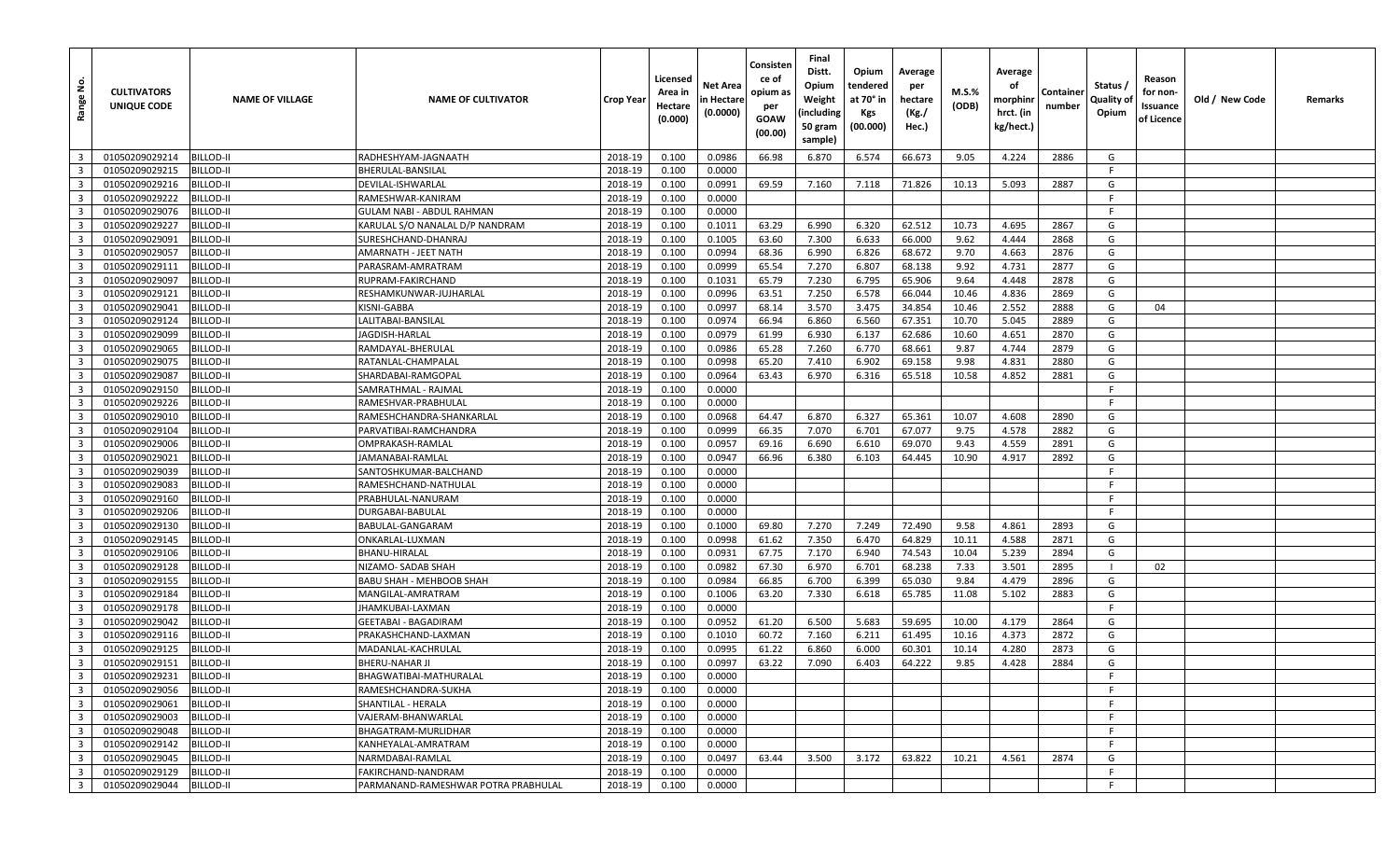| <u>غ</u><br>Range       | <b>CULTIVATORS</b><br>UNIQUE CODE | <b>NAME OF VILLAGE</b> | <b>NAME OF CULTIVATOR</b>            | Crop Year | Licensed<br>Area in<br>Hectare<br>(0.000) | Net Area<br>n Hectare<br>(0.0000) | Consisten<br>ce of<br>opium as<br>per<br>GOAW<br>(00.00) | Final<br>Distt.<br>Opium<br>Weight<br>(including<br>50 gram<br>sample) | Opium<br>tendered<br>at 70° in<br><b>Kgs</b><br>(00.000) | Average<br>per<br>hectare<br>(Kg./<br>Hec.) | $M.S.\%$<br>(ODB) | Average<br>оf<br>morphinr<br>hrct. (in<br>kg/hect.) | Containe<br>number | Status /<br>Quality of<br>Opium | Reason<br>for non-<br>Issuance<br>of Licence | Old / New Code | Remarks                |
|-------------------------|-----------------------------------|------------------------|--------------------------------------|-----------|-------------------------------------------|-----------------------------------|----------------------------------------------------------|------------------------------------------------------------------------|----------------------------------------------------------|---------------------------------------------|-------------------|-----------------------------------------------------|--------------------|---------------------------------|----------------------------------------------|----------------|------------------------|
| $\overline{\mathbf{3}}$ | 01050209029037                    | <b>BILLOD-II</b>       | BHAGWANSINGH-RATANSINGH              | 2018-19   | 0.100                                     | 0.0000                            |                                                          |                                                                        |                                                          |                                             |                   |                                                     |                    | F                               |                                              |                |                        |
| $\overline{\mathbf{3}}$ | 01050209029177                    | <b>BILLOD-II</b>       | GOPALNATH-KISHANNATH                 | 2018-19   | 0.100                                     | 0.0967                            | 61.52                                                    | 7.150                                                                  | 6.284                                                    | 64.984                                      | 11.02             | 5.013                                               | 2865               | G                               |                                              |                |                        |
| $\overline{\mathbf{3}}$ | 01050209029079                    | <b>BILLOD-II</b>       | <b>BAPU-SARGIYA</b>                  | 2018-19   | 0.100                                     | 0.0000                            |                                                          |                                                                        |                                                          |                                             |                   |                                                     |                    | F.                              |                                              |                |                        |
| $\overline{\mathbf{3}}$ | 01050209029103                    | <b>BILLOD-II</b>       | RAMNIWAS-MANNALAL                    | 2018-19   | 0.100                                     | 0.0812                            | 58.01                                                    | 5.830                                                                  | 4.831                                                    | 59.495                                      | 10.38             | 4.323                                               | 2863               | G                               |                                              |                |                        |
| $\overline{\mathbf{3}}$ | 01050209029123                    | <b>BILLOD-II</b>       | RAMESH-RUPCHAND                      | 2018-19   | 0.100                                     | 0.0000                            |                                                          |                                                                        |                                                          |                                             |                   |                                                     |                    | -F                              |                                              |                |                        |
| $\overline{\mathbf{3}}$ | 01050209029205                    | <b>BILLOD-II</b>       | KARULAL-BHERULAL                     | 2018-19   | 0.100                                     | 0.0000                            |                                                          |                                                                        |                                                          |                                             |                   |                                                     |                    | -F                              |                                              |                |                        |
| $\overline{\mathbf{3}}$ | 01050209029232                    | <b>BILLOD-II</b>       | NANURAM-ISHWARLAI                    | 2018-19   | 0.100                                     | 0.0500                            | 63.62                                                    | 3.700                                                                  | 3.363                                                    | 67.260                                      | 10.55             | 4.967                                               | 2866               | G                               |                                              |                |                        |
| $\overline{\mathbf{3}}$ | 01050209029085                    | <b>BILLOD-II</b>       | SURESHCHAND-BHERULAL                 | 2018-19   | 0.100                                     | 0.0000                            |                                                          |                                                                        |                                                          |                                             |                   |                                                     |                    | F.                              |                                              |                |                        |
| $\overline{\mathbf{3}}$ | 01050209029009                    | <b>BILLOD-II</b>       | RAMESHCHAND D.P. PREMCHAND           | 2018-19   | 0.100                                     | 0.1000                            | 68.39                                                    | 6.990                                                                  | 6.829                                                    | 68.290                                      | 10.12             | 4.838                                               | 2897               | G                               |                                              |                |                        |
| $\overline{\mathbf{3}}$ | 01050209029088                    | <b>BILLOD-II</b>       | JAGADISH-RUPRAM                      | 2018-19   | 0.100                                     | 0.0977                            | 65.93                                                    | 6.550                                                                  | 6.169                                                    | 63.142                                      | 9.72              | 4.296                                               | 2885               | G                               |                                              |                |                        |
| $\overline{\mathbf{3}}$ | 01050209015002                    | DEVAKHEDA              | BHUVANIRAM-GOBARLAL                  | 2018-19   | 0.100                                     | 0.0705                            | 64.96                                                    | 5.230                                                                  | 4.853                                                    | 68.836                                      | 9.59              | 4.621                                               | 2277               | G                               |                                              |                | <b>NAME CORRACTION</b> |
| $\overline{3}$          | 01050209015005                    | <b>DEVAKHEDA</b>       | SURAJBAI-SITARAM                     | 2018-19   | 0.100                                     | 0.0970                            | 68.26                                                    | 6.970                                                                  | 6.797                                                    | 70.072                                      | 10.77             | 5.283                                               | 2291               | G                               |                                              |                |                        |
| $\overline{\mathbf{3}}$ | 01050209015007                    | <b>DEVAKHEDA</b>       | BALMUKUND S/O NANDRAM D/P HARDARIBAI | 2018-19   | 0.100                                     | 0.0980                            | 74.20                                                    | 7.020                                                                  | 7.441                                                    | 75.928                                      | 9.99              | 5.310                                               | 2305               | G                               |                                              |                |                        |
| $\overline{\mathbf{3}}$ | 01050209015008                    | <b>DEVAKHEDA</b>       | JHAMKUBAI-JAYSINGH                   | 2018-19   | 0.100                                     | 0.0991                            | 71.55                                                    | 7.180                                                                  | 7.339                                                    | 74.056                                      | 9.34              | 4.842                                               | 2306               | G                               |                                              |                |                        |
| $\overline{\mathbf{3}}$ | 01050209015010                    | <b>DEVAKHEDA</b>       | HUDDIBAI-RAMLAL                      | 2018-19   | 0.100                                     | 0.0000                            |                                                          |                                                                        |                                                          |                                             |                   |                                                     |                    | -F                              |                                              |                |                        |
| $\overline{\mathbf{3}}$ | 01050209015013                    | <b>DEVAKHEDA</b>       | LALA-HIRA                            | 2018-19   | 0.100                                     | 0.0964                            | 61.76                                                    | 7.000                                                                  | 6.176                                                    | 64.066                                      | 10.83             | 4.857                                               | 2278               | G                               |                                              |                |                        |
| $\overline{\mathbf{3}}$ | 01050209015015                    | DEVAKHEDA              | SATNARAYAN-BAGDIRAM                  | 2018-19   | 0.100                                     | 0.0987                            | 65.72                                                    | 7.250                                                                  | 6.807                                                    | 68.966                                      | 9.74              | 4.702                                               | 2292               | G                               |                                              |                |                        |
| $\overline{\mathbf{3}}$ | 01050209015017                    | <b>DEVAKHEDA</b>       | RADHESHYAM-MADHU                     | 2018-19   | 0.100                                     | 0.0503                            | 68.91                                                    | 3.800                                                                  | 3.741                                                    | 74.373                                      | 10.51             | 5.471                                               | 2293               | G                               |                                              |                | <b>NAME CORRACTION</b> |
| $\overline{\mathbf{3}}$ | 01050209015030                    | <b>DEVAKHEDA</b>       | VIRAMLAL-RAMLAL                      | 2018-19   | 0.100                                     | 0.0969                            | 62.33                                                    | 7.170                                                                  | 6.384                                                    | 65.882                                      | 10.69             | 4.930                                               | 2272               | G                               |                                              |                |                        |
| $\overline{\mathbf{3}}$ | 01050209015032                    | <b>DEVAKHEDA</b>       | KISHORE-RATANLAL                     | 2018-19   | 0.100                                     | 0.0448                            | 70.12                                                    | 3.270                                                                  | 3.276                                                    | 73.125                                      | 10.42             | 5.333                                               | 2307               | G                               |                                              |                |                        |
| $\overline{\mathbf{3}}$ | 01050209015035                    | <b>DEVAKHEDA</b>       | BHAGIRATH-RATANLAL                   | 2018-19   | 0.100                                     | 0.0977                            | 61.97                                                    | 7.670                                                                  | 6.790                                                    | 69.498                                      | 10.65             | 5.181                                               | 2273               | G                               |                                              |                |                        |
| $\overline{\mathbf{3}}$ | 01050209015043                    | DEVAKHEDA              | KAMLABAI - KARULAL                   | 2018-19   | 0.100                                     | 0.0999                            | 63.51                                                    | 7.060                                                                  | 6.405                                                    | 64.114                                      | 10.49             | 4.708                                               | 2279               | G                               |                                              |                |                        |
| $\overline{3}$          | 01050209015046                    | <b>DEVAKHEDA</b>       | PRABHUDAS-KISHANDAS                  | 2018-19   | 0.100                                     | 0.0990                            | 65.30                                                    | 7.160                                                                  | 6.679                                                    | 67.464                                      | 10.78             | 5.091                                               | 2280               | G                               |                                              |                |                        |
| $\overline{\mathbf{3}}$ | 01050209015058                    | <b>DEVAKHEDA</b>       | RAMNARAYAN-BAGDIRAM                  | 2018-19   | 0.100                                     | 0.0999                            | 63.51                                                    | 7.320                                                                  | 6.641                                                    | 66.476                                      | 10.05             | 4.677                                               | 2281               | G                               |                                              |                |                        |
| $\overline{\mathbf{3}}$ | 01050209015059                    | <b>DEVAKHEDA</b>       | DHANNALAL-KARULAL                    | 2018-19   | 0.100                                     | 0.0991                            | 69.47                                                    | 7.180                                                                  | 7.126                                                    | 71.907                                      | 9.95              | 5.008                                               | 2308               | G                               |                                              |                |                        |
| $\overline{3}$          | 01050209015060                    | <b>DEVAKHEDA</b>       | DEUBAI-KARULAL                       | 2018-19   | 0.100                                     | 0.1020                            | 63.28                                                    | 7.440                                                                  | 6.726                                                    | 65.941                                      | 10.51             | 4.851                                               | 2294               | G                               |                                              |                |                        |
| $\overline{\mathbf{3}}$ | 01050209015061                    | <b>DEVAKHEDA</b>       | KACHRULAL-NARAYANBAGRI               | 2018-19   | 0.100                                     | 0.0825                            | 61.24                                                    | 6.020                                                                  | 5.267                                                    | 63.842                                      | 10.53             | 4.706                                               | 2282               | G                               |                                              |                |                        |
| $\overline{\mathbf{3}}$ | 01050209015062                    | DEVAKHEDA              | BADRILAL-RAMLAL                      | 2018-19   | 0.100                                     | 0.0977                            | 65.27                                                    | 7.310                                                                  | 6.816                                                    | 69.764                                      | 10.94             | 5.343                                               | 2295               | G                               |                                              |                |                        |
| $\overline{\mathbf{3}}$ | 01050209015036                    | DEVAKHEDA              | KAVERIBAI - RAGHUNATH                | 2018-19   | 0.100                                     | 0.0967                            | 66.13                                                    | 6.910                                                                  | 6.528                                                    | 67.507                                      | 10.18             | 4.811                                               | 2296               | G                               |                                              |                |                        |
| $\overline{\mathbf{3}}$ | 01050209015026                    | <b>DEVAKHEDA</b>       | IUJHAR-BHANWARLAL                    | 2018-19   | 0.100                                     | 0.0989                            | 71.41                                                    | 7.250                                                                  | 7.396                                                    | 74.782                                      | 9.47              | 4.957                                               | 2309               | G                               |                                              |                |                        |
| $\overline{\mathbf{3}}$ | 01050209015031                    | <b>DEVAKHEDA</b>       | SATYANARAYAN - RAJARAM               | 2018-19   | 0.100                                     | 0.0956                            | 66.25                                                    | 6.710                                                                  | 6.351                                                    | 66.433                                      | 9.75              | 4.534                                               | 2297               | G                               |                                              |                |                        |
| $\overline{\mathbf{3}}$ | 01050209015050                    | <b>DEVAKHEDA</b>       | PRAMILABAI - BHAGWANLAL              | 2018-19   | 0.100                                     | 0.1003                            | 62.52                                                    | 6.980                                                                  | 6.234                                                    | 62.153                                      | 11.16             | 4.856                                               | 2283               | G                               |                                              |                |                        |
| $\overline{\mathbf{3}}$ | 01050209015018                    | DEVAKHEDA              | PARBHULAL-RATANLAL                   | 2018-19   | 0.100                                     | 0.0993                            | 64.46                                                    | 7.140                                                                  | 6.575                                                    | 66.213                                      | 10.81             | 5.010                                               | 2298               | G                               |                                              |                |                        |
| $\overline{\mathbf{3}}$ | 01050209015003                    | <b>DEVAKHEDA</b>       | DEVBAI-SHANKARLAL                    | 2018-19   | 0.100                                     | 0.0872                            | 67.01                                                    | 6.020                                                                  | 5.763                                                    | 66.089                                      | 9.54              | 4.413                                               | 2310               | G                               |                                              |                |                        |
| $\overline{\mathbf{3}}$ | 01050209015037                    | <b>DEVAKHEDA</b>       | RAMLAL-BHANWARLAL                    | 2018-19   | 0.100                                     | 0.0999                            | 68.69                                                    | 7.120                                                                  | 6.987                                                    | 69.939                                      | 9.22              | 4.514                                               | 2311               | G                               |                                              |                |                        |
| $\overline{\mathbf{3}}$ | 01050209015055                    | <b>DEVAKHEDA</b>       | ONKARLAL-NANURAM                     | 2018-19   | 0.100                                     | 0.0520                            | 67.47                                                    | 3.760                                                                  | 3.624                                                    | 69.692                                      | 10.00             | 4.879                                               | 2312               | G                               |                                              |                |                        |
| $\overline{\mathbf{3}}$ | 01050209015014                    | <b>DEVAKHEDA</b>       | BAGDU-GOPAL                          | 2018-19   | 0.100                                     | 0.0996                            | 69.00                                                    | 7.440                                                                  | 7.334                                                    | 73.634                                      | 10.54             | 5.433                                               | 2313               | G                               |                                              |                |                        |
| $\overline{\mathbf{3}}$ | 01050209015011                    | <b>DEVAKHEDA</b>       | KAMLABAI - KESHURAM                  | 2018-19   | 0.100                                     | 0.0944                            | 59.71                                                    | 6.160                                                                  | 5.254                                                    | 55.656                                      | 11.20             | 4.364                                               | 2274               | G                               |                                              |                |                        |
| $\overline{\mathbf{3}}$ | 01050209015006                    | <b>DEVAKHEDA</b>       | BHAGWANTIBAI-RAMA                    | 2018-19   | 0.100                                     | 0.0982                            | 64.04                                                    | 6.910                                                                  | 6.322                                                    | 64.378                                      | 12.23             | 5.511                                               | 2299               | G                               |                                              |                |                        |
| $\overline{\mathbf{3}}$ | 01050209015028                    | <b>DEVAKHEDA</b>       | MANOHAR-ASARAM                       | 2018-19   | 0.100                                     | 0.0995                            | 60.55                                                    | 6.990                                                                  | 6.046                                                    | 60.763                                      | 11.48             | 4.883                                               | 2284               | G                               |                                              |                |                        |
| $\overline{\mathbf{3}}$ | 01050209015041                    | <b>DEVAKHEDA</b>       | JHUJHARLAL-NAGULAL                   | 2018-19   | 0.100                                     | 0.0989                            | 66.62                                                    | 7.790                                                                  | 7.414                                                    | 74.964                                      | 10.24             | 5.373                                               | 2300               | G                               |                                              |                |                        |
| $\overline{\mathbf{3}}$ | 01050209015056                    | DEVAKHEDA              | RASALIBAI-AMRITRAM                   | 2018-19   | 0.100                                     | 0.0994                            | 62.65                                                    | 7.280                                                                  | 6.516                                                    | 65.553                                      | 10.53             | 4.832                                               | 2285               | G                               |                                              |                |                        |
| $\overline{\mathbf{3}}$ | 01050209015009                    | <b>DEVAKHEDA</b>       | DASHRATH - BHAGIRATH D.P. RATANLAL   | 2018-19   | 0.100                                     | 0.0999                            | 68.61                                                    | 7.590                                                                  | 7.439                                                    | 74.464                                      | 10.13             | 5.280                                               | 2314               | G                               |                                              |                |                        |
| $\overline{\mathbf{3}}$ | 01050209015004                    | DEVAKHEDA              | MUKESH - DEVILAL                     | 2018-19   | 0.100                                     | 0.1000                            | 68.24                                                    | 7.000                                                                  | 6.824                                                    | 68.240                                      | 10.16             | 4.853                                               | 2301               | G                               |                                              |                |                        |
| $\overline{\mathbf{3}}$ | 01050209015045                    | DEVAKHEDA              | DEVILAL - RAMLAL D.P. BHULIBAI       | 2018-19   | 0.100                                     | 0.1000                            | 62.99                                                    | 7.360                                                                  | 6.623                                                    | 66.230                                      | 10.35             | 4.798                                               | 2275               | G                               |                                              |                |                        |
| $\overline{\mathbf{3}}$ | 01050209015039                    | <b>DEVAKHEDA</b>       | PRABHULAL-SHANKARLAL                 | 2018-19   | 0.100                                     | 0.0921                            | 68.87                                                    | 6.520                                                                  | 6.415                                                    | 69.652                                      | 9.18              | 4.476                                               | 2302               | G                               |                                              | 01050209014095 |                        |
| $\overline{\mathbf{3}}$ | 01050209015021                    | <b>DEVAKHEDA</b>       | RAMSINGH-BHERULAL POTRA KARIBAI      | 2018-19   | 0.100                                     | 0.0989                            | 65.20                                                    | 7.420                                                                  | 6.911                                                    | 69.878                                      | 10.74             | 5.254                                               | 2286               | G                               |                                              |                |                        |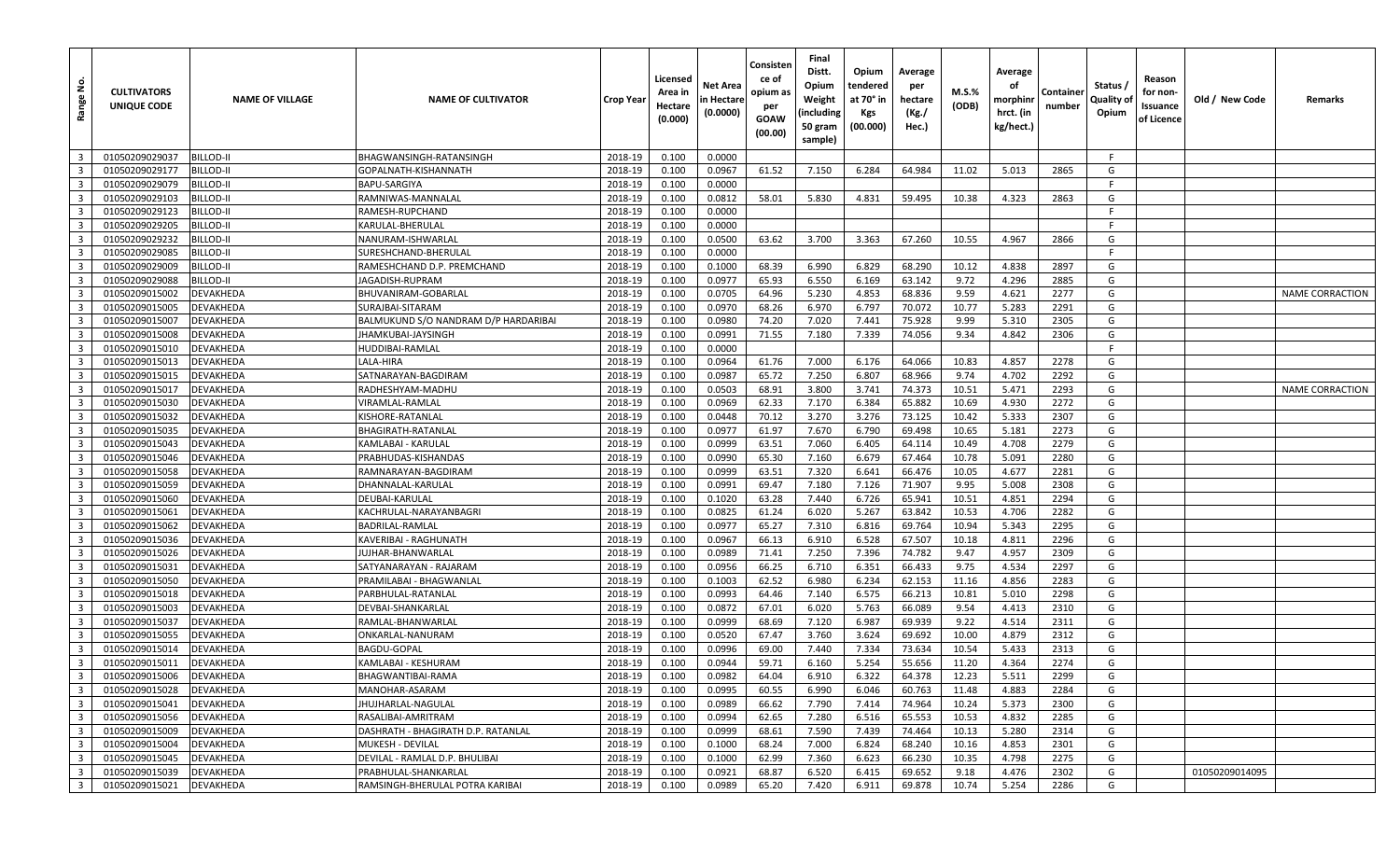| <u>و</u><br>Range                                  | <b>CULTIVATORS</b><br>UNIQUE CODE | <b>NAME OF VILLAGE</b>            | <b>NAME OF CULTIVATOR</b>                 | <b>Crop Year</b>   | Licensed<br>Area in<br>Hectare<br>(0.000) | Net Area<br>n Hectare<br>(0.0000) | Consisten<br>ce of<br>opium as<br>per<br>GOAW<br>(00.00) | Final<br>Distt.<br>Opium<br>Weight<br>(including<br>50 gram<br>sample) | Opium<br>tendered<br>at 70° in<br>Kgs<br>(00.000) | Average<br>per<br>hectare<br>(Kg./<br>Hec.) | M.S.%<br>(ODB) | Average<br>οf<br>morphinr<br>hrct. (in<br>kg/hect.) | Containe<br>number | Status /<br>Quality of<br>Opium | Reason<br>for non-<br>Issuance<br>of Licence | Old / New Code | Remarks         |
|----------------------------------------------------|-----------------------------------|-----------------------------------|-------------------------------------------|--------------------|-------------------------------------------|-----------------------------------|----------------------------------------------------------|------------------------------------------------------------------------|---------------------------------------------------|---------------------------------------------|----------------|-----------------------------------------------------|--------------------|---------------------------------|----------------------------------------------|----------------|-----------------|
| $\overline{\mathbf{3}}$                            | 01050209015038                    | <b>DEVAKHEDA</b>                  | RAMESHWAR-DEVA                            | 2018-19            | 0.100                                     | 0.0984                            | 65.36                                                    | 7.030                                                                  | 6.564                                             | 66.707                                      | 9.79           | 4.571                                               | 2303               | G                               |                                              |                |                 |
| $\overline{\mathbf{3}}$                            | 01050209015019                    | <b>DEVAKHEDA</b>                  | GHANSHYAM-NARSINGHDAS                     | 2018-19            | 0.100                                     | 0.0954                            | 59.71                                                    | 6.720                                                                  | 5.732                                             | 60.083                                      | 11.14          | 4.685                                               | 2287               | G                               |                                              |                |                 |
| $\overline{\mathbf{3}}$                            | 01050209015001                    | <b>DEVAKHEDA</b>                  | ANJNABAI-BHERULAL                         | 2018-19            | 0.100                                     | 0.1006                            | 68.56                                                    | 7.420                                                                  | 7.267                                             | 72.236                                      | 9.80           | 4.956                                               | 2304               | G                               |                                              |                |                 |
| $\overline{3}$                                     | 01050209015016                    | <b>DEVAKHEDA</b>                  | BAPULAL D.P. JAWARIYA                     | 2018-19            | 0.100                                     | 0.0904                            | 67.06                                                    | 6.390                                                                  | 6.122                                             | 67.721                                      | 10.59          | 5.020                                               | 2288               | G                               |                                              |                |                 |
| $\overline{\mathbf{3}}$                            | 01050209015020                    | <b>DEVAKHEDA</b>                  | GATTUBAI-BHANWARLAL                       | 2018-19            | 0.100                                     | 0.0981                            | 62.04                                                    | 6.920                                                                  | 6.133                                             | 62.517                                      | 10.28          | 4.499                                               | 2276               | G                               |                                              |                |                 |
| $\overline{\mathbf{3}}$                            | 01050209015057                    | <b>DEVAKHEDA</b>                  | NARAYANLAL-KARULAL                        | 2018-19            | 0.100                                     | 0.0000                            |                                                          |                                                                        |                                                   |                                             |                |                                                     |                    | F                               |                                              |                |                 |
| $\overline{\mathbf{3}}$                            | 01050209015040                    | DEVAKHEDA                         | KANWARLAL-NAGULAL                         | 2018-19            | 0.100                                     | 0.0986                            | 65.30                                                    | 6.900                                                                  | 6.437                                             | 65.283                                      | 10.67          | 4.876                                               | 2289               | G                               |                                              |                | NAME CORRACTION |
| $\overline{\mathbf{3}}$                            | 01050209015024                    | <b>DEVAKHEDA</b>                  | <b>BHAGWAN-HARLAL</b>                     | 2018-19            | 0.100                                     | 0.0901                            | 64.07                                                    | 6.660                                                                  | 6.096                                             | 67.658                                      | 11.00          | 5.210                                               | 2290               | G                               |                                              |                |                 |
| $\overline{\mathbf{3}}$                            | 01050209010002                    | <b>DHANI</b>                      | <b>GEETABAI - JODHA</b>                   | 2018-19            | 0.100                                     | 0.1001                            | 65.77                                                    | 7.110                                                                  | 6.680                                             | 66.733                                      | 10.46          | 4.886                                               | 3027               | G                               |                                              |                |                 |
| $\overline{\mathbf{3}}$                            | 01050209010003                    | <b>DHANI</b>                      | HARISHCHANDRA-AMRA                        | 2018-19            | 0.100                                     | 0.0987                            | 64.82                                                    | 7.250                                                                  | 6.714                                             | 68.024                                      | 10.98          | 5.228                                               | 3028               | G                               |                                              |                |                 |
| $\overline{\mathbf{3}}$                            | 01050209010009                    | <b>DHANI</b>                      | RAJKUNWARBAI-BHANWARSINGH                 | 2018-19            | 0.100                                     | 0.0990                            | 67.93                                                    | 7.040                                                                  | 6.832                                             | 69.010                                      | 11.38          | 5.497                                               | 3029               | G                               |                                              |                |                 |
| $\overline{3}$                                     | 01050209010014                    | <b>DHANI</b>                      | SATYANARAYAN-RAKHILAI                     | 2018-19            | 0.100                                     | 0.0000                            |                                                          |                                                                        |                                                   |                                             |                |                                                     |                    | F                               |                                              |                |                 |
| $\overline{\mathbf{3}}$                            | 01050209014002                    | KHATYAKHEDI                       | MANGILAL- MATHURALAL                      | 2018-19            | 0.100                                     | 0.1007                            | 60.24                                                    | 7.380                                                                  | 6.351                                             | 63.068                                      | 10.24          | 4.521                                               | 1636               | G                               |                                              |                |                 |
| $\overline{\mathbf{3}}$                            | 01050209014007                    | KHATYAKHEDI                       | SATYANARAYAN-BAPULAL                      | 2018-19            | 0.100                                     | 0.0992                            | 65.69                                                    | 7.390                                                                  | 6.935                                             | 69.909                                      | 9.94           | 4.864                                               | 1674               | G                               |                                              |                |                 |
| $\overline{\mathbf{3}}$                            | 01050209014010                    | <b>KHATYAKHEDI</b>                | RAMCHANDRA-KISHAN                         | 2018-19            | 0.100                                     | 0.0980                            | 61.83                                                    | 7.590                                                                  | 6.704                                             | 68.408                                      | 9.80           | 4.693                                               | 1656               | G                               |                                              |                |                 |
| $\overline{\mathbf{3}}$                            | 01050209014011                    | KHATYAKHEDI                       | DHAPUBAI-KACHRU                           | 2018-19            | 0.100                                     | 0.1024                            | 63.24                                                    | 7.430                                                                  | 6.712                                             | 65.546                                      | 9.65           | 4.428                                               | 1657               | G                               |                                              |                |                 |
| $\overline{\mathbf{3}}$                            | 01050209014014                    | KHATYAKHEDI                       | BHERULAL-NANURAM                          | 2018-19            | 0.100                                     | 0.0952                            | 61.48                                                    | 7.430                                                                  | 6.526                                             | 68.550                                      | 10.70          | 5.134                                               | 1637               | G                               |                                              |                |                 |
| $\overline{\mathbf{3}}$                            | 01050209014019                    | KHATYAKHEDI                       | RAMCHANDRA - SHRILAL                      | 2018-19            | 0.100                                     | 0.1008                            | 62.00                                                    | 7.530                                                                  | 6.669                                             | 66.160                                      | 10.53          | 4.877                                               | 1658               | G                               |                                              |                |                 |
| $\overline{\mathbf{3}}$                            | 01050209014020                    | KHATYAKHEDI                       | NATHULAL-BHUWANISHANKAR                   | 2018-19            | 0.100                                     | 0.0999                            | 62.45                                                    | 7.710                                                                  | 6.878                                             | 68.848                                      | 10.22          | 4.926                                               | 1659               | G                               |                                              |                |                 |
| $\overline{\mathbf{3}}$                            | 01050209014021                    | KHATYAKHEDI                       | RAMESHWAR-KISHANLAL                       | 2018-19            | 0.100                                     | 0.0980                            | 60.81                                                    | 7.600                                                                  | 6.602                                             | 67.367                                      | 9.60           | 4.527                                               | 1638               | G                               |                                              |                |                 |
| $\overline{\mathbf{3}}$                            | 01050209014028                    | KHATYAKHEDI                       | BHAGUBAI-RAMCHANDRA                       | 2018-19            | 0.100                                     | 0.0000                            |                                                          |                                                                        |                                                   |                                             |                |                                                     |                    | F.                              |                                              |                |                 |
| $\overline{\mathbf{3}}$                            | 01050209014029                    | KHATYAKHEDI                       | SAMPATBAI-KARULAL                         | 2018-19            | 0.100                                     | 0.0973                            | 65.85                                                    | 7.150                                                                  | 6.726                                             | 69.126                                      | 10.02          | 4.849                                               | 1675               | G                               |                                              |                |                 |
| $\overline{3}$                                     | 01050209014030                    | KHATYAKHEDI                       | DEVUBAI-NATHULAL                          | 2018-19            | 0.100                                     | 0.0970                            | 65.21                                                    | 7.140                                                                  | 6.651                                             | 68.567                                      | 10.77          | 5.170                                               | 1660               | G                               |                                              |                |                 |
| $\overline{\mathbf{3}}$                            | 01050209014032                    | KHATYAKHEDI                       | SHANKARLAL-BHANWARLAL                     | 2018-19            | 0.100                                     | 0.0999                            | 64.12                                                    | 7.500                                                                  | 6.870                                             | 68.768                                      | 10.59          | 5.098                                               | 1676               | G                               |                                              |                |                 |
| $\overline{\mathbf{3}}$                            | 01050209014034                    | KHATYAKHEDI                       | MANGILAL-BAGDIRAM                         | 2018-19            | 0.100                                     | 0.0988                            | 63.83                                                    | 7.350                                                                  | 6.702                                             | 67.834                                      | 9.82           | 4.663                                               | 1661               | G                               |                                              |                |                 |
| $\overline{3}$                                     | 01050209014043                    | KHATYAKHEDI                       | RAMNARAYAN-PYAARJI                        | 2018-19            | 0.100                                     | 0.0999                            | 65.26                                                    | 7.190                                                                  | 6.703                                             | 67.097                                      | 11.31          | 5.312                                               | 1677               | G                               |                                              |                |                 |
| $\overline{\mathbf{3}}$                            | 01050209014048                    | KHATYAKHEDI                       | SHAMBHULAL-BAPULAL                        | 2018-19            | 0.100                                     | 0.0972                            | 63.05                                                    | 7.340                                                                  | 6.611                                             | 68.014                                      | 10.90          | 5.190                                               | 1662               | G                               |                                              |                |                 |
| $\overline{\mathbf{3}}$                            | 01050209014056                    | KHATYAKHEDI                       | KARULAL-RAKHILAL                          | 2018-19            | 0.100                                     | 0.0988                            | 61.55                                                    | 7.440                                                                  | 6.542                                             | 66.214                                      | 10.82          | 5.015                                               | 1639               | G                               |                                              |                |                 |
| $\overline{\mathbf{3}}$                            | 01050209014061                    | <b>KHATYAKHEDI</b>                | ONKARLAL-RAMLAL                           | 2018-19            | 0.100                                     | 0.0983                            | 64.24                                                    | 7.430                                                                  | 6.819                                             | 69.369                                      | 10.13          | 4.919                                               | 1663               | G                               |                                              |                |                 |
| $\overline{\mathbf{3}}$                            | 01050209014062                    | KHATYAKHEDI                       | TAMMABAI-SHANKARLAL                       | 2018-19            | 0.100                                     | 0.1023                            | 62.43                                                    | 7.860                                                                  | 7.010                                             | 68.523                                      | 10.78          | 5.171                                               | 1640               | G                               |                                              |                |                 |
| $\overline{\mathbf{3}}$                            | 01050209014066                    | KHATYAKHEDI                       | MANGIBAI - DEVILAL                        | 2018-19            | 0.100                                     | 0.1007                            | 63.78                                                    | 7.500                                                                  | 6.834                                             | 67.864                                      | 10.29          | 4.888                                               | 1641               | G<br>G                          |                                              |                |                 |
| $\overline{\mathbf{3}}$<br>$\overline{\mathbf{3}}$ | 01050209014067<br>01050209014083  | KHATYAKHEDI<br><b>KHATYAKHEDI</b> | ISHWARLAL-BAPULAL<br>SHIVNARAYAN-MANGILAL | 2018-19<br>2018-19 | 0.100<br>0.100                            | 0.1007<br>0.0992                  | 60.92<br>63.08                                           | 7.600<br>7.390                                                         | 6.614<br>6.659                                    | 65.680<br>67.127                            | 10.41<br>10.24 | 4.786<br>4.812                                      | 1642<br>1664       | G                               |                                              |                |                 |
| $\overline{\mathbf{3}}$                            | 01050209014085                    | KHATYAKHEDI                       | SATYANARAYAN-MANGILAL                     | 2018-19            | 0.100                                     | 0.0990                            | 65.06                                                    | 7.360                                                                  | 6.841                                             | 69.101                                      | 9.45           | 4.571                                               | 1665               | G                               |                                              |                |                 |
| $\overline{\mathbf{3}}$                            | 01050209014023                    | KHATYAKHEDI                       | RAMNARAYAN-BHANWARLAL                     | 2018-19            | 0.100                                     | 0.1020                            | 66.24                                                    | 7.500                                                                  | 7.097                                             | 69.578                                      | 9.96           | 4.851                                               | 1678               | G                               |                                              |                |                 |
| $\overline{\mathbf{3}}$                            | 01050209014008                    | KHATYAKHEDI                       | BULAKBAI-KANHEYALAL                       | 2018-19            | 0.100                                     | 0.0483                            | 63.67                                                    | 3.600                                                                  | 3.274                                             | 67.784                                      | 11.51          | 5.462                                               | 1666               | G                               |                                              |                |                 |
| $\overline{3}$                                     | 01050209014025                    | KHATYAKHEDI                       | KAMLABAI-RAMNARAYAN                       | 2018-19            | 0.100                                     | 0.0990                            | 59.90                                                    | 7.480                                                                  | 6.401                                             | 64.656                                      | 10.55          | 4.775                                               | 1643               | G                               |                                              |                |                 |
| $\overline{\mathbf{3}}$                            | 01050209014012                    | <b>KHATYAKHEDI</b>                | RAMPRASAD-D.P.-BHAGWANTIBAI-RAMESHWAR     | 2018-19            | 0.100                                     | 0.0999                            | 63.23                                                    | 7.370                                                                  | 6.657                                             | 66.636                                      | 10.09          | 4.707                                               | 1644               | G                               |                                              |                |                 |
| $\overline{\mathbf{3}}$                            | 01050209014065                    | KHATYAKHEDI                       | BAGDIRAM-BADRILAL                         | 2018-19            | 0.100                                     | 0.0996                            | 68.10                                                    | 7.400                                                                  | 7.199                                             | 72.279                                      | 10.35          | 5.237                                               | 1679               | G                               |                                              |                |                 |
| $\overline{\mathbf{3}}$                            | 01050209014003                    | KHATYAKHEDI                       | SHANTIBAI-SATYANARAYAN                    | 2018-19            | 0.100                                     | 0.0956                            | 62.34                                                    | 7.190                                                                  | 6.403                                             | 66.976                                      | 10.67          | 5.003                                               | 1645               | G                               |                                              |                |                 |
| $\overline{\mathbf{3}}$                            | 01050209014047                    | KHATYAKHEDI                       | SATYANARAYAN-BAPULAL                      | 2018-19            | 0.100                                     | 0.0956                            | 64.10                                                    | 7.220                                                                  | 6.611                                             | 69.152                                      | 10.12          | 4.899                                               | 1667               | G                               |                                              |                |                 |
| $\overline{\mathbf{3}}$                            | 01050209014098                    | KHATYAKHEDI                       | <b>TAMABAI- MANGILAL</b>                  | 2018-19            | 0.100                                     | 0.0980                            | 62.24                                                    | 7.710                                                                  | 6.855                                             | 69.948                                      | 9.42           | 4.613                                               | 1646               | G                               |                                              |                |                 |
| $\overline{\mathbf{3}}$                            | 01050209014064                    | KHATYAKHEDI                       | SUMANBAI-MATHURALAL                       | 2018-19            | 0.100                                     | 0.0967                            | 60.90                                                    | 7.290                                                                  | 6.342                                             | 65.584                                      | 10.43          | 4.789                                               | 1647               | G                               |                                              |                |                 |
| $\overline{\mathbf{3}}$                            | 01050209014055                    | KHATYAKHEDI                       | VARDICHAND-SHANKARLAL                     | 2018-19            | 0.100                                     | 0.1013                            | 61.35                                                    | 7.450                                                                  | 6.529                                             | 64.452                                      | 9.68           | 4.368                                               | 1648               | G                               |                                              |                |                 |
| $\overline{\mathbf{3}}$                            | 01050209014052                    | KHATYAKHEDI                       | KARULAL-BHANWARLAL                        | 2018-19            | 0.100                                     | 0.0996                            | 60.70                                                    | 7.360                                                                  | 6.382                                             | 64.076                                      | 10.35          | 4.642                                               | 1649               | G                               |                                              |                |                 |
| $\overline{\mathbf{3}}$                            | 01050209014072                    | KHATYAKHEDI                       | BHURIBAI-SHYAMA                           | 2018-19            | 0.100                                     | 0.0992                            | 58.52                                                    | 3.540                                                                  | 2.959                                             | 29.828                                      | 10.85          | 2.266                                               | 1633               | G                               | 04                                           |                |                 |
| $\overline{\mathbf{3}}$                            | 01050209014054                    | KHATYAKHEDI                       | RAMLAL-GANGARAM                           | 2018-19            | 0.100                                     | 0.0000                            |                                                          |                                                                        |                                                   |                                             |                |                                                     |                    | -F                              |                                              |                |                 |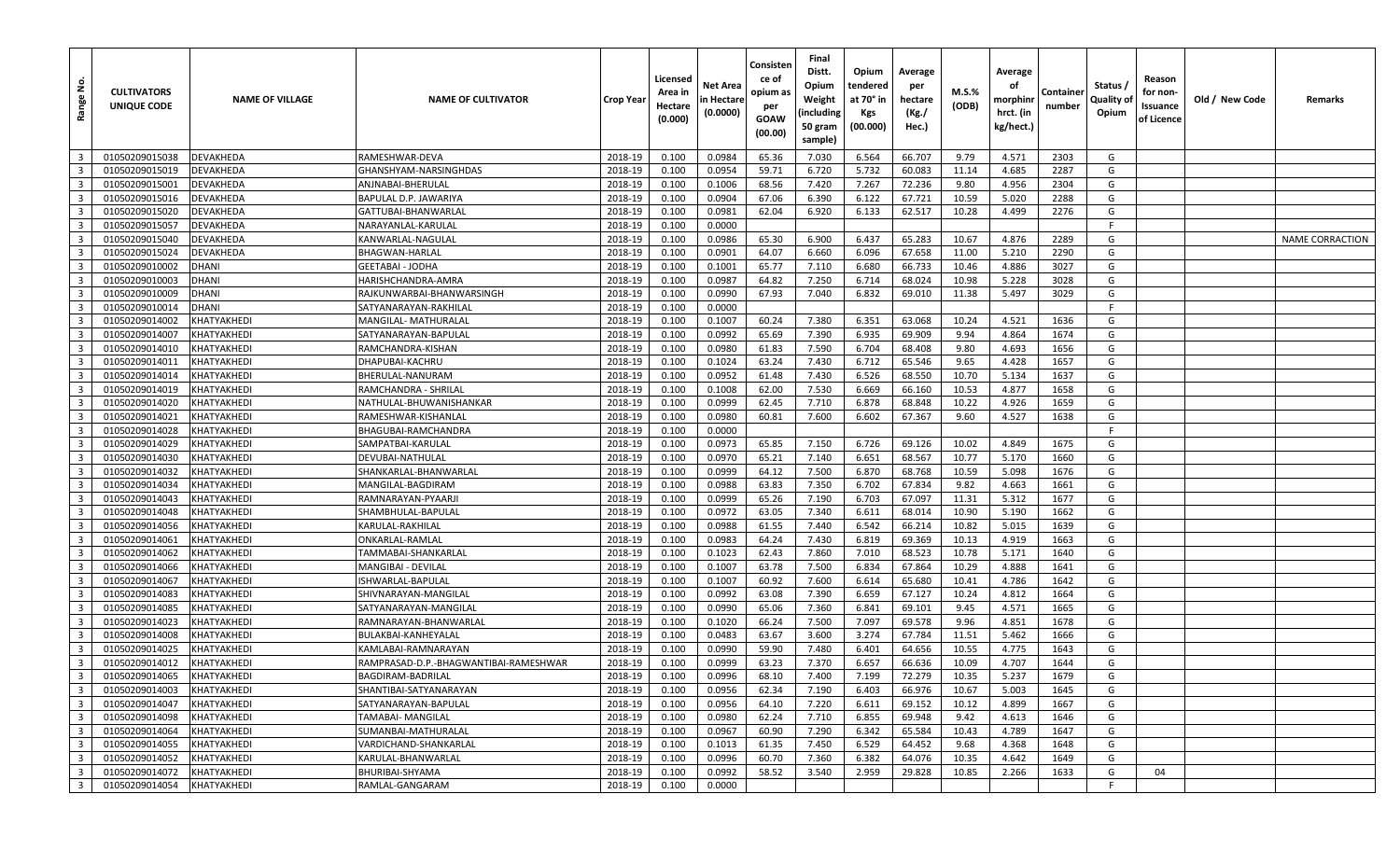| <u>ទំ</u><br>Range                        | <b>CULTIVATORS</b><br>UNIQUE CODE | <b>NAME OF VILLAGE</b>     | <b>NAME OF CULTIVATOR</b>              | <b>Crop Year</b>   | Licensed<br>Area in<br>Hectare<br>(0.000) | Net Area<br>in Hectare<br>(0.0000) | Consisten<br>ce of<br>opium as<br>per<br>GOAW<br>(00.00) | Final<br>Distt.<br>Opium<br>Weight<br>(including<br>50 gram<br>sample) | Opium<br>tendered<br>at 70° in<br>Kgs<br>(00.000) | Average<br>per<br>hectare<br>(Kg./<br>Hec.) | M.S.%<br>(ODB) | Average<br>οf<br>morphinr<br>hrct. (in<br>kg/hect.) | Container<br>number | Status /<br>Quality of<br>Opium | Reason<br>for non-<br>Issuance<br>of Licence | Old / New Code | Remarks                |
|-------------------------------------------|-----------------------------------|----------------------------|----------------------------------------|--------------------|-------------------------------------------|------------------------------------|----------------------------------------------------------|------------------------------------------------------------------------|---------------------------------------------------|---------------------------------------------|----------------|-----------------------------------------------------|---------------------|---------------------------------|----------------------------------------------|----------------|------------------------|
| $\overline{\mathbf{3}}$                   | 01050209014074                    | KHATYAKHEDI                | SMT. VAJJIBAI-SAVA GOBAR               | 2018-19            | 0.100                                     | 0.1005                             | 64.49                                                    | 7.530                                                                  | 6.937                                             | 69.024                                      | 10.58          | 5.112                                               | 1680                | G                               |                                              |                |                        |
| $\overline{3}$                            | 01050209014082                    | KHATYAKHEDI                | SMT. BAGADIBAI-BAGADU                  | 2018-19            | 0.100                                     | 0.1000                             | 56.59                                                    | 7.460                                                                  | 6.031                                             | 60.310                                      | 11.06          | 4.669                                               | 1631                | G                               |                                              |                |                        |
| $\overline{\mathbf{3}}$                   | 01050209014040                    | KHATYAKHEDI                | RAMGOPAL-BHANWARLAL                    | 2018-19            | 0.100                                     | 0.1008                             | 63.06                                                    | 7.560                                                                  | 6.810                                             | 67.559                                      | 10.15          | 4.800                                               | 1668                | G                               |                                              |                |                        |
| $\overline{\mathbf{3}}$                   | 01050209014075                    | KHATYAKHEDI                | RAMPRASAD-RAMLAL                       | 2018-19            | 0.100                                     | 0.0869                             | 62.64                                                    | 6.580                                                                  | 5.888                                             | 67.756                                      | 10.25          | 4.862                                               | 1650                | G                               |                                              |                |                        |
| $\overline{\mathbf{3}}$                   | 01050209014006                    | KHATYAKHEDI                | KACHARMAL-RAMCHANDRA                   | 2018-19            | 0.100                                     | 0.1000                             | 67.14                                                    | 7.560                                                                  | 7.251                                             | 72.510                                      | 10.13          | 5.142                                               | 1681                | G                               |                                              |                |                        |
| $\overline{\mathbf{3}}$                   | 01050209014050                    | KHATYAKHEDI                | BHURESHAH-REHAMANSHAH                  | 2018-19            | 0.100                                     | 0.1000                             | 62.04                                                    | 7.310                                                                  | 6.479                                             | 64.790                                      | 11.22          | 5.088                                               | 1651                | G                               |                                              |                |                        |
| $\overline{\mathbf{3}}$                   | 01050209014051                    | KHATYAKHEDI                | GOPAL-RADHESHYAM                       | 2018-19            | 0.100                                     | 0.1006                             | 65.27                                                    | 7.290                                                                  | 6.797                                             | 67.564                                      | 10.48          | 4.957                                               | 1682                | G                               |                                              |                |                        |
| $\overline{\mathbf{3}}$                   | 01050209014096                    | KHATYAKHEDI                | SHAMBHULAL-AMRATRAM                    | 2018-19            | 0.100                                     | 0.0975                             | 63.55                                                    | 7.090                                                                  | 6.437                                             | 66.020                                      | 10.01          | 4.626                                               | 1669                | G                               |                                              |                |                        |
| $\overline{3}$                            | 01050209014078                    | KHATYAKHEDI                | AMARLAL-FAKIRCHAND                     | 2018-19            | 0.100                                     | 0.0989                             | 57.70                                                    | 7.000                                                                  | 5.770                                             | 58.341                                      | 10.52          | 4.296                                               | 1634                | G                               |                                              |                |                        |
| $\overline{3}$                            | 01050209014077                    | KHATYAKHEDI                | SHIV PURI-KAILASHPURI                  | 2018-19            | 0.100                                     | 0.0947                             | 60.66                                                    | 7.390                                                                  | 6.404                                             | 67.624                                      | 10.37          | 4.909                                               | 1635                | G                               |                                              |                |                        |
| $\overline{\mathbf{3}}$                   | 01050209014094                    | KHATYAKHEDI                | HAMID SHAH@ AHMAD SHAH BASHISHAH       | 2018-19            | 0.100                                     | 0.0986                             | 60.81                                                    | 7.480                                                                  | 6.498                                             | 65.902                                      | 10.15          | 4.682                                               | 1652                | G                               |                                              |                |                        |
| $\overline{3}$                            | 01050209014099                    | KHATYAKHEDI                | NANTHU - KACHRU                        | 2018-19            | 0.100                                     | 0.0990                             | 62.25                                                    | 7.570                                                                  | 6.732                                             | 68.000                                      | 10.62          | 5.055                                               | 1653                | G                               |                                              |                |                        |
| $\overline{\mathbf{3}}$                   | 01050209014038                    | KHATYAKHEDI                | NARSINGH-LALA                          | 2018-19            | 0.100                                     | 0.0000                             |                                                          |                                                                        |                                                   |                                             |                |                                                     |                     | F                               |                                              |                |                        |
| $\overline{\mathbf{3}}$                   | 01050209014053                    | KHATYAKHEDI                | KAMLABAI-MANGILAL                      | 2018-19            | 0.100                                     | 0.1007                             | 61.73                                                    | 7.430                                                                  | 6.552                                             | 65.064                                      | 10.93          | 4.978                                               | 1654                | G                               |                                              |                |                        |
| $\overline{\mathbf{3}}$                   | 01050209014073                    | KHATYAKHEDI                | DINESH-MANGILAL                        | 2018-19            | 0.100                                     | 0.0909                             | 62.28                                                    | 7.210                                                                  | 6.415                                             | 70.572                                      | 10.71          | 5.291                                               | 1670                | G                               |                                              |                |                        |
| $\overline{\mathbf{3}}$                   | 01050209014058                    | KHATYAKHEDI                | MUNNAPURI-KELASH PURI                  | 2018-19            | 0.100                                     | 0.1008                             | 56.63                                                    | 7.300                                                                  | 5.906                                             | 58.591                                      | 10.47          | 4.294                                               | 1632                | G                               |                                              |                |                        |
| $\overline{\mathbf{3}}$                   | 01050209014057                    | KHATYAKHEDI                | ISHWARLAL-BAGDIRAM                     | 2018-19            | 0.100                                     | 0.0935                             | 60.44                                                    | 6.620                                                                  | 5.716                                             | 61.133                                      | 10.92          | 4.673                                               | 1655                | G                               |                                              |                |                        |
| $\overline{\mathbf{3}}$                   | 01050209014035                    | KHATYAKHEDI                | VAKKTARAM-GANGARAM                     | 2018-19            | 0.100                                     | 0.1000                             | 66.51                                                    | 7.380                                                                  | 7.012                                             | 70.120                                      | 10.39          | 5.100                                               | 1671                | G                               |                                              |                |                        |
| $\overline{3}$                            | 01050209014024                    | KHATYAKHEDI                | PRABHULAL-NANDA                        | 2018-19            | 0.100                                     | 0.0000                             |                                                          |                                                                        |                                                   |                                             |                |                                                     |                     | F                               |                                              |                |                        |
| $\overline{3}$                            | 01050209014026                    | KHATYAKHEDI                | BIHARILAL-VASUDEV                      | 2018-19            | 0.100                                     | 0.0000                             |                                                          |                                                                        |                                                   |                                             |                |                                                     |                     | F                               |                                              |                |                        |
| $\overline{3}$                            | 01050209014070                    | KHATYAKHEDI                | UDAYLAL-MANGILAL                       | 2018-19            | 0.100                                     | 0.0000                             |                                                          |                                                                        |                                                   |                                             |                |                                                     |                     | - F                             |                                              |                |                        |
| $\overline{\mathbf{3}}$                   | 01050209014009                    | KHATYAKHEDI                | BHUWNIRAM-RATAN                        | 2018-19            | 0.100                                     | 0.0982                             | 65.32                                                    | 6.940                                                                  | 6.476                                             | 65.947                                      | 10.72          | 4.949                                               | 1672                | G                               |                                              |                |                        |
| $\overline{3}$                            | 01050209014018                    | KHATYAKHEDI                | RAMPRASAD-SHANKARLAL                   | 2018-19            | 0.100                                     | 0.0959                             | 63.63                                                    | 7.300                                                                  | 6.636                                             | 69.197                                      | 10.92          | 5.289                                               | 1683                | G                               |                                              |                |                        |
| $\overline{\mathbf{3}}$                   | 01050209014022                    | KHATYAKHEDI                | SHAMBHULAL-BAGDIRAM                    | 2018-19            | 0.100                                     | 0.0956                             | 66.27                                                    | 7.140                                                                  | 6.760                                             | 70.711                                      | 10.93          | 5.410                                               | 1673                | G                               |                                              |                |                        |
| $\overline{\mathbf{3}}$                   | 01050209014013                    | KHATYAKHEDI                | BHAGUBAI-CHAMPANAI                     | 2018-19            | 0.100                                     | 0.0000                             |                                                          |                                                                        |                                                   |                                             |                |                                                     |                     | F.                              |                                              |                |                        |
| $\overline{3}$                            | 01050209032001                    | KHEDA KOYLA                | UDAYLAL-BHANWARLAL                     | 2018-19            | 0.100                                     | 0.0512                             | 65.51                                                    | 3.700                                                                  | 3.463                                             | 67.636                                      | 9.57           | 4.531                                               | 3026                | G                               |                                              |                |                        |
| $\overline{\mathbf{3}}$                   | 01050209032003                    | KHEDA KOYLA                | HIRALAL-BAPULAL                        | 2018-19            | 0.100                                     | 0.0000                             |                                                          |                                                                        |                                                   |                                             |                |                                                     |                     | F                               |                                              |                |                        |
| $\overline{3}$                            | 01050209032004                    | KHEDA KOYLA                | RAJARAM-NANURAM                        | 2018-19            | 0.100                                     | 0.0000                             |                                                          |                                                                        |                                                   |                                             |                |                                                     |                     | F.                              |                                              |                |                        |
| $\overline{\mathbf{3}}$                   | 01050209032007                    | KHEDA KOYLA                | RAMNARAYAN-NANDA                       | 2018-19            | 0.100                                     | 0.0220                             | 58.46                                                    | 1.750                                                                  | 1.462                                             | 66.454                                      | 10.78          | 5.013                                               | 3020                | G<br>E                          |                                              |                |                        |
| $\overline{\mathbf{3}}$                   | 01050209032009                    | KHEDA KOYLA                | SHANKARLAL-MANGILAL                    | 2018-19            | 0.100                                     | 0.0000                             |                                                          |                                                                        |                                                   |                                             |                |                                                     |                     | -F                              |                                              |                |                        |
| $\overline{\mathbf{3}}$                   | 01050209032010                    | KHEDA KOYLA                | ISHWARLAL POTRA SHANIBAI S/o PRABHULAL | 2018-19            | 0.100                                     | 0.0000                             |                                                          |                                                                        |                                                   |                                             |                |                                                     |                     | G                               |                                              |                | <b>NAME CORRACTION</b> |
| $\overline{3}$<br>$\overline{\mathbf{3}}$ | 01050209032013<br>01050209032014  | KHEDA KOYLA<br>KHEDA KOYLA | DOLATRAM-SHIVLAL<br>BHAGATRAM-BAPULAL  | 2018-19<br>2018-19 | 0.100<br>0.100                            | 0.1010<br>0.0573                   | 62.81<br>60.77                                           | 6.990<br>4.010                                                         | 6.272<br>3.481                                    | 62.099<br>60.750                            | 10.67<br>10.91 | 4.638<br>4.640                                      | 3024<br>3021        | G                               |                                              |                |                        |
| $\overline{3}$                            | 01050209032023                    | KHEDA KOYLA                | RUKMANBAI - TULSIRAM                   | 2018-19            | 0.100                                     | 0.0000                             |                                                          |                                                                        |                                                   |                                             |                |                                                     |                     | F                               |                                              |                |                        |
| $\overline{3}$                            | 01050209032021                    | KHEDA KOYLA                | ISHVARLAL-MOHANLAL                     | 2018-19            | 0.100                                     | 0.0000                             |                                                          |                                                                        |                                                   |                                             |                |                                                     |                     | - F                             |                                              |                |                        |
| $\overline{\mathbf{3}}$                   | 01050209032019                    | KHEDA KOYLA                | PARMANAND-BHANVARLAL                   | 2018-19            | 0.100                                     | 0.0990                             | 67.20                                                    | 7.150                                                                  | 6.864                                             | 69.333                                      | 9.72           | 4.717                                               | 3025                | G                               |                                              |                |                        |
| $\overline{\mathbf{3}}$                   | 01050209032035                    | KHEDA KOYLA                | DEVILAL-PRABHULAL                      | 2018-19            | 0.100                                     | 0.0987                             | 62.44                                                    | 7.140                                                                  | 6.369                                             | 64.528                                      | 10.07          | 4.549                                               | 3022                | G                               |                                              |                |                        |
| $\overline{\mathbf{3}}$                   | 01050209032038                    | KHEDA KOYLA                | BHAGIRATH-RUGHNATH                     | 2018-19            | 0.100                                     | 0.0995                             | 61.99                                                    | 7.190                                                                  | 6.367                                             | 63.989                                      | 10.24          | 4.587                                               | 3019                | G                               |                                              |                |                        |
| 3 <sup>1</sup>                            | 01050209032011                    | <b>KHEDA KOYLA</b>         | OMPRAKASH - RAMCHANDRA                 | 2018-19            | 0.100                                     | 0.0268                             | 54.79                                                    | 1.840                                                                  | 1.440                                             | 53.731                                      | 11.86          | 4.461                                               | 3017                | G                               |                                              |                |                        |
| $\overline{\mathbf{3}}$                   | 01050209032006                    | <b>KHEDA KOYLA</b>         | UDAYLAL - SHIVLAL                      | 2018-19            | 0.100                                     | 0.0000                             |                                                          |                                                                        |                                                   |                                             |                |                                                     |                     | -F.                             |                                              |                |                        |
| $\overline{\mathbf{3}}$                   | 01050209032036                    | KHEDA KOYLA                | BALASHANKAR-BHANWARLAL                 | 2018-19            | 0.100                                     | 0.0935                             | 64.10                                                    | 6.820                                                                  | 6.245                                             | 66.791                                      | 11.33          | 5.297                                               | 3023                | G                               |                                              |                |                        |
| $\overline{\mathbf{3}}$                   | 01050209032025                    | <b>KHEDA KOYLA</b>         | BHULIBAI-BHERU                         | 2018-19            | 0.100                                     | 0.1036                             | 62.73                                                    | 7.230                                                                  | 6.479                                             | 62.538                                      | 11.22          | 4.912                                               | 3018                | G                               |                                              |                |                        |
| $\overline{\mathbf{3}}$                   | 01050209034002                    | <b>KHUNTI</b>              | AMARLAL-NANURAM                        | 2018-19            | 0.100                                     | 0.0982                             | 71.15                                                    | 7.080                                                                  | 7.196                                             | 73.279                                      | 9.15           | 4.694                                               | 3404                | G                               |                                              |                |                        |
| $\overline{3}$                            | 01050209034014                    | KHUNTI                     | RAMRATAN-JAGGANNATH                    | 2018-19            | 0.100                                     | 0.0986                             | 57.38                                                    | 7.060                                                                  | 5.787                                             | 58.691                                      | 9.29           | 3.817                                               | 3389                | G                               | 04                                           |                |                        |
| $\overline{\mathbf{3}}$                   | 01050209034025                    | <b>KHUNTI</b>              | KISKINDABAI - MADHULAL                 | 2018-19            | 0.100                                     | 0.0000                             |                                                          |                                                                        |                                                   |                                             |                |                                                     |                     | F                               |                                              |                |                        |
| $\overline{\mathbf{3}}$                   | 01050209034046                    | KHUNTI                     | SHIVLAL KISHANLAL URF SHIVNARAYAN      | 2018-19            | 0.100                                     | 0.0930                             | 60.65                                                    | 6.540                                                                  | 5.666                                             | 60.924                                      | 10.63          | 4.534                                               | 3390                | G                               |                                              |                |                        |
| 3 <sup>1</sup>                            | 01050209034039                    | <b>KHUNTI</b>              | <b>GEETABAI-RAMLAL</b>                 | 2018-19            | 0.100                                     | 0.0971                             | 65.85                                                    | 7.180                                                                  | 6.754                                             | 69.557                                      | 9.93           | 4.835                                               | 3405                | G                               |                                              |                |                        |
|                                           |                                   |                            |                                        |                    |                                           |                                    |                                                          |                                                                        |                                                   |                                             |                |                                                     |                     |                                 |                                              |                |                        |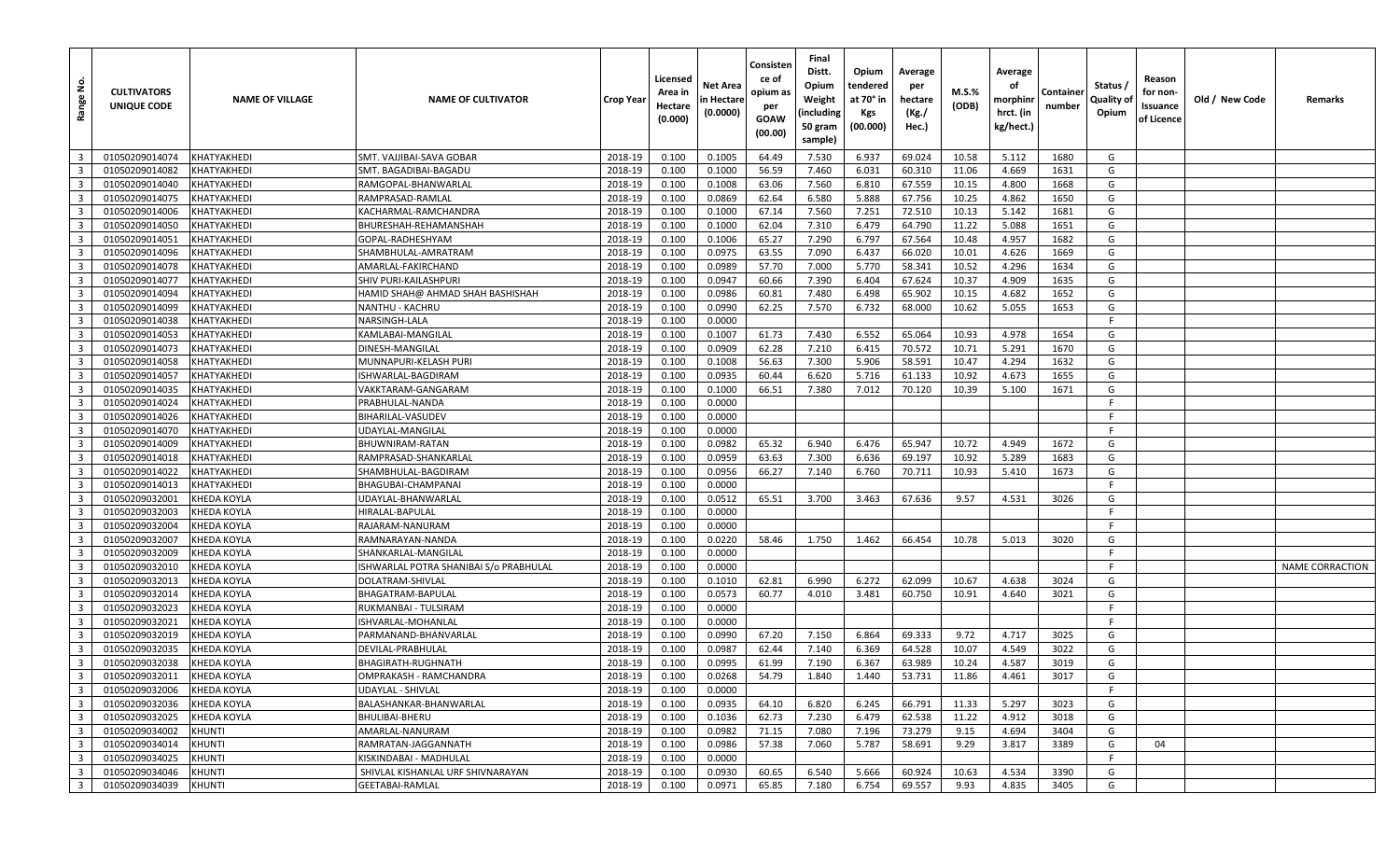| غ<br>Range              | <b>CULTIVATORS</b><br>UNIQUE CODE | <b>NAME OF VILLAGE</b> | <b>NAME OF CULTIVATOR</b> | <b>Crop Year</b> | Licensed<br>Area in<br>Hectare<br>(0.000) | Net Area<br>in Hectare<br>(0.0000) | Consisten<br>ce of<br>opium as<br>per<br>GOAW<br>(00.00) | Final<br>Distt.<br>Opium<br>Weight<br>(including<br>50 gram<br>sample) | Opium<br>tendered<br>at 70° in<br>Kgs<br>(00.000) | Average<br>per<br>hectare<br>(Kg./<br>Hec.) | M.S.%<br>(ODB) | Average<br>оf<br>morphini<br>hrct. (in<br>kg/hect.) | Container<br>number | Status /<br>Quality of<br>Opium | Reason<br>for non-<br>Issuance<br>of Licence | Old / New Code | Remarks |
|-------------------------|-----------------------------------|------------------------|---------------------------|------------------|-------------------------------------------|------------------------------------|----------------------------------------------------------|------------------------------------------------------------------------|---------------------------------------------------|---------------------------------------------|----------------|-----------------------------------------------------|---------------------|---------------------------------|----------------------------------------------|----------------|---------|
| $\overline{\mathbf{3}}$ | 01050209034023                    | <b>KHUNTI</b>          | UDAYLAL-BHAGVAN           | 2018-19          | 0.100                                     | 0.0986                             | 60.32                                                    | 7.030                                                                  | 6.058                                             | 61.440                                      | 10.44          | 4.490                                               | 3393                | G                               |                                              |                |         |
| $\overline{\mathbf{3}}$ | 01050209034001                    | KHUNTI                 | PARMANAND - RAMLAL        | 2018-19          | 0.100                                     | 0.1008                             | 61.90                                                    | 7.350                                                                  | 6.500                                             | 64.484                                      | 10.31          | 4.653                                               | 3396                | G                               |                                              |                |         |
| $\overline{\mathbf{3}}$ | 01050209034031                    | <b>KHUNTI</b>          | PRABHULAL-HARLAL          | 2018-19          | 0.100                                     | 0.0990                             | 68.38                                                    | 6.900                                                                  | 6.740                                             | 68.080                                      | 8.63           | 4.113                                               | 3406                |                                 | 02                                           |                |         |
| $\overline{\mathbf{3}}$ | 01050209034008                    | <b>KHUNTI</b>          | SHAMBHULAL-AMARLAL        | 2018-19          | 0.100                                     | 0.0969                             | 69.21                                                    | 7.210                                                                  | 7.129                                             | 73.570                                      | 9.87           | 5.083                                               | 3397                | G                               |                                              |                |         |
| $\overline{\mathbf{3}}$ | 01050209034072                    | <b>KHUNTI</b>          | RAMSURAT BAI - BADRILAL   | 2018-19          | 0.100                                     | 0.0984                             | 62.43                                                    | 7.060                                                                  | 6.297                                             | 63.993                                      | 10.25          | 4.591                                               | 3394                | G                               |                                              |                |         |
| $\overline{\mathbf{3}}$ | 01050209034013                    | <b>KHUNTI</b>          | KANHEYALAL-AMARLAL        | 2018-19          | 0.100                                     | 0.0000                             |                                                          |                                                                        |                                                   |                                             |                |                                                     |                     | F                               |                                              |                |         |
| $\overline{\mathbf{3}}$ | 01050209034007                    | <b>KHUNTI</b>          | RAMNARAYAN-SITARAM        | 2018-19          | 0.100                                     | 0.0994                             | 64.00                                                    | 6.850                                                                  | 6.263                                             | 63.008                                      | 9.70           | 4.278                                               | 3395                | G                               |                                              |                |         |
| $\overline{\mathbf{3}}$ | 01050209034011                    | <b>KHUNTI</b>          | NARAYANIBAI-VAJERAM       | 2018-19          | 0.100                                     | 0.0980                             | 67.20                                                    | 7.110                                                                  | 6.826                                             | 69.653                                      | 9.11           | 4.442                                               | 3398                | G                               |                                              |                |         |
| $\overline{\mathbf{3}}$ | 01050209034041                    | KHUNTI                 | MUNNIBAI - SHAMBHULAL     | 2018-19          | 0.100                                     | 0.0960                             | 58.23                                                    | 7.360                                                                  | 6.122                                             | 63.770                                      | 9.50           | 4.241                                               | 3391                | G                               |                                              |                |         |
| $\overline{\mathbf{3}}$ | 01050209034063                    | KHUNTI                 | PRAKASH-JAYPAL@JEPAN      | 2018-19          | 0.100                                     | 0.0000                             |                                                          |                                                                        |                                                   |                                             |                |                                                     |                     | F                               |                                              |                |         |
| $\overline{\mathbf{3}}$ | 01050209034066                    | <b>KHUNTI</b>          | RUKAMANIBAI-BADRILAL      | 2018-19          | 0.100                                     | 0.0975                             | 59.25                                                    | 2.100                                                                  | 1.778                                             | 18.235                                      | 10.68          | 1.363                                               | 3400                | G                               | 04                                           |                |         |
| $\overline{\mathbf{3}}$ | 01050209034070                    | <b>KHUNTI</b>          | BAPULAL-KISHANLAL         | 2018-19          | 0.100                                     | 0.0000                             |                                                          |                                                                        |                                                   |                                             |                |                                                     |                     |                                 |                                              |                |         |
| $\overline{\mathbf{3}}$ | 01050209034038                    | <b>KHUNTI</b>          | SHANKARLAL-VAJERAM        | 2018-19          | 0.100                                     | 0.1000                             | 54.41                                                    | 7.210                                                                  | 5.604                                             | 56.040                                      | 10.48          | 4.111                                               | 3392                | G                               |                                              |                |         |
| $\overline{\mathbf{3}}$ | 01050209034071                    | <b>KHUNTI</b>          | SHANKARLAL-CHUNNILAL      | 2018-19          | 0.100                                     | 0.0000                             |                                                          |                                                                        |                                                   |                                             |                |                                                     |                     | E                               |                                              |                |         |
| $\overline{\mathbf{3}}$ | 01050209034005                    | <b>KHUNTI</b>          | BALASHANKAR-AMARLAL       | 2018-19          | 0.100                                     | 0.0982                             | 71.04                                                    | 7.170                                                                  | 7.277                                             | 74.103                                      | 9.67           | 5.016                                               | 3399                | G                               |                                              |                |         |
| $\overline{\mathbf{3}}$ | 01050209034047                    | KHUNTI                 | BADRILAL-BAJERAM          | 2018-19          | 0.100                                     | 0.0000                             |                                                          |                                                                        |                                                   |                                             |                |                                                     |                     |                                 |                                              |                |         |
| $\overline{\mathbf{3}}$ | 01050209034042                    | <b>KHUNTI</b>          | <b>DOLATRAM-PYARA JI</b>  | 2018-19          | 0.100                                     | 0.0998                             | 51.52                                                    | 6.880                                                                  | 5.064                                             | 50.741                                      | 9.03           | 3.207                                               | 3388                | G                               | 04                                           |                |         |
| $\overline{\mathbf{3}}$ | 01050209034036                    | <b>KHUNTI</b>          | KISHANLAL-NANDA JI        | 2018-19          | 0.100                                     | 0.0000                             |                                                          |                                                                        |                                                   |                                             |                |                                                     |                     | F                               |                                              |                |         |
| $\overline{\mathbf{3}}$ | 01050209034017                    | <b>KHUNTI</b>          | BALASHANKAR-BHANWARLAL    | 2018-19          | 0.100                                     | 0.0980                             | 68.91                                                    | 7.040                                                                  | 6.930                                             | 70.714                                      | 10.13          | 5.015                                               | 3403                | G                               |                                              |                |         |
| $\overline{\mathbf{3}}$ | 01050209034051                    | <b>KHUNTI</b>          | RAMESH-PYAR JI            | 2018-19          | 0.100                                     | 0.0000                             |                                                          |                                                                        |                                                   |                                             |                |                                                     |                     |                                 |                                              |                |         |
| $\overline{\mathbf{3}}$ | 01050209034074                    | <b>KHUNTI</b>          | GEETABAI-RAMCHANDRA       | 2018-19          | 0.100                                     | 0.1004                             | 61.23                                                    | 2.260                                                                  | 1.977                                             | 19.691                                      | 11.04          | 1.522                                               | 3402                | G                               | 04                                           | 01050209035011 |         |
| $\overline{\mathbf{3}}$ | 01050209034075                    | <b>KHUNTI</b>          | LUXMINARAYAN-BAPULAI      | 2018-19          | 0.100                                     | 0.1008                             | 64.56                                                    | 7.130                                                                  | 6.576                                             | 65.238                                      | 8.80           | 4.019                                               | 3401                | $\blacksquare$                  | 02                                           | 01050209014036 |         |
| $\overline{\mathbf{3}}$ | 01050209035010                    | <b>KOYLA</b>           | PRABHULAL-BAPULAL         | 2018-19          | 0.100                                     | 0.0997                             | 60.22                                                    | 7.060                                                                  | 6.074                                             | 60.922                                      | 10.89          | 4.644                                               | 3001                | G                               |                                              |                |         |
| $\overline{\mathbf{3}}$ | 01050209035004                    | <b>KOYLA</b>           | CHANDRAKALABAI-UDAYSINGH  | 2018-19          | 0.100                                     | 0.0000                             |                                                          |                                                                        |                                                   |                                             |                |                                                     |                     | F                               |                                              |                |         |
| $\overline{\mathbf{3}}$ | 01050209035006                    | <b>KOYLA</b>           | BHANWARSINGH-RUPSINGH     | 2018-19          | 0.100                                     | 0.0000                             |                                                          |                                                                        |                                                   |                                             |                |                                                     |                     | F.                              |                                              |                |         |
| $\overline{\mathbf{3}}$ | 01050209035016                    | <b>KOYLA</b>           | MADANSINGH-ISHWARSINGH    | 2018-19          | 0.100                                     | 0.0990                             | 59.22                                                    | 7.070                                                                  | 5.981                                             | 60.414                                      | 10.49          | 4.436                                               | 3002                | G                               |                                              |                |         |
| $\overline{\mathbf{3}}$ | 01050209035027                    | <b>KOYLA</b>           | SUNDARLAL-SHIVLAL         | 2018-19          | 0.100                                     | 0.0000                             |                                                          |                                                                        |                                                   |                                             |                |                                                     |                     | F                               |                                              |                |         |
| $\overline{\mathbf{3}}$ | 01050209035012                    | <b>KOYLA</b>           | OMPRAKASH-AMARLAI         | 2018-19          | 0.100                                     | 0.0979                             | 68.41                                                    | 7.460                                                                  | 7.291                                             | 74.473                                      | 10.32          | 5.380                                               | 3003                | G                               |                                              |                |         |
| $\overline{\mathbf{3}}$ | 01050209033006                    | <b>NAGAR PIPLYA</b>    | RUPSINGH-DEVISINGH        | 2018-19          | 0.100                                     | 0.0949                             | 69.53                                                    | 6.780                                                                  | 6.734                                             | 70.958                                      | 9.35           | 4.645                                               | 1989                | G                               |                                              |                |         |
| $\overline{\mathbf{3}}$ | 01050209033009                    | <b>NAGAR PIPLYA</b>    | MOHANBAI - KANHAIYALAL    | 2018-19          | 0.100                                     | 0.0924                             | 57.14                                                    | 6.340                                                                  | 5.175                                             | 56.006                                      | 10.48          | 4.109                                               | 1950                | G                               |                                              |                |         |
| $\overline{\mathbf{3}}$ | 01050209033014                    | <b>NAGAR PIPLYA</b>    | SHIVLAL-MODA              | 2018-19          | 0.100                                     | 0.0870                             | 74.42                                                    | 5.890                                                                  | 6.262                                             | 71.977                                      | 9.47           | 4.771                                               | 1996                | G                               |                                              |                |         |
| $\overline{\mathbf{3}}$ | 01050209033015                    | <b>NAGAR PIPLYA</b>    | RAMKUNVARBAI-RAMPRASAD    | 2018-19          | 0.100                                     | 0.1014                             | 62.95                                                    | 7.320                                                                  | 6.583                                             | 64.921                                      | 9.44           | 4.290                                               | 1951                | G                               |                                              |                |         |
| $\overline{\mathbf{3}}$ | 01050209033019                    | <b>NAGAR PIPLYA</b>    | NARAYANLAL-BAGDIRAM       | 2018-19          | 0.100                                     | 0.0950                             | 66.66                                                    | 6.860                                                                  | 6.533                                             | 68.768                                      | 9.36           | 4.505                                               | 1979                | G                               |                                              |                |         |
| $\overline{\mathbf{3}}$ | 01050209033020                    | <b>NAGAR PIPLYA</b>    | BAPULAL-NARAYAN           | 2018-19          | 0.100                                     | 0.1003                             | 70.75                                                    | 7.040                                                                  | 7.115                                             | 70.937                                      | 11.04          | 5.482                                               | 1980                | G                               |                                              |                |         |
| $\overline{\mathbf{3}}$ | 01050209033024                    | <b>NAGAR PIPLYA</b>    | DEVILAL-BHUVAN            | 2018-19          | 0.100                                     | 0.0990                             | 68.94                                                    | 7.200                                                                  | 7.091                                             | 71.626                                      | 10.73          | 5.380                                               | 1981                | G                               |                                              |                |         |
| $\overline{\mathbf{3}}$ | 01050209033027                    | <b>NAGAR PIPLYA</b>    | BAHADURSINGH-JAVANSINGH   | 2018-19          | 0.100                                     | 0.0700                             | 64.45                                                    | 5.180                                                                  | 4.769                                             | 68.128                                      | 10.26          | 4.893                                               | 1952                | G                               |                                              |                |         |
| $\overline{\mathbf{3}}$ | 01050209033034                    | <b>NAGAR PIPLYA</b>    | KUSHALBAI-MOHANLAL        | 2018-19          | 0.100                                     | 0.0965                             | 60.35                                                    | 7.010                                                                  | 6.044                                             | 62.632                                      | 10.51          | 4.608                                               | 1953                | G                               |                                              |                |         |
| $\overline{\mathbf{3}}$ | 01050209033036                    | <b>NAGAR PIPLYA</b>    | RADHESHYAM-NARAYAN        | 2018-19          | 0.100                                     | 0.0999                             | 69.70                                                    | 7.300                                                                  | 7.269                                             | 72.762                                      | 9.47           | 4.823                                               | 1982                | G                               |                                              |                |         |
| $\overline{\mathbf{3}}$ | 01050209033041                    | <b>NAGAR PIPLYA</b>    | DHANNALAL-RATANLAL        | 2018-19          | 0.100                                     | 0.0998                             | 67.92                                                    | 6.640                                                                  | 6.443                                             | 64.559                                      | 10.11          | 4.569                                               | 1954                | G                               |                                              |                |         |
| $\overline{\mathbf{3}}$ | 01050209033053                    | <b>NAGAR PIPLYA</b>    | DEELIPSINGH-KISHORSINGH   | 2018-19          | 0.100                                     | 0.0954                             | 74.11                                                    | 7.010                                                                  | 7.422                                             | 77.798                                      | 9.93           | 5.407                                               | 1990                | G                               |                                              |                |         |
| $\overline{\mathbf{3}}$ | 01050209033054                    | <b>NAGAR PIPLYA</b>    | PREMBAI-KISHORSINGH       | 2018-19          | 0.100                                     | 0.0989                             | 71.17                                                    | 7.230                                                                  | 7.351                                             | 74.327                                      | 9.44           | 4.911                                               | 1991                | G                               |                                              |                |         |
| $\overline{\mathbf{3}}$ | 01050209033056                    | <b>NAGAR PIPLYA</b>    | KISHANSINGH-BHERUSINGH    | 2018-19          | 0.100                                     | 0.0995                             | 64.65                                                    | 6.990                                                                  | 6.456                                             | 64.884                                      | 10.50          | 4.769                                               | 1968                | G                               |                                              |                |         |
| $\overline{\mathbf{3}}$ | 01050209033059                    | <b>NAGAR PIPLYA</b>    | MANOHARSINGH-RUPSINGH     | 2018-19          | 0.100                                     | 0.1000                             | 73.52                                                    | 7.200                                                                  | 7.562                                             | 75.620                                      | 9.43           | 4.992                                               | 1992                | G                               |                                              |                |         |
| $\overline{\mathbf{3}}$ | 01050209033066                    | <b>NAGAR PIPLYA</b>    | BHUWANISINGH-MANGUSINGH   | 2018-19          | 0.100                                     | 0.0975                             | 62.65                                                    | 6.990                                                                  | 6.256                                             | 64.164                                      | 9.35           | 4.200                                               | 1955                | G                               |                                              |                |         |
| $\overline{\mathbf{3}}$ | 01050209033067                    | <b>NAGAR PIPLYA</b>    | GOVINDSINGH-MANGUSINGH    | 2018-19          | 0.100                                     | 0.0957                             | 66.33                                                    | 6.970                                                                  | 6.605                                             | 69.017                                      | 9.17           | 4.430                                               | 1983                | G                               |                                              |                |         |
| $\overline{\mathbf{3}}$ | 01050209033068                    | <b>NAGAR PIPLYA</b>    | BHARATHSINGH-RAMSINGH     | 2018-19          | 0.100                                     | 0.0983                             | 62.03                                                    | 6.910                                                                  | 6.123                                             | 62.288                                      | 10.14          | 4.421                                               | 1956                | G                               |                                              |                |         |
|                         | 3 01050209033071                  | <b>NAGAR PIPLYA</b>    | PARWATIBAI - RAYSINGH     | 2018-19          | 0.100                                     | 0.1017                             | 65.35                                                    | 7.600                                                                  | 7.095                                             | 69.764                                      | 9.99           | 4.879                                               | 1969                | G                               |                                              |                |         |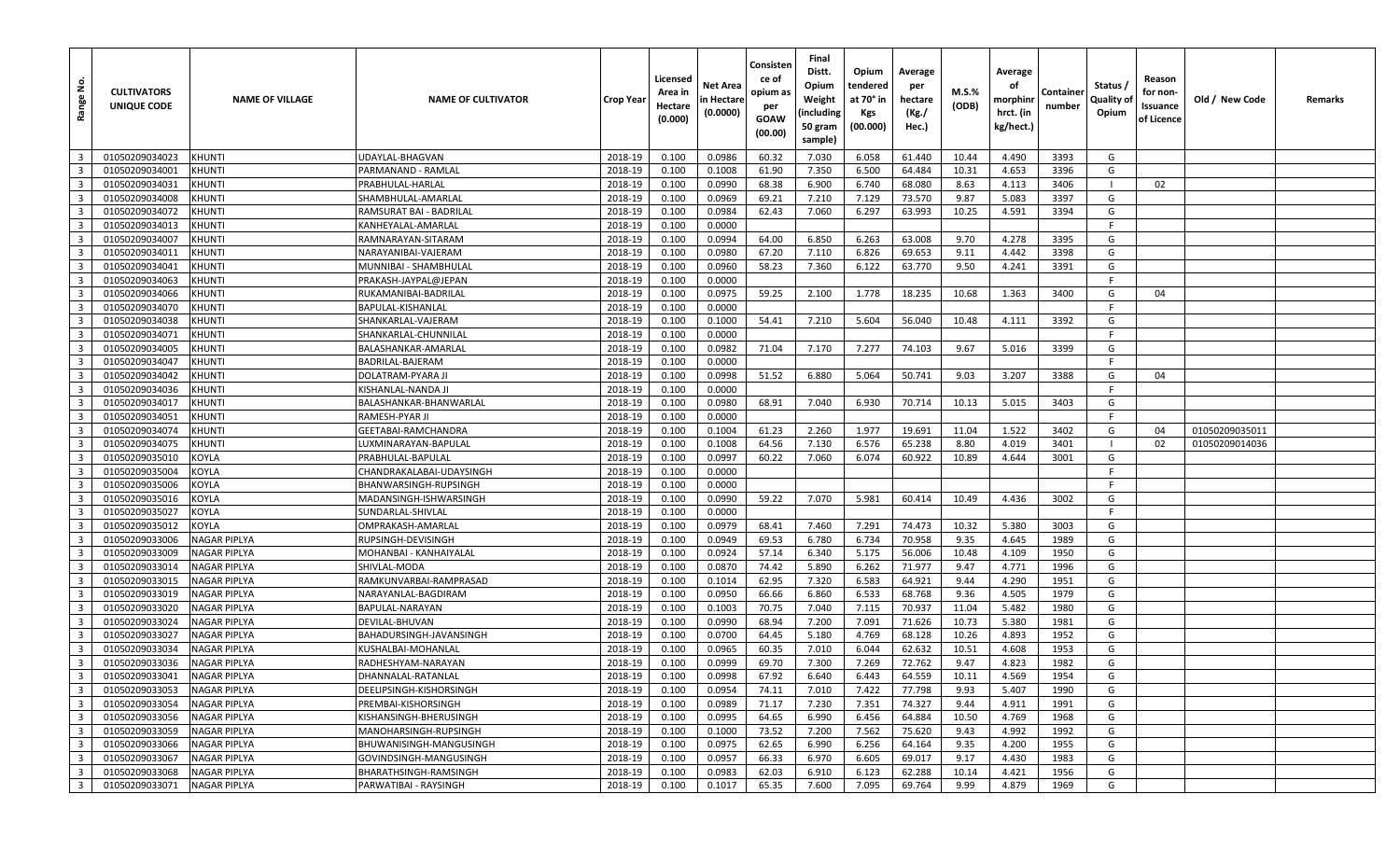| غ<br>Range                                | <b>CULTIVATORS</b><br>UNIQUE CODE | <b>NAME OF VILLAGE</b>              | <b>NAME OF CULTIVATOR</b>                        | <b>Crop Year</b>   | Licensed<br>Area in<br>Hectare<br>(0.000) | Net Area<br>in Hectare<br>(0.0000) | Consisten<br>ce of<br>opium as<br>per<br>GOAW<br>(00.00) | Final<br>Distt.<br>Opium<br>Weight<br>(including<br>50 gram<br>sample) | Opium<br>tendered<br>at 70° in<br>Kgs<br>(00.000) | Average<br>per<br>hectare<br>(Kg./<br>Hec.) | M.S.%<br>(ODB) | Average<br>οf<br>morphinr<br>hrct. (in<br>kg/hect.) | Container<br>number | Status /<br>Quality of<br>Opium | Reason<br>for non-<br>Issuance<br>of Licence | Old / New Code | Remarks |
|-------------------------------------------|-----------------------------------|-------------------------------------|--------------------------------------------------|--------------------|-------------------------------------------|------------------------------------|----------------------------------------------------------|------------------------------------------------------------------------|---------------------------------------------------|---------------------------------------------|----------------|-----------------------------------------------------|---------------------|---------------------------------|----------------------------------------------|----------------|---------|
| $\overline{\mathbf{3}}$                   | 01050209033104                    | NAGAR PIPLYA                        | TULSIBAI - VARDICHAND                            | 2018-19            | 0.100                                     | 0.0966                             | 60.37                                                    | 7.240                                                                  | 6.244                                             | 64.637                                      | 10.80          | 4.887                                               | 1947                | G                               |                                              |                |         |
| $\overline{3}$                            | 01050209033108                    | NAGAR PIPLYA                        | RAMESHCHANDRA - KALULAL                          | 2018-19            | 0.100                                     | 0.0987                             | 62.22                                                    | 6.930                                                                  | 6.160                                             | 62.411                                      | 8.28           | 3.617                                               | 1957                |                                 | 02                                           |                |         |
| $\overline{\mathbf{3}}$                   | 01050209033012                    | NAGAR PIPLYA                        | KARULAL-MODA                                     | 2018-19            | 0.100                                     | 0.0988                             | 60.20                                                    | 6.940                                                                  | 5.968                                             | 60.404                                      | 11.08          | 4.685                                               | 1958                | G                               |                                              |                |         |
| $\overline{\mathbf{3}}$                   | 01050209033055                    | NAGAR PIPLYA                        | BHERULAL-NATHUJI                                 | 2018-19            | 0.100                                     | 0.0974                             | 60.96                                                    | 6.860                                                                  | 5.974                                             | 61.334                                      | 10.29          | 4.418                                               | 1959                | G                               |                                              |                |         |
| $\overline{\mathbf{3}}$                   | 01050209033029                    | NAGAR PIPLYA                        | MADANLAL-KARULAL                                 | 2018-19            | 0.100                                     | 0.0966                             | 62.55                                                    | 6.990                                                                  | 6.246                                             | 64.658                                      | 10.10          | 4.571                                               | 1960                | G                               |                                              |                |         |
| $\overline{\mathbf{3}}$                   | 01050209033116                    | NAGAR PIPLYA                        | BHOPALSINGH-RAMSINGH                             | 2018-19            | 0.100                                     | 0.0985                             | 70.82                                                    | 6.830                                                                  | 6.910                                             | 70.152                                      | 9.53           | 4.680                                               | 1993                | G                               |                                              |                |         |
| $\overline{\mathbf{3}}$                   | 01050209033107                    | NAGAR PIPLYA                        | GORIBAI - MANGILAL                               | 2018-19            | 0.100                                     | 0.0988                             | 58.64                                                    | 6.720                                                                  | 5.629                                             | 56.973                                      | 10.33          | 4.120                                               | 1961                | G                               |                                              |                |         |
| $\overline{\mathbf{3}}$                   | 01050209033033                    | <b>NAGAR PIPLYA</b>                 | AEJJABAI-HARISINGH                               | 2018-19            | 0.100                                     | 0.0950                             | 70.02                                                    | 7.210                                                                  | 7.212                                             | 75.915                                      | 9.44           | 5.017                                               | 1994                | G                               |                                              |                |         |
| $\overline{3}$                            | 01050209033021                    | NAGAR PIPLYA                        | UDAYLAL-NARAYAN                                  | 2018-19            | 0.100                                     | 0.0986                             | 69.98                                                    | 6.820                                                                  | 6.818                                             | 69.148                                      | 9.23           | 4.468                                               | 1995                | G                               |                                              |                |         |
| $\overline{3}$                            | 01050209033126                    | NAGAR PIPLYA                        | GOVINDSINGH-NAHARSINGH                           | 2018-19            | 0.100                                     | 0.0965                             | 66.61                                                    | 6.890                                                                  | 6.556                                             | 67.937                                      | 9.35           | 4.447                                               | 1984                | G                               |                                              |                |         |
| $\overline{\mathbf{3}}$                   | 01050209033127                    | <b>NAGAR PIPLYA</b>                 | KARUSINGH-NAHARSINGH                             | 2018-19            | 0.100                                     | 0.0981                             | 61.33                                                    | 6.770                                                                  | 5.931                                             | 60.458                                      | 10.24          | 4.334                                               | 1962                | G                               |                                              |                |         |
| $\overline{3}$                            | 01050209033037                    | <b>NAGAR PIPLYA</b>                 | SOHANBAI-BAHADURSINGH                            | 2018-19            | 0.100                                     | 0.0992                             | 65.24                                                    | 7.000                                                                  | 6.524                                             | 65.766                                      | 11.19          | 5.151                                               | 1970                | G                               |                                              |                |         |
| $\overline{\mathbf{3}}$                   | 01050209033062                    | NAGAR PIPLYA                        | BHUVANIRAM-NATHUJI                               | 2018-19            | 0.100                                     | 0.0964                             | 62.20                                                    | 6.330                                                                  | 5.625                                             | 58.350                                      | 10.37          | 4.235                                               | 1971                | G                               |                                              |                |         |
| $\overline{\mathbf{3}}$                   | 01050209033058                    | NAGAR PIPLYA                        | MOTILAL-KISHANLAL                                | 2018-19            | 0.100                                     | 0.1000                             | 65.29                                                    | 6.510                                                                  | 6.072                                             | 60.720                                      | 10.51          | 4.467                                               | 1985                | G                               |                                              |                |         |
| $\overline{\mathbf{3}}$                   | 01050209033081                    | <b>NAGAR PIPLYA</b>                 | KALUSINGH-ONKARSINGH                             | 2018-19            | 0.100                                     | 0.1024                             | 66.26                                                    | 7.260                                                                  | 6.872                                             | 67.109                                      | 9.54           | 4.482                                               | 1986                | G                               |                                              |                |         |
| $\overline{\mathbf{3}}$                   | 01050209033084                    | NAGAR PIPLYA                        | MANGUBAI - HARISINGH                             | 2018-19            | 0.100                                     | 0.0990                             | 60.69                                                    | 7.140                                                                  | 6.190                                             | 62.525                                      | 10.50          | 4.596                                               | 1963                | G                               |                                              |                |         |
| $\overline{\mathbf{3}}$                   | 01050209033101                    | NAGAR PIPLYA                        | <b>GULABBAI- MANGILAL</b>                        | 2018-19            | 0.100                                     | 0.0975                             | 59.79                                                    | 6.390                                                                  | 5.458                                             | 55.979                                      | 9.25           | 3.625                                               | 1964                | G                               | 04                                           |                |         |
| $\overline{\mathbf{3}}$                   | 01050209033129                    | NAGAR PIPLYA                        | BHANWARBAI-NAHARSIMNGH                           | 2018-19            | 0.100                                     | 0.0000                             |                                                          |                                                                        |                                                   |                                             |                |                                                     |                     | -F                              |                                              |                |         |
| $\overline{3}$                            | 01050209033130                    | NAGAR PIPLYA                        | GANGABAI-KISHAN                                  | 2018-19            | 0.100                                     | 0.0972                             | 64.67                                                    | 6.540                                                                  | 6.042                                             | 62.160                                      | 10.27          | 4.469                                               | 1972                | G                               |                                              |                |         |
| $\overline{3}$                            | 01050209033063                    | NAGAR PIPLYA                        | RAMUBAI-PARMANAND                                | 2018-19            | 0.100                                     | 0.0968                             | 67.14                                                    | 6.590                                                                  | 6.321                                             | 65.299                                      | 10.84          | 4.955                                               | 1987                | G                               |                                              |                |         |
| $\overline{3}$                            | 01050209033007                    | NAGAR PIPLYA                        | RUKMANBAI-BHERUSINGH                             | 2018-19            | 0.100                                     | 0.1002                             | 58.41                                                    | 6.890                                                                  | 5.749                                             | 57.375                                      | 11.39          | 4.575                                               | 1965                | G                               |                                              |                |         |
| $\overline{\mathbf{3}}$                   | 01050209033026                    | <b>NAGAR PIPLYA</b>                 | BANWARILAL-KANHEYYALAI                           | 2018-19            | 0.100                                     | 0.0976                             | 65.55                                                    | 6.570                                                                  | 6.152                                             | 63.032                                      | 9.34           | 4.121                                               | 1973                | G                               |                                              |                |         |
| $\overline{3}$                            | 01050209033131                    | NAGAR PIPLYA                        | NAHARSINGH-NATHUSINGH                            | 2018-19            | 0.100                                     | 0.0983                             | 65.83                                                    | 7.110                                                                  | 6.686                                             | 68.016                                      | 8.78           | 4.181                                               | 1988                |                                 | 02                                           |                |         |
| $\overline{\mathbf{3}}$                   | 01050209033092                    | NAGAR PIPLYA                        | BAPUSINGH-KISHORSINGH                            | 2018-19            | 0.100                                     | 0.0999                             | 63.94                                                    | 7.290                                                                  | 6.659                                             | 66.656                                      | 10.01          | 4.671                                               | 1974                | G                               |                                              |                |         |
| $\overline{\mathbf{3}}$                   | 01050209033043                    | NAGAR PIPLYA                        | SARDARSINGH-MODSINGH                             | 2018-19            | 0.100                                     | 0.0952                             | 61.98                                                    | 6.420                                                                  | 5.684                                             | 59.705                                      | 9.95           | 4.159                                               | 1966                | G                               |                                              |                |         |
| $\overline{3}$                            | 01050209033117                    | NAGAR PIPLYA                        | SHERSINGH-RUPSINGH                               | 2018-19            | 0.100                                     | 0.0000                             |                                                          |                                                                        |                                                   |                                             |                |                                                     |                     | E                               |                                              |                |         |
| $\overline{\mathbf{3}}$                   | 01050209033008                    | NAGAR PIPLYA                        | NIRBHAYSINGH-BHUWANISINGH                        | 2018-19            | 0.100                                     | 0.1000                             | 66.52                                                    | 6.840                                                                  | 6.500                                             | 65.000                                      | 9.59           | 4.363                                               | 1977                | G                               |                                              |                |         |
| $\overline{3}$                            | 01050209033128                    | NAGAR PIPLYA                        | KARIBAI-BHUWANIRAM                               | 2018-19            | 0.100                                     | 0.0700                             | 66.35                                                    | 4.740                                                                  | 4.493                                             | 64.185                                      | 11.33          | 5.090                                               | 1978                | G                               |                                              |                |         |
| $\overline{\mathbf{3}}$                   | 01050209033109                    | NAGAR PIPLYA                        | GANGABAI-JADAWCHANDRA                            | 2018-19            | 0.100                                     | 0.0924                             | 58.45                                                    | 6.480                                                                  | 5.411                                             | 58.560                                      | 10.11          | 4.144                                               | 1975                | G                               |                                              |                |         |
| $\overline{3}$<br>$\overline{\mathbf{3}}$ | 01050209033110                    | NAGAR PIPLYA                        | DHANALAL-KALU JI                                 | 2018-19<br>2018-19 | 0.100                                     | 0.0952                             | 60.10                                                    | 6.850                                                                  | 5.881                                             | 61.775<br>64.263                            | 10.70<br>10.65 | 4.627                                               | 1948<br>1967        | G<br>G                          |                                              |                |         |
| $\overline{\mathbf{3}}$                   | 01050209033031<br>01050209033032  | <b>NAGAR PIPLYA</b>                 | UDAYSINGH-BHUWANISINGH                           | 2018-19            | 0.100<br>0.100                            | 0.0985<br>0.0990                   | 63.21<br>60.46                                           | 7.010<br>6.870                                                         | 6.330<br>5.934                                    | 59.939                                      | 10.83          | 4.791<br>4.544                                      | 1949                | G                               |                                              |                |         |
| $\overline{\mathbf{3}}$                   | 01050209033093                    | NAGAR PIPLYA<br><b>NAGAR PIPLYA</b> | RATANSINGH-HARISINGH<br>BAHADURSINGH-SARDARSINGH | 2018-19            | 0.100                                     | 0.0000                             |                                                          |                                                                        |                                                   |                                             |                |                                                     |                     | F.                              |                                              |                |         |
| $\overline{3}$                            | 01050209033132                    | NAGAR PIPLYA                        | ARVINDSINGH-MANSINGH                             | 2018-19            | 0.100                                     | 0.1025                             | 66.09                                                    | 7.290                                                                  | 6.883                                             | 67.151                                      | 10.70          | 5.029                                               | 1976                | G                               |                                              |                |         |
| $\overline{3}$                            | 01050209020003                    | RAYSINGH PIPLIYA                    | CHANDKUNWARBAI-RUGNAATH                          | 2018-19            | 0.100                                     | 0.1002                             | 66.26                                                    | 7.280                                                                  | 6.891                                             | 68.772                                      | 10.40          | 5.007                                               | 3322                | G                               |                                              |                |         |
| $\overline{\mathbf{3}}$                   | 01050209020015                    | RAYSINGH PIPLIYA                    | KALABAI-BANSHILAL                                | 2018-19            | 0.100                                     | 0.0980                             | 66.69                                                    | 6.950                                                                  | 6.621                                             | 67.561                                      | 10.05          | 4.753                                               | 3315                | G                               |                                              |                |         |
| $\overline{\mathbf{3}}$                   | 01050209020028                    | RAYSINGH PIPLIYA                    | PRABHUBAI-HARLAL                                 | 2018-19            | 0.100                                     | 0.0000                             |                                                          |                                                                        |                                                   |                                             |                |                                                     |                     | F                               |                                              |                |         |
| $\overline{\mathbf{3}}$                   | 01050209020029                    | RAYSINGH PIPLIYA                    | ISHWARSINGH-KISHANSINGH                          | 2018-19            | 0.100                                     | 0.0000                             |                                                          |                                                                        |                                                   |                                             |                |                                                     |                     | F                               |                                              |                |         |
| 3 <sup>1</sup>                            | 01050209020035                    | <b>RAYSINGH PIPLIYA</b>             | NAGUDAS-RATANDAS                                 | 2018-19            | 0.100                                     | 0.0000                             |                                                          |                                                                        |                                                   |                                             |                |                                                     |                     | -F.                             |                                              |                |         |
| $\overline{\mathbf{3}}$                   | 01050209020040                    | <b>RAYSINGH PIPLIYA</b>             | PREMSINGH-SHAMBHUSINGH                           | 2018-19            | 0.100                                     | 0.0000                             |                                                          |                                                                        |                                                   |                                             |                |                                                     |                     | F.                              |                                              |                |         |
| $\overline{\mathbf{3}}$                   | 01050209020053                    | RAYSINGH PIPLIYA                    | BANSHILAL - UDA                                  | 2018-19            | 0.100                                     | 0.0000                             |                                                          |                                                                        |                                                   |                                             |                |                                                     |                     |                                 |                                              |                |         |
| $\overline{\mathbf{3}}$                   | 01050209020056                    | <b>RAYSINGH PIPLIYA</b>             | DHAPUBAI - MATHURA                               | 2018-19            | 0.100                                     | 0.0975                             | 53.21                                                    | 2.280                                                                  | 1.733                                             | 17.774                                      | 11.88          | 1.478                                               | 3310                | G                               | 04                                           |                |         |
| $\overline{\mathbf{3}}$                   | 01050209020022                    | <b>RAYSINGH PIPLIYA</b>             | KESARSINGH-RODSINGH                              | 2018-19            | 0.100                                     | 0.1000                             | 63.63                                                    | 7.600                                                                  | 6.908                                             | 69.080                                      | 10.33          | 4.995                                               | 3323                | G                               |                                              |                |         |
| $\overline{\mathbf{3}}$                   | 01050209020016                    | RAYSINGH PIPLIYA                    | MANGILAL-KANWARLAL                               | 2018-19            | 0.100                                     | 0.0899                             | 65.39                                                    | 6.420                                                                  | 5.997                                             | 66.707                                      | 10.06          | 4.698                                               | 3316                | G                               |                                              |                |         |
| $\overline{\mathbf{3}}$                   | 01050209020005                    | RAYSINGH PIPLIYA                    | KALURAM-RATTA                                    | 2018-19            | 0.100                                     | 0.0999                             | 62.24                                                    | 7.100                                                                  | 6.313                                             | 63.193                                      | 10.17          | 4.499                                               | 3317                | G                               |                                              |                |         |
| $\overline{\mathbf{3}}$                   | 01050209020031                    | RAYSINGH PIPLIYA                    | SURAJMAL-KANHIYALAL                              | 2018-19            | 0.100                                     | 0.0000                             |                                                          |                                                                        |                                                   |                                             |                |                                                     |                     | -F                              |                                              |                |         |
| $\overline{3}$                            | 01050209020034                    | <b>RAYSINGH PIPLIYA</b>             | SHARDHA BAI-GIRDHARILAL                          | 2018-19            | 0.100                                     | 0.0948                             | 63.03                                                    | 7.120                                                                  | 6.411                                             | 67.626                                      | 10.65          | 5.042                                               | 3318                | G                               |                                              |                |         |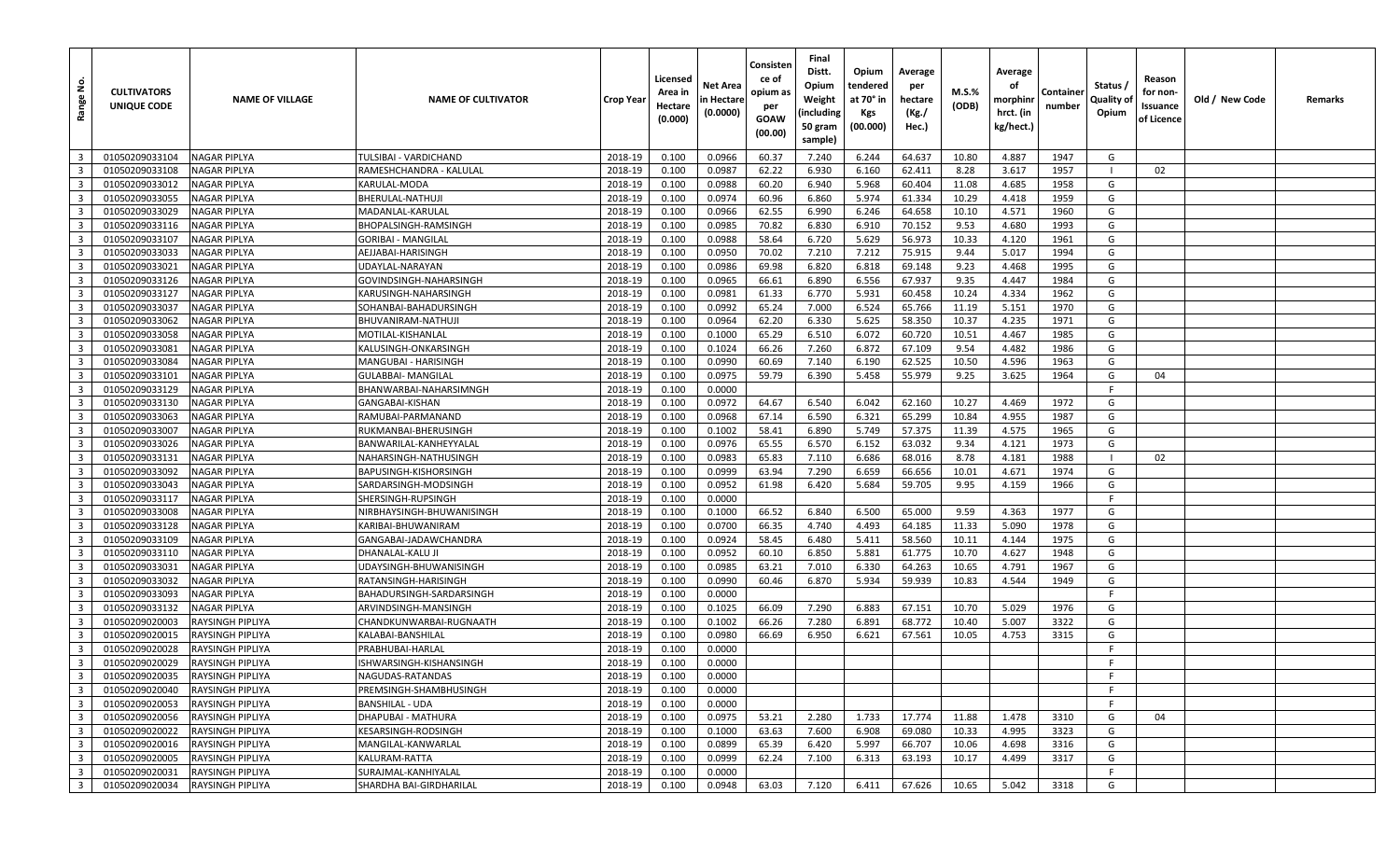| <u>ទំ</u><br>Range      | <b>CULTIVATORS</b><br>UNIQUE CODE | <b>NAME OF VILLAGE</b>  | <b>NAME OF CULTIVATOR</b>           | <b>Crop Year</b> | Licensed<br>Area in<br>Hectare<br>(0.000) | Net Area<br>in Hectare<br>(0.0000) | Consisten<br>ce of<br>opium as<br>per<br>GOAW<br>(00.00) | Final<br>Distt.<br>Opium<br>Weight<br>(including<br>50 gram<br>sample) | Opium<br>tendered<br>at 70° in<br>Kgs<br>(00.000) | Average<br>per<br>hectare<br>(Kg./<br>Hec.) | M.S.%<br>(ODB) | Average<br>οf<br>morphinr<br>hrct. (in<br>kg/hect.) | Container<br>number | Status /<br>Quality of<br>Opium | Reason<br>for non-<br>Issuance<br>of Licence | Old / New Code | Remarks         |
|-------------------------|-----------------------------------|-------------------------|-------------------------------------|------------------|-------------------------------------------|------------------------------------|----------------------------------------------------------|------------------------------------------------------------------------|---------------------------------------------------|---------------------------------------------|----------------|-----------------------------------------------------|---------------------|---------------------------------|----------------------------------------------|----------------|-----------------|
| $\overline{\mathbf{3}}$ | 01050209020052                    | <b>RAYSINGH PIPLIYA</b> | NARWARSINGH-CHATARSINGH             | 2018-19          | 0.100                                     | 0.0924                             | 59.98                                                    | 6.700                                                                  | 5.741                                             | 62.132                                      | 11.32          | 4.923                                               | 3311                | G                               |                                              |                |                 |
| $\overline{\mathbf{3}}$ | 01050209020002                    | RAYSINGH PIPLIYA        | SOURABHSINGH-JUJHARSINGH            | 2018-19          | 0.100                                     | 0.0945                             | 63.81                                                    | 7.100                                                                  | 6.472                                             | 68.486                                      | 9.98           | 4.785                                               | 3319                | G                               |                                              |                |                 |
| $\overline{\mathbf{3}}$ | 01050209020041                    | <b>RAYSINGH PIPLIYA</b> | PRAKASHCHAND-HEERJ                  | 2018-19          | 0.100                                     | 0.0936                             | 68.91                                                    | 6.570                                                                  | 6.468                                             | 69.102                                      | 10.52          | 5.088                                               | 3325                | G                               |                                              |                |                 |
| $\overline{\mathbf{3}}$ | 01050209020043                    | RAYSINGH PIPLIYA        | BAHADURSINGH-BHANWARSINGH           | 2018-19          | 0.100                                     | 0.0918                             | 60.39                                                    | 6.750                                                                  | 5.823                                             | 63.431                                      | 11.16          | 4.956                                               | 3320                | G                               |                                              |                |                 |
| $\overline{\mathbf{3}}$ | 01050209020008                    | <b>RAYSINGH PIPLIYA</b> | SONA KUNWAR - MANGU SINGH           | 2018-19          | 0.100                                     | 0.0000                             |                                                          |                                                                        |                                                   |                                             |                |                                                     |                     | F                               |                                              |                |                 |
| $\overline{3}$          | 01050209020036                    | RAYSINGH PIPLIYA        | DASHRTHSINGH-JUJHARSINGH            | 2018-19          | 0.100                                     | 0.0904                             | 59.52                                                    | 6.570                                                                  | 5.586                                             | 61.792                                      | 10.85          | 4.693                                               | 3312                | G                               |                                              |                |                 |
| $\overline{3}$          | 01050209020059                    | RAYSINGH PIPLIYA        | PRABHULAL-RAMKUNWAR                 | 2018-19          | 0.100                                     | 0.0978                             | 69.02                                                    | 7.320                                                                  | 7.218                                             | 73.803                                      | 10.69          | 5.522                                               | 3326                | G                               |                                              |                |                 |
| $\overline{\mathbf{3}}$ | 01050209020011                    | <b>RAYSINGH PIPLIYA</b> | SITABAI-SHANKAR                     | 2018-19          | 0.100                                     | 0.0000                             |                                                          |                                                                        |                                                   |                                             |                |                                                     |                     | E                               |                                              |                |                 |
| $\overline{3}$          | 01050209020033                    | RAYSINGH PIPLIYA        | BHAGWAN SINGH - SAJJANSINGH         | 2018-19          | 0.100                                     | 0.0920                             | 68.38                                                    | 6.480                                                                  | 6.330                                             | 68.804                                      | 10.46          | 5.038                                               | 3324                | G                               |                                              |                |                 |
| $\overline{3}$          | 01050209020025                    | RAYSINGH PIPLIYA        | HERALAL - SHIVNARAYAN               | 2018-19          | 0.100                                     | 0.1000                             | 57.30                                                    | 7.330                                                                  | 6.000                                             | 60.000                                      | 11.19          | 4.700                                               | 3313                | G                               |                                              |                |                 |
| $\overline{\mathbf{3}}$ | 01050209020038                    | RAYSINGH PIPLIYA        | GOVARDHANSINGH-SHAMBHUSINGH         | 2018-19          | 0.100                                     | 0.0000                             |                                                          |                                                                        |                                                   |                                             |                |                                                     |                     | -F                              |                                              |                |                 |
| $\overline{3}$          | 01050209020014                    | <b>RAYSINGH PIPLIYA</b> | SHANTIBAI-PRABHULAL                 | 2018-19          | 0.100                                     | 0.0000                             |                                                          |                                                                        |                                                   |                                             |                |                                                     |                     | F                               |                                              |                |                 |
| $\overline{\mathbf{3}}$ | 01050209020032                    | RAYSINGH PIPLIYA        | NARAYAN-BAHADURSINGH                | 2018-19          | 0.100                                     | 0.1000                             | 59.56                                                    | 7.650                                                                  | 6.509                                             | 65.090                                      | 10.91          | 4.971                                               | 3314                | G                               |                                              |                |                 |
| $\overline{3}$          | 01050209020060                    | <b>RAYSINGH PIPLIYA</b> | RUPCHANDRA-PRABHULAL                | 2018-19          | 0.100                                     | 0.0951                             | 63.30                                                    | 6.960                                                                  | 6.294                                             | 66.182                                      | 11.18          | 5.179                                               | 3321                | G                               |                                              |                |                 |
| $\overline{3}$          | 01050209020007                    | RAYSINGH PIPLIYA        | DEVILAL-HARLAL                      | 2018-19          | 0.100                                     | 0.0000                             |                                                          |                                                                        |                                                   |                                             |                |                                                     |                     | -F                              |                                              |                |                 |
| $\overline{\mathbf{3}}$ | 01050210064007                    | ABAKHEDI                | BHOPALSINGH - LAXMANSINGH           | 2018-19          | 0.100                                     | 0.0928                             | 63.03                                                    | 6.930                                                                  | 6.240                                             | 67.241                                      | 10.19          | 4.796                                               | 64                  | G                               |                                              |                |                 |
| $\overline{\mathbf{3}}$ | 01050210064013                    | ABAKHEDI                | BHANA-NATHU                         | 2018-19          | 0.100                                     | 0.0995                             | 67.10                                                    | 7.290                                                                  | 6.988                                             | 70.231                                      | 9.61           | 4.724                                               | 65                  | G                               |                                              |                |                 |
| $\overline{\mathbf{3}}$ | 01050210064010                    | ABAKHEDI                | UDAYSINGH - BHERUSINGH              | 2018-19          | 0.100                                     | 0.0970                             | 58.39                                                    | 7.540                                                                  | 6.289                                             | 64.835                                      | 11.15          | 5.061                                               | 63                  | G                               |                                              |                |                 |
| $\overline{3}$          | 01050210054005                    | AWARI                   | MOHANLAL - VARDA                    | 2018-19          | 0.100                                     | 0.0944                             | 60.43                                                    | 6.940                                                                  | 5.991                                             | 63.463                                      | 10.21          | 4.536                                               | 1944                | G                               |                                              |                |                 |
| $\overline{\mathbf{3}}$ | 01050210038002                    | BAAJKHEDI               | MUNNIBAI-MOHANLAL                   | 2018-19          | 0.100                                     | 0.0995                             | 69.93                                                    | 7.380                                                                  | 7.373                                             | 74.100                                      | 10.80          | 5.602                                               | 3061                | G                               |                                              |                |                 |
| $\overline{3}$          | 01050210038016                    | BAAJKHEDI               | NANDLAL - NATHU                     | 2018-19          | 0.100                                     | 0.1000                             | 61.83                                                    | 7.560                                                                  | 6.678                                             | 66.780                                      | 10.46          | 4.889                                               | 3038                | G                               |                                              |                |                 |
| $\overline{\mathbf{3}}$ | 01050210038017                    | <b>BAAJKHEDI</b>        | MANOHARLAL-MANGILAL                 | 2018-19          | 0.100                                     | 0.0965                             | 60.26                                                    | 7.140                                                                  | 6.147                                             | 63.699                                      | 10.42          | 4.646                                               | 3039                | G                               |                                              |                |                 |
| $\overline{3}$          | 01050210038032                    | BAAJKHEDI               | <b>GEETABAI - NANURAM</b>           | 2018-19          | 0.100                                     | 0.0981                             | 66.59                                                    | 7.020                                                                  | 6.678                                             | 68.073                                      | 9.73           | 4.636                                               | 3047                | G                               |                                              |                |                 |
| $\overline{3}$          | 01050210038034                    | BAAJKHEDI               | KARULAL - GANESH                    | 2018-19          | 0.100                                     | 0.0979                             | 57.59                                                    | 7.080                                                                  | 5.825                                             | 59.499                                      | 10.12          | 4.215                                               | 3031                | G                               |                                              |                |                 |
| $\overline{\mathbf{3}}$ | 01050210038043                    | BAAJKHEDI               | BANSHILAL - AMRA CHAMAR             | 2018-19          | 0.100                                     | 0.1007                             | 69.35                                                    | 7.310                                                                  | 7.242                                             | 71.916                                      | 10.19          | 5.130                                               | 3055                | G                               |                                              |                |                 |
| $\overline{3}$          | 01050210038052                    | <b>BAAJKHEDI</b>        | PRAVEEN KUWAR - SHELENDRA SINGH     | 2018-19          | 0.100                                     | 0.1000                             | 73.67                                                    | 7.370                                                                  | 7.756                                             | 77.560                                      | 9.90           | 5.375                                               | 3062                | G                               |                                              |                |                 |
| $\overline{\mathbf{3}}$ | 01050210038057                    | BAAJKHEDI               | KARIBAI - NANDRAM                   | 2018-19          | 0.100                                     | 0.0983                             | 59.21                                                    | 7.460                                                                  | 6.310                                             | 64.191                                      | 11.65          | 5.235                                               | 3040                | G                               |                                              |                |                 |
| $\overline{3}$          | 01050210038014                    | <b>BAAJKHEDI</b>        | MANGILAL-NATHU                      | 2018-19          | 0.100                                     | 0.0986                             | 66.62                                                    | 7.280                                                                  | 6.928                                             | 70.263                                      | 11.72          | 5.765                                               | 3048                | G                               |                                              |                |                 |
| $\overline{\mathbf{3}}$ | 01050210038073                    | BAAJKHEDI               | NANDKUNWAR - PYARJI                 | 2018-19          | 0.100                                     | 0.0949                             | 67.55                                                    | 7.000                                                                  | 6.755                                             | 71.180                                      | 7.92           | 3.946                                               | 3049                | - 1                             | 02                                           |                |                 |
| $\overline{\mathbf{3}}$ | 01050210038077                    | BAAJKHEDI               | RATANLAL - BHERULAL                 | 2018-19          | 0.100                                     | 0.0000                             |                                                          |                                                                        |                                                   |                                             |                |                                                     |                     | $\mathsf{N}$                    |                                              |                |                 |
| $\overline{\mathbf{3}}$ | 01050210038007                    | BAAJKHEDI               | SARJU BAI - AMARCHANDRA             | 2018-19          | 0.100                                     | 0.0983                             | 58.45                                                    | 7.500                                                                  | 6.263                                             | 63.713                                      | 11.89          | 5.302                                               | 3032                | G                               |                                              |                |                 |
| $\overline{3}$          | 01050210038009                    | BAAJKHEDI               | PURALAL - JAGANNATH                 | 2018-19          | 0.100                                     | 0.0998                             | 59.70                                                    | 6.180                                                                  | 5.271                                             | 52.815                                      | 10.07          | 3.723                                               | 3033                | G                               | 04                                           |                |                 |
| $\overline{\mathbf{3}}$ | 01050210038037                    | BAAJKHEDI               | LAXMINARAYAN - RAMLAI               | 2018-19          | 0.100                                     | 0.0947                             | 63.96                                                    | 7.040                                                                  | 6.433                                             | 67.930                                      | 10.08          | 4.793                                               | 3050                | G                               |                                              |                |                 |
| $\overline{3}$          | 01050210038058                    | BAAJKHEDI               | HIMMATSINGH - MADANSINGH            | 2018-19          | 0.100                                     | 0.1019                             | 58.66                                                    | 7.590                                                                  | 6.360                                             | 62.414                                      | 10.52          | 4.596                                               | 3041                | G                               |                                              |                |                 |
| $\overline{\mathbf{3}}$ | 01050210038068                    | BAAJKHEDI               | SHANKAR - SHAMBHU                   | 2018-19          | 0.100                                     | 0.0981                             | 57.81                                                    | 6.910                                                                  | 5.707                                             | 58.175                                      | 11.14          | 4.536                                               | 3034                | G                               |                                              |                |                 |
| $\overline{\mathbf{3}}$ | 01050210038067                    | BAAJKHEDI               | BHAGGA-MEGHA                        | 2018-19          | 0.100                                     | 0.0995                             | 56.49                                                    | 7.430                                                                  | 5.996                                             | 60.261                                      | 10.44          | 4.404                                               | 3030                | G                               |                                              |                |                 |
| $\overline{\mathbf{3}}$ | 01050210038069                    | BAAJKHEDI               | NANDUBAI-TEJA                       | 2018-19          | 0.100                                     | 0.0983                             | 61.86                                                    | 7.200                                                                  | 6.363                                             | 64.730                                      | 11.06          | 5.011                                               | 3042                | G                               |                                              |                |                 |
| $\overline{\mathbf{3}}$ | 01050210038061                    | BAAJKHEDI               | KAILASHCHANDRA-RAMESHCHANDRA        | 2018-19          | 0.100                                     | 0.0946                             | 62.29                                                    | 7.360                                                                  | 6.549                                             | 69.228                                      | 10.84          | 5.253                                               | 3043                | G                               |                                              |                | NAME CORRACTION |
| 3 <sup>1</sup>          | 01050210038013                    | <b>BAAJKHEDI</b>        | GUDDIBAI D/o GANGARAM W/o BANSHILAL | 2018-19          | 0.100                                     | 0.0976                             | 59.44                                                    | 7.520                                                                  | 6.386                                             | 65.430                                      | 9.98           | 4.571                                               | 3035                | G                               |                                              |                | NAME CORRACTION |
| $\overline{3}$          | 01050210038001                    | <b>BAAJKHEDI</b>        | AMRIBAI-BHAWARLAL                   | 2018-19          | 0.100                                     | 0.0863                             | 59.34                                                    | 6.340                                                                  | 5.375                                             | 62.282                                      | 11.09          | 4.835                                               | 3036                | G                               |                                              |                |                 |
| $\overline{\mathbf{3}}$ | 01050210038006                    | BAAJKHEDI               | KARULAL-BHAGIRATH                   | 2018-19          | 0.100                                     | 0.0969                             | 57.07                                                    | 7.540                                                                  | 6.147                                             | 63.436                                      | 10.76          | 4.778                                               | 3037                | G                               |                                              |                |                 |
| $\overline{\mathbf{3}}$ | 01050210038012                    | <b>BAAJKHEDI</b>        | KANHEYALAL - LAXMINARAYAN           | 2018-19          | 0.100                                     | 0.0999                             | 61.62                                                    | 7.610                                                                  | 6.699                                             | 67.057                                      | 10.68          | 5.013                                               | 3051                | G                               |                                              |                |                 |
| $\overline{\mathbf{3}}$ | 01050210038021                    | BAAJKHEDI               | SURESH KUMAR-RATANLAL               | 2018-19          | 0.100                                     | 0.0979                             | 62.51                                                    | 6.870                                                                  | 6.135                                             | 62.665                                      | 11.36          | 4.983                                               | 3052                | G                               |                                              |                | NAME CHANGE     |
| $\overline{3}$          | 01050210038018                    | <b>BAAJKHEDI</b>        | ONKARLAL- SHANKARLAL                | 2018-19          | 0.100                                     | 0.0977                             | 58.31                                                    | 7.420                                                                  | 6.181                                             | 63.265                                      | 10.19          | 4.513                                               | 3044                | G                               |                                              |                |                 |
| $\overline{\mathbf{3}}$ | 01050210038064                    | BAAJKHEDI               | BAHADUR SINGH - BHANWAR SINGH       | 2018-19          | 0.100                                     | 0.0974                             | 64.65                                                    | 7.040                                                                  | 6.502                                             | 66.755                                      | 10.97          | 5.126                                               | 3054                | G                               |                                              |                |                 |
| $\overline{\mathbf{3}}$ | 01050210038008                    | <b>BAAJKHEDI</b>        | SHANTIBAI - NANDA                   | 2018-19          | 0.100                                     | 0.0960                             | 58.54                                                    | 7.210                                                                  | 6.030                                             | 62.812                                      | 10.39          | 4.568                                               | 3045                | G                               |                                              |                |                 |
| $\overline{\mathbf{3}}$ | 01050210038042                    | BAAJKHEDI               | HARIRAM-CHUNNILAL                   | 2018-19          | 0.100                                     | 0.0981                             | 63.07                                                    | 6.860                                                                  | 6.181                                             | 63.007                                      | 9.64           | 4.252                                               | 3057                | G                               |                                              |                |                 |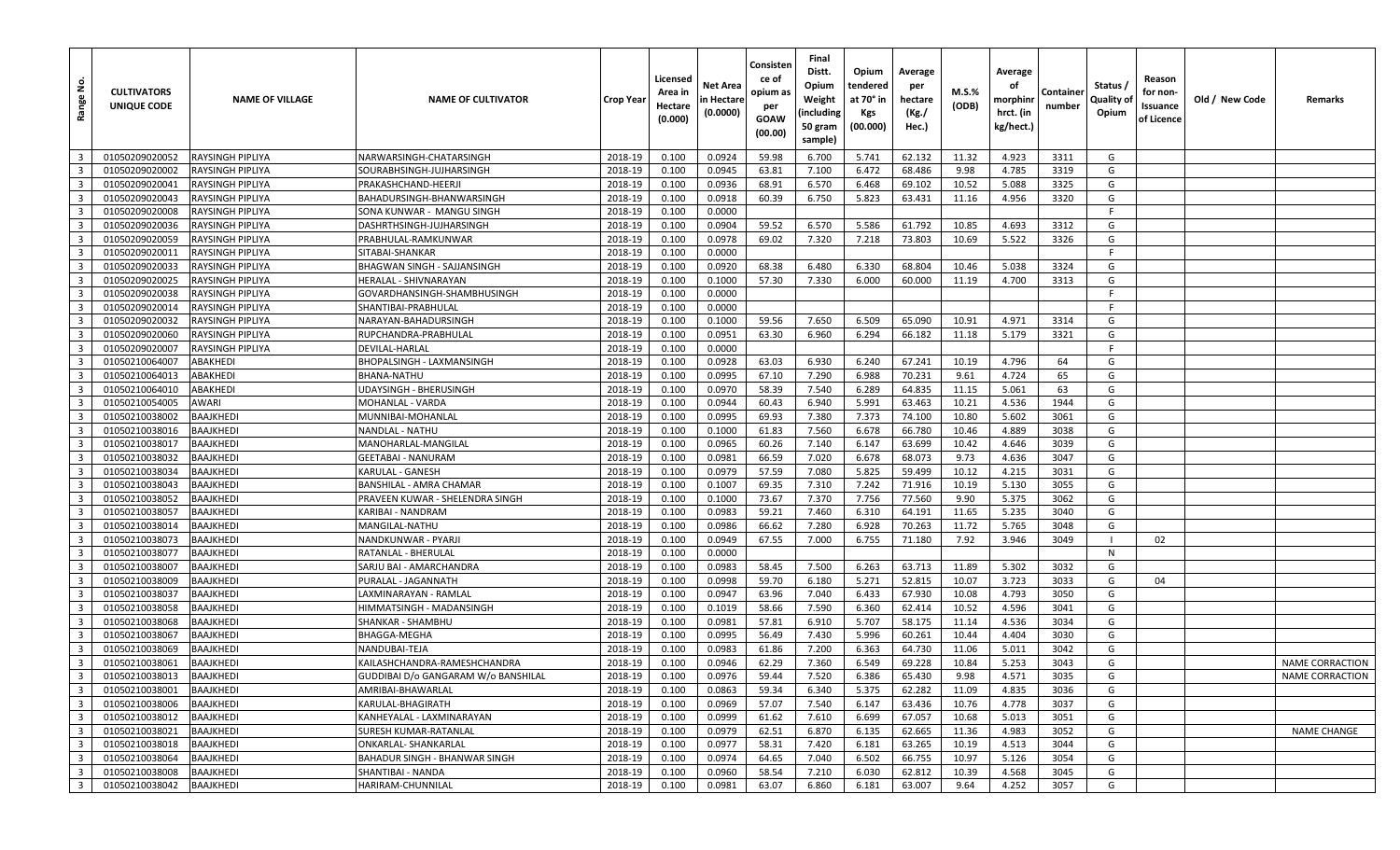| <u>ទំ</u><br>Range                        | <b>CULTIVATORS</b><br>UNIQUE CODE | <b>NAME OF VILLAGE</b> | <b>NAME OF CULTIVATOR</b>                   | <b>Crop Year</b>   | Licensed<br>Area in<br>Hectare<br>(0.000) | Net Area<br>in Hectare<br>(0.0000) | Consisten<br>ce of<br>opium as<br>per<br>GOAW<br>(00.00) | Final<br>Distt.<br>Opium<br>Weight<br>(including<br>50 gram<br>sample) | Opium<br>tendered<br>at 70° in<br>Kgs<br>(00.000) | Average<br>per<br>hectare<br>(Kg./<br>Hec.) | M.S.%<br>(ODB) | Average<br>οf<br>morphinr<br>hrct. (in<br>kg/hect.) | Container<br>number | Status /<br>Quality of<br>Opium | Reason<br>for non-<br>Issuance<br>of Licence | Old / New Code | Remarks |
|-------------------------------------------|-----------------------------------|------------------------|---------------------------------------------|--------------------|-------------------------------------------|------------------------------------|----------------------------------------------------------|------------------------------------------------------------------------|---------------------------------------------------|---------------------------------------------|----------------|-----------------------------------------------------|---------------------|---------------------------------|----------------------------------------------|----------------|---------|
| $\overline{\mathbf{3}}$                   | 01050210038025                    | BAAJKHEDI              | RAMNARAYAN-KANA                             | 2018-19            | 0.100                                     | 0.1002                             | 65.40                                                    | 7.570                                                                  | 7.073                                             | 70.588                                      | 11.36          | 5.613                                               | 3058                | G                               |                                              |                |         |
| $\overline{3}$                            | 01050210038020                    | BAAJKHEDI              | UJHARLAL-GOPAL                              | 2018-19            | 0.100                                     | 0.0978                             | 63.80                                                    | 7.380                                                                  | 6.726                                             | 68.773                                      | 10.31          | 4.964                                               | 3059                | G                               |                                              |                |         |
| $\overline{\mathbf{3}}$                   | 01050210038019                    | <b>BAAJKHEDI</b>       | BHERULAL-LALA                               | 2018-19            | 0.100                                     | 0.0907                             | 69.08                                                    | 6.420                                                                  | 6.336                                             | 69.856                                      | 11.22          | 5.486                                               | 3064                | G                               |                                              |                |         |
| $\overline{\mathbf{3}}$                   | 01050210038076                    | BAAJKHEDI              | GAMERLAL - BHERAJI                          | 2018-19            | 0.100                                     | 0.0986                             | 63.98                                                    | 7.160                                                                  | 6.544                                             | 66.369                                      | 10.41          | 4.836                                               | 3053                | G                               |                                              |                |         |
| $\overline{\mathbf{3}}$                   | 01050210038060                    | <b>BAAJKHEDI</b>       | RAMGOPAL-SHANKARLAL                         | 2018-19            | 0.100                                     | 0.0985                             | 64.76                                                    | 7.170                                                                  | 6.633                                             | 67.340                                      | 11.13          | 5.247                                               | 3060                | G                               |                                              |                |         |
| $\overline{\mathbf{3}}$                   | 01050210038010                    | BAAJKHEDI              | JAGDISH-SHANKRALAL                          | 2018-19            | 0.100                                     | 0.0980                             | 65.93                                                    | 6.960                                                                  | 6.555                                             | 66.887                                      | 10.91          | 5.108                                               | 3056                | G                               |                                              |                |         |
| $\overline{3}$                            | 01050210038041                    | BAAJKHEDI              | HIRALAL-AMRA                                | 2018-19            | 0.100                                     | 0.0900                             | 66.92                                                    | 6.280                                                                  | 6.004                                             | 66.711                                      | 10.59          | 4.945                                               | 3063                | G                               |                                              |                |         |
| $\overline{\mathbf{3}}$                   | 01050210038065                    | <b>BAAJKHEDI</b>       | MOHANLAL-GOTAM KUMAWAT                      | 2018-19            | 0.100                                     | 0.0991                             | 54.71                                                    | 7.290                                                                  | 5.698                                             | 57.497                                      | 11.11          | 4.471                                               | 3046                | G                               |                                              |                |         |
| $\overline{3}$                            | 01050210075011                    | BETIKHEDI              | BHERULAL - BHUWAN                           | 2018-19            | 0.100                                     | 0.0000                             |                                                          |                                                                        |                                                   |                                             |                |                                                     |                     | F                               |                                              |                |         |
| $\overline{3}$                            | 01050210075051                    | BETIKHEDI              | RAMESHWAR - KESHURAM                        | 2018-19            | 0.100                                     | 0.0000                             |                                                          |                                                                        |                                                   |                                             |                |                                                     |                     | -F                              |                                              |                |         |
| $\overline{\mathbf{3}}$                   | 01050210075036                    | <b>BETIKHEDI</b>       | VARDA - MOTI                                | 2018-19            | 0.100                                     | 0.0000                             |                                                          |                                                                        |                                                   |                                             |                |                                                     |                     | -F                              |                                              |                |         |
| $\overline{3}$                            | 01050210075053                    | BETIKHEDI              | PARASRAM - BHURALAL NETAJI                  | 2018-19            | 0.100                                     | 0.0000                             |                                                          |                                                                        |                                                   |                                             |                |                                                     |                     | F                               |                                              |                |         |
| $\overline{\mathbf{3}}$                   | 01050210075027                    | BETIKHEDI              | RAMNARAYAN - NANURAM                        | 2018-19            | 0.100                                     | 0.0965                             | 68.79                                                    | 7.020                                                                  | 6.899                                             | 71.492                                      | 10.36          | 5.184                                               | 2977                | G                               |                                              |                |         |
| $\overline{3}$                            | 01050210075004                    | BETIKHEDI              | BHERU - NANDA                               | 2018-19            | 0.100                                     | 0.1000                             | 64.70                                                    | 6.980                                                                  | 6.452                                             | 64.520                                      | 9.85           | 4.448                                               | 2973                | G                               |                                              |                |         |
| $\overline{\mathbf{3}}$                   | 01050210075017                    | <b>BETIKHEDI</b>       | GOVINDRAM - BHANWARLAL                      | 2018-19            | 0.100                                     | 0.0867                             | 65.87                                                    | 6.400                                                                  | 6.022                                             | 69.457                                      | 9.38           | 4.561                                               | 2974                | G                               |                                              |                |         |
| $\overline{\mathbf{3}}$                   | 01050210075031                    | <b>BETIKHEDI</b>       | RATANLAL - VARDICHAND                       | 2018-19            | 0.100                                     | 0.0000                             |                                                          |                                                                        |                                                   |                                             |                |                                                     |                     | F                               |                                              |                |         |
| $\overline{\mathbf{3}}$                   | 01050210075022                    | BETIKHEDI              | PARVATIBAI-KALURAM                          | 2018-19            | 0.100                                     | 0.0000                             |                                                          |                                                                        |                                                   |                                             |                |                                                     |                     | -F                              |                                              |                |         |
| $\overline{\mathbf{3}}$                   | 01050210075040                    | <b>BETIKHEDI</b>       | KANWARLAL - MOTILAL                         | 2018-19            | 0.100                                     | 0.0000                             |                                                          |                                                                        |                                                   |                                             |                |                                                     |                     | -F                              |                                              |                |         |
| $\overline{3}$                            | 01050210075003                    | BETIKHEDI              | RADHESHYAM - GANGABAI                       | 2018-19            | 0.100                                     | 0.1028                             | 55.53                                                    | 7.420                                                                  | 5.886                                             | 57.256                                      | 10.28          | 4.120                                               | 2966                | G                               |                                              |                |         |
| $\overline{\mathbf{3}}$                   | 01050210075008                    | <b>BETIKHEDI</b>       | SITABAI-PRABHULAL                           | 2018-19            | 0.100                                     | 0.0000                             |                                                          |                                                                        |                                                   |                                             |                |                                                     |                     | F                               |                                              |                |         |
| $\overline{3}$                            | 01050210075020                    | BETIKHEDI              | HEERABAI-KANWARLAL                          | 2018-19            | 0.100                                     | 0.0000                             |                                                          |                                                                        |                                                   |                                             |                |                                                     |                     | F                               |                                              |                |         |
| $\overline{\mathbf{3}}$                   | 01050210075013                    | <b>BETIKHEDI</b>       | GANGABAI-GOVARDHANLAL                       | 2018-19            | 0.100                                     | 0.0513                             | 63.25                                                    | 3.550                                                                  | 3.208                                             | 62.534                                      | 11.15          | 4.880                                               | 2978                | G                               |                                              |                |         |
| $\overline{3}$                            | 01050210075044                    | BETIKHEDI              | JAANIBAI-RAMKISHAN                          | 2018-19            | 0.100                                     | 0.0000                             |                                                          |                                                                        |                                                   |                                             |                |                                                     |                     | F                               |                                              |                |         |
| $\overline{\mathbf{3}}$                   | 01050210075002                    | BETIKHEDI              | PARASRAM - BHANWARLAL                       | 2018-19            | 0.100                                     | 0.1008                             | 65.19                                                    | 7.430                                                                  | 6.919                                             | 68.640                                      | 10.54          | 5.065                                               | 2975                | G                               |                                              |                |         |
| $\overline{\mathbf{3}}$                   | 01050210075038                    | BETIKHEDI              | KARULAL-BHERULAL                            | 2018-19            | 0.100                                     | 0.0458                             | 53.26                                                    | 3.040                                                                  | 2.313                                             | 50.502                                      | 10.97          | 3.878                                               | 2965                | G                               | 04                                           |                |         |
| $\overline{3}$                            | 01050210075029                    | BETIKHEDI              | BHAWARIBAI-MOTIRAM                          | 2018-19            | 0.100                                     | 0.0998                             | 60.73                                                    | 7.160                                                                  | 6.212                                             | 62.244                                      | 11.15          | 4.858                                               | 2968                | G                               |                                              |                |         |
| $\overline{\mathbf{3}}$                   | 01050210075023                    | BETIKHEDI              | NANDUBAI-DALU URF JALAM CHMAR               | 2018-19            | 0.100                                     | 0.0980                             | 59.36                                                    | 6.780                                                                  | 5.749                                             | 58.663                                      | 10.34          | 4.246                                               | 2969                | G                               |                                              |                |         |
| $\overline{3}$                            | 01050210075057                    | BETIKHEDI              | ILABAI-UDAYLAL.                             | 2018-19            | 0.100                                     | 0.0980                             | 59.87                                                    | 7.240                                                                  | 6.192                                             | 63.183                                      | 9.69           | 4.286                                               | 2970                | G                               |                                              | 01050209031021 |         |
| $\overline{\mathbf{3}}$                   | 01050210075016                    | <b>BETIKHEDI</b>       | RAMKANYABAI-LAXMINARAYAN                    | 2018-19            | 0.100                                     | 0.0000                             |                                                          |                                                                        |                                                   |                                             |                |                                                     |                     | -F                              |                                              |                |         |
| $\overline{\mathbf{3}}$                   | 01050210075018                    | BETIKHEDI              | GANGABAI-RAMESHWAR                          | 2018-19            | 0.100                                     | 0.0966                             | 60.81                                                    | 6.890                                                                  | 5.985                                             | 61.956                                      | 10.90          | 4.728                                               | 2971                | G                               |                                              |                |         |
| $\overline{\mathbf{3}}$                   | 01050210075010                    | BETIKHEDI              | NANDUBAI-KANWARLAL                          | 2018-19            | 0.100                                     | 0.0943                             | 61.38                                                    | 6.860                                                                  | 6.015                                             | 63.785                                      | 10.92          | 4.876                                               | 2976                | G                               |                                              |                |         |
| $\overline{3}$                            | 01050210075025                    | BETIKHEDI              | RAMIBAI-KACHRU                              | 2018-19            | 0.100                                     | 0.1013                             | 61.37                                                    | 7.410                                                                  | 6.496                                             | 64.126                                      | 10.79          | 4.844                                               | 2972                | G<br>F.                         |                                              |                |         |
| $\overline{\mathbf{3}}$<br>$\overline{3}$ | 01050210075035                    | <b>BETIKHEDI</b>       | KELASHCHANDRA-BHUWAN                        | 2018-19            | 0.100                                     | 0.0000                             |                                                          |                                                                        |                                                   | 72.236                                      |                |                                                     |                     | G                               |                                              |                |         |
| $\overline{\mathbf{3}}$                   | 01050210075007                    | BETIKHEDI<br>BETIKHEDI | GOVARDHANLAL-MEGHA                          | 2018-19            | 0.100                                     | 0.0966<br>0.0966                   | 67.47<br>53.16                                           | 7.240<br>6.810                                                         | 6.978<br>5.172                                    | 53.540                                      | 9.47<br>9.82   | 4.789<br>3.680                                      | 2979<br>2967        | G                               | 04                                           |                |         |
| $\overline{\mathbf{3}}$                   | 01050210075041<br>01050210043009  | BHILYAKHEDI            | MANGILAL D.P. RADHIBAI<br>MANGILAL - RAMLAL | 2018-19<br>2018-19 | 0.100<br>0.100                            | 0.0000                             |                                                          |                                                                        |                                                   |                                             |                |                                                     |                     | N                               |                                              |                |         |
| $\overline{\mathbf{3}}$                   | 01050210043008                    | BHILYAKHEDI            | GANESH - KISHAN                             | 2018-19            | 0.100                                     | 0.0000                             |                                                          |                                                                        |                                                   |                                             |                |                                                     |                     | F                               |                                              |                |         |
| $\overline{\mathbf{3}}$                   | 01050210043011                    | BHILYAKHEDI            | MANGILAL - NANURAM                          | 2018-19            | 0.100                                     | 0.0951                             | 60.09                                                    | 6.730                                                                  | 5.777                                             | 60.746                                      | 10.22          | 4.346                                               | 3466                | G                               |                                              |                |         |
| 3 <sup>1</sup>                            | 01050210043010                    | BHILYAKHEDI            | DHAPUBAI-NARAYAN                            | 2018-19            | 0.100                                     | 0.0972                             | 56.77                                                    | 6.430                                                                  | 5.215                                             | 53.652                                      | 10.57          | 3.970                                               | 3465                | G                               | 04                                           |                |         |
| $\overline{\mathbf{3}}$                   | 01050210048003                    | <b>BOLIYA-I</b>        | ONKARLAL - NATHULAL                         | 2018-19            | 0.100                                     | 0.1014                             | 64.68                                                    | 8.290                                                                  | 7.660                                             | 75.542                                      | 9.38           | 4.960                                               | 2657                | G                               |                                              |                |         |
| $\overline{\mathbf{3}}$                   | 01050210048004                    | <b>BOLIYA-I</b>        | RAKESH - GOPAL                              | 2018-19            | 0.100                                     | 0.0984                             | 62.94                                                    | 7.110                                                                  | 6.393                                             | 64.969                                      | 10.52          | 4.784                                               | 2667                | G                               |                                              |                |         |
| $\overline{\mathbf{3}}$                   | 01050210048008                    | <b>BOLIYA-I</b>        | KACHARU - GANESH                            | 2018-19            | 0.100                                     | 0.0990                             | 70.34                                                    | 7.590                                                                  | 7.627                                             | 77.040                                      | 9.24           | 4.983                                               | 2668                | G                               |                                              |                |         |
| $\overline{\mathbf{3}}$                   | 01050210048009                    | <b>BOLIYA-I</b>        | ONKARLAL-PARTHA                             | 2018-19            | 0.100                                     | 0.1030                             | 65.75                                                    | 7.540                                                                  | 7.082                                             | 68.757                                      | 10.01          | 4.818                                               | 2669                | G                               |                                              |                |         |
| $\overline{\mathbf{3}}$                   | 01050210048010                    | <b>BOLIYA-I</b>        | KASTURIBAI - BHERA                          | 2018-19            | 0.100                                     | 0.1000                             | 64.86                                                    | 7.480                                                                  | 6.931                                             | 69.310                                      | 9.42           | 4.570                                               | 2658                | G                               |                                              |                |         |
| $\overline{\mathbf{3}}$                   | 01050210048017                    | <b>BOLIYA-I</b>        | <b>BAGADIRAM - SEVA</b>                     | 2018-19            | 0.100                                     | 0.1014                             | 65.94                                                    | 7.350                                                                  | 6.924                                             | 68.284                                      | 9.75           | 4.660                                               | 2670                | G                               |                                              |                |         |
| $\overline{\mathbf{3}}$                   | 01050210048023                    | <b>BOLIYA-I</b>        | KACHARU - NANURAM                           | 2018-19            | 0.100                                     | 0.1000                             | 66.82                                                    | 7.220                                                                  | 6.892                                             | 68.920                                      | 10.28          | 4.959                                               | 2671                | G                               |                                              |                |         |
| 3 <sup>1</sup>                            | 01050210048027                    | <b>BOLIYA-I</b>        | HIRALAL - RAMA                              | 2018-19            | 0.100                                     | 0.1007                             | 66.13                                                    | 7.140                                                                  | 6.745                                             | 66.981                                      | 9.45           | 4.431                                               | 2672                | G                               |                                              |                |         |
|                                           |                                   |                        |                                             |                    |                                           |                                    |                                                          |                                                                        |                                                   |                                             |                |                                                     |                     |                                 |                                              |                |         |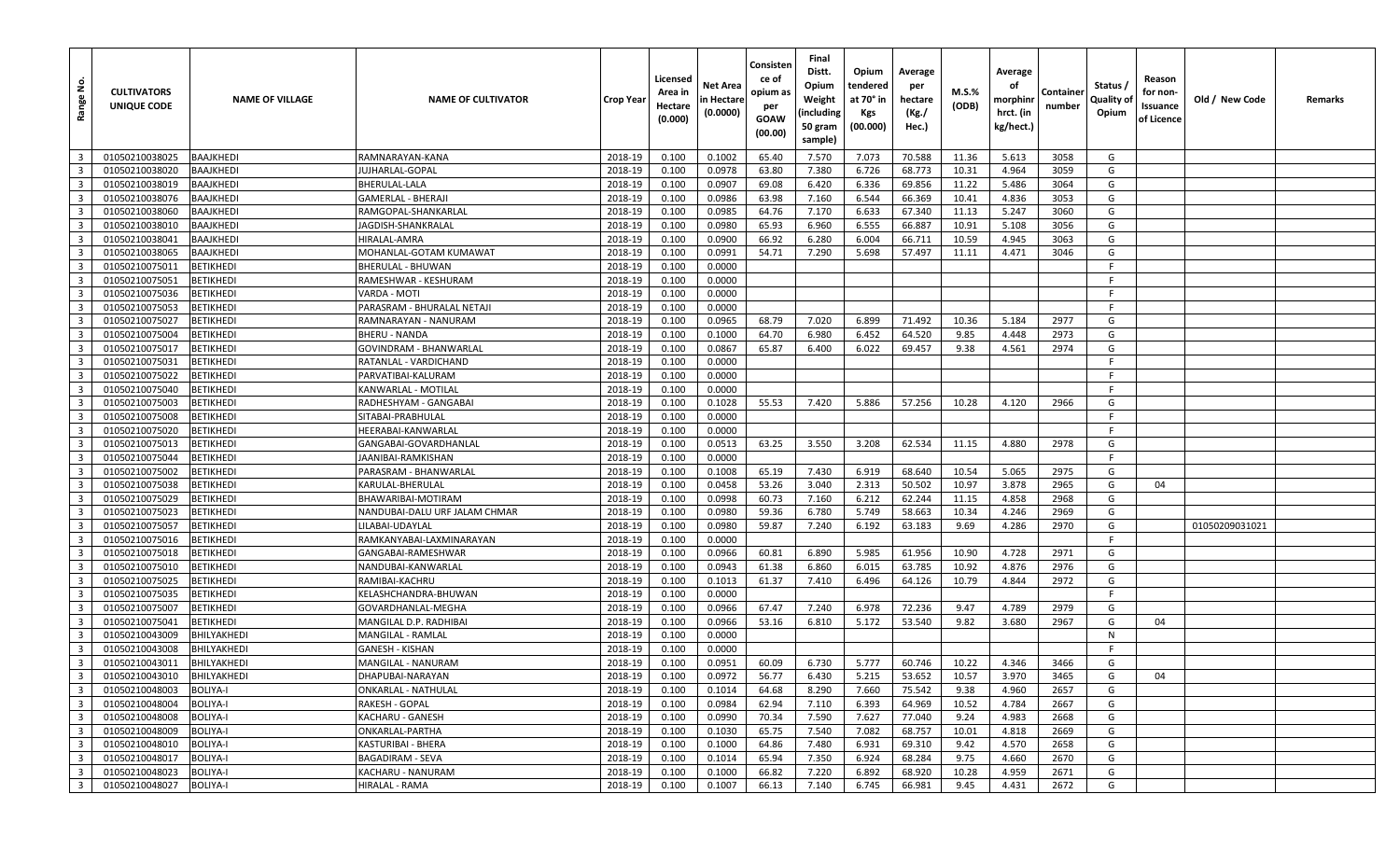| ِّ ج<br>Range             | <b>CULTIVATORS</b><br><b>UNIQUE CODE</b> | <b>NAME OF VILLAGE</b> | <b>NAME OF CULTIVATOR</b>                        | <b>Crop Year</b> | Licensed<br>Area in<br>Hectare<br>(0.000) | Net Area<br>n Hectare<br>(0.0000) | Consisten<br>ce of<br>opium as<br>per<br>GOAW<br>(00.00) | Final<br>Distt.<br>Opium<br>Weight<br>(including<br>50 gram<br>sample) | Opium<br>tendered<br>at 70° in<br>Kgs<br>(00.000) | Average<br>per<br>hectare<br>(Kg./<br>Hec.) | M.S.%<br>(ODB) | Average<br>оf<br>morphinr<br>hrct. (in<br>kg/hect.) | Container<br>number | Status /<br>Quality of<br>Opium | Reason<br>for non-<br>Issuance<br>of Licence | Old / New Code | Remarks |
|---------------------------|------------------------------------------|------------------------|--------------------------------------------------|------------------|-------------------------------------------|-----------------------------------|----------------------------------------------------------|------------------------------------------------------------------------|---------------------------------------------------|---------------------------------------------|----------------|-----------------------------------------------------|---------------------|---------------------------------|----------------------------------------------|----------------|---------|
| -3                        | 01050210048039                           | <b>BOLIYA-I</b>        | KAILASHKUNWAR W/O HOKAMSINGH SISTER<br>KALUSINGH | 2018-19          | 0.100                                     | 0.0945                            | 64.73                                                    | 7.030                                                                  | 6.501                                             | 68.793                                      | 10.64          | 5.124                                               | 2673                | G                               |                                              |                |         |
| $\overline{\mathbf{3}}$   | 01050210048040                           | <b>BOLIYA-I</b>        | DHAPUBAI- BHERULAL D.P. NANDUBAI                 | 2018-19          | 0.100                                     | 0.1004                            | 65.27                                                    | 7.090                                                                  | 6.611                                             | 65.846                                      | 9.58           | 4.416                                               | 2659                | G                               |                                              |                |         |
| $\overline{\mathbf{3}}$   | 01050210048049                           | <b>BOLIYA-I</b>        | MANGILAL - NANURAM                               | 2018-19          | 0.100                                     | 0.1020                            | 67.89                                                    | 7.130                                                                  | 6.915                                             | 67.794                                      | 9.59           | 4.551                                               | 2680                | G                               |                                              |                |         |
| $\overline{\mathbf{3}}$   | 01050210048051                           | <b>BOLIYA-I</b>        | KARULAL-MOTILAL                                  | 2018-19          | 0.100                                     | 0.1000                            | 68.35                                                    | 7.250                                                                  | 7.079                                             | 70.790                                      | 9.99           | 4.950                                               | 2681                | G                               |                                              |                |         |
| $\overline{\mathbf{3}}$   | 01050210048052                           | <b>BOLIYA-I</b>        | <b>GOPAL - NANURAM</b>                           | 2018-19          | 0.100                                     | 0.1000                            | 58.74                                                    | 7.190                                                                  | 6.033                                             | 60.330                                      | 10.23          | 4.321                                               | 2655                | G                               |                                              |                |         |
| $\overline{\mathbf{3}}$   | 01050210048053                           | <b>BOLIYA-I</b>        | <b>GOPAL - NARAYAN</b>                           | 2018-19          | 0.100                                     | 0.0972                            | 70.26                                                    | 7.260                                                                  | 7.287                                             | 74.969                                      | 9.18           | 4.817                                               | 2685                | G                               |                                              |                |         |
| $\overline{\mathbf{3}}$   | 01050210048054                           | <b>BOLIYA-I</b>        | RAMLAL - DEVAJI                                  | 2018-19          | 0.100                                     | 0.1025                            | 66.53                                                    | 7.270                                                                  | 6.910                                             | 67.414                                      | 3.34           | 1.576                                               | 2686                |                                 | 02                                           |                |         |
| $\overline{\mathbf{3}}$   | 01050210048056                           | <b>BOLIYA-I</b>        | BHAGWANLAL - AMARLAL                             | 2018-19          | 0.100                                     | 0.0936                            | 59.83                                                    | 7.220                                                                  | 6.171                                             | 65.929                                      | 9.91           | 4.574                                               | 2660                | G                               |                                              |                |         |
| $\overline{\mathbf{3}}$   | 01050210048057                           | <b>BOLIYA-I</b>        | KHEEMA - HIRA                                    | 2018-19          | 0.100                                     | 0.1000                            | 63.07                                                    | 7.420                                                                  | 6.685                                             | 66.850                                      | 9.66           | 4.521                                               | 2661                | G                               |                                              |                |         |
| $\overline{\mathbf{3}}$   | 01050210048062                           | <b>BOLIYA-I</b>        | JAMNABAI - BHANWARLAL                            | 2018-19          | 0.100                                     | 0.0990                            | 60.73                                                    | 7.100                                                                  | 6.160                                             | 62.222                                      | 10.16          | 4.425                                               | 2662                | G                               |                                              |                |         |
| $\overline{\mathbf{3}}$   | 01050210048077                           | <b>BOLIYA-I</b>        | MANOHARLAL - PANNALAL BRAHAMAN                   | 2018-19          | 0.100                                     | 0.1000                            | 60.92                                                    | 7.370                                                                  | 6.414                                             | 64.140                                      | 10.18          | 4.571                                               | 2663                | G                               |                                              |                |         |
| $\overline{\mathbf{3}}$   | 01050210048087                           | <b>BOLIYA-I</b>        | MOHANLAL - HIRALAL                               | 2018-19          | 0.100                                     | 0.0990                            | 66.52                                                    | 7.170                                                                  | 6.814                                             | 68.828                                      | 9.86           | 4.750                                               | 2674                | G                               |                                              |                |         |
| $\overline{\mathbf{3}}$   | 01050210048088                           | <b>BOLIYA-I</b>        | KACHARULAL - NAHAR                               | 2018-19          | 0.100                                     | 0.0984                            | 74.25                                                    | 7.500                                                                  | 7.955                                             | 80.843                                      | 9.19           | 5.201                                               | 2688                | G                               |                                              |                |         |
| $\overline{\mathbf{3}}$   | 01050210048089                           | <b>BOLIYA-I</b>        | RANGLAL - KACHARULAL                             | 2018-19          | 0.100                                     | 0.1007                            | 67.05                                                    | 7.010                                                                  | 6.715                                             | 66.683                                      | 9.68           | 4.518                                               | 2682                | G                               |                                              |                |         |
| $\overline{\mathbf{3}}$   | 01050210048090                           | <b>BOLIYA-I</b>        | KARULAL - KACHARULAL                             | 2018-19          | 0.100                                     | 0.0993                            | 64.36                                                    | 7.040                                                                  | 6.473                                             | 65.186                                      | 11.05          | 5.042                                               | 2675                | G                               |                                              |                |         |
| $\overline{\mathbf{3}}$   | 01050210048091                           | <b>BOLIYA-I</b>        | MANGILAL - KANWARLAI                             | 2018-19          | 0.100                                     | 0.1000                            | 71.82                                                    | 7.400                                                                  | 7.592                                             | 75.920                                      | 9.37           | 4.980                                               | 2687                | G                               |                                              |                |         |
| $\overline{\mathbf{3}}$   | 01050210048097                           | <b>BOLIYA-I</b>        | NARSINGHLAL - KACHARULAL                         | 2018-19          | 0.100                                     | 0.1007                            | 62.25                                                    | 7.780                                                                  | 6.919                                             | 68.709                                      | 10.02          | 4.819                                               | 2665                | G                               |                                              |                |         |
| $\overline{\mathbf{3}}$   | 01050210048035                           | <b>BOLIYA-I</b>        | BAPULAL-KISHANLAL                                | 2018-19          | 0.100                                     | 0.1000                            | 64.70                                                    | 7.150                                                                  | 6.609                                             | 66.090                                      | 9.47           | 4.381                                               | 2666                | G                               |                                              |                |         |
| $\overline{\mathbf{3}}$   | 01050210048074                           | <b>BOLIYA-I</b>        | KHEEMA - PARTHA                                  | 2018-19          | 0.100                                     | 0.0987                            | 60.68                                                    | 7.110                                                                  | 6.163                                             | 62.441                                      | 9.72           | 4.249                                               | 2676                | G                               |                                              |                |         |
| $\overline{\mathbf{3}}$   | 01050210048022                           | <b>BOLIYA-I</b>        | NANURAM - RAMA                                   | 2018-19          | 0.100                                     | 0.0999                            | 67.60                                                    | 7.520                                                                  | 7.262                                             | 72.692                                      | 9.66           | 4.916                                               | 2683                | G                               |                                              |                |         |
| $\overline{\mathbf{3}}$   | 01050210048101                           | <b>BOLIYA-I</b>        | RAMESHWAR-BHERULAL                               | 2018-19          | 0.100                                     | 0.1001                            | 68.11                                                    | 7.100                                                                  | 6.908                                             | 69.010                                      | 10.17          | 4.913                                               | 2684                | G                               |                                              |                |         |
| $\overline{\mathbf{3}}$   | 01050210048076                           | <b>BOLIYA-I</b>        | <b>GEETABAI - RAMESHWAR</b>                      | 2018-19          | 0.100                                     | 0.0990                            | 66.57                                                    | 6.910                                                                  | 6.571                                             | 66.373                                      | 10.62          | 4.935                                               | 2677                | G                               |                                              |                |         |
| $\overline{\mathbf{3}}$   | 01050210048065                           | <b>BOLIYA-I</b>        | RAMESHWAR - KANIRAM                              | 2018-19          | 0.100                                     | 0.1000                            | 66.58                                                    | 7.140                                                                  | 6.791                                             | 67.910                                      | 9.91           | 4.711                                               | 2678                | G                               |                                              |                |         |
| $\overline{\mathbf{3}}$   | 01050210048033                           | <b>BOLIYA-I</b>        | <b>GANGARAM - HIRA</b>                           | 2018-19          | 0.100                                     | 0.1000                            | 62.91                                                    | 7.200                                                                  | 6.471                                             | 64.710                                      | 9.54           | 4.321                                               | 2664                | G                               |                                              |                |         |
| $\overline{\mathbf{3}}$   | 01050210048046                           | <b>BOLIYA-I</b>        | AMARU - HIRA                                     | 2018-19          | 0.100                                     | 0.0999                            | 61.99                                                    | 7.450                                                                  | 6.598                                             | 66.046                                      | 9.86           | 4.558                                               | 2656                | G                               |                                              |                |         |
| $\overline{\mathbf{3}}$   | 01050210048079                           | <b>BOLIYA-I</b>        | JUJHARLAL - BHERA                                | 2018-19          | 0.100                                     | 0.1000                            | 65.98                                                    | 7.160                                                                  | 6.749                                             | 67.490                                      | 10.73          | 5.069                                               | 2679                | G                               |                                              |                |         |
| $\overline{\mathbf{3}}$   | 01050210048081                           | <b>BOLIYA-II</b>       | DEVILAL - JAYSINGH                               | 2018-19          | 0.100                                     | 0.0000                            |                                                          |                                                                        |                                                   |                                             |                |                                                     |                     | F                               |                                              |                |         |
| $\overline{\mathbf{3}}$   | 01050210048067                           | <b>BOLIYA-II</b>       | MANGIBAI - KANIRAM                               | 2018-19          | 0.100                                     | 0.0968                            | 60.36                                                    | 6.970                                                                  | 6.010                                             | 62.086                                      | 9.72           | 4.224                                               | 2616                | G                               |                                              |                |         |
| $\overline{\mathbf{3}}$   | 01050210048083                           | <b>BOLIYA-II</b>       | <b>NAHAR - BHUWAN</b>                            | 2018-19          | 0.100                                     | 0.1000                            | 63.96                                                    | 7.480                                                                  | 6.835                                             | 68.350                                      | 10.02          | 4.794                                               | 2622                | G                               |                                              |                |         |
| $\overline{\mathbf{3}}$   | 01050210048094                           | <b>BOLIYA-II</b>       | MANOHARLAL - BHANWARLAL                          | 2018-19          | 0.100                                     | 0.1040                            | 68.76                                                    | 7.870                                                                  | 7.731                                             | 74.336                                      | 10.57          | 5.500                                               | 2636                | G                               |                                              |                |         |
| $\overline{\mathbf{3}}$   | 01050210048107                           | <b>BOLIYA-II</b>       | MANSINGH - MANOHARLAL                            | 2018-19          | 0.100                                     | 0.1034                            | 70.20                                                    | 7.730                                                                  | 7.752                                             | 74.970                                      | 10.26          | 5.384                                               | 2647                | G                               |                                              |                |         |
| $\overline{\mathbf{3}}$   | 01050210048044                           | <b>BOLIYA-II</b>       | JAYSINGH - NANURAM                               | 2018-19          | 0.100                                     | 0.0999                            | 60.51                                                    | 7.200                                                                  | 6.224                                             | 62.302                                      | 10.06          | 4.387                                               | 2637                | G                               |                                              |                |         |
| $\overline{\mathbf{3}}$   | 01050210048095                           | <b>BOLIYA-II</b>       | JUJHARLAL - NATHULAL                             | 2018-19          | 0.100                                     | 0.1000                            | 64.88                                                    | 7.160                                                                  | 6.636                                             | 66.360                                      | 10.02          | 4.655                                               | 2623                | G                               |                                              |                |         |
| $\overline{\mathbf{3}}$   | 01050210048108                           | <b>BOLIYA-II</b>       | RUKMANBAI-BAPULAL                                | 2018-19          | 0.100                                     | 0.1003                            | 65.35                                                    | 7.420                                                                  | 6.927                                             | 69.062                                      | 9.75           | 4.714                                               | 2638                | G                               |                                              |                |         |
| $\overline{\mathbf{3}}$   | 01050210048047                           | <b>BOLIYA-II</b>       | SHANTIBAI - MANGILAL                             | 2018-19          | 0.100                                     | 0.0952                            | 65.25                                                    | 7.430                                                                  | 6.926                                             | 72.752                                      | 9.75           | 4.965                                               | 2624                | G                               |                                              |                |         |
| $\overline{\mathbf{3}}$   | 01050210048066                           | <b>BOLIYA-II</b>       | GEETABAI-VARDA                                   | 2018-19          | 0.100                                     | 0.1008                            | 67.49                                                    | 7.440                                                                  | 7.173                                             | 71.160                                      | 9.16           | 4.563                                               | 2639                | G                               |                                              |                |         |
| 3 <sup>1</sup>            | 01050210048069                           | <b>BOLIYA-II</b>       | KISHANLAL - JAYSINGH                             | 2018-19          | 0.100                                     | 0.0960                            | 63.62                                                    | 7.120                                                                  | 6.471                                             | 67.406                                      | 10.99          | 5.186                                               | 2617                | G                               |                                              |                |         |
| $\overline{\phantom{a}3}$ | 01050210048005                           | <b>BOLIYA-II</b>       | KISHAN - MEGHA                                   | 2018-19          | 0.100                                     | 0.1043                            | 65.13                                                    | 7.330                                                                  | 6.820                                             | 65.388                                      | 10.79          | 4.939                                               | 2640                | G                               |                                              |                |         |
| 3 <sup>1</sup>            | 01050210048013                           | <b>BOLIYA-II</b>       | MANGILAL - RAMA                                  | 2018-19          | 0.100                                     | 0.0988                            | 74.29                                                    | 6.410                                                                  | 6.803                                             | 68.856                                      | 9.37           | 4.516                                               | 2648                | G                               |                                              |                |         |
| 3 <sup>1</sup>            | 01050210048002                           | <b>BOLIYA-II</b>       | RAMCHARANSINGH - KALURAM                         | 2018-19          | 0.100                                     | 0.0990                            | 64.98                                                    | 7.540                                                                  | 6.999                                             | 70.696                                      | 9.33           | 4.617                                               | 2625                | G                               |                                              |                |         |
| $\overline{\mathbf{3}}$   | 01050210048006                           | <b>BOLIYA-II</b>       | GORDHANLAL - KANIRAM                             | 2018-19          | 0.100                                     | 0.0975                            | 64.08                                                    | 7.000                                                                  | 6.408                                             | 65.723                                      | 9.89           | 4.550                                               | 2641                | G                               |                                              |                |         |
| $\overline{\mathbf{3}}$   | 01050210048029                           | <b>BOLIYA-II</b>       | RAMA - BABARU                                    | 2018-19          | 0.100                                     | 0.0952                            | 61.66                                                    | 7.410                                                                  | 6.527                                             | 68.560                                      | 10.88          | 5.222                                               | 2618                | G                               |                                              |                |         |
| $\overline{\mathbf{3}}$   | 01050210048058                           | <b>BOLIYA-II</b>       | MEHARBANSINGH - KALUSINGH                        | 2018-19          | 0.100                                     | 0.1000                            | 60.67                                                    | 7.860                                                                  | 6.812                                             | 68.120                                      | 9.87           | 4.707                                               | 2619                | G                               |                                              |                |         |
| $\overline{\mathbf{3}}$   | 01050210048078                           | <b>BOLIYA-II</b>       | BHANWARLAL - NATHULAL                            | 2018-19          | 0.100                                     | 0.0998                            | 61.06                                                    | 7.090                                                                  | 6.185                                             | 61.973                                      | 11.20          | 4.858                                               | 2620                | G                               |                                              |                |         |
| $\overline{\mathbf{3}}$   | 01050210048080                           | <b>BOLIYA-II</b>       | RAYSINGH - BHUWAN                                | 2018-19          | 0.100                                     | 0.0999                            | 64.78                                                    | 7.000                                                                  | 6.478                                             | 64.844                                      | 10.71          | 4.861                                               | 2642                | G                               |                                              |                |         |
|                           | 3 01050210048092                         | <b>BOLIYA-II</b>       | MANGUBAI - ONKARLAL                              | 2018-19          | 0.100                                     | 0.0950                            | 62.80                                                    | 6.780                                                                  | 6.083                                             | 64.031                                      | 9.81           | 4.397                                               | 2626                | G                               |                                              |                |         |
|                           |                                          |                        |                                                  |                  |                                           |                                   |                                                          |                                                                        |                                                   |                                             |                |                                                     |                     |                                 |                                              |                |         |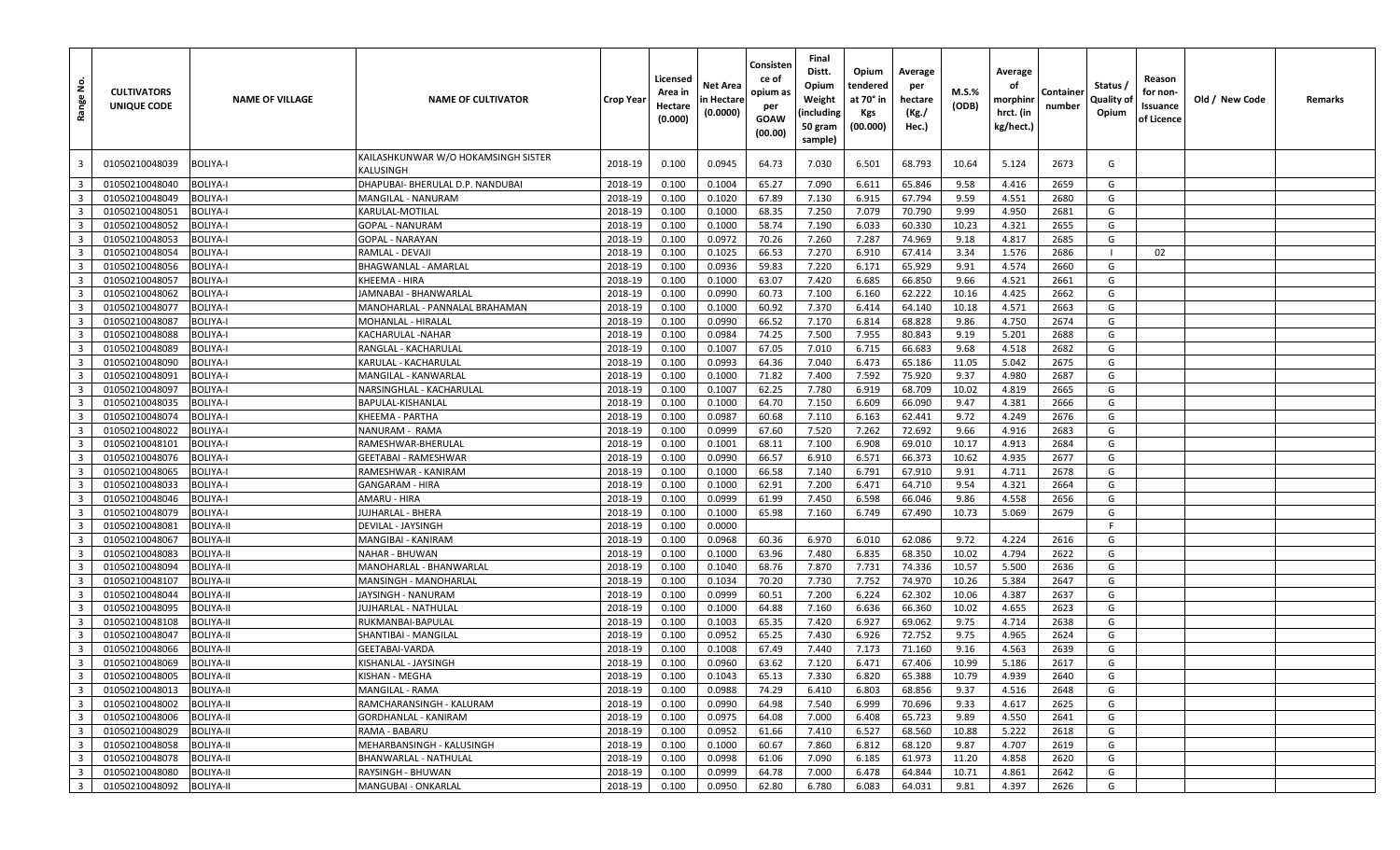| <u>ទំ</u><br>Range                        | <b>CULTIVATORS</b><br>UNIQUE CODE | <b>NAME OF VILLAGE</b>    | <b>NAME OF CULTIVATOR</b>                     | <b>Crop Year</b>   | Licensed<br>Area in<br>Hectare<br>(0.000) | Net Area<br>n Hectare<br>(0.0000) | Consisten<br>ce of<br>opium as<br>per<br>GOAW<br>(00.00) | Final<br>Distt.<br>Opium<br>Weight<br>(including<br>50 gram<br>sample) | Opium<br>tendered<br>at 70° in<br>Kgs<br>(00.000) | Average<br>per<br>hectare<br>(Kg./<br>Hec.) | M.S.%<br>(ODB) | Average<br>οf<br>morphinr<br>hrct. (in<br>kg/hect.) | Container<br>number | Status /<br>Quality of<br>Opium | Reason<br>for non-<br>Issuance<br>of Licence | Old / New Code | Remarks                |
|-------------------------------------------|-----------------------------------|---------------------------|-----------------------------------------------|--------------------|-------------------------------------------|-----------------------------------|----------------------------------------------------------|------------------------------------------------------------------------|---------------------------------------------------|---------------------------------------------|----------------|-----------------------------------------------------|---------------------|---------------------------------|----------------------------------------------|----------------|------------------------|
| $\overline{\mathbf{3}}$                   | 01050210048098                    | <b>BOLIYA-II</b>          | RADHESHYAM-BHANWARLAI                         | 2018-19            | 0.100                                     | 0.0989                            | 66.11                                                    | 6.960                                                                  | 6.573                                             | 66.461                                      | 9.59           | 4.462                                               | 2627                | G                               |                                              |                |                        |
| $\overline{3}$                            | 01050210048043                    | BOLIYA-II                 | EELABAI-RAMCHANDRA M/O NANDUBAI.              | 2018-19            | 0.100                                     | 0.0988                            | 64.85                                                    | 7.210                                                                  | 6.680                                             | 67.611                                      | 10.01          | 4.737                                               | 2643                | G                               |                                              |                |                        |
| $\overline{\mathbf{3}}$                   | 01050210048026                    | <b>BOLIYA-II</b>          | SHIVNARAYAN-PANNA                             | 2018-19            | 0.100                                     | 0.1006                            | 61.13                                                    | 7.640                                                                  | 6.672                                             | 66.322                                      | 9.32           | 4.327                                               | 2621                | G                               |                                              |                |                        |
| $\overline{\mathbf{3}}$                   | 01050210048050                    | <b>BOLIYA-II</b>          | SHUKHALAL - KISHANLAL                         | 2018-19            | 0.100                                     | 0.0990                            | 61.95                                                    | 7.170                                                                  | 6.345                                             | 64.090                                      | 6.99           | 3.136                                               | 2644                | - 1                             | 02                                           |                |                        |
| $\overline{\mathbf{3}}$                   | 01050210048086                    | <b>BOLIYA-II</b>          | NANDLAL - KACHRU                              | 2018-19            | 0.100                                     | 0.0990                            | 64.94                                                    | 7.100                                                                  | 6.587                                             | 66.535                                      | 9.36           | 4.359                                               | 2628                | G                               |                                              |                |                        |
| $\overline{\mathbf{3}}$                   | 01050210048042                    | <b>BOLIYA-II</b>          | ARJUN - RATANLAL D.P. NIHALBAI                | 2018-19            | 0.100                                     | 0.1013                            | 63.59                                                    | 6.970                                                                  | 6.332                                             | 62.507                                      | 9.67           | 4.231                                               | 2645                | G                               |                                              |                |                        |
| $\overline{\mathbf{3}}$                   | 01050210048038                    | <b>BOLIYA-II</b>          | KISHANLAL-NANDUBAI                            | 2018-19            | 0.100                                     | 0.0990                            | 66.31                                                    | 7.450                                                                  | 7.057                                             | 71.282                                      | 10.60          | 5.289                                               | 2646                | G                               |                                              |                |                        |
| $\overline{\mathbf{3}}$                   | 01050210048036                    | <b>BOLIYA-II</b>          | BHAGWANTIBAI-BALMUKUND                        | 2018-19            | 0.100                                     | 0.1000                            | 63.85                                                    | 6.860                                                                  | 6.257                                             | 62.570                                      | 9.99           | 4.376                                               | 2629                | G                               |                                              |                |                        |
| $\overline{3}$                            | 01050210048001                    | <b>BOLIYA-II</b>          | MANGILAL-BHERULAL                             | 2018-19            | 0.100                                     | 0.0996                            | 62.88                                                    | 7.730                                                                  | 6.944                                             | 69.718                                      | 9.64           | 4.704                                               | 2630                | G                               |                                              |                |                        |
| $\overline{3}$                            | 01050210048031                    | <b>BOLIYA-II</b>          | SURAJBAI-NATHURAM                             | 2018-19            | 0.100                                     | 0.1000                            | 66.41                                                    | 7.150                                                                  | 6.783                                             | 67.830                                      | 9.38           | 4.454                                               | 2632                | G                               |                                              |                |                        |
| $\overline{\mathbf{3}}$                   | 01050210048064                    | <b>BOLIYA-II</b>          | BAGDIRAM-NANDA                                | 2018-19            | 0.100                                     | 0.1017                            | 63.81                                                    | 7.170                                                                  | 6.536                                             | 64.267                                      | 10.09          | 4.539                                               | 2633                | G                               |                                              |                |                        |
| $\overline{3}$                            | 01050210048015                    | <b>BOLIYA-II</b>          | KANIRAM URF KANHEYALAL-UDA                    | 2018-19            | 0.100                                     | 0.1000                            | 59.15                                                    | 7.580                                                                  | 6.405                                             | 64.050                                      | 10.21          | 4.578                                               | 2631                | G                               |                                              |                | <b>NAME CORRACTION</b> |
| $\overline{\mathbf{3}}$                   | 01050210048028                    | BOLIYA-II                 | BAPULAL - DEVA                                | 2018-19            | 0.100                                     | 0.1012                            | 64.98                                                    | 7.180                                                                  | 6.665                                             | 65.859                                      | 10.00          | 4.610                                               | 2634                | G                               |                                              |                |                        |
| $\overline{\mathbf{3}}$                   | 01050210048014                    | <b>BOLIYA-II</b>          | MOHANBAI-DEVA                                 | 2018-19            | 0.100                                     | 0.0905                            | 63.75                                                    | 6.330                                                                  | 5.765                                             | 63.701                                      | 10.76          | 4.798                                               | 2635                | G                               |                                              |                |                        |
| $\overline{3}$                            | 01050210055010                    | <b>DEVRI</b>              | GEETABAI - KACHARU                            | 2018-19            | 0.100                                     | 0.0000                            |                                                          |                                                                        |                                                   |                                             |                |                                                     |                     | -F                              |                                              |                |                        |
| $\overline{\mathbf{3}}$                   | 01050210055017                    | DEVRI                     | GANGABAI - SUNDARDAS                          | 2018-19            | 0.100                                     | 0.0931                            | 63.49                                                    | 3.220                                                                  | 2.921                                             | 31.374                                      | 11.12          | 2.442                                               | 3469                | G                               | 04                                           |                |                        |
| $\overline{\mathbf{3}}$                   | 01050210055022                    | <b>DEVRI</b>              | RAMESHDAS-BAGDIRAMDAS                         | 2018-19            | 0.100                                     | 0.0928                            | 66.02                                                    | 6.850                                                                  | 6.461                                             | 69.622                                      | 10.36          | 5.049                                               | 3471                | G                               |                                              |                |                        |
| $\overline{\mathbf{3}}$                   | 01050210055004                    | <b>DEVRI</b>              | HIMMATSINGH-CHAINSINGH                        | 2018-19            | 0.100                                     | 0.0936                            | 55.31                                                    | 6.970                                                                  | 5.507                                             | 58.835                                      | 10.02          | 4.127                                               | 3467                | G                               |                                              |                |                        |
| $\overline{3}$                            | 01050210055008                    | <b>DEVRI</b>              | BHERULAL-GODA                                 | 2018-19            | 0.100                                     | 0.0000                            |                                                          |                                                                        |                                                   |                                             |                |                                                     |                     | F                               |                                              |                |                        |
| $\overline{\mathbf{3}}$                   | 01050210055002                    | <b>DEVRI</b>              | BHOPALSINGH-KISHORSINGH                       | 2018-19            | 0.100                                     | 0.0782                            | 63.60                                                    | 5.940                                                                  | 5.397                                             | 69.015                                      | 9.47           | 4.575                                               | 3470                | G                               |                                              |                |                        |
| $\overline{3}$                            | 01050210055015                    | <b>DEVRI</b>              | RADHESHYAM-NANDRAMDAS                         | 2018-19            | 0.100                                     | 0.0914                            | 57.87                                                    | 6.900                                                                  | 5.704                                             | 62.407                                      | 11.15          | 4.871                                               | 3468                | G                               |                                              |                |                        |
| $\overline{\mathbf{3}}$                   | 01050210050011                    | <b>DORA</b>               | KESHARBAI-KANHEYALAI                          | 2018-19            | 0.100                                     | 0.0955                            | 64.72                                                    | 7.050                                                                  | 6.518                                             | 68.251                                      | 10.09          | 4.821                                               | 3516                | G                               |                                              |                |                        |
| $\overline{3}$                            | 01050210050015                    | DORA                      | KESHRIMAL-LAXMINARAYAN                        | 2018-19            | 0.100                                     | 0.0863                            | 56.22                                                    | 6.320                                                                  | 5.076                                             | 58.818                                      | 10.94          | 4.504                                               | 3514                | G                               |                                              |                |                        |
| $\overline{\mathbf{3}}$                   | 01050210050030                    | DORA                      | SHIVNARAYAN-MUKUND                            | 2018-19            | 0.100                                     | 0.0961                            | 58.43                                                    | 6.870                                                                  | 5.734                                             | 59.667                                      | 10.65          | 4.449                                               | 3515                | G                               |                                              |                |                        |
| $\overline{\mathbf{3}}$                   | 01050210036003                    | GADARIA                   | PRABHULAL-RATANLAL                            | 2018-19            | 0.100                                     | 0.0989                            | 62.84                                                    | 6.580                                                                  | 5.907                                             | 59.726                                      | 10.57          | 4.419                                               | 2899                | G                               |                                              |                |                        |
| $\overline{3}$                            | 01050210073005                    | HALUKHEDI                 | SHIVNATHSINGH-RAMLAL                          | 2018-19            | 0.100                                     | 0.0993                            | 65.85                                                    | 6.630                                                                  | 6.237                                             | 62.809                                      | 11.75          | 5.166                                               | 3234                | G                               |                                              |                |                        |
| $\overline{\mathbf{3}}$                   | 01050210073022                    | HALUKHEDI                 | √AHIDNUR - MUNIR KHA                          | 2018-19            | 0.100                                     | 0.0959                            | 63.25                                                    | 6.730                                                                  | 6.081                                             | 63.409                                      | 10.81          | 4.798                                               | 3236                | G                               |                                              |                |                        |
| $\overline{3}$                            | 01050210073024                    | HALUKHEDI                 | LAXMANSINGH-JADUSINGH                         | 2018-19            | 0.100                                     | 0.1017                            | 61.62                                                    | 6.300                                                                  | 5.546                                             | 54.532                                      | 10.48          | 4.000                                               | 3235                | G                               |                                              |                |                        |
| $\overline{\mathbf{3}}$                   | 01050210070010                    | <b>JHALARA</b>            | NIRBHAYSINGH - DEVA                           | 2018-19            | 0.100                                     | 0.0961                            | 68.23                                                    | 7.060                                                                  | 6.881                                             | 71.602                                      | 9.85           | 4.937                                               | 3307                | G                               |                                              |                |                        |
| $\overline{3}$                            | 01050210070002                    | JHALARA                   | RANSINGH - DHOOLSINGH                         | 2018-19            | 0.100                                     | 0.1000                            | 57.64                                                    | 7.640                                                                  | 6.291                                             | 62.910                                      | 10.39          | 4.575                                               | 3303                | G<br>-F                         |                                              |                |                        |
| $\overline{\mathbf{3}}$                   | 01050210070031                    | <b>JHALARA</b>            | BAPUSINGH-DHOOLSINGH                          | 2018-19            | 0.100                                     | 0.0000                            |                                                          |                                                                        |                                                   |                                             |                |                                                     |                     | -F                              |                                              |                |                        |
| $\overline{3}$<br>$\overline{\mathbf{3}}$ | 01050210070049<br>01050210070019  | JHALARA<br><b>JHALARA</b> | VARDIBAI-RAMNARAYAN<br>VARDICHAND - BAGADIRAM | 2018-19<br>2018-19 | 0.100<br>0.100                            | 0.0000<br>0.0000                  |                                                          |                                                                        |                                                   |                                             |                |                                                     |                     | E                               |                                              |                |                        |
| $\overline{3}$                            | 01050210070059                    | JHALARA                   | <b>BAPUSINGH - CHAINSINGH</b>                 | 2018-19            | 0.100                                     | 0.0000                            |                                                          |                                                                        |                                                   |                                             |                |                                                     |                     | F                               |                                              |                |                        |
| $\overline{3}$                            | 01050210070042                    | JHALARA                   | BOTLAL-RAMKISHAN                              | 2018-19            | 0.100                                     | 0.0000                            |                                                          |                                                                        |                                                   |                                             |                |                                                     |                     | -F                              |                                              |                |                        |
| $\overline{\mathbf{3}}$                   | 01050210070024                    | JHALARA                   | GEETABAI-MOHANLAL                             | 2018-19            | 0.100                                     | 0.0498                            | 55.82                                                    | 3.560                                                                  | 2.839                                             | 57.008                                      | 10.77          | 4.298                                               | 3304                | G                               |                                              |                |                        |
| $\overline{\mathbf{3}}$                   | 01050210070020                    | JHALARA                   | NANDUBAI-MANGILAL                             | 2018-19            | 0.100                                     | 0.0000                            |                                                          |                                                                        |                                                   |                                             |                |                                                     |                     | F                               |                                              |                |                        |
| $\overline{\mathbf{3}}$                   | 01050210070016                    | JHALARA                   | KANWARLAL-HIRALAL                             | 2018-19            | 0.100                                     | 0.0000                            |                                                          |                                                                        |                                                   |                                             |                |                                                     |                     | E                               |                                              |                |                        |
| 3 <sup>1</sup>                            | 01050210070062                    | <b>JHALARA</b>            | BASANTIBAI - DHANNA                           | 2018-19            | 0.100                                     | 0.0000                            |                                                          |                                                                        |                                                   |                                             |                |                                                     |                     | -F.                             |                                              |                |                        |
| $\overline{\mathbf{3}}$                   | 01050210070047                    | <b>JHALARA</b>            | RAMSINGH-SHIVSINGH                            | 2018-19            | 0.100                                     | 0.0857                            | 60.62                                                    | 6.350                                                                  | 5.499                                             | 64.165                                      | 12.03          | 5.403                                               | 3305                | G                               |                                              |                |                        |
| $\overline{3}$                            | 01050210070005                    | <b>JHALARA</b>            | KELASH-JARIRAM M/O SUNDARBAI                  | 2018-19            | 0.100                                     | 0.0975                            | 63.11                                                    | 6.940                                                                  | 6.257                                             | 64.174                                      | 9.25           | 4.155                                               | 3306                | G                               |                                              |                |                        |
| $\overline{\mathbf{3}}$                   | 01050210070004                    | <b>JHALARA</b>            | DHAPUBAI-SHANKARLAL BRAHMAN                   | 2018-19            | 0.100                                     | 0.0000                            |                                                          |                                                                        |                                                   |                                             |                |                                                     |                     | F.                              |                                              |                |                        |
| $\overline{\mathbf{3}}$                   | 01050210061014                    | <b>KACHANARI</b>          | GATTUBAI - KARULAL                            | 2018-19            | 0.100                                     | 0.0930                            | 60.65                                                    | 6.760                                                                  | 5.857                                             | 62.978                                      | 10.78          | 4.752                                               | 29                  | G                               |                                              |                |                        |
| $\overline{3}$                            | 01050210061018                    | <b>KACHANARI</b>          | MADANNATH - KUSHAL NATH                       | 2018-19            | 0.100                                     | 0.0946                            | 59.18                                                    | 6.680                                                                  | 5.647                                             | 59.693                                      | 10.07          | 4.208                                               | 30                  | G                               |                                              | 01050210057014 |                        |
| $\overline{\mathbf{3}}$                   | 01050210057001                    | KACHNARA                  | ASHOK-KISHANLAL D/P MODIRAM                   | 2018-19            | 0.100                                     | 0.0994                            | 62.67                                                    | 6.940                                                                  | 6.213                                             | 62.505                                      | 11.44          | 5.006                                               | 906                 | G                               |                                              |                |                        |
| $\overline{\mathbf{3}}$                   | 01050210057006                    | KACHNARA                  | RAMNARAYAN-BAGDIRAM                           | 2018-19            | 0.100                                     | 0.0965                            | 65.01                                                    | 7.200                                                                  | 6.687                                             | 69.295                                      | 11.12          | 5.394                                               | 921                 | G                               |                                              |                |                        |
| $\overline{\mathbf{3}}$                   | 01050210057008                    | <b>KACHNARA</b>           | RAMKANYABAI - BALARAM                         | 2018-19            | 0.100                                     | 0.1015                            | 62.46                                                    | 7.210                                                                  | 6.433                                             | 63.379                                      | 10.05          | 4.459                                               | 922                 | G                               |                                              |                |                        |
|                                           |                                   |                           |                                               |                    |                                           |                                   |                                                          |                                                                        |                                                   |                                             |                |                                                     |                     |                                 |                                              |                |                        |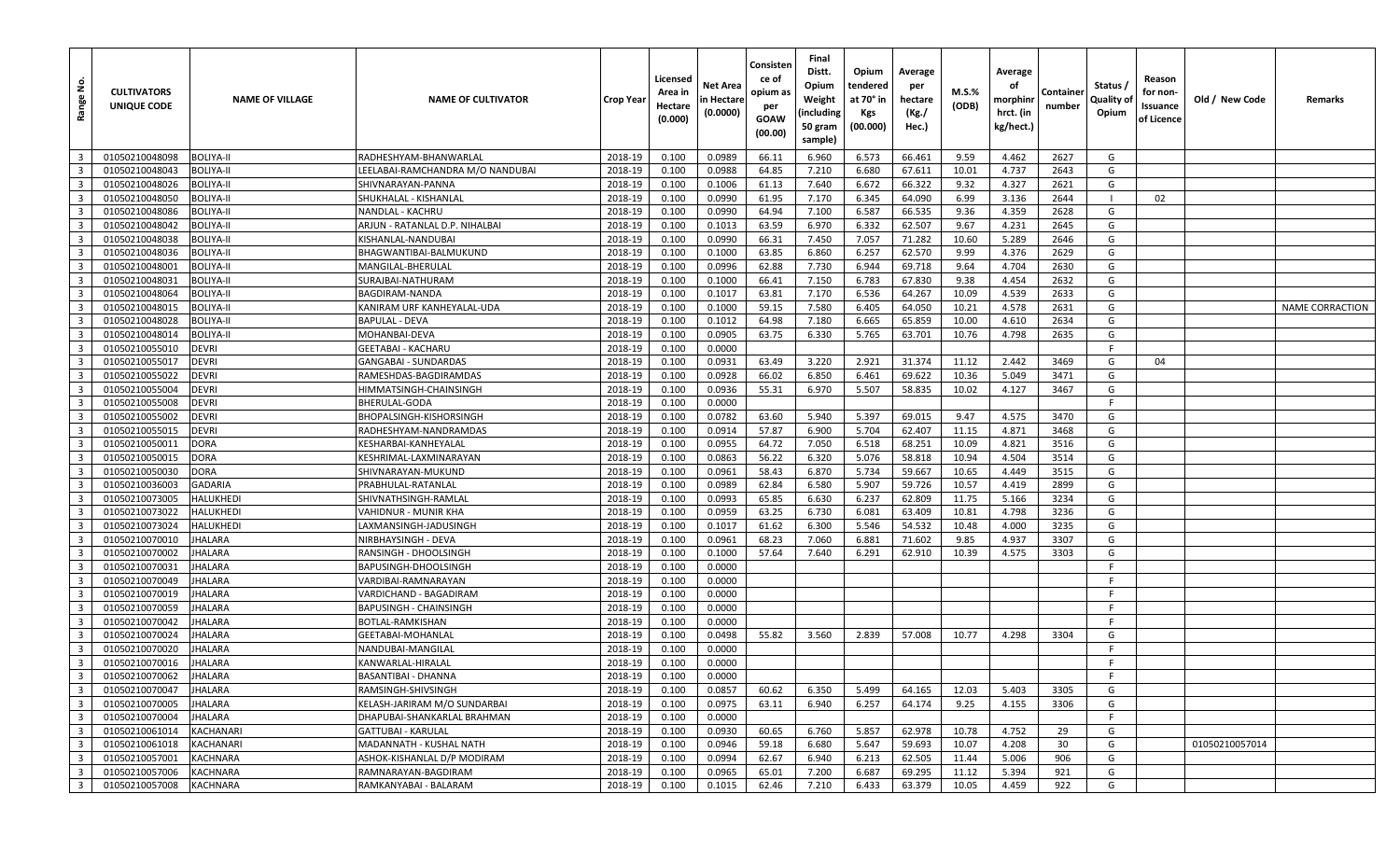| غ<br>Range              | <b>CULTIVATORS</b><br>UNIQUE CODE | <b>NAME OF VILLAGE</b> | <b>NAME OF CULTIVATOR</b>            | Crop Year | Licensed<br>Area in<br>Hectare<br>(0.000) | Net Area<br>n Hectare<br>(0.0000) | Consisten<br>ce of<br>opium as<br>per<br><b>GOAW</b><br>(00.00) | Final<br>Distt.<br>Opium<br>Weight<br>(including<br>50 gram<br>sample) | Opium<br>tendered<br>at 70° in<br><b>Kgs</b><br>(00.000) | Average<br>per<br>hectare<br>(Kg./<br>Hec.) | <b>M.S.%</b><br>(ODB) | Average<br>оf<br>morphinr<br>hrct. (in<br>kg/hect.) | Containe<br>number | Status /<br>Quality of<br>Opium | Reason<br>for non-<br>Issuance<br>of Licence | Old / New Code | Remarks |
|-------------------------|-----------------------------------|------------------------|--------------------------------------|-----------|-------------------------------------------|-----------------------------------|-----------------------------------------------------------------|------------------------------------------------------------------------|----------------------------------------------------------|---------------------------------------------|-----------------------|-----------------------------------------------------|--------------------|---------------------------------|----------------------------------------------|----------------|---------|
| $\overline{\mathbf{3}}$ | 01050210057010                    | <b>KACHNARA</b>        | <b>BAGDIRAM - SURATRAM</b>           | 2018-19   | 0.100                                     | 0.0986                            | 66.56                                                           | 7.250                                                                  | 6.894                                                    | 69.918                                      | 9.30                  | 4.552                                               | 923                | G                               |                                              |                |         |
| $\overline{\mathbf{3}}$ | 01050210057013                    | <b>KACHNARA</b>        | KAMLABAI - RAMCHANDRA                | 2018-19   | 0.100                                     | 0.1004                            | 64.33                                                           | 7.100                                                                  | 6.525                                                    | 64.990                                      | 10.20                 | 4.640                                               | 924                | G                               |                                              |                |         |
| $\overline{\mathbf{3}}$ | 01050210057015                    | <b>KACHNARA</b>        | MANGUNATH-BHERUNATH                  | 2018-19   | 0.100                                     | 0.0588                            | 61.87                                                           | 4.160                                                                  | 3.677                                                    | 62.534                                      | 11.99                 | 5.248                                               | 914                | G                               |                                              |                |         |
| $\overline{\mathbf{3}}$ | 01050210057018                    | <b>KACHNARA</b>        | RAMESHCHANDRA- BHAWARLAL             | 2018-19   | 0.100                                     | 0.0970                            | 67.92                                                           | 6.940                                                                  | 6.734                                                    | 69.422                                      | 10.07                 | 4.893                                               | 939                | G                               |                                              |                |         |
| $\overline{\mathbf{3}}$ | 01050210057024                    | <b>KACHNARA</b>        | RAMDAYAL - BHANWARLAL D/P RAMCHANDRA | 2018-19   | 0.100                                     | 0.1006                            | 68.03                                                           | 7.300                                                                  | 7.095                                                    | 70.526                                      | 10.48                 | 5.174                                               | 925                | G                               |                                              |                |         |
| $\overline{\mathbf{3}}$ | 01050210057025                    | <b>KACHNARA</b>        | NARAYANSINGH - MANSINGH              | 2018-19   | 0.100                                     | 0.0974                            | 66.64                                                           | 6.940                                                                  | 6.607                                                    | 67.833                                      | 10.52                 | 4.995                                               | 926                | G                               |                                              |                |         |
| $\overline{\mathbf{3}}$ | 01050210057027                    | <b>KACHNARA</b>        | BABULAL - RAMRATAN                   | 2018-19   | 0.100                                     | 0.1005                            | 65.67                                                           | 7.300                                                                  | 6.848                                                    | 68.139                                      | 10.67                 | 5.090                                               | 927                | G                               |                                              |                |         |
| $\overline{\mathbf{3}}$ | 01050210057028                    | <b>KACHNARA</b>        | LALCHANDRA - RAMESHWAR               | 2018-19   | 0.100                                     | 0.0996                            | 64.77                                                           | 7.200                                                                  | 6.662                                                    | 66.887                                      | 9.96                  | 4.663                                               | 928                | G                               |                                              |                |         |
| $\overline{\mathbf{3}}$ | 01050210057030                    | <b>KACHNARA</b>        | GAJRAJSINGH - RATANSINGH             | 2018-19   | 0.100                                     | 0.0000                            |                                                                 |                                                                        |                                                          |                                             |                       |                                                     |                    | -F                              |                                              |                |         |
| $\overline{\mathbf{3}}$ | 01050210057032                    | <b>KACHNARA</b>        | SHANKARLAL - DEVA                    | 2018-19   | 0.100                                     | 0.0983                            | 60.94                                                           | 7.130                                                                  | 6.207                                                    | 63.143                                      | 10.60                 | 4.685                                               | 907                | G                               |                                              |                |         |
| $\overline{\mathbf{3}}$ | 01050210057035                    | <b>KACHNARA</b>        | NANDRAM - GANESHRAM                  | 2018-19   | 0.100                                     | 0.0622                            | 59.72                                                           | 4.390                                                                  | 3.745                                                    | 60.209                                      | 10.87                 | 4.582                                               | 929                | G                               |                                              |                |         |
| $\overline{\mathbf{3}}$ | 01050210057038                    | <b>KACHNARA</b>        | RAMPRASAD - BAGADIRAM                | 2018-19   | 0.100                                     | 0.0991                            | 63.26                                                           | 7.150                                                                  | 6.462                                                    | 65.206                                      | 10.77                 | 4.916                                               | 930                | G                               |                                              |                |         |
| $\overline{\mathbf{3}}$ | 01050210057040                    | <b>KACHNARA</b>        | MANGIBAI- SHANKARLAL                 | 2018-19   | 0.100                                     | 0.0976                            | 71.25                                                           | 7.240                                                                  | 7.369                                                    | 75.502                                      | 10.02                 | 5.296                                               | 940                | G                               |                                              |                |         |
| $\overline{\mathbf{3}}$ | 01050210057043                    | <b>KACHNARA</b>        | RAMSUKH - ONKARLAL                   | 2018-19   | 0.100                                     | 0.0984                            | 68.57                                                           | 7.570                                                                  | 7.415                                                    | 75.355                                      | 9.77                  | 5.154                                               | 941                | G                               |                                              |                |         |
| $\overline{\mathbf{3}}$ | 01050210057049                    | <b>KACHNARA</b>        | <b>BHERULAL - BAGDIRAM</b>           | 2018-19   | 0.100                                     | 0.0977                            | 66.53                                                           | 7.440                                                                  | 7.071                                                    | 72.374                                      | 10.36                 | 5.249                                               | 931                | G                               |                                              |                |         |
| $\overline{\mathbf{3}}$ | 01050210057051                    | <b>KACHNARA</b>        | RAMLAL - BHAGATRAM                   | 2018-19   | 0.100                                     | 0.1018                            | 63.46                                                           | 7.040                                                                  | 6.382                                                    | 62.691                                      | 10.35                 | 4.542                                               | 932                | G                               |                                              |                |         |
| $\overline{\mathbf{3}}$ | 01050210057053                    | <b>KACHNARA</b>        | KISHANSINGH - DULESINGH              | 2018-19   | 0.100                                     | 0.0751                            | 70.70                                                           | 5.320                                                                  | 5.373                                                    | 71.544                                      | 9.41                  | 4.713                                               | 942                | G                               |                                              |                |         |
| $\overline{\mathbf{3}}$ | 01050210057057                    | <b>KACHNARA</b>        | TIKAMDAS - KISHANDAS                 | 2018-19   | 0.100                                     | 0.1003                            | 63.94                                                           | 7.150                                                                  | 6.531                                                    | 65.114                                      | 10.28                 | 4.686                                               | 915                | G                               |                                              |                |         |
| $\overline{\mathbf{3}}$ | 01050210057068                    | <b>KACHNARA</b>        | VAKHATRAM - KIHSANLAL                | 2018-19   | 0.100                                     | 0.0976                            | 68.33                                                           | 7.300                                                                  | 7.126                                                    | 73.012                                      | 9.62                  | 4.917                                               | 933                | G                               |                                              |                |         |
| $\overline{\mathbf{3}}$ | 01050210057037                    | <b>KACHNARA</b>        | DHULSINGH - BHANWARSINGH             | 2018-19   | 0.100                                     | 0.0995                            | 67.57                                                           | 7.140                                                                  | 6.892                                                    | 69.266                                      | 10.27                 | 4.980                                               | 943                | G                               |                                              |                |         |
| $\overline{\mathbf{3}}$ | 01050210057061                    | <b>KACHNARA</b>        | ONKARLAL-NANURAM                     | 2018-19   | 0.100                                     | 0.0995                            | 64.07                                                           | 7.060                                                                  | 6.462                                                    | 64.944                                      | 10.44                 | 4.746                                               | 934                | G                               |                                              |                |         |
| $\overline{\mathbf{3}}$ | 01050210057034                    | <b>KACHNARA</b>        | PURALAL - RAMLAL                     | 2018-19   | 0.100                                     | 0.0988                            | 63.75                                                           | 6.850                                                                  | 6.238                                                    | 63.137                                      | 9.36                  | 4.137                                               | 935                | G                               |                                              |                |         |
| $\overline{\mathbf{3}}$ | 01050210057084                    | <b>KACHNARA</b>        | <b>BANSHILAL - RAMLAL</b>            | 2018-19   | 0.100                                     | 0.0964                            | 71.77                                                           | 7.330                                                                  | 7.515                                                    | 77.956                                      | 9.27                  | 5.059                                               | 949                | G                               |                                              |                |         |
| $\overline{\mathbf{3}}$ | 01050210057011                    | <b>KACHNARA</b>        | VISHNKUNWAR-MAHENDRASINGH            | 2018-19   | 0.100                                     | 0.0987                            | 70.31                                                           | 6.920                                                                  | 6.951                                                    | 70.425                                      | 9.63                  | 4.747                                               | 944                | G                               |                                              |                |         |
| $\overline{\mathbf{3}}$ | 01050210057062                    | <b>KACHNARA</b>        | KANHAIYADAS - ONKARDAS               | 2018-19   | 0.100                                     | 0.1032                            | 59.10                                                           | 7.260                                                                  | 6.130                                                    | 59.399                                      | 10.47                 | 4.353                                               | 908                | G                               |                                              |                |         |
| $\overline{\mathbf{3}}$ | 01050210057078                    | <b>KACHNARA</b>        | BHANWARKUNWAR - KISHORSINGH          | 2018-19   | 0.100                                     | 0.1015                            | 64.31                                                           | 7.100                                                                  | 6.523                                                    | 64.266                                      | 10.70                 | 4.813                                               | 916                | G                               |                                              |                |         |
| $\overline{\mathbf{3}}$ | 01050210057045                    | <b>KACHNARA</b>        | KISHANLAL - RANGLAL                  | 2018-19   | 0.100                                     | 0.0967                            | 56.66                                                           | 7.040                                                                  | 5.698                                                    | 58.924                                      | 11.33                 | 4.674                                               | 909                | G                               |                                              |                |         |
| $\overline{\mathbf{3}}$ | 01050210057067                    | <b>KACHNARA</b>        | RATANLAL - NANDA                     | 2018-19   | 0.100                                     | 0.0988                            | 61.47                                                           | 7.070                                                                  | 6.208                                                    | 62.834                                      | 10.82                 | 4.759                                               | 917                | G                               |                                              |                |         |
| $\overline{\mathbf{3}}$ | 01050210057009                    | <b>KACHNARA</b>        | GHISIBAI - MANGILAL                  | 2018-19   | 0.100                                     | 0.0752                            | 65.96                                                           | 5.310                                                                  | 5.004                                                    | 66.542                                      | 10.10                 | 4.704                                               | 945                | G                               |                                              |                |         |
| $\overline{\mathbf{3}}$ | 01050210057017                    | <b>KACHNARA</b>        | BHULIBAI - RAMLAL                    | 2018-19   | 0.100                                     | 0.1023                            | 69.46                                                           | 7.330                                                                  | 7.273                                                    | 71.094                                      | 10.32                 | 5.136                                               | 947                | G                               |                                              |                |         |
| $\overline{\mathbf{3}}$ | 01050210057020                    | <b>KACHNARA</b>        | ISHWARKUNWAR- LAXMANSINGH            | 2018-19   | 0.100                                     | 0.0988                            | 61.86                                                           | 7.150                                                                  | 6.319                                                    | 63.957                                      | 10.25                 | 4.589                                               | 910                | G                               |                                              |                |         |
| $\overline{\mathbf{3}}$ | 01050210057026                    | <b>KACHNARA</b>        | KAMLAKUNWAR - DEVISINGH              | 2018-19   | 0.100                                     | 0.0988                            | 58.58                                                           | 6.950                                                                  | 5.816                                                    | 58.866                                      | 10.24                 | 4.220                                               | 911                | G                               |                                              |                |         |
| $\overline{\mathbf{3}}$ | 01050210057036                    | <b>KACHNARA</b>        | MAHIPALSINGH - HAMERSINGH            | 2018-19   | 0.100                                     | 0.0923                            | 61.43                                                           | 6.730                                                                  | 5.906                                                    | 63.986                                      | 9.46                  | 4.237                                               | 918                | G                               |                                              |                |         |
| $\overline{\mathbf{3}}$ | 01050210057063                    | <b>KACHNARA</b>        | PREMKUNWAR - NAHARSINGH              | 2018-19   | 0.100                                     | 0.0952                            | 59.65                                                           | 6.950                                                                  | 5.922                                                    | 62.205                                      | 9.09                  | 3.958                                               | 912                | G                               | 04                                           |                |         |
| $\overline{\mathbf{3}}$ | 01050210057085                    | <b>KACHNARA</b>        | SHARDABAI-BHANWARLAL                 | 2018-19   | 0.100                                     | 0.0970                            | 68.68                                                           | 7.160                                                                  | 7.025                                                    | 72.422                                      | 9.30                  | 4.715                                               | 946                | G                               |                                              |                |         |
| $\overline{\mathbf{3}}$ | 01050210057021                    | <b>KACHNARA</b>        | LEELABAI - MANGILAL                  | 2018-19   | 0.100                                     | 0.0988                            | 68.50                                                           | 7.420                                                                  | 7.261                                                    | 73.491                                      | 9.17                  | 4.717                                               | 948                | G                               |                                              |                |         |
| $\overline{\mathbf{3}}$ | 01050210057012                    | <b>KACHNARA</b>        | MANGILAL-GANGARAM                    | 2018-19   | 0.100                                     | 0.0973                            | 54.83                                                           | 7.270                                                                  | 5.694                                                    | 58.520                                      | 10.41                 | 4.265                                               | 905                | G                               |                                              |                |         |
| $\overline{\mathbf{3}}$ | 01050210057083                    | <b>KACHNARA</b>        | JAGANNATH - RATAN                    | 2018-19   | 0.100                                     | 0.0983                            | 60.45                                                           | 7.140                                                                  | 6.166                                                    | 62.726                                      | 10.72                 | 4.707                                               | 936                | G                               |                                              |                |         |
| $\overline{\mathbf{3}}$ | 01050210057072                    | <b>KACHNARA</b>        | NARUSINGH-DULESINGH                  | 2018-19   | 0.100                                     | 0.0963                            | 63.55                                                           | 6.780                                                                  | 6.155                                                    | 63.914                                      | 10.45                 | 4.676                                               | 919                | G                               |                                              |                |         |
| $\overline{\mathbf{3}}$ | 01050210057074                    | <b>KACHNARA</b>        | RAMCHANDRA-RAGHU                     | 2018-19   | 0.100                                     | 0.0978                            | 60.74                                                           | 6.710                                                                  | 5.822                                                    | 59.529                                      | 10.68                 | 4.451                                               | 913                | G                               |                                              |                |         |
| $\overline{\mathbf{3}}$ | 01050210057031                    | <b>KACHNARA</b>        | MANGILAL-ONKARLAL                    | 2018-19   | 0.100                                     | 0.0910                            | 63.71                                                           | 6.720                                                                  | 6.116                                                    | 67.208                                      | 10.50                 | 4.940                                               | 937                | G                               |                                              |                |         |
| $\overline{\mathbf{3}}$ | 01050210057039                    | <b>KACHNARA</b>        | VIJAYSINGH-KESHARSINGH               | 2018-19   | 0.100                                     | 0.0000                            |                                                                 |                                                                        |                                                          |                                             |                       |                                                     |                    | F.                              |                                              |                |         |
| $\overline{\mathbf{3}}$ | 01050210057052                    | <b>KACHNARA</b>        | RAMLAL - JAGANNATH                   | 2018-19   | 0.100                                     | 0.0959                            | 60.82                                                           | 7.040                                                                  | 6.117                                                    | 63.785                                      | 11.02                 | 4.920                                               | 938                | G                               |                                              |                |         |
| $\overline{\mathbf{3}}$ | 01050210057004                    | <b>KACHNARA</b>        | SHIVNARAYAN-BADRILAL                 | 2018-19   | 0.100                                     | 0.0899                            | 63.81                                                           | 6.330                                                                  | 5.770                                                    | 64.182                                      | 10.99                 | 4.938                                               | 920                | G                               |                                              |                |         |
| $\overline{\mathbf{3}}$ | 01050210071014                    | <b>KARADIYA</b>        | GANGASINGH-BHOMARSINGH               | 2018-19   | 0.100                                     | 0.0945                            | 58.52                                                           | 6.940                                                                  | 5.802                                                    | 61.396                                      | 10.42                 | 4.478                                               | 3523               | G                               |                                              |                |         |
| $\overline{\mathbf{3}}$ | 01050210071006                    | KARADIYA               | NIRBHAYSINGH-BAPUSINGH               | 2018-19   | 0.100                                     | 0.0982                            | 65.18                                                           | 7.190                                                                  | 6.695                                                    | 68.177                                      | 10.89                 | 5.197                                               | 3524               | G                               |                                              |                |         |
| $\overline{\mathbf{3}}$ | 01050210071005                    | KARADIYA               | RAMKUNWAR-MANOHARSINGH               | 2018-19   | 0.100                                     | 0.0969                            | 67.58                                                           | 7.080                                                                  | 6.835                                                    | 70.536                                      | 10.36                 | 5.115                                               | 3525               | G                               |                                              | 01050210068040 |         |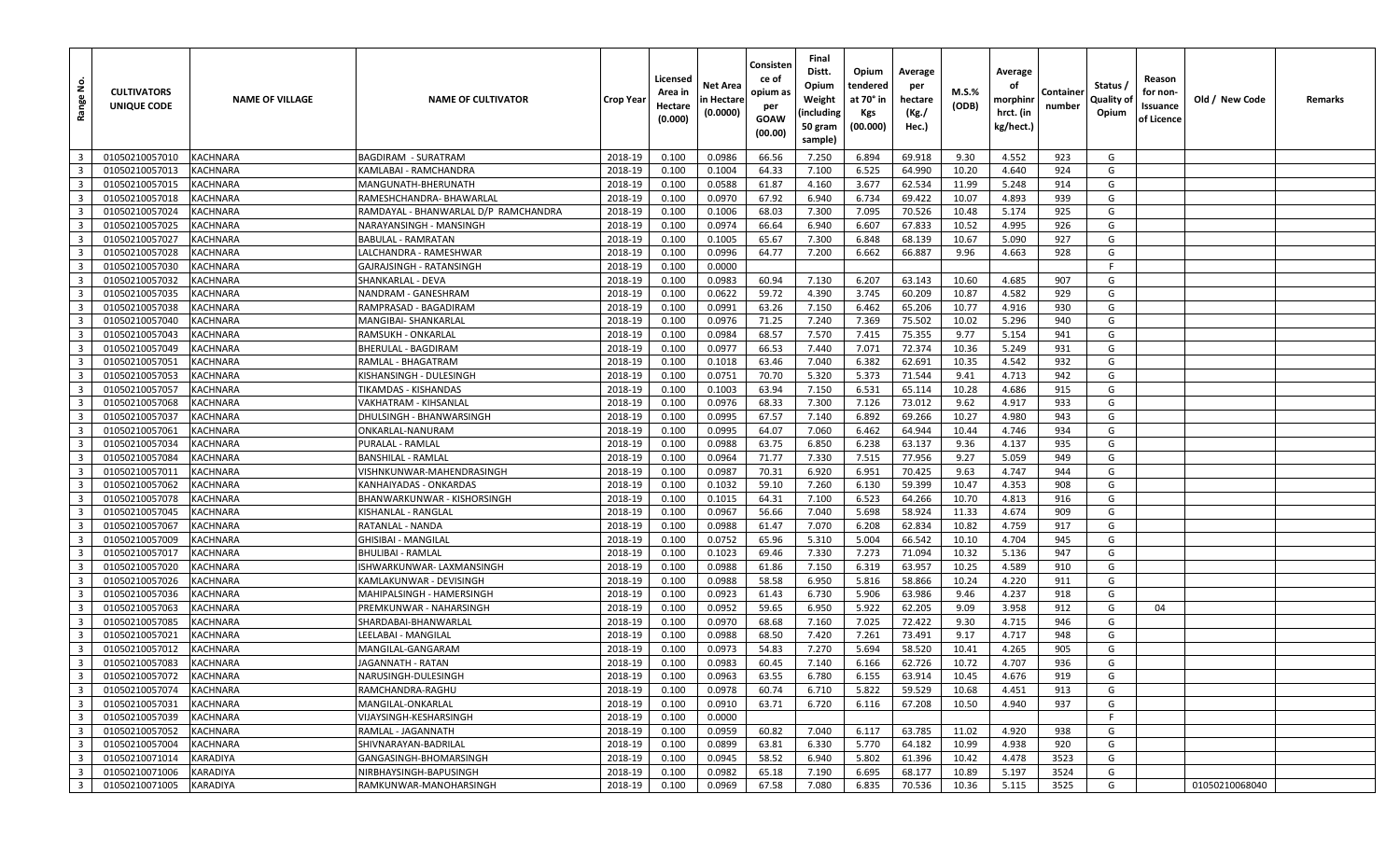| <u>غ</u><br>Range       | <b>CULTIVATORS</b><br>UNIQUE CODE | <b>NAME OF VILLAGE</b> | <b>NAME OF CULTIVATOR</b>       | Crop Year | Licensed<br>Area in<br>Hectare<br>(0.000) | Net Area<br>n Hectare<br>(0.0000) | Consisten<br>ce of<br>opium as<br>per<br><b>GOAW</b><br>(00.00) | Final<br>Distt.<br>Opium<br>Weight<br>(including<br>50 gram<br>sample) | Opium<br>tendered<br>at 70° in<br><b>Kgs</b><br>(00.000) | Average<br>per<br>hectare<br>(Kg./<br>Hec.) | $M.S.\%$<br>(ODB) | Average<br>оf<br>morphinr<br>hrct. (in<br>kg/hect.) | Containe<br>number | Status /<br>Quality of<br>Opium | Reason<br>for non-<br>Issuance<br>of Licence | Old / New Code | Remarks |
|-------------------------|-----------------------------------|------------------------|---------------------------------|-----------|-------------------------------------------|-----------------------------------|-----------------------------------------------------------------|------------------------------------------------------------------------|----------------------------------------------------------|---------------------------------------------|-------------------|-----------------------------------------------------|--------------------|---------------------------------|----------------------------------------------|----------------|---------|
| $\overline{\mathbf{3}}$ | 01050210102014                    | <b>KARNDIYA</b>        | KAMLABAI - MANGILAI             | 2018-19   | 0.100                                     | 0.0960                            | 65.17                                                           | 7.450                                                                  | 6.936                                                    | 72.250                                      | 10.17             | 5.143                                               | 3439               | G                               |                                              |                |         |
| $\overline{\mathbf{3}}$ | 01050210102013                    | <b>KARNDIYA</b>        | NANDRAM-NANURAM                 | 2018-19   | 0.100                                     | 0.0931                            | 59.31                                                           | 6.750                                                                  | 5.719                                                    | 61.428                                      | 10.13             | 4.356                                               | 3436               | G                               |                                              |                |         |
| $\overline{\mathbf{3}}$ | 01050210102004                    | <b>KARNDIYA</b>        | MOHANBAI-BHUWAN                 | 2018-19   | 0.100                                     | 0.0960                            | 59.72                                                           | 6.910                                                                  | 5.895                                                    | 61.406                                      | 10.80             | 4.642                                               | 3437               | G                               |                                              |                |         |
| $\overline{\mathbf{3}}$ | 01050210102030                    | <b>KARNDIYA</b>        | BASANTIBAI-MADHO                | 2018-19   | 0.100                                     | 0.1007                            | 67.68                                                           | 7.170                                                                  | 6.932                                                    | 68.838                                      | 10.51             | 5.065                                               | 3438               | G                               |                                              |                |         |
| $\overline{\mathbf{3}}$ | 01050210102016                    | <b>KARNDIYA</b>        | HIRALAL - DEVAJI                | 2018-19   | 0.100                                     | 0.0990                            | 60.58                                                           | 7.930                                                                  | 6.863                                                    | 69.323                                      | 10.53             | 5.110                                               | 3435               | G                               |                                              | 01050210112033 |         |
| $\overline{\mathbf{3}}$ | 01050210076076                    | <b>KAYAMPUR</b>        | NALINIKANT - RAMGOPAL           | 2018-19   | 0.100                                     | 0.0969                            | 58.33                                                           | 7.490                                                                  | 6.241                                                    | 64.406                                      | 9.86              | 4.446                                               | 2317               | G                               |                                              |                |         |
| $\overline{\mathbf{3}}$ | 01050210076165                    | <b>KAYAMPUR</b>        | NIRMAL KUMAR - RAMGOPAL         | 2018-19   | 0.100                                     | 0.0998                            | 58.82                                                           | 7.160                                                                  | 6.016                                                    | 60.280                                      | 10.63             | 4.486                                               | 2318               | G                               |                                              |                |         |
| $\overline{\mathbf{3}}$ | 01050210076034                    | <b>KAYAMPUR</b>        | SHRIRAM - KANHAIYALAL           | 2018-19   | 0.100                                     | 0.1002                            | 57.03                                                           | 7.150                                                                  | 5.825                                                    | 58.133                                      | 11.42             | 4.647                                               | 2315               | G                               |                                              |                |         |
| $\overline{\mathbf{3}}$ | 01050210076067                    | <b>KAYAMPUR</b>        | LEELABAI-BABULAL                | 2018-19   | 0.100                                     | 0.0983                            | 62.21                                                           | 7.210                                                                  | 6.408                                                    | 65.188                                      | 11.80             | 5.384                                               | 2323               | G                               |                                              |                |         |
| $\overline{\mathbf{3}}$ | 01050210076086                    | <b>KAYAMPUR</b>        | BHANWARLAL - RAMLAL             | 2018-19   | 0.100                                     | 0.0983                            | 61.96                                                           | 7.240                                                                  | 6.408                                                    | 65.188                                      | 10.39             | 4.741                                               | 2324               | G                               |                                              |                |         |
| $\overline{\mathbf{3}}$ | 01050210076025                    | <b>KAYAMPUR</b>        | DINESH-BANSHILAL @ DEVIRAM      | 2018-19   | 0.100                                     | 0.1032                            | 62.73                                                           | 7.370                                                                  | 6.605                                                    | 64.001                                      | 10.71             | 4.798                                               | 2319               | G                               |                                              |                |         |
| $\overline{3}$          | 01050210076002                    | <b>KAYAMPUR</b>        | MAHESH - RADHESHYAM             | 2018-19   | 0.100                                     | 0.0990                            | 61.05                                                           | 6.940                                                                  | 6.053                                                    | 61.141                                      | 11.15             | 4.772                                               | 2320               | G                               |                                              |                |         |
| $\overline{\mathbf{3}}$ | 01050210076119                    | <b>KAYAMPUR</b>        | RADHESHYAM-KACHRULAL            | 2018-19   | 0.100                                     | 0.0952                            | 59.14                                                           | 3.120                                                                  | 2.636                                                    | 27.689                                      | 9.50              | 1.841                                               | 2325               | G                               | 04                                           |                |         |
| $\overline{\mathbf{3}}$ | 01050210076053                    | <b>KAYAMPUR</b>        | NANIBAI-KACHRUMAL               | 2018-19   | 0.100                                     | 0.0961                            | 64.88                                                           | 7.170                                                                  | 6.646                                                    | 69.157                                      | 9.74              | 4.715                                               | 2328               | G                               |                                              |                |         |
| $\overline{\mathbf{3}}$ | 01050210076044                    | <b>KAYAMPUR</b>        | RUKSANA BEE-MUNNE KHA           | 2018-19   | 0.100                                     | 0.0975                            | 64.86                                                           | 7.130                                                                  | 6.606                                                    | 67.753                                      | 10.51             | 4.985                                               | 2326               | G                               |                                              |                |         |
| $\overline{\mathbf{3}}$ | 01050210076065                    | <b>KAYAMPUR</b>        | NATHU KHA-KAMRUUDHIN            | 2018-19   | 0.100                                     | 0.0907                            | 54.03                                                           | 6.130                                                                  | 4.731                                                    | 52.160                                      | 10.29             | 3.758                                               | 2316               | G                               | 04                                           |                |         |
| $\overline{\mathbf{3}}$ | 01050210076091                    | <b>KAYAMPUR</b>        | UDAYRAM-MOTI                    | 2018-19   | 0.100                                     | 0.0984                            | 56.39                                                           | 3.100                                                                  | 2.497                                                    | 25.376                                      | 11.23             | 1.995                                               | 2321               | G                               | 04                                           |                |         |
| $\overline{\mathbf{3}}$ | 01050210076069                    | <b>KAYAMPUR</b>        | PREMKUNWAR-DWARIKA              | 2018-19   | 0.100                                     | 0.0000                            |                                                                 |                                                                        |                                                          |                                             |                   |                                                     |                    | F.                              |                                              |                |         |
| $\overline{\mathbf{3}}$ | 01050210076126                    | <b>KAYAMPUR</b>        | HARINARAYAN-GANGARAM            | 2018-19   | 0.100                                     | 0.1016                            | 60.42                                                           | 2.640                                                                  | 2.279                                                    | 22.431                                      | 9.91              | 1.556                                               | 2327               | G                               | 04                                           |                |         |
| $\overline{\mathbf{3}}$ | 01050210076105                    | <b>KAYAMPUR</b>        | SHAMBHULAL-FOOLCHAND            | 2018-19   | 0.100                                     | 0.0000                            |                                                                 |                                                                        |                                                          |                                             |                   |                                                     |                    | -F                              |                                              |                |         |
| $\overline{\mathbf{3}}$ | 01050210076094                    | <b>KAYAMPUR</b>        | DUDHIBAI-CHAND KHA              | 2018-19   | 0.100                                     | 0.1029                            | 59.20                                                           | 7.410                                                                  | 6.267                                                    | 60.903                                      | 10.76             | 4.587                                               | 2322               | G                               |                                              |                |         |
| $\overline{\mathbf{3}}$ | 01050210076110                    | <b>KAYAMPUR</b>        | RAMCHANDRA-NANALAL              | 2018-19   | 0.100                                     | 0.0000                            |                                                                 |                                                                        |                                                          |                                             |                   |                                                     |                    | F.                              |                                              |                |         |
| $\overline{3}$          | 01050210065004                    | <b>KELUKHEDI</b>       | FATTIBAI - RAMA                 | 2018-19   | 0.100                                     | 0.0000                            |                                                                 |                                                                        |                                                          |                                             |                   |                                                     |                    | -F                              |                                              |                |         |
| $\overline{\mathbf{3}}$ | 01050210065037                    | <b>KELUKHEDI</b>       | AMARSINGH-BALURAM               | 2018-19   | 0.100                                     | 0.0000                            |                                                                 |                                                                        |                                                          |                                             |                   |                                                     |                    | - F                             |                                              |                |         |
| $\overline{\mathbf{3}}$ | 01050210065085                    | <b>KELUKHEDI</b>       | DAKHIBAI - RAMCHANDRA           | 2018-19   | 0.100                                     | 0.0986                            | 60.39                                                           | 7.030                                                                  | 6.065                                                    | 61.511                                      | 10.50             | 4.521                                               | 1550               | G                               |                                              |                |         |
| $\overline{3}$          | 01050210065058                    | <b>KELUKHEDI</b>       | SATYANARAYAN - BADRILAL         | 2018-19   | 0.100                                     | 0.0950                            | 59.56                                                           | 6.440                                                                  | 5.480                                                    | 57.684                                      | 10.51             | 4.243                                               | 1551               | G                               |                                              |                |         |
| $\overline{\mathbf{3}}$ | 01050210065070                    | <b>KELUKHEDI</b>       | GORDHANLAL - RUPA               | 2018-19   | 0.100                                     | 0.1000                            | 65.97                                                           | 7.320                                                                  | 6.899                                                    | 68.990                                      | 10.26             | 4.955                                               | 1554               | G                               |                                              |                |         |
| $\overline{\mathbf{3}}$ | 01050210065089                    | <b>KELUKHEDI</b>       | BAGDIBAI-RATANLAL               | 2018-19   | 0.100                                     | 0.0000                            |                                                                 |                                                                        |                                                          |                                             |                   |                                                     |                    | F.                              |                                              |                |         |
| $\overline{\mathbf{3}}$ | 01050210065039                    | <b>KELUKHEDI</b>       | VARDIBAI - JAYSINGH             | 2018-19   | 0.100                                     | 0.0000                            |                                                                 |                                                                        |                                                          |                                             |                   |                                                     |                    | -F                              |                                              |                |         |
| $\overline{\mathbf{3}}$ | 01050210065074                    | <b>KELUKHEDI</b>       | SHANTIBAI - GANESH              | 2018-19   | 0.100                                     | 0.0000                            |                                                                 |                                                                        |                                                          |                                             |                   |                                                     |                    | -F                              |                                              |                |         |
| $\overline{\mathbf{3}}$ | 01050210065005                    | <b>KELUKHEDI</b>       | <b>BHERULAL-JARELAL</b>         | 2018-19   | 0.100                                     | 0.0000                            |                                                                 |                                                                        |                                                          |                                             |                   |                                                     |                    | -F                              |                                              |                |         |
| $\overline{\mathbf{3}}$ | 01050210065040                    | <b>KELUKHEDI</b>       | KARULAL - RATANLAL M/O VARDIBAI | 2018-19   | 0.100                                     | 0.0970                            | 62.42                                                           | 6.930                                                                  | 6.180                                                    | 63.711                                      | 11.20             | 4.995                                               | 1555               | G                               |                                              |                |         |
| $\overline{\mathbf{3}}$ | 01050210065042                    | <b>KELUKHEDI</b>       | KARULAL - GANESHRAM             | 2018-19   | 0.100                                     | 0.0000                            |                                                                 |                                                                        |                                                          |                                             |                   |                                                     |                    | F.                              |                                              |                |         |
| $\overline{\mathbf{3}}$ | 01050210065054                    | <b>KELUKHEDI</b>       | SITABAI - RUPA                  | 2018-19   | 0.100                                     | 0.0000                            |                                                                 |                                                                        |                                                          |                                             |                   |                                                     |                    | E                               |                                              |                |         |
| $\overline{\mathbf{3}}$ | 01050210065095                    | <b>KELUKHED</b>        | MANGILAL - NANDRAM              | 2018-19   | 0.100                                     | 0.0977                            | 62.52                                                           | 6.640                                                                  | 5.930                                                    | 60.696                                      | 10.11             | 4.296                                               | 1552               | G                               |                                              |                |         |
| $\overline{\mathbf{3}}$ | 01050210065106                    | <b>KELUKHEDI</b>       | YUNUS - ALI BAKHS               | 2018-19   | 0.100                                     | 0.0000                            |                                                                 |                                                                        |                                                          |                                             |                   |                                                     |                    | -F                              |                                              |                |         |
| $\overline{\mathbf{3}}$ | 01050210065109                    | <b>KELUKHEDI</b>       | BADRILAL-TULSIRAM               | 2018-19   | 0.100                                     | 0.0970                            | 64.04                                                           | 6.840                                                                  | 6.258                                                    | 64.515                                      | 10.10             | 4.561                                               | 1556               | G                               |                                              |                |         |
| $\overline{\mathbf{3}}$ | 01050210065007                    | <b>KELUKHEDI</b>       | VARDA-MOTILAL                   | 2018-19   | 0.100                                     | 0.0965                            | 60.17                                                           | 6.550                                                                  | 5.630                                                    | 58.341                                      | 10.87             | 4.439                                               | 1553               | G                               |                                              |                |         |
| $\overline{\mathbf{3}}$ | 01050210065083                    | KELUKHEDI              | SUSHILA-RAMGOPAL                | 2018-19   | 0.100                                     | 0.1012                            | 66.12                                                           | 6.490                                                                  | 6.130                                                    | 60.573                                      | 10.34             | 4.384                                               | 1557               | G                               |                                              |                |         |
| $\overline{\mathbf{3}}$ | 01050210065062                    | KELUKHEDI              | JAYSINGH-LAXMAN                 | 2018-19   | 0.100                                     | 0.0000                            |                                                                 |                                                                        |                                                          |                                             |                   |                                                     |                    | -F.                             |                                              |                |         |
| $\overline{\mathbf{3}}$ | 01050210065045                    | <b>KELUKHEDI</b>       | DEVISINGH-BHUWANISINGH          | 2018-19   | 0.100                                     | 0.0000                            |                                                                 |                                                                        |                                                          |                                             |                   |                                                     |                    | F.                              |                                              |                |         |
| $\overline{\mathbf{3}}$ | 01050210065043                    | KELUKHEDI              | GOPAL-RAMA                      | 2018-19   | 0.100                                     | 0.0000                            |                                                                 |                                                                        |                                                          |                                             |                   |                                                     |                    | F.                              |                                              |                |         |
| $\overline{\mathbf{3}}$ | 01050210065075                    | KELUKHEDI              | SHAMBHUDAYAL-SURAJBAI           | 2018-19   | 0.100                                     | 0.0839                            | 60.14                                                           | 4.800                                                                  | 4.124                                                    | 49.153                                      | 10.19             | 3.506                                               | 1549               | G                               | 04                                           |                |         |
| $\overline{\mathbf{3}}$ | 01050210078040                    | KHAJURI CHANDRAWAT     | <b>GEETABAI - KANIRAM</b>       | 2018-19   | 0.100                                     | 0.0740                            | 64.52                                                           | 5.350                                                                  | 4.931                                                    | 66.635                                      | 10.40             | 4.851                                               | 3012               | G                               |                                              |                |         |
| $\overline{\mathbf{3}}$ | 01050210078029                    | KHAJURI CHANDRAWAT     | RAMESHWAR - BAGDIRAM            | 2018-19   | 0.100                                     | 0.0990                            | 66.32                                                           | 7.350                                                                  | 6.964                                                    | 70.343                                      | 11.52             | 5.672                                               | 3014               | G                               |                                              |                |         |
| $\overline{\mathbf{3}}$ | 01050210078045                    | KHAJURI CHANDRAWAT     | KISHANLAL - NARAYAN             | 2018-19   | 0.100                                     | 0.0992                            | 64.34                                                           | 6.730                                                                  | 6.186                                                    | 62.358                                      | 10.04             | 4.382                                               | 3015               | G                               |                                              |                |         |
| $\overline{\mathbf{3}}$ | 01050210078011                    | KHAJURI CHANDRAWAT     | SHANKAR - RAMCHANDRA            | 2018-19   | 0.100                                     | 0.0000                            |                                                                 |                                                                        |                                                          |                                             |                   |                                                     |                    | F                               |                                              |                |         |
|                         |                                   |                        |                                 |           |                                           |                                   |                                                                 |                                                                        |                                                          |                                             |                   |                                                     |                    |                                 |                                              |                |         |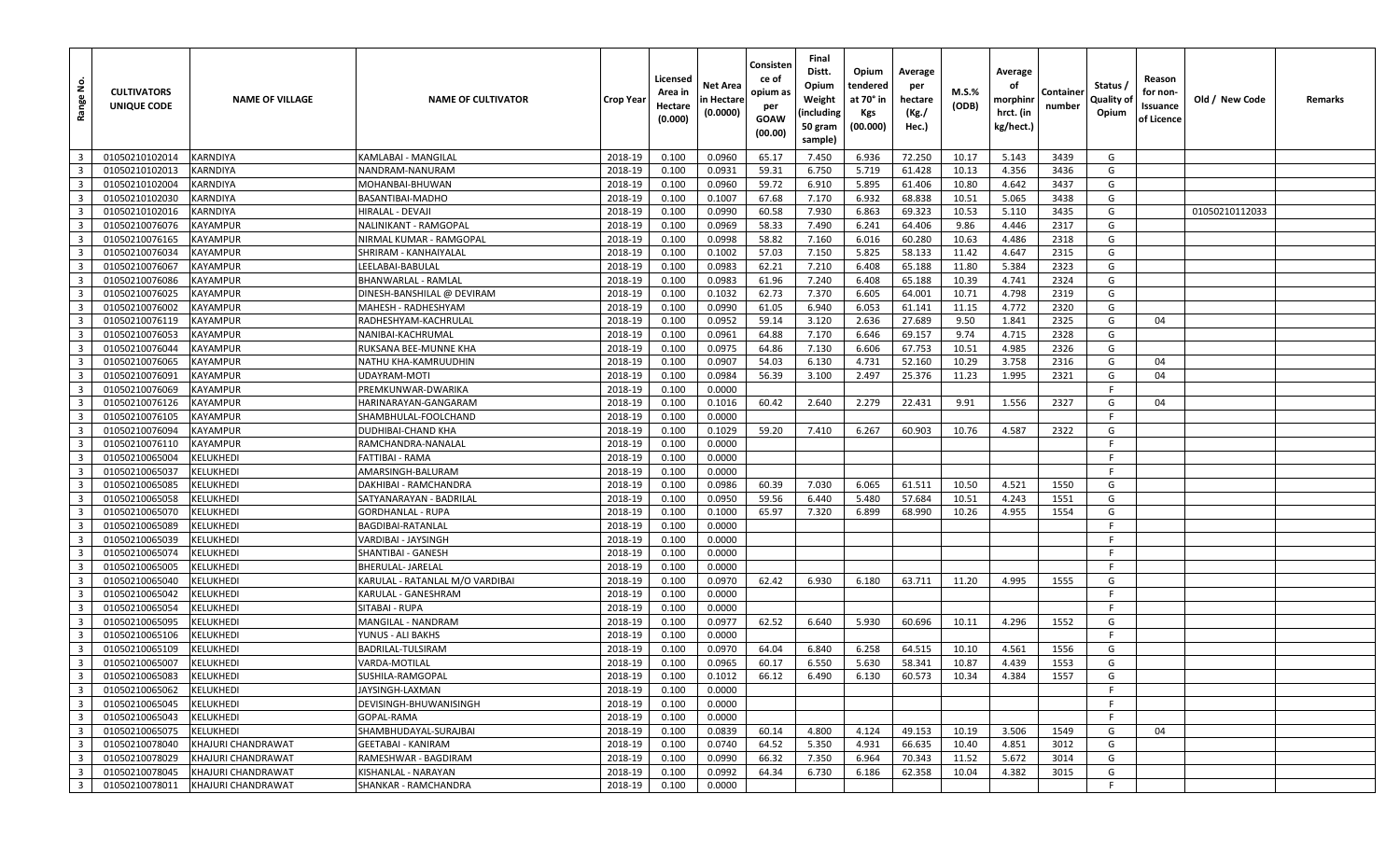| <u>غ</u><br>Range       | <b>CULTIVATORS</b><br>UNIQUE CODE | <b>NAME OF VILLAGE</b> | <b>NAME OF CULTIVATOR</b>        | Crop Year | Licensed<br>Area in<br>Hectare<br>(0.000) | Net Area<br>n Hectare<br>(0.0000) | Consisten<br>ce of<br>opium as<br>per<br>GOAW<br>(00.00) | Final<br>Distt.<br>Opium<br>Weight<br>(including<br>50 gram<br>sample) | Opium<br>tendered<br>at 70° in<br><b>Kgs</b><br>(00.000) | Average<br>per<br>hectare<br>(Kg./<br>Hec.) | <b>M.S.%</b><br>(ODB) | Average<br>оf<br>morphinr<br>hrct. (in<br>kg/hect.) | Containe<br>number | Status /<br>Quality of<br>Opium | Reason<br>for non-<br>Issuance<br>of Licence | Old / New Code | Remarks                |
|-------------------------|-----------------------------------|------------------------|----------------------------------|-----------|-------------------------------------------|-----------------------------------|----------------------------------------------------------|------------------------------------------------------------------------|----------------------------------------------------------|---------------------------------------------|-----------------------|-----------------------------------------------------|--------------------|---------------------------------|----------------------------------------------|----------------|------------------------|
| $\overline{\mathbf{3}}$ | 01050210078009                    | KHAJURI CHANDRAWAT     | MANGILAL - HIRALAL               | 2018-19   | 0.100                                     | 0.0000                            |                                                          |                                                                        |                                                          |                                             |                       |                                                     |                    | -F                              |                                              |                |                        |
| $\overline{\mathbf{3}}$ | 01050210078035                    | KHAJURI CHANDRAWAT     | HIRALAL- GABBA                   | 2018-19   | 0.100                                     | 0.0000                            |                                                          |                                                                        |                                                          |                                             |                       |                                                     |                    | -F                              |                                              |                |                        |
| $\overline{\mathbf{3}}$ | 01050210078038                    | KHAJURI CHANDRAWAT     | NATHU - TULSIRAM                 | 2018-19   | 0.100                                     | 0.0000                            |                                                          |                                                                        |                                                          |                                             |                       |                                                     |                    | F.                              |                                              |                |                        |
| $\overline{\mathbf{3}}$ | 01050210078007                    | KHAJURI CHANDRAWAT     | BHERULAL-MOHANLAL                | 2018-19   | 0.100                                     | 0.1004                            | 56.64                                                    | 7.190                                                                  | 5.818                                                    | 57.948                                      | 10.19                 | 4.133                                               | 3007               | G                               |                                              |                |                        |
| $\overline{\mathbf{3}}$ | 01050210078026                    | KHAJURI CHANDRAWAT     | DILIP - SUJANMAL                 | 2018-19   | 0.100                                     | 0.1025                            | 59.66                                                    | 7.280                                                                  | 6.205                                                    | 60.536                                      | 10.93                 | 4.631                                               | 3008               | G                               |                                              |                |                        |
| $\overline{\mathbf{3}}$ | 01050210078033                    | KHAJURI CHANDRAWAT     | BHERULAL - NANDA MALI            | 2018-19   | 0.100                                     | 0.0000                            |                                                          |                                                                        |                                                          |                                             |                       |                                                     |                    | F.                              |                                              |                |                        |
| $\overline{\mathbf{3}}$ | 01050210078063                    | KHAJURI CHANDRAWAT     | KAILASHBAI-JAGDISH P/V. KHIMA    | 2018-19   | 0.100                                     | 0.1030                            | 58.74                                                    | 7.510                                                                  | 6.302                                                    | 61.184                                      | 11.24                 | 4.814                                               | 3009               | G                               |                                              |                |                        |
| $\overline{\mathbf{3}}$ | 01050210078015                    | KHAJURI CHANDRAWAT     | PRABHULAL-DEVA                   | 2018-19   | 0.100                                     | 0.0970                            | 62.40                                                    | 7.060                                                                  | 6.293                                                    | 64.876                                      | 11.54                 | 5.241                                               | 3013               | G                               |                                              |                |                        |
| $\overline{\mathbf{3}}$ | 01050210078021                    | KHAJURI CHANDRAWAT     | JADAVBAI-MANGILAL                | 2018-19   | 0.100                                     | 0.0000                            |                                                          |                                                                        |                                                          |                                             |                       |                                                     |                    | F.                              |                                              |                |                        |
| $\overline{\mathbf{3}}$ | 01050210078037                    | KHAJURI CHANDRAWAT     | BABULAL-ONKARLAL                 | 2018-19   | 0.100                                     | 0.0000                            |                                                          |                                                                        |                                                          |                                             |                       |                                                     |                    | F.                              |                                              |                |                        |
| $\overline{\mathbf{3}}$ | 01050210078017                    | KHAJURI CHANDRAWAT     | RAMNARAYAN-NANURAM               | 2018-19   | 0.100                                     | 0.0000                            |                                                          |                                                                        |                                                          |                                             |                       |                                                     |                    | -F                              |                                              |                |                        |
| $\overline{\mathbf{3}}$ | 01050210078014                    | KHAJURI CHANDRAWAT     | RAGHUVIRSINGH-BHUWANDAS          | 2018-19   | 0.100                                     | 0.0999                            | 58.75                                                    | 7.080                                                                  | 5.942                                                    | 59.479                                      | 11.86                 | 4.938                                               | 3010               | G                               |                                              |                |                        |
| $\overline{\mathbf{3}}$ | 01050210078048                    | KHAJURI CHANDRAWAT     | GULABBAI-PARTHA                  | 2018-19   | 0.100                                     | 0.0988                            | 63.36                                                    | 7.370                                                                  | 6.671                                                    | 67.520                                      | 11.16                 | 5.275                                               | 3016               | G                               |                                              |                |                        |
| $\overline{\mathbf{3}}$ | 01050210078005                    | KHAJURI CHANDRAWAT     | BHAGIRATH-SUKHA                  | 2018-19   | 0.100                                     | 0.0000                            |                                                          |                                                                        |                                                          |                                             |                       |                                                     |                    | F                               |                                              |                |                        |
| $\overline{\mathbf{3}}$ | 01050210078073                    | KHAJURI CHANDRAWAT     | DHAPUBAI-BAGDIRAM                | 2018-19   | 0.100                                     | 0.0500                            | 55.00                                                    | 3.510                                                                  | 2.758                                                    | 55.160                                      | 11.25                 | 4.344                                               | 3011               | G                               |                                              |                |                        |
| $\overline{\mathbf{3}}$ | 01050210033001                    | <b>KHAJURI MANDA</b>   | UDAYLAL-RATANLAL                 | 2018-19   | 0.100                                     | 0.0000                            |                                                          |                                                                        |                                                          |                                             |                       |                                                     |                    | -F                              |                                              |                |                        |
| $\overline{\mathbf{3}}$ | 01050210033018                    | <b>KHAJURI MANDA</b>   | KAMALKUNWAR - NAHARSINGH         | 2018-19   | 0.100                                     | 0.0960                            | 64.73                                                    | 2.640                                                                  | 2.441                                                    | 25.427                                      | 11.15                 | 1.985                                               | 1946               | G                               | 04                                           |                |                        |
| $\overline{\mathbf{3}}$ | 01050210033010                    | KHAJURI MANDA          | VARDA - KACHARU                  | 2018-19   | 0.100                                     | 0.0682                            | 65.86                                                    | 4.920                                                                  | 4.629                                                    | 67.873                                      | 9.95                  | 4.727                                               | 1945               | G                               |                                              |                |                        |
| $\overline{\mathbf{3}}$ | 01050210051005                    | <b>KOTADA BAHADUR</b>  | <b>GANGARAM - NATHULAL</b>       | 2018-19   | 0.100                                     | 0.0997                            | 72.06                                                    | 7.130                                                                  | 7.340                                                    | 73.620                                      | 10.19                 | 5.251                                               | 2739               | G                               |                                              |                |                        |
| $\overline{\mathbf{3}}$ | 01050210051008                    | <b>KOTADA BAHADUR</b>  | KANHAIYALAL - BHUWAN             | 2018-19   | 0.100                                     | 0.1026                            | 64.89                                                    | 7.120                                                                  | 6.600                                                    | 64.327                                      | 9.11                  | 4.102                                               | 2692               | G                               |                                              |                |                        |
| $\overline{\mathbf{3}}$ | 01050210051009                    | <b>KOTADA BAHADUR</b>  | BHAGUBAI-LUXMINARAYAN            | 2018-19   | 0.100                                     | 0.0487                            | 62.46                                                    | 3.540                                                                  | 3.159                                                    | 64.866                                      | 10.76                 | 4.885                                               | 2693               | G                               |                                              |                |                        |
| $\overline{\mathbf{3}}$ | 01050210051012                    | <b>KOTADA BAHADUR</b>  | AMRITRAM - BABARU                | 2018-19   | 0.100                                     | 0.1008                            | 63.59                                                    | 7.230                                                                  | 6.568                                                    | 65.158                                      | 11.20                 | 5.108                                               | 2722               | G                               |                                              |                |                        |
| $\overline{3}$          | 01050210051013                    | <b>KOTADA BAHADUR</b>  | NATHULAL - UDAYRAM               | 2018-19   | 0.100                                     | 0.0000                            |                                                          |                                                                        |                                                          |                                             |                       |                                                     |                    | F.                              |                                              |                |                        |
| $\overline{\mathbf{3}}$ | 01050210051016                    | <b>KOTADA BAHADUR</b>  | RESHAMKUNWAR-HARISINGH           | 2018-19   | 0.100                                     | 0.0999                            | 64.44                                                    | 7.230                                                                  | 6.656                                                    | 66.626                                      | 9.09                  | 4.239                                               | 2694               | G                               |                                              |                |                        |
| $\overline{\mathbf{3}}$ | 01050210051017                    | <b>KOTADA BAHADUR</b>  | JUJHARSINGH - RAMLAL             | 2018-19   | 0.100                                     | 0.1006                            | 60.29                                                    | 6.800                                                                  | 5.857                                                    | 58.220                                      | 5.82                  | 2.372                                               | 2702               |                                 | 02                                           |                |                        |
| $\overline{\mathbf{3}}$ | 01050210051018                    | <b>KOTADA BAHADUR</b>  | PRABHULAL - BHAWARLAL            | 2018-19   | 0.100                                     | 0.0959                            | 65.00                                                    | 7.100                                                                  | 6.593                                                    | 68.748                                      | 10.25                 | 4.933                                               | 2703               | G                               |                                              |                |                        |
| $\overline{\mathbf{3}}$ | 01050210051021                    | <b>KOTADA BAHADUR</b>  | MOHANKUNWAR - RANSINGH           | 2018-19   | 0.100                                     | 0.0988                            | 66.68                                                    | 7.260                                                                  | 6.916                                                    | 70.000                                      | 10.45                 | 5.120                                               | 2704               | G                               |                                              |                |                        |
| $\overline{\mathbf{3}}$ | 01050210051031                    | <b>KOTADA BAHADUR</b>  | KALABAI - RAMCHANDRA             | 2018-19   | 0.100                                     | 0.0986                            | 68.68                                                    | 7.150                                                                  | 7.015                                                    | 71.146                                      | 10.32                 | 5.140                                               | 2723               | G                               |                                              |                |                        |
| $\overline{\mathbf{3}}$ | 01050210051040                    | <b>KOTADA BAHADUR</b>  | MOHANBAI-BAPULAL                 | 2018-19   | 0.100                                     | 0.1008                            | 70.31                                                    | 7.040                                                                  | 7.071                                                    | 70.148                                      | 10.13                 | 4.974                                               | 2724               | G                               |                                              |                |                        |
| $\overline{\mathbf{3}}$ | 01050210051046                    | <b>KOTADA BAHADUR</b>  | LALA-KANHAIYALAL                 | 2018-19   | 0.100                                     | 0.0000                            |                                                          |                                                                        |                                                          |                                             |                       |                                                     |                    | F.                              |                                              |                |                        |
| $\overline{\mathbf{3}}$ | 01050210051056                    | <b>KOTADA BAHADUR</b>  | RAMESHAR - BHUWAN                | 2018-19   | 0.100                                     | 0.0990                            | 69.05                                                    | 7.120                                                                  | 7.023                                                    | 70.939                                      | 10.40                 | 5.165                                               | 2725               | G                               |                                              |                |                        |
| $\overline{\mathbf{3}}$ | 01050210051058                    | <b>KOTADA BAHADUR</b>  | KANTILAL-KANHIYALAL              | 2018-19   | 0.100                                     | 0.0967                            | 67.87                                                    | 7.150                                                                  | 6.932                                                    | 71.685                                      | 10.51                 | 5.274                                               | 2726               | G                               |                                              |                |                        |
| $\overline{\mathbf{3}}$ | 01050210051064                    | <b>KOTADA BAHADUR</b>  | HIRALAL - RAMLAL                 | 2018-19   | 0.100                                     | 0.1000                            | 66.31                                                    | 7.130                                                                  | 6.754                                                    | 67.540                                      | 11.01                 | 5.205                                               | 2727               | G                               |                                              |                |                        |
| $\overline{\mathbf{3}}$ | 01050210051065                    | <b>KOTADA BAHADUR</b>  | RAMCHANDRA - SHANKARLAL          | 2018-19   | 0.100                                     | 0.0987                            | 70.42                                                    | 7.020                                                                  | 7.062                                                    | 71.550                                      | 9.68                  | 4.848                                               | 2695               | G                               |                                              |                |                        |
| $\overline{\mathbf{3}}$ | 01050210051081                    | <b>KOTADA BAHADUR</b>  | SATYANARAYAN - KISHAN            | 2018-19   | 0.100                                     | 0.0988                            | 64.86                                                    | 7.330                                                                  | 6.792                                                    | 68.744                                      | 9.11                  | 4.384                                               | 2696               | G                               |                                              |                |                        |
| $\overline{\mathbf{3}}$ | 01050210051082                    | <b>KOTADA BAHADUR</b>  | NANIBAI - KANIRAM URF KANHEYALAL | 2018-19   | 0.100                                     | 0.0994                            | 68.43                                                    | 7.050                                                                  | 6.892                                                    | 69.336                                      | 11.14                 | 5.407                                               | 2728               | G                               |                                              |                | <b>NAME CORRACTION</b> |
| $\overline{\mathbf{3}}$ | 01050210051091                    | <b>KOTADA BAHADUR</b>  | MOHANLAL - BHERULAL              | 2018-19   | 0.100                                     | 0.1036                            | 65.64                                                    | 7.110                                                                  | 6.667                                                    | 64.353                                      | 10.13                 | 4.563                                               | 2729               | G                               |                                              |                |                        |
| $\overline{\mathbf{3}}$ | 01050210051099                    | <b>KOTADA BAHADUR</b>  | BHAGIRATH - JUJHAR DANGI         | 2018-19   | 0.100                                     | 0.0988                            | 70.91                                                    | 7.340                                                                  | 7.435                                                    | 75.253                                      | 10.18                 | 5.363                                               | 2736               | G                               |                                              |                |                        |
| $\overline{\mathbf{3}}$ | 01050210051103                    | <b>KOTADA BAHADUR</b>  | BHAGUBAI - MANOHARLAL            | 2018-19   | 0.100                                     | 0.1007                            | 67.47                                                    | 7.050                                                                  | 6.795                                                    | 67.477                                      | 11.61                 | 5.484                                               | 2730               | G                               |                                              |                |                        |
| $\overline{\mathbf{3}}$ | 01050210051104                    | <b>KOTADA BAHADUR</b>  | GENDIBAI-BHERULAL                | 2018-19   | 0.100                                     | 0.1016                            | 64.99                                                    | 6.940                                                                  | 6.443                                                    | 63.415                                      | 10.22                 | 4.537                                               | 2705               | G                               |                                              |                |                        |
| $\overline{\mathbf{3}}$ | 01050210051106                    | KOTADA BAHADUR         | RADHESHYAM - NATHULAL            | 2018-19   | 0.100                                     | 0.0988                            | 69.11                                                    | 7.110                                                                  | 7.020                                                    | 71.052                                      | 11.49                 | 5.714                                               | 2731               | G                               |                                              |                |                        |
| $\overline{\mathbf{3}}$ | 01050210051114                    | <b>KOTADA BAHADUR</b>  | RAMESHNATH - BHAGWANNATH         | 2018-19   | 0.100                                     | 0.1014                            | 65.75                                                    | 7.030                                                                  | 6.603                                                    | 65.118                                      | 11.04                 | 5.032                                               | 2706               | G                               |                                              |                |                        |
| $\overline{\mathbf{3}}$ | 01050210051118                    | KOTADA BAHADUR         | KALUKHAN - SULEMAN               | 2018-19   | 0.100                                     | 0.1008                            | 62.12                                                    | 7.390                                                                  | 6.558                                                    | 65.059                                      | 9.93                  | 4.522                                               | 2707               | G                               |                                              |                |                        |
| $\overline{\mathbf{3}}$ | 01050210051090                    | KOTADA BAHADUR         | RAMCHANDRA - BHERU               | 2018-19   | 0.100                                     | 0.1001                            | 63.02                                                    | 6.690                                                                  | 6.023                                                    | 60.169                                      | 11.27                 | 4.747                                               | 2708               | G                               |                                              |                |                        |
| $\overline{\mathbf{3}}$ | 01050210051119                    | KOTADA BAHADUR         | RAMESHWAR - RAMPRASAD PATIDAR    | 2018-19   | 0.100                                     | 0.0921                            | 72.46                                                    | 6.850                                                                  | 7.091                                                    | 76.992                                      | 10.52                 | 5.670                                               | 2737               | G                               |                                              |                |                        |
| $\overline{\mathbf{3}}$ | 01050210051078                    | <b>KOTADA BAHADUR</b>  | RADHESHYAM - KARUDAS BAIRAGI     | 2018-19   | 0.100                                     | 0.0991                            | 64.13                                                    | 7.080                                                                  | 6.486                                                    | 65.449                                      | 9.89                  | 4.531                                               | 2697               | G                               |                                              |                |                        |
| $\overline{\mathbf{3}}$ | 01050210051096                    | <b>KOTADA BAHADUR</b>  | <b>BAPULAL - BHANWARLAL</b>      | 2018-19   | 0.100                                     | 0.0990                            | 66.67                                                    | 7.570                                                                  | 7.210                                                    | 72.828                                      | 9.60                  | 4.894                                               | 2698               | G                               |                                              |                |                        |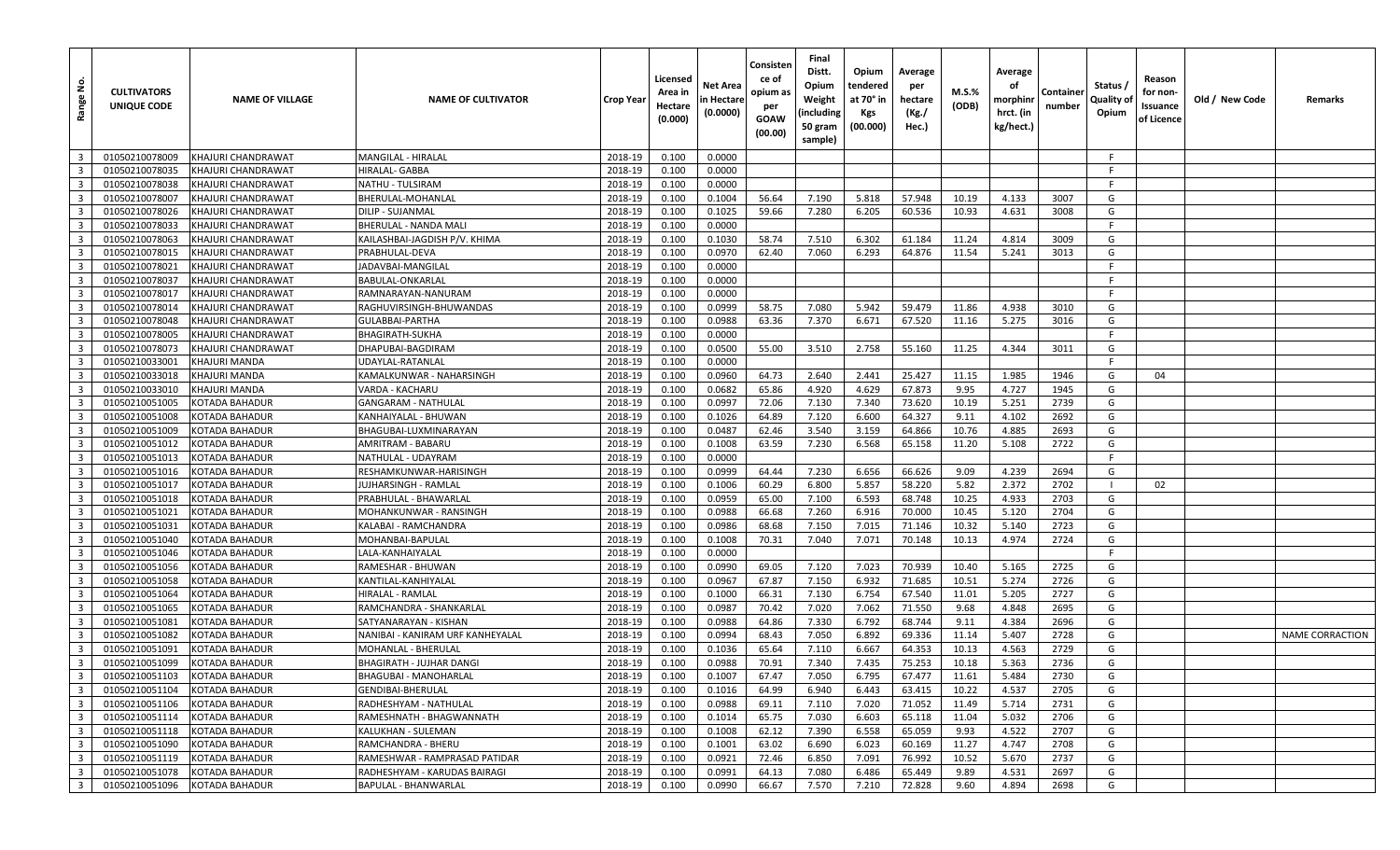| <u>و</u><br>Range                                  | <b>CULTIVATORS</b><br>UNIQUE CODE | <b>NAME OF VILLAGE</b>             | <b>NAME OF CULTIVATOR</b>                    | <b>Crop Year</b>   | Licensed<br>Area in<br>Hectare<br>(0.000) | Net Area<br>in Hectare<br>(0.0000) | Consisten<br>ce of<br>opium as<br>per<br>GOAW<br>(00.00) | Final<br>Distt.<br>Opium<br>Weight<br>(including<br>50 gram<br>sample) | Opium<br>tendered<br>at 70° in<br>Kgs<br>(00.000) | Average<br>per<br>hectare<br>(Kg./<br>Hec.) | M.S.%<br>(ODB) | Average<br>οf<br>morphinr<br>hrct. (in<br>kg/hect.) | Container<br>number | Status /<br>Quality of<br>Opium | Reason<br>for non-<br>Issuance<br>of Licence | Old / New Code | Remarks |
|----------------------------------------------------|-----------------------------------|------------------------------------|----------------------------------------------|--------------------|-------------------------------------------|------------------------------------|----------------------------------------------------------|------------------------------------------------------------------------|---------------------------------------------------|---------------------------------------------|----------------|-----------------------------------------------------|---------------------|---------------------------------|----------------------------------------------|----------------|---------|
| $\overline{\mathbf{3}}$                            | 01050210051092                    | <b>KOTADA BAHADUR</b>              | NATHULAL-JAGANNATH                           | 2018-19            | 0.100                                     | 0.0973                             | 66.08                                                    | 7.070                                                                  | 6.674                                             | 68.591                                      | 10.08          | 4.840                                               | 2709                | G                               |                                              |                |         |
| $\overline{3}$                                     | 01050210051003                    | KOTADA BAHADUR                     | NATHIBAI - LALA                              | 2018-19            | 0.100                                     | 0.1033                             | 61.41                                                    | 7.140                                                                  | 6.264                                             | 60.638                                      | 11.59          | 4.919                                               | 2710                | G                               |                                              |                |         |
| $\overline{\mathbf{3}}$                            | 01050210051019                    | <b>KOTADA BAHADUR</b>              | SUGANBAI-DHANNALAL                           | 2018-19            | 0.100                                     | 0.0984                             | 63.06                                                    | 7.010                                                                  | 6.315                                             | 64.176                                      | 10.53          | 4.730                                               | 2711                | G                               |                                              |                |         |
| $\overline{\mathbf{3}}$                            | 01050210051036                    | KOTADA BAHADUR                     | GOPI - UDAYRAM                               | 2018-19            | 0.100                                     | 0.1001                             | 61.04                                                    | 7.270                                                                  | 6.339                                             | 63.326                                      | 9.60           | 4.256                                               | 2689                | G                               |                                              |                |         |
| $\overline{\mathbf{3}}$                            | 01050210051039                    | KOTADA BAHADUR                     | MANGILAL - RODA                              | 2018-19            | 0.100                                     | 0.1011                             | 63.69                                                    | 7.220                                                                  | 6.569                                             | 64.975                                      | 9.61           | 4.371                                               | 2699                | G                               |                                              |                |         |
| $\overline{3}$                                     | 01050210051111                    | KOTADA BAHADUR                     | UJHAR - DEVA                                 | 2018-19            | 0.100                                     | 0.1006                             | 62.07                                                    | 7.580                                                                  | 6.721                                             | 66.809                                      | 9.88           | 4.621                                               | 2700                | G                               |                                              |                |         |
| $\overline{\mathbf{3}}$                            | 01050210051121                    | KOTADA BAHADUR                     | BHRATRAM - BHANWARLAL                        | 2018-19            | 0.100                                     | 0.0990                             | 69.43                                                    | 7.000                                                                  | 6.943                                             | 70.131                                      | 9.94           | 4.880                                               | 2732                | G                               |                                              |                |         |
| $\overline{\mathbf{3}}$                            | 01050210051037                    | KOTADA BAHADUR                     | RADHABAI-JAYRAM                              | 2018-19            | 0.100                                     | 0.0000                             |                                                          |                                                                        |                                                   |                                             |                |                                                     |                     | F.                              |                                              |                |         |
| $\overline{3}$                                     | 01050210051074                    | KOTADA BAHADUR                     | RAMKANYABAI-ONKAR                            | 2018-19            | 0.100                                     | 0.1002                             | 66.52                                                    | 6.960                                                                  | 6.614                                             | 66.007                                      | 10.52          | 4.861                                               | 2712                | G                               |                                              |                |         |
| $\overline{3}$                                     | 01050210051052                    | KOTADA BAHADUR                     | MADANLAL-JAYSINGH                            | 2018-19            | 0.100                                     | 0.0987                             | 64.86                                                    | 7.220                                                                  | 6.690                                             | 67.781                                      | 10.28          | 4.877                                               | 2713                | G                               |                                              |                |         |
| $\overline{\mathbf{3}}$                            | 01050210051102                    | KOTADA BAHADUR                     | SURENDRASINGH - SARDARSINGH                  | 2018-19            | 0.100                                     | 0.1001                             | 60.13                                                    | 7.190                                                                  | 6.176                                             | 61.698                                      | 10.21          | 4.410                                               | 2690                | G                               |                                              |                |         |
| $\overline{3}$                                     | 01050210051112                    | KOTADA BAHADUR                     | RAMKUNWAR - DILIPSINGH                       | 2018-19            | 0.100                                     | 0.0994                             | 65.42                                                    | 7.070                                                                  | 6.607                                             | 66.468                                      | 10.20          | 4.746                                               | 2714                | G                               |                                              |                |         |
| $\overline{\mathbf{3}}$                            | 01050210051029                    | KOTADA BAHADUR                     | SITARAM-RAMA                                 | 2018-19            | 0.100                                     | 0.1033                             | 60.23                                                    | 7.700                                                                  | 6.625                                             | 64.133                                      | 10.69          | 4.799                                               | 2701                | G                               |                                              |                |         |
| $\overline{\mathbf{3}}$                            | 01050210051068                    | KOTADA BAHADUR                     | RAMESHWAR-NATHULAL                           | 2018-19            | 0.100                                     | 0.0987                             | 62.36                                                    | 7.170                                                                  | 6.387                                             | 64.711                                      | 9.93           | 4.498                                               | 2691                | G                               |                                              |                |         |
| $\overline{3}$                                     | 01050210051105                    | KOTADA BAHADUR                     | KANCHANBAI-THAWARCHAND                       | 2018-19            | 0.100                                     | 0.0000                             |                                                          |                                                                        |                                                   |                                             |                |                                                     |                     | -F                              |                                              |                |         |
| $\overline{\mathbf{3}}$                            | 01050210051007                    | KOTADA BAHADUR                     | RADHESHYAM-BHANWARLAL                        | 2018-19            | 0.100                                     | 0.0949                             | 67.70                                                    | 7.060                                                                  | 6.828                                             | 71.949                                      | 10.72          | 5.399                                               | 2733                | G                               |                                              |                |         |
| $\overline{\mathbf{3}}$                            | 01050210051108                    | KOTADA BAHADUR                     | SHANKARLAL-RAMKUNWAR                         | 2018-19            | 0.100                                     | 0.0467                             | 68.82                                                    | 3.500                                                                  | 3.441                                             | 73.683                                      | 11.33          | 5.844                                               | 2738                | G                               |                                              |                |         |
| $\overline{\mathbf{3}}$                            | 01050210051109                    | KOTADA BAHADUR                     | BANSHILAL-RAMKUNWAR                          | 2018-19            | 0.100                                     | 0.0000                             |                                                          |                                                                        |                                                   |                                             |                |                                                     |                     | F                               |                                              |                |         |
| $\overline{3}$                                     | 01050210051038                    | KOTADA BAHADUR                     | SHITAL-GANESHRAM                             | 2018-19            | 0.100                                     | 0.0981                             | 64.26                                                    | 7.060                                                                  | 6.481                                             | 66.065                                      | 11.34          | 5.244                                               | 2715                | G                               |                                              |                |         |
| $\overline{3}$                                     | 01050210051057                    | KOTADA BAHADUR                     | KANHEYALAL-VARDICHANDRA                      | 2018-19            | 0.100                                     | 0.0495                             | 67.36                                                    | 3.590                                                                  | 3.455                                             | 69.797                                      | 11.31          | 5.525                                               | 2721                | G                               |                                              |                |         |
| $\overline{3}$                                     | 01050210051051                    | KOTADA BAHADUR                     | BANSHIDAS-JAGANNATH DAS                      | 2018-19            | 0.100                                     | 0.0990                             | 66.43                                                    | 6.960                                                                  | 6.605                                             | 66.717                                      | 9.98           | 4.661                                               | 2716                | G                               |                                              |                |         |
| $\overline{\mathbf{3}}$                            | 01050210051011                    | <b>KOTADA BAHADUR</b>              | RAMCHANDRA-KISHANLAL                         | 2018-19            | 0.100                                     | 0.0953                             | 65.29                                                    | 6.420                                                                  | 5.988                                             | 62.833                                      | 11.26          | 4.953                                               | 2720                | G                               |                                              |                |         |
| $\overline{3}$                                     | 01050210051084                    | KOTADA BAHADUR                     | MANGILAL-VARDA                               | 2018-19            | 0.100                                     | 0.1018                             | 64.36                                                    | 7.570                                                                  | 6.960                                             | 68.369                                      | 10.07          | 4.819                                               | 2717                | G                               |                                              |                |         |
| $\overline{\mathbf{3}}$                            | 01050210051042                    | KOTADA BAHADUR                     | BADRILAL-BHERULAL                            | 2018-19            | 0.100                                     | 0.0988                             | 63.76                                                    | 7.540                                                                  | 6.868                                             | 69.514                                      | 10.90          | 5.304                                               | 2718                | G                               |                                              |                |         |
| $\overline{\mathbf{3}}$                            | 01050210051002                    | KOTADA BAHADUR                     | RAMLAL-DEVA                                  | 2018-19            | 0.100                                     | 0.0999                             | 69.34                                                    | 7.170                                                                  | 7.102                                             | 71.091                                      | 10.46          | 5.206                                               | 2735                | G                               |                                              |                |         |
| $\overline{3}$                                     | 01050210051055                    | KOTADA BAHADUR                     | VIMAL-RADHESHYAM                             | 2018-19            | 0.100                                     | 0.0990                             | 65.96                                                    | 7.080                                                                  | 6.671                                             | 67.383                                      | 10.95          | 5.165                                               | 2719                | G                               |                                              |                |         |
| $\overline{\mathbf{3}}$                            | 01050210051041                    | KOTADA BAHADUR                     | BALIBAI-RAMLAL                               | 2018-19            | 0.100                                     | 0.0000                             |                                                          |                                                                        |                                                   |                                             |                |                                                     |                     | N                               |                                              |                |         |
| $\overline{3}$                                     | 01050210051047                    | KOTADA BAHADUR                     | BHANWARLAL-RAMLAI                            | 2018-19            | 0.100                                     | 0.0998                             | 70.22                                                    | 7.190                                                                  | 7.213                                             | 72.274                                      | 10.42          | 5.271                                               | 2734                | G                               |                                              |                |         |
| $\overline{\mathbf{3}}$                            | 01050210068006                    | KOTADI MANDA                       | BHAGUBAI - DEVILAL                           | 2018-19            | 0.100                                     | 0.0975                             | 61.74                                                    | 7.090                                                                  | 6.253                                             | 64.133                                      | 10.74          | 4.822                                               | 269                 | G                               |                                              |                |         |
| $\overline{\mathbf{3}}$                            | 01050210068011                    | KOTADI MANDA                       | BADRILAL-BHERULAL                            | 2018-19            | 0.100                                     | 0.1000                             | 70.73                                                    | 7.330                                                                  | 7.406                                             | 74.060                                      | 10.46          | 5.423                                               | 274                 | G                               |                                              |                |         |
| $\overline{\mathbf{3}}$                            | 01050210068014                    | KOTADI MANDA                       | VAGULAL - CHAMPALAL                          | 2018-19            | 0.100                                     | 0.1005                             | 67.30                                                    | 7.290                                                                  | 7.009                                             | 69.741                                      | 10.80          | 5.272                                               | 271                 | G                               |                                              |                |         |
| $\overline{\mathbf{3}}$                            | 01050210068016                    | KOTADI MANDA                       | JAMNALAL - BALMUKUND                         | 2018-19            | 0.100                                     | 0.0983                             | 64.20                                                    | 7.270                                                                  | 6.668                                             | 67.833                                      | 9.35           | 4.439                                               | 272                 | G                               |                                              |                |         |
| $\overline{\mathbf{3}}$                            | 01050210068031                    | <b>KOTADI MANDA</b>                | KAMLASINGH-BHUWANISINGH                      | 2018-19            | 0.100                                     | 0.1008                             | 64.58                                                    | 7.320                                                                  | 6.753                                             | 66.994                                      | 11.10          | 5.206                                               | 270                 | G                               |                                              |                |         |
| $\overline{3}$                                     | 01050210068027                    | KOTADI MANDA                       | RADHESHYAM - NATHU                           | 2018-19            | 0.100                                     | 0.0832                             | 60.62                                                    | 5.890                                                                  | 5.101                                             | 61.310                                      | 10.03          | 4.304                                               | 264                 | G                               |                                              |                |         |
| $\overline{3}$                                     | 01050210068004                    | KOTADI MANDA                       | DEVISINGH - BHUWANISINGH                     | 2018-19            | 0.100                                     | 0.0975                             | 55.77                                                    | 6.600                                                                  | 5.258                                             | 53.928                                      | 10.22          | 3.858                                               | 262                 | G                               | 04                                           |                |         |
| $\overline{\mathbf{3}}$                            | 01050210068003                    | KOTADI MANDA                       | MAHIPALSINGH-SAJJANSINGH                     | 2018-19            | 0.100                                     | 0.0940                             | 62.53                                                    | 7.330                                                                  | 6.548                                             | 69.659                                      | 9.61           | 4.686                                               | 265                 | G                               |                                              |                |         |
| $\overline{\mathbf{3}}$                            | 01050210068036                    | KOTADI MANDA                       | BHERULAL-AMBARAM                             | 2018-19            | 0.100                                     | 0.0961                             | 57.69                                                    | 7.070                                                                  | 5.827                                             | 60.634                                      | 10.00          | 4.244                                               | 266                 | G                               |                                              |                |         |
| $\overline{\mathbf{3}}$                            | 01050210068028                    | KOTADI MANDA                       | KELASHBAI-BHERUDAS                           | 2018-19            | 0.100                                     | 0.0995                             | 60.04                                                    | 7.260                                                                  | 6.227                                             | 62.582                                      | 10.01          | 4.385                                               | 267                 | G                               |                                              |                |         |
| 3 <sup>1</sup>                                     | 01050210068034                    | KOTADI MANDA                       | SAVITRIBAI-MOHANNATH                         | 2018-19            | 0.100                                     | 0.0000                             |                                                          |                                                                        |                                                   |                                             |                |                                                     |                     | N                               |                                              |                |         |
| $\overline{\mathbf{3}}$                            | 01050210068037                    | KOTADI MANDA                       | KAMALKUNWAR-SOHANSINGH                       | 2018-19            | 0.100                                     | 0.0845                             | 58.34                                                    | 6.190                                                                  | 5.159                                             | 61.053                                      | 10.58          | 4.522                                               | 268                 | G                               |                                              |                |         |
| $\overline{\mathbf{3}}$                            | 01050210068010                    | <b>KOTADI MANDA</b>                | UDAYRAM-SHITAL                               | 2018-19            | 0.100                                     | 0.0656                             | 64.49                                                    | 4.730                                                                  | 4.358                                             | 66.432                                      | 10.79          | 5.017                                               | 273                 | G                               |                                              |                |         |
| $\overline{\mathbf{3}}$                            | 01050210068020                    | KOTADI MANDA                       | MANGILAL-SHANKARLAL                          | 2018-19            | 0.100                                     | 0.0882                             | 57.53                                                    | 6.100                                                                  | 5.013                                             | 56.836                                      | 11.12          | 4.424                                               | 263                 | G                               |                                              |                |         |
| $\overline{\mathbf{3}}$                            | 01050210072001                    | <b>MOTIPURA</b>                    | SURPALSINGH - KAMALSINGH                     | 2018-19            | 0.100                                     | 0.1030                             | 62.37                                                    | 7.460                                                                  | 6.647                                             | 64.533                                      | 9.56           | 4.319                                               | 3452                | G                               |                                              |                |         |
| $\overline{3}$                                     | 01050210072008                    | <b>MOTIPURA</b>                    | UCHAVKUNWAR SARDARSINGH                      | 2018-19            | 0.100                                     | 0.1004                             | 60.33                                                    | 7.400                                                                  | 6.378                                             | 63.525                                      | 9.76           | 4.340                                               | 3446                | G                               |                                              |                |         |
| $\overline{\mathbf{3}}$<br>$\overline{\mathbf{3}}$ | 01050210072009                    | <b>MOTIPURA</b>                    | GOVINDSINGH - JUJHARSINGH                    | 2018-19            | 0.100                                     | 0.0977                             | 64.81                                                    | 7.260                                                                  | 6.722                                             | 68.802                                      | 10.69          | 5.148                                               | 3453                | G                               |                                              |                |         |
| $\overline{3}$                                     | 01050210072023<br>01050210072040  | <b>MOTIPURA</b><br><b>MOTIPURA</b> | CHATRA - BIHARILAL<br>VINODSINGH - NAGUSINGH | 2018-19<br>2018-19 | 0.100<br>0.100                            | 0.1023                             | 67.11<br>62.41                                           | 7.530<br>7.510                                                         | 7.219<br>6.696                                    | 70.566<br>66.428                            | 10.65<br>10.43 | 5.261<br>4.850                                      | 3460<br>3447        | G<br>G                          |                                              |                |         |
|                                                    |                                   |                                    |                                              |                    |                                           | 0.1008                             |                                                          |                                                                        |                                                   |                                             |                |                                                     |                     |                                 |                                              |                |         |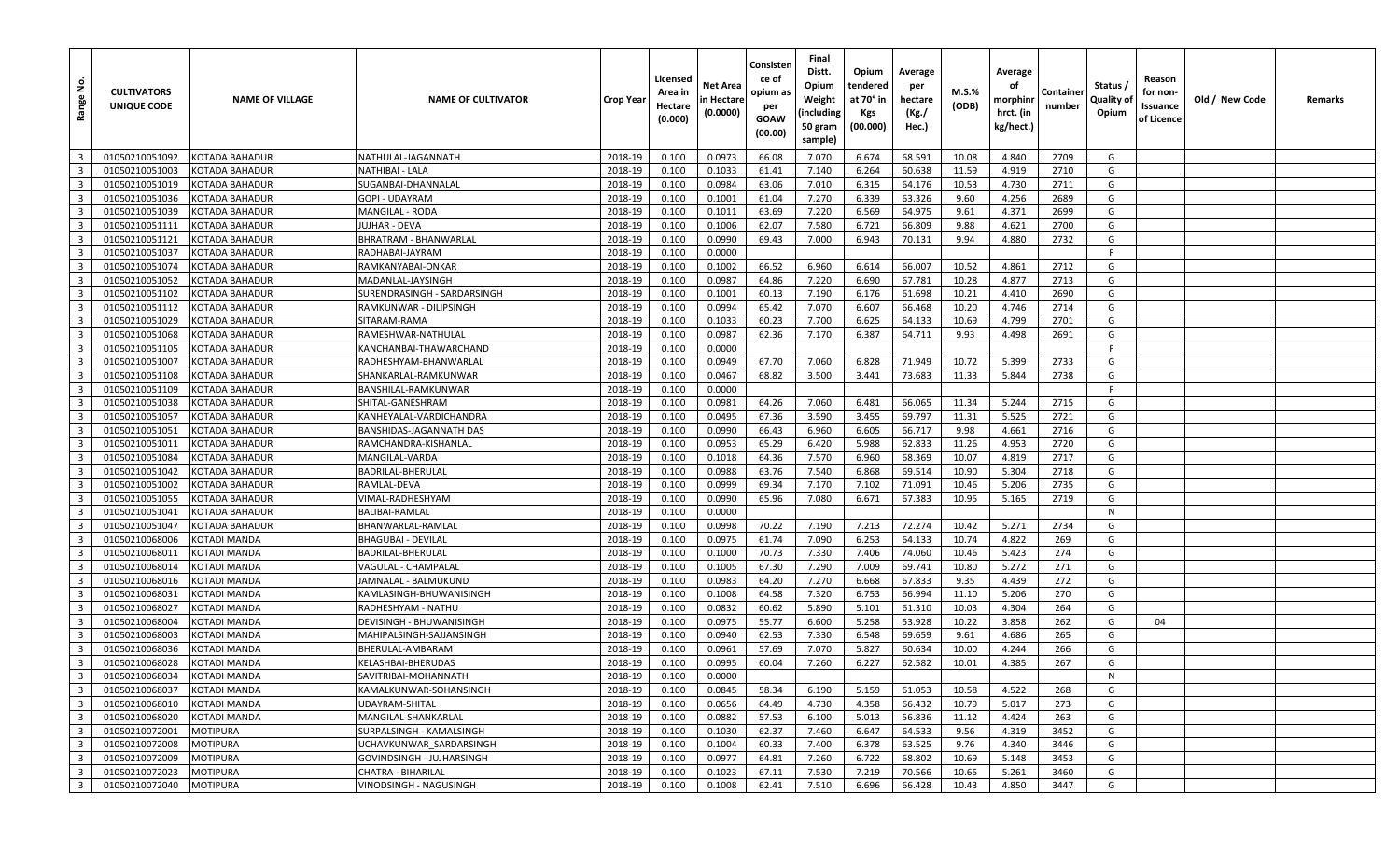| <u>ទំ</u><br>Range      | <b>CULTIVATORS</b><br>UNIQUE CODE | <b>NAME OF VILLAGE</b> | <b>NAME OF CULTIVATOR</b>   | <b>Crop Year</b> | Licensed<br>Area in<br>Hectare<br>(0.000) | Net Area<br>in Hectare<br>(0.0000) | Consisten<br>ce of<br>opium as<br>per<br>GOAW<br>(00.00) | Final<br>Distt.<br>Opium<br>Weight<br>(including<br>50 gram<br>sample) | Opium<br>tendered<br>at 70° in<br>Kgs<br>(00.000) | Average<br>per<br>hectare<br>(Kg./<br>Hec.) | M.S.%<br>(ODB) | Average<br>οf<br>morphinr<br>hrct. (in<br>kg/hect.) | Container<br>number | Status /<br>Quality of<br>Opium | Reason<br>for non-<br>Issuance<br>of Licence | Old / New Code | Remarks |
|-------------------------|-----------------------------------|------------------------|-----------------------------|------------------|-------------------------------------------|------------------------------------|----------------------------------------------------------|------------------------------------------------------------------------|---------------------------------------------------|---------------------------------------------|----------------|-----------------------------------------------------|---------------------|---------------------------------|----------------------------------------------|----------------|---------|
| $\overline{\mathbf{3}}$ | 01050210072053                    | MOTIPURA               | JIVA - MANGU                | 2018-19          | 0.100                                     | 0.0998                             | 63.00                                                    | 7.630                                                                  | 6.867                                             | 68.807                                      | 9.73           | 4.686                                               | 3454                | G                               |                                              |                |         |
| $\overline{\mathbf{3}}$ | 01050210072061                    | MOTIPURA               | SHWARSINGH - KAMALSINGH     | 2018-19          | 0.100                                     | 0.0997                             | 61.04                                                    | 7.480                                                                  | 6.523                                             | 65.426                                      | 10.21          | 4.676                                               | 3451                | G                               |                                              |                |         |
| $\overline{\mathbf{3}}$ | 01050210072031                    | MOTIPURA               | RAMSINGH - BHERUSINGH       | 2018-19          | 0.100                                     | 0.0990                             | 60.00                                                    | 7.480                                                                  | 6.411                                             | 64.757                                      | 10.37          | 4.701                                               | 3448                | G                               |                                              |                |         |
| $\overline{\mathbf{3}}$ | 01050210072022                    | <b>MOTIPURA</b>        | NATHU - GIRDHARI            | 2018-19          | 0.100                                     | 0.0946                             | 56.02                                                    | 7.190                                                                  | 5.754                                             | 60.824                                      | 9.85           | 4.194                                               | 3441                | G                               |                                              |                |         |
| $\overline{\mathbf{3}}$ | 01050210072043                    | MOTIPURA               | SURAJMAL - JAYSINGH         | 2018-19          | 0.100                                     | 0.0958                             | 58.96                                                    | 7.460                                                                  | 6.283                                             | 65.584                                      | 10.33          | 4.743                                               | 3449                | G                               |                                              |                |         |
| $\overline{\mathbf{3}}$ | 01050210072065                    | MOTIPURA               | BHANWARLAL -KANAHIYALAI     | 2018-19          | 0.100                                     | 0.0975                             | 57.00                                                    | 7.220                                                                  | 5.879                                             | 60.297                                      | 10.93          | 4.613                                               | 3442                | G                               |                                              |                |         |
| $\overline{3}$          | 01050210072021                    | MOTIPURA               | NATHULAL - PARTHI           | 2018-19          | 0.100                                     | 0.1000                             | 60.40                                                    | 7.410                                                                  | 6.394                                             | 63.940                                      | 10.41          | 4.659                                               | 3450                | G                               |                                              |                |         |
| $\overline{\mathbf{3}}$ | 01050210072057                    | MOTIPURA               | BHOPALSINGH - VAJESINGH     | 2018-19          | 0.100                                     | 0.1008                             | 64.59                                                    | 7.470                                                                  | 6.893                                             | 68.382                                      | 10.99          | 5.260                                               | 3461                | G                               |                                              |                |         |
| $\overline{3}$          | 01050210072059                    | MOTIPURA               | NATHULAL - BIHARILAL        | 2018-19          | 0.100                                     | 0.0992                             | 62.34                                                    | 7.440                                                                  | 6.626                                             | 66.794                                      | 10.41          | 4.867                                               | 3455                | G                               |                                              |                |         |
| $\overline{3}$          | 01050210072024                    | MOTIPURA               | IAGDISHCHANDRA-PREMSUKH     | 2018-19          | 0.100                                     | 0.0999                             | 56.48                                                    | 7.040                                                                  | 5.680                                             | 56.856                                      | 11.65          | 4.637                                               | 3443                | G                               |                                              |                |         |
| $\overline{\mathbf{3}}$ | 01050210072054                    | <b>MOTIPURA</b>        | MANOHARSINGH - MOTISINGH    | 2018-19          | 0.100                                     | 0.1006                             | 64.34                                                    | 7.370                                                                  | 6.774                                             | 67.335                                      | 9.33           | 4.398                                               | 3462                | G                               |                                              |                |         |
| $\overline{3}$          | 01050210072048                    | MOTIPURA               | MADANLAL - HARJI            | 2018-19          | 0.100                                     | 0.0950                             | 62.88                                                    | 7.380                                                                  | 6.629                                             | 69.778                                      | 10.05          | 4.909                                               | 3456                | G                               |                                              |                |         |
| $\overline{\mathbf{3}}$ | 01050210072058                    | MOTIPURA               | NAGESHWAR - BHUWANI SHANKAR | 2018-19          | 0.100                                     | 0.1000                             | 52.26                                                    | 7.520                                                                  | 5.614                                             | 56.140                                      | 11.21          | 4.405                                               | 3440                | G                               |                                              |                |         |
| $\overline{3}$          | 01050210072060                    | MOTIPURA               | MANGUSINGH-BHANWARSINGH     | 2018-19          | 0.100                                     | 0.0977                             | 56.27                                                    | 7.120                                                                  | 5.723                                             | 58.577                                      | 10.95          | 4.490                                               | 3444                | G                               |                                              |                |         |
| $\overline{\mathbf{3}}$ | 01050210072044                    | <b>MOTIPURA</b>        | HAJARI-LAKKHA               | 2018-19          | 0.100                                     | 0.1012                             | 62.34                                                    | 7.570                                                                  | 6.742                                             | 66.620                                      | 10.04          | 4.682                                               | 3457                | G                               |                                              |                |         |
| $\overline{\mathbf{3}}$ | 01050210072068                    | MOTIPURA               | BHARATSINGH-JUJHARSINGH     | 2018-19          | 0.100                                     | 0.0997                             | 64.15                                                    | 7.220                                                                  | 6.617                                             | 66.369                                      | 10.60          | 4.924                                               | 3463                | G                               |                                              |                |         |
| $\overline{\mathbf{3}}$ | 01050210072005                    | MOTIPURA               | BHANWARSINGH-TEJSINGH       | 2018-19          | 0.100                                     | 0.0987                             | 64.36                                                    | 7.390                                                                  | 6.795                                             | 68.844                                      | 9.54           | 4.597                                               | 3459                | G                               |                                              |                |         |
| $\overline{\mathbf{3}}$ | 01050210072012                    | <b>MOTIPURA</b>        | DURGA-GABBA                 | 2018-19          | 0.100                                     | 0.0991                             | 56.25                                                    | 7.630                                                                  | 6.131                                             | 61.866                                      | 10.40          | 4.504                                               | 3445                | G                               |                                              |                |         |
| $\overline{3}$          | 01050210072037                    | MOTIPURA               | NATHU-PREMA                 | 2018-19          | 0.100                                     | 0.0912                             | 61.49                                                    | 6.520                                                                  | 5.727                                             | 62.796                                      | 10.55          | 4.638                                               | 3458                | G                               |                                              |                |         |
| $\overline{\mathbf{3}}$ | 01050210072033                    | MOTIPURA               | BHERULAL-SITARAM            | 2018-19          | 0.100                                     | 0.0000                             |                                                          |                                                                        |                                                   |                                             |                |                                                     |                     | F                               |                                              |                |         |
| $\overline{3}$          | 01050210058013                    | NAHARGARH              | SUNDARBAI - NANDA           | 2018-19          | 0.100                                     | 0.0000                             |                                                          |                                                                        |                                                   |                                             |                |                                                     |                     | F                               |                                              |                |         |
| $\overline{\mathbf{3}}$ | 01050210058027                    | NAHARGARH              | GORILAL - HAJARILAL         | 2018-19          | 0.100                                     | 0.0985                             | 61.30                                                    | 7.260                                                                  | 6.358                                             | 64.548                                      | 10.05          | 4.541                                               | 3358                | G                               |                                              |                |         |
| $\overline{3}$          | 01050210058033                    | NAHARGARH              | NASIR AHMAD - NAJIR MOH     | 2018-19          | 0.100                                     | 0.0000                             |                                                          |                                                                        |                                                   |                                             |                |                                                     |                     | F                               |                                              |                |         |
| $\overline{3}$          | 01050210058040                    | NAHARGARH              | RAMNIWAS - KANHAIYALAL      | 2018-19          | 0.100                                     | 0.0000                             |                                                          |                                                                        |                                                   |                                             |                |                                                     |                     | -F                              |                                              |                |         |
| $\overline{\mathbf{3}}$ | 01050210058055                    | NAHARGARH              | DHAPUBAI - NANDA            | 2018-19          | 0.100                                     | 0.1023                             | 69.14                                                    | 6.500                                                                  | 6.420                                             | 62.756                                      | 10.53          | 4.626                                               | 3374                | G                               |                                              |                |         |
| $\overline{3}$          | 01050210058062                    | NAHARGARH              | RADHESHYAM - KHEMRAJ        | 2018-19          | 0.100                                     | 0.0000                             |                                                          |                                                                        |                                                   |                                             |                |                                                     |                     | F                               |                                              |                |         |
| $\overline{\mathbf{3}}$ | 01050210058076                    | NAHARGARH              | IAGDISHCHANDRA - BHERULAL   | 2018-19          | 0.100                                     | 0.0000                             |                                                          |                                                                        |                                                   |                                             |                |                                                     |                     | -F                              |                                              |                |         |
| $\overline{3}$          | 01050210058045                    | NAHARGARH              | MOHANLAL - NANURAM SONI     | 2018-19          | 0.100                                     | 0.0000                             |                                                          |                                                                        |                                                   |                                             |                |                                                     |                     | N                               |                                              |                |         |
| $\overline{\mathbf{3}}$ | 01050210058143                    | NAHARGARH              | BAPUSINGH - LAXMANSINGH     | 2018-19          | 0.100                                     | 0.1042                             | 60.32                                                    | 7.820                                                                  | 6.739                                             | 64.673                                      | 10.41          | 4.712                                               | 3359                | G                               |                                              |                |         |
| $\overline{\mathbf{3}}$ | 01050210058109                    | NAHARGARH              | KHEMRAJ-MANNA               | 2018-19          | 0.100                                     | 0.0974                             | 59.98                                                    | 7.540                                                                  | 6.461                                             | 66.334                                      | 10.49          | 4.871                                               | 3365                | G                               |                                              |                |         |
| $\overline{\mathbf{3}}$ | 01050210058065                    | NAHARGARH              | SURESH - RAMCHANDRA         | 2018-19          | 0.100                                     | 0.0000                             |                                                          |                                                                        |                                                   |                                             |                |                                                     |                     | -F                              |                                              |                |         |
| $\overline{3}$          | 01050210058077                    | NAHARGARH              | RUGHNATH - GAMER            | 2018-19          | 0.100                                     | 0.0000                             |                                                          |                                                                        |                                                   |                                             |                |                                                     |                     | -F                              |                                              |                |         |
| $\overline{\mathbf{3}}$ | 01050210058046                    | NAHARGARH              | RAMCHANDRA-KESURAM          | 2018-19          | 0.100                                     | 0.0965                             | 68.14                                                    | 6.420                                                                  | 6.249                                             | 64.756                                      | 9.80           | 4.443                                               | 3368                | G                               |                                              |                |         |
| $\overline{3}$          | 01050210058074                    | NAHARGARH              | BHANWARLAL - KALU           | 2018-19          | 0.100                                     | 0.0000                             |                                                          |                                                                        |                                                   |                                             |                |                                                     |                     | F                               |                                              |                |         |
| $\overline{\mathbf{3}}$ | 01050210058116                    | NAHARGARH              | RAMKUNWARBAI - BADRILAL     | 2018-19          | 0.100                                     | 0.0999                             | 54.19                                                    | 7.130                                                                  | 5.520                                             | 55.255                                      | 11.94          | 4.618                                               | 3354                | G                               |                                              |                |         |
| $\overline{\mathbf{3}}$ | 01050210058060                    | NAHARGARH              | AISHA BEGAM - ALI SHER KHA  | 2018-19          | 0.100                                     | 0.0000                             |                                                          |                                                                        |                                                   |                                             |                |                                                     |                     | F.                              |                                              |                |         |
| $\overline{\mathbf{3}}$ | 01050210058121                    | NAHARGARH              | KASAM KHA - BABU KHA        | 2018-19          | 0.100                                     | 0.0780                             | 59.37                                                    | 4.500                                                                  | 3.817                                             | 48.935                                      | 10.98          | 3.761                                               | 3360                | G                               | 04                                           |                |         |
| $\overline{\mathbf{3}}$ | 01050210058021                    | NAHARGARH              | KARULAL - SHANKAR           | 2018-19          | 0.100                                     | 0.1003                             | 64.51                                                    | 6.970                                                                  | 6.423                                             | 64.037                                      | 9.56           | 4.286                                               | 3369                | G                               |                                              |                |         |
| 3 <sup>1</sup>          | 01050210058007                    | <b>NAHARGARH</b>       | PURALAL - BAGADIRAM         | 2018-19          | 0.100                                     | 0.0000                             |                                                          |                                                                        |                                                   |                                             |                |                                                     |                     | -F                              |                                              |                |         |
| $\overline{\mathbf{3}}$ | 01050210058008                    | <b>NAHARGARH</b>       | BALKRISHNA - MANGILAL       | 2018-19          | 0.100                                     | 0.1001                             | 79.69                                                    | 6.670                                                                  | 7.593                                             | 75.854                                      | 9.57           | 5.082                                               | 3375                | G                               |                                              |                |         |
| $\overline{3}$          | 01050210058036                    | NAHARGARH              | HAFIJ MOH. RAHIM BAKSH      | 2018-19          | 0.100                                     | 0.0000                             |                                                          |                                                                        |                                                   |                                             |                |                                                     |                     | F                               |                                              |                |         |
| $\overline{\mathbf{3}}$ | 01050210058072                    | NAHARGARH              | DEVILAL - RAMCHANDRA        | 2018-19          | 0.100                                     | 0.1020                             | 57.44                                                    | 7.550                                                                  | 6.195                                             | 60.735                                      | 11.16          | 4.745                                               | 3356                | G                               |                                              |                |         |
| $\overline{3}$          | 01050210058099                    | NAHARGARH              | MOH. HANIF - SHAKUR KHA     | 2018-19          | 0.100                                     | 0.0792                             | 64.79                                                    | 5.650                                                                  | 5.229                                             | 66.022                                      | 9.08           | 4.197                                               | 3370                | G                               |                                              |                |         |
| $\overline{\mathbf{3}}$ | 01050210058039                    | NAHARGARH              | NANIBAI-RAMCHANDRA          | 2018-19          | 0.100                                     | 0.0000                             |                                                          |                                                                        |                                                   |                                             |                |                                                     |                     | F                               |                                              |                |         |
| $\overline{\mathbf{3}}$ | 01050210058056                    | NAHARGARH              | RADHESHYAM - TULSIRAM       | 2018-19          | 0.100                                     | 0.0000                             |                                                          |                                                                        |                                                   |                                             |                |                                                     |                     | F                               |                                              |                |         |
| $\overline{\mathbf{3}}$ | 01050210058066                    | NAHARGARH              | SATYANARAYAN - NANURAM      | 2018-19          | 0.100                                     | 0.0000                             |                                                          |                                                                        |                                                   |                                             |                |                                                     |                     | F.                              |                                              |                |         |
| $\overline{3}$          | 01050210058137                    | <b>NAHARGARH</b>       | GORDHANSINGH - DEVISINGH    | 2018-19          | 0.100                                     | 0.0000                             |                                                          |                                                                        |                                                   |                                             |                |                                                     |                     | -F                              |                                              |                |         |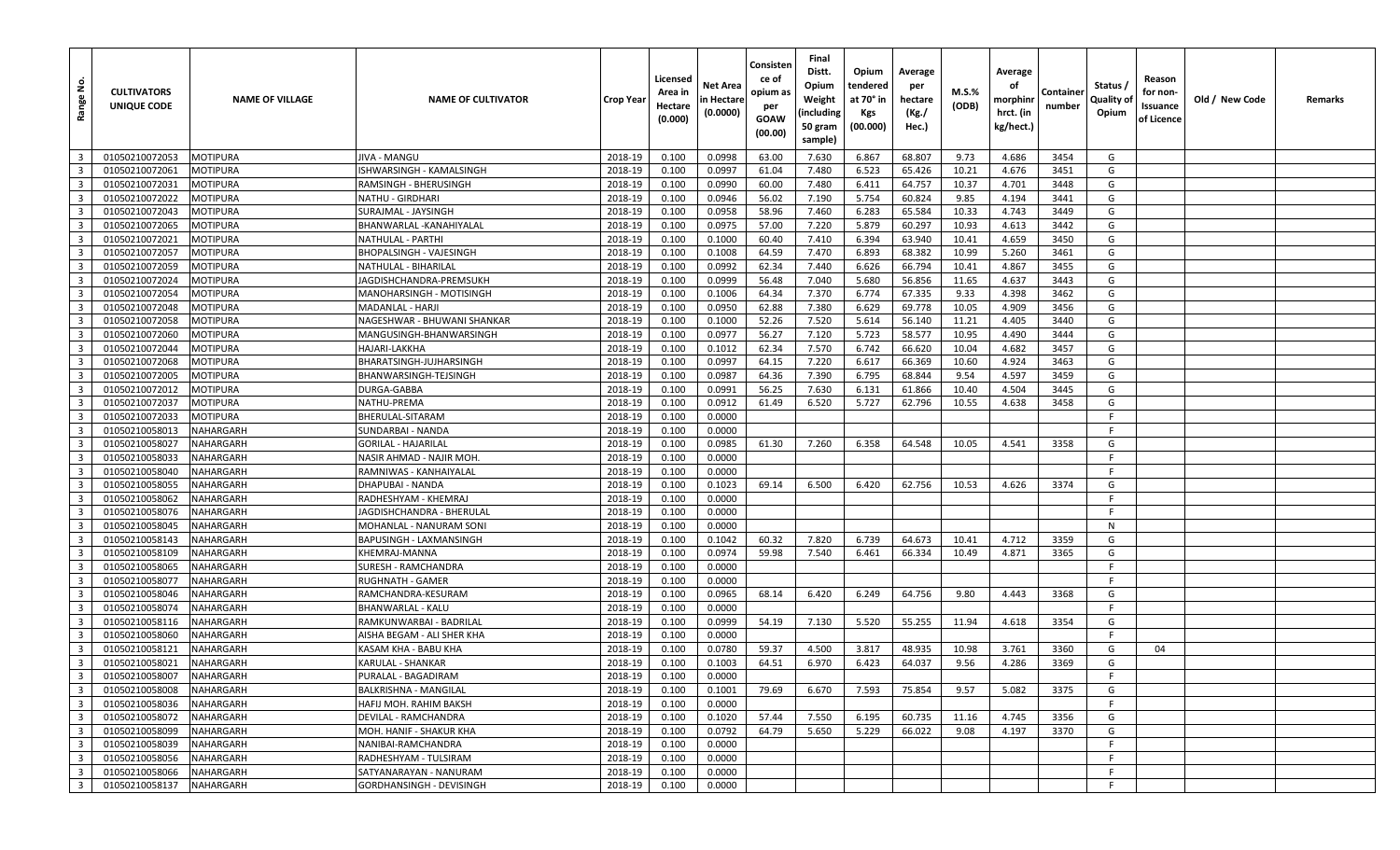| <u>ទំ</u><br>Range                        | <b>CULTIVATORS</b><br>UNIQUE CODE | <b>NAME OF VILLAGE</b> | <b>NAME OF CULTIVATOR</b>                  | <b>Crop Year</b>   | Licensed<br>Area in<br>Hectare<br>(0.000) | Net Area<br>in Hectare<br>(0.0000) | Consisten<br>ce of<br>opium as<br>per<br>GOAW<br>(00.00) | Final<br>Distt.<br>Opium<br>Weight<br>(including<br>50 gram<br>sample) | Opium<br>tendered<br>at 70° in<br>Kgs<br>(00.000) | Average<br>per<br>hectare<br>(Kg./<br>Hec.) | M.S.%<br>(ODB) | Average<br>οf<br>morphinr<br>hrct. (in<br>kg/hect.) | Container<br>number | Status /<br>Quality of<br>Opium | Reason<br>for non-<br>Issuance<br>of Licence | Old / New Code | Remarks |
|-------------------------------------------|-----------------------------------|------------------------|--------------------------------------------|--------------------|-------------------------------------------|------------------------------------|----------------------------------------------------------|------------------------------------------------------------------------|---------------------------------------------------|---------------------------------------------|----------------|-----------------------------------------------------|---------------------|---------------------------------|----------------------------------------------|----------------|---------|
| $\overline{\mathbf{3}}$                   | 01050210058138                    | NAHARGARH              | MOTIYABAI - BALARAM                        | 2018-19            | 0.100                                     | 0.0961                             | 67.85                                                    | 6.850                                                                  | 6.640                                             | 69.094                                      | 9.01           | 4.358                                               | 3371                | G                               |                                              |                |         |
| $\overline{3}$                            | 01050210058139                    | NAHARGARH              | PARWATI BAI - BALARAM                      | 2018-19            | 0.100                                     | 0.0972                             | 66.71                                                    | 6.700                                                                  | 6.385                                             | 65.689                                      | 9.71           | 4.465                                               | 3372                | G                               |                                              |                |         |
| $\overline{\mathbf{3}}$                   | 01050210058012                    | NAHARGARH              | MOHANLAL-BHERULAL                          | 2018-19            | 0.100                                     | 0.0000                             |                                                          |                                                                        |                                                   |                                             |                |                                                     |                     | F.                              |                                              |                |         |
| $\overline{\mathbf{3}}$                   | 01050210058042                    | NAHARGARH              | KAMLABAI-SHIVNARAYAN                       | 2018-19            | 0.100                                     | 0.1036                             | 61.27                                                    | 7.200                                                                  | 6.302                                             | 60.830                                      | 9.74           | 4.147                                               | 3361                | G                               |                                              |                |         |
| $\overline{\mathbf{3}}$                   | 01050210058149                    | NAHARGARH              | GANGABAI-DAYARAM                           | 2018-19            | 0.100                                     | 0.0978                             | 61.41                                                    | 7.050                                                                  | 6.185                                             | 63.241                                      | 9.43           | 4.174                                               | 3362                | G                               |                                              |                |         |
| $\overline{\mathbf{3}}$                   | 01050210058150                    | NAHARGARH              | SHANTIBAI-BHANWARLAL                       | 2018-19            | 0.100                                     | 0.1007                             | 43.11                                                    | 4.550                                                                  | 2.802                                             | 27.825                                      | 11.34          | 2.209                                               | S4                  | G                               | 04                                           |                |         |
| $\overline{\mathbf{3}}$                   | 01050210058118                    | NAHARGARH              | SARJU BAI - BALAKRAM DAS                   | 2018-19            | 0.100                                     | 0.0000                             |                                                          |                                                                        |                                                   |                                             |                |                                                     |                     | E                               |                                              |                |         |
| $\overline{\mathbf{3}}$                   | 01050210058017                    | NAHARGARH              | BHERULAL - GANGARAM                        | 2018-19            | 0.100                                     | 0.1036                             | 79.66                                                    | 7.300                                                                  | 8.307                                             | 80.183                                      | 9.64           | 5.411                                               | 3376                | G                               |                                              |                |         |
| $\overline{3}$                            | 01050210058023                    | NAHARGARH              | RAMSINGH-KISHORSINGH                       | 2018-19            | 0.100                                     | 0.0000                             |                                                          |                                                                        |                                                   |                                             |                |                                                     |                     | F                               |                                              |                |         |
| $\overline{3}$                            | 01050210058084                    | NAHARGARH              | BADRILAL-BHERULAL                          | 2018-19            | 0.100                                     | 0.0900                             | 59.69                                                    | 5.610                                                                  | 4.784                                             | 53.155                                      | 11.09          | 4.126                                               | 3357                | G                               |                                              |                |         |
| $\overline{\mathbf{3}}$                   | 01050210058004                    | NAHARGARH              | SUKHALAL D-P-MOTI JI                       | 2018-19            | 0.100                                     | 0.0928                             | 68.91                                                    | 6.340                                                                  | 6.241                                             | 67.252                                      | 9.59           | 4.515                                               | 3373                | G                               |                                              |                |         |
| $\overline{3}$                            | 01050210058091                    | NAHARGARH              | PRABHULAL-BHAGIRATH                        | 2018-19            | 0.100                                     | 0.0000                             |                                                          |                                                                        |                                                   |                                             |                |                                                     |                     | F                               |                                              |                |         |
| $\overline{\mathbf{3}}$                   | 01050210058035                    | NAHARGARH              | GAFUR KHAN-HUSAIN                          | 2018-19            | 0.100                                     | 0.0521                             | 64.65                                                    | 3.530                                                                  | 3.260                                             | 62.571                                      | 9.70           | 4.249                                               | 3363                | G                               |                                              |                |         |
| $\overline{\mathbf{3}}$                   | 01050210058145                    | NAHARGARH              | SITABAI - MADHOSINGH                       | 2018-19            | 0.100                                     | 0.0000                             |                                                          |                                                                        |                                                   |                                             |                |                                                     |                     | F.                              |                                              |                |         |
| $\overline{\mathbf{3}}$                   | 01050210058044                    | NAHARGARH              | TANKUBAI-RAMCHANDRA                        | 2018-19            | 0.100                                     | 0.1000                             | 67.67                                                    | 6.820                                                                  | 6.593                                             | 65.930                                      | 9.27           | 4.278                                               | 3367                | G                               |                                              |                |         |
| $\overline{\mathbf{3}}$                   | 01050210058009                    | NAHARGARH              | BHAGWANTIBAI-PYARA                         | 2018-19            | 0.100                                     | 0.0975                             | 51.16                                                    | 6.530                                                                  | 4.772                                             | 48.943                                      | 9.11           | 3.121                                               | 3352                | G                               | 04                                           |                |         |
| $\overline{\mathbf{3}}$                   | 01050210058131                    | NAHARGARH              | MODIBAI-RAMCHANDRA                         | 2018-19            | 0.100                                     | 0.1004                             | 66.66                                                    | 6.900                                                                  | 6.571                                             | 65.448                                      | 10.56          | 4.838                                               | 3366                | G                               |                                              |                |         |
| $\overline{\mathbf{3}}$                   | 01050210058119                    | NAHARGARH              | SATYANARAYAN-VISHVNATH                     | 2018-19            | 0.100                                     | 0.1012                             | 56.45                                                    | 7.040                                                                  | 5.677                                             | 56.096                                      | 10.42          | 4.092                                               | 3355                | G                               |                                              |                |         |
| $\overline{3}$                            | 01050210058069                    | NAHARGARH              | MANGIBAI-MANGILAL                          | 2018-19            | 0.100                                     | 0.0939                             | 52.91                                                    | 2.710                                                                  | 2.048                                             | 21.810                                      | 11.98          | 1.829                                               | 3353                | G                               | 04                                           |                |         |
| $\overline{\mathbf{3}}$                   | 01050210058053                    | NAHARGARH              | MOHANLAL-NANDRAM                           | 2018-19            | 0.100                                     | 0.0000                             |                                                          |                                                                        |                                                   |                                             |                |                                                     |                     | F                               |                                              |                |         |
| $\overline{3}$                            | 01050210058018                    | NAHARGARH              | BHERULAL-NANDA DHAKAD                      | 2018-19            | 0.100                                     | 0.0990                             | 62.96                                                    | 7.040                                                                  | 6.332                                             | 63.959                                      | 12.01          | 5.377                                               | 3364                | G                               |                                              |                |         |
| $\overline{\mathbf{3}}$                   | 01050210058085                    | NAHARGARH              | ALLAUDDIN KHAN-HUSAIN KHAN                 | 2018-19            | 0.100                                     | 0.0000                             |                                                          |                                                                        |                                                   |                                             |                |                                                     |                     | - F                             |                                              |                |         |
| $\overline{3}$                            | 01050210058073                    | NAHARGARH              | AJIJ KHAN-CHOTE KHAN                       | 2018-19            | 0.100                                     | 0.0000                             |                                                          |                                                                        |                                                   |                                             |                |                                                     |                     | F                               |                                              |                |         |
| $\overline{\mathbf{3}}$                   | 01050210062002                    | PAYAKHEDI              | RUKMANIBAI-FOOLSINGH                       | 2018-19            | 0.100                                     | 0.0977                             | 63.08                                                    | 7.430                                                                  | 6.695                                             | 68.526                                      | 10.42          | 4.999                                               | 3287                | G                               |                                              |                |         |
| $\overline{\mathbf{3}}$                   | 01050210062018                    | PAYAKHEDI              | MANGILAL-NANDAJI                           | 2018-19            | 0.100                                     | 0.1020                             | 61.39                                                    | 7.270                                                                  | 6.376                                             | 62.509                                      | 11.32          | 4.953                                               | 3284                | G                               |                                              |                |         |
| $\overline{3}$                            | 01050210062007                    | PAYAKHEDI              | KISHAN - BHUWAN                            | 2018-19            | 0.100                                     | 0.0959                             | 62.25                                                    | 7.170                                                                  | 6.376                                             | 66.485                                      | 11.31          | 5.264                                               | 3288                | G                               |                                              |                |         |
| $\overline{\mathbf{3}}$                   | 01050210062037                    | PAYAKHEDI              | MANGIBAI-PREMCHANDRA                       | 2018-19            | 0.100                                     | 0.0996                             | 62.71                                                    | 7.380                                                                  | 6.611                                             | 66.375                                      | 10.64          | 4.944                                               | 3285                | G                               |                                              |                |         |
| $\overline{3}$                            | 01050210062041                    | PAYAKHEDI              | RAMNARAYAN-MANGILAI                        | 2018-19            | 0.100                                     | 0.0000                             |                                                          |                                                                        |                                                   |                                             |                |                                                     |                     | F                               |                                              |                |         |
| $\overline{\mathbf{3}}$                   | 01050210062051                    | PAYAKHEDI              | KACHARUMAL - KASTURCHAND                   | 2018-19            | 0.100                                     | 0.0957                             | 61.99                                                    | 7.490                                                                  | 6.633                                             | 69.310                                      | 11.21          | 5.439                                               | 3289                | G                               |                                              |                |         |
| $\overline{3}$                            | 01050210062008                    | PAYAKHEDI              | SAMANDBAI-UDAYRAM                          | 2018-19            | 0.100                                     | 0.1000                             | 64.79                                                    | 7.280                                                                  | 6.738                                             | 67.380                                      | 9.80           | 4.622                                               | 3290                | G                               |                                              |                |         |
| $\overline{\mathbf{3}}$                   | 01050210062026                    | PAYAKHEDI              | BHERULAL - RAMSHUKH MAHAJAN                | 2018-19            | 0.100                                     | 0.0991                             | 57.41                                                    | 7.220                                                                  | 5.921                                             | 59.747                                      | 11.58          | 4.844                                               | 3283                | G                               |                                              |                |         |
| $\overline{\mathbf{3}}$                   | 01050210062044                    | PAYAKHEDI              | KAMLA BAI - BHERULAL                       | 2018-19            | 0.100                                     | 0.0870                             | 57.20                                                    | 7.030                                                                  | 5.745                                             | 66.034                                      | 11.17          | 5.163                                               | 3282                | G                               |                                              |                |         |
| $\overline{\mathbf{3}}$                   | 01050210062009                    | PAYAKHEDI              | RAMCHANDRA - BHANWARLAL                    | 2018-19            | 0.100                                     | 0.1004                             | 65.66                                                    | 7.130                                                                  | 6.688                                             | 66.613                                      | 10.01          | 4.668                                               | 3291                | G                               |                                              |                |         |
| $\overline{3}$                            | 01050210062024<br>01050210062006  | PAYAKHEDI              | NARAYAN-NAWAL                              | 2018-19            | 0.100                                     | 0.1020                             | 58.41                                                    | 7.060                                                                  | 5.891                                             | 57.754<br>68.502                            | 10.75          | 4.346                                               | 3286<br>3292        | G<br>G                          |                                              |                |         |
| $\overline{3}$<br>$\overline{\mathbf{3}}$ |                                   | PAYAKHEDI<br>PAYAKHEDI | RAMSINGH-BHANWARLAL                        | 2018-19            | 0.100                                     | 0.0928                             | 63.30                                                    | 7.030                                                                  | 6.357                                             |                                             | 10.96          | 5.256                                               |                     | G                               |                                              |                |         |
| $\overline{\mathbf{3}}$                   | 01050210062011<br>01050210066003  | RAMGARH (MOTIPURA)     | ILABAI-RAMLAL SHARMA<br>JAGDISH - MOHANLAL | 2018-19<br>2018-19 | 0.100<br>0.100                            | 0.0885<br>0.0968                   | 65.45<br>62.22                                           | 7.110<br>7.180                                                         | 6.648<br>6.382                                    | 75.118<br>65.929                            | 10.36<br>10.50 | 5.447<br>4.846                                      | 3293<br>3411        | G                               |                                              |                |         |
| $\overline{\mathbf{3}}$                   | 01050210066015                    | RAMGARH (MOTIPURA)     | DASHRATH- NIRBHAYRAM                       | 2018-19            | 0.100                                     | 0.0954                             | 56.16                                                    | 7.490                                                                  | 6.009                                             | 62.987                                      | 10.84          | 4.780                                               | 3410                | G                               |                                              |                |         |
| 3 <sup>1</sup>                            | 01050210066020                    | RAMGARH (MOTIPURA)     | CHUNNILAL-RUPA                             | 2018-19            |                                           | 0.0998                             | 56.88                                                    | 7.170                                                                  | 5.826                                             | 58.376                                      | 11.29          | 4.614                                               | 3412                | G                               |                                              |                |         |
| $\overline{\mathbf{3}}$                   | 01050210066021                    | RAMGARH (MOTIPURA)     | NATHULAL-MEGHA                             | 2018-19            | 0.100<br>0.100                            | 0.0770                             | 56.02                                                    | 5.570                                                                  | 4.458                                             | 57.896                                      | 10.42          | 4.223                                               | 3413                | G                               |                                              | 01050210062055 |         |
| $\overline{\mathbf{3}}$                   | 01050210056003                    | RANAYARA               | RAMNIWAS - JAGANNATH                       | 2018-19            | 0.100                                     | 0.1013                             | 68.37                                                    | 7.180                                                                  | 7.013                                             | 69.230                                      | 9.86           | 4.778                                               | 3434                | G                               |                                              |                |         |
| $\overline{\mathbf{3}}$                   | 01050210056021                    | RANAYARA               | BALARAM - BHUWANISHANKAR                   | 2018-19            | 0.100                                     | 0.0992                             | 65.90                                                    | 6.990                                                                  | 6.581                                             | 66.340                                      | 9.91           | 4.602                                               | 3432                | G                               |                                              |                |         |
| $\overline{\mathbf{3}}$                   | 01050210056023                    | RANAYARA               | BHERULAL - SATYANARAYAN                    | 2018-19            | 0.100                                     | 0.0000                             |                                                          |                                                                        |                                                   |                                             |                |                                                     |                     | -F                              |                                              |                |         |
| $\overline{\mathbf{3}}$                   | 01050210056053                    | RANAYARA               | TAMMUBAI - BHERULAL                        | 2018-19            | 0.100                                     | 0.1011                             | 66.92                                                    | 7.070                                                                  | 6.759                                             | 66.854                                      | 10.00          | 4.680                                               | 3430                | G                               |                                              |                |         |
| $\overline{\mathbf{3}}$                   | 01050210056121                    | RANAYARA               | RAMESHWAR - SHANKARLAL                     | 2018-19            | 0.100                                     | 0.0970                             | 72.34                                                    | 7.110                                                                  | 7.348                                             | 75.752                                      | 9.84           | 5.218                                               | 3433                | G                               |                                              |                |         |
| $\overline{\mathbf{3}}$                   | 01050210056067                    | RANAYARA               | SHAYAMUBAI - SUKHIBAI                      | 2018-19            | 0.100                                     | 0.0986                             | 59.98                                                    | 6.960                                                                  | 5.964                                             | 60.486                                      | 10.39          | 4.399                                               | 3424                | G                               |                                              |                |         |
| 3 <sup>1</sup>                            | 01050210056047                    | RANAYARA               | SHANTIBAI - LAXMAN                         | 2018-19            | 0.100                                     | 0.0982                             | 60.39                                                    | 7.210                                                                  | 6.220                                             | 63.340                                      | 10.18          | 4.514                                               | 3419                | G                               |                                              |                |         |
|                                           |                                   |                        |                                            |                    |                                           |                                    |                                                          |                                                                        |                                                   |                                             |                |                                                     |                     |                                 |                                              |                |         |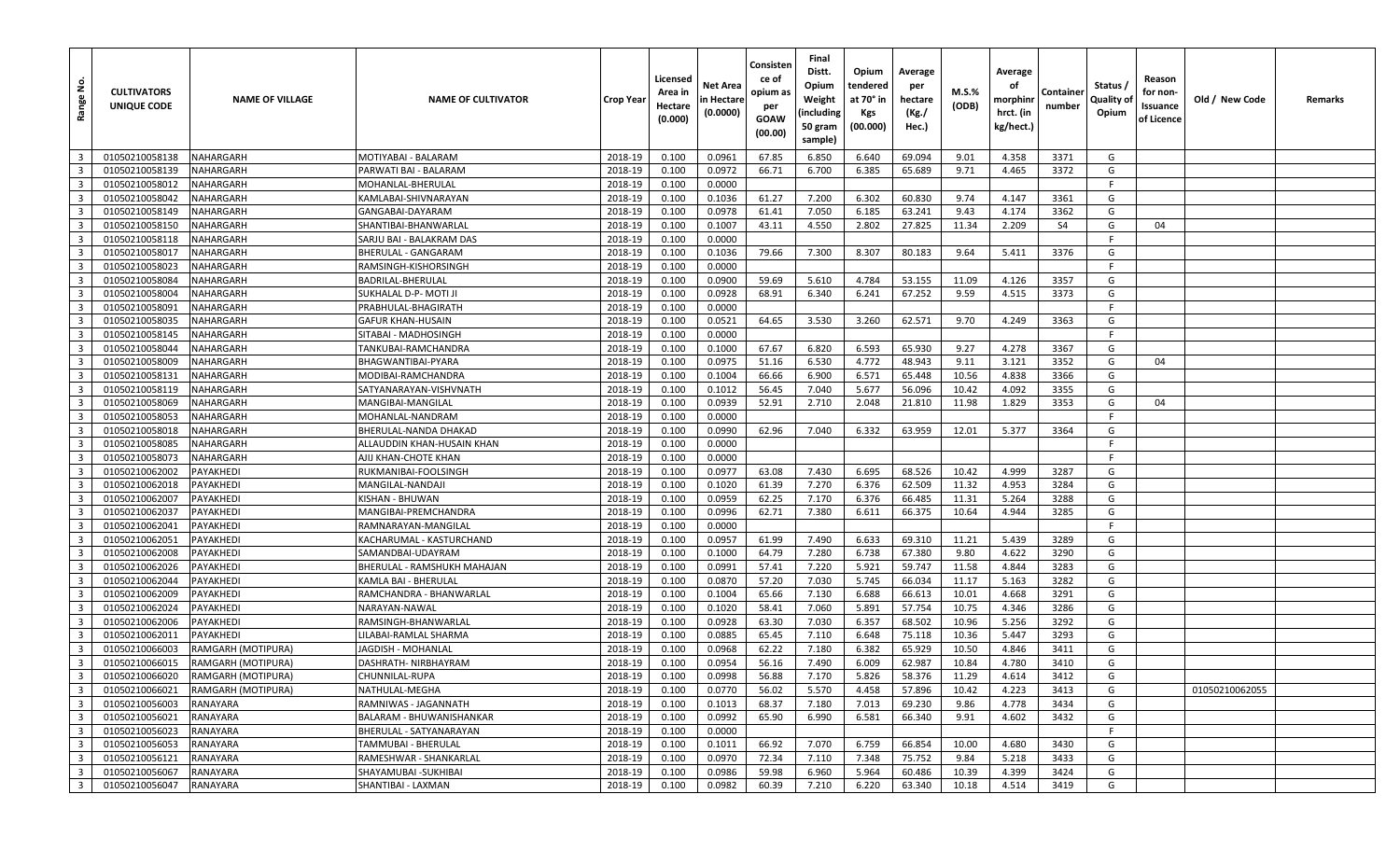| <u>ទំ</u><br>Range                                 | <b>CULTIVATORS</b><br>UNIQUE CODE | <b>NAME OF VILLAGE</b> | <b>NAME OF CULTIVATOR</b>                           | <b>Crop Year</b>   | Licensed<br>Area in<br>Hectare<br>(0.000) | Net Area<br>in Hectare<br>(0.0000) | Consisten<br>ce of<br>opium as<br>per<br>GOAW<br>(00.00) | Final<br>Distt.<br>Opium<br>Weight<br>(including<br>50 gram<br>sample) | Opium<br>tendered<br>at 70° in<br>Kgs<br>(00.000) | Average<br>per<br>hectare<br>(Kg./<br>Hec.) | M.S.%<br>(ODB) | Average<br>οf<br>morphinr<br>hrct. (in<br>kg/hect.) | Container<br>number | Status /<br>Quality of<br>Opium | Reason<br>for non-<br>Issuance<br>of Licence | Old / New Code | Remarks |
|----------------------------------------------------|-----------------------------------|------------------------|-----------------------------------------------------|--------------------|-------------------------------------------|------------------------------------|----------------------------------------------------------|------------------------------------------------------------------------|---------------------------------------------------|---------------------------------------------|----------------|-----------------------------------------------------|---------------------|---------------------------------|----------------------------------------------|----------------|---------|
| $\overline{\mathbf{3}}$                            | 01050210056037                    | RANAYARA               | VASUDEV - UDA                                       | 2018-19            | 0.100                                     | 0.0980                             | 65.68                                                    | 6.940                                                                  | 6.512                                             | 66.448                                      | 10.46          | 4.865                                               | 3420                | G                               |                                              |                |         |
| $\overline{3}$                                     | 01050210056028                    | RANAYARA               | CHAMPALAL - RATANLAL                                | 2018-19            | 0.100                                     | 0.0975                             | 60.52                                                    | 6.360                                                                  | 5.499                                             | 56.400                                      | 11.17          | 4.410                                               | 3415                | G                               |                                              |                |         |
| $\overline{\mathbf{3}}$                            | 01050210056119                    | RANAYARA               | RAMESHWAR - PANNALAL                                | 2018-19            | 0.100                                     | 0.0985                             | 63.86                                                    | 7.210                                                                  | 6.578                                             | 66.781                                      | 9.52           | 4.450                                               | 3425                | G                               |                                              |                |         |
| $\overline{\mathbf{3}}$                            | 01050210056102                    | RANAYARA               | RAMGOPAL - DHURA                                    | 2018-19            | 0.100                                     | 0.0995                             | 72.06                                                    | 6.980                                                                  | 7.185                                             | 72.211                                      | 9.26           | 4.681                                               | 3431                | G                               |                                              |                |         |
| $\overline{\mathbf{3}}$                            | 01050210056052                    | RANAYARA               | CHAMPALAL -BADRILAL                                 | 2018-19            | 0.100                                     | 0.1012                             | 63.00                                                    | 7.050                                                                  | 6.345                                             | 62.697                                      | 10.73          | 4.709                                               | 3421                | G                               |                                              |                |         |
| $\overline{\mathbf{3}}$                            | 01050210056066                    | RANAYARA               | PRABHULAL-KANIRAM                                   | 2018-19            | 0.100                                     | 0.0950                             | 59.45                                                    | 6.270                                                                  | 5.325                                             | 56.052                                      | 10.61          | 4.163                                               | 3416                | G                               |                                              |                |         |
| $\overline{3}$                                     | 01050210056117                    | RANAYARA               | BAPULAL - GODHAJI                                   | 2018-19            | 0.100                                     | 0.0933                             | 64.47                                                    | 7.100                                                                  | 6.539                                             | 70.085                                      | 8.79           | 4.312                                               | 3422                |                                 | 02                                           |                |         |
| $\overline{\mathbf{3}}$                            | 01050210056045                    | RANAYARA               | MANGILAL-DHURA                                      | 2018-19            | 0.100                                     | 0.1003                             | 64.33                                                    | 7.010                                                                  | 6.442                                             | 64.227                                      | 10.06          | 4.523                                               | 3426                | G                               |                                              |                |         |
| $\overline{3}$                                     | 01050210056017                    | RANAYARA               | ADKUNWAR - BALWANTSINGH.                            | 2018-19            | 0.100                                     | 0.0956                             | 47.64                                                    | 6.660                                                                  | 4.533                                             | 47.416                                      | 11.57          | 3.840                                               | 3414                | G                               | 04                                           |                |         |
| $\overline{3}$                                     | 01050210056020                    | RANAYARA               | NANDA-TULSIRAM                                      | 2018-19            | 0.100                                     | 0.0979                             | 63.58                                                    | 6.950                                                                  | 6.313                                             | 64.484                                      | 10.11          | 4.563                                               | 3427                | G                               |                                              |                |         |
| $\overline{\mathbf{3}}$                            | 01050210056069                    | RANAYARA               | NANDUBAI-KANHEYALAL                                 | 2018-19            | 0.100                                     | 0.1024                             | 60.47                                                    | 7.140                                                                  | 6.168                                             | 60.234                                      | 9.57           | 4.035                                               | 3418                | G                               |                                              |                |         |
| $\overline{3}$                                     | 01050210056007                    | RANAYARA               | RAMNARAYAN-NIRBHAYSINGH                             | 2018-19            | 0.100                                     | 0.0000                             |                                                          |                                                                        |                                                   |                                             |                |                                                     |                     | F                               |                                              |                |         |
| $\overline{\mathbf{3}}$                            | 01050210056056                    | RANAYARA               | BALARAM-GANESHRAM                                   | 2018-19            | 0.100                                     | 0.0000                             |                                                          |                                                                        |                                                   |                                             |                |                                                     |                     | E                               |                                              |                |         |
| $\overline{3}$                                     | 01050210056089                    | RANAYARA               | DEUBAI-NANDRAM                                      | 2018-19            | 0.100                                     | 0.1003                             | 67.07                                                    | 7.360                                                                  | 7.052                                             | 70.309                                      | 9.47           | 4.661                                               | 3429                | G                               |                                              |                |         |
| $\overline{\mathbf{3}}$                            | 01050210056131                    | RANAYARA               | NIRBHAYSINGH - GOVINDSINGH                          | 2018-19            | 0.100                                     | 0.0000                             |                                                          |                                                                        |                                                   |                                             |                |                                                     |                     | -F                              |                                              |                |         |
| $\overline{\mathbf{3}}$                            | 01050210056111                    | RANAYARA               | NANDRAM-JAGANNATH                                   | 2018-19            | 0.100                                     | 0.0000                             |                                                          |                                                                        |                                                   |                                             |                |                                                     |                     |                                 |                                              |                |         |
| $\overline{\mathbf{3}}$                            | 01050210056083                    | RANAYARA               | RAMIBAI-BHERULAL                                    | 2018-19            | 0.100                                     | 0.0000                             |                                                          |                                                                        |                                                   |                                             |                |                                                     |                     | -F                              |                                              |                |         |
| $\overline{\mathbf{3}}$                            | 01050210056127                    | RANAYARA               | DEVILAL - MANGILAL                                  | 2018-19            | 0.100                                     | 0.0987                             | 58.93                                                    | 7.500                                                                  | 6.314                                             | 63.971                                      | 10.45          | 4.679                                               | 3417                | G                               |                                              |                |         |
| $\overline{3}$                                     | 01050210056115                    | RANAYARA               | LALURAM-NANDA JI                                    | 2018-19            | 0.100                                     | 0.0839                             | 63.73                                                    | 6.250                                                                  | 5.690                                             | 67.818                                      | 9.23           | 4.382                                               | 3428                | G                               |                                              |                |         |
| $\overline{\mathbf{3}}$                            | 01050210056074                    | RANAYARA               | ONKARLALRAMNARAYAN                                  | 2018-19            | 0.100                                     | 0.0000                             |                                                          |                                                                        |                                                   |                                             |                |                                                     |                     | F                               |                                              |                |         |
| $\overline{3}$                                     | 01050210056050                    | RANAYARA               | MADHU-KALU                                          | 2018-19            | 0.100                                     | 0.0971                             | 66.65                                                    | 7.190                                                                  | 6.846                                             | 70.504                                      | 12.00          | 5.922                                               | 3423                | G                               |                                              |                |         |
| $\overline{\mathbf{3}}$                            | 01050210056059                    | RANAYARA               | RAMPRASAD-AMRATRAM                                  | 2018-19            | 0.100                                     | 0.0000                             |                                                          |                                                                        |                                                   |                                             |                |                                                     |                     | - F                             |                                              |                |         |
| $\overline{3}$                                     | 01050210056095                    | RANAYARA               | PRAHLAD-HIRLAL                                      | 2018-19            | 0.100                                     | 0.0000                             |                                                          |                                                                        |                                                   |                                             |                |                                                     |                     | F                               |                                              |                |         |
| $\overline{3}$                                     | 01050210056042                    | RANAYARA               | CHUNNILAL-MOTILAL                                   | 2018-19            | 0.100                                     | 0.0000                             |                                                          |                                                                        |                                                   |                                             |                |                                                     |                     | -F                              |                                              |                |         |
| $\overline{\mathbf{3}}$                            | 01050210056064                    | RANAYARA               | BAPULAL-GOKUL                                       | 2018-19            | 0.100                                     | 0.0000                             |                                                          |                                                                        |                                                   |                                             |                |                                                     |                     | F.                              |                                              |                |         |
| $\overline{3}$                                     | 01050210077001                    | <b>RISTHAL</b>         | TEJRAM-MANGILAL                                     | 2018-19            | 0.100                                     | 0.0993                             | 72.14                                                    | 7.130                                                                  | 7.348                                             | 73.997                                      | 10.06          | 5.211                                               | 2757                | G                               |                                              |                |         |
| $\overline{\mathbf{3}}$                            | 01050210077008                    | RISTHAL                | BADRILAL - PRABHULAL                                | 2018-19            | 0.100                                     | 0.1000                             | 68.87                                                    | 7.230                                                                  | 7.113                                             | 71.130                                      | 10.56          | 5.258                                               | 2750                | G                               |                                              |                |         |
| $\overline{3}$                                     | 01050210077015                    | RISTHAL                | SURESH - LAXMINARAYAN                               | 2018-19            | 0.100                                     | 0.0993                             | 63.42                                                    | 6.870                                                                  | 6.224                                             | 62.678                                      | 10.23          | 4.489                                               | 2743                | G                               |                                              |                |         |
| $\overline{\mathbf{3}}$                            | 01050210077052                    | <b>RISTHAL</b>         | BANSHILAL - BHANWARLAL                              | 2018-19            | 0.100                                     | 0.0961                             | 71.55                                                    | 6.800                                                                  | 6.951                                             | 72.330                                      | 11.18          | 5.660                                               | 2758                | G                               |                                              |                |         |
| $\overline{\mathbf{3}}$                            | 01050210077055                    | RISTHAL                | BHERULAL - PARBHULAL                                | 2018-19            | 0.100                                     | 0.1021                             | 67.49                                                    | 7.250                                                                  | 6.990                                             | 68.462                                      | 11.16          | 5.348                                               | 2751                | G                               |                                              |                |         |
| $\overline{\mathbf{3}}$                            | 01050210077064                    | <b>RISTHAL</b>         | KACHARULAL - NANURAM                                | 2018-19            | 0.100                                     | 0.0938                             | 67.36                                                    | 6.540                                                                  | 6.293                                             | 67.089                                      | 9.93           | 4.664                                               | 2747                | G                               |                                              |                |         |
| $\overline{3}$                                     | 01050210077024                    | RISTHAL                | DURGASHANKAR - RAMNARAYAN                           | 2018-19            | 0.100                                     | 0.0988                             | 60.07                                                    | 7.240                                                                  | 6.213                                             | 62.884                                      | 10.94          | 4.816                                               | 2744                | G                               |                                              |                |         |
| $\overline{\mathbf{3}}$                            | 01050210077061                    | <b>RISTHAL</b>         | AABIDA B - SHAHID ALI                               | 2018-19            | 0.100                                     | 0.0925                             | 64.21                                                    | 6.610                                                                  | 6.063                                             | 65.545                                      | 10.29          | 4.721                                               | 2745                | G                               |                                              |                |         |
| $\overline{3}$                                     | 01050210077021<br>01050210077039  | <b>RISTHAL</b>         | NANDUBAI-RATAN                                      | 2018-19            | 0.100                                     | 0.0957                             | 61.45                                                    | 6.640                                                                  | 5.829                                             | 60.909                                      | 10.28          | 4.383                                               | 2742<br>2748        | G<br>G                          |                                              |                |         |
| $\overline{\mathbf{3}}$<br>$\overline{\mathbf{3}}$ | 01050210077003                    | RISTHAL<br>RISTHAL     | ONKARLAL - BHANWARLAL<br>SURESH KUMAR D.P. NATHULAL | 2018-19<br>2018-19 | 0.100                                     | 0.1037<br>0.1010                   | 63.89                                                    | 7.110<br>7.150                                                         | 6.489<br>6.748                                    | 62.574<br>66.811                            | 11.66<br>10.91 | 5.108<br>5.102                                      | 2749                | G                               |                                              |                |         |
| $\overline{\mathbf{3}}$                            | 01050210077005                    | RISTHAL                | SAJJANBAI - KALU                                    | 2018-19            | 0.100<br>0.100                            | 0.0986                             | 66.06<br>63.35                                           | 6.760                                                                  | 6.118                                             | 62.048                                      | 9.47           | 4.113                                               | 2746                | G                               |                                              |                |         |
| $\overline{\mathbf{3}}$                            | 01050210077014                    | RISTHAL                | INDRAKUNWAR-GOBAR SINGH                             | 2018-19            | 0.100                                     | 0.1002                             | 70.87                                                    | 6.920                                                                  | 7.006                                             | 69.920                                      | 10.02          | 4.904                                               | 2752                | G                               |                                              |                |         |
| 3 <sup>1</sup>                                     | 01050210077026                    | <b>RISTHAL</b>         | UDAYRAM - DEVILAL                                   | 2018-19            | 0.100                                     | 0.1014                             | 70.56                                                    | 7.050                                                                  | 7.106                                             | 70.078                                      | 11.18          | 5.485                                               | 2759                | G                               |                                              |                |         |
| $\overline{3}$                                     | 01050210077017                    | <b>RISTHAL</b>         | SALGRAM - NANDRAM                                   | 2018-19            | 0.100                                     | 0.0988                             | 70.49                                                    | 6.860                                                                  | 6.908                                             | 69.919                                      | 9.18           | 4.493                                               | 2760                | G                               |                                              |                |         |
| $\overline{\mathbf{3}}$                            | 01050210077034                    | RISTHAL                | HIRALAL-SARDARBAI                                   | 2018-19            | 0.100                                     | 0.0992                             | 56.31                                                    | 7.050                                                                  | 5.671                                             | 57.167                                      | 10.62          | 4.250                                               | 2740                | G                               |                                              |                |         |
| $\overline{\mathbf{3}}$                            | 01050210077044                    | <b>RISTHAL</b>         | RAMCHANDRA-GOBAR                                    | 2018-19            | 0.100                                     | 0.0976                             | 67.05                                                    | 6.970                                                                  | 6.676                                             | 68.401                                      | 10.34          | 4.951                                               | 2754                | G                               |                                              |                |         |
| $\overline{\mathbf{3}}$                            | 01050210077057                    | <b>RISTHAL</b>         | BALASHANKAR-TULSIRAM                                | 2018-19            | 0.100                                     | 0.1007                             | 66.86                                                    | 6.870                                                                  | 6.562                                             | 65.163                                      | 10.95          | 4.995                                               | 2753                | G                               |                                              |                |         |
| $\overline{3}$                                     | 01050210077050                    | <b>RISTHAL</b>         | BAGDIRAM-SHANKARLAL                                 | 2018-19            | 0.100                                     | 0.1026                             | 55.68                                                    | 7.770                                                                  | 6.180                                             | 60.233                                      | 10.38          | 4.377                                               | 2741                | G                               |                                              |                |         |
| $\overline{\mathbf{3}}$                            | 01050210077011                    | RISTHAL                | MENABAI-GOPAL                                       | 2018-19            | 0.100                                     | 0.0792                             | 71.23                                                    | 5.810                                                                  | 5.912                                             | 74.646                                      | 10.66          | 5.570                                               | 2756                | G                               |                                              |                |         |
| $\overline{\mathbf{3}}$                            | 01050210077016                    | <b>RISTHAL</b>         | IASWANTSINGH-ONKARSINGH                             | 2018-19            | 0.100                                     | 0.0000                             |                                                          |                                                                        |                                                   |                                             |                |                                                     |                     | F.                              |                                              |                |         |
| $\overline{\mathbf{3}}$                            | 01050210077032                    | RISTHAL                | RAMRATAN-JABBALAL                                   | 2018-19            | 0.100                                     | 0.1000                             | 65.63                                                    | 7.020                                                                  | 6.582                                             | 65.820                                      | 11.93          | 5.496                                               | 2755                | G                               |                                              |                |         |
|                                                    |                                   |                        |                                                     |                    |                                           |                                    |                                                          |                                                                        |                                                   |                                             |                |                                                     |                     |                                 |                                              |                |         |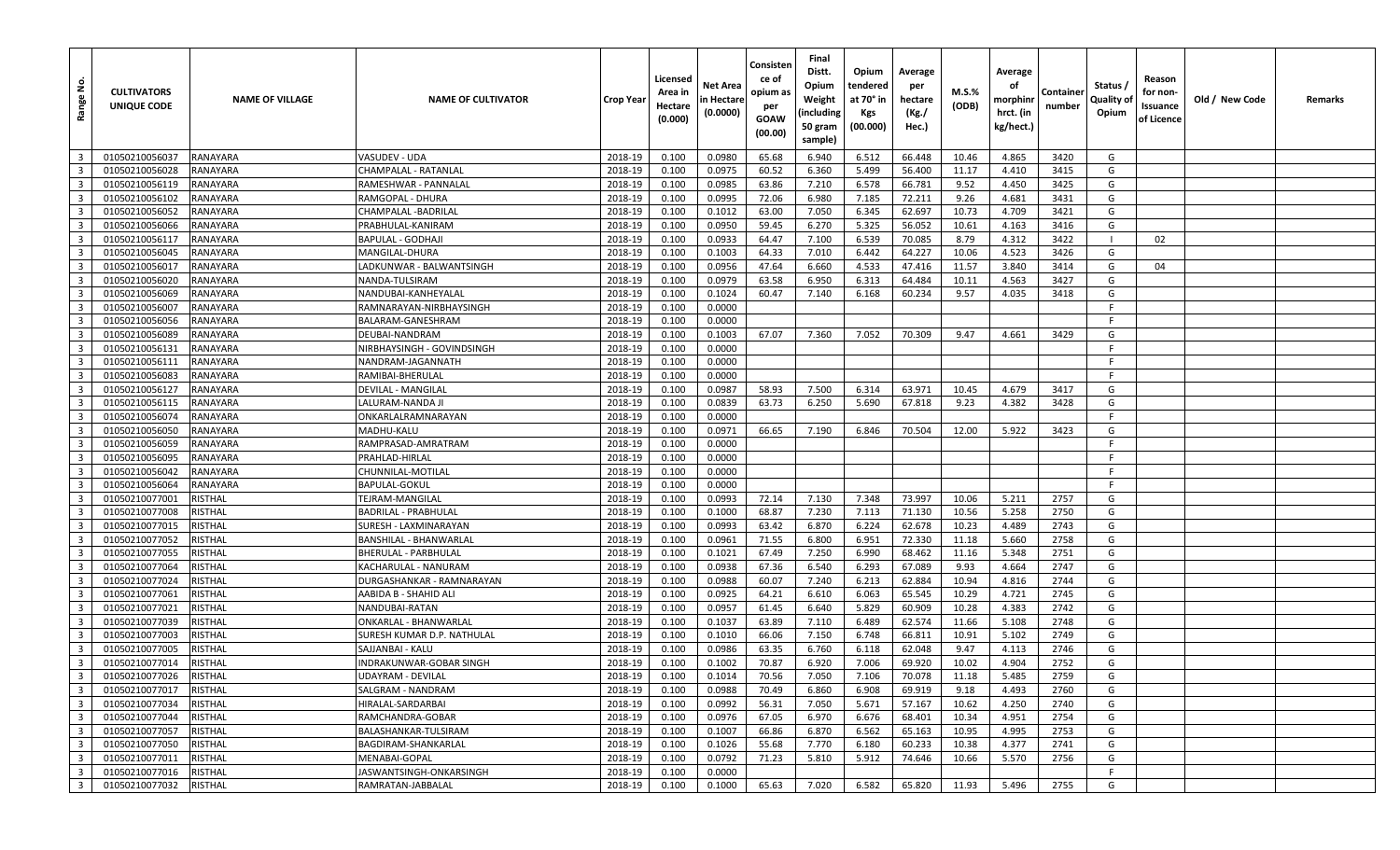| <u>و</u><br>Range       | <b>CULTIVATORS</b><br>UNIQUE CODE | <b>NAME OF VILLAGE</b> | <b>NAME OF CULTIVATOR</b>               | <b>Crop Year</b> | Licensed<br>Area in<br>Hectare<br>(0.000) | Net Area<br>n Hectare<br>(0.0000) | Consisten<br>ce of<br>opium as<br>per<br>GOAW<br>(00.00) | Final<br>Distt.<br>Opium<br>Weight<br>(including<br>50 gram<br>sample) | Opium<br>tendered<br>at 70° in<br>Kgs<br>(00.000) | Average<br>per<br>hectare<br>(Kg./<br>Hec.) | M.S.%<br>(ODB) | Average<br>οf<br>morphinr<br>hrct. (in<br>kg/hect.) | Container<br>number | Status /<br>Quality of<br>Opium | Reason<br>for non-<br>Issuance<br>of Licence | Old / New Code | Remarks                |
|-------------------------|-----------------------------------|------------------------|-----------------------------------------|------------------|-------------------------------------------|-----------------------------------|----------------------------------------------------------|------------------------------------------------------------------------|---------------------------------------------------|---------------------------------------------|----------------|-----------------------------------------------------|---------------------|---------------------------------|----------------------------------------------|----------------|------------------------|
| $\overline{\mathbf{3}}$ | 01050210006009                    | ROJAFATEHGARH          | PRABHULAL-HARIRAM                       | 2018-19          | 0.100                                     | 0.0000                            |                                                          |                                                                        |                                                   |                                             |                |                                                     |                     | F.                              |                                              |                |                        |
| $\overline{3}$          | 01050210006027                    | ROJAFATEHGARH          | MANGILAL - JAGANNATH                    | 2018-19          | 0.100                                     | 0.0965                            | 70.93                                                    | 6.850                                                                  | 6.941                                             | 71.927                                      | 9.04           | 4.552                                               | 2998                | G                               |                                              |                |                        |
| $\overline{\mathbf{3}}$ | 01050210006008                    | ROJAFATEHGARH          | KANCHANBAI-JAGNNATH                     | 2018-19          | 0.100                                     | 0.0000                            |                                                          |                                                                        |                                                   |                                             |                |                                                     |                     | F.                              |                                              |                |                        |
| $\overline{\mathbf{3}}$ | 01050210006005                    | ROJAFATEHGARH          | SHANTIBAI-BANSHILAL                     | 2018-19          | 0.100                                     | 0.0965                            | 69.25                                                    | 6.830                                                                  | 6.757                                             | 70.020                                      | 9.78           | 4.793                                               | 2999                | G                               |                                              |                |                        |
| $\overline{\mathbf{3}}$ | 01050210006021                    | ROJAFATEHGARH          | KARANSINGH-DASHRATHSINGH                | 2018-19          | 0.100                                     | 0.0000                            |                                                          |                                                                        |                                                   |                                             |                |                                                     |                     | F                               |                                              |                |                        |
| $\overline{\mathbf{3}}$ | 01050210006011                    | ROJAFATEHGARH          | KACHRU-CHATARBHUJ                       | 2018-19          | 0.100                                     | 0.0984                            | 67.08                                                    | 6.690                                                                  | 6.411                                             | 65.152                                      | 10.96          | 4.998                                               | 2997                | G                               |                                              |                |                        |
| $\overline{\mathbf{3}}$ | 01050210006012                    | ROJAFATEHGARH          | SHAMUBAI-KANWARLAL                      | 2018-19          | 0.100                                     | 0.1002                            | 67.18                                                    | 6.980                                                                  | 6.699                                             | 66.856                                      | 10.85          | 5.078                                               | 3000                | G                               |                                              |                |                        |
| $\overline{\mathbf{3}}$ | 01050210006006                    | ROJAFATEHGARH          | RAMCHANDRA-DEVA                         | 2018-19          | 0.100                                     | 0.0000                            |                                                          |                                                                        |                                                   |                                             |                |                                                     |                     | -F                              |                                              |                |                        |
| $\overline{3}$          | 01050210006003                    | ROJAFATEHGARH          | ASHARAM-SHRILAL                         | 2018-19          | 0.100                                     | 0.0000                            |                                                          |                                                                        |                                                   |                                             |                |                                                     |                     | F                               |                                              |                |                        |
| $\overline{3}$          | 01050210067027                    | RUPANI                 | NANDUBAI - KISHAN                       | 2018-19          | 0.100                                     | 0.0992                            | 63.13                                                    | 7.230                                                                  | 6.520                                             | 65.725                                      | 10.57          | 4.863                                               | 896                 | G                               |                                              |                |                        |
| $\overline{\mathbf{3}}$ | 01050210067025                    | <b>RUPANI</b>          | AMRA-NANDA                              | 2018-19          | 0.100                                     | 0.0885                            | 55.04                                                    | 6.720                                                                  | 5.284                                             | 59.706                                      | 9.92           | 4.146                                               | 889                 | G                               |                                              |                |                        |
| $\overline{3}$          | 01050210067036                    | RUPANI                 | JAGDISH - BHAGGA                        | 2018-19          | 0.100                                     | 0.0986                            | 57.56                                                    | 7.030                                                                  | 5.781                                             | 58.630                                      | 10.86          | 4.457                                               | 890                 | G                               |                                              |                |                        |
| $\overline{\mathbf{3}}$ | 01050210067023                    | RUPANI                 | KUSHALIBAI@KOSHLYABAI-BHANWARLAL        | 2018-19          | 0.100                                     | 0.0000                            |                                                          |                                                                        |                                                   |                                             |                |                                                     |                     | F                               |                                              |                |                        |
| $\overline{\mathbf{3}}$ | 01050210067022                    | RUPANI                 | SOHANBAI - NANDA                        | 2018-19          | 0.100                                     | 0.0000                            |                                                          |                                                                        |                                                   |                                             |                |                                                     |                     | F.                              |                                              |                |                        |
| $\overline{\mathbf{3}}$ | 01050210067039                    | <b>RUPANI</b>          | NANDLAL-PANNALAL GAYARI                 | 2018-19          | 0.100                                     | 0.0960                            | 58.08                                                    | 7.080                                                                  | 5.874                                             | 61.187                                      | 10.93          | 4.682                                               | 891                 | G                               |                                              |                |                        |
| $\overline{\mathbf{3}}$ | 01050210067031                    | RUPANI                 | THANKUNWAR-JARESINGH                    | 2018-19          | 0.100                                     | 0.0974                            | 59.26                                                    | 6.680                                                                  | 5.655                                             | 58.059                                      | 10.26          | 4.170                                               | 895                 | G                               |                                              |                |                        |
| $\overline{\mathbf{3}}$ | 01050210067002                    | RUPANI                 | BHERULAL-RAMA                           | 2018-19          | 0.100                                     | 0.0976                            | 59.90                                                    | 7.080                                                                  | 6.058                                             | 62.069                                      | 10.17          | 4.419                                               | 892                 | G                               |                                              |                |                        |
| $\overline{\mathbf{3}}$ | 01050210067024                    | <b>RUPANI</b>          | LAXMINARAYAN-STYARANARAYAN              | 2018-19          | 0.100                                     | 0.0990                            | 53.78                                                    | 6.780                                                                  | 5.209                                             | 52.616                                      | 10.69          | 3.937                                               | 888                 | G                               | 04                                           |                |                        |
| $\overline{3}$          | 01050210067030                    | RUPANI                 | SOHANSINGH-GOVARHANSINGH                | 2018-19          | 0.100                                     | 0.0990                            | 57.81                                                    | 7.140                                                                  | 5.897                                             | 59.565                                      | 10.60          | 4.419                                               | 893                 | G                               |                                              |                |                        |
| $\overline{\mathbf{3}}$ | 01050210067026                    | RUPANI                 | RANCHOD-DEVA                            | 2018-19          | 0.100                                     | 0.0975                            | 54.88                                                    | 2.530                                                                  | 1.984                                             | 20.348                                      | 11.39          | 1.622                                               | 894                 | G                               | 04                                           |                |                        |
| $\overline{3}$          | 01050210067012                    | RUPANI                 | KANA-DEVA                               | 2018-19          | 0.100                                     | 0.0975                            | 65.18                                                    | 7.180                                                                  | 6.686                                             | 68.574                                      | 9.74           | 4.675                                               | 897                 | G                               |                                              |                |                        |
| $\overline{\mathbf{3}}$ | 01050210046007                    | SULTANIYA              | PRATAP SINGH-DASHRATH SINGH             | 2018-19          | 0.100                                     | 0.0000                            |                                                          |                                                                        |                                                   |                                             |                |                                                     |                     | F                               |                                              |                |                        |
| $\overline{3}$          | 01050210046008                    | SULTANIYA              | GOVINDSINGH-NIRBHAYSINGH                | 2018-19          | 0.100                                     | 0.1000                            | 61.59                                                    | 7.440                                                                  | 6.546                                             | 65.460                                      | 10.41          | 4.770                                               | 3500                | G                               |                                              |                |                        |
| $\overline{\mathbf{3}}$ | 01050210046009                    | SULTANIYA              | SHWARSINGH-NAHARSINGH                   | 2018-19          | 0.100                                     | 0.1007                            | 53.76                                                    | 7.460                                                                  | 5.729                                             | 56.891                                      | 10.92          | 4.349                                               | 3499                | G                               |                                              |                |                        |
| $\overline{\mathbf{3}}$ | 01050210046010                    | SULTANIYA              | MOHANSINGH - NATHUSINGH                 | 2018-19          | 0.100                                     | 0.0979                            | 61.72                                                    | 7.090                                                                  | 6.251                                             | 63.850                                      | 10.11          | 4.519                                               | 3501                | G                               |                                              | 01050210057082 |                        |
| $\overline{4}$          | 01050210150004                    | AERA-I                 | BAGDIRAM - JAGANNATH                    | 2018-19          | 0.100                                     | 0.1005                            | 69.42                                                    | 7.070                                                                  | 7.011                                             | 69.761                                      | 10.03          | 4.898                                               | 1804                | G                               |                                              |                |                        |
| $\overline{4}$          | 01050210150006                    | AERA-I                 | RAGHUVEERDAS - SHANKARDAS               | 2018-19          | 0.100                                     | 0.1015                            | 66.95                                                    | 7.150                                                                  | 6.838                                             | 67.369                                      | 10.16          | 4.792                                               | 1787                | G                               |                                              |                |                        |
| $\overline{4}$          | 01050210150016                    | AERA-I                 | DEVIDAS - BHUWANDAS                     | 2018-19          | 0.100                                     | 0.0963                            | 75.88                                                    | 7.110                                                                  | 7.707                                             | 80.031                                      | 9.84           | 5.513                                               | 1824                | G                               |                                              |                |                        |
| $\overline{4}$          | 01050210150022                    | AERA-I                 | NANURAM - BHERULAL                      | 2018-19          | 0.100                                     | 0.0995                            | 65.23                                                    | 7.060                                                                  | 6.579                                             | 66.120                                      | 10.13          | 4.689                                               | 1780                | G                               |                                              |                |                        |
| $\overline{4}$          | 01050210150024                    | AERA-I                 | KARULAL- ASHARAM                        | 2018-19          | 0.100                                     | 0.0990                            | 65.00                                                    | 7.200                                                                  | 6.686                                             | 67.535                                      | 10.20          | 4.822                                               | 1788                | G                               |                                              |                |                        |
| $\overline{4}$          | 01050210150037                    | AERA-I                 | BHAGATRAM-DHANNA                        | 2018-19          | 0.100                                     | 0.0991                            | 66.47                                                    | 7.090                                                                  | 6.732                                             | 67.931                                      | 11.15          | 5.302                                               | 1789                | G                               |                                              |                |                        |
| $\overline{4}$          | 01050210150042                    | <b>AERA-I</b>          | DURGABAI - BADRILAL                     | 2018-19          | 0.100                                     | 0.1000                            | 63.83                                                    | 7.150                                                                  | 6.520                                             | 65.200                                      | 10.48          | 4.783                                               | 1781                | G                               |                                              |                |                        |
| $\overline{4}$          | 01050210150045                    | AERA-I                 | <b>BABULAL-MOTILAL</b>                  | 2018-19          | 0.100                                     | 0.0999                            | 73.72                                                    | 6.890                                                                  | 7.256                                             | 72.632                                      | 9.43           | 4.795                                               | 1821                | G                               |                                              |                |                        |
| $\overline{4}$          | 01050210150056                    | AERA-I                 | RADHESHYAM-KISHAN                       | 2018-19          | 0.100                                     | 0.1020                            | 64.52                                                    | 7.270                                                                  | 6.701                                             | 65.696                                      | 10.06          | 4.626                                               | 1790                | G                               |                                              |                |                        |
| $\overline{4}$          | 01050210150064                    | AERA-I                 | NANDLAL - HIRALAL                       | 2018-19          | 0.100                                     | 0.0983                            | 68.83                                                    | 6.710                                                                  | 6.598                                             | 67.121                                      | 10.48          | 4.924                                               | 1791                | G                               |                                              |                |                        |
| $\overline{4}$          | 01050210150068                    | AERA-I                 | KANKUBAI - RAGHUNATH                    | 2018-19          | 0.100                                     | 0.0985                            | 64.31                                                    | 6.960                                                                  | 6.394                                             | 64.913                                      | 10.08          | 4.580                                               | 1792                | G                               |                                              |                |                        |
| $\overline{4}$          | 01050210150073                    | AERA-I                 | NANDLAL - NANURAM                       | 2018-19          | 0.100                                     | 0.0963                            | 70.20                                                    | 6.870                                                                  | 6.890                                             | 71.547                                      | 9.94           | 4.978                                               | 1805                | G                               |                                              |                |                        |
| $\overline{4}$          | 01050210150083                    | AERA-I                 | SHANTIBAI - MANGILAL                    | 2018-19          | 0.100                                     | 0.0997                            | 68.77                                                    | 6.950                                                                  | 6.828                                             | 68.485                                      | 10.60          | 5.082                                               | 1806                | G                               |                                              |                |                        |
| $4 \mid$                | 01050210150084                    | AERA-I                 | BHERULAL - MATHURALAL                   | 2018-19          | 0.100                                     | 0.0944                            | 67.66                                                    | 6.970                                                                  | 6.737                                             | 71.366                                      | 9.71           | 4.851                                               | 1807                | G                               |                                              |                |                        |
| $\overline{4}$          | 01050210150090                    | AERA-I                 | RAMGOPAL - SHANKARLAL                   | 2018-19          | 0.100                                     | 0.1024                            | 68.55                                                    | 7.030                                                                  | 6.884                                             | 67.226                                      | 9.58           | 4.508                                               | 1808                | G                               |                                              |                |                        |
| $\overline{4}$          | 01050210150094                    | AERA-I                 | KANTABAI W/o MANOHARDAS M/o SAMANDARBAI | 2018-19          | 0.100                                     | 0.0964                            | 66.56                                                    | 6.850                                                                  | 6.513                                             | 67.562                                      | 9.72           | 4.597                                               | 1793                | G                               |                                              |                | <b>NAME CORRACTION</b> |
| $\overline{4}$          | 01050210150095                    | AERA-I                 | NATHULAL - SHRILAL                      | 2018-19          | 0.100                                     | 0.0957                            | 67.89                                                    | 6.700                                                                  | 6.498                                             | 67.899                                      | 9.57           | 4.549                                               | 1809                | G                               |                                              |                |                        |
| $\overline{4}$          | 01050210150098                    | AERA-I                 | <b>BALASHANKAR - GOKAR</b>              | 2018-19          | 0.100                                     | 0.1007                            | 66.65                                                    | 7.100                                                                  | 6.760                                             | 67.130                                      | 10.73          | 5.042                                               | 1810                | G                               |                                              |                |                        |
| $\overline{4}$          | 01050210150101                    | AERA-I                 | KOSHALIYABAI - KACHARULAL               | 2018-19          | 0.100                                     | 0.0927                            | 65.20                                                    | 6.750                                                                  | 6.287                                             | 67.820                                      | 9.89           | 4.695                                               | 1794                | G                               |                                              |                |                        |
| $\overline{4}$          | 01050210150103                    | AERA-I                 | RAMCHANDRA - RAKHILAL                   | 2018-19          | 0.100                                     | 0.1012                            | 58.05                                                    | 7.380                                                                  | 6.120                                             | 60.474                                      | 10.23          | 4.331                                               | 1782                | G                               |                                              |                |                        |
| $\overline{4}$          | 01050210150105                    | AERA-I                 | <b>GORDHANLAL - KISHANLAL</b>           | 2018-19          | 0.100                                     | 0.0975                            | 75.20                                                    | 7.040                                                                  | 7.563                                             | 77.569                                      | 9.63           | 5.229                                               | 1825                | G                               |                                              |                |                        |
|                         |                                   |                        |                                         |                  |                                           |                                   |                                                          |                                                                        |                                                   |                                             |                |                                                     |                     |                                 |                                              |                |                        |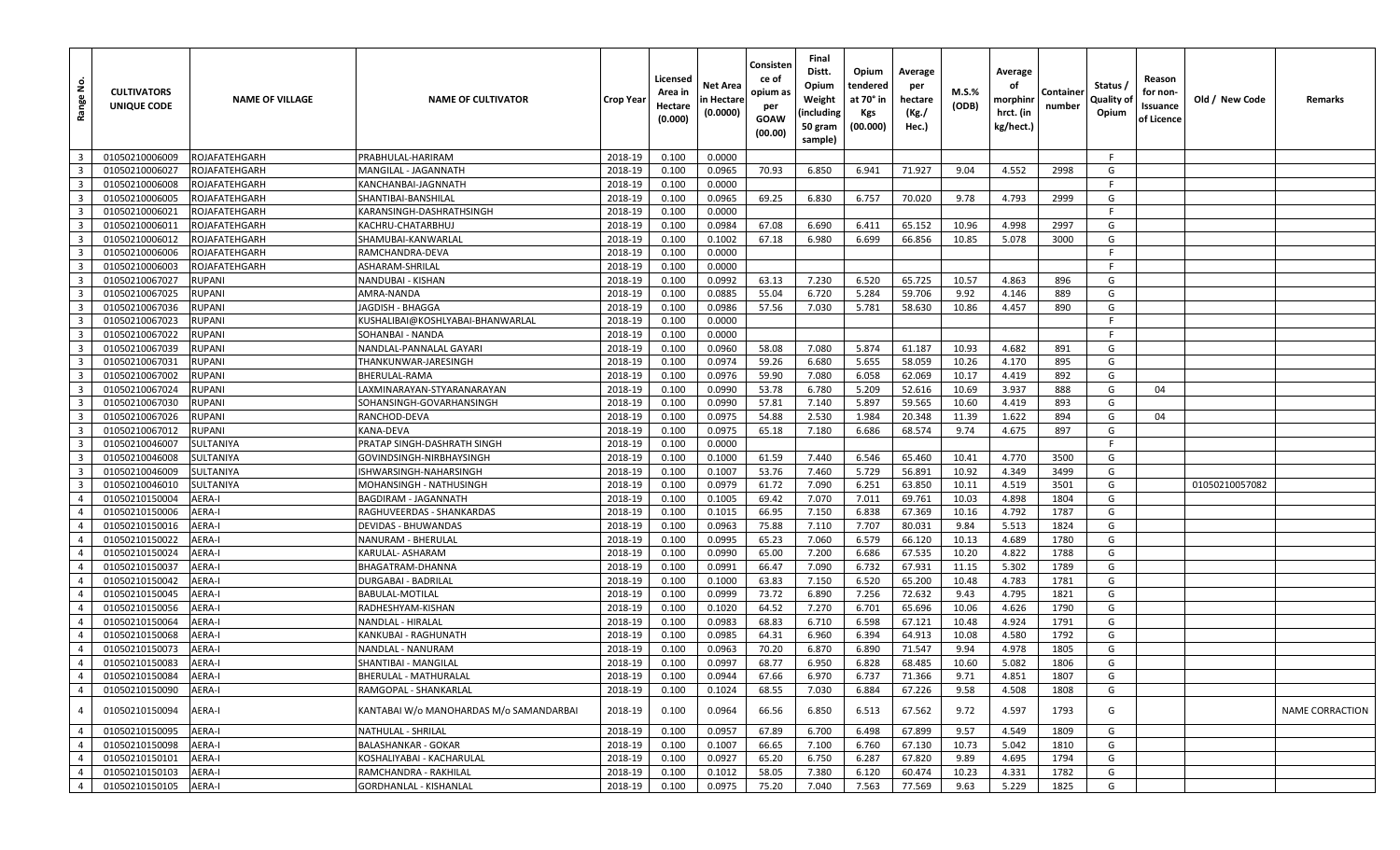| غ.<br>Range    | <b>CULTIVATORS</b><br>UNIQUE CODE | <b>NAME OF VILLAGE</b> | <b>NAME OF CULTIVATOR</b>           | <b>Crop Year</b> | Licensed<br>Area in<br>Hectare<br>(0.000) | Net Area<br>n Hectare<br>(0.0000) | Consisten<br>ce of<br>opium as<br>per<br>GOAW<br>(00.00) | Final<br>Distt.<br>Opium<br>Weight<br>(including<br>50 gram<br>sample) | Opium<br>tendered<br>at 70° in<br>Kgs<br>(00.000) | Average<br>per<br>hectare<br>(Kg./<br>Hec.) | M.S.%<br>(ODB) | Average<br>οf<br>morphinr<br>hrct. (in<br>kg/hect.) | Container<br>number | Status /<br>Quality of<br>Opium | Reason<br>for non-<br>Issuance<br>of Licence | Old / New Code | Remarks         |
|----------------|-----------------------------------|------------------------|-------------------------------------|------------------|-------------------------------------------|-----------------------------------|----------------------------------------------------------|------------------------------------------------------------------------|---------------------------------------------------|---------------------------------------------|----------------|-----------------------------------------------------|---------------------|---------------------------------|----------------------------------------------|----------------|-----------------|
| $\overline{4}$ | 01050210150112                    | AERA-I                 | BALASHANKAR - RAMLAL                | 2018-19          | 0.100                                     | 0.0982                            | 73.33                                                    | 6.840                                                                  | 7.165                                             | 72.963                                      | 10.69          | 5.460                                               | 1826                | G                               |                                              |                |                 |
| $\overline{4}$ | 01050210150116                    | AERA-I                 | BABULAL - UDAYLAL                   | 2018-19          | 0.100                                     | 0.1027                            | 62.98                                                    | 7.350                                                                  | 6.613                                             | 64.391                                      | 11.32          | 5.102                                               | 1795                | G                               |                                              |                |                 |
| $\overline{4}$ | 01050210150118                    | AERA-I                 | RAMPRATAP - ASHARAM                 | 2018-19          | 0.100                                     | 0.1029                            | 64.88                                                    | 7.120                                                                  | 6.599                                             | 64.130                                      | 10.40          | 4.669                                               | 1796                | G                               |                                              |                |                 |
| $\overline{4}$ | 01050210150123                    | <b>AERA-I</b>          | PRABHULAL - DHANNA                  | 2018-19          | 0.100                                     | 0.0985                            | 61.83                                                    | 7.160                                                                  | 6.324                                             | 64.203                                      | 10.76          | 4.836                                               | 1783                | G                               |                                              |                |                 |
| $\overline{4}$ | 01050210150133                    | AERA-I                 | SANGEETA KUNWAR - BALVIRSINGH       | 2018-19          | 0.100                                     | 0.0000                            |                                                          |                                                                        |                                                   |                                             |                |                                                     |                     | F                               |                                              |                |                 |
| $\overline{4}$ | 01050210150151                    | AERA-I                 | YASHODABAI - UDAYLAL                | 2018-19          | 0.100                                     | 0.0987                            | 67.79                                                    | 7.100                                                                  | 6.876                                             | 69.665                                      | 9.35           | 4.560                                               | 1811                | G                               |                                              |                |                 |
| $\overline{4}$ | 01050210150032                    | AERA-I                 | ISHWARLAL - NANDLAL                 | 2018-19          | 0.100                                     | 0.1030                            | 64.69                                                    | 6.970                                                                  | 6.441                                             | 62.533                                      | 9.75           | 4.268                                               | 1797                | G                               |                                              |                |                 |
| $\overline{4}$ | 01050210150014                    | AERA-I                 | <b>GEETABAI - RAMESHWAR</b>         | 2018-19          | 0.100                                     | 0.0988                            | 65.35                                                    | 7.040                                                                  | 6.572                                             | 66.518                                      | 10.31          | 4.801                                               | 1812                | G                               |                                              |                |                 |
| $\overline{4}$ | 01050210150026                    | AERA-I                 | PRABHULAL - CHUNNILAL               | 2018-19          | 0.100                                     | 0.1025                            | 62.32                                                    | 7.660                                                                  | 6.820                                             | 66.536                                      | 10.24          | 4.769                                               | 1798                | G                               |                                              |                |                 |
| $\overline{4}$ | 01050210150087                    | AERA-I                 | BHANWARLAL - SHANKAR                | 2018-19          | 0.100                                     | 0.1010                            | 66.00                                                    | 7.240                                                                  | 6.826                                             | 67.584                                      | 10.35          | 4.897                                               | 1813                | G                               |                                              |                |                 |
| $\overline{4}$ | 01050210150043                    | <b>AERA-I</b>          | UDAYLAL - SALAGRAM                  | 2018-19          | 0.100                                     | 0.0923                            | 70.97                                                    | 6.580                                                                  | 6.671                                             | 72.275                                      | 9.31           | 4.710                                               | 1827                | G                               |                                              |                |                 |
| $\overline{4}$ | 01050210150093                    | AERA-I                 | GOPAL - BHERULAL                    | 2018-19          | 0.100                                     | 0.0995                            | 69.89                                                    | 6.890                                                                  | 6.879                                             | 69.135                                      | 9.83           | 4.757                                               | 1822                | G                               |                                              |                |                 |
| $\overline{4}$ | 01050210150075                    | AERA-I                 | ATMARAM - HANSRAJ                   | 2018-19          | 0.100                                     | 0.1005                            | 69.35                                                    | 7.120                                                                  | 7.054                                             | 70.189                                      | 10.15          | 4.987                                               | 1823                | G                               |                                              |                |                 |
| $\overline{4}$ | 01050210150025                    | <b>AERA-I</b>          | BADRILAL - PYARA JI                 | 2018-19          | 0.100                                     | 0.0968                            | 66.51                                                    | 6.860                                                                  | 6.518                                             | 67.334                                      | 10.33          | 4.869                                               | 1814                | G                               |                                              |                |                 |
| $\overline{4}$ | 01050210150041                    | <b>AERA-I</b>          | RAMCHANDRA - SHANKARLAL             | 2018-19          | 0.100                                     | 0.1006                            | 64.87                                                    | 7.050                                                                  | 6.533                                             | 64.940                                      | 10.76          | 4.892                                               | 1799                | G                               |                                              |                |                 |
| $\overline{4}$ | 01050210150097                    | AERA-I                 | RUKMANBAI - RAMCHANDRA              | 2018-19          | 0.100                                     | 0.0988                            | 66.78                                                    | 7.360                                                                  | 7.021                                             | 71.062                                      | 10.24          | 5.094                                               | 1815                | G                               |                                              |                |                 |
| $\overline{4}$ | 01050210150089                    | <b>AERA-I</b>          | SATYANARAYAN - UDAYLAL              | 2018-19          | 0.100                                     | 0.0989                            | 63.91                                                    | 6.960                                                                  | 6.354                                             | 64.246                                      | 10.44          | 4.696                                               | 1784                | G                               |                                              |                |                 |
| $\overline{4}$ | 01050210150002                    | <b>AERA-I</b>          | AMARLAL - NATHULAL                  | 2018-19          | 0.100                                     | 0.0985                            | 65.41                                                    | 6.990                                                                  | 6.532                                             | 66.314                                      | 9.02           | 4.187                                               | 1800                | G                               |                                              |                |                 |
| $\overline{4}$ | 01050210150059                    | AERA-I                 | SHIVNATH - RAMNATH                  | 2018-19          | 0.100                                     | 0.0992                            | 58.53                                                    | 7.160                                                                  | 5.987                                             | 60.352                                      | 11.33          | 4.786                                               | 1785                | G                               |                                              |                |                 |
| $\overline{4}$ | 01050210150156                    | AERA-I                 | BHANWAR LAL-BHERU LAL               | 2018-19          | 0.100                                     | 0.0997                            | 67.34                                                    | 6.890                                                                  | 6.628                                             | 66.479                                      | 9.93           | 4.621                                               | 1801                | G                               |                                              |                |                 |
| $\overline{4}$ | 01050210150058                    | AERA-I                 | BAGADIBAI - AMARLAL                 | 2018-19          | 0.100                                     | 0.0979                            | 67.45                                                    | 6.890                                                                  | 6.639                                             | 67.814                                      | 10.16          | 4.823                                               | 1816                | G                               |                                              |                |                 |
| $\overline{4}$ | 01050210150072                    | <b>AERA-I</b>          | GEETABAI-PRABHULAL                  | 2018-19          | 0.100                                     | 0.0970                            | 58.83                                                    | 6.820                                                                  | 5.732                                             | 59.092                                      | 10.25          | 4.240                                               | 1786                | G                               |                                              |                |                 |
| $\overline{4}$ | 01050210150092                    | AERA-I                 | NATHIBAI - KASHIRAM                 | 2018-19          | 0.100                                     | 0.0994                            | 67.94                                                    | 7.310                                                                  | 7.095                                             | 71.378                                      | 9.80           | 4.896                                               | 1817                | G                               |                                              |                |                 |
| $\overline{4}$ | 01050210150085                    | AERA-I                 | SHANTIBAI - HIRALAL                 | 2018-19          | 0.100                                     | 0.0970                            | 68.55                                                    | 6.640                                                                  | 6.502                                             | 67.030                                      | 9.63           | 4.519                                               | 1818                | G                               |                                              |                |                 |
| $\overline{4}$ | 01050210150160                    | AERA-I                 | PRABHULAL - KASHIRAM                | 2018-19          | 0.100                                     | 0.0984                            | 67.80                                                    | 7.160                                                                  | 6.935                                             | 70.477                                      | 9.53           | 4.702                                               | 1819                | G                               |                                              |                |                 |
| $\overline{4}$ | 01050210150063                    | AERA-I                 | KAMLABAI-MANGILAL                   | 2018-19          | 0.100                                     | 0.1002                            | 66.87                                                    | 7.030                                                                  | 6.716                                             | 67.025                                      | 10.26          | 4.814                                               | 1802                | G                               |                                              |                |                 |
| $\overline{4}$ | 01050210150007                    | AERA-I                 | JDAYDAS - DEVIDAS                   | 2018-19          | 0.100                                     | 0.0984                            | 67.08                                                    | 7.000                                                                  | 6.708                                             | 68.170                                      | 11.14          | 5.316                                               | 1820                | G                               |                                              |                |                 |
| $\overline{4}$ | 01050210150108                    | AERA-I                 | KISHANLAL-UDAJI                     | 2018-19          | 0.100                                     | 0.0992                            | 63.56                                                    | 6.950                                                                  | 6.311                                             | 63.618                                      | 11.06          | 4.925                                               | 1803                | G                               |                                              |                |                 |
| $\overline{4}$ | 01050210150162                    | AERA-II                | YASHODABAI-DURGASHANKAR             | 2018-19          | 0.100                                     | 0.0949                            | 66.42                                                    | 6.920                                                                  | 6.566                                             | 69.188                                      | 9.70           | 4.698                                               | 1841                | G                               |                                              |                |                 |
| $\overline{4}$ | 01050210150139                    | AERA-II                | MOHANDAS - BADRIDAS                 | 2018-19          | 0.100                                     | 0.0996                            | 66.46                                                    | 7.090                                                                  | 6.731                                             | 67.580                                      | 9.98           | 4.721                                               | 1842                | G                               |                                              |                |                 |
| $\overline{4}$ | 01050210150082                    | AERA-II                | BADRI LAL-GIRDHARI                  | 2018-19          | 0.100                                     | 0.0984                            | 68.81                                                    | 7.260                                                                  | 7.137                                             | 72.530                                      | 11.09          | 5.630                                               | 1864                | G                               |                                              |                |                 |
| $\overline{4}$ | 01050210150107                    | AERA-II                | MANGI BAI-BAGDI RAM                 | 2018-19          | 0.100                                     | 0.1018                            | 69.33                                                    | 6.970                                                                  | 6.903                                             | 67.809                                      | 10.30          | 4.889                                               | 1865                | G                               |                                              |                |                 |
| $\overline{4}$ | 01050210150046                    | AERA-II                | PRABHULAL - BHANWARLAL              | 2018-19          | 0.100                                     | 0.0967                            | 63.41                                                    | 7.180                                                                  | 6.504                                             | 67.259                                      | 10.53          | 4.958                                               | 1830                | G                               |                                              |                |                 |
| $\overline{4}$ | 01050210150088                    | AERA-II                | NANDKISHOR- BALMUKUND D/P RAMPRASAD | 2018-19          | 0.100                                     | 0.0961                            | 64.74                                                    | 6.650                                                                  | 6.150                                             | 63.995                                      | 10.09          | 4.520                                               | 1831                | G                               |                                              |                |                 |
| $\overline{4}$ | 01050210150138                    | AERA-II                | BABUBAI - SHAMBHULAL                | 2018-19          | 0.100                                     | 0.1000                            | 64.01                                                    | 6.940                                                                  | 6.346                                             | 63.460                                      | 10.87          | 4.829                                               | 1843                | G                               |                                              |                |                 |
| $\overline{4}$ | 01050210150060                    | AERA-II                | SAVITRIBAI - GOPIDAS                | 2018-19          | 0.100                                     | 0.1000                            | 72.91                                                    | 6.950                                                                  | 7.239                                             | 72.390                                      | 10.26          | 5.199                                               | 1876                | G                               |                                              |                |                 |
| $\overline{4}$ | 01050210150005                    | AERA-II                | RAMESH - NANDLAL                    | 2018-19          | 0.100                                     | 0.0958                            | 69.83                                                    | 6.870                                                                  | 6.853                                             | 71.534                                      | 9.98           | 4.998                                               | 1873                | G                               |                                              |                |                 |
| $\overline{4}$ | 01050210150009                    | AERA-II                | GOVINDDAS - JANKIDAS                | 2018-19          | 0.100                                     | 0.0966                            | 68.47                                                    | 6.540                                                                  | 6.397                                             | 66.221                                      | 9.76           | 4.524                                               | 1866                | G                               |                                              |                |                 |
| $4 \mid$       | 01050210150018                    | AERA-II                | MANGILAL D.P. RODA S/o RAMKISHAN    | 2018-19          | 0.100                                     | 0.0999                            | 67.67                                                    | 7.120                                                                  | 6.883                                             | 68.898                                      | 10.18          | 4.910                                               | 1844                | G                               |                                              |                | NAME CORRACTION |
| $\overline{4}$ | 01050210150033                    | AERA-II                | SITARAM - LAXMICHANDRA              | 2018-19          | 0.100                                     | 0.0992                            | 61.30                                                    | 6.970                                                                  | 6.104                                             | 61.532                                      | 10.98          | 4.729                                               | 1832                | G                               |                                              |                |                 |
| $\overline{4}$ | 01050210150034                    | AERA-II                | SHAKARLAL-BHERULAL D/o NAHTIBAI     | 2018-19          | 0.100                                     | 0.1000                            | 71.47                                                    | 6.840                                                                  | 6.984                                             | 69.840                                      | 9.84           | 4.810                                               | 1867                | G                               |                                              |                |                 |
| $\overline{4}$ | 01050210150055                    | AERA-II                | BAPULAL - BHANWARLAL                | 2018-19          | 0.100                                     | 0.0960                            | 67.86                                                    | 6.780                                                                  | 6.573                                             | 68.468                                      | 9.92           | 4.754                                               | 1845                | G                               |                                              |                |                 |
| $\overline{4}$ | 01050210150069                    | <b>AERA-II</b>         | BASANTILAL - GIRDHARILAL            | 2018-19          | 0.100                                     | 0.1001                            | 65.45                                                    | 7.140                                                                  | 6.676                                             | 66.693                                      | 9.52           | 4.444                                               | 1846                | G                               |                                              |                |                 |
| $\overline{4}$ | 01050210150091                    | AERA-II                | MANGILAL - DEVA                     | 2018-19          | 0.100                                     | 0.0966                            | 69.62                                                    | 6.660                                                                  | 6.624                                             | 68.571                                      | 9.87           | 4.737                                               | 1868                | G                               |                                              |                |                 |
| $\overline{4}$ | 01050210150137                    | AERA-II                | NANDKISHOR-BHANWARLAL               | 2018-19          | 0.100                                     | 0.0989                            | 65.71                                                    | 6.710                                                                  | 6.299                                             | 63.690                                      | 10.24          | 4.565                                               | 1847                | G                               |                                              |                |                 |
| $\overline{4}$ | 01050210150157                    | AERA-II                | BHANWARIBAI-DEVILAL                 | 2018-19          | 0.100                                     | 0.0998                            | 69.09                                                    | 7.030                                                                  | 6.939                                             | 69.529                                      | 10.13          | 4.930                                               | 1874                | G                               |                                              |                |                 |
| $\overline{4}$ | 01050210150161                    | AERA-II                | RADHABAI-VIDHYASHANKAR              | 2018-19          | 0.100                                     | 0.0990                            | 66.55                                                    | 7.140                                                                  | 6.788                                             | 68.565                                      | 10.34          | 4.963                                               | 1848                | G                               |                                              |                |                 |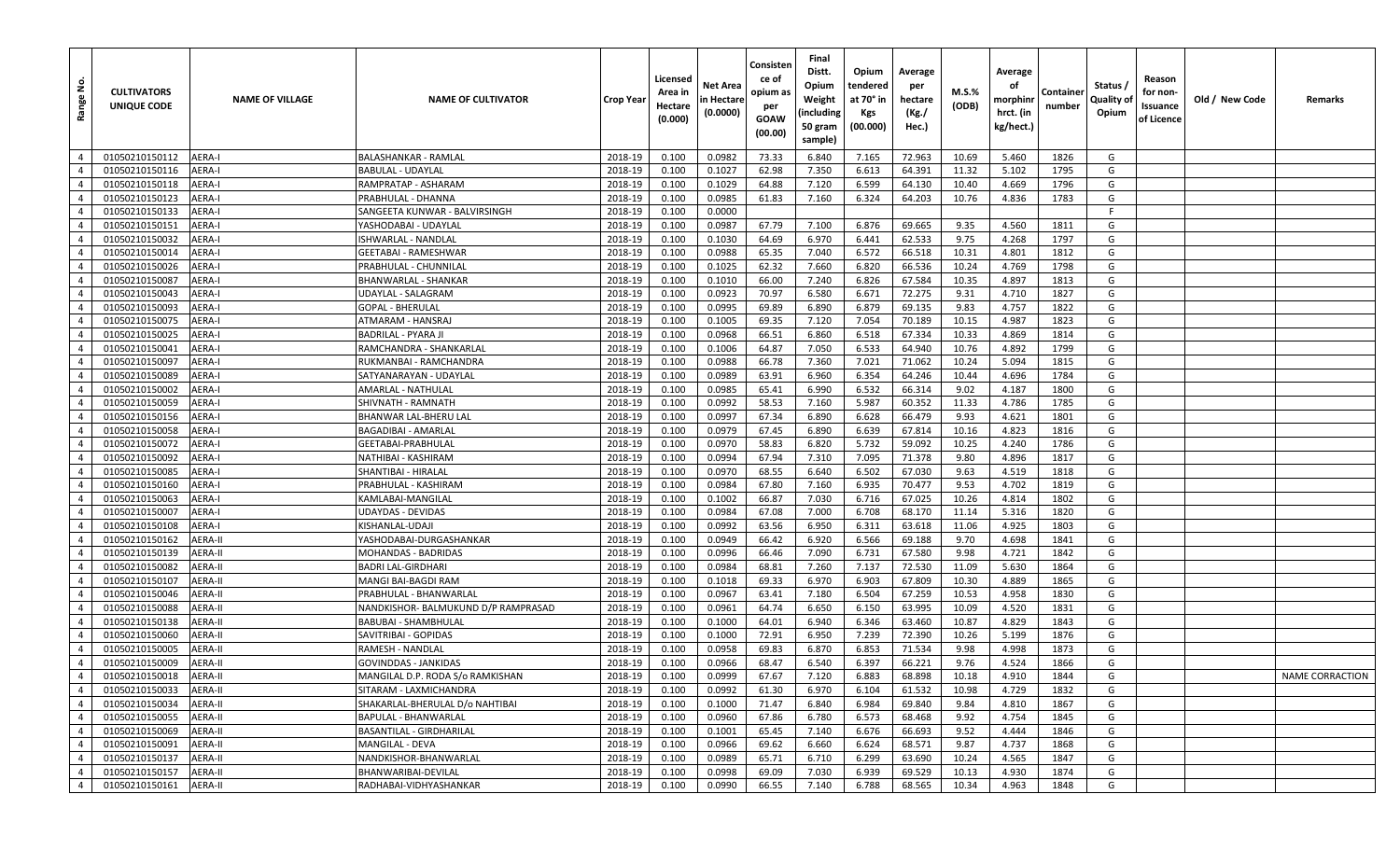| <u>غ</u><br>Range | <b>CULTIVATORS</b><br>UNIQUE CODE | <b>NAME OF VILLAGE</b> | <b>NAME OF CULTIVATOR</b>               | Crop Year | Licensed<br>Area in<br>Hectare<br>(0.000) | Net Area<br>n Hectare<br>(0.0000) | Consisten<br>ce of<br>opium as<br>per<br>GOAW<br>(00.00) | Final<br>Distt.<br>Opium<br>Weight<br>(including<br>50 gram<br>sample) | Opium<br>tendered<br>at 70° in<br>Kgs<br>(00.000) | Average<br>per<br>hectare<br>(Kg./<br>Hec.) | M.S.%<br>(ODB) | Average<br>οf<br>morphinr<br>hrct. (in<br>kg/hect.) | Containe<br>number | Status /<br>Quality of<br>Opium | Reason<br>for non-<br>Issuance<br>of Licence | Old / New Code | Remarks                |
|-------------------|-----------------------------------|------------------------|-----------------------------------------|-----------|-------------------------------------------|-----------------------------------|----------------------------------------------------------|------------------------------------------------------------------------|---------------------------------------------------|---------------------------------------------|----------------|-----------------------------------------------------|--------------------|---------------------------------|----------------------------------------------|----------------|------------------------|
| $\overline{4}$    | 01050210150100                    | AERA-II                | AMBALAL - BHERUSHANKAR                  | 2018-19   | 0.100                                     | 0.0976                            | 64.03                                                    | 7.040                                                                  | 6.440                                             | 65.983                                      | 11.14          | 5.145                                               | 1833               | G                               |                                              |                |                        |
| $\overline{4}$    | 01050210150039                    | AERA-II                | LILABAI-RADHESHYAM                      | 2018-19   | 0.100                                     | 0.0999                            | 61.74                                                    | 7.110                                                                  | 6.271                                             | 62.772                                      | 9.75           | 4.284                                               | 1834               | G                               |                                              |                |                        |
| $\overline{4}$    | 01050210150050                    | <b>AERA-II</b>         | DEVILAL - GORDHAN                       | 2018-19   | 0.100                                     | 0.0985                            | 64.48                                                    | 6.850                                                                  | 6.310                                             | 64.060                                      | 11.01          | 4.937                                               | 1835               | G                               |                                              |                |                        |
| $\overline{4}$    | 01050210150078                    | AERA-II                | LAXMIBAI - AMARNATH                     | 2018-19   | 0.100                                     | 0.1027                            | 63.03                                                    | 7.400                                                                  | 6.663                                             | 64.878                                      | 9.06           | 4.115                                               | 1836               | G                               |                                              |                |                        |
| $\overline{4}$    | 01050210150077                    | AERA-II                | GOPAL S/O BHERULAL D/P SURAJMAL         | 2018-19   | 0.100                                     | 0.0986                            | 67.90                                                    | 7.070                                                                  | 6.858                                             | 69.553                                      | 10.29          | 5.010                                               | 1869               | G                               |                                              |                |                        |
| $\overline{4}$    | 01050210150086                    | AERA-II                | GANGABAI - KACHRULAL                    | 2018-19   | 0.100                                     | 0.0994                            | 64.35                                                    | 7.250                                                                  | 6.665                                             | 67.052                                      | 10.89          | 5.111                                               | 1837               | G                               |                                              |                |                        |
| $\overline{4}$    | 01050210150155                    | AERA-II                | BADRILAL - RAMLAL                       | 2018-19   | 0.100                                     | 0.1006                            | 72.26                                                    | 6.950                                                                  | 7.174                                             | 71.312                                      | 9.76           | 4.872                                               | 1875               | G                               |                                              |                |                        |
| $\overline{4}$    | 01050210150154                    | AERA-II                | AMARLAL - BHERULAL                      | 2018-19   | 0.100                                     | 0.1000                            | 61.07                                                    | 7.270                                                                  | 6.343                                             | 63.430                                      | 9.99           | 4.435                                               | 1828               | G                               |                                              |                |                        |
| $\overline{4}$    | 01050210150111                    | AERA-II                | GANGABAI-DEVILAL                        | 2018-19   | 0.100                                     | 0.0990                            | 67.80                                                    | 7.580                                                                  | 7.342                                             | 74.161                                      | 10.16          | 5.274                                               | 1849               | G                               |                                              |                |                        |
| $\overline{4}$    | 01050210150140                    | AERA-II                | BHONIBAI-NANDA                          | 2018-19   | 0.100                                     | 0.0976                            | 67.35                                                    | 7.130                                                                  | 6.860                                             | 70.286                                      | 9.81           | 4.827                                               | 1870               | G                               |                                              |                |                        |
| $\overline{4}$    | 01050210150017                    | <b>AERA-II</b>         | NANDUBAI-BHUWANIRAM                     | 2018-19   | 0.100                                     | 0.0995                            | 64.19                                                    | 6.920                                                                  | 6.346                                             | 63.778                                      | 11.19          | 4.996                                               | 1850               | G                               |                                              |                |                        |
| $\overline{4}$    | 01050210150074                    | <b>AERA-II</b>         | MANGILAL-NARAYAN                        | 2018-19   | 0.100                                     | 0.0997                            | 68.71                                                    | 7.170                                                                  | 7.038                                             | 70.591                                      | 10.33          | 5.104                                               | 1871               | G                               |                                              |                |                        |
| $\overline{4}$    | 01050210150148                    | AERA-II                | KANHEYALAL-LAXMAN                       | 2018-19   | 0.100                                     | 0.1009                            | 67.62                                                    | 6.790                                                                  | 6.559                                             | 65.004                                      | 10.72          | 4.878                                               | 1851               | G                               |                                              |                |                        |
| $\overline{4}$    | 01050210150031                    | <b>AERA-II</b>         | BADRILAL-SALGRAM                        | 2018-19   | 0.100                                     | 0.0996                            | 64.07                                                    | 7.140                                                                  | 6.535                                             | 65.612                                      | 10.47          | 4.809                                               | 1852               | G                               |                                              |                |                        |
| $\overline{4}$    | 01050210150071                    | <b>AERA-II</b>         | BADRILAL-JAGANNATH                      | 2018-19   | 0.100                                     | 0.0980                            | 65.18                                                    | 7.030                                                                  | 6.546                                             | 66.795                                      | 9.47           | 4.428                                               | 1853               | G                               |                                              |                |                        |
| $\overline{4}$    | 01050210150122                    | AERA-II                | AMARLAL-RANCHOD                         | 2018-19   | 0.100                                     | 0.0963                            | 66.99                                                    | 7.120                                                                  | 6.814                                             | 70.758                                      | 10.64          | 5.270                                               | 1854               | G                               |                                              |                |                        |
| $\overline{4}$    | 01050210150128                    | AERA-II                | SAVITRIBAI-KUSHALSHANKAR P.V. RAMESHWAR | 2018-19   | 0.100                                     | 0.0988                            | 63.60                                                    | 6.980                                                                  | 6.342                                             | 64.190                                      | 11.32          | 5.086                                               | 1863               | G                               |                                              |                |                        |
| $\overline{4}$    | 01050210150053                    | <b>AERA-II</b>         | VISHNUDAS-JAGNNATH                      | 2018-19   | 0.100                                     | 0.0960                            | 66.94                                                    | 6.840                                                                  | 6.541                                             | 68.135                                      | 10.65          | 5.079                                               | 1856               | G                               |                                              |                |                        |
| $\overline{4}$    | 01050210150047                    | AERA-II                | DHAPUBAI W/o ATMARAM F/o MOHANLAL       | 2018-19   | 0.100                                     | 0.0952                            | 65.66                                                    | 7.110                                                                  | 6.669                                             | 70.052                                      | 10.49          | 5.144                                               | 1855               | G                               |                                              |                | <b>NAME CORRACTION</b> |
| $\overline{4}$    | 01050210150132                    | <b>AERA-II</b>         | KASTURIBAI W/O GOVARDHAN D/O KALU       | 2018-19   | 0.100                                     | 0.0988                            | 63.93                                                    | 7.380                                                                  | 6.740                                             | 68.218                                      | 10.01          | 4.780                                               | 1838               | G                               |                                              |                | <b>NAME CORRACTION</b> |
| $\overline{4}$    | 01050210150044                    | AERA-II                | DEVILAL-ATMARAM                         | 2018-19   | 0.100                                     | 0.1009                            | 65.70                                                    | 7.440                                                                  | 6.983                                             | 69.207                                      | 9.83           | 4.762                                               | 1857               | G                               |                                              |                |                        |
| $\overline{4}$    | 01050210150051                    | <b>AERA-II</b>         | ATMARAM-KESHURAM                        | 2018-19   | 0.100                                     | 0.0961                            | 63.35                                                    | 6.830                                                                  | 6.181                                             | 64.318                                      | 11.11          | 5.002                                               | 1858               | G                               |                                              |                |                        |
| $\overline{4}$    | 01050210150079                    | AERA-II                | DEVILAL-BAGDIRAM                        | 2018-19   | 0.100                                     | 0.0952                            | 64.05                                                    | 6.840                                                                  | 6.259                                             | 65.745                                      | 10.73          | 4.938                                               | 1839               | G                               |                                              |                |                        |
| $\overline{4}$    | 01050210150062                    | AERA-II                | RADHESHYAM-DEVILAL                      | 2018-19   | 0.100                                     | 0.0945                            | 66.52                                                    | 6.910                                                                  | 6.566                                             | 69.481                                      | 10.31          | 5.015                                               | 1859               | G                               |                                              |                |                        |
| $\overline{4}$    | 01050210150158                    | AERA-II                | <b>BAGDI RAM-CHATAR BHUJ</b>            | 2018-19   | 0.100                                     | 0.1026                            | 65.19                                                    | 7.130                                                                  | 6.640                                             | 64.717                                      | 10.40          | 4.711                                               | 1860               | G                               |                                              |                |                        |
| $\overline{4}$    | 01050210150028                    | AERA-II                | SAJJANBAI-BHERA                         | 2018-19   | 0.100                                     | 0.0768                            | 64.19                                                    | 5.210                                                                  | 4.778                                             | 62.213                                      | 10.55          | 4.594                                               | 1862               | G                               |                                              |                |                        |
| $\overline{4}$    | 01050210150096                    | AERA-II                | PARASRAM-BHERU                          | 2018-19   | 0.100                                     | 0.0961                            | 65.95                                                    | 7.030                                                                  | 6.623                                             | 68.917                                      | 10.16          | 4.902                                               | 1861               | G                               |                                              |                |                        |
| $\overline{4}$    | 01050210150019                    | AERA-II                | CHANDARBAI-KODAR                        | 2018-19   | 0.100                                     | 0.0977                            | 65.96                                                    | 6.860                                                                  | 6.464                                             | 66.161                                      | 10.55          | 4.886                                               | 1872               | G                               |                                              | 01050211037006 |                        |
| $\overline{4}$    | 01050210150080                    | <b>AERA-II</b>         | KAARU LAL-CHUNNI LAL                    | 2018-19   | 0.100                                     | 0.0992                            | 64.55                                                    | 7.230                                                                  | 6.667                                             | 67.207                                      | 10.19          | 4.794                                               | 1840               | G                               |                                              | 01050211006036 |                        |
| $\overline{4}$    | 01050210150164                    | AERA-II                | IANIBAI-BAPULAL M/o NARAYANIBAI         | 2018-19   | 0.100                                     | 0.0976                            | 61.55                                                    | 7.130                                                                  | 6.269                                             | 64.231                                      | 10.69          | 4.807                                               | 1829               | G                               |                                              | 01050209034061 |                        |
| $\overline{4}$    | 01050210052010                    | <b>ARNIYA GOUD</b>     | BHANWARBAI - NARAYANDAS                 | 2018-19   | 0.100                                     | 0.1008                            | 65.34                                                    | 7.210                                                                  | 6.730                                             | 66.765                                      | 10.15          | 4.744                                               | 1699               | G                               |                                              |                |                        |
| $\overline{4}$    | 01050210052009                    | ARNIYA GOUD            | SHANKARLAL - NANDA                      | 2018-19   | 0.100                                     | 0.0996                            | 61.79                                                    | 7.030                                                                  | 6.205                                             | 62.299                                      | 10.47          | 4.566                                               | 1697               | G                               |                                              |                |                        |
| $\overline{4}$    | 01050210052005                    | <b>ARNIYA GOUD</b>     | AMRITKUNWAR - KESHARSINGH               | 2018-19   | 0.100                                     | 0.1007                            | 62.03                                                    | 7.260                                                                  | 6.433                                             | 63.882                                      | 10.66          | 4.767                                               | 1698               | G                               |                                              |                |                        |
| $\overline{4}$    | 01050210156028                    | <b>BANKLI</b>          | <b>BAGDU - JUJHAR</b>                   | 2018-19   | 0.100                                     | 0.0948                            | 60.17                                                    | 7.210                                                                  | 6.198                                             | 65.379                                      | 9.61           | 4.398                                               | 1559               | G                               |                                              |                |                        |
| $\overline{4}$    | 01050210156004                    | <b>BANKLI</b>          | LALSINGH - SHIVSINGH                    | 2018-19   | 0.100                                     | 0.0953                            | 59.87                                                    | 7.010                                                                  | 5.996                                             | 62.917                                      | 10.97          | 4.831                                               | 1560               | G                               |                                              |                |                        |
| $\overline{4}$    | 01050210156003                    | <b>BANKLI</b>          | <b>GEETA BAI-PARTHE SINGH</b>           | 2018-19   | 0.100                                     | 0.0951                            | 62.35                                                    | 7.440                                                                  | 6.627                                             | 69.684                                      | 10.10          | 4.927                                               | 1573               | G                               |                                              |                |                        |
| $\overline{4}$    | 01050210156009                    | <b>BANKLI</b>          | KACHRUSINGH - BHANWARSINGH              | 2018-19   | 0.100                                     | 0.0950                            | 59.65                                                    | 7.230                                                                  | 6.161                                             | 64.852                                      | 11.13          | 5.053                                               | 1561               | G                               |                                              |                |                        |
| $\overline{4}$    | 01050210156011                    | <b>BANKLI</b>          | BALUSINGH-BHERUSNGH                     | 2018-19   | 0.100                                     | 0.0919                            | 59.42                                                    | 7.210                                                                  | 6.120                                             | 66.594                                      | 10.94          | 5.100                                               | 1562               | G                               |                                              |                |                        |
| $\overline{4}$    | 01050210156010                    | <b>BANKLI</b>          | KACHARU - BHERUSINGH CHOTA              | 2018-19   | 0.100                                     | 0.0972                            | 63.38                                                    | 7.360                                                                  | 6.664                                             | 68.559                                      | 10.05          | 4.823                                               | 1567               | G                               |                                              |                |                        |
| $\overline{4}$    | 01050210156020                    | BANKLI                 | BHAGWANSINGH - BHERUSINGH               | 2018-19   | 0.100                                     | 0.0949                            | 60.65                                                    | 7.080                                                                  | 6.134                                             | 64.636                                      | 11.26          | 5.095                                               | 1563               | G                               |                                              |                |                        |
| $\overline{4}$    | 01050210156027                    | <b>BANKLI</b>          | METABAI-DULE SINGH                      | 2018-19   | 0.100                                     | 0.0959                            | 63.43                                                    | 7.290                                                                  | 6.606                                             | 68.884                                      | 9.55           | 4.605                                               | 1568               | G                               |                                              |                |                        |
| $\overline{4}$    | 01050210156002                    | <b>BANKLI</b>          | AMARSINGH - BHANWARLAL                  | 2018-19   | 0.100                                     | 0.0941                            | 56.52                                                    | 7.530                                                                  | 6.080                                             | 64.612                                      | 10.47          | 4.735                                               | 1558               | G                               |                                              |                |                        |
| $\overline{4}$    | 01050210156030                    | <b>BANKLI</b>          | NAGUSINGH - KISHANSINGH                 | 2018-19   | 0.100                                     | 0.0928                            | 60.99                                                    | 7.290                                                                  | 6.352                                             | 68.448                                      | 10.71          | 5.131                                               | 1564               | G                               |                                              |                |                        |
| $\overline{4}$    | 01050210156016                    | <b>BANKLI</b>          | HEERALAL D.P. PADAMA S/o JALAMSINGH     | 2018-19   | 0.100                                     | 0.0946                            | 66.26                                                    | 6.820                                                                  | 6.456                                             | 68.245                                      | 10.25          | 4.896                                               | 1569               | G                               |                                              |                | <b>NAME CORRACTION</b> |
| $\overline{4}$    | 01050210156019                    | <b>BANKLI</b>          | RAGHU SINGH - BHERU SINGH               | 2018-19   | 0.100                                     | 0.0946                            | 63.84                                                    | 7.590                                                                  | 6.922                                             | 73.171                                      | 10.76          | 5.511                                               | 1571               | G                               |                                              |                |                        |
| $\overline{4}$    | 01050210156001                    | <b>BANKLI</b>          | ANUSUIYABAI-PURUSHOTAM                  | 2018-19   | 0.100                                     | 0.0893                            | 66.10                                                    | 6.570                                                                  | 6.204                                             | 69.473                                      | 10.73          | 5.218                                               | 1570               | G                               |                                              |                |                        |
| $\overline{4}$    | 01050210156026                    | <b>BANKLI</b>          | KACHRU-DEVA                             | 2018-19   | 0.100                                     | 0.0961                            | 58.52                                                    | 3.090                                                                  | 2.583                                             | 26.878                                      | 11.96          | 2.250                                               | 1565               | G                               | 04                                           |                |                        |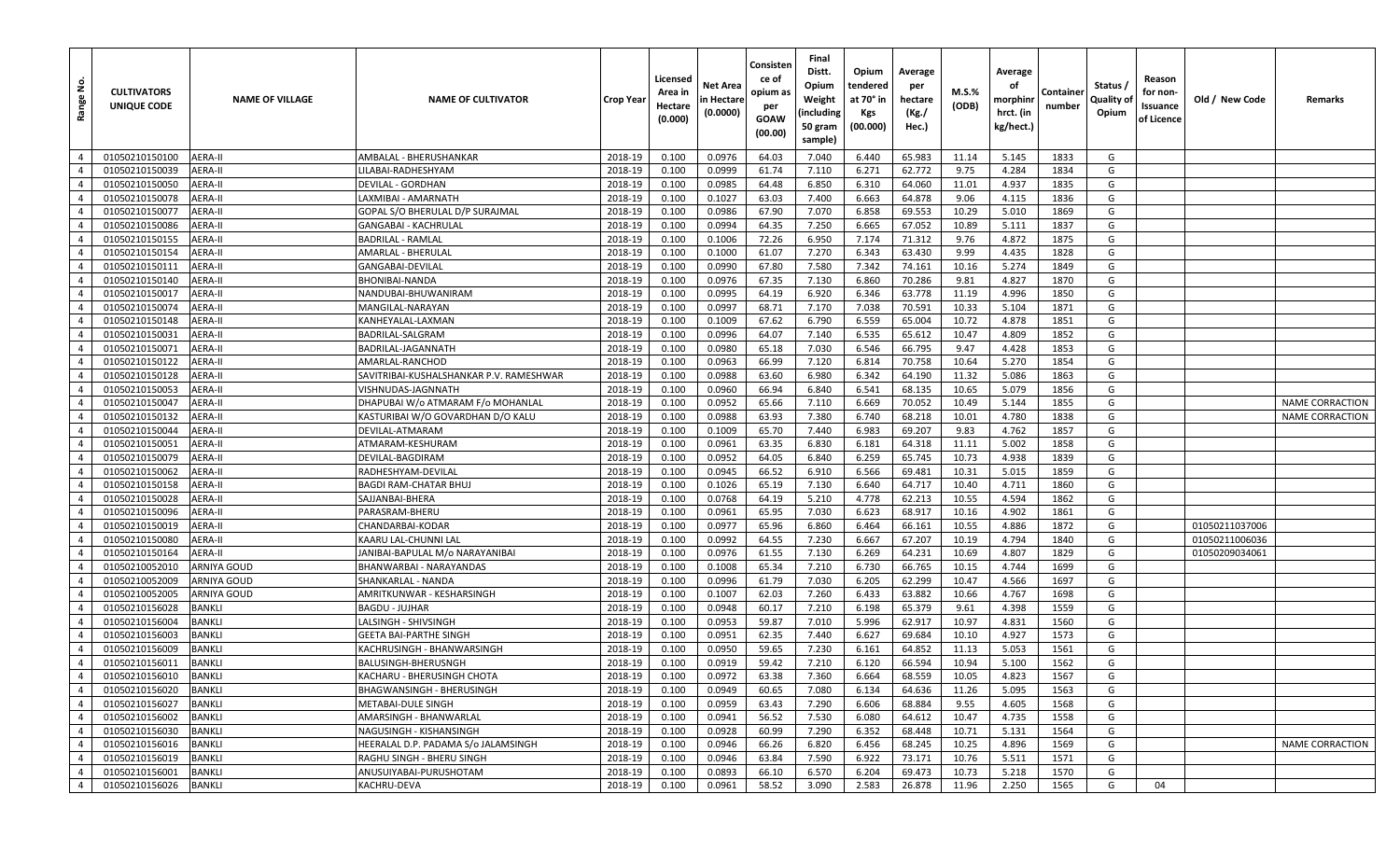| Range No.      | <b>CULTIVATORS</b><br>UNIQUE CODE | <b>NAME OF VILLAGE</b> | <b>NAME OF CULTIVATOR</b>                   | <b>Crop Year</b> | Licensed<br>Area in<br>Hectare<br>(0.000) | Net Area<br>n Hectare<br>(0.0000) | Consisten<br>ce of<br>opium as<br>per<br>GOAW<br>(00.00) | Final<br>Distt.<br>Opium<br>Weight<br>(including<br>50 gram<br>sample) | Opium<br>tendered<br>at 70° in<br>Kgs<br>(00.000) | Average<br>per<br>hectare<br>(Kg./<br>Hec.) | M.S.%<br>(ODB) | Average<br>οf<br>morphinr<br>hrct. (in<br>kg/hect.) | Container<br>number | Status /<br>Quality of<br>Opium | Reason<br>for non-<br>Issuance<br>of Licence | Old / New Code | Remarks         |
|----------------|-----------------------------------|------------------------|---------------------------------------------|------------------|-------------------------------------------|-----------------------------------|----------------------------------------------------------|------------------------------------------------------------------------|---------------------------------------------------|---------------------------------------------|----------------|-----------------------------------------------------|---------------------|---------------------------------|----------------------------------------------|----------------|-----------------|
| $\overline{4}$ | 01050210156022                    | <b>BANKLI</b>          | RAMCHANDRA-KISHAN                           | 2018-19          | 0.100                                     | 0.0927                            | 59.42                                                    | 7.370                                                                  | 6.256                                             | 67.486                                      | 11.60          | 5.480                                               | 1566                | G                               |                                              |                |                 |
| $\overline{4}$ | 01050210156014                    | BANKLI                 | KISHANBAI-GANGARAM                          | 2018-19          | 0.100                                     | 0.0945                            | 67.39                                                    | 7.180                                                                  | 6.912                                             | 73.142                                      | 9.96           | 5.100                                               | 1572                | G                               |                                              |                |                 |
| $\overline{4}$ | 01050210131017                    | <b>BAILARA</b>         | LAXMINARAYAN - HIRALAL                      | 2018-19          | 0.100                                     | 0.1000                            | 62.52                                                    | 7.240                                                                  | 6.466                                             | 64.660                                      | 10.83          | 4.902                                               | 1537                | G                               |                                              |                |                 |
| $\overline{4}$ | 01050210131002                    | <b>BAILARA</b>         | JUJHARLAL - HARDEVRAM                       | 2018-19          | 0.100                                     | 0.1000                            | 66.12                                                    | 7.150                                                                  | 6.754                                             | 67.540                                      | 10.27          | 4.855                                               | 1539                | G                               |                                              |                |                 |
| $\overline{4}$ | 01050210131004                    | <b>BAILARA</b>         | RAGHUVIRSINGH-HARISINGH P.<br>MEHTABKUWAR   | 2018-19          | 0.100                                     | 0.0999                            | 60.18                                                    | 7.260                                                                  | 6.242                                             | 62.482                                      | 10.93          | 4.780                                               | 1536                | G                               |                                              |                |                 |
| $\overline{4}$ | 01050210131006                    | <b>BAILARA</b>         | BHANWARLAL- BAPULAL MOTHER BHAGWATIBAI      | 2018-19          | 0.100                                     | 0.0984                            | 65.56                                                    | 6.870                                                                  | 6.434                                             | 65.386                                      | 10.78          | 4.934                                               | 1540                | G                               |                                              |                | NAME CORRACTION |
| $\overline{4}$ | 01050210131016                    | <b>BAILARA</b>         | BANSHILAL-RATANLAL                          | 2018-19          | 0.100                                     | 0.0976                            | 64.98                                                    | 7.290                                                                  | 6.767                                             | 69.334                                      | 10.31          | 5.004                                               | 1541                | G                               |                                              |                |                 |
| $\overline{4}$ | 01050210131007                    | <b>BAILARA</b>         | MANKUNWAR - KANSINGH                        | 2018-19          | 0.100                                     | 0.0987                            | 62.60                                                    | 7.440                                                                  | 6.653                                             | 67.406                                      | 10.02          | 4.728                                               | 1538                | G                               |                                              | 01050210144018 |                 |
| $\overline{4}$ | 01050210125001                    | <b>BAILARI</b>         | LATIF KHAN - AJIJ KHAN                      | 2018-19          | 0.100                                     | 0.0955                            | 66.50                                                    | 7.110                                                                  | 6.755                                             | 70.732                                      | 9.26           | 4.585                                               | 2908                | G                               |                                              |                |                 |
| $\overline{4}$ | 01050210125003                    | <b>BAILARI</b>         | BADRU JAMA - AJIJ KHA                       | 2018-19          | 0.100                                     | 0.0000                            |                                                          |                                                                        |                                                   |                                             |                |                                                     |                     | F                               |                                              |                |                 |
| $\overline{4}$ | 01050210125014                    | <b>BAILARI</b>         | IOHRA BI- MIRBAJ KHA                        | 2018-19          | 0.100                                     | 0.0967                            | 63.03                                                    | 7.200                                                                  | 6.483                                             | 67.042                                      | 9.31           | 4.369                                               | 2905                | G                               |                                              |                |                 |
| $\overline{4}$ | 01050210125017                    | <b>BAILARI</b>         | AZMAD KAH - SALIM KHA                       | 2018-19          | 0.100                                     | 0.0980                            | 56.93                                                    | 7.750                                                                  | 6.303                                             | 64.316                                      | 10.28          | 4.628                                               | 2903                | G                               |                                              |                |                 |
| $\overline{4}$ | 01050210125013                    | <b>BAILARI</b>         | MATIN KHA - AJIJ KHA                        | 2018-19          | 0.100                                     | 0.0988                            | 63.72                                                    | 7.550                                                                  | 6.873                                             | 69.564                                      | 10.03          | 4.884                                               | 2906                | G                               |                                              |                |                 |
| $\overline{4}$ | 01050210125008                    | <b>BAILARI</b>         | ALIM KHAN - AMIRKHAN                        | 2018-19          | 0.100                                     | 0.0975                            | 60.61                                                    | 7.180                                                                  | 6.217                                             | 63.764                                      | 9.39           | 4.191                                               | 2904                | G                               |                                              |                |                 |
| $\overline{4}$ | 01050210125004                    | <b>BAILARI</b>         | GAFFAR KHAN - SHER BAHADUR KHAN             | 2018-19          | 0.100                                     | 0.0945                            | 61.24                                                    | 7.580                                                                  | 6.631                                             | 70.169                                      | 10.86          | 5.335                                               | 2907                | G                               |                                              |                |                 |
| $\overline{4}$ | 01050210125007                    | <b>BAILARI</b>         | SHAHNAWAJ KHA-CHIMAN KHA                    | 2018-19          | 0.100                                     | 0.0992                            | 66.56                                                    | 7.070                                                                  | 6.723                                             | 67.772                                      | 9.75           | 4.625                                               | 2909                | G                               |                                              |                |                 |
| $\overline{4}$ | 01050210125011                    | <b>BAILARI</b>         | EMTIYAJ BEE-BABAR KHAN S/o SHERBAHADUR KHAN | 2018-19          | 0.100                                     | 0.0977                            | 69.46                                                    | 7.240                                                                  | 7.184                                             | 73.531                                      | 9.86           | 5.075                                               | 2910                | G                               |                                              |                |                 |
| $\overline{4}$ | 01050210125016                    | <b>BAILARI</b>         | RUSTAM KHAN-SHER BAHADUR KHAN               | 2018-19          | 0.100                                     | 0.0000                            |                                                          |                                                                        |                                                   |                                             |                |                                                     |                     | F                               |                                              |                |                 |
| $\overline{4}$ | 01050210144009                    | <b>BAPCHA</b>          | PREMSINGH-DUNGARSINGH                       | 2018-19          | 0.100                                     | 0.1000                            | 61.28                                                    | 7.610                                                                  | 6.662                                             | 66.620                                      | 9.63           | 4.491                                               | 43                  | G                               |                                              |                |                 |
| $\overline{4}$ | 01050210144001                    | <b>BAPCHA</b>          | JOJANSINGH - PARWATSINGH                    | 2018-19          | 0.100                                     | 0.0995                            | 58.78                                                    | 7.650                                                                  | 6.424                                             | 64.562                                      | 9.65           | 4.361                                               | 46                  | G                               |                                              |                |                 |
| $\overline{4}$ | 01050210144008                    | <b>BAPCHA</b>          | RAMCHANDRA - BHERA                          | 2018-19          | 0.100                                     | 0.0996                            | 62.10                                                    | 7.930                                                                  | 7.035                                             | 70.632                                      | 10.63          | 5.256                                               | 44                  | G                               |                                              |                |                 |
| $\overline{4}$ | 01050210144004                    | <b>BAPCHA</b>          | KHEMRAJSINGH - PARWATSINGH                  | 2018-19          | 0.100                                     | 0.0997                            | 56.42                                                    | 7.490                                                                  | 6.037                                             | 60.551                                      | 10.26          | 4.349                                               | 41                  | G                               |                                              |                |                 |
| $\overline{4}$ | 01050210144007                    | <b>BAPCHA</b>          | PURSINGH - PYARSINGH                        | 2018-19          | 0.100                                     | 0.1005                            | 57.54                                                    | 7.730                                                                  | 6.354                                             | 63.223                                      | 10.15          | 4.492                                               | 42                  | G                               |                                              |                |                 |
| $\overline{4}$ | 01050210144006                    | <b>BAPCHA</b>          | BHERULAL-GODA                               | 2018-19          | 0.100                                     | 0.0999                            | 66.66                                                    | 7.410                                                                  | 7.056                                             | 70.630                                      | 9.30           | 4.598                                               | 45                  | G                               |                                              |                |                 |
| $\overline{4}$ | 01050210144013                    | <b>BAPCHA</b>          | SHIVRAJSINGH-HARISINGH                      | 2018-19          | 0.100                                     | 0.0977                            | 55.37                                                    | 7.350                                                                  | 5.814                                             | 59.508                                      | 10.75          | 4.478                                               | 40                  | G                               |                                              |                |                 |
| $\overline{4}$ | 01050210123019                    | <b>BARUKHEDA</b>       | SHANKARSINGH - BHERUSINGH                   | 2018-19          | 0.100                                     | 0.0991                            | 62.70                                                    | 7.340                                                                  | 6.575                                             | 66.347                                      | 8.61           | 3.998                                               | 475                 | -1                              | 02                                           |                |                 |
| $\overline{4}$ | 01050210123023                    | <b>BARUKHEDA</b>       | BHUWANISINGH - ONKARSINGH                   | 2018-19          | 0.100                                     | 0.0999                            | 61.89                                                    | 7.610                                                                  | 6.728                                             | 67.347                                      | 10.42          | 4.913                                               | 469                 | G                               |                                              |                |                 |
| $\overline{4}$ | 01050210123021                    | <b>BARUKHEDA</b>       | SHANKARBAI - GUMANSINGH                     | 2018-19          | 0.100                                     | 0.0000                            |                                                          |                                                                        |                                                   |                                             |                |                                                     |                     | F                               |                                              |                |                 |
| $\overline{4}$ | 01050210123001                    | <b>BARUKHEDA</b>       | BAPUSINGH - GOKULSINGH                      | 2018-19          | 0.100                                     | 0.1011                            | 60.87                                                    | 7.720                                                                  | 6.713                                             | 66.399                                      | 10.37          | 4.820                                               | 470                 | G                               |                                              |                |                 |
| $\overline{4}$ | 01050210123002                    | <b>BARUKHEDA</b>       | BHAGWATILAL - KANHAIYALAL                   | 2018-19          | 0.100                                     | 0.0973                            | 60.63                                                    | 7.450                                                                  | 6.453                                             | 66.320                                      | 9.57           | 4.443                                               | 471                 | G                               |                                              |                |                 |
| $\overline{4}$ | 01050210123014                    | <b>BARUKHEDA</b>       | DAANUSINGH-BHERUSINGH                       | 2018-19          | 0.100                                     | 0.0000                            |                                                          |                                                                        |                                                   |                                             |                |                                                     |                     |                                 |                                              |                |                 |
| $\overline{4}$ | 01050210123006                    | <b>BARUKHEDA</b>       | HARISINGH-KALUSINGH                         | 2018-19          | 0.100                                     | 0.1005                            | 60.88                                                    | 7.550                                                                  | 6.566                                             | 65.333                                      | 10.53          | 4.816                                               | 472                 | G                               |                                              |                |                 |
| $\overline{4}$ | 01050210123003                    | <b>BARUKHEDA</b>       | KANKUBAI-FATEHSINGH                         | 2018-19          | 0.100                                     | 0.0998                            | 58.49                                                    | 7.830                                                                  | 6.543                                             | 65.561                                      | 10.74          | 4.929                                               | 473                 | G                               |                                              |                |                 |
| $\overline{4}$ | 01050210123004                    | <b>BARUKHEDA</b>       | MITTHUSINGH-GOKULSINGH                      | 2018-19          | 0.100                                     | 0.0975                            | 66.09                                                    | 7.280                                                                  | 6.873                                             | 70.492                                      | 10.68          | 5.270                                               | 480                 | G                               |                                              |                |                 |
| $\overline{4}$ | 01050210123007                    | <b>BARUKHEDA</b>       | RATANBAI-BHUWANISINGH                       | 2018-19          | 0.100                                     | 0.1005                            | 66.19                                                    | 7.930                                                                  | 7.498                                             | 74.606                                      | 11.48          | 5.996                                               | 476                 | G                               |                                              |                |                 |
| $\overline{4}$ | 01050210123009                    | <b>BARUKHEDA</b>       | BALUSINGH-BHANWARSINGH                      | 2018-19          | 0.100                                     | 0.0986                            | 69.77                                                    | 7.280                                                                  | 7.256                                             | 73.590                                      | 10.28          | 5.296                                               | 481                 | G                               |                                              |                |                 |
| $\overline{4}$ | 01050210123010                    | <b>BARUKHEDA</b>       | RAGHUVIRSINGH-RATANSINGH                    | 2018-19          | 0.100                                     | 0.0986                            | 65.48                                                    | 7.310                                                                  | 6.838                                             | 69.350                                      | 10.55          | 5.122                                               | 477                 | G                               |                                              |                |                 |
| $\overline{4}$ | 01050210123016                    | <b>BARUKHEDA</b>       | KALUSINGH-NAGUSINGH                         | 2018-19          | 0.100                                     | 0.0995                            | 65.56                                                    | 7.240                                                                  | 6.781                                             | 68.150                                      | 10.11          | 4.823                                               | 479                 | G                               |                                              |                |                 |
| $\overline{4}$ | 01050210123022                    | <b>BARUKHEDA</b>       | MANGIBAI-KANWARLAL                          | 2018-19          | 0.100                                     | 0.0999                            | 59.91                                                    | 7.450                                                                  | 6.376                                             | 63.823                                      | 10.97          | 4.901                                               | 474                 | G                               |                                              |                |                 |
| $\overline{4}$ | 01050210123015                    | <b>BARUKHEDA</b>       | SHANKARSINGH-MANGILAL                       | 2018-19          | 0.100                                     | 0.1017                            | 64.54                                                    | 7.750                                                                  | 7.146                                             | 70.265                                      | 9.67           | 4.756                                               | 478                 | G                               |                                              |                |                 |
| $\overline{4}$ | 01050210088020                    | <b>BHARATPURA</b>      | GOPAL KUNWAR-SULTAN SINGH                   | 2018-19          | 0.100                                     | 0.0000                            |                                                          |                                                                        |                                                   |                                             |                |                                                     |                     | -F                              |                                              |                |                 |
| $\overline{4}$ | 01050210088015                    | <b>BHARATPURA</b>      | JUJHARSINGH-BHIMSINGH                       | 2018-19          | 0.100                                     | 0.1003                            | 59.01                                                    | 7.250                                                                  | 6.112                                             | 60.937                                      | 11.71          | 4.995                                               | 3279                | G                               |                                              |                |                 |
| $\overline{4}$ | 01050210088024                    | BHARATPURA             | BAPUSINGH-DAYARAM                           | 2018-19          | 0.100                                     | 0.1008                            | 57.46                                                    | 7.550                                                                  | 6.197                                             | 61.478                                      | 11.56          | 4.975                                               | 3278                | G                               |                                              |                |                 |
| $\overline{4}$ | 01050210157012                    | CHHAKHEDI              | PADAMBAI-FATEHSINGH                         | 2018-19          | 0.100                                     | 0.0965                            | 62.99                                                    | 7.140                                                                  | 6.425                                             | 66.580                                      | 12.54          | 5.844                                               | 1280                | G                               |                                              |                |                 |
| $\overline{4}$ | 01050210157052                    | <b>CHHAKHEDI</b>       | <b>BAPULAL - DULESINGH</b>                  | 2018-19          | 0.100                                     | 0.0000                            |                                                          |                                                                        |                                                   |                                             |                |                                                     |                     | F                               |                                              |                |                 |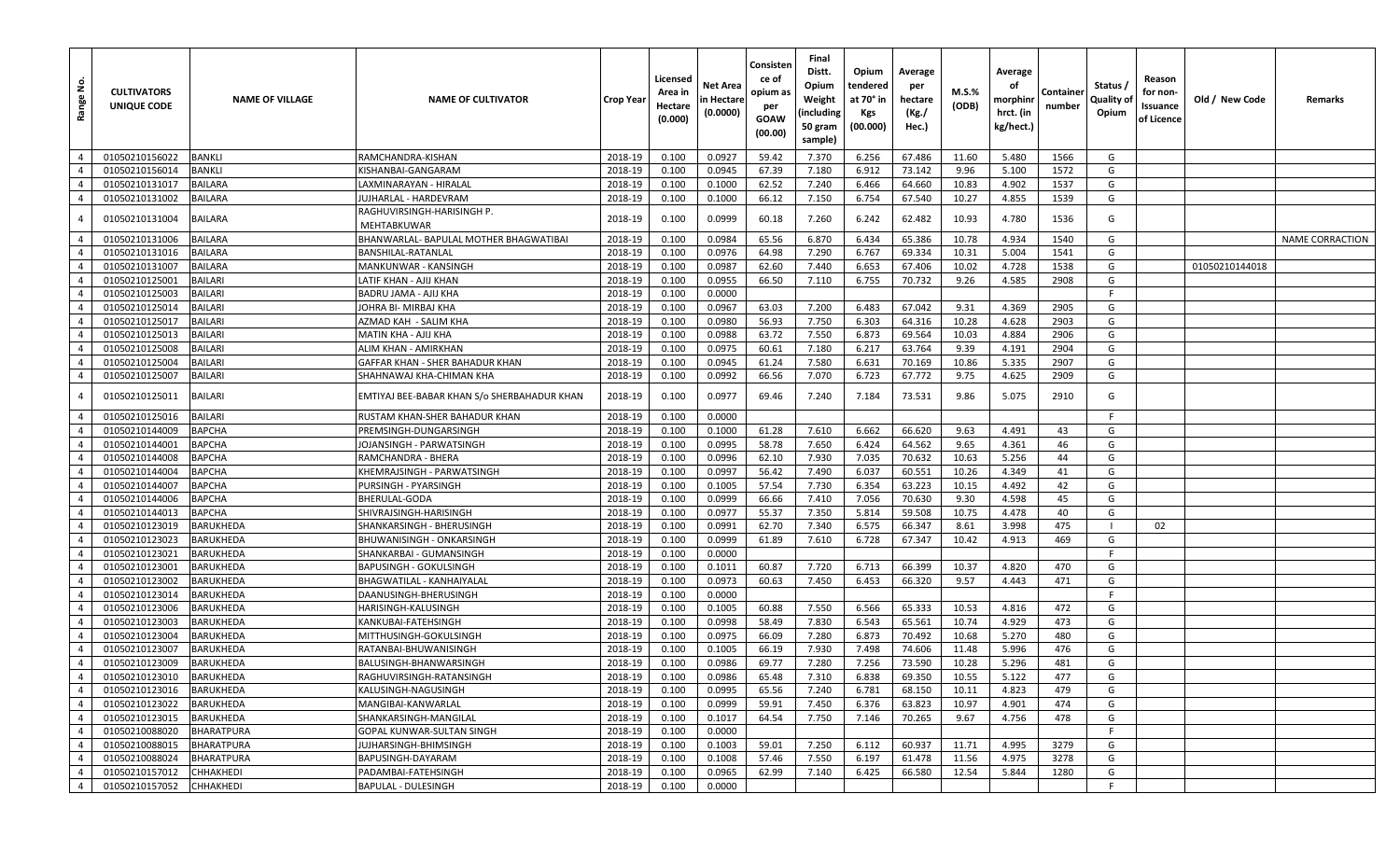| غ<br>Range                       | <b>CULTIVATORS</b><br>UNIQUE CODE | <b>NAME OF VILLAGE</b> | <b>NAME OF CULTIVATOR</b>                              | <b>Crop Year</b>   | Licensed<br>Area in<br>Hectare<br>(0.000) | Net Area<br>in Hectare<br>(0.0000) | Consisten<br>ce of<br>opium as<br>per<br>GOAW<br>(00.00) | Final<br>Distt.<br>Opium<br>Weight<br>(including<br>50 gram<br>sample) | Opium<br>tendered<br>at 70° in<br>Kgs<br>(00.000) | Average<br>per<br>hectare<br>(Kg./<br>Hec.) | M.S.%<br>(ODB) | Average<br>οf<br>morphinr<br>hrct. (in<br>kg/hect.) | Container<br>number | Status /<br>Quality of<br>Opium | Reason<br>for non-<br>Issuance<br>of Licence | Old / New Code | Remarks |
|----------------------------------|-----------------------------------|------------------------|--------------------------------------------------------|--------------------|-------------------------------------------|------------------------------------|----------------------------------------------------------|------------------------------------------------------------------------|---------------------------------------------------|---------------------------------------------|----------------|-----------------------------------------------------|---------------------|---------------------------------|----------------------------------------------|----------------|---------|
| $\overline{4}$                   | 01050210157061                    | CHHAKHEDI              | KANKUBAI - BAPUSINGH                                   | 2018-19            | 0.100                                     | 0.0995                             | 63.04                                                    | 7.630                                                                  | 6.871                                             | 69.055                                      | 10.77          | 5.206                                               | 1281                | G                               |                                              |                |         |
| $\overline{4}$                   | 01050210157032                    | CHHAKHEDI              | SHANIBAI-DEVKARAN                                      | 2018-19            | 0.100                                     | 0.0924                             | 59.76                                                    | 7.240                                                                  | 6.181                                             | 66.893                                      | 12.30          | 5.759                                               | 1269                | G                               |                                              |                |         |
| $\overline{4}$                   | 01050210157024                    | CHHAKHEDI              | SHANKARSINGH-BHUWAN                                    | 2018-19            | 0.100                                     | 0.0879                             | 62.53                                                    | 6.450                                                                  | 5.762                                             | 65.551                                      | 12.12          | 5.561                                               | 1274                | G                               |                                              |                |         |
| $\overline{4}$                   | 01050210157009                    | CHHAKHEDI              | PANIBAI - HARIRAM                                      | 2018-19            | 0.100                                     | 0.0933                             | 60.29                                                    | 6.710                                                                  | 5.779                                             | 61.939                                      | 11.30          | 4.900                                               | 1270                | G                               |                                              |                |         |
| $\overline{4}$                   | 01050210157019                    | CHHAKHEDI              | BAPUSINGH - RAYSINGH                                   | 2018-19            | 0.100                                     | 0.0987                             | 59.52                                                    | 7.220                                                                  | 6.139                                             | 62.198                                      | 11.91          | 5.186                                               | 1271                | G                               |                                              |                |         |
| $\overline{4}$                   | 01050210157028                    | CHHAKHEDI              | PADAMBAI - GOKUL                                       | 2018-19            | 0.100                                     | 0.0977                             | 58.03                                                    | 6.780                                                                  | 5.621                                             | 57.533                                      | 10.99          | 4.426                                               | 1267                | G                               |                                              |                |         |
| $\overline{4}$                   | 01050210157053                    | CHHAKHEDI              | BHAGWANSINGH - BAPUSINGH                               | 2018-19            | 0.100                                     | 0.0918                             | 61.45                                                    | 6.830                                                                  | 5.996                                             | 65.315                                      | 11.59          | 5.299                                               | 1275                | G                               |                                              |                |         |
| $\overline{4}$                   | 01050210157076                    | CHHAKHEDI              | KALBAI-RATANLAL                                        | 2018-19            | 0.100                                     | 0.0992                             | 60.99                                                    | 6.590                                                                  | 5.742                                             | 57.883                                      | 10.44          | 4.230                                               | 1276                | G                               |                                              |                |         |
| $\overline{4}$                   | 01050210157045                    | CHHAKHEDI              | PURSINGH-SHIVSINGH                                     | 2018-19            | 0.100                                     | 0.0981                             | 57.87                                                    | 7.050                                                                  | 5.828                                             | 59.408                                      | 11.56          | 4.808                                               | 1268                | G                               |                                              |                |         |
| $\overline{4}$                   | 01050210157003                    | СННАКНЕDІ              | SHANKARSINGH-HARISINGH                                 | 2018-19            | 0.100                                     | 0.0963                             | 62.00                                                    | 7.310                                                                  | 6.475                                             | 67.237                                      | 11.52          | 5.422                                               | 1277                | G                               |                                              |                |         |
| $\overline{4}$                   | 01050210157010                    | CHHAKHEDI              | MANSINGH-AMARSINGH                                     | 2018-19            | 0.100                                     | 0.0974                             | 59.66                                                    | 7.040                                                                  | 6.000                                             | 61.601                                      | 12.02          | 5.183                                               | 1272                | G                               |                                              |                |         |
| $\overline{4}$                   | 01050210157018                    | CHHAKHEDI              | KACHARU SINGH-NAGUSINGH                                | 2018-19            | 0.100                                     | 0.1020                             | 65.46                                                    | 7.330                                                                  | 6.855                                             | 67.205                                      | 11.34          | 5.334                                               | 1283                | G                               |                                              |                |         |
| $\overline{4}$                   | 01050210157036                    | CHHAKHEDI              | IABARU-RAMNATH                                         | 2018-19            | 0.100                                     | 0.0957                             | 61.09                                                    | 7.100                                                                  | 6.196                                             | 64.743                                      | 11.62          | 5.267                                               | 1278                | G                               |                                              |                |         |
| $\overline{4}$                   | 01050210157038                    | CHHAKHEDI              | GEETABAI-JUJHARSINGH                                   | 2018-19            | 0.100                                     | 0.0999                             | 64.17                                                    | 7.310                                                                  | 6.701                                             | 67.077                                      | 12.23          | 5.743                                               | 1282                | G                               |                                              |                |         |
| $\overline{4}$                   | 01050210157047                    | CHHAKHEDI              | HINDUSINGH-NAGUSINGH                                   | 2018-19            | 0.100                                     | 0.0960                             | 61.69                                                    | 7.150                                                                  | 6.301                                             | 65.635                                      | 11.82          | 5.431                                               | 1279                | G                               |                                              |                |         |
| $\overline{4}$                   | 01050210157054                    | CHHAKHEDI              | ILABAI-NAGUSINGH.                                      | 2018-19            | 0.100                                     | 0.0987                             | 60.72                                                    | 6.590                                                                  | 5.716                                             | 57.912                                      | 12.09          | 4.901                                               | 1273                | G                               |                                              |                |         |
| $\overline{4}$                   | 01050210151001                    | CHIKLA-I               | SITABAI - RATANLAL                                     | 2018-19            | 0.100                                     | 0.1004                             | 68.24                                                    | 7.050                                                                  | 6.873                                             | 68.456                                      | 11.23          | 5.381                                               | 1001                | G                               |                                              |                |         |
| $\overline{4}$                   | 01050210151007                    | CHIKLA-I               | RAMNARAYAN - KISHANLAL                                 | 2018-19            | 0.100                                     | 0.1022                             | 59.83                                                    | 7.320                                                                  | 6.257                                             | 61.223                                      | 10.58          | 4.534                                               | 979                 | G                               |                                              |                |         |
| $\overline{4}$                   | 01050210151009                    | CHIKLA-I               | KANHAIYALAL - BHUWANIRAN                               | 2018-19            | 0.100                                     | 0.0978                             | 58.94                                                    | 7.130                                                                  | 6.003                                             | 61.380                                      | 10.77          | 4.628                                               | 980                 | G                               |                                              |                |         |
| $\overline{4}$                   | 01050210151010                    | CHIKLA-I               | BHUWANISHANKAR - HIRALAL                               | 2018-19            | 0.100                                     | 0.0988                             | 66.62                                                    | 7.320                                                                  | 6.967                                             | 70.516                                      | 9.95           | 4.911                                               | 1002                | G                               |                                              |                |         |
| $\overline{4}$                   | 01050210151013                    | CHIKLA-I               | RUPSINGH - MODSINGH                                    | 2018-19            | 0.100                                     | 0.1018                             | 67.59                                                    | 7.430                                                                  | 7.174                                             | 70.471                                      | 11.36          | 5.604                                               | 1003                | G                               |                                              |                |         |
| $\overline{4}$                   | 01050210151014                    | CHIKLA-I               | RAMCHANDRA - OMKARLAL                                  | 2018-19            | 0.100                                     | 0.0994                             | 68.24                                                    | 7.130                                                                  | 6.951                                             | 69.929                                      | 9.82           | 4.807                                               | 1004                | G                               |                                              |                |         |
| $\overline{4}$                   | 01050210151016                    | CHIKLA-I               | BHAGATRAM - HIRALAL                                    | 2018-19            | 0.100                                     | 0.0999                             | 65.52                                                    | 7.440                                                                  | 6.964                                             | 69.709                                      | 9.75           | 4.758                                               | 991                 | G                               |                                              |                |         |
| $\overline{4}$                   | 01050210151021                    | CHIKLA-I               | BASANTIBAI - GIRDHARI                                  | 2018-19            | 0.100                                     | 0.0986                             | 62.26                                                    | 7.520                                                                  | 6.689                                             | 67.839                                      | 9.57           | 4.544                                               | 985                 | G                               |                                              |                |         |
| $\overline{4}$                   | 01050210151022                    | CHIKLA-I               | UDAYRAM-RAMNARAYAN                                     | 2018-19            | 0.100                                     | 0.1033                             | 68.90                                                    | 7.560                                                                  | 7.441                                             | 72.032                                      | 10.12          | 5.103                                               | 1005                | G                               |                                              |                |         |
| $\overline{4}$                   | 01050210151026                    | CHIKLA-I               | RATANIBAI - MANGILAL                                   | 2018-19            | 0.100                                     | 0.1034                             | 65.83                                                    | 7.860                                                                  | 7.392                                             | 71.489                                      | 10.39          | 5.199                                               | 1006                | G                               |                                              |                |         |
| $\overline{4}$                   | 01050210151027                    | CHIKLA-I               | PREMBAI W/o RADHESHYAM D/o NANDUBAI                    | 2018-19            | 0.100                                     | 0.1020                             | 67.18                                                    | 7.340                                                                  | 7.044                                             | 69.058                                      | 10.64          | 5.144                                               | 1024                | G                               |                                              |                |         |
| $\overline{4}$                   | 01050210151029                    | CHIKLA-I               | RAMLAL - RADHAKISHAN                                   | 2018-19            | 0.100                                     | 0.0975                             | 70.94                                                    | 7.230                                                                  | 7.327                                             | 75.148                                      | 10.63          | 5.592                                               | 1007                | G                               |                                              |                |         |
| $\overline{4}$                   | 01050210151033                    | CHIKLA-I               | GORDHANSINGH - AMARSINGH                               | 2018-19            | 0.100                                     | 0.1016                             | 70.96                                                    | 7.900                                                                  | 8.008                                             | 78.818                                      | 10.29          | 5.678                                               | 1016                | G                               |                                              |                |         |
| $\overline{4}$                   | 01050210151036                    | CHIKLA-I               | SHIVNARAYAN - SALAGRAM                                 | 2018-19            | 0.100                                     | 0.1009                             | 60.31                                                    | 7.520                                                                  | 6.479                                             | 64.212                                      | 10.45          | 4.697                                               | 986                 | G                               |                                              |                |         |
| $\overline{4}$                   | 01050210151057                    | CHIKLA-I               | SALAGRAM - MODIRAM                                     | 2018-19            | 0.100                                     | 0.1037                             | 67.76                                                    | 7.370                                                                  | 7.134                                             | 68.794                                      | 10.11          | 4.869                                               | 1017                | G                               |                                              |                |         |
| $\overline{4}$<br>$\overline{4}$ | 01050210151063                    | CHIKLA-I<br>CHIKLA-I   | VAJIBAI - RAMNARAYAN                                   | 2018-19            | 0.100                                     | 0.0993                             | 65.47                                                    | 7.680                                                                  | 7.183                                             | 72.336<br>68.688                            | 10.33<br>9.72  | 5.231<br>4.673                                      | 992                 | G<br>G                          |                                              |                |         |
| $\overline{4}$                   | 01050210151064                    |                        | RUPSINGH - ONKARSINGH<br>BABULAL-KESHURAM              | 2018-19            | 0.100                                     | 0.0968                             | 66.87                                                    | 6.960                                                                  | 6.649                                             |                                             | 10.31          |                                                     | 1018                | G                               |                                              |                |         |
| $\overline{4}$                   | 01050210151066                    | CHIKLA-I<br>CHIKLA-I   |                                                        | 2018-19            | 0.100                                     | 0.1008<br>0.0501                   | 65.93                                                    | 7.360<br>3.700                                                         | 6.932<br>3.793                                    | 68.769<br>75.708                            | 10.80          | 4.963                                               | 1019<br>1020        | G                               |                                              |                |         |
| $\overline{4}$                   | 01050210151074<br>01050210151083  | CHIKLA-I               | RATANLAL - KISHANLAI<br>MANNALAL - DEVRAM D.P. SHIVRAM | 2018-19<br>2018-19 | 0.100<br>0.100                            | 0.1013                             | 71.75<br>65.44                                           | 7.450                                                                  | 6.965                                             | 68.756                                      | 10.79          | 5.723<br>5.193                                      | 993                 | G                               |                                              |                |         |
| $\overline{4}$                   | 01050210151084                    | CHIKLA-I               | KANHAYALAL - KEDARLAL                                  | 2018-19            | 0.100                                     | 0.1000                             | 64.91                                                    | 7.350                                                                  | 6.816                                             | 68.160                                      | 9.75           | 4.652                                               | 994                 | G                               |                                              |                |         |
| $\overline{4}$                   | 01050210151031                    | CHIKLA-I               | VARDICHAND - MANGILAL                                  | 2018-19            | 0.100                                     | 0.0998                             | 65.63                                                    | 7.090                                                                  | 6.647                                             | 66.603                                      | 10.48          | 4.886                                               | 1008                | G                               |                                              |                |         |
| $4 \mid$                         | 01050210151086                    | <b>CHIKLA-I</b>        | BASANTILAL - SALAGRAM                                  | 2018-19            | 0.100                                     | 0.0523                             | 59.74                                                    | 4.020                                                                  | 3.431                                             | 65.602                                      | 9.52           | 4.371                                               | 987                 | G                               |                                              |                |         |
| $\overline{4}$                   | 01050210151089                    | <b>CHIKLA-I</b>        | RAMESHWAR - BHAGIRATH                                  | 2018-19            | 0.100                                     | 0.0977                             | 67.22                                                    | 7.370                                                                  | 7.077                                             | 72.436                                      | 10.76          | 5.456                                               | 1009                | G                               |                                              |                |         |
| $\overline{4}$                   | 01050210151090                    | CHIKLA-I               | UDAYSINGH - LALSINGH                                   | 2018-19            | 0.100                                     | 0.1010                             | 68.07                                                    | 7.490                                                                  | 7.283                                             | 72.108                                      | 10.09          | 5.093                                               | 1021                | G                               |                                              |                |         |
| $\overline{4}$                   | 01050210151093                    | <b>CHIKLA-I</b>        | HARISINGH - AMARSINGH                                  | 2018-19            | 0.100                                     | 0.1019                             | 62.66                                                    | 7.100                                                                  | 6.356                                             | 62.374                                      | 10.09          | 4.405                                               | 1010                | G                               |                                              |                |         |
| $\overline{4}$                   | 01050210151099                    | <b>CHIKLA-I</b>        | RAMGOPAL - BHANWARLAL                                  | 2018-19            | 0.100                                     | 0.1022                             | 61.02                                                    | 7.400                                                                  | 6.451                                             | 63.121                                      | 10.49          | 4.635                                               | 988                 | G                               |                                              |                |         |
| $\overline{4}$                   | 01050210151100                    | CHIKLA-I               | BHUWANISINGH - ONKARSINGH                              | 2018-19            | 0.100                                     | 0.1000                             | 68.27                                                    | 7.090                                                                  | 6.915                                             | 69.150                                      | 10.25          | 4.961                                               | 1011                | G                               |                                              |                |         |
| $\overline{4}$                   | 01050210151104                    | <b>CHIKLA-I</b>        | PRABHULAL - MODIRAM BADA                               | 2018-19            | 0.100                                     | 0.0976                             | 65.88                                                    | 7.220                                                                  | 6.795                                             | 69.620                                      | 10.08          | 4.912                                               | 1012                | G                               |                                              |                |         |
| $\overline{4}$                   | 01050210151108                    | CHIKLA-I               | GOVINDRAM - NANDRAM                                    | 2018-19            | 0.100                                     | 0.1005                             | 64.28                                                    | 7.450                                                                  | 6.841                                             | 68.069                                      | 9.58           | 4.565                                               | 995                 | G                               |                                              |                |         |
| $\overline{4}$                   | 01050210151112                    | <b>CHIKLA-I</b>        | RAJENDRASINGH - HARISINGH                              | 2018-19            | 0.100                                     | 0.1029                             | 74.74                                                    | 7.420                                                                  | 7.922                                             | 76.987                                      | 9.87           | 5.319                                               | 1022                | G                               |                                              |                |         |
|                                  |                                   |                        |                                                        |                    |                                           |                                    |                                                          |                                                                        |                                                   |                                             |                |                                                     |                     |                                 |                                              |                |         |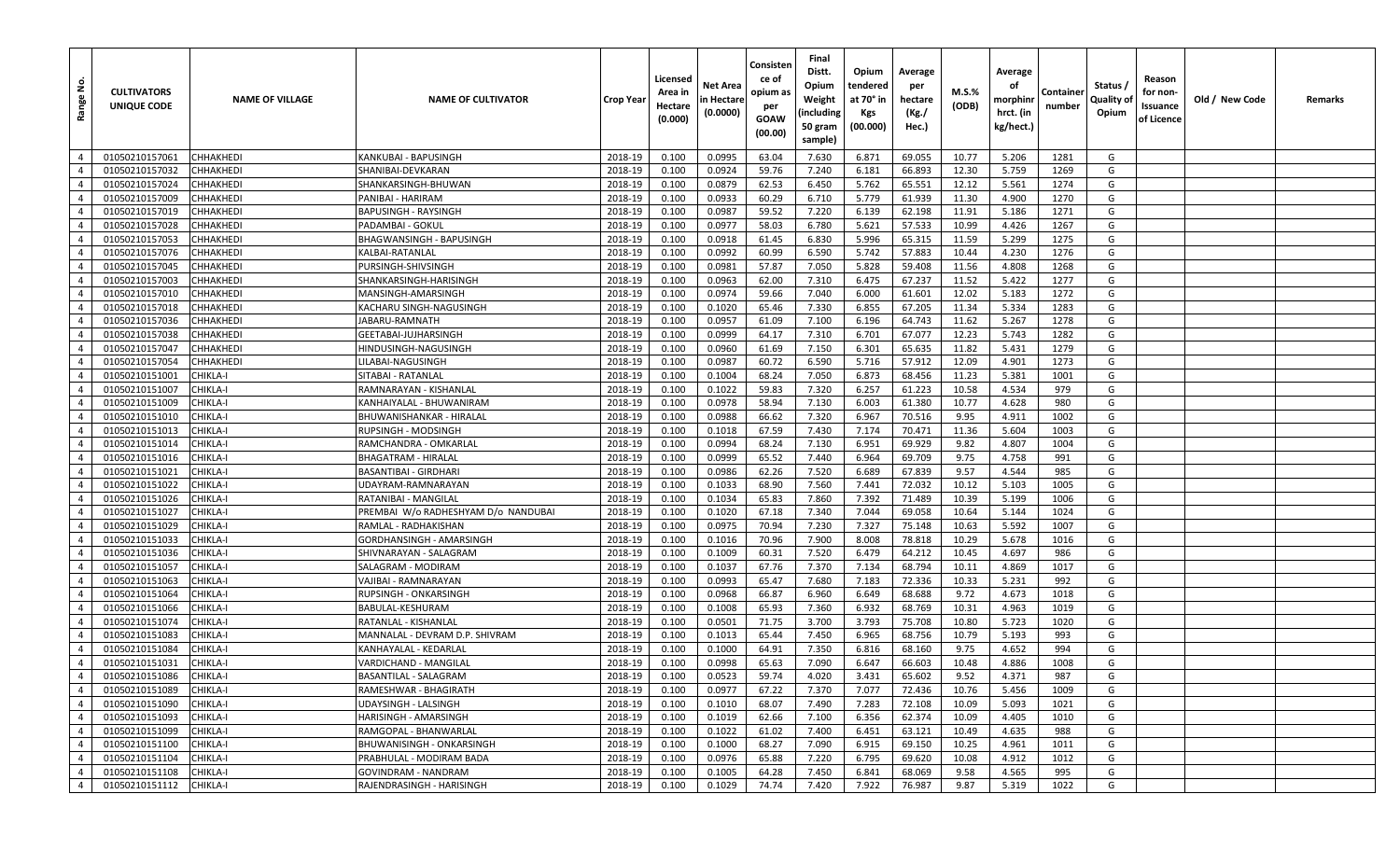| <u>ទំ</u><br>Range               | <b>CULTIVATORS</b><br>UNIQUE CODE | <b>NAME OF VILLAGE</b> | <b>NAME OF CULTIVATOR</b>                        | <b>Crop Year</b>   | Licensed<br>Area in<br>Hectare<br>(0.000) | Net Area<br>in Hectare<br>(0.0000) | Consisten<br>ce of<br>opium as<br>per<br>GOAW<br>(00.00) | Final<br>Distt.<br>Opium<br>Weight<br>(including<br>50 gram<br>sample) | Opium<br>tendered<br>at 70° in<br>Kgs<br>(00.000) | Average<br>per<br>hectare<br>(Kg./<br>Hec.) | M.S.%<br>(ODB) | Average<br>оf<br>morphinr<br>hrct. (in<br>kg/hect.) | Container<br>number | Status /<br>Quality of<br>Opium | Reason<br>for non-<br>Issuance<br>of Licence | Old / New Code | Remarks |
|----------------------------------|-----------------------------------|------------------------|--------------------------------------------------|--------------------|-------------------------------------------|------------------------------------|----------------------------------------------------------|------------------------------------------------------------------------|---------------------------------------------------|---------------------------------------------|----------------|-----------------------------------------------------|---------------------|---------------------------------|----------------------------------------------|----------------|---------|
| $\overline{4}$                   | 01050210151116                    | CHIKLA-I               | JORAWARSINGH - NANDSINGH                         | 2018-19            | 0.100                                     | 0.1012                             | 59.56                                                    | 7.340                                                                  | 6.245                                             | 61.709                                      | 10.85          | 4.687                                               | 981                 | G                               |                                              |                |         |
| $\overline{4}$                   | 01050210151120                    | CHIKLA-I               | SHWARSINGH - GORDHANSINGH                        | 2018-19            | 0.100                                     | 0.1010                             | 67.88                                                    | 7.960                                                                  | 7.719                                             | 76.425                                      | 10.11          | 5.409                                               | 1023                | G                               |                                              |                |         |
| $\overline{4}$                   | 01050210151121                    | CHIKLA-I               | MODIRAM - MOHANLAL                               | 2018-19            | 0.100                                     | 0.0000                             |                                                          |                                                                        |                                                   |                                             |                |                                                     |                     | F.                              |                                              |                |         |
| $\overline{4}$                   | 01050210151123                    | CHIKLA-I               | BADRILAL - JAGANNATH                             | 2018-19            | 0.100                                     | 0.0000                             |                                                          |                                                                        |                                                   |                                             |                |                                                     |                     | -F                              |                                              |                |         |
| $\overline{4}$                   | 01050210151131                    | CHIKLA-I               | BAPULAL - KEDARLAL                               | 2018-19            | 0.100                                     | 0.0999                             | 67.11                                                    | 7.330                                                                  | 7.027                                             | 70.340                                      | 10.58          | 5.210                                               | 1013                | G                               |                                              |                |         |
| $\overline{4}$                   | 01050210151133                    | CHIKLA-I               | PURANBAI - SURATRAM                              | 2018-19            | 0.100                                     | 0.0988                             | 67.20                                                    | 7.020                                                                  | 6.739                                             | 68.208                                      | 10.16          | 4.851                                               | 1014                | G                               |                                              |                |         |
| $\overline{4}$                   | 01050210151136                    | CHIKLA-I               | HIRALAL - VISHNULAL                              | 2018-19            | 0.100                                     | 0.0974                             | 64.59                                                    | 7.100                                                                  | 6.551                                             | 67.258                                      | 9.66           | 4.548                                               | 989                 | G                               |                                              |                |         |
| $\overline{4}$                   | 01050210151138                    | CHIKLA-I               | PRABHULAL - MODA                                 | 2018-19            | 0.100                                     | 0.0957                             | 65.41                                                    | 7.270                                                                  | 6.793                                             | 70.982                                      | 9.66           | 4.800                                               | 996                 | G                               |                                              |                |         |
| $\overline{4}$                   | 01050210151139                    | CHIKLA-I               | MOHANSINGH - RUPSINGH                            | 2018-19            | 0.100                                     | 0.0980                             | 66.61                                                    | 7.130                                                                  | 6.785                                             | 69.234                                      | 9.23           | 4.473                                               | 997                 | G                               |                                              |                |         |
| $\overline{4}$                   | 01050210151073                    | CHIKLA-I               | KRISHNAKUNWAR - RAMSINGH                         | 2018-19            | 0.100                                     | 0.1015                             | 60.91                                                    | 7.320                                                                  | 6.369                                             | 62.748                                      | 9.82           | 4.314                                               | 982                 | G                               |                                              |                |         |
| $\overline{4}$                   | 01050210151032                    | CHIKLA-I               | TEJRAM-BAGDU                                     | 2018-19            | 0.100                                     | 0.0960                             | 65.13                                                    | 7.010                                                                  | 6.522                                             | 67.937                                      | 11.32          | 5.384                                               | 998                 | G                               |                                              |                |         |
| $\overline{4}$                   | 01050210151126                    | CHIKLA-I               | KASHIRAM-BHERULAL                                | 2018-19            | 0.100                                     | 0.0000                             |                                                          |                                                                        |                                                   |                                             |                |                                                     |                     | F                               |                                              |                |         |
| $\overline{4}$                   | 01050210151065                    | CHIKLA-I               | BHUWANSINGH-RATANSINGH                           | 2018-19            | 0.100                                     | 0.1022                             | 60.65                                                    | 7.670                                                                  | 6.646                                             | 65.029                                      | 10.07          | 4.584                                               | 983                 | G                               |                                              |                |         |
| $\overline{4}$                   | 01050210151075                    | CHIKLA-I               | JMAKUNWAR-PURSINGH                               | 2018-19            | 0.100                                     | 0.0000                             |                                                          |                                                                        |                                                   |                                             |                |                                                     |                     | F.                              |                                              |                |         |
| $\overline{4}$                   | 01050210151059                    | CHIKLA-I               | BALURAM-BHERULAL                                 | 2018-19            | 0.100                                     | 0.1011                             | 57.71                                                    | 7.450                                                                  | 6.142                                             | 60.751                                      | 11.38          | 4.839                                               | 984                 | G                               |                                              |                |         |
| $\overline{4}$                   | 01050210151070                    | CHIKLA-I               | KANWARLAL-BHANWARLAL                             | 2018-19            | 0.100                                     | 0.1030                             | 60.63                                                    | 7.760                                                                  | 6.721                                             | 65.252                                      | 10.57          | 4.828                                               | 990                 | G                               |                                              |                |         |
| $\overline{4}$                   | 01050210151114                    | CHIKLA-I               | MANNALAL-KAN JI                                  | 2018-19            | 0.100                                     | 0.0994                             | 61.62                                                    | 6.730                                                                  | 5.924                                             | 59.597                                      | 9.90           | 4.130                                               | 999                 | G                               |                                              |                |         |
| $\overline{4}$                   | 01050210151002                    | CHIKLA-I               | BHERULAL-RAMLAL                                  | 2018-19            | 0.100                                     | 0.0977                             | 63.35                                                    | 7.560                                                                  | 6.842                                             | 70.030                                      | 10.45          | 5.123                                               | 1000                | G                               |                                              |                |         |
| $\overline{4}$                   | 01050210151144                    | CHIKLA-I               | BHERUSINGH-LALSINGH                              | 2018-19            | 0.100                                     | 0.1030                             | 70.55                                                    | 7.990                                                                  | 8.053                                             | 78.184                                      | 10.67          | 5.839                                               | 1015                | G                               |                                              | 01050210152015 |         |
| $\overline{4}$                   | 01050210151145                    | CHIKLA-I               | DHANNIBAI-DEVILAL                                | 2018-19            | 0.100                                     | 0.0000                             |                                                          |                                                                        |                                                   |                                             |                |                                                     |                     | -F                              |                                              |                |         |
| $\overline{4}$                   | 01050210151052                    | CHIKLA-II              | PURALAL - JAGANNATH                              | 2018-19            | 0.100                                     | 0.0999                             | 59.77                                                    | 7.140                                                                  | 6.097                                             | 61.031                                      | 11.31          | 4.831                                               | 1351                | G                               |                                              |                |         |
| $\overline{4}$                   | 01050210151135                    | <b>CHIKLA-II</b>       | GOVINDSINGH - BHANWARSINGH                       | 2018-19            | 0.100                                     | 0.1031                             | 67.93                                                    | 7.810                                                                  | 7.579                                             | 73.511                                      | 10.30          | 5.300                                               | 1383                | G                               |                                              |                |         |
| $\overline{4}$                   | 01050210151019                    | CHIKLA-II              | BHANWARSINGH - AMARSINGH                         | 2018-19            | 0.100                                     | 0.1039                             | 67.49                                                    | 7.740                                                                  | 7.462                                             | 71.819                                      | 10.36          | 5.209                                               | 1384                | G                               |                                              |                |         |
| $\overline{4}$                   | 01050210151142                    | CHIKLA-II              | KUSHALKUWAR - UMRAOSINGH                         | 2018-19            | 0.100                                     | 0.0000                             |                                                          |                                                                        |                                                   |                                             |                |                                                     |                     | E                               |                                              |                |         |
| $\overline{4}$                   | 01050210151079                    | CHIKLA-II              | BHERULAL - KEDAR                                 | 2018-19            | 0.100                                     | 0.0984                             | 67.65                                                    | 7.250                                                                  | 7.007                                             | 71.209                                      | 10.67          | 5.318                                               | 1375                | G                               |                                              |                |         |
| $\overline{4}$                   | 01050210151118                    | CHIKLA-II              | BHANWARSINGH - NANDSINGH                         | 2018-19            | 0.100                                     | 0.1020                             | 64.07                                                    | 7.740                                                                  | 7.084                                             | 69.450                                      | 10.50          | 5.105                                               | 1362                | G                               |                                              |                |         |
| $\overline{4}$                   | 01050210151035                    | CHIKLA-II              | DINESHSINGH - MADANSINGH                         | 2018-19            | 0.100                                     | 0.0977                             | 61.56                                                    | 7.660                                                                  | 6.736                                             | 68.945                                      | 10.71          | 5.169                                               | 1352                | G                               |                                              |                |         |
| $\overline{4}$<br>$\overline{4}$ | 01050210151098                    | CHIKLA-II              | GEETA KUNWAR - BHOPATSINGH                       | 2018-19            | 0.100                                     | 0.1040                             | 61.31                                                    | 7.380                                                                  | 6.464                                             | 62.153                                      | 11.03          | 4.799                                               | 1353                | G                               |                                              |                |         |
|                                  | 01050210151012                    | CHIKLA-II              | MANGUBAI - UDAYRAM                               | 2018-19            | 0.100                                     | 0.0989                             | 64.42                                                    | 7.390                                                                  | 6.801                                             | 68.766                                      | 10.62          | 5.112                                               | 1363                | G<br>-F                         |                                              |                |         |
| $\overline{4}$<br>$\overline{4}$ | 01050210151038                    | CHIKLA-II<br>CHIKLA-II | NARENDRA SINGH-DULE SINGH<br>BALMUKUND-BHERU LAL | 2018-19<br>2018-19 | 0.100                                     | 0.0000<br>0.0999                   | 68.55                                                    | 7.560                                                                  |                                                   | 74.104                                      | 10.56          |                                                     | 1385                | G                               |                                              |                |         |
| $\overline{4}$                   | 01050210151087<br>01050210151008  | CHIKLA-II              | MOHANLAL - LALU                                  | 2018-19            | 0.100<br>0.100                            | 0.0000                             |                                                          |                                                                        | 7.403                                             |                                             |                | 5.478                                               |                     | -F.                             |                                              |                |         |
| $\overline{4}$                   | 01050210151034                    | CHIKLA-II              | MANSINGH - DULESINGH                             | 2018-19            | 0.100                                     | 0.1003                             | 53.66                                                    | 7.230                                                                  | 5.542                                             | 55.254                                      | 11.14          | 4.309                                               | 1354                | G                               |                                              |                |         |
| $\overline{4}$                   | 01050210151062                    | CHIKLA-II              | BASANTIBAI-BAGADIRAM                             | 2018-19            | 0.100                                     | 0.1005                             | 64.98                                                    | 7.250                                                                  | 6.730                                             | 66.965                                      | 11.45          | 5.367                                               | 1364                | G                               |                                              |                |         |
| $\overline{4}$                   | 01050210151078                    | CHIKLA-II              | MANOHARLAL - HIRALAL                             | 2018-19            | 0.100                                     | 0.1008                             | 61.58                                                    | 7.420                                                                  | 6.527                                             | 64.751                                      | 10.38          | 4.705                                               | 1355                | G                               |                                              |                |         |
| $\overline{4}$                   | 01050210151101                    | CHIKLA-II              | RAJKUNWAR-RAMSINGH                               | 2018-19            | 0.100                                     | 0.1041                             | 58.80                                                    | 7.920                                                                  | 6.653                                             | 63.909                                      | 10.49          | 4.693                                               | 1347                | G                               |                                              |                |         |
| $\overline{4}$                   | 01050210151117                    | CHIKLA-II              | SURAJBAI-BALURAM                                 | 2018-19            | 0.100                                     | 0.1028                             | 64.98                                                    | 7.430                                                                  | 6.897                                             | 67.091                                      | 10.76          | 5.053                                               | 1365                | G                               |                                              |                |         |
| $\overline{4}$                   | 01050210151137                    | CHIKLA-II              | SHANKARLAL - NANDA                               | 2018-19            | 0.100                                     | 0.1013                             | 63.24                                                    | 7.450                                                                  | 6.731                                             | 66.446                                      | 11.05          | 5.139                                               | 1356                | G                               |                                              |                |         |
| $4 \mid$                         | 01050210151055                    | CHIKLA-II              | BHAGYAVANTIBAI - KANHAIYALAL                     | 2018-19            | 0.100                                     | 0.0800                             | 60.68                                                    | 5.670                                                                  | 4.915                                             | 61.437                                      | 10.18          | 4.378                                               | 1357                | G                               |                                              |                |         |
| $\overline{4}$                   | 01050210151092                    | <b>CHIKLA-II</b>       | GANESHRAM - ONKARLAL                             | 2018-19            | 0.100                                     | 0.1000                             | 65.60                                                    | 7.320                                                                  | 6.860                                             | 68.600                                      | 10.46          | 5.023                                               | 1376                | G                               |                                              |                |         |
| $\overline{4}$                   | 01050210151039                    | CHIKLA-II              | BHANWARSINGH-KUSHALSINGH                         | 2018-19            | 0.100                                     | 0.1007                             | 64.39                                                    | 7.430                                                                  | 6.835                                             | 67.874                                      | 11.07          | 5.259                                               | 1366                | G                               |                                              |                |         |
| $\sim$ 4                         | 01050210151003                    | CHIKLA-II              | BHERULAL - JAGANNATH                             | 2018-19            | 0.100                                     | 0.1021                             | 69.43                                                    | 7.310                                                                  | 7.250                                             | 71.008                                      | 10.08          | 5.011                                               | 1386                | G                               |                                              |                |         |
| $\overline{4}$                   | 01050210151005                    | <b>CHIKLA-II</b>       | RAMNIWAS - ONKARLAL                              | 2018-19            | 0.100                                     | 0.1018                             | 66.93                                                    | 7.300                                                                  | 6.980                                             | 68.565                                      | 11.33          | 5.438                                               | 1377                | G                               |                                              |                |         |
| $\overline{4}$                   | 01050210151006                    | CHIKLA-II              | RAMKUWAR - BHAWARLAL                             | 2018-19            | 0.100                                     | 0.1012                             | 66.13                                                    | 7.360                                                                  | 6.953                                             | 68.705                                      | 10.13          | 4.872                                               | 1378                | G                               |                                              |                |         |
| $\overline{4}$                   | 01050210151017                    | <b>CHIKLA-II</b>       | KANHAYA LAL-SUKH LAL                             | 2018-19            | 0.100                                     | 0.1012                             | 70.00                                                    | 7.550                                                                  | 7.550                                             | 74.604                                      | 10.34          | 5.400                                               | 1387                | G                               |                                              |                |         |
| $\overline{4}$                   | 01050210151040                    | CHIKLA-II              | GOPAL - SALAGRAM                                 | 2018-19            | 0.100                                     | 0.0961                             | 67.58                                                    | 7.280                                                                  | 7.028                                             | 73.132                                      | 11.41          | 5.841                                               | 1379                | G                               |                                              |                |         |
| $\overline{4}$                   | 01050210151069                    | CHIKLA-II              | BAGDIRAM-MATHURALAL                              | 2018-19            | 0.100                                     | 0.1004                             | 62.17                                                    | 7.170                                                                  | 6.368                                             | 63.426                                      | 10.60          | 4.706                                               | 1367                | G                               |                                              |                |         |
|                                  |                                   |                        |                                                  |                    |                                           |                                    |                                                          |                                                                        |                                                   |                                             |                |                                                     |                     |                                 |                                              |                |         |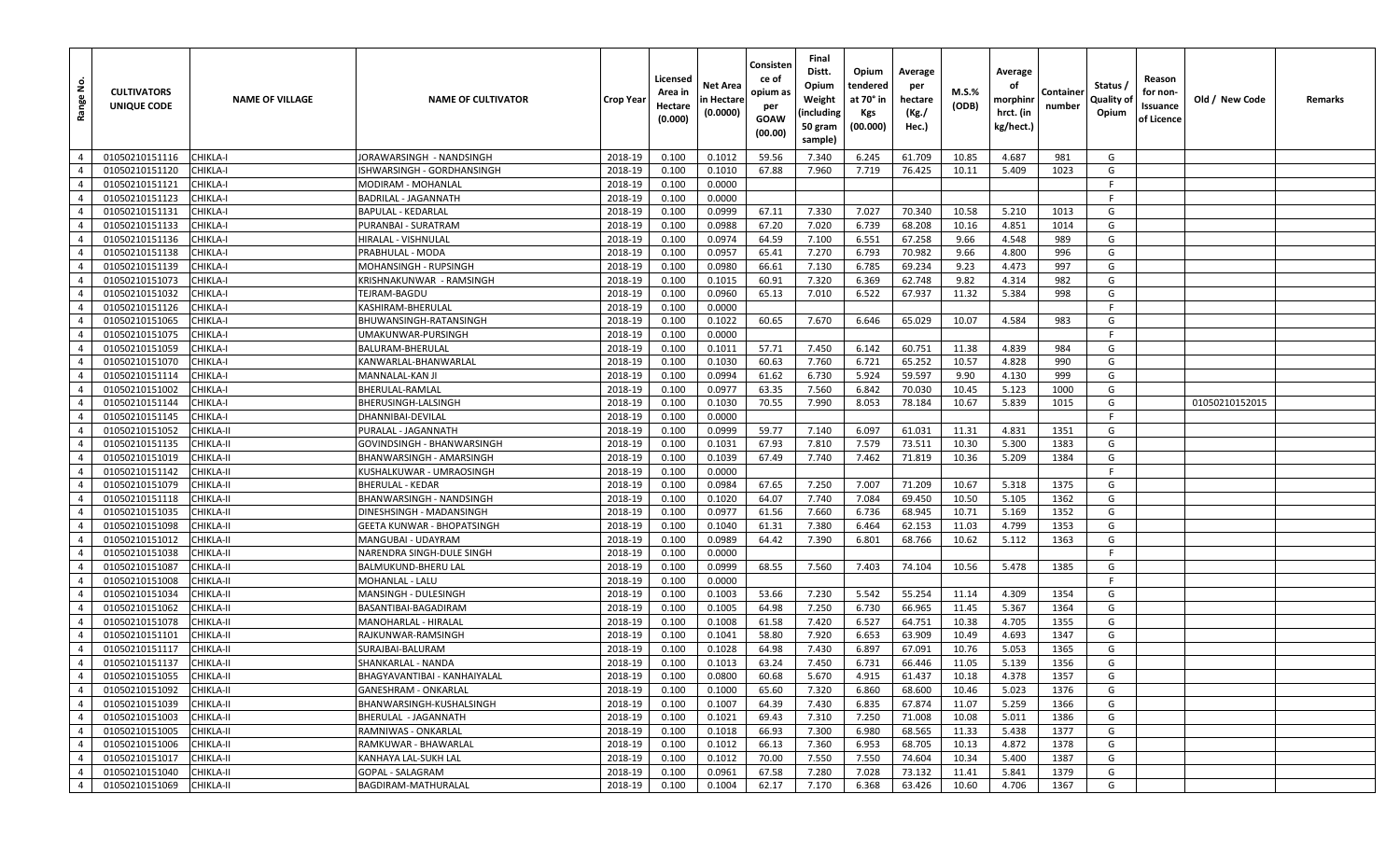| Range No.      | <b>CULTIVATORS</b><br>UNIQUE CODE | <b>NAME OF VILLAGE</b> | <b>NAME OF CULTIVATOR</b>            | <b>Crop Year</b> | Licensed<br>Area in<br>Hectare<br>(0.000) | Net Area<br>n Hectare<br>(0.0000) | Consisten<br>ce of<br>opium as<br>per<br><b>GOAW</b><br>(00.00) | Final<br>Distt.<br>Opium<br>Weight<br>(including<br>50 gram<br>sample) | Opium<br>tendered<br>at 70° in<br>Kgs<br>(00.000) | Average<br>per<br>hectare<br>(Kg./<br>Hec.) | $M.S.\%$<br>(ODB) | Average<br>оf<br>morphinr<br>hrct. (in<br>kg/hect.) | Container<br>number | Status /<br><b>Quality of</b><br>Opium | Reason<br>for non-<br>ssuance<br>of Licence | Old / New Code | Remarks            |
|----------------|-----------------------------------|------------------------|--------------------------------------|------------------|-------------------------------------------|-----------------------------------|-----------------------------------------------------------------|------------------------------------------------------------------------|---------------------------------------------------|---------------------------------------------|-------------------|-----------------------------------------------------|---------------------|----------------------------------------|---------------------------------------------|----------------|--------------------|
| $\overline{4}$ | 01050210151076                    | <b>CHIKLA-II</b>       | BHAJANLAL - AMRITRAM                 | 2018-19          | 0.100                                     | 0.1009                            | 64.20                                                           | 7.390                                                                  | 6.778                                             | 67.175                                      | 10.31             | 4.848                                               | 1368                | G                                      |                                             |                |                    |
| $\overline{4}$ | 01050210151077                    | <b>CHIKLA-II</b>       | SHIVKANYABAI - RAMCHANDRA            | 2018-19          | 0.100                                     | 0.1004                            | 66.70                                                           | 7.290                                                                  | 6.946                                             | 69.183                                      | 11.57             | 5.603                                               | 1380                | G                                      |                                             |                |                    |
| $\overline{4}$ | 01050210151088                    | <b>CHIKLA-II</b>       | <b>BABUDIBAI - RUGHNATHPURI</b>      | 2018-19          | 0.100                                     | 0.1001                            | 56.13                                                           | 7.130                                                                  | 5.717                                             | 57.112                                      | 11.38             | 4.550                                               | 1348                | G                                      |                                             |                |                    |
| $\overline{4}$ | 01050210151095                    | <b>CHIKLA-II</b>       | KASTURIBAI - KACHARULAL              | 2018-19          | 0.100                                     | 0.1004                            | 61.18                                                           | 7.030                                                                  | 6.144                                             | 61.195                                      | 11.07             | 4.742                                               | 1358                | G                                      |                                             |                |                    |
| $\overline{4}$ | 01050210151096                    | <b>CHIKLA-II</b>       | SHANTIBAI-RAMCHANDRA                 | 2018-19          | 0.100                                     | 0.0986                            | 65.20                                                           | 7.180                                                                  | 6.688                                             | 67.829                                      | 10.51             | 4.990                                               | 1369                | G                                      |                                             |                | <b>NAME CHANGE</b> |
| $\overline{4}$ | 01050210151097                    | <b>CHIKLA-II</b>       | <b>BAGDIBAI - SURAJMAL</b>           | 2018-19          | 0.100                                     | 0.1022                            | 58.63                                                           | 7.310                                                                  | 6.123                                             | 59.911                                      | 10.80             | 4.529                                               | 1349                | G                                      |                                             |                |                    |
| $\overline{4}$ | 01050210151115                    | <b>CHIKLA-II</b>       | BHAGWANSINGH - PRATAPSINGH           | 2018-19          | 0.100                                     | 0.1016                            | 63.18                                                           | 7.680                                                                  | 6.932                                             | 68.228                                      | 10.30             | 4.919                                               | 1370                | G                                      |                                             |                |                    |
| $\overline{4}$ | 01050210151122                    | <b>CHIKLA-II</b>       | RAMVILAS - NANDRAM                   | 2018-19          | 0.100                                     | 0.0930                            | 63.76                                                           | 6.810                                                                  | 6.203                                             | 66.698                                      | 11.10             | 5.182                                               | 1371                | G                                      |                                             |                |                    |
| $\overline{4}$ | 01050210151125                    | <b>CHIKLA-II</b>       | <b>BHAGATRAM - PURALAL</b>           | 2018-19          | 0.100                                     | 0.1010                            | 61.52                                                           | 7.770                                                                  | 6.829                                             | 67.613                                      | 11.09             | 5.249                                               | 1359                | G                                      |                                             |                |                    |
| $\overline{4}$ | 01050210151132                    | <b>CHIKLA-II</b>       | MOHANLAL - SHRIRAM                   | 2018-19          | 0.100                                     | 0.0998                            | 62.81                                                           | 7.430                                                                  | 6.667                                             | 66.803                                      | 10.99             | 5.139                                               | 1372                | G                                      |                                             |                |                    |
| $\overline{4}$ | 01050210151134                    | <b>CHIKLA-II</b>       | MADHORAM - SHRIRAM                   | 2018-19          | 0.100                                     | 0.0990                            | 64.31                                                           | 7.270                                                                  | 6.679                                             | 67.464                                      | 11.30             | 5.336                                               | 1373                | G                                      |                                             |                |                    |
| $\overline{4}$ | 01050210151044                    | <b>CHIKLA-II</b>       | KARUSINGH-JUJHARSINGH                | 2018-19          | 0.100                                     | 0.1000                            | 59.73                                                           | 7.470                                                                  | 6.374                                             | 63.740                                      | 11.25             | 5.020                                               | 1350                | G                                      |                                             |                |                    |
| $\overline{4}$ | 01050210151048                    | CHIKLA-II              | SHYAMLAL - RAMNARAYAN                | 2018-19          | 0.100                                     | 0.0989                            | 64.30                                                           | 7.150                                                                  | 6.568                                             | 66.410                                      | 11.77             | 5.471                                               | 1374                | G                                      |                                             |                |                    |
| $\overline{4}$ | 01050210151037                    | <b>CHIKLA-II</b>       | SITABAI - AMRATRAM                   | 2018-19          | 0.100                                     | 0.1008                            | 62.17                                                           | 7.020                                                                  | 6.235                                             | 61.855                                      | 10.62             | 4.598                                               | 1360                | G                                      |                                             |                |                    |
| $\overline{4}$ | 01050210151004                    | <b>CHIKLA-II</b>       | BALURAM-BHERULAL                     | 2018-19          | 0.100                                     | 0.0980                            | 69.89                                                           | 7.210                                                                  | 7.199                                             | 73.459                                      | 10.67             | 5.486                                               | 1389                | G                                      |                                             |                |                    |
| $\overline{4}$ | 01050210151042                    | <b>CHIKLA-II</b>       | BHARATBAI D/o NANDA W/O BHANWARLAL   | 2018-19          | 0.100                                     | 0.0980                            | 61.46                                                           | 7.060                                                                  | 6.199                                             | 63.255                                      | 10.87             | 4.813                                               | 1361                | G                                      |                                             |                |                    |
| $\overline{4}$ | 01050210151082                    | <b>CHIKLA-II</b>       | RAMESHCHANDRA-LAXMINARAYAN           | 2018-19          | 0.100                                     | 0.1010                            | 66.59                                                           | 7.690                                                                  | 7.315                                             | 72.425                                      | 10.87             | 5.511                                               | 1381                | G                                      |                                             |                |                    |
| $\overline{4}$ | 01050210151119                    | CHIKLA-II              | DINESH-DEVA JI                       | 2018-19          | 0.100                                     | 0.1046                            | 65.78                                                           | 7.630                                                                  | 7.170                                             | 68.546                                      | 10.41             | 4.995                                               | 1382                | G                                      |                                             |                |                    |
| $\overline{4}$ | 01050210151045                    | <b>CHIKLA-II</b>       | KRASHNAKUNWAR-BHARATSINGH            | 2018-19          | 0.100                                     | 0.1049                            | 71.70                                                           | 7.240                                                                  | 7.416                                             | 70.695                                      | 10.56             | 5.226                                               | 1390                | G                                      |                                             |                |                    |
| $\overline{4}$ | 01050210151072                    | CHIKLA-II              | MANGUBAI-MEGHRA.                     | 2018-19          | 0.100                                     | 0.0000                            |                                                                 |                                                                        |                                                   |                                             |                   |                                                     |                     | E                                      |                                             |                |                    |
| $\overline{4}$ | 01050210151011                    | <b>CHIKLA-II</b>       | BHANWALAL-BHORIRAM                   | 2018-19          | 0.100                                     | 0.0999                            | 66.23                                                           | 7.010                                                                  | 6.632                                             | 66.386                                      | 10.71             | 4.977                                               | 1388                | G                                      |                                             |                |                    |
| $\overline{4}$ | 01050210143003                    | <b>DALKHEDI</b>        | SONABAI-BAGDIRAM                     | 2018-19          | 0.100                                     | 0.0000                            |                                                                 |                                                                        |                                                   |                                             |                   |                                                     |                     | F.                                     |                                             |                |                    |
| $\overline{4}$ | 01050210143019                    | <b>DALKHEDI</b>        | RAMDAYAL-MANGILAL                    | 2018-19          | 0.100                                     | 0.0000                            |                                                                 |                                                                        |                                                   |                                             |                   |                                                     |                     | F                                      |                                             |                |                    |
| $\overline{4}$ | 01050210143015                    | <b>DALKHEDI</b>        | KANIRAM - NANDA                      | 2018-19          | 0.100                                     | 0.0974                            | 51.76                                                           | 0.910                                                                  | 0.673                                             | 6.909                                       | 13.10             | 0.634                                               | 3228                | G                                      | 04                                          |                |                    |
| $\overline{4}$ | 01050210143002                    | <b>DALKHEDI</b>        | BHAGWATILAL - BHAWANISHANKAR         | 2018-19          | 0.100                                     | 0.0000                            |                                                                 |                                                                        |                                                   |                                             |                   |                                                     |                     | -F                                     |                                             |                |                    |
| $\overline{4}$ | 01050210143016                    | <b>DALKHEDI</b>        | KARULAL-MANGILAL                     | 2018-19          | 0.100                                     | 0.0994                            | 53.58                                                           | 5.860                                                                  | 4.485                                             | 45.120                                      | 10.79             | 3.408                                               | 3229                | G                                      | 04                                          |                |                    |
| $\overline{4}$ | 01050210143008                    | <b>DALKHEDI</b>        | MADANLAL-KARULAL POTRA MANGILAL      | 2018-19          | 0.100                                     | 0.0000                            |                                                                 |                                                                        |                                                   |                                             |                   |                                                     |                     | F                                      |                                             |                |                    |
| $\overline{4}$ | 01050210143011                    | <b>DALKHEDI</b>        | SHAMBHUSINGH-PRATAPSINGH             | 2018-19          | 0.100                                     | 0.0000                            |                                                                 |                                                                        |                                                   |                                             |                   |                                                     |                     | -F                                     |                                             |                |                    |
| $\overline{4}$ | 01050210152041                    | <b>DHAKAD PIPLIYA</b>  | RADHESHYAM - KANIRAM                 | 2018-19          | 0.100                                     | 0.0955                            | 60.86                                                           | 7.100                                                                  | 6.173                                             | 64.638                                      | 10.65             | 4.819                                               | 2397                | G                                      |                                             |                |                    |
| $\overline{4}$ | 01050210152081                    | <b>DHAKAD PIPLIYA</b>  | KARULAL - DEVILAL                    | 2018-19          | 0.100                                     | 0.0972                            | 66.31                                                           | 7.280                                                                  | 6.896                                             | 70.946                                      | 10.71             | 5.319                                               | 2417                | G                                      |                                             |                |                    |
| $\overline{4}$ | 01050210152010                    | <b>DHAKAD PIPLIYA</b>  | DEVILAL - LAXMAN                     | 2018-19          | 0.100                                     | 0.1007                            | 63.86                                                           | 7.390                                                                  | 6.742                                             | 66.951                                      | 10.84             | 5.080                                               | 2405                | G                                      |                                             |                |                    |
| $\overline{4}$ | 01050210152026                    | <b>DHAKAD PIPLIYA</b>  | KACHRULAL-RAMLAL                     | 2018-19          | 0.100                                     | 0.0974                            | 64.89                                                           | 6.920                                                                  | 6.415                                             | 65.862                                      | 10.85             | 5.002                                               | 2406                | G                                      |                                             |                |                    |
| $\overline{4}$ | 01050210152068                    | <b>DHAKAD PIPLIYA</b>  | PRABHULAL - BAGDIRAM                 | 2018-19          | 0.100                                     | 0.1007                            | 63.05                                                           | 7.300                                                                  | 6.575                                             | 65.292                                      | 11.20             | 5.119                                               | 2407                | G                                      |                                             |                |                    |
| $\overline{4}$ | 01050210152079                    | <b>DHAKAD PIPLIYA</b>  | <b>GOPILAL - NATHU</b>               | 2018-19          | 0.100                                     | 0.0772                            | 65.04                                                           | 5.520                                                                  | 5.129                                             | 66.437                                      | 9.79              | 4.553                                               | 2418                | G                                      |                                             |                |                    |
| $\overline{4}$ | 01050210152043                    | <b>DHAKAD PIPLIYA</b>  | AMARLAL - SHANKARLAL                 | 2018-19          | 0.100                                     | 0.0980                            | 66.85                                                           | 7.120                                                                  | 6.800                                             | 69.387                                      | 10.98             | 5.333                                               | 2421                | G                                      |                                             |                |                    |
| $\overline{4}$ | 01050210152039                    | <b>DHAKAD PIPLIYA</b>  | DHAPUBAI - RAMA JI                   | 2018-19          | 0.100                                     | 0.0997                            | 60.18                                                           | 7.320                                                                  | 6.293                                             | 63.119                                      | 10.24             | 4.524                                               | 2400                | G                                      |                                             |                |                    |
| $\overline{4}$ | 01050210152003                    | <b>DHAKAD PIPLIYA</b>  | RAMKUNWAR - UDAYLAL                  | 2018-19          | 0.100                                     | 0.1000                            | 64.71                                                           | 7.550                                                                  | 6.979                                             | 69.790                                      | 9.91              | 4.842                                               | 2408                | G                                      |                                             |                |                    |
| $\overline{4}$ | 01050210152017                    | <b>DHAKAD PIPLIYA</b>  | <b>NANDLAL - KEDAR</b>               | 2018-19          | 0.100                                     | 0.0980                            | 63.02                                                           | 6.970                                                                  | 6.275                                             | 64.030                                      | 10.54             | 4.724                                               | 2409                | G                                      |                                             |                |                    |
| $\overline{4}$ | 01050210152018                    | <b>DHAKAD PIPLIYA</b>  | RAMKANYABAI - DEVILAL                | 2018-19          | 0.100                                     | 0.1003                            | 65.42                                                           | 7.100                                                                  | 6.635                                             | 66.151                                      | 10.17             | 4.710                                               | 2410                | G                                      |                                             |                |                    |
| $\overline{4}$ | 01050210152070                    | <b>DHAKAD PIPLIYA</b>  | RODURAM - RAMRATAN                   | 2018-19          | 0.100                                     | 0.0994                            | 62.90                                                           | 7.050                                                                  | 6.335                                             | 63.732                                      | 11.19             | 4.992                                               | 2411                | G                                      |                                             |                |                    |
| $\overline{4}$ | 01050210152046                    | <b>DHAKAD PIPLIYA</b>  | SOHAN BAI-AATMA RAM                  | 2018-19          | 0.100                                     | 0.1014                            | 64.25                                                           | 7.280                                                                  | 6.682                                             | 65.897                                      | 10.30             | 4.751                                               | 2412                | G                                      |                                             |                |                    |
| $\overline{4}$ | 01050210152076                    | <b>DHAKAD PIPLIYA</b>  | DHAPUBAI - GANGARAM                  | 2018-19          | 0.100                                     | 0.1008                            | 60.82                                                           | 7.180                                                                  | 6.238                                             | 61.884                                      | 10.18             | 4.410                                               | 2401                | G                                      |                                             |                |                    |
| $\overline{4}$ | 01050210152075                    | <b>DHAKAD PIPLIYA</b>  | DASHRATHLAL-AMARLAL POTRA CHANDARBAI | 2018-19          | 0.100                                     | 0.0978                            | 67.42                                                           | 7.340                                                                  | 7.069                                             | 72.280                                      | 10.26             | 5.192                                               | 2422                | G                                      |                                             |                |                    |
| $\overline{4}$ | 01050210152011                    | <b>DHAKAD PIPLIYA</b>  | BHERUSINGH-MADHUSINGH                | 2018-19          | 0.100                                     | 0.0995                            | 65.49                                                           | 7.440                                                                  | 6.961                                             | 69.959                                      | 10.55             | 5.166                                               | 2413                | G                                      |                                             |                |                    |
| $\overline{4}$ | 01050210152063                    | <b>DHAKAD PIPLIYA</b>  | KAMLABAI-BHERULAL                    | 2018-19          | 0.100                                     | 0.0974                            | 66.43                                                           | 7.210                                                                  | 6.842                                             | 70.246                                      | 9.83              | 4.834                                               | 2419                | G                                      |                                             |                |                    |
| $\overline{4}$ | 01050210152028                    | DHAKAD PIPLIYA         | BHANWARLAL - LAXMAN                  | 2018-19          | 0.100                                     | 0.0999                            | 62.93                                                           | 7.680                                                                  | 6.904                                             | 69.109                                      | 10.22             | 4.944                                               | 2402                | G                                      |                                             |                |                    |
| $\overline{4}$ | 01050210152059                    | <b>DHAKAD PIPLIYA</b>  | VAKTUBAI-GANGARAM                    | 2018-19          | 0.100                                     | 0.0916                            | 65.60                                                           | 7.120                                                                  | 6.672                                             | 72.838                                      | 10.38             | 5.293                                               | 2420                | G                                      |                                             |                |                    |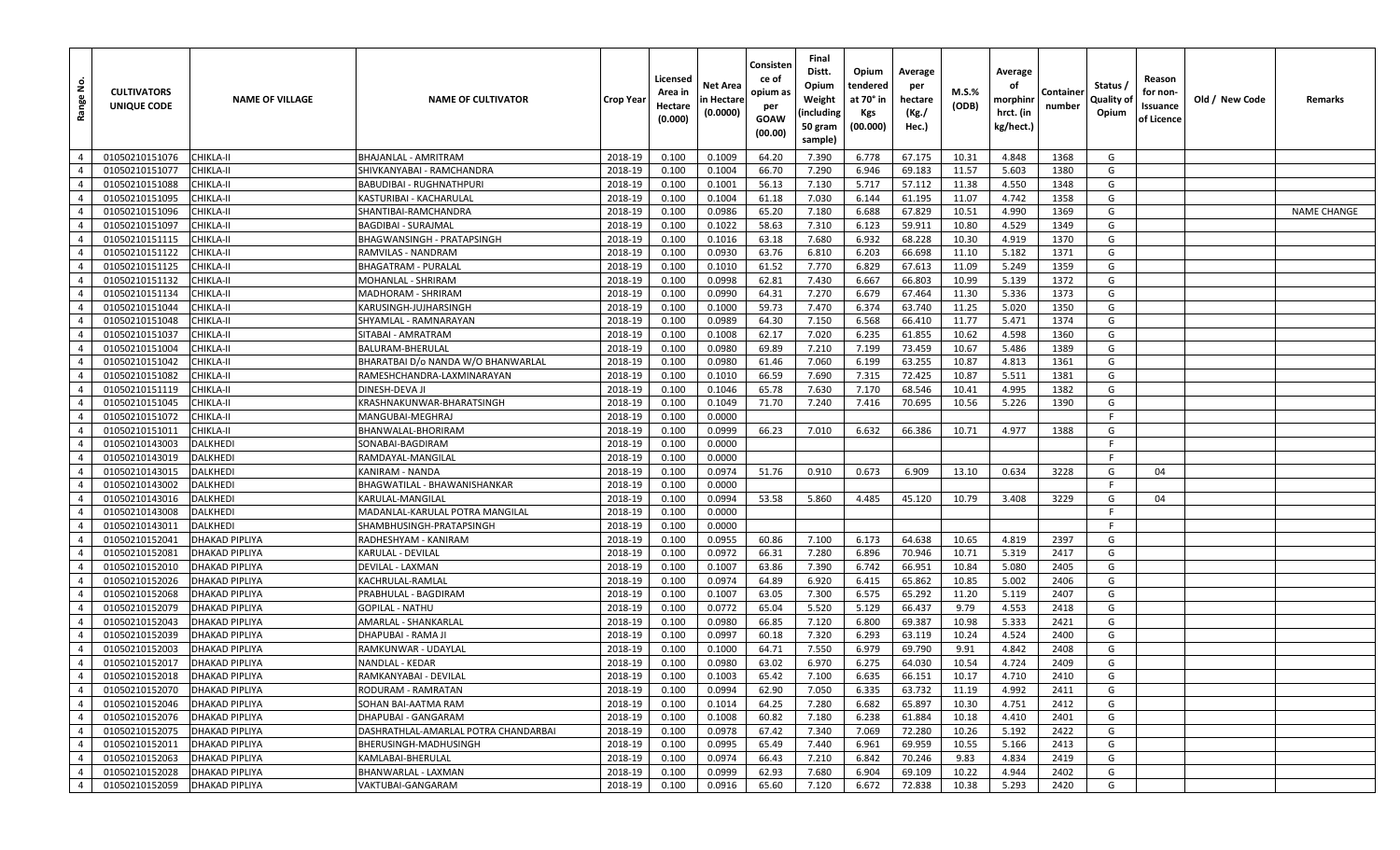| Range No.      | <b>CULTIVATORS</b><br>UNIQUE CODE | <b>NAME OF VILLAGE</b> | <b>NAME OF CULTIVATOR</b>     | <b>Crop Year</b> | Licensed<br>Area in<br>Hectare<br>(0.000) | Net Area<br>n Hectare<br>(0.0000) | Consisten<br>ce of<br>opium as<br>per<br>GOAW<br>(00.00) | Final<br>Distt.<br>Opium<br>Weight<br>(including<br>50 gram<br>sample) | Opium<br>tendered<br>at 70° in<br>Kgs<br>(00.000) | Average<br>per<br>hectare<br>(Kg./<br>Hec.) | $M.S.\%$<br>(ODB) | Average<br>оf<br>morphinr<br>hrct. (in<br>kg/hect.) | Container<br>number | Status /<br><b>Quality of</b><br>Opium | Reason<br>for non-<br>ssuance<br>of Licence | Old / New Code | Remarks |
|----------------|-----------------------------------|------------------------|-------------------------------|------------------|-------------------------------------------|-----------------------------------|----------------------------------------------------------|------------------------------------------------------------------------|---------------------------------------------------|---------------------------------------------|-------------------|-----------------------------------------------------|---------------------|----------------------------------------|---------------------------------------------|----------------|---------|
| $\overline{4}$ | 01050210152061                    | <b>DHAKAD PIPLIYA</b>  | RADHESHYAM-BHAGUBAI           | 2018-19          | 0.100                                     | 0.0973                            | 60.68                                                    | 7.070                                                                  | 6.129                                             | 62.990                                      | 10.56             | 4.656                                               | 2404                | G                                      |                                             |                |         |
| $\overline{4}$ | 01050210152019                    | <b>DHAKAD PIPLIYA</b>  | ISHAWARLAL-KANIRAM            | 2018-19          | 0.100                                     | 0.0971                            | 64.43                                                    | 7.510                                                                  | 6.912                                             | 71.184                                      | 11.00             | 5.482                                               | 2414                | G                                      |                                             |                |         |
| $\overline{4}$ | 01050210152034                    | <b>DHAKAD PIPLIYA</b>  | SITABAI-BAGDIRAM              | 2018-19          | 0.100                                     | 0.0980                            | 65.96                                                    | 7.150                                                                  | 6.737                                             | 68.744                                      | 10.70             | 5.149                                               | 2415                | G                                      |                                             |                |         |
| $\overline{4}$ | 01050210152071                    | <b>DHAKAD PIPLIYA</b>  | KELASHBAI-RAMNARYAN           | 2018-19          | 0.100                                     | 0.1009                            | 61.03                                                    | 7.230                                                                  | 6.304                                             | 62.477                                      | 9.47              | 4.141                                               | 2398                | G                                      |                                             |                |         |
| $\overline{4}$ | 01050210152053                    | <b>DHAKAD PIPLIYA</b>  | DEVKISHAN-RATANLAL            | 2018-19          | 0.100                                     | 0.0932                            | 59.48                                                    | 7.190                                                                  | 6.109                                             | 65.547                                      | 10.05             | 4.612                                               | 2403                | G                                      |                                             |                |         |
| $\overline{4}$ | 01050210152022                    | <b>DHAKAD PIPLIYA</b>  | KALU-KANIRAM                  | 2018-19          | 0.100                                     | 0.0917                            | 64.00                                                    | 7.200                                                                  | 6.583                                             | 71.788                                      | 10.80             | 5.427                                               | 2416                | G                                      |                                             |                |         |
| $\overline{4}$ | 01050210152004                    | <b>DHAKAD PIPLIYA</b>  | MANGIBAI-KEDAR                | 2018-19          | 0.100                                     | 0.1002                            | 59.17                                                    | 7.240                                                                  | 6.120                                             | 61.077                                      | 10.66             | 4.558                                               | 2399                | G                                      |                                             |                |         |
| $\overline{4}$ | 01050210140015                    | <b>DHANDHERA</b>       | KACHRU - NANDA NAI            | 2018-19          | 0.100                                     | 0.0000                            |                                                          |                                                                        |                                                   |                                             |                   |                                                     |                     | -F                                     |                                             |                |         |
| $\overline{4}$ | 01050210140006                    | <b>DHANDHERA</b>       | RAMLAL-BHERULAL               | 2018-19          | 0.100                                     | 0.0000                            |                                                          |                                                                        |                                                   |                                             |                   |                                                     |                     | F                                      |                                             |                |         |
| $\overline{4}$ | 01050210081007                    | <b>DHARAKHEDI</b>      | DHAPUBAI - JAGANNATH          | 2018-19          | 0.100                                     | 0.1000                            | 70.30                                                    | 7.000                                                                  | 7.030                                             | 70.300                                      | 10.47             | 5.152                                               | 121                 | G                                      |                                             |                |         |
| $\overline{4}$ | 01050210081011                    | <b>DHARAKHEDI</b>      | SHAMBHUSINGH - MANOHARSINGH   | 2018-19          | 0.100                                     | 0.0999                            | 66.08                                                    | 7.020                                                                  | 6.627                                             | 66.336                                      | 9.00              | 4.179                                               | 110                 | G                                      |                                             |                |         |
| $\overline{4}$ | 01050210081013                    | <b>DHARAKHEDI</b>      | BAPULAL - RAMNARAYAN          | 2018-19          | 0.100                                     | 0.1000                            | 62.77                                                    | 7.220                                                                  | 6.474                                             | 64.740                                      | 10.79             | 4.890                                               | 111                 | G                                      |                                             |                |         |
| $\overline{4}$ | 01050210081014                    | <b>DHARAKHEDI</b>      | IAGDISH - BHUWANILAL          | 2018-19          | 0.100                                     | 0.1001                            | 66.06                                                    | 7.090                                                                  | 6.691                                             | 66.843                                      | 10.29             | 4.815                                               | 115                 | G                                      |                                             |                |         |
| $\overline{4}$ | 01050210081018                    | <b>DHARAKHEDI</b>      | RAGHUVEERSINGH - LALKUNWAR    | 2018-19          | 0.100                                     | 0.1010                            | 60.42                                                    | 7.110                                                                  | 6.137                                             | 60.762                                      | 10.20             | 4.338                                               | 107                 | G                                      |                                             |                |         |
| $\overline{4}$ | 01050210081021                    | <b>DHARAKHEDI</b>      | MAHENDRASINGH - SHAMBHUSINGH  | 2018-19          | 0.100                                     | 0.1000                            | 70.23                                                    | 7.230                                                                  | 7.254                                             | 72.540                                      | 10.22             | 5.189                                               | 116                 | G                                      |                                             |                |         |
| $\overline{4}$ | 01050210081023                    | <b>DHARAKHEDI</b>      | SHAKTISINGH - SHAMBHUSINGH    | 2018-19          | 0.100                                     | 0.1000                            | 63.18                                                    | 7.220                                                                  | 6.517                                             | 65.170                                      | 9.83              | 4.484                                               | 108                 | G                                      |                                             |                |         |
| $\overline{4}$ | 01050210081027                    | <b>DHARAKHEDI</b>      | RAGHUNATHSINGH - SHAMBHUSINGH | 2018-19          | 0.100                                     | 0.0999                            | 67.44                                                    | 7.010                                                                  | 6.754                                             | 67.607                                      | 9.52              | 4.505                                               | 117                 | G                                      |                                             |                |         |
| $\overline{4}$ | 01050210081030                    | DHARAKHEDI             | BHARATSINGH - GOVINDSINGH     | 2018-19          | 0.100                                     | 0.0000                            |                                                          |                                                                        |                                                   |                                             |                   |                                                     |                     | -F                                     |                                             |                |         |
| $\overline{4}$ | 01050210081031                    | <b>DHARAKHEDI</b>      | HARISINGH - SHAMBHUSINGH      | 2018-19          | 0.100                                     | 0.0999                            | 67.03                                                    | 7.100                                                                  | 6.799                                             | 68.058                                      | 9.59              | 4.569                                               | 120                 | G                                      |                                             |                |         |
| $\overline{4}$ | 01050210081033                    | <b>DHARAKHEDI</b>      | MADANLAL - HIRALAL            | 2018-19          | 0.100                                     | 0.0995                            | 69.76                                                    | 7.000                                                                  | 6.976                                             | 70.110                                      | 10.09             | 4.952                                               | 118                 | G                                      |                                             |                |         |
| $\overline{4}$ | 01050210081028                    | DHARAKHEDI             | KUBERSINGH - JASWANTSINGH     | 2018-19          | 0.100                                     | 0.0983                            | 61.43                                                    | 6.760                                                                  | 5.932                                             | 60.345                                      | 9.57              | 4.043                                               | 104                 | G                                      |                                             |                |         |
| $\overline{4}$ | 01050210081036                    | <b>DHARAKHEDI</b>      | DHANNAKUNWAR - BHANWARSINGH   | 2018-19          | 0.100                                     | 0.1000                            | 61.24                                                    | 6.870                                                                  | 6.010                                             | 60.100                                      | 9.47              | 3.984                                               | 105                 | G                                      | 04                                          |                |         |
| $\overline{4}$ | 01050210081001                    | <b>DHARAKHEDI</b>      | GAJENDRASINGH-RAGHUVIRSINGH   | 2018-19          | 0.100                                     | 0.0990                            | 65.01                                                    | 6.920                                                                  | 6.427                                             | 64.919                                      | 10.37             | 4.712                                               | 113                 | G                                      |                                             |                |         |
| $\overline{4}$ | 01050210081019                    | <b>DHARAKHEDI</b>      | RUKHMANBAI - KANHAIYALAL      | 2018-19          | 0.100                                     | 0.1039                            | 60.74                                                    | 7.230                                                                  | 6.274                                             | 60.384                                      | 10.49             | 4.434                                               | 106                 | G                                      |                                             |                |         |
| $\overline{4}$ | 01050210081012                    | <b>DHARAKHEDI</b>      | NATHULAL - KAISHURAM          | 2018-19          | 0.100                                     | 0.0968                            | 64.12                                                    | 6.730                                                                  | 6.165                                             | 63.688                                      | 9.54              | 4.253                                               | 112                 | G                                      |                                             |                |         |
| $\overline{4}$ | 01050210081003                    | <b>DHARAKHEDI</b>      | ANTARKUNWAR-GOVINDSINGH       | 2018-19          | 0.100                                     | 0.0992                            | 69.58                                                    | 6.930                                                                  | 6.888                                             | 69.435                                      | 9.95              | 4.836                                               | 119                 | G                                      |                                             |                |         |
| $\overline{4}$ | 01050210081009                    | <b>DHARAKHEDI</b>      | DASHRATH-MANOHARSINGH         | 2018-19          | 0.100                                     | 0.1031                            | 63.83                                                    | 7.480                                                                  | 6.821                                             | 66.159                                      | 11.12             | 5.150                                               | 114                 | G                                      |                                             |                |         |
| $\overline{4}$ | 01050210081032                    | <b>DHARAKHEDI</b>      | MADANSINGH-JASWANTSINGH       | 2018-19          | 0.100                                     | 0.1004                            | 64.06                                                    | 7.180                                                                  | 6.571                                             | 65.448                                      | 10.02             | 4.590                                               | 109                 | G                                      |                                             |                |         |
| $\overline{4}$ | 01050210081004                    | DHARAKHEDI             | BHAGWANSINGH-YASHWANTSINGH    | 2018-19          | 0.100                                     | 0.0000                            |                                                          |                                                                        |                                                   |                                             |                   |                                                     |                     | E                                      |                                             |                |         |
| $\overline{4}$ | 01050210149001                    | <b>EKALGARH</b>        | NARAYANSINGH- SHIVKARAN SINGH | 2018-19          | 0.100                                     | 0.0976                            | 63.62                                                    | 6.860                                                                  | 6.235                                             | 63.883                                      | 10.86             | 4.856                                               | 1919                | G                                      |                                             |                |         |
| $\overline{4}$ | 01050210149004                    | EKALGARH               | PURANDAS - NARAYANDAS         | 2018-19          | 0.100                                     | 0.0948                            | 51.60                                                    | 6.840                                                                  | 5.042                                             | 53.185                                      | 10.39             | 3.868                                               | 1918                | G                                      | 04                                          |                |         |
| $\overline{4}$ | 01050210149011                    | <b>EKALGARH</b>        | AMBADANSINGH-SHANKARDANSINGH  | 2018-19          | 0.100                                     | 0.0000                            |                                                          |                                                                        |                                                   |                                             |                   |                                                     |                     | -F                                     |                                             |                |         |
| $\overline{4}$ | 01050210149010                    | <b>EKALGARH</b>        | SAJJANBAI-MANGIDAS            | 2018-19          | 0.100                                     | 0.0974                            | 53.45                                                    | 6.820                                                                  | 5.208                                             | 53.470                                      | 11.02             | 4.124                                               | 1917                | G                                      |                                             |                |         |
| $\overline{4}$ | 01050210101015                    | <b>FATEHPUR CHIKLI</b> | <b>SWARUP - NANDA</b>         | 2018-19          | 0.100                                     | 0.0997                            | 60.54                                                    | 6.520                                                                  | 5.639                                             | 56.559                                      | 10.18             | 4.030                                               | 2478                | G                                      |                                             |                |         |
| $\overline{4}$ | 01050210101027                    | <b>FATEHPUR CHIKLI</b> | SAWITRIBAI - BHANWARDAS       | 2018-19          | 0.100                                     | 0.1025                            | 58.65                                                    | 7.630                                                                  | 6.393                                             | 62.370                                      | 10.21             | 4.458                                               | 2479                | G                                      |                                             |                |         |
| $\overline{4}$ | 01050210101050                    | <b>FATEHPUR CHIKLI</b> | BIHARISINGH - SARDARSINGH     | 2018-19          | 0.100                                     | 0.1015                            | 62.34                                                    | 7.810                                                                  | 6.955                                             | 68.522                                      | 10.12             | 4.854                                               | 2482                | G                                      |                                             |                |         |
| $\overline{4}$ | 01050210101019                    | <b>FATEHPUR CHIKLI</b> | BAGDUSINGH-SHAMBHUSINGH       | 2018-19          | 0.100                                     | 0.0999                            | 59.78                                                    | 7.400                                                                  | 6.320                                             | 63.263                                      | 10.69             | 4.734                                               | 2480                | G                                      |                                             |                |         |
| $\overline{4}$ | 01050210101004                    | <b>FATEHPUR CHIKLI</b> | SOHANBAI-BAPULAL              | 2018-19          | 0.100                                     | 0.1000                            | 53.78                                                    | 6.530                                                                  | 5.017                                             | 50.170                                      | 11.70             | 4.109                                               | 2475                | G                                      |                                             |                |         |
| $\overline{4}$ | 01050210101036 FATEHPUR CHIKLI    |                        | DULESINGH-RAMSINGH            | 2018-19          | 0.100                                     | 0.0988                            | 68.08                                                    | 7.210                                                                  | 7.012                                             | 70.971                                      | 10.00             | 4.968                                               | 2485                | G                                      |                                             |                |         |
| $\overline{4}$ | 01050210101037                    | <b>FATEHPUR CHIKLI</b> | RUPSINGH - DULESINGH          | 2018-19          | 0.100                                     | 0.0989                            | 63.49                                                    | 7.290                                                                  | 6.612                                             | 66.855                                      | 10.58             | 4.951                                               | 2486                | G                                      |                                             |                |         |
| $\overline{4}$ | 01050210101033                    | <b>FATEHPUR CHIKLI</b> | PREMSINGH - MOHANSINGH        | 2018-19          | 0.100                                     | 0.0983                            | 66.07                                                    | 7.090                                                                  | 6.692                                             | 68.077                                      | 10.64             | 5.070                                               | 2487                | G                                      |                                             |                |         |
| $\overline{4}$ | 01050210101043                    | <b>FATEHPUR CHIKLI</b> | RADHESHYAM - LAXMINARAYAN     | 2018-19          | 0.100                                     | 0.1034                            | 59.39                                                    | 7.750                                                                  | 6.575                                             | 63.588                                      | 10.34             | 4.603                                               | 2483                | G                                      |                                             |                |         |
| $\overline{4}$ | 01050210101047                    | <b>FATEHPUR CHIKLI</b> | GOPI - CHUNIYA                | 2018-19          | 0.100                                     | 0.1013                            | 66.33                                                    | 7.080                                                                  | 6.709                                             | 66.229                                      | 10.25             | 4.752                                               | 2484                | G                                      |                                             |                |         |
| $\overline{4}$ | 01050210101049                    | <b>FATEHPUR CHIKLI</b> | BHARATSINGH - UDAYSINGH       | 2018-19          | 0.100                                     | 0.1000                            | 59.40                                                    | 7.390                                                                  | 6.271                                             | 62.710                                      | 10.30             | 4.521                                               | 2481                | G                                      |                                             |                |         |
| $\overline{4}$ | 01050210101001                    | <b>FATEHPUR CHIKLI</b> | MANOHARSINGH-SARDARSINGH      | 2018-19          | 0.100                                     | 0.1000                            | 57.35                                                    | 7.900                                                                  | 6.472                                             | 64.720                                      | 10.58             | 4.793                                               | 2476                | G                                      |                                             |                |         |
| $\overline{4}$ | 01050210101041                    | <b>FATEHPUR CHIKLI</b> | SHANKARKUNWAR-GOVINDSINGH     | 2018-19          | 0.100                                     | 0.0910                            | 56.11                                                    | 6.980                                                                  | 5.595                                             | 61.483                                      | 10.37             | 4.463                                               | 2477                | G                                      |                                             |                |         |
| $\overline{4}$ | 01050210080005                    | <b>GALIYARA</b>        | MANGILAL - LAXMINARAYAN       | 2018-19          | 0.100                                     | 0.1016                            | 65.06                                                    | 6.800                                                                  | 6.320                                             | 62.204                                      | 10.22             | 4.450                                               | 2490                | G                                      |                                             |                |         |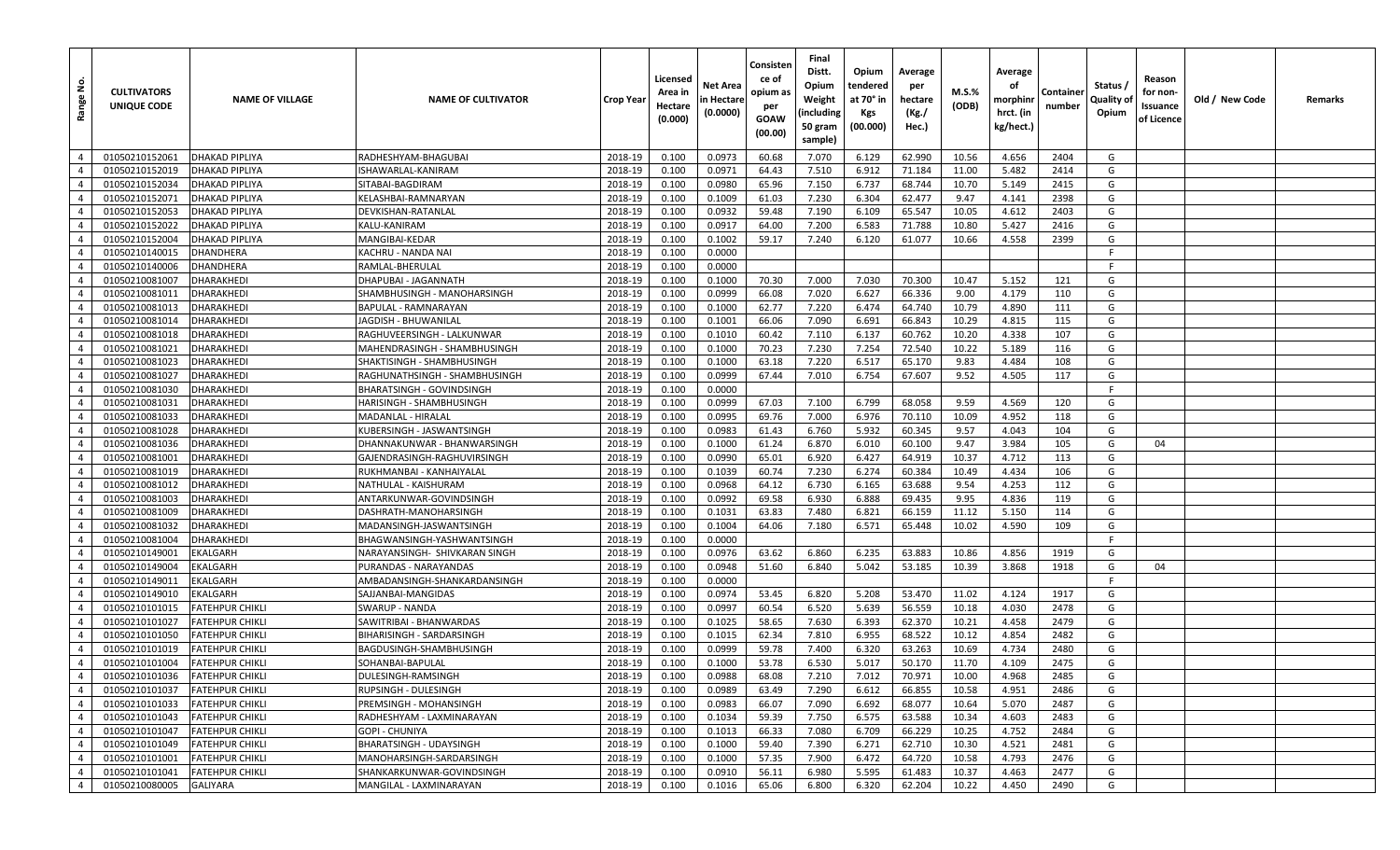| غ<br>Range     | <b>CULTIVATORS</b><br>UNIQUE CODE | <b>NAME OF VILLAGE</b> | <b>NAME OF CULTIVATOR</b>           | <b>Crop Year</b> | Licensed<br>Area in<br>Hectare<br>(0.000) | Net Area<br>n Hectare<br>(0.0000) | Consisten<br>ce of<br>opium as<br>per<br>GOAW<br>(00.00) | Final<br>Distt.<br>Opium<br>Weight<br>(including<br>50 gram<br>sample) | Opium<br>tendered<br>at 70° in<br>Kgs<br>(00.000) | Average<br>per<br>hectare<br>(Kg./<br>Hec.) | M.S.%<br>(ODB) | Average<br>οf<br>morphinr<br>hrct. (in<br>kg/hect.) | Container<br>number | Status /<br>Quality of<br>Opium | Reason<br>for non-<br>Issuance<br>of Licence | Old / New Code | Remarks |
|----------------|-----------------------------------|------------------------|-------------------------------------|------------------|-------------------------------------------|-----------------------------------|----------------------------------------------------------|------------------------------------------------------------------------|---------------------------------------------------|---------------------------------------------|----------------|-----------------------------------------------------|---------------------|---------------------------------|----------------------------------------------|----------------|---------|
| $\overline{4}$ | 01050210080020                    | <b>GALIYARA</b>        | RADHESHYAM- SHANKARLAL              | 2018-19          | 0.100                                     | 0.0974                            | 64.18                                                    | 6.830                                                                  | 6.262                                             | 64.291                                      | 9.86           | 4.438                                               | 2492                | G                               |                                              |                |         |
| $\overline{4}$ | 01050210080034                    | <b>GALIYARA</b>        | NANDUBAI - KALURAM                  | 2018-19          | 0.100                                     | 0.1001                            | 72.46                                                    | 7.230                                                                  | 7.484                                             | 74.765                                      | 9.77           | 5.113                                               | 2503                | G                               |                                              |                |         |
| $\overline{4}$ | 01050210080035                    | <b>GALIYARA</b>        | <b>MANOHAR - BAPULAL</b>            | 2018-19          | 0.100                                     | 0.1020                            | 65.24                                                    | 7.380                                                                  | 6.878                                             | 67.431                                      | 10.62          | 5.013                                               | 2493                | G                               |                                              |                |         |
| $\overline{4}$ | 01050210080018                    | <b>GALIYARA</b>        | VAKTIBAI - MODIRAM                  | 2018-19          | 0.100                                     | 0.1013                            | 64.36                                                    | 7.030                                                                  | 6.464                                             | 63.810                                      | 10.11          | 4.516                                               | 2502                | G                               |                                              |                |         |
| $\overline{4}$ | 01050210080038                    | <b>GALIYARA</b>        | SHANTILAL - KALURAM                 | 2018-19          | 0.100                                     | 0.0980                            | 70.33                                                    | 7.340                                                                  | 7.375                                             | 75.255                                      | 10.65          | 5.610                                               | 2504                | G                               |                                              |                |         |
| $\overline{4}$ | 01050210080039                    | <b>GALIYARA</b>        | MANGU - DEVA                        | 2018-19          | 0.100                                     | 0.0911                            | 62.00                                                    | 6.540                                                                  | 5.793                                             | 63.589                                      | 10.65          | 4.740                                               | 2491                | G                               |                                              |                |         |
| $\overline{4}$ | 01050210080017                    | <b>GALIYARA</b>        | BHUWANISHANKAR - BHANWARLAL         | 2018-19          | 0.100                                     | 0.1000                            | 62.93                                                    | 7.190                                                                  | 6.464                                             | 64.640                                      | 10.14          | 4.588                                               | 2494                | G                               |                                              |                |         |
| $\overline{4}$ | 01050210080033                    | <b>GALIYARA</b>        | SHAVRAM @ SHIVNARAYAN-RAMNARAYAN    | 2018-19          | 0.100                                     | 0.0975                            | 64.69                                                    | 6.970                                                                  | 6.441                                             | 66.061                                      | 9.77           | 4.518                                               | 2499                | G                               |                                              |                |         |
| $\overline{4}$ | 01050210080026                    | <b>GALIYARA</b>        | KACHARU - KASHIRAM                  | 2018-19          | 0.100                                     | 0.1003                            | 58.95                                                    | 6.850                                                                  | 5.769                                             | 57.517                                      | 10.31          | 4.151                                               | 2489                | G                               |                                              |                |         |
| $\overline{4}$ | 01050210080025                    | <b>GALIYARA</b>        | GEETABAI - BHERA                    | 2018-19          | 0.100                                     | 0.1016                            | 65.53                                                    | 7.360                                                                  | 6.890                                             | 67.814                                      | 9.96           | 4.728                                               | 2500                | G                               |                                              |                |         |
| $\overline{4}$ | 01050210080004                    | <b>GALIYARA</b>        | UMMEDRAM-HIRA                       | 2018-19          | 0.100                                     | 0.0988                            | 57.43                                                    | 7.010                                                                  | 5.751                                             | 58.208                                      | 10.31          | 4.201                                               | 2488                | G                               |                                              |                |         |
| $\overline{4}$ | 01050210080003                    | <b>GALIYARA</b>        | GANGARAM - BHUWAN                   | 2018-19          | 0.100                                     | 0.0985                            | 60.27                                                    | 7.010                                                                  | 6.036                                             | 61.279                                      | 10.60          | 4.547                                               | 2495                | G                               |                                              |                |         |
| $\overline{4}$ | 01050210080011                    | <b>GALIYARA</b>        | CHANDKUNWAR - GOKULSINGH            | 2018-19          | 0.100                                     | 0.0991                            | 60.77                                                    | 6.810                                                                  | 5.912                                             | 59.656                                      | 9.66           | 4.034                                               | 2496                | G                               |                                              |                |         |
| $\overline{4}$ | 01050210080013                    | <b>GALIYARA</b>        | KARIBAI-HARLAL                      | 2018-19          | 0.100                                     | 0.0961                            | 66.62                                                    | 7.120                                                                  | 6.776                                             | 70.509                                      | 10.49          | 5.178                                               | 2501                | G                               |                                              |                |         |
| $\overline{4}$ | 01050210080001                    | <b>GALIYARA</b>        | RAMESHWAR-RAMCHANDRA                | 2018-19          | 0.100                                     | 0.0976                            | 61.81                                                    | 7.000                                                                  | 6.181                                             | 63.329                                      | 10.86          | 4.814                                               | 2497                | G                               |                                              |                |         |
| $\overline{4}$ | 01050210080012                    | <b>GALIYARA</b>        | BHAGWATIPRASAD-BHERULAL             | 2018-19          | 0.100                                     | 0.0000                            |                                                          |                                                                        |                                                   |                                             |                |                                                     |                     | F                               |                                              |                |         |
| $\overline{4}$ | 01050210080029                    | <b>GALIYARA</b>        | JAGDISH-RAMIBAI                     | 2018-19          | 0.100                                     | 0.1017                            | 67.11                                                    | 7.110                                                                  | 6.816                                             | 67.020                                      | 9.70           | 4.551                                               | 2498                | G                               |                                              |                |         |
| $\overline{4}$ | 01050210136002                    | <b>GANGAKHEDI-I</b>    | MODIRAM - MADHURAM D.P. RAMRATAN    | 2018-19          | 0.100                                     | 0.1033                            | 65.76                                                    | 7.450                                                                  | 6.999                                             | 67.754                                      | 9.67           | 4.586                                               | 122                 | G                               |                                              |                |         |
| $\overline{4}$ | 01050210136003                    | <b>GANGAKHEDI-I</b>    | HARDEVRAM - RAMDAYAI                | 2018-19          | 0.100                                     | 0.0989                            | 64.21                                                    | 7.470                                                                  | 6.852                                             | 69.282                                      | 10.36          | 5.024                                               | 128                 | G                               |                                              |                |         |
| $\overline{4}$ | 01050210136004                    | <b>GANGAKHEDI-I</b>    | TEJRAM - HIMMATRAM                  | 2018-19          | 0.100                                     | 0.0998                            | 70.83                                                    | 7.360                                                                  | 7.447                                             | 74.619                                      | 10.32          | 5.391                                               | 141                 | G                               |                                              |                |         |
| $\overline{4}$ | 01050210136007                    | <b>GANGAKHEDI-I</b>    | RAMCHANDRIBAI - SHRIRAM             | 2018-19          | 0.100                                     | 0.1004                            | 63.93                                                    | 7.190                                                                  | 6.567                                             | 65.408                                      | 11.26          | 5.155                                               | 123                 | G                               |                                              |                |         |
| $\overline{4}$ | 01050210136011                    | <b>GANGAKHEDI-I</b>    | NANALAL - KHALIRAM D.P. BHANWARIBAI | 2018-19          | 0.100                                     | 0.0983                            | 75.14                                                    | 7.230                                                                  | 7.761                                             | 78.952                                      | 9.62           | 5.317                                               | 142                 | G                               |                                              |                |         |
| $\overline{4}$ | 01050210136012                    | <b>GANGAKHEDI-I</b>    | KALURAM - RAMCHANDRA                | 2018-19          | 0.100                                     | 0.1035                            | 69.06                                                    | 7.650                                                                  | 7.547                                             | 72.917                                      | 10.03          | 5.120                                               | 133                 | G                               |                                              |                |         |
| $\overline{4}$ | 01050210136018                    | <b>GANGAKHEDI-I</b>    | DINESH-JETRAM                       | 2018-19          | 0.100                                     | 0.1032                            | 66.35                                                    | 7.430                                                                  | 7.043                                             | 68.246                                      | 10.20          | 4.872                                               | 129                 | G                               |                                              |                |         |
| $\overline{4}$ | 01050210136019                    | <b>GANGAKHEDI-I</b>    | KANKUBAI - SHANTILAL                | 2018-19          | 0.100                                     | 0.0991                            | 69.06                                                    | 7.280                                                                  | 7.182                                             | 72.472                                      | 9.80           | 4.972                                               | 143                 | G                               |                                              |                |         |
| $\overline{4}$ | 01050210136024                    | <b>GANGAKHEDI-I</b>    | KALURAM - ASHARAM                   | 2018-19          | 0.100                                     | 0.1008                            | 71.52                                                    | 7.290                                                                  | 7.448                                             | 73.888                                      | 9.66           | 4.997                                               | 144                 | G                               |                                              |                |         |
| $\overline{4}$ | 01050210136030                    | <b>GANGAKHEDI-I</b>    | RANGLAL - PARASRAM                  | 2018-19          | 0.100                                     | 0.0975                            | 74.55                                                    | 7.160                                                                  | 7.625                                             | 78.205                                      | 9.09           | 4.976                                               | 151                 | G                               |                                              |                |         |
| $\overline{4}$ | 01050210136031                    | <b>GANGAKHEDI-I</b>    | GANESHRAM - BHANWARLAL              | 2018-19          | 0.100                                     | 0.1004                            | 69.00                                                    | 7.130                                                                  | 7.028                                             | 70.000                                      | 9.88           | 4.841                                               | 134                 | G                               |                                              |                |         |
| $\overline{4}$ | 01050210136032                    | <b>GANGAKHEDI-I</b>    | VAINIRAM - RAMKISHAN                | 2018-19          | 0.100                                     | 0.0990                            | 70.14                                                    | 7.250                                                                  | 7.265                                             | 73.383                                      | 9.30           | 4.777                                               | 135                 | G                               |                                              |                |         |
| $\overline{4}$ | 01050210136034                    | <b>GANGAKHEDI-I</b>    | RAMRATAN - NATHURAM                 | 2018-19          | 0.100                                     | 0.0984                            | 67.93                                                    | 6.930                                                                  | 6.725                                             | 68.343                                      | 9.82           | 4.698                                               | 136                 | G                               |                                              |                |         |
| $\overline{4}$ | 01050210136035                    | <b>GANGAKHEDI-I</b>    | AMBABAI - DEVRAM                    | 2018-19          | 0.100                                     | 0.0997                            | 67.76                                                    | 7.200                                                                  | 6.970                                             | 69.909                                      | 9.99           | 4.889                                               | 137                 | G                               |                                              |                |         |
| $\overline{4}$ | 01050210136037                    | <b>GANGAKHEDI-I</b>    | HIRABAI - RUGHNATHPURI              | 2018-19          | 0.100                                     | 0.1042                            | 73.05                                                    | 7.530                                                                  | 7.858                                             | 75.412                                      | 9.16           | 4.836                                               | 145                 | G                               |                                              |                |         |
| $\overline{4}$ | 01050210136039                    | <b>GANGAKHEDI-I</b>    | RAJARAM-RAMKISHAN                   | 2018-19          | 0.100                                     | 0.0992                            | 67.10                                                    | 7.040                                                                  | 6.748                                             | 68.024                                      | 9.69           | 4.614                                               | 124                 | G                               |                                              |                |         |
| $\overline{4}$ | 01050210136040                    | <b>GANGAKHEDI-I</b>    | KAILASHBAI - CHAINRAM               | 2018-19          | 0.100                                     | 0.1037                            | 72.25                                                    | 7.500                                                                  | 7.741                                             | 74.648                                      | 9.20           | 4.807                                               | 146                 | G                               |                                              |                |         |
| $\overline{4}$ | 01050210136042                    | <b>GANGAKHEDI-I</b>    | DURGABAI- BHABHUTPURI               | 2018-19          | 0.100                                     | 0.1048                            | 67.12                                                    | 7.660                                                                  | 7.345                                             | 70.085                                      | 10.50          | 5.151                                               | 125                 | G                               |                                              |                |         |
| $\overline{4}$ | 01050210136046                    | <b>GANGAKHEDI-I</b>    | RAMPRASAD - PATITRAM                | 2018-19          | 0.100                                     | 0.1042                            | 64.06                                                    | 7.450                                                                  | 6.818                                             | 65.431                                      | 10.15          | 4.649                                               | 130                 | G                               |                                              |                |         |
| $\overline{4}$ | 01050210136047                    | <b>GANGAKHEDI-I</b>    | BASANTIBAI-GOVINDRAM                | 2018-19          | 0.100                                     | 0.1034                            | 68.36                                                    | 7.530                                                                  | 7.354                                             | 71.121                                      | 10.46          | 5.207                                               | 131                 | G                               |                                              |                |         |
| $\overline{4}$ | 01050210136048                    | <b>GANGAKHEDI-I</b>    | <b>BANSHILAL - BHERULAL</b>         | 2018-19          | 0.100                                     | 0.0992                            | 61.52                                                    | 7.520                                                                  | 6.609                                             | 66.622                                      | 10.24          | 4.776                                               | 126                 | G                               |                                              |                |         |
| $\overline{4}$ | 01050210136049                    | <b>GANGAKHEDI-I</b>    | DAYARAM - RAMNIWAS                  | 2018-19          | 0.100                                     | 0.1044                            | 70.57                                                    | 7.430                                                                  | 7.491                                             | 71.752                                      | 10.49          | 5.268                                               | 138                 | G                               |                                              |                |         |
| $\overline{4}$ | 01050210136053                    | <b>GANGAKHEDI-I</b>    | BABULAL - KALURAM                   | 2018-19          | 0.100                                     | 0.1038                            | 68.58                                                    | 7.670                                                                  | 7.514                                             | 72.389                                      | 9.73           | 4.931                                               | 139                 | G                               |                                              |                |         |
| $\overline{4}$ | 01050210136057                    | <b>GANGAKHEDI-I</b>    | SATYANARAYAN - RAMNIWAS             | 2018-19          | 0.100                                     | 0.1013                            | 70.93                                                    | 7.420                                                                  | 7.519                                             | 74.225                                      | 10.19          | 5.294                                               | 147                 | G                               |                                              |                |         |
| $\overline{4}$ | 01050210136060                    | <b>GANGAKHEDI-I</b>    | HIMMATRAM - RAMDAYAL                | 2018-19          | 0.100                                     | 0.1034                            | 72.99                                                    | 7.540                                                                  | 7.862                                             | 76.034                                      | 9.45           | 5.030                                               | 148                 | G                               |                                              |                |         |
| $\overline{4}$ | 01050210136062                    | <b>GANGAKHEDI-I</b>    | DASHRATHLAL - BHANWARLAL            | 2018-19          | 0.100                                     | 0.1028                            | 71.01                                                    | 7.490                                                                  | 7.598                                             | 73.910                                      | 9.97           | 5.158                                               | 149                 | G                               |                                              |                |         |
| $\overline{4}$ | 01050210136063                    | <b>GANGAKHEDI-I</b>    | KANHAIYALAL - BHANWARLAL            | 2018-19          | 0.100                                     | 0.1045                            | 65.26                                                    | 7.360                                                                  | 6.862                                             | 65.665                                      | 10.11          | 4.647                                               | 132                 | G                               |                                              |                |         |
| $\overline{4}$ | 01050210136065                    | <b>GANGAKHEDI-I</b>    | RAMCHARAN - RAMNIWAS                | 2018-19          | 0.100                                     | 0.0998                            | 60.79                                                    | 7.300                                                                  | 6.340                                             | 63.527                                      | 10.02          | 4.455                                               | 127                 | G                               |                                              |                |         |
| $\overline{4}$ | 01050210136066                    | <b>GANGAKHEDI-I</b>    | BANSHILAL - BHANWARLAL              | 2018-19          | 0.100                                     | 0.0998                            | 71.56                                                    | 7.180                                                                  | 7.340                                             | 73.547                                      | 10.05          | 5.174                                               | 152                 | G                               |                                              |                |         |
| $\overline{4}$ | 01050210136008                    | <b>GANGAKHEDI-I</b>    | KANHAIYALAL - PRABHULAL             | 2018-19          | 0.100                                     | 0.0995                            | 68.63                                                    | 7.230                                                                  | 7.088                                             | 71.236                                      | 11.26          | 5.615                                               | 140                 | G                               |                                              |                |         |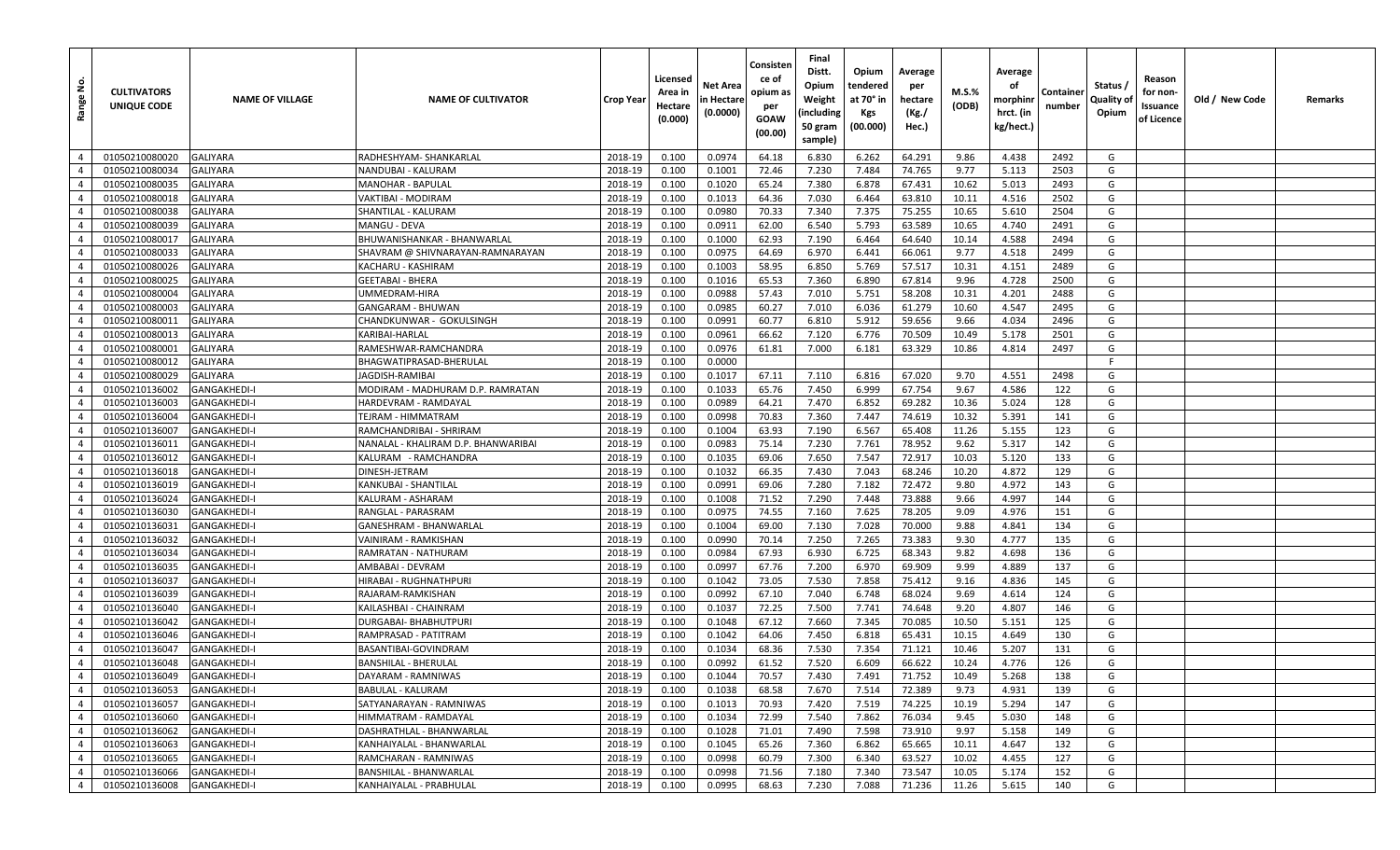| <u>و</u><br>Range | <b>CULTIVATORS</b><br>UNIQUE CODE | <b>NAME OF VILLAGE</b> | <b>NAME OF CULTIVATOR</b>           | Crop Year | Licensed<br>Area in<br>Hectare<br>(0.000) | Net Area<br>n Hectare<br>(0.0000) | Consisten<br>ce of<br>opium as<br>per<br>GOAW<br>(00.00) | Final<br>Distt.<br>Opium<br>Weight<br>(including<br>50 gram<br>sample) | Opium<br>tendered<br>at 70° in<br>Kgs<br>(00.000) | Average<br>per<br>hectare<br>(Kg./<br>Hec.) | M.S.%<br>(ODB) | Average<br>οf<br>morphinr<br>hrct. (in<br>kg/hect.) | Containe<br>number | Status /<br>Quality of<br>Opium | Reason<br>for non-<br>Issuance<br>of Licence | Old / New Code | Remarks                |
|-------------------|-----------------------------------|------------------------|-------------------------------------|-----------|-------------------------------------------|-----------------------------------|----------------------------------------------------------|------------------------------------------------------------------------|---------------------------------------------------|---------------------------------------------|----------------|-----------------------------------------------------|--------------------|---------------------------------|----------------------------------------------|----------------|------------------------|
| $\overline{4}$    | 01050210136022                    | <b>GANGAKHEDI-I</b>    | KACHARUPURI - ONKARPURI             | 2018-19   | 0.100                                     | 0.1031                            | 75.23                                                    | 7.280                                                                  | 7.824                                             | 75.887                                      | 9.16           | 4.866                                               | 150                | G                               |                                              |                |                        |
| $\overline{4}$    | 01050210136081                    | <b>GANGAKHEDI-II</b>   | <b>BALARAM - RAMRATAN</b>           | 2018-19   | 0.100                                     | 0.1001                            | 64.22                                                    | 7.150                                                                  | 6.560                                             | 65.534                                      | 10.43          | 4.784                                               | 181                | G                               |                                              |                |                        |
| $\overline{4}$    | 01050210136059                    | <b>GANGAKHEDI-II</b>   | <b>GOPILAL - MATHURALAI</b>         | 2018-19   | 0.100                                     | 0.0973                            | 62.05                                                    | 6.850                                                                  | 6.072                                             | 62.404                                      | 9.94           | 4.342                                               | 168                | G                               |                                              |                |                        |
| $\overline{4}$    | 01050210136068                    | <b>GANGAKHEDI-II</b>   | PARWATIBAI - VARDICHAND             | 2018-19   | 0.100                                     | 0.0996                            | 68.80                                                    | 7.200                                                                  | 7.077                                             | 71.054                                      | 9.74           | 4.844                                               | 190                | G                               |                                              |                |                        |
| $\overline{4}$    | 01050210136084                    | <b>GANGAKHEDI-II</b>   | RAMESHWAR PURI - SHIVPURI           | 2018-19   | 0.100                                     | 0.0998                            | 77.55                                                    | 7.120                                                                  | 7.888                                             | 79.038                                      | 9.25           | 5.118                                               | 195                | G                               |                                              |                |                        |
| $\overline{4}$    | 01050210136085                    | <b>GANGAKHEDI-II</b>   | TULSIRAM - JAGANNATH                | 2018-19   | 0.100                                     | 0.0975                            | 67.72                                                    | 7.190                                                                  | 6.956                                             | 71.343                                      | 10.06          | 5.024                                               | 191                | G                               |                                              |                |                        |
| $\overline{4}$    | 01050210136086                    | <b>GANGAKHEDI-II</b>   | BHAWANISHANKAR - MAGNIRAM           | 2018-19   | 0.100                                     | 0.0993                            | 67.88                                                    | 7.280                                                                  | 7.060                                             | 71.097                                      | 9.81           | 4.882                                               | 169                | G                               |                                              |                |                        |
| $\overline{4}$    | 01050210136087                    | <b>GANGAKHEDI-II</b>   | LAXMINARAYAN - BAPULAI              | 2018-19   | 0.100                                     | 0.1030                            | 68.38                                                    | 7.630                                                                  | 7.453                                             | 72.359                                      | 10.05          | 5.091                                               | 182                | G                               |                                              |                |                        |
| $\overline{4}$    | 01050210136088                    | <b>GANGAKHEDI-II</b>   | <b>MANGILAL - GULAB</b>             | 2018-19   | 0.100                                     | 0.1034                            | 66.70                                                    | 7.450                                                                  | 7.099                                             | 68.655                                      | 9.40           | 4.517                                               | 170                | G                               |                                              |                |                        |
| $\overline{4}$    | 01050210136089                    | <b>GANGAKHEDI-II</b>   | RADHESHYAM - ONKARLAL               | 2018-19   | 0.100                                     | 0.1013                            | 63.64                                                    | 7.510                                                                  | 6.828                                             | 67.403                                      | 10.70          | 5.048                                               | 171                | G                               |                                              |                |                        |
| $\overline{4}$    | 01050210136021                    | <b>GANGAKHEDI-II</b>   | <b>BHARATPURI - ONKARPURI</b>       | 2018-19   | 0.100                                     | 0.1021                            | 67.53                                                    | 7.410                                                                  | 7.149                                             | 70.019                                      | 9.98           | 4.891                                               | 183                | G                               |                                              |                |                        |
| $\overline{4}$    | 01050210136020                    | <b>GANGAKHEDI-II</b>   | <b>BALARAM - KALURAM</b>            | 2018-19   | 0.100                                     | 0.1027                            | 72.23                                                    | 7.390                                                                  | 7.625                                             | 74.245                                      | 10.04          | 5.218                                               | 192                | G                               |                                              |                |                        |
| $\overline{4}$    | 01050210136027                    | <b>GANGAKHEDI-II</b>   | MOHANBAI-AMBARAM                    | 2018-19   | 0.100                                     | 0.1020                            | 67.28                                                    | 7.410                                                                  | 7.122                                             | 69.823                                      | 10.61          | 5.186                                               | 166                | G                               |                                              |                |                        |
| $\overline{4}$    | 01050210136028                    | <b>GANGAKHEDI-II</b>   | RAMESHWAR - HIRALAL                 | 2018-19   | 0.100                                     | 0.0997                            | 64.98                                                    | 7.300                                                                  | 6.776                                             | 67.963                                      | 10.05          | 4.782                                               | 172                | G                               |                                              |                |                        |
| $\overline{4}$    | 01050210136045                    | <b>GANGAKHEDI-II</b>   | FULCHANDR - RAMBAKSHA D/P RAMPRATAP | 2018-19   | 0.100                                     | 0.0980                            | 63.16                                                    | 7.160                                                                  | 6.460                                             | 65.918                                      | 10.72          | 4.947                                               | 167                | G                               |                                              |                |                        |
| $\overline{4}$    | 01050210136090                    | <b>GANGAKHEDI-II</b>   | KARIBAI- PATITRAM                   | 2018-19   | 0.100                                     | 0.1020                            | 66.21                                                    | 7.350                                                                  | 6.952                                             | 68.156                                      | 9.88           | 4.714                                               | 173                | G                               |                                              |                |                        |
| $\overline{4}$    | 01050210136091                    | <b>GANGAKHEDI-II</b>   | KAMLA BAI - KACHARMAL               | 2018-19   | 0.100                                     | 0.0995                            | 69.99                                                    | 7.110                                                                  | 7.109                                             | 71.447                                      | 10.34          | 5.171                                               | 184                | G                               |                                              | 01050210013034 |                        |
| $\overline{4}$    | 01050210136092                    | <b>GANGAKHEDI-II</b>   | RAMGOPAL - BAGDIRAM D/P GUMANIRAM   | 2018-19   | 0.100                                     | 0.0998                            | 62.73                                                    | 7.260                                                                  | 6.506                                             | 65.190                                      | 10.78          | 4.919                                               | 174                | G                               |                                              | 01050210138009 |                        |
| $\overline{4}$    | 01050210136069                    | <b>GANGAKHEDI-II</b>   | BAGADIRAM-GUMANIRAM                 | 2018-19   | 0.100                                     | 0.1012                            | 63.40                                                    | 7.420                                                                  | 6.720                                             | 66.403                                      | 10.58          | 4.918                                               | 175                | G                               |                                              | 01050210138004 |                        |
| $\overline{4}$    | 01050210136056                    | <b>GANGAKHEDI-II</b>   | MAHESH - AATMARAM                   | 2018-19   | 0.100                                     | 0.1005                            | 72.94                                                    | 7.370                                                                  | 7.680                                             | 76.417                                      | 10.65          | 5.697                                               | 194                | G                               |                                              | 01050210099152 |                        |
| $\overline{4}$    | 01050210136043                    | <b>GANGAKHEDI-II</b>   | PARMANAND-RAMNIWAS                  | 2018-19   | 0.100                                     | 0.0980                            | 65.37                                                    | 7.050                                                                  | 6.584                                             | 67.183                                      | 10.62          | 4.994                                               | 176                | G                               |                                              |                |                        |
| $\overline{4}$    | 01050210136017                    | <b>GANGAKHEDI-II</b>   | MANGILAL-BAPULAL                    | 2018-19   | 0.100                                     | 0.0975                            | 64.03                                                    | 7.080                                                                  | 6.476                                             | 66.420                                      | 10.32          | 4.798                                               | 177                | G                               |                                              |                |                        |
| $\overline{4}$    | 01050210136026                    | <b>GANGAKHEDI-II</b>   | BAGDIRAM-SAWRAM                     | 2018-19   | 0.100                                     | 0.1006                            | 67.31                                                    | 7.310                                                                  | 7.029                                             | 69.870                                      | 9.69           | 4.739                                               | 189                | G                               |                                              |                |                        |
| $\overline{4}$    | 01050210136052                    | <b>GANGAKHEDI-II</b>   | KALURAM-TULSIRAM                    | 2018-19   | 0.100                                     | 0.0976                            | 67.08                                                    | 6.920                                                                  | 6.631                                             | 67.940                                      | 10.12          | 4.813                                               | 185                | G                               |                                              |                |                        |
| $\overline{4}$    | 01050210136061                    | <b>GANGAKHEDI-II</b>   | AMBARAM-RAMNIWAS                    | 2018-19   | 0.100                                     | 0.1023                            | 67.29                                                    | 7.400                                                                  | 7.114                                             | 69.540                                      | 10.80          | 5.257                                               | 178                | G                               |                                              |                |                        |
| $\overline{4}$    | 01050210136041                    | <b>GANGAKHEDI-II</b>   | MANGILAL-RAMNIWAS                   | 2018-19   | 0.100                                     | 0.0989                            | 68.72                                                    | 7.310                                                                  | 7.176                                             | 72.558                                      | 10.20          | 5.181                                               | 187                | G                               |                                              |                |                        |
| $\overline{4}$    | 01050210136029                    | <b>GANGAKHEDI-II</b>   | GHASIRAM-PARASRAM                   | 2018-19   | 0.100                                     | 0.0961                            | 64.96                                                    | 7.020                                                                  | 6.515                                             | 67.793                                      | 10.27          | 4.873                                               | 179                | G                               |                                              |                |                        |
| $\overline{4}$    | 01050210136083                    | <b>GANGAKHEDI-II</b>   | BAKHATRAM URF BHAGATRAM-NATHURAM    | 2018-19   | 0.100                                     | 0.1008                            | 64.43                                                    | 7.200                                                                  | 6.627                                             | 65.744                                      | 11.02          | 5.072                                               | 180                | G                               |                                              |                |                        |
| $\overline{4}$    | 01050210136093                    | <b>GANGAKHEDI-II</b>   | KAMLABAI-MOHANLAL                   | 2018-19   | 0.100                                     | 0.0513                            | 68.37                                                    | 3.550                                                                  | 3.467                                             | 67.582                                      | 10.31          | 4.878                                               | 188                | G                               |                                              | 01050210113054 |                        |
| $\overline{4}$    | 01050210136094                    | <b>GANGAKHEDI-II</b>   | SHEHJAD KHA - SHEHGANI KHA          | 2018-19   | 0.100                                     | 0.1001                            | 66.61                                                    | 7.120                                                                  | 6.775                                             | 67.682                                      | 10.99          | 5.207                                               | 186                | G                               |                                              | 01050210137011 |                        |
| $\overline{4}$    | 01050210136095                    | <b>GANGAKHEDI-II</b>   | DURGABAI-CHAGANLAL                  | 2018-19   | 0.100                                     | 0.1002                            | 69.31                                                    | 7.370                                                                  | 7.297                                             | 72.824                                      | 10.43          | 5.317                                               | 193                | G                               |                                              |                |                        |
| $\overline{4}$    | 01050210128006                    | GOPALPURA              | GIRDHARILAL - DALURAM               | 2018-19   | 0.100                                     | 0.0000                            |                                                          |                                                                        |                                                   |                                             |                |                                                     |                    | E                               |                                              |                |                        |
| $\overline{4}$    | 01050210128010                    | <b>GOPALPURA</b>       | <b>GENDALAL - BHUWANILAL</b>        | 2018-19   | 0.100                                     | 0.0000                            |                                                          |                                                                        |                                                   |                                             |                |                                                     |                    | F                               |                                              |                |                        |
| $\overline{4}$    | 01050210128016                    | <b>GOPALPURA</b>       | CHAINSINGH- TAKHATSINGH             | 2018-19   | 0.100                                     | 0.0000                            |                                                          |                                                                        |                                                   |                                             |                |                                                     |                    | F                               |                                              |                |                        |
| $\overline{4}$    | 01050210128018                    | GOPALPURA              | NANDKUNWAR-SAJJANSINGH              | 2018-19   | 0.100                                     | 0.0000                            |                                                          |                                                                        |                                                   |                                             |                |                                                     |                    | -F                              |                                              |                |                        |
| $\overline{4}$    | 01050210128013                    | <b>GOPALPURA</b>       | SHANTIBAI - BABULAL                 | 2018-19   | 0.100                                     | 0.1005                            | 69.34                                                    | 7.280                                                                  | 7.211                                             | 71.751                                      | 10.59          | 5.319                                               | 2195               | G                               |                                              |                |                        |
| $\overline{4}$    | 01050210128015                    | <b>GOPALPURA</b>       | KACHARIBAI - KANHAIYALAL            | 2018-19   | 0.100                                     | 0.0000                            |                                                          |                                                                        |                                                   |                                             |                |                                                     |                    |                                 |                                              |                |                        |
| $\overline{4}$    | 01050210128020                    | <b>GOPALPURA</b>       | DEVILAL-KARULAL                     | 2018-19   | 0.100                                     | 0.0000                            |                                                          |                                                                        |                                                   |                                             |                |                                                     |                    | F                               |                                              |                |                        |
| $\overline{4}$    | 01050210128028                    | <b>GOPALPURA</b>       | KALABAI-BHERULAL                    | 2018-19   | 0.100                                     | 0.0982                            | 48.86                                                    | 6.560                                                                  | 4.579                                             | 46.629                                      | 9.95           | 3.248                                               | 2194               | G                               | 04                                           |                |                        |
| $\overline{4}$    | 01050210128025                    | <b>GOPALPURA</b>       | BHULIBAI-BALURAM S/w SUHAGBAI       | 2018-19   | 0.100                                     | 0.0000                            |                                                          |                                                                        |                                                   |                                             |                |                                                     |                    | F.                              |                                              |                |                        |
| $\overline{4}$    | 01050210128011                    | <b>GOPALPURA</b>       | PRABHULAL D.P. BHULIBAI S/o GOBAR   | 2018-19   | 0.100                                     | 0.0000                            |                                                          |                                                                        |                                                   |                                             |                |                                                     |                    |                                 |                                              |                | <b>NAME CORRACTION</b> |
| $\overline{4}$    | 01050210053033                    | <b>GURADIYAGOD</b>     | JAGDISHKUNWAR - SHERSINGH           | 2018-19   | 0.100                                     | 0.0964                            | 63.56                                                    | 7.340                                                                  | 6.665                                             | 69.139                                      | 9.75           | 4.719                                               | 462                | G                               |                                              |                |                        |
| $\overline{4}$    | 01050210053016                    | <b>GURADIYAGOD</b>     | PYARSINGH - JUJHARSINGH             | 2018-19   | 0.100                                     | 0.0994                            | 57.09                                                    | 7.400                                                                  | 6.035                                             | 60.714                                      | 10.72          | 4.556                                               | 459                | G                               |                                              |                |                        |
| $\overline{4}$    | 01050210053019                    | <b>GURADIYAGOD</b>     | SUGANKUNWAR-KAMALSINGH              | 2018-19   | 0.100                                     | 0.0942                            | 56.91                                                    | 7.260                                                                  | 5.902                                             | 62.653                                      | 10.51          | 4.610                                               | 460                | G                               |                                              |                |                        |
| $\overline{4}$    | 01050210053020                    | <b>GURADIYAGOD</b>     | SHIVLAL-BHAGWAN                     | 2018-19   | 0.100                                     | 0.0997                            | 64.70                                                    | 7.710                                                                  | 7.126                                             | 71.474                                      | 10.88          | 5.444                                               | 463                | G                               |                                              |                |                        |
| $\overline{4}$    | 01050210053017                    | <b>GURADIYAGOD</b>     | PRABHU - DHURA                      | 2018-19   | 0.100                                     | 0.0966                            | 48.60                                                    | 8.150                                                                  | 5.658                                             | 58.571                                      | 13.07          | 5.359                                               | 457                | G                               |                                              |                |                        |
| $\overline{4}$    | 01050210053010                    | <b>GURADIYAGOD</b>     | <b>GOPAL - VARDA</b>                | 2018-19   | 0.100                                     | 0.0980                            | 66.14                                                    | 7.530                                                                  | 7.115                                             | 72.602                                      | 9.66           | 4.909                                               | 466                | G                               |                                              |                |                        |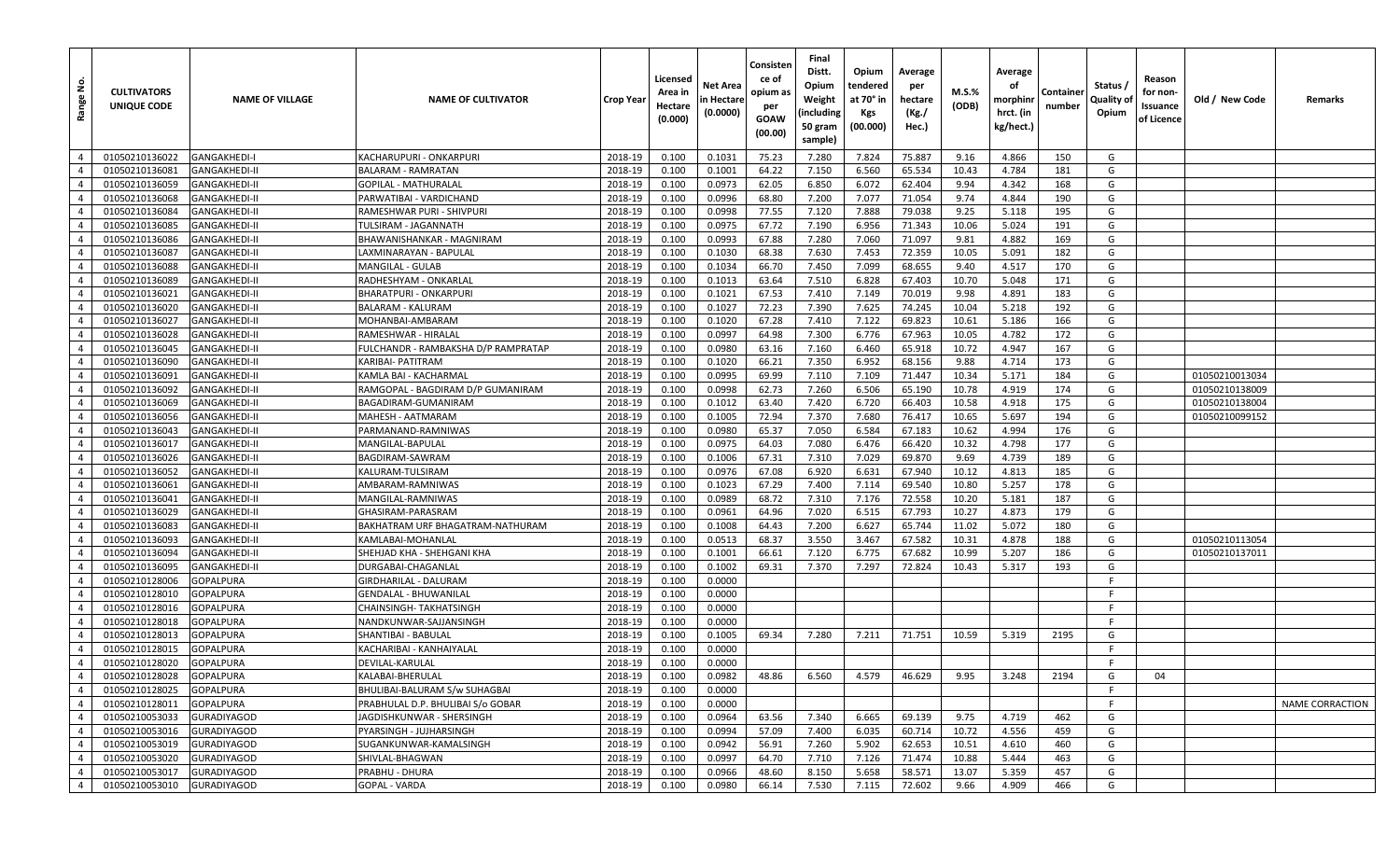| غ<br>Range     | <b>CULTIVATORS</b><br>UNIQUE CODE | <b>NAME OF VILLAGE</b> | <b>NAME OF CULTIVATOR</b>         | <b>Crop Year</b> | Licensed<br>Area in<br>Hectare<br>(0.000) | Net Area<br>n Hectare<br>(0.0000) | Consisten<br>ce of<br>opium as<br>per<br>GOAW<br>(00.00) | Final<br>Distt.<br>Opium<br>Weight<br>(including<br>50 gram<br>sample) | Opium<br>tendered<br>at 70° in<br>Kgs<br>(00.000) | Average<br>per<br>hectare<br>(Kg./<br>Hec.) | M.S.%<br>(ODB) | Average<br>оf<br>morphinr<br>hrct. (in<br>kg/hect.) | Container<br>number | Status /<br>Quality of<br>Opium | Reason<br>for non-<br>Issuance<br>of Licence | Old / New Code | Remarks |
|----------------|-----------------------------------|------------------------|-----------------------------------|------------------|-------------------------------------------|-----------------------------------|----------------------------------------------------------|------------------------------------------------------------------------|---------------------------------------------------|---------------------------------------------|----------------|-----------------------------------------------------|---------------------|---------------------------------|----------------------------------------------|----------------|---------|
| $\overline{4}$ | 01050210053011                    | <b>GURADIYAGOD</b>     | NANDLAL-NATHU                     | 2018-19          | 0.100                                     | 0.0989                            | 61.85                                                    | 7.680                                                                  | 6.786                                             | 68.614                                      | 10.35          | 4.971                                               | 464                 | G                               |                                              |                |         |
| $\overline{4}$ | 01050210053042                    | <b>GURADIYAGOD</b>     | <b>BHERULAL - UDA</b>             | 2018-19          | 0.100                                     | 0.1005                            | 60.37                                                    | 7.990                                                                  | 6.891                                             | 68.567                                      | 11.11          | 5.332                                               | 461                 | G                               |                                              |                |         |
| $\overline{4}$ | 01050210053007                    | <b>GURADIYAGOD</b>     | VAJESINGH - RUPSINGH              | 2018-19          | 0.100                                     | 0.0938                            | 53.07                                                    | 7.080                                                                  | 5.368                                             | 57.228                                      | 10.95          | 4.386                                               | 458                 | G                               |                                              |                |         |
| $\overline{4}$ | 01050210053034                    | <b>GURADIYAGOD</b>     | MANGUSINGH - PURSINGH             | 2018-19          | 0.100                                     | 0.0952                            | 60.98                                                    | 7.330                                                                  | 6.385                                             | 67.069                                      | 10.82          | 5.080                                               | 465                 | G                               |                                              |                |         |
| $\overline{4}$ | 01050210053003                    | <b>GURADIYAGOD</b>     | LALSINGH-MANOHARSINGH             | 2018-19          | 0.100                                     | 0.0964                            | 67.03                                                    | 7.360                                                                  | 7.048                                             | 73.112                                      | 10.22          | 5.230                                               | 467                 | G                               |                                              |                |         |
| $\overline{4}$ | 01050210099003                    | KACHRIYA JAAT-I        | SURAJBAI - BHANWAR LAL URF RAMLAL | 2018-19          | 0.100                                     | 0.1046                            | 60.82                                                    | 7.080                                                                  | 6.152                                             | 58.814                                      | 12.23          | 5.035                                               | 1717                | G                               |                                              |                |         |
| $\overline{4}$ | 01050210099004                    | KACHRIYA JAAT-I        | RANCHHOR - BHUWAN                 | 2018-19          | 0.100                                     | 0.1004                            | 63.31                                                    | 7.430                                                                  | 6.720                                             | 66.932                                      | 10.22          | 4.788                                               | 1732                | G                               |                                              |                |         |
| $\overline{4}$ | 01050210099008                    | KACHRIYA JAAT-I        | RAMCHANDRA - DURGASHANKAR         | 2018-19          | 0.100                                     | 0.0984                            | 61.29                                                    | 7.410                                                                  | 6.488                                             | 65.934                                      | 11.08          | 5.114                                               | 1726                | G                               |                                              |                |         |
| $\overline{4}$ | 01050210099013                    | KACHRIYA JAAT-I        | <b>MANNA - SUKHA</b>              | 2018-19          | 0.100                                     | 0.0974                            | 72.15                                                    | 7.070                                                                  | 7.287                                             | 74.815                                      | 9.15           | 4.792                                               | 1747                | G                               |                                              |                |         |
| $\overline{4}$ | 01050210099014                    | KACHRIYA JAAT-I        | MOHANLAL - GANESHRAM              | 2018-19          | 0.100                                     | 0.0945                            | 63.08                                                    | 7.170                                                                  | 6.461                                             | 68.370                                      | 10.08          | 4.824                                               | 1733                | G                               |                                              |                |         |
| $\overline{4}$ | 01050210099021                    | KACHRIYA JAAT-I        | BAPULAL - BHANWARLAL              | 2018-19          | 0.100                                     | 0.1011                            | 67.34                                                    | 7.720                                                                  | 7.427                                             | 73.461                                      | 10.32          | 5.307                                               | 1734                | G                               |                                              |                |         |
| $\overline{4}$ | 01050210099025                    | KACHRIYA JAAT-I        | SAMANDBAI - NANDA                 | 2018-19          | 0.100                                     | 0.0996                            | 59.45                                                    | 7.350                                                                  | 6.242                                             | 62.670                                      | 10.77          | 4.725                                               | 1727                | G                               |                                              |                |         |
| $\overline{4}$ | 01050210099035                    | KACHRIYA JAAT-I        | GANGARAM - DEVA                   | 2018-19          | 0.100                                     | 0.0984                            | 61.21                                                    | 7.130                                                                  | 6.235                                             | 63.363                                      | 9.79           | 4.342                                               | 1728                | G                               |                                              |                |         |
| $\overline{4}$ | 01050210099068                    | KACHRIYA JAAT-I        | GANESHRAM - BHUWANIRAM            | 2018-19          | 0.100                                     | 0.0999                            | 68.60                                                    | 7.190                                                                  | 7.046                                             | 70.530                                      | 10.34          | 5.105                                               | 1748                | G                               |                                              |                |         |
| $\overline{4}$ | 01050210099074                    | KACHRIYA JAAT-I        | <b>BALARAM - RAMLAL</b>           | 2018-19          | 0.100                                     | 0.1018                            | 69.53                                                    | 7.520                                                                  | 7.470                                             | 73.379                                      | 10.13          | 5.203                                               | 1744                | G                               |                                              |                |         |
| $\overline{4}$ | 01050210099093                    | <b>KACHRIYA JAAT-I</b> | KANCHANBAI - RADHESHYAM           | 2018-19          | 0.100                                     | 0.0975                            | 64.03                                                    | 7.230                                                                  | 6.613                                             | 67.825                                      | 10.35          | 4.914                                               | 1735                | G                               |                                              |                |         |
| $\overline{4}$ | 01050210099103                    | KACHRIYA JAAT-I        | BALWANTSINGH - BHUWANISINGH       | 2018-19          | 0.100                                     | 0.0967                            | 64.88                                                    | 7.080                                                                  | 6.562                                             | 67.859                                      | 9.37           | 4.451                                               | 1736                | G                               |                                              |                |         |
| $\overline{4}$ | 01050210099108                    | KACHRIYA JAAT-I        | SHOBHARAM- BHUWAN JI (MAAJU)      | 2018-19          | 0.100                                     | 0.0976                            | 66.60                                                    | 7.190                                                                  | 6.841                                             | 70.092                                      | 10.11          | 4.960                                               | 1737                | G                               |                                              |                |         |
| $\overline{4}$ | 01050210099110                    | KACHRIYA JAAT-I        | <b>BHERULAL - NARAYAN</b>         | 2018-19          | 0.100                                     | 0.0990                            | 63.84                                                    | 7.070                                                                  | 6.448                                             | 65.131                                      | 10.35          | 4.719                                               | 1738                | G                               |                                              |                |         |
| $\overline{4}$ | 01050210099115                    | KACHRIYA JAAT-I        | VISHNUSINGH - KISHANSINGH         | 2018-19          | 0.100                                     | 0.0990                            | 58.27                                                    | 7.060                                                                  | 5.877                                             | 59.363                                      | 10.86          | 4.513                                               | 1718                | G                               |                                              |                |         |
| $\overline{4}$ | 01050210099117                    | KACHRIYA JAAT-I        | GANGARAM - KACHRU                 | 2018-19          | 0.100                                     | 0.1012                            | 64.32                                                    | 7.300                                                                  | 6.708                                             | 66.284                                      | 10.23          | 4.746                                               | 1739                | G                               |                                              |                |         |
| $\overline{4}$ | 01050210099121                    | KACHRIYA JAAT-I        | RAMIBAI - LAXMAN                  | 2018-19          | 0.100                                     | 0.0000                            |                                                          |                                                                        |                                                   |                                             |                |                                                     |                     | F                               |                                              |                |         |
| $\overline{4}$ | 01050210099135                    | <b>KACHRIYA JAAT-I</b> | RADHESHYAM - DEVILAL              | 2018-19          | 0.100                                     | 0.0977                            | 66.70                                                    | 7.000                                                                  | 6.670                                             | 68.270                                      | 10.22          | 4.884                                               | 1745                | G                               |                                              |                |         |
| $\overline{4}$ | 01050210099151                    | KACHRIYA JAAT-I        | MUKESH - RADHESHYAM               | 2018-19          | 0.100                                     | 0.1000                            | 67.94                                                    | 7.330                                                                  | 7.114                                             | 71.140                                      | 10.23          | 5.095                                               | 1746                | G                               |                                              |                |         |
| $\overline{4}$ | 01050210099040                    | KACHRIYA JAAT-I        | JUJHAR - BHERA                    | 2018-19          | 0.100                                     | 0.0991                            | 60.47                                                    | 7.230                                                                  | 6.246                                             | 63.027                                      | 10.80          | 4.765                                               | 1719                | G                               |                                              |                |         |
| $\overline{4}$ | 01050210099051                    | <b>KACHRIYA JAAT-I</b> | PANNALAL - KALU                   | 2018-19          | 0.100                                     | 0.0986                            | 55.32                                                    | 7.570                                                                  | 5.982                                             | 60.669                                      | 10.72          | 4.553                                               | 1720                | G                               |                                              |                |         |
| $\overline{4}$ | 01050210099081                    | KACHRIYA JAAT-I        | KOSHALYABAI-PARASRAM              | 2018-19          | 0.100                                     | 0.1005                            | 55.15                                                    | 7.300                                                                  | 5.751                                             | 57.223                                      | 9.81           | 3.930                                               | 1721                | G                               | 04                                           |                |         |
| $\overline{4}$ | 01050210099057                    | KACHRIYA JAAT-I        | KACHRU - BHUWAN                   | 2018-19          | 0.100                                     | 0.0973                            | 63.88                                                    | 7.400                                                                  | 6.753                                             | 69.403                                      | 10.41          | 5.057                                               | 1740                | G                               |                                              |                |         |
| $\overline{4}$ | 01050210099114                    | KACHRIYA JAAT-I        | PAWANKUWAR - PARWATSINGH          | 2018-19          | 0.100                                     | 0.1014                            | 60.58                                                    | 7.440                                                                  | 6.439                                             | 63.500                                      | 10.50          | 4.667                                               | 1722                | G                               |                                              |                |         |
| $\overline{4}$ | 01050210099045                    | KACHRIYA JAAT-I        | PREMKUNWAR-GOVARDHANSINGH         | 2018-19          | 0.100                                     | 0.0987                            | 61.58                                                    | 7.190                                                                  | 6.325                                             | 64.083                                      | 11.35          | 5.092                                               | 1729                | G                               |                                              |                |         |
| $\overline{4}$ | 01050210099130                    | KACHRIYA JAAT-I        | SHANTOSHBAI-SHANTILAL             | 2018-19          | 0.100                                     | 0.1001                            | 65.69                                                    | 6.980                                                                  | 6.550                                             | 65.434                                      | 10.46          | 4.791                                               | 1741                | G                               |                                              |                |         |
| $\overline{4}$ | 01050210099141                    | KACHRIYA JAAT-I        | PREMLATA - DASHARATHLAL           | 2018-19          | 0.100                                     | 0.0988                            | 65.45                                                    | 6.970                                                                  | 6.517                                             | 65.961                                      | 10.19          | 4.705                                               | 1742                | G                               |                                              |                |         |
| $\overline{4}$ | 01050210099147                    | <b>KACHRIYA JAAT-I</b> | NAHARSINGH- HARISINGH             | 2018-19          | 0.100                                     | 0.0997                            | 61.23                                                    | 7.370                                                                  | 6.447                                             | 64.663                                      | 10.65          | 4.820                                               | 1723                | G                               |                                              |                |         |
| $\overline{4}$ | 01050210099120                    | KACHRIYA JAAT-I        | AJIMKHA - KACHRU KHA              | 2018-19          | 0.100                                     | 0.0999                            | 57.88                                                    | 7.470                                                                  | 6.177                                             | 61.831                                      | 10.64          | 4.605                                               | 1724                | G                               |                                              |                |         |
| $\overline{4}$ | 01050210099026                    | <b>KACHRIYA JAAT-I</b> | RAMLAL-MOTILAL@ BHUWANIRAM        | 2018-19          | 0.100                                     | 0.1012                            | 56.53                                                    | 7.030                                                                  | 5.677                                             | 56.096                                      | 10.42          | 4.092                                               | 1725                | G                               |                                              |                |         |
| $\overline{4}$ | 01050210099058                    | KACHRIYA JAAT-I        | KAILASHBAI-NATHUDAS P/V/GOVERDHAN | 2018-19          | 0.100                                     | 0.0953                            | 63.51                                                    | 7.020                                                                  | 6.369                                             | 66.831                                      | 10.23          | 4.786                                               | 1730                | G                               |                                              |                |         |
| $\overline{4}$ | 01050210099092                    | KACHRIYA JAAT-I        | BHANWARLAL - NANURAM              | 2018-19          | 0.100                                     | 0.1021                            | 60.96                                                    | 7.230                                                                  | 6.296                                             | 61.665                                      | 10.52          | 4.541                                               | 1731                | G                               |                                              |                |         |
| $\overline{4}$ | 01050210099097                    | <b>KACHRIYA JAAT-I</b> | RAMESHWAR - MANNALAL              | 2018-19          | 0.100                                     | 0.0963                            | 62.29                                                    | 7.210                                                                  | 6.416                                             | 66.625                                      | 10.23          | 4.771                                               | 1743                | G                               |                                              |                |         |
| $\overline{4}$ | 01050210099087                    | KACHRIYA JAAT-II       | RAJARAM - NATHULAL                | 2018-19          | 0.100                                     | 0.0996                            | 65.18                                                    | 6.950                                                                  | 6.471                                             | 64.969                                      | 9.86           | 4.485                                               | 1761                | G                               |                                              |                |         |
| $\overline{4}$ | 01050210099133                    | KACHRIYA JAAT-II       | <b>GEETABAI - BHUWANGIR</b>       | 2018-19          | 0.100                                     | 0.1004                            | 58.00                                                    | 7.080                                                                  | 5.866                                             | 58.426                                      | 10.55          | 4.315                                               | 1749                | G                               |                                              |                |         |
| $\overline{4}$ | 01050210099125                    | KACHRIYA JAAT-II       | <b>BHULIBAI - BHUWAN</b>          | 2018-19          | 0.100                                     | 0.1000                            | 61.10                                                    | 7.120                                                                  | 6.215                                             | 62.150                                      | 10.47          | 4.555                                               | 1754                | G                               |                                              |                |         |
| $\overline{4}$ | 01050210099002                    | KACHRIYA JAAT-II       | RAJMAL - BHANWARLAL               | 2018-19          | 0.100                                     | 0.0951                            | 59.08                                                    | 6.910                                                                  | 5.832                                             | 61.324                                      | 10.17          | 4.366                                               | 1755                | G                               |                                              |                |         |
| $\overline{4}$ | 01050210099047                    | KACHRIYA JAAT-II       | KARANSINGH-MANSINGH               | 2018-19          | 0.100                                     | 0.0980                            | 60.11                                                    | 7.070                                                                  | 6.071                                             | 61.948                                      | 10.23          | 4.436                                               | 1756                | G                               |                                              |                |         |
| $\overline{4}$ | 01050210099076                    | KACHRIYA JAAT-II       | SHARDABAI- NARAYAN SHARMA         | 2018-19          | 0.100                                     | 0.0979                            | 64.55                                                    | 6.860                                                                  | 6.326                                             | 64.616                                      | 9.96           | 4.505                                               | 1762                | G                               |                                              |                |         |
| $\overline{4}$ | 01050210099112                    | KACHRIYA JAAT-II       | SAHAYTABAI - GORDHAN              | 2018-19          | 0.100                                     | 0.0000                            |                                                          |                                                                        |                                                   |                                             |                |                                                     |                     | F                               |                                              |                |         |
| $\overline{4}$ | 01050210099116                    | KACHRIYA JAAT-II       | RAMESHWAR - DOLA                  | 2018-19          | 0.100                                     | 0.0990                            | 70.66                                                    | 7.020                                                                  | 7.086                                             | 71.575                                      | 10.43          | 5.226                                               | 1771                | G                               |                                              |                |         |
| $\overline{4}$ | 01050210099123                    | KACHRIYA JAAT-II       | KACHRULAL- HARLAL                 | 2018-19          | 0.100                                     | 0.0974                            | 66.91                                                    | 7.260                                                                  | 6.940                                             | 71.252                                      | 10.01          | 4.992                                               | 1763                | G                               |                                              |                |         |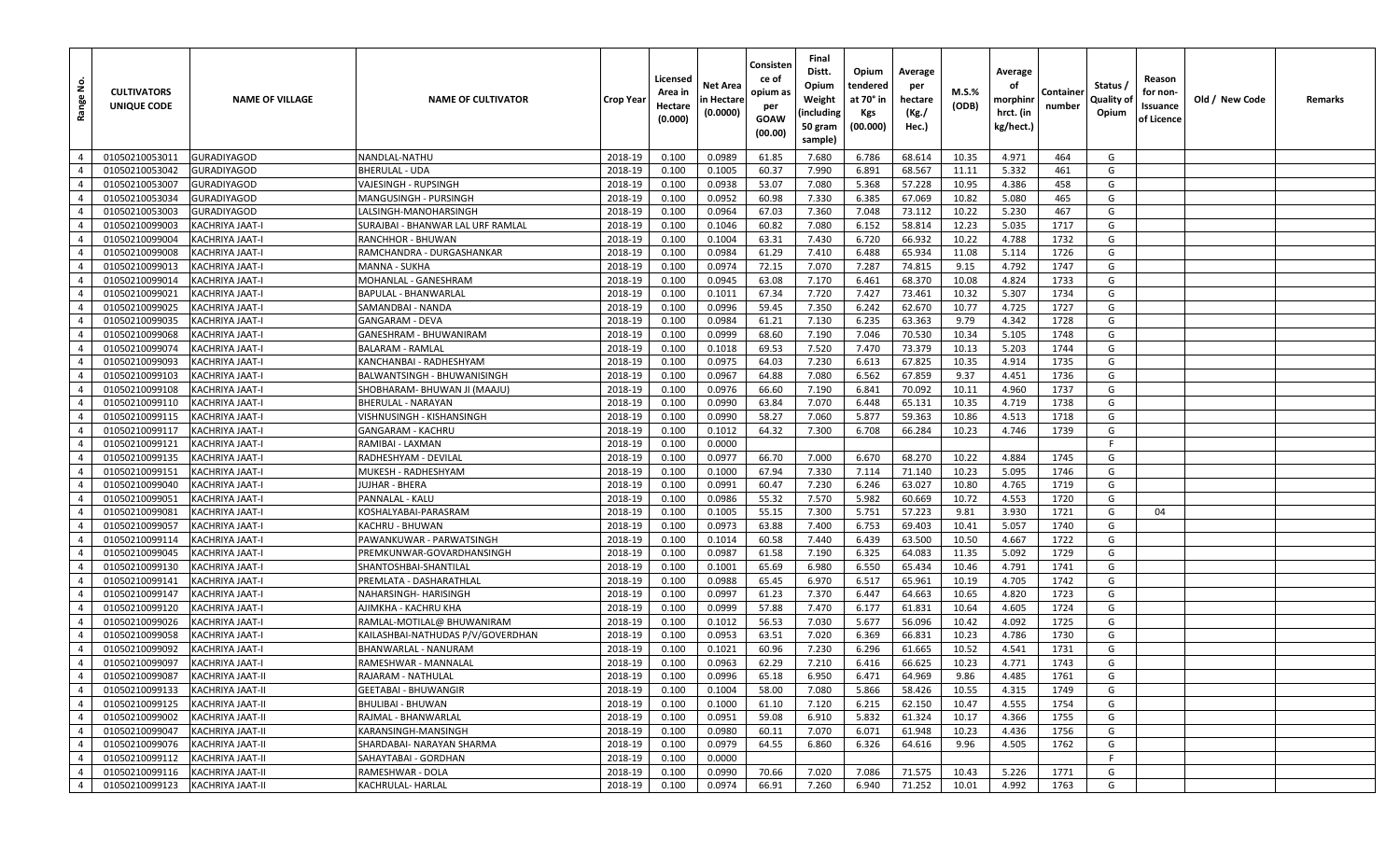| غ.<br>Range                      | <b>CULTIVATORS</b><br>UNIQUE CODE | <b>NAME OF VILLAGE</b>                       | <b>NAME OF CULTIVATOR</b>                     | <b>Crop Year</b>   | Licensed<br>Area in<br>Hectare<br>(0.000) | Net Area<br>n Hectare<br>(0.0000) | Consisten<br>ce of<br>opium as<br>per<br>GOAW<br>(00.00) | Final<br>Distt.<br>Opium<br>Weight<br>(including<br>50 gram<br>sample) | Opium<br>tendered<br>at 70° in<br>Kgs<br>(00.000) | Average<br>per<br>hectare<br>(Kg./<br>Hec.) | M.S.%<br>(ODB) | Average<br>οf<br>morphinr<br>hrct. (in<br>kg/hect.) | Container<br>number | Status /<br>Quality of<br>Opium | Reason<br>for non-<br>Issuance<br>of Licence | Old / New Code | Remarks |
|----------------------------------|-----------------------------------|----------------------------------------------|-----------------------------------------------|--------------------|-------------------------------------------|-----------------------------------|----------------------------------------------------------|------------------------------------------------------------------------|---------------------------------------------------|---------------------------------------------|----------------|-----------------------------------------------------|---------------------|---------------------------------|----------------------------------------------|----------------|---------|
| $\overline{4}$                   | 01050210099017                    | KACHRIYA JAAT-II                             | SHIVKANYABAI - RADHESHYAM KAMLABAI            | 2018-19            | 0.100                                     | 0.1008                            | 69.78                                                    | 7.370                                                                  | 7.347                                             | 72.886                                      | 10.09          | 5.148                                               | 1778                | G                               |                                              |                |         |
| $\overline{4}$                   | 01050210099028                    | KACHRIYA JAAT-II                             | <b>BADRILAL - KACHRU</b>                      | 2018-19            | 0.100                                     | 0.0988                            | 59.95                                                    | 7.020                                                                  | 6.012                                             | 60.850                                      | 10.86          | 4.626                                               | 1750                | G                               |                                              |                |         |
| $\overline{4}$                   | 01050210099075                    | KACHRIYA JAAT-II                             | BHAGWANSINGH-FATEHSINGH                       | 2018-19            | 0.100                                     | 0.0989                            | 65.18                                                    | 6.550                                                                  | 6.099                                             | 61.668                                      | 10.28          | 4.438                                               | 1764                | G                               |                                              |                |         |
| $\overline{4}$                   | 01050210099098                    | KACHRIYA JAAT-II                             | GOPAL-NANURAM                                 | 2018-19            | 0.100                                     | 0.1001                            | 61.81                                                    | 7.310                                                                  | 6.455                                             | 64.485                                      | 10.69          | 4.825                                               | 1765                | G                               |                                              |                |         |
| $\overline{4}$                   | 01050210099078                    | KACHRIYA JAAT-II                             | RADHABAI-DHANNA                               | 2018-19            | 0.100                                     | 0.1001                            | 59.12                                                    | 7.000                                                                  | 5.912                                             | 59.060                                      | 10.89          | 4.502                                               | 1757                | G                               |                                              |                |         |
| $\overline{4}$                   | 01050210099041                    | KACHRIYA JAAT-II                             | <b>BALARAM-RODA</b>                           | 2018-19            | 0.100                                     | 0.0905                            | 58.79                                                    | 6.410                                                                  | 5.383                                             | 59.480                                      | 10.75          | 4.476                                               | 1751                | G                               |                                              |                |         |
| $\overline{4}$                   | 01050210099085                    | KACHRIYA JAAT-II                             | BHERULAL-KANHEYALAL                           | 2018-19            | 0.100                                     | 0.1001                            | 59.44                                                    | 6.930                                                                  | 5.885                                             | 58.791                                      | 10.30          | 4.239                                               | 1752                | G                               |                                              |                |         |
| $\overline{4}$                   | 01050210099077                    | KACHRIYA JAAT-II                             | TEJRAM-RAMLAL                                 | 2018-19            | 0.100                                     | 0.1011                            | 67.62                                                    | 7.500                                                                  | 7.245                                             | 71.661                                      | 10.04          | 5.036                                               | 1772                | G                               |                                              |                |         |
| $\overline{4}$                   | 01050210099043                    | KACHRIYA JAAT-II                             | KAMLABAI-MANGUPURI                            | 2018-19            | 0.100                                     | 0.0976                            | 61.04                                                    | 7.340                                                                  | 6.400                                             | 65.573                                      | 10.32          | 4.737                                               | 1758                | G                               |                                              |                |         |
| $\overline{4}$                   | 01050210099096                    | KACHRIYA JAAT-II                             | SHOBHARAM-BHUWAN                              | 2018-19            | 0.100                                     | 0.1034                            | 62.03                                                    | 7.970                                                                  | 7.063                                             | 68.307                                      | 10.14          | 4.848                                               | 1766                | G                               |                                              |                |         |
| $\overline{4}$                   | 01050210099111                    | KACHRIYA JAAT-II                             | BAPULAL-RAMESHWAR JAT                         | 2018-19            | 0.100                                     | 0.0998                            | 64.31                                                    | 7.050                                                                  | 6.477                                             | 64.899                                      | 10.57          | 4.802                                               | 1767                | G                               |                                              |                |         |
| $\overline{4}$                   | 01050210099136                    | KACHRIYA JAAT-II                             | JUJHARSINGH-FATEHSINGH                        | 2018-19            | 0.100                                     | 0.1000                            | 59.36                                                    | 7.280                                                                  | 6.173                                             | 61.730                                      | 10.65          | 4.602                                               | 1753                | G                               |                                              |                |         |
| $\overline{4}$                   | 01050210099095                    | KACHRIYA JAAT-II                             | RAMCHANDRA-NAGU                               | 2018-19            | 0.100                                     | 0.0936                            | 63.20                                                    | 7.090                                                                  | 6.401                                             | 68.386                                      | 11.28          | 5.400                                               | 1768                | G                               |                                              |                |         |
| $\overline{4}$                   | 01050210099138                    | KACHRIYA JAAT-II                             | MAHENDRASINGH-LALSINGH                        | 2018-19            | 0.100                                     | 0.0995                            | 69.49                                                    | 7.420                                                                  | 7.366                                             | 74.030                                      | 9.77           | 5.063                                               | 1773                | G                               |                                              |                |         |
| $\overline{4}$                   | 01050210099134                    | KACHRIYA JAAT-II                             | BAPULAL-GOVINDRAM                             | 2018-19            | 0.100                                     | 0.0999                            | 64.62                                                    | 7.150                                                                  | 6.600                                             | 66.066                                      | 11.23          | 5.194                                               | 1769                | G                               |                                              |                |         |
| $\overline{4}$                   | 01050210099036                    | <b>KACHRIYA JAAT-II</b>                      | KANWARLAL-BHUWAN                              | 2018-19            | 0.100                                     | 0.0970                            | 69.15                                                    | 6.770                                                                  | 6.688                                             | 68.948                                      | 9.93           | 4.792                                               | 1779                | G                               |                                              |                |         |
| $\overline{4}$                   | 01050210099048                    | KACHRIYA JAAT-II                             | NIRBHAYRAM-GOPAL URF RAMGOPAL                 | 2018-19            | 0.100                                     | 0.0998                            | 67.77                                                    | 7.050                                                                  | 6.825                                             | 68.386                                      | 10.36          | 4.960                                               | 1774                | G                               |                                              |                |         |
| $\overline{4}$                   | 01050210099153                    | KACHRIYA JAAT-II                             | PREMNARAYAN-BALARAM                           | 2018-19            | 0.100                                     | 0.1014                            | 68.55                                                    | 7.300                                                                  | 7.149                                             | 70.502                                      | 10.50          | 5.182                                               | 1775                | G                               |                                              |                |         |
| $\overline{4}$                   | 01050210099037                    | KACHRIYA JAAT-II                             | RATANLAL-BHERULAL                             | 2018-19            | 0.100                                     | 0.1022                            | 61.31                                                    | 7.270                                                                  | 6.367                                             | 62.299                                      | 10.28          | 4.483                                               | 1759                | G                               |                                              |                |         |
| $\overline{4}$                   | 01050210099146                    | KACHRIYA JAAT-II                             | MOHANKUNWAR-GOVARDHANSINGH                    | 2018-19            | 0.100                                     | 0.0877                            | 63.67                                                    | 6.730                                                                  | 6.121                                             | 69.794                                      | 10.55          | 5.155                                               | 1760                | G                               |                                              |                |         |
| $\overline{4}$                   | 01050210099067                    | KACHRIYA JAAT-II                             | RADHESHYAM-PATITRAM                           | 2018-19            | 0.100                                     | 0.0969                            | 67.78                                                    | 7.080                                                                  | 6.855                                             | 70.743                                      | 10.02          | 4.962                                               | 1776                | G                               |                                              |                |         |
| $\overline{4}$                   | 01050210099039                    | KACHRIYA JAAT-II                             | DEVILAL-KACHRU                                | 2018-19            | 0.100                                     | 0.0855                            | 67.76                                                    | 6.280                                                                  | 6.079                                             | 71.099                                      | 10.20          | 5.077                                               | 1777                | G                               |                                              |                |         |
| $\overline{4}$                   | 01050210099129                    | KACHRIYA JAAT-II                             | NATHULAL-BHERULAL                             | 2018-19            | 0.100                                     | 0.0980                            | 64.28                                                    | 7.270                                                                  | 6.676                                             | 68.122                                      | 9.96           | 4.749                                               | 1770                | G                               |                                              |                |         |
| $\overline{4}$                   | 01050210124005                    | KARANPURA                                    | PRATAPSINGH - GOKULSINGH                      | 2018-19            | 0.100                                     | 0.1028                            | 59.28                                                    | 7.880                                                                  | 6.673                                             | 64.912                                      | 10.49          | 4.767                                               | 62                  | G                               |                                              |                |         |
| $\overline{4}$                   | 01050210129001                    | <b>KARNALI GOPAL</b>                         | UDAYRAM - NANURAM                             | 2018-19            | 0.100                                     | 0.0970                            | 61.56                                                    | 7.050                                                                  | 6.200                                             | 63.917                                      | 10.75          | 4.810                                               | 287                 | G                               |                                              |                |         |
| $\overline{4}$                   | 01050210129004                    | <b>KARNALI GOPAL</b>                         | RAMA - PARTHA                                 | 2018-19            | 0.100                                     | 0.0991                            | 63.11                                                    | 7.610                                                                  | 6.861                                             | 69.233                                      | 10.79          | 5.229                                               | 288                 | G                               |                                              |                |         |
| $\overline{4}$                   | 01050210129006                    | <b>KARNALI GOPAL</b>                         | PRABHULAL - BAKHATRAM                         | 2018-19            | 0.100                                     | 0.0976                            | 63.02                                                    | 7.190                                                                  | 6.473                                             | 66.321                                      | 10.81          | 5.019                                               | 292                 | G                               |                                              |                |         |
| $\overline{4}$                   | 01050210129017                    | <b>KARNALI GOPAL</b>                         | <b>BALURAM - PARTHA</b>                       | 2018-19            | 0.100                                     | 0.0997                            | 66.25                                                    | 7.120                                                                  | 6.739                                             | 67.592                                      | 9.68           | 4.580                                               | 293                 | G                               |                                              |                |         |
| $\overline{4}$                   | 01050210129018                    | <b>KARNALI GOPAL</b>                         | JAGDISH - RODILAL                             | 2018-19            | 0.100                                     | 0.0988                            | 63.37                                                    | 7.000                                                                  | 6.337                                             | 64.139                                      | 10.73          | 4.818                                               | 289                 | G                               |                                              |                |         |
| $\overline{4}$                   | 01050210129021                    | <b>KARNALI GOPAL</b>                         | DUDHIBAI - BAGADIRAM                          | 2018-19            | 0.100                                     | 0.0988                            | 60.14                                                    | 7.290                                                                  | 6.263                                             | 63.390                                      | 10.53          | 4.673                                               | 290                 | G                               |                                              |                |         |
| $\overline{4}$                   | 01050210129005                    | <b>KARNALI GOPAL</b>                         | <b>GANGA BAI - PANNALAL</b>                   | 2018-19            | 0.100                                     | 0.0996                            | 62.59                                                    | 7.060                                                                  | 6.313                                             | 63.383                                      | 10.88          | 4.827                                               | 291                 | G                               |                                              |                |         |
| $\overline{4}$                   | 01050210129007                    | <b>KARNALI GOPAL</b><br><b>KARNALI GOPAL</b> | SHANKAR LAL-BHAGWAN                           | 2018-19            | 0.100                                     | 0.1002                            | 65.65                                                    | 7.730                                                                  | 7.250                                             | 72.355                                      | 11.17          | 5.657                                               | 294                 | G                               |                                              |                |         |
| $\overline{4}$                   | 01050210129010                    |                                              | MANGILAL-CHUNNILAL                            | 2018-19            | 0.100                                     | 0.0971                            | 65.22                                                    | 6.900                                                                  | 6.429                                             | 66.210                                      | 10.09          | 4.676                                               | 295                 | G<br>F                          |                                              |                |         |
| $\overline{4}$                   | 01050210129003                    | <b>KARNALI GOPAL</b>                         | <b>BAGDIRAM-BHERA</b>                         | 2018-19            | 0.100                                     | 0.0000                            |                                                          |                                                                        |                                                   |                                             |                |                                                     |                     | G                               |                                              |                |         |
| $\overline{4}$<br>$\overline{4}$ | 01050210129009<br>01050210129011  | <b>KARNALI GOPAL</b><br><b>KARNALI GOPAL</b> | NANIBAI-KACHRU<br><b>BHERU GIR-PARTHA GIR</b> | 2018-19<br>2018-19 | 0.100<br>0.100                            | 0.0958<br>0.0996                  | 54.44<br>66.20                                           | 6.670<br>6.900                                                         | 5.187<br>6.525                                    | 54.144<br>65.512                            | 11.13<br>10.79 | 4.219<br>4.948                                      | 285<br>296          | G                               |                                              |                |         |
| $\overline{4}$                   | 01050210129013                    | <b>KARNALI GOPAL</b>                         | RUPABAI-UDAYRAM                               | 2018-19            | 0.100                                     | 0.0986                            | 57.81                                                    | 7.510                                                                  | 6.202                                             | 62.900                                      | 11.99          | 5.279                                               | 286                 | G                               |                                              |                |         |
| $\overline{4}$                   | 01050210130001                    | <b>KARNALI SEDRA</b>                         | <b>BADRILAL - DULESINGH</b>                   | 2018-19            | 0.100                                     | 0.0000                            |                                                          |                                                                        |                                                   |                                             |                |                                                     |                     | F                               |                                              |                |         |
| $\overline{4}$                   | 01050210130006                    | <b>KARNALI SEDRA</b>                         | <b>GOKUL - KISHANLAL</b>                      | 2018-19            | 0.100                                     | 0.0000                            |                                                          |                                                                        |                                                   |                                             |                |                                                     |                     | -F                              |                                              |                |         |
| $\overline{4}$                   | 01050210130023                    | <b>KARNALI SEDRA</b>                         | DASHRATHSINGH - GOKULSINGH                    | 2018-19            | 0.100                                     | 0.0695                            | 66.60                                                    | 5.340                                                                  | 5.081                                             | 73.107                                      | 10.11          | 5.173                                               | 1598                | G                               |                                              |                |         |
| $\overline{4}$                   | 01050210130020                    | <b>KARNALI SEDRA</b>                         | VAJJIBAI - BHUWAN                             | 2018-19            | 0.100                                     | 0.0600                            | 63.62                                                    | 4.300                                                                  | 3.908                                             | 65.133                                      | 11.52          | 5.252                                               | 1600                | G                               |                                              |                |         |
| $\overline{4}$                   | 01050210130021                    | <b>KARNALI SEDRA</b>                         | BHAGUBAI - SHANKARSINGH                       | 2018-19            | 0.100                                     | 0.0964                            | 59.80                                                    | 6.960                                                                  | 5.946                                             | 61.680                                      | 10.69          | 4.615                                               | 1595                | G                               |                                              |                |         |
| $\overline{4}$                   | 01050210130019                    | <b>KARNALI SEDRA</b>                         | RAGHUVIRSINGH - BADRISINGH                    | 2018-19            | 0.100                                     | 0.0997                            | 64.73                                                    | 7.080                                                                  | 6.547                                             | 65.667                                      | 10.46          | 4.808                                               | 1601                | G                               |                                              |                |         |
| $\overline{4}$                   | 01050210130005                    | <b>KARNALI SEDRA</b>                         | <b>GEETABAI - PANNALAL</b>                    | 2018-19            | 0.100                                     | 0.0984                            | 63.50                                                    | 7.220                                                                  | 6.550                                             | 66.565                                      | 10.13          | 4.720                                               | 1596                | G                               |                                              |                |         |
| $\overline{4}$                   | 01050210130022                    | <b>KARNALI SEDRA</b>                         | BHAGWANSINGH - GOKULSINGH                     | 2018-19            | 0.100                                     | 0.0996                            | 60.49                                                    | 7.450                                                                  | 6.438                                             | 64.638                                      | 10.45          | 4.728                                               | 1599                | G                               |                                              |                |         |
| $\overline{4}$                   | 01050210130003                    | <b>KARNALI SEDRA</b>                         | MITTHU SINGH-GOKUL                            | 2018-19            | 0.100                                     | 0.0000                            |                                                          |                                                                        |                                                   |                                             |                |                                                     |                     | F                               |                                              |                |         |
| $\overline{4}$                   | 01050210130002                    | <b>KARNALI SEDRA</b>                         | <b>GANGABAI - BAPULAL</b>                     | 2018-19            | 0.100                                     | 0.0000                            |                                                          |                                                                        |                                                   |                                             |                |                                                     |                     | F.                              |                                              |                |         |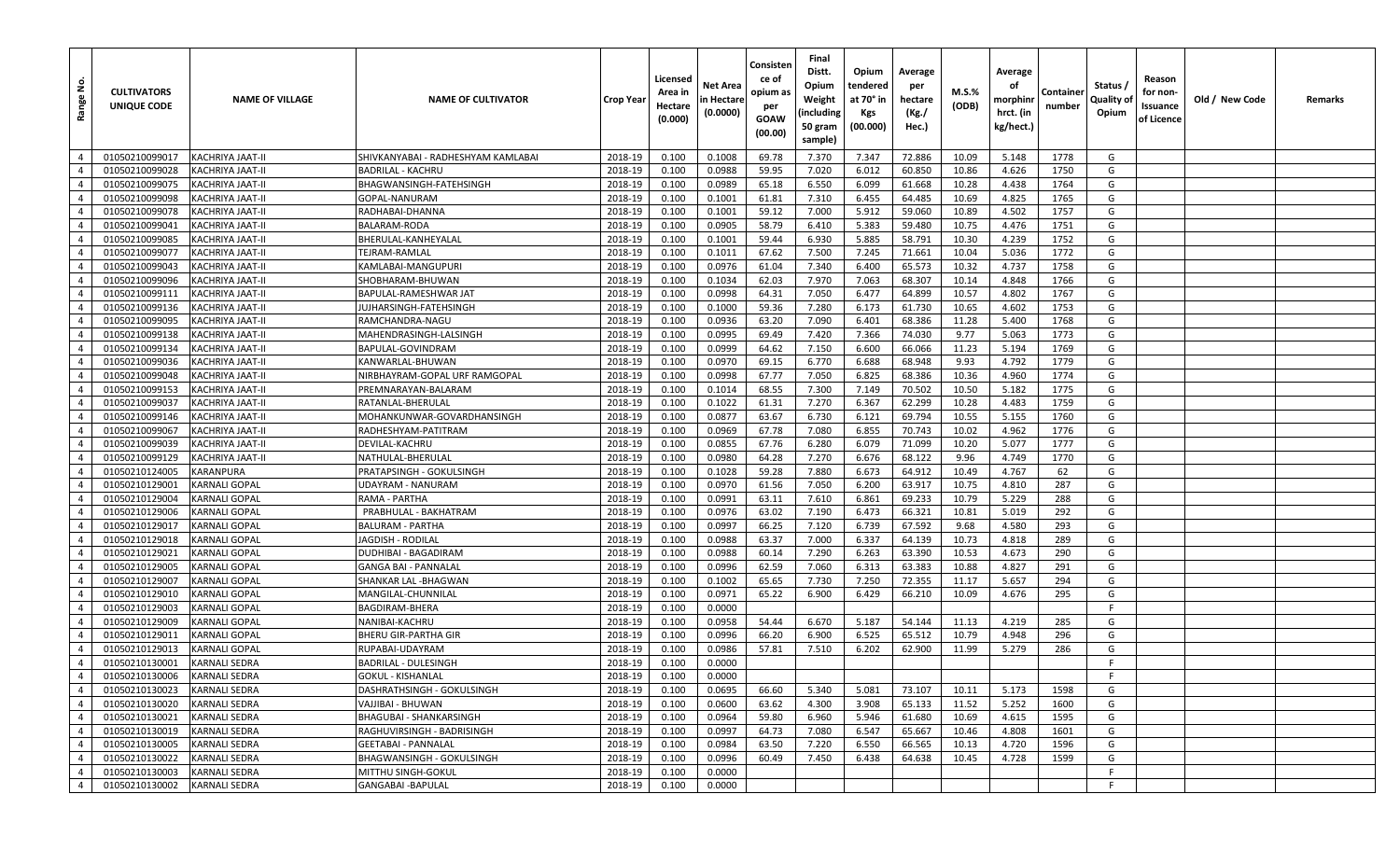| غ<br>Range                       | <b>CULTIVATORS</b><br>UNIQUE CODE | <b>NAME OF VILLAGE</b>            | <b>NAME OF CULTIVATOR</b>                  | <b>Crop Year</b>   | Licensed<br>Area in<br>Hectare<br>(0.000) | Net Area<br>in Hectare<br>(0.0000) | Consisten<br>ce of<br>opium as<br>per<br>GOAW<br>(00.00) | Final<br>Distt.<br>Opium<br>Weight<br>(including<br>50 gram<br>sample) | Opium<br>tendered<br>at 70° in<br>Kgs<br>(00.000) | Average<br>per<br>hectare<br>(Kg./<br>Hec.) | M.S.%<br>(ODB) | Average<br>οf<br>morphinr<br>hrct. (in<br>kg/hect.) | Container<br>number | Status /<br>Quality of<br>Opium | Reason<br>for non-<br>Issuance<br>of Licence | Old / New Code | Remarks |
|----------------------------------|-----------------------------------|-----------------------------------|--------------------------------------------|--------------------|-------------------------------------------|------------------------------------|----------------------------------------------------------|------------------------------------------------------------------------|---------------------------------------------------|---------------------------------------------|----------------|-----------------------------------------------------|---------------------|---------------------------------|----------------------------------------------|----------------|---------|
| $\overline{4}$                   | 01050210130012                    | <b>KARNALI SEDRA</b>              | LAXMANSINGH-RAMA                           | 2018-19            | 0.100                                     | 0.0973                             | 61.06                                                    | 6.860                                                                  | 5.984                                             | 61.500                                      | 10.66          | 4.589                                               | 1597                | G                               |                                              |                |         |
| $\overline{4}$                   | 01050210130015                    | KARNALI SEDRA                     | BHAGWANSINGH-ONKARSINGH                    | 2018-19            | 0.100                                     | 0.0473                             | 70.12                                                    | 3.650                                                                  | 3.656                                             | 77.293                                      | 10.03          | 5.427                                               | 1603                | G                               |                                              |                |         |
| $\overline{4}$                   | 01050210130014                    | KARNALI SEDRA                     | RAMESHGIR-BHANWARGIF                       | 2018-19            | 0.100                                     | 0.0968                             | 66.51                                                    | 7.290                                                                  | 6.927                                             | 71.559                                      | 10.57          | 5.294                                               | 1602                | G                               |                                              |                |         |
| $\overline{4}$                   | 01050210159004                    | KHAJURIGOD                        | BHERULAL-KANIRAM@KANHAIYALAL               | 2018-19            | 0.100                                     | 0.0994                             | 62.26                                                    | 7.130                                                                  | 6.342                                             | 63.802                                      | 9.69           | 4.327                                               | 597                 | G                               |                                              |                |         |
| $\overline{4}$                   | 01050210159006                    | KHAJURIGOD                        | GULBADANKUNWAR-RADHAKISHAN                 | 2018-19            | 0.100                                     | 0.0980                             | 54.23                                                    | 7.300                                                                  | 5.655                                             | 57.704                                      | 11.01          | 4.448                                               | 595                 | G                               |                                              |                |         |
| $\overline{4}$                   | 01050210159010                    | KHAJURIGOD                        | DEEPSINGH - KHUMANSINGH                    | 2018-19            | 0.100                                     | 0.0993                             | 64.51                                                    | 7.050                                                                  | 6.497                                             | 65.427                                      | 10.39          | 4.759                                               | 598                 | G                               |                                              |                |         |
| $\overline{4}$                   | 01050210159013                    | KHAJURIGOD                        | PURALAL-NANDRAM PADPOTRA DHURA JI          | 2018-19            | 0.100                                     | 0.0979                             | 57.30                                                    | 7.200                                                                  | 5.894                                             | 60.204                                      | 10.09          | 4.252                                               | 596                 | G                               |                                              |                |         |
| $\overline{4}$                   | 01050210159011                    | <b>KHAJURIGOD</b>                 | NATHIBAI-PYARA                             | 2018-19            | 0.100                                     | 0.0972                             | 67.61                                                    | 7.220                                                                  | 6.973                                             | 71.738                                      | 9.76           | 4.902                                               | 600                 | G                               |                                              |                |         |
| $\overline{4}$                   | 01050210159001                    | KHAJURIGOD                        | BASANTIBAI - JAGANNATH                     | 2018-19            | 0.100                                     | 0.0960                             | 64.20                                                    | 7.130                                                                  | 6.539                                             | 68.114                                      | 10.30          | 4.911                                               | 599                 | G                               |                                              |                |         |
| $\overline{4}$                   | 01050210096001                    | KHATRUKHEDI                       | GEETABAI - MANGILAL                        | 2018-19            | 0.100                                     | 0.1003                             | 66.83                                                    | 7.630                                                                  | 7.284                                             | 72.622                                      | 10.34          | 5.257                                               | 223                 | G                               |                                              |                |         |
| $\overline{4}$                   | 01050210096005                    | KHATRUKHEDI                       | SATYANARAYAN - DHURILAL                    | 2018-19            | 0.100                                     | 0.1004                             | 68.72                                                    | 7.380                                                                  | 7.245                                             | 72.161                                      | 10.40          | 5.253                                               | 233                 | G                               |                                              |                |         |
| $\overline{4}$                   | 01050210096008                    | KHATRUKHEDI                       | KACHRULAL - GOBARLAI                       | 2018-19            | 0.100                                     | 0.0973                             | 63.12                                                    | 7.170                                                                  | 6.465                                             | 66.443                                      | 11.17          | 5.195                                               | 214                 | G                               |                                              |                |         |
| $\overline{4}$                   | 01050210096010                    | KHATRUKHEDI                       | KISHANLAL - BHANWARLAL                     | 2018-19            | 0.100                                     | 0.0959                             | 62.69                                                    | 7.270                                                                  | 6.511                                             | 67.893                                      | 10.82          | 5.142                                               | 224                 | G                               |                                              |                |         |
| $\overline{4}$                   | 01050210096017                    | KHATRUKHEDI                       | MOHANBAI-DEVILAL                           | 2018-19            | 0.100                                     | 0.0996                             | 62.89                                                    | 7.450                                                                  | 6.693                                             | 67.198                                      | 10.51          | 4.944                                               | 215                 | G                               |                                              |                |         |
| $\overline{4}$                   | 01050210096022                    | KHATRUKHEDI                       | RAMCHANDRIBAI - LAXMAN                     | 2018-19            | 0.100                                     | 0.0990                             | 58.34                                                    | 6.920                                                                  | 5.767                                             | 58.252                                      | 10.10          | 4.119                                               | 203                 | G                               |                                              |                |         |
| $\overline{4}$                   | 01050210096026                    | KHATRUKHEDI                       | KALURAM - RATANLAL                         | 2018-19            | 0.100                                     | 0.0995                             | 65.58                                                    | 7.240                                                                  | 6.783                                             | 68.170                                      | 10.60          | 5.058                                               | 225                 | G                               |                                              |                |         |
| $\overline{4}$                   | 01050210096027                    | KHATRUKHEDI                       | BHANWARLAL - BAGDIRAM                      | 2018-19            | 0.100                                     | 0.1016                             | 67.07                                                    | 6.900                                                                  | 6.611                                             | 65.068                                      | 10.59          | 4.824                                               | 226                 | G                               |                                              |                |         |
| $\overline{4}$                   | 01050210096028                    | KHATRUKHEDI                       | GANESHRAM - MANGILAL                       | 2018-19            | 0.100                                     | 0.0999                             | 70.48                                                    | 7.460                                                                  | 7.511                                             | 75.185                                      | 10.06          | 5.295                                               | 234                 | G                               |                                              |                |         |
| $\overline{4}$                   | 01050210096029                    | KHATRUKHEDI                       | KISHANLAL - MANGILAL                       | 2018-19            | 0.100                                     | 0.1001                             | 67.28                                                    | 7.690                                                                  | 7.391                                             | 73.836                                      | 10.14          | 5.241                                               | 235                 | G                               |                                              |                |         |
| $\overline{4}$                   | 01050210096030                    | KHATRUKHEDI                       | RAMLAL - MANGILAL                          | 2018-19            | 0.100                                     | 0.0990                             | 72.04                                                    | 7.740                                                                  | 7.966                                             | 80.464                                      | 9.94           | 5.598                                               | 236                 | G                               |                                              |                |         |
| $\overline{4}$                   | 01050210096031                    | KHATRUKHEDI                       | RAMCHANDRA - MANGILAL                      | 2018-19            | 0.100                                     | 0.0977                             | 68.81                                                    | 7.270                                                                  | 7.146                                             | 73.142                                      | 9.58           | 4.905                                               | 240                 | G                               |                                              |                |         |
| $\overline{4}$                   | 01050210096033                    | KHATRUKHEDI                       | JAGDISHCHANDRA - MANGILAL                  | 2018-19            | 0.100                                     | 0.0982                             | 69.76                                                    | 7.320                                                                  | 7.295                                             | 74.287                                      | 10.08          | 5.242                                               | 237                 | G                               |                                              |                |         |
| $\overline{4}$                   | 01050210096034                    | KHATRUKHEDI                       | RAYSINGH - POKHAR JI                       | 2018-19            | 0.100                                     | 0.0988                             | 66.60                                                    | 7.160                                                                  | 6.812                                             | 68.947                                      | 9.80           | 4.730                                               | 227                 | G                               |                                              |                |         |
| $\overline{4}$                   | 01050210096038                    | KHATRUKHEDI                       | BANSHILAL - BHANWARLAL                     | 2018-19            | 0.100                                     | 0.0994                             | 66.48                                                    | 7.240                                                                  | 6.876                                             | 69.175                                      | 10.69          | 5.176                                               | 228                 | G                               |                                              |                |         |
| $\overline{4}$                   | 01050210096039                    | KHATRUKHEDI                       | BHULIBAI- NANDRAM                          | 2018-19            | 0.100                                     | 0.1016                             | 63.68                                                    | 7.280                                                                  | 6.623                                             | 65.187                                      | 11.17          | 5.097                                               | 216                 | G                               |                                              |                |         |
| $\overline{4}$                   | 01050210096040                    | KHATRUKHEDI                       | BHERULAL - DHURALAI                        | 2018-19            | 0.100                                     | 0.0989                             | 65.49                                                    | 7.360                                                                  | 6.886                                             | 69.625                                      | 10.84          | 5.283                                               | 238                 | G                               |                                              |                |         |
| $\overline{4}$                   | 01050210096035                    | KHATRUKHEDI                       | RAMLAL - POKHAR JI                         | 2018-19            | 0.100                                     | 0.0980                             | 60.67                                                    | 7.410                                                                  | 6.422                                             | 65.530                                      | 10.57          | 4.849                                               | 217                 | G                               |                                              |                |         |
| $\overline{4}$                   | 01050210096051                    | KHATRUKHEDI                       | SATYANARAYAN - PURALAL                     | 2018-19            | 0.100                                     | 0.0985                             | 61.82                                                    | 7.110                                                                  | 6.279                                             | 63.746                                      | 10.64          | 4.748                                               | 218                 | G                               |                                              |                |         |
| $\overline{4}$                   | 01050210096036                    | KHATRUKHEDI                       | GOPAL - PURA JI  GAYARI                    | 2018-19            | 0.100                                     | 0.0989                             | 61.15                                                    | 7.180                                                                  | 6.272                                             | 63.417                                      | 10.53          | 4.675                                               | 204                 | G                               |                                              |                |         |
| $\overline{4}$                   | 01050210096025                    | KHATRUKHEDI                       | BANSHILAL - JAGANNATH                      | 2018-19            | 0.100                                     | 0.0988                             | 58.48                                                    | 7.360                                                                  | 6.149                                             | 62.236                                      | 10.33          | 4.500                                               | 205                 | G                               |                                              |                |         |
| $\overline{4}$                   | 01050210096054                    | KHATRUKHEDI                       | MOHABAI-DHURA                              | 2018-19            | 0.100                                     | 0.1012                             | 62.67                                                    | 7.440                                                                  | 6.661                                             | 65.820                                      | 10.88          | 5.013                                               | 219                 | G                               |                                              |                |         |
| $\overline{4}$<br>$\overline{4}$ | 01050210096055                    | KHATRUKHEDI<br><b>KHATRUKHEDI</b> | MASUMKHA - ABDULKHA                        | 2018-19            | 0.100                                     | 0.1009                             | 64.93                                                    | 7.380                                                                  | 6.845                                             | 67.839<br>72.447                            | 10.12          | 4.806                                               | 229<br>239          | G<br>G                          |                                              |                |         |
| $\overline{4}$                   | 01050210096056                    |                                   | JRMILADEVI - LAXMANSINGH                   | 2018-19            | 0.100                                     | 0.0993                             | 67.96                                                    | 7.410                                                                  | 7.194                                             |                                             | 10.98<br>11.57 | 5.568                                               | 206                 | G                               |                                              |                |         |
| $\overline{4}$                   | 01050210096020                    | KHATRUKHEDI                       | KISHANSINGH-KAALESINGH<br>IAANI BAI-POKHAR | 2018-19            | 0.100                                     | 0.1005                             | 59.55                                                    | 7.270<br>7.430                                                         | 6.185<br>6.403                                    | 61.542<br>63.966                            | 10.81          | 4.984                                               | 207                 | G                               |                                              |                |         |
| $\overline{4}$                   | 01050210096003<br>01050210096004  | KHATRUKHEDI<br>KHATRUKHEDI        | RAMSURAT BAI -PRABHULAL                    | 2018-19<br>2018-19 | 0.100<br>0.100                            | 0.1001<br>0.0987                   | 60.32<br>63.71                                           | 7.350                                                                  | 6.690                                             | 67.781                                      | 10.27          | 4.840<br>4.872                                      | 230                 | G                               |                                              |                |         |
| $\overline{4}$                   | 01050210096014                    | KHATRUKHEDI                       | DEVILAL-BHERULAL                           | 2018-19            | 0.100                                     | 0.0978                             | 56.17                                                    | 7.350                                                                  | 5.898                                             | 60.306                                      | 10.72          | 4.525                                               | 197                 | G                               |                                              |                |         |
| $\overline{4}$                   | 01050210096019                    | KHATRUKHEDI                       | ONKARSINGH-DULESINGH                       | 2018-19            | 0.100                                     | 0.1027                             | 67.58                                                    | 7.800                                                                  | 7.530                                             | 73.320                                      | 10.80          | 5.543                                               | 231                 | G                               |                                              |                |         |
| $4 \mid$                         | 01050210096048                    | KHATRUKHEDI                       | CHAINIBAI - AMARA                          | 2018-19            | 0.100                                     | 0.1021                             | 49.01                                                    | 7.390                                                                  | 5.174                                             | 50.675                                      | 10.30          | 3.654                                               | 198                 | G                               | 04                                           |                |         |
| $\overline{4}$                   | 01050210096016                    | KHATRUKHEDI                       | RAMIBAI - PURA                             | 2018-19            | 0.100                                     | 0.0790                             | 58.37                                                    | 5.860                                                                  | 4.886                                             | 61.848                                      | 11.34          | 4.910                                               | 200                 | G                               |                                              |                |         |
| $\overline{4}$                   | 01050210096024                    | KHATRUKHEDI                       | BHERULAL - SHANKARLAL                      | 2018-19            | 0.100                                     | 0.0989                             | 52.31                                                    | 6.960                                                                  | 5.201                                             | 52.588                                      | 10.78          | 3.968                                               | 196                 | G                               | 04                                           |                |         |
| $\sim$ 4                         | 01050210096053                    | KHATRUKHEDI                       | GEETABAI-DUNGARSINGH                       | 2018-19            | 0.100                                     | 0.0989                             | 64.28                                                    | 7.310                                                                  | 6.713                                             | 67.876                                      | 10.22          | 4.856                                               | 220                 | G                               |                                              |                |         |
| $\overline{4}$                   | 01050210096013                    | KHATRUKHEDI                       | NIHALBAI - BHERU                           | 2018-19            | 0.100                                     | 0.1004                             | 61.96                                                    | 7.440                                                                  | 6.585                                             | 65.587                                      | 11.28          | 5.179                                               | 208                 | G                               |                                              |                |         |
| $\overline{4}$                   | 01050210096042                    | KHATRUKHEDI                       | KAMLABAI-RAMCHANDRA                        | 2018-19            | 0.100                                     | 0.1024                             | 61.02                                                    | 7.590                                                                  | 6.616                                             | 64.609                                      | 11.23          | 5.079                                               | 209                 | G                               |                                              |                |         |
| $\overline{4}$                   | 01050210096007                    | KHATRUKHEDI                       | RAMESHCHANDRA - D/P GOBERLAL               | 2018-19            | 0.100                                     | 0.0960                             | 64.49                                                    | 6.990                                                                  | 6.440                                             | 67.083                                      | 10.99          | 5.161                                               | 221                 | G                               |                                              |                |         |
| $\overline{4}$                   | 01050210096009                    | KHATRUKHEDI                       | HUDIBAI- JUJHAR                            | 2018-19            | 0.100                                     | 0.1011                             | 59.06                                                    | 7.490                                                                  | 6.319                                             | 62.502                                      | 11.31          | 4.949                                               | 210                 | G                               |                                              |                |         |
| $\overline{4}$                   | 01050210096018                    | KHATRUKHEDI                       | SUNDARBAI-PURA                             | 2018-19            | 0.100                                     | 0.1010                             | 62.33                                                    | 7.210                                                                  | 6.420                                             | 63.564                                      | 10.78          | 4.797                                               | 211                 | G                               |                                              |                |         |
|                                  |                                   |                                   |                                            |                    |                                           |                                    |                                                          |                                                                        |                                                   |                                             |                |                                                     |                     |                                 |                                              |                |         |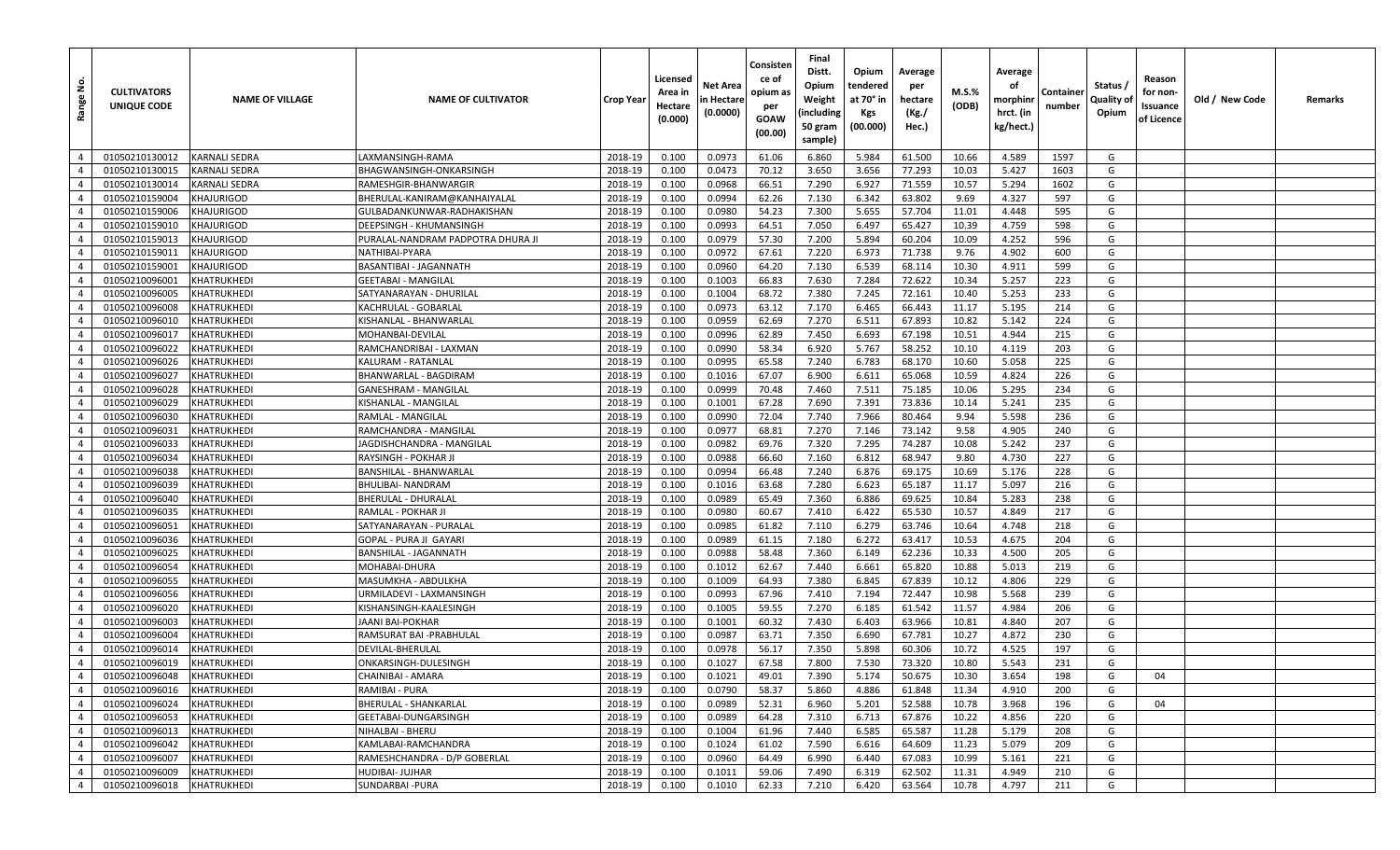| Range No.      | <b>CULTIVATORS</b><br>UNIQUE CODE | <b>NAME OF VILLAGE</b> | <b>NAME OF CULTIVATOR</b>            | <b>Crop Year</b> | Licensed<br>Area in<br>Hectare<br>(0.000) | Net Area<br>n Hectare<br>(0.0000) | Consisten<br>ce of<br>opium as<br>per<br>GOAW<br>(00.00) | Final<br>Distt.<br>Opium<br>Weight<br>(including<br>50 gram<br>sample) | Opium<br>tendered<br>at 70° in<br>Kgs<br>(00.000) | Average<br>per<br>hectare<br>(Kg./<br>Hec.) | M.S.%<br>(ODB) | Average<br>оf<br>morphinr<br>hrct. (in<br>kg/hect.) | Container<br>number | Status /<br><b>Quality of</b><br>Opium | Reason<br>for non-<br>ssuance<br>of Licence | Old / New Code | Remarks         |
|----------------|-----------------------------------|------------------------|--------------------------------------|------------------|-------------------------------------------|-----------------------------------|----------------------------------------------------------|------------------------------------------------------------------------|---------------------------------------------------|---------------------------------------------|----------------|-----------------------------------------------------|---------------------|----------------------------------------|---------------------------------------------|----------------|-----------------|
| $\overline{4}$ | 01050210096037                    | KHATRUKHEDI            | <b>FATTIBAI - NAGULAL</b>            | 2018-19          | 0.100                                     | 0.0974                            | 59.74                                                    | 7.520                                                                  | 6.418                                             | 65.893                                      | 10.76          | 4.963                                               | 212                 | G                                      |                                             |                |                 |
| $\overline{4}$ | 01050210096043                    | KHATRUKHEDI            | BHAGATRAM - SHRIRAM                  | 2018-19          | 0.100                                     | 0.1001                            | 69.45                                                    | 7.280                                                                  | 7.223                                             | 72.157                                      | 10.21          | 5.157                                               | 232                 | G                                      |                                             |                |                 |
| $\overline{4}$ | 01050210096047                    | KHATRUKHEDI            | MANGU - LALA                         | 2018-19          | 0.100                                     | 0.0990                            | 55.05                                                    | 7.640                                                                  | 6.008                                             | 60.686                                      | 10.86          | 4.614                                               | 199                 | G                                      |                                             |                |                 |
| $\overline{4}$ | 01050210096002                    | KHATRUKHEDI            | BALUBAI-VARDIRAM                     | 2018-19          | 0.100                                     | 0.0996                            | 59.97                                                    | 7.400                                                                  | 6.340                                             | 63.654                                      | 11.07          | 4.932                                               | 213                 | G                                      |                                             |                |                 |
| $\overline{4}$ | 01050210096021                    | <b>KHATRUKHEDI</b>     | LABHCHAND-SAMDA                      | 2018-19          | 0.100                                     | 0.0997                            | 56.57                                                    | 7.300                                                                  | 5.899                                             | 59.167                                      | 10.77          | 4.461                                               | 201                 | G                                      |                                             |                |                 |
| $\overline{4}$ | 01050210096032                    | KHATRUKHEDI            | PANNALAL-NATHULAL                    | 2018-19          | 0.100                                     | 0.0991                            | 57.39                                                    | 7.370                                                                  | 6.042                                             | 60.968                                      | 10.98          | 4.686                                               | 202                 | G                                      |                                             |                |                 |
| $\overline{4}$ | 01050210096041                    | <b>KHATRUKHEDI</b>     | PRABHULAL-BHERULAL                   | 2018-19          | 0.100                                     | 0.0993                            | 63.98                                                    | 7.130                                                                  | 6.517                                             | 65.629                                      | 10.46          | 4.805                                               | 222                 | G                                      |                                             |                |                 |
| $\overline{4}$ | 01050210097002                    | KHEJDIYA               | RAMVILAS - VAGHATRAM                 | 2018-19          | 0.100                                     | 0.0000                            |                                                          |                                                                        |                                                   |                                             |                |                                                     |                     | F.                                     |                                             |                |                 |
| $\overline{4}$ | 01050210097008                    | KHEJDIYA               | RAMESHWAR-BHERULAL                   | 2018-19          | 0.100                                     | 0.0899                            | 65.14                                                    | 6.950                                                                  | 6.467                                             | 71.935                                      | 11.01          | 5.544                                               | 2189                | G                                      |                                             |                |                 |
| $\overline{4}$ | 01050210097029                    | KHEJDIYA               | RAMSINGH - SARDARSINGH               | 2018-19          | 0.100                                     | 0.0969                            | 60.97                                                    | 7.000                                                                  | 6.097                                             | 62.920                                      | 10.10          | 4.448                                               | 2190                | G                                      |                                             |                |                 |
| $\overline{4}$ | 01050210097001                    | KHEJDIYA               | VARDIBAI-SATYANARAYAN                | 2018-19          | 0.100                                     | 0.0973                            | 58.88                                                    | 2.690                                                                  | 2.263                                             | 23.257                                      | 11.99          | 1.952                                               | 2191                | G                                      | 04                                          |                |                 |
| $\overline{4}$ | 01050210097006                    | KHEJDIYA               | RAMCHANDRA - BHERA                   | 2018-19          | 0.100                                     | 0.0949                            | 68.35                                                    | 6.720                                                                  | 6.562                                             | 69.146                                      | 9.50           | 4.598                                               | 2192                | G                                      |                                             |                |                 |
| $\overline{4}$ | 01050210097005                    | KHEJDIYA               | MANGILAL - KALU                      | 2018-19          | 0.100                                     | 0.0949                            | 66.79                                                    | 6.460                                                                  | 6.164                                             | 64.952                                      | 10.59          | 4.815                                               | 2193                | G                                      |                                             |                |                 |
| $\overline{4}$ | 01050210145013                    | KHERKHEDA              | BHERULAL-BHANWARLAL                  | 2018-19          | 0.100                                     | 0.0989                            | 68.21                                                    | 7.140                                                                  | 6.957                                             | 70.343                                      | 9.87           | 4.860                                               | 3464                | G                                      |                                             |                |                 |
| $\overline{4}$ | 01050210158014                    | KHETAKHEDA             | RAMCHANDRA-SHANKARLAL                | 2018-19          | 0.100                                     | 0.0995                            | 63.03                                                    | 7.200                                                                  | 6.483                                             | 65.155                                      | 11.04          | 5.035                                               | 3495                | G                                      |                                             |                |                 |
| $\overline{4}$ | 01050210158017                    | KHETAKHEDA             | ASLAM KHAN-HUSSAIN KHAN              | 2018-19          | 0.100                                     | 0.0963                            | 63.64                                                    | 6.800                                                                  | 6.182                                             | 64.195                                      | 9.63           | 4.328                                               | 3496                | G                                      |                                             |                |                 |
| $\overline{4}$ | 01050210158013                    | KHETAKHEDA             | SURAJMAL-MANA                        | 2018-19          | 0.100                                     | 0.0993                            | 68.99                                                    | 7.010                                                                  | 6.909                                             | 69.577                                      | 9.26           | 4.510                                               | 3498                | G                                      |                                             |                |                 |
| $\overline{4}$ | 01050210158035                    | KHETAKHEDA             | CHOSAR BAI-GANGARAM                  | 2018-19          | 0.100                                     | 0.0987                            | 65.11                                                    | 7.180                                                                  | 6.678                                             | 67.659                                      | 10.60          | 5.021                                               | 3497                | G                                      |                                             |                |                 |
| $\overline{4}$ | 01050210158018                    | KHETAKHEDA             | BHARATSINGH - NATHUSINGH             | 2018-19          | 0.100                                     | 0.0986                            | 63.43                                                    | 6.810                                                                  | 6.171                                             | 62.586                                      | 10.06          | 4.407                                               | 3494                | G                                      |                                             | 01050210153096 |                 |
| $\overline{4}$ | 01050210158006                    | KHETAKHEDA             | MANGILAL - NANDA                     | 2018-19          | 0.100                                     | 0.0893                            | 51.18                                                    | 6.180                                                                  | 4.518                                             | 50.593                                      | 11.16          | 3.953                                               | 3493                | G                                      | 04                                          | 01050210157078 |                 |
| $\overline{4}$ | 01050210040006                    | KOLVI                  | SAMANDBAI - GANGARAM                 | 2018-19          | 0.100                                     | 0.0957                            | 62.96                                                    | 7.250                                                                  | 6.521                                             | 68.140                                      | 10.20          | 4.865                                               | 2898                | G                                      |                                             |                |                 |
| $\overline{4}$ | 01050210034037                    | <b>KOT PIPLYA</b>      | <b>BHERULAL - PYARA</b>              | 2018-19          | 0.100                                     | 0.1000                            | 69.41                                                    | 7.990                                                                  | 7.923                                             | 79.230                                      | 10.70          | 5.934                                               | 1398                | G                                      |                                             |                |                 |
| $\overline{4}$ | 01050210034034                    | <b>KOT PIPLYA</b>      | LALKUWAR - MANOHARSINGH              | 2018-19          | 0.100                                     | 0.0987                            | 62.42                                                    | 7.040                                                                  | 6.278                                             | 63.606                                      | 11.07          | 4.929                                               | 1395                | G                                      |                                             |                |                 |
| $\overline{4}$ | 01050210034011                    | <b>KOT PIPLYA</b>      | DHAPUBAI - DEVISINGH                 | 2018-19          | 0.100                                     | 0.0981                            | 58.22                                                    | 7.360                                                                  | 6.121                                             | 62.395                                      | 11.13          | 4.862                                               | 1391                | G                                      |                                             |                |                 |
| $\overline{4}$ | 01050210034002                    | <b>KOT PIPLYA</b>      | DASHRATHSINGH - RAMSINGH             | 2018-19          | 0.100                                     | 0.1013                            | 62.86                                                    | 7.300                                                                  | 6.555                                             | 64.708                                      | 10.42          | 4.720                                               | 1396                | G                                      |                                             |                |                 |
| $\overline{4}$ | 01050210034029                    | <b>KOT PIPLYA</b>      | KESHARSINGH - BHUWANISINGH           | 2018-19          | 0.100                                     | 0.1031                            | 59.34                                                    | 7.490                                                                  | 6.349                                             | 61.580                                      | 11.70          | 5.044                                               | 1392                | G                                      |                                             |                |                 |
| $\overline{4}$ | 01050210034023                    | <b>KOT PIPLYA</b>      | MOHAN PURI - RAJU PURI               | 2018-19          | 0.100                                     | 0.1004                            | 59.68                                                    | 7.460                                                                  | 6.360                                             | 63.346                                      | 11.96          | 5.304                                               | 1393                | G                                      |                                             |                |                 |
| $\overline{4}$ | 01050210034032                    | <b>KOT PIPLYA</b>      | KANIRAM - LAXMAN                     | 2018-19          | 0.100                                     | 0.0994                            | 60.94                                                    | 7.120                                                                  | 6.198                                             | 62.354                                      | 10.44          | 4.557                                               | 1394                | G                                      |                                             |                |                 |
| $\overline{4}$ | 01050210034014                    | KOT PIPLYA             | GORDHANSINGH - JAWANSINGH            | 2018-19          | 0.100                                     | 0.0966                            | 65.44                                                    | 6.930                                                                  | 6.479                                             | 67.070                                      | 10.73          | 5.037                                               | 1397                | G                                      |                                             |                |                 |
| $\overline{4}$ | 01050210034017                    | <b>KOT PIPLYA</b>      | HARISINGH-JAWANSINGH                 | 2018-19          | 0.100                                     | 0.0960                            | 68.23                                                    | 6.590                                                                  | 6.423                                             | 66.906                                      | 10.90          | 5.105                                               | 1399                | G                                      |                                             |                |                 |
| $\overline{4}$ | 01050210035002                    | <b>KOTDA MATA</b>      | BHANWARSINGH - DEVISINGH             | 2018-19          | 0.100                                     | 0.0990                            | 66.86                                                    | 7.100                                                                  | 6.782                                             | 68.505                                      | 10.84          | 5.198                                               | 3338                | G                                      |                                             |                |                 |
| $\overline{4}$ | 01050210035020                    | <b>KOTDA MATA</b>      | MEHTABSINGH- NANDLAL D.P. GULABBAI   | 2018-19          | 0.100                                     | 0.1005                            | 66.22                                                    | 7.390                                                                  | 6.991                                             | 69.562                                      | 10.78          | 5.249                                               | 3335                | G                                      |                                             |                |                 |
| $\overline{4}$ | 01050210035025                    | <b>KOTDA MATA</b>      | BHANWARBAI-MOHANLAL                  | 2018-19          | 0.100                                     | 0.0974                            | 63.77                                                    | 7.070                                                                  | 6.441                                             | 66.129                                      | 11.73          | 5.430                                               | 3332                | G                                      |                                             |                |                 |
| $\overline{4}$ | 01050210035004                    | KOTDA MATA             | LAXMINARAYAN - NANURAM               | 2018-19          | 0.100                                     | 0.0959                            | 67.51                                                    | 7.230                                                                  | 6.973                                             | 72.711                                      | 9.61           | 4.891                                               | 3339                | G                                      |                                             |                |                 |
| $\overline{4}$ | 01050210035013                    | <b>KOTDA MATA</b>      | MANKUNWAR - DHULSINGH                | 2018-19          | 0.100                                     | 0.0992                            | 63.27                                                    | 7.010                                                                  | 6.336                                             | 63.870                                      | 9.72           | 4.346                                               | 3336                | G                                      |                                             |                |                 |
| $\overline{4}$ | 01050210035023                    | KOTDA MATA             | IHUJHAR-BHUWAN                       | 2018-19          | 0.100                                     | 0.0966                            | 61.25                                                    | 6.830                                                                  | 5.976                                             | 61.863                                      | 11.04          | 4.781                                               | 3337                | G                                      |                                             |                |                 |
| $\overline{4}$ | 01050210035011                    | KOTDA MATA             | <b>NATHU - ONKAR</b>                 | 2018-19          | 0.100                                     | 0.0994                            | 67.88                                                    | 7.010                                                                  | 6.798                                             | 68.390                                      | 9.91           | 4.744                                               | 3340                | G                                      |                                             |                |                 |
| $\overline{4}$ | 01050210035037                    | <b>KOTDA MATA</b>      | IAGDISH D.P. GULABBAI                | 2018-19          | 0.100                                     | 0.0992                            | 60.05                                                    | 6.980                                                                  | 5.988                                             | 60.362                                      | 10.71          | 4.525                                               | 3333                | G                                      |                                             |                |                 |
| $\overline{4}$ | 01050210035019                    | <b>KOTDA MATA</b>      | SALLUBAI-NANDLAL                     | 2018-19          | 0.100                                     | 0.1005                            | 67.35                                                    | 7.480                                                                  | 7.197                                             | 71.611                                      | 9.87           | 4.948                                               | 3341                | G                                      |                                             |                |                 |
| $\overline{4}$ | 01050210035001                    | <b>KOTDA MATA</b>      | BHERULAL-SHAMBHULAL                  | 2018-19          | 0.100                                     | 0.0986                            | 60.30                                                    | 7.160                                                                  | 6.168                                             | 62.555                                      | 10.45          | 4.576                                               | 3334                | G                                      |                                             |                |                 |
| $\overline{4}$ | 01050210095016                    | LAARNI                 | GEETABAI W/o RUPA D/o ONKAR          | 2018-19          | 0.100                                     | 0.0991                            | 59.72                                                    | 7.390                                                                  | 6.305                                             | 63.622                                      | 10.85          | 4.832                                               | 3409                | G                                      |                                             |                | NAME CORRACTION |
| $\overline{4}$ | 01050210069023                    | <b>LAKHU PIPLIYA</b>   | MANOHARBAI-GANGASINGH M/O SAJJANABAI | 2018-19          | 0.100                                     | 0.0910                            | 56.13                                                    | 6.630                                                                  | 5.316                                             | 58.417                                      | 10.74          | 4.392                                               | 1897                | G                                      |                                             |                |                 |
| $\overline{4}$ | 01050210069003                    | <b>LAKHU PIPLIYA</b>   | KARANSINGH - NAHARSINGH              | 2018-19          | 0.100                                     | 0.0970                            | 60.34                                                    | 7.180                                                                  | 6.189                                             | 63.804                                      | 10.36          | 4.627                                               | 1899                | G                                      |                                             |                |                 |
| $\overline{4}$ | 01050210069002                    | <b>LAKHU PIPLIYA</b>   | GANGABAI-AMARSINGH                   | 2018-19          | 0.100                                     | 0.1009                            | 59.99                                                    | 7.210                                                                  | 6.179                                             | 61.238                                      | 11.04          | 4.733                                               | 1900                | G                                      |                                             |                |                 |
| $\overline{4}$ | 01050210069006                    | <b>LAKHU PIPLIYA</b>   | DARYAVBAI-BHANWARSINGH               | 2018-19          | 0.100                                     | 0.0998                            | 62.21                                                    | 6.980                                                                  | 6.203                                             | 62.154                                      | 10.87          | 4.729                                               | 1901                | G                                      |                                             |                |                 |
| $\overline{4}$ | 01050210069001                    | <b>LAKHU PIPLIYA</b>   | MANGUSINGH-HARISINGH                 | 2018-19          | 0.100                                     | 0.0883                            | 54.93                                                    | 6.640                                                                  | 5.211                                             | 59.014                                      | 10.90          | 4.502                                               | 1898                | G                                      |                                             |                |                 |
| $\overline{4}$ | 01050210085028                    | LASUDIYA               | <b>BHARATSINGH - RATANSINGH</b>      | 2018-19          | 0.100                                     | 0.0993                            | 58.64                                                    | 7.390                                                                  | 6.191                                             | 62.346                                      | 9.84           | 4.294                                               | 2927                | G                                      |                                             |                |                 |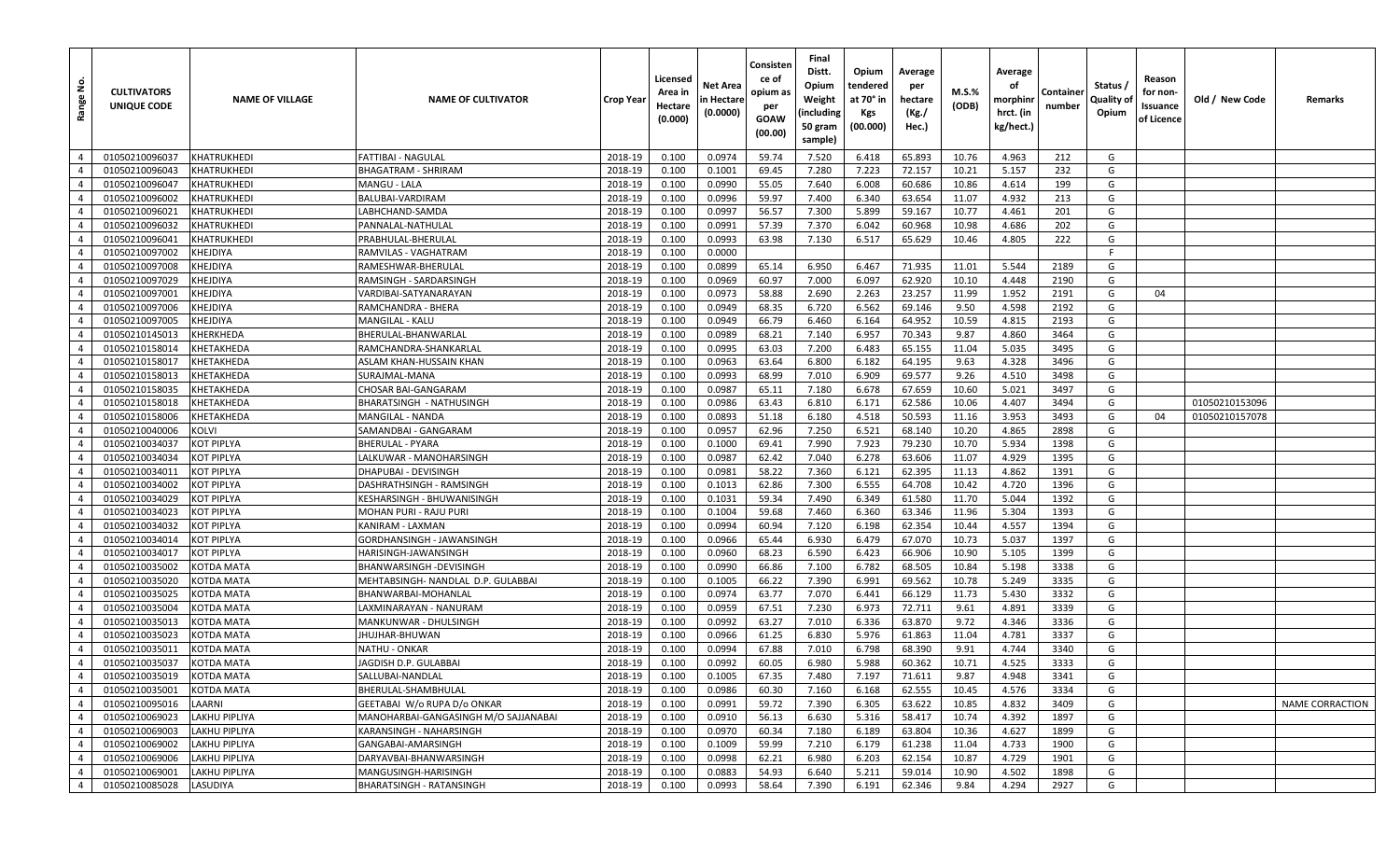| غ.<br>Range    | <b>CULTIVATORS</b><br>UNIQUE CODE | <b>NAME OF VILLAGE</b> | <b>NAME OF CULTIVATOR</b>                | <b>Crop Year</b> | Licensed<br>Area in<br>Hectare<br>(0.000) | Net Area<br>n Hectare<br>(0.0000) | Consisten<br>ce of<br>opium as<br>per<br>GOAW<br>(00.00) | Final<br>Distt.<br>Opium<br>Weight<br>(including<br>50 gram<br>sample) | Opium<br>tendered<br>at 70° in<br>Kgs<br>(00.000) | Average<br>per<br>hectare<br>(Kg./<br>Hec.) | M.S.%<br>(ODB) | Average<br>οf<br>morphinr<br>hrct. (in<br>kg/hect.) | Containe<br>number | Status /<br>Quality of<br>Opium | Reason<br>for non-<br>Issuance<br>of Licence | Old / New Code | Remarks                |
|----------------|-----------------------------------|------------------------|------------------------------------------|------------------|-------------------------------------------|-----------------------------------|----------------------------------------------------------|------------------------------------------------------------------------|---------------------------------------------------|---------------------------------------------|----------------|-----------------------------------------------------|--------------------|---------------------------------|----------------------------------------------|----------------|------------------------|
| $\overline{4}$ | 01050210085031                    | LASUDIYA               | <b>BHANWARLAL - MANGU</b>                | 2018-19          | 0.100                                     | 0.0968                            | 66.31                                                    | 7.300                                                                  | 6.915                                             | 71.435                                      | 9.12           | 4.561                                               | 2935               | G                               |                                              |                |                        |
| $\overline{4}$ | 01050210085032                    | LASUDIYA               | LAXMANSINGH- GORDHANSINGH                | 2018-19          | 0.100                                     | 0.1025                            | 57.67                                                    | 7.610                                                                  | 6.270                                             | 61.170                                      | 10.25          | 4.389                                               | 2928               | G                               |                                              |                |                        |
| $\overline{4}$ | 01050210085004                    | LASUDIYA               | PARWATSINGH- BHUWANSINGH                 | 2018-19          | 0.100                                     | 0.1023                            | 62.92                                                    | 7.430                                                                  | 6.679                                             | 65.288                                      | 10.63          | 4.858                                               | 2932               | G                               |                                              |                |                        |
| $\overline{4}$ | 01050210085003                    | LASUDIYA               | DHULSINGH - SHAMBHUSINGH                 | 2018-19          | 0.100                                     | 0.0937                            | 53.31                                                    | 6.850                                                                  | 5.217                                             | 55.677                                      | 11.61          | 4.525                                               | 2929               | G                               |                                              |                |                        |
| $\overline{4}$ | 01050210085013                    | LASUDIYA               | SHANKARLAL - BHAGGA                      | 2018-19          | 0.100                                     | 0.0997                            | 64.51                                                    | 7.220                                                                  | 6.654                                             | 66.740                                      | 10.34          | 4.830                                               | 2933               | G                               |                                              |                |                        |
| $\overline{4}$ | 01050210085011                    | LASUDIYA               | SARDARBAI - DEVA                         | 2018-19          | 0.100                                     | 0.0994                            | 66.08                                                    | 7.210                                                                  | 6.806                                             | 68.470                                      | 10.47          | 5.018                                               | 2937               | G                               |                                              |                |                        |
| $\overline{4}$ | 01050210085007                    | LASUDIYA               | TAMMAKUNWAR-VIKRAMSINGH                  | 2018-19          | 0.100                                     | 0.0909                            | 62.63                                                    | 6.790                                                                  | 6.075                                             | 66.831                                      | 10.31          | 4.823                                               | 2936               | G                               |                                              |                |                        |
| $\overline{4}$ | 01050210085001                    | LASUDIYA               | ISHWARSINGH-PYARSINGH                    | 2018-19          | 0.100                                     | 0.0949                            | 69.61                                                    | 7.430                                                                  | 7.389                                             | 77.860                                      | 10.33          | 5.630                                               | 2938               | G                               |                                              |                |                        |
| $\overline{4}$ | 01050210085042                    | LASUDIYA               | SAMPATBAI-BHERUSINGH                     | 2018-19          | 0.100                                     | 0.1022                            | 56.57                                                    | 7.430                                                                  | 6.005                                             | 58.757                                      | 10.20          | 4.195                                               | 2930               | G                               |                                              |                |                        |
| $\overline{4}$ | 01050210085024                    | LASUDIYA               | VARDA-DHURA JI                           | 2018-19          | 0.100                                     | 0.0908                            | 61.38                                                    | 6.650                                                                  | 5.831                                             | 64.218                                      | 10.22          | 4.594                                               | 2934               | G                               |                                              |                |                        |
| $\overline{4}$ | 01050210085006                    | LASUDIYA               | RADHESHYAM-RAMCHANDRA                    | 2018-19          | 0.100                                     | 0.1000                            | 56.58                                                    | 7.290                                                                  | 5.892                                             | 58.920                                      | 10.37          | 4.277                                               | 2931               | G                               |                                              |                |                        |
| $\overline{4}$ | 01050210100008                    | <b>MAHUVI</b>          | RAMCHANDRA - JADURAM                     | 2018-19          | 0.100                                     | 0.0974                            | 67.86                                                    | 7.210                                                                  | 6.990                                             | 71.765                                      | 10.36          | 5.204                                               | 955                | G                               |                                              |                |                        |
| $\overline{4}$ | 01050210100020                    | <b>MAHUVI</b>          | <b>GANGRAM - RODA</b>                    | 2018-19          | 0.100                                     | 0.1000                            | 68.93                                                    | 7.300                                                                  | 7.188                                             | 71.880                                      | 10.40          | 5.233                                               | 963                | G                               |                                              |                |                        |
| $\overline{4}$ | 01050210100021                    | <b>MAHUVI</b>          | DARIYAVBAI - UDAYSINGH                   | 2018-19          | 0.100                                     | 0.0998                            | 67.02                                                    | 6.720                                                                  | 6.434                                             | 64.468                                      | 10.91          | 4.923                                               | 964                | G                               |                                              |                |                        |
| $\overline{4}$ | 01050210100023                    | <b>MAHUVI</b>          | LAXMAN - BAGDIRAM                        | 2018-19          | 0.100                                     | 0.1029                            | 68.00                                                    | 7.050                                                                  | 6.849                                             | 66.559                                      | 9.99           | 4.654                                               | 956                | G                               |                                              |                |                        |
| $\overline{4}$ | 01050210100032                    | <b>MAHUVI</b>          | AXMINARAYAN - KACHRU                     | 2018-19          | 0.100                                     | 0.1007                            | 70.52                                                    | 7.080                                                                  | 7.133                                             | 70.834                                      | 10.71          | 5.310                                               | 957                | G                               |                                              |                |                        |
| $\overline{4}$ | 01050210100033                    | <b>MAHUVI</b>          | SAJJAN - DHURA                           | 2018-19          | 0.100                                     | 0.0990                            | 65.99                                                    | 7.200                                                                  | 6.788                                             | 68.565                                      | 9.83           | 4.718                                               | 951                | G                               |                                              |                |                        |
| $\overline{4}$ | 01050210100013                    | <b>MAHUVI</b>          | KAMLABAI - MANGILAL                      | 2018-19          | 0.100                                     | 0.0985                            | 63.98                                                    | 6.960                                                                  | 6.361                                             | 64.578                                      | 10.27          | 4.643                                               | 958                | G                               |                                              |                |                        |
| $\overline{4}$ | 01050210100024                    | <b>MAHUVI</b>          | KESHARBAI - RODA JI                      | 2018-19          | 0.100                                     | 0.1014                            | 68.05                                                    | 7.060                                                                  | 6.863                                             | 67.682                                      | 10.70          | 5.070                                               | 965                | G                               |                                              |                |                        |
| $\overline{4}$ | 01050210100040                    | <b>MAHUVI</b>          | KAMLABAI - SATYANARAYAN                  | 2018-19          | 0.100                                     | 0.1008                            | 69.14                                                    | 7.160                                                                  | 7.072                                             | 70.158                                      | 10.37          | 5.093                                               | 959                | G                               |                                              |                |                        |
| $\overline{4}$ | 01050210100042                    | <b>MAHUVI</b>          | BHANWARLAL - KACHRU                      | 2018-19          | 0.100                                     | 0.1043                            | 65.01                                                    | 7.320                                                                  | 6.798                                             | 65.177                                      | 10.34          | 4.718                                               | 952                | G                               |                                              |                |                        |
| $\overline{4}$ | 01050210100007                    | <b>MAHUVI</b>          | <b>BHUWANISINGH - JUJHARSINGH</b>        | 2018-19          | 0.100                                     | 0.1000                            | 64.47                                                    | 7.200                                                                  | 6.631                                             | 66.310                                      | 10.28          | 4.772                                               | 960                | G                               |                                              |                |                        |
| $\overline{4}$ | 01050210100004                    | <b>MAHUVI</b>          | <b>BALURAM - SWARUP</b>                  | 2018-19          | 0.100                                     | 0.1028                            | 61.90                                                    | 7.110                                                                  | 6.287                                             | 61.157                                      | 10.65          | 4.559                                               | 953                | G                               |                                              |                |                        |
| $\overline{4}$ | 01050210100002                    | <b>MAHUVI</b>          | RODIRAM - GANGARAM                       | 2018-19          | 0.100                                     | 0.1010                            | 65.61                                                    | 7.090                                                                  | 6.645                                             | 65.792                                      | 10.73          | 4.942                                               | 961                | G                               |                                              |                |                        |
| $\overline{4}$ | 01050210100030                    | <b>MAHUVI</b>          | KANIRAM - HERA                           | 2018-19          | 0.100                                     | 0.1005                            | 62.87                                                    | 7.040                                                                  | 6.323                                             | 62.915                                      | 10.39          | 4.576                                               | 954                | G                               |                                              |                |                        |
| $\overline{4}$ | 01050210100010                    | <b>MAHUVI</b>          | MANGU - KACHRU                           | 2018-19          | 0.100                                     | 0.1011                            | 67.25                                                    | 7.160                                                                  | 6.879                                             | 68.041                                      | 10.51          | 5.006                                               | 966                | G                               |                                              |                |                        |
| $\overline{4}$ | 01050210100043                    | <b>MAHUVI</b>          | .ILABAI-HIRALAL                          | 2018-19          | 0.100                                     | 0.1008                            | 67.02                                                    | 7.310                                                                  | 6.999                                             | 69.434                                      | 10.19          | 4.953                                               | 967                | G                               |                                              |                |                        |
| $\overline{4}$ | 01050210100039                    | <b>MAHUVI</b>          | RUKAMANBAI-BAGDIRAM                      | 2018-19          | 0.100                                     | 0.1034                            | 47.74                                                    | 4.080                                                                  | 2.783                                             | 26.914                                      | 11.88          | 2.238                                               | 950                | G                               | 04                                           |                |                        |
| $\overline{4}$ | 01050210100047                    | <b>MAHUVI</b>          | JUJHARLAL-KESHURAM                       | 2018-19          | 0.100                                     | 0.0999                            | 70.07                                                    | 6.970                                                                  | 6.977                                             | 69.839                                      | 10.13          | 4.952                                               | 969                | G                               |                                              |                | NAME CORRACTION        |
| $\overline{4}$ | 01050210100001                    | <b>MAHUVI</b>          | DHAPUBAI-RAMESHWAR                       | 2018-19          | 0.100                                     | 0.0950                            | 70.46                                                    | 7.250                                                                  | 7.298                                             | 76.821                                      | 10.18          | 5.474                                               | 968                | G                               |                                              |                |                        |
| $\overline{4}$ | 01050210100014                    | <b>MAHUVI</b>          | MAHESHCHANDRA-MOHANLAL                   | 2018-19          | 0.100                                     | 0.1012                            | 69.85                                                    | 6.970                                                                  | 6.955                                             | 68.725                                      | 9.98           | 4.801                                               | 970                | G                               |                                              |                |                        |
| $\overline{4}$ | 01050210100018                    | <b>MAHUVI</b>          | KANWARLAL-BHUWAN                         | 2018-19          | 0.100                                     | 0.0990                            | 66.56                                                    | 7.010                                                                  | 6.666                                             | 67.333                                      | 10.62          | 5.005                                               | 962                | G                               |                                              |                |                        |
| $\overline{4}$ | 01050210132005                    | <b>MAHUWA</b>          | UDAYRAM - VAINIRAM                       | 2018-19          | 0.100                                     | 0.0989                            | 75.17                                                    | 7.180                                                                  | 7.710                                             | 77.957                                      | 9.62           | 5.250                                               | 2943               | G                               |                                              |                |                        |
| $\overline{4}$ | 01050210132007                    | <b>MAHUWA</b>          | DURGABAI-HEERALAL                        | 2018-19          | 0.100                                     | 0.0998                            | 80.69                                                    | 7.290                                                                  | 8.403                                             | 84.198                                      | 9.03           | 5.322                                               | 2961               | G                               |                                              |                |                        |
| $\overline{4}$ | 01050210132010                    | <b>MAHUWA</b>          | HARDERAM - BHANWARLAL                    | 2018-19          | 0.100                                     | 0.1007                            | 69.71                                                    | 7.330                                                                  | 7.300                                             | 72.492                                      | 9.41           | 4.775                                               | 2956               | G                               |                                              |                | NAME CORRACTION        |
| $\overline{4}$ | 01050210132012                    | <b>MAHUWA</b>          | MADHURAM - RAMRATAN                      | 2018-19          | 0.100                                     | 0.1033                            | 69.29                                                    | 7.530                                                                  | 7.454                                             | 72.158                                      | 9.68           | 4.889                                               | 2951               | G                               |                                              |                | <b>NAME CORRACTION</b> |
| $\overline{4}$ | 01050210132024                    | <b>MAHUWA</b>          | <b>MANGILAL - GANPATLAL</b>              | 2018-19          | 0.100                                     | 0.1007                            | 74.31                                                    | 7.090                                                                  | 7.527                                             | 74.746                                      | 9.30           | 4.866                                               | 2957               | G                               |                                              |                |                        |
| $\overline{4}$ | 01050210132032                    | <b>MAHUWA</b>          | LEELABAI - PRABHULAL                     | 2018-19          | 0.100                                     | 0.1045                            | 64.42                                                    | 7.700                                                                  | 7.086                                             | 67.808                                      | 9.62           | 4.566                                               | 2944               | G                               |                                              |                |                        |
| $\overline{4}$ | 01050210132034                    | <b>MAHUWA</b>          | RAMSINGH - PRATAPSINGH                   | 2018-19          | 0.100                                     | 0.1018                            | 77.43                                                    | 7.140                                                                  | 7.898                                             | 77.583                                      | 9.47           | 5.143                                               | 2962               | G                               |                                              |                |                        |
| $\overline{4}$ | 01050210132037                    | <b>MAHUWA</b>          | DHAPUBAI - BHAGWATILAL                   | 2018-19          | 0.100                                     | 0.0999                            | 71.69                                                    | 6.250                                                                  | 6.401                                             | 64.074                                      | 9.14           | 4.099                                               | 2958               | G                               |                                              |                |                        |
| $\overline{4}$ | 01050210132038                    | <b>MAHUWA</b>          | PAPUBAI - DASHRATHLAL                    | 2018-19          | 0.100                                     | 0.1009                            | 63.27                                                    | 7.270                                                                  | 6.571                                             | 65.123                                      | 9.36           | 4.267                                               | 2945               | G                               |                                              |                |                        |
| $\overline{4}$ | 01050210132039                    | <b>MAHUWA</b>          | BHANWARLAL - BHERULAL                    | 2018-19          | 0.100                                     | 0.1014                            | 75.84                                                    | 7.150                                                                  | 7.747                                             | 76.400                                      | 9.36           | 5.005                                               | 2959               | G                               |                                              |                |                        |
| $\overline{4}$ | 01050210132043                    | <b>MAHUWA</b>          | PRABHULAL - SHANKARLAL                   | 2018-19          | 0.100                                     | 0.1009                            | 63.07                                                    | 7.000                                                                  | 6.307                                             | 62.507                                      | 11.26          | 4.927                                               | 2948               | G                               |                                              |                |                        |
| $\overline{4}$ | 01050210132044                    | <b>MAHUWA</b>          | RAMCHANDRA - NANDRAM                     | 2018-19          | 0.100                                     | 0.1037                            | 65.53                                                    | 6.940                                                                  | 6.497                                             | 62.651                                      | 10.77          | 4.723                                               | 2949               | G                               |                                              |                |                        |
| $\overline{4}$ | 01050210132046                    | <b>MAHUWA</b>          | BHANWARLAL - RAMCHANDRA                  | 2018-19          | 0.100                                     | 0.0998                            | 66.14                                                    | 7.380                                                                  | 6.973                                             | 69.869                                      | 10.25          | 5.013                                               | 2950               | G                               |                                              |                |                        |
| $\overline{4}$ | 01050210132050                    | <b>MAHUWA</b>          | BASANTILAL - BHANWARLAL                  | 2018-19          | 0.100                                     | 0.1016                            | 65.64                                                    | 7.250                                                                  | 6.798                                             | 66.909                                      | 9.45           | 4.426                                               | 2952               | G                               |                                              |                |                        |
| $\overline{4}$ | 01050210132051                    | <b>MAHUWA</b>          | ISHAWARKUWAR - VINOD SINGH D/O SHANTIBAI | 2018-19          | 0.100                                     | 0.0972                            | 74.72                                                    | 6.640                                                                  | 7.088                                             | 72.921                                      | 9.58           | 4.890                                               | 2963               | G                               |                                              |                |                        |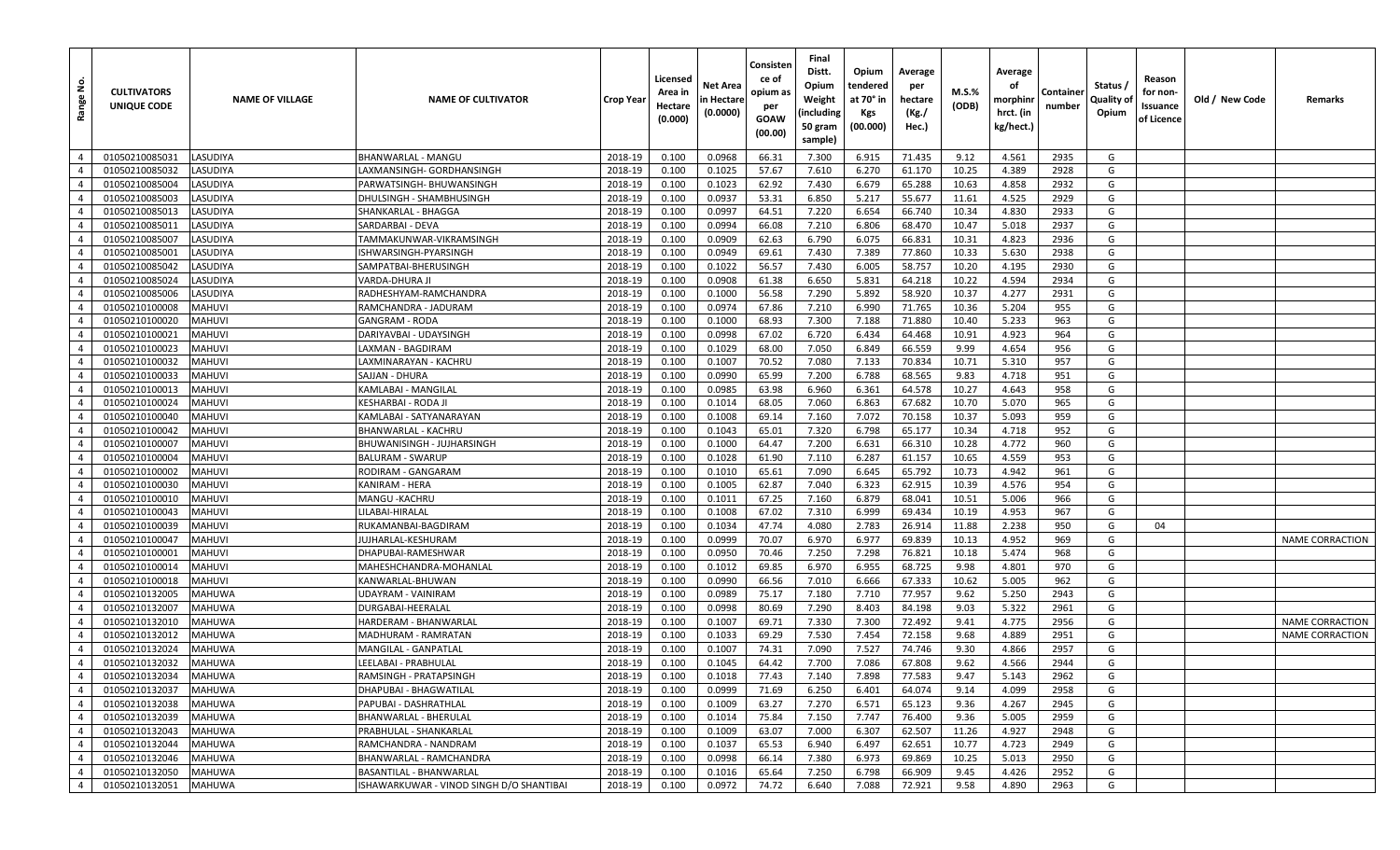| <u>ទំ</u><br>Range               | <b>CULTIVATORS</b><br>UNIQUE CODE | <b>NAME OF VILLAGE</b> | <b>NAME OF CULTIVATOR</b>                       | <b>Crop Year</b>   | Licensed<br>Area in<br>Hectare<br>(0.000) | Net Area<br>in Hectare<br>(0.0000) | Consisten<br>ce of<br>opium as<br>per<br>GOAW<br>(00.00) | Final<br>Distt.<br>Opium<br>Weight<br>(including<br>50 gram<br>sample) | Opium<br>tendered<br>at 70° in<br>Kgs<br>(00.000) | Average<br>per<br>hectare<br>(Kg./<br>Hec.) | M.S.%<br>(ODB) | Average<br>οf<br>morphinr<br>hrct. (in<br>kg/hect.) | Container<br>number | Status /<br>Quality of<br>Opium | Reason<br>for non-<br>Issuance<br>of Licence | Old / New Code | Remarks |
|----------------------------------|-----------------------------------|------------------------|-------------------------------------------------|--------------------|-------------------------------------------|------------------------------------|----------------------------------------------------------|------------------------------------------------------------------------|---------------------------------------------------|---------------------------------------------|----------------|-----------------------------------------------------|---------------------|---------------------------------|----------------------------------------------|----------------|---------|
| $\overline{4}$                   | 01050210132013                    | <b>MAHUWA</b>          | SURATRAM - BHANWARLAL                           | 2018-19            | 0.100                                     | 0.0998                             | 75.03                                                    | 7.180                                                                  | 7.696                                             | 77.114                                      | 9.28           | 5.009                                               | 2964                | G                               |                                              |                |         |
| $\overline{4}$                   | 01050210132015                    | MAHUWA                 | UJHARLAL-NATHU                                  | 2018-19            | 0.100                                     | 0.1002                             | 70.22                                                    | 6.960                                                                  | 6.982                                             | 69.680                                      | 8.69           | 4.239                                               | 2953                |                                 | 02                                           |                |         |
| $\overline{4}$                   | 01050210132040                    | <b>MAHUWA</b>          | MAHIPALSINGH - LAXMANSINGH                      | 2018-19            | 0.100                                     | 0.1002                             | 65.27                                                    | 7.150                                                                  | 6.667                                             | 66.536                                      | 9.38           | 4.369                                               | 2946                | G                               |                                              |                |         |
| $\overline{4}$                   | 01050210132018                    | <b>MAHUWA</b>          | BHERULAL - MOTILAL                              | 2018-19            | 0.100                                     | 0.1019                             | 61.15                                                    | 7.460                                                                  | 6.517                                             | 63.954                                      | 9.94           | 4.450                                               | 2940                | G                               |                                              |                |         |
| $\overline{4}$                   | 01050210132042                    | MAHUWA                 | KARULAL - BAGDIRAM                              | 2018-19            | 0.100                                     | 0.0935                             | 60.24                                                    | 6.770                                                                  | 5.826                                             | 62.310                                      | 9.94           | 4.336                                               | 2941                | G                               |                                              |                |         |
| $\overline{4}$                   | 01050210132016                    | MAHUWA                 | PRABHULAL - BHUWANILAL                          | 2018-19            | 0.100                                     | 0.1005                             | 60.28                                                    | 7.090                                                                  | 6.106                                             | 60.756                                      | 9.75           | 4.146                                               | 2942                | G                               |                                              |                |         |
| $\overline{4}$                   | 01050210132027                    | MAHUWA                 | MANGUBAI-GANPAT                                 | 2018-19            | 0.100                                     | 0.1027                             | 71.66                                                    | 7.300                                                                  | 7.473                                             | 72.765                                      | 9.91           | 5.048                                               | 2955                | G                               |                                              |                |         |
| $\overline{4}$                   | 01050210132002                    | <b>MAHUWA</b>          | YADUNATH-KRASHNAPALSINGH                        | 2018-19            | 0.100                                     | 0.1036                             | 75.16                                                    | 7.260                                                                  | 7.795                                             | 75.241                                      | 9.58           | 5.046                                               | 2954                | G                               |                                              |                |         |
| $\overline{4}$                   | 01050210132041                    | MAHUWA                 | IUJHAR-KANIRAM                                  | 2018-19            | 0.100                                     | 0.1017                             | 62.63                                                    | 7.210                                                                  | 6.451                                             | 63.431                                      | 10.12          | 4.493                                               | 2947                | G                               |                                              |                |         |
| $\overline{4}$                   | 01050210132055                    | MAHUWA                 | GANGABAI-BALURAM                                | 2018-19            | 0.100                                     | 0.0993                             | 72.00                                                    | 6.770                                                                  | 6.963                                             | 70.120                                      | 8.75           | 4.295                                               | 2960                |                                 | 02                                           |                |         |
| $\overline{4}$                   | 01050210132036                    | <b>MAHUWA</b>          | LAXMINARAYAN-MAGNIRAM                           | 2018-19            | 0.100                                     | 0.0000                             |                                                          |                                                                        |                                                   |                                             |                |                                                     |                     | -F                              |                                              |                |         |
| $\overline{4}$                   | 01050210132033                    | <b>MAHUWA</b>          | RATANLAL-MANGILAL                               | 2018-19            | 0.100                                     | 0.0000                             |                                                          |                                                                        |                                                   |                                             |                |                                                     |                     | F                               |                                              |                |         |
| $\overline{4}$                   | 01050210141010                    | MAMATKHEDA             | KACHRU - JAGANNATH                              | 2018-19            | 0.100                                     | 0.0967                             | 57.59                                                    | 7.070                                                                  | 5.817                                             | 60.155                                      | 10.14          | 4.270                                               | 2982                | G                               |                                              |                |         |
| $\overline{4}$                   | 01050210141003                    | MAMATKHEDA             | DHURIBAI - MANGILAL                             | 2018-19            | 0.100                                     | 0.0995                             | 64.73                                                    | 7.270                                                                  | 6.723                                             | 67.567                                      | 10.47          | 4.952                                               | 2984                | G                               |                                              |                |         |
| $\overline{4}$                   | 01050210141008                    | MAMATKHEDA             | KESHARBAI - BAPULAL                             | 2018-19            | 0.100                                     | 0.0971                             | 60.83                                                    | 7.130                                                                  | 6.196                                             | 63.810                                      | 11.03          | 4.927                                               | 2985                | G                               |                                              |                |         |
| $\overline{4}$                   | 01050210141011                    | MAMATKHEDA             | DAYARAM - SAVA                                  | 2018-19            | 0.100                                     | 0.0000                             |                                                          |                                                                        |                                                   |                                             |                |                                                     |                     | F                               |                                              |                |         |
| $\overline{4}$                   | 01050210141009                    | MAMATKHEDA             | LAXMAN SINGH - DULESINGH                        | 2018-19            | 0.100                                     | 0.0900                             | 64.78                                                    | 6.800                                                                  | 6.293                                             | 69.922                                      | 10.93          | 5.350                                               | 2986                | G                               |                                              |                |         |
| $\overline{4}$                   | 01050210141005                    | MAMATKHEDA             | MANGILAL - ONKAR                                | 2018-19            | 0.100                                     | 0.0967                             | 62.12                                                    | 7.090                                                                  | 6.292                                             | 65.067                                      | 9.50           | 4.327                                               | 2983                | G                               |                                              |                |         |
| $\overline{4}$                   | 01050210141015                    | MAMATKHEDA             | NAGU-SAWRAM                                     | 2018-19            | 0.100                                     | 0.0906                             | 55.26                                                    | 7.030                                                                  | 5.550                                             | 61.258                                      | 9.99           | 4.284                                               | 2980                | G                               |                                              |                |         |
| $\overline{4}$                   | 01050210141002                    | MAMATKHEDA             | DULESINHJ-RAMSINGH                              | 2018-19            | 0.100                                     | 0.1001                             | 53.41                                                    | 7.080                                                                  | 5.402                                             | 53.966                                      | 11.89          | 4.492                                               | 2981                | G                               |                                              |                |         |
| $\overline{4}$                   | 01050210142001                    | MAUKHEDA               | NARENDRASINGH - VIJAYSINGH                      | 2018-19            | 0.100                                     | 0.0981                             | 66.30                                                    | 6.590                                                                  | 6.242                                             | 63.628                                      | 9.73           | 4.334                                               | 3231                | G                               |                                              |                |         |
| $\overline{4}$                   | 01050210142002                    | MAUKHEDA               | RAMESHWAR - NAGULAL SHARMA                      | 2018-19            | 0.100                                     | 0.0988                             | 67.36                                                    | 6.660                                                                  | 6.409                                             | 64.868                                      | 9.20           | 4.177                                               | 3232                | G                               |                                              |                |         |
| $\overline{4}$                   | 01050210142003                    | MAUKHEDA               | VISHNUKUWAR - SHAMBHUSINGH                      | 2018-19            | 0.100                                     | 0.0966                             | 67.32                                                    | 6.130                                                                  | 5.895                                             | 61.024                                      | 9.46           | 4.041                                               | 3233                | G                               |                                              |                |         |
| $\overline{4}$                   | 01050210142026                    | MAUKHEDA               | RAMLAL-LAXMAN                                   | 2018-19            | 0.100                                     | 0.0982                             | 62.35                                                    | 6.700                                                                  | 5.968                                             | 60.773                                      | 9.78           | 4.160                                               | 3230                | G                               |                                              |                |         |
| $\overline{4}$                   | 01050210142012                    | MAUKHEDA               | GOVINDKUNWAR-CHENSINGH                          | 2018-19            | 0.100                                     | 0.0000                             |                                                          |                                                                        |                                                   |                                             |                |                                                     |                     | F.                              |                                              |                |         |
| $\overline{4}$                   | 01050210127026                    | NIPANIYA               | AMARSINGH - RATANSINGH                          | 2018-19            | 0.100                                     | 0.1032                             | 64.11                                                    | 7.290                                                                  | 6.677                                             | 64.699                                      | 9.69           | 4.388                                               | 3223                | G                               |                                              |                |         |
| $\overline{4}$                   | 01050210127014                    | VIPANIYA               | DEVILAL-KESHURAM                                | 2018-19            | 0.100                                     | 0.0968                             | 62.58                                                    | 7.490                                                                  | 6.696                                             | 69.173                                      | 10.21          | 4.944                                               | 3220                | G                               |                                              |                |         |
| $\overline{4}$                   | 01050210127005                    | NIPANIYA               | KAMALBAI - UDAYSINGH                            | 2018-19            | 0.100                                     | 0.0995                             | 60.24                                                    | 7.140                                                                  | 6.144                                             | 61.748                                      | 9.66           | 4.176                                               | 3221                | G                               |                                              |                |         |
| $\overline{4}$                   | 01050210127013                    | NIPANIYA               | GANGA BAI - SHANKAR LAL                         | 2018-19            | 0.100                                     | 0.0968                             | 65.48                                                    | 7.090                                                                  | 6.632                                             | 68.512                                      | 10.19          | 4.887                                               | 3224                | G                               |                                              |                |         |
| $\overline{4}$                   | 01050210127009                    | <b>NIPANIYA</b>        | DARIYAVBAI - BHANWAR SINGH                      | 2018-19            | 0.100                                     | 0.0990                             | 63.59                                                    | 7.170                                                                  | 6.513                                             | 65.787                                      | 10.14          | 4.670                                               | 3225                | G                               |                                              |                |         |
| $\overline{4}$                   | 01050210127015                    | NIPANIYA               | MANSINGH-KALU                                   | 2018-19            | 0.100                                     | 0.0974                             | 59.84                                                    | 7.130                                                                  | 6.095                                             | 62.577                                      | 11.66          | 5.108                                               | 3217                | G                               |                                              |                |         |
| $\overline{4}$                   | 01050210127012                    | NIPANIYA               | GOKUL - RAMA                                    | 2018-19            | 0.100                                     | 0.0940                             | 68.94                                                    | 7.390                                                                  | 7.278                                             | 77.425                                      | 10.10          | 5.474                                               | 3226                | G                               |                                              |                |         |
| $\overline{4}$                   | 01050210127021                    | NIPANIYA               | GANGABAI-GIRIVARSINGH                           | 2018-19            | 0.100                                     | 0.0930                             | 63.03                                                    | 7.040                                                                  | 6.339                                             | 68.161                                      | 10.31          | 4.919                                               | 3227                | G                               |                                              |                |         |
| $\overline{4}$                   | 01050210127024                    | NIPANIYA               | DEVKARAN-BHUWANSINGH                            | 2018-19            | 0.100                                     | 0.0950                             | 60.55                                                    | 7.520                                                                  | 6.505                                             | 68.473                                      | 11.10          | 5.320                                               | 3218                | G                               |                                              |                |         |
| $\overline{4}$                   | 01050210127003                    | <b>NIPANIYA</b>        | GEETABAI-PRATAPSINGH                            | 2018-19            | 0.100                                     | 0.0993                             | 60.38                                                    | 7.340                                                                  | 6.331                                             | 63.756                                      | 11.25          | 5.021                                               | 3219                | G                               |                                              |                |         |
| $\overline{4}$<br>$\overline{4}$ | 01050210127006<br>01050210098021  | NIPANIYA<br>PADALI     | JUJHARSINGH-HAMERSINGH<br>VARDIBAI - DEVA       | 2018-19<br>2018-19 | 0.100                                     | 0.0937                             | 60.48<br>57.44                                           | 7.620<br>7.120                                                         | 6.584<br>5.842                                    | 70.266<br>57.898                            | 11.46<br>12.50 | 5.637<br>5.067                                      | 3222<br>1228        | G<br>G                          |                                              |                |         |
|                                  | 01050210098001                    | PADALI                 | BHUWAN - JASSA                                  |                    | 0.100                                     | 0.1009<br>0.1000                   | 58.64                                                    | 7.200                                                                  | 6.032                                             | 60.320                                      | 12.14          | 5.126                                               | 1229                | G                               |                                              |                |         |
| $\overline{4}$                   |                                   |                        |                                                 | 2018-19            | 0.100                                     |                                    |                                                          |                                                                        |                                                   |                                             |                |                                                     |                     |                                 |                                              |                |         |
| $4 \mid$<br>$\overline{4}$       | 01050210138002<br>01050210138006  | PALAKHEDI<br>PALAKHEDI | NANIBAI - GORDHANLAL<br><b>MOHAN - BADRILAL</b> | 2018-19<br>2018-19 | 0.100                                     | 0.1011                             | 61.75<br>69.56                                           | 8.050                                                                  | 7.101<br>6.976                                    | 70.237<br>69.206                            | 11.51          | 5.659                                               | 898                 | G<br>G                          |                                              |                |         |
| $\overline{4}$                   | 01050210138010                    | PALAKHEDI              | TULSIRAM- UDA                                   | 2018-19            | 0.100<br>0.100                            | 0.1008<br>0.1016                   | 68.54                                                    | 7.020<br>7.440                                                         | 7.285                                             | 71.702                                      | 10.54<br>9.50  | 5.106<br>4.768                                      | 902<br>900          | G                               |                                              |                |         |
| $\overline{4}$                   | 01050210138014                    | PALAKHEDI              | RAMGOPAL-RAMNARAYAN                             | 2018-19            | 0.100                                     | 0.1008                             | 68.32                                                    | 7.410                                                                  | 7.232                                             | 71.746                                      | 10.16          | 5.103                                               | 901                 | G                               |                                              |                |         |
| $\overline{4}$                   | 01050210138018                    | PALAKHEDI              | SAREKUWAR - SALAGRAM                            | 2018-19            | 0.100                                     | 0.1008                             | 73.09                                                    | 7.340                                                                  | 7.664                                             | 76.031                                      | 10.08          | 5.365                                               | 903                 | G                               |                                              |                |         |
| $\overline{4}$                   | 01050210138023                    | PALAKHEDI              | RAMKUWAR - BHERA                                | 2018-19            | 0.100                                     | 0.1030                             | 65.05                                                    | 7.430                                                                  | 6.905                                             | 67.038                                      | 10.30          | 4.833                                               | 899                 | G                               |                                              |                |         |
| $\overline{4}$                   | 01050210138011                    | PALAKHEDI              | RAMESHWAR-HIRALAL                               | 2018-19            | 0.100                                     | 0.0998                             | 68.83                                                    | 7.310                                                                  | 7.188                                             | 72.024                                      | 10.05          | 5.067                                               | 904                 | G                               |                                              |                |         |
| $\overline{4}$                   | 01050210146005                    | <b>PARSI</b>           | NENSINGH-PARWATSINGH                            | 2018-19            | 0.100                                     | 0.0000                             |                                                          |                                                                        |                                                   |                                             |                |                                                     |                     | F.                              |                                              |                |         |
| $\overline{4}$                   | 01050210153002                    | RAHIMGARH              | HARISINGH - AMARSINGH                           | 2018-19            | 0.100                                     | 0.0980                             | 64.01                                                    | 7.190                                                                  | 6.575                                             | 67.091                                      | 10.08          | 4.734                                               | 3477                | G                               |                                              |                |         |
|                                  |                                   |                        |                                                 |                    |                                           |                                    |                                                          |                                                                        |                                                   |                                             |                |                                                     |                     |                                 |                                              |                |         |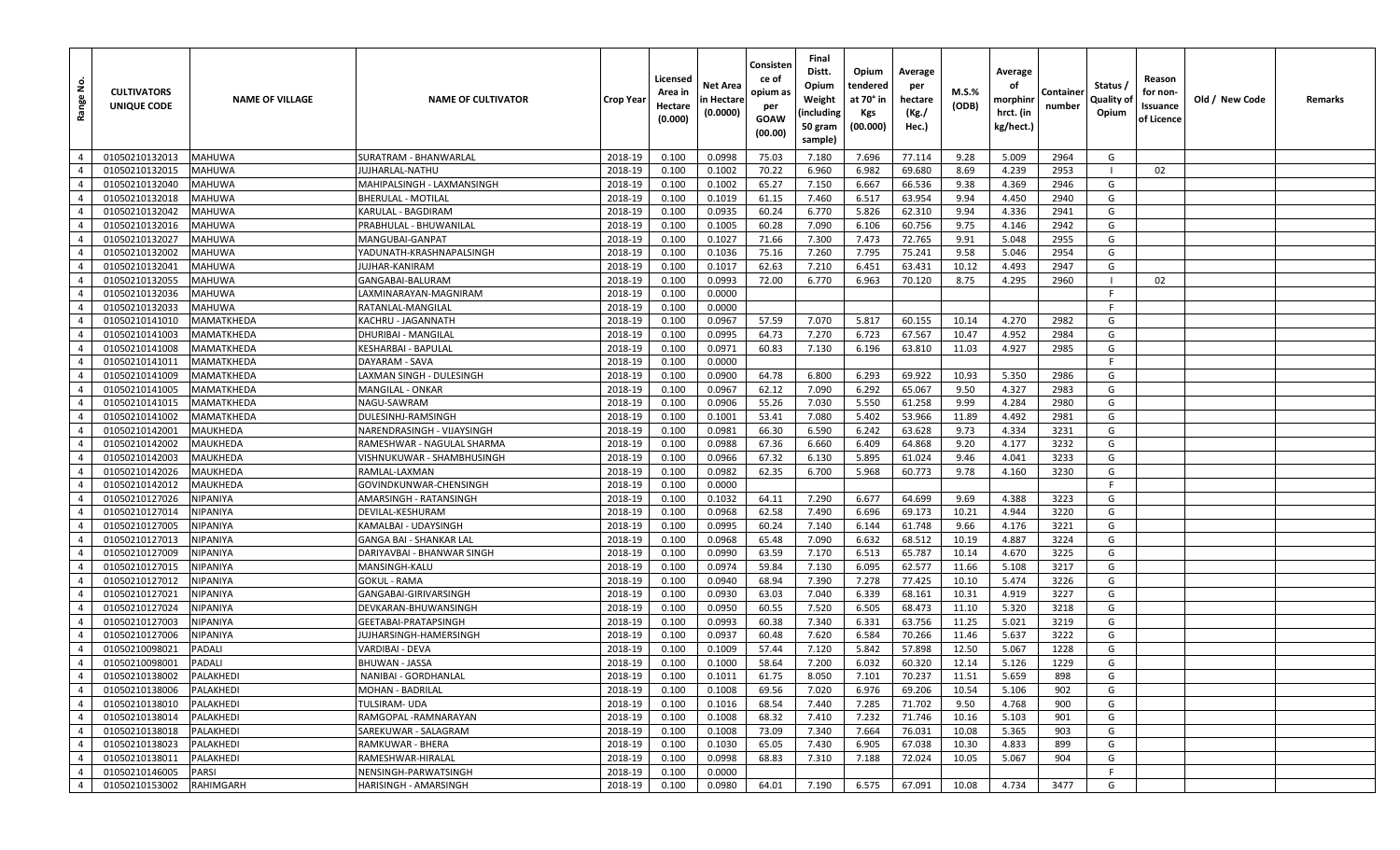| $\frac{1}{2}$<br>Range           | <b>CULTIVATORS</b><br>UNIQUE CODE | <b>NAME OF VILLAGE</b>       | <b>NAME OF CULTIVATOR</b>                                      | <b>Crop Year</b>   | Licensed<br>Area in<br>Hectare<br>(0.000) | Net Area<br>n Hectare<br>(0.0000) | Consisten<br>ce of<br>opium as<br>per<br>GOAW<br>(00.00) | Final<br>Distt.<br>Opium<br>Weight<br>(including<br>50 gram<br>sample) | Opium<br>tendered<br>at 70° in<br>Kgs<br>(00.000) | Average<br>per<br>hectare<br>(Kg./<br>Hec.) | M.S.%<br>(ODB) | Average<br>оf<br>morphinr<br>hrct. (in<br>kg/hect.) | Container<br>number | Status /<br>Quality of<br>Opium | Reason<br>for non-<br>Issuance<br>of Licence | Old / New Code | Remarks |
|----------------------------------|-----------------------------------|------------------------------|----------------------------------------------------------------|--------------------|-------------------------------------------|-----------------------------------|----------------------------------------------------------|------------------------------------------------------------------------|---------------------------------------------------|---------------------------------------------|----------------|-----------------------------------------------------|---------------------|---------------------------------|----------------------------------------------|----------------|---------|
| $\overline{4}$                   | 01050210153016                    | <b>RAHIMGARH</b>             | SAMPATBAI-RAMCHANDRA                                           | 2018-19            | 0.100                                     | 0.0992                            | 68.58                                                    | 7.270                                                                  | 7.123                                             | 71.804                                      | 9.54           | 4.795                                               | 3483                | G                               |                                              |                |         |
| $\overline{4}$                   | 01050210153061                    | <b>RAHIMGARH</b>             | RAMESH - LAXMAN                                                | 2018-19            | 0.100                                     | 0.1003                            | 59.88                                                    | 7.140                                                                  | 6.108                                             | 60.897                                      | 10.17          | 4.335                                               | 3478                | G                               |                                              |                |         |
| $\overline{4}$                   | 01050210153074                    | <b>RAHIMGARH</b>             | <b>RAMLAL - PURALAL</b>                                        | 2018-19            | 0.100                                     | 0.0960                            | 65.64                                                    | 6.510                                                                  | 6.105                                             | 63.593                                      | 10.05          | 4.473                                               | 3484                | G                               |                                              |                |         |
| $\overline{4}$                   | 01050210153041                    | <b>RAHIMGARH</b>             | RATANSINGH - UDAYSINGH                                         | 2018-19            | 0.100                                     | 0.0000                            |                                                          |                                                                        |                                                   |                                             |                |                                                     |                     | F                               |                                              |                |         |
| $\overline{4}$                   | 01050210153009                    | <b>RAHIMGARH</b>             | MADANLAL-MANGILAL                                              | 2018-19            | 0.100                                     | 0.0918                            | 45.56                                                    | 6.600                                                                  | 4.296                                             | 46.797                                      | 9.77           | 3.200                                               | 3473                | G                               | 04                                           |                |         |
| $\overline{4}$                   | 01050210153069                    | <b>RAHIMGARH</b>             | RAMLAL-BHERULAL                                                | 2018-19            | 0.100                                     | 0.0920                            | 60.45                                                    | 7.010                                                                  | 6.054                                             | 65.804                                      | 10.64          | 4.901                                               | 3479                | G                               |                                              |                |         |
| $\overline{4}$                   | 01050210153049                    | <b>RAHIMGARH</b>             | <b>GANGABAI-RATANLAL</b>                                       | 2018-19            | 0.100                                     | 0.0000                            |                                                          |                                                                        |                                                   |                                             |                |                                                     |                     | F.                              |                                              |                |         |
| $\overline{4}$                   | 01050210153047                    | <b>RAHIMGARH</b>             | SUNDARBAI-BAGDU                                                | 2018-19            | 0.100                                     | 0.0913                            | 61.96                                                    | 6.860                                                                  | 6.072                                             | 66.506                                      | 10.18          | 4.739                                               | 3480                | G                               |                                              |                |         |
| $\overline{4}$                   | 01050210153055                    | <b>RAHIMGARH</b>             | BAGDIRAM-UDA D.P. VARDA                                        | 2018-19            | 0.100                                     | 0.0910                            | 68.34                                                    | 6.040                                                                  | 5.897                                             | 64.802                                      | 9.12           | 4.137                                               | 3485                | G                               |                                              |                |         |
| $\overline{4}$                   | 01050210153056                    | <b>RAHIMGARH</b>             | BHUWAN-AMRA                                                    | 2018-19            | 0.100                                     | 0.0000                            |                                                          |                                                                        |                                                   |                                             |                |                                                     |                     | F                               |                                              |                |         |
| $\overline{4}$                   | 01050210153066                    | <b>RAHIMGARH</b>             | GANGARAM-NANURAM                                               | 2018-19            | 0.100                                     | 0.0000                            |                                                          |                                                                        |                                                   |                                             |                |                                                     |                     | F                               |                                              |                |         |
| $\overline{4}$                   | 01050210153020                    | <b>RAHIMGARH</b>             | MANGILAL-BHAGWAN JI                                            | 2018-19            | 0.100                                     | 0.0956                            | 58.46                                                    | 6.760                                                                  | 5.646                                             | 59.058                                      | 10.66          | 4.407                                               | 3474                | G                               |                                              |                |         |
| $\overline{4}$                   | 01050210153077                    | <b>RAHIMGARH</b>             | BAGDIRAM-BHERA                                                 | 2018-19            | 0.100                                     | 0.0964                            | 55.86                                                    | 6.900                                                                  | 5.506                                             | 57.116                                      | 10.49          | 4.194                                               | 3475                | G                               |                                              |                |         |
| $\overline{4}$                   | 01050210153014                    | <b>RAHIMGARH</b>             | MOHANLAL-NATHULAL                                              | 2018-19            | 0.100                                     | 0.0983                            | 64.05                                                    | 7.120                                                                  | 6.515                                             | 66.276                                      | 9.79           | 4.542                                               | 3482                | G                               |                                              |                |         |
| $\overline{4}$                   | 01050210153019                    | <b>RAHIMGARH</b>             | NATHUSINGH-RAMSINGH                                            | 2018-19            | 0.100                                     | 0.0000                            |                                                          |                                                                        |                                                   |                                             |                |                                                     |                     | F                               |                                              |                |         |
| $\overline{4}$                   | 01050210153003                    | RAHIMGARH                    | RADHESHYAM-HIRALAL                                             | 2018-19            | 0.100                                     | 0.0930                            | 63.95                                                    | 6.730                                                                  | 6.148                                             | 66.107                                      | 10.68          | 4.942                                               | 3486                | G                               |                                              |                |         |
| -4                               | 01050210153022                    | <b>RAHIMGARH</b>             | JAGDISHSINGH-MODSINGH                                          | 2018-19            | 0.100                                     | 0.0000                            |                                                          |                                                                        |                                                   |                                             |                |                                                     |                     | F                               |                                              |                |         |
| $\overline{4}$                   | 01050210153060                    | <b>RAHIMGARH</b>             | SHANKARLAL-JALAM                                               | 2018-19            | 0.100                                     | 0.0832                            | 60.40                                                    | 5.680                                                                  | 4.901                                             | 58.906                                      | 10.91          | 4.499                                               | 3481                | G                               |                                              |                |         |
| $\overline{4}$                   | 01050210153006                    | <b>RAHIMGARH</b>             | KAMLABAI-MANGILAL                                              | 2018-19            | 0.100                                     | 0.0945                            | 66.36                                                    | 6.600                                                                  | 6.257                                             | 66.211                                      | 10.35          | 4.797                                               | 3487                | G                               |                                              |                |         |
| $\overline{4}$                   | 01050210153075                    | <b>RAHIMGARH</b>             | KASTURIBAI-JUJHAR                                              | 2018-19            | 0.100                                     | 0.0000                            |                                                          |                                                                        |                                                   |                                             |                |                                                     |                     | F                               |                                              |                |         |
| $\overline{4}$                   | 01050210153082                    | <b>RAHIMGARH</b>             | PRABHULAL-NATHU                                                | 2018-19            | 0.100                                     | 0.0000                            |                                                          |                                                                        |                                                   |                                             |                |                                                     |                     | F                               |                                              |                |         |
| $\overline{4}$                   | 01050210153059                    | <b>RAHIMGARH</b>             | KALABAI-BADRILAL                                               | 2018-19            | 0.100                                     | 0.0960                            | 58.04                                                    | 7.090                                                                  | 5.879                                             | 61.239                                      | 10.67          | 4.574                                               | 3476                | G                               |                                              |                |         |
| $\overline{4}$                   | 01050210153071                    | <b>RAHIMGARH</b>             | KANHEYALAL-MAGNIRAM                                            | 2018-19            | 0.100                                     | 0.0000                            |                                                          |                                                                        |                                                   |                                             |                |                                                     |                     | F                               |                                              |                |         |
| $\overline{4}$                   | 01050210082010                    | RAMAKHEDI                    | SAVITRIBAI - BAGDIRAM                                          | 2018-19            | 0.100                                     | 0.0970                            | 62.69                                                    | 6.920                                                                  | 6.197                                             | 63.886                                      | 11.33          | 5.067                                               | 835                 | G                               |                                              |                |         |
| $\overline{4}$                   | 01050210082012                    | <b>RAMAKHEDI</b>             | KANKUBAI - NANDRAM                                             | 2018-19            | 0.100                                     | 0.1012                            | 64.82                                                    | 7.250                                                                  | 6.714                                             | 66.343                                      | 9.43           | 4.379                                               | 836                 | G                               |                                              |                |         |
| $\overline{4}$                   | 01050210082013                    | <b>RAMAKHEDI</b>             | JUJHAR - KALURAM                                               | 2018-19            | 0.100                                     | 0.0980                            | 60.88                                                    | 7.020                                                                  | 6.105                                             | 62.295                                      | 10.82          | 4.719                                               | 837                 | G                               |                                              |                |         |
| $\overline{4}$                   | 01050210082009                    | <b>RAMAKHEDI</b>             | MANGILAL - KESHURAM                                            | 2018-19            | 0.100                                     | 0.0990                            | 56.80                                                    | 7.210                                                                  | 5.850                                             | 59.090                                      | 9.95           | 4.116                                               | 834                 | G                               |                                              |                |         |
| $\overline{4}$                   | 01050210082005                    | RAMAKHEDI                    | MANGU - CHATTARBHUJ                                            | 2018-19            | 0.100                                     | 0.0981                            | 65.40                                                    | 7.260                                                                  | 6.783                                             | 69.143                                      | 10.98          | 5.314                                               | 840                 | G                               |                                              |                |         |
| $\overline{4}$                   | 01050210082001                    | RAMAKHEDI                    | LEELABAI - DALURAM                                             | 2018-19            | 0.100                                     | 0.0986                            | 64.92                                                    | 7.240                                                                  | 6.715                                             | 68.103                                      | 9.32           | 4.443                                               | 841                 | G                               |                                              |                |         |
| $\overline{4}$                   | 01050210082002                    | RAMAKHEDI                    | LEELABAI - DAMARLAI                                            | 2018-19            | 0.100                                     | 0.1003                            | 65.52                                                    | 7.250                                                                  | 6.786                                             | 67.657                                      | 10.39          | 4.921                                               | 842                 | G                               |                                              |                |         |
| $\overline{4}$                   | 01050210082007                    | RAMAKHEDI                    | RADHIBAI - BHUWAN                                              | 2018-19            | 0.100                                     | 0.1009                            | 66.84                                                    | 7.100                                                                  | 6.779                                             | 67.185                                      | 10.08          | 4.741                                               | 843                 | G                               |                                              |                |         |
| $\overline{4}$                   | 01050210082017                    | RAMAKHEDI                    | BADRILAL-DHURA WIFE RODIBAI                                    | 2018-19            | 0.100                                     | 0.1014                            | 59.35                                                    | 7.360                                                                  | 6.240                                             | 61.538                                      | 10.09          | 4.347                                               | 838                 | G                               |                                              |                |         |
| $\overline{4}$                   | 01050210082003                    | <b>RAMAKHEDI</b>             | HARISINGH-UDAYSINGH                                            | 2018-19            | 0.100                                     | 0.1002                            | 60.57                                                    | 7.460                                                                  | 6.455                                             | 64.421                                      | 9.56           | 4.311                                               | 839                 | G                               |                                              |                |         |
| $\overline{4}$                   | 01050210082006                    | RAMAKHEDI                    | NANDKUNWAR-BAHADURSINGH                                        | 2018-19            | 0.100                                     | 0.0984                            | 67.42                                                    | 7.200                                                                  | 6.935                                             | 70.477                                      | 9.48           | 4.677                                               | 844                 | G                               |                                              |                |         |
| $\overline{4}$                   | 01050210154005                    | SALRIYA                      | PURIBAI - RAMCHANDRA                                           | 2018-19            | 0.100                                     | 0.0495                            | 64.91                                                    | 3.330                                                                  | 3.088                                             | 62.383                                      | 10.69          | 4.668                                               | 157                 | G                               |                                              |                |         |
| $\overline{4}$                   | 01050210154016                    | <b>SALRIYA</b>               | <b>GORDHAN - RAMA</b>                                          | 2018-19            | 0.100                                     | 0.0982                            | 63.41                                                    | 6.750                                                                  | 6.115                                             | 62.270                                      | 10.09          | 4.398                                               | 156                 | G                               |                                              |                |         |
| $\overline{4}$                   | 01050210154025                    | SALRIYA                      | PRAHLAD - HEMRAJ                                               | 2018-19            | 0.100                                     | 0.0993                            | 61.13                                                    | 7.050                                                                  | 6.157                                             | 62.004                                      | 11.63          | 5.047                                               | 159                 | G                               |                                              |                |         |
| $\overline{4}$                   | 01050210154019                    | <b>SALRIYA</b>               | HIMMATBAI-BAPUSINGH                                            | 2018-19            | 0.100                                     | 0.1005                            | 56.08                                                    | 7.150                                                                  | 5.728                                             | 56.995                                      | 11.36          | 4.532                                               | 158                 | G                               |                                              |                |         |
| $\overline{4}$                   | 01050210154033                    | SALRIYA                      | MANGUSINGH - ONKARSINGH                                        | 2018-19            | 0.100                                     | 0.1000                            | 55.02                                                    | 7.400                                                                  | 5.816                                             | 58.160                                      | 11.18          | 4.552                                               | 154                 | G                               |                                              |                |         |
| $\overline{4}$                   | 01050210154008                    | SALRIYA                      | <b>BHAWARGIR-PREMGIR</b>                                       | 2018-19            | 0.100                                     | 0.0966                            | 50.73                                                    | 7.610                                                                  | 5.515                                             | 57.091                                      | 8.67           | 3.465                                               | 153                 |                                 | 02                                           |                |         |
| $\overline{4}$                   | 01050210154015                    | SALRIYA                      | VIJAYSINGH-DEVISINGH                                           | 2018-19            | 0.100                                     | 0.0995                            | 56.91                                                    | 7.320                                                                  | 5.951                                             | 59.809                                      | 9.96           | 4.170                                               | 155                 | G                               |                                              |                |         |
| $\overline{4}$<br>$\overline{4}$ | 01050210155006                    | <b>SEDRA</b>                 | HARISINGH-BHOPALSINGH                                          | 2018-19            | 0.100                                     | 0.0985                            | 60.36                                                    | 6.940                                                                  | 5.984                                             | 60.751                                      | 11.94          | 5.078                                               | 1254                | G<br>G                          |                                              |                |         |
| $\overline{4}$                   | 01050210155009                    | <b>SEDRA</b><br><b>SEDRA</b> | BAPULAL - HIRALAL URF KESHURAM<br>DASHRATHSINGH - BAHADURSINGH | 2018-19            | 0.100                                     | 0.0987                            | 63.01                                                    | 7.290                                                                  | 6.562                                             | 66.484                                      | 11.86          | 5.520                                               | 1264                | G                               |                                              |                |         |
| $\overline{4}$                   | 01050210155016                    |                              |                                                                | 2018-19            | 0.100                                     | 0.0942                            | 58.80                                                    | 7.140                                                                  | 5.998                                             | 63.673                                      | 10.66          | 4.751                                               | 1255                |                                 |                                              |                |         |
|                                  | 01050210155023                    | <b>SEDRA</b><br><b>SEDRA</b> | SHANKAR - JAGANNATH                                            | 2018-19            | 0.100                                     | 0.0986                            | 62.74                                                    | 7.010                                                                  | 6.283                                             | 63.722                                      | 11.62          | 5.183                                               | 1265                | G<br>G                          |                                              |                |         |
| $\overline{4}$<br>4              | 01050210155029<br>01050210155025  | <b>SEDRA</b>                 | NANDUBAI - MANGILAL<br>KANHAIYALAL - MAGAN                     | 2018-19<br>2018-19 | 0.100<br>0.100                            | 0.0967<br>0.0963                  | 59.86<br>61.11                                           | 7.440<br>7.340                                                         | 6.362<br>6.408                                    | 65.791<br>66.542                            | 11.36<br>11.85 | 5.232<br>5.520                                      | 1256<br>1260        | G                               |                                              |                |         |
|                                  |                                   |                              |                                                                |                    |                                           |                                   |                                                          |                                                                        |                                                   |                                             |                |                                                     |                     |                                 |                                              |                |         |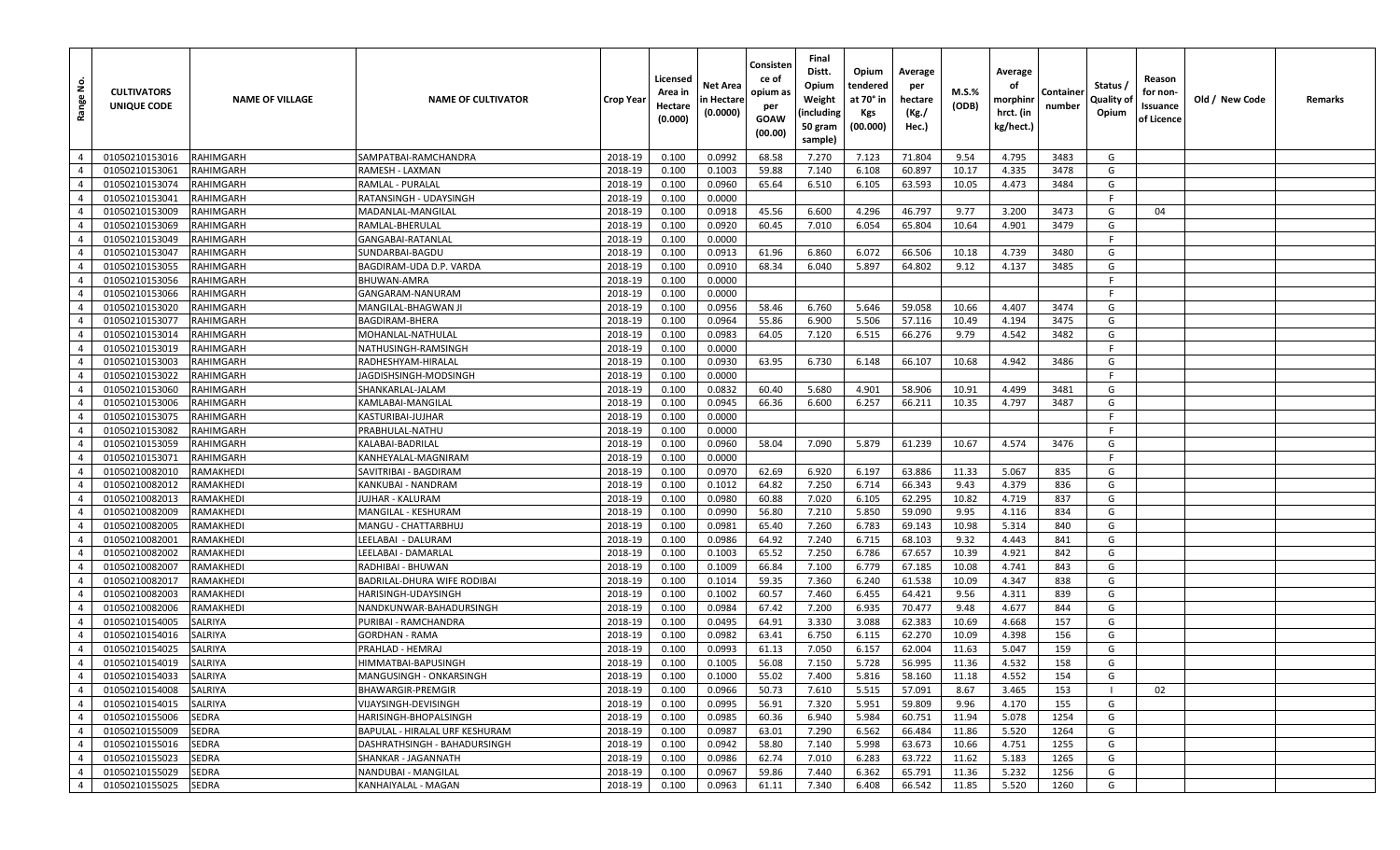| غ<br>Range                       | <b>CULTIVATORS</b><br>UNIQUE CODE | <b>NAME OF VILLAGE</b>                     | <b>NAME OF CULTIVATOR</b>               | <b>Crop Year</b>   | Licensed<br>Area in<br>Hectare<br>(0.000) | Net Area<br>n Hectare<br>(0.0000) | Consisten<br>ce of<br>opium as<br>per<br>GOAW<br>(00.00) | Final<br>Distt.<br>Opium<br>Weight<br>(including<br>50 gram<br>sample) | Opium<br>tendered<br>at 70° in<br>Kgs<br>(00.000) | Average<br>per<br>hectare<br>(Kg./<br>Hec.) | M.S.%<br>(ODB) | Average<br>οf<br>morphinr<br>hrct. (in<br>kg/hect.) | Container<br>number | Status /<br>Quality of<br>Opium | Reason<br>for non-<br>Issuance<br>of Licence | Old / New Code | Remarks            |
|----------------------------------|-----------------------------------|--------------------------------------------|-----------------------------------------|--------------------|-------------------------------------------|-----------------------------------|----------------------------------------------------------|------------------------------------------------------------------------|---------------------------------------------------|---------------------------------------------|----------------|-----------------------------------------------------|---------------------|---------------------------------|----------------------------------------------|----------------|--------------------|
| $\overline{4}$                   | 01050210155013                    | <b>SEDRA</b>                               | DHAPUBAI-BAGADIRAM                      | 2018-19            | 0.100                                     | 0.0988                            | 60.54                                                    | 7.180                                                                  | 6.210                                             | 62.854                                      | 11.78          | 5.183                                               | 1257                | G                               |                                              |                |                    |
| $\overline{4}$                   | 01050210155002                    | SEDRA                                      | <b>BAGADIRAM - MANGILAL</b>             | 2018-19            | 0.100                                     | 0.0985                            | 61.90                                                    | 7.290                                                                  | 6.446                                             | 65.441                                      | 12.28          | 5.626                                               | 1261                | G                               |                                              |                |                    |
| $\overline{4}$                   | 01050210155012                    | <b>SEDRA</b>                               | KANHAIYALAL - PYARA                     | 2018-19            | 0.100                                     | 0.0973                            | 63.14                                                    | 7.210                                                                  | 6.503                                             | 66.834                                      | 11.40          | 5.334                                               | 1266                | G                               |                                              |                |                    |
| $\overline{4}$                   | 01050210155031                    | <b>SEDRA</b>                               | PRAHLAD - RAMLAL                        | 2018-19            | 0.100                                     | 0.0991                            | 63.90                                                    | 7.290                                                                  | 6.655                                             | 67.154                                      | 11.97          | 5.627                                               | 1263                | G                               |                                              | 01050210153023 |                    |
| $\overline{4}$                   | 01050210155001                    | <b>SEDRA</b>                               | KAMLABAI-MANGILAL                       | 2018-19            | 0.100                                     | 0.0971                            | 60.91                                                    | 7.220                                                                  | 6.282                                             | 64.696                                      | 11.69          | 5.294                                               | 1262                | G                               |                                              |                | <b>NAME CHANGE</b> |
| $\overline{4}$                   | 01050210155003                    | SEDRA                                      | MANGU-BHERA                             | 2018-19            | 0.100                                     | 0.0973                            | 59.83                                                    | 7.200                                                                  | 6.154                                             | 63.247                                      | 11.48          | 5.083                                               | 1258                | G                               |                                              |                |                    |
| $\overline{4}$                   | 01050210155007                    | <b>SEDRA</b>                               | MANGILAL-GULABCHANDRA                   | 2018-19            | 0.100                                     | 0.0965                            | 58.14                                                    | 7.150                                                                  | 5.939                                             | 61.544                                      | 10.42          | 4.489                                               | 1259                | G                               |                                              |                |                    |
| $\overline{4}$                   | 01050210083001                    | <b>SEMLIYA RANI</b>                        | PRABHUBAI - DEVRAM                      | 2018-19            | 0.100                                     | 0.1015                            | 60.96                                                    | 7.170                                                                  | 6.244                                             | 61.517                                      | 11.02          | 4.745                                               | 352                 | G                               |                                              |                |                    |
| $\overline{4}$                   | 01050210083005                    | <b>SEMLIYA RANI</b>                        | RAJARAM - NANDRAM                       | 2018-19            | 0.100                                     | 0.0975                            | 67.23                                                    | 7.050                                                                  | 6.771                                             | 69.446                                      | 10.43          | 5.070                                               | 365                 | G                               |                                              |                |                    |
| $\overline{4}$                   | 01050210083006                    | <b>SEMLIYA RANI</b>                        | PARMANAND - RAMLAL                      | 2018-19            | 0.100                                     | 0.1019                            | 62.67                                                    | 6.950                                                                  | 6.222                                             | 61.059                                      | 10.02          | 4.283                                               | 353                 | G                               |                                              |                |                    |
| $\overline{4}$                   | 01050210083008                    | <b>SEMLIYA RANI</b>                        | MANGILAL - BHERA                        | 2018-19            | 0.100                                     | 0.0981                            | 59.78                                                    | 6.890                                                                  | 5.884                                             | 59.979                                      | 10.67          | 4.480                                               | 342                 | G                               |                                              |                |                    |
| $\overline{4}$                   | 01050210083011                    | <b>SEMLIYA RANI</b>                        | MANGILAL - SHRIRAM                      | 2018-19            | 0.100                                     | 0.1000                            | 73.08                                                    | 7.350                                                                  | 7.673                                             | 76.730                                      | 9.50           | 5.103                                               | 381                 | G                               |                                              |                |                    |
| $\overline{4}$                   | 01050210083014                    | <b>SEMLIYA RANI</b>                        | BADRILAL-RAMLAL                         | 2018-19            | 0.100                                     | 0.1000                            | 65.05                                                    | 7.490                                                                  | 6.960                                             | 69.600                                      | 10.93          | 5.325                                               | 366                 | G                               |                                              |                |                    |
| $\overline{4}$                   | 01050210083017                    | <b>SEMLIYA RANI</b>                        | BAPULAL - RAMBAKHSH                     | 2018-19            | 0.100                                     | 0.1018                            | 61.60                                                    | 7.390                                                                  | 6.503                                             | 63.880                                      | 10.49          | 4.691                                               | 354                 | G                               |                                              |                |                    |
| $\overline{4}$                   | 01050210083024                    | <b>SEMLIYA RANI</b>                        | SHANTIBAI - PHOLCHAND                   | 2018-19            | 0.100                                     | 0.1027                            | 57.87                                                    | 7.450                                                                  | 6.159                                             | 59.970                                      | 10.32          | 4.332                                               | 340                 | G                               |                                              |                |                    |
| $\overline{4}$                   | 01050210083025                    | <b>SEMLIYA RANI</b>                        | KOMALRAM URF KAMLASHANKAR - LAXMAN      | 2018-19            | 0.100                                     | 0.1021                            | 64.91                                                    | 6.910                                                                  | 6.408                                             | 62.761                                      | 9.58           | 4.209                                               | 367                 | G                               |                                              |                |                    |
| $\overline{4}$                   | 01050210083026                    | <b>SEMLIYA RANI</b>                        | RAMESHWAR - RAMCHANDRA                  | 2018-19            | 0.100                                     | 0.0991                            | 64.08                                                    | 7.320                                                                  | 6.701                                             | 67.618                                      | 10.74          | 5.084                                               | 368                 | G                               |                                              |                |                    |
| $\overline{4}$                   | 01050210083036                    | <b>SEMLIYA RANI</b>                        | KALURAM - BHAGIRATH                     | 2018-19            | 0.100                                     | 0.1007                            | 73.14                                                    | 7.130                                                                  | 7.450                                             | 73.982                                      | 10.65          | 5.515                                               | 382                 | G                               |                                              |                |                    |
| $\overline{4}$                   | 01050210083040                    | <b>SEMLIYA RANI</b>                        | JUJHAR - NANDA                          | 2018-19            | 0.100                                     | 0.1013                            | 65.35                                                    | 7.200                                                                  | 6.722                                             | 66.357                                      | 10.04          | 4.663                                               | 369                 | G                               |                                              |                |                    |
| $\overline{4}$                   | 01050210083044                    | <b>SEMLIYA RANI</b>                        | DHAPUBAI - NARAYAN                      | 2018-19            | 0.100                                     | 0.0984                            | 62.25                                                    | 7.360                                                                  | 6.545                                             | 66.514                                      | 9.77           | 4.549                                               | 355                 | G                               |                                              |                |                    |
| $\overline{4}$                   | 01050210083046                    | <b>SEMLIYA RANI</b>                        | BADRILAL - NANDA                        | 2018-19            | 0.100                                     | 0.0966                            | 58.36                                                    | 6.710                                                                  | 5.594                                             | 57.908                                      | 10.97          | 4.447                                               | 343                 | G                               |                                              |                |                    |
| $\overline{4}$                   | 01050210083047                    | <b>SEMLIYA RANI</b>                        | MOHANKUNWAR - PARWATSINGH               | 2018-19            | 0.100                                     | 0.1000                            | 67.71                                                    | 6.690                                                                  | 6.471                                             | 64.710                                      | 10.93          | 4.951                                               | 383                 | G                               |                                              |                |                    |
| $\overline{4}$                   | 01050210083050                    | <b>SEMLIYA RANI</b>                        | <b>BANSHILAL - MOTI</b>                 | 2018-19            | 0.100                                     | 0.1009                            | 72.48                                                    | 6.770                                                                  | 7.010                                             | 69.474                                      | 11.12          | 5.408                                               | 385                 | G                               |                                              |                |                    |
| $\overline{4}$                   | 01050210083054                    | <b>SEMLIYA RANI</b>                        | RAJESH-VARDICHAND                       | 2018-19            | 0.100                                     | 0.1001                            | 68.52                                                    | 7.140                                                                  | 6.989                                             | 69.820                                      | 11.05          | 5.401                                               | 377                 | G                               |                                              |                |                    |
| $\overline{4}$                   | 01050210083056                    | <b>SEMLIYA RANI</b>                        | KACHRU - RUPA                           | 2018-19            | 0.100                                     | 0.0992                            | 61.47                                                    | 7.180                                                                  | 6.305                                             | 63.558                                      | 10.93          | 4.863                                               | 356                 | G                               |                                              |                |                    |
| $\overline{4}$                   | 01050210083061                    | <b>SEMLIYA RANI</b>                        | RAMPRASAD - RAMNARAYAN- KIRATRAM        | 2018-19            | 0.100                                     | 0.1018                            | 73.00                                                    | 7.400                                                                  | 7.717                                             | 75.805                                      | 9.52           | 5.052                                               | 384                 | G                               |                                              |                |                    |
| $\overline{4}$                   | 01050210083065                    | <b>SEMLIYA RANI</b>                        | KOMALRAM - JAYKISHAN                    | 2018-19            | 0.100                                     | 0.0984                            | 60.94                                                    | 7.130                                                                  | 6.207                                             | 63.079                                      | 9.94           | 4.389                                               | 344                 | G                               |                                              |                |                    |
| $\overline{4}$                   | 01050210083067                    | <b>SEMLIYA RANI</b>                        | NANDKISHOR - BHAGWAN D.P. GOVINDRAM     | 2018-19            | 0.100                                     | 0.0994                            | 59.03                                                    | 7.030                                                                  | 5.928                                             | 59.637                                      | 10.94          | 4.567                                               | 345                 | G                               |                                              |                |                    |
| $\overline{4}$                   | 01050210083069                    | <b>SEMLIYA RANI</b>                        | <b>GANESHRAM - CHOTELAL</b>             | 2018-19            | 0.100                                     | 0.0991                            | 62.56                                                    | 7.150                                                                  | 6.390                                             | 64.480                                      | 10.60          | 4.784                                               | 370                 | G                               |                                              |                |                    |
| $\overline{4}$                   | 01050210083076                    | <b>SEMLIYA RANI</b>                        | KUSHAL BAI - BHERULAL                   | 2018-19            | 0.100                                     | 0.0950                            | 67.36                                                    | 6.950                                                                  | 6.688                                             | 70.400                                      | 10.30          | 5.076                                               | 371                 | G                               |                                              |                |                    |
| $\overline{4}$                   | 01050210083079                    | <b>SEMLIYA RANI</b>                        | <b>BABULAL - BHAGIRATH</b>              | 2018-19            | 0.100                                     | 0.0987                            | 61.63                                                    | 7.060                                                                  | 6.216                                             | 62.978                                      | 11.41          | 5.030                                               | 372                 | G                               |                                              |                |                    |
| $\overline{4}$                   | 01050210083007                    | <b>SEMLIYA RANI</b>                        | MAGNIRAM - JAYKISHAN                    | 2018-19            | 0.100                                     | 0.1005                            | 65.89                                                    | 7.080                                                                  | 6.664                                             | 66.308                                      | 9.79           | 4.544                                               | 373                 | G                               |                                              |                |                    |
| $\overline{4}$                   | 01050210083015                    | <b>SEMLIYA RANI</b>                        | <b>RAMSHANKAR - NANDA</b>               | 2018-19            | 0.100                                     | 0.1022                            | 64.70                                                    | 7.080                                                                  | 6.544                                             | 64.031                                      | 11.08          | 4.966                                               | 357                 | G                               |                                              |                |                    |
| $\overline{4}$                   | 01050210083016                    | <b>SEMLIYA RANI</b>                        | DHAPUBAI - ONKARLAL                     | 2018-19            | 0.100                                     | 0.0981                            | 59.51                                                    | 7.130                                                                  | 6.062                                             | 61.794                                      | 10.00          | 4.325                                               | 346                 | G                               |                                              |                |                    |
| $\overline{4}$                   | 01050210083019                    | <b>SEMLIYA RANI</b>                        | SANTOSHBAI - MOTIRAM                    | 2018-19            | 0.100                                     | 0.1010                            | 61.77                                                    | 7.520                                                                  | 6.636                                             | 65.702                                      | 9.45           | 4.346                                               | 358                 | G                               |                                              |                |                    |
| $\overline{4}$                   | 01050210083020                    | <b>SEMLIYA RANI</b>                        | SOHANBAI - MOHAN                        | 2018-19            | 0.100                                     | 0.1003                            | 57.02                                                    | 7.190                                                                  | 5.857                                             | 58.394                                      | 11.08          | 4.529                                               | 341                 | G                               |                                              |                |                    |
| $\overline{4}$                   | 01050210083028                    | <b>SEMLIYA RANI</b>                        | <b>GEETABAI - MANGUDAS</b>              | 2018-19            | 0.100                                     | 0.0989                            | 64.84                                                    | 6.850                                                                  | 6.345                                             | 64.155                                      | 9.44           | 4.239                                               | 359                 | G                               |                                              |                |                    |
| $\overline{4}$                   | 01050210083030                    | <b>SEMLIYA RANI</b>                        | RAMCHANDRA - BAGDIRAM                   | 2018-19            | 0.100                                     | 0.0959                            | 60.63                                                    | 7.100                                                                  | 6.150                                             | 64.129                                      | 11.27          | 5.059                                               | 347                 | G                               |                                              |                |                    |
| $\overline{4}$                   | 01050210083032                    | <b>SEMLIYA RANI</b>                        | <b>GOPAL - MANGILAL</b>                 | 2018-19            | 0.100                                     | 0.1004                            | 59.58                                                    | 7.180                                                                  | 6.111                                             | 60.866                                      | 10.89          | 4.640                                               | 348                 | G                               |                                              |                |                    |
| $\overline{4}$                   | 01050210083034                    | <b>SEMLIYA RANI</b>                        | PURANMAL - INDARMAL                     | 2018-19            | 0.100                                     | 0.0000                            |                                                          |                                                                        |                                                   |                                             |                |                                                     |                     | E                               |                                              |                |                    |
| $\overline{4}$                   | 01050210083043                    | <b>SEMLIYA RANI</b>                        | MANGIBAI - KANHAIYALAL                  | 2018-19            | 0.100                                     | 0.0950                            | 59.29                                                    | 7.470                                                                  | 6.327                                             | 66.600                                      | 10.73          | 5.002                                               | 349                 | G                               |                                              |                |                    |
| $\overline{4}$                   | 01050210083070                    | <b>SEMLIYA RANI</b>                        | LALURAM - GANGARAM                      | 2018-19            | 0.100                                     | 0.0990                            | 59.77                                                    | 7.020                                                                  | 5.994                                             | 60.545                                      | 10.57          | 4.480                                               | 350                 | G                               |                                              |                |                    |
| $\overline{4}$                   | 01050210083072                    | <b>SEMLIYA RANI</b>                        | SHOBHARAM - NANDLAL D.P. OMKARLAL       | 2018-19            | 0.100                                     | 0.1021                            | 64.16                                                    | 7.330                                                                  | 6.718                                             | 65.798                                      | 11.49          | 5.293                                               | 374                 | G                               |                                              |                |                    |
| $\overline{4}$<br>$\overline{4}$ | 01050210083063                    | <b>SEMLIYA RANI</b>                        | DHAPUBAI-NATHU                          | 2018-19            | 0.100                                     | 0.1009                            | 60.02                                                    | 6.960                                                                  | 5.968                                             | 59.147                                      | 11.13          | 4.608                                               | 360                 | G<br>G                          |                                              |                |                    |
| $\overline{4}$                   | 01050210083013                    | <b>SEMLIYA RANI</b>                        | GOPAL-DHURA                             | 2018-19            | 0.100                                     | 0.1000                            | 59.62                                                    | 6.970                                                                  | 5.936                                             | 59.360                                      | 11.34          | 4.712                                               | 351                 |                                 |                                              |                |                    |
| $\overline{4}$                   | 01050210083004<br>01050210083071  | <b>SEMLIYA RANI</b><br><b>SEMLIYA RANI</b> | RAMESHWAR-CHAMPALAL<br>KALABAI-BHERULAL | 2018-19<br>2018-19 | 0.100                                     | 0.1010                            | 63.63                                                    | 7.120<br>6.980                                                         | 6.472                                             | 64.079                                      | 10.29          | 4.616                                               | 361                 | G<br>G                          |                                              |                |                    |
|                                  |                                   |                                            |                                         |                    | 0.100                                     | 0.0980                            | 70.01                                                    |                                                                        | 6.981                                             | 71.234                                      | 11.23          | 5.600                                               | 378                 |                                 |                                              |                |                    |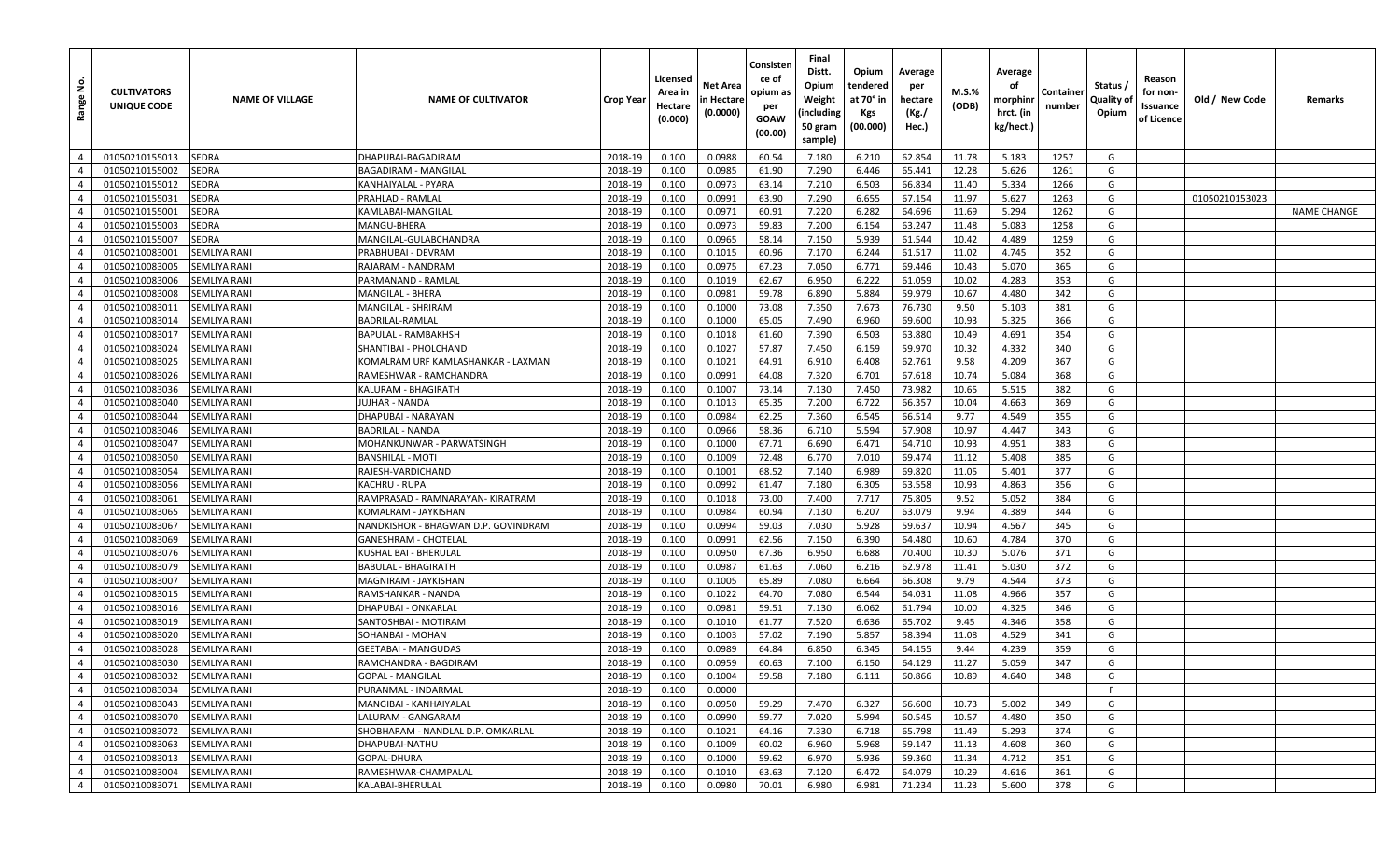| غ<br>Range     | <b>CULTIVATORS</b><br>UNIQUE CODE | <b>NAME OF VILLAGE</b> | <b>NAME OF CULTIVATOR</b> | <b>Crop Year</b> | Licensed<br>Area in<br>Hectare<br>(0.000) | <b>Net Area</b><br>in Hectare<br>(0.0000) | Consisten<br>ce of<br>opium as<br>per<br>GOAW<br>(00.00) | Final<br>Distt.<br>Opium<br>Weight<br>(including<br>50 gram<br>sample) | Opium<br>tendered<br>at 70° in<br>Kgs<br>(00.000) | Average<br>per<br>hectare<br>(Kg./<br>Hec.) | M.S.%<br>(ODB) | Average<br>οf<br>morphinr<br>hrct. (in<br>kg/hect.) | Container<br>number | Status /<br>Quality of<br>Opium | Reason<br>for non-<br>Issuance<br>of Licence | Old / New Code | Remarks            |
|----------------|-----------------------------------|------------------------|---------------------------|------------------|-------------------------------------------|-------------------------------------------|----------------------------------------------------------|------------------------------------------------------------------------|---------------------------------------------------|---------------------------------------------|----------------|-----------------------------------------------------|---------------------|---------------------------------|----------------------------------------------|----------------|--------------------|
| $\overline{4}$ | 01050210083002                    | <b>SEMLIYA RANI</b>    | SOHANBAI-BAGDIRAM         | 2018-19          | 0.100                                     | 0.0534                                    | 67.24                                                    | 4.030                                                                  | 3.871                                             | 72.490                                      | 10.84          | 5.501                                               | 380                 | G                               |                                              |                |                    |
| $\overline{4}$ | 01050210083052                    | SEMLIYA RANI           | BAGDIBAI-SALAGRAM         | 2018-19          | 0.100                                     | 0.0988                                    | 61.43                                                    | 7.170                                                                  | 6.292                                             | 63.684                                      | 9.83           | 4.382                                               | 363                 | G                               |                                              |                |                    |
| $\overline{4}$ | 01050210083012                    | SEMLIYA RANI           | SHIVNARAYAN-BHANWARLAL    | 2018-19          | 0.100                                     | 0.1000                                    | 61.31                                                    | 7.030                                                                  | 6.157                                             | 61.570                                      | 10.68          | 4.603                                               | 364                 | G                               |                                              |                |                    |
| $\overline{4}$ | 01050210083027                    | <b>SEMLIYA RANI</b>    | BALU-JUJHAR               | 2018-19          | 0.100                                     | 0.1000                                    | 61.70                                                    | 7.280                                                                  | 6.417                                             | 64.170                                      | 10.44          | 4.689                                               | 362                 | G                               |                                              |                |                    |
| $\overline{4}$ | 01050210083031                    | SEMLIYA RANI           | NANDUBAI-MANGU            | 2018-19          | 0.100                                     | 0.0649                                    | 65.64                                                    | 4.590                                                                  | 4.304                                             | 66.317                                      | 10.36          | 4.809                                               | 375                 | G                               |                                              |                |                    |
| $\overline{4}$ | 01050210083003                    | SEMLIYA RANI           | RAMCHANDRA-LAXMAN         | 2018-19          | 0.100                                     | 0.1003                                    | 65.76                                                    | 7.120                                                                  | 6.689                                             | 66.689                                      | 10.42          | 4.864                                               | 379                 | G                               |                                              |                |                    |
| $\overline{4}$ | 01050210083078                    | SEMLIYA RANI           | SHIVNARAYAN-MOHANLAL      | 2018-19          | 0.100                                     | 0.0986                                    | 63.18                                                    | 7.110                                                                  | 6.417                                             | 65.081                                      | 11.29          | 5.144                                               | 376                 | G                               |                                              |                |                    |
| $\overline{4}$ | 01050210039003                    | SHAKKARKHEDI (BAJ.)    | PURA - AMRA               | 2018-19          | 0.100                                     | 0.0975                                    | 62.46                                                    | 8.070                                                                  | 7.201                                             | 73.856                                      | 10.31          | 5.330                                               | 2923                | G                               |                                              |                |                    |
| $\overline{4}$ | 01050210039014                    | SHAKKARKHEDI (BAJ.)    | VARDA - BHERA@ BHANWARLAL | 2018-19          | 0.100                                     | 0.0989                                    | 60.35                                                    | 7.600                                                                  | 6.552                                             | 66.248                                      | 10.52          | 4.879                                               | 2918                | G                               |                                              |                |                    |
| $\overline{4}$ | 01050210039005                    | SHAKKARKHEDI (BAJ.)    | BHERULAL - BHUWAN         | 2018-19          | 0.100                                     | 0.0980                                    | 53.38                                                    | 7.540                                                                  | 5.750                                             | 58.673                                      | 10.30          | 4.230                                               | 2911                | G                               |                                              |                |                    |
| $\overline{4}$ | 01050210039004                    | SHAKKARKHEDI (BAJ.)    | SUGANBAI-JHUJHAR          | 2018-19          | 0.100                                     | 0.0963                                    | 58.10                                                    | 7.430                                                                  | 6.167                                             | 64.039                                      | 10.72          | 4.805                                               | 2913                | G                               |                                              |                |                    |
| $\overline{4}$ | 01050210039022                    | SHAKKARKHEDI (BAJ.)    | KAMLABAI-NANDA            | 2018-19          | 0.100                                     | 0.0941                                    | 52.36                                                    | 7.480                                                                  | 5.595                                             | 59.458                                      | 11.73          | 4.882                                               | 2912                | G                               |                                              |                |                    |
| $\overline{4}$ | 01050210039024                    | SHAKKARKHEDI (BAJ.)    | MOHANLAL - VISHRAM        | 2018-19          | 0.100                                     | 0.0987                                    | 66.53                                                    | 7.390                                                                  | 7.024                                             | 71.165                                      | 10.10          | 5.031                                               | 2926                | G                               |                                              |                |                    |
| $\overline{4}$ | 01050210039008                    | SHAKKARKHEDI (BAJ.)    | MANGUBAI-KAILASH          | 2018-19          | 0.100                                     | 0.0980                                    | 57.74                                                    | 7.030                                                                  | 5.799                                             | 59.173                                      | 10.13          | 4.196                                               | 2914                | G                               |                                              |                |                    |
| $\overline{4}$ | 01050210039007                    | SHAKKARKHEDI (BAJ.)    | ETRAM - LAXMAN CHOTA      | 2018-19          | 0.100                                     | 0.0947                                    | 60.66                                                    | 7.510                                                                  | 6.508                                             | 68.722                                      | 10.39          | 4.998                                               | 2919                | G                               |                                              |                |                    |
| $\overline{4}$ | 01050210039028                    | SHAKKARKHEDI (BAJ.)    | RODSINGH - KACHARU        | 2018-19          | 0.100                                     | 0.0977                                    | 62.75                                                    | 7.680                                                                  | 6.885                                             | 70.470                                      | 10.60          | 5.229                                               | 2924                | G                               |                                              |                |                    |
| $\overline{4}$ | 01050210039031                    | SHAKKARKHEDI (BAJ.)    | FATTIBAI - BHANWARLAL     | 2018-19          | 0.100                                     | 0.0983                                    | 60.33                                                    | 7.510                                                                  | 6.473                                             | 65.849                                      | 10.26          | 4.729                                               | 2921                | G                               |                                              |                |                    |
| $\overline{4}$ | 01050210039049                    | SHAKKARKHEDI (BAJ.)    | GATTUBAI - MADHULAL       | 2018-19          | 0.100                                     | 0.0937                                    | 55.41                                                    | 7.190                                                                  | 5.691                                             | 60.736                                      | 10.43          | 4.435                                               | 2915                | G                               |                                              |                |                    |
| $\overline{4}$ | 01050210039001                    | SHAKKARKHEDI (BAJ.)    | BHANWARBAI - KANWARLAL    | 2018-19          | 0.100                                     | 0.0986                                    | 63.71                                                    | 7.340                                                                  | 6.680                                             | 67.748                                      | 10.09          | 4.785                                               | 2920                | G                               |                                              |                |                    |
| $\overline{4}$ | 01050210039002                    | SHAKKARKHEDI (BAJ.)    | DEVILAL-GULAB             | 2018-19          | 0.100                                     | 0.0912                                    | 55.86                                                    | 6.400                                                                  | 5.107                                             | 55.997                                      | 10.24          | 4.014                                               | 2916                | G                               |                                              |                |                    |
| $\overline{4}$ | 01050210039015                    | SHAKKARKHEDI (BAJ.)    | BHANWARLAL-MOTILAL        | 2018-19          | 0.100                                     | 0.0977                                    | 60.10                                                    | 6.920                                                                  | 5.941                                             | 60.808                                      | 9.70           | 4.129                                               | 2922                | G                               |                                              |                |                    |
| $\overline{4}$ | 01050210039020                    | SHAKKARKHEDI (BAJ.)    | JAMNABAI-JUJHARLAL        | 2018-19          | 0.100                                     | 0.0922                                    | 58.87                                                    | 7.080                                                                  | 5.954                                             | 64.577                                      | 10.41          | 4.706                                               | 2917                | G                               |                                              |                |                    |
| $\overline{4}$ | 01050210039006                    | SHAKKARKHEDI (BAJ.)    | NANURAM-BHERA             | 2018-19          | 0.100                                     | 0.0956                                    | 63.38                                                    | 7.480                                                                  | 6.773                                             | 70.847                                      | 10.90          | 5.405                                               | 2925                | G                               |                                              |                |                    |
| $\overline{4}$ | 01050210137005                    | SURJANI                | MANGILAL - UDAYRAM        | 2018-19          | 0.100                                     | 0.1007                                    | 65.44                                                    | 7.110                                                                  | 6.647                                             | 66.007                                      | 10.10          | 4.667                                               | 1920                | G                               |                                              |                |                    |
| $\overline{4}$ | 01050210137009                    | SURJANI                | SHOBHARAM- LAXMICHAND     | 2018-19          | 0.100                                     | 0.0990                                    | 65.35                                                    | 7.230                                                                  | 6.750                                             | 68.181                                      | 10.48          | 5.002                                               | 1921                | G                               |                                              |                |                    |
| $\overline{4}$ | 01050210137014                    | SURJANI                | BHANWARBAI-BHAGATRAM      | 2018-19          | 0.100                                     | 0.1002                                    | 62.53                                                    | 7.320                                                                  | 6.539                                             | 65.259                                      | 10.09          | 4.609                                               | 1922                | G                               |                                              |                |                    |
| $\overline{4}$ | 01050210137004                    | SURJANI                | NANDRAM-UDAYRAM           | 2018-19          | 0.100                                     | 0.0970                                    | 64.54                                                    | 7.050                                                                  | 6.500                                             | 67.010                                      | 10.12          | 4.747                                               | 1923                | G                               |                                              |                |                    |
| $\overline{4}$ | 01050210137008                    | SURJANI                | BABULAL-RATANLAL          | 2018-19          | 0.100                                     | 0.0914                                    | 67.87                                                    | 6.520                                                                  | 6.322                                             | 69.168                                      | 9.59           | 4.643                                               | 1924                | G                               |                                              |                |                    |
| $\overline{4}$ | 01050210135008                    | TITROD-I               | KAMLABAI - MOTIRAM        | 2018-19          | 0.100                                     | 0.1015                                    | 62.64                                                    | 7.350                                                                  | 6.577                                             | 64.798                                      | 11.62          | 5.271                                               | 669                 | G                               |                                              |                |                    |
| $\overline{4}$ | 01050210135010                    | titrod-i               | SAJJANBAI- PRABHULAL      | 2018-19          | 0.100                                     | 0.0971                                    | 65.86                                                    | 7.150                                                                  | 6.727                                             | 69.279                                      | 10.98          | 5.325                                               | 677                 | G                               |                                              |                |                    |
| $\overline{4}$ | 01050210135011                    | <b>TITROD-I</b>        | AYODHIYABAI- KISHORSINGH  | 2018-19          | 0.100                                     | 0.1002                                    | 63.37                                                    | 7.320                                                                  | 6.627                                             | 66.137                                      | 11.66          | 5.398                                               | 678                 | G                               |                                              |                |                    |
| $\overline{4}$ | 01050210135015                    | TITROD-I               | HUSSAINIBAI-HUSSAIN       | 2018-19          | 0.100                                     | 0.0986                                    | 67.92                                                    | 7.450                                                                  | 7.229                                             | 73.316                                      | 9.98           | 5.122                                               | 694                 | G                               |                                              |                |                    |
| $\overline{4}$ | 01050210135020                    | TITROD-I               | BANSHILAL - RAMNARAYAN    | 2018-19          | 0.100                                     | 0.0965                                    | 67.36                                                    | 6.810                                                                  | 6.553                                             | 67.906                                      | 11.21          | 5.329                                               | 695                 | G                               |                                              |                |                    |
| $\overline{4}$ | 01050210135026                    | titrod-i               | LAL KUNWAR - KALUSINGH    | 2018-19          | 0.100                                     | 0.1002                                    | 70.07                                                    | 7.310                                                                  | 7.317                                             | 73.023                                      | 10.23          | 5.229                                               | 696                 | G                               |                                              |                |                    |
| $\overline{4}$ | 01050210135030                    | titrod-i               | SOHANBAI-BAPULAL          | 2018-19          | 0.100                                     | 0.1000                                    | 67.34                                                    | 7.140                                                                  | 6.869                                             | 68.690                                      | 10.77          | 5.178                                               | 697                 | G                               |                                              |                | <b>NAME CHANGE</b> |
| $\overline{4}$ | 01050210135037                    | TITROD-I               | BAPULAL - GAMER           | 2018-19          | 0.100                                     | 0.0981                                    | 66.62                                                    | 7.250                                                                  | 6.900                                             | 70.336                                      | 11.11          | 5.470                                               | 679                 | G                               |                                              |                |                    |
| $\overline{4}$ | 01050210135038                    | <b>TITROD-I</b>        | GEETABAI - KACHRU (GAYRI) | 2018-19          | 0.100                                     | 0.0957                                    | 64.83                                                    | 6.980                                                                  | 6.464                                             | 67.544                                      | 11.55          | 5.461                                               | 680                 | G                               |                                              |                |                    |
| $\overline{4}$ | 01050210135045                    | <b>ITROD-I</b>         | HARDARBAI - SHIVRAM       | 2018-19          | 0.100                                     | 0.0911                                    | 62.25                                                    | 6.810                                                                  | 6.056                                             | 66.476                                      | 10.01          | 4.658                                               | 670                 | G                               |                                              |                |                    |
| $4 \mid$       | 01050210135049                    | <b>TITROD-I</b>        | DHAPUBAI-BHERULAL         | 2018-19          | 0.100                                     | 0.0920                                    | 62.45                                                    | 6.840                                                                  | 6.102                                             | 66.326                                      | 10.31          | 4.787                                               | 671                 | G                               |                                              |                |                    |
| $\overline{4}$ | 01050210135053                    | <b>TITROD-I</b>        | DURGASHANKAR - BHANWARLAL | 2018-19          | 0.100                                     | 0.1014                                    | 64.18                                                    | 7.380                                                                  | 6.766                                             | 66.725                                      | 11.44          | 5.344                                               | 681                 | G                               |                                              |                |                    |
| $\overline{4}$ | 01050210135061                    | <b>TITROD-I</b>        | <b>GANGARAM - HIRALAL</b> | 2018-19          | 0.100                                     | 0.0986                                    | 64.27                                                    | 7.200                                                                  | 6.611                                             | 67.048                                      | 11.25          | 5.280                                               | 682                 | G                               |                                              |                |                    |
| $\overline{4}$ | 01050210135064                    | <b>TITROD-I</b>        | FAKIRCHAND - HIRALAL      | 2018-19          | 0.100                                     | 0.0996                                    | 59.87                                                    | 6.980                                                                  | 5.970                                             | 59.939                                      | 11.41          | 4.787                                               | 667                 | G                               |                                              |                |                    |
| $\overline{4}$ | 01050210135070                    | <b>TITROD-I</b>        | RADHESHYAM - KAISHURAM    | 2018-19          | 0.100                                     | 0.1000                                    | 68.36                                                    | 7.300                                                                  | 7.129                                             | 71.290                                      | 9.70           | 4.841                                               | 698                 | G                               |                                              |                |                    |
| $\overline{4}$ | 01050210135073                    | <b>TITROD-I</b>        | PARWATI-JAGDISH           | 2018-19          | 0.100                                     | 0.0991                                    | 65.77                                                    | 7.490                                                                  | 7.037                                             | 71.009                                      | 11.39          | 5.662                                               | 699                 | G                               |                                              |                |                    |
| $\overline{4}$ | 01050210135083                    | <b>TITROD-I</b>        | SURAJ BAI - MANGILAL      | 2018-19          | 0.100                                     | 0.0970                                    | 60.59                                                    | 7.190                                                                  | 6.223                                             | 64.154                                      | 10.89          | 4.891                                               | 668                 | G                               |                                              |                |                    |
| $\overline{4}$ | 01050210135094                    | TITROD-I               | RAMPRASAD - NANDRAM       | 2018-19          | 0.100                                     | 0.1002                                    | 69.50                                                    | 7.180                                                                  | 7.129                                             | 71.147                                      | 10.49          | 5.224                                               | 700                 | G                               |                                              |                |                    |
| $\overline{4}$ | 01050210135115                    | <b>TITROD-I</b>        | RAMPYARI BAI-NIRBHAYRAM   | 2018-19          | 0.100                                     | 0.1021                                    | 65.87                                                    | 7.320                                                                  | 6.888                                             | 67.463                                      | 11.14          | 5.261                                               | 683                 | G                               |                                              |                |                    |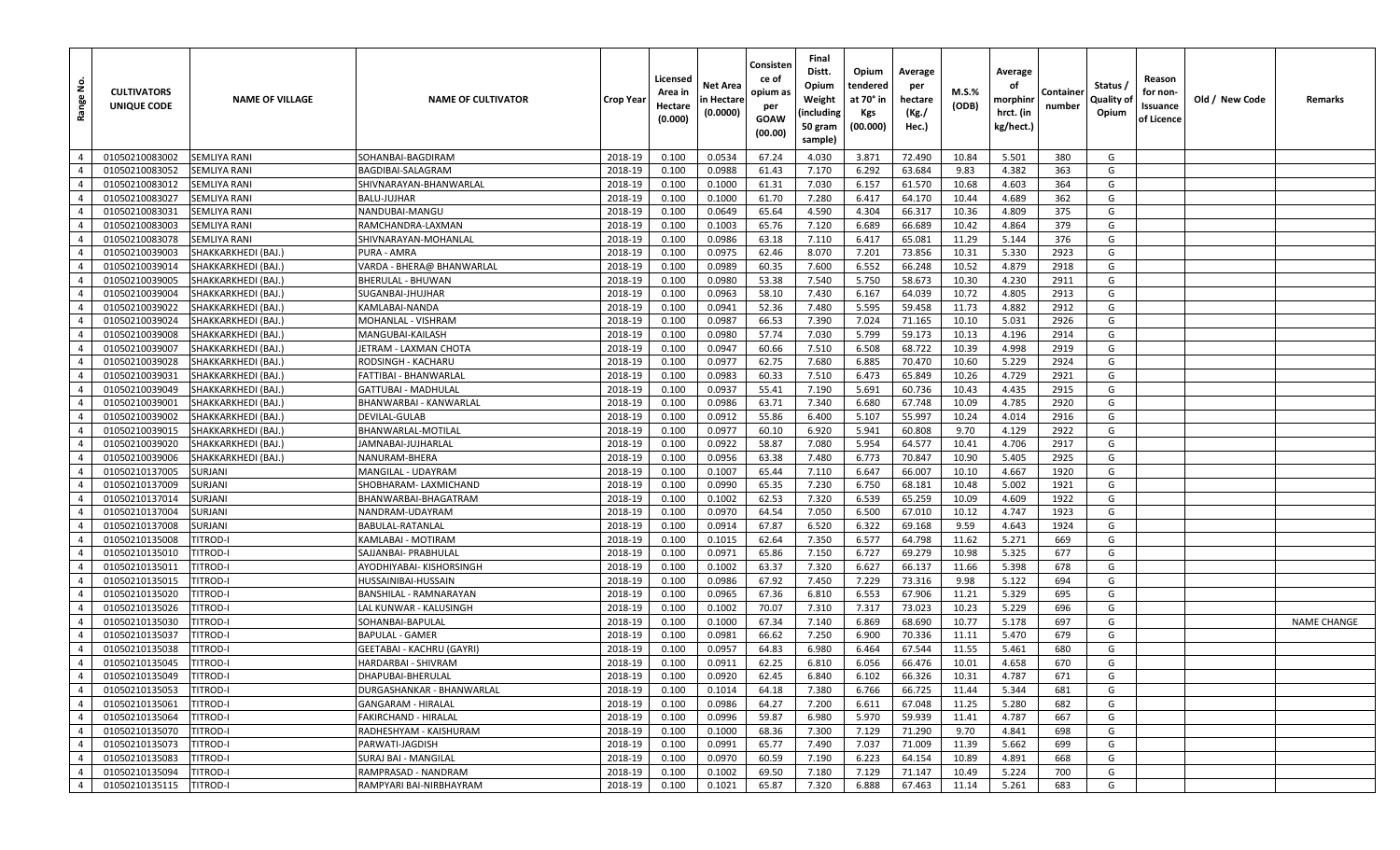| $\dot{\mathsf{z}}$<br>Range      | <b>CULTIVATORS</b><br>UNIQUE CODE | <b>NAME OF VILLAGE</b>               | <b>NAME OF CULTIVATOR</b>                                | <b>Crop Year</b>   | Licensed<br>Area in<br>Hectare<br>(0.000) | <b>Net Area</b><br>n Hectare<br>(0.0000) | Consisten<br>ce of<br>opium as<br>per<br>GOAW<br>(00.00) | Final<br>Distt.<br>Opium<br>Weight<br>(including<br>50 gram<br>sample) | Opium<br>tendered<br>at 70° in<br>Kgs<br>(00.000) | Average<br>per<br>hectare<br>(Kg./<br>Hec.) | M.S.%<br>(ODB) | Average<br>οf<br>morphinr<br>hrct. (in<br>kg/hect.) | Container<br>number | Status /<br>Quality of<br>Opium | Reason<br>for non-<br>Issuance<br>of Licence | Old / New Code | Remarks |
|----------------------------------|-----------------------------------|--------------------------------------|----------------------------------------------------------|--------------------|-------------------------------------------|------------------------------------------|----------------------------------------------------------|------------------------------------------------------------------------|---------------------------------------------------|---------------------------------------------|----------------|-----------------------------------------------------|---------------------|---------------------------------|----------------------------------------------|----------------|---------|
| $\overline{4}$                   | 01050210135122                    | <b>TITROD-I</b>                      | KALURAM - NANDRAM                                        | 2018-19            | 0.100                                     | 0.1013                                   | 63.75                                                    | 7.100                                                                  | 6.466                                             | 63.830                                      | 11.45          | 5.116                                               | 684                 | G                               |                                              |                |         |
| $\overline{4}$                   | 01050210135124                    | <b>ITROD-I</b>                       | KANHAIYALAL - RAMCHANDRA                                 | 2018-19            | 0.100                                     | 0.1009                                   | 73.00                                                    | 7.310                                                                  | 7.623                                             | 75.550                                      | 9.25           | 4.892                                               | 711                 | G                               |                                              |                |         |
| $\overline{4}$                   | 01050210135132                    | TITROD-I                             | RAJENDRAPRASAD - HIRALAL                                 | 2018-19            | 0.100                                     | 0.1007                                   | 66.26                                                    | 7.340                                                                  | 6.948                                             | 68.997                                      | 10.75          | 5.192                                               | 685                 | G                               |                                              |                |         |
| $\overline{4}$                   | 01050210135135                    | <b>TITROD-I</b>                      | KARULAL - CHUNILAL                                       | 2018-19            | 0.100                                     | 0.1000                                   | 70.19                                                    | 7.190                                                                  | 7.210                                             | 72.100                                      | 10.09          | 5.092                                               | 712                 | G                               |                                              |                |         |
| $\overline{4}$                   | 01050210135142                    | titrod-i                             | BANSHILAL -RAMLAL                                        | 2018-19            | 0.100                                     | 0.1013                                   | 68.23                                                    | 7.270                                                                  | 7.086                                             | 69.950                                      | 9.98           | 4.887                                               | 701                 | G                               |                                              |                |         |
| $\overline{4}$                   | 01050210135148                    | TITROD-I                             | ISHWARLAL - JAGDISHCHAND                                 | 2018-19            | 0.100                                     | 0.1003                                   | 67.56                                                    | 7.170                                                                  | 6.920                                             | 68.993                                      | 9.01           | 4.351                                               | 702                 | G                               |                                              |                |         |
| $\overline{4}$                   | 01050210135099                    | TITROD-I                             | RAMKANYABAI-BASANTILAL                                   | 2018-19            | 0.100                                     | 0.1011                                   | 67.96                                                    | 7.130                                                                  | 6.922                                             | 68.466                                      | 10.18          | 4.879                                               | 703                 | G                               |                                              |                |         |
| $\overline{4}$                   | 01050210135059                    | <b>TITROD-I</b>                      | DEVILAL - D.P. NANDRAM                                   | 2018-19            | 0.100                                     | 0.1001                                   | 72.81                                                    | 6.840                                                                  | 7.115                                             | 71.078                                      | 10.07          | 5.010                                               | 713                 | G                               |                                              |                |         |
| $\overline{4}$                   | 01050210135005                    | TITROD-I                             | BHERULAL -BAGDIRAM                                       | 2018-19            | 0.100                                     | 0.1036                                   | 63.96                                                    | 7.560                                                                  | 6.908                                             | 66.679                                      | 10.29          | 4.803                                               | 687                 | G                               |                                              |                |         |
| $\overline{4}$                   | 01050210135095                    | TITROD-I                             | GANGABAI - HIRALAL                                       | 2018-19            | 0.100                                     | 0.1008                                   | 64.01                                                    | 7.380                                                                  | 6.748                                             | 66.944                                      | 10.26          | 4.808                                               | 688                 | G                               |                                              |                |         |
| $\overline{4}$                   | 01050210135063                    | TITROD-I                             | ATAL BIHARI - BANSHILAL DADA RAMLAL                      | 2018-19            | 0.100                                     | 0.0989                                   | 69.24                                                    | 7.150                                                                  | 7.072                                             | 71.506                                      | 9.56           | 4.785                                               | 704                 | G                               |                                              |                |         |
| $\overline{4}$                   | 01050210135096                    | TITROD-I                             | KARULAL - HIRALAL                                        | 2018-19            | 0.100                                     | 0.1016                                   | 67.87                                                    | 7.350                                                                  | 7.126                                             | 70.137                                      | 10.42          | 5.116                                               | 705                 | G                               |                                              |                |         |
| $\overline{4}$                   | 01050210135110                    | TITROD-I                             | SALIM MOH. - NUR MOH                                     | 2018-19            | 0.100                                     | 0.0999                                   | 63.94                                                    | 7.300                                                                  | 6.668                                             | 66.746                                      | 10.99          | 5.135                                               | 686                 | G                               |                                              |                |         |
| $\overline{4}$                   | 01050210135163                    | TITROD-I                             | DHAPUBAI - MODIRAM                                       | 2018-19            | 0.100                                     | 0.1010                                   | 68.72                                                    | 7.290                                                                  | 7.157                                             | 70.861                                      | 9.75           | 4.836                                               | 706                 | G                               |                                              |                |         |
| $\overline{4}$                   | 01050210135013                    | TITROD-I                             | SHAMBHUSINGH- RATANSINGH                                 | 2018-19            | 0.100                                     | 0.0987                                   | 63.52                                                    | 7.590                                                                  | 6.887                                             | 69.777                                      | 10.53          | 5.144                                               | 672                 | G                               |                                              |                |         |
| $\overline{4}$                   | 01050210135165                    | titrod-i                             | MUKESH - BANSHILAL                                       | 2018-19            | 0.100                                     | 0.1001                                   | 71.51                                                    | 6.730                                                                  | 6.875                                             | 68.681                                      | 9.72           | 4.673                                               | 714                 | G                               |                                              |                |         |
| $\overline{4}$                   | 01050210135164                    | titrod-i                             | RADHESHYAM - PRABHULAL                                   | 2018-19            | 0.100                                     | 0.1007                                   | 64.70                                                    | 7.340                                                                  | 6.784                                             | 67.368                                      | 10.43          | 4.919                                               | 689                 | G                               |                                              |                |         |
| $\overline{4}$                   | 01050210135166                    | TITROD-I                             | GOPAL - BAKHATRAM                                        | 2018-19            | 0.100                                     | 0.1021                                   | 64.87                                                    | 7.360                                                                  | 6.821                                             | 66.807                                      | 10.99          | 5.139                                               | 690                 | G                               |                                              |                |         |
| $\overline{4}$                   | 01050210135167                    | <b>TITROD-I</b>                      | DINESH KUMAR - DHANRAJ KULMI                             | 2018-19            | 0.100                                     | 0.0974                                   | 69.39                                                    | 7.150                                                                  | 7.088                                             | 72.772                                      | 9.51           | 4.844                                               | 715                 | G                               |                                              |                |         |
| $\overline{4}$                   | 01050210135168                    | TITROD-I                             | RAMNIWAS - RAMDAYAL                                      | 2018-19            | 0.100                                     | 0.1010                                   | 67.15                                                    | 7.410                                                                  | 7.108                                             | 70.376                                      | 9.65           | 4.754                                               | 707                 | G                               |                                              |                |         |
| $\overline{4}$                   | 01050210135137                    | TITROD-I                             | MEHBUB - SULEMAN                                         | 2018-19            | 0.100                                     | 0.1022                                   | 67.31                                                    | 7.380                                                                  | 7.096                                             | 69.432                                      | 9.42           | 4.579                                               | 708                 | G                               |                                              |                |         |
| $\overline{4}$                   | 01050210135134                    | <b>TITROD-I</b>                      | RAMESHWAR - PRABHULAL                                    | 2018-19            | 0.100                                     | 0.0960                                   | 65.40                                                    | 7.190                                                                  | 6.718                                             | 69.979                                      | 10.81          | 5.295                                               | 691                 | G                               |                                              |                |         |
| $\overline{4}$                   | 01050210135088                    | TITROD-I                             | GEETABAI-KALU                                            | 2018-19            | 0.100                                     | 0.1008                                   | 65.97                                                    | 7.110                                                                  | 6.701                                             | 66.478                                      | 10.41          | 4.844                                               | 709                 | G                               |                                              |                |         |
| $\overline{4}$                   | 01050210135105                    | <b>TITROD-I</b>                      | BHAGGA -KAISHURAM                                        | 2018-19            | 0.100                                     | 0.1005                                   | 62.25                                                    | 7.480                                                                  | 6.652                                             | 66.189                                      | 10.57          | 4.897                                               | 673                 | G                               |                                              |                |         |
| $\overline{4}$                   | 01050210135147                    | TITROD-I                             | DALPATSINGH - BEGAMSINGH                                 | 2018-19            | 0.100                                     | 0.0922                                   | 63.84                                                    | 6.780                                                                  | 6.183                                             | 67.060                                      | 10.54          | 4.948                                               | 674                 | G                               |                                              |                |         |
| $\overline{4}$                   | 01050210135146                    | TITROD-I                             | RAMCHANDRA-SHANKARLAL                                    | 2018-19            | 0.100                                     | 0.0975                                   | 61.69                                                    | 7.210                                                                  | 6.354                                             | 65.169                                      | 11.43          | 5.214                                               | 675                 | G                               |                                              |                |         |
| $\overline{4}$                   | 01050210135090                    | TITROD-I                             | CHAINSINGH - BEGAMSINGH                                  | 2018-19            | 0.100                                     | 0.0992                                   | 61.18                                                    | 7.710                                                                  | 6.739                                             | 67.933                                      | 10.41          | 4.950                                               | 676                 | G                               |                                              |                |         |
| $\overline{4}$                   | 01050210135006                    | TITROD-I                             | JAGDISH - BHANWARLAL                                     | 2018-19            | 0.100                                     | 0.1021                                   | 63.54                                                    | 7.270                                                                  | 6.599                                             | 64.632                                      | 10.54          | 4.769                                               | 692                 | G                               |                                              |                |         |
| $\overline{4}$                   | 01050210135016                    | <b>TITROD-I</b>                      | <b>BHERU - RAMPRATAP</b>                                 | 2018-19            | 0.100                                     | 0.1007                                   | 66.63                                                    | 7.290                                                                  | 6.939                                             | 68.907                                      | 9.82           | 4.737                                               | 710                 | G                               |                                              |                |         |
| $\overline{4}$                   | 01050210135022                    | TITROD-I                             | HARKUNWAR- BADRILAL                                      | 2018-19            | 0.100                                     | 0.1016                                   | 66.12                                                    | 7.140                                                                  | 6.744                                             | 66.377                                      | 9.97           | 4.633                                               | 693                 | G                               |                                              |                |         |
| $\overline{4}$                   | 01050210135052                    | TITROD-II                            | AMRATRAM - BHANWARLAI                                    | 2018-19            | 0.100                                     | 0.0999                                   | 72.21                                                    | 7.490                                                                  | 7.726                                             | 77.337                                      | 10.01          | 5.419                                               | 762                 | G                               |                                              |                |         |
| $\overline{4}$                   | 01050210135032                    | TITROD-II                            | BALMUKUND- MOHANLAI                                      | 2018-19            | 0.100                                     | 0.1035                                   | 61.98                                                    | 7.370                                                                  | 6.526                                             | 63.053                                      | 9.20           | 4.060                                               | 718                 | G                               |                                              |                |         |
| $\overline{4}$                   | 01050210135060                    | TITROD-II                            | SAJJANKUWAR - ONKARSINGH                                 | 2018-19            | 0.100                                     | 0.0971                                   | 63.16                                                    | 7.260                                                                  | 6.551                                             | 67.466                                      | 10.15          | 4.793                                               | 729                 | G                               |                                              |                |         |
| $\overline{4}$                   | 01050210135125                    | TITROD-II                            | BAKHATRAM - RAMJI                                        | 2018-19            | 0.100                                     | 0.0855                                   | 62.10                                                    | 6.200                                                                  | 5.500                                             | 64.327                                      | 10.48          | 4.719                                               | 719                 | G                               |                                              |                |         |
| $\overline{4}$                   | 01050210135136                    | TITROD-II                            | GOBERLAL - BHERULAL                                      | 2018-19            | 0.100                                     | 0.1005                                   | 59.08                                                    | 7.150                                                                  | 6.035                                             | 60.049                                      | 10.71          | 4.502                                               | 716                 | G                               |                                              |                |         |
| $\overline{4}$<br>$\overline{4}$ | 01050210135144                    | TITROD-II                            | RAMESHWAR - DHANNA<br>PARMANAND - SHANKARLAL             | 2018-19            | 0.100                                     | 0.1034                                   | 66.98                                                    | 7.500                                                                  | 7.176                                             | 69.400                                      | 9.94           | 4.829                                               | 748                 | G<br>G                          |                                              |                |         |
|                                  | 01050210135149<br>01050210135156  | <b>TITROD-II</b>                     |                                                          | 2018-19            | 0.100                                     | 0.0990                                   | 62.12                                                    | 7.400                                                                  | 6.567                                             | 66.333                                      | 10.08<br>9.03  | 4.680<br>4.588                                      | 720<br>730          | G                               |                                              |                |         |
| $\overline{4}$                   | 01050210135129                    | <b>TITROD-II</b>                     | RAMESHWAR- MOTILAL                                       | 2018-19            | 0.100                                     | 0.0986                                   | 67.42                                                    | 7.430                                                                  | 7.156                                             | 72.576                                      |                |                                                     |                     |                                 |                                              |                |         |
| $\overline{4}$<br>$\overline{4}$ | 01050210135119                    | <b>TITROD-II</b><br><b>TITROD-II</b> | SATYANARAYAN - GIRDHARILAL<br>AMBARAM-PARASRAM           | 2018-19<br>2018-19 | 0.100<br>0.100                            | 0.1004<br>0.1005                         | 57.54<br>66.04                                           | 7.170<br>7.390                                                         | 5.894<br>6.972                                    | 58.705<br>69.373                            | 10.48<br>9.89  | 4.306<br>4.803                                      | 721<br>731          | G<br>G                          |                                              |                |         |
| $\overline{4}$                   |                                   |                                      |                                                          |                    |                                           |                                          |                                                          | 7.000                                                                  | 6.368                                             | 63.743                                      |                |                                                     | 722                 | G                               |                                              |                |         |
| $\overline{4}$                   | 01050210135019<br>01050210135033  | <b>TITROD-II</b><br><b>TITROD-II</b> | BAPULAL-MANNALAL M/o DHAPUBAI<br>BHAWANISHANKAR-BAGDIRAM | 2018-19<br>2018-19 | 0.100<br>0.100                            | 0.0999<br>0.0988                         | 63.68<br>62.08                                           | 7.130                                                                  | 6.323                                             | 63.997                                      | 9.23<br>10.23  | 4.118<br>4.583                                      | 723                 | G                               |                                              |                |         |
| $\overline{4}$                   | 01050210135092                    | <b>TITROD-II</b>                     | MATHURALAL-BHERULAL                                      | 2018-19            | 0.100                                     | 0.1017                                   | 66.07                                                    | 7.260                                                                  | 6.852                                             | 67.374                                      | 10.07          | 4.750                                               | 732                 | G                               |                                              |                |         |
| $\overline{4}$                   | 01050210135101                    | <b>TITROD-II</b>                     | GODHIBAI-GORDHAN                                         | 2018-19            | 0.100                                     | 0.0990                                   | 59.00                                                    | 6.900                                                                  | 5.816                                             | 58.747                                      | 9.90           | 4.071                                               | 724                 | G                               |                                              |                |         |
| $\overline{4}$                   | 01050210135126                    | <b>TITROD-II</b>                     | SITABAI-DALLA JI                                         | 2018-19            | 0.100                                     | 0.0960                                   | 61.83                                                    | 7.160                                                                  | 6.324                                             | 65.875                                      | 10.42          | 4.805                                               | 725                 | G                               |                                              |                |         |
| $\overline{4}$                   | 01050210135002                    | <b>TITROD-II</b>                     | MATHURALAL-PRABHULAL                                     | 2018-19            | 0.100                                     | 0.1011                                   | 65.38                                                    | 7.100                                                                  | 6.631                                             | 65.588                                      | 10.02          | 4.601                                               | 733                 | G                               |                                              |                |         |
| $\overline{4}$                   | 01050210135036                    | <b>TITROD-II</b>                     | KANTILAL-LAXMINARAYAN                                    | 2018-19            | 0.100                                     | 0.0987                                   | 63.99                                                    | 7.140                                                                  | 6.527                                             | 66.129                                      | 9.69           | 4.486                                               | 734                 | G                               |                                              |                |         |
|                                  |                                   |                                      |                                                          |                    |                                           |                                          |                                                          |                                                                        |                                                   |                                             |                |                                                     |                     |                                 |                                              |                |         |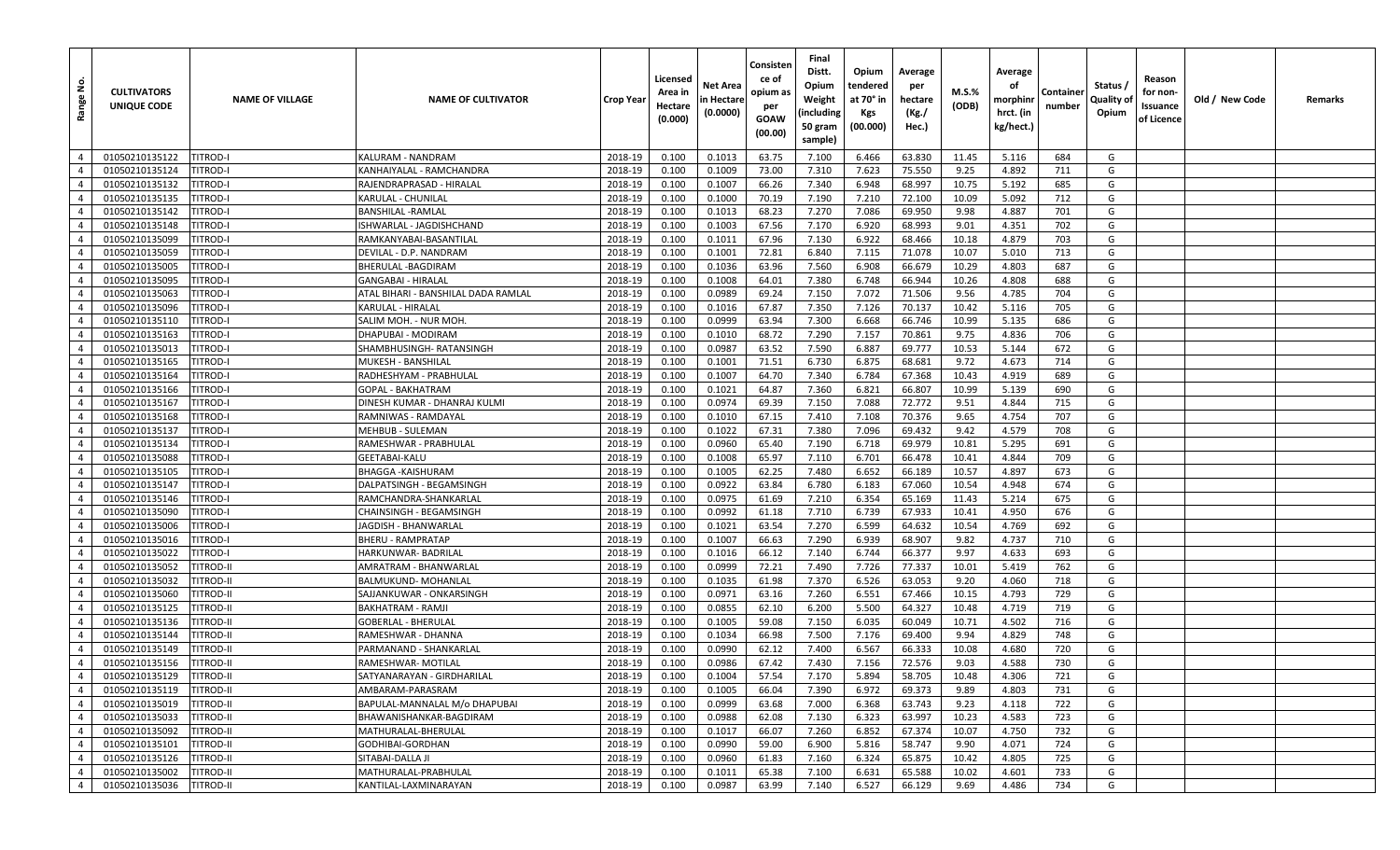| <u>و</u><br>Range | <b>CULTIVATORS</b><br>UNIQUE CODE | <b>NAME OF VILLAGE</b> | <b>NAME OF CULTIVATOR</b>        | <b>Crop Year</b> | Licensed<br>Area in<br>Hectare<br>(0.000) | Net Area<br>n Hectare<br>(0.0000) | Consisten<br>ce of<br>opium as<br>per<br>GOAW<br>(00.00) | Final<br>Distt.<br>Opium<br>Weight<br>(including<br>50 gram<br>sample) | Opium<br>tendered<br>at 70° in<br>Kgs<br>(00.000) | Average<br>per<br>hectare<br>(Kg./<br>Hec.) | M.S.%<br>(ODB) | Average<br>οf<br>morphinr<br>hrct. (in<br>kg/hect.) | Container<br>number | Status /<br>Quality of<br>Opium | Reason<br>for non-<br>Issuance<br>of Licence | Old / New Code | Remarks |
|-------------------|-----------------------------------|------------------------|----------------------------------|------------------|-------------------------------------------|-----------------------------------|----------------------------------------------------------|------------------------------------------------------------------------|---------------------------------------------------|---------------------------------------------|----------------|-----------------------------------------------------|---------------------|---------------------------------|----------------------------------------------|----------------|---------|
| $\overline{4}$    | 01050210135157                    | <b>TITROD-II</b>       | MADANSINGH-RODSINGH              | 2018-19          | 0.100                                     | 0.1025                            | 68.66                                                    | 7.300                                                                  | 7.160                                             | 69.853                                      | 9.79           | 4.787                                               | 749                 | G                               |                                              |                |         |
| $\overline{4}$    | 01050210135023                    | <b>ITROD-II</b>        | BAPULAL-DEEPALAL                 | 2018-19          | 0.100                                     | 0.0996                            | 68.87                                                    | 7.390                                                                  | 7.271                                             | 73.002                                      | 9.96           | 5.089                                               | 750                 | G                               |                                              |                |         |
| $\overline{4}$    | 01050210135121                    | <b>TITROD-II</b>       | BANO BEE-MO. JI                  | 2018-19          | 0.100                                     | 0.1002                            | 65.20                                                    | 7.510                                                                  | 6.995                                             | 69.810                                      | 9.86           | 4.818                                               | 735                 | G                               |                                              |                |         |
| $\overline{4}$    | 01050210135029                    | TITROD-II              | DHURA-TULSIRAM                   | 2018-19          | 0.100                                     | 0.0992                            | 65.67                                                    | 7.350                                                                  | 6.895                                             | 69.506                                      | 10.35          | 5.036                                               | 736                 | G                               |                                              |                |         |
| $\overline{4}$    | 01050210135160                    | <b>TITROD-II</b>       | GAVRABAI-BAPULAL D/o RAMNIVAS    | 2018-19          | 0.100                                     | 0.1000                            | 69.17                                                    | 6.940                                                                  | 6.858                                             | 68.580                                      | 9.60           | 4.608                                               | 751                 | G                               |                                              |                |         |
| $\overline{4}$    | 01050210135161                    | TITROD-II              | BANSHILAL-GIRDHARILAL            | 2018-19          | 0.100                                     | 0.0986                            | 62.66                                                    | 7.090                                                                  | 6.347                                             | 64.371                                      | 9.67           | 4.357                                               | 737                 | G                               |                                              |                |         |
| $\overline{4}$    | 01050210135097                    | titrod-ii              | SANTOSHBAI-BHERULAL              | 2018-19          | 0.100                                     | 0.1005                            | 63.08                                                    | 7.280                                                                  | 6.560                                             | 65.273                                      | 8.78           | 4.012                                               | 738                 |                                 | 02                                           |                |         |
| $\overline{4}$    | 01050210135040                    | TITROD-II              | JAGDISH-KISHANLAL                | 2018-19          | 0.100                                     | 0.1006                            | 62.34                                                    | 7.240                                                                  | 6.448                                             | 64.095                                      | 10.19          | 4.572                                               | 726                 | G                               |                                              |                |         |
| $\overline{4}$    | 01050210135071                    | <b>TITROD-II</b>       | RAMESHCHANDRA-NANDRAM            | 2018-19          | 0.100                                     | 0.0990                            | 65.60                                                    | 7.220                                                                  | 6.766                                             | 68.343                                      | 9.86           | 4.717                                               | 752                 | G                               |                                              |                |         |
| $\overline{4}$    | 01050210135018                    | <b>ITROD-II</b>        | SAWANTSINGH-BHERUSINGH           | 2018-19          | 0.100                                     | 0.0990                            | 70.65                                                    | 7.200                                                                  | 7.267                                             | 73.404                                      | 10.54          | 5.416                                               | 753                 | G                               |                                              |                |         |
| $\overline{4}$    | 01050210135085                    | TITROD-II              | KANHEYALAL-VARDA                 | 2018-19          | 0.100                                     | 0.0936                            | 66.39                                                    | 7.100                                                                  | 6.734                                             | 71.944                                      | 10.53          | 5.303                                               | 754                 | G                               |                                              |                |         |
| $\overline{4}$    | 01050210135078                    | TITROD-II              | BHANWARLAL D.P. PANNALAL         | 2018-19          | 0.100                                     | 0.0992                            | 64.53                                                    | 7.680                                                                  | 7.080                                             | 71.370                                      | 10.01          | 5.001                                               | 755                 | G                               |                                              |                |         |
| $\overline{4}$    | 01050210135068                    | TITROD-II              | BADRILAL-PANNALAL                | 2018-19          | 0.100                                     | 0.0990                            | 64.10                                                    | 6.750                                                                  | 6.181                                             | 62.434                                      | 10.16          | 4.440                                               | 739                 | G                               |                                              |                |         |
| $\overline{4}$    | 01050210135104                    | titrod-ii              | BHERUSINGH - BHUWANISINGH        | 2018-19          | 0.100                                     | 0.0999                            | 67.97                                                    | 7.050                                                                  | 6.846                                             | 68.528                                      | 10.49          | 5.032                                               | 756                 | G                               |                                              |                |         |
| $\overline{4}$    | 01050210135062                    | <b>TITROD-II</b>       | KANHEYALAL-HIRALAL               | 2018-19          | 0.100                                     | 0.1000                            | 61.79                                                    | 7.340                                                                  | 6.479                                             | 64.790                                      | 10.81          | 4.903                                               | 727                 | G                               |                                              |                |         |
| $\overline{4}$    | 01050210135112                    | <b>TITROD-II</b>       | IAGDISH-DALLA                    | 2018-19          | 0.100                                     | 0.1012                            | 60.44                                                    | 7.110                                                                  | 6.139                                             | 60.662                                      | 10.54          | 4.476                                               | 717                 | G                               |                                              |                |         |
| $\overline{4}$    | 01050210135027                    | TITROD-II              | VARDICHANDRA-HIRALAL             | 2018-19          | 0.100                                     | 0.0913                            | 69.52                                                    | 6.510                                                                  | 6.465                                             | 70.810                                      | 10.04          | 4.977                                               | 757                 | G                               |                                              |                |         |
| $\overline{4}$    | 01050210135108                    | TITROD-II              | RUKAMANIBAI-MANGILAL             | 2018-19          | 0.100                                     | 0.1008                            | 63.76                                                    | 7.350                                                                  | 6.695                                             | 66.418                                      | 9.58           | 4.454                                               | 740                 | G                               |                                              |                |         |
| $\overline{4}$    | 01050210135140                    | TITROD-II              | GULMOHMMAD-PYARA                 | 2018-19          | 0.100                                     | 0.0959                            | 67.42                                                    | 7.380                                                                  | 7.108                                             | 74.118                                      | 10.07          | 5.225                                               | 758                 | G                               |                                              |                |         |
| $\overline{4}$    | 01050210135154                    | <b>TITROD-II</b>       | MANGILAL-DHANNA JI               | 2018-19          | 0.100                                     | 0.0988                            | 71.58                                                    | 7.310                                                                  | 7.475                                             | 75.657                                      | 9.92           | 5.254                                               | 763                 | G                               |                                              |                |         |
| $\overline{4}$    | 01050210135066                    | TITROD-II              | RAMCHANDRA - RAMDAYAL            | 2018-19          | 0.100                                     | 0.0999                            | 71.91                                                    | 7.530                                                                  | 7.735                                             | 77.427                                      | 9.79           | 5.306                                               | 761                 | G                               |                                              |                |         |
| $\overline{4}$    | 01050210135087                    | <b>TITROD-II</b>       | MANGILAL-TORIRAM                 | 2018-19          | 0.100                                     | 0.0997                            | 67.84                                                    | 7.260                                                                  | 7.036                                             | 70.571                                      | 9.76           | 4.821                                               | 759                 | G                               |                                              |                |         |
| $\overline{4}$    | 01050210135014                    | titrod-ii              | KOMAL-BAGDIRAM                   | 2018-19          | 0.100                                     | 0.0989                            | 63.52                                                    | 7.580                                                                  | 6.878                                             | 69.544                                      | 11.07          | 5.389                                               | 728                 | G                               |                                              |                |         |
| $\overline{4}$    | 01050210135024                    | titrod-ii              | MANGILAL-GANGABAI                | 2018-19          | 0.100                                     | 0.0999                            | 67.17                                                    | 6.920                                                                  | 6.640                                             | 66.466                                      | 10.30          | 4.792                                               | 741                 | G                               |                                              |                |         |
| $\overline{4}$    | 01050210135034                    | titrod-ii              | RAMPRASAD-HIRALAL                | 2018-19          | 0.100                                     | 0.0981                            | 67.57                                                    | 7.250                                                                  | 6.998                                             | 71.335                                      | 10.37          | 5.178                                               | 760                 | G                               |                                              |                |         |
| $\overline{4}$    | 01050210135056                    | TITROD-II              | RAMCHANDRA-KESHURAM              | 2018-19          | 0.100                                     | 0.0978                            | 67.97                                                    | 7.330                                                                  | 7.117                                             | 72.770                                      | 10.09          | 5.140                                               | 742                 | G                               |                                              |                |         |
| $\overline{4}$    | 01050210135065                    | <b>ITROD-II</b>        | JDAYRAM - DALU                   | 2018-19          | 0.100                                     | 0.0978                            | 65.51                                                    | 7.010                                                                  | 6.560                                             | 67.075                                      | 10.44          | 4.902                                               | 743                 | G                               |                                              |                |         |
| $\overline{4}$    | 01050210135072                    | TITROD-II              | JDAYRAM-RAMCHANDRA               | 2018-19          | 0.100                                     | 0.0963                            | 68.48                                                    | 7.220                                                                  | 7.063                                             | 73.343                                      | 9.77           | 5.016                                               | 744                 | G                               |                                              |                |         |
| $\overline{4}$    | 01050210135131                    | TITROD-II              | SURESH-UDAYRAM                   | 2018-19          | 0.100                                     | 0.1005                            | 65.75                                                    | 7.220                                                                  | 6.782                                             | 67.482                                      | 10.42          | 4.922                                               | 745                 | G                               |                                              |                |         |
| $\overline{4}$    | 01050210135133                    | <b>TITROD-II</b>       | GEETABAI-HIRALAL                 | 2018-19          | 0.100                                     | 0.0966                            | 65.05                                                    | 7.070                                                                  | 6.570                                             | 68.012                                      | 9.75           | 4.642                                               | 746                 | G                               |                                              |                |         |
| $\overline{4}$    | 01050210135155                    | TITROD-II              | RAJAK MOHMMAD-VALI MOHMMAD       | 2018-19          | 0.100                                     | 0.1003                            | 63.92                                                    | 6.530                                                                  | 5.963                                             | 59.451                                      | 9.87           | 4.107                                               | 747                 | G                               |                                              |                |         |
| $\overline{4}$    | 01050210074011                    | VISHNIA                | BAPULAL-JUJHARLAL DANGI          | 2018-19          | 0.100                                     | 0.1003                            | 65.38                                                    | 7.050                                                                  | 6.585                                             | 65.653                                      | 11.38          | 5.230                                               | 1405                | G                               |                                              |                |         |
| $\overline{4}$    | 01050210074013                    | VISHNIA                | JADAVBAI-HIRA                    | 2018-19          | 0.100                                     | 0.0984                            | 65.11                                                    | 6.840                                                                  | 6.362                                             | 64.654                                      | 12.53          | 5.671                                               | 1413                | G                               |                                              |                |         |
| $\overline{4}$    | 01050210074014                    | VISHNIA                | BHAMARKUNWAR - SHAMBHUSINGH      | 2018-19          | 0.100                                     | 0.1025                            | 66.54                                                    | 6.930                                                                  | 6.587                                             | 64.263                                      | 9.96           | 4.481                                               | 1402                | G                               |                                              |                |         |
| $\overline{4}$    | 01050210074009                    | VISHNIA                | BHUWAN - BHERA                   | 2018-19          | 0.100                                     | 0.0962                            | 64.29                                                    | 6.840                                                                  | 6.282                                             | 65.301                                      | 9.97           | 4.557                                               | 1406                | G                               |                                              |                |         |
| $\overline{4}$    | 01050210074017                    | VISHNIA                | PARWATSINGH - GULAB BAI          | 2018-19          | 0.100                                     | 0.0986                            | 66.98                                                    | 6.860                                                                  | 6.564                                             | 66.572                                      | 11.69          | 5.448                                               | 1415                | G                               |                                              |                |         |
| $\overline{4}$    | 01050210074023                    | VISHNIA                | RAMESHWAR - MANGILAL             | 2018-19          | 0.100                                     | 0.0960                            | 64.06                                                    | 6.930                                                                  | 6.342                                             | 66.062                                      | 11.60          | 5.364                                               | 1407                | G                               |                                              |                |         |
| $\overline{4}$    | 01050210074001                    | VISHNIA                | BHAGWANLAL - RAMLAL              | 2018-19          | 0.100                                     | 0.0977                            | 67.40                                                    | 6.860                                                                  | 6.605                                             | 67.604                                      | 10.89          | 5.154                                               | 1408                | G                               |                                              |                |         |
| $4 \mid$          | 01050210074002                    | <b>VISHNIA</b>         | BHANWARLAL - BHERA               | 2018-19          | 0.100                                     | 0.1027                            | 62.26                                                    | 7.250                                                                  | 6.448                                             | 62.784                                      | 9.54           | 4.193                                               | 1401                | G                               |                                              |                |         |
| $\overline{4}$    | 01050210074003                    | <b>VISHNIA</b>         | DALPATSINGH - DULESINGH          | 2018-19          | 0.100                                     | 0.0992                            | 65.99                                                    | 6.830                                                                  | 6.439                                             | 64.909                                      | 11.20          | 5.089                                               | 1409                | G                               |                                              |                |         |
| $\overline{4}$    | 01050210074004                    | VISHNIA                | VISHNUKUNWAR - KISHORSINGH       | 2018-19          | 0.100                                     | 0.0986                            | 63.75                                                    | 6.810                                                                  | 6.202                                             | 62.900                                      | 10.93          | 4.812                                               | 1414                | G                               |                                              |                |         |
| $\overline{4}$    | 01050210074007                    | <b>VISHNIA</b>         | UDA - RAMA                       | 2018-19          | 0.100                                     | 0.1010                            | 66.90                                                    | 7.050                                                                  | 6.738                                             | 66.712                                      | 10.12          | 4.726                                               | 1410                | G                               |                                              |                |         |
| $\overline{4}$    | 01050210074008                    | <b>VISHNIA</b>         | HANUMATSINGH-SAJJANSINGH         | 2018-19          | 0.100                                     | 0.1015                            | 64.21                                                    | 6.830                                                                  | 6.265                                             | 61.724                                      | 9.83           | 4.247                                               | 1403                | G                               |                                              |                |         |
| $\overline{4}$    | 01050210074016                    | <b>VISHNIA</b>         | MADHOLAL - RAMLAL                | 2018-19          | 0.100                                     | 0.0987                            | 66.38                                                    | 6.670                                                                  | 6.325                                             | 64.083                                      | 11.33          | 5.082                                               | 1411                | G                               |                                              |                |         |
| $\overline{4}$    | 01050210074024                    | <b>VISHNIA</b>         | LILABAI-KARULAL D/o RAMLAL DANGI | 2018-19          | 0.100                                     | 0.0000                            |                                                          |                                                                        |                                                   |                                             |                |                                                     |                     | F                               |                                              |                |         |
| $\overline{4}$    | 01050210074012                    | VISHNIA                | BHERULAL-KACHRU                  | 2018-19          | 0.100                                     | 0.0914                            | 66.26                                                    | 6.480                                                                  | 6.134                                             | 67.111                                      | 10.07          | 4.731                                               | 1404                | G                               |                                              |                |         |
| $\overline{4}$    | 01050210074018                    | <b>VISHNIA</b>         | SHERU USMAN-SHEKH BAHADUR        | 2018-19          | 0.100                                     | 0.0992                            | 65.54                                                    | 6.850                                                                  | 6.414                                             | 64.657                                      | 11.25          | 5.091                                               | 1412                | G                               |                                              |                |         |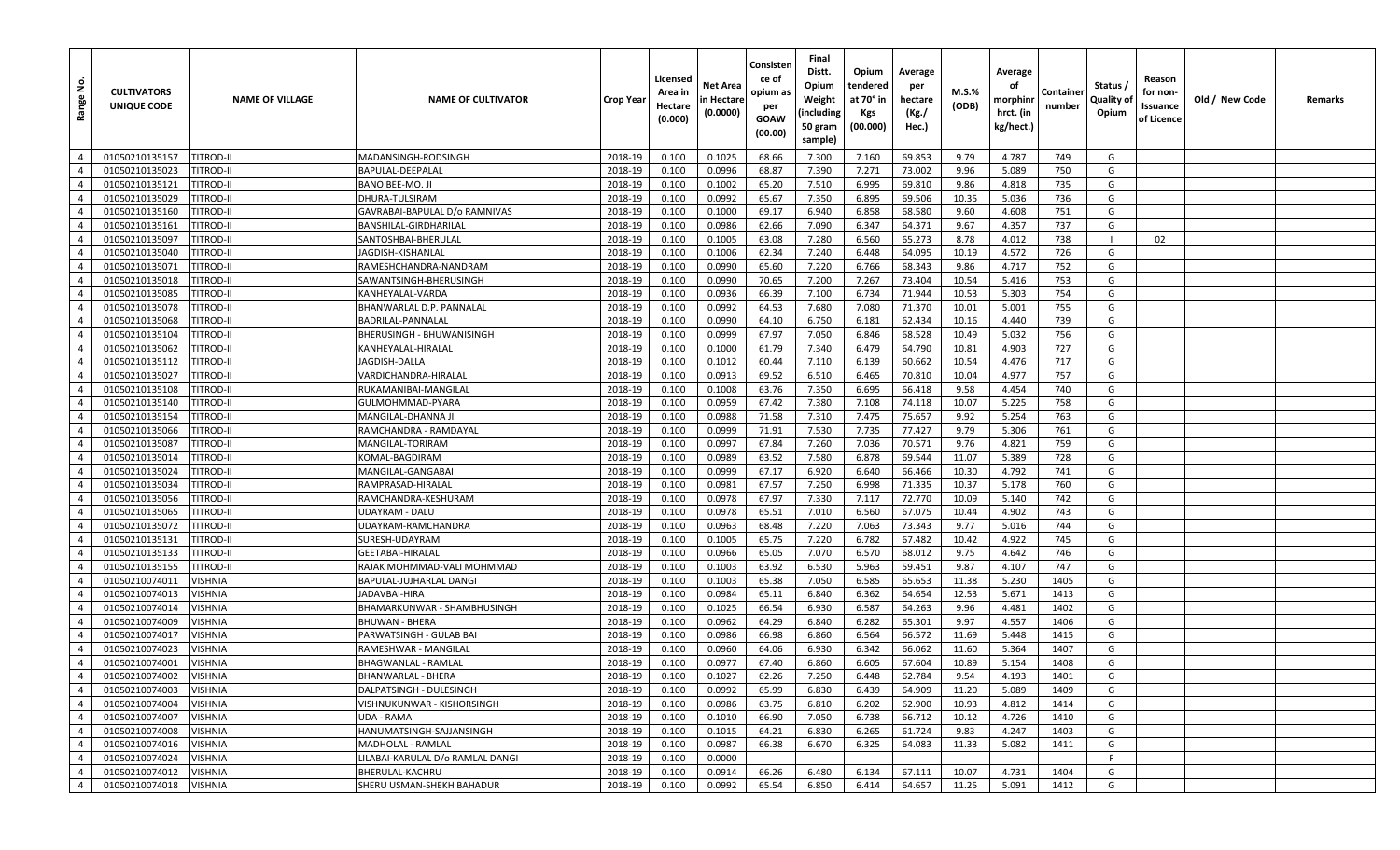| <u>و</u><br>Range    | <b>CULTIVATORS</b><br>UNIQUE CODE | <b>NAME OF VILLAGE</b>    | <b>NAME OF CULTIVATOR</b>            | <b>Crop Year</b>   | Licensed<br>Area in<br>Hectare<br>(0.000) | Net Area<br>n Hectare<br>(0.0000) | Consisten<br>ce of<br>opium as<br>per<br>GOAW<br>(00.00) | Final<br>Distt.<br>Opium<br>Weight<br>(including<br>50 gram<br>sample) | Opium<br>tendered<br>at 70° in<br>Kgs<br>(00.000) | Average<br>per<br>hectare<br>(Kg./<br>Hec.) | M.S.%<br>(ODB) | Average<br>οf<br>morphinr<br>hrct. (in<br>kg/hect.) | Container<br>number | Status /<br>Quality of<br>Opium | Reason<br>for non-<br>Issuance<br>of Licence | Old / New Code | Remarks         |
|----------------------|-----------------------------------|---------------------------|--------------------------------------|--------------------|-------------------------------------------|-----------------------------------|----------------------------------------------------------|------------------------------------------------------------------------|---------------------------------------------------|---------------------------------------------|----------------|-----------------------------------------------------|---------------------|---------------------------------|----------------------------------------------|----------------|-----------------|
| $\overline{4}$       | 01050210074020                    | VISHNIA                   | USMAN KHAN-AHMAD KHA                 | 2018-19            | 0.100                                     | 0.0907                            | 55.82                                                    | 6.090                                                                  | 4.856                                             | 53.539                                      | 11.09          | 4.157                                               | 1400                | G                               |                                              |                |                 |
| 5                    | 01050211020001                    | AAMBA                     | GORDHAN LAL-RATAN LAL                | 2018-19            | 0.100                                     | 0.0960                            | 67.07                                                    | 7.450                                                                  | 7.138                                             | 74.354                                      | 9.90           | 5.153                                               | 51                  | G                               |                                              |                |                 |
| 5                    | 01050211020004                    | AAMBA                     | HASRAT BAI-CHANDAR SINGH             | 2018-19            | 0.100                                     | 0.0957                            | 67.11                                                    | 7.380                                                                  | 7.075                                             | 73.928                                      | 9.72           | 5.030                                               | 52                  | G                               |                                              |                |                 |
| 5                    | 01050211020009                    | AAMBA                     | SHAMBHU-JALAM CHAMAR                 | 2018-19            | 0.100                                     | 0.0951                            | 71.19                                                    | 7.440                                                                  | 7.566                                             | 79.558                                      | 10.03          | 5.586                                               | 57                  | G                               |                                              |                |                 |
| 5                    | 01050211020011                    | AAMBA                     | VAJE SINGH-CHANDRA SINGH             | 2018-19            | 0.100                                     | 0.0981                            | 73.82                                                    | 7.450                                                                  | 7.857                                             | 80.091                                      | 9.35           | 5.242                                               | 59                  | G                               |                                              |                |                 |
| 5                    | 01050211020013                    | AAMBA                     | CHANDAR-DHOKAL CHAMAR                | 2018-19            | 0.100                                     | 0.0946                            | 61.31                                                    | 7.470                                                                  | 6.543                                             | 69.164                                      | 9.18           | 4.444                                               | 47                  | G                               |                                              |                |                 |
| $5\overline{)}$      | 01050211020015                    | AAMBA                     | MANGUBAI-KALUSINGH                   | 2018-19            | 0.100                                     | 0.0971                            | 67.08                                                    | 7.180                                                                  | 6.880                                             | 70.854                                      | 9.70           | 4.811                                               | 53                  | G                               |                                              |                |                 |
| 5                    | 01050211020012                    | AAMBA                     | BHERU SINGH-KAALU SINGH              | 2018-19            | 0.100                                     | 0.0969                            | 65.51                                                    | 7.360                                                                  | 6.888                                             | 71.083                                      | 10.44          | 5.195                                               | 54                  | G                               |                                              |                |                 |
| 5                    | 01050211020008                    | AAMBA                     | KUSHAL SINGH-ARJUN SINGH             | 2018-19            | 0.100                                     | 0.0983                            | 62.51                                                    | 7.440                                                                  | 6.644                                             | 67.589                                      | 9.63           | 4.556                                               | 48                  | G                               |                                              |                |                 |
| $5^{\circ}$          | 01050211020007                    | AAMBA                     | UMRAO SINGH-SHIV SINGH               | 2018-19            | 0.100                                     | 0.0989                            | 65.89                                                    | 7.500                                                                  | 7.060                                             | 71.385                                      | 10.32          | 5.157                                               | 55                  | G                               |                                              |                |                 |
| $5\overline{)}$      | 01050211020003                    | AAMBA                     | JORAWARSINGH-BHERUSINGH              | 2018-19            | 0.100                                     | 0.0986                            | 61.28                                                    | 7.200                                                                  | 6.303                                             | 63.924                                      | 10.90          | 4.878                                               | 49                  | G                               |                                              |                |                 |
| 5                    | 01050211020005                    | AAMBA                     | MANSINGH-KARANSINGH                  | 2018-19            | 0.100                                     | 0.0975                            | 66.80                                                    | 7.390                                                                  | 7.052                                             | 72.328                                      | 10.43          | 5.281                                               | 56                  | G                               |                                              |                |                 |
| $5\overline{5}$      | 01050211020010                    | AAMBA                     | BHAGWANSINGH-CHANDARSINGH            | 2018-19            | 0.100                                     | 0.0986                            | 63.88                                                    | 7.930                                                                  | 7.237                                             | 73.397                                      | 9.02           | 4.634                                               | 50                  | G                               |                                              |                |                 |
| $5\overline{)}$      | 01050211020017                    | AAMBA                     | TEJ KUNWAR-NARPATSINGH               | 2018-19            | 0.100                                     | 0.0969                            | 69.79                                                    | 7.150                                                                  | 7.129                                             | 73.570                                      | 9.69           | 4.990                                               | 58                  | G                               |                                              |                |                 |
| 5                    | 01050211062001                    | <b>AJAYPUR</b>            | RAM PRASAD-PRABHU LAI                | 2018-19            | 0.100                                     | 0.1007                            | 63.74                                                    | 7.520                                                                  | 6.847                                             | 67.994                                      | 10.92          | 5.198                                               | 1311                | G                               |                                              |                |                 |
| 5                    | 01050211062008                    | AJAYPUR                   | BHANWAR LAL-MOTI LAL                 | 2018-19            | 0.100                                     | 0.0992                            | 59.45                                                    | 7.220                                                                  | 6.132                                             | 61.814                                      | 11.08          | 4.794                                               | 1305                | G                               |                                              |                |                 |
| 5                    | 01050211062010                    | <b>AJAYPUR</b>            | SAIDAN BAI-FAKIR MOH                 | 2018-19            | 0.100                                     | 0.0960                            | 70.43                                                    | 6.850                                                                  | 6.892                                             | 71.791                                      | 10.98          | 5.518                                               | 1321                | G                               |                                              |                |                 |
| 5                    | 01050211062015                    | <b>AJAYPUR</b>            | MAAN SINGH-BHAGWAN SINGH             | 2018-19            | 0.100                                     | 0.1006                            | 58.60                                                    | 7.800                                                                  | 6.530                                             | 64.910                                      | 11.35          | 5.157                                               | 1303                | G                               |                                              |                |                 |
| 5                    | 01050211062018                    | <b>AJAYPUR</b>            | KALURAM-UDAYRAM                      | 2018-19            | 0.100                                     | 0.0948                            | 68.02                                                    | 7.140                                                                  | 6.938                                             | 73.185                                      | 10.38          | 5.318                                               | 1317                | G                               |                                              |                |                 |
| 5                    | 01050211062025                    | <b>AJAYPUR</b>            | MOHANBAI-SATYANARAYAN                | 2018-19            | 0.100                                     | 0.0996                            | 65.84                                                    | 7.250                                                                  | 6.819                                             | 68.463                                      | 9.90           | 4.745                                               | 1312                | G                               |                                              |                |                 |
| $5\overline{)}$      | 01050211062031                    | AJAYPUR                   | HIRA LAL-DAMAR LAL                   | 2018-19            | 0.100                                     | 0.0993                            | 60.79                                                    | 7.080                                                                  | 6.148                                             | 61.913                                      | 11.60          | 5.028                                               | 1306                | G                               |                                              |                |                 |
| 5                    | 01050211062024                    | <b>AJAYPUR</b>            | NARWARSINGH-HARISINGH                | 2018-19            | 0.100                                     | 0.1013                            | 60.36                                                    | 7.440                                                                  | 6.415                                             | 63.326                                      | 11.61          | 5.147                                               | 1307                | G                               |                                              |                | NAME CORRACTION |
| 5                    | 01050211062069                    | AJAYPUR                   | SAKIR KHA-HUSSAIN KHA                | 2018-19            | 0.100                                     | 0.0959                            | 63.41                                                    | 7.140                                                                  | 6.468                                             | 67.445                                      | 11.32          | 5.344                                               | 1313                | G                               |                                              |                |                 |
| 5                    | 01050211062041                    | AJAYPUR                   | NANIBAI-AMRITRAM                     | 2018-19            | 0.100                                     | 0.1008                            | 58.20                                                    | 7.480                                                                  | 6.219                                             | 61.696                                      | 11.36          | 4.906                                               | 1300                | G                               |                                              |                |                 |
| $5\overline{5}$      | 01050211062054                    | <b>AJAYPUR</b>            | KAMAL SINGH-MANGILAL D.P. PADAMBAI   | 2018-19            | 0.100                                     | 0.0963                            | 64.65                                                    | 7.420                                                                  | 6.853                                             | 71.163                                      | 9.17           | 4.568                                               | 1318                | G                               |                                              |                |                 |
| 5                    | 01050211062064                    | AJAYPUR                   | KESARI MAL-BOTHLAL                   | 2018-19            | 0.100                                     | 0.0973                            | 60.04                                                    | 7.180                                                                  | 6.158                                             | 63.288                                      | 11.19          | 4.958                                               | 1304                | G                               |                                              |                |                 |
| $5\overline{)}$      | 01050211062030                    | <b>AJAYPUR</b>            | PRABHULAL-NANURAM LOHAR              | 2018-19            | 0.100                                     | 0.0970                            | 61.43                                                    | 7.040                                                                  | 6.178                                             | 63.690                                      | 11.15          | 4.971                                               | 1308                | G                               |                                              |                |                 |
| 5                    | 01050211062075                    | <b>AJAYPUR</b>            | NARAYAN SINGH-KAALU SINGH            | 2018-19            | 0.100                                     | 0.0994                            | 59.70                                                    | 7.150                                                                  | 6.098                                             | 61.348                                      | 11.29          | 4.848                                               | 1309                | G                               |                                              |                |                 |
| 5                    | 01050211062040                    | <b>AJAYPUR</b>            | SHIVNARAYN-BADRILAL                  | 2018-19            | 0.100                                     | 0.0991                            | 60.49                                                    | 7.150                                                                  | 6.179                                             | 62.351                                      | 12.00          | 5.237                                               | 1310                | G                               |                                              |                |                 |
| 5                    | 01050211062067                    | AJAYPUR                   | GODAWARI BAI-DURGA SHANKAR           | 2018-19            | 0.100                                     | 0.0992                            | 57.64                                                    | 7.270                                                                  | 5.986                                             | 60.342                                      | 10.83          | 4.575                                               | 1301                | G                               |                                              |                |                 |
| 5                    | 01050211062016                    | <b>AJAYPUR</b>            | KASHIRAM - PRABHULAL                 | 2018-19            | 0.100                                     | 0.0986                            | 67.13                                                    | 7.380                                                                  | 7.077                                             | 71.774                                      | 10.44          | 5.246                                               | 1319                | G                               |                                              |                |                 |
| $5\overline{)}$<br>5 | 01050211062047                    | AJAYPUR                   | RAMESHCHANDRA-KANIRAM                | 2018-19            | 0.100                                     | 0.0972                            | 64.86                                                    | 7.150<br>7.440                                                         | 6.625                                             | 68.158                                      | 12.12          | 5.783                                               | 1314<br>1302        | G<br>G                          |                                              |                |                 |
| 5                    | 01050211062019                    | <b>AJAYPUR</b>            | BANSHILAL-BADRILAL                   | 2018-19            | 0.100                                     | 0.0998                            | 60.67                                                    |                                                                        | 6.448                                             | 64.609                                      | 11.41          | 5.161                                               |                     | F                               |                                              |                |                 |
| 5                    | 01050211062028                    | <b>AJAYPUR</b><br>AJAYPUR | REHMATBAI-NASIR                      | 2018-19            | 0.100                                     | 0.0000<br>0.0961                  | 66.68                                                    |                                                                        | 6.573                                             | 68.397                                      | 10.15          | 4.859                                               | 1320                | G                               |                                              |                |                 |
| 5                    | 01050211062032<br>01050211062055  | <b>AJAYPUR</b>            | GEETABAI-DEVRAM<br>GULAB BAI-BHUWAAN | 2018-19<br>2018-19 | 0.100<br>0.100                            | 0.1002                            | 64.14                                                    | 6.900<br>7.070                                                         | 6.478                                             | 64.650                                      | 10.98          | 4.969                                               | 1316                | G                               |                                              |                |                 |
| 5                    | 01050211062045                    | AJAYPUR                   | PRABHULAL-NANURAM                    | 2018-19            | 0.100                                     | 0.0970                            | 65.78                                                    | 6.850                                                                  | 6.437                                             | 66.360                                      | 11.10          | 5.156                                               | 1315                | G                               |                                              |                |                 |
| $5^{\circ}$          | 01050211022010                    | ANTRALIYA                 | BHAGAT BAI-NATHU SINGH               | 2018-19            | 0.100                                     | 0.1007                            | 62.64                                                    | 7.320                                                                  | 6.550                                             | 65.044                                      | 10.22          | 4.654                                               | 2991                | G                               |                                              |                |                 |
| 5 <sup>1</sup>       | 01050211022002                    | ANTRALIYA                 | RAM SINGH-BHUWAAN SINGH              | 2018-19            | 0.100                                     | 0.0968                            | 71.37                                                    | 7.280                                                                  | 7.422                                             | 76.673                                      | 9.88           | 5.303                                               | 2995                | G                               |                                              |                |                 |
| $5\overline{5}$      | 01050211022012                    | ANTRALIYA                 | DEVI SINGH-NANURAM                   | 2018-19            | 0.100                                     | 0.0995                            | 57.42                                                    | 7.200                                                                  | 5.906                                             | 59.356                                      | 10.28          | 4.271                                               | 2989                | G                               |                                              |                |                 |
| $5\overline{)}$      | 01050211022003                    | ANTRALIYA                 | BAGDI BAI-KHUSHAL SINGH              | 2018-19            | 0.100                                     | 0.0977                            | 60.93                                                    | 7.110                                                                  | 6.189                                             | 63.346                                      | 10.95          | 4.855                                               | 2992                | G                               |                                              |                |                 |
| 5 <sup>5</sup>       | 01050211022008                    | ANTRALIYA                 | PRABHU LAL-KISHAN                    | 2018-19            | 0.100                                     | 0.0961                            | 49.23                                                    | 6.940                                                                  | 4.881                                             | 50.790                                      | 10.97          | 3.900                                               | 2987                | G                               | 04                                           |                |                 |
| 5 <sup>5</sup>       | 01050211022014                    | ANTRALIYA                 | RATANBAI-KALUSINGH                   | 2018-19            | 0.100                                     | 0.1017                            | 65.86                                                    | 7.270                                                                  | 6.840                                             | 67.256                                      | 10.54          | 4.962                                               | 2996                | G                               |                                              |                |                 |
| $5\overline{5}$      | 01050211022009                    | ANTRALIYA                 | BHERU-NANDA                          | 2018-19            | 0.100                                     | 0.0990                            | 64.36                                                    | 7.200                                                                  | 6.620                                             | 66.868                                      | 9.98           | 4.671                                               | 2993                | G                               |                                              |                |                 |
| $5\overline{5}$      | 01050211022020                    | ANTRALIYA                 | RUGHNATH-BHERU                       | 2018-19            | 0.100                                     | 0.0953                            | 60.58                                                    | 7.380                                                                  | 6.387                                             | 67.019                                      | 10.27          | 4.818                                               | 2990                | G                               |                                              |                |                 |
| 5 <sup>5</sup>       | 01050211022038                    | ANTRALIYA                 | PUR SINGH-KAALU SINGH                | 2018-19            | 0.100                                     | 0.0967                            | 65.75                                                    | 7.270                                                                  | 6.829                                             | 70.620                                      | 9.61           | 4.750                                               | 2994                | G                               |                                              | 01050211050036 |                 |
| 5                    | 01050211022019                    | ANTRALIYA                 | SAMDA-BHUWAAN                        | 2018-19            | 0.100                                     | 0.1018                            | 58.82                                                    | 7.120                                                                  | 5.983                                             | 58.772                                      | 10.40          | 4.278                                               | 2988                | G                               |                                              |                |                 |
|                      |                                   |                           |                                      |                    |                                           |                                   |                                                          |                                                                        |                                                   |                                             |                |                                                     |                     |                                 |                                              |                |                 |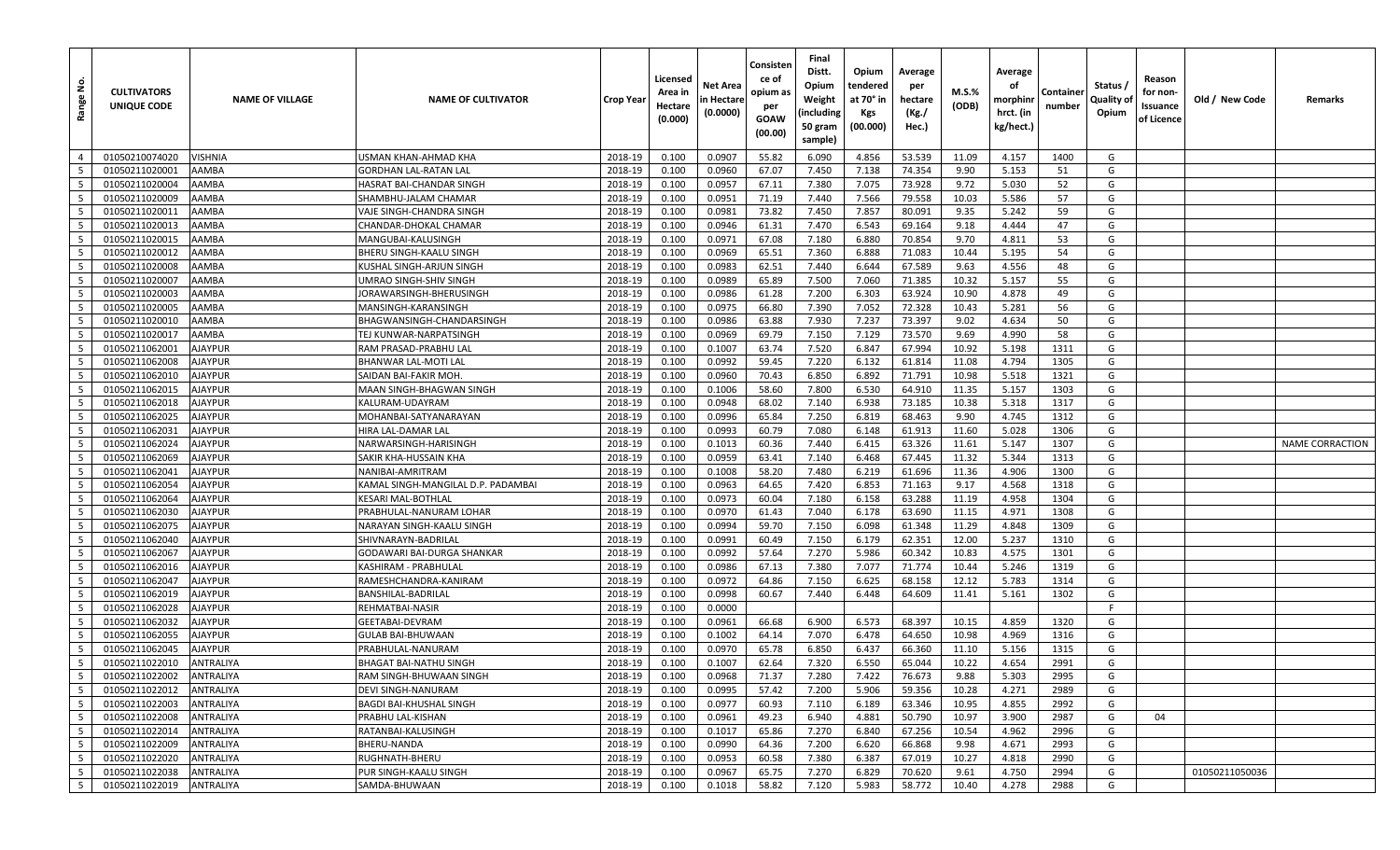| غ.<br>Range              | <b>CULTIVATORS</b><br>UNIQUE CODE | <b>NAME OF VILLAGE</b> | <b>NAME OF CULTIVATOR</b>   | Crop Year | Licensed<br>Area in<br>Hectare<br>(0.000) | Net Area<br>n Hectare<br>(0.0000) | Consisten<br>ce of<br>opium as<br>per<br><b>GOAW</b><br>(00.00) | Final<br>Distt.<br>Opium<br>Weight<br>(including<br>50 gram<br>sample) | Opium<br>tendered<br>at 70° in<br><b>Kgs</b><br>(00.000) | Average<br>per<br>hectare<br>(Kg./<br>Hec.) | <b>M.S.%</b><br>(ODB) | Average<br>οf<br>morphinr<br>hrct. (in<br>kg/hect.) | Containe<br>number | Status /<br>Quality of<br>Opium | Reason<br>for non-<br>Issuance<br>of Licence | Old / New Code | Remarks |
|--------------------------|-----------------------------------|------------------------|-----------------------------|-----------|-------------------------------------------|-----------------------------------|-----------------------------------------------------------------|------------------------------------------------------------------------|----------------------------------------------------------|---------------------------------------------|-----------------------|-----------------------------------------------------|--------------------|---------------------------------|----------------------------------------------|----------------|---------|
| 5                        | 01050211022006                    | ANTRALIYA              | <b>RATAN LAL-PURA</b>       | 2018-19   | 0.100                                     | 0.0000                            |                                                                 |                                                                        |                                                          |                                             |                       |                                                     |                    | F                               |                                              |                |         |
| 5                        | 01050211072010                    | <b>BANGLI</b>          | MANGI LAL-JUJHAR SINGH      | 2018-19   | 0.100                                     | 0.0984                            | 61.21                                                           | 7.380                                                                  | 6.453                                                    | 65.579                                      | 10.23                 | 4.696                                               | 2197               | G                               |                                              |                |         |
| - 5                      | 01050211072007                    | <b>BANGLI</b>          | NAGUSINGH-RUGHNATHSINGH     | 2018-19   | 0.100                                     | 0.0967                            | 66.33                                                           | 7.330                                                                  | 6.946                                                    | 71.830                                      | 8.59                  | 4.319                                               | 2199               |                                 | 02                                           |                |         |
| 5                        | 01050211072014                    | <b>BANGLI</b>          | RAM SINGH-GULAB SINGH       | 2018-19   | 0.100                                     | 0.1003                            | 56.10                                                           | 7.300                                                                  | 5.850                                                    | 58.325                                      | 10.55                 | 4.308                                               | 2196               | G                               |                                              |                |         |
| 5                        | 01050211072002                    | <b>BANGLI</b>          | <b>DULE SINGH-SAV JI</b>    | 2018-19   | 0.100                                     | 0.0993                            | 67.35                                                           | 7.460                                                                  | 7.178                                                    | 72.286                                      | 9.93                  | 5.024                                               | 2200               | G                               |                                              |                |         |
| 5                        | 01050211072001                    | <b>BANGLI</b>          | RATAN LAL-UDAY SINGH        | 2018-19   | 0.100                                     | 0.0904                            | 61.17                                                           | 6.560                                                                  | 5.733                                                    | 63.418                                      | 10.30                 | 4.572                                               | 2198               | G                               |                                              | 01050210157080 |         |
| $5\overline{5}$          | 01050211075001                    | <b>BARDIYA GUJAR</b>   | SITABAI - BHERU SINGH       | 2018-19   | 0.100                                     | 0.0975                            | 61.75                                                           | 7.440                                                                  | 6.563                                                    | 67.312                                      | 10.93                 | 5.150                                               | 3089               | G                               |                                              |                |         |
| 5                        | 01050211075006                    | <b>BARDIYA GUJAR</b>   | KALIBAI-BHAGWANSINGH        | 2018-19   | 0.100                                     | 0.0999                            | 59.12                                                           | 7.340                                                                  | 6.199                                                    | 62.052                                      | 11.05                 | 4.800                                               | 3082               | G                               |                                              |                |         |
| 5                        | 01050211075009                    | <b>BARDIYA GUJAR</b>   | JAMNABAI-DULESINGH          | 2018-19   | 0.100                                     | 0.0990                            | 59.83                                                           | 7.370                                                                  | 6.299                                                    | 63.626                                      | 10.83                 | 4.824                                               | 3083               | G                               |                                              |                |         |
| 5                        | 01050211075019                    | <b>BARDIYA GUJAR</b>   | SHANKAR LAL-SWARUP          | 2018-19   | 0.100                                     | 0.0975                            | 62.62                                                           | 7.440                                                                  | 6.656                                                    | 68.266                                      | 9.65                  | 4.611                                               | 3103               | G                               |                                              |                |         |
| 5                        | 01050211075028                    | <b>BARDIYA GUJAR</b>   | DHAPU BAI-PARTHE SINGH      | 2018-19   | 0.100                                     | 0.1000                            | 67.02                                                           | 7.190                                                                  | 6.884                                                    | 68.840                                      | 10.76                 | 5.185                                               | 3104               | G                               |                                              |                |         |
| 5                        | 01050211075052                    | <b>BARDIYA GUJAR</b>   | RAMSINGH-AMARSINGH          | 2018-19   | 0.100                                     | 0.1017                            | 73.23                                                           | 7.050                                                                  | 7.375                                                    | 72.517                                      | 11.07                 | 5.620                                               | 3107               | G                               |                                              |                |         |
| $5\overline{5}$          | 01050211075062                    | <b>BARDIYA GUJAR</b>   | JAI SINGH-HARI SINGH        | 2018-19   | 0.100                                     | 0.1010                            | 58.21                                                           | 7.330                                                                  | 6.095                                                    | 60.346                                      | 10.77                 | 4.550                                               | 3079               | G                               |                                              |                |         |
| 5                        | 01050211075078                    | <b>BARDIYA GUJAR</b>   | BAHADUR SINGH-BHANWAR SINGH | 2018-19   | 0.100                                     | 0.0969                            | 67.46                                                           | 7.040                                                                  | 6.785                                                    | 70.020                                      | 9.44                  | 4.627                                               | 3108               | G                               |                                              |                |         |
| 5                        | 01050211075074                    | <b>BARDIYA GUJAR</b>   | KAMLABAI-RADHUSINGH         | 2018-19   | 0.100                                     | 0.0997                            | 60.18                                                           | 7.080                                                                  | 6.087                                                    | 61.053                                      | 11.42                 | 4.880                                               | 3090               | G                               |                                              |                |         |
| $5\overline{5}$          | 01050211075002                    | <b>BARDIYA GUJAR</b>   | NANI BAI-P.V. RODA CHAMAR   | 2018-19   | 0.100                                     | 0.0989                            | 52.72                                                           | 7.290                                                                  | 5.490                                                    | 55.510                                      | 8.16                  | 3.171                                               | 3080               |                                 | 02                                           |                |         |
| 5                        | 01050211075020                    | <b>BARDIYA GUJAR</b>   | DEV KARAN SINGH-BHERU SINGH | 2018-19   | 0.100                                     | 0.0945                            | 59.89                                                           | 7.270                                                                  | 6.220                                                    | 65.820                                      | 9.72                  | 4.478                                               | 3084               | G                               |                                              |                |         |
| 5                        | 01050211075070                    | <b>BARDIYA GUJAR</b>   | KAMLESH-KASHIRAM            | 2018-19   | 0.100                                     | 0.0999                            | 72.32                                                           | 7.100                                                                  | 7.335                                                    | 73.423                                      | 9.71                  | 4.991                                               | 3109               | G                               |                                              |                |         |
| 5                        | 01050211075083                    | <b>BARDIYA GUJAR</b>   | RAGHU SINGH-HARI SINGH      | 2018-19   | 0.100                                     | 0.1005                            | 61.40                                                           | 7.420                                                                  | 6.508                                                    | 64.756                                      | 12.07                 | 5.472                                               | 3091               | G                               |                                              |                |         |
| 5                        | 01050211075049                    | <b>BARDIYA GUJAR</b>   | JAMNABAI - GOKULSINGH       | 2018-19   | 0.100                                     | 0.0992                            | 60.87                                                           | 7.460                                                                  | 6.487                                                    | 65.393                                      | 11.11                 | 5.086                                               | 3085               | G                               |                                              |                |         |
| 5                        | 01050211075064                    | <b>BARDIYA GUJAR</b>   | KANWAR LAL-RATAN LAL        | 2018-19   | 0.100                                     | 0.0980                            | 61.94                                                           | 7.500                                                                  | 6.636                                                    | 67.714                                      | 10.41                 | 4.935                                               | 3092               | G                               |                                              |                |         |
| 5                        | 01050211075072                    | <b>BARDIYA GUJAR</b>   | RAMA-RUPA CHAMAR            | 2018-19   | 0.100                                     | 0.0963                            | 55.49                                                           | 7.820                                                                  | 6.199                                                    | 64.371                                      | 8.43                  | 3.799                                               | 3086               | $\blacksquare$                  | 02                                           |                |         |
| 5                        | 01050211075039                    | <b>BARDIYA GUJAR</b>   | BHUWAAN-GANESH              | 2018-19   | 0.100                                     | 0.0994                            | 56.49                                                           | 7.130                                                                  | 5.754                                                    | 57.887                                      | 10.23                 | 4.145                                               | 3081               | G                               |                                              |                |         |
| 5                        | 01050211075060                    | <b>BARDIYA GUJAR</b>   | SHANKAR SINGH-KACHRU SINGH  | 2018-19   | 0.100                                     | 0.0992                            | 62.29                                                           | 7.000                                                                  | 6.229                                                    | 62.792                                      | 11.08                 | 4.870                                               | 3093               | G                               |                                              |                |         |
| $5\overline{5}$          | 01050211075008                    | <b>BARDIYA GUJAR</b>   | MAGAN BAI-NEPAL SINGH       | 2018-19   | 0.100                                     | 0.0992                            | 60.61                                                           | 7.380                                                                  | 6.390                                                    | 64.415                                      | 11.15                 | 5.028                                               | 3087               | G                               |                                              |                |         |
| 5                        | 01050211075054                    | <b>BARDIYA GUJAR</b>   | BHUWANI BAI-MEHTAB SINGH    | 2018-19   | 0.100                                     | 0.0993                            | 59.05                                                           | 7.190                                                                  | 6.065                                                    | 61.077                                      | 11.36                 | 4.857                                               | 3094               | G                               |                                              |                |         |
| $5\overline{5}$          | 01050211075073                    | <b>BARDIYA GUJAR</b>   | FATTIBAI - SHANKARLAL       | 2018-19   | 0.100                                     | 0.1000                            | 56.05                                                           | 7.470                                                                  | 5.981                                                    | 59.810                                      | 7.03                  | 2.943                                               | 3088               |                                 | 02                                           |                |         |
| 5                        | 01050211075068                    | <b>BARDIYA GUJAR</b>   | BHUWAN - VISHRAM CHAMAR     | 2018-19   | 0.100                                     | 0.1015                            | 58.87                                                           | 7.540                                                                  | 6.341                                                    | 62.472                                      | 10.67                 | 4.666                                               | 3095               | G                               |                                              |                |         |
| 5                        | 01050211075077                    | <b>BARDIYA GUJAR</b>   | KANWARLAL - BHANWAR         | 2018-19   | 0.100                                     | 0.0962                            | 61.12                                                           | 7.190                                                                  | 6.278                                                    | 65.259                                      | 10.23                 | 4.673                                               | 3096               | G                               |                                              |                |         |
| 5                        | 01050211075029                    | <b>BARDIYA GUJAR</b>   | SARJUBAI - BHANWAR SINGH    | 2018-19   | 0.100                                     | 0.0991                            | 59.62                                                           | 7.020                                                                  | 5.979                                                    | 60.332                                      | 11.32                 | 4.781                                               | 3097               | G                               |                                              |                |         |
| 5                        | 01050211075063                    | <b>BARDIYA GUJAR</b>   | AMBARAM-FATEHSINGH          | 2018-19   | 0.100                                     | 0.0960                            | 60.84                                                           | 7.090                                                                  | 6.162                                                    | 64.187                                      | 11.13                 | 5.001                                               | 3098               | G                               |                                              |                |         |
| 5                        | 01050211075026                    | <b>BARDIYA GUJAR</b>   | GANGABAI-DHANSINGH          | 2018-19   | 0.100                                     | 0.0000                            |                                                                 |                                                                        |                                                          |                                             |                       |                                                     |                    | F.                              |                                              |                |         |
| 5                        | 01050211075057                    | <b>BARDIYA GUJAR</b>   | RAMSINGH-KISHANLAL          | 2018-19   | 0.100                                     | 0.0996                            | 63.95                                                           | 7.200                                                                  | 6.578                                                    | 66.044                                      | 10.45                 | 4.831                                               | 3110               | G                               |                                              |                |         |
| 5                        | 01050211075016                    | <b>BARDIYA GUJAR</b>   | MAGANIBAI-BHUWANISINGH      | 2018-19   | 0.100                                     | 0.0960                            | 62.68                                                           | 7.070                                                                  | 6.331                                                    | 65.947                                      | 11.12                 | 5.133                                               | 3099               | G                               |                                              |                |         |
| 5                        | 01050211075012                    | <b>BARDIYA GUJAR</b>   | DULESINGH-DEV JI GURJAR     | 2018-19   | 0.100                                     | 0.0975                            | 65.86                                                           | 6.840                                                                  | 6.435                                                    | 66.000                                      | 9.49                  | 4.385                                               | 3111               | G                               |                                              |                |         |
| 5                        | 01050211075056                    | <b>BARDIYA GUJAR</b>   | SHANKARLAL-KISHANLAL        | 2018-19   | 0.100                                     | 0.0996                            | 59.47                                                           | 7.440                                                                  | 6.321                                                    | 63.463                                      | 10.81                 | 4.802                                               | 3100               | G                               |                                              |                |         |
| 5                        | 01050211075010                    | <b>BARDIYA GUJAR</b>   | MOTISINGH-KISHANLAL         | 2018-19   | 0.100                                     | 0.0944                            | 64.50                                                           | 7.040                                                                  | 6.487                                                    | 68.718                                      | 9.74                  | 4.685                                               | 3105               | G                               |                                              |                |         |
| $5\overline{5}$          | 01050211075025                    | <b>BARDIYA GUJAR</b>   | BHAGWANSINGH-RAMSINGH       | 2018-19   | 0.100                                     | 0.1000                            | 67.63                                                           | 7.170                                                                  | 6.927                                                    | 69.270                                      | 8.66                  | 4.199                                               | 3112               |                                 | 02                                           |                |         |
| 5                        | 01050211075032                    | <b>BARDIYA GUJAR</b>   | DAYARAM-DULESINGH           | 2018-19   | 0.100                                     | 0.0983                            | 61.25                                                           | 7.240                                                                  | 6.335                                                    | 64.445                                      | 10.56                 | 4.764                                               | 3102               | G                               |                                              |                |         |
| $5\phantom{.0}$          | 01050211075035                    | <b>BARDIYA GUJAR</b>   | BHUWANISINGH-BHERUSINGH     | 2018-19   | 0.100                                     | 0.0000                            |                                                                 |                                                                        |                                                          |                                             |                       |                                                     |                    | F.                              |                                              |                |         |
| $5^{\circ}$              | 01050211075043                    | <b>BARDIYA GUJAR</b>   | KISHANBAI-BHERU             | 2018-19   | 0.100                                     | 0.0984                            | 63.98                                                           | 7.260                                                                  | 6.636                                                    | 67.439                                      | 10.38                 | 4.900                                               | 3106               | G                               |                                              |                |         |
| $5\overline{5}$          | 01050211075005                    | <b>BARDIYA GUJAR</b>   | JORAWARSINGH-NANURAN        | 2018-19   | 0.100                                     | 0.0972                            | 60.67                                                           | 7.100                                                                  | 6.154                                                    | 63.312                                      | 11.24                 | 4.981                                               | 3101               | G                               |                                              |                |         |
| $5\overline{5}$          | 01050211064005                    | <b>BASAI</b>           | NANURAM-SALAGRAM            | 2018-19   | 0.100                                     | 0.0927                            | 56.83                                                           | 7.560                                                                  | 6.138                                                    | 66.213                                      | 11.47                 | 5.316                                               | 1289               | G                               |                                              |                |         |
| $5\phantom{.0}$          | 01050211064020                    | <b>BASAI</b>           | KACHRULAL-BHERULAL          | 2018-19   | 0.100                                     | 0.0979                            | 65.07                                                           | 7.190                                                                  | 6.684                                                    | 68.273                                      | 11.30                 | 5.400                                               | 1290               | G                               |                                              |                |         |
| $5\phantom{.0}$          | 01050211047011                    | <b>BHARPUR</b>         | PREMBAI - UMRAOSINGH        | 2018-19   | 0.100                                     | 0.0979                            | 58.34                                                           | 7.270                                                                  | 6.059                                                    | 61.889                                      | 8.06                  | 3.492                                               | 82                 |                                 | 02                                           |                |         |
| $\overline{\phantom{0}}$ | 01050211047025                    | <b>BHARPUR</b>         | <b>BANSHIDAS - JUGALDAS</b> | 2018-19   | 0.100                                     | 0.1024                            | 76.45                                                           | 7.250                                                                  | 7.918                                                    | 77.324                                      | 10.05                 | 5.440                                               | 85                 | G                               |                                              |                |         |
| $5\overline{5}$          | 01050211047026                    | <b>BHARPUR</b>         | BHERULAL-RAM CHANDRA DAS    | 2018-19   | 0.100                                     | 0.1020                            | 70.94                                                           | 7.690                                                                  | 7.793                                                    | 76.401                                      | 9.59                  | 5.129                                               | 83                 | G                               |                                              |                |         |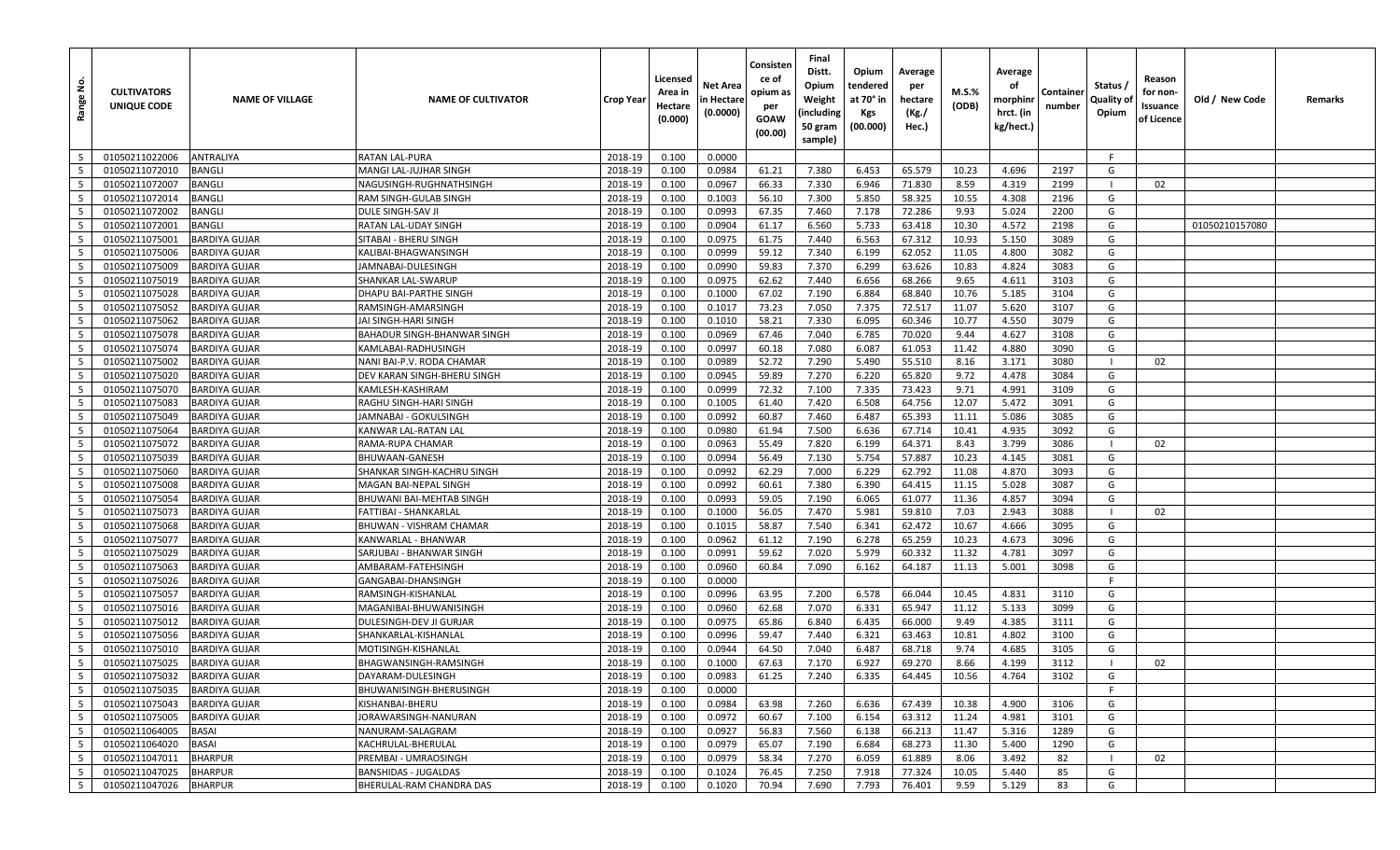| å<br>Range               | <b>CULTIVATORS</b><br>UNIQUE CODE | <b>NAME OF VILLAGE</b>                       | <b>NAME OF CULTIVATOR</b>            | Crop Year          | Licensed<br>Area in<br>Hectare<br>(0.000) | Net Area<br>n Hectare<br>(0.0000) | Consisten<br>ce of<br>opium as<br>per<br>GOAW<br>(00.00) | Final<br>Distt.<br>Opium<br>Weight<br>(including<br>50 gram<br>sample) | Opium<br>tendered<br>at 70° in<br>Kgs<br>(00.000) | Average<br>per<br>hectare<br>(Kg./<br>Hec.) | M.S.%<br>(ODB) | Average<br>οf<br>morphinr<br>hrct. (in<br>kg/hect.) | Containe<br>number | Status /<br>Quality of<br>Opium | Reason<br>for non-<br>Issuance<br>of Licence | Old / New Code | Remarks |
|--------------------------|-----------------------------------|----------------------------------------------|--------------------------------------|--------------------|-------------------------------------------|-----------------------------------|----------------------------------------------------------|------------------------------------------------------------------------|---------------------------------------------------|---------------------------------------------|----------------|-----------------------------------------------------|--------------------|---------------------------------|----------------------------------------------|----------------|---------|
| 5                        | 01050211047029                    | <b>BHARPUR</b>                               | SHANKARDAS-BALUDAS                   | 2018-19            | 0.100                                     | 0.1003                            | 60.43                                                    | 7.400                                                                  | 6.388                                             | 63.688                                      | 10.74          | 4.788                                               | 79                 | G                               |                                              |                |         |
| 5                        | 01050211047032                    | BHARPUR                                      | RAKHLI BAI-MANGI LAL                 | 2018-19            | 0.100                                     | 0.0993                            | 58.29                                                    | 7.450                                                                  | 6.204                                             | 62.477                                      | 10.07          | 4.404                                               | 67                 | G                               |                                              |                |         |
| - 5                      | 01050211047001                    | <b>BHARPUR</b>                               | ANADILAL- SHIVNARAYAN                | 2018-19            | 0.100                                     | 0.0946                            | 57.69                                                    | 7.110                                                                  | 5.860                                             | 61.945                                      | 10.04          | 4.353                                               | 68                 | G                               |                                              |                |         |
| 5                        | 01050211047004                    | <b>BHARPUR</b>                               | KAMLABAI - BHERU SINGH               | 2018-19            | 0.100                                     | 0.0980                            | 60.18                                                    | 7.450                                                                  | 6.405                                             | 65.357                                      | 10.73          | 4.909                                               | 74                 | G                               |                                              |                |         |
| 5                        | 01050211047008                    | <b>BHARPUR</b>                               | RAGHU SINGH-DARIYAV SINGH            | 2018-19            | 0.100                                     | 0.0955                            | 60.55                                                    | 7.160                                                                  | 6.193                                             | 64.848                                      | 10.24          | 4.649                                               | 75                 | G                               |                                              |                |         |
| 5                        | 01050211047009                    | <b>BHARPUR</b>                               | NATHU SINGH-FATEH SINGH              | 2018-19            | 0.100                                     | 0.1000                            | 60.12                                                    | 7.210                                                                  | 6.192                                             | 61.920                                      | 9.08           | 3.936                                               | 76                 | G                               | 04                                           |                |         |
| $5\overline{5}$          | 01050211047017                    | <b>BHARPUR</b>                               | BAPU LAL-JAGANNATH KUMAR             | 2018-19            | 0.100                                     | 0.0936                            | 54.11                                                    | 6.620                                                                  | 5.117                                             | 54.668                                      | 10.70          | 4.095                                               | 66                 | G                               |                                              |                |         |
| 5                        | 01050211047019                    | <b>BHARPUR</b>                               | SARDARBAI- NATHUSINGH                | 2018-19            | 0.100                                     | 0.1003                            | 59.82                                                    | 7.480                                                                  | 6.392                                             | 63.728                                      | 10.63          | 4.742                                               | 77                 | G                               |                                              |                |         |
| 5                        | 01050211047007                    | <b>BHARPUR</b>                               | KAALUBAI- KALUSINGH                  | 2018-19            | 0.100                                     | 0.0999                            | 56.24                                                    | 7.220                                                                  | 5.801                                             | 58.068                                      | 10.90          | 4.430                                               | 69                 | G                               |                                              |                |         |
| 5                        | 01050211047018                    | BHARPUR                                      | KUSHAL SINGH-BHERU SINGH             | 2018-19            | 0.100                                     | 0.0996                            | 57.65                                                    | 7.290                                                                  | 6.004                                             | 60.281                                      | 11.40          | 4.810                                               | 70                 | G                               |                                              |                |         |
| 5                        | 01050211047027                    | <b>BHARPUR</b>                               | BHERULAL-MAGANJI                     | 2018-19            | 0.100                                     | 0.0980                            | 56.68                                                    | 7.060                                                                  | 5.717                                             | 58.336                                      | 7.64           | 3.120                                               | 78                 | $\blacksquare$                  | 02                                           |                |         |
| 5                        | 01050211047031                    | <b>BHARPUR</b>                               | JAYPALSINGH-RAGHUVIRSINGH            | 2018-19            | 0.100                                     | 0.1000                            | 53.61                                                    | 7.290                                                                  | 5.583                                             | 55.830                                      | 11.55          | 4.514                                               | 71                 | G                               |                                              |                |         |
| $5\overline{5}$          | 01050211047013                    | <b>BHARPUR</b>                               | DHAPUBAI- RODIDAS                    | 2018-19            | 0.100                                     | 0.1007                            | 69.21                                                    | 7.390                                                                  | 7.307                                             | 72.562                                      | 9.96           | 5.059                                               | 80                 | G                               |                                              |                |         |
| 5                        | 01050211047028                    | <b>BHARPUR</b>                               | AKSHAY KUNWAR - VIJAYPAL SINGH       | 2018-19            | 0.100                                     | 0.1021                            | 60.46                                                    | 7.610                                                                  | 6.573                                             | 64.378                                      | 9.78           | 4.407                                               | 72                 | G                               |                                              |                |         |
| 5                        | 01050211047010                    | <b>BHARPUR</b>                               | <b>BALWANT SINGH - BHAGWAN SINGH</b> | 2018-19            | 0.100                                     | 0.0996                            | 66.73                                                    | 7.150                                                                  | 6.816                                             | 68.433                                      | 9.82           | 4.704                                               | 81                 | G                               |                                              |                |         |
| $5\overline{5}$          | 01050211047006                    | <b>BHARPUR</b>                               | GUMAN SINGH-BHUWANI SINGH            | 2018-19            | 0.100                                     | 0.1008                            | 68.71                                                    | 7.150                                                                  | 7.018                                             | 69.623                                      | 10.68          | 5.205                                               | 84                 | G                               |                                              |                |         |
| 5                        | 01050211047002                    | <b>BHARPUR</b>                               | PRATAPSINGH-BHUWANISIGH              | 2018-19            | 0.100                                     | 0.1008                            | 57.64                                                    | 7.300                                                                  | 6.011                                             | 59.632                                      | 11.83          | 4.938                                               | 73                 | G                               |                                              |                |         |
| 5                        | 01050211035004                    | <b>BORKHEDI</b>                              | SHANKAR SINGH-ONKAR SINGH            | 2018-19            | 0.100                                     | 0.1047                            | 59.16                                                    | 7.440                                                                  | 6.288                                             | 60.057                                      | 12.05          | 5.066                                               | 1542               | G                               |                                              |                |         |
| 5                        | 01050211035005                    | <b>BORKHEDI</b>                              | KAALU SINGH-ANTAR SINGH              | 2018-19            | 0.100                                     | 0.0985                            | 51.90                                                    | 7.330                                                                  | 5.435                                             | 55.177                                      | 8.77           | 3.387                                               | 1543               |                                 | 02                                           |                |         |
| 5                        | 01050211035008                    | <b>BORKHEDI</b>                              | SHAMBHUSINGH - SARTANSINGH           | 2018-19            | 0.100                                     | 0.0999                            | 59.18                                                    | 7.020                                                                  | 5.935                                             | 59.409                                      | 11.34          | 4.716                                               | 1544               | G                               |                                              |                |         |
| 5                        | 01050211035001                    | <b>BORKHEDI</b>                              | BALAKBAI-KISHANSINGH                 | 2018-19            | 0.100                                     | 0.1004                            | 56.85                                                    | 7.410                                                                  | 6.018                                             | 59.940                                      | 11.20          | 4.699                                               | 1545               | G                               |                                              | 01050211042021 |         |
| 5                        | 01050211012002                    | <b>DANI HARIPURA</b>                         | SHANKARIBAI-GOKUL                    | 2018-19            | 0.100                                     | 0.0942                            | 55.76                                                    | 7.990                                                                  | 6.365                                             | 67.569                                      | 11.19          | 5.292                                               | 282                | G                               |                                              |                |         |
| 5                        | 01050211012005                    | <b>DANI HARIPURA</b>                         | KALURAM-SHANKARLAL                   | 2018-19            | 0.100                                     | 0.0980                            | 59.40                                                    | 8.080                                                                  | 6.856                                             | 69.959                                      | 11.58          | 5.671                                               | 284                | G                               |                                              |                |         |
| 5                        | 01050211012001                    | <b>DANI HARIPURA</b>                         | <b>GEETABAI-HAR JI</b>               | 2018-19            | 0.100                                     | 0.0946                            | 54.65                                                    | 7.840                                                                  | 6.121                                             | 64.704                                      | 10.80          | 4.891                                               | 283                | G                               |                                              |                |         |
| $5\overline{5}$          | 01050211012010                    | <b>DANI HARIPURA</b>                         | JALLA-PRATAP                         | 2018-19            | 0.100                                     | 0.0971                            | 50.50                                                    | 7.180                                                                  | 5.180                                             | 53.347                                      | 10.28          | 3.839                                               | 279                | G                               | 04                                           |                |         |
| 5                        | 01050211012016                    | <b>DANI HARIPURA</b>                         | SHYAM LAL-NARSINGH LAL               | 2018-19            | 0.100                                     | 0.0956                            | 48.01                                                    | 7.530                                                                  | 5.165                                             | 54.027                                      | 11.96          | 4.523                                               | 278                | G                               |                                              | 01050211064033 |         |
| $5\overline{5}$          | 01050211012003                    | <b>DANI HARIPURA</b>                         | VAKTA - BHUWAN                       | 2018-19            | 0.100                                     | 0.0996                            | 52.01                                                    | 7.500                                                                  | 5.573                                             | 55.953                                      | 12.71          | 4.978                                               | 280                | G                               |                                              | 01050211064032 |         |
| 5                        | 01050211012008                    | <b>DANI HARIPURA</b>                         | SHANKARI-JAGNNATH                    | 2018-19            | 0.100                                     | 0.0941                            | 52.91                                                    | 7.340                                                                  | 5.548                                             | 58.958                                      | 10.89          | 4.494                                               | 281                | G                               |                                              | 01050211005018 |         |
| 5                        | 01050211005003                    | <b>DEVRIYA MOTI</b>                          | RUGHNATHSINGH-HIMMATSINGH            | 2018-19            | 0.100                                     | 0.0992                            | 58.10                                                    | 7.160                                                                  | 5.943                                             | 59.909                                      | 11.74          | 4.923                                               | 3381               | G                               |                                              |                |         |
| 5                        | 01050211005011                    | <b>DEVRIYA MOTI</b>                          | FATTI BAI-BHUWAAN SINGH              | 2018-19            | 0.100                                     | 0.0956                            | 61.73                                                    | 7.320                                                                  | 6.455                                             | 67.520                                      | 11.31          | 5.346                                               | 3383               | G                               |                                              |                |         |
| 5                        | 01050211005014                    | <b>DEVRIYA MOTI</b>                          | RUKAMNIBAI-KARANSINGH                | 2018-19            | 0.100                                     | 0.0967                            | 59.08                                                    | 7.500                                                                  | 6.330                                             | 65.460                                      | 11.54          | 5.288                                               | 3382               | G                               |                                              |                |         |
| 5<br>5                   | 01050211045037<br>01050211045040  | <b>DEVRIYA VIJAY</b><br><b>DEVRIYA VIJAY</b> | GOVARDHAN LAL-NANU RAM               | 2018-19            | 0.100                                     | 0.1002                            | 67.55                                                    | 7.080                                                                  | 6.832                                             | 68.183                                      | 10.20          | 4.868                                               | 2336               | G<br>G                          |                                              |                |         |
| 5                        |                                   |                                              | SAYARKUNWAR-GAJRAJ SINGH             | 2018-19            | 0.100                                     | 0.0987                            | 64.54                                                    | 7.110                                                                  | 6.555                                             | 66.413                                      | 10.37<br>10.45 | 4.821                                               | 2334               | G                               |                                              |                |         |
| 5                        | 01050211045050<br>01050211045078  | <b>DEVRIYA VIJAY</b>                         | NAGUSINGH-UDAYSINGH                  | 2018-19            | 0.100                                     | 0.1011<br>0.0999                  | 56.64                                                    | 7.040                                                                  | 5.696<br>7.001                                    | 56.340<br>70.080                            | 9.72           | 4.122                                               | 2329<br>2337       | G                               |                                              |                |         |
| 5                        | 01050211045005                    | <b>DEVRIYA VIJAY</b><br><b>DEVRIYA VIJAY</b> | RAJI BAI-UDA<br>BHUWANIBAI-BHUWAN    | 2018-19<br>2018-19 | 0.100<br>0.100                            | 0.0990                            | 68.45<br>66.07                                           | 7.160<br>7.320                                                         | 6.909                                             | 69.787                                      | 10.53          | 4.769<br>5.144                                      | 2338               | G                               |                                              |                |         |
| 5                        | 01050211045011                    | <b>DEVRIYA VIJAY</b>                         | PRAHLAD SINGH-DULE SINGH             | 2018-19            | 0.100                                     | 0.1002                            | 68.98                                                    | 7.200                                                                  | 7.095                                             | 70.808                                      | 9.60           | 4.758                                               | 2341               | G                               |                                              |                |         |
| $5\overline{5}$          | 01050211045023                    | <b>DEVRIYA VIJAY</b>                         | CHAIN SINGH-JORAWAR SINGH            | 2018-19            | 0.100                                     | 0.0998                            | 64.17                                                    | 7.140                                                                  | 6.545                                             | 65.581                                      | 10.14          | 4.655                                               | 2332               | G                               |                                              |                |         |
| 5                        | 01050211045042                    | <b>DEVRIYA VIJAY</b>                         | MANOHARSINGH-JUJHARSINGH             | 2018-19            | 0.100                                     | 0.0992                            | 57.81                                                    | 7.360                                                                  | 6.078                                             | 61.270                                      | 9.70           | 4.160                                               | 2330               | G                               |                                              |                |         |
| $5\phantom{.0}$          | 01050211045062                    | <b>DEVRIYA VIJAY</b>                         | PIR SINGH-BHANWAR SINGH              | 2018-19            | 0.100                                     | 0.1039                            | 64.92                                                    | 7.470                                                                  | 6.928                                             | 66.679                                      | 9.80           | 4.574                                               | 2333               | G                               |                                              |                |         |
| $5\overline{5}$          | 01050211045015                    | <b>DEVRIYA VIJAY</b>                         | KARULAL- BHUWAN                      | 2018-19            | 0.100                                     | 0.0993                            | 69.26                                                    | 7.350                                                                  | 7.272                                             | 73.232                                      | 9.69           | 4.968                                               | 2339               | G                               |                                              |                |         |
| $5\overline{5}$          | 01050211045032                    | <b>DEVRIYA VIJAY</b>                         | VARDA-BHERA JI                       | 2018-19            | 0.100                                     | 0.0991                            | 66.54                                                    | 6.840                                                                  | 6.502                                             | 65.610                                      | 9.68           | 4.446                                               | 2340               | G                               |                                              |                |         |
| $5\phantom{.0}$          | 01050211045058                    | <b>DEVRIYA VIJAY</b>                         | KAMLA BAI-HIRA                       | 2018-19            | 0.100                                     | 0.1024                            | 59.95                                                    | 7.760                                                                  | 6.646                                             | 64.902                                      | 9.67           | 4.393                                               | 2331               | G                               |                                              |                |         |
| $5\phantom{.0}$          | 01050211045035                    | <b>DEVRIYA VIJAY</b>                         | PRABHULAL-CHUNNILAL                  | 2018-19            | 0.100                                     | 0.0992                            | 60.78                                                    | 6.730                                                                  | 5.844                                             | 58.911                                      | 10.33          | 4.260                                               | 2335               | G                               |                                              |                |         |
| $5\phantom{.0}$          | 01050211007002                    | <b>DHABALA DEVAL</b>                         | DALLA-AMRA                           | 2018-19            | 0.100                                     | 0.0990                            | 64.83                                                    | 7.280                                                                  | 6.742                                             | 68.101                                      | 10.44          | 4.977                                               | 976                | G                               |                                              |                |         |
| $\overline{\phantom{0}}$ | 01050211007009                    | <b>DHABALA DEVAL</b>                         | SHYAMLAL-HARISINGH                   | 2018-19            | 0.100                                     | 0.1015                            | 70.43                                                    | 7.240                                                                  | 7.284                                             | 71.763                                      | 9.92           | 4.984                                               | 978                | G                               |                                              |                |         |
| $5\overline{5}$          | 01050211007019                    | DHABALA DEVAL                                | KRISHNA JOSHI-SATYANARAYAN           | 2018-19            | 0.100                                     | 0.0975                            | 56.92                                                    | 7.510                                                                  | 6.107                                             | 62.635                                      | 11.14          | 4.884                                               | 972                | G                               |                                              |                |         |
|                          |                                   |                                              |                                      |                    |                                           |                                   |                                                          |                                                                        |                                                   |                                             |                |                                                     |                    |                                 |                                              |                |         |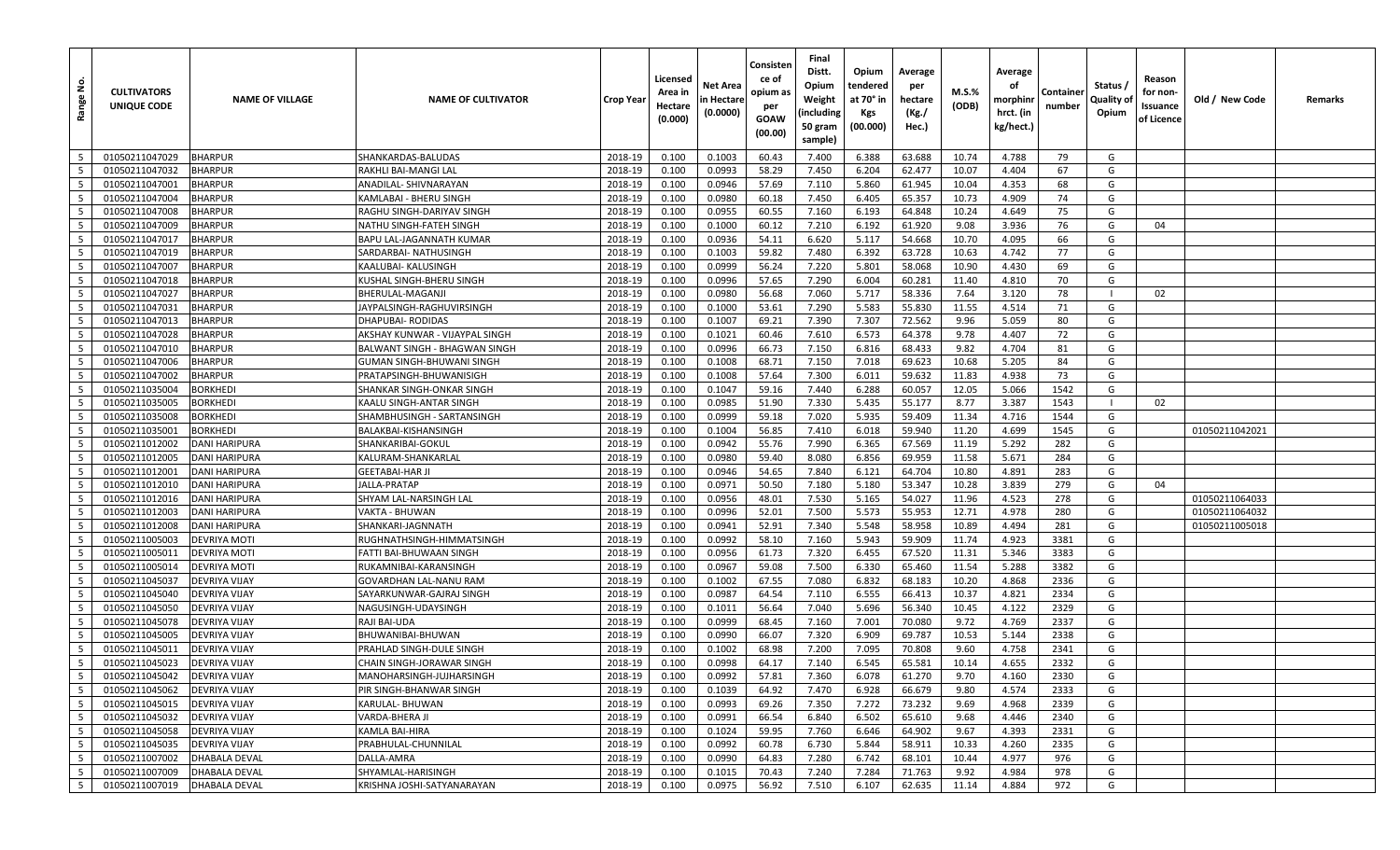| غ<br>Range                         | <b>CULTIVATORS</b><br>UNIQUE CODE | <b>NAME OF VILLAGE</b>                  | <b>NAME OF CULTIVATOR</b>                | Crop Year          | Licensed<br>Area in<br>Hectare<br>(0.000) | Net Area<br>n Hectare<br>(0.0000) | Consisten<br>ce of<br>opium as<br>per<br>GOAW<br>(00.00) | Final<br>Distt.<br>Opium<br>Weight<br>(including<br>50 gram<br>sample) | Opium<br>tendered<br>at 70° in<br>Kgs<br>(00.000) | Average<br>per<br>hectare<br>(Kg./<br>Hec.) | M.S.%<br>(ODB) | Average<br>οf<br>morphinr<br>hrct. (in<br>kg/hect.) | Containe<br>number | Status /<br>Quality of<br>Opium | Reason<br>for non-<br>Issuance<br>of Licence | Old / New Code | Remarks |
|------------------------------------|-----------------------------------|-----------------------------------------|------------------------------------------|--------------------|-------------------------------------------|-----------------------------------|----------------------------------------------------------|------------------------------------------------------------------------|---------------------------------------------------|---------------------------------------------|----------------|-----------------------------------------------------|--------------------|---------------------------------|----------------------------------------------|----------------|---------|
| 5                                  | 01050211007028                    | <b>DHABALA DEVAL</b>                    | KARULAL-RAMA                             | 2018-19            | 0.100                                     | 0.0899                            | 60.69                                                    | 6.890                                                                  | 5.974                                             | 66.451                                      | 9.87           | 4.591                                               | 977                | G                               |                                              |                |         |
| 5                                  | 01050211007031                    | <b>DHABALA DEVAL</b>                    | BHARAT SINGH-GOVIND SINGH                | 2018-19            | 0.100                                     | 0.0941                            | 59.58                                                    | 7.000                                                                  | 5.958                                             | 63.315                                      | 11.72          | 5.194                                               | 973                | G                               |                                              |                |         |
| - 5                                | 01050211007022                    | <b>DHABALA DEVAL</b>                    | GANGABAI-SAJJANBAI                       | 2018-19            | 0.100                                     | 0.0984                            | 52.98                                                    | 7.050                                                                  | 5.336                                             | 54.227                                      | 12.70          | 4.821                                               | 971                | G                               |                                              |                |         |
| 5                                  | 01050211007038                    | <b>DHABALA DEVAL</b>                    | DAKHABAI-LALU                            | 2018-19            | 0.100                                     | 0.0990                            | 61.20                                                    | 7.300                                                                  | 6.382                                             | 64.464                                      | 11.01          | 4.969                                               | 974                | G                               |                                              |                |         |
| 5                                  | 01050211007032                    | <b>DHABALA DEVAL</b>                    | KALUSINGH-BHERU                          | 2018-19            | 0.100                                     | 0.0960                            | 63.28                                                    | 6.760                                                                  | 6.111                                             | 63.656                                      | 10.34          | 4.607                                               | 975                | G                               |                                              |                |         |
| 5                                  | 01050211080002                    | <b>DHABALA MAHESH</b>                   | MAAN SINGH-NATHU SINGH                   | 2018-19            | 0.100                                     | 0.1001                            | 63.33                                                    | 7.470                                                                  | 6.758                                             | 67.512                                      | 11.92          | 5.633                                               | 387                | G                               |                                              |                |         |
| $5\overline{5}$                    | 01050211080004                    | DHABALA MAHESH                          | GEETABAI-RATANLAL                        | 2018-19            | 0.100                                     | 0.0996                            | 61.31                                                    | 7.640                                                                  | 6.692                                             | 67.188                                      | 10.37          | 4.877                                               | 390                | G                               |                                              |                |         |
| 5                                  | 01050211080006                    | <b>DHABALA MAHESH</b>                   | SALAGRAM-KISHAN RAM                      | 2018-19            | 0.100                                     | 0.0971                            | 59.92                                                    | 7.280                                                                  | 6.232                                             | 64.181                                      | 11.23          | 5.045                                               | 391                | G                               |                                              |                |         |
| 5                                  | 01050211080012                    | <b>DHABALA MAHESH</b>                   | ISHWAR SINGH-KACHRU SINGH                | 2018-19            | 0.100                                     | 0.0982                            | 62.32                                                    | 7.260                                                                  | 6.463                                             | 65.814                                      | 9.92           | 4.571                                               | 424                | G                               |                                              |                |         |
| 5                                  | 01050211080019                    | DHABALA MAHESH                          | BAHADUR SINGH-GULAB SINGH                | 2018-19            | 0.100                                     | 0.0995                            | 62.40                                                    | 7.620                                                                  | 6.793                                             | 68.271                                      | 9.71           | 4.640                                               | 408                | G                               |                                              |                |         |
| 5                                  | 01050211080024                    | <b>DHABALA MAHESH</b>                   | MANGI LAL-KHUMAN                         | 2018-19            | 0.100                                     | 0.0998                            | 64.42                                                    | 7.450                                                                  | 6.856                                             | 68.697                                      | 9.00           | 4.328                                               | 409                | G                               |                                              |                |         |
| 5                                  | 01050211080026                    | DHABALA MAHESH                          | AMAR LAL-SEVA                            | 2018-19            | 0.100                                     | 0.1009                            | 64.26                                                    | 7.620                                                                  | 6.995                                             | 69.326                                      | 9.68           | 4.698                                               | 425                | G                               |                                              |                |         |
| $5\overline{5}$                    | 01050211080028                    | DHABALA MAHESH                          | <b>GANGA BAI-MEHTAB</b>                  | 2018-19            | 0.100                                     | 0.0993                            | 54.08                                                    | 7.600                                                                  | 5.872                                             | 59.133                                      | 10.13          | 4.193                                               | 392                | G                               |                                              |                |         |
| 5                                  | 01050211080031                    | <b>DHABALA MAHESH</b>                   | MEHTAB SINGH-HAMER SINGH                 | 2018-19            | 0.100                                     | 0.0977                            | 67.81                                                    | 7.110                                                                  | 6.888                                             | 70.501                                      | 9.38           | 4.629                                               | 426                | G                               |                                              |                |         |
| 5                                  | 01050211080048                    | <b>DHABALA MAHESH</b>                   | KHUSHAL BAI-MANGI LAL                    | 2018-19            | 0.100                                     | 0.0985                            | 56.65                                                    | 7.170                                                                  | 5.803                                             | 58.913                                      | 11.10          | 4.577                                               | 388                | G                               |                                              |                |         |
| $5\overline{5}$                    | 01050211080052                    | DHABALA MAHESH                          | FATTI BAI-SHAMBHU                        | 2018-19            | 0.100                                     | 0.0998                            | 69.97                                                    | 7.390                                                                  | 7.387                                             | 74.018                                      | 9.46           | 4.901                                               | 435                | G                               |                                              |                |         |
| 5                                  | 01050211080061                    | <b>DHABALA MAHESH</b>                   | SARDAR BAI-KAALU SINGH                   | 2018-19            | 0.100                                     | 0.1014                            | 57.71                                                    | 7.220                                                                  | 5.952                                             | 58.698                                      | 10.88          | 4.471                                               | 393                | G                               |                                              |                |         |
| 5                                  | 01050211080064                    | <b>DHABALA MAHESH</b>                   | SHANKAR-HAMER                            | 2018-19            | 0.100                                     | 0.1010                            | 59.38                                                    | 7.670                                                                  | 6.506                                             | 64.415                                      | 9.70           | 4.374                                               | 394                | G                               |                                              |                |         |
| 5                                  | 01050211080075                    | <b>DHABALA MAHESH</b>                   | SHANKAR LAL-SALAGRAM                     | 2018-19            | 0.100                                     | 0.1004                            | 53.17                                                    | 7.770                                                                  | 5.902                                             | 58.784                                      | 11.08          | 4.559                                               | 386                | G                               |                                              |                |         |
| 5                                  | 01050211080076                    | DHABALA MAHESH                          | ANDAR BAI-KISHAN LAL                     | 2018-19            | 0.100                                     | 0.0990                            | 66.61                                                    | 7.580                                                                  | 7.213                                             | 72.858                                      | 9.74           | 4.967                                               | 410                | G                               |                                              |                |         |
| 5                                  | 01050211080079                    | DHABALA MAHESH                          | BHANWAR LAL-BHUWANI SINGH                | 2018-19            | 0.100                                     | 0.0951                            | 67.46                                                    | 7.300                                                                  | 7.035                                             | 73.974                                      | 9.72           | 5.033                                               | 427                | G                               |                                              |                |         |
| 5                                  | 01050211080083                    | <b>DHABALA MAHESH</b>                   | MOHAN LAL-UDA                            | 2018-19            | 0.100                                     | 0.0989                            | 63.00                                                    | 7.300                                                                  | 6.570                                             | 66.430                                      | 10.46          | 4.864                                               | 411                | G                               |                                              |                |         |
| 5                                  | 01050211080003                    | <b>DHABALA MAHESH</b>                   | DULE SINGH-HARI SINGH                    | 2018-19            | 0.100                                     | 0.0986                            | 61.51                                                    | 7.600                                                                  | 6.678                                             | 67.728                                      | 10.57          | 5.011                                               | 395                | G                               |                                              |                |         |
| 5                                  | 01050211080023                    | DHABALA MAHESH                          | SUGNABAI- BHANWARLAL                     | 2018-19            | 0.100                                     | 0.0978                            | 59.70                                                    | 7.250                                                                  | 6.183                                             | 63.220                                      | 10.07          | 4.457                                               | 396                | G                               |                                              |                |         |
| $5\overline{5}$                    | 01050211080080                    | <b>DHABALA MAHESH</b>                   | SEETA RAM-AHILYA BAI                     | 2018-19            | 0.100                                     | 0.0961                            | 58.16                                                    | 6.730                                                                  | 5.592                                             | 58.189                                      | 11.38          | 4.635                                               | 397                | G                               |                                              |                |         |
| 5                                  | 01050211080036                    | <b>DHABALA MAHESH</b>                   | <b>GOKAL SINGH-FATEH SINGH</b>           | 2018-19            | 0.100                                     | 0.1002                            | 63.85                                                    | 7.600                                                                  | 6.932                                             | 69.181                                      | 9.51           | 4.606                                               | 412                | G                               |                                              |                |         |
| $5\overline{5}$                    | 01050211080074                    | DHABALA MAHESH                          | BHAGWAN SINGH-BHUWANI SINGH              | 2018-19            | 0.100                                     | 0.0996                            | 66.24                                                    | 7.590                                                                  | 7.182                                             | 72.108                                      | 10.49          | 5.295                                               | 428                | G                               |                                              |                |         |
| 5                                  | 01050211080063                    | <b>DHABALA MAHESH</b>                   | MANGI LAL-SHANKAR                        | 2018-19            | 0.100                                     | 0.1005                            | 60.78                                                    | 7.660                                                                  | 6.651                                             | 66.179                                      | 10.28          | 4.762                                               | 413                | G                               |                                              |                |         |
| 5                                  | 01050211080111                    | <b>DHABALA MAHESH</b>                   | BHANWARBAI-RAMLAL                        | 2018-19            | 0.100                                     | 0.1015                            | 62.73                                                    | 7.630                                                                  | 6.838                                             | 67.369                                      | 10.15          | 4.786                                               | 414                | G                               |                                              |                |         |
| 5                                  | 01050211080114                    | DHABALA MAHESH                          | SHIV NARAYAN-NARSINGH LAL                | 2018-19            | 0.100                                     | 0.0968                            | 55.33                                                    | 7.220                                                                  | 5.707                                             | 58.956                                      | 10.72          | 4.424                                               | 436                | G                               |                                              |                |         |
| 5                                  | 01050211080115                    | DHABALA MAHESH                          | BAPU LAL-BHUWANI SINGH                   | 2018-19            | 0.100                                     | 0.1004                            | 68.36                                                    | 7.390                                                                  | 7.217                                             | 71.882                                      | 9.64           | 4.851                                               | 429                | G                               |                                              |                |         |
| 5                                  | 01050211080116                    | DHABALA MAHESH                          | SHANKAR SINGH-ONKAR SINGH                | 2018-19            | 0.100                                     | 0.0955                            | 56.07                                                    | 7.220                                                                  | 5.783                                             | 60.554                                      | 10.58          | 4.485                                               | 398                | G                               |                                              |                |         |
| 5                                  | 01050211080117                    | <b>DHABALA MAHESH</b>                   | KAALI BAI-BAPU LAL                       | 2018-19            | 0.100                                     | 0.0993                            | 57.37                                                    | 7.160                                                                  | 5.868                                             | 59.093                                      | 11.28          | 4.666                                               | 389                | G                               |                                              |                |         |
| 5                                  | 01050211080072                    | <b>DHABALA MAHESH</b>                   | <b>GEETA BAI-MANGI LAL</b>               | 2018-19            | 0.100                                     | 0.1006                            | 59.29                                                    | 7.230                                                                  | 6.124                                             | 60.874                                      | 10.96          | 4.670                                               | 399                | G                               |                                              |                |         |
| 5                                  | 01050211080013                    | DHABALA MAHESH                          | PANI BAI-RAJA RAM                        | 2018-19            | 0.100                                     | 0.0976                            | 58.89                                                    | 7.720                                                                  | 6.495                                             | 66.547                                      | 8.15           | 3.796                                               | 415                |                                 | 02                                           |                |         |
| 5                                  | 01050211080047                    | <b>DHABALA MAHESH</b>                   | <b>BHUWANSINGH- SAWA</b>                 | 2018-19            | 0.100                                     | 0.0976                            | 55.35                                                    | 7.250                                                                  | 5.733                                             | 58.739                                      | 8.11           | 3.334                                               | 400                | $\blacksquare$                  | 02                                           |                |         |
| 5                                  | 01050211080066                    | DHABALA MAHESH                          | VARDA-GAMER                              | 2018-19            | 0.100                                     | 0.0974                            | 58.20                                                    | 7.350                                                                  | 6.111                                             | 62.741                                      | 10.40          | 4.568                                               | 401                | G                               |                                              |                |         |
| $5\overline{5}$                    | 01050211080049                    | <b>DHABALA MAHESH</b>                   | <b>JAMUNABAI-JUJHARSINGH</b>             | 2018-19            | 0.100                                     | 0.1025                            | 64.64                                                    | 7.570                                                                  | 6.990                                             | 68.195                                      | 10.84          | 5.175                                               | 430                | G                               |                                              |                |         |
| 5                                  | 01050211080093                    | DHABALA MAHESH                          | SHANKARSINGH - PRATAPSINGH               | 2018-19            | 0.100                                     | 0.0969                            | 56.62                                                    | 7.040                                                                  | 5.694                                             | 58.761                                      | 10.79          | 4.439                                               | 402                | G                               |                                              |                |         |
| $5\overline{5}$                    | 01050211080044                    | DHABALA MAHESH                          | MANGI LAL-BHIM JI                        | 2018-19            | 0.100                                     | 0.0998                            | 59.45                                                    | 7.420                                                                  | 6.302                                             | 63.146                                      | 8.58           | 3.792                                               | 416                |                                 | 02                                           |                |         |
| $5\overline{5}$                    | 01050211080108                    | <b>DHABALA MAHESH</b>                   | MAAN SINGH-DANU SINGH                    | 2018-19            | 0.100                                     | 0.1016                            | 58.04                                                    | 7.600                                                                  | 6.301                                             | 62.017                                      | 10.53          | 4.572                                               | 403                | G                               |                                              |                |         |
| $5\overline{5}$                    | 01050211080017                    | DHABALA MAHESH                          | DAYARAM-BHUWANISINGH                     | 2018-19            | 0.100                                     | 0.1022                            | 58.04                                                    | 7.390                                                                  | 6.127                                             | 59.951                                      | 10.75          | 4.512                                               | 404                | G                               |                                              |                |         |
| $5\overline{5}$                    | 01050211080053                    | DHABALA MAHESH                          | RAJIBAI-BHUWANISINGH                     | 2018-19            | 0.100                                     | 0.1007                            | 61.82                                                    | 7.400                                                                  | 6.535                                             | 64.895                                      | 8.74           | 3.970                                               | 431                |                                 | 02                                           |                |         |
| $5\overline{5}$<br>$5\overline{5}$ | 01050211080086                    | DHABALA MAHESH                          | KACHRU SINGH-BHUWANI SINGH               | 2018-19            | 0.100                                     | 0.0994                            | 62.19                                                    | 7.170                                                                  | 6.370                                             | 64.084                                      | 9.87           | 4.428                                               | 417                | G                               |                                              |                |         |
| $5\phantom{.0}$                    | 01050211080001                    | DHABALA MAHESH                          | SHARWANSINGH-SWAROOPSINGH                | 2018-19            | 0.100                                     | 0.0987                            | 58.73                                                    | 7.610                                                                  | 6.385                                             | 64.690                                      | 9.81           | 4.442                                               | 405                | G                               |                                              |                |         |
| 5                                  | 01050211080034<br>01050211080078  | DHABALA MAHESH<br><b>DHABALA MAHESH</b> | KALUSINGH - BAPULAL<br>MUNNALALAMARSINGH | 2018-19<br>2018-19 | 0.100<br>0.100                            | 0.1000<br>0.0996                  | 61.89<br>64.50                                           | 7.400<br>7.490                                                         | 6.543<br>6.902                                    | 65.430<br>69.297                            | 9.94<br>9.97   | 4.552<br>4.836                                      | 418<br>419         | G<br>G                          |                                              |                |         |
|                                    |                                   |                                         |                                          |                    |                                           |                                   |                                                          |                                                                        |                                                   |                                             |                |                                                     |                    |                                 |                                              |                |         |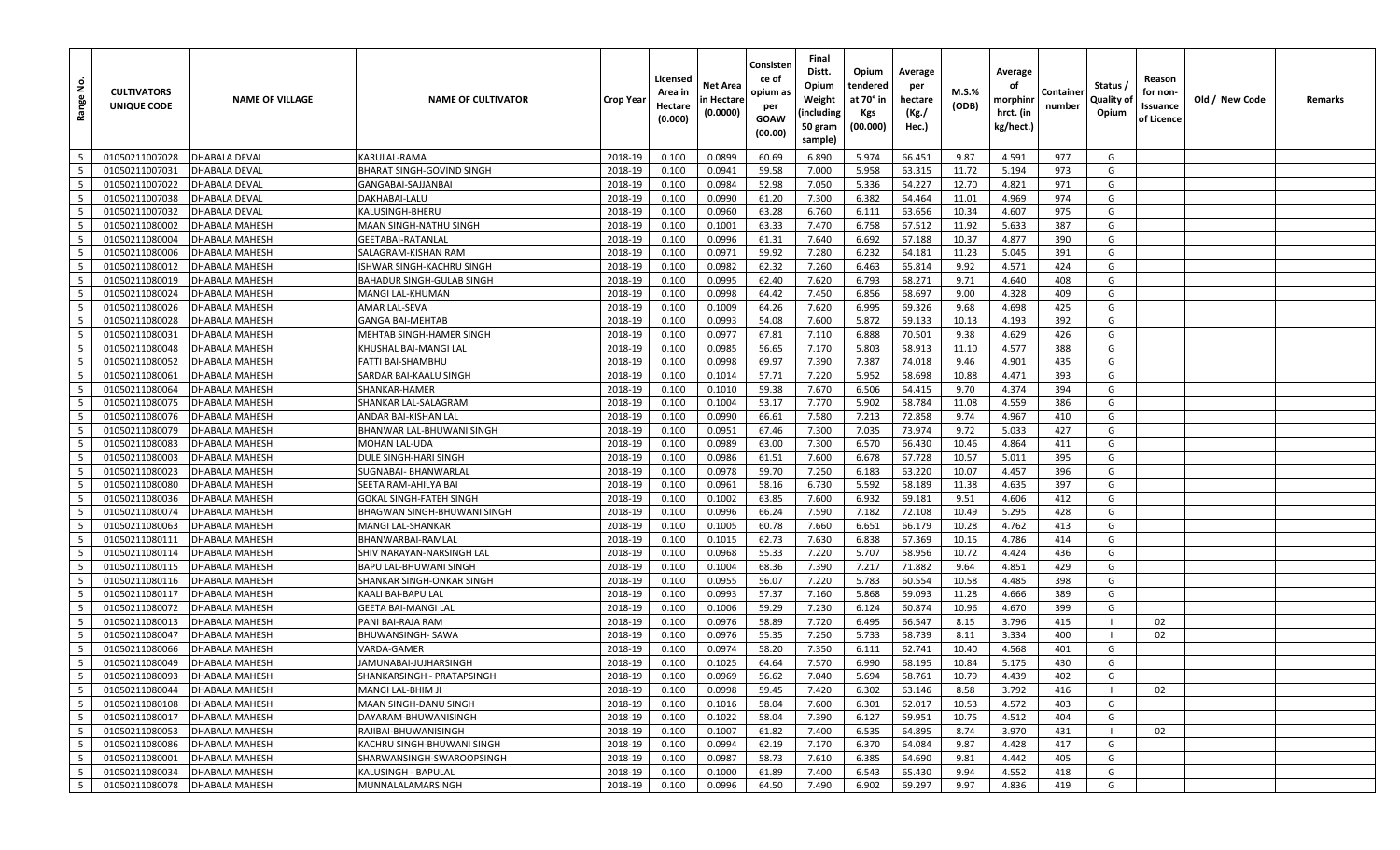| غ.<br>Range     | <b>CULTIVATORS</b><br>UNIQUE CODE | <b>NAME OF VILLAGE</b>                     | <b>NAME OF CULTIVATOR</b>                  | Crop Year          | Licensed<br>Area in<br>Hectare<br>(0.000) | Net Area<br>n Hectare<br>(0.0000) | Consisten<br>ce of<br>opium as<br>per<br>GOAW<br>(00.00) | Final<br>Distt.<br>Opium<br>Weight<br>(including<br>50 gram<br>sample) | Opium<br>tendered<br>at 70° in<br>Kgs<br>(00.000) | Average<br>per<br>hectare<br>(Kg./<br>Hec.) | M.S.%<br>(ODB) | Average<br>οf<br>morphinr<br>hrct. (in<br>kg/hect.) | Containe<br>number | Status /<br>Quality of<br>Opium | Reason<br>for non-<br>Issuance<br>of Licence | Old / New Code | Remarks |
|-----------------|-----------------------------------|--------------------------------------------|--------------------------------------------|--------------------|-------------------------------------------|-----------------------------------|----------------------------------------------------------|------------------------------------------------------------------------|---------------------------------------------------|---------------------------------------------|----------------|-----------------------------------------------------|--------------------|---------------------------------|----------------------------------------------|----------------|---------|
| 5               | 01050211080016                    | <b>DHABALA MAHESH</b>                      | MANGILAL - CHATTARBHU.                     | 2018-19            | 0.100                                     | 0.0960                            | 60.56                                                    | 7.270                                                                  | 6.290                                             | 65.520                                      | 10.04          | 4.605                                               | 420                | G                               |                                              |                |         |
| 5               | 01050211080112                    | DHABALA MAHESH                             | RAMGOPAL-NATHU LAL                         | 2018-19            | 0.100                                     | 0.0000                            |                                                          |                                                                        |                                                   |                                             |                |                                                     |                    | F                               |                                              |                |         |
| - 5             | 01050211080084                    | <b>DHABALA MAHESH</b>                      | BHARATSINGH-GOKULSINGH                     | 2018-19            | 0.100                                     | 0.0990                            | 66.47                                                    | 7.420                                                                  | 7.046                                             | 71.171                                      | 10.43          | 5.196                                               | 432                | G                               |                                              |                |         |
| 5               | 01050211080038                    | <b>DHABALA MAHESH</b>                      | MANGILAL-KACHRUSINGH                       | 2018-19            | 0.100                                     | 0.1000                            | 72.27                                                    | 7.430                                                                  | 7.671                                             | 76.710                                      | 10.03          | 5.386                                               | 437                | G                               |                                              |                |         |
| 5               | 01050211080056                    | DHABALA MAHESH                             | BHAGWANSINGH-BHERUSINGH                    | 2018-19            | 0.100                                     | 0.0000                            |                                                          |                                                                        |                                                   |                                             |                |                                                     |                    | E                               |                                              |                |         |
| 5               | 01050211080085                    | DHABALA MAHESH                             | BAHADURSINGH-GOKULSINGH                    | 2018-19            | 0.100                                     | 0.1006                            | 62.50                                                    | 7.440                                                                  | 6.643                                             | 66.033                                      | 10.32          | 4.770                                               | 440                | G                               |                                              |                |         |
| $5\overline{5}$ | 01050211080054                    | DHABALA MAHESH                             | RAMSINGH-MADHOSINGH                        | 2018-19            | 0.100                                     | 0.1000                            | 64.58                                                    | 7.390                                                                  | 6.818                                             | 68.180                                      | 9.94           | 4.744                                               | 421                | G                               |                                              |                |         |
| 5               | 01050211080088                    | <b>DHABALA MAHESH</b>                      | FATEHSINGH-HAMERSINGH                      | 2018-19            | 0.100                                     | 0.0989                            | 67.08                                                    | 7.630                                                                  | 7.312                                             | 73.933                                      | 9.68           | 5.010                                               | 433                | G                               |                                              |                |         |
| 5               | 01050211080065                    | DHABALA MAHESH                             | DULESINGH-GOKUI                            | 2018-19            | 0.100                                     | 0.0993                            | 59.71                                                    | 7.790                                                                  | 6.645                                             | 66.918                                      | 10.75          | 5.036                                               | 422                | G                               |                                              |                |         |
| 5               | 01050211080050                    | DHABALA MAHESH                             | RAMSINGH-DHULSINGH                         | 2018-19            | 0.100                                     | 0.0951                            | 57.49                                                    | 7.160                                                                  | 5.880                                             | 61.829                                      | 11.18          | 4.839                                               | 406                | G                               |                                              |                |         |
| 5               | 01050211080073                    | <b>DHABALA MAHESH</b>                      | BHAGWANSINGH-DHULA                         | 2018-19            | 0.100                                     | 0.0980                            | 58.68                                                    | 7.310                                                                  | 6.128                                             | 62.530                                      | 10.79          | 4.723                                               | 407                | G                               |                                              |                |         |
| 5               | 01050211080015                    | <b>DHABALA MAHESH</b>                      | DASHRATHSINGH-HARISINGH                    | 2018-19            | 0.100                                     | 0.0936                            | 67.86                                                    | 7.250                                                                  | 7.028                                             | 75.085                                      | 10.02          | 5.267                                               | 438                | G                               |                                              |                |         |
| $5\overline{5}$ | 01050211080043                    | DHABALA MAHESH                             | MOHANBAI-MANGILAL                          | 2018-19            | 0.100                                     | 0.0988                            | 67.91                                                    | 7.410                                                                  | 7.189                                             | 72.763                                      | 10.56          | 5.378                                               | 434                | G                               |                                              |                |         |
| 5               | 01050211080045                    | <b>DHABALA MAHESH</b>                      | MANSINGH-UDA                               | 2018-19            | 0.100                                     | 0.0992                            | 71.00                                                    | 7.510                                                                  | 7.617                                             | 76.784                                      | 10.94          | 5.880                                               | 439                | G                               |                                              |                |         |
| 5               | 01050211080055                    | <b>DHABALA MAHESH</b>                      | <b>GOKULSINGH-DEV JI</b>                   | 2018-19            | 0.100                                     | 0.0960                            | 64.12                                                    | 7.160                                                                  | 6.559                                             | 68.322                                      | 10.43          | 4.988                                               | 423                | G                               |                                              |                |         |
| $5\overline{5}$ | 01050211036001                    | <b>DHAKAD KHEDI</b>                        | RAM CHANDRA-SHIV LAL                       | 2018-19            | 0.100                                     | 0.0971                            | 69.13                                                    | 7.040                                                                  | 6.953                                             | 71.606                                      | 12.09          | 6.060                                               | 530                | G                               |                                              |                |         |
| 5               | 01050211036002                    | <b>DHAKAD KHEDI</b>                        | KANCHANBAI-NATHULAL                        | 2018-19            | 0.100                                     | 0.0990                            | 54.55                                                    | 7.150                                                                  | 5.572                                             | 56.282                                      | 11.02          | 4.342                                               | 516                | G                               |                                              |                |         |
| 5               | 01050211036004                    | <b>DHAKAD KHEDI</b>                        | VAGADIRAM - DHANNA                         | 2018-19            | 0.100                                     | 0.1009                            | 67.74                                                    | 7.010                                                                  | 6.784                                             | 67.234                                      | 10.45          | 4.918                                               | 531                | G                               |                                              |                |         |
| 5               | 01050211036005                    | <b>DHAKAD KHEDI</b>                        | NIRBHAY RAM-SALAGRAM                       | 2018-19            | 0.100                                     | 0.1008                            | 67.69                                                    | 7.150                                                                  | 6.914                                             | 68.591                                      | 10.10          | 4.849                                               | 550                | G                               |                                              |                |         |
| 5               | 01050211036006                    | <b>DHAKAD KHEDI</b>                        | NANDA-MEHTAB                               | 2018-19            | 0.100                                     | 0.1000                            | 65.88                                                    | 7.310                                                                  | 6.880                                             | 68.800                                      | 10.12          | 4.874                                               | 532                | G                               |                                              |                |         |
| 5               | 01050211036007                    | <b>DHAKAD KHEDI</b>                        | RAMSINGH-BADRILAL                          | 2018-19            | 0.100                                     | 0.1001                            | 68.50                                                    | 7.090                                                                  | 6.938                                             | 69.310                                      | 10.44          | 5.065                                               | 533                | G                               |                                              |                |         |
| 5               | 01050211036008                    | <b>DHAKAD KHEDI</b>                        | NANDUBAI-RAMNARAYAN URF NARAYAN            | 2018-19            | 0.100                                     | 0.1001                            | 68.04                                                    | 7.240                                                                  | 7.037                                             | 70.299                                      | 9.80           | 4.823                                               | 534                | G                               |                                              |                |         |
| 5               | 01050211036009                    | <b>DHAKAD KHEDI</b>                        | LAXMI NARAYAN-KANI RAM                     | 2018-19            | 0.100                                     | 0.0995                            | 64.58                                                    | 6.830                                                                  | 6.301                                             | 63.326                                      | 10.17          | 4.508                                               | 535                | G                               |                                              |                |         |
| 5               | 01050211036010                    | <b>DHAKAD KHEDI</b>                        | RADHESHYAM-RAM LAL                         | 2018-19            | 0.100                                     | 0.0980                            | 73.52                                                    | 7.180                                                                  | 7.541                                             | 76.948                                      | 10.15          | 5.467                                               | 567                | G                               |                                              |                |         |
| 5               | 01050211036011                    | <b>DHAKAD KHEDI</b>                        | SHANKAR LAL-BHAGIRATH                      | 2018-19            | 0.100                                     | 0.1008                            | 67.78                                                    | 7.260                                                                  | 7.030                                             | 69.742                                      | 10.18          | 4.970                                               | 536                | G                               |                                              |                |         |
| 5               | 01050211036013                    | <b>DHAKAD KHEDI</b>                        | AATMA RAM-NANDA                            | 2018-19            | 0.100                                     | 0.0982                            | 64.24                                                    | 7.120                                                                  | 6.534                                             | 66.537                                      | 10.82          | 5.040                                               | 522                | G                               |                                              |                |         |
| $5\overline{5}$ | 01050211036014                    | <b>DHAKAD KHEDI</b>                        | SHANKARLAL D/P-RAMESHWAR                   | 2018-19            | 0.100                                     | 0.0975                            | 67.80                                                    | 7.030                                                                  | 6.809                                             | 69.835                                      | 10.52          | 5.143                                               | 523                | G                               |                                              |                |         |
| 5<br>5          | 01050211036015<br>01050211036016  | <b>DHAKAD KHEDI</b><br><b>DHAKAD KHEDI</b> | SEETA RAM-DEV JI<br>VARDI LAL-MAGAN        | 2018-19<br>2018-19 | 0.100<br>0.100                            | 0.0983<br>0.1013                  | 66.20<br>67.16                                           | 7.200<br>7.160                                                         | 6.809<br>6.870                                    | 69.267<br>67.818                            | 9.65<br>10.50  | 4.679<br>4.984                                      | 537<br>538         | G<br>G                          |                                              |                |         |
| 5               | 01050211036017                    | <b>DHAKAD KHEDI</b>                        |                                            | 2018-19            | 0.100                                     | 0.1000                            | 72.17                                                    | 7.290                                                                  | 7.516                                             | 75.160                                      | 10.18          | 5.356                                               | 551                | G                               |                                              |                |         |
| 5               | 01050211036018                    | <b>DHAKAD KHEDI</b>                        | PURSINGH-JAMANA LAL<br>ASHA RAM-D.P. DEVJI | 2018-19            | 0.100                                     | 0.0992                            | 67.90                                                    | 7.170                                                                  | 6.955                                             | 70.110                                      | 10.12          | 4.967                                               | 552                | G                               |                                              |                |         |
| 5               | 01050211036019                    | <b>DHAKAD KHEDI</b>                        | KAMLA BAI-BHANWAR LAL                      | 2018-19            | 0.100                                     | 0.0969                            | 70.44                                                    | 7.190                                                                  | 7.235                                             | 74.664                                      | 9.38           | 4.903                                               | 553                | G                               |                                              |                |         |
| 5               | 01050211036020                    | <b>DHAKAD KHEDI</b>                        | RAKHI LAL-D.P. DHANNA                      | 2018-19            | 0.100                                     | 0.0984                            | 70.83                                                    | 7.010                                                                  | 7.093                                             | 72.083                                      | 10.45          | 5.273                                               | 554                | G                               |                                              |                |         |
| 5               | 01050211036022                    | <b>DHAKAD KHEDI</b>                        | KISHAN LAL-DEVA                            | 2018-19            | 0.100                                     | 0.0984                            | 63.79                                                    | 7.380                                                                  | 6.725                                             | 68.343                                      | 10.25          | 4.904                                               | 539                | G                               |                                              |                |         |
| 5               | 01050211036024                    | <b>DHAKAD KHEDI</b>                        | RAM KUNWAR BAI-CHANDRIYA                   | 2018-19            | 0.100                                     | 0.0994                            | 70.40                                                    | 7.050                                                                  | 7.090                                             | 71.327                                      | 10.36          | 5.173                                               | 570                | G                               |                                              |                |         |
| 5               | 01050211036026                    | <b>DHAKAD KHEDI</b>                        | BANSHI LAL-JAGGANNATH                      | 2018-19            | 0.100                                     | 0.0989                            | 71.27                                                    | 6.700                                                                  | 6.822                                             | 68.978                                      | 10.71          | 5.171                                               | 568                | G                               |                                              |                |         |
| 5               | 01050211036028                    | <b>DHAKAD KHEDI</b>                        | MANGI LAL-PRABHU LAL                       | 2018-19            | 0.100                                     | 0.1018                            | 75.24                                                    | 7.360                                                                  | 7.911                                             | 77.711                                      | 10.22          | 5.559                                               | 555                | G                               |                                              |                |         |
| $5\overline{5}$ | 01050211036029                    | <b>DHAKAD KHEDI</b>                        | UDAY LAL-NATHU                             | 2018-19            | 0.100                                     | 0.0988                            | 69.93                                                    | 7.280                                                                  | 7.273                                             | 73.613                                      | 9.64           | 4.967                                               | 556                | G                               |                                              |                |         |
| 5               | 01050211036030                    | <b>DHAKAD KHEDI</b>                        | MOTI RAM-NANU RAM                          | 2018-19            | 0.100                                     | 0.0984                            | 64.12                                                    | 7.050                                                                  | 6.458                                             | 65.630                                      | 10.20          | 4.686                                               | 540                | G                               |                                              |                |         |
| $5\overline{5}$ | 01050211036032                    | <b>DHAKAD KHEDI</b>                        | SHIV LAL-BAPU LAL                          | 2018-19            | 0.100                                     | 0.1000                            | 72.34                                                    | 7.210                                                                  | 7.451                                             | 74.510                                      | 10.56          | 5.508                                               | 557                | G                               |                                              |                |         |
| $5\overline{5}$ | 01050211036033                    | <b>DHAKAD KHEDI</b>                        | RAM KISHAN-NARAYAN                         | 2018-19            | 0.100                                     | 0.0986                            | 68.74                                                    | 7.100                                                                  | 6.972                                             | 70.709                                      | 10.63          | 5.262                                               | 541                | G                               |                                              |                |         |
| $5\overline{5}$ | 01050211036034                    | <b>DHAKAD KHEDI</b>                        | KARMA BAI-BHUWAAN                          | 2018-19            | 0.100                                     | 0.1000                            | 66.89                                                    | 7.150                                                                  | 6.832                                             | 68.320                                      | 10.38          | 4.964                                               | 524                | G                               |                                              |                |         |
| $5\overline{5}$ | 01050211036037                    | <b>DHAKAD KHEDI</b>                        | MANGI LAL-NARAYAN                          | 2018-19            | 0.100                                     | 0.0987                            | 70.40                                                    | 7.150                                                                  | 7.191                                             | 72.857                                      | 10.89          | 5.554                                               | 558                | G                               |                                              |                |         |
| $5\phantom{.0}$ | 01050211036039                    | <b>DHAKAD KHEDI</b>                        | BALA SHANKAR-D.P. RATANLAL                 | 2018-19            | 0.100                                     | 0.0987                            | 65.65                                                    | 7.020                                                                  | 6.584                                             | 66.707                                      | 9.87           | 4.609                                               | 542                | G                               |                                              |                |         |
| $5\phantom{.0}$ | 01050211036041                    | <b>DHAKAD KHEDI</b>                        | NAND LAL-PRABHU LAL                        | 2018-19            | 0.100                                     | 0.0990                            | 64.37                                                    | 7.150                                                                  | 6.575                                             | 66.414                                      | 10.28          | 4.779                                               | 525                | G                               |                                              |                |         |
| $5\phantom{.0}$ | 01050211036042                    | <b>DHAKAD KHEDI</b>                        | BHUWANI SHANKAR-RAMA JI                    | 2018-19            | 0.100                                     | 0.1012                            | 70.30                                                    | 7.250                                                                  | 7.281                                             | 71.946                                      | 10.27          | 5.172                                               | 543                | G                               |                                              |                |         |
| $5\overline{5}$ | 01050211036044                    | <b>DHAKAD KHEDI</b>                        | RAM LAL-RAM CHANDRA                        | 2018-19            | 0.100                                     | 0.0999                            | 72.88                                                    | 7.220                                                                  | 7.517                                             | 75.245                                      | 10.18          | 5.362                                               | 559                | G                               |                                              |                |         |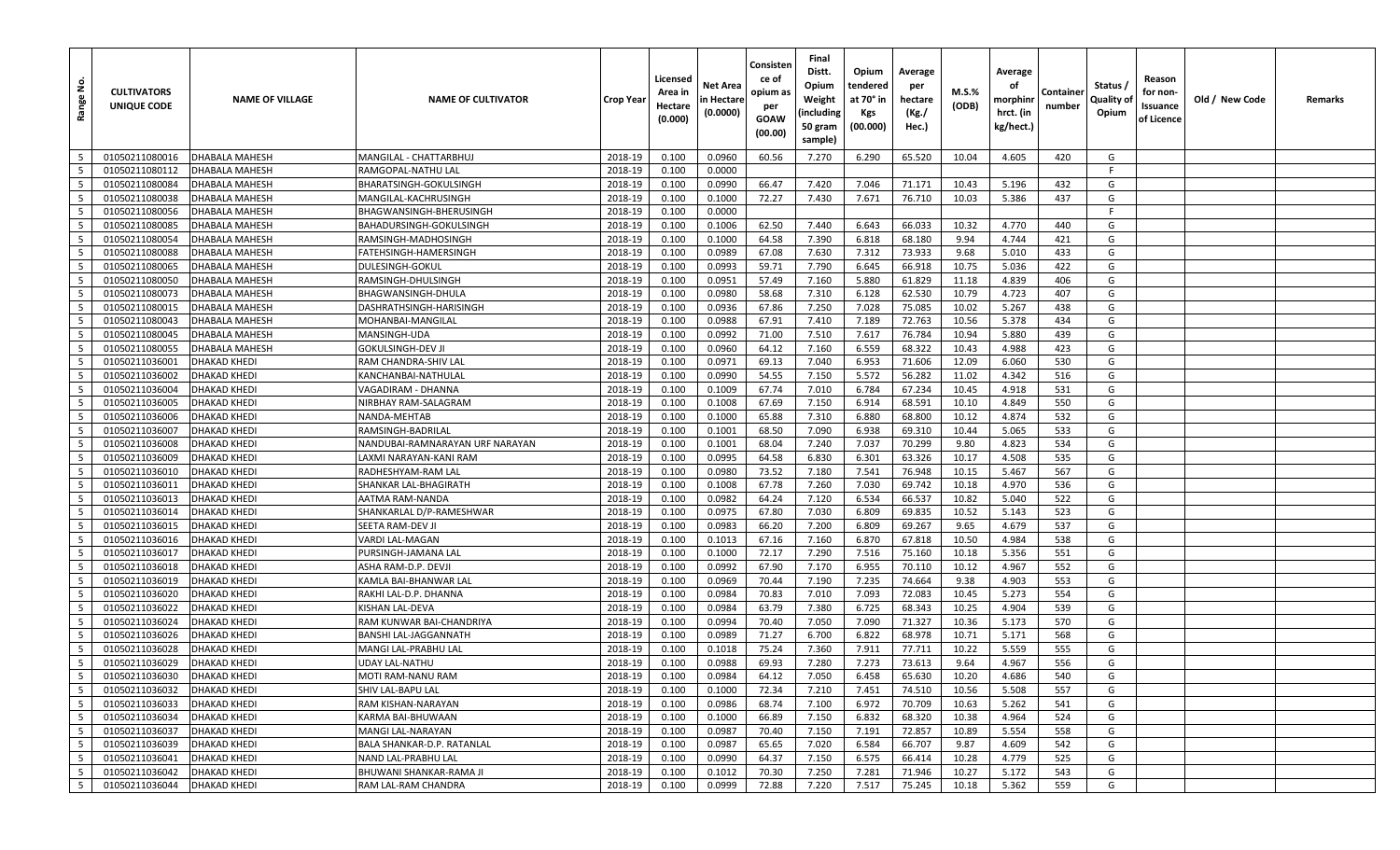| غ<br>Range               | <b>CULTIVATORS</b><br>UNIQUE CODE | <b>NAME OF VILLAGE</b> | <b>NAME OF CULTIVATOR</b>      | <b>Crop Year</b> | Licensed<br>Area in<br>Hectare<br>(0.000) | Net Area<br>n Hectare<br>(0.0000) | Consisten<br>ce of<br>opium as<br>per<br>GOAW<br>(00.00) | Final<br>Distt.<br>Opium<br>Weight<br>(including<br>50 gram<br>sample) | Opium<br>tendered<br>at 70° in<br>Kgs<br>(00.000) | Average<br>per<br>hectare<br>(Kg./<br>Hec.) | M.S.%<br>(ODB) | Average<br>οf<br>morphinr<br>hrct. (in<br>kg/hect.) | Containe<br>number | Status /<br>Quality of<br>Opium | Reason<br>for non-<br>Issuance<br>of Licence | Old / New Code | Remarks |
|--------------------------|-----------------------------------|------------------------|--------------------------------|------------------|-------------------------------------------|-----------------------------------|----------------------------------------------------------|------------------------------------------------------------------------|---------------------------------------------------|---------------------------------------------|----------------|-----------------------------------------------------|--------------------|---------------------------------|----------------------------------------------|----------------|---------|
| 5                        | 01050211036045                    | <b>DHAKAD KHEDI</b>    | BHUWANI SHANKAR-SHIV LAL       | 2018-19          | 0.100                                     | 0.1000                            | 58.32                                                    | 7.350                                                                  | 6.124                                             | 61.240                                      | 10.65          | 4.565                                               | 520                | G                               |                                              |                |         |
| 5                        | 01050211036046                    | <b>DHAKAD KHEDI</b>    | RAM NIWAS-KAARU LAL            | 2018-19          | 0.100                                     | 0.0992                            | 67.67                                                    | 7.160                                                                  | 6.922                                             | 69.778                                      | 9.19           | 4.489                                               | 560                | G                               |                                              |                |         |
| - 5                      | 01050211036047                    | <b>DHAKAD KHEDI</b>    | <b>BALA RAM-NATHU</b>          | 2018-19          | 0.100                                     | 0.1012                            | 65.50                                                    | 7.310                                                                  | 6.840                                             | 67.588                                      | 10.72          | 5.072                                               | 544                | G                               |                                              |                |         |
| 5                        | 01050211036049                    | <b>DHAKAD KHEDI</b>    | RAM DAYAL-SHANKAR LAL          | 2018-19          | 0.100                                     | 0.0995                            | 65.60                                                    | 7.100                                                                  | 6.654                                             | 66.874                                      | 10.66          | 4.990                                               | 545                | G                               |                                              |                |         |
| 5                        | 01050211036050                    | <b>DHAKAD KHEDI</b>    | <b>BHAGIRATH-RAJA RAM</b>      | 2018-19          | 0.100                                     | 0.0983                            | 68.52                                                    | 7.060                                                                  | 6.911                                             | 70.305                                      | 10.19          | 5.015                                               | 561                | G                               |                                              |                |         |
| 5                        | 01050211036052                    | <b>DHAKAD KHEDI</b>    | PARMANAND-NARAYAN              | 2018-19          | 0.100                                     | 0.0972                            | 69.48                                                    | 7.050                                                                  | 6.998                                             | 71.995                                      | 10.03          | 5.055                                               | 562                | G                               |                                              |                |         |
| 5                        | 01050211036053                    | DHAKAD KHEDI           | SHAMBHU LAL-PURA JI            | 2018-19          | 0.100                                     | 0.0980                            | 64.07                                                    | 7.120                                                                  | 6.517                                             | 66.500                                      | 10.33          | 4.808                                               | 526                | G                               |                                              |                |         |
| 5                        | 01050211036054                    | <b>DHAKAD KHEDI</b>    | RAM GOPAL-BABU LAL             | 2018-19          | 0.100                                     | 0.0989                            | 71.32                                                    | 7.280                                                                  | 7.417                                             | 74.994                                      | 12.13          | 6.368                                               | 563                | G                               |                                              |                |         |
| 5                        | 01050211036055                    | <b>DHAKAD KHEDI</b>    | PARMANAND-BADRI LAL            | 2018-19          | 0.100                                     | 0.0989                            | 64.17                                                    | 7.070                                                                  | 6.481                                             | 65.530                                      | 10.39          | 4.766                                               | 546                | G                               |                                              |                |         |
| 5                        | 01050211036056                    | DHAKAD KHEDI           | NAND LAL-RAM LAL               | 2018-19          | 0.100                                     | 0.0996                            | 56.03                                                    | 7.070                                                                  | 5.659                                             | 56.817                                      | 11.30          | 4.494                                               | 517                | G                               |                                              |                |         |
| 5                        | 01050211036057                    | <b>DHAKAD KHEDI</b>    | HARI RAM-SALAGRAM              | 2018-19          | 0.100                                     | 0.1008                            | 68.96                                                    | 7.160                                                                  | 7.054                                             | 69.980                                      | 9.83           | 4.815                                               | 547                | G                               |                                              |                |         |
| 5                        | 01050211036058                    | <b>DHAKAD KHEDI</b>    | SHAMBHU LAL-RAMA JI            | 2018-19          | 0.100                                     | 0.0975                            | 70.55                                                    | 7.090                                                                  | 7.146                                             | 73.292                                      | 10.09          | 5.176                                               | 564                | G                               |                                              |                |         |
| $5\overline{5}$          | 01050211036023                    | <b>DHAKAD KHEDI</b>    | KAILASH BAI-KANI RAM           | 2018-19          | 0.100                                     | 0.0983                            | 56.75                                                    | 6.990                                                                  | 5.667                                             | 57.650                                      | 10.56          | 4.261                                               | 527                | G                               |                                              |                |         |
| 5                        | 01050211036051                    | <b>DHAKAD KHEDI</b>    | MUKESH-RAM PRATAP              | 2018-19          | 0.100                                     | 0.0981                            | 70.94                                                    | 7.150                                                                  | 7.246                                             | 73.863                                      | 9.52           | 4.922                                               | 569                | G                               |                                              |                |         |
| 5                        | 01050211036027                    | <b>DHAKAD KHEDI</b>    | <b>BADRI LAL-MOHAN LAL</b>     | 2018-19          | 0.100                                     | 0.0989                            | 73.24                                                    | 6.670                                                                  | 6.979                                             | 70.566                                      | 10.28          | 5.078                                               | 565                | G                               |                                              |                |         |
| $5\overline{5}$          | 01050211036012                    | <b>DHAKAD KHEDI</b>    | KASI RAM-MANGI LAL             | 2018-19          | 0.100                                     | 0.0978                            | 66.92                                                    | 7.270                                                                  | 6.950                                             | 71.063                                      | 10.67          | 5.308                                               | 548                | G                               |                                              |                |         |
| 5                        | 01050211036021                    | <b>DHAKAD KHEDI</b>    | RAM NARAYAN-PYAR J             | 2018-19          | 0.100                                     | 0.0973                            | 61.65                                                    | 7.150                                                                  | 6.297                                             | 64.717                                      | 11.01          | 4.988                                               | 528                | G                               |                                              |                |         |
| 5                        | 01050211036025                    | <b>DHAKAD KHEDI</b>    | RAM CHANDRA-DEVA               | 2018-19          | 0.100                                     | 0.0972                            | 58.58                                                    | 6.950                                                                  | 5.816                                             | 59.835                                      | 11.16          | 4.674                                               | 518                | G                               |                                              |                |         |
| 5                        | 01050211036036                    | <b>DHAKAD KHEDI</b>    | BHANWAR BAI-MANGU DAS          | 2018-19          | 0.100                                     | 0.0990                            | 58.14                                                    | 7.150                                                                  | 5.939                                             | 59.989                                      | 11.08          | 4.652                                               | 519                | G                               |                                              |                |         |
| 5                        | 01050211036040                    | <b>DHAKAD KHEDI</b>    | DHULA-GANGA RAM                | 2018-19          | 0.100                                     | 0.0994                            | 63.04                                                    | 7.230                                                                  | 6.511                                             | 65.503                                      | 10.45          | 4.792                                               | 529                | G                               |                                              |                |         |
| 5                        | 01050211036048                    | <b>DHAKAD KHEDI</b>    | <b>DEVILAL - DHANNA</b>        | 2018-19          | 0.100                                     | 0.0999                            | 59.44                                                    | 7.090                                                                  | 6.020                                             | 60.260                                      | 11.20          | 4.725                                               | 521                | G                               |                                              |                |         |
| 5                        | 01050211036003                    | <b>DHAKAD KHEDI</b>    | KARURAM-KANHEYALAL             | 2018-19          | 0.100                                     | 0.1000                            | 67.68                                                    | 7.220                                                                  | 6.981                                             | 69.810                                      | 10.67          | 5.214                                               | 549                | G                               |                                              |                |         |
| 5                        | 01050211036043                    | <b>DHAKAD KHEDI</b>    | NATHULAL-NARAYAN               | 2018-19          | 0.100                                     | 0.1007                            | 67.59                                                    | 7.280                                                                  | 7.029                                             | 69.801                                      | 10.80          | 5.277                                               | 566                | G                               |                                              |                |         |
| 5                        | 01050211053003                    | <b>DHALPAT-I</b>       | RAM GOPAL-DEV RAM              | 2018-19          | 0.100                                     | 0.1000                            | 69.50                                                    | 7.410                                                                  | 7.357                                             | 73.570                                      | 9.28           | 4.779                                               | 2160               | G                               |                                              |                |         |
| 5                        | 01050211053005                    | <b>DHALPAT-I</b>       | MODI RAM-KAALU RAM             | 2018-19          | 0.100                                     | 0.0990                            | 69.50                                                    | 7.180                                                                  | 7.129                                             | 72.010                                      | 9.71           | 4.894                                               | 2168               | G                               |                                              |                |         |
| 5                        | 01050211053013                    | <b>DHALPAT-I</b>       | BHANWARBAI-LAXMINARAYAN        | 2018-19          | 0.100                                     | 0.0982                            | 63.64                                                    | 7.530                                                                  | 6.846                                             | 69.714                                      | 10.12          | 4.938                                               | 2148               | G                               |                                              |                |         |
| 5                        | 01050211053020                    | <b>DHALPAT-I</b>       | DHAPUBAI-AMBARAM               | 2018-19          | 0.100                                     | 0.1007                            | 69.28                                                    | 7.170                                                                  | 7.096                                             | 70.466                                      | 9.56           | 4.716                                               | 2169               | G                               |                                              |                |         |
| 5                        | 01050211053023                    | <b>DHALPAT-I</b>       | MATHURABAI - DOLATRAM          | 2018-19          | 0.100                                     | 0.0991                            | 63.07                                                    | 7.040                                                                  | 6.343                                             | 64.006                                      | 9.09           | 4.073                                               | 2170               | G                               |                                              |                |         |
| 5                        | 01050211053041                    | <b>DHALPAT-I</b>       | BHAGAT RAM-NAND LAL            | 2018-19          | 0.100                                     | 0.0936                            | 71.55                                                    | 7.080                                                                  | 7.237                                             | 77.318                                      | 9.62           | 5.206                                               | 2171               | G                               |                                              |                |         |
| 5                        | 01050211053043                    | <b>DHALPAT-I</b>       | SHANTI BAI-BADRI LAL           | 2018-19          | 0.100                                     | 0.0990                            | 71.37                                                    | 7.120                                                                  | 7.259                                             | 73.323                                      | 9.89           | 5.076                                               | 2179               | G                               |                                              |                |         |
| 5                        | 01050211053044                    | <b>DHALPAT-I</b>       | KAALU RAM-RAM VILAS            | 2018-19          | 0.100                                     | 0.0982                            | 67.73                                                    | 7.050                                                                  | 6.821                                             | 69.460                                      | 9.15           | 4.449                                               | 2172               | G                               |                                              |                |         |
| 5                        | 01050211053048                    | <b>DHALPAT-I</b>       | NANU RAM-NANDA                 | 2018-19          | 0.100                                     | 0.0973                            | 63.46                                                    | 7.370                                                                  | 6.681                                             | 68.663                                      | 10.23          | 4.917                                               | 2149               | G                               |                                              |                |         |
| 5                        | 01050211053066                    | <b>DHALPAT-I</b>       | MEERABAI-NATHULAL              | 2018-19          | 0.100                                     | 0.0990                            | 66.26                                                    | 7.560                                                                  | 7.156                                             | 72.282                                      | 11.06          | 5.596                                               | 2150               | G                               |                                              |                |         |
| 5                        | 01050211053069                    | <b>DHALPAT-I</b>       | PURA LAL-CHUNNI LAL            | 2018-19          | 0.100                                     | 0.0979                            | 73.96                                                    | 7.300                                                                  | 7.713                                             | 78.784                                      | 9.56           | 5.272                                               | 2173               | G                               |                                              |                |         |
| 5                        | 01050211053076                    | <b>DHALPAT-I</b>       | YASODA BAI-SHIV NARAYAN        | 2018-19          | 0.100                                     | 0.0989                            | 64.97                                                    | 7.310                                                                  | 6.785                                             | 68.604                                      | 9.45           | 4.538                                               | 2151               | G                               |                                              |                |         |
| 5                        | 01050211053080                    | <b>DHALPAT-I</b>       | KAILASH CHANDRA-GOVARDHAN LAL  | 2018-19          | 0.100                                     | 0.0981                            | 69.24                                                    | 7.030                                                                  | 6.954                                             | 70.886                                      | 9.78           | 4.853                                               | 2161               | G                               |                                              |                |         |
| 5                        | 01050211053082                    | <b>DHALPAT-I</b>       | JAMNA LAL-ONKAR LAL            | 2018-19          | 0.100                                     | 0.1000                            | 65.56                                                    | 7.100                                                                  | 6.650                                             | 66.500                                      | 9.29           | 4.324                                               | 2152               | G                               |                                              |                |         |
| $5\overline{5}$          | 01050211053096                    | <b>DHALPAT-I</b>       | BHAGIRATH-RAM DAYAL            | 2018-19          | 0.100                                     | 0.0659                            | 63.52                                                    | 4.750                                                                  | 4.310                                             | 65.402                                      | 11.49          | 5.261                                               | 2153               | G                               |                                              |                |         |
| 5                        | 01050211053097                    | DHALPAT-I              | KACHRU KHA-ALLAH BAKSH         | 2018-19          | 0.100                                     | 0.0995                            | 57.33                                                    | 7.270                                                                  | 5.954                                             | 59.839                                      | 10.59          | 4.436                                               | 2145               | G                               |                                              |                |         |
| $5\phantom{.0}$          | 01050211053116                    | <b>DHALPAT-I</b>       | KAARU LAL-LAXMINARAYAN         | 2018-19          | 0.100                                     | 0.1000                            | 68.25                                                    | 7.270                                                                  | 7.088                                             | 70.880                                      | 9.23           | 4.580                                               | 2174               | G                               |                                              |                |         |
| $5^{\circ}$              | 01050211053118                    | <b>DHALPAT-I</b>       | BABU LAL-PYAR CHAND            | 2018-19          | 0.100                                     | 0.0958                            | 75.24                                                    | 7.090                                                                  | 7.621                                             | 79.551                                      | 9.76           | 5.435                                               | 2178               | G                               |                                              |                |         |
| $5\overline{5}$          | 01050211053120                    | <b>DHALPAT-I</b>       | <b>GANGA BAI - SHANKAR LAL</b> | 2018-19          | 0.100                                     | 0.0990                            | 66.97                                                    | 7.210                                                                  | 6.898                                             | 69.676                                      | 9.05           | 4.414                                               | 2162               | G                               |                                              |                |         |
| $5\overline{5}$          | 01050211053127                    | <b>DHALPAT-I</b>       | SHANKAR LAL-BHAGAT RAM         | 2018-19          | 0.100                                     | 0.1003                            | 68.91                                                    | 7.290                                                                  | 7.176                                             | 71.545                                      | 9.24           | 4.628                                               | 2163               | G                               |                                              |                |         |
| $5\phantom{.0}$          | 01050211053128                    | <b>DHALPAT-I</b>       | PURA LAL-NANDA                 | 2018-19          | 0.100                                     | 0.0984                            | 63.70                                                    | 7.320                                                                  | 6.661                                             | 67.693                                      | 9.61           | 4.554                                               | 2154               | G                               |                                              |                |         |
| $5\phantom{.0}$          | 01050211053129                    | <b>DHALPAT-I</b>       | RADHESHYAM-KANWAR LAL          | 2018-19          | 0.100                                     | 0.0976                            | 69.14                                                    | 7.240                                                                  | 7.151                                             | 73.268                                      | 9.20           | 4.719                                               | 2164               | G                               |                                              |                |         |
| $\overline{\phantom{0}}$ | 01050211053132                    | <b>DHALPAT-I</b>       | OM PRAKASH-KANWAR LAL          | 2018-19          | 0.100                                     | 0.1008                            | 70.17                                                    | 7.640                                                                  | 7.659                                             | 75.982                                      | 9.51           | 5.058                                               | 2165               | G                               |                                              |                |         |
| $5\overline{5}$          | 01050211053143                    | <b>DHALPAT-I</b>       | RAM CHANDRA-CHAIN RAM          | 2018-19          | 0.100                                     | 0.0988                            | 68.89                                                    | 7.310                                                                  | 7.194                                             | 72.813                                      | 9.46           | 4.822                                               | 2166               | G                               |                                              |                |         |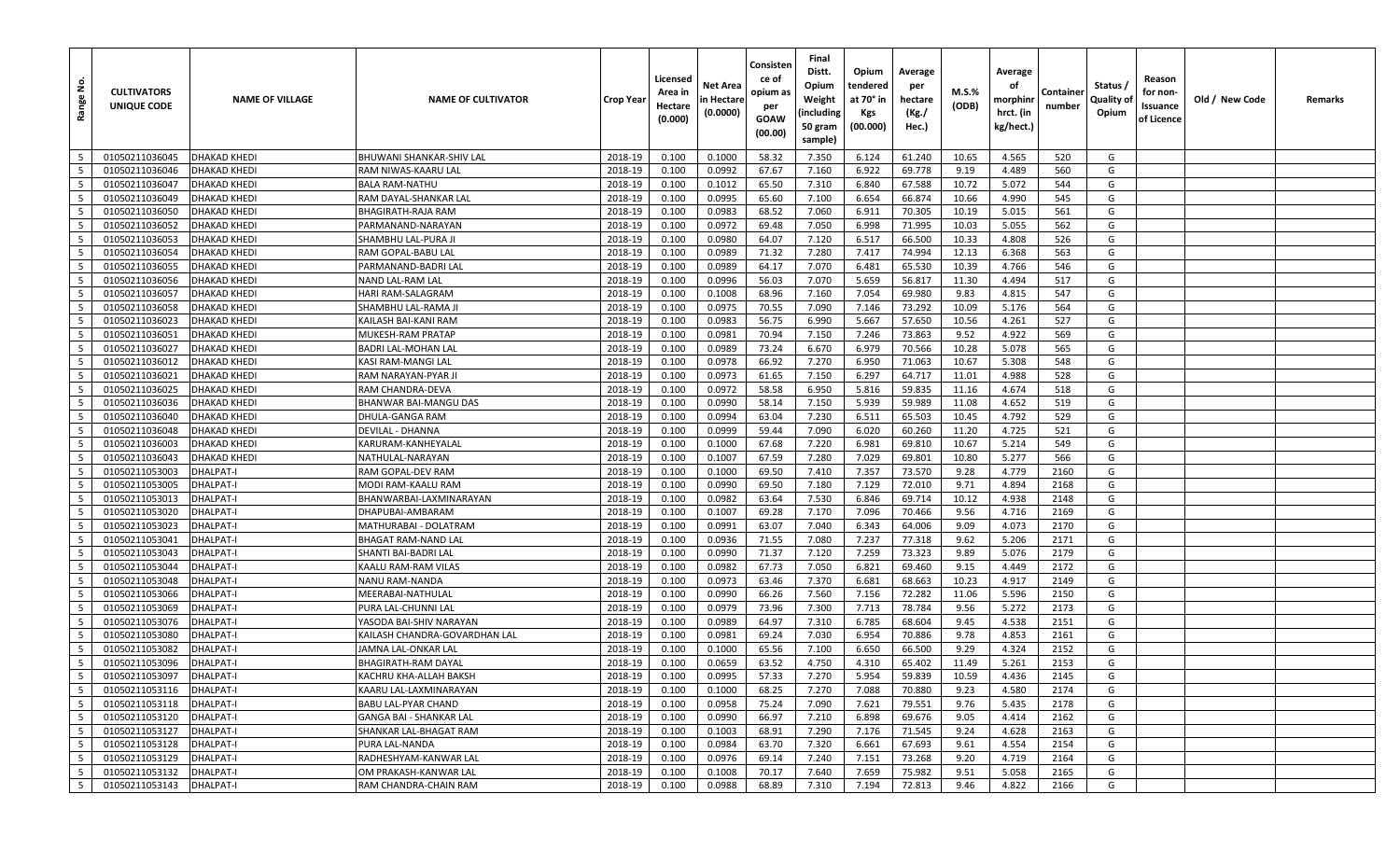| غ.<br>Range     | <b>CULTIVATORS</b><br>UNIQUE CODE | <b>NAME OF VILLAGE</b> | <b>NAME OF CULTIVATOR</b>  | Crop Year | Licensed<br>Area in<br>Hectare<br>(0.000) | Net Area<br>n Hectare<br>(0.0000) | Consisten<br>ce of<br>opium as<br>per<br>GOAW<br>(00.00) | Final<br>Distt.<br>Opium<br>Weight<br>(including<br>50 gram<br>sample) | Opium<br>tendered<br>at 70° in<br>Kgs<br>(00.000) | Average<br>per<br>hectare<br>(Kg./<br>Hec.) | M.S.%<br>(ODB) | Average<br>οf<br>morphinr<br>hrct. (in<br>kg/hect.) | Containe<br>number | Status /<br>Quality of<br>Opium | Reason<br>for non-<br>Issuance<br>of Licence | Old / New Code | Remarks |
|-----------------|-----------------------------------|------------------------|----------------------------|-----------|-------------------------------------------|-----------------------------------|----------------------------------------------------------|------------------------------------------------------------------------|---------------------------------------------------|---------------------------------------------|----------------|-----------------------------------------------------|--------------------|---------------------------------|----------------------------------------------|----------------|---------|
| 5               | 01050211053148                    | <b>DHALPAT-I</b>       | LEELABAI-BALMUKUND         | 2018-19   | 0.100                                     | 0.0982                            | 70.39                                                    | 6.970                                                                  | 7.009                                             | 71.374                                      | 9.25           | 4.621                                               | 2175               | G                               |                                              |                |         |
| 5               | 01050211053015                    | <b>DHALPAT-I</b>       | JAGDISH-NANU RAM           | 2018-19   | 0.100                                     | 0.0986                            | 63.39                                                    | 7.400                                                                  | 6.701                                             | 67.961                                      | 10.88          | 5.176                                               | 2155               | G                               |                                              |                |         |
| - 5             | 01050211053010                    | <b>DHALPAT-I</b>       | NANA LAL-JAY KISHAN        | 2018-19   | 0.100                                     | 0.0988                            | 63.16                                                    | 7.150                                                                  | 6.451                                             | 65.293                                      | 9.42           | 4.306                                               | 2156               | G                               |                                              |                |         |
| 5               | 01050211053126                    | <b>DHALPAT-I</b>       | TULSI RAM-PRABHU LAL       | 2018-19   | 0.100                                     | 0.0991                            | 72.12                                                    | 7.270                                                                  | 7.490                                             | 75.580                                      | 9.01           | 4.767                                               | 2176               | G                               |                                              |                |         |
| 5               | 01050211053152                    | <b>DHALPAT-I</b>       | BALMUKAND - BASANTILAL     | 2018-19   | 0.100                                     | 0.1019                            | 64.99                                                    | 7.370                                                                  | 6.843                                             | 67.154                                      | 10.32          | 4.851                                               | 2157               | G                               |                                              |                |         |
| 5               | 01050211053072                    | <b>DHALPAT-I</b>       | VAJJI BAI-KISHAN LAL       | 2018-19   | 0.100                                     | 0.0991                            | 55.92                                                    | 6.950                                                                  | 5.552                                             | 56.024                                      | 9.92           | 3.890                                               | 2146               | G                               | 04                                           |                |         |
| $5\overline{5}$ | 01050211053011                    | DHALPAT-I              | DEV RAM-KANWAR LAL         | 2018-19   | 0.100                                     | 0.0989                            | 69.58                                                    | 7.420                                                                  | 7.375                                             | 74.570                                      | 9.50           | 4.959                                               | 2167               | G                               |                                              |                |         |
| 5               | 01050211053008                    | <b>DHALPAT-I</b>       | SHIV NARAYAN-MANGI LAL     | 2018-19   | 0.100                                     | 0.0986                            | 56.84                                                    | 7.570                                                                  | 6.147                                             | 62.342                                      | 9.82           | 4.285                                               | 2147               | G                               |                                              |                |         |
| 5               | 01050211053045                    | <b>DHALPAT-I</b>       | <b>BADRI LAL-RAM LAL</b>   | 2018-19   | 0.100                                     | 0.0981                            | 68.74                                                    | 7.280                                                                  | 7.149                                             | 72.874                                      | 9.31           | 4.749                                               | 2177               | G                               |                                              |                |         |
| 5               | 01050211053117                    | <b>DHALPAT-I</b>       | DEVILAL-PRABHULAL          | 2018-19   | 0.100                                     | 0.0970                            | 57.15                                                    | 6.940                                                                  | 5.666                                             | 58.412                                      | 10.32          | 4.220                                               | 2144               | G                               |                                              |                |         |
| 5               | 01050211053047                    | <b>DHALPAT-I</b>       | MATHURALAL-KANHAIYALAL     | 2018-19   | 0.100                                     | 0.0988                            | 63.39                                                    | 7.250                                                                  | 6.565                                             | 66.447                                      | 10.25          | 4.768                                               | 2158               | G                               |                                              |                |         |
| 5               | 01050211053146                    | <b>DHALPAT-I</b>       | RAM PRASAD-NATHU LAL       | 2018-19   | 0.100                                     | 0.0916                            | 59.99                                                    | 6.690                                                                  | 5.733                                             | 62.587                                      | 9.97           | 4.368                                               | 2159               | G                               |                                              |                |         |
| $5\overline{5}$ | 01050211053014                    | <b>DHALPAT-II</b>      | TULSI BAI-ONKAR LAL        | 2018-19   | 0.100                                     | 0.0999                            | 60.26                                                    | 7.350                                                                  | 6.327                                             | 63.333                                      | 11.00          | 4.877                                               | 2050               | G                               |                                              |                |         |
| 5               | 01050211053032                    | <b>DHALPAT-II</b>      | ALLAH NOOR-SUBHAN KHA      | 2018-19   | 0.100                                     | 0.0930                            | 57.89                                                    | 6.600                                                                  | 5.458                                             | 58.688                                      | 10.49          | 4.310                                               | 2045               | G                               |                                              |                |         |
| 5               | 01050211053139                    | <b>DHALPAT-II</b>      | LAXMI NARAYAN-BHAGIRATH    | 2018-19   | 0.100                                     | 0.0981                            | 63.03                                                    | 7.120                                                                  | 6.411                                             | 65.351                                      | 9.71           | 4.442                                               | 2051               | G                               |                                              |                |         |
| $5\overline{5}$ | 01050211053055                    | <b>DHALPAT-II</b>      | MEMUNA BI- MOHMMAD HUSSAIN | 2018-19   | 0.100                                     | 0.0963                            | 55.30                                                    | 7.290                                                                  | 5.759                                             | 59.802                                      | 11.12          | 4.655                                               | 2044               | G                               |                                              |                |         |
| 5               | 01050211053027                    | <b>DHALPAT-II</b>      | AHMAD-SUBHAN JI            | 2018-19   | 0.100                                     | 0.0984                            | 59.05                                                    | 7.150                                                                  | 6.032                                             | 61.300                                      | 10.38          | 4.454                                               | 2046               | G                               |                                              |                |         |
| 5               | 01050211053061                    | <b>DHALPAT-II</b>      | BHAGIRATH-NAND LAL         | 2018-19   | 0.100                                     | 0.0973                            | 65.06                                                    | 7.480                                                                  | 6.952                                             | 71.449                                      | 9.61           | 4.806                                               | 2062               | G                               |                                              |                |         |
| 5               | 01050211053051                    | <b>DHALPAT-II</b>      | NAND LAL-PRABHU LAL        | 2018-19   | 0.100                                     | 0.0932                            | 61.65                                                    | 6.980                                                                  | 6.147                                             | 65.954                                      | 10.24          | 4.728                                               | 2052               | G                               |                                              |                |         |
| 5               | 01050211053115                    | <b>DHALPAT-II</b>      | <b>BADRI LAL-DEVI LAL</b>  | 2018-19   | 0.100                                     | 0.0989                            | 67.33                                                    | 7.490                                                                  | 7.204                                             | 72.841                                      | 9.42           | 4.803                                               | 2063               | G                               |                                              |                |         |
| 5               | 01050211053112                    | <b>DHALPAT-II</b>      | BHAGWAN LAL-BHAGAT RAM     | 2018-19   | 0.100                                     | 0.0981                            | 70.37                                                    | 7.400                                                                  | 7.439                                             | 75.830                                      | 9.11           | 4.836                                               | 2075               | G                               |                                              |                |         |
| 5               | 01050211053035                    | <b>DHALPAT-II</b>      | <b>KAMLA BAI-RODA</b>      | 2018-19   | 0.100                                     | 0.0990                            | 61.63                                                    | 7.230                                                                  | 6.365                                             | 64.292                                      | 10.06          | 4.528                                               | 2053               | G                               |                                              |                |         |
| 5               | 01050211053108                    | <b>DHALPAT-II</b>      | HARI SHANKAR-NAND LAL      | 2018-19   | 0.100                                     | 0.0975                            | 64.54                                                    | 7.320                                                                  | 6.749                                             | 69.220                                      | 9.98           | 4.836                                               | 2064               | G                               |                                              |                |         |
| 5               | 01050211053121                    | DHALPAT-II             | PRABHU LAL-PURA LAL        | 2018-19   | 0.100                                     | 0.0980                            | 59.38                                                    | 7.410                                                                  | 6.286                                             | 64.142                                      | 9.99           | 4.485                                               | 2047               | G                               |                                              |                |         |
| 5               | 01050211053138                    | <b>DHALPAT-II</b>      | KAALU RAM-SALIGRAM         | 2018-19   | 0.100                                     | 0.0990                            | 69.81                                                    | 7.120                                                                  | 7.101                                             | 71.727                                      | 9.47           | 4.755                                               | 2074               | G                               |                                              |                |         |
| 5               | 01050211053021                    | <b>DHALPAT-II</b>      | MANGILAL D.P. JATAN BAI    | 2018-19   | 0.100                                     | 0.0994                            | 63.10                                                    | 7.360                                                                  | 6.635                                             | 66.750                                      | 10.13          | 4.733                                               | 2054               | G                               |                                              |                |         |
| 5               | 01050211053156                    | <b>DHALPAT-II</b>      | VARDIBAI - PRAHLAD         | 2018-19   | 0.100                                     | 0.0985                            | 66.17                                                    | 7.250                                                                  | 6.853                                             | 69.573                                      | 10.61          | 5.167                                               | 2065               | G                               |                                              |                |         |
| 5               | 01050211053102                    | <b>DHALPAT-II</b>      | MOHANLAL - RAMDAYAL        | 2018-19   | 0.100                                     | 0.0923                            | 72.93                                                    | 6.870                                                                  | 7.158                                             | 77.551                                      | 9.27           | 5.032                                               | 2076               | G                               |                                              |                |         |
| 5               | 01050211053052                    | <b>DHALPAT-II</b>      | RAMDAYAL-DOLATRAM          | 2018-19   | 0.100                                     | 0.0629                            | 73.30                                                    | 4.540                                                                  | 4.754                                             | 75.580                                      | 9.69           | 5.127                                               | 2077               | G                               |                                              |                |         |
| 5               | 01050211053125                    | <b>DHALPAT-II</b>      | RAMESHCHANDRA-GUMANIRAM    | 2018-19   | 0.100                                     | 0.0977                            | 57.96                                                    | 7.260                                                                  | 6.011                                             | 61.525                                      | 10.52          | 4.531                                               | 2048               | G                               |                                              |                |         |
| 5               | 01050211053024                    | <b>DHALPAT-II</b>      | RAMESHWAR-PRAHLAD          | 2018-19   | 0.100                                     | 0.0978                            | 62.77                                                    | 7.490                                                                  | 6.716                                             | 68.670                                      | 9.88           | 4.750                                               | 2055               | G                               |                                              |                |         |
| 5               | 01050211053100                    | <b>DHALPAT-II</b>      | HAFIJAN BEE-ISHAK MOH.     | 2018-19   | 0.100                                     | 0.1004                            | 66.62                                                    | 7.440                                                                  | 7.081                                             | 70.527                                      | 10.52          | 5.193                                               | 2066               | G                               |                                              |                |         |
| 5               | 01050211053106                    | <b>DHALPAT-II</b>      | KALAWATIBAI-RMESHWAR       | 2018-19   | 0.100                                     | 0.0943                            | 61.63                                                    | 7.110                                                                  | 6.260                                             | 66.383                                      | 10.03          | 4.661                                               | 2056               | G                               |                                              |                |         |
| 5               | 01050211053140                    | <b>DHALPAT-II</b>      | RAGHUNANDAN-RAMPRATAP      | 2018-19   | 0.100                                     | 0.0998                            | 66.04                                                    | 7.270                                                                  | 6.859                                             | 68.727                                      | 9.98           | 4.801                                               | 2067               | G                               |                                              |                |         |
| 5               | 01050211053087                    | <b>DHALPAT-II</b>      | DHAPUBAI-BHERULAL          | 2018-19   | 0.100                                     | 0.0972                            | 61.70                                                    | 7.500                                                                  | 6.611                                             | 68.014                                      | 10.91          | 5.194                                               | 2061               | G                               |                                              |                |         |
| 5               | 01050211053073                    | <b>DHALPAT-II</b>      | BALARAM-PURALAL            | 2018-19   | 0.100                                     | 0.0879                            | 59.23                                                    | 6.920                                                                  | 5.855                                             | 66.609                                      | 11.08          | 5.167                                               | 2049               | G                               |                                              |                |         |
| 5               | 01050211053028                    | <b>DHALPAT-II</b>      | SURAJBAI-RUPA              | 2018-19   | 0.100                                     | 0.0921                            | 74.86                                                    | 6.750                                                                  | 7.219                                             | 78.382                                      | 9.86           | 5.410                                               | 2078               | G                               |                                              |                |         |
| $5\overline{5}$ | 01050211053130                    | <b>DHALPAT-II</b>      | <b>JAGDISH-PURALAL</b>     | 2018-19   | 0.100                                     | 0.0952                            | 67.86                                                    | 6.910                                                                  | 6.699                                             | 70.367                                      | 9.59           | 4.724                                               | 2068               | G                               |                                              |                |         |
| 5               | 01050211053058                    | <b>DHALPAT-II</b>      | PURALAL-MODIRAM            | 2018-19   | 0.100                                     | 0.0999                            | 64.07                                                    | 7.150                                                                  | 6.544                                             | 65.505                                      | 10.24          | 4.696                                               | 2057               | G                               |                                              |                |         |
| $5\overline{5}$ | 01050211053147                    | <b>DHALPAT-II</b>      | DWARIKAPRASAD-PARASURAM    | 2018-19   | 0.100                                     | 0.0963                            | 61.84                                                    | 7.120                                                                  | 6.290                                             | 65.316                                      | 10.62          | 4.856                                               | 2058               | G                               |                                              |                |         |
| $5\overline{5}$ | 01050211053137                    | <b>DHALPAT-II</b>      | SHIV NARAYAN-BHERU LAL     | 2018-19   | 0.100                                     | 0.0899                            | 65.03                                                    | 6.530                                                                  | 6.066                                             | 67.474                                      | 10.18          | 4.809                                               | 2069               | G                               |                                              |                |         |
| $5\overline{5}$ | 01050211053113                    | DHALPAT-II             | KANHAIYA LAL-HIRA LAL      | 2018-19   | 0.100                                     | 0.1010                            | 66.77                                                    | 7.100                                                                  | 6.772                                             | 67.049                                      | 10.26          | 4.816                                               | 2070               | G                               |                                              |                |         |
| $5\phantom{.0}$ | 01050211053154                    | <b>DHALPAT-II</b>      | GOPAL-BHERULAL             | 2018-19   | 0.100                                     | 0.0999                            | 64.64                                                    | 7.180                                                                  | 6.630                                             | 66.366                                      | 10.12          | 4.702                                               | 2059               | G                               |                                              |                |         |
| $5\overline{5}$ | 01050211053002                    | DHALPAT-II             | NANALAL-ONKARLAL           | 2018-19   | 0.100                                     | 0.0960                            | 69.04                                                    | 7.150                                                                  | 7.052                                             | 73.458                                      | 9.69           | 4.983                                               | 2071               | G                               |                                              |                |         |
| $5\overline{5}$ | 01050211053012                    | <b>DHALPAT-II</b>      | LAXMINARAYAN-PRAHLAD       | 2018-19   | 0.100                                     | 0.0987                            | 60.94                                                    | 7.140                                                                  | 6.216                                             | 62.978                                      | 10.37          | 4.572                                               | 2060               | G                               |                                              |                |         |
| $5\phantom{.0}$ | 01050211053025                    | DHALPAT-II             | LAXMINARAYAN-BHERULAL      | 2018-19   | 0.100                                     | 0.0993                            | 66.57                                                    | 7.260                                                                  | 6.904                                             | 69.526                                      | 10.43          | 5.076                                               | 2072               | G                               |                                              |                |         |
| 5               | 01050211053131                    | DHALPAT-II             | MANGILAL-BHERULAL          | 2018-19   | 0.100                                     | 0.0978                            | 64.08                                                    | 7.320                                                                  | 6.701                                             | 68.517                                      | 10.46          | 5.017                                               | 2073               | G                               |                                              |                |         |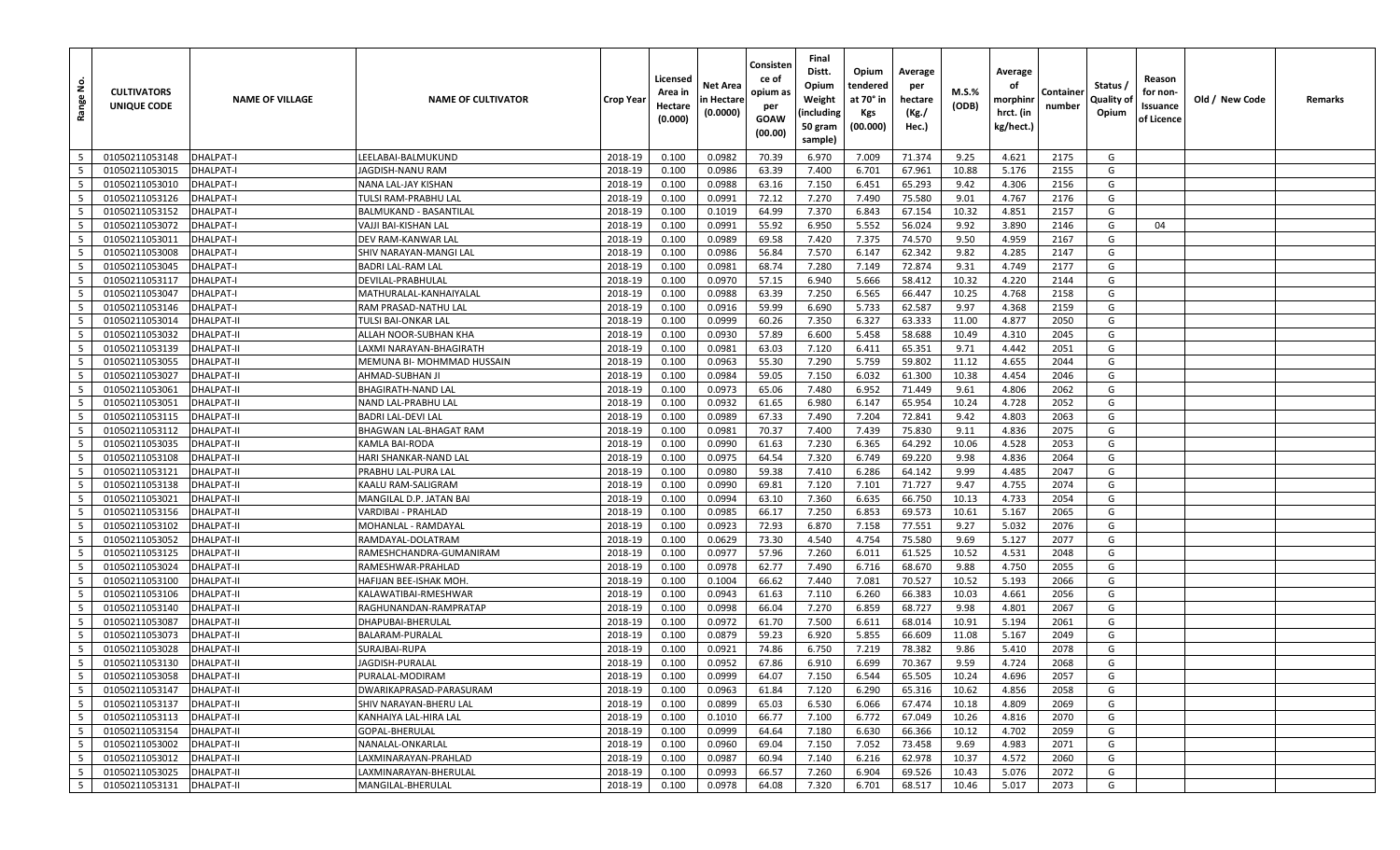| <u>غ</u><br>Range        | <b>CULTIVATORS</b><br>UNIQUE CODE | <b>NAME OF VILLAGE</b> | <b>NAME OF CULTIVATOR</b>  | Crop Year | Licensed<br>Area in<br>Hectare<br>(0.000) | Net Area<br>n Hectare<br>(0.0000) | Consisten<br>ce of<br>opium as<br>per<br>GOAW<br>(00.00) | Final<br>Distt.<br>Opium<br>Weight<br>(including<br>50 gram<br>sample) | Opium<br>tendered<br>at 70° in<br>Kgs<br>(00.000) | Average<br>per<br>hectare<br>(Kg./<br>Hec.) | M.S.%<br>(ODB) | Average<br>οf<br>morphinr<br>hrct. (in<br>kg/hect.) | Containe<br>number | Status /<br>Quality of<br>Opium | Reason<br>for non-<br>Issuance<br>of Licence | Old / New Code | Remarks |
|--------------------------|-----------------------------------|------------------------|----------------------------|-----------|-------------------------------------------|-----------------------------------|----------------------------------------------------------|------------------------------------------------------------------------|---------------------------------------------------|---------------------------------------------|----------------|-----------------------------------------------------|--------------------|---------------------------------|----------------------------------------------|----------------|---------|
| 5                        | 01050211053009                    | <b>DHALPAT-II</b>      | PRABHULAL-MODIRAM          | 2018-19   | 0.100                                     | 0.0929                            | 72.30                                                    | 6.880                                                                  | 7.106                                             | 76.490                                      | 9.52           | 5.097                                               | 2079               | G                               |                                              |                |         |
| 5                        | 01050211069058                    | DHAMNIYA               | MAGANBAI-KALURAM           | 2018-19   | 0.100                                     | 0.0951                            | 66.74                                                    | 6.940                                                                  | 6.617                                             | 69.579                                      | 8.63           | 4.203                                               | 1916               |                                 | 02                                           |                |         |
| - 5                      | 01050211069003                    | <b>DHAMNIYA</b>        | GANGABAI-KALUSINGH         | 2018-19   | 0.100                                     | 0.0973                            | 59.80                                                    | 7.230                                                                  | 6.176                                             | 63.473                                      | 10.32          | 4.586                                               | 1904               | G                               |                                              |                |         |
| 5                        | 01050211069001                    | DHAMNIYA               | BHUWANISHANKAR-RAMA        | 2018-19   | 0.100                                     | 0.0986                            | 58.03                                                    | 7.200                                                                  | 5.969                                             | 60.537                                      | 10.87          | 4.606                                               | 1909               | G                               |                                              |                |         |
| 5                        | 01050211069018                    | <b>DHAMNIYA</b>        | <b>KALURAM-DEVA</b>        | 2018-19   | 0.100                                     | 0.0979                            | 64.18                                                    | 7.500                                                                  | 6.876                                             | 70.234                                      | 9.88           | 4.858                                               | 1910               | G                               |                                              |                |         |
| 5                        | 01050211069044                    | DHAMNIYA               | KANA-UDA                   | 2018-19   | 0.100                                     | 0.1029                            | 62.13                                                    | 7.480                                                                  | 6.639                                             | 64.518                                      | 10.35          | 4.674                                               | 1911               | G                               |                                              |                |         |
| $5\overline{5}$          | 01050211069045                    | DHAMNIYA               | RAMPRASAD-TULSIRAM         | 2018-19   | 0.100                                     | 0.0976                            | 58.90                                                    | 7.140                                                                  | 6.008                                             | 61.557                                      | 10.24          | 4.412                                               | 1905               | G                               |                                              |                |         |
| 5                        | 01050211069052                    | <b>DHAMNIYA</b>        | KAALU RAM-KHIMA            | 2018-19   | 0.100                                     | 0.0985                            | 55.28                                                    | 7.150                                                                  | 5.646                                             | 57.319                                      | 10.51          | 4.217                                               | 1903               | G                               |                                              |                |         |
| 5                        | 01050211069066                    | <b>DHAMNIYA</b>        | RAM LAL-DHUL SINGH         | 2018-19   | 0.100                                     | 0.0998                            | 60.87                                                    | 7.260                                                                  | 6.313                                             | 63.256                                      | 9.94           | 4.401                                               | 1906               | G                               |                                              |                |         |
| 5                        | 01050211069021                    | DHAMNIYA               | NATHU SINGH-JUJHAR SINGH   | 2018-19   | 0.100                                     | 0.0984                            | 60.99                                                    | 7.490                                                                  | 6.526                                             | 66.321                                      | 10.41          | 4.833                                               | 1907               | G                               |                                              |                |         |
| 5                        | 01050211069002                    | <b>DHAMNIYA</b>        | MAGANLAL - PYARA           | 2018-19   | 0.100                                     | 0.0979                            | 62.65                                                    | 7.360                                                                  | 6.587                                             | 67.282                                      | 9.56           | 4.503                                               | 1912               | G                               |                                              |                |         |
| 5                        | 01050211069010                    | <b>DHAMNIYA</b>        | RAMUBAI-GOVARDHANLAL       | 2018-19   | 0.100                                     | 0.0974                            | 60.03                                                    | 7.410                                                                  | 6.355                                             | 65.246                                      | 9.85           | 4.498                                               | 1914               | G                               |                                              |                |         |
| $5\overline{5}$          | 01050211069036                    | <b>DHAMNIYA</b>        | SUGANBAI-JORAWARSINGH      | 2018-19   | 0.100                                     | 0.0995                            | 59.63                                                    | 7.480                                                                  | 6.372                                             | 64.040                                      | 10.08          | 4.519                                               | 1915               | G                               |                                              |                |         |
| 5                        | 01050211069037                    | <b>DHAMNIYA</b>        | SHIVLAL-BHERU              | 2018-19   | 0.100                                     | 0.1010                            | 59.60                                                    | 7.530                                                                  | 6.411                                             | 63.475                                      | 10.74          | 4.772                                               | 1908               | G                               |                                              |                |         |
| 5                        | 01050211069030                    | <b>DHAMNIYA</b>        | MEHARBANSINGH-JORAWARSINGH | 2018-19   | 0.100                                     | 0.0995                            | 52.85                                                    | 7.490                                                                  | 5.655                                             | 56.834                                      | 11.13          | 4.428                                               | 1902               | G                               |                                              |                |         |
| $5\overline{5}$          | 01050211069035                    | <b>DHAMNIYA</b>        | SHAMBHUSINGH-GULABSINGH    | 2018-19   | 0.100                                     | 0.0983                            | 64.03                                                    | 7.200                                                                  | 6.586                                             | 66.998                                      | 10.39          | 4.873                                               | 1913               | G                               |                                              |                |         |
| 5                        | 01050211018010                    | DHANDAKHEDA            | BADRILAL-DEVILAL           | 2018-19   | 0.100                                     | 0.0977                            | 65.50                                                    | 7.560                                                                  | 7.074                                             | 72.405                                      | 12.24          | 6.204                                               | 880                | G                               |                                              |                |         |
| 5                        | 01050211018007                    | DHANDAKHEDA            | VARJIBAI-KANWARLAI         | 2018-19   | 0.100                                     | 0.0972                            | 54.22                                                    | 7.450                                                                  | 5.771                                             | 59.372                                      | 11.62          | 4.829                                               | 881                | G                               |                                              |                |         |
| 5                        | 01050211018005                    | DHANDAKHEDA            | RAGHUSINGH-SHIVSINGH       | 2018-19   | 0.100                                     | 0.0995                            | 49.88                                                    | 7.250                                                                  | 5.166                                             | 51.919                                      | 11.15          | 4.052                                               | 879                | G                               |                                              |                |         |
| 5                        | 01050211018014                    | DHANDAKHEDA            | KUNWARBAI-BALURAM          | 2018-19   | 0.100                                     | 0.1009                            | 56.08                                                    | 7.430                                                                  | 5.952                                             | 58.989                                      | 10.84          | 4.476                                               | 884                | G                               |                                              |                |         |
| 5                        | 01050211018004                    | DHANDAKHEDA            | SOHAN BAI-GANPAT LAI       | 2018-19   | 0.100                                     | 0.0989                            | 51.76                                                    | 7.260                                                                  | 5.368                                             | 54.277                                      | 10.55          | 4.009                                               | 882                | G                               |                                              |                |         |
| 5                        | 01050211018009                    | DHANDAKHEDA            | SHANKARLAL - UDAYSINGH     | 2018-19   | 0.100                                     | 0.0959                            | 57.84                                                    | 7.280                                                                  | 6.015                                             | 62.721                                      | 11.76          | 5.164                                               | 886                | G                               |                                              |                |         |
| 5                        | 01050211018008                    | DHANDAKHEDA            | BHUWANIRAM-HIRALAL         | 2018-19   | 0.100                                     | 0.0981                            | 60.76                                                    | 7.700                                                                  | 6.684                                             | 68.134                                      | 10.09          | 4.812                                               | 887                | G                               |                                              |                |         |
| 5                        | 01050211018018                    | DHANDAKHEDA            | <b>BHERU SINGH-SAVA</b>    | 2018-19   | 0.100                                     | 0.0996                            | 53.02                                                    | 6.970                                                                  | 5.279                                             | 53.002                                      | 10.84          | 4.022                                               | 885                | G                               |                                              |                |         |
| $5\overline{5}$          | 01050211018015                    | DHANDAKHEDA            | LALSINGH-BHUWANISINGH      | 2018-19   | 0.100                                     | 0.0993                            | 58.26                                                    | 7.170                                                                  | 5.967                                             | 60.090                                      | 3.30           | 1.388                                               | 883                | - 1                             | 02                                           |                |         |
| 5                        | 01050211077007                    | <b>DHANDDI</b>         | BHULIBAI-NATHUSINGH        | 2018-19   | 0.100                                     | 0.1000                            | 62.02                                                    | 7.480                                                                  | 6.627                                             | 66.270                                      | 9.90           | 4.593                                               | 3490               | G                               |                                              |                |         |
| $5\overline{5}$          | 01050211077008                    | <b>DHANDDI</b>         | KACHRUSINGH-JUJHARSINGH    | 2018-19   | 0.100                                     | 0.0952                            | 68.11                                                    | 7.310                                                                  | 7.113                                             | 74.716                                      | 10.06          | 5.261                                               | 3491               | G                               |                                              |                |         |
| 5                        | 01050211077011                    | <b>DHANDDI</b>         | MANGILAL-DHOKAL SINGH      | 2018-19   | 0.100                                     | 0.0939                            | 68.22                                                    | 7.340                                                                  | 7.153                                             | 76.176                                      | 9.69           | 5.167                                               | 3492               | G                               |                                              | 01050211064037 |         |
| 5                        | 01050211077001                    | <b>DHANDDI</b>         | JAMNA BAI-GAMER SINGH      | 2018-19   | 0.100                                     | 0.0000                            |                                                          |                                                                        |                                                   |                                             |                |                                                     |                    | F                               |                                              | 01050211018030 |         |
| 5                        | 01050211071014                    | <b>DHANKHEDI</b>       | PRATAP SINGH-DAULAT SINGH  | 2018-19   | 0.100                                     | 0.1008                            | 62.23                                                    | 7.380                                                                  | 6.561                                             | 65.089                                      | 9.71           | 4.424                                               | 3488               | G                               |                                              |                |         |
| 5                        | 01050211029019                    | <b>DHANWADA</b>        | VIKRAM SINGH-ARJUN SINGH   | 2018-19   | 0.100                                     | 0.0989                            | 65.54                                                    | 7.690                                                                  | 7.200                                             | 72.800                                      | 9.70           | 4.943                                               | 96                 | G                               |                                              |                |         |
| 5                        | 01050211029024                    | DHANWADA               | SHANTAKUNWAR-MANSINGH      | 2018-19   | 0.100                                     | 0.1015                            | 58.06                                                    | 7.640                                                                  | 6.337                                             | 62.433                                      | 10.39          | 4.541                                               | 94                 | G                               |                                              |                |         |
| 5                        | 01050211029002                    | <b>DHANWADA</b>        | MANGU SINGH-RAM SINGH      | 2018-19   | 0.100                                     | 0.1011                            | 61.11                                                    | 7.510                                                                  | 6.556                                             | 64.846                                      | 9.05           | 4.108                                               | 93                 | G                               |                                              |                |         |
| 5                        | 01050211029030                    | <b>DHANWADA</b>        | SHAMBHU SINGH-MAAN SINGH   | 2018-19   | 0.100                                     | 0.1010                            | 60.43                                                    | 7.650                                                                  | 6.604                                             | 65.386                                      | 9.91           | 4.536                                               | 92                 | G                               |                                              |                |         |
| 5                        | 01050211029022                    | <b>DHANWADA</b>        | BALUSINGH-SARDARSINGH      | 2018-19   | 0.100                                     | 0.1002                            | 66.90                                                    | 7.570                                                                  | 7.235                                             | 72.205                                      | 10.18          | 5.145                                               | 98                 | G                               |                                              |                |         |
| 5                        | 01050211029010                    | <b>DHANWADA</b>        | BHAGWANBAI-ARJUNSINGH      | 2018-19   | 0.100                                     | 0.0984                            | 66.56                                                    | 7.600                                                                  | 7.227                                             | 73.445                                      | 9.92           | 5.100                                               | 99                 | G                               |                                              |                |         |
| 5                        | 01050211029007                    | DHANWADA               | RAGHUVIR SINGH-GULAB SINGH | 2018-19   | 0.100                                     | 0.1025                            | 60.00                                                    | 7.690                                                                  | 6.591                                             | 64.302                                      | 9.48           | 4.267                                               | 91                 | G                               |                                              |                |         |
| $5\overline{5}$          | 01050211029009                    | <b>DHANWADA</b>        | BHERU SINGH-KACHRU SINGH   | 2018-19   | 0.100                                     | 0.1005                            | 63.21                                                    | 7.490                                                                  | 6.763                                             | 67.293                                      | 10.31          | 4.857                                               | 95                 | G                               |                                              |                |         |
| 5                        | 01050211029012                    | DHANWADA               | SULTAN SINGH-LAL SINGH     | 2018-19   | 0.100                                     | 0.1015                            | 58.29                                                    | 7.580                                                                  | 6.312                                             | 62.187                                      | 10.96          | 4.771                                               | 87                 | G                               |                                              |                |         |
| $5\phantom{.0}$          | 01050211029027                    | DHANWADA               | NODAYANBAI-RAGHUSINGH      | 2018-19   | 0.100                                     | 0.1004                            | 58.90                                                    | 7.300                                                                  | 6.142                                             | 61.175                                      | 11.94          | 5.113                                               | 88                 | G                               |                                              |                |         |
| $5^{\circ}$              | 01050211029006                    | <b>DHANWADA</b>        | LAL SINGH-BHUWANI SINGH    | 2018-19   | 0.100                                     | 0.1025                            | 66.22                                                    | 7.680                                                                  | 7.265                                             | 70.878                                      | 10.24          | 5.081                                               | 102                | G                               |                                              |                |         |
| $5\overline{5}$          | 01050211029031                    | <b>DHANWADA</b>        | MANGI LAL-DHANNA           | 2018-19   | 0.100                                     | 0.1024                            | 66.23                                                    | 7.210                                                                  | 6.822                                             | 66.621                                      | 10.78          | 5.027                                               | 100                | G                               |                                              |                |         |
| $5\overline{5}$          | 01050211029004                    | <b>DHANWADA</b>        | NATHUSINGH-ANARSINGH       | 2018-19   | 0.100                                     | 0.1020                            | 43.99                                                    | 7.590                                                                  | 4.770                                             | 46.764                                      | 12.05          | 3.944                                               | <b>S1</b>          | G                               | 04                                           |                |         |
| $5\phantom{.0}$          | 01050211029025                    | <b>DHANWADA</b>        | MANKUNWAR-RATAN SINGH      | 2018-19   | 0.100                                     | 0.1013                            | 60.58                                                    | 7.560                                                                  | 6.543                                             | 64.590                                      | 9.51           | 4.300                                               | 90                 | G                               |                                              |                |         |
| $5\phantom{.0}$          | 01050211029036                    | <b>DHANWADA</b>        | ISHWAR SINGH-MAAN SINGH    | 2018-19   | 0.100                                     | 0.1010                            | 71.10                                                    | 7.590                                                                  | 7.709                                             | 76.326                                      | 10.72          | 5.728                                               | 103                | G                               |                                              |                |         |
| $\overline{\phantom{0}}$ | 01050211029026                    | <b>DHANWADA</b>        | LALKUNWAR-LALSINGH         | 2018-19   | 0.100                                     | 0.1008                            | 46.16                                                    | 7.380                                                                  | 4.867                                             | 48.283                                      | 10.92          | 3.690                                               | S <sub>2</sub>     | G                               | 04                                           |                |         |
| $5\overline{5}$          | 01050211029015                    | <b>DHANWADA</b>        | MEGHA-GABBA                | 2018-19   | 0.100                                     | 0.1000                            | 64.86                                                    | 7.510                                                                  | 6.959                                             | 69.590                                      | 10.53          | 5.129                                               | 101                | G                               |                                              |                |         |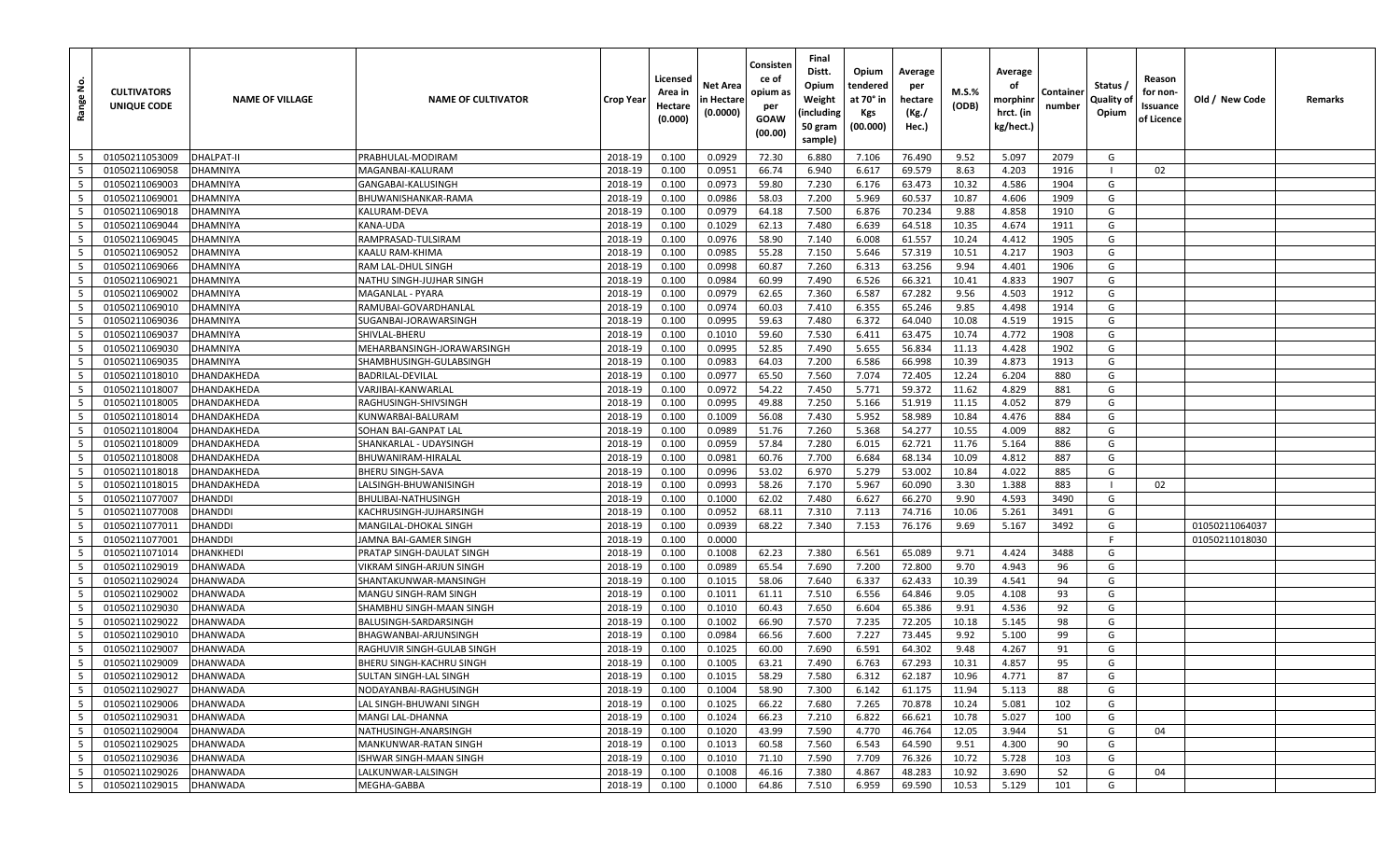| å<br>Range      | <b>CULTIVATORS</b><br>UNIQUE CODE | <b>NAME OF VILLAGE</b>                           | <b>NAME OF CULTIVATOR</b>          | Crop Year          | Licensed<br>Area in<br>Hectare<br>(0.000) | Net Area<br>n Hectare<br>(0.0000) | Consisten<br>ce of<br>opium as<br>per<br><b>GOAW</b><br>(00.00) | Final<br>Distt.<br>Opium<br>Weight<br>(including<br>50 gram<br>sample) | Opium<br>tendered<br>at 70° in<br><b>Kgs</b><br>(00.000) | Average<br>per<br>hectare<br>(Kg./<br>Hec.) | M.S.%<br>(ODB) | Average<br>οf<br>morphinn<br>hrct. (in<br>kg/hect.) | Containeı<br>number | Status /<br>Quality of<br>Opium | Reason<br>for non-<br>Issuance<br>of Licence | Old / New Code | Remarks                |
|-----------------|-----------------------------------|--------------------------------------------------|------------------------------------|--------------------|-------------------------------------------|-----------------------------------|-----------------------------------------------------------------|------------------------------------------------------------------------|----------------------------------------------------------|---------------------------------------------|----------------|-----------------------------------------------------|---------------------|---------------------------------|----------------------------------------------|----------------|------------------------|
| 5               | 01050211029008                    | <b>DHANWADA</b>                                  | RUPSINGH-GULABSINGH                | 2018-19            | 0.100                                     | 0.1007                            | 56.22                                                           | 7.570                                                                  | 6.080                                                    | 60.377                                      | 10.35          | 4.374                                               | 89                  | G                               |                                              |                |                        |
| 5               | 01050211029017                    | <b>DHANWADA</b>                                  | BADRI SINGH-BHAGWAN SINGH          | 2018-19            | 0.100                                     | 0.0912                            | 61.35                                                           | 6.920                                                                  | 6.065                                                    | 66.502                                      | 10.24          | 4.767                                               | 97                  | G                               |                                              |                |                        |
| 5               | 01050211006010                    | <b>GELANA</b>                                    | BAPUSING D/P BALU S/O DHULA        | 2018-19            | 0.100                                     | 0.1005                            | 59.67                                                           | 7.260                                                                  | 6.189                                                    | 61.582                                      | 10.56          | 4.552                                               | 2185                | G                               |                                              |                |                        |
| 5               | 01050211006007                    | <b>GELANA</b>                                    | PRABHULAL- GOPAL/ DOLA             | 2018-19            | 0.100                                     | 0.1000                            | 65.64                                                           | 7.530                                                                  | 7.061                                                    | 70.610                                      | 9.81           | 4.849                                               | 2187                | G                               |                                              |                |                        |
| 5               | 01050211006011                    | <b>GELANA</b>                                    | MANGU-GANPAT                       | 2018-19            | 0.100                                     | 0.1000                            | 64.05                                                           | 7.510                                                                  | 6.872                                                    | 68.720                                      | 9.45           | 4.546                                               | 2188                | G                               |                                              | 01050211022034 |                        |
| 5               | 01050211006008                    | <b>GELANA</b>                                    | GANGA RAM-DEV JI                   | 2018-19            | 0.100                                     | 0.1000                            | 62.05                                                           | 7.240                                                                  | 6.418                                                    | 64.180                                      | 10.15          | 4.560                                               | 2186                | G                               |                                              | 01050211022033 |                        |
| 5               | 01050211006005                    | <b>GELANA</b>                                    | DHAPUBAI-BHAGGA                    | 2018-19            | 0.100                                     | 0.0976                            | 51.92                                                           | 7.420                                                                  | 5.504                                                    | 56.393                                      | 10.34          | 4.081                                               | 2183                | G                               |                                              |                |                        |
| 5               | 01050211006004                    | <b>GELANA</b>                                    | BHERU SINGH-DEVI LAL               | 2018-19            | 0.100                                     | 0.0959                            | 57.77                                                           | 6.440                                                                  | 5.315                                                    | 55.422                                      | 10.92          | 4.236                                               | 2184                | G                               |                                              | 01050211061051 |                        |
| 5               | 01050211038042                    | <b>GHASOI</b>                                    | DEVI LAL-NAND RAM                  | 2018-19            | 0.100                                     | 0.0999                            | 70.13                                                           | 6.970                                                                  | 6.983                                                    | 69.899                                      | 8.70           | 4.257                                               | 3297                |                                 | 02                                           |                |                        |
| 5               | 01050211038050                    | <b>GHASOI</b>                                    | RAM SINGH-BHAGWAN SINGH            | 2018-19            | 0.100                                     | 0.1030                            | 64.31                                                           | 7.360                                                                  | 6.762                                                    | 65.650                                      | 10.99          | 5.050                                               | 3296                | G                               |                                              |                |                        |
| 5               | 01050211038022                    | <b>GHASOI</b>                                    | SANTOSH KUMAR PANDAY-HIRA LAL      | 2018-19            | 0.100                                     | 0.1000                            | 72.75                                                           | 6.590                                                                  | 6.849                                                    | 68.490                                      | 9.03           | 4.329                                               | 3302                | G                               |                                              |                |                        |
| 5               | 01050211038049                    | <b>GHASOI</b>                                    | UDAYSINGH - DEVISINGH              | 2018-19            | 0.100                                     | 0.1000                            | 67.16                                                           | 7.020                                                                  | 6.735                                                    | 67.350                                      | 9.77           | 4.606                                               | 3300                | G                               |                                              |                |                        |
| 5               | 01050211038058                    | <b>GHASOI</b>                                    | MANGIBAI - UMMEDRAM                | 2018-19            | 0.100                                     | 0.0961                            | 58.30                                                           | 7.020                                                                  | 5.847                                                    | 60.842                                      | 10.62          | 4.523                                               | 3295                | G                               |                                              |                |                        |
| 5               | 01050211038007                    | <b>GHASOI</b>                                    | KAMLABAI-BHAGWAN                   | 2018-19            | 0.100                                     | 0.1022                            | 65.83                                                           | 6.790                                                                  | 6.386                                                    | 62.485                                      | 9.78           | 4.277                                               | 3298                | G                               |                                              |                |                        |
| 5               | 01050211038043                    | <b>GHASOI</b>                                    | NAHARSINGH-JAYSINGH                | 2018-19            | 0.100                                     | 0.0948                            | 63.31                                                           | 7.110                                                                  | 6.430                                                    | 67.827                                      | 9.81           | 4.658                                               | 3294                | G                               |                                              |                |                        |
| 5               | 01050211038054                    | <b>GHASOI</b>                                    | BHAGVANTIBAI-BABULAL               | 2018-19            | 0.100                                     | 0.1004                            | 69.30                                                           | 6.810                                                                  | 6.742                                                    | 67.151                                      | 10.27          | 4.827                                               | 3299                | G                               |                                              |                |                        |
| 5               | 01050211038010                    | <b>GHASOI</b>                                    | RAMLAL-NANDA                       | 2018-19            | 0.100                                     | 0.1001                            | 71.07                                                           | 7.040                                                                  | 7.148                                                    | 71.408                                      | 10.43          | 5.213                                               | 3301                | G                               |                                              |                |                        |
| 5               | 01050211015030                    | <b>GOVARDHAN PURA</b>                            | <b>BADRILAL-PURA</b>               | 2018-19            | 0.100                                     | 0.1040                            | 57.72                                                           | 7.680                                                                  | 6.333                                                    | 60.894                                      | 10.29          | 4.386                                               | 509                 | G                               |                                              |                |                        |
| 5               | 01050211015001                    | <b>GOVARDHAN PURA</b>                            | BHANWAR SINGH-UDAY SINGH           | 2018-19            | 0.100                                     | 0.0938                            | 60.81                                                           | 7.030                                                                  | 6.107                                                    | 65.106                                      | 10.72          | 4.886                                               | 510                 | G                               |                                              |                |                        |
| 5               | 01050211015005                    | <b>GOVARDHAN PURA</b>                            | GEETABAI-NAGULAL                   | 2018-19            | 0.100                                     | 0.1000                            | 71.93                                                           | 6.960                                                                  | 7.152                                                    | 71.520                                      | 9.55           | 4.781                                               | 515                 | G                               |                                              |                |                        |
| 5               | 01050211015019                    | <b>GOVARDHAN PURA</b>                            | SHANKAR LAL-MOTI LAL               | 2018-19            | 0.100                                     | 0.0986                            | 63.70                                                           | 7.030                                                                  | 6.397                                                    | 64.878                                      | 10.61          | 4.819                                               | 514                 | G                               |                                              |                |                        |
| 5               | 01050211015020                    | <b>GOVARDHAN PURA</b>                            | BHANWAR SINGH-ONKAR SINGH          | 2018-19            | 0.100                                     | 0.0978                            | 59.18                                                           | 7.060                                                                  | 5.969                                                    | 61.032                                      | 10.88          | 4.648                                               | 511                 | G                               |                                              |                |                        |
| 5               | 01050211015016                    | <b>GOVARDHAN PURA</b>                            | PAWANKUNWAR-LAXMANSINGH            | 2018-19            | 0.100                                     | 0.1001                            | 60.37                                                           | 7.390                                                                  | 6.373                                                    | 63.666                                      | 10.82          | 4.822                                               | 512                 | G                               |                                              |                |                        |
| 5               | 01050211015021                    | <b>GOVARDHAN PURA</b>                            | RAMA-NANDA                         | 2018-19            | 0.100                                     | 0.0969                            | 60.44                                                           | 7.410                                                                  | 6.398                                                    | 66.026                                      | 11.42          | 5.278                                               | 513                 | G                               |                                              |                |                        |
| 5               | 01050211015041                    | <b>GOVARDHAN PURA</b>                            | ASHOK KUNWAR-AMARSINGH             | 2018-19            | 0.100                                     | 0.0000                            |                                                                 |                                                                        |                                                          |                                             |                |                                                     |                     | F.                              |                                              | 02060729064122 |                        |
| 5               | 01050211066010                    | <b>GURADIYA PRATAP</b>                           | KANKUBAI-SURAT RAM                 | 2018-19            | 0.100                                     | 0.0982                            | 63.68                                                           | 7.120                                                                  | 6.477                                                    | 65.957                                      | 10.49          | 4.843                                               | 2432                | G                               |                                              |                |                        |
| 5               | 01050211066011                    | <b>GURADIYA PRATAP</b>                           | KAMLA BAI-SATYANARAYAN             | 2018-19            | 0.100                                     | 0.0987                            | 61.46                                                           | 7.030                                                                  | 6.172                                                    | 62.532                                      | 10.20          | 4.465                                               | 2424                | G                               |                                              |                | <b>NAME CORRACTION</b> |
| 5               | 01050211066013                    | <b>GURADIYA PRATAP</b>                           | <b>BHAGAT RAM-LAL JI</b>           | 2018-19            | 0.100                                     | 0.0994                            | 65.78                                                           | 7.080                                                                  | 6.653                                                    | 66.931                                      | 9.61           | 4.503                                               | 2454                | G                               |                                              |                |                        |
| 5               | 01050211066015                    | <b>GURADIYA PRATAP</b>                           | MUKUND LAL-BHAGIRATH               | 2018-19            | 0.100                                     | 0.0996                            | 62.94                                                           | 7.160                                                                  | 6.438                                                    | 64.638                                      | 10.57          | 4.783                                               | 2433                | G                               |                                              |                |                        |
| 5               | 01050211066021                    | <b>GURADIYA PRATAP</b>                           | SAJJAN BAI-LAXMI NARAYAN           | 2018-19            | 0.100                                     | 0.1003                            | 69.77                                                           | 7.140                                                                  | 7.117                                                    | 70.957                                      | 9.27           | 4.604                                               | 2455                | G                               |                                              |                |                        |
| 5               | 01050211066022                    | <b>GURADIYA PRATAP</b>                           | NAND LAL-CHOTE LAL                 | 2018-19            | 0.100                                     | 0.1011                            | 67.65                                                           | 6.800                                                                  | 6.572                                                    | 65.004                                      | 10.05          | 4.573                                               | 2456                | G                               |                                              |                |                        |
| 5               | 01050211066023                    | <b>GURADIYA PRATAP</b>                           | PAPPULAL - RATANLAI                | 2018-19            | 0.100                                     | 0.0989                            | 66.42                                                           | 7.090                                                                  | 6.727                                                    | 68.018                                      | 10.39          | 4.947                                               | 2434                | G                               |                                              |                |                        |
| 5               | 01050211066033                    | <b>GURADIYA PRATAP</b>                           | DAYARAM-RAMPRAHLAD@PRAHLAD         | 2018-19            | 0.100                                     | 0.0988                            | 60.91                                                           | 7.180                                                                  | 6.248                                                    | 63.238                                      | 10.31          | 4.564                                               | 2425                | G                               |                                              |                |                        |
| 5               | 01050211066041                    | <b>GURADIYA PRATAP</b>                           | MANGI LAL-BOTH LAL                 | 2018-19            | 0.100                                     | 0.1008                            | 70.67                                                           | 7.270                                                                  | 7.340                                                    | 72.817                                      | 9.52           | 4.852                                               | 2457                | G                               |                                              |                |                        |
| 5               | 01050211066029                    | <b>GURADIYA PRATAP</b>                           | JAGDISH-RAMA                       | 2018-19            | 0.100                                     | 0.0972                            | 62.40                                                           | 6.990                                                                  | 6.231                                                    | 64.104                                      | 10.21          | 4.582                                               | 2435                | G                               |                                              |                |                        |
| 5               | 01050211066042                    | <b>GURADIYA PRATAP</b>                           | GEETABAI-NANDLAL                   | 2018-19<br>2018-19 | 0.100                                     | 0.1003<br>0.1020                  | 65.91<br>68.70                                                  | 7.130                                                                  | 6.713<br>6.585                                           | 66.929<br>64.558                            | 10.32<br>9.97  | 4.835<br>4.506                                      | 2458                | G<br>G                          |                                              |                |                        |
| 5               | 01050211066044<br>01050211066047  | <b>GURADIYA PRATAP</b>                           | VISHNU PRASAD-NAND RAM             | 2018-19            | 0.100                                     | 0.1005                            | 68.23                                                           | 6.710<br>7.160                                                         | 6.979                                                    | 69.442                                      | 9.78           | 4.754                                               | 2459<br>2460        | G                               |                                              |                |                        |
| $5\overline{5}$ |                                   | <b>GURADIYA PRATAP</b>                           | RAMESH-RAJA RAM                    |                    | 0.100                                     |                                   |                                                                 |                                                                        |                                                          |                                             |                |                                                     |                     |                                 |                                              |                |                        |
| 5<br>5          | 01050211066049<br>01050211066050  | <b>GURADIYA PRATAP</b><br><b>GURADIYA PRATAP</b> | KAALU RAM-NAND RAM                 | 2018-19            | 0.100                                     | 0.0984                            | 69.78                                                           | 7.260                                                                  | 7.237                                                    | 73.546                                      | 9.80           | 5.045                                               | 2461                | G                               |                                              |                |                        |
| 5               | 01050211066053                    | <b>GURADIYA PRATAP</b>                           | TORI RAM-LAL JI<br>HARDERAM-LAL JI | 2018-19<br>2018-19 | 0.100<br>0.100                            | 0.0941<br>0.0977                  | 66.14<br>60.63                                                  | 6.730<br>7.130                                                         | 6.359<br>6.176                                           | 67.577<br>63.213                            | 9.89<br>9.80   | 4.678<br>4.336                                      | 2462<br>2426        | G<br>G                          |                                              |                | <b>NAME CORRACTION</b> |
| 5               | 01050211066054                    | <b>GURADIYA PRATAP</b>                           | KISHAN LAL-LAL JI                  | 2018-19            | 0.100                                     | 0.0992                            | 68.47                                                           |                                                                        | 6.984                                                    | 70.403                                      | 10.30          | 5.076                                               | 2463                | G                               |                                              |                |                        |
| 5               | 01050211066056                    | <b>GURADIYA PRATAP</b>                           | BANSHI LAL-KESHU RAM               | 2018-19            | 0.100                                     | 0.0999                            | 66.21                                                           | 7.140<br>7.550                                                         | 7.141                                                    | 71.481                                      | 10.41          | 5.209                                               | 2464                | G                               |                                              |                |                        |
| 5               | 01050211066057                    | <b>GURADIYA PRATAP</b>                           | RADHESHYAM-SAWANT RAM              | 2018-19            | 0.100                                     | 0.0986                            | 73.49                                                           | 7.160                                                                  | 7.517                                                    | 76.237                                      | 9.44           | 5.038                                               | 2472                | G                               |                                              |                |                        |
| 5               | 01050211066058                    | <b>GURADIYA PRATAP</b>                           | VINOD KUMAR-MUKUND LAL             | 2018-19            | 0.100                                     | 0.0990                            | 67.36                                                           | 7.110                                                                  | 6.842                                                    | 69.111                                      | 10.58          | 5.118                                               | 2436                | G                               |                                              |                |                        |
| 5               | 01050211066060                    | <b>GURADIYA PRATAP</b>                           | BADRI LAL-LAXMI NARAYAN            | 2018-19            | 0.100                                     | 0.0996                            | 69.45                                                           | 7.070                                                                  | 7.014                                                    | 70.421                                      | 9.56           | 4.713                                               | 2465                | G                               |                                              |                |                        |
| 5               | 01050211066061                    | <b>GURADIYA PRATAP</b>                           | NAND LAL-BALA RAM                  | 2018-19            | 0.100                                     | 0.0975                            | 67.44                                                           | 6.920                                                                  | 6.667                                                    | 68.379                                      | 10.05          | 4.810                                               | 2466                | G                               |                                              |                |                        |
|                 |                                   |                                                  |                                    |                    |                                           |                                   |                                                                 |                                                                        |                                                          |                                             |                |                                                     |                     |                                 |                                              |                |                        |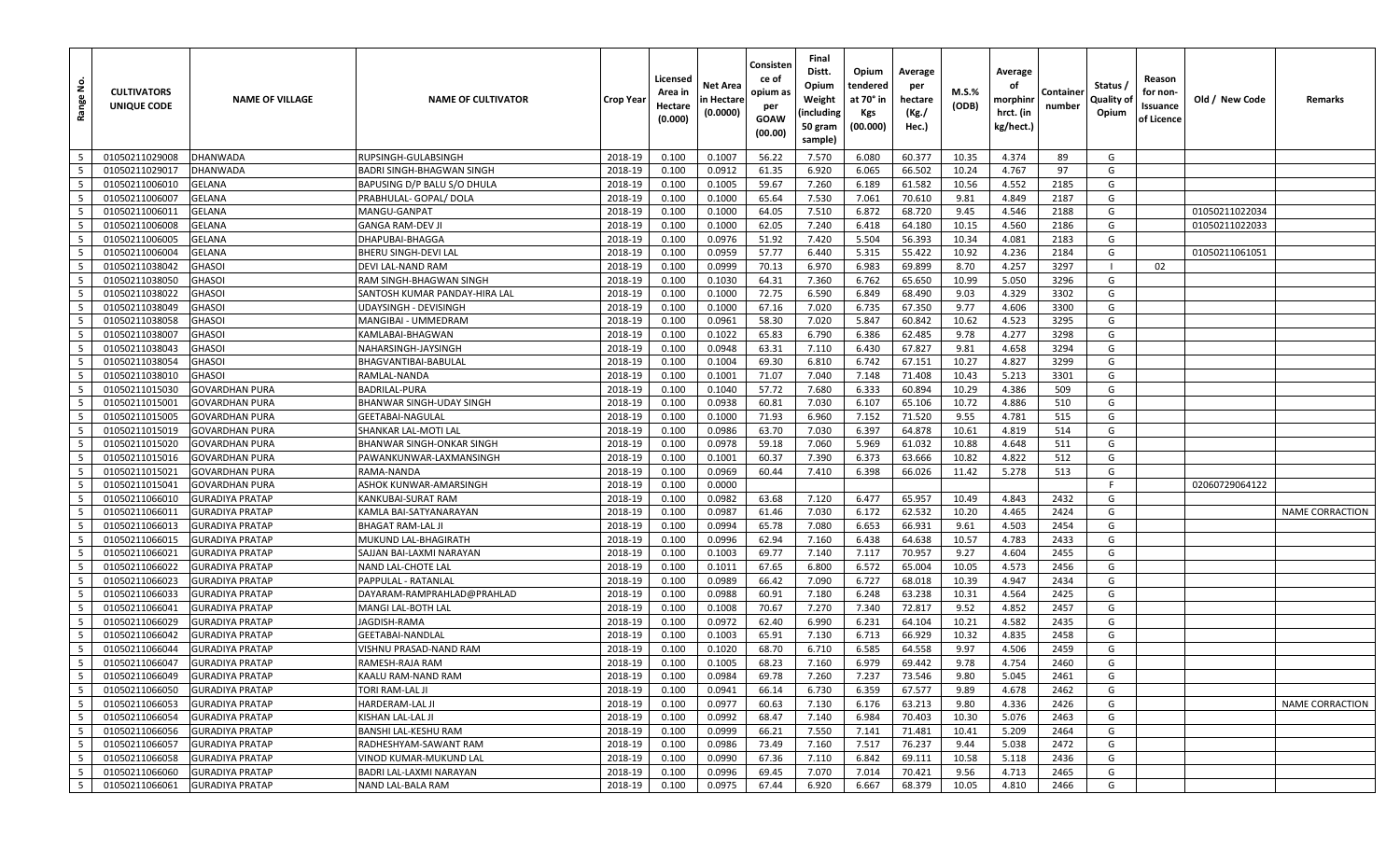| <u>و</u><br>Range        | <b>CULTIVATORS</b><br>UNIQUE CODE | <b>NAME OF VILLAGE</b> | <b>NAME OF CULTIVATOR</b>     | Crop Year | Licensed<br>Area in<br>Hectare<br>(0.000) | Net Area<br>n Hectare<br>(0.0000) | Consisten<br>ce of<br>opium as<br>per<br>GOAW<br>(00.00) | Final<br>Distt.<br>Opium<br>Weight<br>(including<br>50 gram<br>sample) | Opium<br>tendered<br>at 70° in<br>Kgs<br>(00.000) | Average<br>per<br>hectare<br>(Kg./<br>Hec.) | M.S.%<br>(ODB) | Average<br>οf<br>morphinı<br>hrct. (in<br>kg/hect.) | Containe<br>number | Status /<br>Quality of<br>Opium | Reason<br>for non-<br>Issuance<br>of Licence | Old / New Code | Remarks                |
|--------------------------|-----------------------------------|------------------------|-------------------------------|-----------|-------------------------------------------|-----------------------------------|----------------------------------------------------------|------------------------------------------------------------------------|---------------------------------------------------|---------------------------------------------|----------------|-----------------------------------------------------|--------------------|---------------------------------|----------------------------------------------|----------------|------------------------|
| 5                        | 01050211066065                    | <b>GURADIYA PRATAP</b> | RAM CHANDRA-ONKAR LAL         | 2018-19   | 0.100                                     | 0.0995                            | 65.94                                                    | 7.250                                                                  | 6.830                                             | 68.643                                      | 10.52          | 5.055                                               | 2437               | G                               |                                              |                |                        |
| 5                        | 01050211066059                    | <b>GURADIYA PRATAP</b> | PARMESHWAR-BHARAT RAM         | 2018-19   | 0.100                                     | 0.0970                            | 66.92                                                    | 7.080                                                                  | 6.768                                             | 69.773                                      | 10.61          | 5.182                                               | 2438               | G                               |                                              |                |                        |
| - 5                      | 01050211066005                    | <b>GURADIYA PRATAP</b> | SHIV NARAYAN-NIRBHAY RAM      | 2018-19   | 0.100                                     | 0.0965                            | 64.21                                                    | 6.960                                                                  | 6.384                                             | 66.155                                      | 10.14          | 4.696                                               | 2439               | G                               |                                              |                |                        |
| 5                        | 01050211066006                    | <b>GURADIYA PRATAP</b> | MOHANLAL-RAMDAYAL             | 2018-19   | 0.100                                     | 0.1000                            | 66.79                                                    | 7.250                                                                  | 6.918                                             | 69.180                                      | 10.20          | 4.939                                               | 2440               | G                               |                                              |                |                        |
| 5                        | 01050211066002                    | <b>GURADIYA PRATAP</b> | HARI RAM-RAM NIWAS            | 2018-19   | 0.100                                     | 0.1001                            | 69.61                                                    | 7.220                                                                  | 7.180                                             | 71.728                                      | 9.28           | 4.659                                               | 2467               | G                               |                                              |                |                        |
| 5                        | 01050211066038                    | <b>GURADIYA PRATAP</b> | KANTI LAL-BANSHI LAL          | 2018-19   | 0.100                                     | 0.0987                            | 63.92                                                    | 7.180                                                                  | 6.556                                             | 66.423                                      | 10.01          | 4.655                                               | 2441               | G                               |                                              |                |                        |
| $5\overline{5}$          | 01050211066026                    | <b>GURADIYA PRATAP</b> | LEELA BAI-FATEH SINGH         | 2018-19   | 0.100                                     | 0.1000                            | 65.88                                                    | 6.890                                                                  | 6.484                                             | 64.840                                      | 9.30           | 4.221                                               | 2442               | G                               |                                              |                |                        |
| 5                        | 01050211066004                    | <b>GURADIYA PRATAP</b> | CHANDARBAI-NANDRAM            | 2018-19   | 0.100                                     | 0.1001                            | 65.55                                                    | 7.310                                                                  | 6.845                                             | 68.381                                      | 10.07          | 4.820                                               | 2468               | G                               |                                              |                |                        |
| 5                        | 01050211066009                    | <b>GURADIYA PRATAP</b> | SALIGRAM-MANOHAR LAL          | 2018-19   | 0.100                                     | 0.0973                            | 71.42                                                    | 7.220                                                                  | 7.366                                             | 75.704                                      | 9.97           | 5.284                                               | 2469               | G                               |                                              |                |                        |
| 5                        | 01050211066037                    | <b>GURADIYA PRATAP</b> | TULSI RAM-NATHU JI            | 2018-19   | 0.100                                     | 0.0998                            | 66.86                                                    | 7.040                                                                  | 6.724                                             | 67.374                                      | 9.68           | 4.565                                               | 2443               | G                               |                                              |                |                        |
| 5                        | 01050211066001                    | <b>GURADIYA PRATAP</b> | BHANWAR LAL-LALJI             | 2018-19   | 0.100                                     | 0.1030                            | 68.92                                                    | 7.510                                                                  | 7.394                                             | 71.786                                      | 9.88           | 4.965                                               | 2444               | G                               |                                              |                |                        |
| 5                        | 01050211066031                    | <b>GURADIYA PRATAP</b> | RAM VILAS-NANALAL             | 2018-19   | 0.100                                     | 0.1008                            | 62.28                                                    | 7.210                                                                  | 6.415                                             | 63.640                                      | 9.92           | 4.419                                               | 2427               | G                               |                                              |                | <b>NAME CORRACTION</b> |
| $5\overline{5}$          | 01050211066069                    | <b>GURADIYA PRATAP</b> | BAPU LAL-SAMANT RAM           | 2018-19   | 0.100                                     | 0.0990                            | 66.70                                                    | 7.240                                                                  | 6.899                                             | 69.686                                      | 10.33          | 5.039                                               | 2445               | G                               |                                              |                |                        |
| 5                        | 01050211066063                    | <b>GURADIYA PRATAP</b> | SHAMBHU LAL-PANNA LAL         | 2018-19   | 0.100                                     | 0.1006                            | 62.48                                                    | 7.140                                                                  | 6.373                                             | 63.349                                      | 10.39          | 4.607                                               | 2446               | G                               |                                              |                |                        |
| 5                        | 01050211066072                    | <b>GURADIYA PRATAP</b> | AMBA RAM-GOPAL                | 2018-19   | 0.100                                     | 0.0000                            |                                                          |                                                                        |                                                   |                                             |                |                                                     |                    | -F                              |                                              |                |                        |
| $5\overline{5}$          | 01050211066073                    | <b>GURADIYA PRATAP</b> | BALA RAM-ONKAR LAL            | 2018-19   | 0.100                                     | 0.0970                            | 62.68                                                    | 6.880                                                                  | 6.161                                             | 63.515                                      | 10.43          | 4.637                                               | 2428               | G                               |                                              |                |                        |
| 5                        | 01050211066075                    | <b>GURADIYA PRATAP</b> | PARWATIBAI-BHAJAN LAL         | 2018-19   | 0.100                                     | 0.1000                            | 60.62                                                    | 7.260                                                                  | 6.287                                             | 62.870                                      | 5.87           | 2.583                                               | 2429               |                                 | 02                                           |                |                        |
| 5                        | 01050211066076                    | <b>GURADIYA PRATAP</b> | DURGASHANKAR-BHUWANI RAM      | 2018-19   | 0.100                                     | 0.1000                            | 62.65                                                    | 7.280                                                                  | 6.516                                             | 65.160                                      | 10.73          | 4.894                                               | 2447               | G                               |                                              |                |                        |
| 5                        | 01050211066064                    | <b>GURADIYA PRATAP</b> | SHANTI LAL-RAM GOPAL          | 2018-19   | 0.100                                     | 0.0980                            | 64.51                                                    | 7.130                                                                  | 6.571                                             | 67.051                                      | 10.25          | 4.811                                               | 2448               | G                               |                                              |                |                        |
| 5                        | 01050211066014                    | <b>GURADIYA PRATAP</b> | <b>BHERU-RUGGA</b>            | 2018-19   | 0.100                                     | 0.0990                            | 64.00                                                    | 6.660                                                                  | 6.089                                             | 61.505                                      | 10.92          | 4.702                                               | 2449               | G                               |                                              |                |                        |
| 5                        | 01050211066018                    | <b>GURADIYA PRATAP</b> | MANGI LAL-DHANNA              | 2018-19   | 0.100                                     | 0.0990                            | 64.39                                                    | 5.280                                                                  | 4.857                                             | 49.060                                      | 10.19          | 3.499                                               | 2450               | G                               | 04                                           |                |                        |
| 5                        | 01050211066046                    | <b>GURADIYA PRATAP</b> | MOHAN LAL-CHOTU LAL           | 2018-19   | 0.100                                     | 0.0988                            | 68.59                                                    | 7.060                                                                  | 6.918                                             | 70.020                                      | 9.87           | 4.838                                               | 2470               | G                               |                                              |                |                        |
| 5                        | 01050211066032                    | <b>GURADIYA PRATAP</b> | RAM PRASAD-HAJARI LAL         | 2018-19   | 0.100                                     | 0.1008                            | 61.75                                                    | 6.960                                                                  | 6.140                                             | 60.912                                      | 9.77           | 4.166                                               | 2430               | G                               |                                              |                |                        |
| 5                        | 01050211066078                    | <b>GURADIYA PRATAP</b> | KAMLABAI-NAND RAM             | 2018-19   | 0.100                                     | 0.0986                            | 62.94                                                    | 7.050                                                                  | 6.339                                             | 64.290                                      | 10.01          | 4.505                                               | 2431               | G                               |                                              |                |                        |
| 5                        | 01050211066052                    | <b>GURADIYA PRATAP</b> | RADHAKISHAN - BHERULAL        | 2018-19   | 0.100                                     | 0.0986                            | 63.93                                                    | 7.380                                                                  | 6.740                                             | 68.356                                      | 10.14          | 4.852                                               | 2451               | G                               |                                              |                |                        |
| 5                        | 01050211066030                    | <b>GURADIYA PRATAP</b> | SHANKAR LAL - KANHEYALAL      | 2018-19   | 0.100                                     | 0.1000                            | 58.64                                                    | 6.950                                                                  | 5.822                                             | 58.220                                      | 9.70           | 3.953                                               | 2423               | G                               | 04                                           |                |                        |
| $5\overline{5}$          | 01050211066051                    | <b>GURADIYA PRATAP</b> | SHALIGRAM-RADHAKISHAN         | 2018-19   | 0.100                                     | 0.0998                            | 66.37                                                    | 7.140                                                                  | 6.770                                             | 67.835                                      | 9.87           | 4.687                                               | 2452               | G                               |                                              |                |                        |
| 5                        | 01050211066020                    | <b>GURADIYA PRATAP</b> | KALURAM-BHERULAL              | 2018-19   | 0.100                                     | 0.0000                            |                                                          |                                                                        |                                                   |                                             |                |                                                     |                    | F.                              |                                              |                |                        |
| 5                        | 01050211066062                    | <b>GURADIYA PRATAP</b> | MOHANLAL-UDAYRAM              | 2018-19   | 0.100                                     | 0.0989                            | 65.21                                                    | 7.330                                                                  | 6.828                                             | 69.039                                      | 10.32          | 4.988                                               | 2453               | G                               |                                              |                |                        |
| 5                        | 01050211066043                    | <b>GURADIYA PRATAP</b> | VISHNULAL-BALARAM             | 2018-19   | 0.100                                     | 0.0000                            |                                                          |                                                                        |                                                   |                                             |                |                                                     |                    | F                               |                                              |                |                        |
| 5                        | 01050211066055                    | <b>GURADIYA PRATAP</b> | SATYANARAYAN-BHARATRAM        | 2018-19   | 0.100                                     | 0.1004                            | 76.08                                                    | 7.200                                                                  | 7.825                                             | 77.938                                      | 10.21          | 5.571                                               | 2474               | G                               |                                              |                |                        |
| 5                        | 01050211066048                    | <b>GURADIYA PRATAP</b> | VISHNU KUMAR-SATYANARAYAN     | 2018-19   | 0.100                                     | 0.1014                            | 72.43                                                    | 7.290                                                                  | 7.543                                             | 74.388                                      | 9.77           | 5.087                                               | 2473               | G                               |                                              |                |                        |
| 5                        | 01050211066035                    | <b>GURADIYA PRATAP</b> | RAMKANKYABAI-TULSIRAM         | 2018-19   | 0.100                                     | 0.1000                            | 71.05                                                    | 7.240                                                                  | 7.349                                             | 73.490                                      | 10.51          | 5.406                                               | 2471               | G                               |                                              |                |                        |
| 5                        | 01050211016010                    | <b>GURADIYA VIJAY</b>  | MAHIPAL SINGH-BHAGWAN SINGH   | 2018-19   | 0.100                                     | 0.0927                            | 63.61                                                    | 6.720                                                                  | 6.107                                             | 65.879                                      | 11.08          | 5.109                                               | 260                | G                               |                                              |                |                        |
| 5                        | 01050211016003                    | <b>GURADIYA VIJAY</b>  | NAAGU SINGH-DULE SINGH        | 2018-19   | 0.100                                     | 0.1022                            | 54.19                                                    | 7.570                                                                  | 5.860                                             | 57.338                                      | 10.22          | 4.102                                               | 255                | G                               |                                              |                |                        |
| 5                        | 01050211016002                    | <b>GURADIYA VIJAY</b>  | RAJKUNWAR - RAGHUVIR SINGH    | 2018-19   | 0.100                                     | 0.0993                            | 62.14                                                    | 6.950                                                                  | 6.170                                             | 62.134                                      | 10.35          | 4.501                                               | 258                | G                               |                                              |                |                        |
| 5                        | 01050211016016                    | <b>GURADIYA VIJAY</b>  | DHAPUBAI-BADRILAL             | 2018-19   | 0.100                                     | 0.0986                            | 58.75                                                    | 7.210                                                                  | 6.051                                             | 61.369                                      | 11.05          | 4.747                                               | 257                | G                               |                                              |                |                        |
| $5\overline{5}$          | 01050211016004                    | <b>GURADIYA VIJAY</b>  | GANGARAM-KALU                 | 2018-19   | 0.100                                     | 0.1006                            | 56.66                                                    | 7.000                                                                  | 5.666                                             | 56.322                                      | 10.22          | 4.029                                               | 256                | G                               |                                              |                |                        |
| 5                        | 01050211016024                    | <b>GURADIYA VIJAY</b>  | KAMLABAI-BAHNWARLAL           | 2018-19   | 0.100                                     | 0.1001                            | 65.52                                                    | 7.090                                                                  | 6.636                                             | 66.293                                      | 10.90          | 5.058                                               | 259                | G                               |                                              |                |                        |
| $5\phantom{.0}$          | 01050211016021                    | <b>GURADIYA VIJAY</b>  | JUJHAR SINGH-KAALU SINGH      | 2018-19   | 0.100                                     | 0.0989                            | 62.88                                                    | 7.180                                                                  | 6.450                                             | 65.217                                      | 11.12          | 5.076                                               | 261                | G                               |                                              |                | <b>NAME CHANGE</b>     |
| $5^{\circ}$              | 01050211078001                    | <b>HANSPURA</b>        | BHANWARSINGH-KISHANLAL        | 2018-19   | 0.100                                     | 0.0989                            | 68.76                                                    | 6.800                                                                  | 6.680                                             | 67.542                                      | 10.40          | 4.917                                               | 3513               | G                               |                                              |                |                        |
| $\overline{\phantom{0}}$ | 01050211078018                    | HANSPURA               | RAGHU-MEHTAB                  | 2018-19   | 0.100                                     | 0.0984                            | 67.17                                                    | 7.210                                                                  | 6.919                                             | 70.315                                      | 10.09          | 4.966                                               | 3512               | G                               |                                              |                |                        |
| $5\phantom{.0}$          | 01050211078007                    | HANSPURA               | ANARSINGH-LALSINGH            | 2018-19   | 0.100                                     | 0.1019                            | 60.00                                                    | 6.980                                                                  | 5.983                                             | 58.714                                      | 8.50           | 3.493                                               | 3511               |                                 | 02                                           | 01050211080107 |                        |
| $5\phantom{.0}$          | 01050211041005                    | <b>HARNAWADA</b>       | SURAJ BAI-HARI SINGH          | 2018-19   | 0.100                                     | 0.0970                            | 57.88                                                    | 2.280                                                                  | 1.885                                             | 19.432                                      | 11.56          | 1.573                                               | 3244               | G                               | 04                                           |                |                        |
| $5\phantom{.0}$          | 01050211041016                    | <b>HARNAWADA</b>       | <b>GUMAN SINGH-DULE SINGH</b> | 2018-19   | 0.100                                     | 0.0999                            | 60.72                                                    | 6.590                                                                  | 5.716                                             | 57.217                                      | 11.17          | 4.474                                               | 3245               | G                               |                                              |                |                        |
| $\overline{\phantom{0}}$ | 01050211041020                    | <b>HARNAWADA</b>       | JORAWAR BAI-JUJHAR SINGH      | 2018-19   | 0.100                                     | 0.1000                            | 64.04                                                    | 6.790                                                                  | 6.212                                             | 62.120                                      | 11.02          | 4.792                                               | 3246               | G                               |                                              |                |                        |
| $5\overline{5}$          | 01050211041008                    | <b>HARNAWADA</b>       | PUR SINGH-ONKAR SINGH         | 2018-19   | 0.100                                     | 0.0999                            | 62.78                                                    | 6.880                                                                  | 6.170                                             | 61.761                                      | 10.42          | 4.505                                               | 3247               | G                               |                                              |                |                        |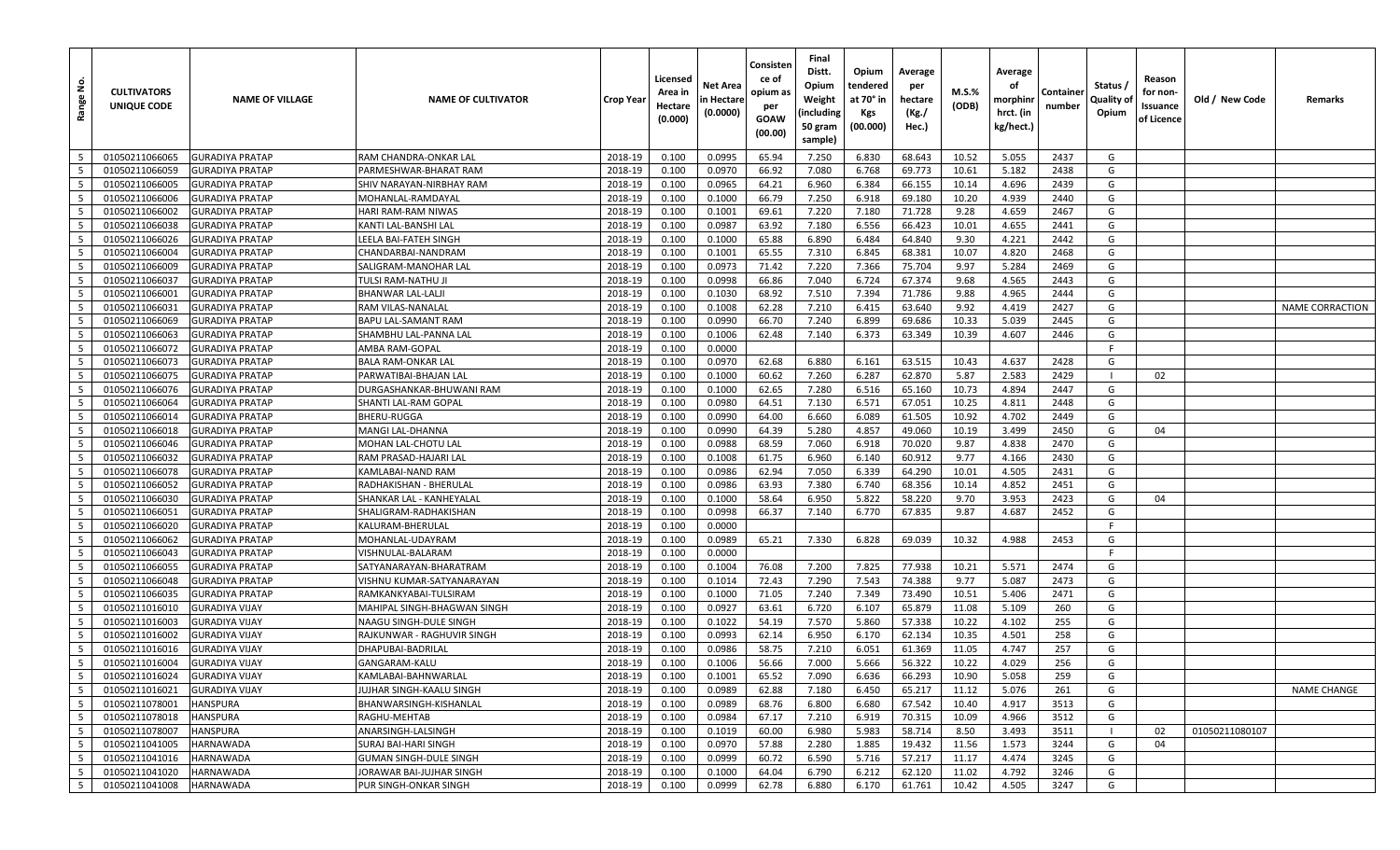| <u>غ</u><br>Range        | <b>CULTIVATORS</b><br>UNIQUE CODE | <b>NAME OF VILLAGE</b> | <b>NAME OF CULTIVATOR</b>   | Crop Year | Licensed<br>Area in<br>Hectare<br>(0.000) | Net Area<br>n Hectare<br>(0.0000) | Consisten<br>ce of<br>opium as<br>per<br>GOAW<br>(00.00) | Final<br>Distt.<br>Opium<br>Weight<br>(including<br>50 gram<br>sample) | Opium<br>tendered<br>at 70° in<br>Kgs<br>(00.000) | Average<br>per<br>hectare<br>(Kg./<br>Hec.) | M.S.%<br>(ODB) | Average<br>οf<br>morphinı<br>hrct. (in<br>kg/hect.) | Containe<br>number | Status /<br>Quality of<br>Opium | Reason<br>for non-<br>Issuance<br>of Licence | Old / New Code | Remarks |
|--------------------------|-----------------------------------|------------------------|-----------------------------|-----------|-------------------------------------------|-----------------------------------|----------------------------------------------------------|------------------------------------------------------------------------|---------------------------------------------------|---------------------------------------------|----------------|-----------------------------------------------------|--------------------|---------------------------------|----------------------------------------------|----------------|---------|
| 5                        | 01050211041001                    | <b>HARNAWADA</b>       | RAGHU SINGH-KAALU SINGH     | 2018-19   | 0.100                                     | 0.0962                            | 60.77                                                    | 6.920                                                                  | 6.008                                             | 62.453                                      | 11.63          | 5.084                                               | 3248               | G                               |                                              |                |         |
| 5                        | 01050211040001                    | JAGDI                  | KAALU SINGH-BHUWANI SINGH   | 2018-19   | 0.100                                     | 0.0977                            | 61.05                                                    | 7.270                                                                  | 6.340                                             | 64.892                                      | 11.48          | 5.215                                               | 3216               | G                               |                                              |                |         |
| - 5                      | 01050211040006                    | <b>JAGDI</b>           | MANGUSINGH-AMARSINGH        | 2018-19   | 0.100                                     | 0.0978                            | 57.65                                                    | 7.080                                                                  | 5.831                                             | 59.621                                      | 11.33          | 4.729                                               | 3215               | G                               |                                              |                |         |
| 5                        | 01050211063002                    | <b>JAMUNIYA</b>        | KANHEYALAL-SHIV NARAYAN     | 2018-19   | 0.100                                     | 0.0998                            | 66.19                                                    | 7.080                                                                  | 6.695                                             | 67.084                                      | 10.29          | 4.832                                               | 335                | G                               |                                              |                |         |
| 5                        | 01050211063003                    | JAMUNIYA               | <b>NANA LAL-TULSI RAM</b>   | 2018-19   | 0.100                                     | 0.0976                            | 69.60                                                    | 6.920                                                                  | 6.880                                             | 70.491                                      | 9.68           | 4.777                                               | 338                | G                               |                                              |                |         |
| 5                        | 01050211063020                    | JAMUNIYA               | DHAPU BAI-JHAMAK LAL        | 2018-19   | 0.100                                     | 0.0987                            | 66.08                                                    | 7.200                                                                  | 6.797                                             | 68.865                                      | 9.52           | 4.589                                               | 331                | G                               |                                              |                |         |
| $5\overline{5}$          | 01050211063025                    | JAMUNIYA               | KAALU RAM-GOPAL             | 2018-19   | 0.100                                     | 0.0991                            | 62.35                                                    | 6.940                                                                  | 6.182                                             | 62.381                                      | 10.76          | 4.698                                               | 332                | G                               |                                              |                |         |
| 5                        | 01050211063046                    | JAMUNIYA               | DARBAR SINGH-AMAR SINGH     | 2018-19   | 0.100                                     | 0.0994                            | 57.94                                                    | 6.850                                                                  | 5.670                                             | 57.042                                      | 10.53          | 4.204                                               | 326                | G                               |                                              |                |         |
| 5                        | 01050211063066                    | JAMUNIYA               | SUSHILA BAI-RAM GOPAL       | 2018-19   | 0.100                                     | 0.0989                            | 68.27                                                    | 7.040                                                                  | 6.866                                             | 69.423                                      | 10.22          | 4.967                                               | 336                | G                               |                                              |                |         |
| 5                        | 01050211063007                    | JAMUNIYA               | PURALAL-BHANWARLAL          | 2018-19   | 0.100                                     | 0.0961                            | 61.88                                                    | 7.030                                                                  | 6.215                                             | 64.672                                      | 10.36          | 4.690                                               | 327                | G                               |                                              |                |         |
| 5                        | 01050211063013                    | JAMUNIYA               | SHAMBHUSINGH - HARISINGH    | 2018-19   | 0.100                                     | 0.1000                            | 57.97                                                    | 7.080                                                                  | 5.863                                             | 58.630                                      | 10.99          | 4.511                                               | 328                | G                               |                                              |                |         |
| 5                        | 01050211063043                    | JAMUNIYA               | NATHU LAL-BAPU LAL          | 2018-19   | 0.100                                     | 0.0986                            | 61.28                                                    | 7.220                                                                  | 6.321                                             | 64.107                                      | 10.35          | 4.644                                               | 329                | G                               |                                              |                |         |
| $5\overline{5}$          | 01050211063074                    | JAMUNIYA               | KARAN SINGH-PARWAT SINGH    | 2018-19   | 0.100                                     | 0.1015                            | 65.49                                                    | 6.950                                                                  | 6.502                                             | 64.059                                      | 9.85           | 4.417                                               | 337                | G                               |                                              |                |         |
| 5                        | 01050211063042                    | JAMUNIYA               | KASHIRAM-RAMA               | 2018-19   | 0.100                                     | 0.0980                            | 63.81                                                    | 7.100                                                                  | 6.472                                             | 66.040                                      | 10.41          | 4.813                                               | 333                | G                               |                                              |                |         |
| 5                        | 01050211063050                    | JAMUNIYA               | RAMESHWAR-RAMKISHAN         | 2018-19   | 0.100                                     | 0.0994                            | 67.13                                                    | 6.930                                                                  | 6.646                                             | 66.861                                      | 10.28          | 4.811                                               | 339                | G                               |                                              |                |         |
| $5\overline{5}$          | 01050211063070                    | JAMUNIYA               | SHYAMLAL-DURGASHANKAR       | 2018-19   | 0.100                                     | 0.0000                            |                                                          |                                                                        |                                                   |                                             |                |                                                     |                    |                                 |                                              |                |         |
| 5                        | 01050211063047                    | <b>JAMUNIYA</b>        | MANGILAL-BHERULAL           | 2018-19   | 0.100                                     | 0.0514                            | 58.29                                                    | 3.280                                                                  | 2.731                                             | 53.132                                      | 10.81          | 4.021                                               | 330                | G                               |                                              |                |         |
| 5                        | 01050211063080                    | JAMUNIYA               | VIMALABAI-JIVAN             | 2018-19   | 0.100                                     | 0.0989                            | 64.41                                                    | 7.160                                                                  | 6.588                                             | 66.612                                      | 11.74          | 5.474                                               | 334                | G                               |                                              |                |         |
| 5                        | 01050211002001                    | <b>JHOTAWALI</b>       | GANGARAM-JORAWARSINGH       | 2018-19   | 0.100                                     | 0.1008                            | 62.57                                                    | 6.880                                                                  | 6.150                                             | 61.011                                      | 10.31          | 4.403                                               | 3503               | G                               |                                              |                |         |
| 5                        | 01050211002007                    | <b>JHOTAWALI</b>       | RATANLAL-UDA                | 2018-19   | 0.100                                     | 0.0997                            | 62.46                                                    | 6.570                                                                  | 5.862                                             | 58.796                                      | 10.76          | 4.429                                               | 3504               | G                               |                                              |                |         |
| 5                        | 01050211002008                    | <b>JHOTAWALI</b>       | BHUWAN-RAMA                 | 2018-19   | 0.100                                     | 0.0000                            |                                                          |                                                                        |                                                   |                                             |                |                                                     |                    | F.                              |                                              |                |         |
| 5                        | 01050211002004                    | <b>JHOTAWALI</b>       | GANGASINGH-INDARSINGH       | 2018-19   | 0.100                                     | 0.1005                            | 63.95                                                    | 7.000                                                                  | 6.395                                             | 63.631                                      | 10.43          | 4.646                                               | 3505               | G                               |                                              |                |         |
| 5                        | 01050211017003                    | KANAHEDA               | RODSINGH-MADHUSINGH         | 2018-19   | 0.100                                     | 0.0862                            | 67.52                                                    | 6.810                                                                  | 6.569                                             | 76.206                                      | 10.19          | 5.436                                               | 2902               | G                               |                                              |                |         |
| 5                        | 01050211017001                    | KANAHEDA               | KALIBAI-LAXMAN              | 2018-19   | 0.100                                     | 0.0991                            | 61.46                                                    | 7.210                                                                  | 6.330                                             | 63.874                                      | 11.34          | 5.071                                               | 2901               | G                               |                                              | 01050211015031 |         |
| $5\overline{5}$          | 01050211017010                    | KANAHEDA               | BHAGWAN-BAPULAL             | 2018-19   | 0.100                                     | 0.0999                            | 60.00                                                    | 6.980                                                                  | 5.983                                             | 59.889                                      | 10.90          | 4.569                                               | 2900               | G                               |                                              | 01050211015029 |         |
| 5                        | 01050211058009                    | <b>KHAND DHAMNIYA</b>  | DILIP SINGH-KHUMAN SINGH    | 2018-19   | 0.100                                     | 0.0996                            | 56.04                                                    | 7.220                                                                  | 5.780                                             | 58.032                                      | 11.78          | 4.785                                               | 242                | G                               |                                              |                |         |
| $5\overline{5}$          | 01050211058010                    | KHAND DHAMNIYA         | BHANWAR LAL-KACHRU LAL      | 2018-19   | 0.100                                     | 0.1021                            | 60.00                                                    | 7.300                                                                  | 6.257                                             | 61.283                                      | 12.03          | 5.161                                               | 243                | G                               |                                              |                |         |
| 5                        | 01050211058015                    | KHAND DHAMNIYA         | PISTABAI-BADRILAL           | 2018-19   | 0.100                                     | 0.1007                            | 56.27                                                    | 7.480                                                                  | 6.013                                             | 59.712                                      | 10.91          | 4.560                                               | 244                | G                               |                                              |                |         |
| 5                        | 01050211058001                    | KHAND DHAMNIYA         | KISHANLAL-BHIM JI           | 2018-19   | 0.100                                     | 0.0937                            | 61.76                                                    | 7.140                                                                  | 6.300                                             | 67.235                                      | 10.65          | 5.012                                               | 247                | G                               |                                              |                |         |
| 5                        | 01050211058007                    | KHAND DHAMNIYA         | LILABAI-BHAGWANLAL          | 2018-19   | 0.100                                     | 0.1002                            | 57.04                                                    | 7.330                                                                  | 5.973                                             | 59.610                                      | 11.40          | 4.757                                               | 245                | G                               |                                              |                |         |
| 5                        | 01050211058002                    | <b>KHAND DHAMNIYA</b>  | NATHUSINGH-ONKARSINGH       | 2018-19   | 0.100                                     | 0.0637                            | 57.63                                                    | 4.410                                                                  | 3.631                                             | 57.001                                      | 11.94          | 4.764                                               | 246                | G                               |                                              |                |         |
| $5\overline{5}$          | 01050211058005                    | KHAND DHAMNIYA         | BHAGWANSINGH-RATANSINGH     | 2018-19   | 0.100                                     | 0.0726                            | 56.27                                                    | 5.280                                                                  | 4.244                                             | 58.457                                      | 11.37          | 4.653                                               | 241                | G                               |                                              |                |         |
| 5                        | 01050211058012                    | <b>KHAND DHAMNIYA</b>  | GEETABAI-RUGHNATHSINGH      | 2018-19   | 0.100                                     | 0.0000                            |                                                          |                                                                        |                                                   |                                             |                |                                                     |                    | F                               |                                              |                |         |
| 5                        | 01050211042001                    | <b>KHEJDIYA BHOP</b>   | MANSINGH-AMRSINGH           | 2018-19   | 0.100                                     | 0.1001                            | 59.75                                                    | 7.650                                                                  | 6.530                                             | 65.234                                      | 11.62          | 5.306                                               | 1026               | G                               |                                              |                |         |
| 5                        | 01050211042003                    | KHEJDIYA BHOP          | KARANLAL-BHUVAN             | 2018-19   | 0.100                                     | 0.1040                            | 63.52                                                    | 7.350                                                                  | 6.670                                             | 64.134                                      | 10.53          | 4.727                                               | 1028               | G                               |                                              |                |         |
| 5                        | 01050211042005                    | KHEJDIYA BHOP          | BHAGWANSINGH-UDAYSINGH      | 2018-19   | 0.100                                     | 0.1005                            | 58.69                                                    | 7.460                                                                  | 6.255                                             | 62.238                                      | 10.51          | 4.579                                               | 1025               | G                               |                                              |                |         |
| 5                        | 01050211042006                    | KHEJDIYA BHOP          | PURALAL - SHANKAR           | 2018-19   | 0.100                                     | 0.1015                            | 58.87                                                    | 7.220                                                                  | 6.072                                             | 59.822                                      | 11.31          | 4.736                                               | 1027               | G                               |                                              |                |         |
| $5\overline{5}$          | 01050211042010                    | <b>KHEJDIYA BHOP</b>   | RODA-GANGA BALAI            | 2018-19   | 0.100                                     | 0.1000                            | 62.36                                                    | 7.090                                                                  | 6.316                                             | 63.160                                      | 12.22          | 5.403                                               | 1029               | G                               |                                              |                |         |
| 5                        | 01050211067009                    | KHEJDIYA MEGHA         | PUR SINGH-BALWANT SINGH     | 2018-19   | 0.100                                     | 0.0992                            | 62.09                                                    | 7.170                                                                  | 6.360                                             | 64.112                                      | 9.34           | 4.192                                               | 61                 | G                               |                                              |                |         |
| $5\overline{5}$          | 01050211067015                    | <b>KHEJDIYA MEGHA</b>  | MADANSINGH - JORAWARSINGH   | 2018-19   | 0.100                                     | 0.0988                            | 54.71                                                    | 7.170                                                                  | 5.604                                             | 56.720                                      | 10.77          | 4.276                                               | 60                 | G                               |                                              |                |         |
| $5^{\circ}$              | 01050211044004                    | <b>KISHORPURA</b>      | RADHESHYAM-MANGILAL         | 2018-19   | 0.100                                     | 0.1009                            | 57.69                                                    | 7.300                                                                  | 6.016                                             | 59.623                                      | 11.27          | 4.704                                               | 1292               | G                               |                                              |                |         |
| $5\overline{5}$          | 01050211044001                    | <b>KISHORPURA</b>      | JAGDISHKUNWAR-BHANWAR SINGH | 2018-19   | 0.100                                     | 0.1000                            | 61.45                                                    | 7.050                                                                  | 6.189                                             | 61.890                                      | 10.11          | 4.380                                               | 1298               | G                               |                                              |                |         |
| $5\overline{5}$          | 01050211044022                    | <b>KISHORPURA</b>      | VIMLA BAI-BABU LAL          | 2018-19   | 0.100                                     | 0.0968                            | 57.28                                                    | 7.070                                                                  | 5.785                                             | 59.762                                      | 10.88          | 4.552                                               | 1293               | G                               |                                              |                |         |
| $5\phantom{.0}$          | 01050211044002                    | <b>KISHORPURA</b>      | AMAR SINGH-MOTI SINGH       | 2018-19   | 0.100                                     | 0.1001                            | 58.14                                                    | 7.270                                                                  | 6.038                                             | 60.319                                      | 10.78          | 4.552                                               | 1294               | G                               |                                              |                |         |
| $5\phantom{.0}$          | 01050211044003                    | <b>KISHORPURA</b>      | GANSHYAMSINGH - JALAMSINGH  | 2018-19   | 0.100                                     | 0.1001                            | 59.82                                                    | 6.840                                                                  | 5.845                                             | 58.391                                      | 10.80          | 4.415                                               | 1299               | G                               |                                              |                |         |
| $\overline{\phantom{0}}$ | 01050211044021                    | <b>KISHORPURA</b>      | ANIL-PREMSAGAR              | 2018-19   | 0.100                                     | 0.0977                            | 61.61                                                    | 7.010                                                                  | 6.170                                             | 63.152                                      | 11.64          | 5.146                                               | 1297               | G                               |                                              |                |         |
| $5\overline{5}$          | 01050211044028                    | <b>KISHORPURA</b>      | SUJANMAL-KANHEYALAL         | 2018-19   | 0.100                                     | 0.1007                            | 57.18                                                    | 7.240                                                                  | 5.914                                             | 58.728                                      | 11.00          | 4.522                                               | 1295               | G                               |                                              |                |         |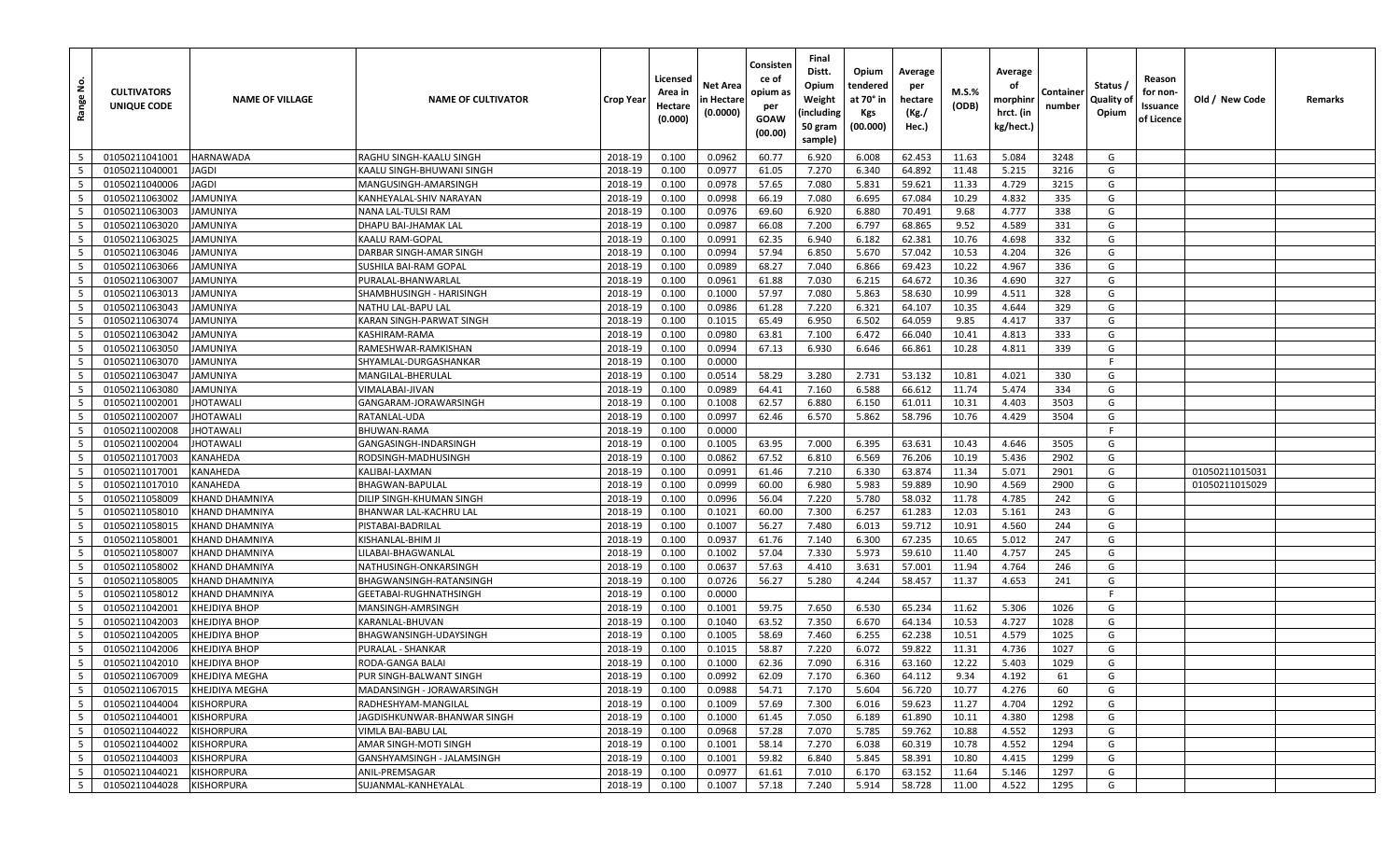| غ.<br>Range     | <b>CULTIVATORS</b><br>UNIQUE CODE | <b>NAME OF VILLAGE</b> | <b>NAME OF CULTIVATOR</b>   | <b>Crop Year</b> | Licensed<br>Area in<br>Hectare<br>(0.000) | Net Area<br>n Hectare<br>(0.0000) | Consisten<br>ce of<br>opium as<br>per<br>GOAW<br>(00.00) | Final<br>Distt.<br>Opium<br>Weight<br>(including<br>50 gram<br>sample) | Opium<br>tendered<br>at 70° in<br>Kgs<br>(00.000) | Average<br>per<br>hectare<br>(Kg./<br>Hec.) | M.S.%<br>(ODB) | Average<br>οf<br>morphinr<br>hrct. (in<br>kg/hect.) | Containe<br>number | Status /<br>Quality of<br>Opium | Reason<br>for non-<br>Issuance<br>of Licence | Old / New Code | Remarks |
|-----------------|-----------------------------------|------------------------|-----------------------------|------------------|-------------------------------------------|-----------------------------------|----------------------------------------------------------|------------------------------------------------------------------------|---------------------------------------------------|---------------------------------------------|----------------|-----------------------------------------------------|--------------------|---------------------------------|----------------------------------------------|----------------|---------|
| 5               | 01050211044008                    | KISHORPURA             | MUMTAJ-GAFUR MOHMMAD        | 2018-19          | 0.100                                     | 0.0999                            | 60.17                                                    | 6.870                                                                  | 5.905                                             | 59.109                                      | 12.08          | 4.998                                               | 1296               | G                               |                                              |                |         |
| 5               | 01050211046003                    | KOTADI                 | BHAGWAN-MADHU               | 2018-19          | 0.100                                     | 0.0970                            | 58.26                                                    | 7.050                                                                  | 5.868                                             | 60.494                                      | 11.17          | 4.730                                               | 3526               | G                               |                                              |                |         |
| - 5             | 01050211046012                    | <b>KOTADI</b>          | <b>GANGA RAM-MADHU</b>      | 2018-19          | 0.100                                     | 0.0994                            | 58.75                                                    | 7.240                                                                  | 6.076                                             | 61.126                                      | 9.84           | 4.211                                               | 3527               | G                               |                                              |                |         |
| 5               | 01050211046002                    | KOTADI                 | HIRA-NANURAM CHAMAR         | 2018-19          | 0.100                                     | 0.0984                            | 64.05                                                    | 7.100                                                                  | 6.497                                             | 66.026                                      | 10.88          | 5.028                                               | 3530               | G                               |                                              |                |         |
| 5               | 01050211046004                    | KOTADI                 | DHANNIBAI - PRABHULAL       | 2018-19          | 0.100                                     | 0.0978                            | 64.98                                                    | 7.520                                                                  | 6.981                                             | 71.380                                      | 11.20          | 5.596                                               | 3528               | G                               |                                              |                |         |
| 5               | 01050211046019                    | <b>KOTADI</b>          | HAMRU-KHEMA                 | 2018-19          | 0.100                                     | 0.0993                            | 63.51                                                    | 7.340                                                                  | 6.659                                             | 67.059                                      | 10.52          | 4.939                                               | 3529               | G                               |                                              |                |         |
| 5               | 01050211046013                    | <b>KOTADI</b>          | KALURAM-KANA                | 2018-19          | 0.100                                     | 0.0972                            | 68.31                                                    | 6.760                                                                  | 6.597                                             | 67.870                                      | 11.11          | 5.278                                               | 3531               | G                               |                                              |                |         |
| 5               | 01050211008009                    | LODA KHEDI             | TIKA BAI-TEJ SINGH          | 2018-19          | 0.100                                     | 0.1005                            | 65.64                                                    | 6.970                                                                  | 6.536                                             | 65.034                                      | 10.66          | 4.853                                               | 872                | G                               |                                              |                |         |
| 5               | 01050211008017                    | <b>LODA KHEDI</b>      | NATHU-DEVA                  | 2018-19          | 0.100                                     | 0.0965                            | 64.05                                                    | 7.200                                                                  | 6.588                                             | 68.269                                      | 11.98          | 5.725                                               | 873                | G                               |                                              |                |         |
| 5               | 01050211008007                    | LODA KHEDI             | RAMDAYAL-DHEESU             | 2018-19          | 0.100                                     | 0.0979                            | 66.12                                                    | 6.640                                                                  | 6.272                                             | 64.065                                      | 10.68          | 4.789                                               | 876                | G                               |                                              |                |         |
| 5               | 01050211008001                    | <b>LODA KHEDI</b>      | PRABHUDAS-MADHUDAS          | 2018-19          | 0.100                                     | 0.0973                            | 61.05                                                    | 7.000                                                                  | 6.105                                             | 62.744                                      | 11.37          | 4.994                                               | 867                | G                               |                                              |                |         |
| 5               | 01050211008006                    | LODA KHEDI             | MANGI LAL-BHERU             | 2018-19          | 0.100                                     | 0.0978                            | 58.30                                                    | 7.160                                                                  | 5.963                                             | 60.971                                      | 12.78          | 5.455                                               | 865                | G                               |                                              |                |         |
| $5\overline{5}$ | 01050211008014                    | <b>LODA KHEDI</b>      | SAJJAN SINGH-ACHRAJ BAI     | 2018-19          | 0.100                                     | 0.1002                            | 61.86                                                    | 7.050                                                                  | 6.230                                             | 62.175                                      | 10.99          | 4.783                                               | 868                | G                               |                                              |                |         |
| 5               | 01050211008016                    | <b>LODA KHEDI</b>      | SUNDAR BAI-ARJUN SINGH      | 2018-19          | 0.100                                     | 0.0971                            | 59.67                                                    | 7.210                                                                  | 6.146                                             | 63.295                                      | 10.91          | 4.834                                               | 866                | G                               |                                              |                |         |
| 5               | 01050211008018                    | <b>LODA KHEDI</b>      | KISHAN LAL-PURA LAL         | 2018-19          | 0.100                                     | 0.0979                            | 55.95                                                    | 6.890                                                                  | 5.507                                             | 56.251                                      | 11.40          | 4.489                                               | 864                | G                               |                                              |                |         |
| $5\overline{5}$ | 01050211008020                    | <b>LODA KHEDI</b>      | MAAN SINGH-CHANDAR SINGH    | 2018-19          | 0.100                                     | 0.0984                            | 59.94                                                    | 7.070                                                                  | 6.054                                             | 61.524                                      | 11.48          | 4.944                                               | 869                | G                               |                                              |                |         |
| 5               | 01050211008023                    | <b>LODA KHEDI</b>      | NENSINGH-MANGILAI           | 2018-19          | 0.100                                     | 0.1005                            | 51.91                                                    | 7.100                                                                  | 5.265                                             | 52.388                                      | 11.69          | 4.287                                               | 863                | G                               |                                              |                |         |
| 5               | 01050211008041                    | <b>LODA KHEDI</b>      | BHANWAR BAI-UDAY SINGH      | 2018-19          | 0.100                                     | 0.0952                            | 65.76                                                    | 7.060                                                                  | 6.632                                             | 69.663                                      | 10.30          | 5.023                                               | 874                | G                               |                                              |                |         |
| 5               | 01050211008012                    | <b>LODA KHEDI</b>      | BAPU SINGH-BHANWAR SINGH    | 2018-19          | 0.100                                     | 0.0962                            | 68.62                                                    | 7.070                                                                  | 6.931                                             | 72.047                                      | 10.89          | 5.492                                               | 877                | G                               |                                              |                |         |
| 5               | 01050211008005                    | <b>LODA KHEDI</b>      | BHERU LAL-GANGA RAM         | 2018-19          | 0.100                                     | 0.0972                            | 59.11                                                    | 7.220                                                                  | 6.097                                             | 62.726                                      | 11.39          | 5.001                                               | 870                | G                               |                                              |                |         |
| 5               | 01050211008025                    | <b>LODA KHEDI</b>      | RAMDAS-MODIDAS              | 2018-19          | 0.100                                     | 0.0980                            | 62.10                                                    | 7.150                                                                  | 6.343                                             | 64.724                                      | 11.93          | 5.405                                               | 871                | G                               |                                              |                |         |
| 5               | 01050211008002                    | <b>LODA KHEDI</b>      | KALIBAI-BHUWANISINGH        | 2018-19          | 0.100                                     | 0.0988                            | 72.65                                                    | 6.960                                                                  | 7.223                                             | 73.107                                      | 11.12          | 5.691                                               | 878                | G                               |                                              |                |         |
| 5               | 01050211008004                    | <b>LODA KHEDI</b>      | THANBAI-BHAGWANSINGH        | 2018-19          | 0.100                                     | 0.0000                            |                                                          |                                                                        |                                                   |                                             |                |                                                     |                    | F                               |                                              |                |         |
| 5               | 01050211008040                    | <b>LODA KHEDI</b>      | SAYTABAI-GANGARAM           | 2018-19          | 0.100                                     | 0.0979                            | 65.46                                                    | 7.190                                                                  | 6.724                                             | 68.682                                      | 10.59          | 5.091                                               | 875                | G                               |                                              |                |         |
| 5               | 01050211031001                    | <b>NATHUKHEDI</b>      | KANHAIYA LAL-SHIV LAL       | 2018-19          | 0.100                                     | 0.0982                            | 67.48                                                    | 7.240                                                                  | 6.979                                             | 71.069                                      | 9.91           | 4.930                                               | 2538               | G                               |                                              |                |         |
| 5               | 01050211049001                    | <b>PRATAP PURA</b>     | MOHAN LAL-PARAS RAM         | 2018-19          | 0.100                                     | 0.0980                            | 65.35                                                    | 7.180                                                                  | 6.703                                             | 68.397                                      | 10.04          | 4.807                                               | 1032               | G                               |                                              |                |         |
| 5               | 01050211049012                    | <b>PRATAP PURA</b>     | NIHAAL BAI-RAJA RAM         | 2018-19          | 0.100                                     | 0.0947                            | 66.53                                                    | 6.880                                                                  | 6.539                                             | 69.049                                      | 10.58          | 5.114                                               | 1050               | G                               |                                              |                |         |
| 5               | 01050211049023                    | <b>PRATAP PURA</b>     | RAJENDRA KUMAR-KISHAN LAL   | 2018-19          | 0.100                                     | 0.0962                            | 66.03                                                    | 6.840                                                                  | 6.452                                             | 67.068                                      | 10.69          | 5.019                                               | 1059               | G                               |                                              |                |         |
| 5               | 01050211049025                    | <b>PRATAP PURA</b>     | GUNWANT-RAMESHWAR           | 2018-19          | 0.100                                     | 0.0970                            | 66.10                                                    | 7.030                                                                  | 6.638                                             | 68.432                                      | 11.01          | 5.274                                               | 1033               | G                               |                                              |                |         |
| 5               | 01050211049026                    | <b>PRATAP PURA</b>     | RAMESHWAR-RAM RATAN         | 2018-19          | 0.100                                     | 0.0961                            | 64.00                                                    | 7.010                                                                  | 6.409                                             | 66.690                                      | 10.56          | 4.930                                               | 1034               | G                               |                                              |                |         |
| 5               | 01050211049027                    | <b>PRATAP PURA</b>     | KANHEYA LAL-HEERA LAL       | 2018-19          | 0.100                                     | 0.0835                            | 67.17                                                    | 5.960                                                                  | 5.719                                             | 68.491                                      | 11.08          | 5.312                                               | 1051               | G                               |                                              |                |         |
| 5               | 01050211049030                    | <b>PRATAP PURA</b>     | RAMPRAHLAD-RAM BAKSH        | 2018-19          | 0.100                                     | 0.0971                            | 66.53                                                    | 7.020                                                                  | 6.672                                             | 68.712                                      | 11.11          | 5.344                                               | 1035               | G                               |                                              |                |         |
| 5               | 01050211049044                    | <b>PRATAP PURA</b>     | PRAKASHCHANDRA-MANGI LAL    | 2018-19          | 0.100                                     | 0.0999                            | 64.21                                                    | 7.090                                                                  | 6.504                                             | 65.105                                      | 10.70          | 4.876                                               | 1036               | G                               |                                              |                |         |
| 5               | 01050211049010                    | <b>PRATAP PURA</b>     | PREMNARAYAN-NATHULAL        | 2018-19          | 0.100                                     | 0.0999                            | 68.38                                                    | 7.300                                                                  | 7.131                                             | 71.381                                      | 10.68          | 5.337                                               | 1037               | G                               |                                              |                |         |
| 5               | 01050211049008                    | <b>PRATAP PURA</b>     | BHAGWANTABAI-DAMARLAL       | 2018-19          | 0.100                                     | 0.0981                            | 64.50                                                    | 7.080                                                                  | 6.524                                             | 66.503                                      | 10.37          | 4.827                                               | 1038               | G                               |                                              |                |         |
| 5               | 01050211049016                    | <b>PRATAP PURA</b>     | GHANSHYAM-KAMALDAS          | 2018-19          | 0.100                                     | 0.0986                            | 63.60                                                    | 7.110                                                                  | 6.460                                             | 65.517                                      | 11.05          | 5.068                                               | 1039               | G                               |                                              |                |         |
| 5               | 01050211049002                    | <b>PRATAP PURA</b>     | <b>GEETA BAI-RAM KISHAN</b> | 2018-19          | 0.100                                     | 0.0997                            | 67.10                                                    | 7.240                                                                  | 6.940                                             | 69.608                                      | 10.27          | 5.004                                               | 1052               | G                               |                                              |                |         |
| $5\overline{5}$ | 01050211049017                    | <b>PRATAP PURA</b>     | <b>NAND RAM-NARAYAN</b>     | 2018-19          | 0.100                                     | 0.0999                            | 61.44                                                    | 7.170                                                                  | 6.293                                             | 62.992                                      | 11.56          | 5.098                                               | 1030               | G                               |                                              |                |         |
| 5               | 01050211049018                    | <b>PRATAP PURA</b>     | SURESH PRAKASH-AMBA RAM     | 2018-19          | 0.100                                     | 0.0990                            | 64.45                                                    | 7.280                                                                  | 6.703                                             | 67.707                                      | 9.53           | 4.517                                               | 1040               | G                               |                                              |                |         |
| $5\overline{5}$ | 01050211049021                    | <b>PRATAP PURA</b>     | BABU LAL-SURAT RAM          | 2018-19          | 0.100                                     | 0.0976                            | 67.45                                                    | 7.080                                                                  | 6.822                                             | 69.897                                      | 12.35          | 6.043                                               | 1053               | G                               |                                              |                |         |
| $5\overline{5}$ | 01050211049035                    | <b>PRATAP PURA</b>     | DROPADIBAI-SHRIRAM          | 2018-19          | 0.100                                     | 0.0996                            | 65.48                                                    | 7.140                                                                  | 6.679                                             | 67.058                                      | 11.15          | 5.234                                               | 1041               | G                               |                                              |                |         |
| $5\overline{5}$ | 01050211049015                    | <b>PRATAP PURA</b>     | RAMBILAS-CHAINRAM           | 2018-19          | 0.100                                     | 0.0950                            | 66.00                                                    | 6.730                                                                  | 6.345                                             | 66.789                                      | 9.91           | 4.633                                               | 1054               | G                               |                                              |                |         |
| $5\phantom{.0}$ | 01050211049045                    | <b>PRATAP PURA</b>     | SHYAM SUNDAR-HIRA LAL       | 2018-19          | 0.100                                     | 0.1001                            | 61.10                                                    | 6.850                                                                  | 5.979                                             | 59.730                                      | 10.64          | 4.449                                               | 1031               | G                               |                                              |                |         |
| $5\phantom{.0}$ | 01050211049053                    | <b>PRATAP PURA</b>     | BHAGWANSINGH-HIRALAL        | 2018-19          | 0.100                                     | 0.0313                            | 66.08                                                    | 2.300                                                                  | 2.171                                             | 69.361                                      | 11.37          | 5.521                                               | 1055               | G                               |                                              |                |         |
| $5\phantom{.0}$ | 01050211049004                    | <b>PRATAP PURA</b>     | DINESH-AMRATRAM             | 2018-19          | 0.100                                     | 0.0936                            | 68.89                                                    | 6.480                                                                  | 6.377                                             | 68.130                                      | 10.52          | 5.017                                               | 1058               | G                               |                                              |                |         |
| $5\phantom{.0}$ | 01050211049029                    | <b>PRATAP PURA</b>     | FOOLCHAND-MANGILAL          | 2018-19          | 0.100                                     | 0.0928                            | 65.56                                                    | 6.600                                                                  | 6.181                                             | 66.605                                      | 11.07          | 5.162                                               | 1049               | G                               |                                              |                |         |
| 5               | 01050211049034                    | <b>PRATAP PURA</b>     | RAMNIWAS-SURATRAM           | 2018-19          | 0.100                                     | 0.0998                            | 65.37                                                    | 7.240                                                                  | 6.761                                             | 67.745                                      | 10.10          | 4.790                                               | 1042               | G                               |                                              |                |         |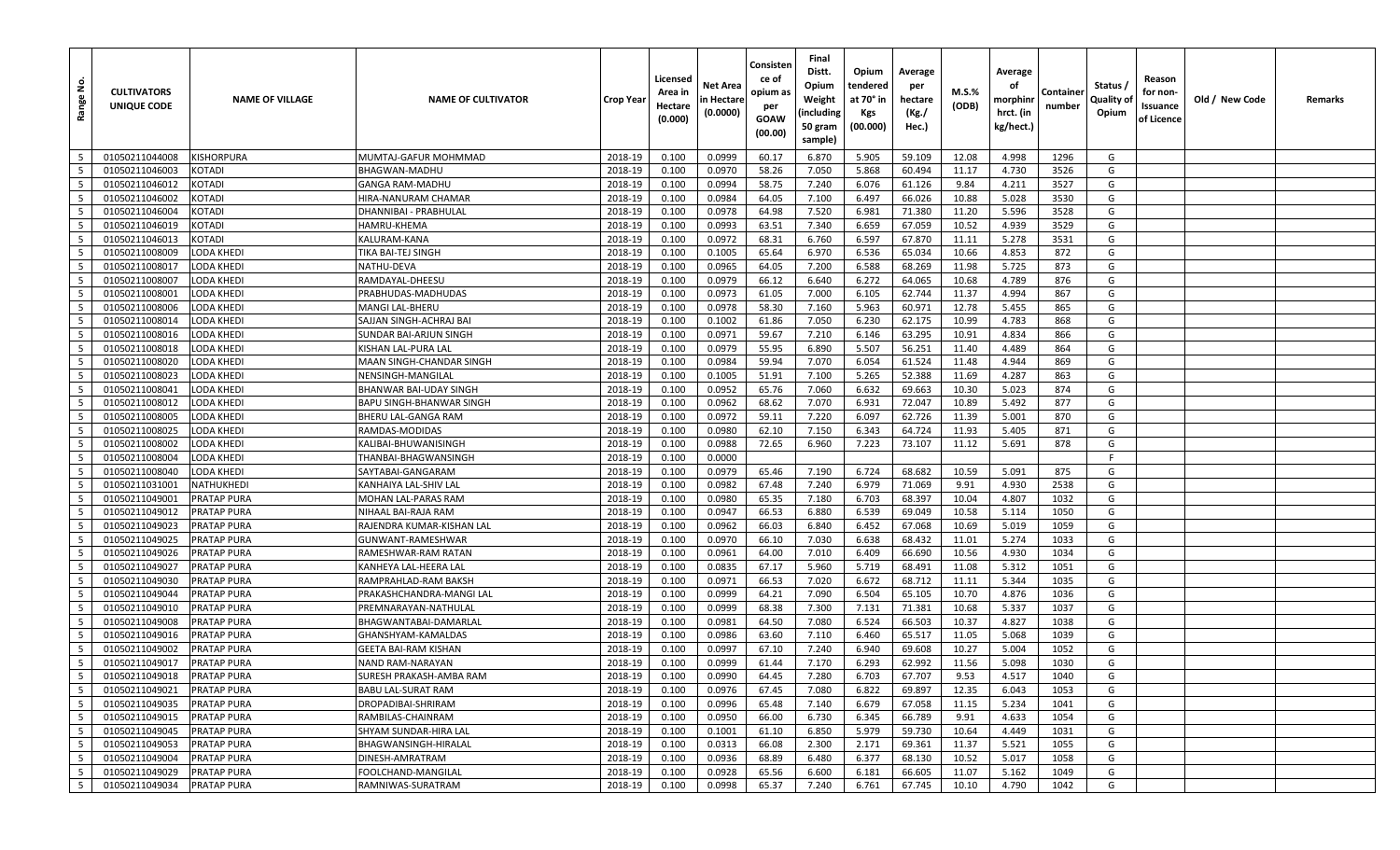| <u>ទំ</u><br>Range | <b>CULTIVATORS</b><br>UNIQUE CODE | <b>NAME OF VILLAGE</b> | <b>NAME OF CULTIVATOR</b>              | <b>Crop Year</b>   | Licensed<br>Area in<br>Hectare<br>(0.000) | Net Area<br>n Hectare<br>(0.0000) | Consisten<br>ce of<br>opium as<br>per<br>GOAW<br>(00.00) | Final<br>Distt.<br>Opium<br>Weight<br>(including<br>50 gram<br>sample) | Opium<br>tendered<br>at 70° in<br>Kgs<br>(00.000) | Average<br>per<br>hectare<br>(Kg./<br>Hec.) | M.S.%<br>(ODB) | Average<br>οf<br>morphinr<br>hrct. (in<br>kg/hect.) | Container<br>number | Status /<br>Quality of<br>Opium | Reason<br>for non-<br>Issuance<br>of Licence | Old / New Code | Remarks            |
|--------------------|-----------------------------------|------------------------|----------------------------------------|--------------------|-------------------------------------------|-----------------------------------|----------------------------------------------------------|------------------------------------------------------------------------|---------------------------------------------------|---------------------------------------------|----------------|-----------------------------------------------------|---------------------|---------------------------------|----------------------------------------------|----------------|--------------------|
| 5                  | 01050211049036                    | <b>PRATAP PURA</b>     | BHAGWANTABAI-BANSHILAL                 | 2018-19            | 0.100                                     | 0.0994                            | 65.19                                                    | 7.160                                                                  | 6.668                                             | 67.082                                      | 11.23          | 5.273                                               | 1043                | G                               |                                              |                |                    |
| $5\overline{5}$    | 01050211049022                    | PRATAP PURA            | GEETABAI-DHANNALAL                     | 2018-19            | 0.100                                     | 0.0000                            |                                                          |                                                                        |                                                   |                                             |                |                                                     |                     | E                               |                                              |                |                    |
| 5                  | 01050211049062                    | PRATAP PURA            | RUKMANIBAI-DEVKARAN                    | 2018-19            | 0.100                                     | 0.0957                            | 63.53                                                    | 7.340                                                                  | 6.662                                             | 69.613                                      | 10.61          | 5.170                                               | 1044                | G                               |                                              |                |                    |
| 5                  | 01050211049005                    | PRATAP PURA            | SUGANBAI-NATHULAL                      | 2018-19            | 0.100                                     | 0.1006                            | 65.53                                                    | 7.050                                                                  | 6.600                                             | 65.606                                      | 9.60           | 4.409                                               | 1056                | G                               |                                              |                |                    |
| 5                  | 01050211049007                    | PRATAP PURA            | PRABHULAL-KALURAM                      | 2018-19            | 0.100                                     | 0.0986                            | 65.09                                                    | 7.110                                                                  | 6.611                                             | 67.048                                      | 11.46          | 5.379                                               | 1045                | G                               |                                              |                |                    |
| 5                  | 01050211049011                    | PRATAP PURA            | JAMAKLAL-RAMBAKSH                      | 2018-19            | 0.100                                     | 0.0994                            | 65.44                                                    | 7.170                                                                  | 6.703                                             | 67.434                                      | 10.57          | 4.989                                               | 1046                | G                               |                                              |                |                    |
| $5\overline{)}$    | 01050211049019                    | PRATAP PURA            | RAMESHCHANDRA-AMBALAL                  | 2018-19            | 0.100                                     | 0.0843                            | 68.65                                                    | 6.080                                                                  | 5.963                                             | 70.735                                      | 9.89           | 4.897                                               | 1060                | G                               |                                              |                |                    |
| $5\overline{5}$    | 01050211049020                    | <b>PRATAP PURA</b>     | BHAGWANTABAI-CHENRAM                   | 2018-19            | 0.100                                     | 0.1007                            | 68.67                                                    | 7.310                                                                  | 7.171                                             | 71.211                                      | 11.05          | 5.508                                               | 1057                | G                               |                                              |                |                    |
| 5                  | 01050211049031                    | <b>PRATAP PURA</b>     | KALURAM-CHENRAM                        | 2018-19            | 0.100                                     | 0.0995                            | 63.81                                                    | 7.430                                                                  | 6.773                                             | 68.070                                      | 11.63          | 5.542                                               | 1047                | G                               |                                              |                |                    |
| $5\overline{)}$    | 01050211049038                    | PRATAP PURA            | RAMPRATAP-RAMGOPAL                     | 2018-19            | 0.100                                     | 0.1001                            | 66.30                                                    | 7.410                                                                  | 7.018                                             | 70.109                                      | 10.23          | 5.021                                               | 1048                | G                               |                                              |                |                    |
| $5\overline{)}$    | 01050211048005                    | <b>REHTADI</b>         | MANGI LAL-FATEH SINGH                  | 2018-19            | 0.100                                     | 0.1018                            | 56.33                                                    | 7.870                                                                  | 6.333                                             | 62.210                                      | 10.30          | 4.485                                               | 1285                | G                               |                                              |                |                    |
| 5                  | 01050211048009                    | <b>REHTADI</b>         | PUR SINGH-ONKAR SINGH                  | 2018-19            | 0.100                                     | 0.0975                            | 55.14                                                    | 7.450                                                                  | 5.868                                             | 60.184                                      | 12.55          | 5.288                                               | 1284                | G                               |                                              |                |                    |
| $5\overline{5}$    | 01050211048003                    | REHTADI                | BHAGWAN SINGH - PARWATSINGH            | 2018-19            | 0.100                                     | 0.0942                            | 61.21                                                    | 7.380                                                                  | 6.453                                             | 68.503                                      | 11.53          | 5.529                                               | 1288                | G                               |                                              |                |                    |
| $5\overline{)}$    | 01050211048008                    | <b>REHTADI</b>         | CHANDRA SINGH-BAPU SINGH               | 2018-19            | 0.100                                     | 0.0992                            | 57.65                                                    | 8.020                                                                  | 6.605                                             | 66.582                                      | 12.00          | 5.593                                               | 1286                | G                               |                                              |                |                    |
| $5\overline{5}$    | 01050211048001                    | <b>REHTADI</b>         | TEJSINGH-HARISINGH                     | 2018-19            | 0.100                                     | 0.1006                            | 59.43                                                    | 7.440                                                                  | 6.317                                             | 62.793                                      | 11.59          | 5.094                                               | 1287                | G                               |                                              | 01050211062073 | <b>NAME CHANGE</b> |
| 5                  | 01050211043006                    | ROJHANI                | BAKHATBAI-KARANSINGH                   | 2018-19            | 0.100                                     | 0.0840                            | 58.04                                                    | 6.110                                                                  | 5.066                                             | 60.309                                      | 10.25          | 4.327                                               | 3489                | G                               |                                              |                |                    |
| 5                  | 01050211033010                    | <b>RUNIJA-I</b>        | ASHA RAM-NAND LAL                      | 2018-19            | 0.100                                     | 0.0956                            | 65.92                                                    | 6.990                                                                  | 6.583                                             | 68.859                                      | 12.41          | 5.981                                               | 619                 | G                               |                                              |                |                    |
| 5                  | 01050211033012                    | <b>RUNIJA-I</b>        | RAMESHCHANDRA-KASHI BAI                | 2018-19            | 0.100                                     | 0.0990                            | 64.63                                                    | 7.230                                                                  | 6.675                                             | 67.424                                      | 11.77          | 5.555                                               | 609                 | G                               |                                              |                |                    |
| 5                  | 01050211033013                    | RUNIJA-I               | MANGI LAL-HARI RAM                     | 2018-19            | 0.100                                     | 0.1003                            | 66.71                                                    | 7.420                                                                  | 7.071                                             | 70.498                                      | 11.24          | 5.547                                               | 620                 | G                               |                                              |                |                    |
| $5\overline{5}$    | 01050211033017                    | RUNIJA-I               | SHAKKU BAI-RADHAKISHAN                 | 2018-19            | 0.100                                     | 0.0987                            | 65.01                                                    | 6.800                                                                  | 6.315                                             | 63.981                                      | 10.54          | 4.721                                               | 621                 | G                               |                                              |                |                    |
| $5\overline{)}$    | 01050211033019                    | RUNIJA-I               | OMPRAKASH-MATHURALAL                   | 2018-19            | 0.100                                     | 0.0974                            | 69.93                                                    | 6.500                                                                  | 6.494                                             | 66.673                                      | 11.27          | 5.259                                               | 649                 | G                               |                                              |                |                    |
| 5                  | 01050211033029                    | <b>RUNIJA-I</b>        | KALA BAI-BHAGIRATH                     | 2018-19            | 0.100                                     | 0.1006                            | 61.69                                                    | 7.120                                                                  | 6.275                                             | 62.375                                      | 10.84          | 4.733                                               | 602                 | G                               |                                              |                |                    |
| 5                  | 01050211033031                    | RUNIJA-I               | GOPAL-RAMNARAYAN                       | 2018-19            | 0.100                                     | 0.1004                            | 64.03                                                    | 7.550                                                                  | 6.906                                             | 68.784                                      | 10.76          | 5.181                                               | 622                 | G                               |                                              |                |                    |
| $5\overline{)}$    | 01050211033032                    | RUNIJA-I               | KAARI BAI-KANHAIYA LAL                 | 2018-19            | 0.100                                     | 0.1008                            | 62.15                                                    | 7.220                                                                  | 6.410                                             | 63.591                                      | 11.15          | 4.964                                               | 610                 | G                               |                                              |                |                    |
| $5\overline{5}$    | 01050211033038                    | RUNIJA-I               | RAMNARAYAN-CHAMPA LAL                  | 2018-19            | 0.100                                     | 0.0974                            | 67.33                                                    | 7.120                                                                  | 6.848                                             | 70.308                                      | 11.14          | 5.483                                               | 636                 | G                               |                                              |                |                    |
| 5                  | 01050211033043                    | RUNIJA-I               | BADRI LAL-KHEMRAJ                      | 2018-19            | 0.100                                     | 0.0992                            | 64.95                                                    | 7.180                                                                  | 6.662                                             | 67.157                                      | 11.27          | 5.298                                               | 623                 | G                               |                                              |                |                    |
| $5\overline{)}$    | 01050211033046                    | RUNIJA-I               | RAMESHWAR-BHANWAR LAL                  | 2018-19            | 0.100                                     | 0.0965                            | 70.81                                                    | 6.530                                                                  | 6.606                                             | 68.455                                      | 10.45          | 5.007                                               | 637                 | G                               |                                              |                |                    |
| 5                  | 01050211033047                    | <b>RUNIJA-I</b>        | BADRI LAL-SHIV LAL                     | 2018-19            | 0.100                                     | 0.1010                            | 66.76                                                    | 7.580                                                                  | 7.229                                             | 71.574                                      | 10.67          | 5.346                                               | 624                 | G                               |                                              |                |                    |
| 5                  | 01050211033080                    | <b>RUNIJA-I</b>        | RAMKANYABAI-BHERULAL                   | 2018-19            | 0.100                                     | 0.0960                            | 65.13                                                    | 6.830                                                                  | 6.355                                             | 66.197                                      | 11.30          | 5.236                                               | 625                 | G                               |                                              |                |                    |
| 5                  | 01050211033082                    | RUNIJA-I               | KAILASH-SHANKAR LAL                    | 2018-19            | 0.100                                     | 0.1010                            | 64.02                                                    | 7.250                                                                  | 6.631                                             | 65.653                                      | 11.06          | 5.083                                               | 626                 | G                               |                                              |                |                    |
| 5                  | 01050211033087                    | RUNIJA-I               | MAGAN LAL-BHERU LAL                    | 2018-19            | 0.100                                     | 0.0969                            | 61.20                                                    | 7.070                                                                  | 6.181                                             | 63.787                                      | 11.85          | 5.291                                               | 603                 | G                               |                                              |                |                    |
| $5\overline{)}$    | 01050211033114                    | RUNIJA-I               | KANHAIYA LAL-DHUL JI                   | 2018-19            | 0.100                                     | 0.1000                            | 65.23                                                    | 6.950                                                                  | 6.476                                             | 64.760                                      | 11.71          | 5.309                                               | 627                 | G                               |                                              |                |                    |
| 5                  | 01050211033124<br>01050211033126  | RUNIJA-I               | DWARKA PRASAD-RAM NARAYAN              | 2018-19            | 0.100                                     | 0.0998                            | 64.65                                                    | 7.160                                                                  | 6.613                                             | 66.262                                      | 10.27          | 4.763                                               | 628                 | G                               |                                              |                |                    |
| 5<br>5             | 01050211033128                    | RUNIJA-I               | NARENDRA KUMAR-NAND KISHOR             | 2018-19            | 0.100                                     | 0.1000                            | 60.11                                                    | 7.500                                                                  | 6.440                                             | 64.400                                      | 11.75          | 5.297                                               | 604                 | G<br>G                          |                                              |                |                    |
| $5\overline{5}$    | 01050211033147                    | RUNIJA-I<br>RUNIJA-I   | KASNI BAI-NARAYAN<br>RAM KISHAN-BALDEV | 2018-19<br>2018-19 | 0.100                                     | 0.0969<br>0.0992                  | 66.98<br>68.87                                           | 6.830<br>7.210                                                         | 6.535<br>7.094                                    | 67.440<br>71.512                            | 11.18<br>11.33 | 5.278<br>5.671                                      | 638<br>639          | G                               |                                              |                |                    |
| 5                  | 01050211033150                    | RUNIJA-I               | BHIMA SHANKAR-NATHU                    | 2018-19            | 0.100<br>0.100                            | 0.0992                            | 67.27                                                    | 7.430                                                                  | 7.140                                             | 71.975                                      | 11.74          | 5.915                                               | 640                 | G                               |                                              |                |                    |
| $5^{\circ}$        | 01050211033156                    | RUNIJA-I               | BHANWAR LAL-SHANKAR LAL                | 2018-19            | 0.100                                     | 0.0992                            | 61.02                                                    | 7.190                                                                  | 6.268                                             | 63.185                                      | 10.70          | 4.732                                               | 611                 | G                               |                                              |                |                    |
| 5 <sup>1</sup>     | 01050211033162                    | RUNIJA-I               | MOHAN BAI-KANHAIYA LAL                 | 2018-19            | 0.100                                     | 0.1000                            | 64.65                                                    | 6.940                                                                  | 6.410                                             | 64.100                                      | 11.06          | 4.962                                               | 629                 | G                               |                                              |                |                    |
| $5\overline{5}$    | 01050211033169                    | <b>RUNIJA-I</b>        | SHIV NARAYAN-SHAMBHU LAL               | 2018-19            | 0.100                                     | 0.1003                            | 69.90                                                    | 7.110                                                                  | 7.100                                             | 70.787                                      | 11.26          | 5.579                                               | 641                 | G                               |                                              |                |                    |
| $5\overline{)}$    | 01050211033175                    | <b>RUNIJA-I</b>        | NARMADABAI- BASANTILAL                 | 2018-19            | 0.100                                     | 0.0700                            | 65.95                                                    | 5.000                                                                  | 4.711                                             | 67.300                                      | 11.65          | 5.488                                               | 642                 | G                               |                                              |                |                    |
| 5 <sup>1</sup>     | 01050211033176                    | <b>RUNIJA-I</b>        | BHERU LAL-BIHARI LAL                   | 2018-19            | 0.100                                     | 0.0583                            | 58.90                                                    | 4.000                                                                  | 3.366                                             | 57.735                                      | 11.12          | 4.494                                               | 605                 | G                               |                                              |                |                    |
| 5 <sup>5</sup>     | 01050211033180                    | <b>RUNIJA-I</b>        | DANU SINGH-JUJHAR SINGH                | 2018-19            | 0.100                                     | 0.0960                            | 56.91                                                    | 7.180                                                                  | 5.837                                             | 60.802                                      | 11.63          | 4.950                                               | 601                 | G                               |                                              |                |                    |
| $5\overline{5}$    | 01050211033185                    | <b>RUNIJA-I</b>        | BHANWARIBAI-BHERULAL                   | 2018-19            | 0.100                                     | 0.0976                            | 62.84                                                    | 6.900                                                                  | 6.194                                             | 63.463                                      | 11.63          | 5.167                                               | 612                 | G                               |                                              |                |                    |
| $5\overline{5}$    | 01050211033199                    | <b>RUNIJA-I</b>        | RAM GOPAL-JAGANNATH                    | 2018-19            | 0.100                                     | 0.1000                            | 69.15                                                    | 7.040                                                                  | 6.955                                             | 69.550                                      | 11.09          | 5.399                                               | 643                 | G                               |                                              |                |                    |
| 5 <sup>5</sup>     | 01050211033201                    | <b>RUNIJA-I</b>        | AATMA RAM-JAGANNATH                    | 2018-19            | 0.100                                     | 0.1013                            | 64.64                                                    | 7.100                                                                  | 6.556                                             | 64.718                                      | 10.37          | 4.698                                               | 613                 | G                               |                                              |                |                    |
| 5                  | 01050211033213                    | <b>RUNIJA-I</b>        | RAM NIWAS-SHIV NARAYAN                 | 2018-19            | 0.100                                     | 0.0975                            | 68.51                                                    | 6.860                                                                  | 6.714                                             | 68.861                                      | 11.60          | 5.592                                               | 644                 | G                               |                                              |                |                    |
|                    |                                   |                        |                                        |                    |                                           |                                   |                                                          |                                                                        |                                                   |                                             |                |                                                     |                     |                                 |                                              |                |                    |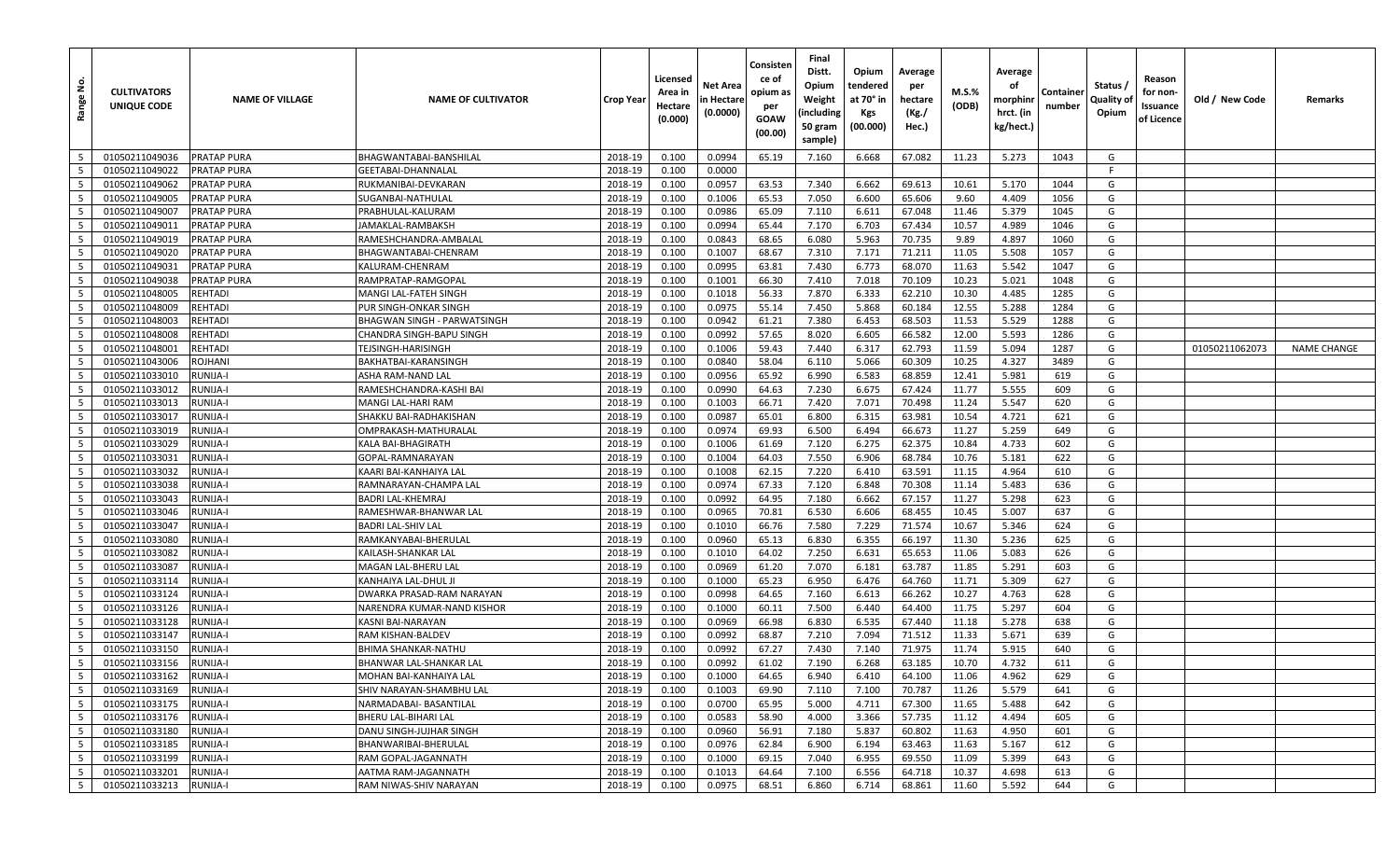| <u>ي</u><br>Range                  | <b>CULTIVATORS</b><br>UNIQUE CODE | <b>NAME OF VILLAGE</b> | <b>NAME OF CULTIVATOR</b>                      | <b>Crop Year</b>   | Licensed<br>Area in<br>Hectare<br>(0.000) | Net Area<br>n Hectare<br>(0.0000) | Consisten<br>ce of<br>opium as<br>per<br>GOAW<br>(00.00) | Final<br>Distt.<br>Opium<br>Weight<br>(including<br>50 gram<br>sample) | Opium<br>tendered<br>at 70° in<br>Kgs<br>(00.000) | Average<br>per<br>hectare<br>(Kg./<br>Hec.) | M.S.%<br>(ODB) | Average<br>οf<br>morphinr<br>hrct. (in<br>kg/hect.) | Container<br>number | Status /<br>Quality of<br>Opium | Reason<br>for non-<br>Issuance<br>of Licence | Old / New Code | Remarks |
|------------------------------------|-----------------------------------|------------------------|------------------------------------------------|--------------------|-------------------------------------------|-----------------------------------|----------------------------------------------------------|------------------------------------------------------------------------|---------------------------------------------------|---------------------------------------------|----------------|-----------------------------------------------------|---------------------|---------------------------------|----------------------------------------------|----------------|---------|
| 5                                  | 01050211033215                    | <b>RUNIJA-I</b>        | SOHAN BAI-BHANWAR LAL                          | 2018-19            | 0.100                                     | 0.1010                            | 59.20                                                    | 7.040                                                                  | 5.954                                             | 58.950                                      | 11.66          | 4.811                                               | 606                 | G                               |                                              |                |         |
| $5\overline{5}$                    | 01050211033217                    | RUNIJA-I               | SOHAN BAI-MANGI LAL                            | 2018-19            | 0.100                                     | 0.0988                            | 68.06                                                    | 7.090                                                                  | 6.894                                             | 69.777                                      | 10.45          | 5.104                                               | 645                 | G                               |                                              |                |         |
| 5                                  | 01050211033218                    | RUNIJA-I               | SHIV NARAYAN-DHURA                             | 2018-19            | 0.100                                     | 0.0998                            | 67.17                                                    | 7.240                                                                  | 6.947                                             | 69.609                                      | 10.50          | 5.116                                               | 630                 | G                               |                                              |                |         |
| 5                                  | 01050211033027                    | <b>RUNIJA-I</b>        | ATMARAM-BAPU LAL                               | 2018-19            | 0.100                                     | 0.0990                            | 64.07                                                    | 7.270                                                                  | 6.654                                             | 67.212                                      | 12.39          | 5.829                                               | 631                 | G                               |                                              |                |         |
| 5                                  | 01050211033035                    | RUNIJA-I               | KAALU SINGH-HARI SINGH                         | 2018-19            | 0.100                                     | 0.1012                            | 61.63                                                    | 6.730                                                                  | 5.925                                             | 58.547                                      | 10.79          | 4.422                                               | 614                 | G                               |                                              |                |         |
| 5                                  | 01050211033235                    | RUNIJA-I               | HIRA LAL-JAGANNATH                             | 2018-19            | 0.100                                     | 0.0989                            | 68.09                                                    | 6.590                                                                  | 6.410                                             | 64.812                                      | 11.57          | 5.249                                               | 646                 | G                               |                                              |                |         |
| $5\overline{)}$                    | 01050211033105                    | RUNIJA-I               | SHYAMA BAI-YADUNANDAN JOSHI                    | 2018-19            | 0.100                                     | 0.0996                            | 63.97                                                    | 6.930                                                                  | 6.333                                             | 63.584                                      | 11.24          | 5.003                                               | 615                 | G                               |                                              |                |         |
| 5                                  | 01050211033004                    | RUNIJA-I               | SITARAM-RANCHHOR                               | 2018-19            | 0.100                                     | 0.1008                            | 62.73                                                    | 7.080                                                                  | 6.345                                             | 62.946                                      | 11.43          | 5.036                                               | 616                 | G                               |                                              |                |         |
| 5                                  | 01050211033138                    | RUNIJA-I               | KAMLA BAI-PARMANAND                            | 2018-19            | 0.100                                     | 0.0980                            | 66.02                                                    | 7.120                                                                  | 6.715                                             | 68.520                                      | 10.45          | 5.012                                               | 632                 | G                               |                                              |                |         |
| $5\overline{)}$                    | 01050211033121                    | RUNIJA-I               | SOHANBAI-MOHANLAL                              | 2018-19            | 0.100                                     | 0.0983                            | 63.74                                                    | 6.650                                                                  | 6.055                                             | 61.597                                      | 10.95          | 4.722                                               | 617                 | G                               |                                              |                |         |
| $5\overline{)}$                    | 01050211033202                    | RUNIJA-I               | ISHWAR LAL-PRABHU LAL                          | 2018-19            | 0.100                                     | 0.1007                            | 69.44                                                    | 7.160                                                                  | 7.103                                             | 70.536                                      | 10.87          | 5.367                                               | 647                 | G                               |                                              |                |         |
| 5                                  | 01050211033132                    | RUNIJA-I               | PIRU LAL-GAFFUR                                | 2018-19            | 0.100                                     | 0.0999                            | 64.24                                                    | 7.060                                                                  | 6.479                                             | 64.854                                      | 10.94          | 4.967                                               | 633                 | G                               |                                              |                |         |
| $5\overline{5}$                    | 01050211033067                    | RUNIJA-I               | SHYAM LAL-DEVI LAL                             | 2018-19            | 0.100                                     | 0.1035                            | 72.08                                                    | 7.370                                                                  | 7.589                                             | 73.323                                      | 10.89          | 5.589                                               | 650                 | G                               |                                              |                |         |
| $5\overline{)}$                    | 01050211033073                    | RUNIJA-I               | PRAKASH CHANDRA-MANNA LAL                      | 2018-19            | 0.100                                     | 0.0998                            | 60.26                                                    | 7.200                                                                  | 6.198                                             | 62.104                                      | 11.45          | 4.978                                               | 607                 | G                               |                                              |                |         |
| 5                                  | 01050211033249                    | RUNIJA-I               | FATTA-AMRA                                     | 2018-19            | 0.100                                     | 0.0988                            | 65.62                                                    | 6.610                                                                  | 6.196                                             | 62.712                                      | 10.87          | 4.772                                               | 634                 | G                               |                                              |                |         |
| 5                                  | 01050211033255                    | RUNIJA-I               | RUGHNATH SINGH-HIRA SINGH                      | 2018-19            | 0.100                                     | 0.0976                            | 68.50                                                    | 7.450                                                                  | 7.290                                             | 74.692                                      | 11.36          | 5.940                                               | 648                 | G                               |                                              |                |         |
| 5                                  | 01050211033064                    | RUNIJA-I               | SHABBIR-FAKIR MOH.                             | 2018-19            | 0.100                                     | 0.0810                            | 59.39                                                    | 5.700                                                                  | 4.836                                             | 59.703                                      | 11.84          | 4.948                                               | 608                 | G                               |                                              |                |         |
| 5                                  | 01050211033005                    | <b>RUNIJA-I</b>        | RANCHOD-DEVA                                   | 2018-19            | 0.100                                     | 0.1000                            | 64.87                                                    | 7.310                                                                  | 6.774                                             | 67.740                                      | 11.42          | 5.415                                               | 635                 | G                               |                                              |                |         |
| 5                                  | 01050211033014                    | RUNIJA-I               | RAM NARAYAN-HARI RAM                           | 2018-19            | 0.100                                     | 0.0960                            | 62.90                                                    | 6.820                                                                  | 6.128                                             | 63.833                                      | 10.83          | 4.839                                               | 618                 | G                               |                                              |                |         |
| $5\overline{5}$                    | 01050211033208                    | RUNIJA-II              | RANCHHOR-KAARU LAL                             | 2018-19            | 0.100                                     | 0.0982                            | 69.77                                                    | 6.880                                                                  | 6.857                                             | 69.826                                      | 10.72          | 5.240                                               | 1108                | G                               |                                              |                |         |
| $5\overline{)}$                    | 01050211033020                    | RUNIJA-II              | GANESHRAM-SHAMBHU                              | 2018-19            | 0.100                                     | 0.0969                            | 63.78                                                    | 6.780                                                                  | 6.178                                             | 63.756                                      | 11.46          | 5.114                                               | 1080                | G                               |                                              |                |         |
| 5                                  | 01050211033023                    | <b>RUNIJA-II</b>       | KAALI BAI-BAGDI RAM                            | 2018-19            | 0.100                                     | 0.0999                            | 65.92                                                    | 7.210                                                                  | 6.790                                             | 67.967                                      | 11.27          | 5.362                                               | 1105                | G                               |                                              |                |         |
| 5                                  | 01050211033025                    | RUNIJA-II              | DOULATRAM-BAPULAL                              | 2018-19            | 0.100                                     | 0.1000                            | 60.01                                                    | 7.250                                                                  | 6.215                                             | 62.150                                      | 11.00          | 4.786                                               | 1067                | G                               |                                              |                |         |
| $5\overline{)}$                    | 01050211033028                    | RUNIJA-II              | LAXMINARAYAN-KHEMRAJ                           | 2018-19            | 0.100                                     | 0.0960                            | 64.56                                                    | 6.760                                                                  | 6.235                                             | 64.947                                      | 10.04          | 4.564                                               | 1093                | G                               |                                              |                |         |
| $5\overline{5}$                    | 01050211033037                    | RUNIJA-II              | DEVI LAL-DHURI LAL                             | 2018-19            | 0.100                                     | 0.1031                            | 64.67                                                    | 7.400                                                                  | 6.837                                             | 66.314                                      | 10.56          | 4.902                                               | 1094                | G                               |                                              |                |         |
| 5                                  | 01050211033039                    | RUNIJA-II              | KAALU-HARI RAM                                 | 2018-19            | 0.100                                     | 0.1002                            | 62.69                                                    | 7.150                                                                  | 6.403                                             | 63.902                                      | 10.45          | 4.675                                               | 1081                | G                               |                                              |                |         |
| $5\overline{)}$                    | 01050211033040                    | RUNIJA-II              | BALURAM-MADAN                                  | 2018-19            | 0.100                                     | 0.0980                            | 64.02                                                    | 7.330                                                                  | 6.704                                             | 68.408                                      | 11.00          | 5.267                                               | 1082                | G                               |                                              |                |         |
| 5                                  | 01050211033084                    | RUNIJA-II              | CHANDARSINGH-BHERUSINGH                        | 2018-19            | 0.100                                     | 0.0996                            | 67.73                                                    | 7.150                                                                  | 6.918                                             | 69.457                                      | 10.88          | 5.290                                               | 1106                | G                               |                                              |                |         |
| 5                                  | 01050211033104                    | RUNIJA-II              | SHARIF AHMAD-SAGIR AHMAD                       | 2018-19            | 0.100                                     | 0.0924                            | 60.84                                                    | 6.600                                                                  | 5.736                                             | 62.077                                      | 11.23          | 4.880                                               | 1083                | G                               |                                              |                |         |
| 5                                  | 01050211033107                    | RUNIJA-II              | SATYANARAYAN-KANHAIYA LAL                      | 2018-19            | 0.100                                     | 0.0990                            | 64.38                                                    | 7.150                                                                  | 6.576                                             | 66.424                                      | 11.56          | 5.375                                               | 1095                | G                               |                                              |                |         |
| 5                                  | 01050211033118                    | RUNIJA-II              | JAGDISH-BHUWANI LAL                            | 2018-19            | 0.100                                     | 0.0990                            | 63.19                                                    | 7.050                                                                  | 6.364                                             | 64.282                                      | 10.46          | 4.707                                               | 1096                | G                               |                                              |                |         |
| $5\overline{)}$                    | 01050211033120                    | RUNIJA-II              | BHULIBAI-BAGADIRAM                             | 2018-19            | 0.100                                     | 0.0946                            | 61.33                                                    | 6.810                                                                  | 5.967                                             | 63.076                                      | 10.58          | 4.671                                               | 1064                | G                               |                                              |                |         |
| 5                                  | 01050211033164                    | RUNIJA-II              | PARAS RAM-SHIV LAL                             | 2018-19            | 0.100                                     | 0.0990                            | 62.44                                                    | 7.160                                                                  | 6.387                                             | 64.515                                      | 10.91          | 4.927                                               | 1070                | G                               |                                              |                |         |
| 5                                  | 01050211033171                    | RUNIJA-II              | SUGRA BAI-IBRAHIM                              | 2018-19            | 0.100                                     | 0.0000                            |                                                          |                                                                        |                                                   |                                             |                |                                                     |                     | F                               |                                              |                |         |
| 5                                  | 01050211033193                    | RUNIJA-II              | DEVI LAL-RAM LAL                               | 2018-19            | 0.100                                     | 0.0967                            | 63.49                                                    | 7.050                                                                  | 6.394                                             | 66.122                                      | 10.57          | 4.893                                               | 1071                | G                               |                                              |                |         |
| 5                                  | 01050211033216                    | RUNIJA-II              | SHRI RAM-BAPU LAL                              | 2018-19            | 0.100                                     | 0.0990                            | 67.54                                                    | 6.970                                                                  | 6.725                                             | 67.929                                      | 11.46          | 5.449                                               | 1101                | G                               |                                              |                |         |
| 5                                  | 01050211033246                    | RUNIJA-II              | RAGULAL - MANGI LAL                            | 2018-19            | 0.100                                     | 0.1000                            | 63.95                                                    | 6.970                                                                  | 6.368                                             | 63.680                                      | 11.16          | 4.974                                               | 1072                | G                               |                                              |                |         |
| 5 <sup>5</sup>                     | 01050211033224                    | RUNIJA-II              | PURI BAI-NATHU                                 | 2018-19            | 0.100                                     | 0.0986                            | 61.92                                                    | 6.860                                                                  | 6.068                                             | 61.541                                      | 10.95          | 4.717                                               | 1073                | G                               |                                              |                |         |
| 5 <sub>1</sub>                     | 01050211033016                    | RUNIJA-II              | KASHIBAI - BHUWANISHANKAR                      | 2018-19            | 0.100                                     | 0.0996                            | 60.74                                                    | 6.970                                                                  | 6.048                                             | 60.722                                      | 11.06          | 4.701                                               | 1065                | G                               |                                              |                |         |
| $5\overline{5}$<br>$5\overline{)}$ | 01050211033086                    | RUNIJA-II              | BADRI LAL-PURA LAL                             | 2018-19<br>2018-19 | 0.100                                     | 0.0979                            | 66.73                                                    | 6.900                                                                  | 6.578                                             | 67.191                                      | 11.69          | 5.498                                               | 1102<br>1088        | G<br>G                          |                                              |                |         |
| 5 <sup>1</sup>                     | 01050211033083                    | RUNIJA-II              | AJIJANBI- BABU KHA                             |                    | 0.100                                     | 0.0990                            | 64.04                                                    | 7.070                                                                  | 6.468                                             | 65.333                                      | 10.38          | 4.747                                               |                     |                                 |                                              |                |         |
| 5 <sup>5</sup>                     | 01050211033154<br>01050211033157  | RUNIJA-II              | HAKIM KHA - HAFIJ KHA<br>RADHE SHYAM-JAGANNATH | 2018-19<br>2018-19 | 0.100                                     | 0.1007                            | 59.27                                                    | 7.110<br>7.310                                                         | 6.020<br>6.564                                    | 59.781                                      | 11.35          | 4.750                                               | 1066                | G<br>G                          |                                              |                |         |
| $5\overline{5}$                    | 01050211033200                    | RUNIJA-II<br>RUNIJA-II | ARIF MOH. MOH. SHARIF                          | 2018-19            | 0.100<br>0.100                            | 0.0980<br>0.0997                  | 62.86<br>66.59                                           | 7.200                                                                  | 6.849                                             | 66.979<br>68.696                            | 11.18<br>10.75 | 5.242<br>5.170                                      | 1074<br>1089        | G                               |                                              |                |         |
| $5\overline{)}$                    | 01050211033045                    | RUNIJA-II              | DEVI LAL-PARTHA                                | 2018-19            | 0.100                                     | 0.1014                            | 62.90                                                    | 7.210                                                                  | 6.479                                             | 63.895                                      | 10.41          | 4.656                                               | 1090                | G                               |                                              |                |         |
| $5\overline{)}$                    | 01050211033022                    | RUNIJA-II              | KAALI BAI-MEHTAB                               | 2018-19            | 0.100                                     | 0.0990                            | 50.98                                                    | 7.000                                                                  | 5.098                                             | 51.494                                      | 10.89          | 3.925                                               | 1061                | G                               | 04                                           |                |         |
| 5 <sub>1</sub>                     | 01050211033034                    | RUNIJA-II              | <b>UDAY SINGH-BHUWANI SINGH</b>                | 2018-19            | 0.100                                     | 0.0990                            | 68.56                                                    | 7.200                                                                  | 7.052                                             | 71.232                                      | 11.33          | 5.649                                               | 1091                | G                               |                                              |                |         |
|                                    |                                   |                        |                                                |                    |                                           |                                   |                                                          |                                                                        |                                                   |                                             |                |                                                     |                     |                                 |                                              |                |         |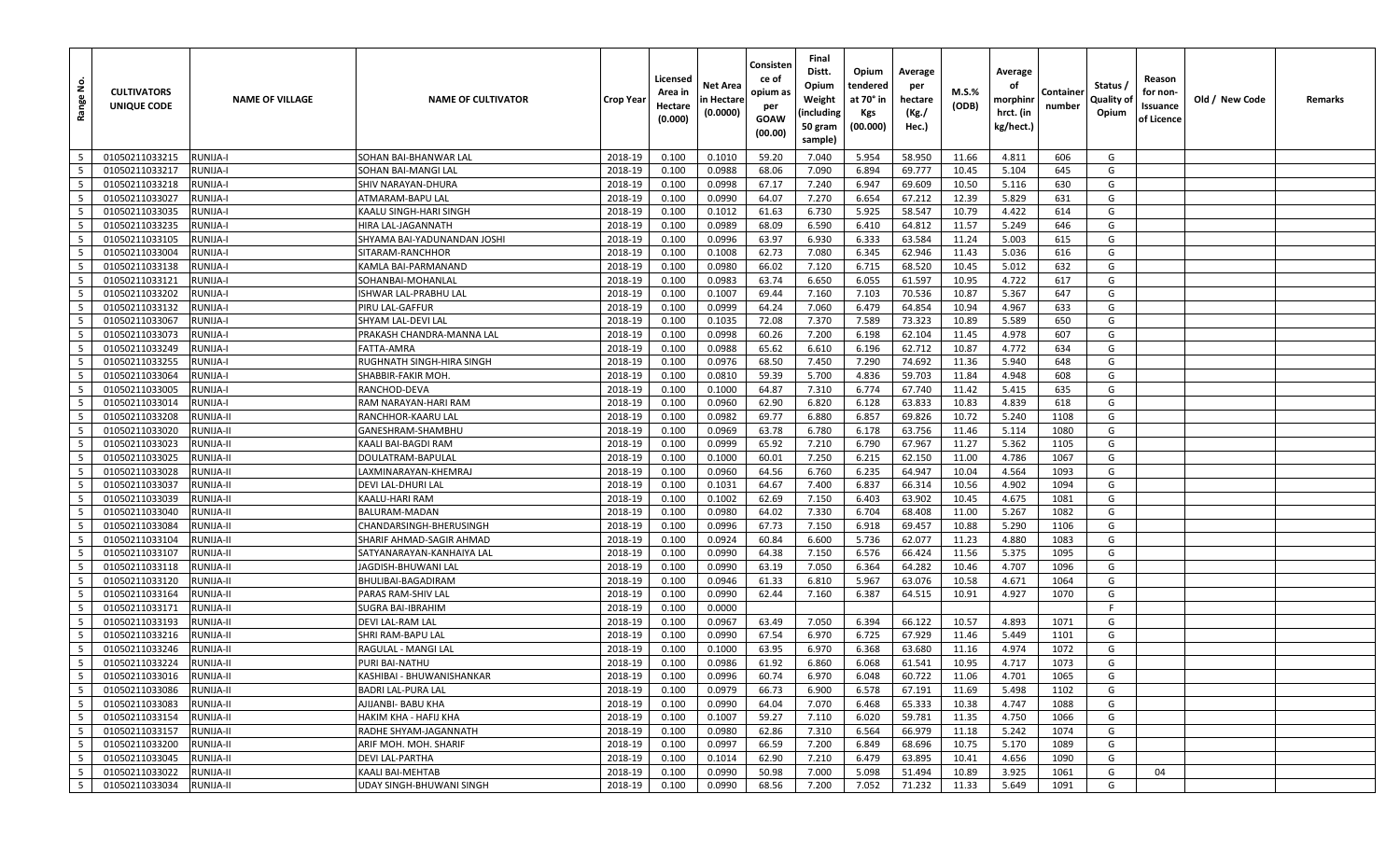| <u>و</u><br>Range    | <b>CULTIVATORS</b><br>UNIQUE CODE | <b>NAME OF VILLAGE</b>   | <b>NAME OF CULTIVATOR</b>                    | <b>Crop Year</b>   | Licensed<br>Area in<br>Hectare<br>(0.000) | Net Area<br>n Hectare<br>(0.0000) | Consisten<br>ce of<br>opium as<br>per<br>GOAW<br>(00.00) | Final<br>Distt.<br>Opium<br>Weight<br>(including<br>50 gram<br>sample) | Opium<br>tendered<br>at 70° in<br>Kgs<br>(00.000) | Average<br>per<br>hectare<br>(Kg./<br>Hec.) | M.S.%<br>(ODB) | Average<br>οf<br>morphinr<br>hrct. (in<br>kg/hect.) | Container<br>number | Status /<br>Quality of<br>Opium | Reason<br>for non-<br>Issuance<br>of Licence | Old / New Code | Remarks |
|----------------------|-----------------------------------|--------------------------|----------------------------------------------|--------------------|-------------------------------------------|-----------------------------------|----------------------------------------------------------|------------------------------------------------------------------------|---------------------------------------------------|---------------------------------------------|----------------|-----------------------------------------------------|---------------------|---------------------------------|----------------------------------------------|----------------|---------|
| 5                    | 01050211033041                    | RUNIJA-II                | RAM CHANDRA-DHANNA                           | 2018-19            | 0.100                                     | 0.0995                            | 60.39                                                    | 7.140                                                                  | 6.160                                             | 61.909                                      | 10.66          | 4.620                                               | 1075                | G                               |                                              |                |         |
| 5                    | 01050211033048                    | RUNIJA-II                | BHAGWAN-BHERA                                | 2018-19            | 0.100                                     | 0.1005                            | 64.60                                                    | 7.410                                                                  | 6.838                                             | 68.039                                      | 11.38          | 5.420                                               | 1076                | G                               |                                              |                |         |
| 5                    | 01050211033058                    | RUNIJA-II                | MANGILAL-NARAYAN                             | 2018-19            | 0.100                                     | 0.0966                            | 67.40                                                    | 6.930                                                                  | 6.673                                             | 69.078                                      | 11.22          | 5.425                                               | 1103                | G                               |                                              |                |         |
| 5                    | 01050211033060                    | RUNIJA-II                | RAJA RAM-PANNA LAL                           | 2018-19            | 0.100                                     | 0.0991                            | 64.13                                                    | 7.150                                                                  | 6.550                                             | 66.094                                      | 9.81           | 4.539                                               | 1077                | G                               |                                              |                |         |
| 5                    | 01050211033068                    | RUNIJA-II                | CHANDA B - SIRAJ MOH                         | 2018-19            | 0.100                                     | 0.0000                            |                                                          |                                                                        |                                                   |                                             |                |                                                     |                     | F                               |                                              |                |         |
| 5                    | 01050211033074                    | RUNIJA-II                | RAMCHANDRA-BAGADIRAM                         | 2018-19            | 0.100                                     | 0.0988                            | 64.97                                                    | 6.960                                                                  | 6.460                                             | 65.384                                      | 10.91          | 4.993                                               | 1078                | G                               |                                              |                |         |
| $5\overline{)}$      | 01050211033069                    | RUNIJA-II                | PRABHU LAL-KANHAIYA LAL                      | 2018-19            | 0.100                                     | 0.0990                            | 61.02                                                    | 7.170                                                                  | 6.250                                             | 63.131                                      | 10.69          | 4.724                                               | 1079                | G                               |                                              |                |         |
| 5                    | 01050211033078                    | RUNIJA-II                | GANGARAM-PURALAL                             | 2018-19            | 0.100                                     | 0.0973                            | 67.35                                                    | 6.960                                                                  | 6.697                                             | 68.828                                      | 11.31          | 5.449                                               | 1104                | G                               |                                              |                |         |
| 5                    | 01050211033099                    | RUNIJA-II                | DHAPU BAI-RAMESH DAS                         | 2018-19            | 0.100                                     | 0.0990                            | 63.05                                                    | 7.050                                                                  | 6.350                                             | 64.141                                      | 10.29          | 4.620                                               | 1092                | G                               |                                              |                |         |
| $5\overline{)}$      | 01050211033050                    | RUNIJA-II                | KARANSINGHBAPULAL                            | 2018-19            | 0.100                                     | 0.0990                            | 59.82                                                    | 7.080                                                                  | 6.050                                             | 61.111                                      | 11.38          | 4.868                                               | 1068                | G                               |                                              |                |         |
| $5\overline{)}$      | 01050211033226                    | RUNIJA-II                | RAMCHANDRA-MANGILAL                          | 2018-19            | 0.100                                     | 0.1000                            | 57.37                                                    | 6.850                                                                  | 5.614                                             | 56.140                                      | 10.62          | 4.173                                               | 1069                | G                               |                                              |                |         |
| 5                    | 01050211033065                    | RUNIJA-II                | GOVINDDAS-BALARAMDAS                         | 2018-19            | 0.100                                     | 0.1009                            | 63.00                                                    | 7.110                                                                  | 6.399                                             | 63.419                                      | 10.98          | 4.874                                               | 1086                | G                               |                                              |                |         |
| $5\overline{5}$      | 01050211033206                    | RUNIJA-II                | GOPAL-MANGILAL                               | 2018-19            | 0.100                                     | 0.0986                            | 66.58                                                    | 6.890                                                                  | 6.553                                             | 66.460                                      | 10.45          | 4.862                                               | 1107                | G                               |                                              |                |         |
| $5\overline{)}$      | 01050211033088                    | RUNIJA-II                | SHANTILAL-TEJMAL                             | 2018-19            | 0.100                                     | 0.0989                            | 61.56                                                    | 6.810                                                                  | 5.989                                             | 60.556                                      | 11.24          | 4.764                                               | 1084                | G                               |                                              |                |         |
| 5                    | 01050211033221                    | RUNIJA-II                | FATTA-KACHRU                                 | 2018-19            | 0.100                                     | 0.0914                            | 60.85                                                    | 6.580                                                                  | 5.720                                             | 62.582                                      | 11.26          | 4.933                                               | 1085                | G                               |                                              |                |         |
| 5                    | 01050211033137                    | RUNIJA-II                | KANCHANBAI-BHAGWANLAL                        | 2018-19            | 0.100                                     | 0.0912                            | 64.96                                                    | 6.690                                                                  | 6.208                                             | 68.070                                      | 11.07          | 5.275                                               | 1097                | G                               |                                              |                |         |
| 5                    | 01050211033090                    | <b>RUNIJA-II</b>         | RAMCHANDRA-RAMLAL CHOTA                      | 2018-19            | 0.100                                     | 0.0984                            | 66.74                                                    | 7.140                                                                  | 6.807                                             | 69.176                                      | 10.82          | 5.240                                               | 1098                | G                               |                                              |                |         |
| 5                    | 01050211033052                    | RUNIJA-II                | RADHESHYAM-RATANLAL                          | 2018-19            | 0.100                                     | 0.0984                            | 66.10                                                    | 6.940                                                                  | 6.553                                             | 66.595                                      | 11.75          | 5.478                                               | 1099                | G                               |                                              |                |         |
| 5                    | 01050211033108                    | RUNIJA-II                | SHAKILA BI-HUSSAIN KHA                       | 2018-19            | 0.100                                     | 0.0469                            | 57.93                                                    | 3.360                                                                  | 2.781                                             | 59.296                                      | 11.63          | 4.827                                               | 1062                | G                               |                                              |                |         |
| $5\overline{5}$      | 01050211033044                    | RUNIJA-II                | DINESH-KALU                                  | 2018-19            | 0.100                                     | 0.0000                            |                                                          |                                                                        |                                                   |                                             |                |                                                     |                     | F                               |                                              |                |         |
| $5\overline{)}$      | 01050211033190                    | RUNIJA-II                | RANCHOD-DHANNA CHAMAR                        | 2018-19            | 0.100                                     | 0.0975                            | 64.66                                                    | 7.170                                                                  | 6.623                                             | 67.928                                      | 10.97          | 5.216                                               | 1100                | G                               |                                              |                |         |
| $5\overline{5}$      | 01050211033204                    | RUNIJA-II                | ISHWARLAL-GIRDHARILAL                        | 2018-19            | 0.100                                     | 0.0990                            | 63.25                                                    | 7.060                                                                  | 6.379                                             | 64.434                                      | 10.83          | 4.885                                               | 1087                | G                               |                                              |                |         |
| 5                    | 01050211033042                    | RUNIJA-II                | BALU-BHERULAL                                | 2018-19            | 0.100                                     | 0.0934                            | 57.31                                                    | 6.420                                                                  | 5.256                                             | 56.274                                      | 10.96          | 4.317                                               | 1063                | G                               |                                              |                |         |
| 5                    | 01050211033101                    | RUNIJA-III               | TEJABAI-GANGARAM                             | 2018-19            | 0.100                                     | 0.0974                            | 65.58                                                    | 6.960                                                                  | 6.521                                             | 66.950                                      | 11.10          | 5.202                                               | 1132                | G                               |                                              |                |         |
| $5\overline{5}$      | 01050211033109                    | RUNIJA-III               | DEVENDRA KUMAR-GOVERDHANLAL                  | 2018-19            | 0.100                                     | 0.0986                            | 63.21                                                    | 7.160                                                                  | 6.465                                             | 65.567                                      | 11.09          | 5.090                                               | 1133                | G                               |                                              |                |         |
| 5                    | 01050211033119                    | RUNIJA-III               | DALLU BAI-RUP CHANDRA JAIN                   | 2018-19            | 0.100                                     | 0.0975                            | 65.71                                                    | 6.900                                                                  | 6.477                                             | 66.430                                      | 10.41          | 4.841                                               | 1134                | G                               |                                              |                |         |
| $5\overline{)}$      | 01050211033131                    | RUNIJA-III               | RUKMAN BAI -GANPAT LAL                       | 2018-19            | 0.100                                     | 0.0987                            | 62.89                                                    | 7.280                                                                  | 6.541                                             | 66.271                                      | 11.61          | 5.386                                               | 1117                | G                               |                                              |                |         |
| 5                    | 01050211033145                    | RUNIJA-III               | PURA-MAGAN                                   | 2018-19            | 0.100                                     | 0.0952                            | 61.04                                                    | 6.850                                                                  | 5.973                                             | 62.741                                      | 11.22          | 4.928                                               | 1118                | G                               |                                              |                |         |
| 5                    | 01050211033146                    | RUNIJA-III               | CHUNNI LAL-GANGA RAM                         | 2018-19            | 0.100                                     | 0.0999                            | 63.83                                                    | 7.290                                                                  | 6.647                                             | 66.536                                      | 11.20          | 5.217                                               | 1119                | G                               |                                              |                |         |
| 5                    | 01050211033148                    | RUNIJA-III               | MAGAN LAL-KANHA                              | 2018-19            | 0.100                                     | 0.0925                            | 59.30                                                    | 6.840                                                                  | 5.794                                             | 62.637                                      | 11.82          | 5.183                                               | 1109                | G                               |                                              |                |         |
| 5                    | 01050211033155                    | RUNIJA-III               | ISHWAR LAL-ASHA RAM                          | 2018-19            | 0.100                                     | 0.0978                            | 66.99                                                    | 6.980                                                                  | 6.680                                             | 68.302                                      | 11.02          | 5.269                                               | 1149                | G                               |                                              |                |         |
| $5\overline{)}$<br>5 | 01050211033160                    | RUNIJA-III               | MAGAN-KESHU RAM                              | 2018-19            | 0.100                                     | 0.1000                            | 58.69                                                    | 6.560                                                                  | 5.500                                             | 55.000                                      | 12.06          | 4.643<br>4.945                                      | 1110                | G<br>G                          |                                              |                |         |
| 5                    | 01050211033161<br>01050211033168  | RUNIJA-III               | PURAN LAL-JAMANA LAI                         | 2018-19            | 0.100                                     | 0.1012                            | 63.43                                                    | 7.000                                                                  | 6.343                                             | 62.677                                      | 11.27          |                                                     | 1135                | G                               |                                              |                |         |
| 5                    | 01050211033172                    | RUNIJA-III               | HIMMAT BAI-BHANWAR SINGH                     | 2018-19            | 0.100                                     | 0.0996<br>0.0992                  | 63.86                                                    | 7.290<br>7.340                                                         | 6.651<br>6.680                                    | 66.777<br>67.338                            | 11.76<br>10.74 | 5.497                                               | 1120<br>1121        | G                               |                                              |                |         |
| 5                    | 01050211033178                    | RUNIJA-III<br>RUNIJA-III | RAM CHANDRA-KAALU<br><b>GANGA RAM-SWARUP</b> | 2018-19<br>2018-19 | 0.100<br>0.100                            | 0.0990                            | 63.71<br>61.75                                           | 6.880                                                                  | 6.069                                             | 61.303                                      | 10.23          | 5.063<br>4.390                                      | 1123                | G                               |                                              |                |         |
| 5                    | 01050211033181                    | RUNIJA-III               | LAXMI NARAYAN-RAM NARAYAN                    | 2018-19            | 0.100                                     | 0.1000                            | 63.38                                                    | 6.900                                                                  | 6.247                                             | 62.470                                      | 11.20          | 4.898                                               | 1122                | G                               |                                              |                |         |
| 5 <sup>5</sup>       | 01050211033187                    | RUNIJA-III               | RADHESHYAM-SHIV LAL                          | 2018-19            | 0.100                                     | 0.0978                            | 61.87                                                    | 7.050                                                                  | 6.231                                             | 63.711                                      | 11.57          | 5.160                                               | 1124                | G                               |                                              |                |         |
| 5 <sup>1</sup>       | 01050211033191                    | RUNIJA-III               | SATYANARAYAN-RAMA CHAMAR                     | 2018-19            | 0.100                                     | 0.0963                            | 60.06                                                    | 6.800                                                                  | 5.834                                             | 60.581                                      | 11.92          | 5.055                                               | 1111                | G                               |                                              |                |         |
| $5\overline{5}$      | 01050211033203                    | RUNIJA-III               | RAMESH CHANDRA-GANGA RAM                     | 2018-19            | 0.100                                     | 0.1011                            | 65.12                                                    | 7.430                                                                  | 6.912                                             | 68.367                                      | 11.07          | 5.298                                               | 1136                | G                               |                                              |                |         |
| $5\overline{5}$      | 01050211033210                    | RUNIJA-III               | KAARU LAL-PURA CHAMAR                        | 2018-19            | 0.100                                     | 0.0970                            | 64.02                                                    | 7.110                                                                  | 6.503                                             | 67.041                                      | 10.73          | 5.035                                               | 1137                | G                               |                                              |                |         |
| 5 <sup>5</sup>       | 01050211033214                    | RUNIJA-III               | NATHU LAL-KISHAN LAL                         | 2018-19            | 0.100                                     | 0.0903                            | 66.70                                                    | 6.560                                                                  | 6.251                                             | 69.224                                      | 11.42          | 5.534                                               | 1150                | G                               |                                              |                |         |
| $5\overline{)}$      | 01050211033225                    | <b>RUNIJA-III</b>        | RAMESH CHANDRA-BHERU LAL                     | 2018-19            | 0.100                                     | 0.0993                            | 58.75                                                    | 6.800                                                                  | 5.707                                             | 57.472                                      | 3.68           | 1.481                                               | 1125                |                                 | 02                                           |                |         |
| $5\overline{5}$      | 01050211033237                    | RUNIJA-III               | AJIT KUMAR-ANANDI LAL                        | 2018-19            | 0.100                                     | 0.1001                            | 65.46                                                    | 7.130                                                                  | 6.668                                             | 66.613                                      | 10.79          | 5.031                                               | 1138                | G                               |                                              |                |         |
| $5\overline{5}$      | 01050211033239                    | RUNIJA-III               | BHUWANI SHANKAR-SHIV LAL                     | 2018-19            | 0.100                                     | 0.1024                            | 61.49                                                    | 6.980                                                                  | 6.131                                             | 59.873                                      | 10.57          | 4.430                                               | 1126                | G                               |                                              |                |         |
| 5 <sup>5</sup>       | 01050211033152                    | RUNIJA-III               | KANHAIYA LAL-GANESH RAM                      | 2018-19            | 0.100                                     | 0.0979                            | 58.93                                                    | 6.850                                                                  | 5.767                                             | 58.907                                      | 11.35          | 4.680                                               | 1112                | G                               |                                              |                |         |
| 5                    | 01050211033253                    | RUNIJA-III               | KARIM BAKSH-HUSSAIN BAKSH                    | 2018-19            | 0.100                                     | 0.0998                            | 63.12                                                    | 6.980                                                                  | 6.294                                             | 63.066                                      | 11.58          | 5.112                                               | 1127                | G                               |                                              |                |         |
|                      |                                   |                          |                                              |                    |                                           |                                   |                                                          |                                                                        |                                                   |                                             |                |                                                     |                     |                                 |                                              |                |         |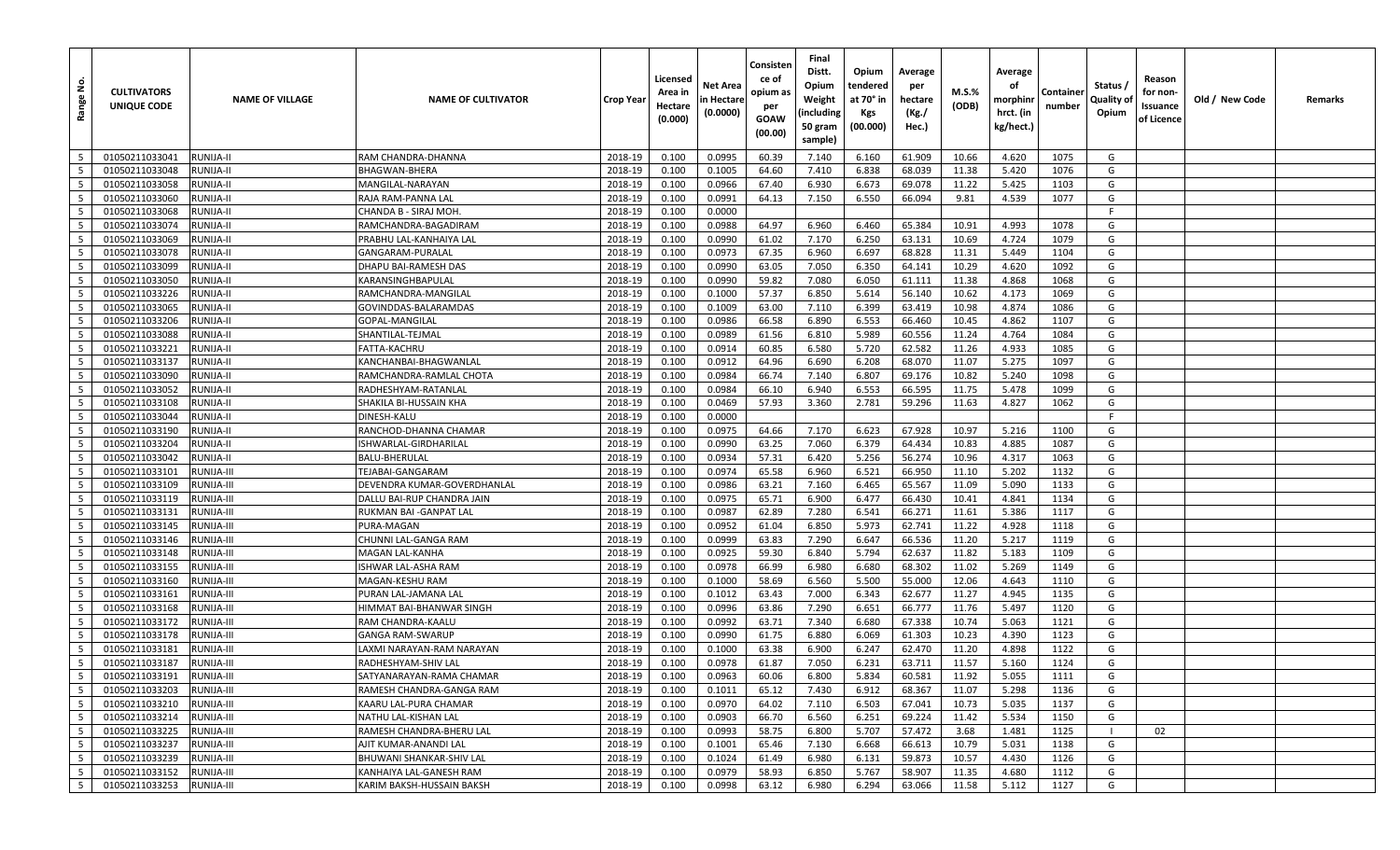| <u>غ</u><br>Range        | <b>CULTIVATORS</b><br>UNIQUE CODE | <b>NAME OF VILLAGE</b>      | <b>NAME OF CULTIVATOR</b>                  | Crop Year          | Licensed<br>Area in<br>Hectare<br>(0.000) | Net Area<br>n Hectare<br>(0.0000) | Consisten<br>ce of<br>opium as<br>per<br>GOAW<br>(00.00) | Final<br>Distt.<br>Opium<br>Weight<br>(including<br>50 gram<br>sample) | Opium<br>tendered<br>at 70° in<br>Kgs<br>(00.000) | Average<br>per<br>hectare<br>(Kg./<br>Hec.) | M.S.%<br>(ODB) | Average<br>οf<br>morphinr<br>hrct. (in<br>kg/hect.) | Containe<br>number | Status /<br>Quality of<br>Opium | Reason<br>for non-<br>Issuance<br>of Licence | Old / New Code                   | Remarks |
|--------------------------|-----------------------------------|-----------------------------|--------------------------------------------|--------------------|-------------------------------------------|-----------------------------------|----------------------------------------------------------|------------------------------------------------------------------------|---------------------------------------------------|---------------------------------------------|----------------|-----------------------------------------------------|--------------------|---------------------------------|----------------------------------------------|----------------------------------|---------|
| 5                        | 01050211033254                    | RUNIJA-III                  | RAMCHANDRA - D.P. DHURIBAI                 | 2018-19            | 0.100                                     | 0.0390                            | 65.19                                                    | 2.780                                                                  | 2.589                                             | 66.384                                      | 11.37          | 5.283                                               | 1139               | G                               |                                              |                                  |         |
| 5                        | 01050211033001                    | RUNIJA-III                  | BHERU LAL-SHANKAR LAL                      | 2018-19            | 0.100                                     | 0.0965                            | 65.99                                                    | 7.090                                                                  | 6.684                                             | 69.264                                      | 10.85          | 5.260                                               | 1140               | G                               |                                              |                                  |         |
| - 5                      | 01050211033024                    | RUNIJA-III                  | OMPRAKASH-RADHESHYAM                       | 2018-19            | 0.100                                     | 0.1000                            | 68.65                                                    | 7.190                                                                  | 7.051                                             | 70.510                                      | 11.64          | 5.745                                               | 1151               | G                               |                                              |                                  |         |
| 5                        | 01050211033127                    | RUNIJA-III                  | KISHOR-D.P. GULABCHANDRA                   | 2018-19            | 0.100                                     | 0.0995                            | 66.80                                                    | 7.090                                                                  | 6.766                                             | 68.000                                      | 10.96          | 5.217                                               | 1152               | G                               |                                              |                                  |         |
| 5                        | 01050211033163                    | RUNIJA-III                  | KAILASH CHANDRA-RAMESH CHANDRA             | 2018-19            | 0.100                                     | 0.0490                            | 66.75                                                    | 3.680                                                                  | 3.509                                             | 71.612                                      | 11.13          | 5.580                                               | 1153               | G                               |                                              |                                  |         |
| 5                        | 01050211033186                    | RUNIJA-III                  | BAALU SINGH-AMAR SINGH                     | 2018-19            | 0.100                                     | 0.0984                            | 61.18                                                    | 6.780                                                                  | 5.926                                             | 60.223                                      | 11.10          | 4.679                                               | 1128               | G                               |                                              |                                  |         |
| 5                        | 01050211033247                    | RUNIJA-III                  | KAALI BAI-RAM LAL                          | 2018-19            | 0.100                                     | 0.0965                            | 70.20                                                    | 6.980                                                                  | 7.000                                             | 72.538                                      | 10.88          | 5.525                                               | 1156               | G                               |                                              |                                  |         |
| 5                        | 01050211033081                    | RUNIJA-III                  | KANHEYALAL - KISHANLAL                     | 2018-19            | 0.100                                     | 0.0920                            | 65.42                                                    | 6.690                                                                  | 6.252                                             | 67.956                                      | 11.43          | 5.437                                               | 1141               | G                               |                                              |                                  |         |
| 5                        | 01050211033071                    | RUNIJA-III                  | RAMESHCHANDRA - HARIRAM                    | 2018-19            | 0.100                                     | 0.1013                            | 62.36                                                    | 7.210                                                                  | 6.423                                             | 63.405                                      | 11.71          | 5.197                                               | 1129               | G                               |                                              |                                  |         |
| 5                        | 01050211033056                    | RUNIJA-III                  | BALASHANKAR - PURALAL                      | 2018-19            | 0.100                                     | 0.0970                            | 62.05                                                    | 7.070                                                                  | 6.267                                             | 64.608                                      | 11.41          | 5.160                                               | 1130               | G                               |                                              |                                  |         |
| 5                        | 01050211033123                    | RUNIJA-III                  | PURALAL - MANGILAL BAGDI                   | 2018-19            | 0.100                                     | 0.0991                            | 60.44                                                    | 7.200                                                                  | 6.217                                             | 62.734                                      | 11.93          | 5.239                                               | 1113               | G                               |                                              |                                  |         |
| 5                        | 01050211033070                    | RUNIJA-III                  | PRABHULAL - HARIRAM                        | 2018-19            | 0.100                                     | 0.1000                            | 64.91                                                    | 7.320                                                                  | 6.788                                             | 67.880                                      | 10.86          | 5.160                                               | 1142               | G                               |                                              |                                  |         |
| $5\overline{5}$          | 01050211033002                    | RUNIJA-III                  | BHANWARLAL-MAGNIRAM                        | 2018-19            | 0.100                                     | 0.1000                            | 66.02                                                    | 7.060                                                                  | 6.659                                             | 66.590                                      | 10.57          | 4.927                                               | 1154               | G                               |                                              |                                  |         |
| 5                        | 01050211033007                    | RUNIJA-III                  | RANCHOD-KANHEYALAL                         | 2018-19            | 0.100                                     | 0.0972                            | 70.58                                                    | 6.740                                                                  | 6.796                                             | 69.917                                      | 11.32          | 5.540                                               | 1157               | G                               |                                              |                                  |         |
| 5                        | 01050211033158                    | RUNIJA-III                  | RAJENDRASINGH-UDAYSINGH                    | 2018-19            | 0.100                                     | 0.0985                            | 65.96                                                    | 7.150                                                                  | 6.737                                             | 68.395                                      | 11.13          | 5.329                                               | 1143               | G                               |                                              |                                  |         |
| $5\overline{5}$          | 01050211033091                    | RUNIJA-III                  | MANGILAL-DHULA                             | 2018-19            | 0.100                                     | 0.0986                            | 65.22                                                    | 7.510                                                                  | 6.997                                             | 70.963                                      | 10.56          | 5.246                                               | 1144               | G                               |                                              |                                  |         |
| 5                        | 01050211033113                    | RUNIJA-III                  | PURIBAI-PYARA                              | 2018-19            | 0.100                                     | 0.0952                            | 64.08                                                    | 7.450                                                                  | 6.820                                             | 71.638                                      | 11.05          | 5.541                                               | 1145               | G                               |                                              |                                  |         |
| 5                        | 01050211033059                    | RUNIJA-III                  | RAKHABCHAND-HARIRAM                        | 2018-19            | 0.100                                     | 0.0980                            | 58.08                                                    | 7.340                                                                  | 6.090                                             | 62.142                                      | 11.93          | 5.190                                               | 1114               | G                               |                                              |                                  |         |
| 5                        | 01050211033258                    | RUNIJA-III                  | KAALU SINGH-BHAGWAN SINGH                  | 2018-19            | 0.100                                     | 0.0962                            | 57.50                                                    | 6.980                                                                  | 5.734                                             | 59.604                                      | 9.91           | 4.134                                               | 1115               | G                               |                                              |                                  |         |
| 5                        | 01050211033182                    | RUNIJA-III                  | ONKARDAS-BALARAM                           | 2018-19            | 0.100                                     | 0.0000                            |                                                          |                                                                        |                                                   |                                             |                |                                                     |                    | F                               |                                              |                                  |         |
| 5                        | 01050211033062                    | RUNIJA-III                  | SAJJANBAI-HARIDAS                          | 2018-19            | 0.100                                     | 0.0950                            | 63.37                                                    | 6.660                                                                  | 6.029                                             | 63.463                                      | 11.16          | 4.958                                               | 1146               | G                               |                                              |                                  |         |
| 5                        | 01050211033189                    | RUNIJA-III                  | SHAMBHULAL-DHURA                           | 2018-19            | 0.100                                     | 0.0983                            | 74.82                                                    | 7.130                                                                  | 7.621                                             | 77.527                                      | 11.75          | 6.377                                               | 1158               | G                               |                                              |                                  |         |
| 5                        | 01050211033219                    | RUNIJA-III                  | CHANDARBAI-MAGAN                           | 2018-19            | 0.100                                     | 0.1007                            | 64.85                                                    | 7.090                                                                  | 6.568                                             | 65.223                                      | 11.60          | 5.296                                               | 1155               | G                               |                                              |                                  |         |
| 5                        | 01050211033167                    | RUNIJA-III                  | IAGDISH-SHANKARLAL                         | 2018-19            | 0.100                                     | 0.0984                            | 64.73                                                    | 6.890                                                                  | 6.371                                             | 64.745                                      | 11.39          | 5.162                                               | 1147               | G                               |                                              |                                  |         |
| 5                        | 01050211033209                    | RUNIJA-III                  | GOPAL-PARMANAND                            | 2018-19            | 0.100                                     | 0.0968                            | 58.91                                                    | 6.970                                                                  | 5.866                                             | 60.599                                      | 11.24          | 4.768                                               | 1116               | G                               |                                              |                                  |         |
| 5                        | 01050211033096                    | RUNIJA-III                  | FAKIRCHAND-GANGARAM                        | 2018-19            | 0.100                                     | 0.0966                            | 63.74                                                    | 6.810                                                                  | 6.201                                             | 64.192                                      | 11.52          | 5.176                                               | 1148               | G                               |                                              |                                  |         |
| $5\overline{5}$          | 01050211033159                    | RUNIJA-III                  | RAMCHANDRA-CHAMPALAL                       | 2018-19            | 0.100                                     | 0.0980                            | 62.30                                                    | 7.280                                                                  | 6.479                                             | 66.112                                      | 12.49          | 5.780                                               | 1131               | G                               |                                              |                                  |         |
| 5                        | 01050211026016                    | <b>RUPAREAL</b>             | MANGU SINGH-JORAWAR SINGH                  | 2018-19            | 0.100                                     | 0.0971                            | 65.39                                                    | 7.650                                                                  | 7.146                                             | 73.594                                      | 9.57           | 4.930                                               | 485                | G                               |                                              |                                  |         |
| 5                        | 01050211026007                    | RUPAREAL                    | NAHAR SINGH-RAN SINGH                      | 2018-19            | 0.100                                     | 0.0976                            | 64.32                                                    | 7.550                                                                  | 6.937                                             | 71.075                                      | 9.86           | 4.906                                               | 486                | G                               |                                              |                                  |         |
| 5                        | 01050211026005                    | RUPAREAL                    | LALSINGH-KALUSINGH                         | 2018-19            | 0.100                                     | 0.1001                            | 56.17                                                    | 6.970                                                                  | 5.593                                             | 55.874                                      | 10.93          | 4.275                                               | 482                | G                               |                                              |                                  |         |
| 5                        | 01050211026019                    | RUPAREAL                    | PREMSINGH-RUPSINGH                         | 2018-19            | 0.100                                     | 0.1000                            | 65.89                                                    | 7.550                                                                  | 7.107                                             | 71.070                                      | 9.65           | 4.801                                               | 483                | G<br>G                          |                                              |                                  |         |
| $5\overline{5}$<br>5     | 01050211026002<br>01050211026011  | RUPAREAL<br><b>RUPAREAL</b> | NARAYANSINGH-BHUWANSINGH<br>SAMANDBAI-HIRA | 2018-19<br>2018-19 | 0.100<br>0.100                            | 0.0996<br>0.0720                  | 64.90<br>68.49                                           | 7.610<br>5.640                                                         | 7.056<br>5.518                                    | 70.843<br>76.638                            | 9.74<br>9.46   | 4.830<br>5.075                                      | 484<br>487         | G                               |                                              | 01050211019004<br>01050211015034 |         |
| 5                        | 01050211009001                    | <b>SEMLI</b>                | DHAPUBAI-NATHUSINGH                        | 2018-19            | 0.100                                     | 0.0980                            | 59.43                                                    | 7.420                                                                  | 6.300                                             | 64.285                                      | 10.84          | 4.878                                               | 2180               | G                               |                                              |                                  |         |
| 5                        | 01050211009014                    | <b>SEMLI</b>                | JORAWAR BAI-DULE SINGH CHOTA               | 2018-19            | 0.100                                     | 0.0972                            | 56.99                                                    | 7.280                                                                  | 5.927                                             | 60.977                                      | 11.19          | 4.776                                               | 2181               | G                               |                                              |                                  |         |
| 5                        | 01050211009004                    | <b>SEMLI</b>                | MAAN SINGH-KAAN SINGH                      | 2018-19            | 0.100                                     | 0.1000                            | 58.75                                                    | 7.160                                                                  | 6.009                                             | 60.090                                      | 11.29          | 4.749                                               | 2182               | G                               |                                              | 01050211019008                   |         |
| 5                        | 01050211061003                    | <b>SEMLI KANKAD</b>         | DHAPU KUNWAR-BHAGWAN SINGH                 | 2018-19            | 0.100                                     | 0.0981                            | 60.34                                                    | 7.130                                                                  | 6.146                                             | 62.650                                      | 10.76          | 4.719                                               | 2203               | G                               |                                              |                                  |         |
| $5\overline{5}$          | 01050211061040                    | <b>SEMLI KANKAD</b>         | <b>JAMANA BAI-MOHAN LAL</b>                | 2018-19            | 0.100                                     | 0.0999                            | 61.58                                                    | 6.910                                                                  | 6.079                                             | 60.850                                      | 10.18          | 4.336                                               | 2205               | G                               |                                              |                                  |         |
| 5                        | 01050211061046                    | <b>SEMLI KANKAD</b>         | BANGDIRAM-DHURA CHAMAR                     | 2018-19            | 0.100                                     | 0.1011                            | 50.43                                                    | 3.170                                                                  | 2.284                                             | 22.591                                      | 9.86           | 1.559                                               | 2202               | G                               | 04                                           |                                  |         |
| $5\overline{5}$          | 01050211061002                    | <b>SEMLI KANKAD</b>         | GOPAL-MANGILAL                             | 2018-19            | 0.100                                     | 0.0962                            | 60.07                                                    | 6.860                                                                  | 5.887                                             | 61.195                                      | 10.05          | 4.305                                               | 2206               | G                               |                                              |                                  |         |
| $5\overline{5}$          | 01050211061031                    | <b>SEMLI KANKAD</b>         | PRABHULAL-KACHRU                           | 2018-19            | 0.100                                     | 0.1004                            | 60.56                                                    | 6.900                                                                  | 5.969                                             | 59.452                                      | 10.44          | 4.345                                               | 2204               | G                               |                                              | 01050211022028                   |         |
| $5\overline{5}$          | 01050211001018                    | <b>SUWASARA</b>             | RADHU SINGH-ANAR SINGH                     | 2018-19            | 0.100                                     | 0.0996                            | 64.51                                                    | 7.360                                                                  | 6.783                                             | 68.102                                      | 10.01          | 4.772                                               | 3327               | G                               |                                              |                                  |         |
| $5\overline{5}$          | 01050211001015                    | SUWASARA                    | BHUWANI SHANKAR-MANGI LAL                  | 2018-19            | 0.100                                     | 0.0936                            | 70.08                                                    | 7.190                                                                  | 7.198                                             | 76.901                                      | 10.37          | 5.582                                               | 3328               | G                               |                                              |                                  |         |
| $5\phantom{.0}$          | 01050211001001                    | SUWASARA                    | RAMESH CHANDRA-KAALU RAM                   | 2018-19            | 0.100                                     | 0.0000                            |                                                          |                                                                        |                                                   |                                             |                |                                                     |                    | E                               |                                              |                                  |         |
| $5\phantom{.0}$          | 01050211001033                    | SUWASARA                    | SHAMBHUGIR-BHAGWANGIR                      | 2018-19            | 0.100                                     | 0.0972                            | 69.59                                                    | 7.340                                                                  | 7.297                                             | 75.072                                      | 10.16          | 5.339                                               | 3329               | G                               |                                              |                                  |         |
| $\overline{\phantom{0}}$ | 01050211001037                    | SUWASARA                    | BASANTI LAL-SHAMBHU LAL                    | 2018-19            | 0.100                                     | 0.0000                            |                                                          |                                                                        |                                                   |                                             |                |                                                     |                    | F                               |                                              |                                  |         |
| $5\overline{5}$          | 01050211004016                    | <b>TARNOD</b>               | MANSINGH-VISHANSINGH                       | 2018-19            | 0.100                                     | 0.1043                            | 58.68                                                    | 7.450                                                                  | 6.245                                             | 59.875                                      | 11.06          | 4.636                                               | 2540               | G                               |                                              |                                  |         |